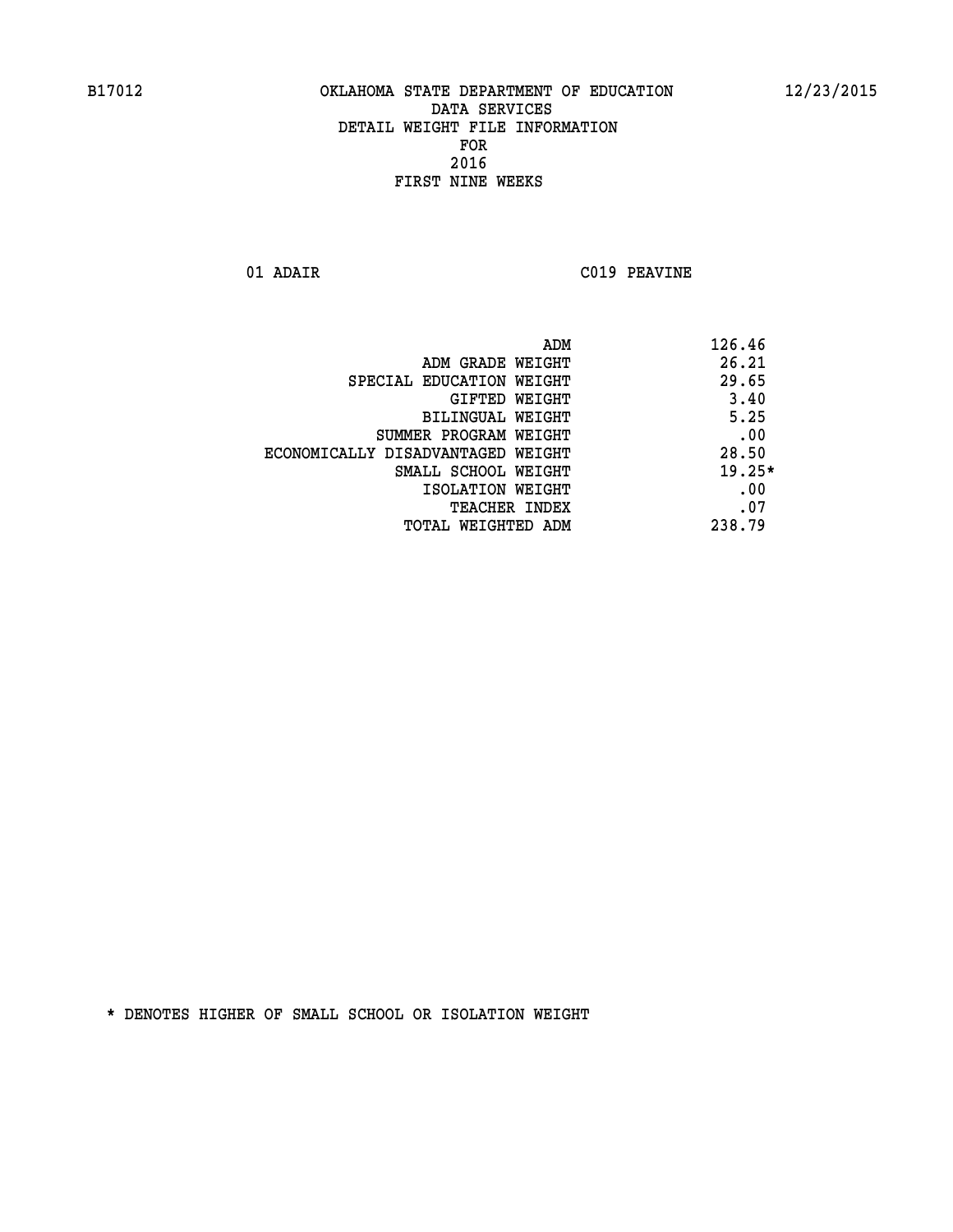**01 ADAIR C022 MARYETTA** 

| 689.32   |
|----------|
| 138.57   |
| 50.30    |
| 22.44    |
| 55.25    |
| .00      |
| 132.75   |
| .00      |
| .00      |
| .00      |
| 1,088.63 |
|          |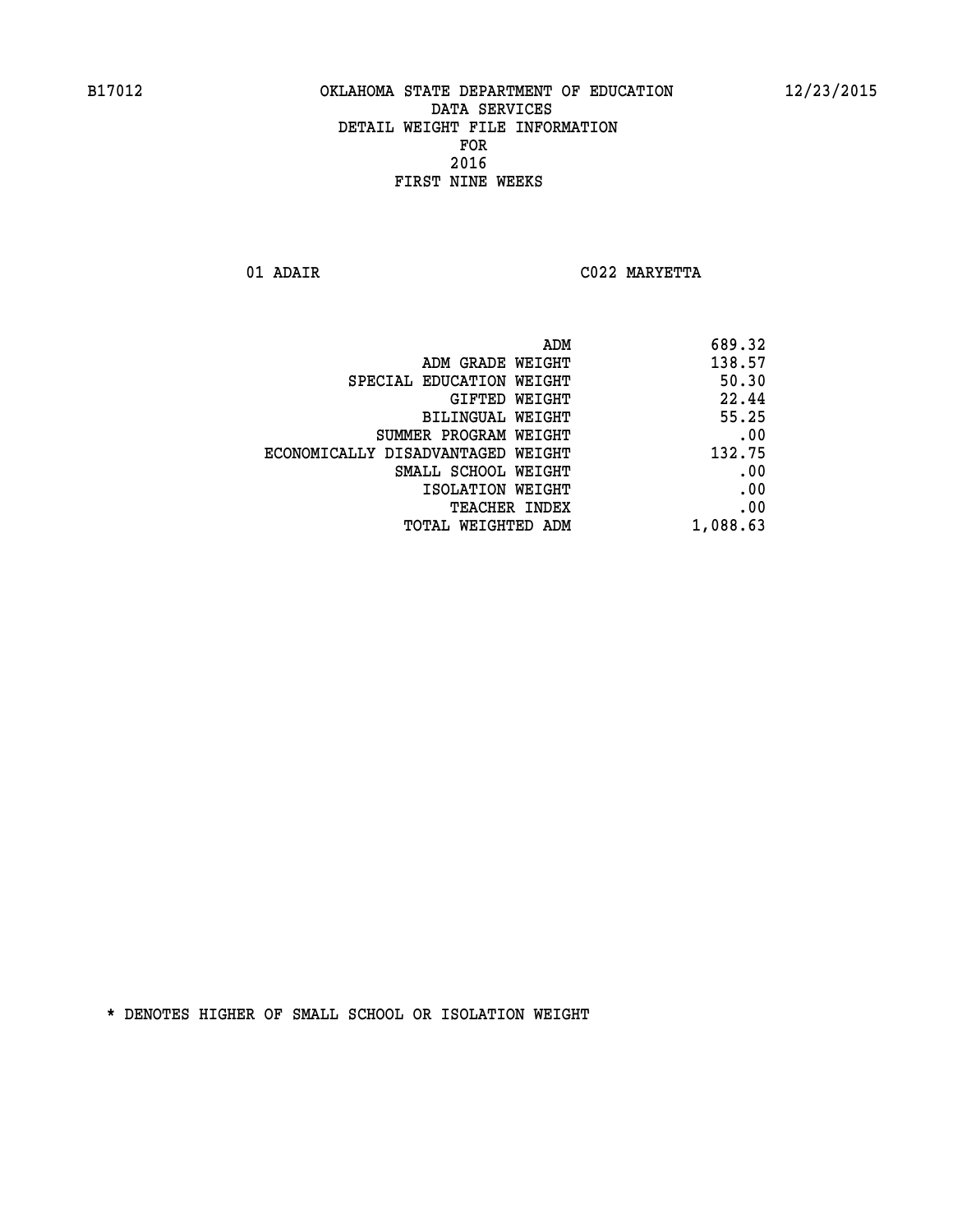**01 ADAIR C024 ROCKY MOUNTAIN** 

|                                   | ADM | 187.82   |
|-----------------------------------|-----|----------|
| ADM GRADE WEIGHT                  |     | 38.91    |
| SPECIAL EDUCATION WEIGHT          |     | 16.40    |
| GIFTED WEIGHT                     |     | 5.10     |
| BILINGUAL WEIGHT                  |     | 24.00    |
| SUMMER PROGRAM WEIGHT             |     | .00      |
| ECONOMICALLY DISADVANTAGED WEIGHT |     | 36.50    |
| SMALL SCHOOL WEIGHT               |     | $24.23*$ |
| ISOLATION WEIGHT                  |     | .00      |
| <b>TEACHER INDEX</b>              |     | 16.98    |
| TOTAL WEIGHTED ADM                |     | 349.94   |
|                                   |     |          |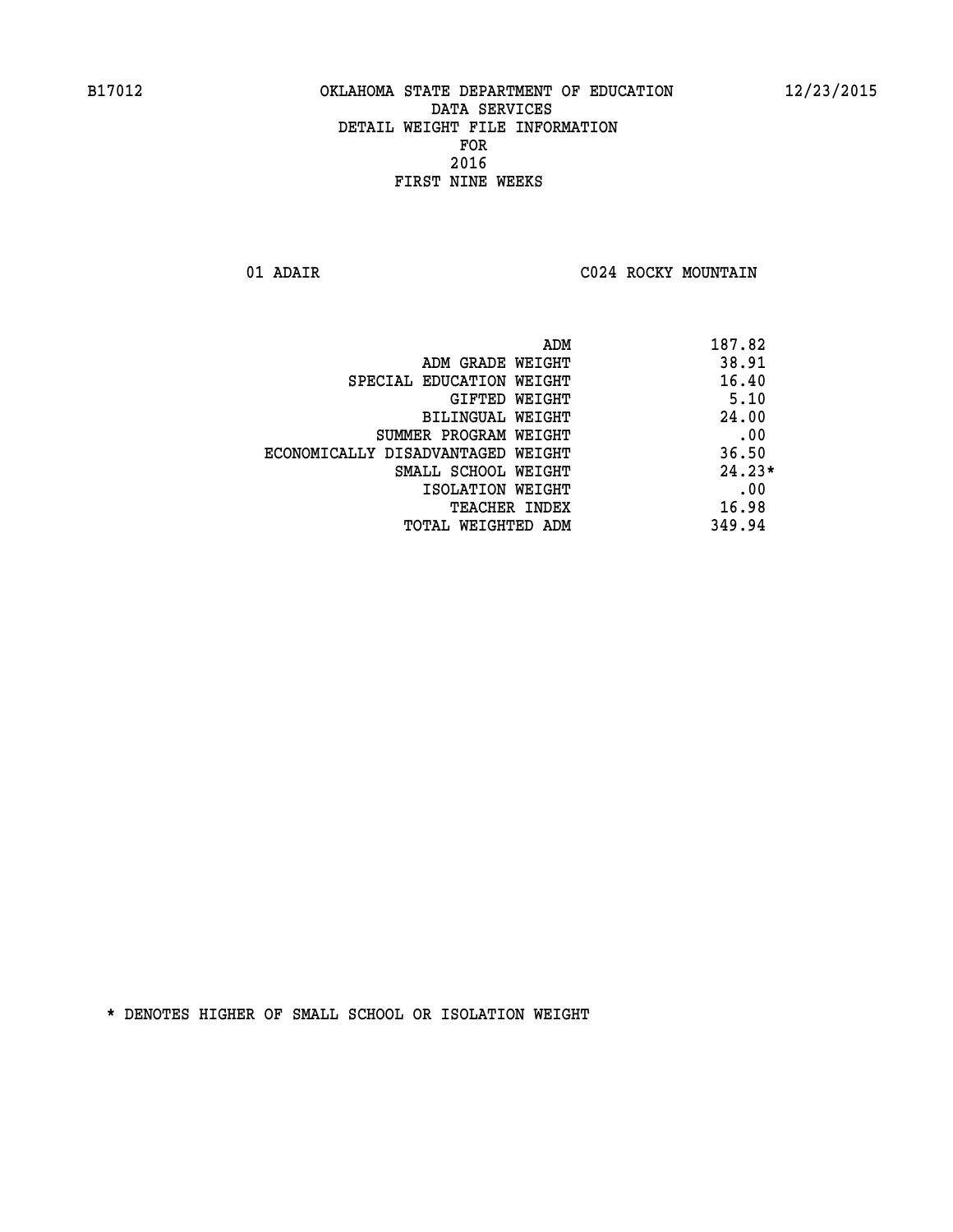**01 ADAIR C028 ZION** 

 **ADM 352.19** *ADM GRADE WEIGHT* **72.60 SPECIAL EDUCATION WEIGHT 47.90 GIFTED WEIGHT 42.24 BILINGUAL WEIGHT 11.25 SUMMER PROGRAM WEIGHT .00 ECONOMICALLY DISADVANTAGED WEIGHT 71.00 SMALL SCHOOL WEIGHT 23.54\* 1SOLATION WEIGHT .00 TEACHER INDEX** 7.78  **TOTAL WEIGHTED ADM 578.50**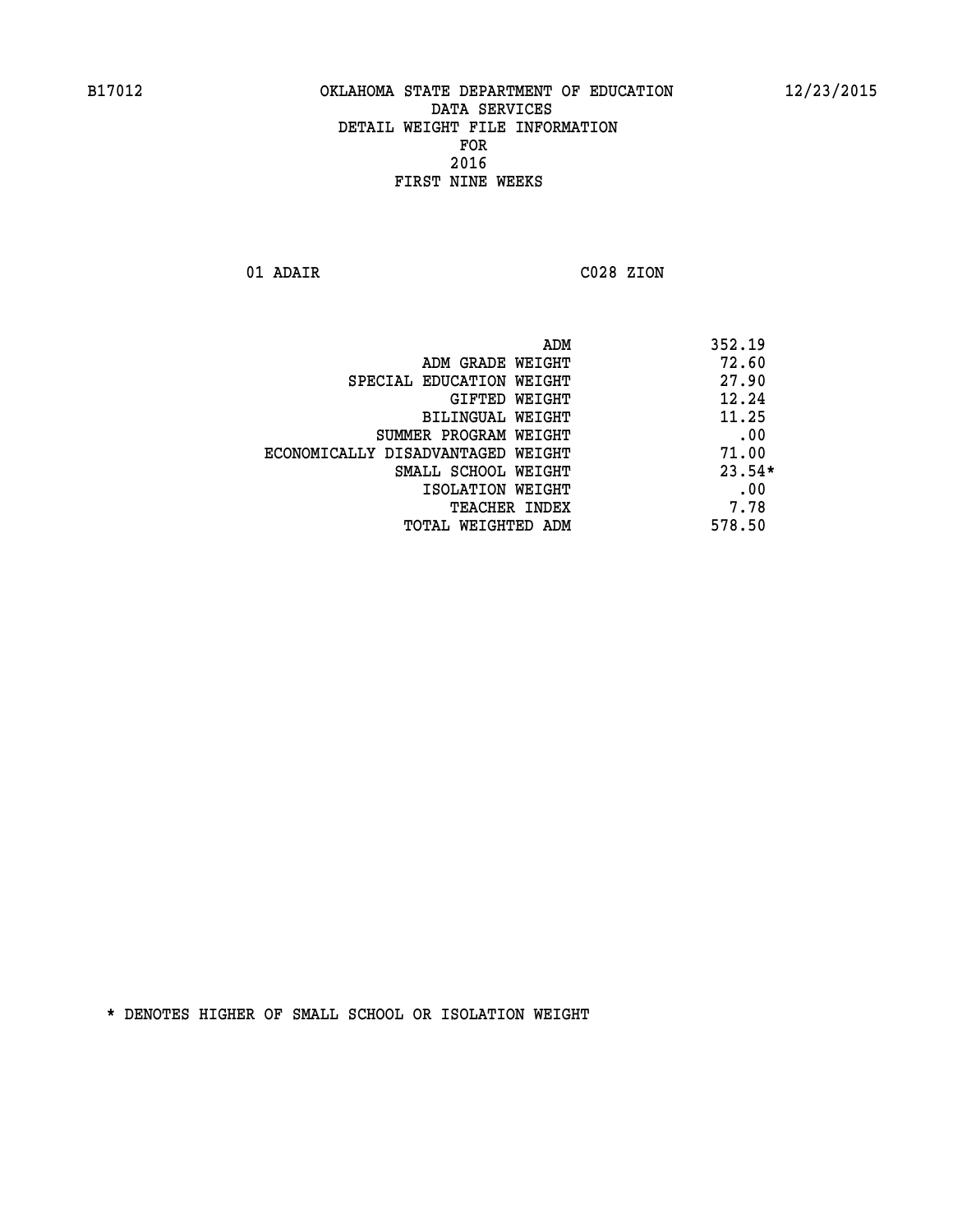**01 ADAIR C029 DAHLONEGAH** 

| ADM                               | 129.54   |
|-----------------------------------|----------|
| ADM GRADE WEIGHT                  | 25.76    |
| SPECIAL EDUCATION WEIGHT          | 17.30    |
| GIFTED WEIGHT                     | 2.72     |
| BILINGUAL WEIGHT                  | 6.25     |
| SUMMER PROGRAM WEIGHT             | .00      |
| ECONOMICALLY DISADVANTAGED WEIGHT | 19.75    |
| SMALL SCHOOL WEIGHT               | $19.56*$ |
| ISOLATION WEIGHT                  | .00      |
| <b>TEACHER INDEX</b>              | 3.85     |
| TOTAL WEIGHTED ADM                | 224.73   |
|                                   |          |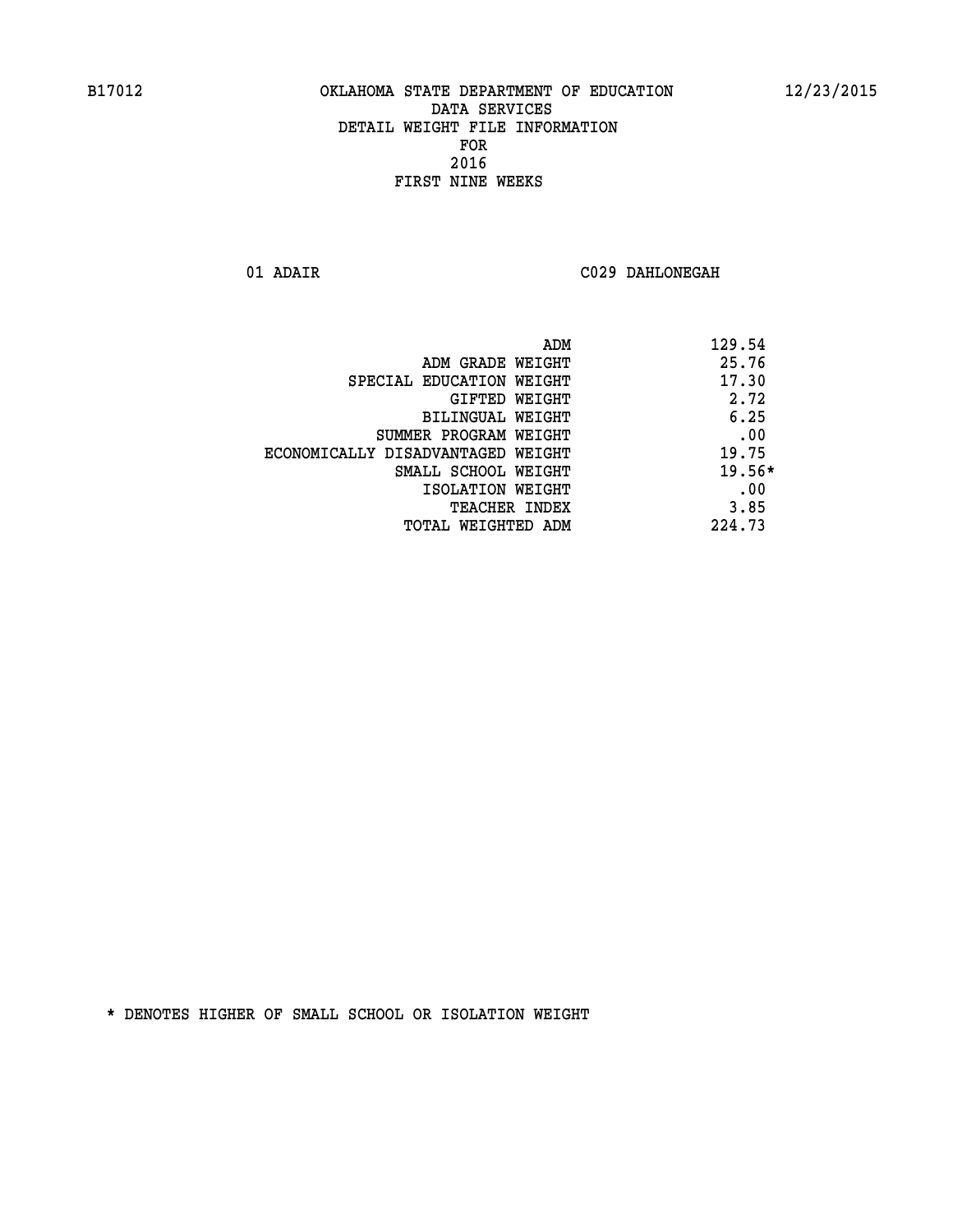**01 ADAIR C032 GREASY** 

|                                   | ADM | 88.19    |
|-----------------------------------|-----|----------|
| ADM GRADE WEIGHT                  |     | 17.00    |
| SPECIAL EDUCATION WEIGHT          |     | 20.00    |
| GIFTED WEIGHT                     |     | 2.38     |
| BILINGUAL WEIGHT                  |     | 6.25     |
| SUMMER PROGRAM WEIGHT             |     | .00      |
| ECONOMICALLY DISADVANTAGED WEIGHT |     | 33.50    |
| SMALL SCHOOL WEIGHT               |     | $14.70*$ |
| ISOLATION WEIGHT                  |     | .00      |
| <b>TEACHER INDEX</b>              |     | 6.89     |
| TOTAL WEIGHTED ADM                |     | 188.91   |
|                                   |     |          |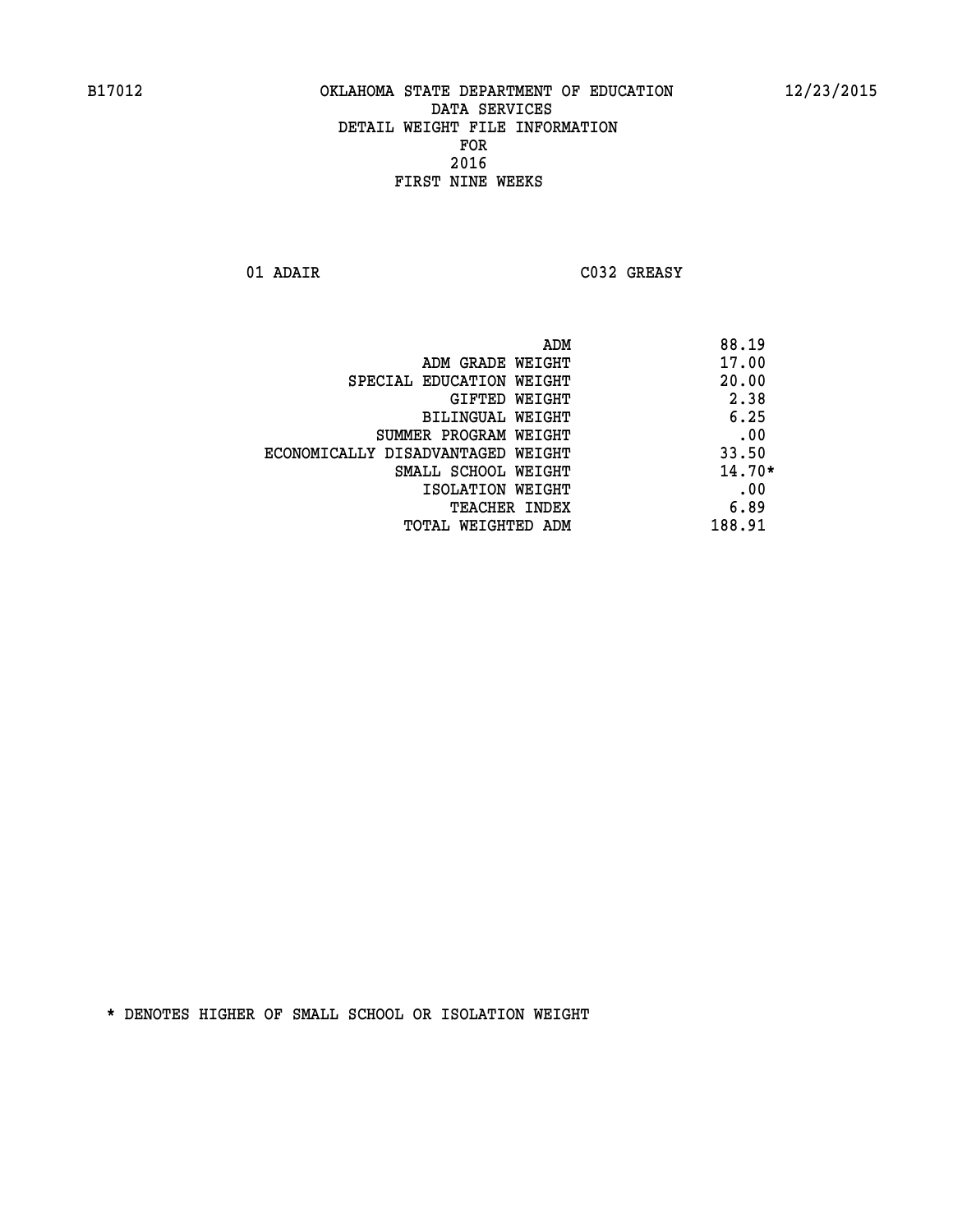**01 ADAIR I004 WATTS** 

|                                   | ADM | 310.35   |
|-----------------------------------|-----|----------|
| ADM GRADE WEIGHT                  |     | 60.21    |
| SPECIAL EDUCATION WEIGHT          |     | 46.50    |
| GIFTED WEIGHT                     |     | 9.86     |
| BILINGUAL WEIGHT                  |     | 5.00     |
| SUMMER PROGRAM WEIGHT             |     | .00      |
| ECONOMICALLY DISADVANTAGED WEIGHT |     | 62.50    |
| SMALL SCHOOL WEIGHT               |     | $25.66*$ |
| ISOLATION WEIGHT                  |     | .00      |
| TEACHER INDEX                     |     | 11.22    |
| TOTAL WEIGHTED ADM                |     | 531.30   |
|                                   |     |          |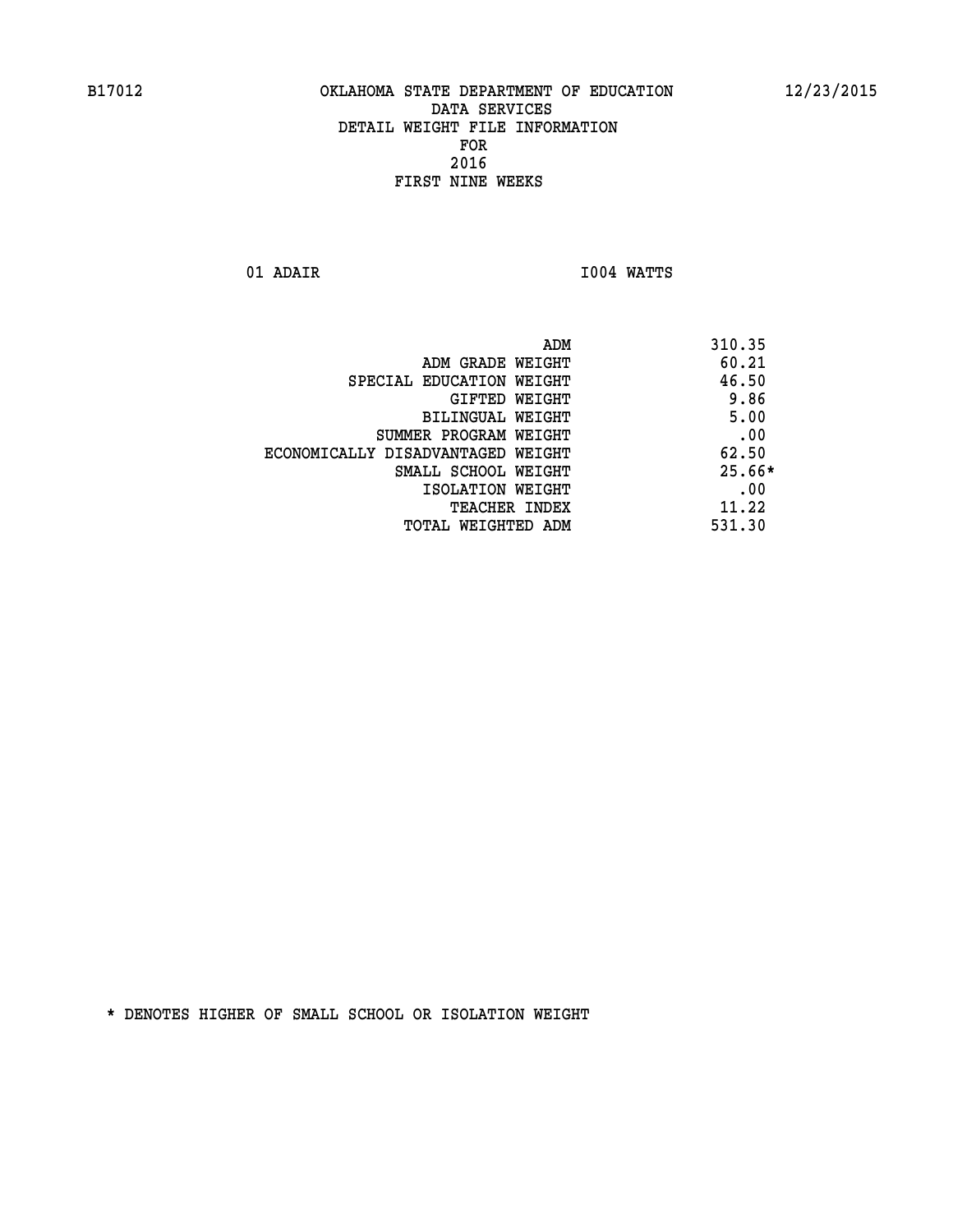**01 ADAIR I011 WESTVILLE** 

|                                   | ADM | 1,143.79 |
|-----------------------------------|-----|----------|
| ADM GRADE WEIGHT                  |     | 219.71   |
| SPECIAL EDUCATION WEIGHT          |     | 231.75   |
| GIFTED WEIGHT                     |     | 22.78    |
| BILINGUAL WEIGHT                  |     | 11.75    |
| SUMMER PROGRAM WEIGHT             |     | .00      |
| ECONOMICALLY DISADVANTAGED WEIGHT |     | 228.75   |
| SMALL SCHOOL WEIGHT               |     | $11.12*$ |
| ISOLATION WEIGHT                  |     | .00      |
| <b>TEACHER INDEX</b>              |     | 1.43     |
| TOTAL WEIGHTED ADM                |     | 1,871.08 |
|                                   |     |          |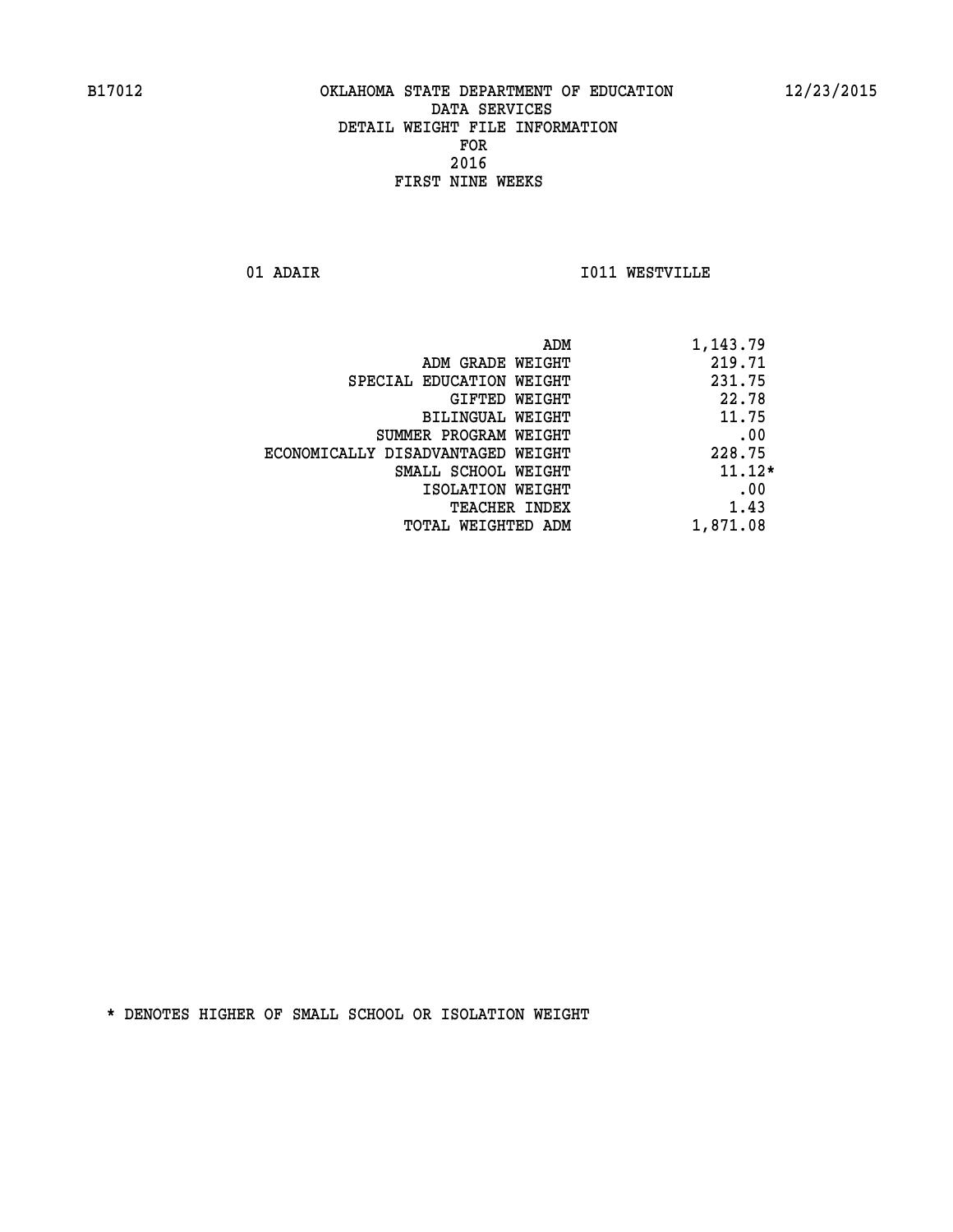**01 ADAIR I025 STILWELL** 

| 1,314.11 |
|----------|
| 268.33   |
| 322.95   |
| 63.92    |
| 60.00    |
| .00      |
| 297.00   |
| .00      |
| .00      |
| .00      |
| 2,326.31 |
|          |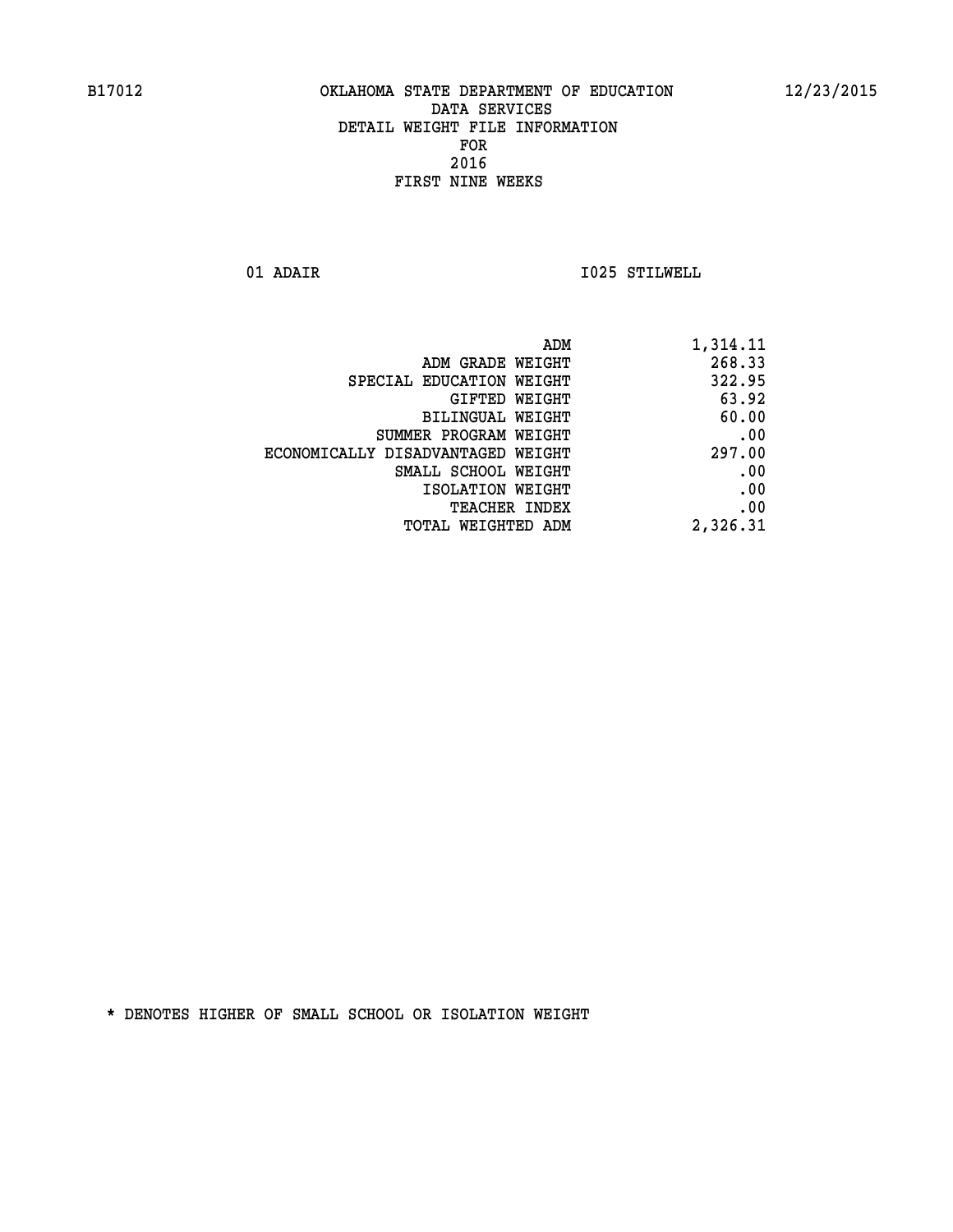01 ADAIR **I030 CAVE SPRINGS** 

| ADM                               | 179.00   |
|-----------------------------------|----------|
| ADM GRADE WEIGHT                  | 34.61    |
| SPECIAL EDUCATION WEIGHT          | 24.45    |
| <b>GIFTED WEIGHT</b>              | 2.38     |
| BILINGUAL WEIGHT                  | 15.25    |
| SUMMER PROGRAM WEIGHT             | .00      |
| ECONOMICALLY DISADVANTAGED WEIGHT | 42.00    |
| SMALL SCHOOL WEIGHT               | $23.69*$ |
| ISOLATION WEIGHT                  | .00      |
| <b>TEACHER INDEX</b>              | .00      |
| TOTAL WEIGHTED ADM                | 321.38   |
|                                   |          |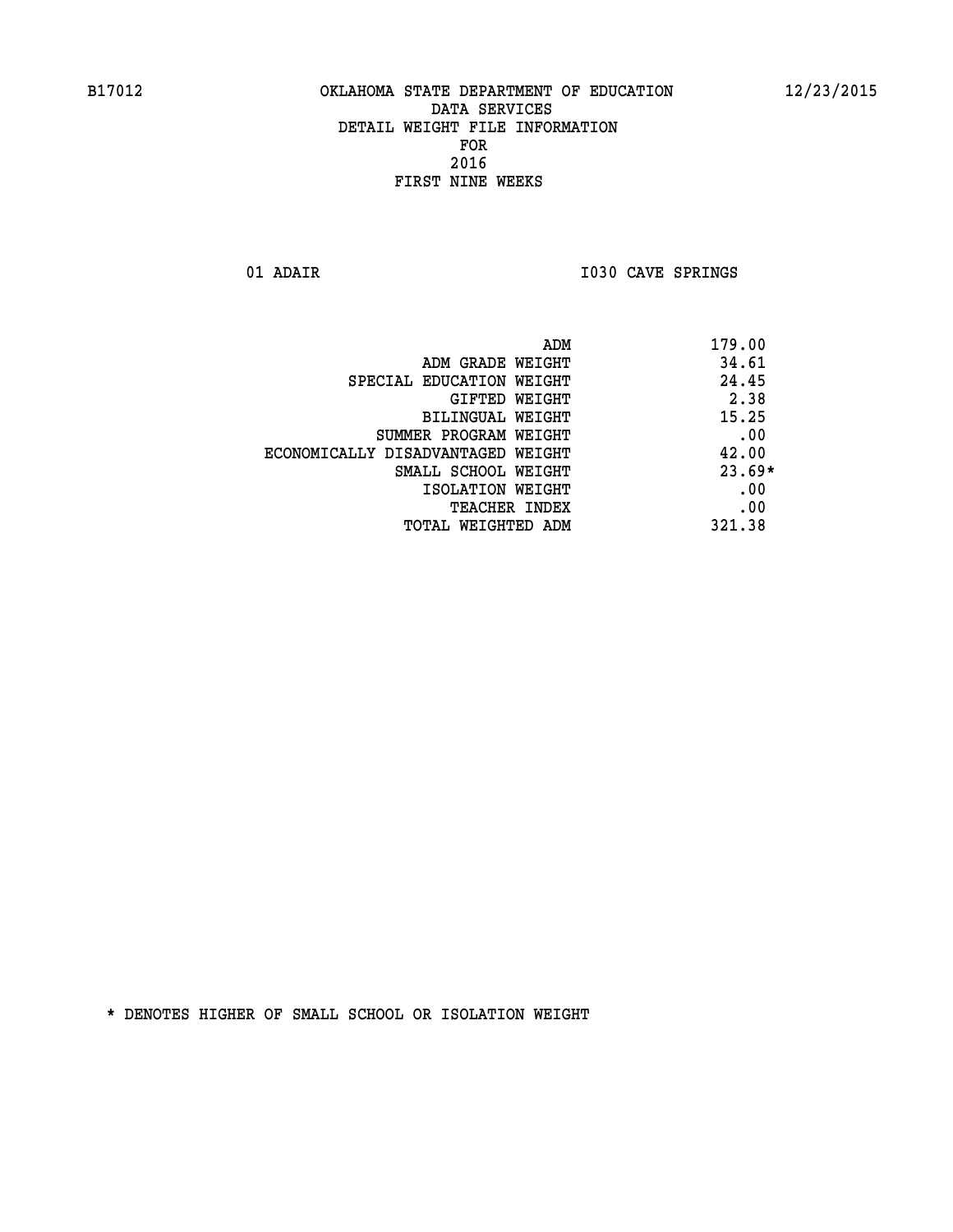02 ALFALFA **I001 BURLINGTON** 

| ADM                               | 173.01    |
|-----------------------------------|-----------|
| ADM GRADE WEIGHT                  | 34.36     |
| SPECIAL EDUCATION WEIGHT          | 25.90     |
| GIFTED WEIGHT                     | 4.76      |
| BILINGUAL WEIGHT                  | .50       |
| SUMMER PROGRAM WEIGHT             | .00       |
| ECONOMICALLY DISADVANTAGED WEIGHT | 18.50     |
| SMALL SCHOOL WEIGHT               | 23.29     |
| ISOLATION WEIGHT                  | $123.77*$ |
| <b>TEACHER INDEX</b>              | 3.34      |
| TOTAL WEIGHTED ADM                | 384.14    |
|                                   |           |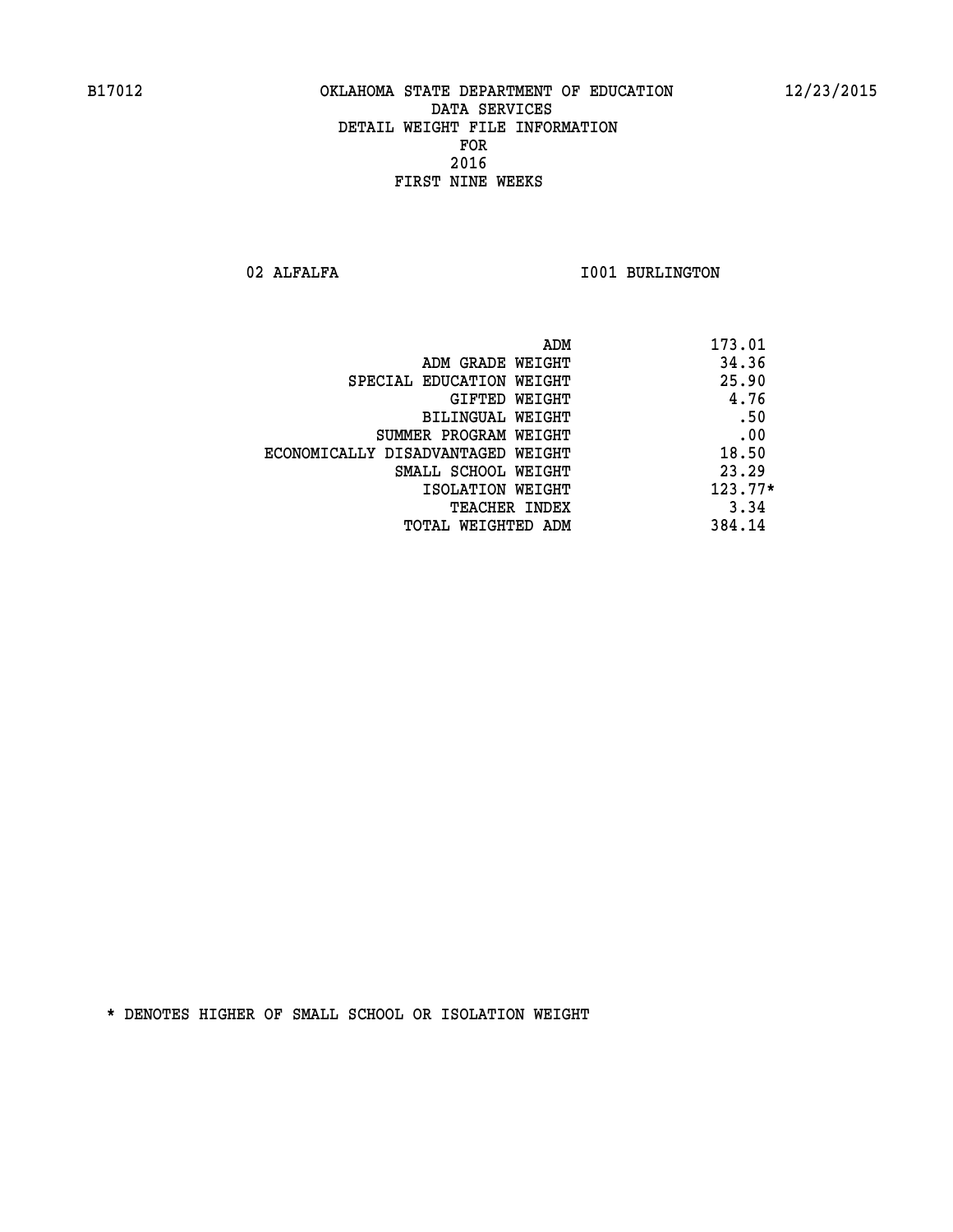**02 ALFALFA I046 CHEROKEE** 

| ADM                               | 409.78   |
|-----------------------------------|----------|
| ADM GRADE WEIGHT                  | 78.26    |
| SPECIAL EDUCATION WEIGHT          | 66.50    |
| GIFTED WEIGHT                     | 11.22    |
| <b>BILINGUAL WEIGHT</b>           | 3.75     |
| SUMMER PROGRAM WEIGHT             | .00      |
| ECONOMICALLY DISADVANTAGED WEIGHT | 55.50    |
| SMALL SCHOOL WEIGHT               | 18.47    |
| ISOLATION WEIGHT                  | $59.50*$ |
| <b>TEACHER INDEX</b>              | .00      |
| TOTAL WEIGHTED ADM                | 684.51   |
|                                   |          |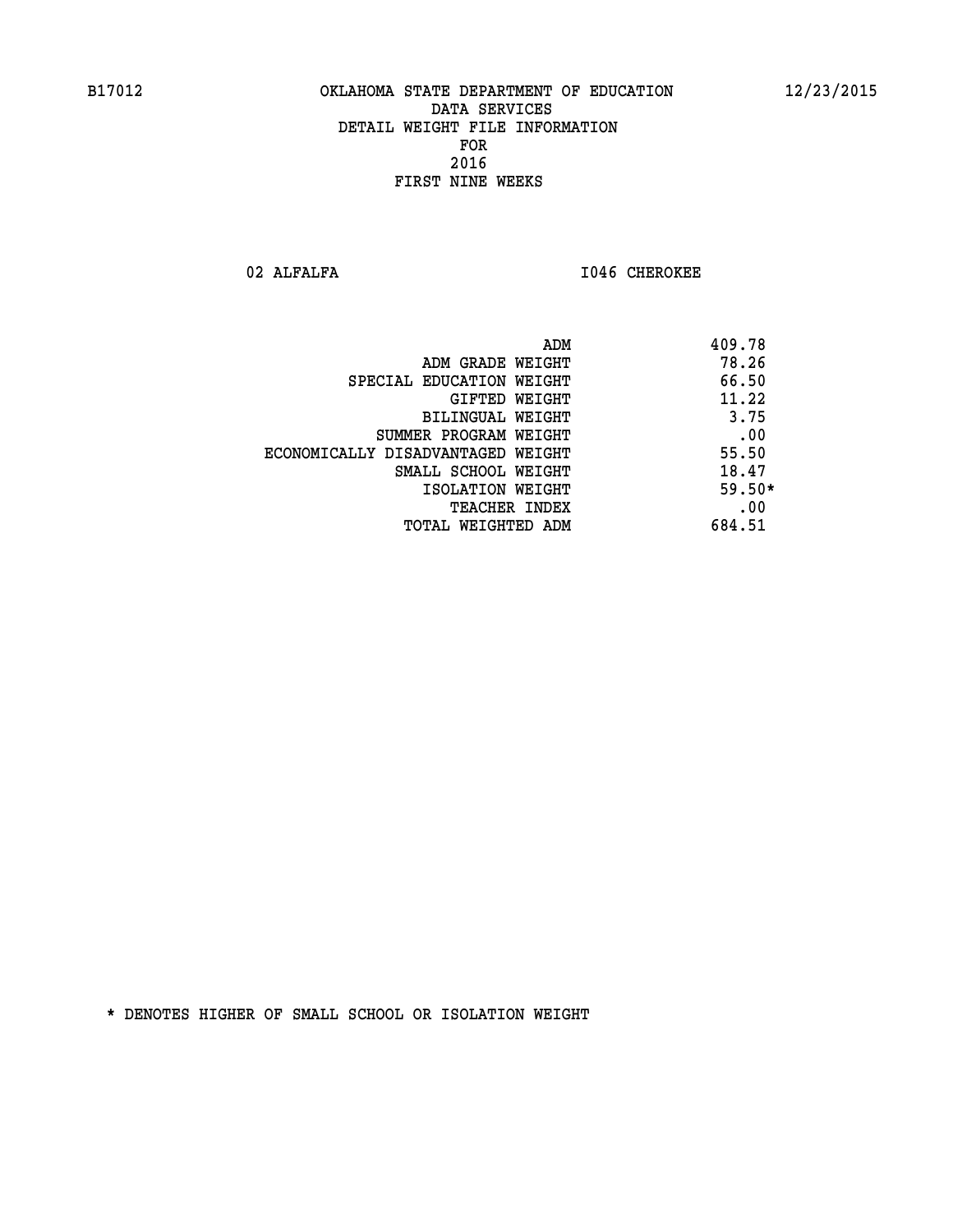02 ALFALFA **I093 TIMBERLAKE** 

| ADM                               | 277.21    |
|-----------------------------------|-----------|
| ADM GRADE WEIGHT                  | 59.69     |
| SPECIAL EDUCATION WEIGHT          | 31.90     |
| GIFTED WEIGHT                     | 7.48      |
| <b>BILINGUAL WEIGHT</b>           | .00       |
| SUMMER PROGRAM WEIGHT             | .00       |
| ECONOMICALLY DISADVANTAGED WEIGHT | 35.25     |
| SMALL SCHOOL WEIGHT               | 26.39     |
| ISOLATION WEIGHT                  | $160.78*$ |
| <b>TEACHER INDEX</b>              | 10.87     |
| TOTAL WEIGHTED ADM                | 583.18    |
|                                   |           |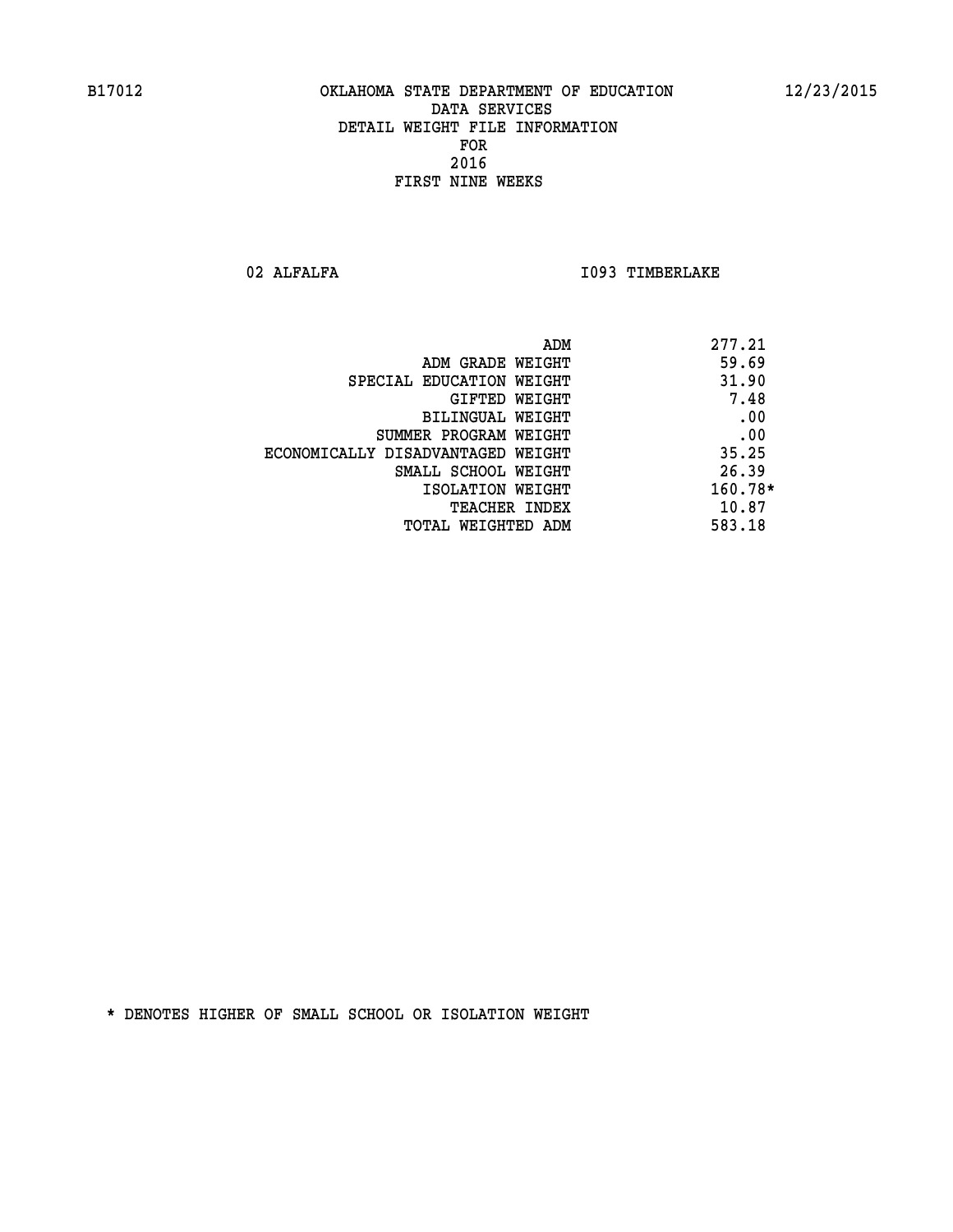03 ATOKA C021 HARMONY

|                                   | ADM | 199.85   |
|-----------------------------------|-----|----------|
| ADM GRADE WEIGHT                  |     | 38.52    |
| SPECIAL EDUCATION WEIGHT          |     | 55.35    |
| <b>GIFTED WEIGHT</b>              |     | 5.44     |
| BILINGUAL WEIGHT                  |     | .50      |
| SUMMER PROGRAM WEIGHT             |     | .00      |
| ECONOMICALLY DISADVANTAGED WEIGHT |     | 42.75    |
| SMALL SCHOOL WEIGHT               |     | $24.87*$ |
| ISOLATION WEIGHT                  |     | .00      |
| TEACHER INDEX                     |     | 29.38    |
| TOTAL WEIGHTED ADM                |     | 396.66   |
|                                   |     |          |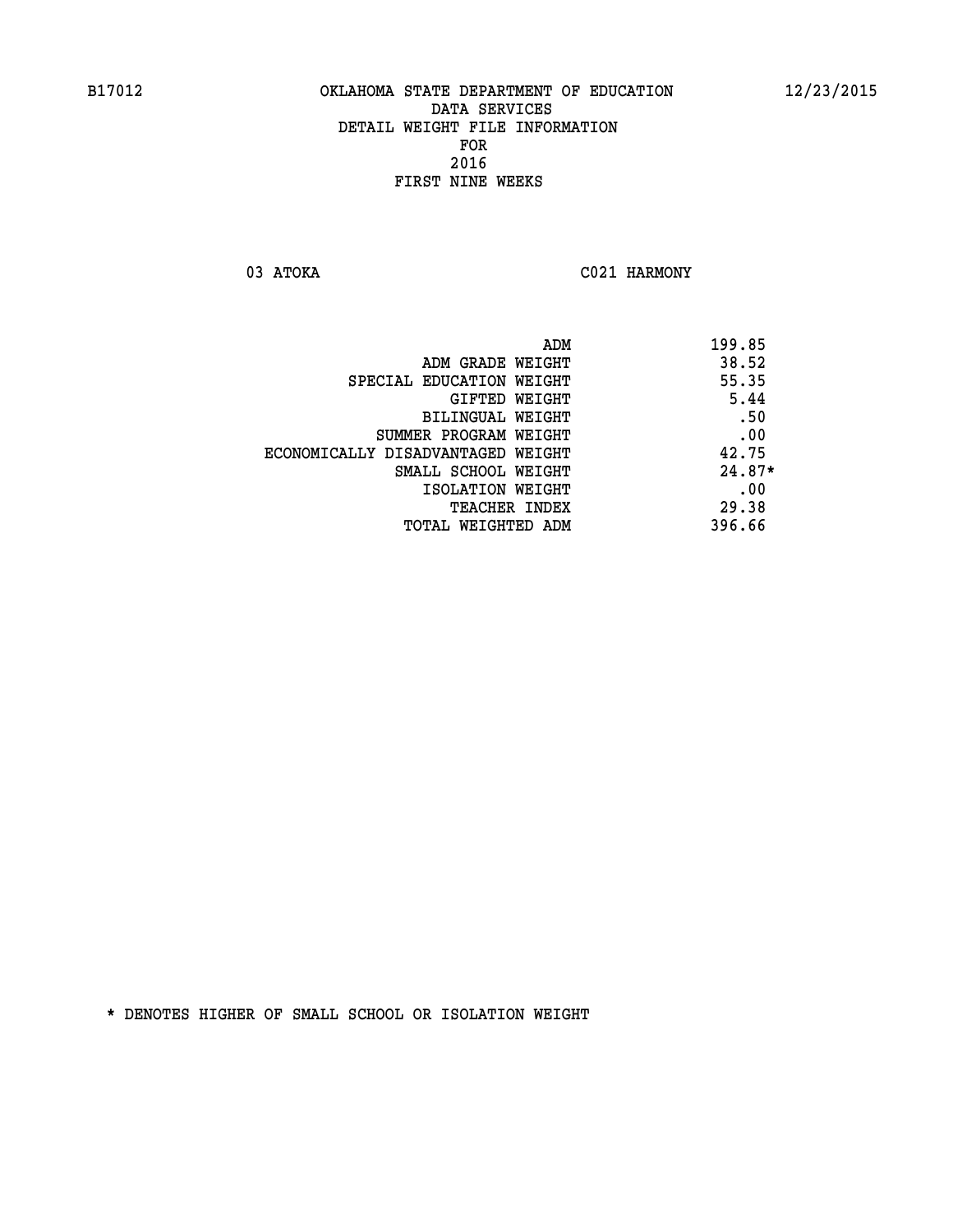**03 ATOKA C022 LANE** 

 **ADM 250.13 EXAMPLE MERADE WEIGHT 52.86 SPECIAL EDUCATION WEIGHT 40 GIFTED WEIGHT** 9.18 **BILINGUAL WEIGHT .00 SUMMER PROGRAM WEIGHT .00 ECONOMICALLY DISADVANTAGED WEIGHT 48.00 SMALL SCHOOL WEIGHT** 26.37  **ISOLATION WEIGHT 47.52\* TEACHER INDEX** .00  **TOTAL WEIGHTED ADM 485.09**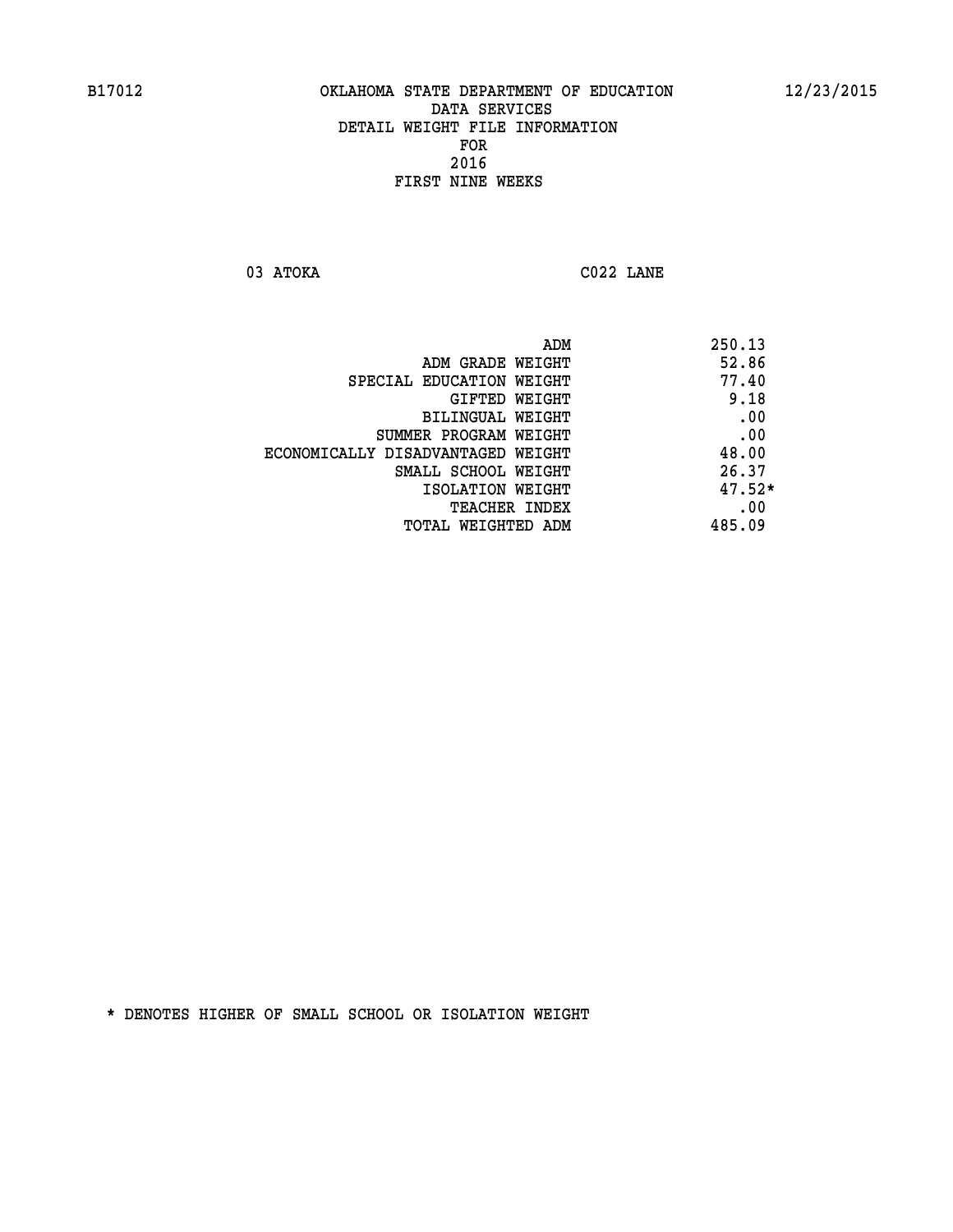03 ATOKA **I007 STRINGTOWN** 

| ADM                               | 251.49   |
|-----------------------------------|----------|
| ADM GRADE WEIGHT                  | 49.37    |
| SPECIAL EDUCATION WEIGHT          | 46.40    |
| GIFTED WEIGHT                     | 8.84     |
| <b>BILINGUAL WEIGHT</b>           | .00      |
| SUMMER PROGRAM WEIGHT             | .00      |
| ECONOMICALLY DISADVANTAGED WEIGHT | 51.00    |
| SMALL SCHOOL WEIGHT               | 26.39    |
| ISOLATION WEIGHT                  | $53.57*$ |
| <b>TEACHER INDEX</b>              | 28.18    |
| TOTAL WEIGHTED ADM                | 488.85   |
|                                   |          |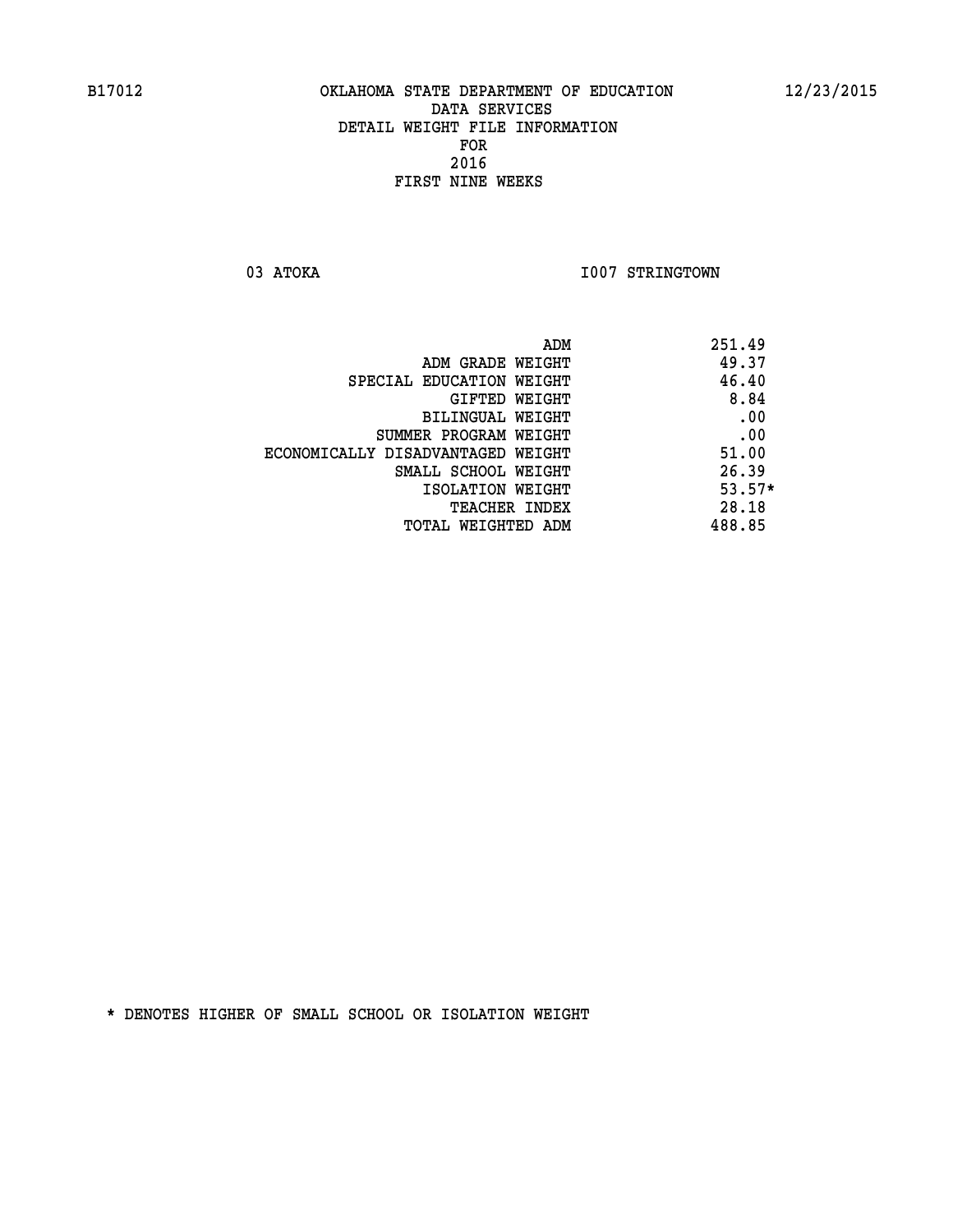**03 ATOKA I015 ATOKA** 

| ADM                               | 951.04   |
|-----------------------------------|----------|
| ADM GRADE WEIGHT                  | 192.50   |
| SPECIAL EDUCATION WEIGHT          | 219.90   |
| GIFTED WEIGHT                     | 55.08    |
| BILINGUAL WEIGHT                  | 2.50     |
| SUMMER PROGRAM WEIGHT             | .00      |
| ECONOMICALLY DISADVANTAGED WEIGHT | 180.75   |
| SMALL SCHOOL WEIGHT               | .00      |
| ISOLATION WEIGHT                  | .00      |
| <b>TEACHER INDEX</b>              | 14.43    |
| TOTAL WEIGHTED ADM                | 1,616.20 |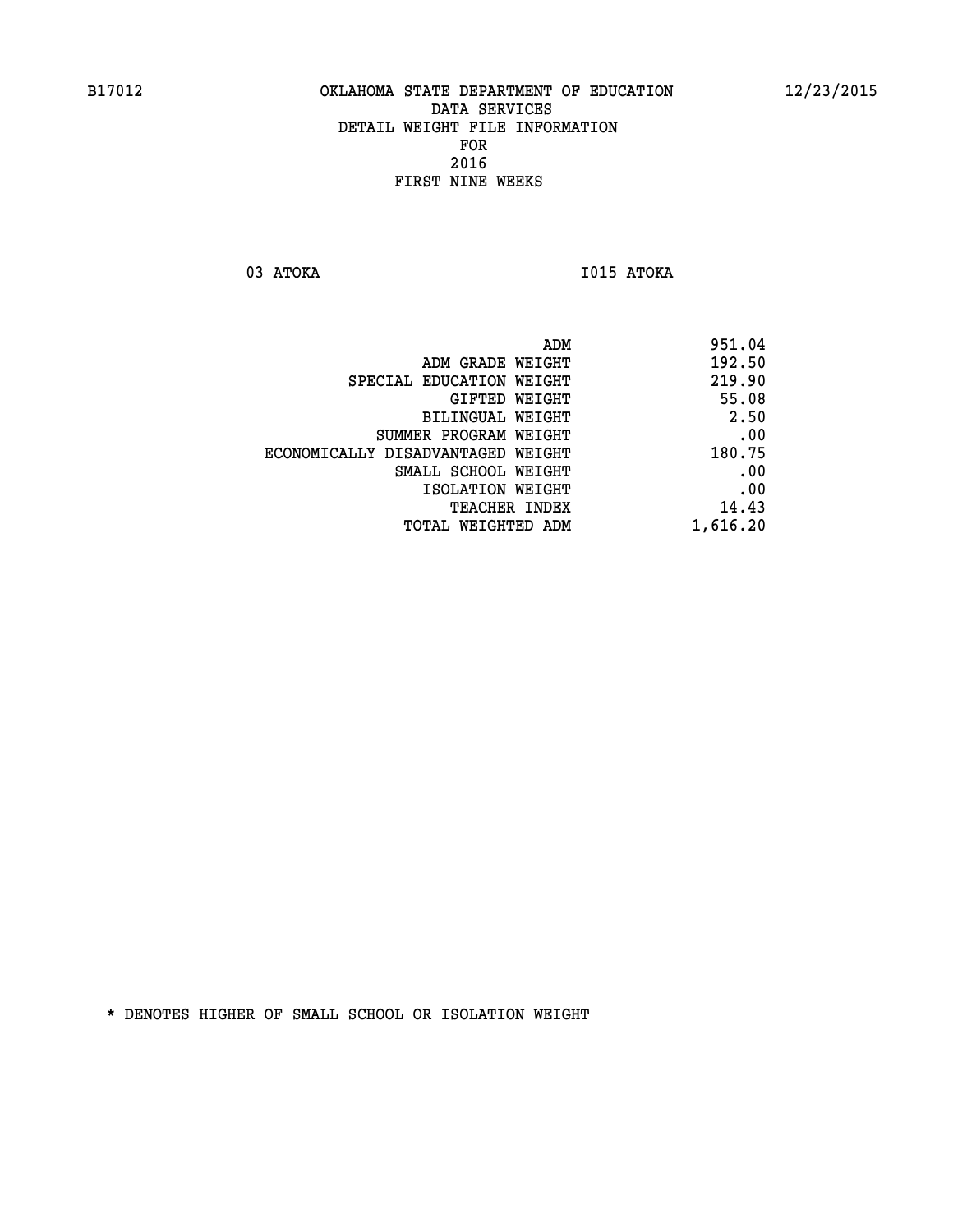03 ATOKA **I019 TUSHKA** 

|                                   | ADM | 429.86   |
|-----------------------------------|-----|----------|
| ADM GRADE WEIGHT                  |     | 86.34    |
| SPECIAL EDUCATION WEIGHT          |     | 87.55    |
| <b>GIFTED WEIGHT</b>              |     | 16.32    |
| BILINGUAL WEIGHT                  |     | .00      |
| SUMMER PROGRAM WEIGHT             |     | .00      |
| ECONOMICALLY DISADVANTAGED WEIGHT |     | 65.75    |
| SMALL SCHOOL WEIGHT               |     | $16.11*$ |
| ISOLATION WEIGHT                  |     | .00      |
| TEACHER INDEX                     |     | 21.42    |
| TOTAL WEIGHTED ADM                |     | 723.35   |
|                                   |     |          |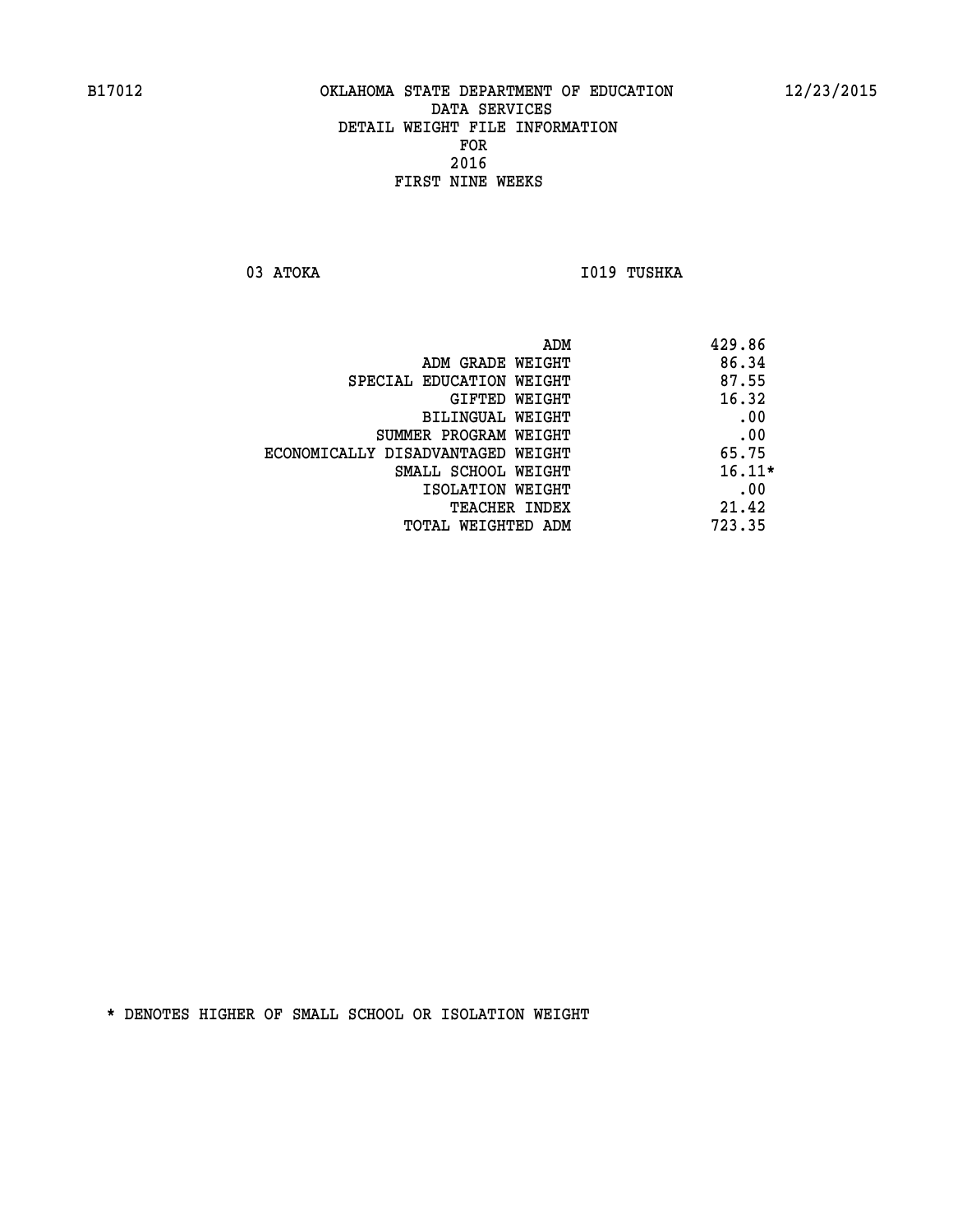**03 ATOKA I026 CANEY** 

|                                   | ADM | 253.41   |
|-----------------------------------|-----|----------|
| ADM GRADE WEIGHT                  |     | 52.65    |
| SPECIAL EDUCATION WEIGHT          |     | 37.15    |
| GIFTED WEIGHT                     |     | 9.18     |
| BILINGUAL WEIGHT                  |     | 2.25     |
| SUMMER PROGRAM WEIGHT             |     | .00      |
| ECONOMICALLY DISADVANTAGED WEIGHT |     | 52.50    |
| SMALL SCHOOL WEIGHT               |     | $26.40*$ |
| ISOLATION WEIGHT                  |     | .00      |
| <b>TEACHER INDEX</b>              |     | .00      |
| TOTAL WEIGHTED ADM                |     | 433.54   |
|                                   |     |          |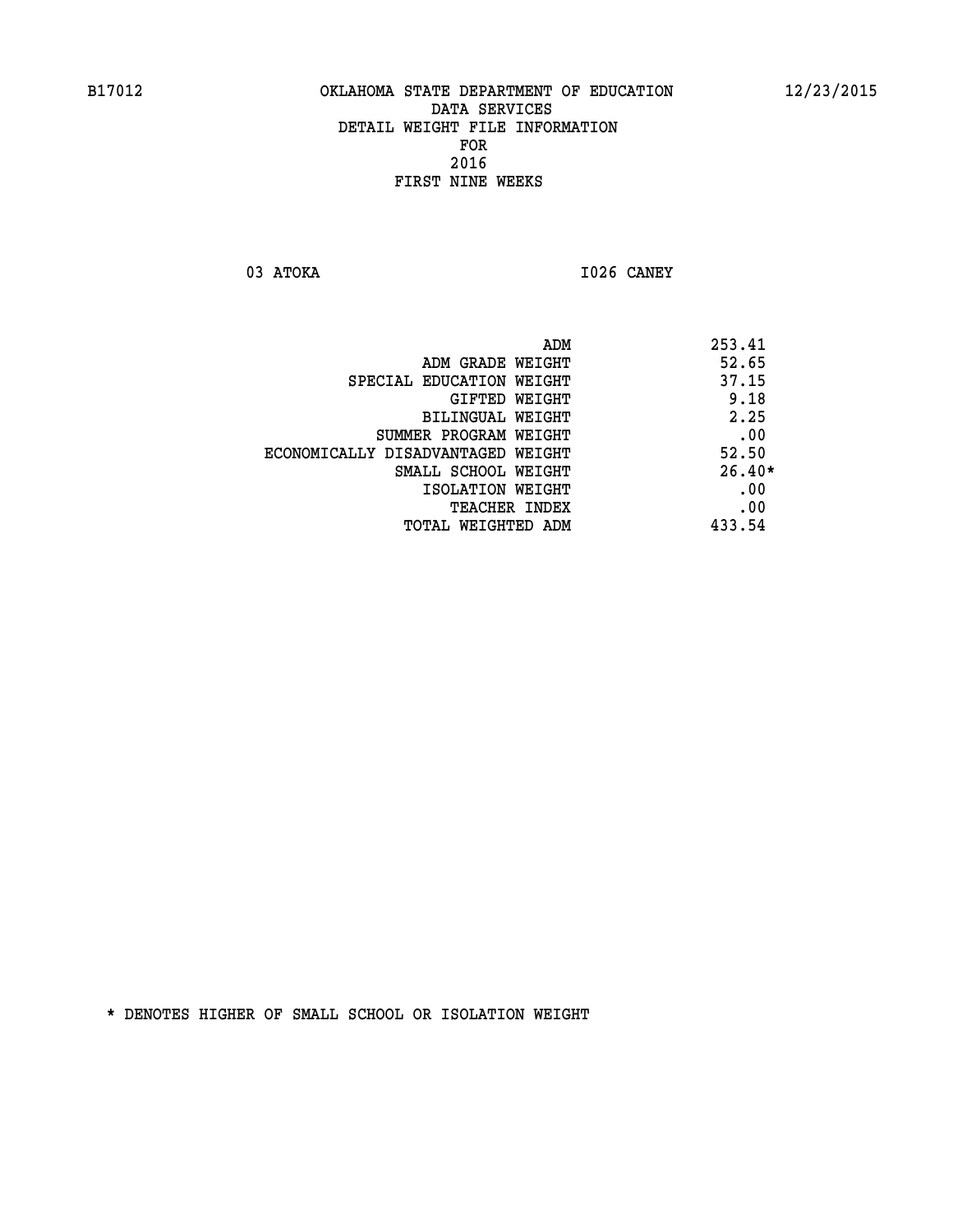04 BEAVER 1022 BEAVER

|                                   | ADM | 368.24    |
|-----------------------------------|-----|-----------|
| ADM GRADE WEIGHT                  |     | 56.26     |
| SPECIAL EDUCATION WEIGHT          |     | 19.75     |
| GIFTED WEIGHT                     |     | 7.82      |
| BILINGUAL WEIGHT                  |     | 20.50     |
| SUMMER PROGRAM WEIGHT             |     | .00       |
| ECONOMICALLY DISADVANTAGED WEIGHT |     | 54.75     |
| SMALL SCHOOL WEIGHT               |     | 22.38     |
| ISOLATION WEIGHT                  |     | $173.07*$ |
| <b>TEACHER INDEX</b>              |     | 10.88     |
| TOTAL WEIGHTED ADM                |     | 711.27    |
|                                   |     |           |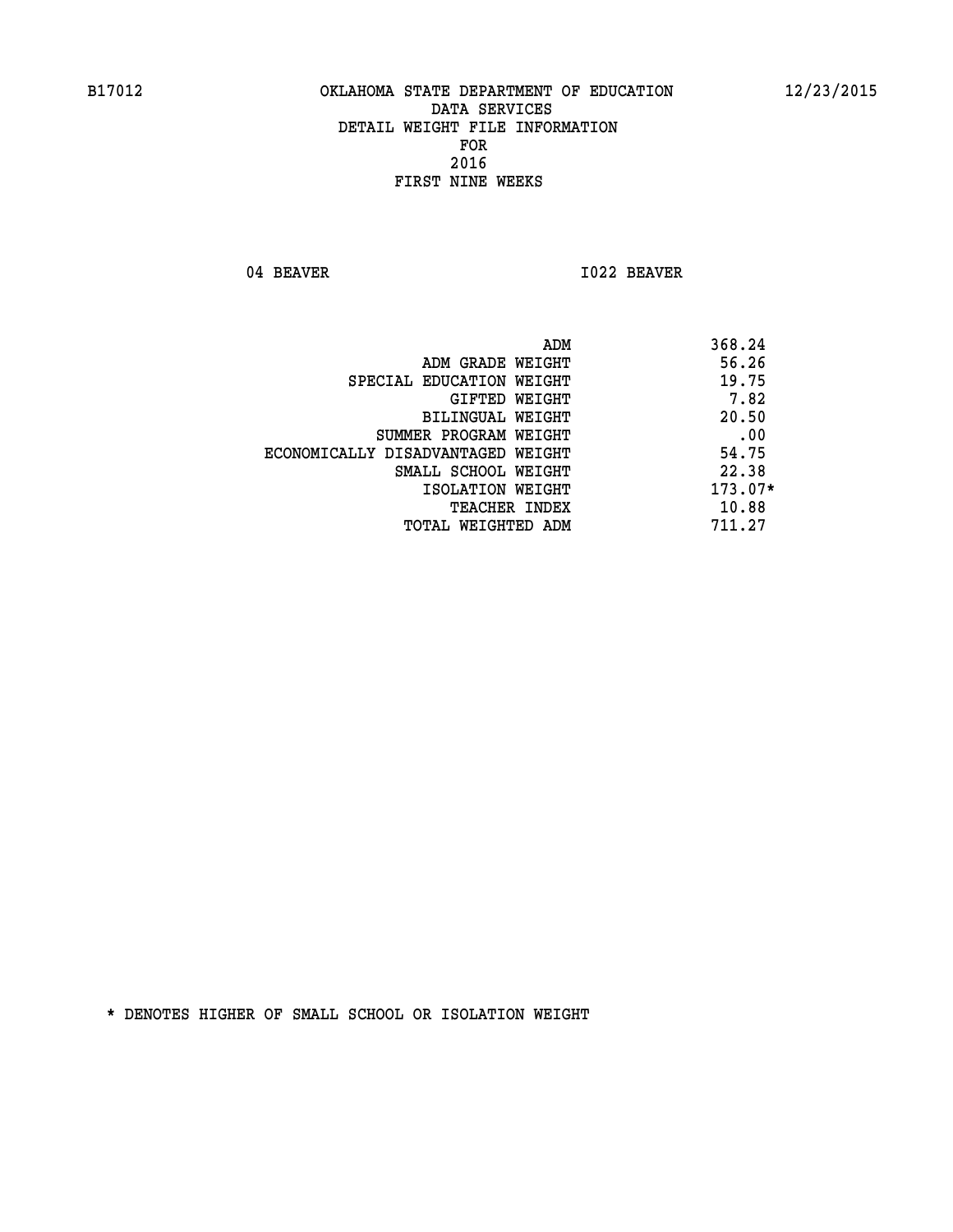04 BEAVER 1075 BALKO

| ADM<br>161.77                     |                                   |
|-----------------------------------|-----------------------------------|
| 30.26<br>ADM GRADE WEIGHT         |                                   |
| 19.45<br>SPECIAL EDUCATION WEIGHT |                                   |
| 1.70<br>GIFTED WEIGHT             |                                   |
| .50<br>BILINGUAL WEIGHT           |                                   |
| .00<br>SUMMER PROGRAM WEIGHT      |                                   |
| 16.75                             | ECONOMICALLY DISADVANTAGED WEIGHT |
| 22.46<br>SMALL SCHOOL WEIGHT      |                                   |
| $132.65*$<br>ISOLATION WEIGHT     |                                   |
| .00<br><b>TEACHER INDEX</b>       |                                   |
| 363.08<br>TOTAL WEIGHTED ADM      |                                   |
|                                   |                                   |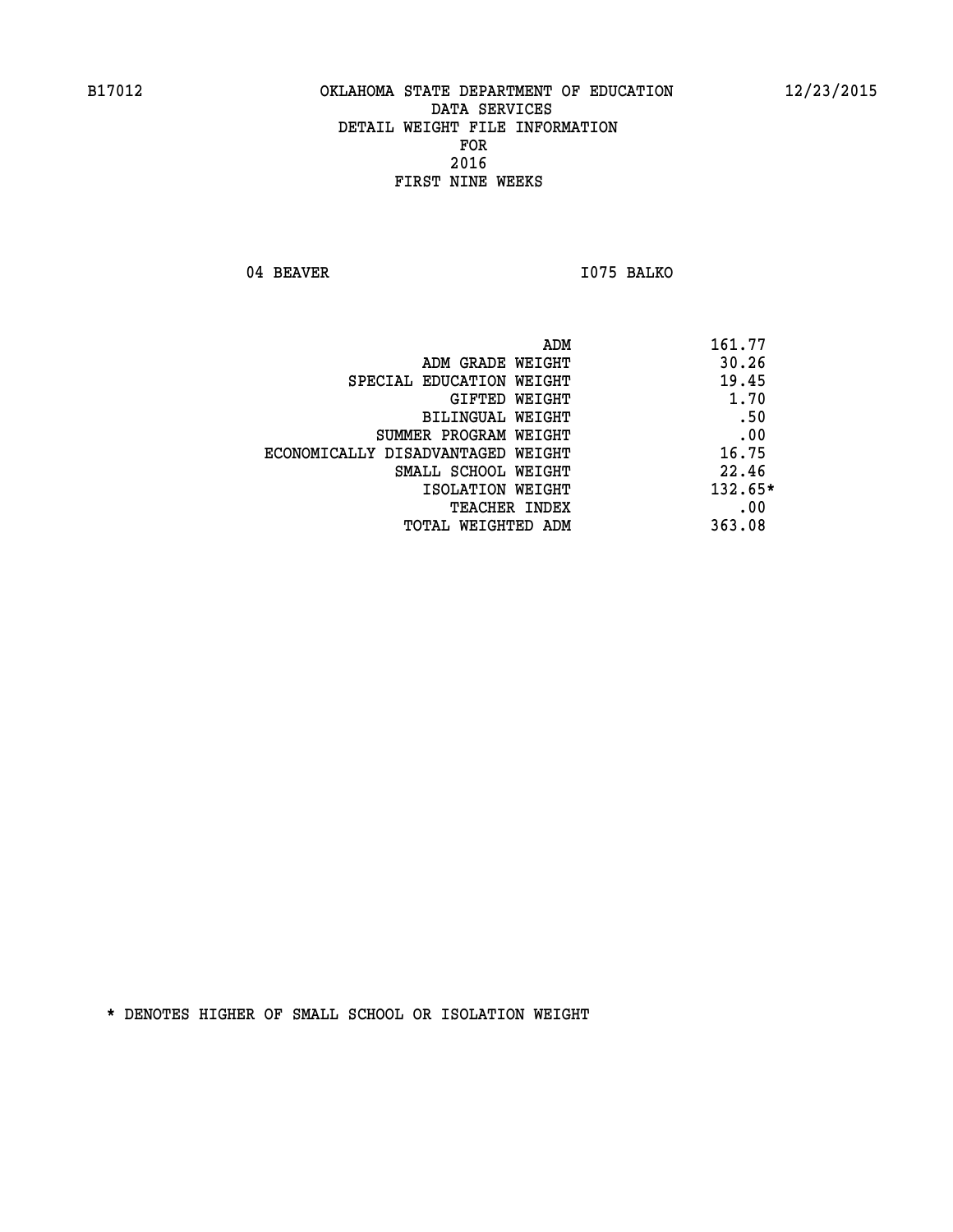04 BEAVER 1123 FORGAN

| ADM                               | 162.66    |
|-----------------------------------|-----------|
| ADM GRADE WEIGHT                  | 31.26     |
| SPECIAL EDUCATION WEIGHT          | 35.25     |
| GIFTED WEIGHT                     | 4.42      |
| BILINGUAL WEIGHT                  | 9.00      |
| SUMMER PROGRAM WEIGHT             | .00       |
| ECONOMICALLY DISADVANTAGED WEIGHT | 24.00     |
| SMALL SCHOOL WEIGHT               | 22.53     |
| ISOLATION WEIGHT                  | $131.75*$ |
| <b>TEACHER INDEX</b>              | .00       |
| TOTAL WEIGHTED ADM                | 398.34    |
|                                   |           |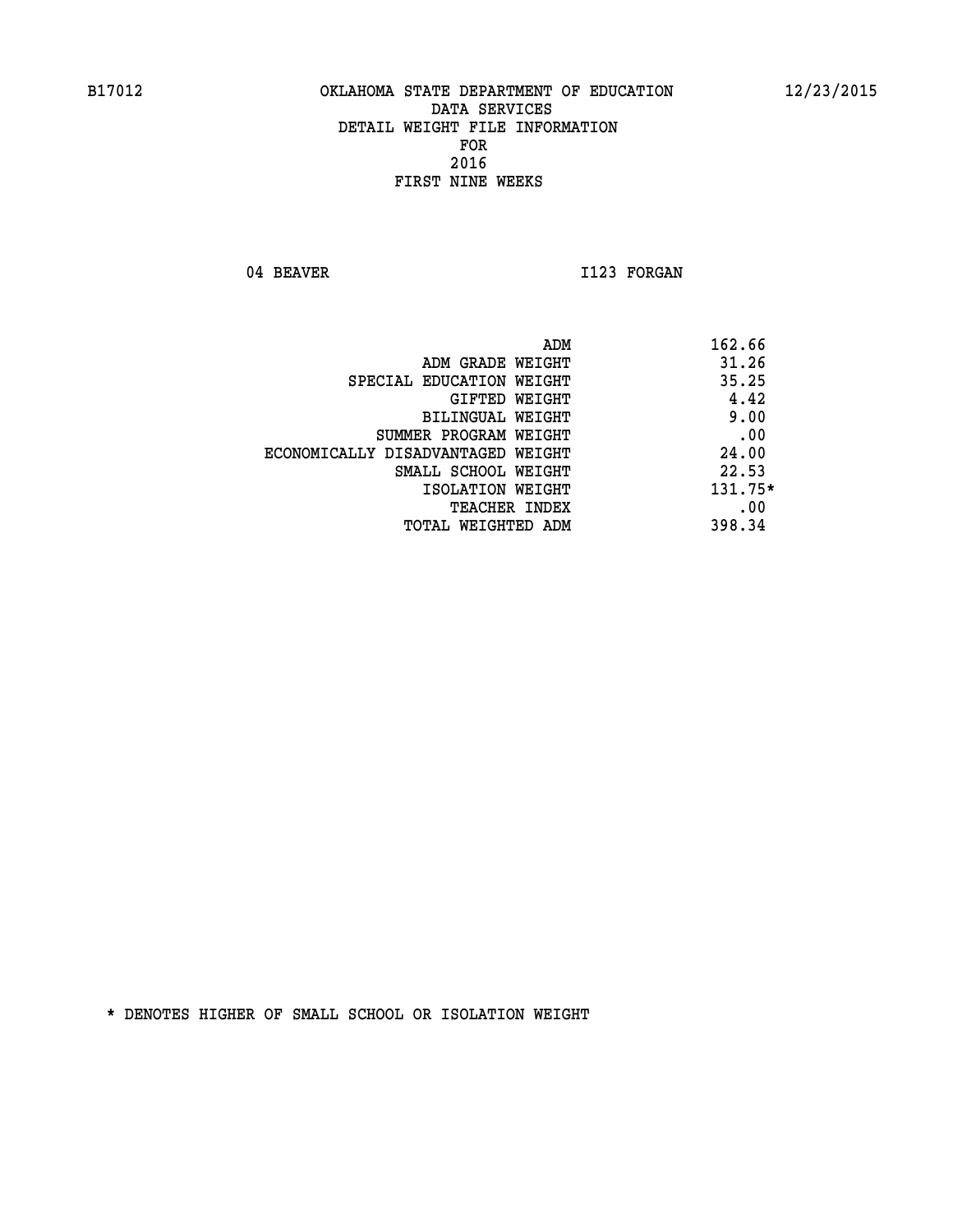04 BEAVER 1128 TURPIN

| ADM<br>442.72 |                                   |
|---------------|-----------------------------------|
| 84.10         | ADM GRADE WEIGHT                  |
| 29.30         | SPECIAL EDUCATION WEIGHT          |
| 11.90         | GIFTED WEIGHT                     |
| 37.75         | BILINGUAL WEIGHT                  |
| .00           | SUMMER PROGRAM WEIGHT             |
| 67.00         | ECONOMICALLY DISADVANTAGED WEIGHT |
| 14.44         | SMALL SCHOOL WEIGHT               |
| 181.52*       | ISOLATION WEIGHT                  |
| .00           | <b>TEACHER INDEX</b>              |
| 854.29        | TOTAL WEIGHTED ADM                |
|               |                                   |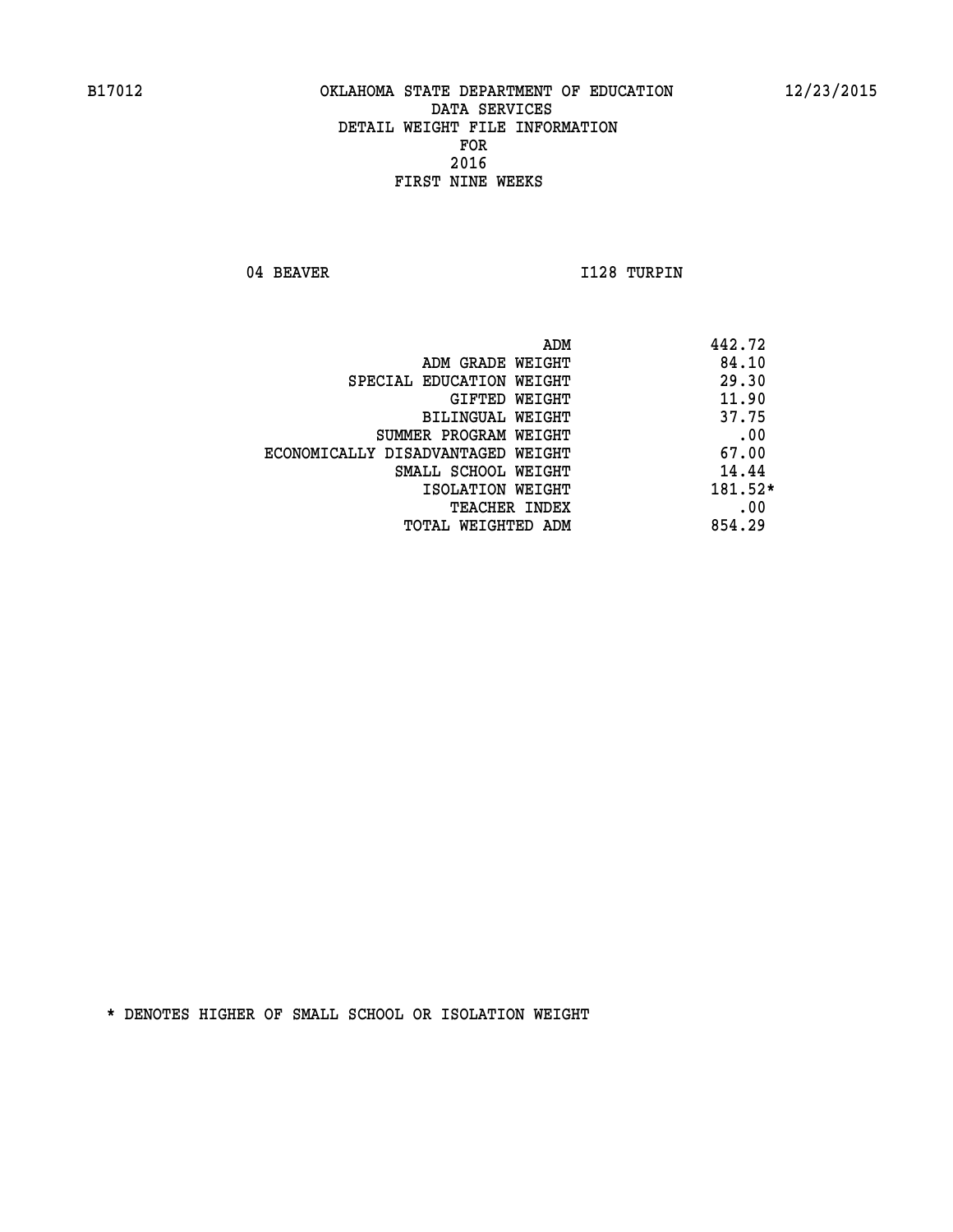05 BECKHAM 1002 MERRITT

|                                   | ADM<br>787.35 |
|-----------------------------------|---------------|
| ADM GRADE WEIGHT                  | 171.62        |
| SPECIAL EDUCATION WEIGHT          | 114.50        |
| GIFTED WEIGHT                     | 29.24         |
| BILINGUAL WEIGHT                  | 15.00         |
| SUMMER PROGRAM WEIGHT             | .00           |
| ECONOMICALLY DISADVANTAGED WEIGHT | 131.50        |
| SMALL SCHOOL WEIGHT               | .00           |
| ISOLATION WEIGHT                  | .00           |
| TEACHER INDEX                     | .00           |
| TOTAL WEIGHTED ADM                | 1,249.21      |
|                                   |               |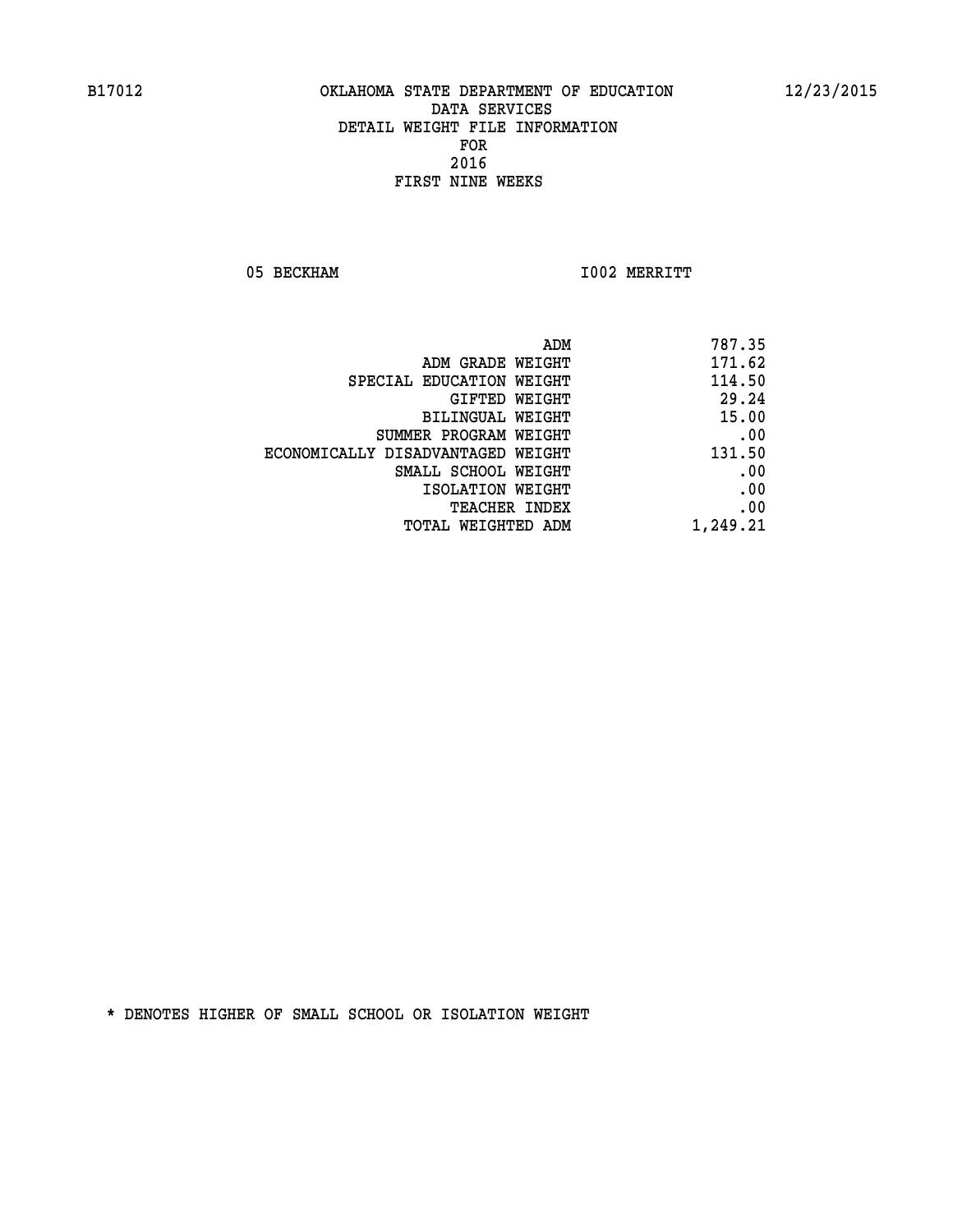05 BECKHAM 1006 ELK CITY

| ADM                               | 2,150.80 |
|-----------------------------------|----------|
| ADM GRADE WEIGHT                  | 422.60   |
| SPECIAL EDUCATION WEIGHT          | 236.60   |
| GIFTED WEIGHT                     | 55.76    |
| BILINGUAL WEIGHT                  | 67.00    |
| SUMMER PROGRAM WEIGHT             | .00      |
| ECONOMICALLY DISADVANTAGED WEIGHT | 313.50   |
| SMALL SCHOOL WEIGHT               | .00      |
| ISOLATION WEIGHT                  | .00      |
| <b>TEACHER INDEX</b>              | .00      |
| TOTAL WEIGHTED ADM                | 3,246.26 |
|                                   |          |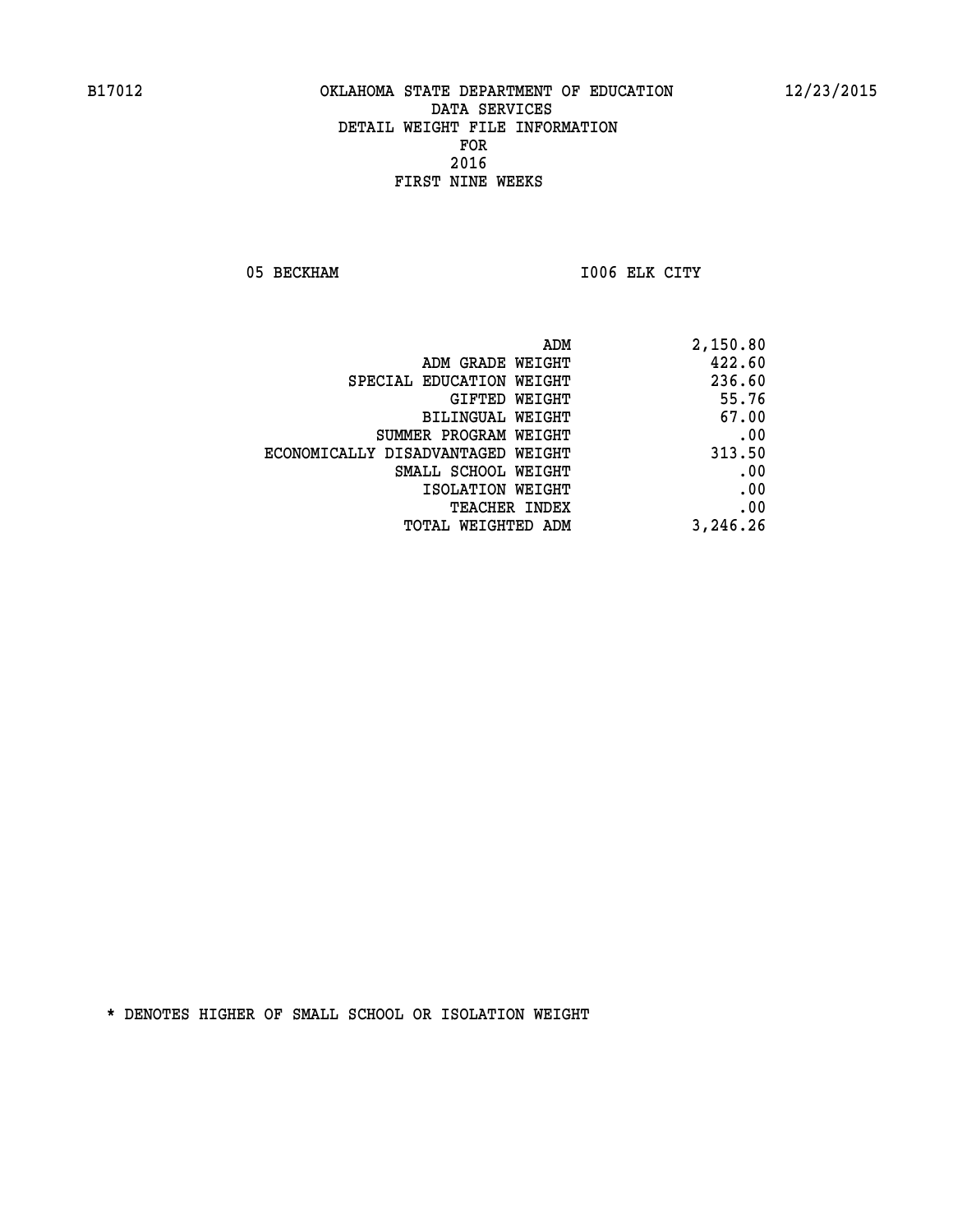05 BECKHAM 1031 SAYRE

| 753.82   |
|----------|
| 156.85   |
| 69.30    |
| 10.88    |
| 4.00     |
| .00      |
| 124.25   |
| .00      |
| .00      |
| 11.28    |
| 1,130.38 |
|          |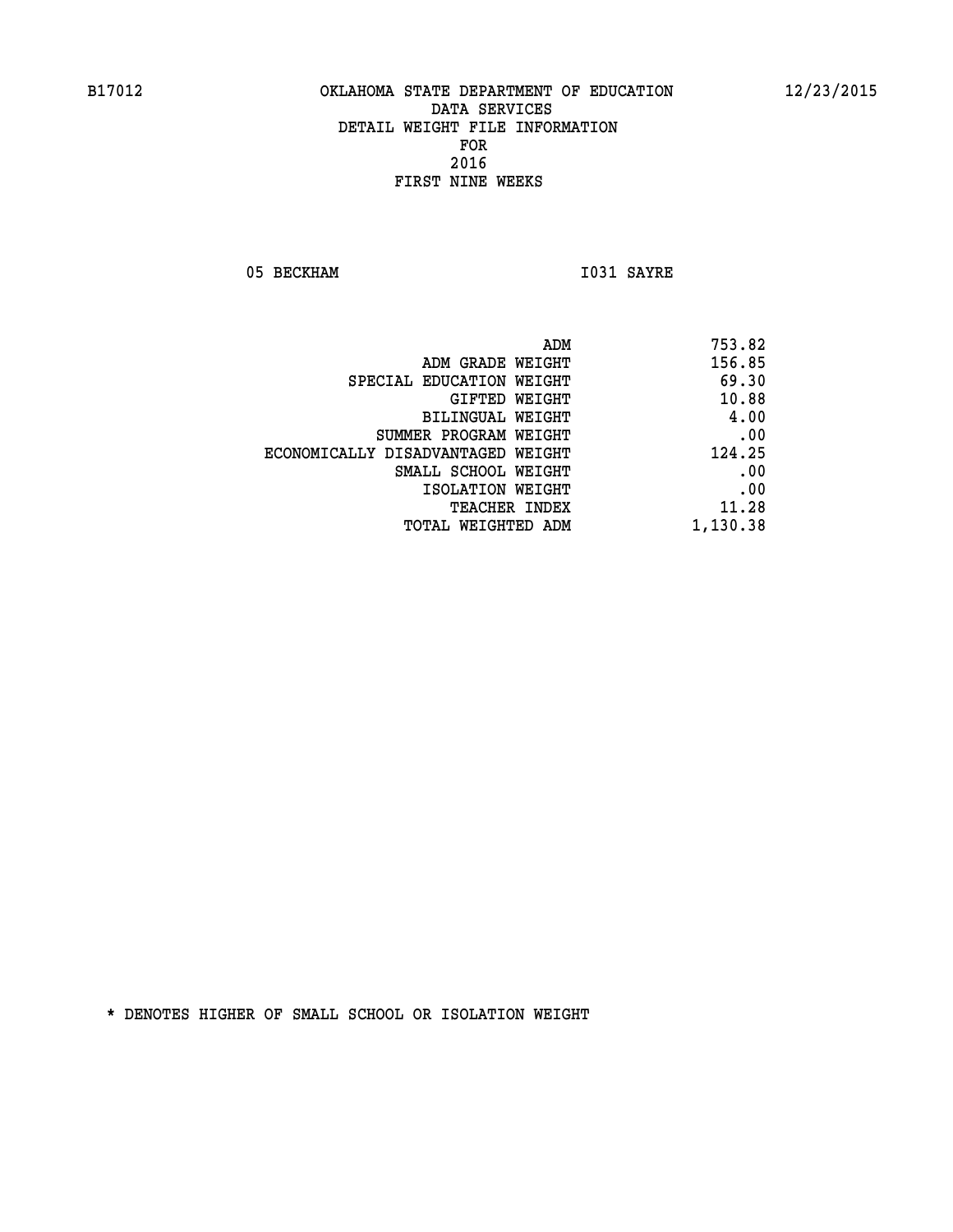05 BECKHAM 1051 ERICK

| 270.14<br>ADM                     |                                   |
|-----------------------------------|-----------------------------------|
| 52.39<br>ADM GRADE WEIGHT         |                                   |
| 29.70<br>SPECIAL EDUCATION WEIGHT |                                   |
| 7.48<br>GIFTED WEIGHT             |                                   |
| .75<br>BILINGUAL WEIGHT           |                                   |
| .00<br>SUMMER PROGRAM WEIGHT      |                                   |
| 36.75                             | ECONOMICALLY DISADVANTAGED WEIGHT |
| 26.44<br>SMALL SCHOOL WEIGHT      |                                   |
| $157.79*$<br>ISOLATION WEIGHT     |                                   |
| .00<br><b>TEACHER INDEX</b>       |                                   |
| 555.00<br>TOTAL WEIGHTED ADM      |                                   |
|                                   |                                   |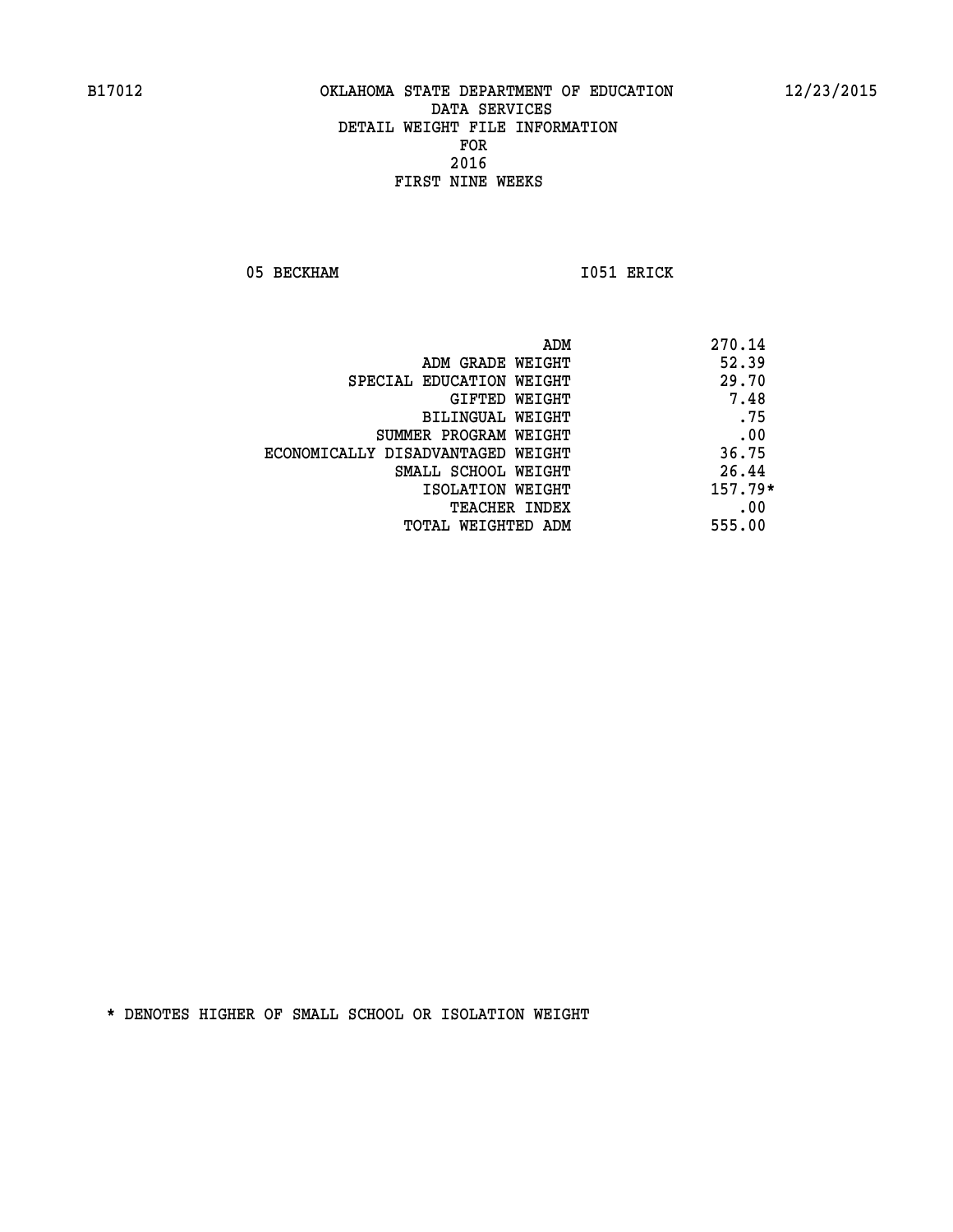06 BLAINE 1009 OKEENE

|                                   | ADM<br>331.07 |     |
|-----------------------------------|---------------|-----|
| ADM GRADE WEIGHT                  | 54.30         |     |
| SPECIAL EDUCATION WEIGHT          | 64.85         |     |
| GIFTED WEIGHT                     | 11.56         |     |
| BILINGUAL WEIGHT                  | 10.00         |     |
| SUMMER PROGRAM WEIGHT             |               | .00 |
| ECONOMICALLY DISADVANTAGED WEIGHT | 49.75         |     |
| SMALL SCHOOL WEIGHT               | 24.77         |     |
| ISOLATION WEIGHT                  | $115.34*$     |     |
| TEACHER INDEX                     | 14.75         |     |
| TOTAL WEIGHTED ADM                | 651.62        |     |
|                                   |               |     |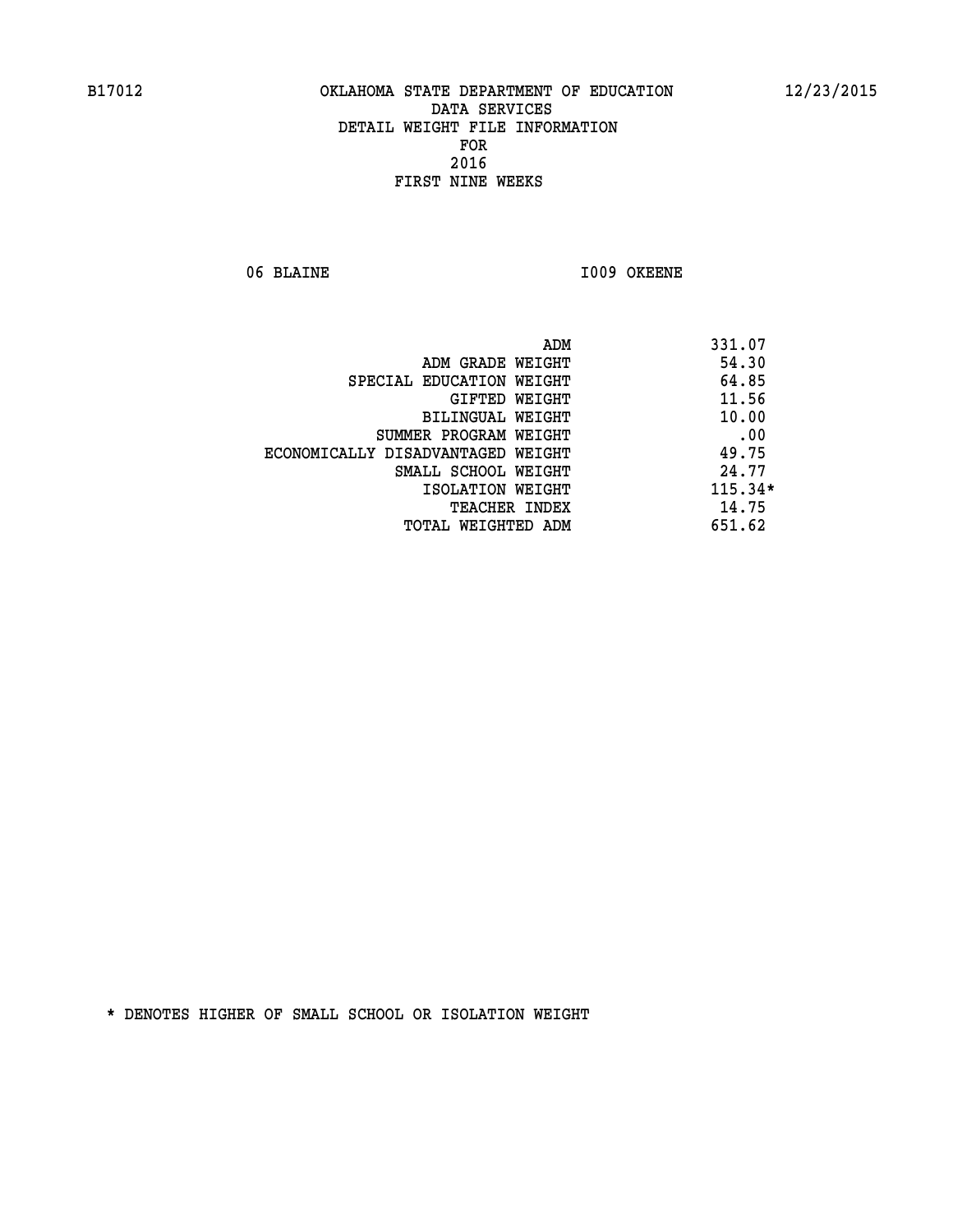06 BLAINE **I042 WATONGA** 

| ADM GRADE WEIGHT<br>SPECIAL EDUCATION WEIGHT<br>GIFTED WEIGHT<br>BILINGUAL WEIGHT<br>SUMMER PROGRAM WEIGHT<br>ECONOMICALLY DISADVANTAGED WEIGHT<br>SMALL SCHOOL WEIGHT<br>ISOLATION WEIGHT<br>TEACHER INDEX | ADM<br>773.28 |
|-------------------------------------------------------------------------------------------------------------------------------------------------------------------------------------------------------------|---------------|
|                                                                                                                                                                                                             | 133.29        |
|                                                                                                                                                                                                             | 74.20         |
|                                                                                                                                                                                                             | 26.18         |
|                                                                                                                                                                                                             | 19.25         |
|                                                                                                                                                                                                             | .00           |
|                                                                                                                                                                                                             | 143.75        |
|                                                                                                                                                                                                             | .00           |
|                                                                                                                                                                                                             | .00           |
|                                                                                                                                                                                                             | 10.19         |
| TOTAL WEIGHTED ADM                                                                                                                                                                                          | 1,180.14      |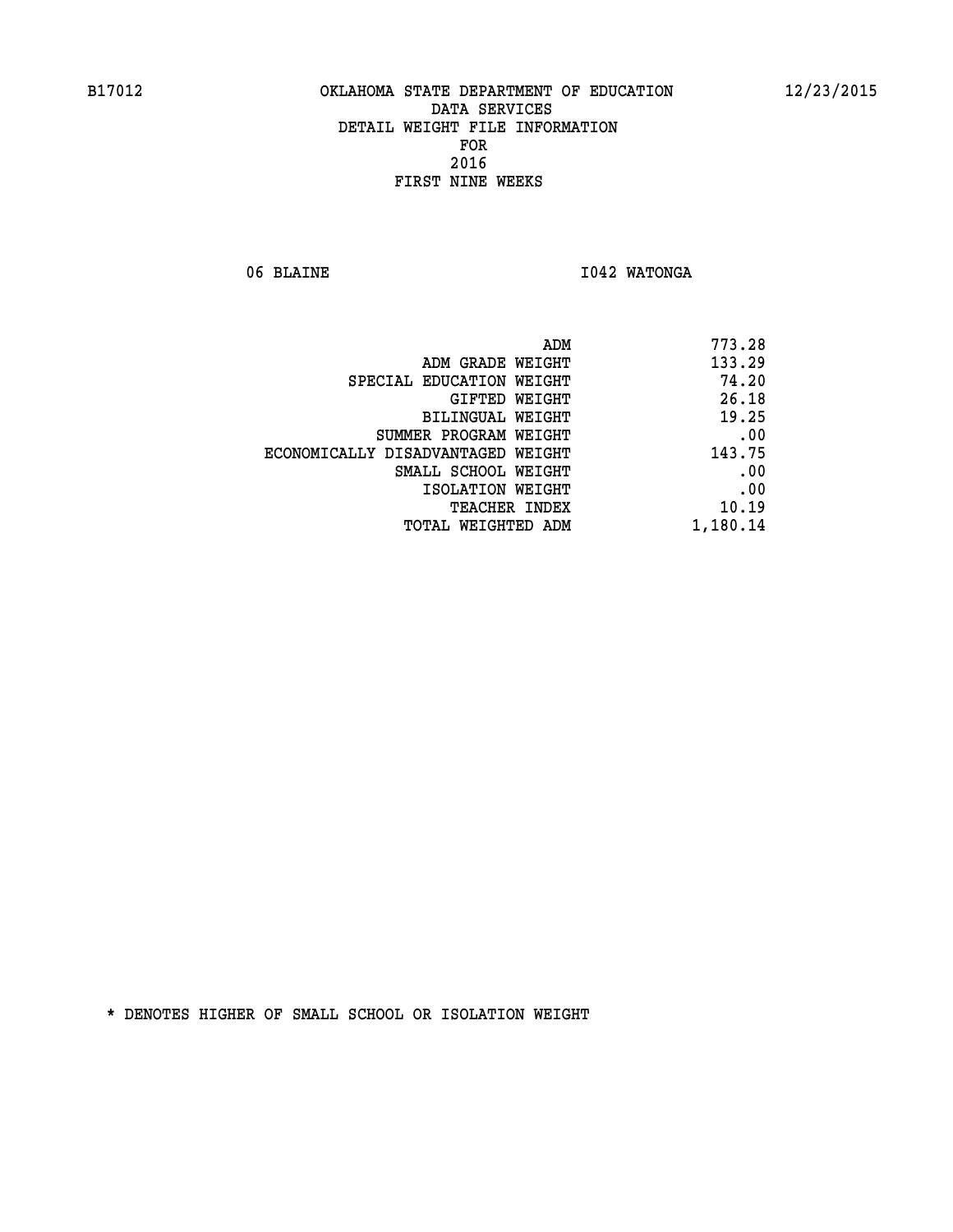06 BLAINE 1080 GEARY

| ADM<br>403.25                     |                                   |
|-----------------------------------|-----------------------------------|
| 84.13<br>ADM GRADE WEIGHT         |                                   |
| 43.40<br>SPECIAL EDUCATION WEIGHT |                                   |
| 18.02<br>GIFTED WEIGHT            |                                   |
| 9.00<br>BILINGUAL WEIGHT          |                                   |
| .00<br>SUMMER PROGRAM WEIGHT      |                                   |
| 94.25                             | ECONOMICALLY DISADVANTAGED WEIGHT |
| 19.17<br>SMALL SCHOOL WEIGHT      |                                   |
| $169.37*$<br>ISOLATION WEIGHT     |                                   |
| .00<br><b>TEACHER INDEX</b>       |                                   |
| 821.42<br>TOTAL WEIGHTED ADM      |                                   |
|                                   |                                   |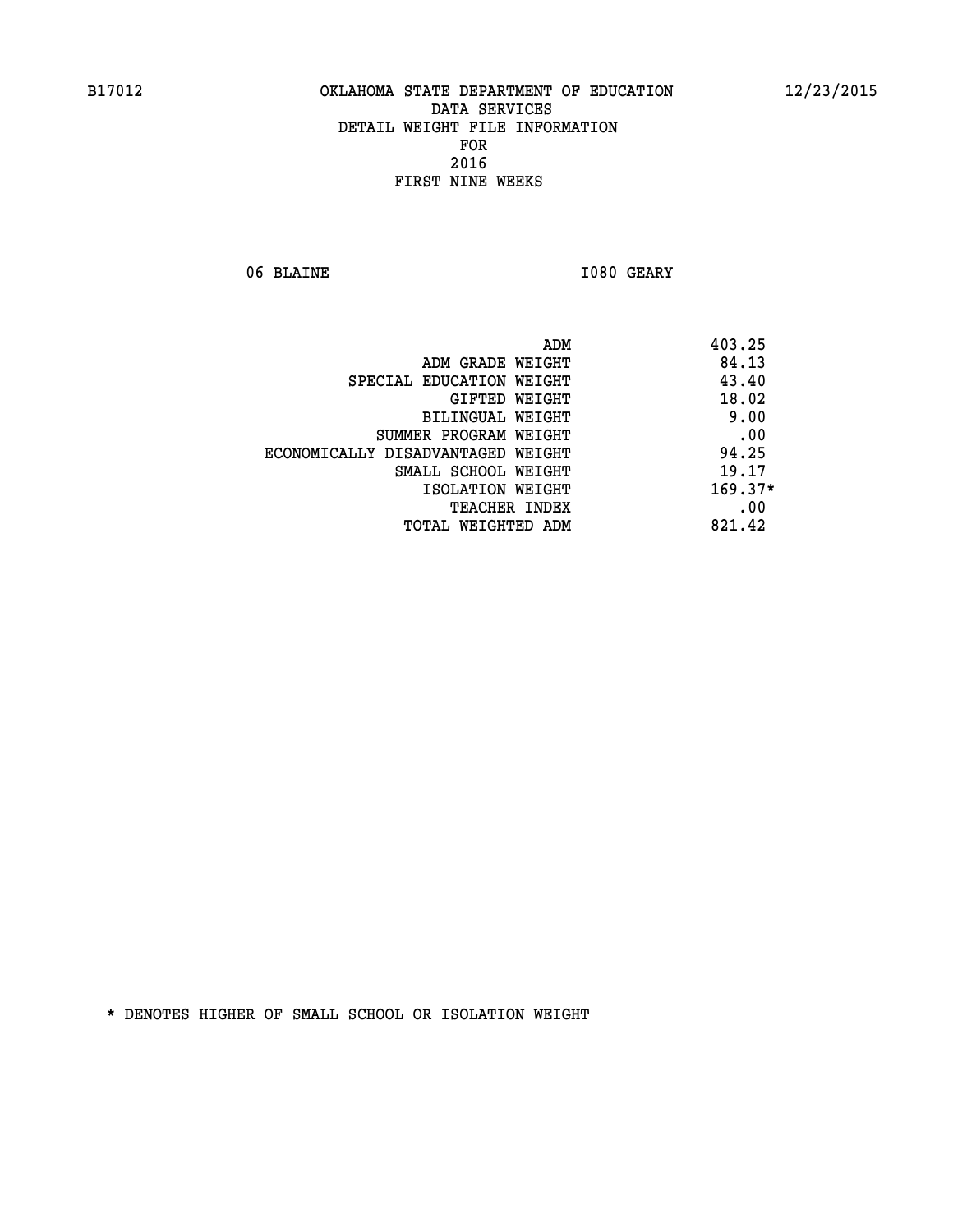06 BLAINE 1105 CANTON

|                                   | ADM | 398.91    |
|-----------------------------------|-----|-----------|
| ADM GRADE WEIGHT                  |     | 80.06     |
| SPECIAL EDUCATION WEIGHT          |     | 67.20     |
| GIFTED WEIGHT                     |     | 7.14      |
| BILINGUAL WEIGHT                  |     | 10.25     |
| SUMMER PROGRAM WEIGHT             |     | 1.20      |
| ECONOMICALLY DISADVANTAGED WEIGHT |     | 60.25     |
| SMALL SCHOOL WEIGHT               |     | 19.62     |
| ISOLATION WEIGHT                  |     | $156.17*$ |
| TEACHER INDEX                     |     | 9.65      |
| TOTAL WEIGHTED ADM                |     | 790.83    |
|                                   |     |           |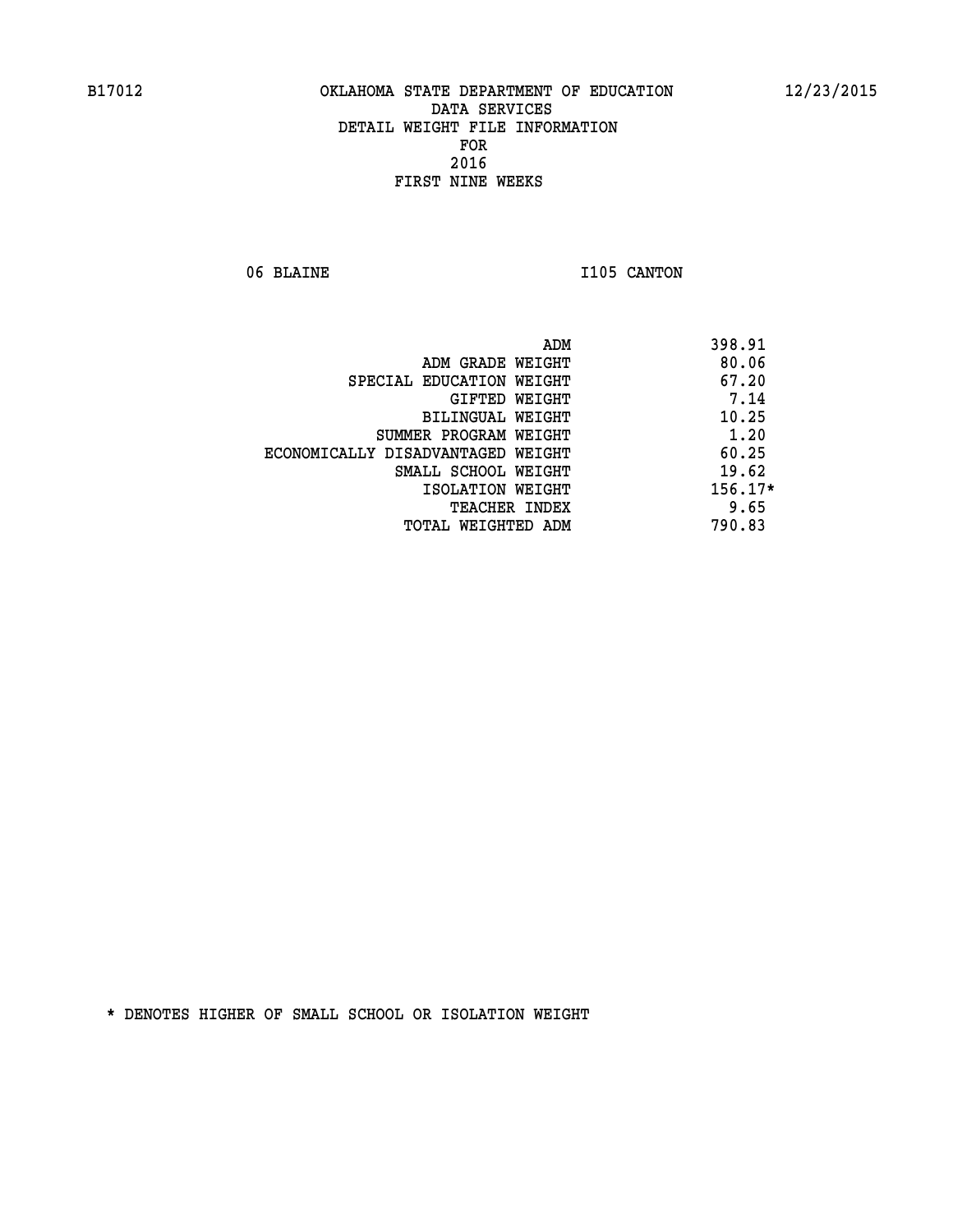**07 BRYAN I001 SILO** 

| ADM                               | 876.98   |
|-----------------------------------|----------|
| ADM GRADE WEIGHT                  | 177.85   |
| SPECIAL EDUCATION WEIGHT          | 193.65   |
| GIFTED WEIGHT                     | 35.02    |
| BILINGUAL WEIGHT                  | 2.75     |
| SUMMER PROGRAM WEIGHT             | .00      |
| ECONOMICALLY DISADVANTAGED WEIGHT | 159.00   |
| SMALL SCHOOL WEIGHT               | .00      |
| ISOLATION WEIGHT                  | .00      |
| <b>TEACHER INDEX</b>              | .00      |
| TOTAL WEIGHTED ADM                | 1,445.25 |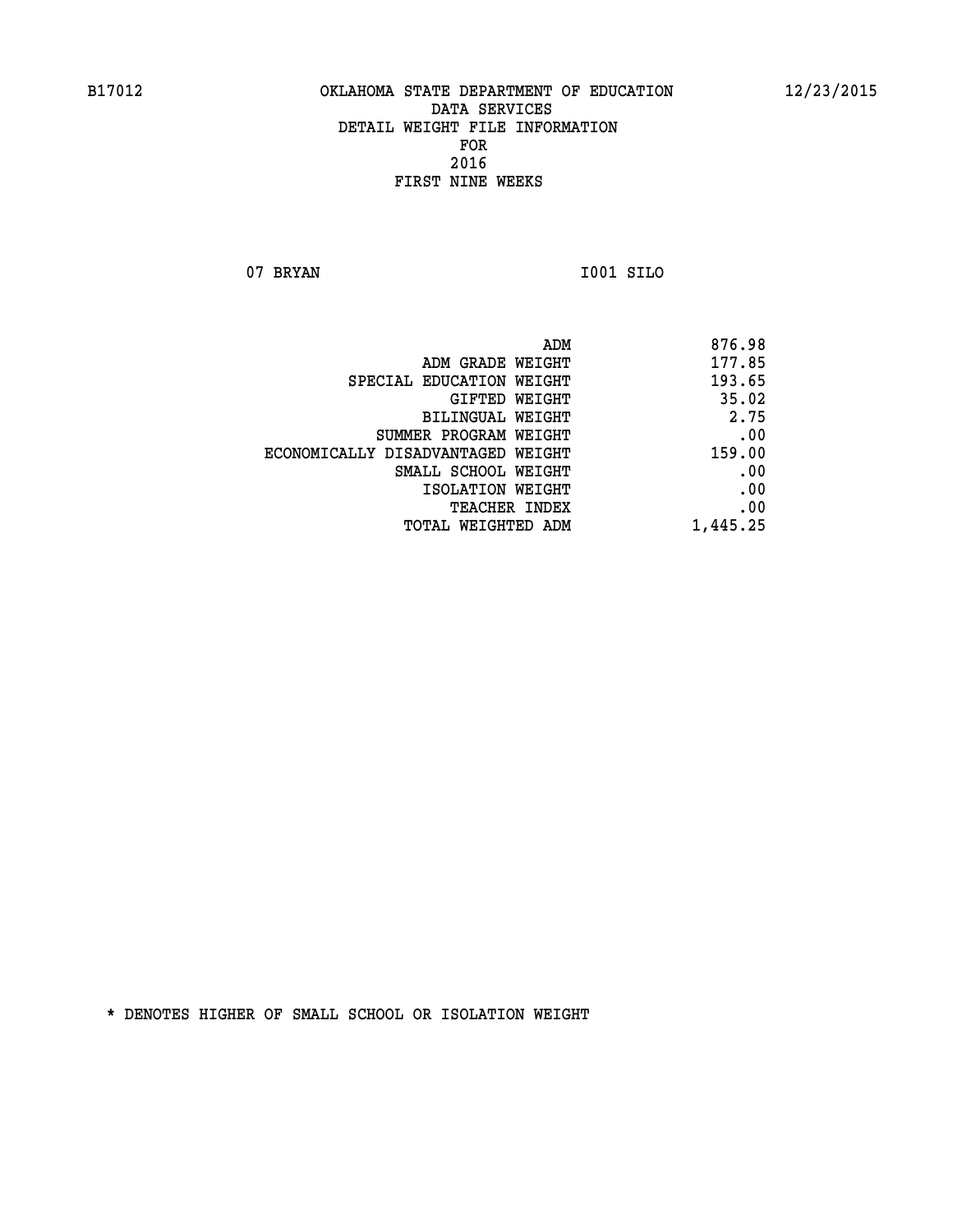07 BRYAN 1002 ROCK CREEK

| 463.90<br>ADM                              |  |
|--------------------------------------------|--|
| 91.10<br>ADM GRADE WEIGHT                  |  |
| 112.95<br>SPECIAL EDUCATION WEIGHT         |  |
| 23.46<br>GIFTED WEIGHT                     |  |
| .00<br><b>BILINGUAL WEIGHT</b>             |  |
| .00<br>SUMMER PROGRAM WEIGHT               |  |
| 86.75<br>ECONOMICALLY DISADVANTAGED WEIGHT |  |
| 11.42<br>SMALL SCHOOL WEIGHT               |  |
| $128.59*$<br>ISOLATION WEIGHT              |  |
| 29.65<br><b>TEACHER INDEX</b>              |  |
| 936.40<br>TOTAL WEIGHTED ADM               |  |
|                                            |  |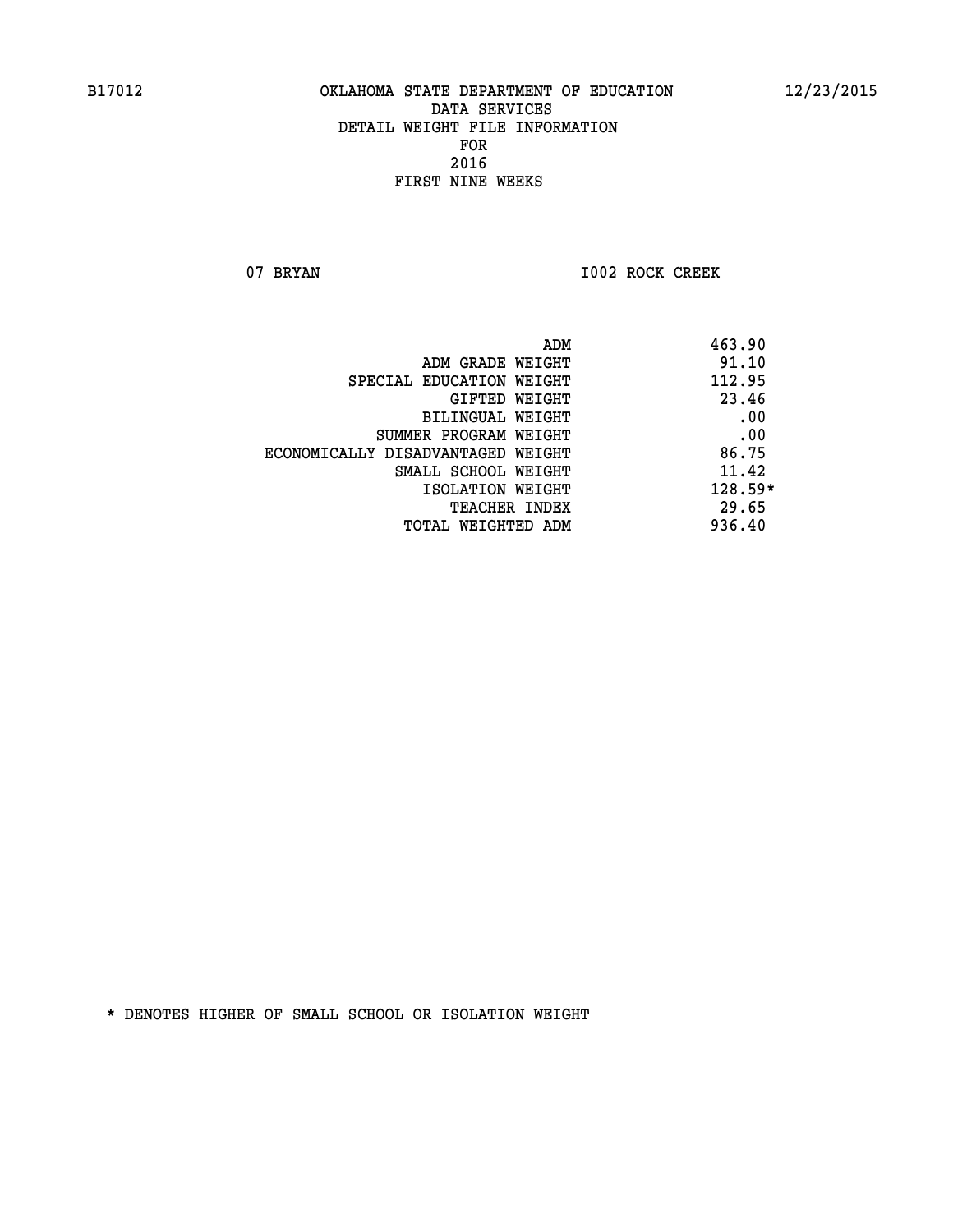07 BRYAN 1003 ACHILLE

| ADM                               | 317.23   |
|-----------------------------------|----------|
| ADM GRADE WEIGHT                  | 63.58    |
| SPECIAL EDUCATION WEIGHT          | 64.35    |
| GIFTED WEIGHT                     | 8.50     |
| BILINGUAL WEIGHT                  | .00      |
| SUMMER PROGRAM WEIGHT             | .00      |
| ECONOMICALLY DISADVANTAGED WEIGHT | 61.25    |
| SMALL SCHOOL WEIGHT               | 25.40    |
| ISOLATION WEIGHT                  | $43.40*$ |
| TEACHER INDEX                     | 13.22    |
| TOTAL WEIGHTED ADM                | 571.53   |
|                                   |          |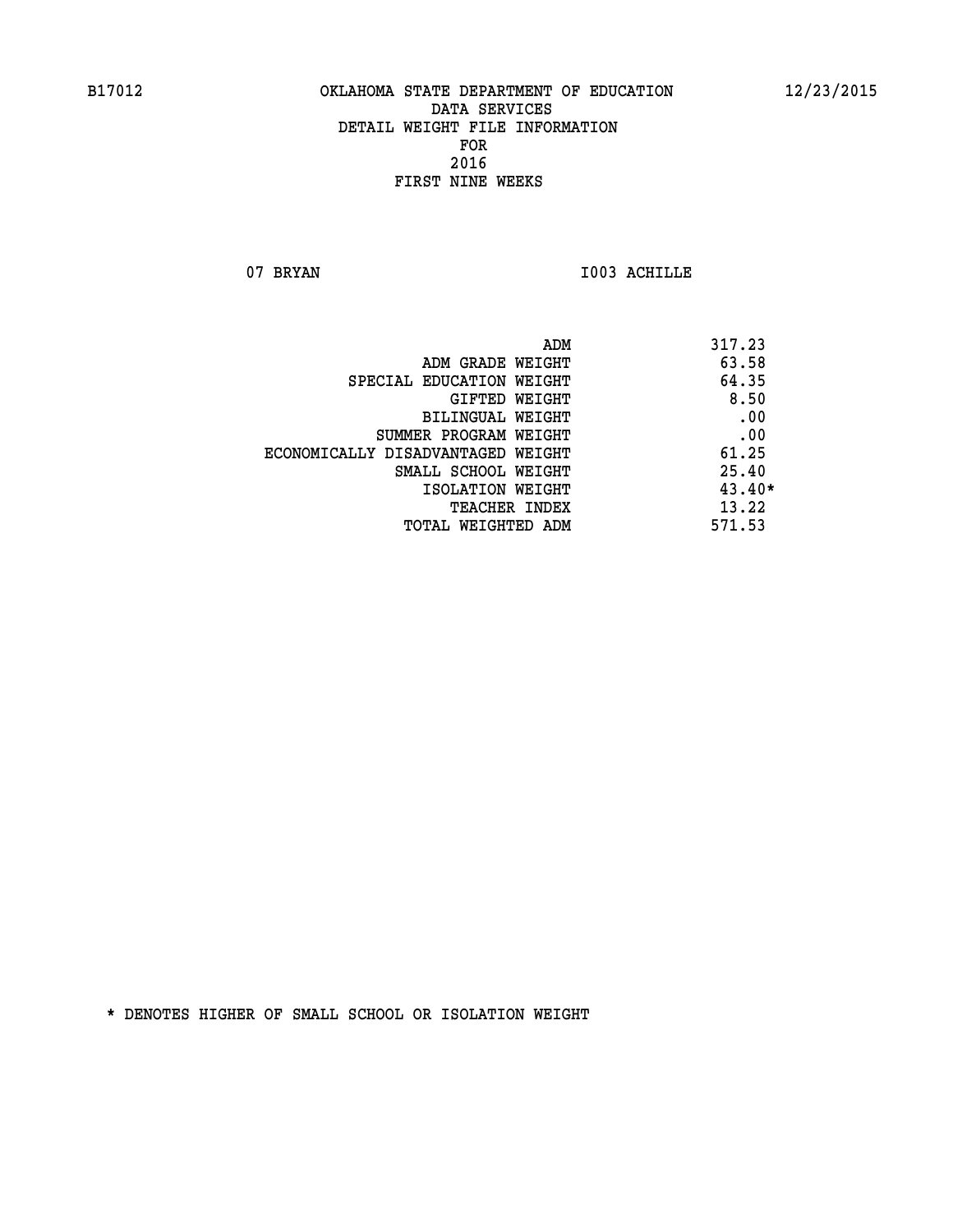07 BRYAN 1004 COLBERT

|                                   | ADM<br>823.72 |
|-----------------------------------|---------------|
| ADM GRADE WEIGHT                  | 168.28        |
| SPECIAL EDUCATION WEIGHT          | 191.65        |
| GIFTED WEIGHT                     | 26.18         |
| BILINGUAL WEIGHT                  | 7.50          |
| SUMMER PROGRAM WEIGHT             | .00           |
| ECONOMICALLY DISADVANTAGED WEIGHT | 158.25        |
| SMALL SCHOOL WEIGHT               | .00           |
| ISOLATION WEIGHT                  | .00           |
| TEACHER INDEX                     | .00           |
| TOTAL WEIGHTED ADM                | 1,375.58      |
|                                   |               |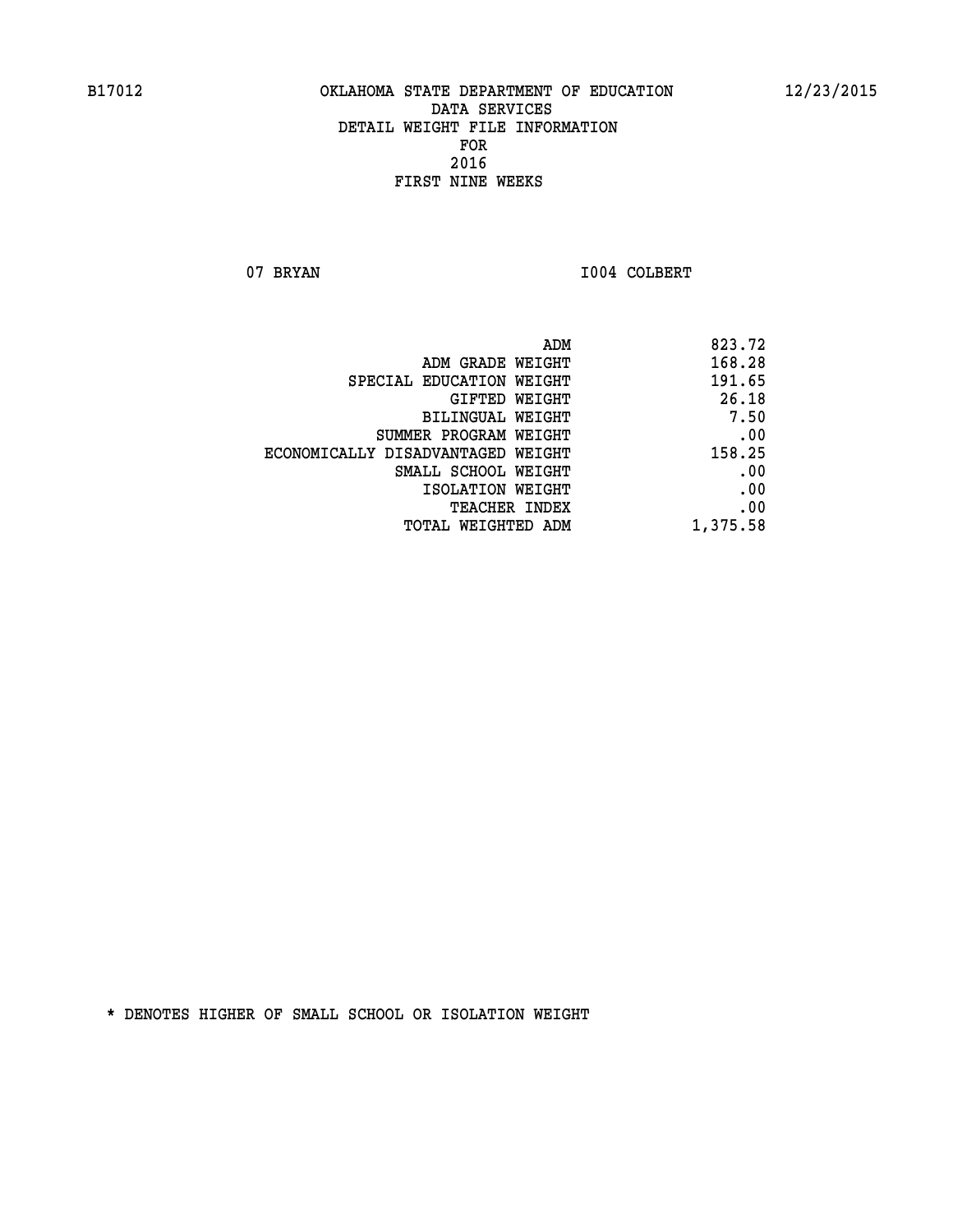**07 BRYAN I005 CADDO** 

| ADM                               | 484.06  |
|-----------------------------------|---------|
| ADM GRADE WEIGHT                  | 96.52   |
| SPECIAL EDUCATION WEIGHT          | 120.50  |
| GIFTED WEIGHT                     | 21.08   |
| BILINGUAL WEIGHT                  | .00     |
| SUMMER PROGRAM WEIGHT             | .00     |
| ECONOMICALLY DISADVANTAGED WEIGHT | 92.25   |
| SMALL SCHOOL WEIGHT               | $8.22*$ |
| ISOLATION WEIGHT                  | .00     |
| <b>TEACHER INDEX</b>              | 27.32   |
| TOTAL WEIGHTED ADM                | 849.95  |
|                                   |         |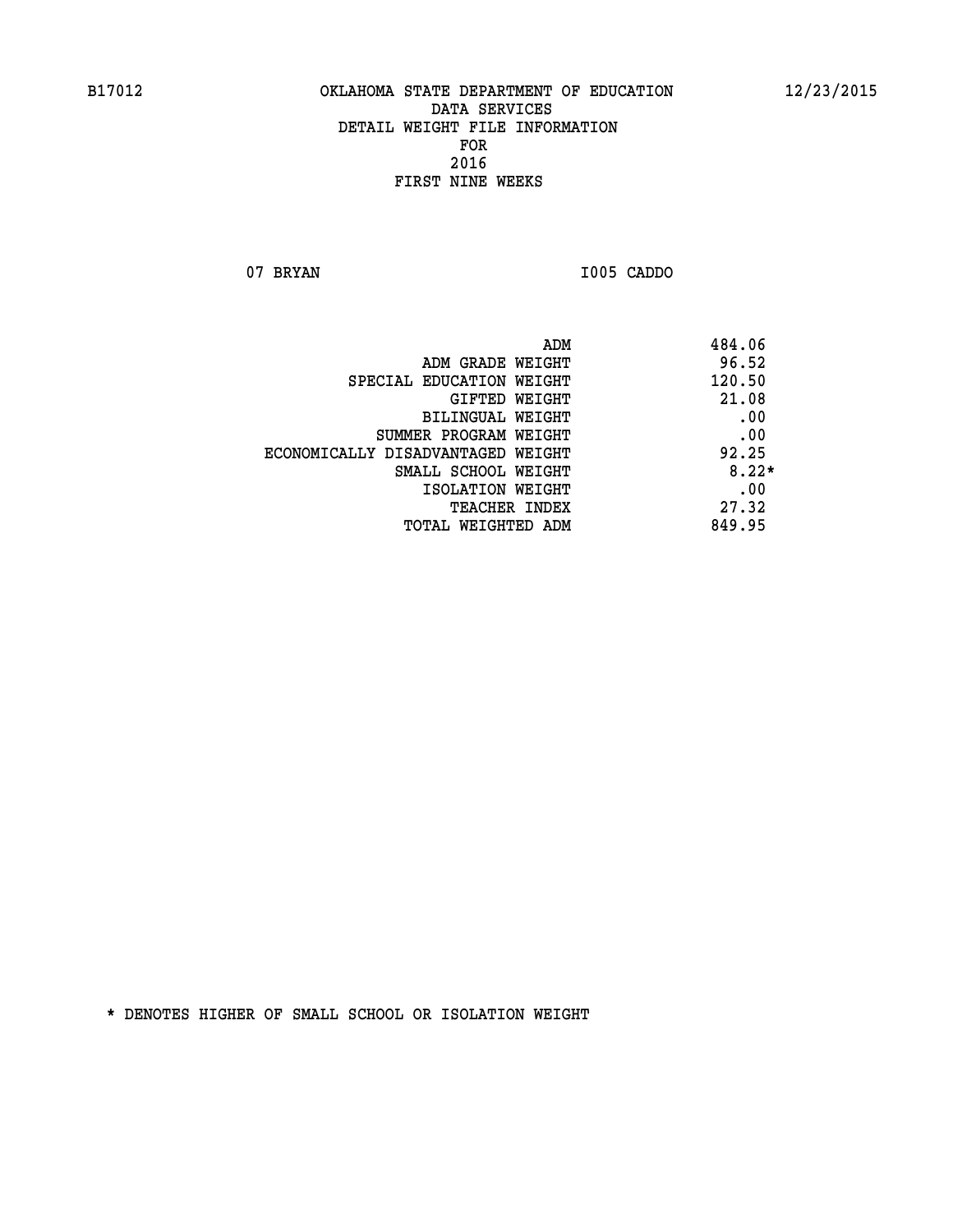07 BRYAN 1040 BENNINGTON

| 296.36<br>ADM                              |          |
|--------------------------------------------|----------|
| 64.04<br>ADM GRADE WEIGHT                  |          |
| 127.20<br>SPECIAL EDUCATION WEIGHT         |          |
| 12.58<br>GIFTED WEIGHT                     |          |
| BILINGUAL WEIGHT                           | .00      |
| SUMMER PROGRAM WEIGHT                      | .00      |
| 62.00<br>ECONOMICALLY DISADVANTAGED WEIGHT |          |
| 26.07<br>SMALL SCHOOL WEIGHT               |          |
| ISOLATION WEIGHT                           | $30.41*$ |
| <b>TEACHER INDEX</b>                       | 8.53     |
| 601.12<br>TOTAL WEIGHTED ADM               |          |
|                                            |          |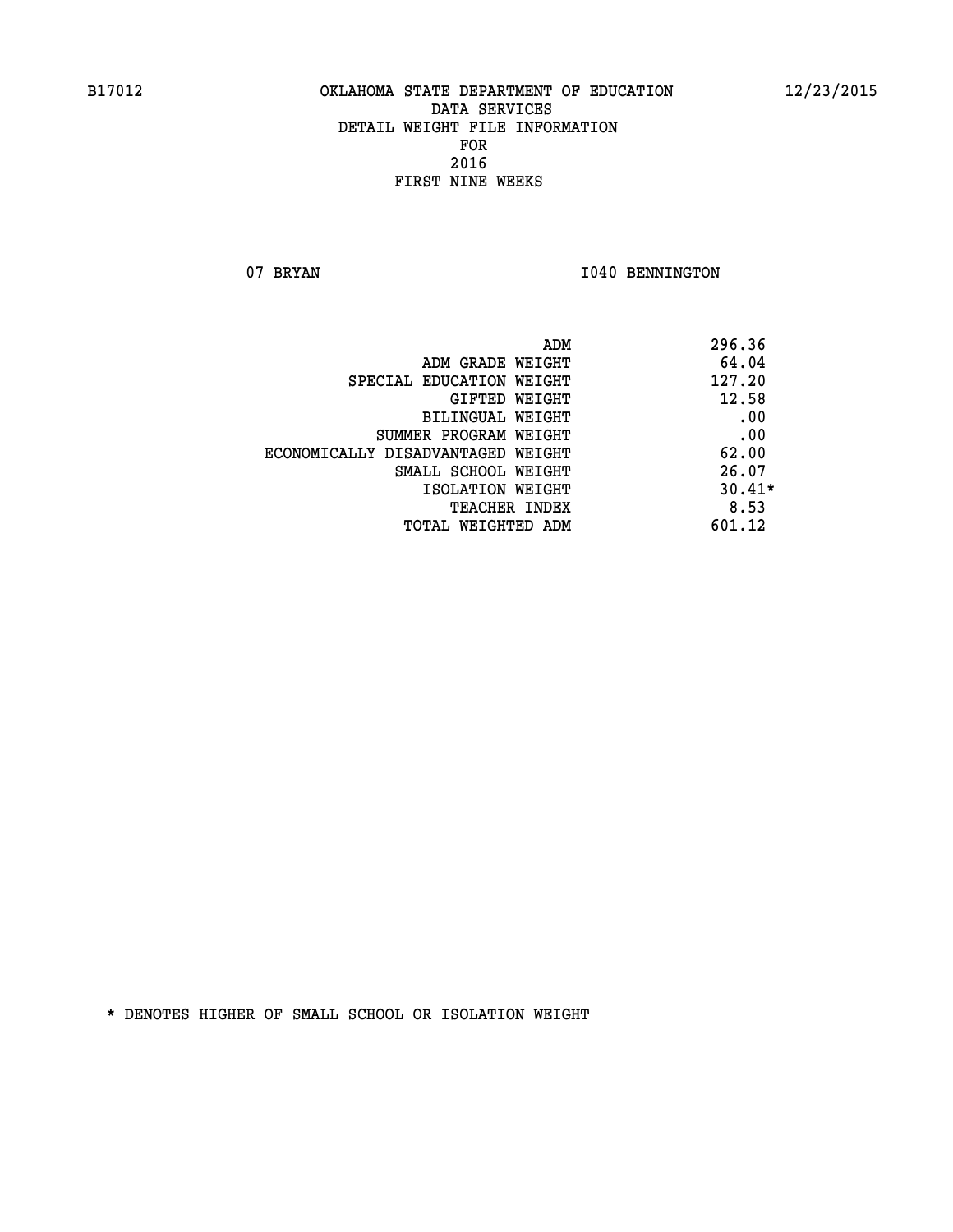07 BRYAN 1048 CALERA

| 718.61   |
|----------|
| 145.29   |
| 151.35   |
| 63.24    |
| .00      |
| .00      |
| 127.00   |
| .00      |
| .00      |
| 33.99    |
| 1,239.48 |
|          |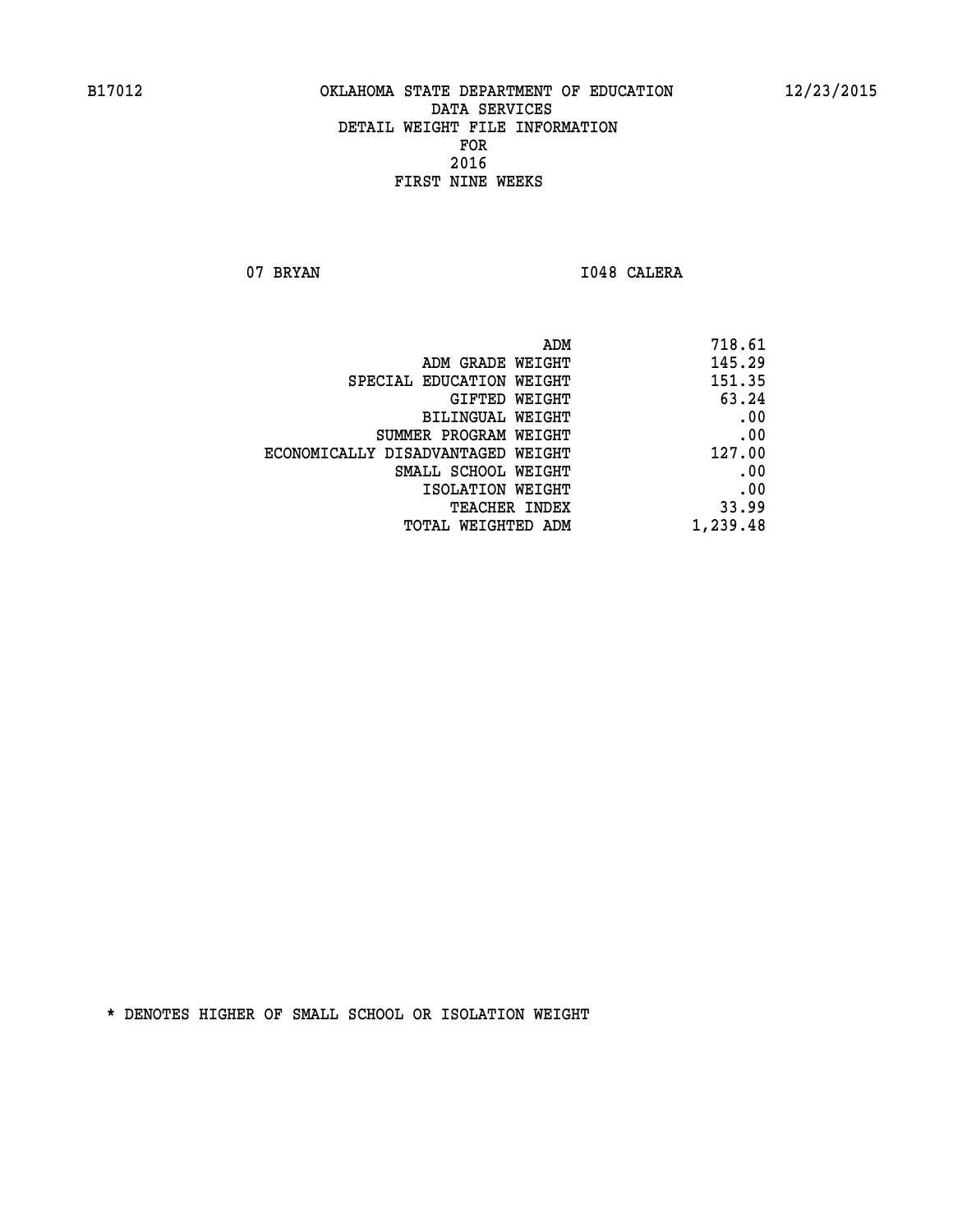07 BRYAN 1072 DURANT

| ADM                               | 3,690.52 |
|-----------------------------------|----------|
| ADM GRADE WEIGHT                  | 783.16   |
| SPECIAL EDUCATION WEIGHT          | 523.35   |
| GIFTED WEIGHT                     | 232.90   |
| BILINGUAL WEIGHT                  | 62.50    |
| SUMMER PROGRAM WEIGHT             | .00      |
| ECONOMICALLY DISADVANTAGED WEIGHT | 664.75   |
| SMALL SCHOOL WEIGHT               | .00      |
| ISOLATION WEIGHT                  | .00      |
| TEACHER INDEX                     | 299.57   |
| TOTAL WEIGHTED ADM                | 6,256.75 |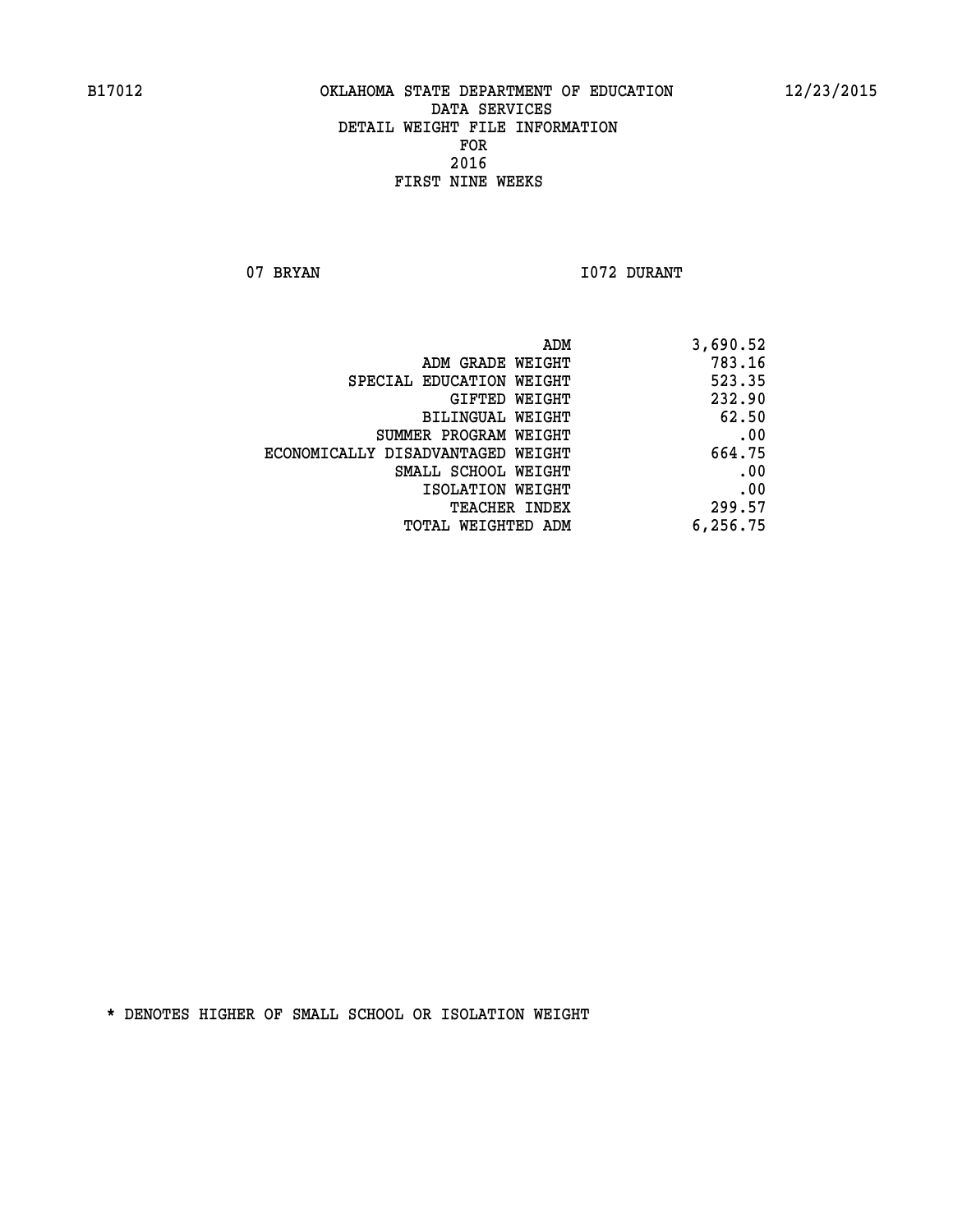08 CADDO **I011 HYDRO-EAKLY** 

|                                   | 447.93<br>ADM |
|-----------------------------------|---------------|
| ADM GRADE WEIGHT                  | 89.89         |
| SPECIAL EDUCATION WEIGHT          | 69.85         |
| GIFTED WEIGHT                     | 23.80         |
| BILINGUAL WEIGHT                  | 15.25         |
| SUMMER PROGRAM WEIGHT             | .00           |
| ECONOMICALLY DISADVANTAGED WEIGHT | 68.50         |
| SMALL SCHOOL WEIGHT               | 13.73         |
| ISOLATION WEIGHT                  | $71.62*$      |
| <b>TEACHER INDEX</b>              | 3.76          |
| TOTAL WEIGHTED ADM                | 790.60        |
|                                   |               |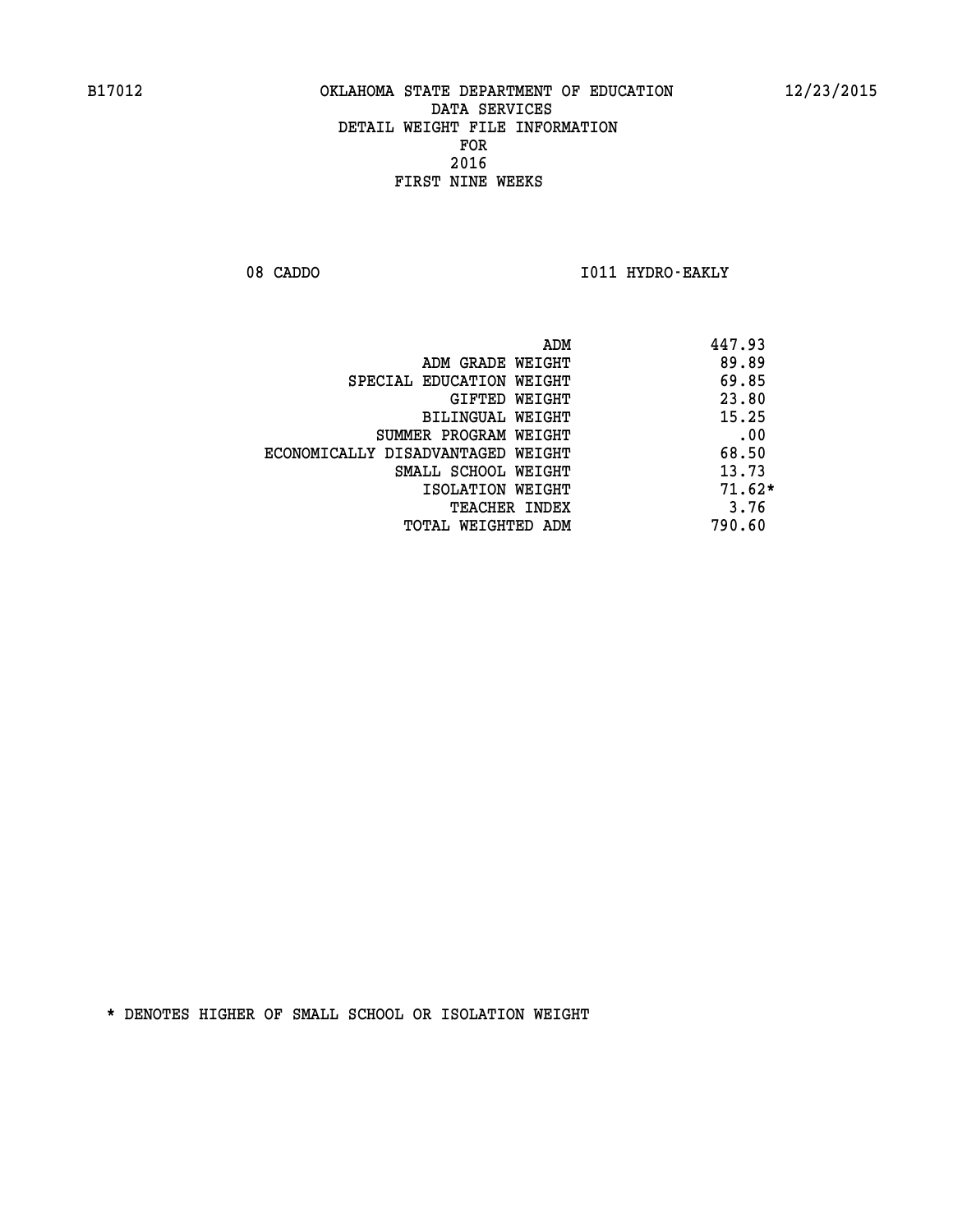08 CADDO **I012 LOOKEBA SICKLES** 

|                                   | 264.35<br>ADM |
|-----------------------------------|---------------|
| ADM GRADE WEIGHT                  | 53.70         |
| SPECIAL EDUCATION WEIGHT          | 21.40         |
| GIFTED WEIGHT                     | 7.14          |
| BILINGUAL WEIGHT                  | 9.25          |
| SUMMER PROGRAM WEIGHT             | .00           |
| ECONOMICALLY DISADVANTAGED WEIGHT | 53.00         |
| SMALL SCHOOL WEIGHT               | $26.45*$      |
| ISOLATION WEIGHT                  | .00           |
| TEACHER INDEX                     | 13.47         |
| TOTAL WEIGHTED ADM                | 448.76        |
|                                   |               |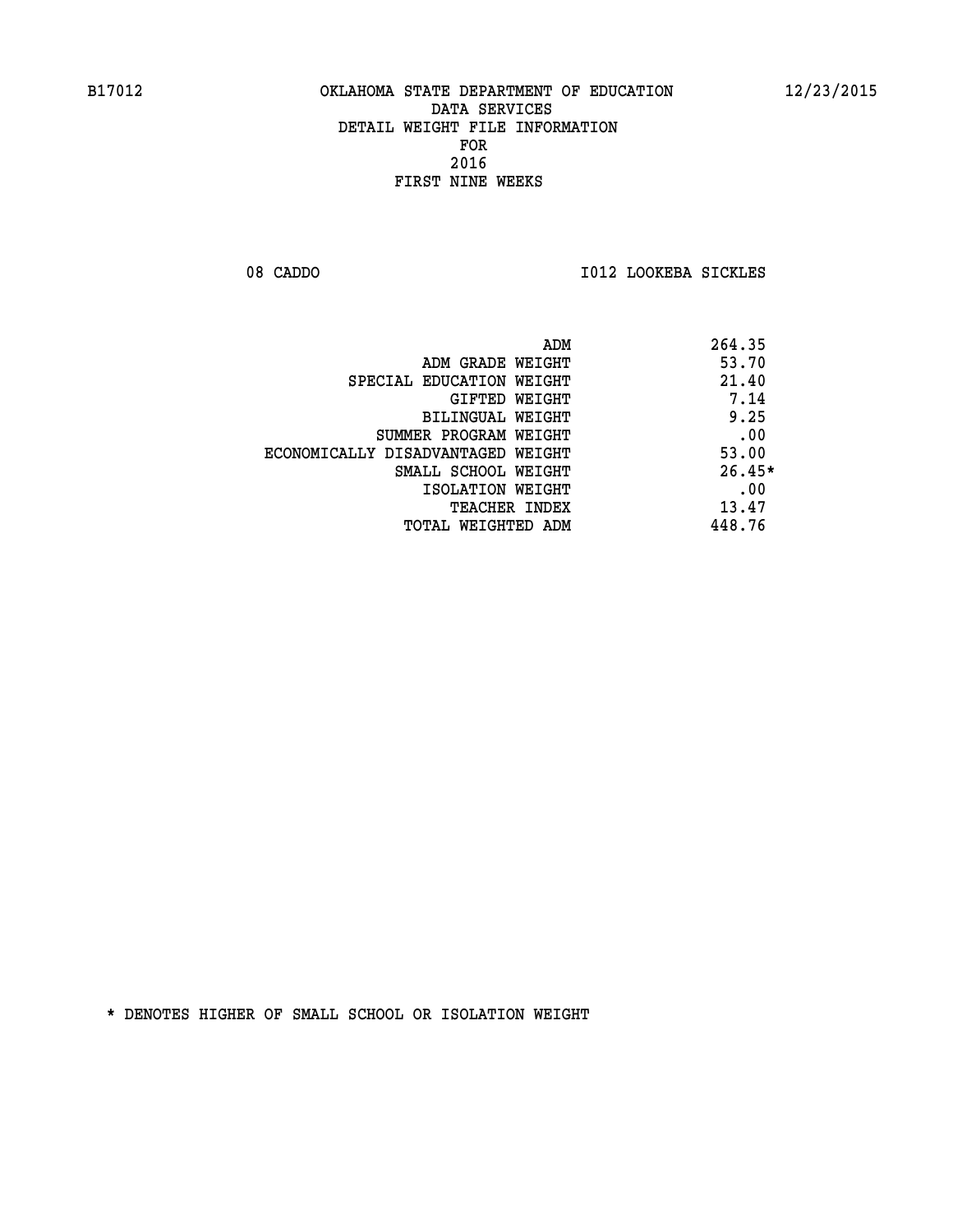08 CADDO 1020 ANADARKO

| 1,878.18 |
|----------|
| 381.78   |
| 159.85   |
| 66.64    |
| 20.50    |
| .00      |
| 400.50   |
| .00      |
| .00      |
| 74.76    |
| 2,982.21 |
|          |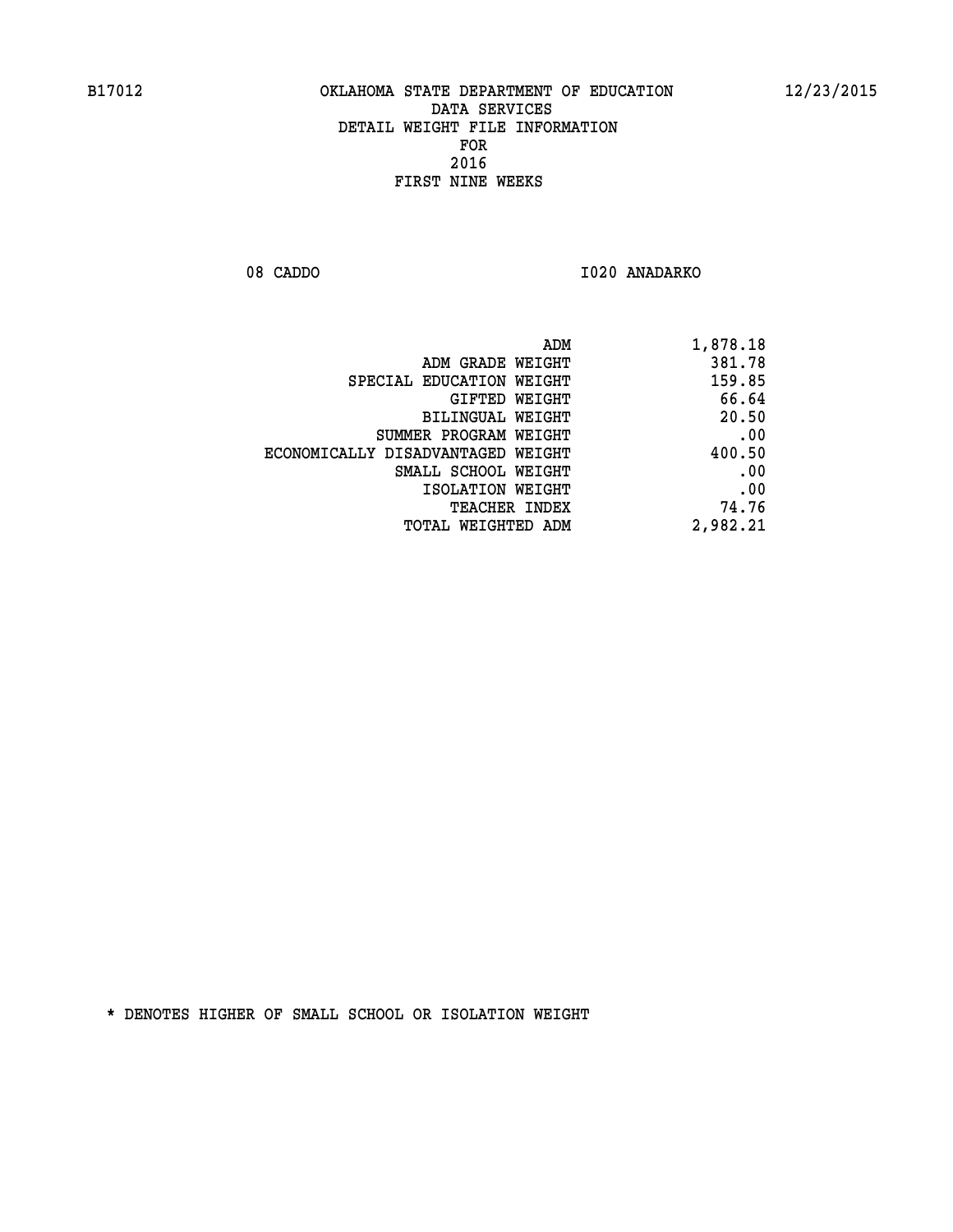**08 CADDO I033 CARNEGIE** 

| 569.01 |
|--------|
| 118.85 |
| 67.10  |
| 27.20  |
| 17.00  |
| .00    |
| 119.75 |
| .00    |
| .00    |
| 50.39  |
| 969.30 |
|        |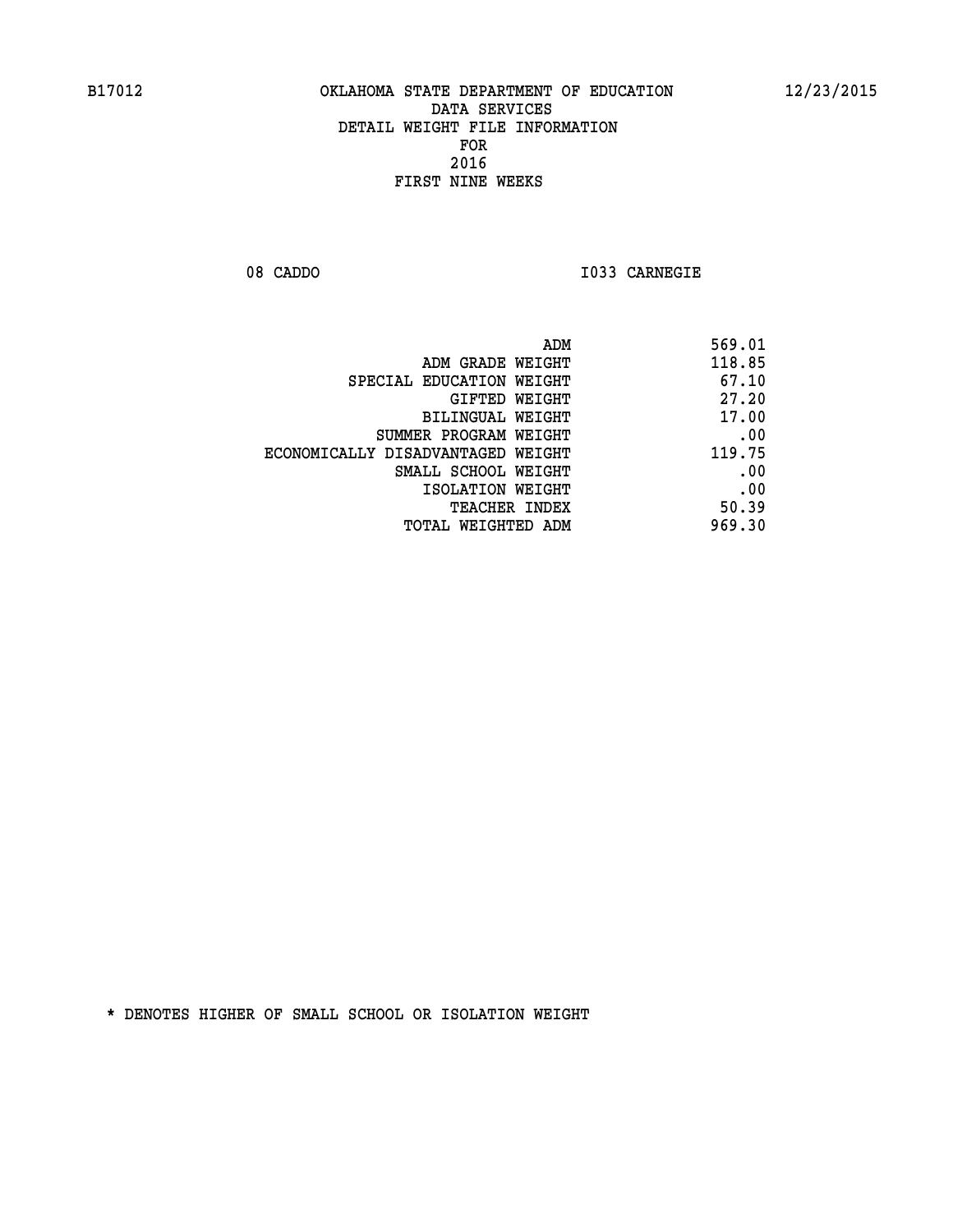08 CADDO **I056 BOONE-APACHE** 

| 573.04 |
|--------|
| 117.49 |
| 50.05  |
| 17.00  |
| 6.25   |
| .00    |
| 115.75 |
| .00    |
| .00    |
| 10.80  |
| 890.38 |
|        |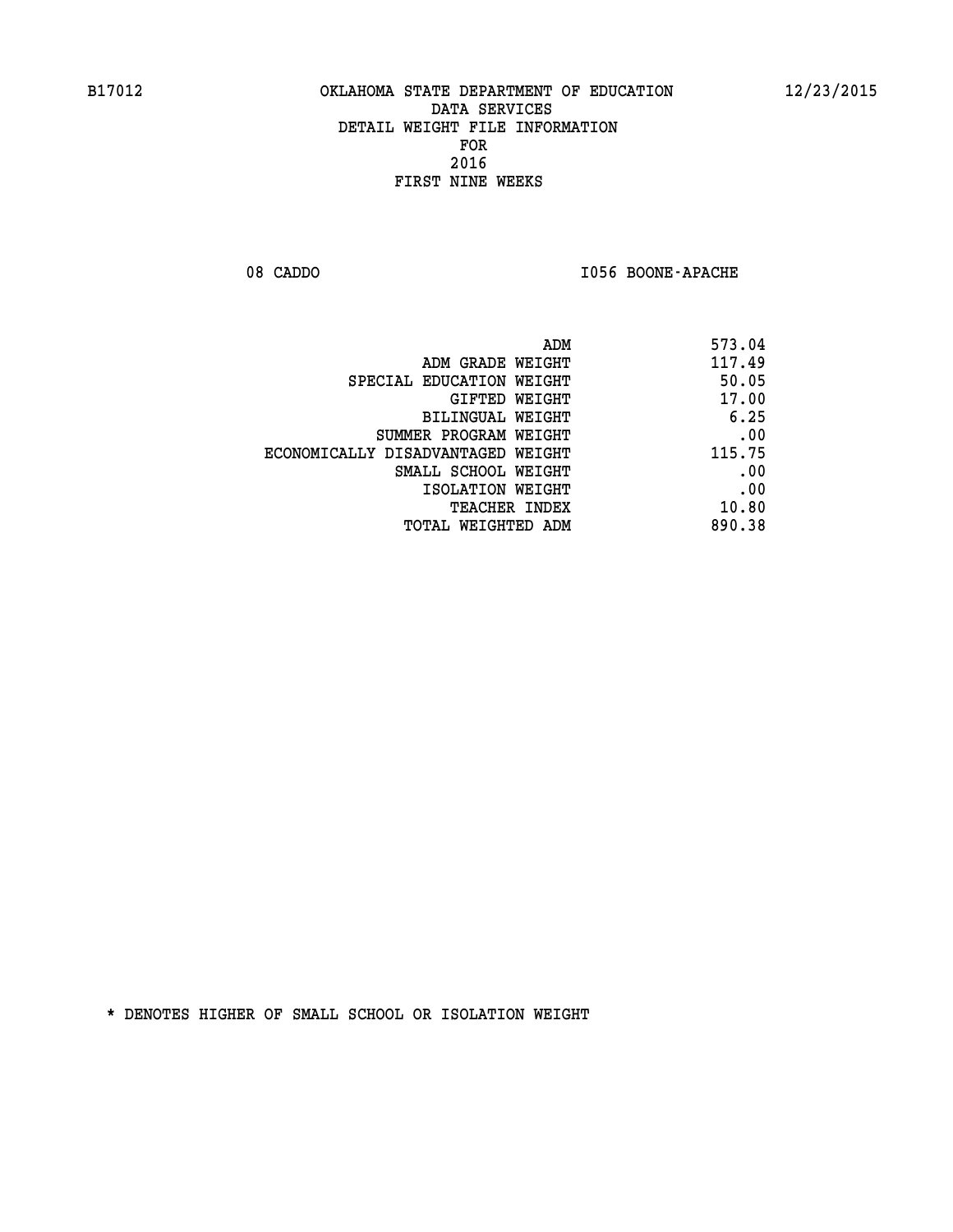**08 CADDO I064 CYRIL** 

|                                   | ADM<br>384.32 |
|-----------------------------------|---------------|
| ADM GRADE WEIGHT                  | 77.73         |
| SPECIAL EDUCATION WEIGHT          | 56.15         |
| GIFTED WEIGHT                     | 9.86          |
| BILINGUAL WEIGHT                  | 1.00          |
| SUMMER PROGRAM WEIGHT             | .00           |
| ECONOMICALLY DISADVANTAGED WEIGHT | 65.75         |
| SMALL SCHOOL WEIGHT               | $21.02*$      |
| ISOLATION WEIGHT                  | .00           |
| <b>TEACHER INDEX</b>              | 4.96          |
| TOTAL WEIGHTED ADM                | 620.79        |
|                                   |               |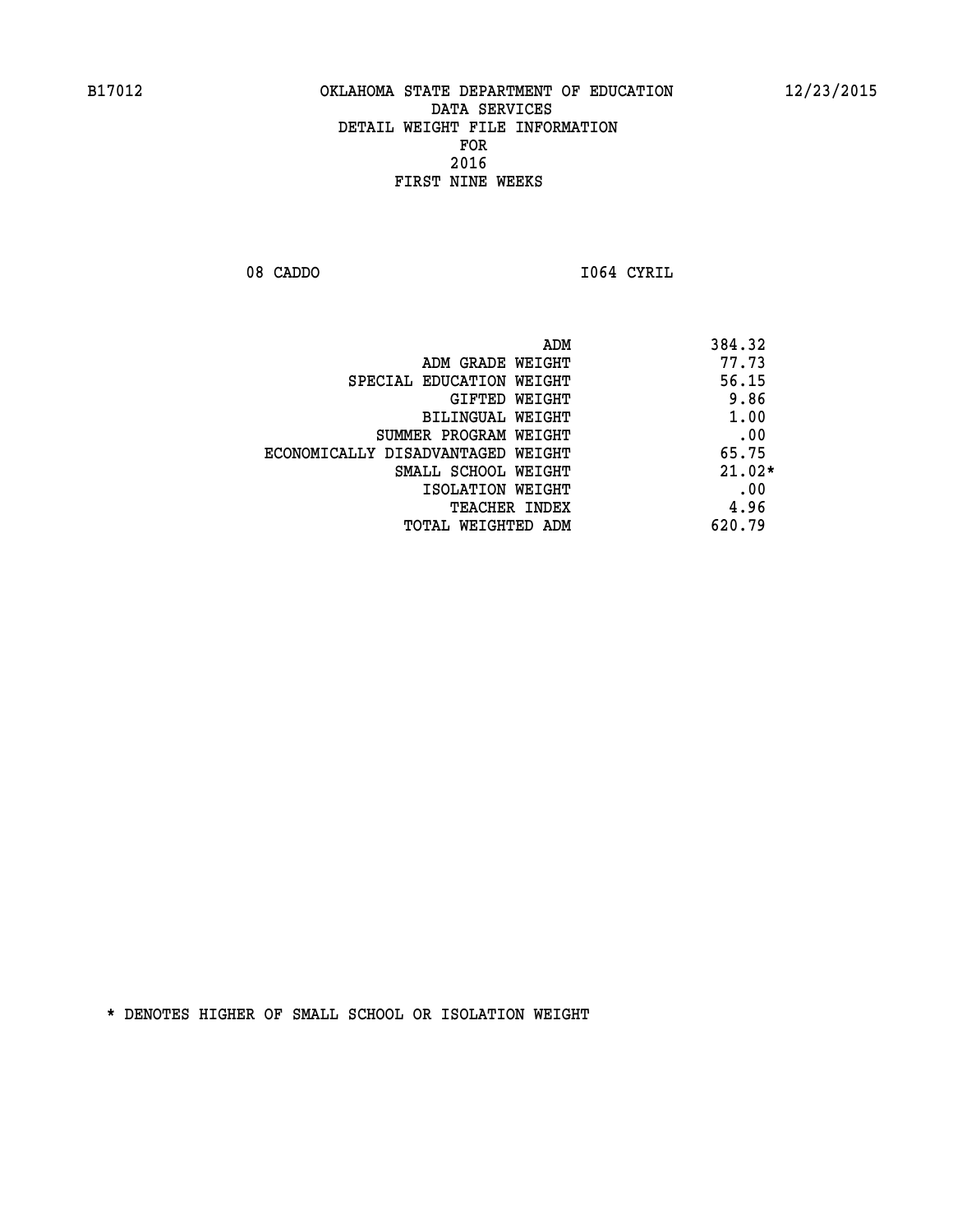08 CADDO **I086 GRACEMONT** 

| ADM                               | 137.75   |
|-----------------------------------|----------|
| ADM GRADE WEIGHT                  | 27.97    |
| SPECIAL EDUCATION WEIGHT          | 14.20    |
| GIFTED WEIGHT                     | 4.08     |
| BILINGUAL WEIGHT                  | .75      |
| SUMMER PROGRAM WEIGHT             | .00      |
| ECONOMICALLY DISADVANTAGED WEIGHT | 23.75    |
| SMALL SCHOOL WEIGHT               | $20.38*$ |
| ISOLATION WEIGHT                  | .00      |
| <b>TEACHER INDEX</b>              | 11.07    |
| TOTAL WEIGHTED ADM                | 239.95   |
|                                   |          |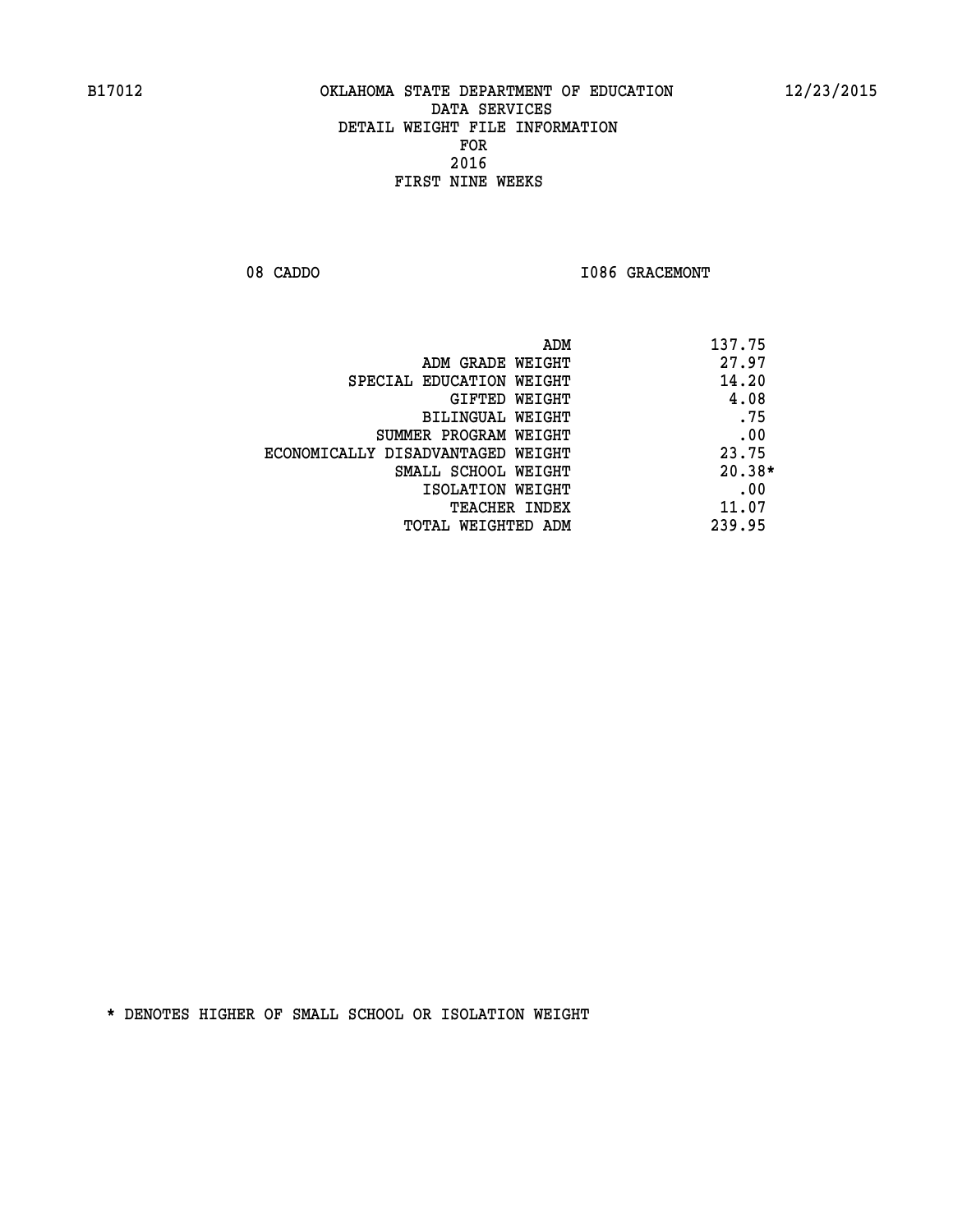08 CADDO 1160 CEMENT

|                                   | 243.30<br>ADM |
|-----------------------------------|---------------|
| ADM GRADE WEIGHT                  | 48.84         |
| SPECIAL EDUCATION WEIGHT          | 41.50         |
| <b>GIFTED WEIGHT</b>              | 8.84          |
| BILINGUAL WEIGHT                  | .00           |
| SUMMER PROGRAM WEIGHT             | .00           |
| ECONOMICALLY DISADVANTAGED WEIGHT | 51.50         |
| SMALL SCHOOL WEIGHT               | $26.28*$      |
| ISOLATION WEIGHT                  | .00           |
| <b>TEACHER INDEX</b>              | .00           |
| TOTAL WEIGHTED ADM                | 420.26        |
|                                   |               |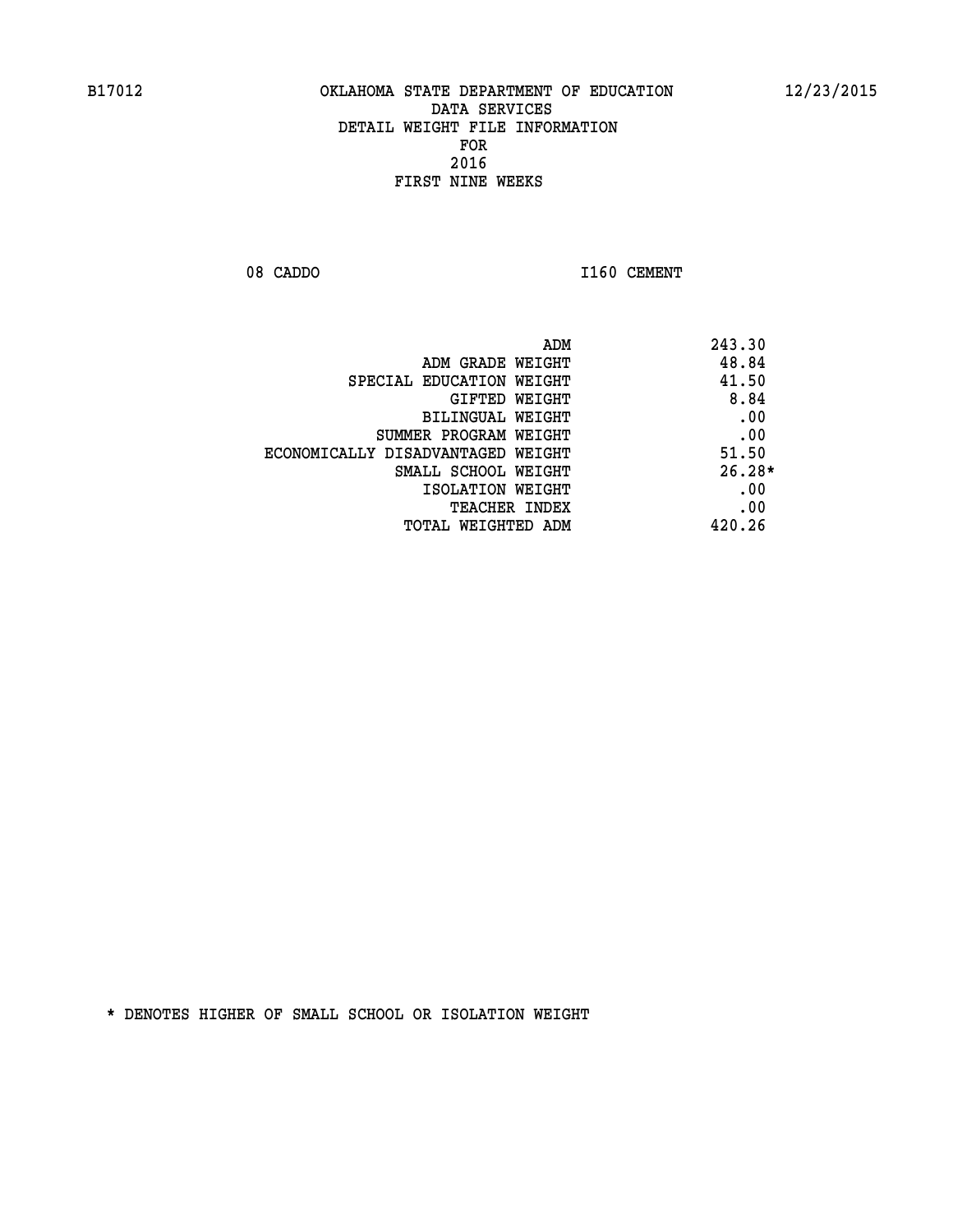08 CADDO 1161 HINTON

| ADM                               | 713.33   |
|-----------------------------------|----------|
| ADM GRADE WEIGHT                  | 142.27   |
| SPECIAL EDUCATION WEIGHT          | 93.10    |
| GIFTED WEIGHT                     | 19.38    |
| BILINGUAL WEIGHT                  | 23.50    |
| SUMMER PROGRAM WEIGHT             | .00      |
| ECONOMICALLY DISADVANTAGED WEIGHT | 114.00   |
| SMALL SCHOOL WEIGHT               | .00      |
| ISOLATION WEIGHT                  | .00      |
| TEACHER INDEX                     | .00      |
| TOTAL WEIGHTED ADM                | 1,105.58 |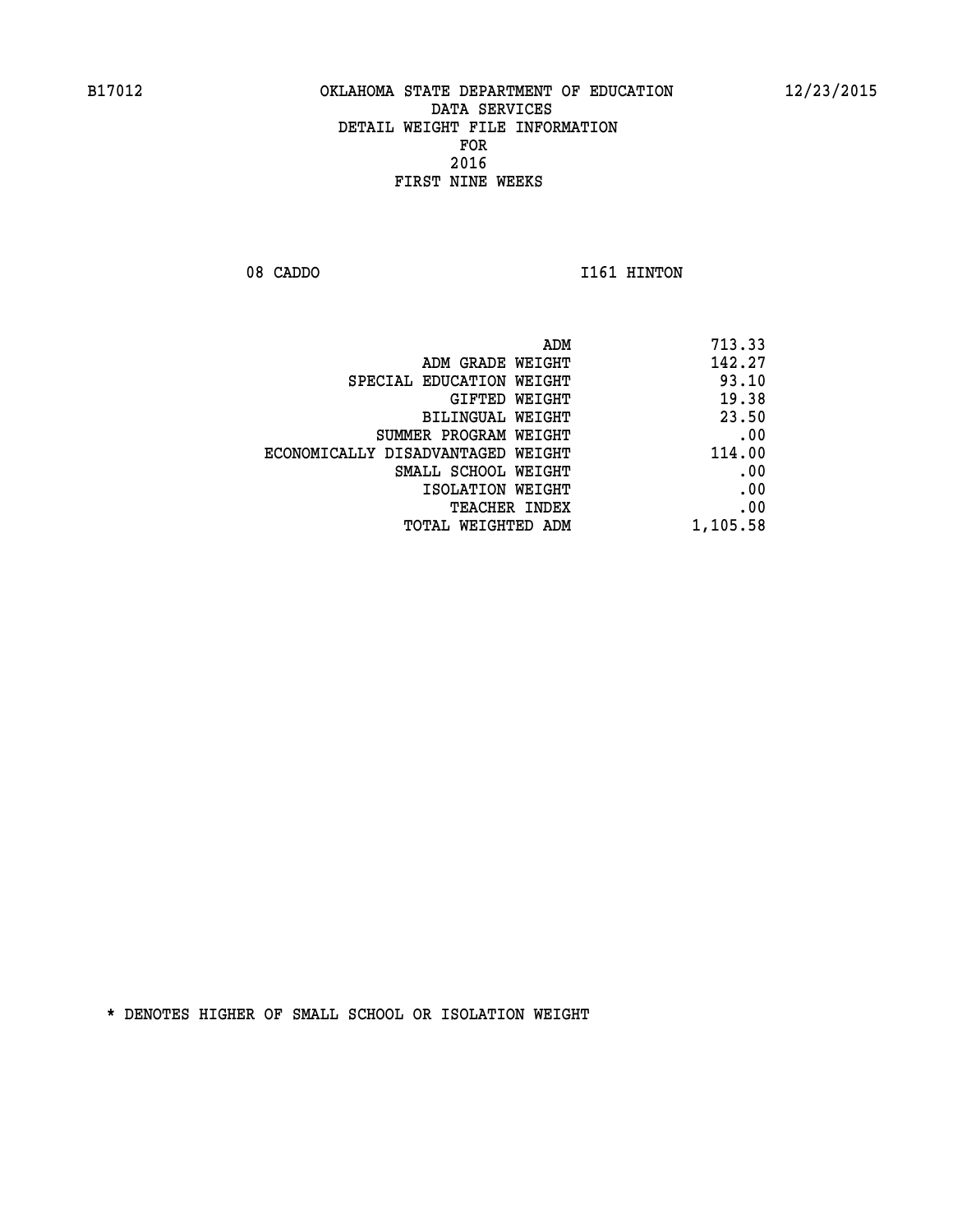08 CADDO **I167 FORT COBB-BROXTON** 

| 340.47<br>ADM                              |  |
|--------------------------------------------|--|
| 53.25<br>ADM GRADE WEIGHT                  |  |
| 33.35<br>SPECIAL EDUCATION WEIGHT          |  |
| 11.22<br>GIFTED WEIGHT                     |  |
| 1.25<br>BILINGUAL WEIGHT                   |  |
| .00<br>SUMMER PROGRAM WEIGHT               |  |
| 67.00<br>ECONOMICALLY DISADVANTAGED WEIGHT |  |
| 24.27<br>SMALL SCHOOL WEIGHT               |  |
| $25.26*$<br>ISOLATION WEIGHT               |  |
| 50.82<br><b>TEACHER INDEX</b>              |  |
| 582.62<br>TOTAL WEIGHTED ADM               |  |
|                                            |  |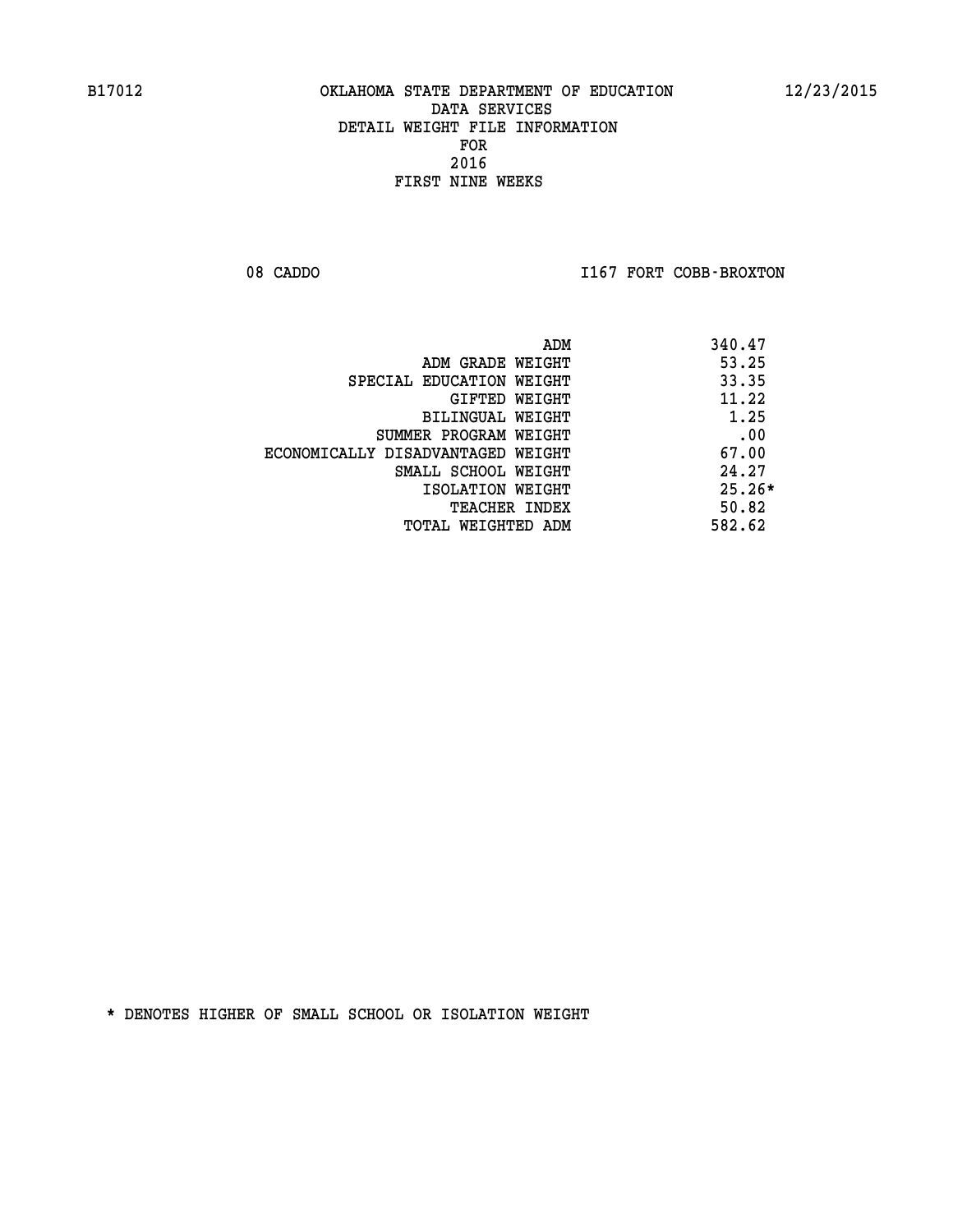08 CADDO **I168 BINGER-ONEY** 

| ADM                               | 365.58   |
|-----------------------------------|----------|
| ADM GRADE WEIGHT                  | 73.17    |
| SPECIAL EDUCATION WEIGHT          | 56.05    |
| GIFTED WEIGHT                     | 12.92    |
| BILINGUAL WEIGHT                  | .00      |
| SUMMER PROGRAM WEIGHT             | .00      |
| ECONOMICALLY DISADVANTAGED WEIGHT | 64.25    |
| SMALL SCHOOL WEIGHT               | $22.59*$ |
| ISOLATION WEIGHT                  | 20.51    |
| <b>TEACHER INDEX</b>              | 22.03    |
| TOTAL WEIGHTED ADM                | 616.59   |
|                                   |          |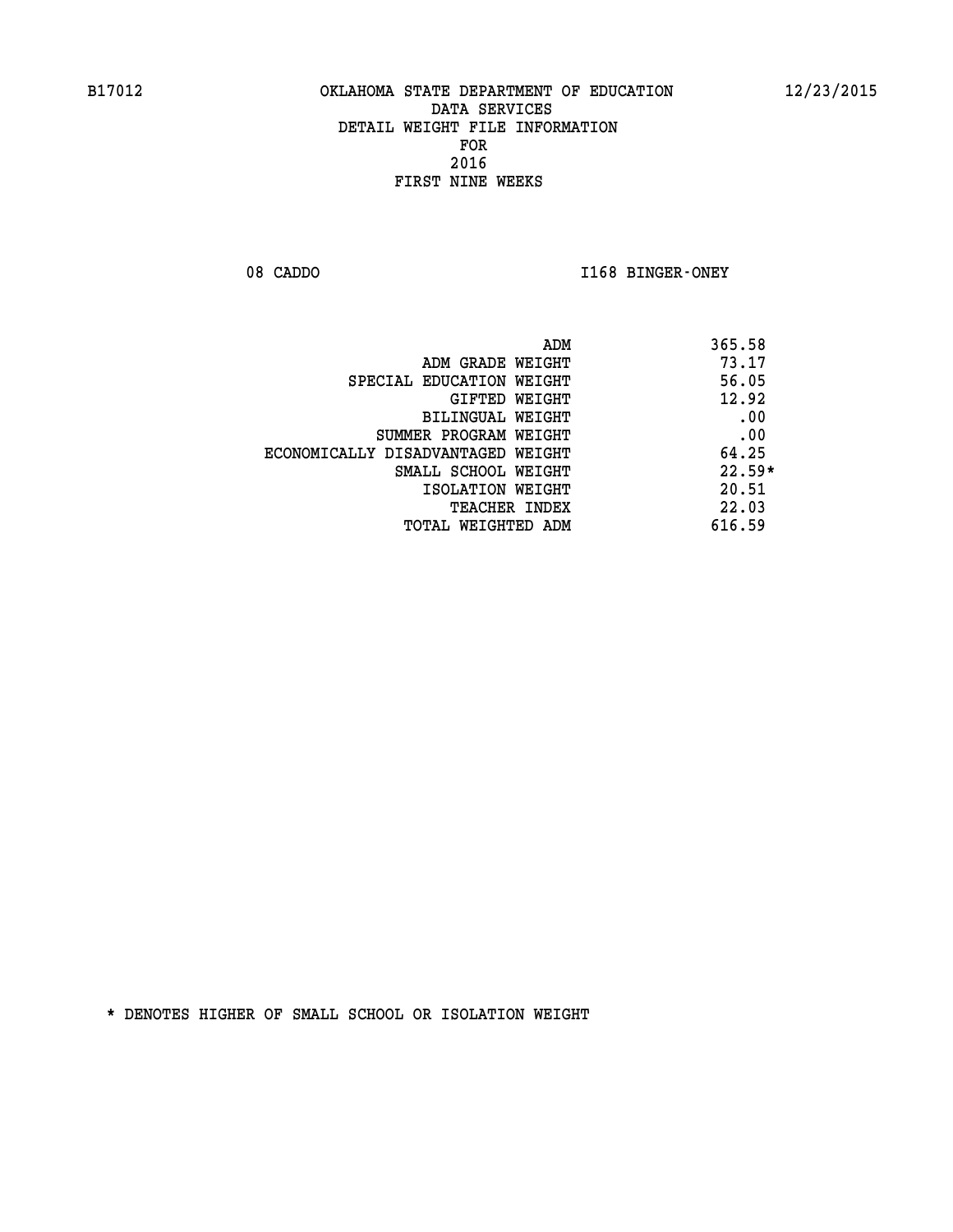**09 CANADIAN C029 RIVERSIDE** 

|                                   | 173.76<br>ADM |          |
|-----------------------------------|---------------|----------|
| ADM GRADE WEIGHT                  | 35.53         |          |
| SPECIAL EDUCATION WEIGHT          | 16.60         |          |
| GIFTED WEIGHT                     |               | 4.76     |
| BILINGUAL WEIGHT                  |               | 2.00     |
| SUMMER PROGRAM WEIGHT             |               | .00      |
| ECONOMICALLY DISADVANTAGED WEIGHT | 33.50         |          |
| SMALL SCHOOL WEIGHT               |               | $23.34*$ |
| ISOLATION WEIGHT                  |               | .00      |
| <b>TEACHER INDEX</b>              |               | .00      |
| TOTAL WEIGHTED ADM                | 289.49        |          |
|                                   |               |          |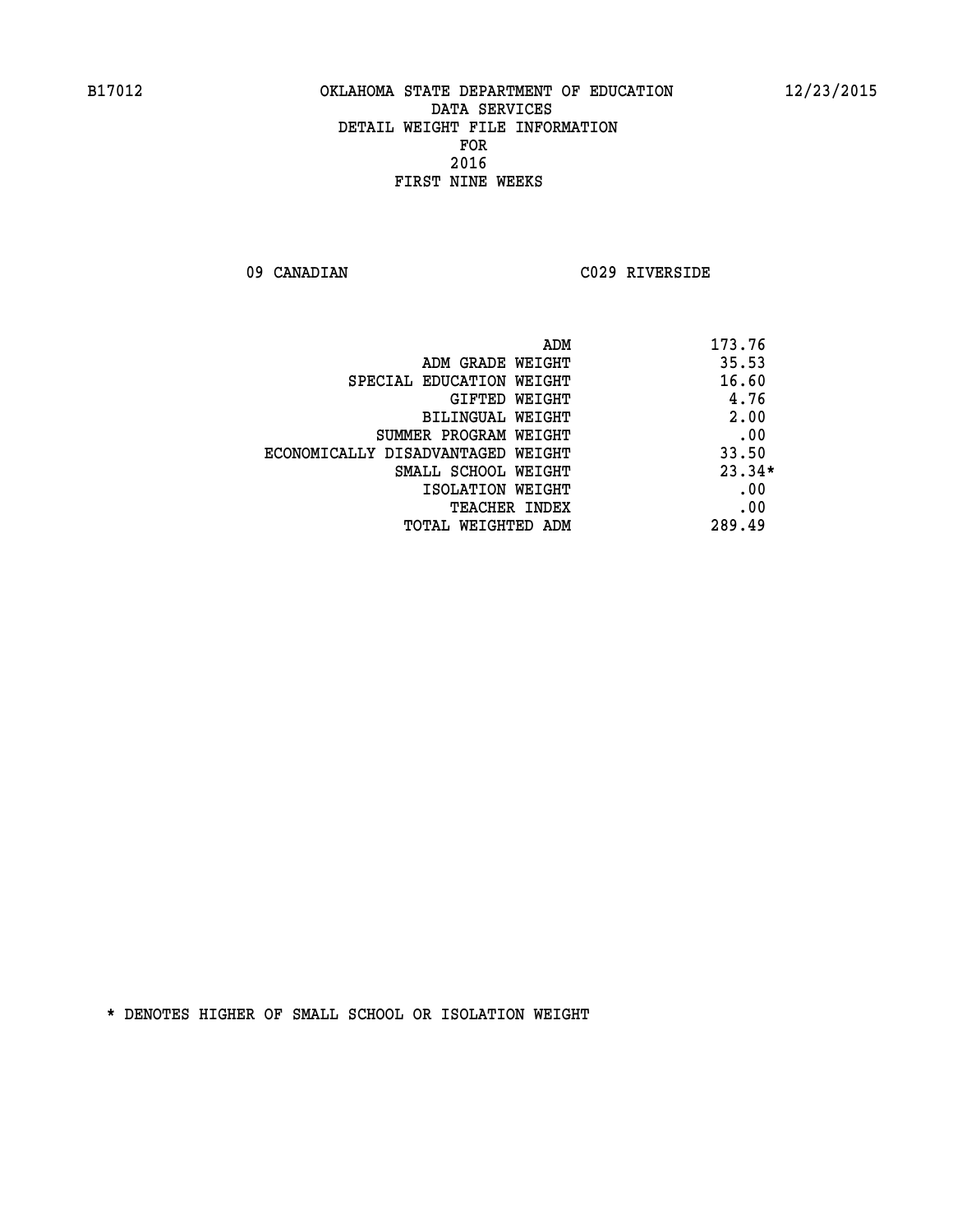**09 CANADIAN C031 BANNER** 

|                                   | 202.25<br>ADM |
|-----------------------------------|---------------|
| ADM GRADE WEIGHT                  | 40.96         |
| SPECIAL EDUCATION WEIGHT          | 18.85         |
| <b>GIFTED WEIGHT</b>              | 8.84          |
| BILINGUAL WEIGHT                  | 2.25          |
| SUMMER PROGRAM WEIGHT             | .00           |
| ECONOMICALLY DISADVANTAGED WEIGHT | 21.50         |
| SMALL SCHOOL WEIGHT               | 24.98*        |
| ISOLATION WEIGHT                  | .00           |
| <b>TEACHER INDEX</b>              | 20.62         |
| TOTAL WEIGHTED ADM                | 340.25        |
|                                   |               |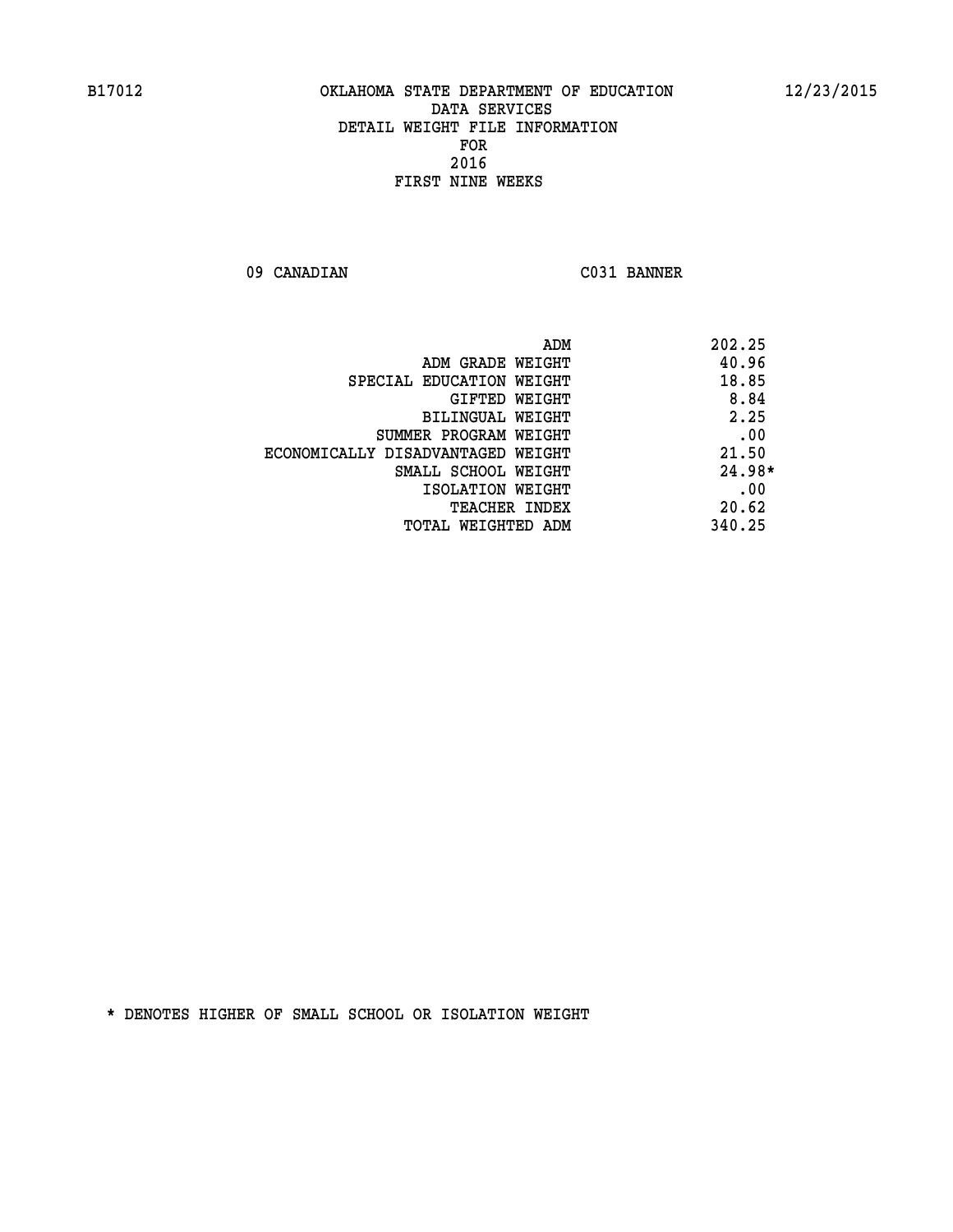09 CANADIAN C070 DARLINGTON

|                                   | 233.81<br>ADM |          |
|-----------------------------------|---------------|----------|
| ADM GRADE WEIGHT                  |               | 48.51    |
| SPECIAL EDUCATION WEIGHT          |               | 10.20    |
| GIFTED WEIGHT                     |               | 8.16     |
| BILINGUAL WEIGHT                  |               | 1.25     |
| SUMMER PROGRAM WEIGHT             |               | .00      |
| ECONOMICALLY DISADVANTAGED WEIGHT |               | 51.25    |
| SMALL SCHOOL WEIGHT               |               | $26.09*$ |
| ISOLATION WEIGHT                  |               | .00      |
| <b>TEACHER INDEX</b>              |               | 27.75    |
| TOTAL WEIGHTED ADM                | 407.02        |          |
|                                   |               |          |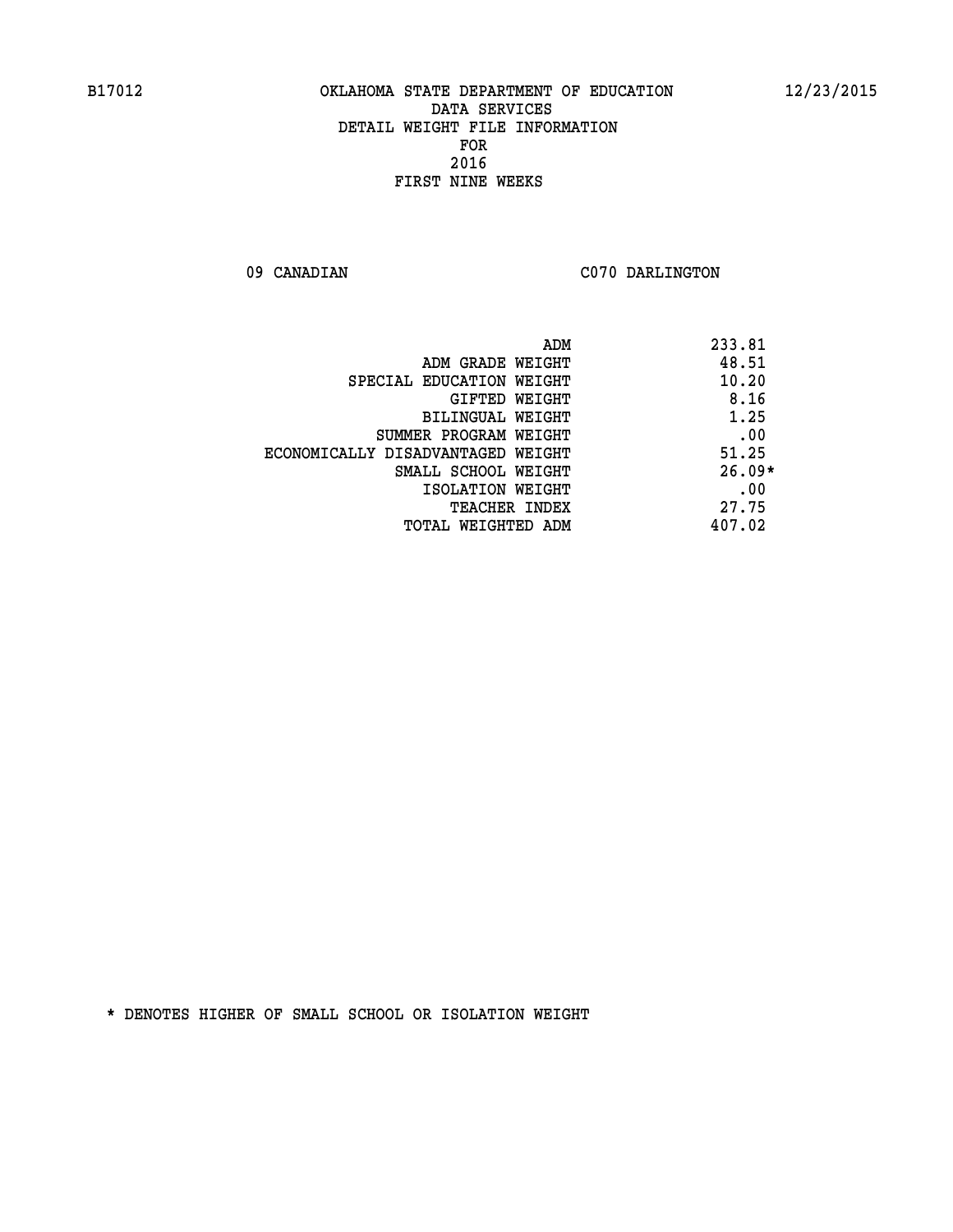**09 CANADIAN C162 MAPLE** 

| ADM                               | 144.86   |
|-----------------------------------|----------|
| ADM GRADE WEIGHT                  | 28.88    |
| SPECIAL EDUCATION WEIGHT          | 4.10     |
| GIFTED WEIGHT                     | 6.46     |
| BILINGUAL WEIGHT                  | 1.00     |
| SUMMER PROGRAM WEIGHT             | .00      |
| ECONOMICALLY DISADVANTAGED WEIGHT | 11.50    |
| SMALL SCHOOL WEIGHT               | $21.04*$ |
| ISOLATION WEIGHT                  | .00      |
| <b>TEACHER INDEX</b>              | 1.78     |
| TOTAL WEIGHTED ADM                | 219.62   |
|                                   |          |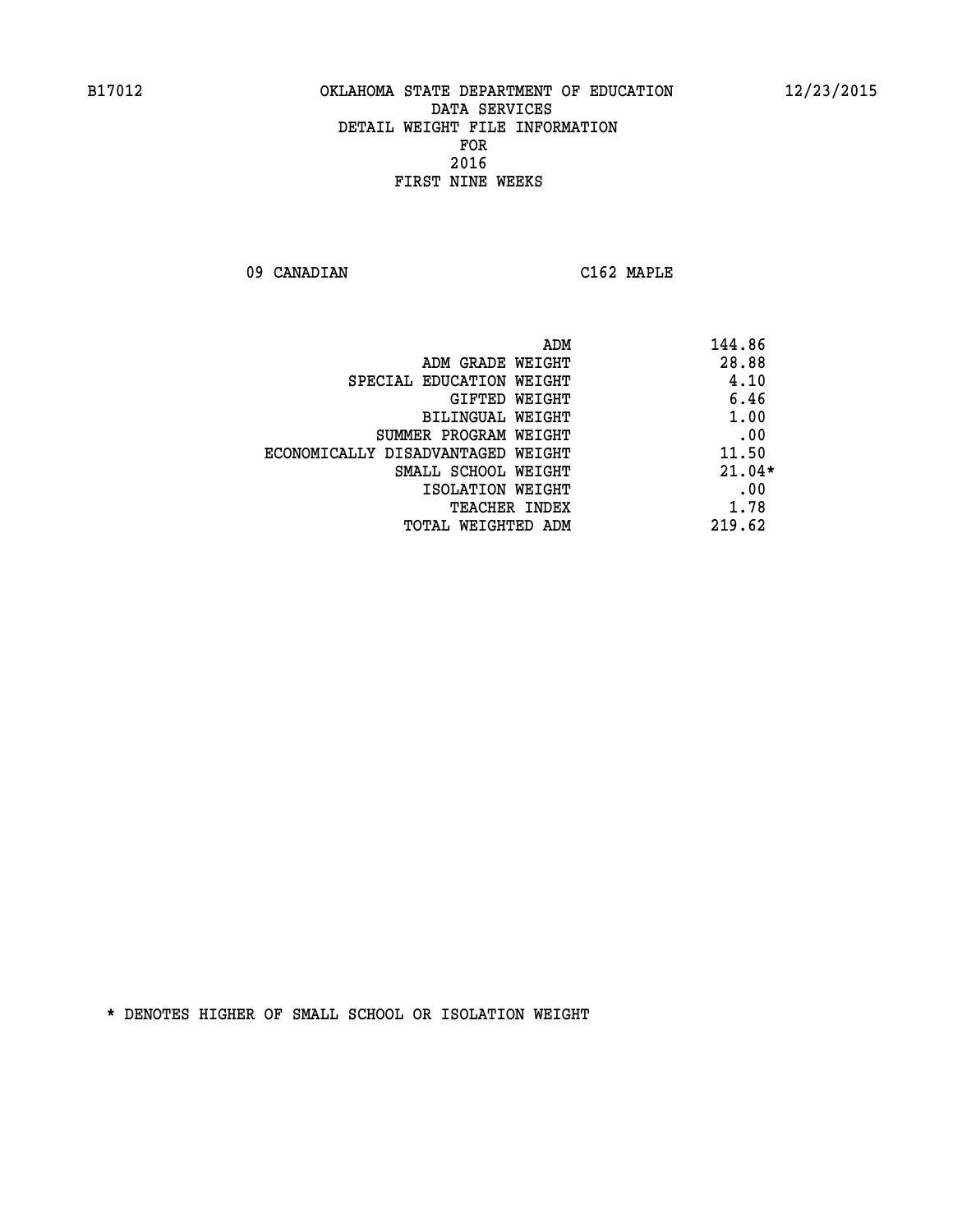**09 CANADIAN I022 PIEDMONT** 

| ADM                               | 3,644.56 |
|-----------------------------------|----------|
| ADM GRADE WEIGHT                  | 731.91   |
| SPECIAL EDUCATION WEIGHT          | 474.80   |
| GIFTED WEIGHT                     | 142.80   |
| BILINGUAL WEIGHT                  | 41.25    |
| SUMMER PROGRAM WEIGHT             | 1.20     |
| ECONOMICALLY DISADVANTAGED WEIGHT | 184.50   |
| SMALL SCHOOL WEIGHT               | .00      |
| ISOLATION WEIGHT                  | .00      |
| <b>TEACHER INDEX</b>              | .00      |
| <b>TOTAL WEIGHTED ADM</b>         | 5,221.02 |
|                                   |          |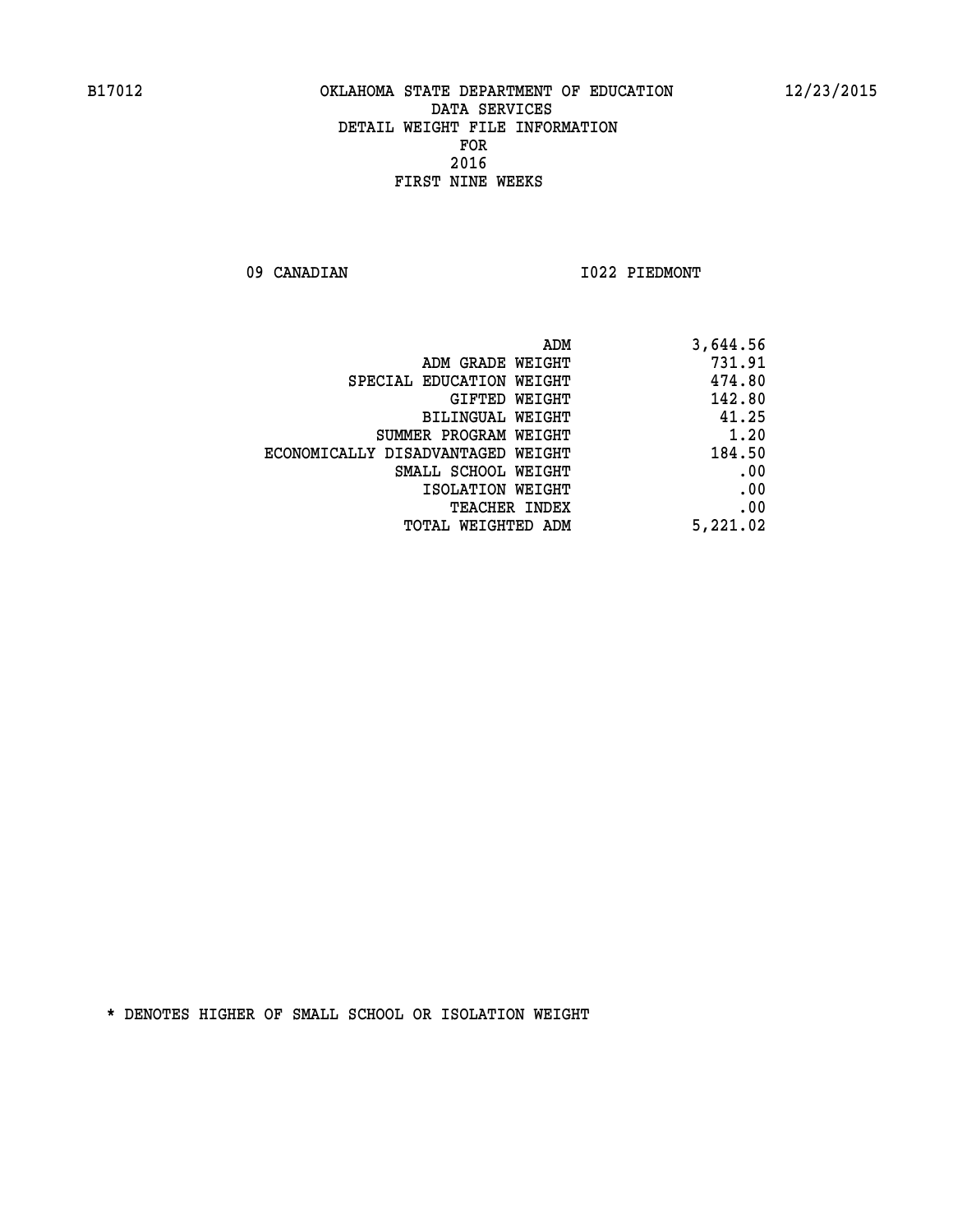09 CANADIAN 1027 YUKON

| ADM                               | 8,349.65  |
|-----------------------------------|-----------|
| ADM GRADE WEIGHT                  | 1,499.24  |
| SPECIAL EDUCATION WEIGHT          | 1,350.40  |
| <b>GIFTED WEIGHT</b>              | 365.84    |
| <b>BILINGUAL WEIGHT</b>           | 186.25    |
| SUMMER PROGRAM WEIGHT             | 1.20      |
| ECONOMICALLY DISADVANTAGED WEIGHT | 909.50    |
| SMALL SCHOOL WEIGHT               | .00       |
| ISOLATION WEIGHT                  | .00       |
| <b>TEACHER INDEX</b>              | .00       |
| TOTAL WEIGHTED ADM                | 12,662.08 |
|                                   |           |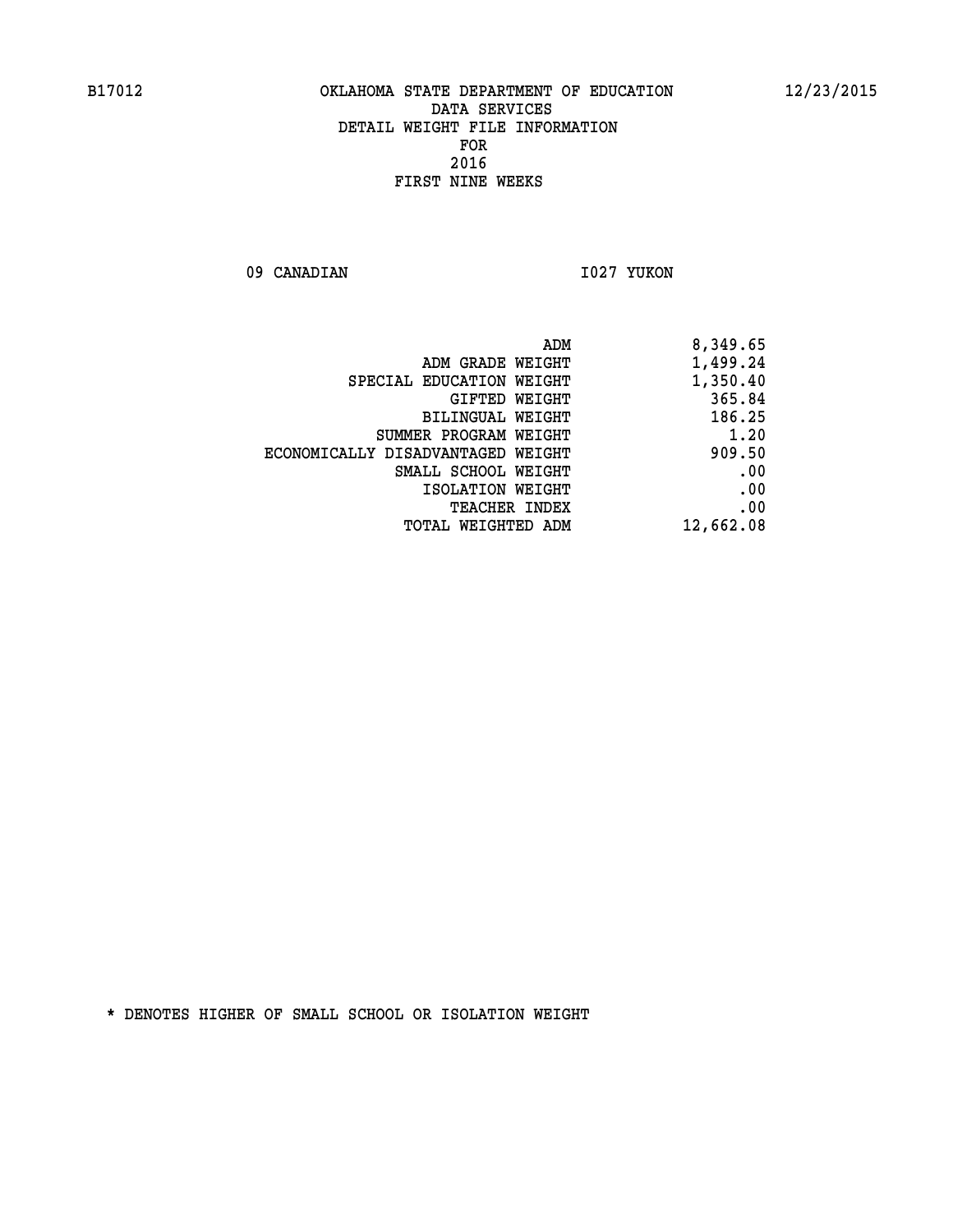**09 CANADIAN I034 EL RENO** 

| 2,592.36 |
|----------|
| 522.00   |
| 427.05   |
| 118.66   |
| 117.50   |
| .00      |
| 447.75   |
| .00      |
| .00      |
| 46.31    |
| 4,271.63 |
|          |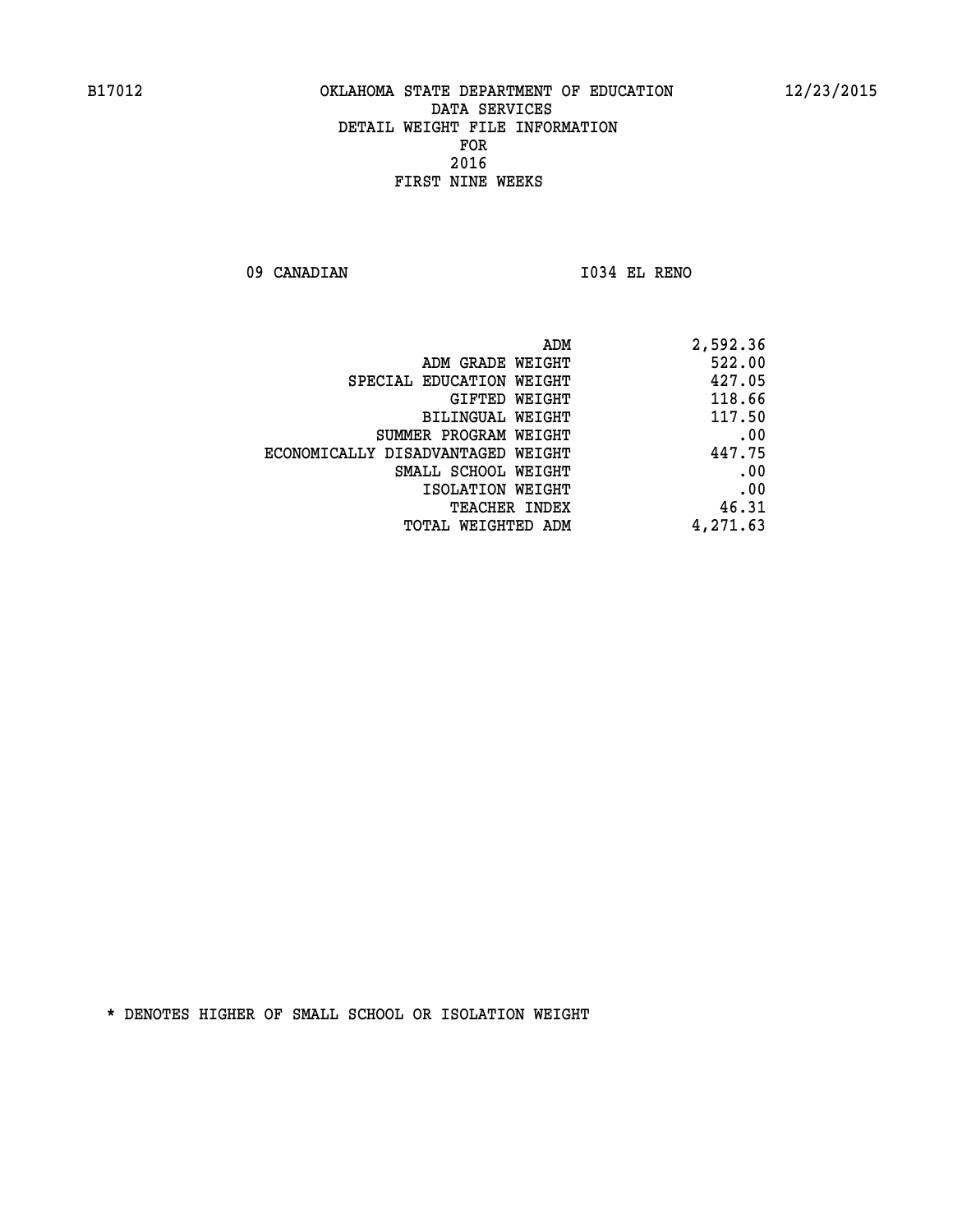09 CANADIAN 1057 UNION CITY

|                                   | ADM | 288.93   |
|-----------------------------------|-----|----------|
| ADM GRADE WEIGHT                  |     | 56.63    |
| SPECIAL EDUCATION WEIGHT          |     | 42.00    |
| GIFTED WEIGHT                     |     | 14.96    |
| BILINGUAL WEIGHT                  |     | 5.50     |
| SUMMER PROGRAM WEIGHT             |     | 3.60     |
| ECONOMICALLY DISADVANTAGED WEIGHT |     | 37.75    |
| SMALL SCHOOL WEIGHT               |     | $26.22*$ |
| ISOLATION WEIGHT                  |     | .00      |
| <b>TEACHER INDEX</b>              |     | .00      |
| TOTAL WEIGHTED ADM                |     | 475.59   |
|                                   |     |          |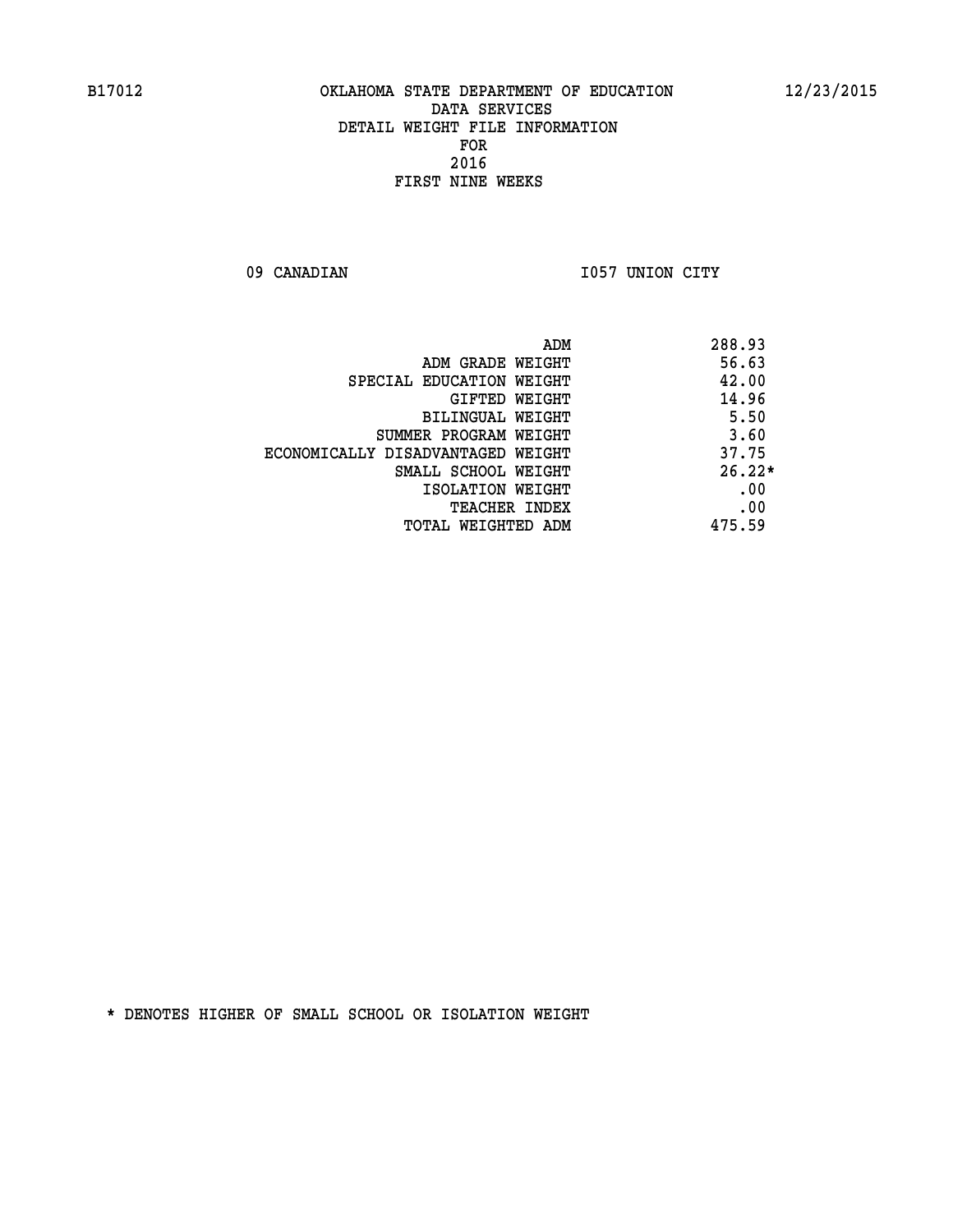09 CANADIAN 1069 MUSTANG

| 10,783.18 |
|-----------|
| 1,777.31  |
| 1,475.10  |
| 598.06    |
| 187.25    |
| 12.00     |
| 974.00    |
| .00       |
| .00       |
| .00       |
| 15,806.90 |
|           |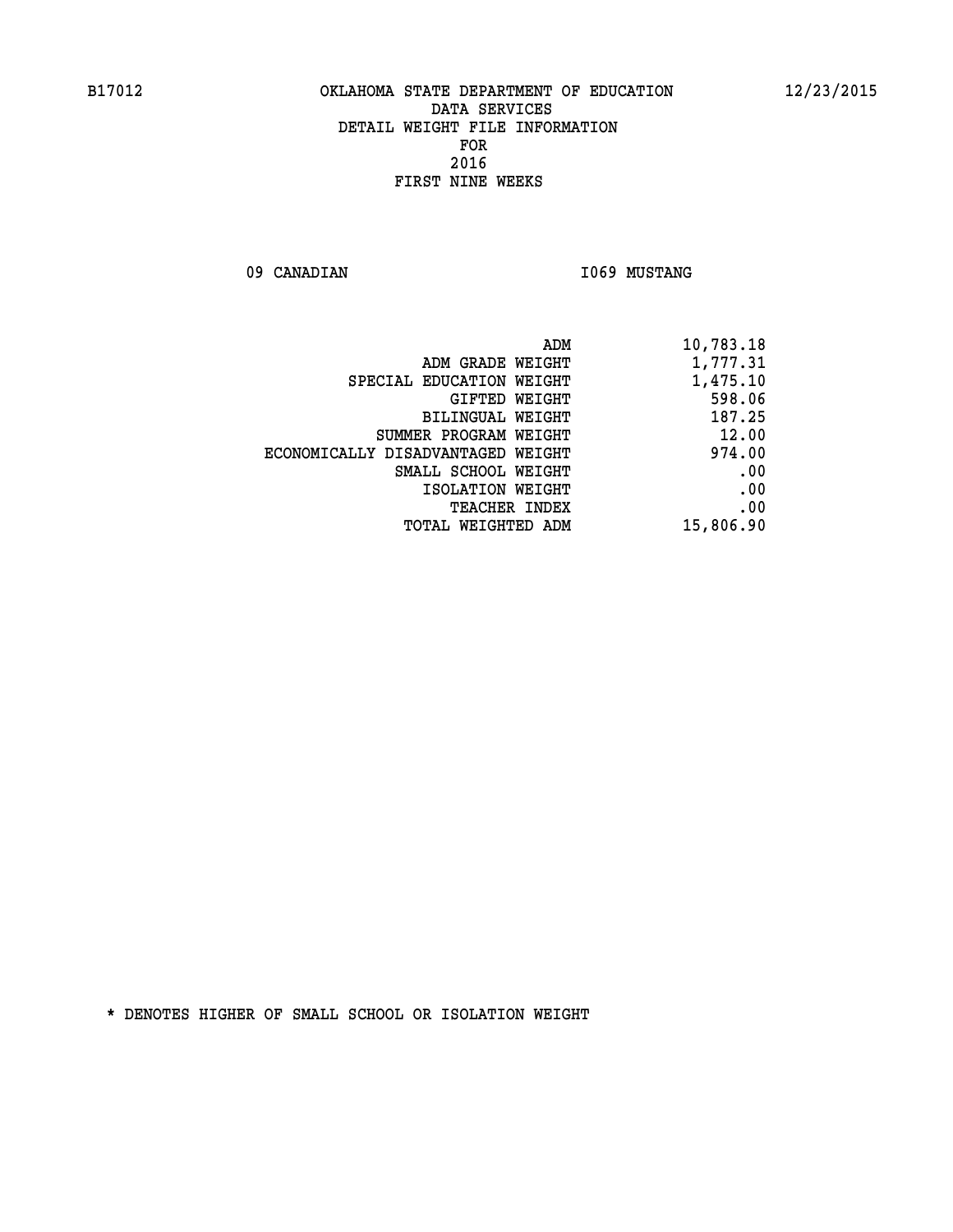09 CANADIAN 1076 CALUMET

| ADM                               | 262.41   |
|-----------------------------------|----------|
| ADM GRADE WEIGHT                  | 55.87    |
| SPECIAL EDUCATION WEIGHT          | 40.50    |
| <b>GIFTED WEIGHT</b>              | 7.82     |
| BILINGUAL WEIGHT                  | .00      |
| SUMMER PROGRAM WEIGHT             | .00      |
| ECONOMICALLY DISADVANTAGED WEIGHT | 48.75    |
| SMALL SCHOOL WEIGHT               | $26.45*$ |
| ISOLATION WEIGHT                  | .00      |
| <b>TEACHER INDEX</b>              | .00      |
| TOTAL WEIGHTED ADM                | 441.80   |
|                                   |          |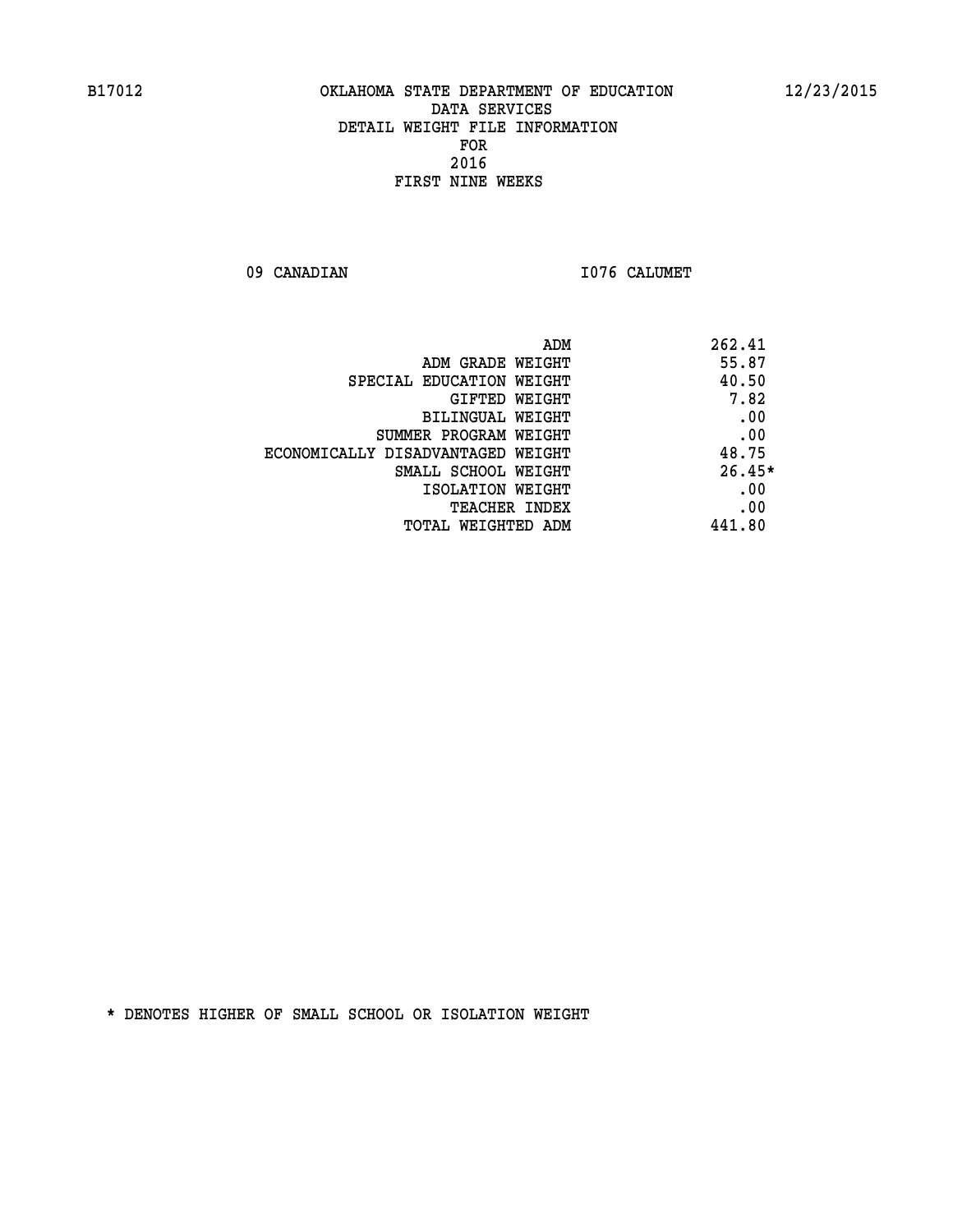**10 CARTER C072 ZANEIS** 

| 284.74   |
|----------|
| 62.70    |
| 23.75    |
| 7.82     |
| .00      |
| 1.20     |
| 60.50    |
| $26.30*$ |
| .00      |
| .00      |
| 467.01   |
|          |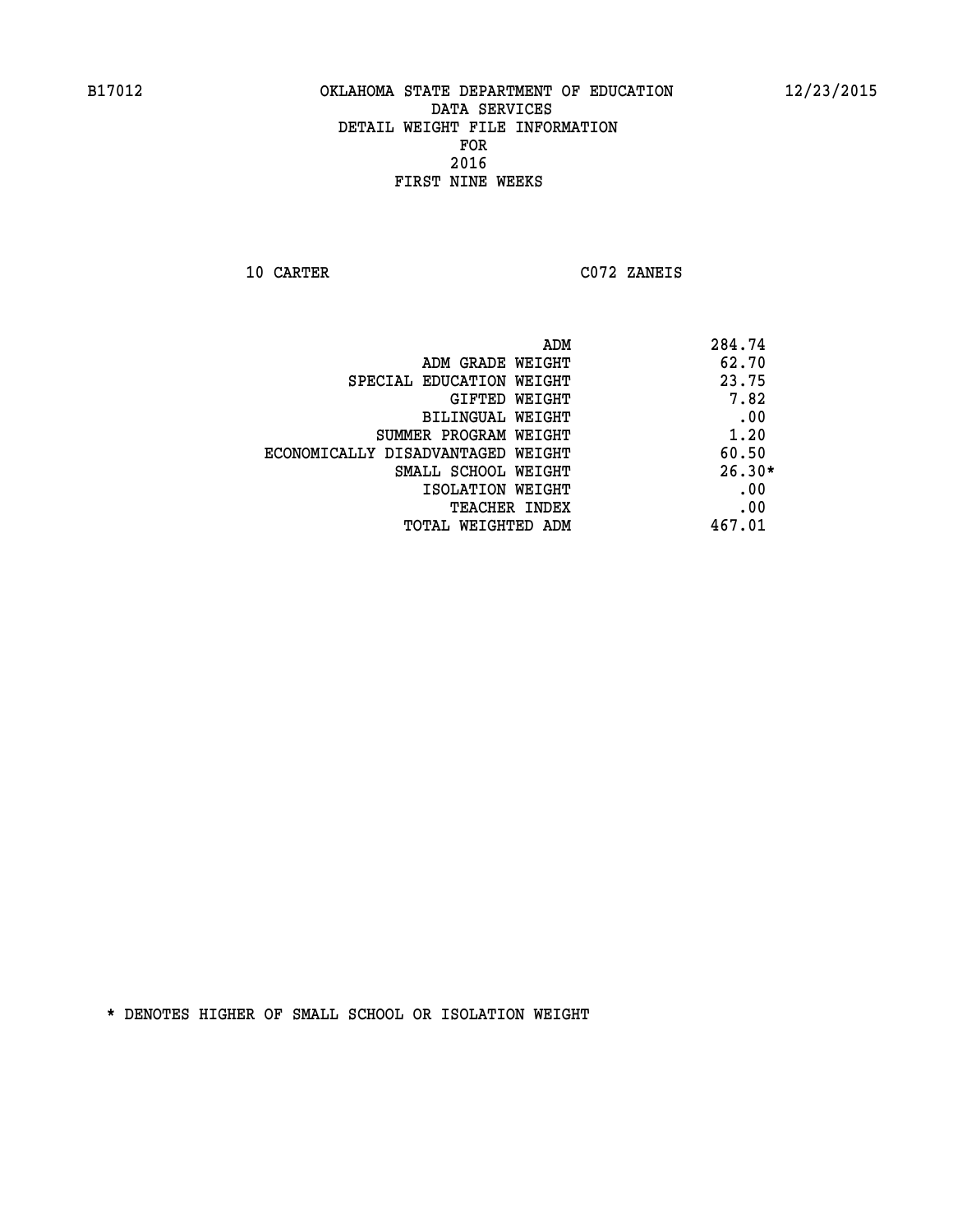**10 CARTER 1019 ARDMORE** 

| ADM                               | 3,034.84 |
|-----------------------------------|----------|
| ADM GRADE WEIGHT                  | 616.25   |
| SPECIAL EDUCATION WEIGHT          | 429.10   |
| GIFTED WEIGHT                     | 85.00    |
| <b>BILINGUAL WEIGHT</b>           | 84.75    |
| SUMMER PROGRAM WEIGHT             | .00      |
| ECONOMICALLY DISADVANTAGED WEIGHT | 703.75   |
| SMALL SCHOOL WEIGHT               | .00      |
| ISOLATION WEIGHT                  | .00      |
| TEACHER INDEX                     | 20.47    |
| TOTAL WEIGHTED ADM                | 4,974.16 |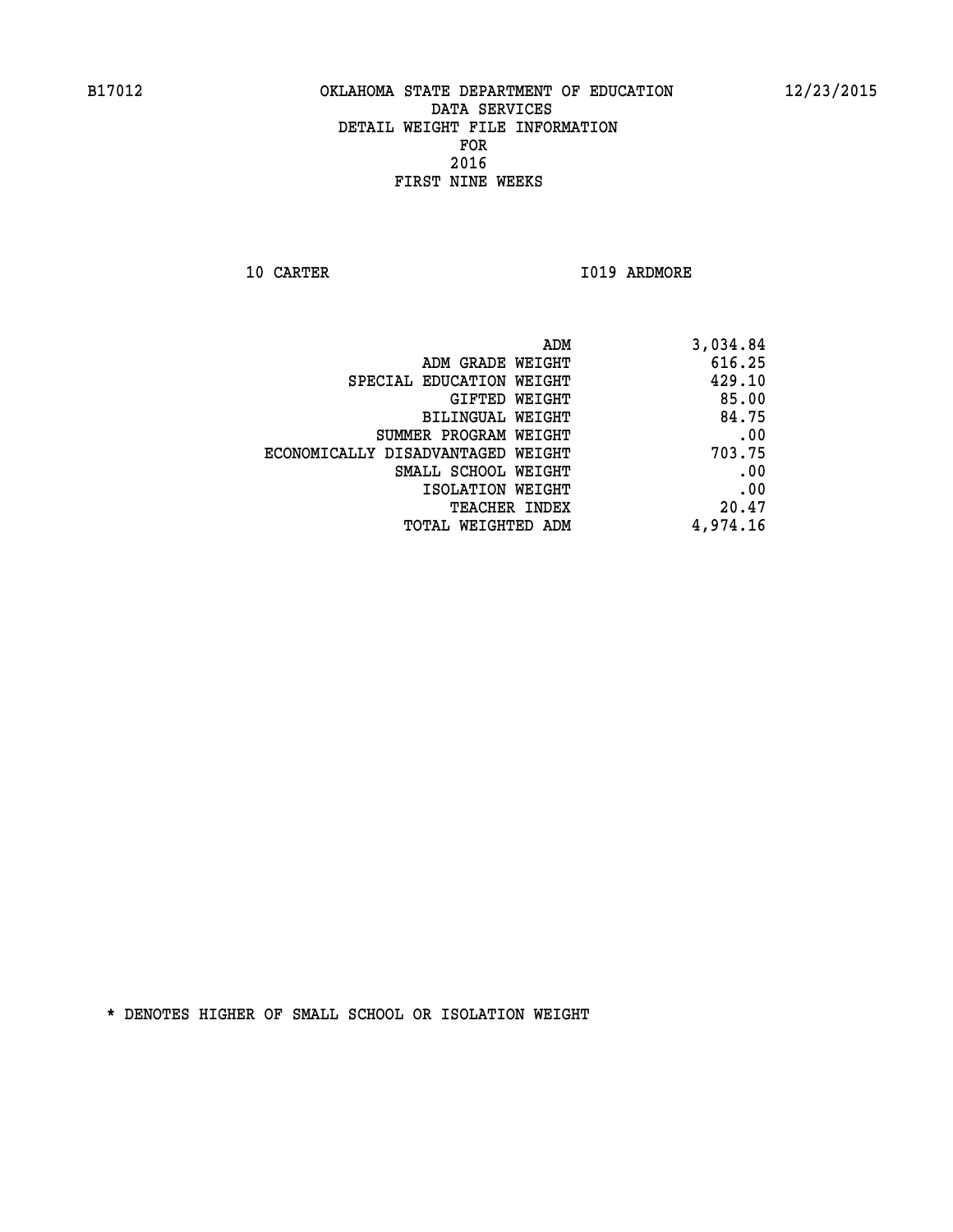**10 CARTER 1021 SPRINGER** 

|                                   | 211.98<br>ADM |
|-----------------------------------|---------------|
| ADM GRADE WEIGHT                  | 40.31         |
| SPECIAL EDUCATION WEIGHT          | 36.20         |
| <b>GIFTED WEIGHT</b>              | 5.78          |
| BILINGUAL WEIGHT                  | .00           |
| SUMMER PROGRAM WEIGHT             | .00           |
| ECONOMICALLY DISADVANTAGED WEIGHT | 40.25         |
| SMALL SCHOOL WEIGHT               | $25.41*$      |
| ISOLATION WEIGHT                  | .00           |
| <b>TEACHER INDEX</b>              | .00           |
| TOTAL WEIGHTED ADM                | 359.93        |
|                                   |               |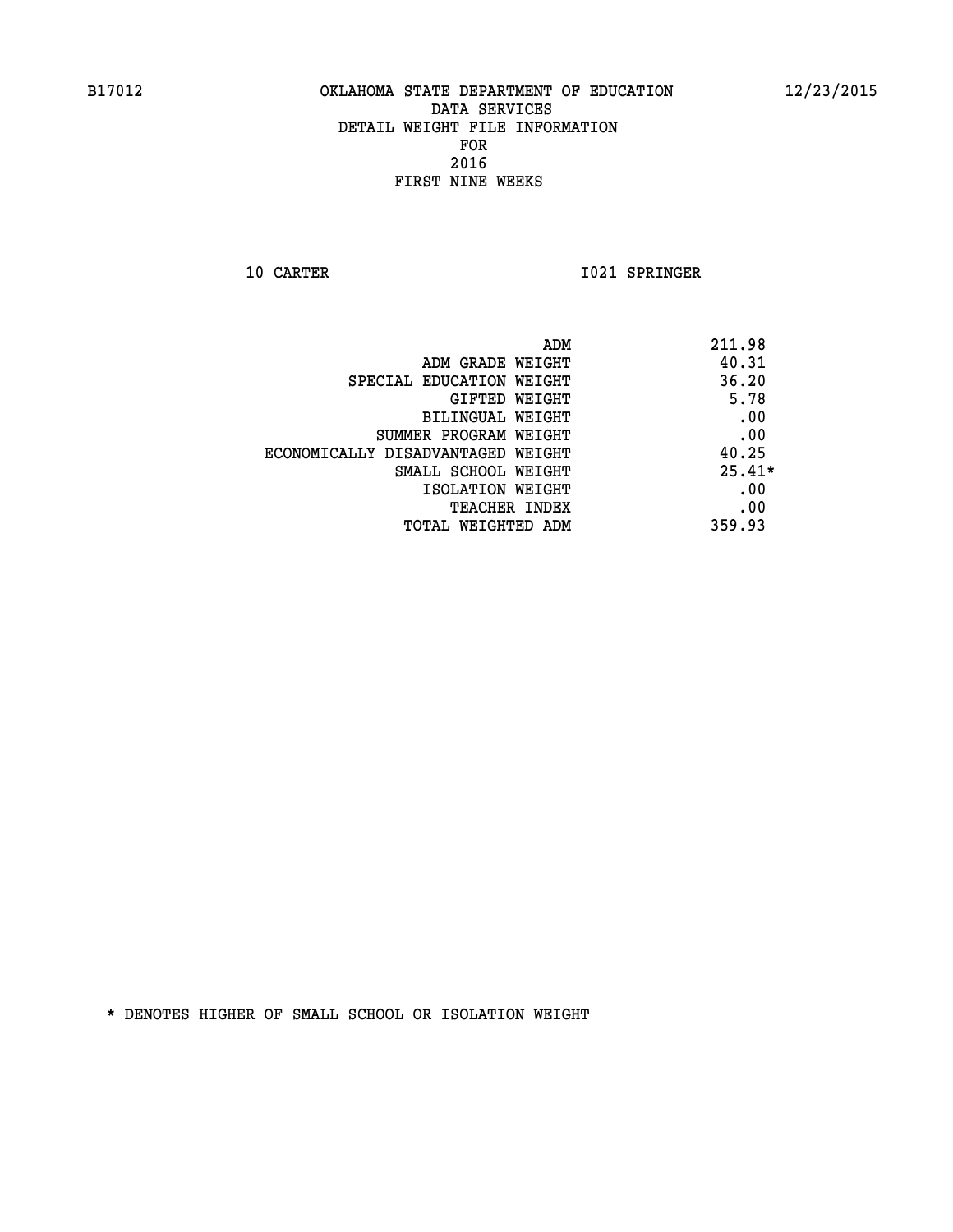**10 CARTER 1027 PLAINVIEW** 

| 1,550.74 |
|----------|
| 292.38   |
| 190.85   |
| 115.94   |
| 24.25    |
| 1.20     |
| 129.50   |
| .00      |
| .00      |
| 119.94   |
| 2,424.80 |
|          |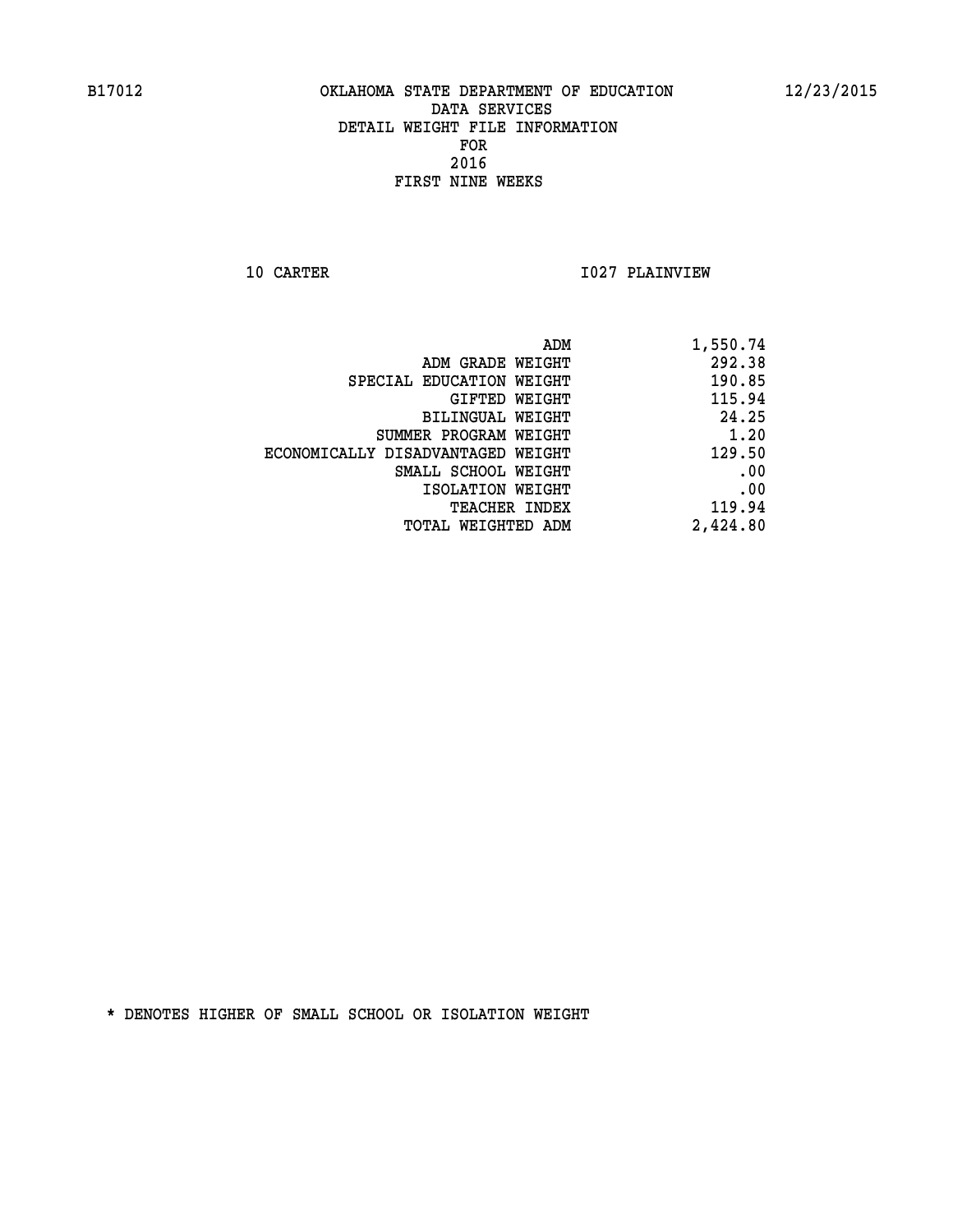**10 CARTER 10 CARTER 1032 LONE GROVE** 

| ADM                               | 1,534.76 |
|-----------------------------------|----------|
| ADM GRADE WEIGHT                  | 299.87   |
| SPECIAL EDUCATION WEIGHT          | 191.20   |
| <b>GIFTED WEIGHT</b>              | 49.30    |
| BILINGUAL WEIGHT                  | 9.00     |
| SUMMER PROGRAM WEIGHT             | .00      |
| ECONOMICALLY DISADVANTAGED WEIGHT | 188.00   |
| SMALL SCHOOL WEIGHT               | .00      |
| ISOLATION WEIGHT                  | .00      |
| <b>TEACHER INDEX</b>              | .00      |
| <b>TOTAL WEIGHTED ADM</b>         | 2,272.13 |
|                                   |          |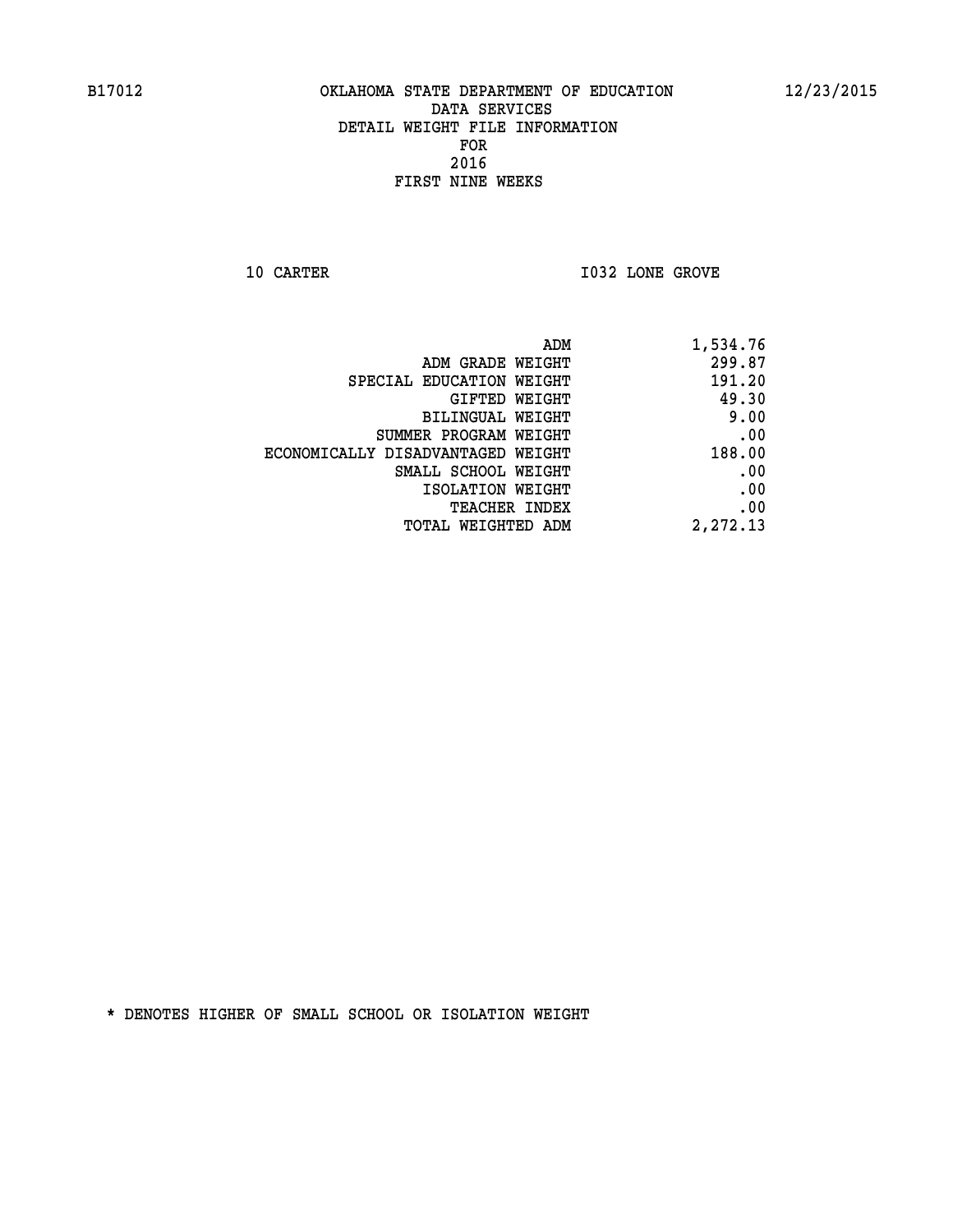**10 CARTER 1043 WILSON** 

| 472.70   | ADM                               |
|----------|-----------------------------------|
| 97.54    | ADM GRADE WEIGHT                  |
| 77.25    | SPECIAL EDUCATION WEIGHT          |
| 2.38     | <b>GIFTED WEIGHT</b>              |
| .00      | BILINGUAL WEIGHT                  |
| .00      | SUMMER PROGRAM WEIGHT             |
| 86.50    | ECONOMICALLY DISADVANTAGED WEIGHT |
| $10.06*$ | SMALL SCHOOL WEIGHT               |
| .00      | ISOLATION WEIGHT                  |
| .00      | <b>TEACHER INDEX</b>              |
| 746.43   | TOTAL WEIGHTED ADM                |
|          |                                   |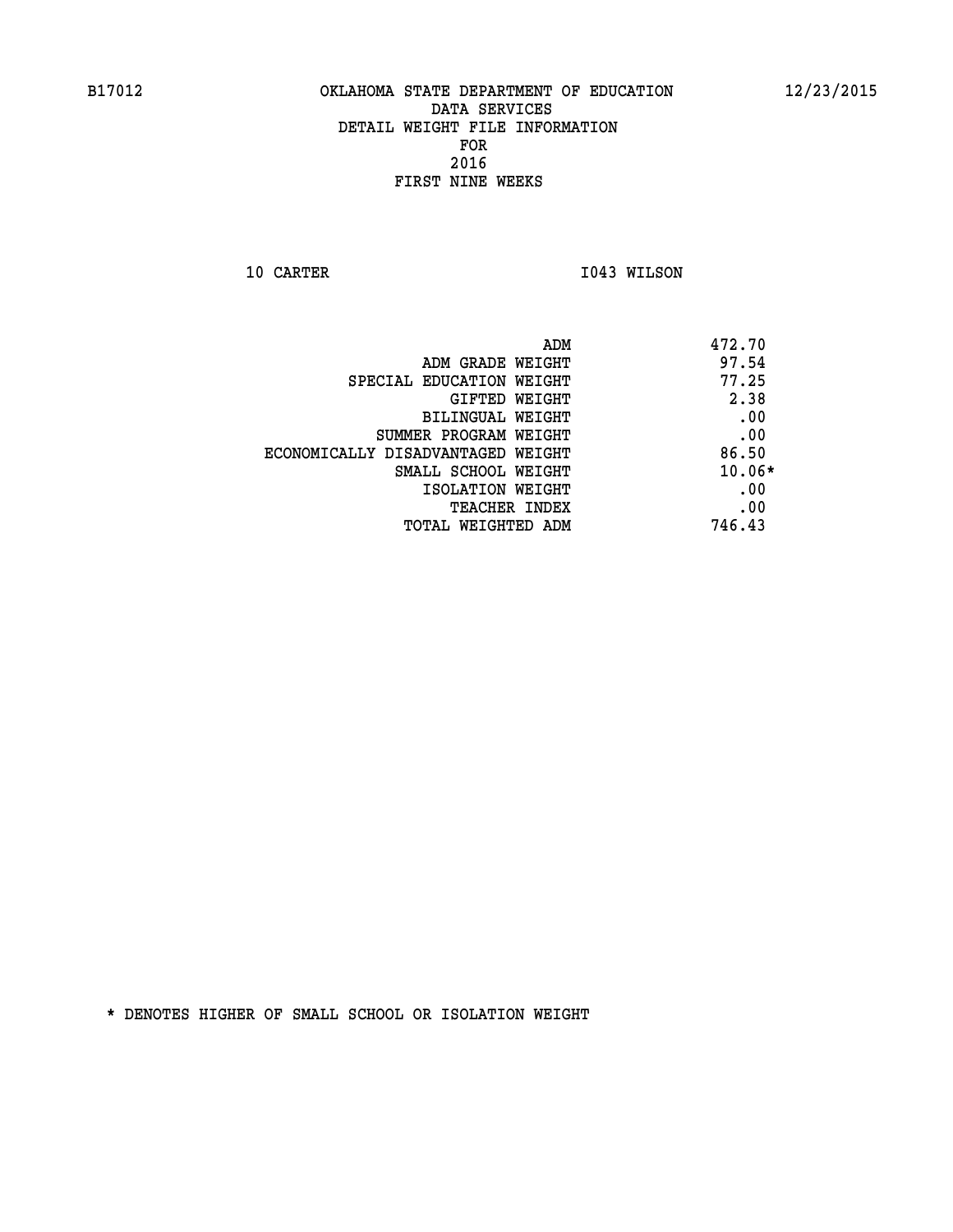**10 CARTER 1055 HEALDTON** 

| ADM                               | 510.11  |
|-----------------------------------|---------|
| ADM GRADE WEIGHT                  | 100.99  |
| SPECIAL EDUCATION WEIGHT          | 98.10   |
| <b>GIFTED WEIGHT</b>              | 5.44    |
| BILINGUAL WEIGHT                  | 1.25    |
| SUMMER PROGRAM WEIGHT             | .00     |
| ECONOMICALLY DISADVANTAGED WEIGHT | 89.50   |
| SMALL SCHOOL WEIGHT               | $3.64*$ |
| ISOLATION WEIGHT                  | .00     |
| <b>TEACHER INDEX</b>              | 32.65   |
| TOTAL WEIGHTED ADM                | 841.68  |
|                                   |         |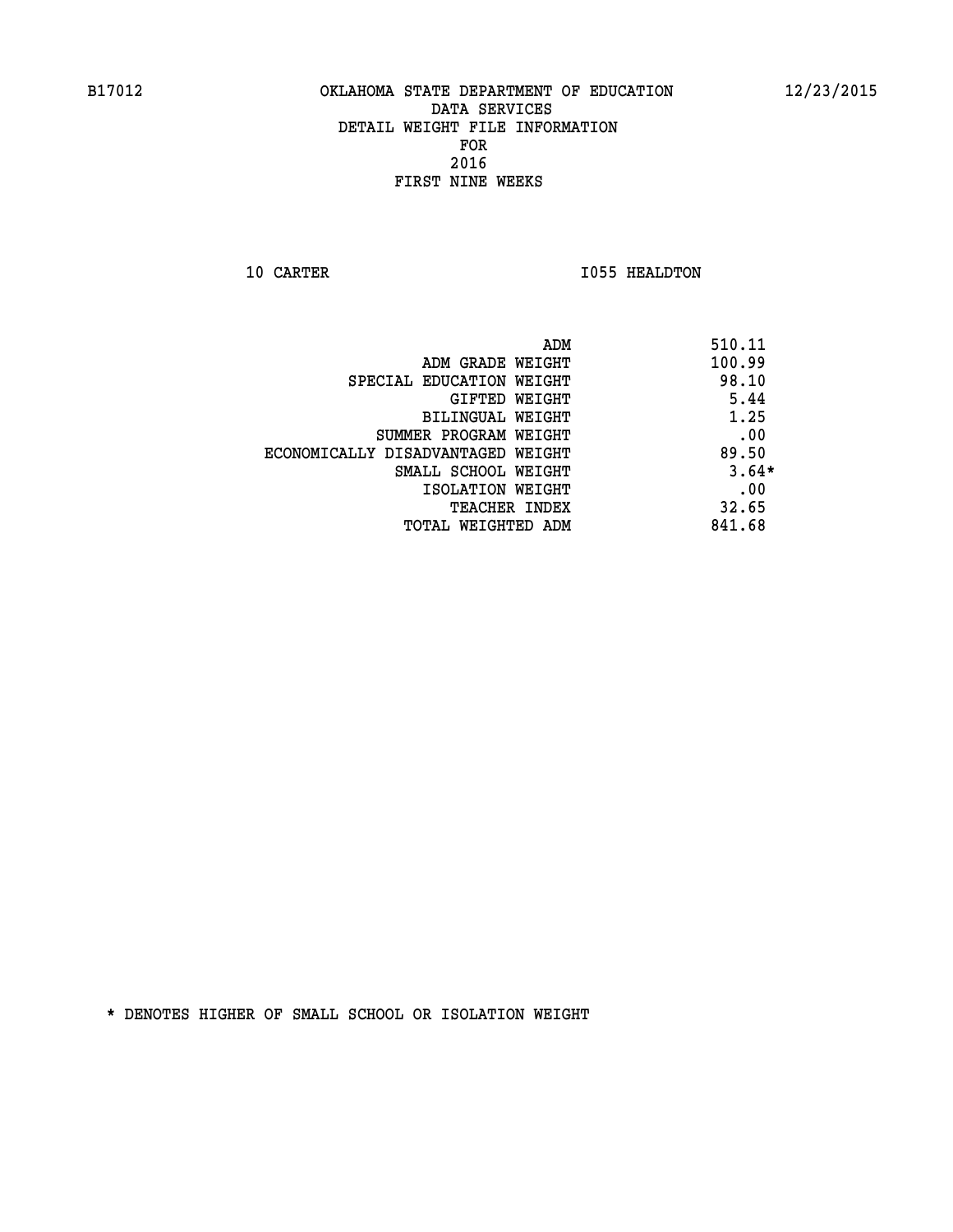**10 CARTER I074 FOX** 

 **ADM 299.27 ADM GRADE WEIGHT 58.16 SPECIAL EDUCATION WEIGHT 41.20 GIFTED WEIGHT** 9.18 **BILINGUAL WEIGHT .00 SUMMER PROGRAM WEIGHT .00 ECONOMICALLY DISADVANTAGED WEIGHT 68.00 SMALL SCHOOL WEIGHT 25.99\* EXECUTED ISOLATION WEIGHT AND RESOLATION WEIGHT TEACHER INDEX** 6.25  **TOTAL WEIGHTED ADM 498.05**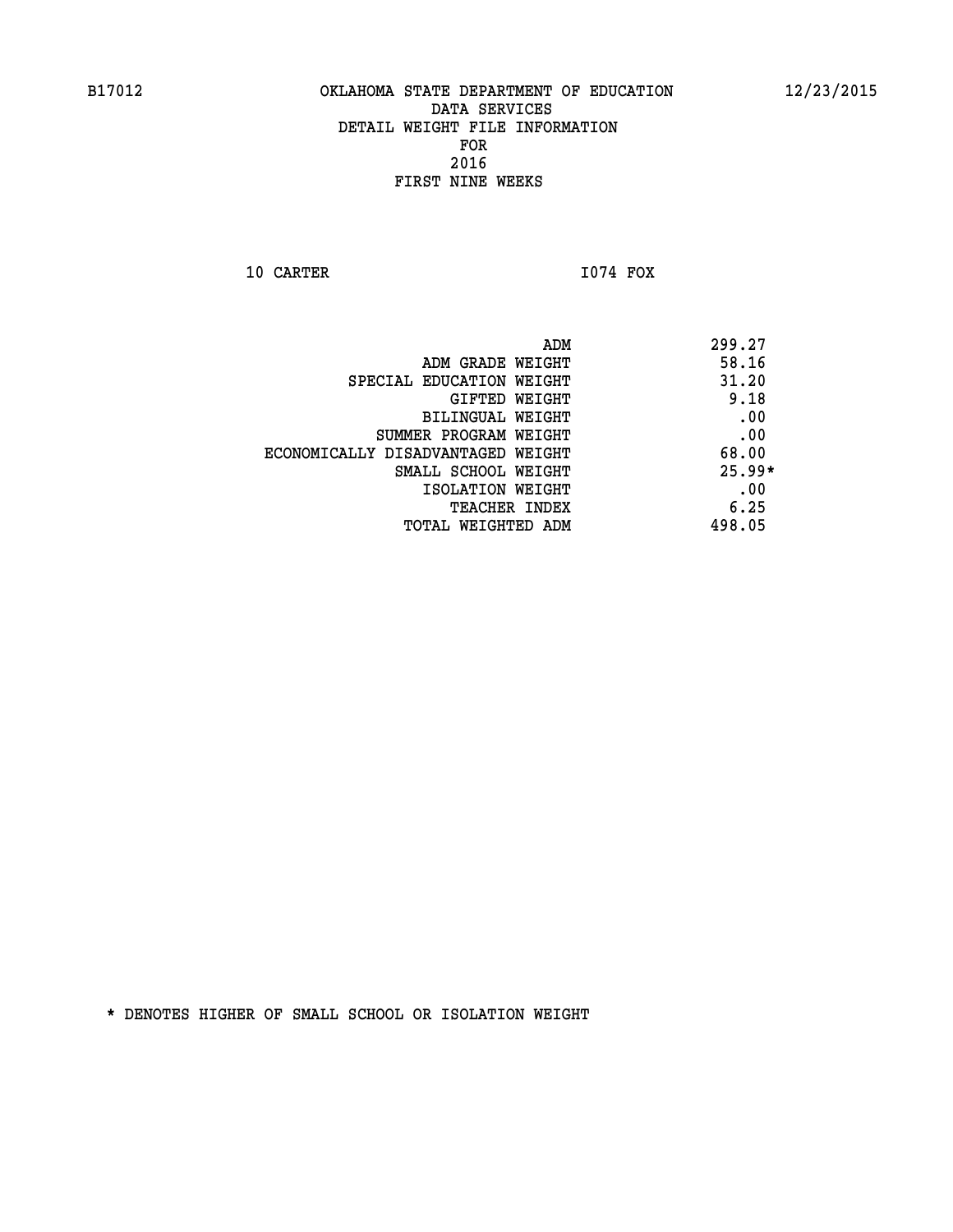**10 CARTER 1077 DICKSON** 

| 1,331.85 |
|----------|
| 257.94   |
| 148.95   |
| 70.72    |
| 7.75     |
| .00      |
| 194.25   |
| .00      |
| .00      |
| 16.06    |
| 2,027.52 |
|          |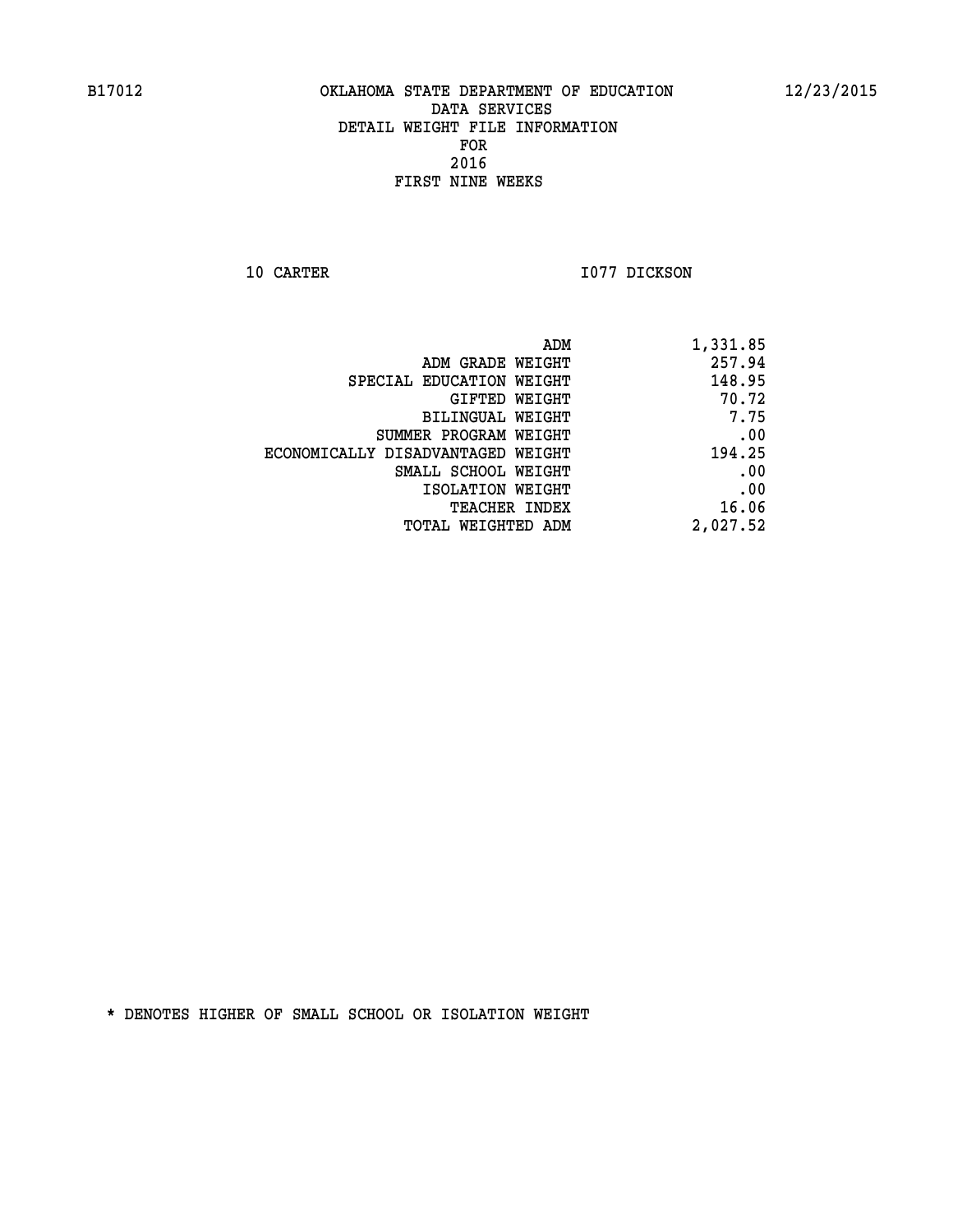**11 CHEROKEE CO10 LOWREY** 

| ADM                               | 132.11   |
|-----------------------------------|----------|
| ADM GRADE WEIGHT                  | 24.03    |
| SPECIAL EDUCATION WEIGHT          | 18.90    |
| <b>GIFTED WEIGHT</b>              | 4.42     |
| BILINGUAL WEIGHT                  | 1.75     |
| SUMMER PROGRAM WEIGHT             | .00      |
| ECONOMICALLY DISADVANTAGED WEIGHT | 30.25    |
| SMALL SCHOOL WEIGHT               | $19.82*$ |
| ISOLATION WEIGHT                  | .00      |
| <b>TEACHER INDEX</b>              | 9.41     |
| TOTAL WEIGHTED ADM                | 240.69   |
|                                   |          |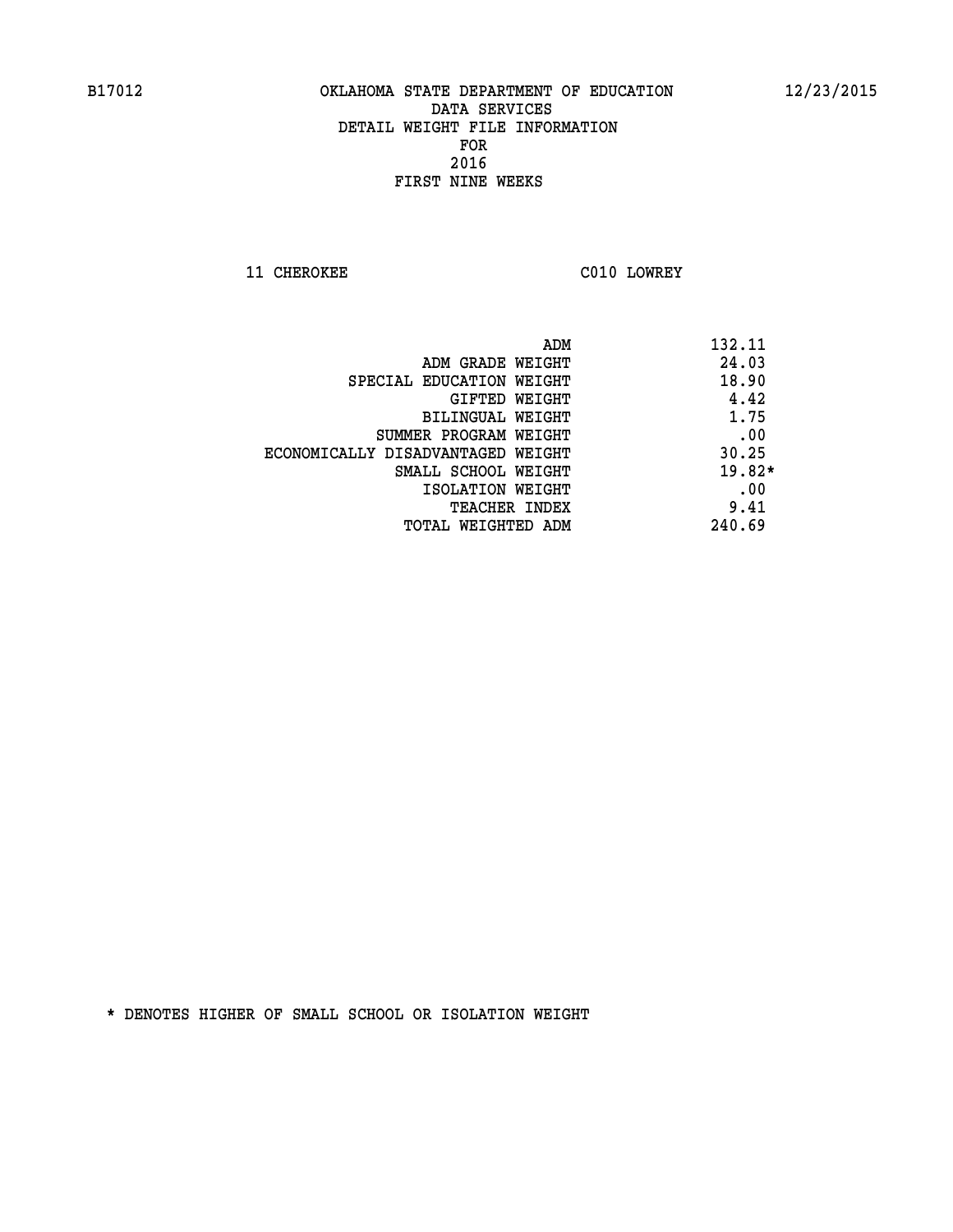**11 CHEROKEE C014 NORWOOD** 

| ADM                               | 183.72   |
|-----------------------------------|----------|
| ADM GRADE WEIGHT                  | 33.72    |
| SPECIAL EDUCATION WEIGHT          | 39.60    |
| GIFTED WEIGHT                     | 9.52     |
| BILINGUAL WEIGHT                  | .50      |
| SUMMER PROGRAM WEIGHT             | .00      |
| ECONOMICALLY DISADVANTAGED WEIGHT | 41.25    |
| SMALL SCHOOL WEIGHT               | $23.98*$ |
| ISOLATION WEIGHT                  | .00      |
| <b>TEACHER INDEX</b>              | 12.68    |
| TOTAL WEIGHTED ADM                | 344.97   |
|                                   |          |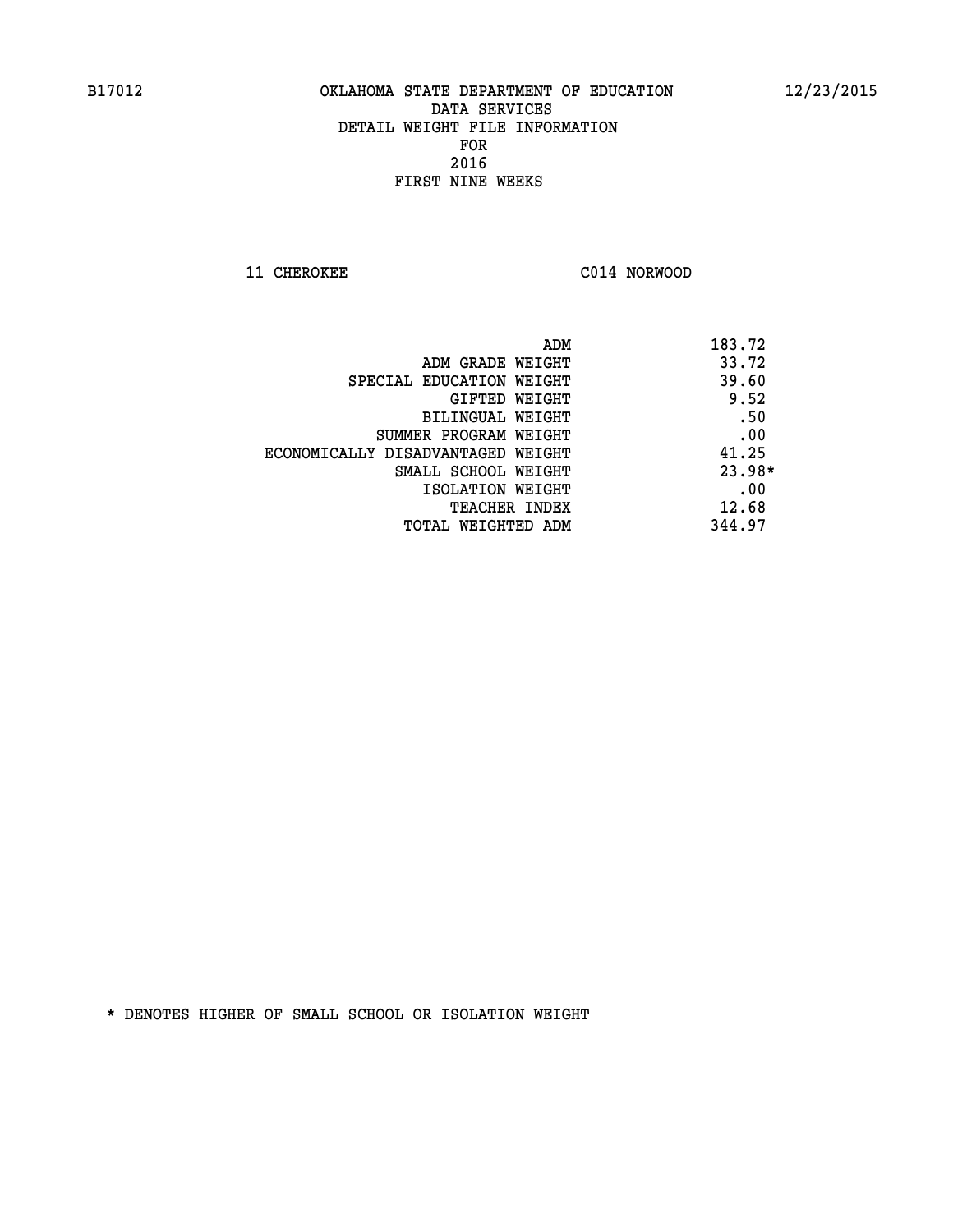**11 CHEROKEE C021 WOODALL** 

|                                   | ADM | 485.74  |
|-----------------------------------|-----|---------|
| ADM GRADE WEIGHT                  |     | 99.81   |
| SPECIAL EDUCATION WEIGHT          |     | 37.80   |
| GIFTED WEIGHT                     |     | 13.94   |
| BILINGUAL WEIGHT                  |     | 10.50   |
| SUMMER PROGRAM WEIGHT             |     | .00     |
| ECONOMICALLY DISADVANTAGED WEIGHT |     | 83.75   |
| SMALL SCHOOL WEIGHT               |     | $7.94*$ |
| ISOLATION WEIGHT                  |     | .00     |
| <b>TEACHER INDEX</b>              |     | 60.04   |
| TOTAL WEIGHTED ADM                |     | 799.52  |
|                                   |     |         |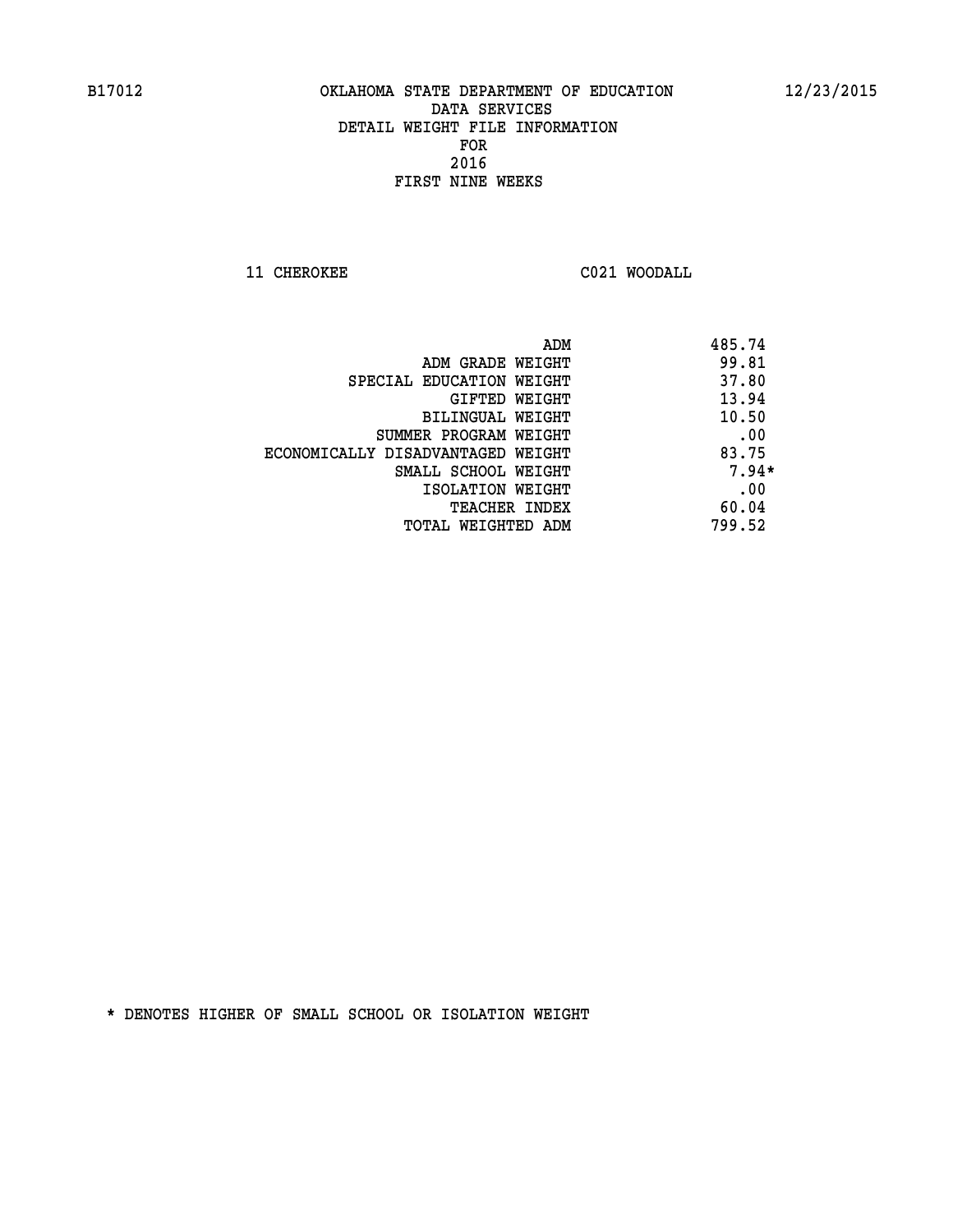**11 CHEROKEE C026 SHADY GROVE** 

| ADM                               | 141.53   |
|-----------------------------------|----------|
| ADM GRADE WEIGHT                  | 29.83    |
| SPECIAL EDUCATION WEIGHT          | 25.95    |
| GIFTED WEIGHT                     | 5.78     |
| BILINGUAL WEIGHT                  | 21.00    |
| SUMMER PROGRAM WEIGHT             | .00      |
| ECONOMICALLY DISADVANTAGED WEIGHT | 29.50    |
| SMALL SCHOOL WEIGHT               | $20.73*$ |
| ISOLATION WEIGHT                  | .00      |
| <b>TEACHER INDEX</b>              | 20.13    |
| TOTAL WEIGHTED ADM                | 294.45   |
|                                   |          |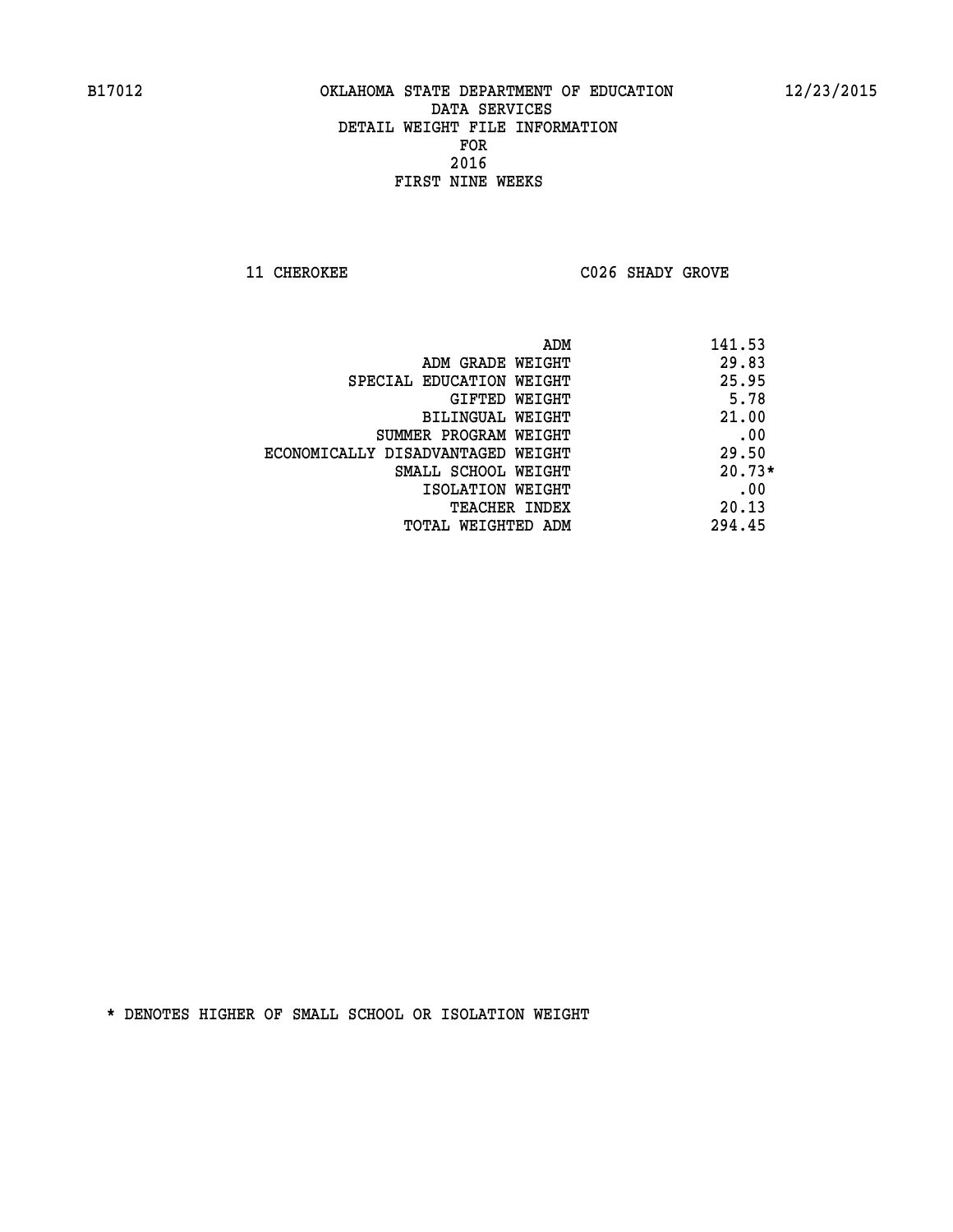11 CHEROKEE C031 PEGGS

|                                   | 226.19<br>ADM |
|-----------------------------------|---------------|
| ADM GRADE WEIGHT                  | 42.45         |
| SPECIAL EDUCATION WEIGHT          | 52.50         |
| GIFTED WEIGHT                     | 13.94         |
| BILINGUAL WEIGHT                  | 3.00          |
| SUMMER PROGRAM WEIGHT             | .00           |
| ECONOMICALLY DISADVANTAGED WEIGHT | 42.75         |
| SMALL SCHOOL WEIGHT               | $25.90*$      |
| ISOLATION WEIGHT                  | .00           |
| <b>TEACHER INDEX</b>              | 5.57          |
| TOTAL WEIGHTED ADM                | 412.30        |
|                                   |               |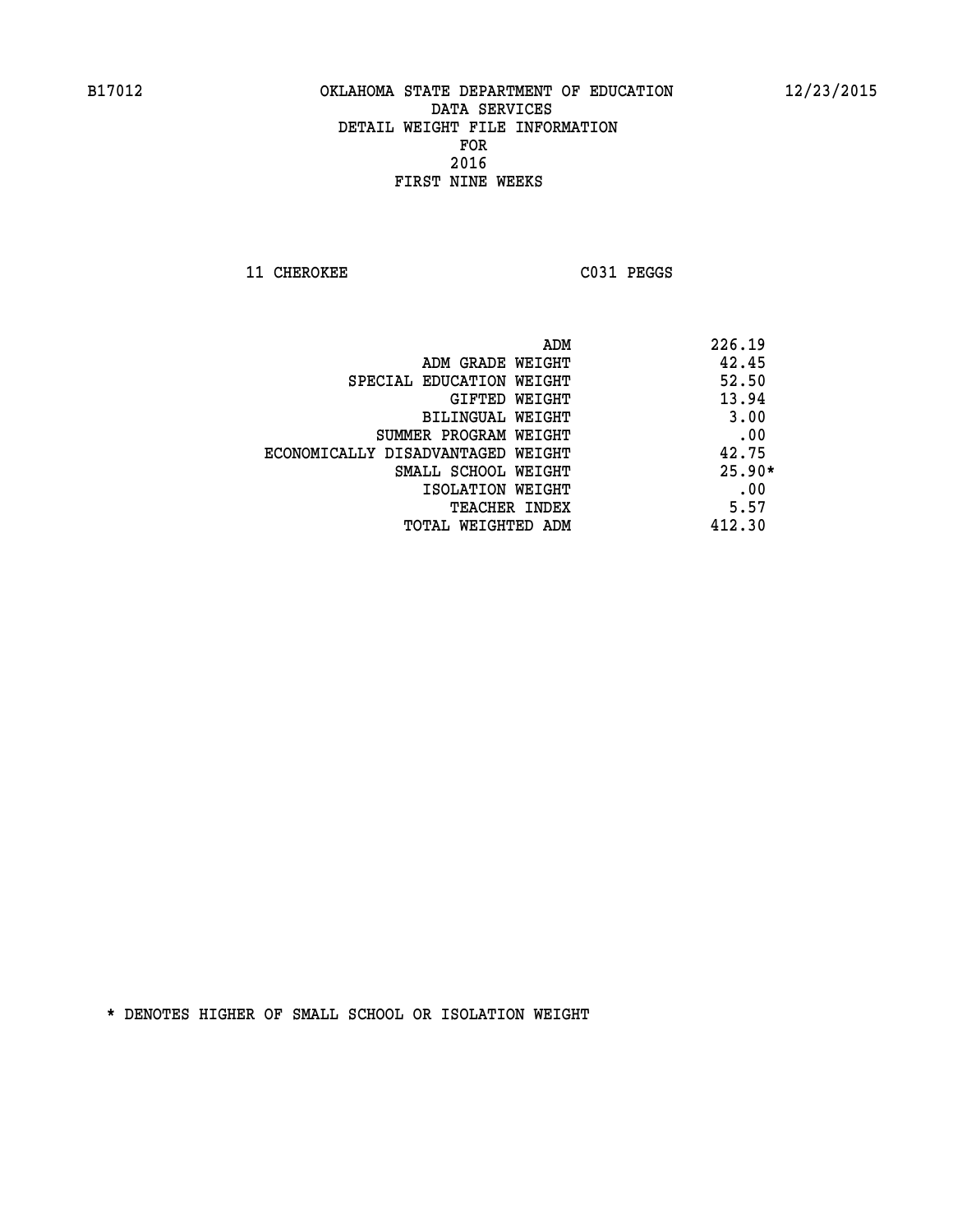**11 CHEROKEE C034 GRAND VIEW** 

| ADM<br>630.11 |                                   |
|---------------|-----------------------------------|
| 130.86        | ADM GRADE WEIGHT                  |
| 111.15        | SPECIAL EDUCATION WEIGHT          |
| 21.42         | GIFTED WEIGHT                     |
| 60.00         | <b>BILINGUAL WEIGHT</b>           |
| .00           | SUMMER PROGRAM WEIGHT             |
| 132.25        | ECONOMICALLY DISADVANTAGED WEIGHT |
| .00           | SMALL SCHOOL WEIGHT               |
| .00           | ISOLATION WEIGHT                  |
| .00           | <b>TEACHER INDEX</b>              |
| 1,085.79      | TOTAL WEIGHTED ADM                |
|               |                                   |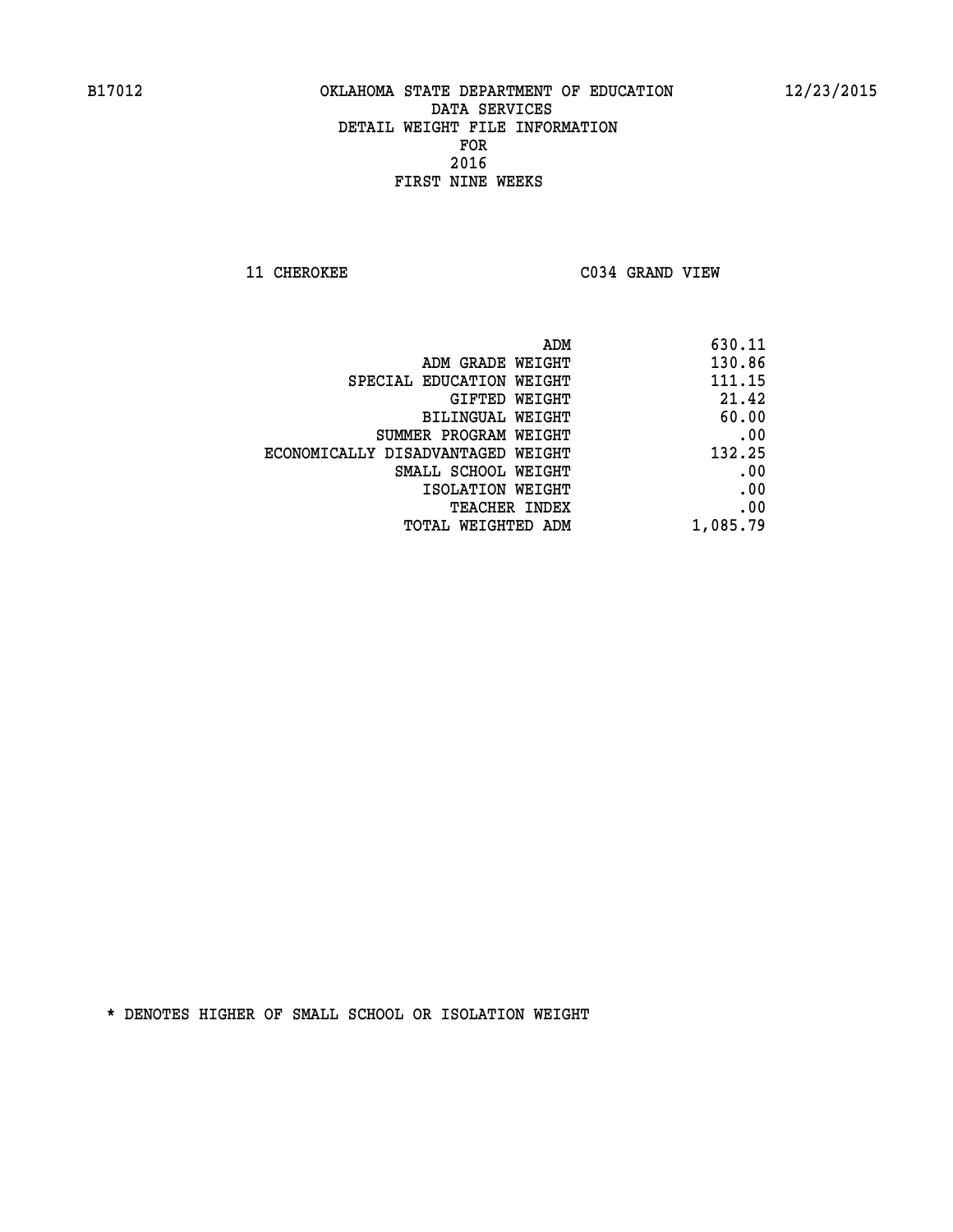**11 CHEROKEE C044 BRIGGS** 

|                                   | ADM | 461.04   |
|-----------------------------------|-----|----------|
| ADM GRADE WEIGHT                  |     | 93.81    |
| SPECIAL EDUCATION WEIGHT          |     | 32.00    |
| GIFTED WEIGHT                     |     | 13.94    |
| <b>BILINGUAL WEIGHT</b>           |     | 13.00    |
| SUMMER PROGRAM WEIGHT             |     | .00      |
| ECONOMICALLY DISADVANTAGED WEIGHT |     | 107.50   |
| SMALL SCHOOL WEIGHT               |     | $11.85*$ |
| ISOLATION WEIGHT                  |     | .00      |
| <b>TEACHER INDEX</b>              |     | 75.24    |
| TOTAL WEIGHTED ADM                |     | 808.38   |
|                                   |     |          |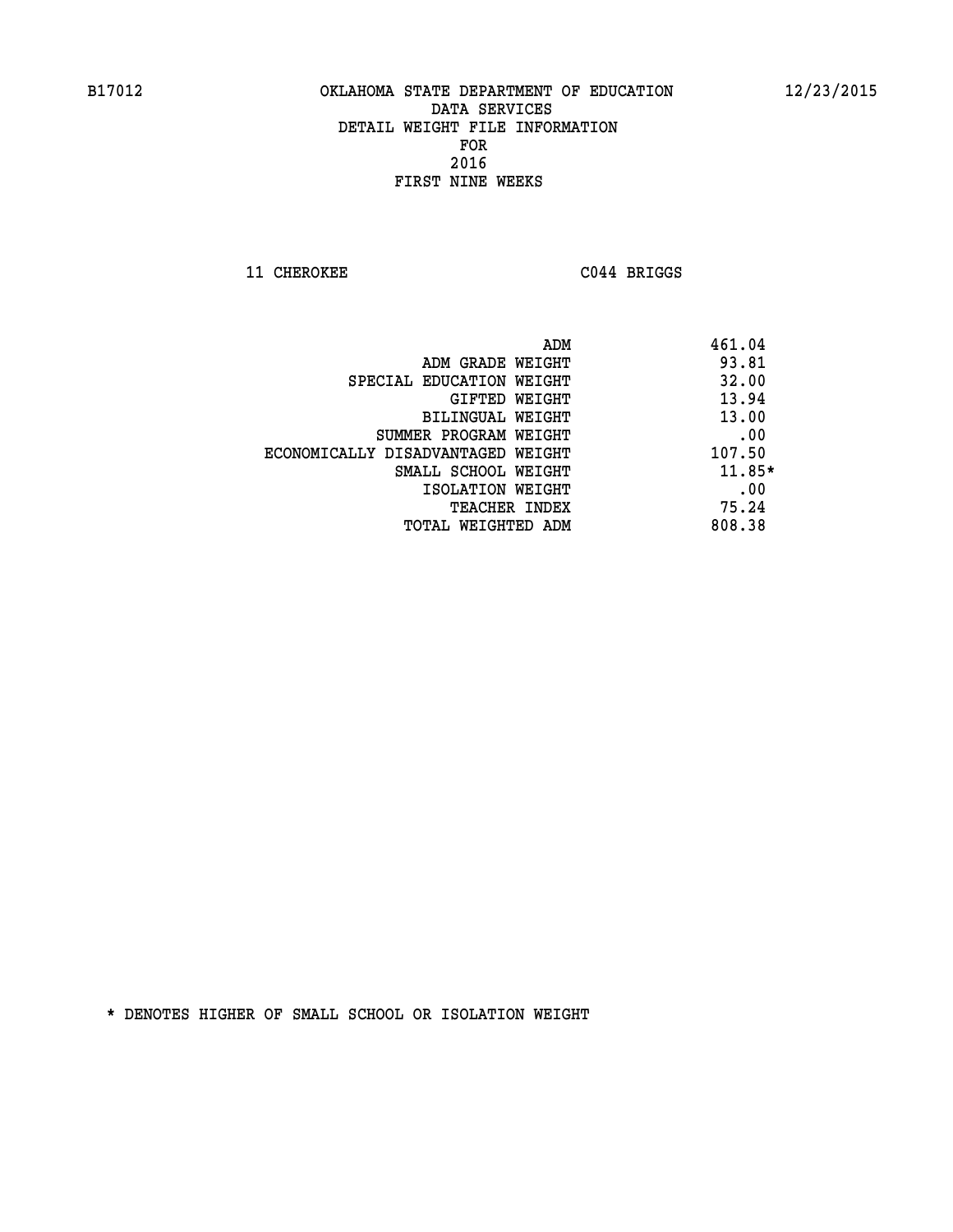**11 CHEROKEE CO66 TENKILLER** 

| ADM                               | 306.77   |
|-----------------------------------|----------|
| ADM GRADE WEIGHT                  | 65.58    |
| SPECIAL EDUCATION WEIGHT          | 39.40    |
| GIFTED WEIGHT                     | 22.10    |
| BILINGUAL WEIGHT                  | 30.25    |
| SUMMER PROGRAM WEIGHT             | .00      |
| ECONOMICALLY DISADVANTAGED WEIGHT | 60.25    |
| SMALL SCHOOL WEIGHT               | $25.77*$ |
| ISOLATION WEIGHT                  | .00      |
| <b>TEACHER INDEX</b>              | 34.78    |
| TOTAL WEIGHTED ADM                | 584.90   |
|                                   |          |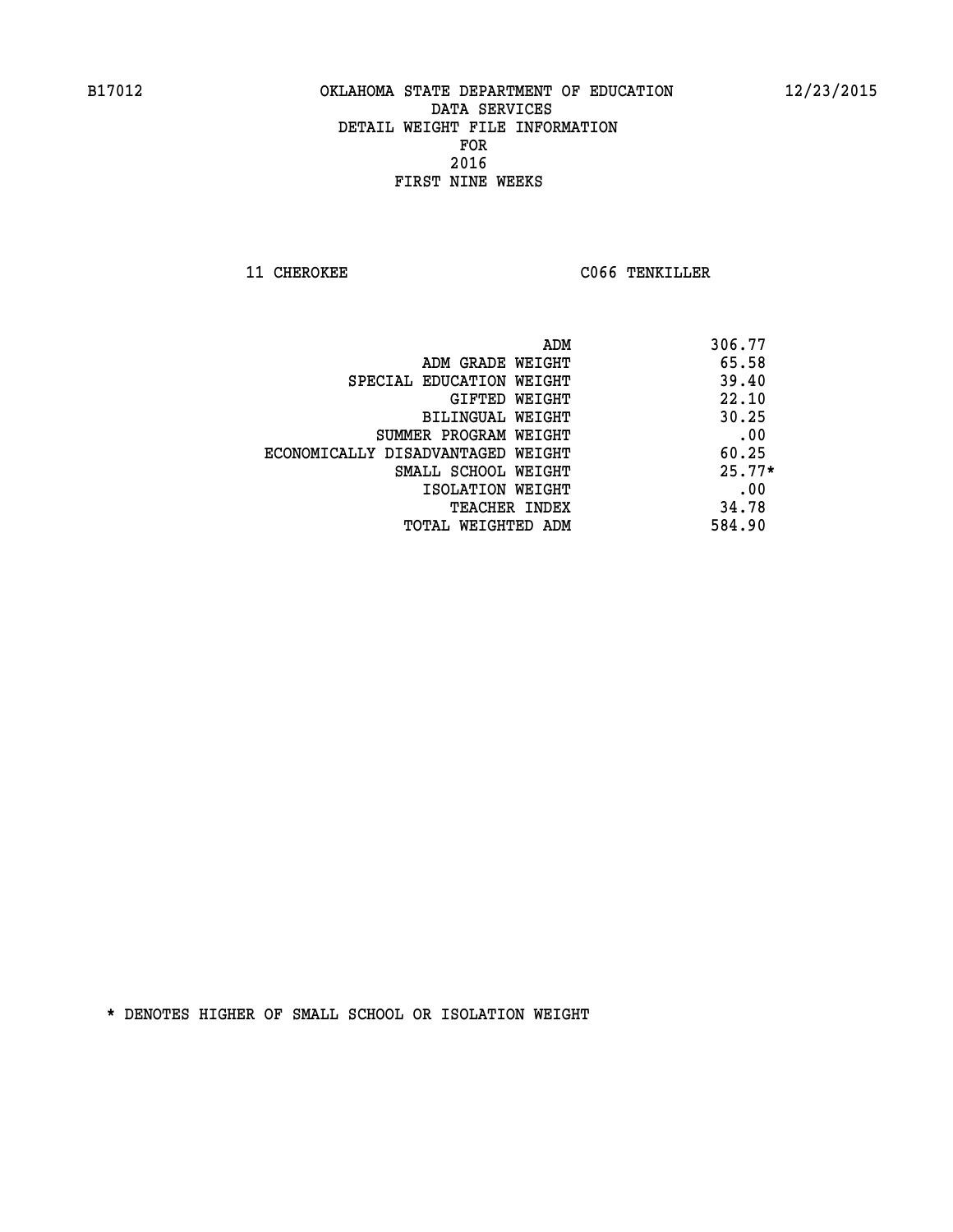**11 CHEROKEE 1006 KEYS** 

| ADM                               | 813.37   |
|-----------------------------------|----------|
| ADM GRADE WEIGHT                  | 156.36   |
| SPECIAL EDUCATION WEIGHT          | 103.10   |
| GIFTED WEIGHT                     | 25.84    |
| BILINGUAL WEIGHT                  | 1.25     |
| SUMMER PROGRAM WEIGHT             | .00      |
| ECONOMICALLY DISADVANTAGED WEIGHT | 137.50   |
| SMALL SCHOOL WEIGHT               | .00      |
| ISOLATION WEIGHT                  | .00      |
| TEACHER INDEX                     | .00      |
| TOTAL WEIGHTED ADM                | 1,237.42 |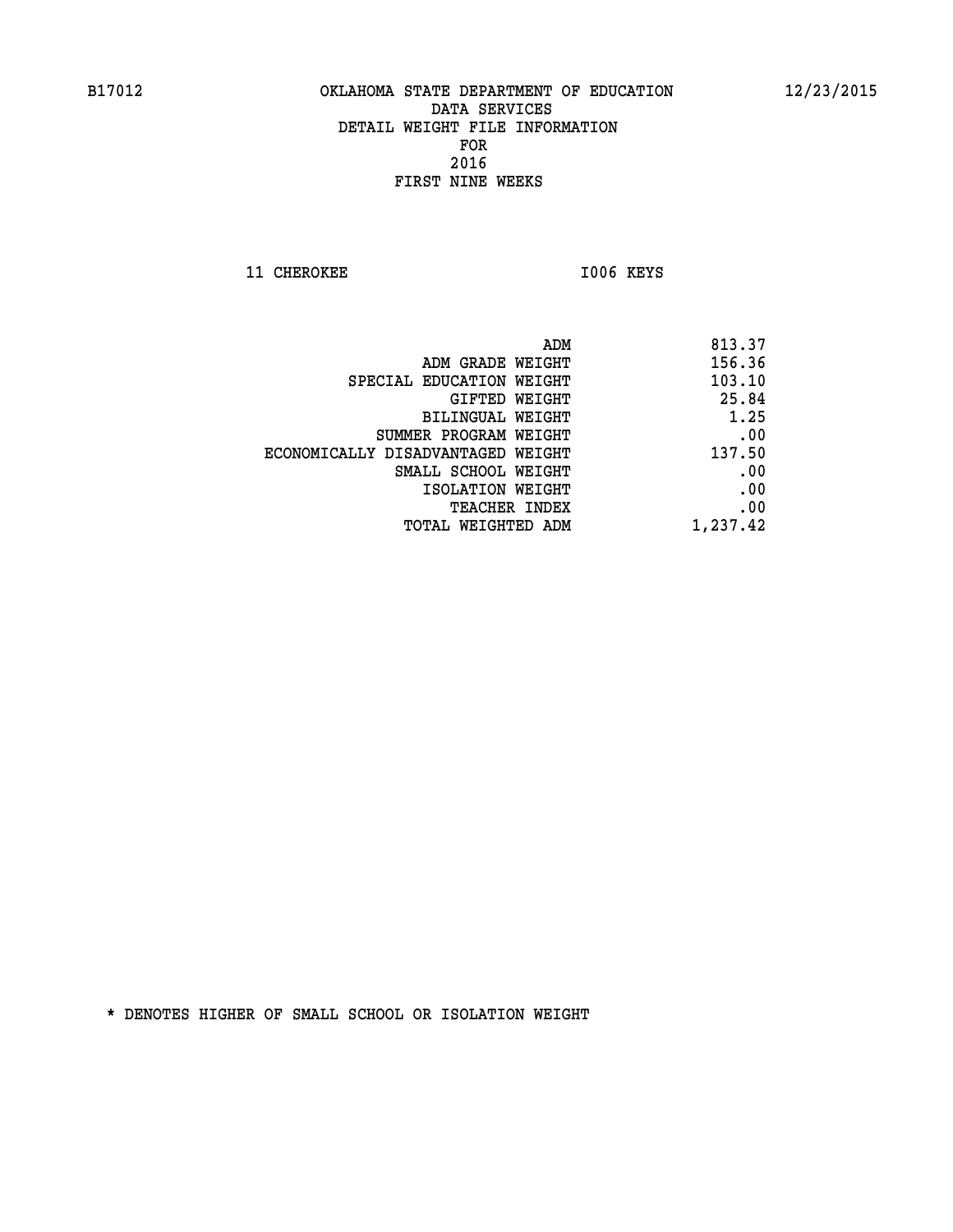**11 CHEROKEE 1016 HULBERT** 

| 600.09 |
|--------|
| 116.73 |
| 71.90  |
| 37.06  |
| 8.75   |
| .00    |
| 106.75 |
| .00    |
| .00    |
| 6.67   |
| 947.95 |
|        |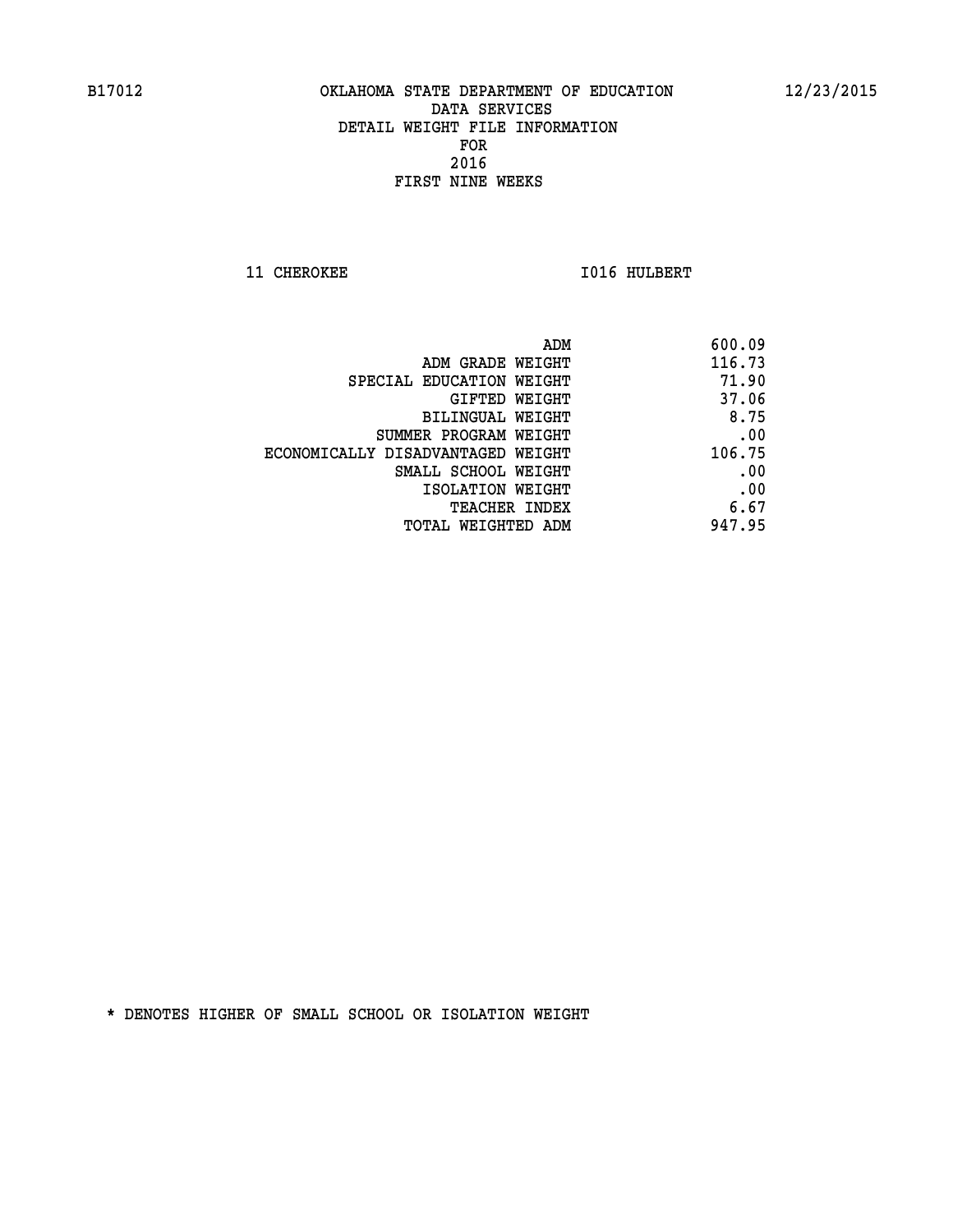**11 CHEROKEE 1035 TAHLEQUAH** 

| 3,622.89 |
|----------|
| 749.58   |
| 597.75   |
| 220.32   |
| 134.00   |
| .00      |
| 690.50   |
| .00      |
| .00      |
| 5.06     |
| 6,020.10 |
|          |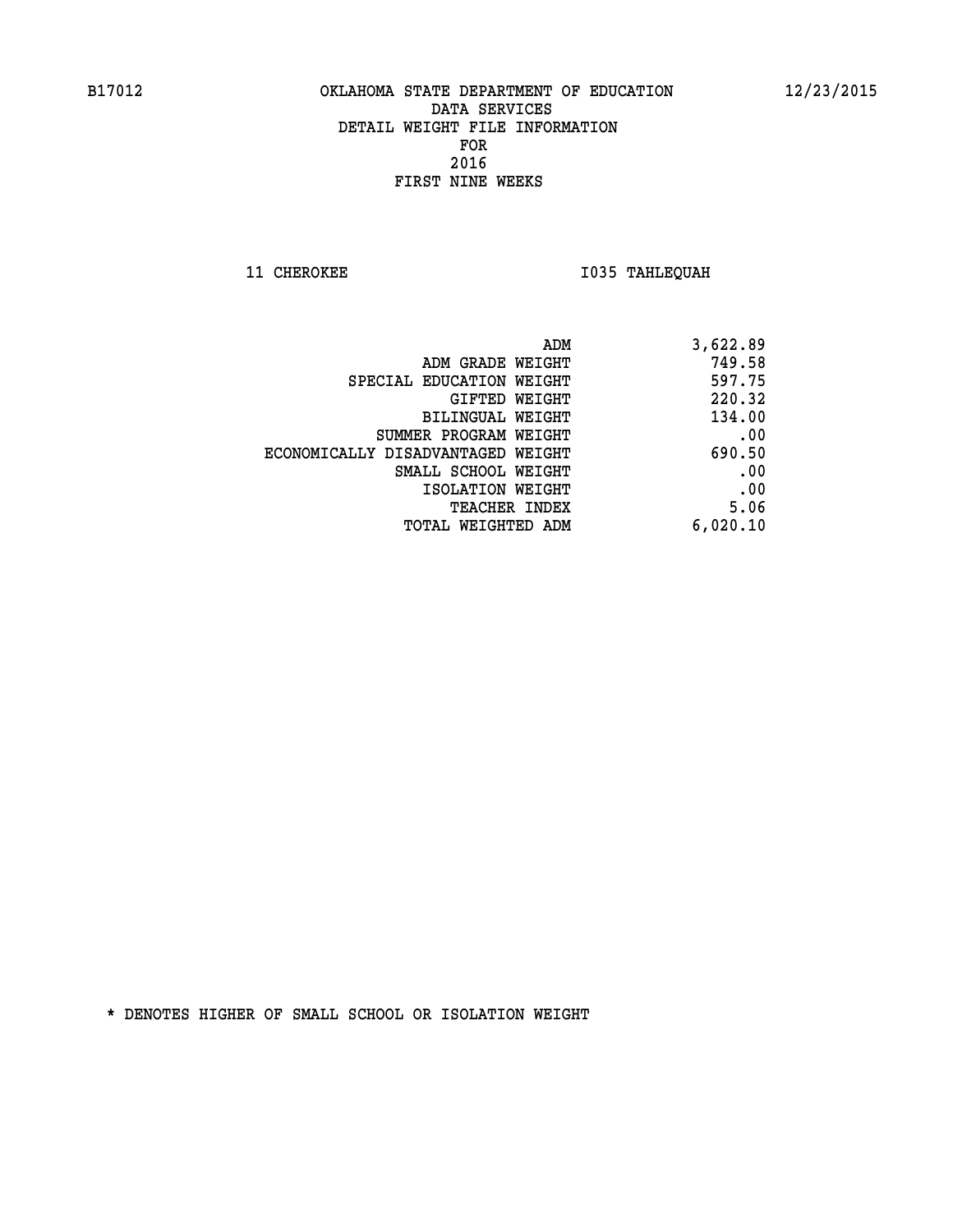**11 CHEROKEE TOO1 CHEROKEE IMMERSION CHA** 

| 106.19 |
|--------|
| 21.00  |
| 10.35  |
| .00    |
| .00    |
| .00    |
| 16.75  |
| .00    |
| .00    |
| 6.18   |
| 160.47 |
|        |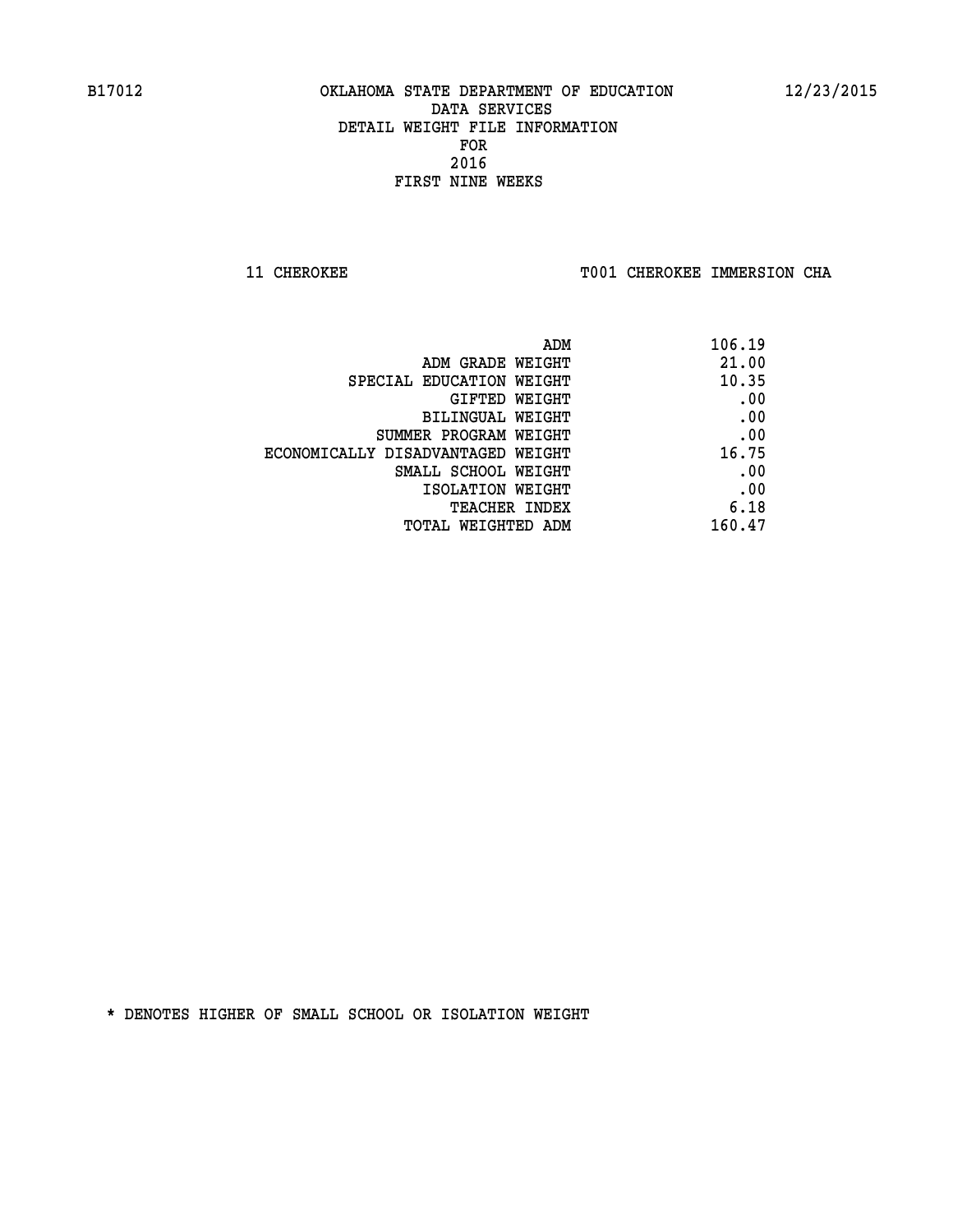**12 CHOCTAW C003 GRANT** 

|                                   | ADM<br>117.71 |
|-----------------------------------|---------------|
| ADM GRADE WEIGHT                  | 21.67         |
| SPECIAL EDUCATION WEIGHT          | 40.35         |
| GIFTED WEIGHT                     | 3.06          |
| BILINGUAL WEIGHT                  | .00           |
| SUMMER PROGRAM WEIGHT             | .00           |
| ECONOMICALLY DISADVANTAGED WEIGHT | 32.50         |
| SMALL SCHOOL WEIGHT               | $18.30*$      |
| ISOLATION WEIGHT                  | .00           |
| <b>TEACHER INDEX</b>              | .00           |
| TOTAL WEIGHTED ADM                | 233.59        |
|                                   |               |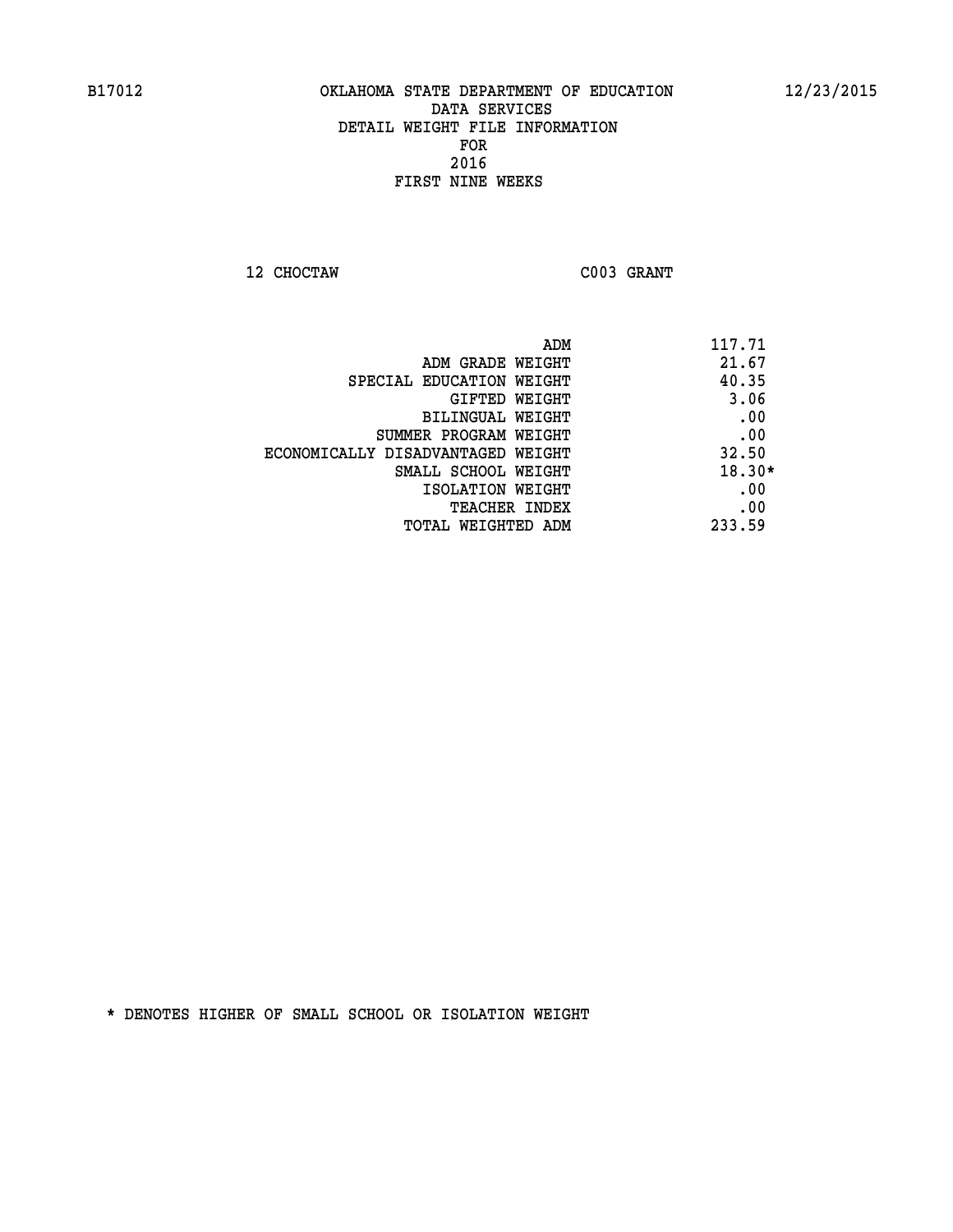**12 CHOCTAW C021 SWINK** 

| ADM                               | 156.82   |
|-----------------------------------|----------|
| ADM GRADE WEIGHT                  | 34.77    |
| SPECIAL EDUCATION WEIGHT          | 67.60    |
| GIFTED WEIGHT                     | 4.42     |
| BILINGUAL WEIGHT                  | .00      |
| SUMMER PROGRAM WEIGHT             | .00      |
| ECONOMICALLY DISADVANTAGED WEIGHT | 36.50    |
| SMALL SCHOOL WEIGHT               | $22.07*$ |
| ISOLATION WEIGHT                  | .00      |
| <b>TEACHER INDEX</b>              | 5.29     |
| TOTAL WEIGHTED ADM                | 327.47   |
|                                   |          |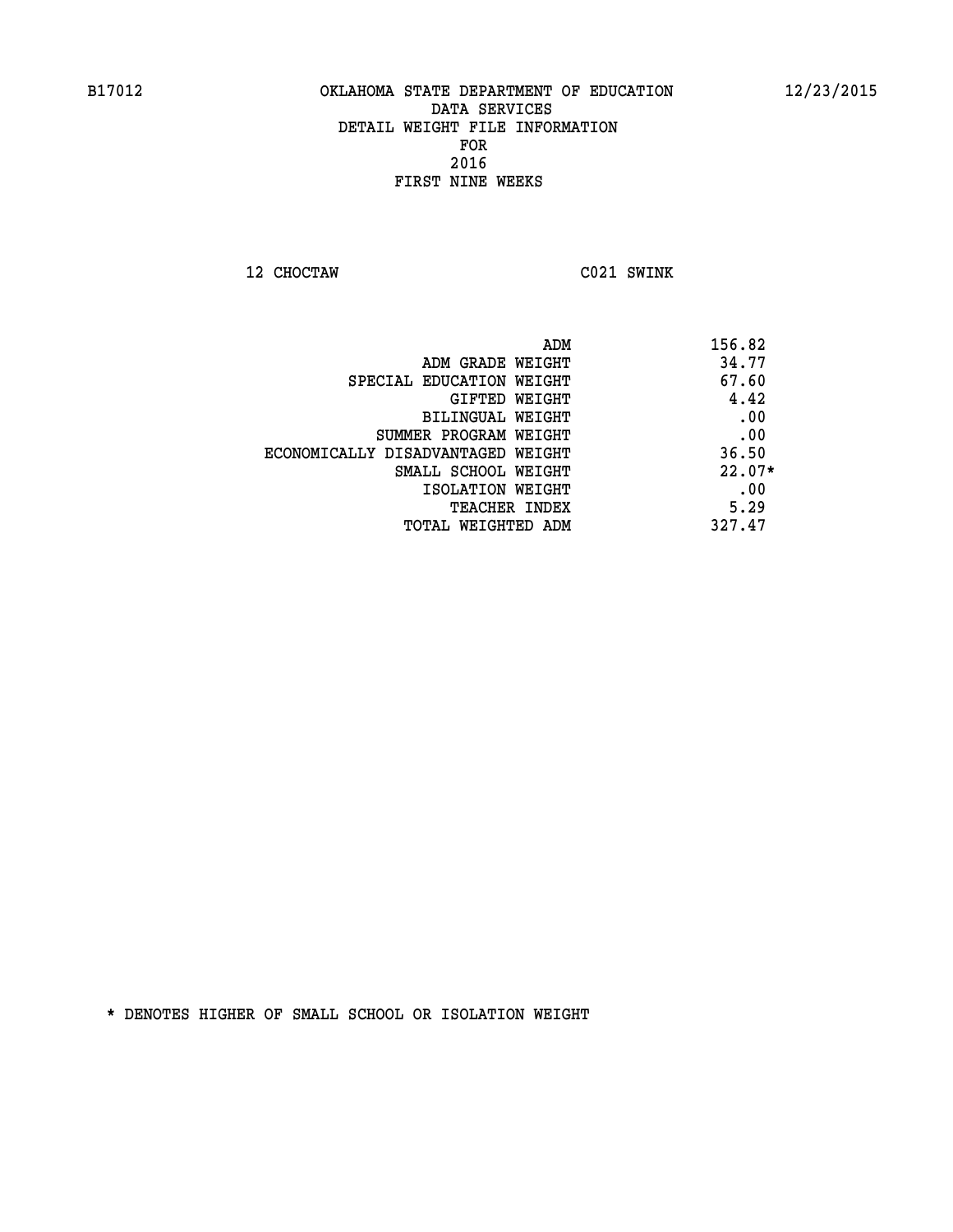**12 CHOCTAW I001 BOSWELL** 

|                                   | ADM | 380.38   |
|-----------------------------------|-----|----------|
| ADM GRADE WEIGHT                  |     | 79.46    |
| SPECIAL EDUCATION WEIGHT          |     | 69.25    |
| GIFTED WEIGHT                     |     | 9.86     |
| BILINGUAL WEIGHT                  |     | .00      |
| SUMMER PROGRAM WEIGHT             |     | .00      |
| ECONOMICALLY DISADVANTAGED WEIGHT |     | 71.50    |
| SMALL SCHOOL WEIGHT               |     | 21.37    |
| ISOLATION WEIGHT                  |     | $55.23*$ |
| <b>TEACHER INDEX</b>              |     | 13.23    |
| TOTAL WEIGHTED ADM                |     | 678.91   |
|                                   |     |          |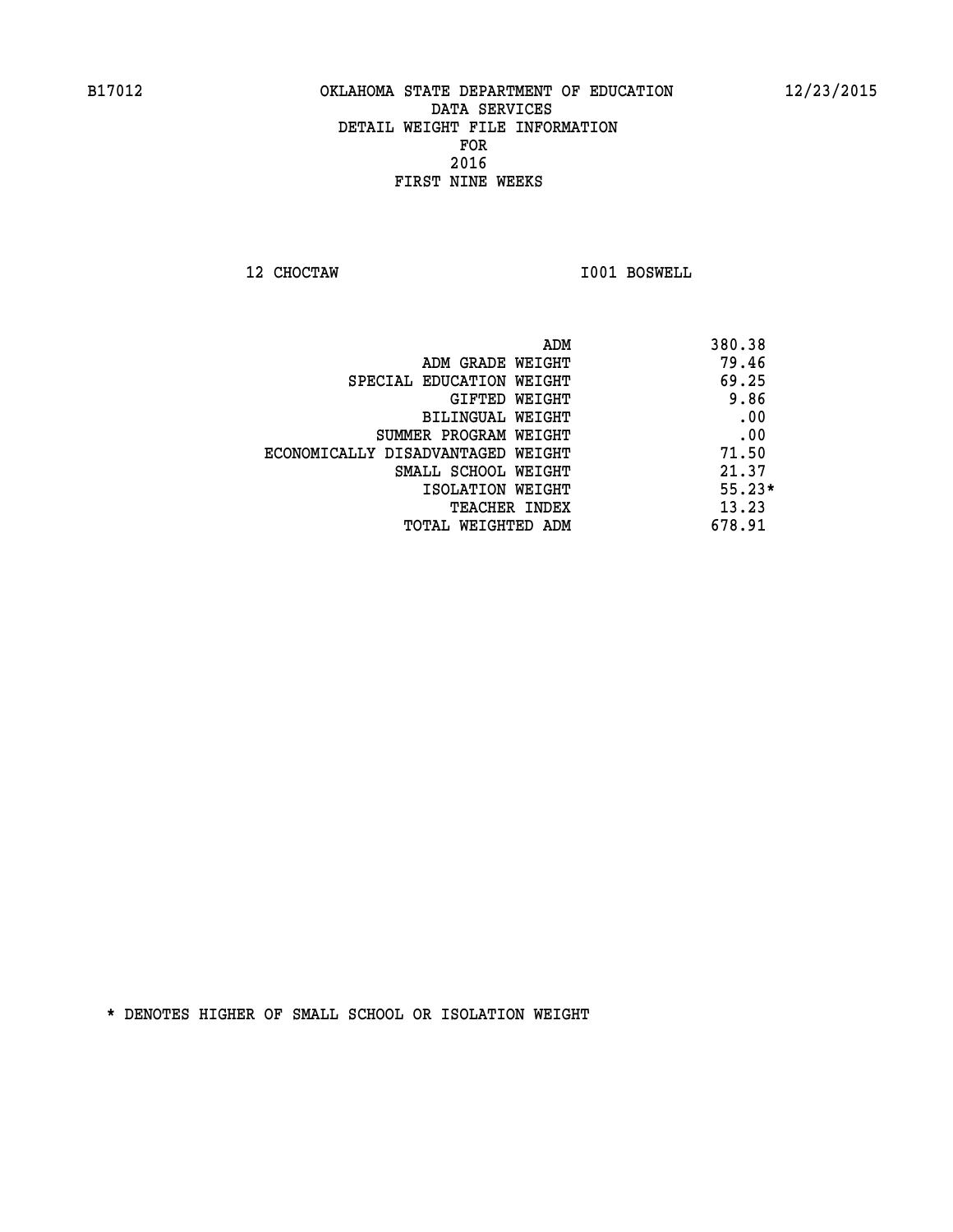**12 CHOCTAW I002 FORT TOWSON** 

| ADM                               | 405.68   |
|-----------------------------------|----------|
| ADM GRADE WEIGHT                  | 72.79    |
| SPECIAL EDUCATION WEIGHT          | 106.75   |
| GIFTED WEIGHT                     | 11.90    |
| BILINGUAL WEIGHT                  | .00      |
| SUMMER PROGRAM WEIGHT             | .00      |
| ECONOMICALLY DISADVANTAGED WEIGHT | 83.00    |
| SMALL SCHOOL WEIGHT               | $18.91*$ |
| ISOLATION WEIGHT                  | .00      |
| TEACHER INDEX                     | .00      |
| TOTAL WEIGHTED ADM                | 699.03   |
|                                   |          |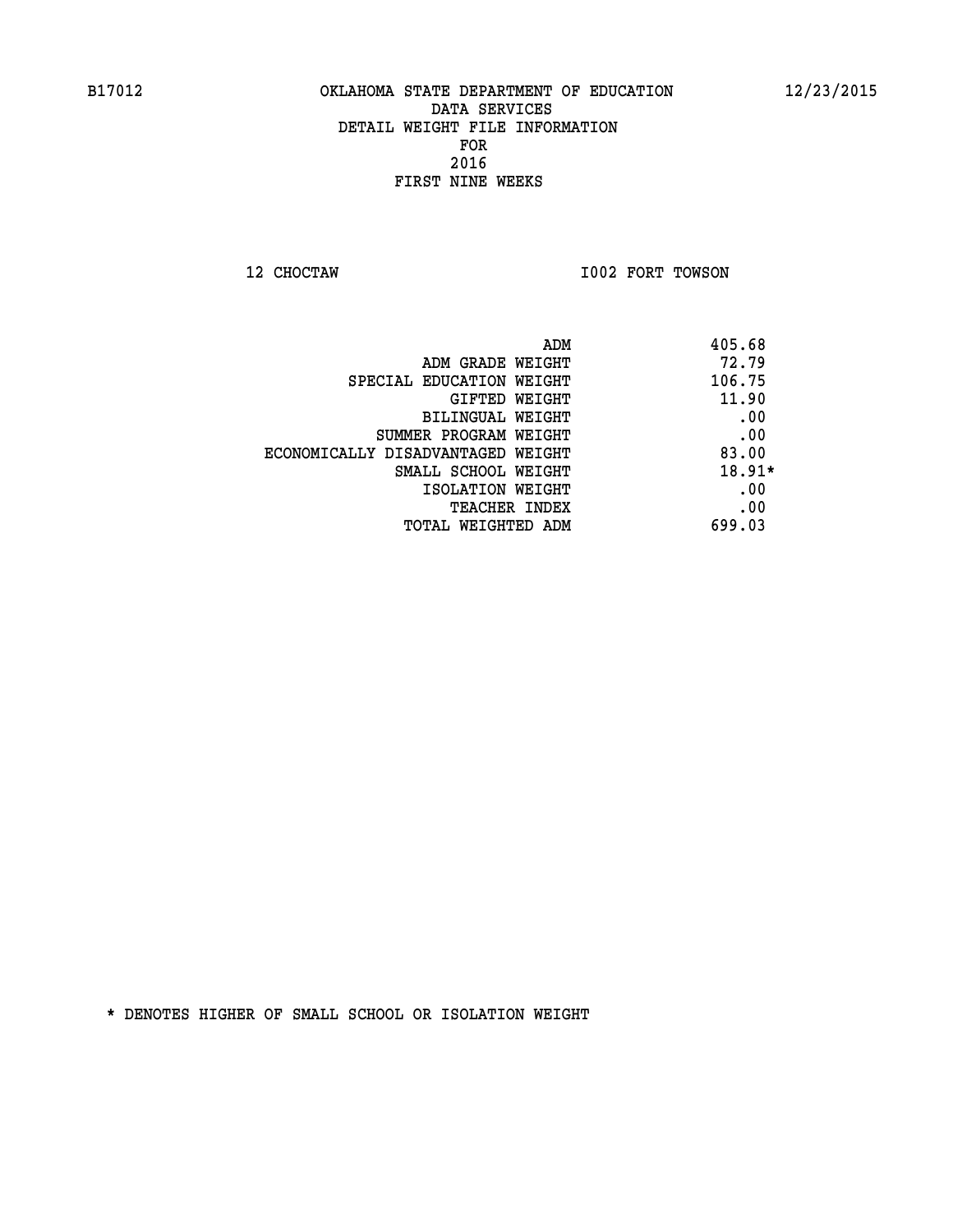**12 CHOCTAW I004 SOPER** 

|                                   | 393.23<br>ADM |
|-----------------------------------|---------------|
| ADM GRADE WEIGHT                  | 79.62         |
| SPECIAL EDUCATION WEIGHT          | 93.95         |
| GIFTED WEIGHT                     | 9.86          |
| BILINGUAL WEIGHT                  | .00           |
| SUMMER PROGRAM WEIGHT             | .00           |
| ECONOMICALLY DISADVANTAGED WEIGHT | 64.00         |
| SMALL SCHOOL WEIGHT               | $20.18*$      |
| ISOLATION WEIGHT                  | .00           |
| <b>TEACHER INDEX</b>              | .00           |
| TOTAL WEIGHTED ADM                | 660.84        |
|                                   |               |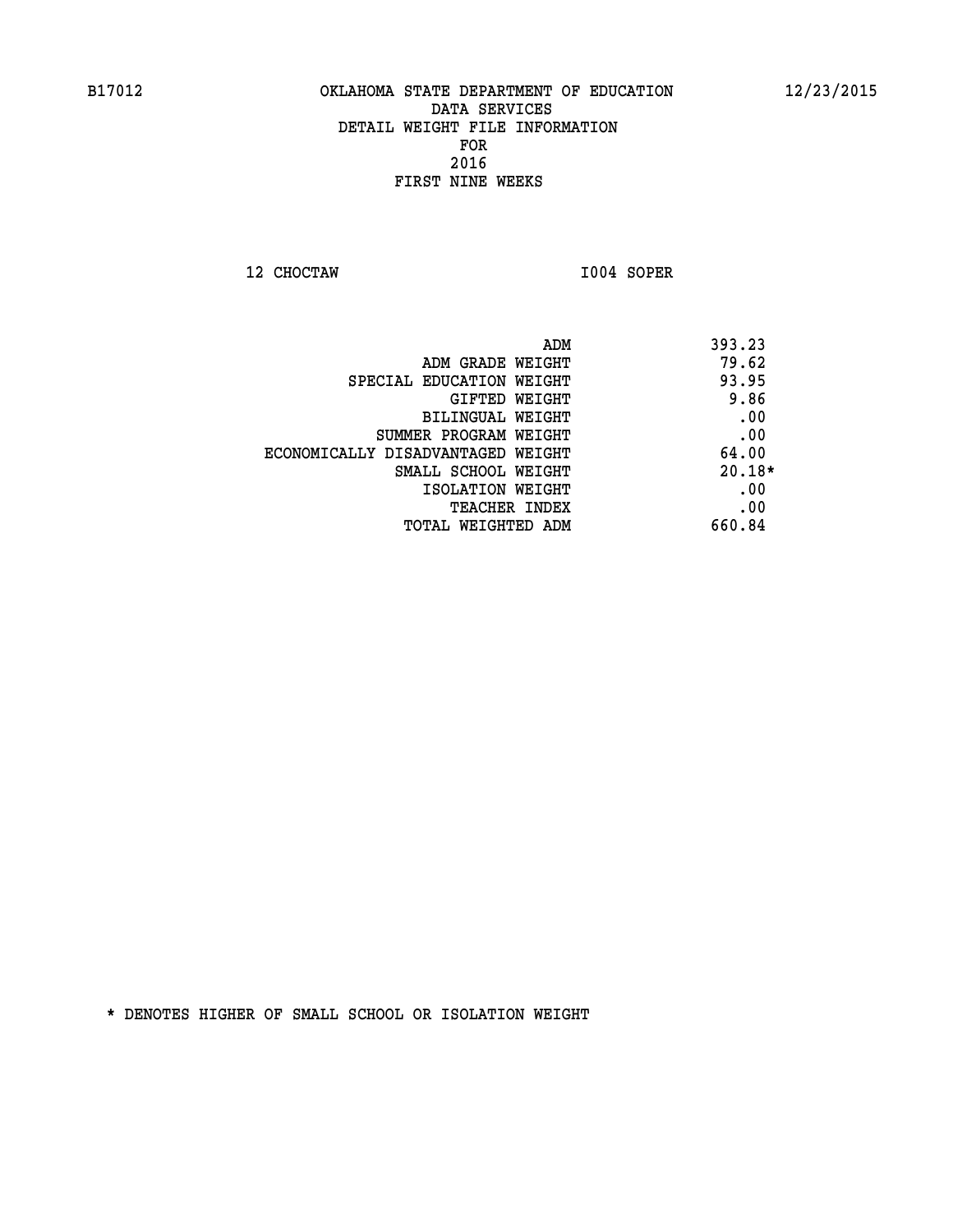**12 CHOCTAW I039 HUGO** 

| ADM                               | 1,169.37 |
|-----------------------------------|----------|
| ADM GRADE WEIGHT                  | 242.86   |
| SPECIAL EDUCATION WEIGHT          | 278.65   |
| GIFTED WEIGHT                     | 33.32    |
| BILINGUAL WEIGHT                  | 2.00     |
| SUMMER PROGRAM WEIGHT             | .00      |
| ECONOMICALLY DISADVANTAGED WEIGHT | 266.25   |
| SMALL SCHOOL WEIGHT               | .00      |
| ISOLATION WEIGHT                  | .00      |
| <b>TEACHER INDEX</b>              | .00      |
| <b>TOTAL WEIGHTED ADM</b>         | 1,992.45 |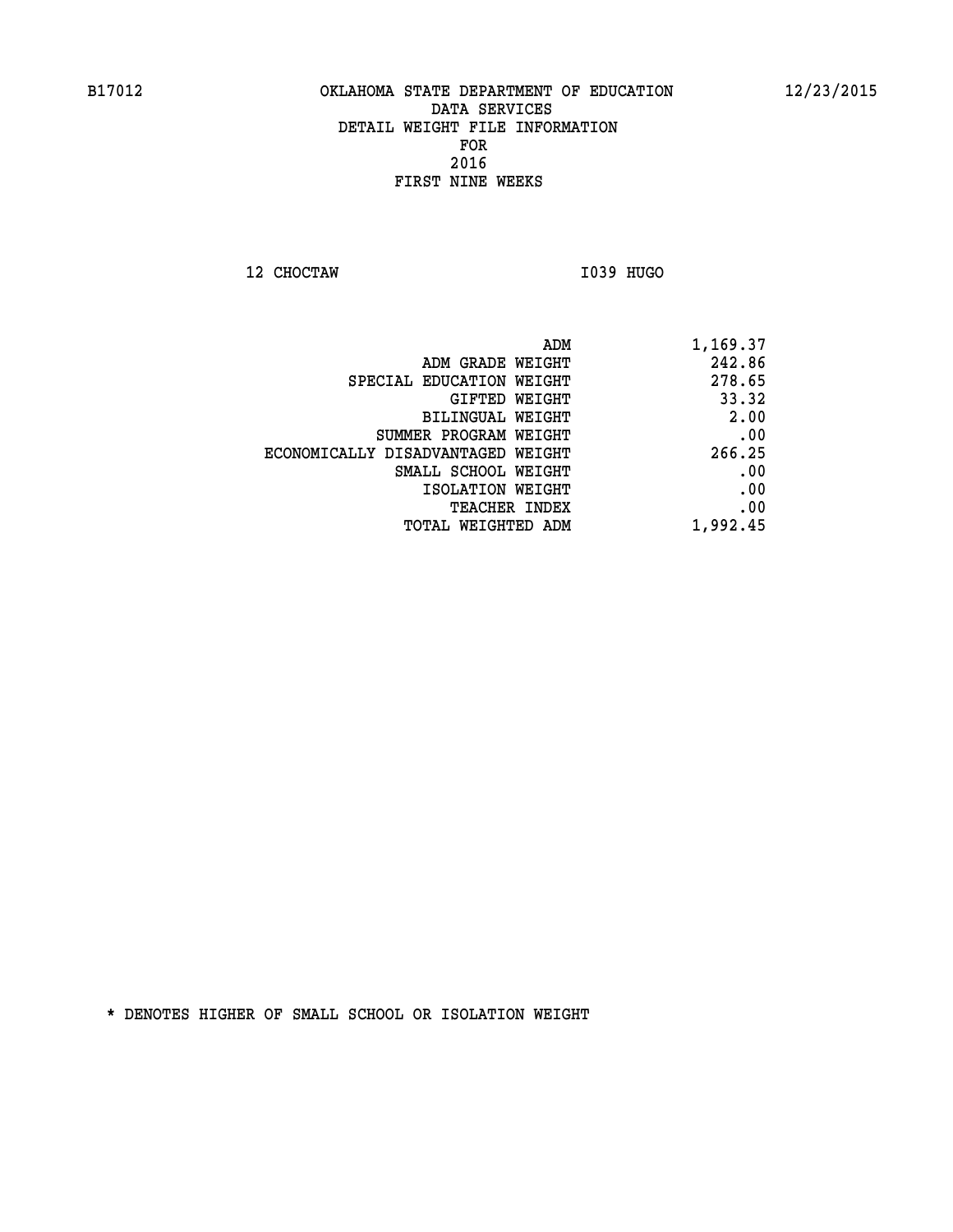**13 CIMARRON 1002 BOISE CITY** 

|                                   | ADM | 292.26    |
|-----------------------------------|-----|-----------|
| ADM GRADE WEIGHT                  |     | 62.35     |
| SPECIAL EDUCATION WEIGHT          |     | 38.15     |
| GIFTED WEIGHT                     |     | 5.78      |
| BILINGUAL WEIGHT                  |     | 17.50     |
| SUMMER PROGRAM WEIGHT             |     | .00       |
| ECONOMICALLY DISADVANTAGED WEIGHT |     | 54.00     |
| SMALL SCHOOL WEIGHT               |     | 26.16     |
| ISOLATION WEIGHT                  |     | $166.59*$ |
| TEACHER INDEX                     |     | .00       |
| TOTAL WEIGHTED ADM                |     | 636.63    |
|                                   |     |           |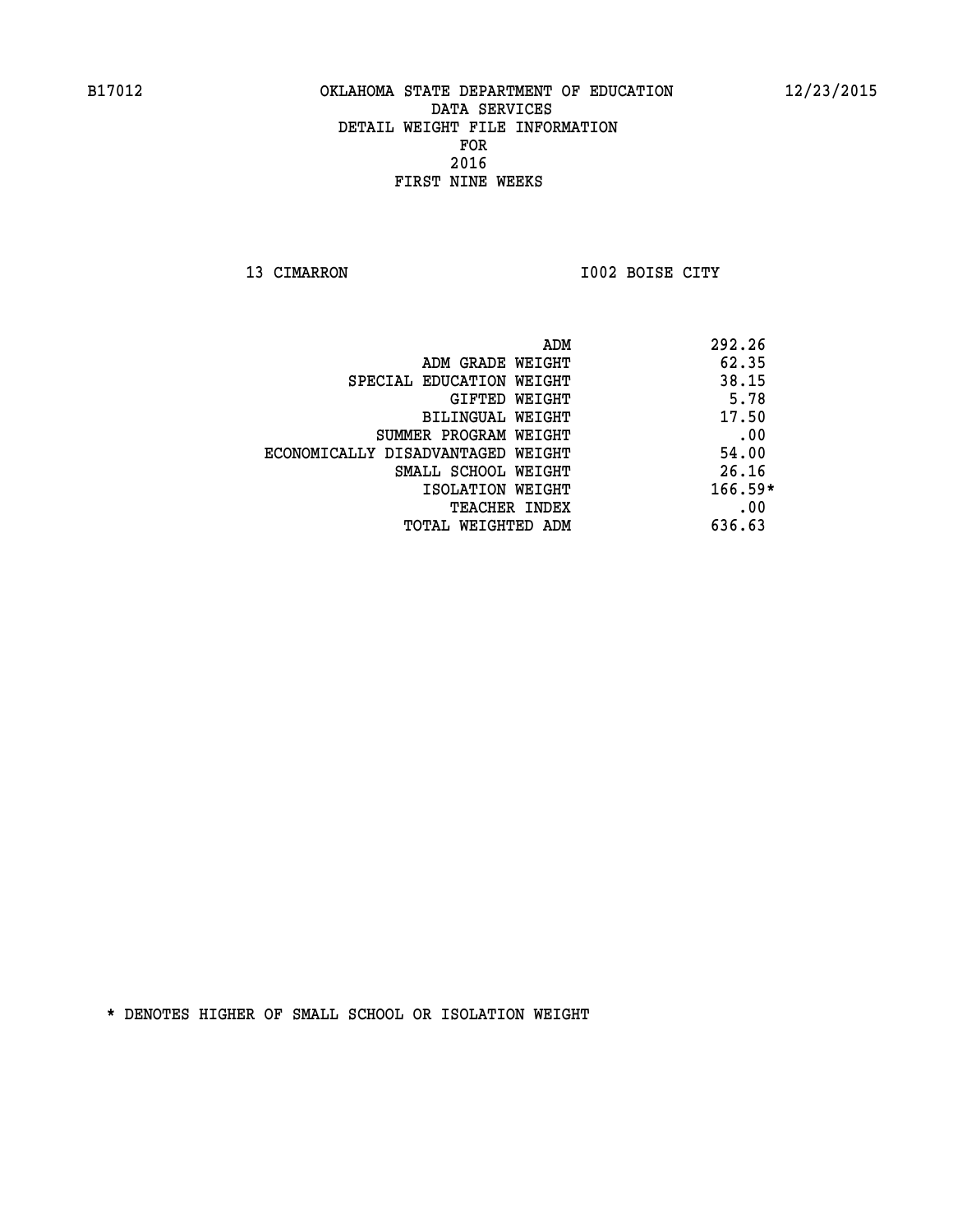13 CIMARRON 1010 FELT

 **ADM 92.75 ADM GRADE WEIGHT 15.55 SPECIAL EDUCATION WEIGHT 1.15 GIFTED WEIGHT** 3.40  **BILINGUAL WEIGHT 4.25 SUMMER PROGRAM WEIGHT .00 ECONOMICALLY DISADVANTAGED WEIGHT 12.25 SMALL SCHOOL WEIGHT 15.30 ISOLATION WEIGHT 102.03\* TEACHER INDEX .86 TOTAL WEIGHTED ADM 240.24**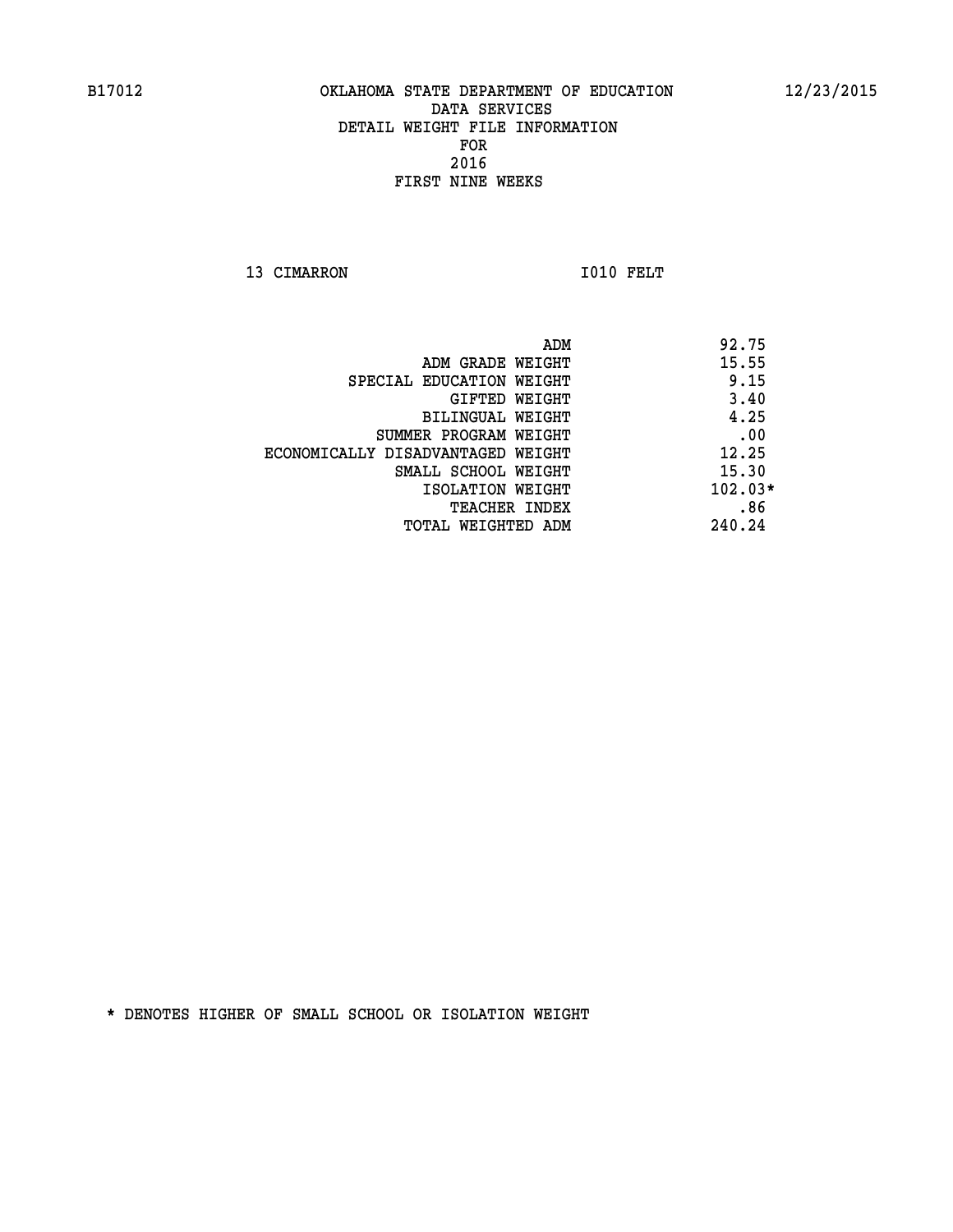13 CIMARRON 1011 KEYES

 **ADM 80.82 ADM GRADE WEIGHT 18.88 SPECIAL EDUCATION WEIGHT 1.90 GIFTED WEIGHT 1.36 BILINGUAL WEIGHT** 3.50 **SUMMER PROGRAM WEIGHT .00 ECONOMICALLY DISADVANTAGED WEIGHT 13.25 SMALL SCHOOL WEIGHT** 13.69  **ISOLATION WEIGHT 89.71\* TEACHER INDEX** .05  **TOTAL WEIGHTED ADM 209.47**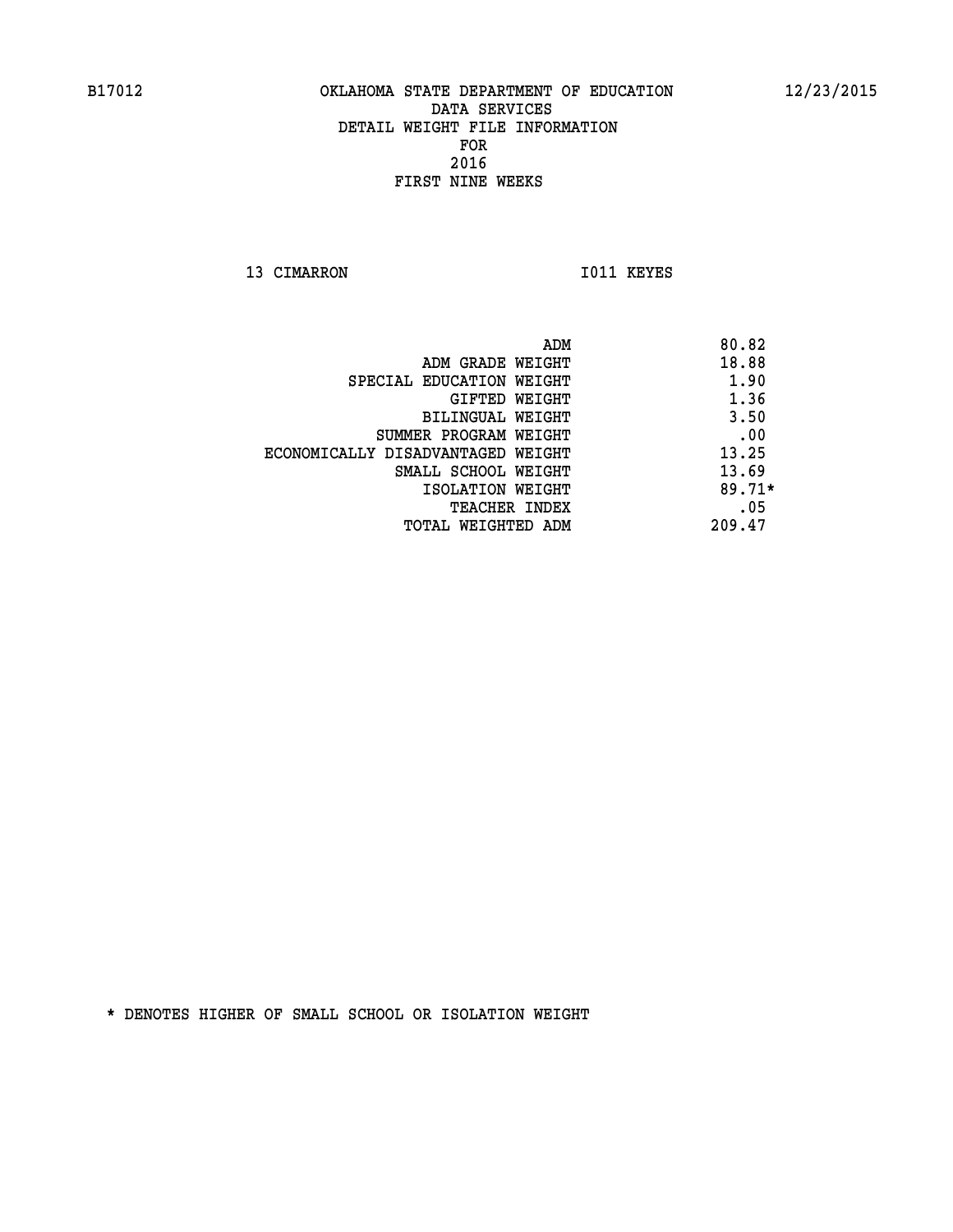**14 CLEVELAND C016 ROBIN HILL** 

| ADM                               | 299.02   |
|-----------------------------------|----------|
| ADM GRADE WEIGHT                  | 68.48    |
| SPECIAL EDUCATION WEIGHT          | 39.30    |
| GIFTED WEIGHT                     | 11.56    |
| BILINGUAL WEIGHT                  | .00      |
| SUMMER PROGRAM WEIGHT             | .00      |
| ECONOMICALLY DISADVANTAGED WEIGHT | 29.75    |
| SMALL SCHOOL WEIGHT               | $26.00*$ |
| ISOLATION WEIGHT                  | .00      |
| <b>TEACHER INDEX</b>              | .00      |
| TOTAL WEIGHTED ADM                | 474.11   |
|                                   |          |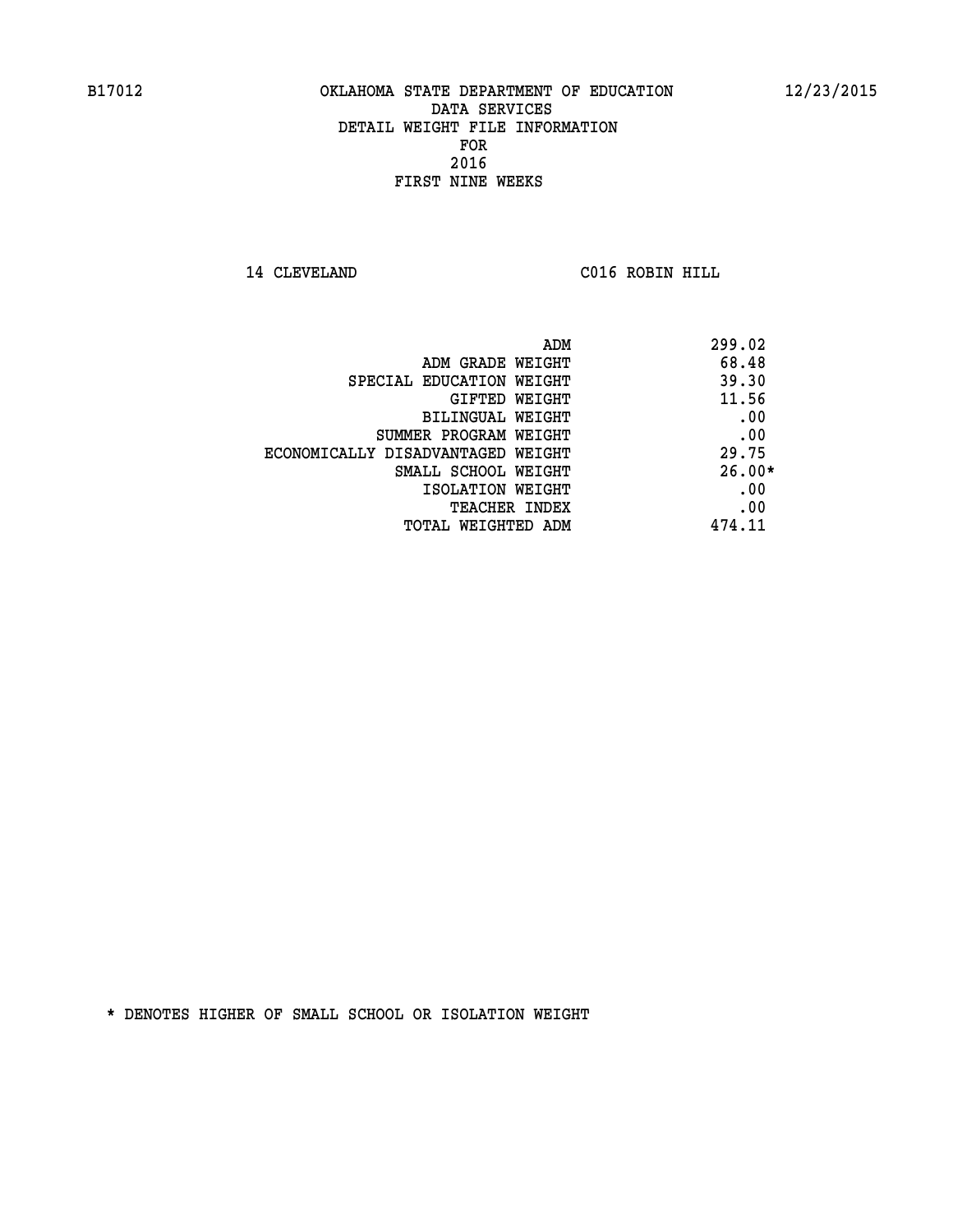**14 CLEVELAND I002 MOORE** 

| 23,790.78  |
|------------|
| 3,846.87   |
| 4,290.50   |
| 1,246.10   |
| 330.25     |
| .00        |
| 2,665.25   |
| .00        |
| .00        |
| 151.51     |
| 36, 321.26 |
|            |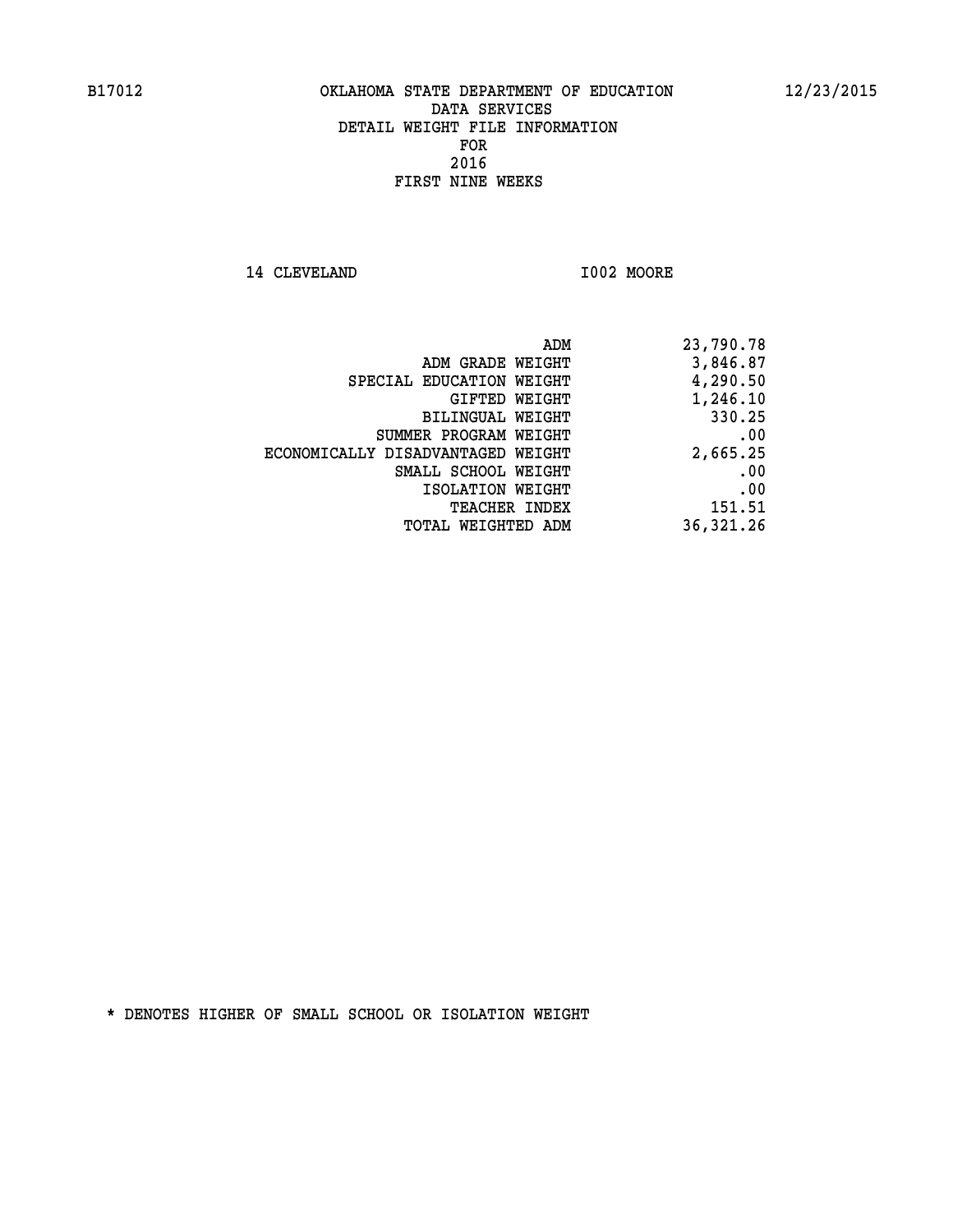14 CLEVELAND 1029 NORMAN

|                                   | ADM<br>15,989.58 |  |
|-----------------------------------|------------------|--|
| ADM GRADE WEIGHT                  | 2,860.17         |  |
| SPECIAL EDUCATION WEIGHT          | 3,203.15         |  |
| GIFTED WEIGHT                     | 1,324.64         |  |
| <b>BILINGUAL WEIGHT</b>           | 298.25           |  |
| SUMMER PROGRAM WEIGHT             | 39.60            |  |
| ECONOMICALLY DISADVANTAGED WEIGHT | 1,958.75         |  |
| SMALL SCHOOL WEIGHT               | .00              |  |
| ISOLATION WEIGHT                  | .00              |  |
| TEACHER INDEX                     | .00              |  |
| TOTAL WEIGHTED ADM                | 25,674.14        |  |
|                                   |                  |  |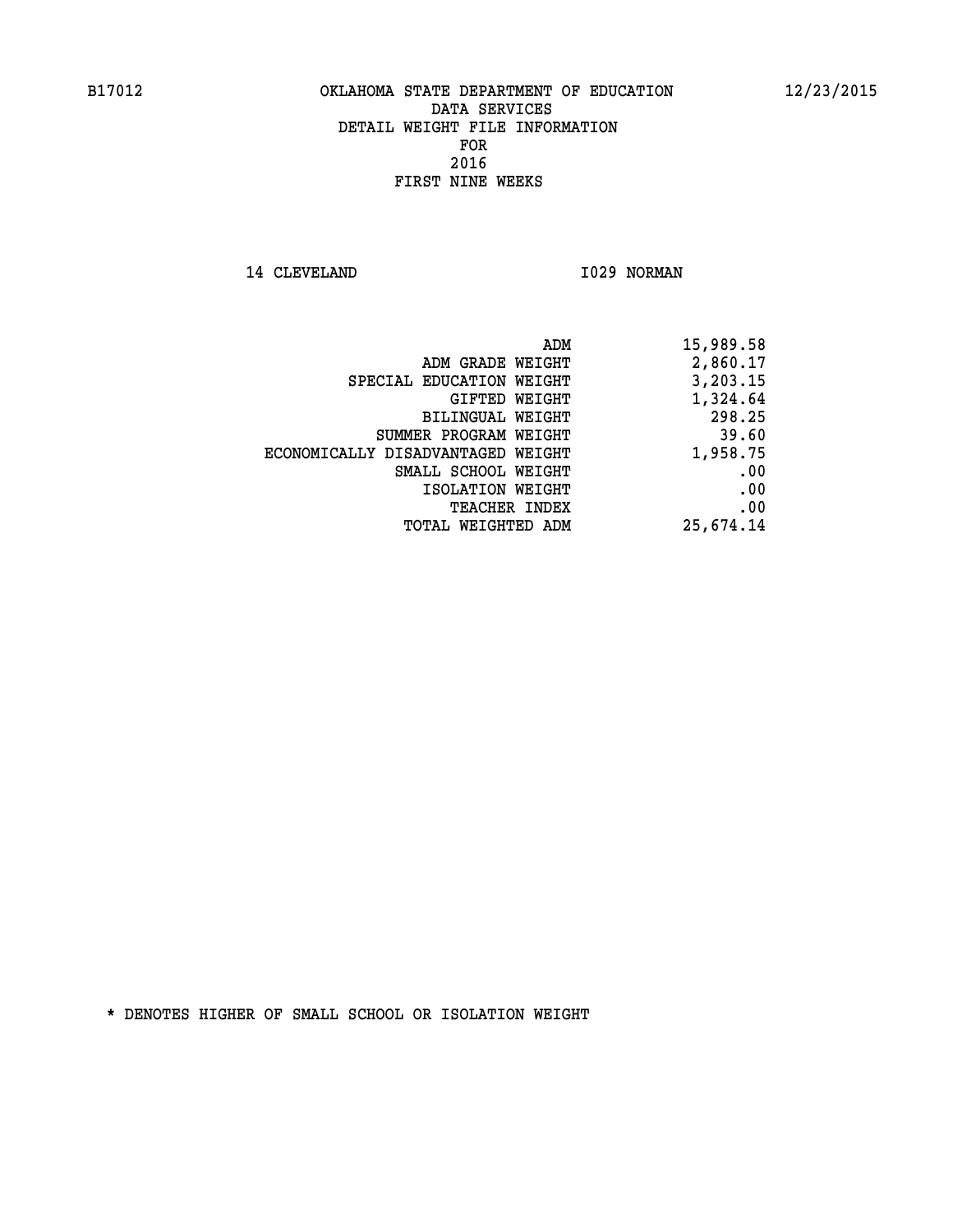**14 CLEVELAND I040 NOBLE** 

|                                   | 2,845.82<br>ADM |
|-----------------------------------|-----------------|
| ADM GRADE WEIGHT                  | 486.84          |
| SPECIAL EDUCATION WEIGHT          | 342.15          |
| <b>GIFTED WEIGHT</b>              | 129.88          |
| BILINGUAL WEIGHT                  | 5.25            |
| SUMMER PROGRAM WEIGHT             | .00             |
| ECONOMICALLY DISADVANTAGED WEIGHT | 473.00          |
| SMALL SCHOOL WEIGHT               | .00             |
| ISOLATION WEIGHT                  | .00             |
| <b>TEACHER INDEX</b>              | 178.10          |
| <b>TOTAL WEIGHTED ADM</b>         | 4,461.04        |
|                                   |                 |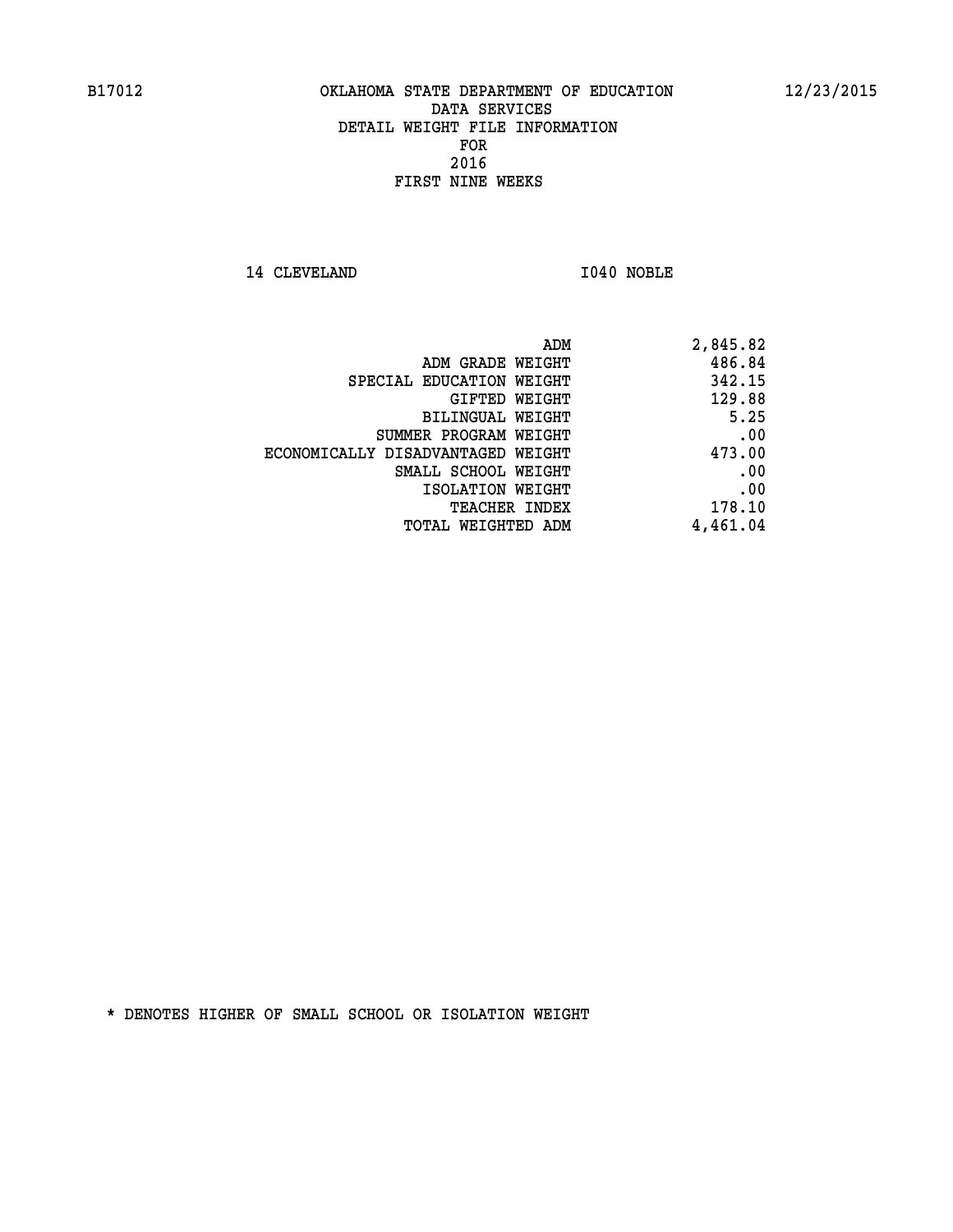14 CLEVELAND 1057 LEXINGTON

|                                   | ADM<br>1,114.56 |
|-----------------------------------|-----------------|
| ADM GRADE WEIGHT                  | 214.87          |
| SPECIAL EDUCATION WEIGHT          | 158.00          |
| GIFTED WEIGHT                     | 32.64           |
| <b>BILINGUAL WEIGHT</b>           | 21.00           |
| SUMMER PROGRAM WEIGHT             | .00             |
| ECONOMICALLY DISADVANTAGED WEIGHT | 181.25          |
| SMALL SCHOOL WEIGHT               | .00             |
| ISOLATION WEIGHT                  | .00             |
| TEACHER INDEX                     | .00             |
| TOTAL WEIGHTED ADM                | 1,722.32        |
|                                   |                 |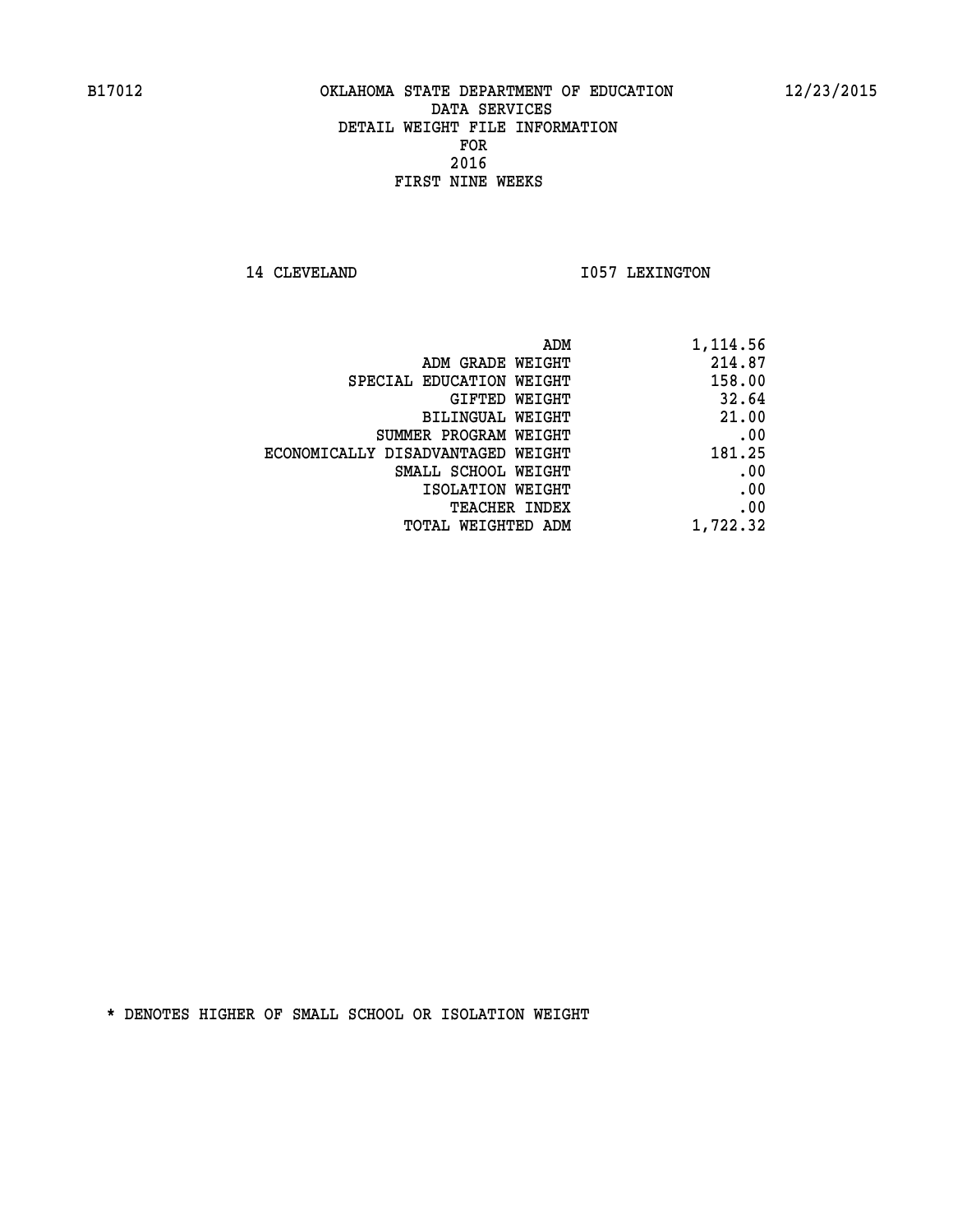**14 CLEVELAND 1070 LITTLE AXE** 

| ADM                               | 1,282.32 |
|-----------------------------------|----------|
| ADM GRADE WEIGHT                  | 259.37   |
| SPECIAL EDUCATION WEIGHT          | 241.65   |
| GIFTED WEIGHT                     | 40.80    |
| BILINGUAL WEIGHT                  | 7.50     |
| SUMMER PROGRAM WEIGHT             | 1.20     |
| ECONOMICALLY DISADVANTAGED WEIGHT | 226.00   |
| SMALL SCHOOL WEIGHT               | .00      |
| ISOLATION WEIGHT                  | .00      |
| TEACHER INDEX                     | .00      |
| TOTAL WEIGHTED ADM                | 2,058.84 |
|                                   |          |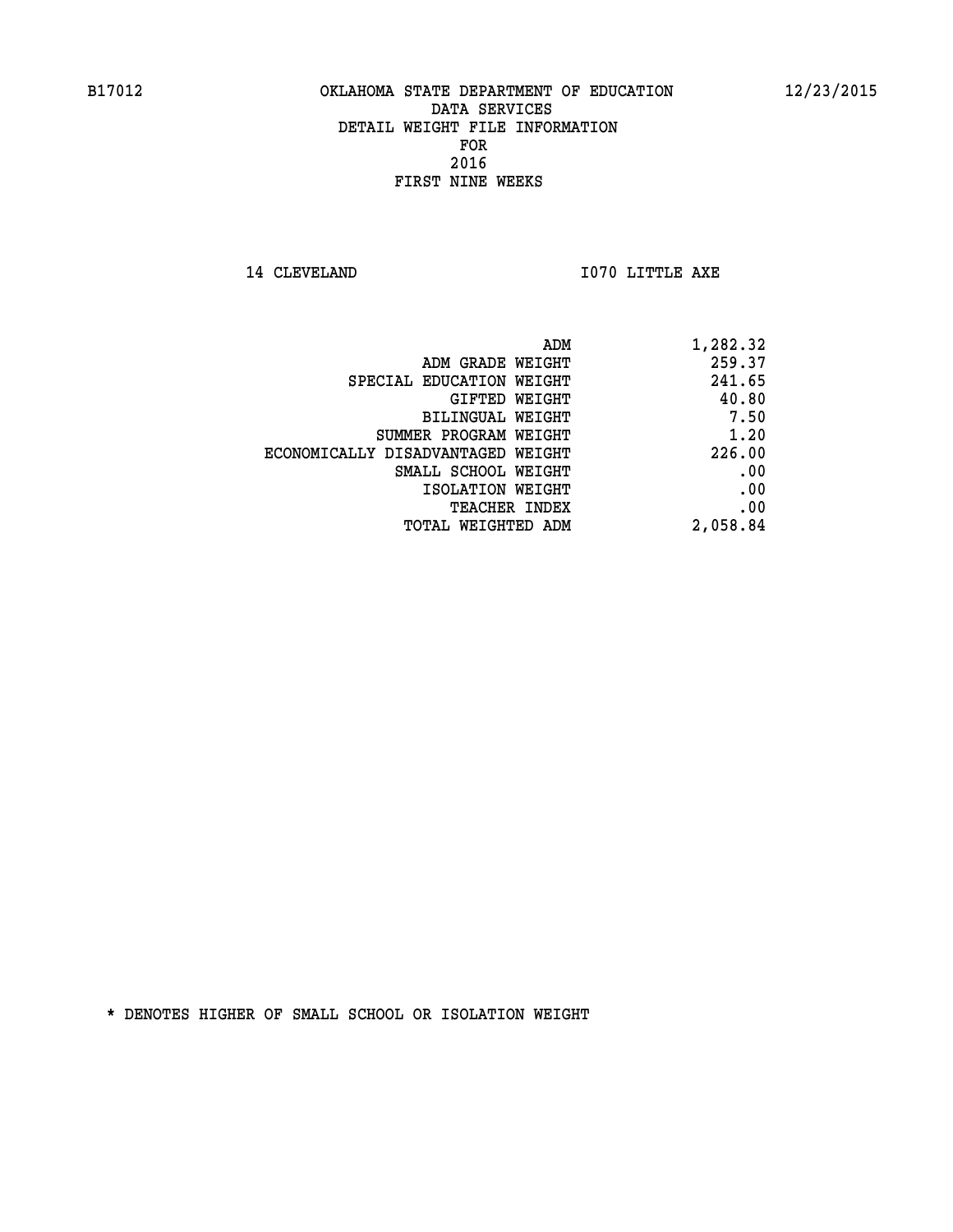**15 COAL COAL COAL COOP COTTONWOOD** 

| ADM                               | 175.65   |
|-----------------------------------|----------|
| ADM GRADE WEIGHT                  | 37.16    |
| SPECIAL EDUCATION WEIGHT          | 91.25    |
| GIFTED WEIGHT                     | 6.12     |
| BILINGUAL WEIGHT                  | .00      |
| SUMMER PROGRAM WEIGHT             | .00      |
| ECONOMICALLY DISADVANTAGED WEIGHT | 28.25    |
| SMALL SCHOOL WEIGHT               | $23.47*$ |
| ISOLATION WEIGHT                  | .00      |
| <b>TEACHER INDEX</b>              | 3.64     |
| TOTAL WEIGHTED ADM                | 365.54   |
|                                   |          |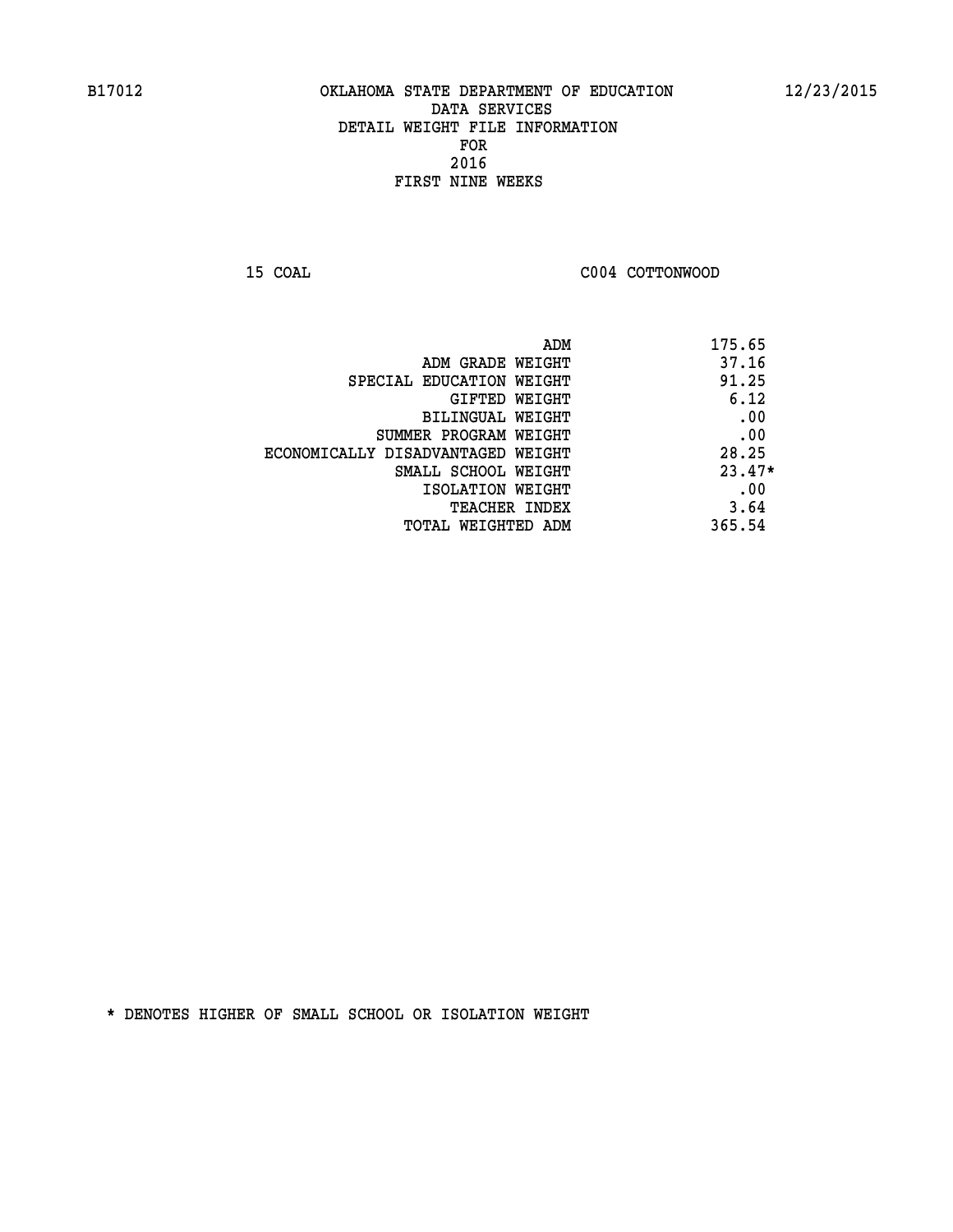**15 COAL 15 COAL I001 COALGATE** 

| ADM                               | 713.35    |
|-----------------------------------|-----------|
| ADM GRADE WEIGHT                  | 141.40    |
| SPECIAL EDUCATION WEIGHT          | 163.10    |
| GIFTED WEIGHT                     | 24.14     |
| BILINGUAL WEIGHT                  | .00       |
| SUMMER PROGRAM WEIGHT             | .00       |
| ECONOMICALLY DISADVANTAGED WEIGHT | 146.25    |
| SMALL SCHOOL WEIGHT               | .00       |
| ISOLATION WEIGHT                  | $199.74*$ |
| <b>TEACHER INDEX</b>              | 62.96     |
| TOTAL WEIGHTED ADM                | 1,450.94  |
|                                   |           |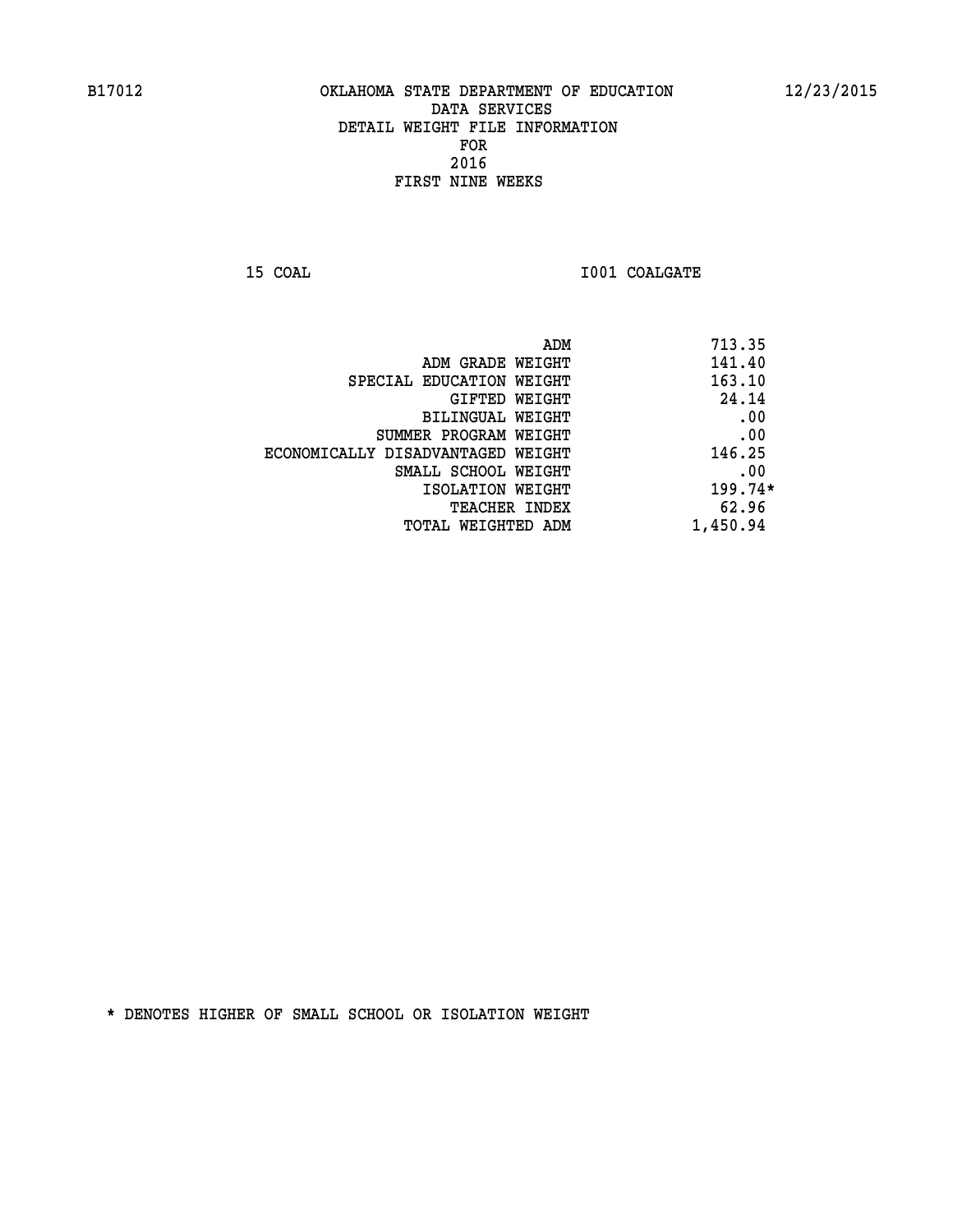**15 COAL I002 TUPELO** 

| ADM                               | 272.71   |
|-----------------------------------|----------|
| ADM GRADE WEIGHT                  | 48.98    |
| SPECIAL EDUCATION WEIGHT          | 73.35    |
| GIFTED WEIGHT                     | 7.82     |
| BILINGUAL WEIGHT                  | .00      |
| SUMMER PROGRAM WEIGHT             | .00      |
| ECONOMICALLY DISADVANTAGED WEIGHT | 51.75    |
| SMALL SCHOOL WEIGHT               | $26.42*$ |
| ISOLATION WEIGHT                  | .00      |
| <b>TEACHER INDEX</b>              | 34.99    |
| TOTAL WEIGHTED ADM                | 516.02   |
|                                   |          |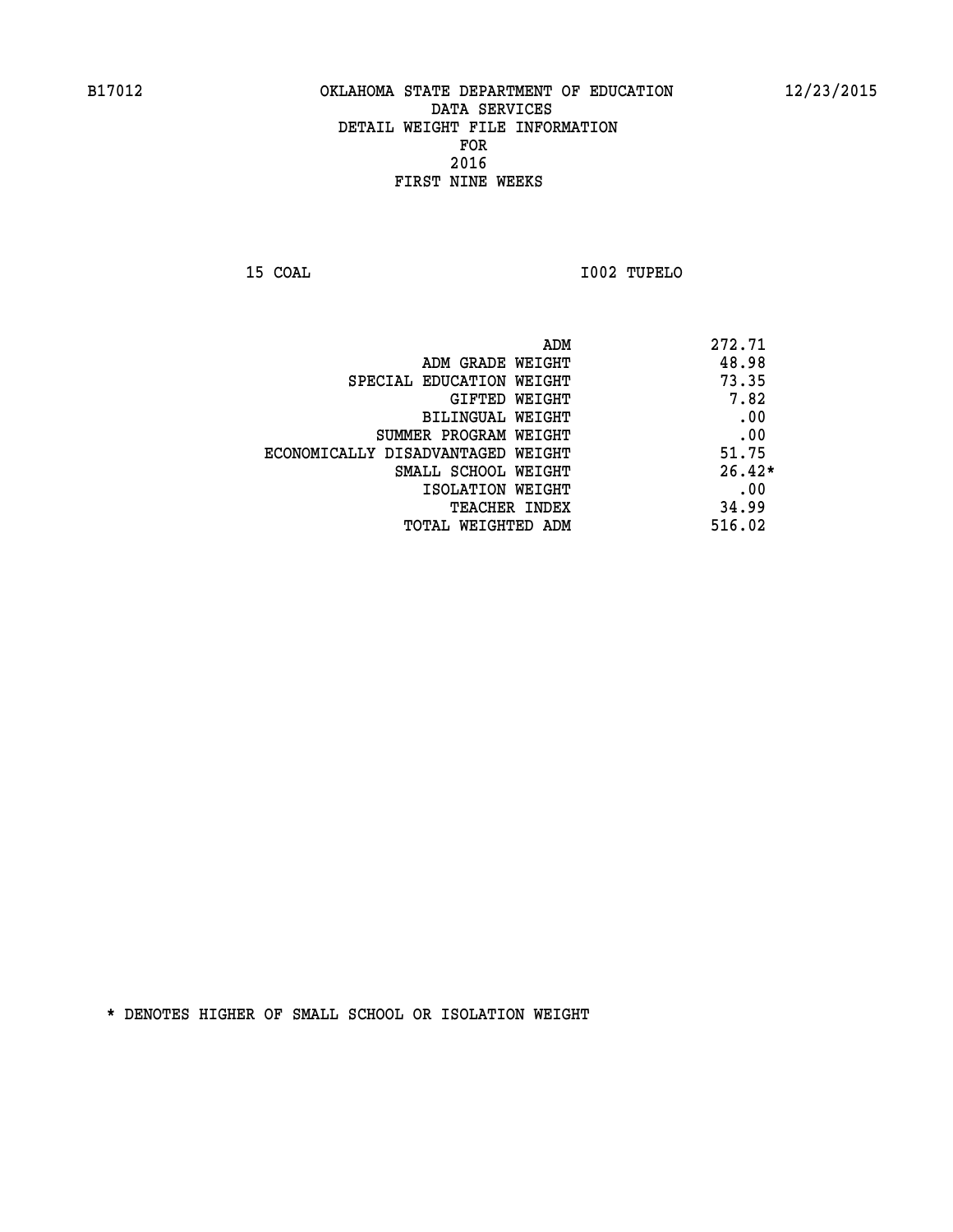16 COMANCHE C048 FLOWER MOUND

|                                   | ADM<br>334.79 |  |
|-----------------------------------|---------------|--|
| ADM GRADE WEIGHT                  | 79.63         |  |
| SPECIAL EDUCATION WEIGHT          | 31.60         |  |
| <b>GIFTED WEIGHT</b>              | 5.44          |  |
| BILINGUAL WEIGHT                  | 2.00          |  |
| SUMMER PROGRAM WEIGHT             | .00           |  |
| ECONOMICALLY DISADVANTAGED WEIGHT | 27.00         |  |
| SMALL SCHOOL WEIGHT               | $24.58*$      |  |
| ISOLATION WEIGHT                  | .00           |  |
| <b>TEACHER INDEX</b>              | .00           |  |
| TOTAL WEIGHTED ADM                | 505.04        |  |
|                                   |               |  |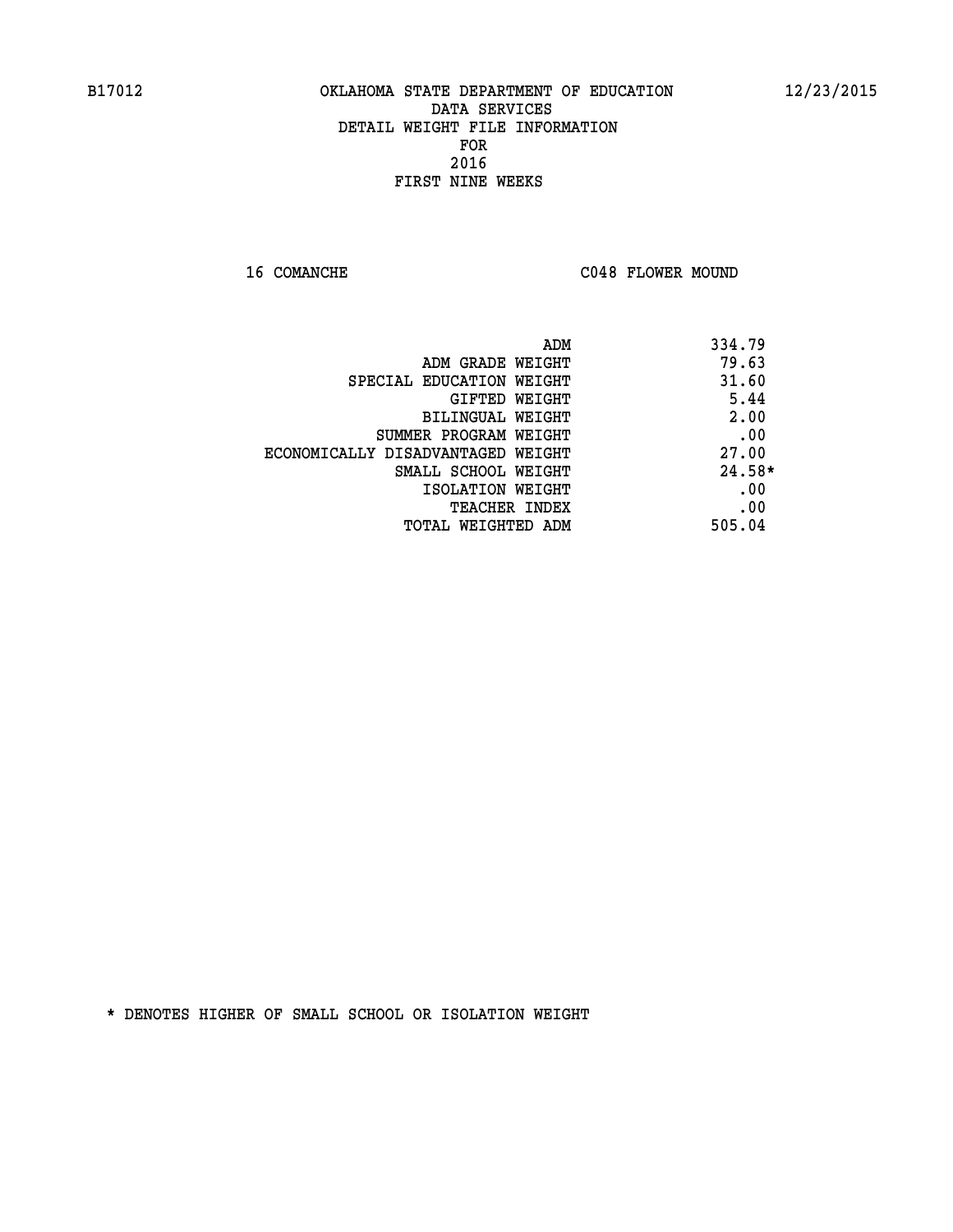**16 COMANCHE C049 BISHOP** 

| ADM                               | 535.66 |
|-----------------------------------|--------|
| ADM GRADE WEIGHT                  | 119.81 |
| SPECIAL EDUCATION WEIGHT          | 59.05  |
| GIFTED WEIGHT                     | 21.42  |
| BILINGUAL WEIGHT                  | 13.25  |
| SUMMER PROGRAM WEIGHT             | .00    |
| ECONOMICALLY DISADVANTAGED WEIGHT | 84.25  |
| SMALL SCHOOL WEIGHT               | .00    |
| ISOLATION WEIGHT                  | .00    |
| TEACHER INDEX                     | .00    |
| TOTAL WEIGHTED ADM                | 833.44 |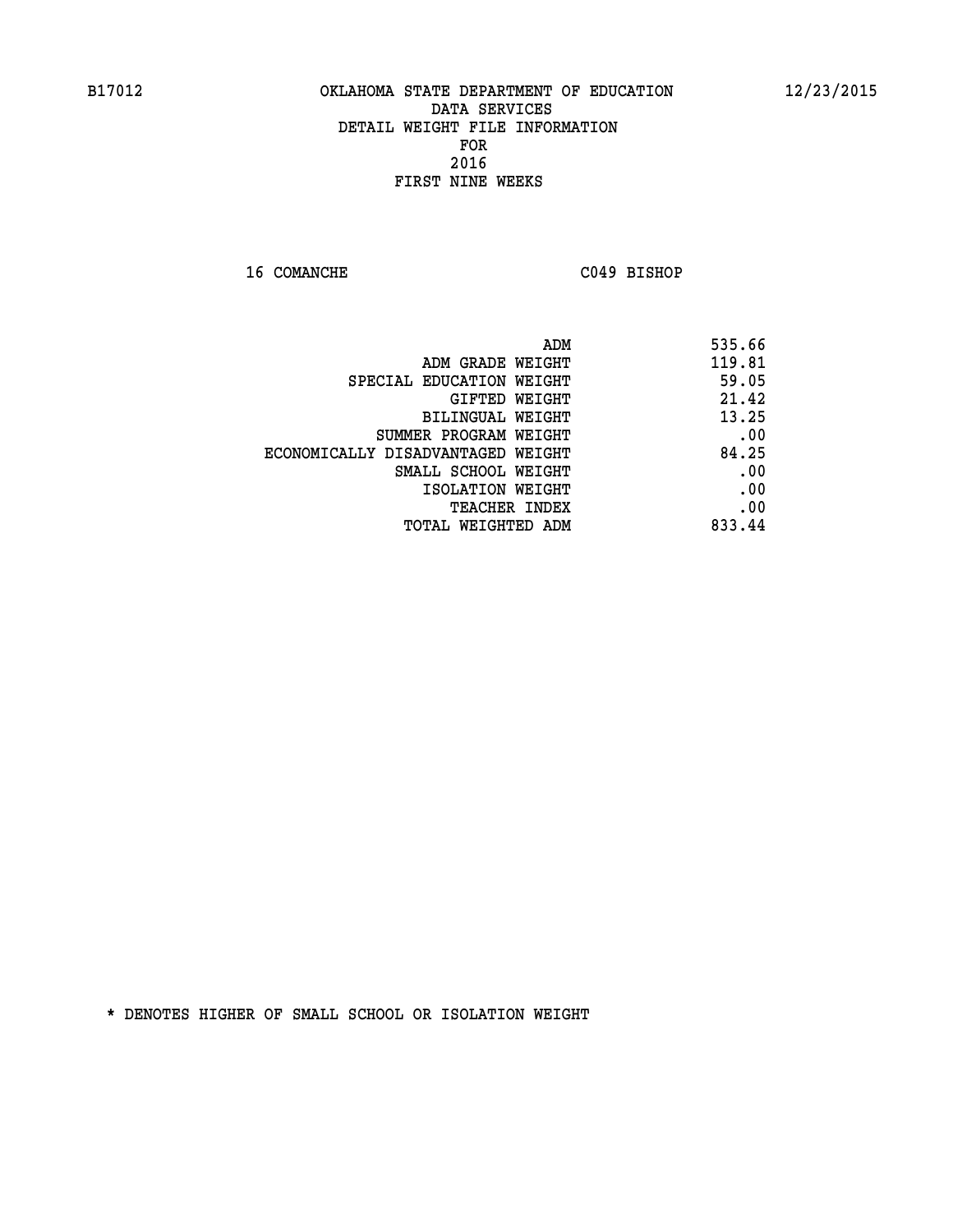**16 COMANCHE 1001 CACHE** 

| 1,859.50 |
|----------|
| 360.91   |
| 334.60   |
| 59.16    |
| 6.50     |
| .00      |
| 200.50   |
| .00      |
| .00      |
| 26.63    |
| 2,847.80 |
|          |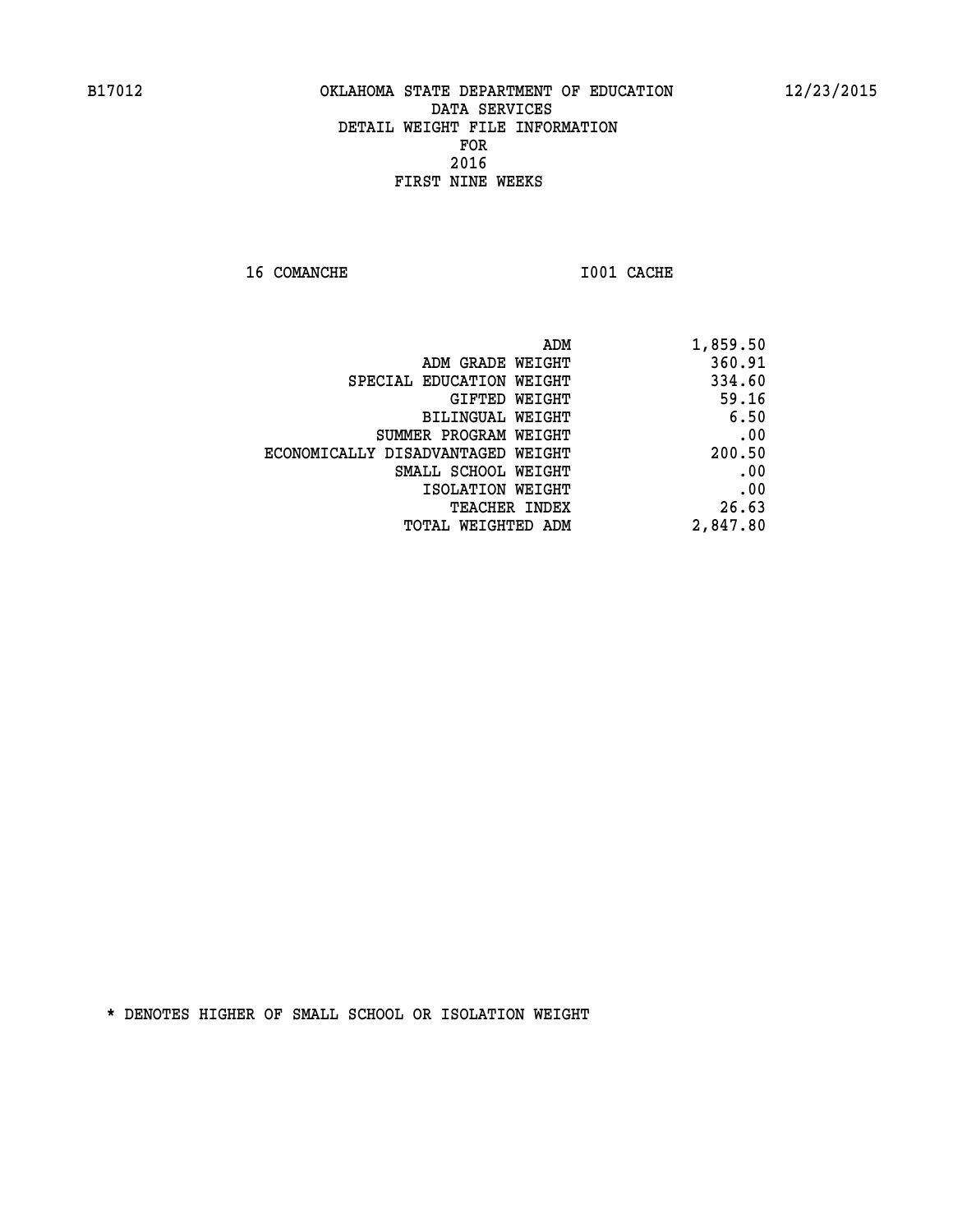16 COMANCHE 1002 INDIAHOMA

|                                   | 207.19<br>ADM |  |
|-----------------------------------|---------------|--|
| ADM GRADE WEIGHT                  | 39.77         |  |
| SPECIAL EDUCATION WEIGHT          | 34.85         |  |
| GIFTED WEIGHT                     | 18.70         |  |
| BILINGUAL WEIGHT                  | 5.50          |  |
| SUMMER PROGRAM WEIGHT             | .00           |  |
| ECONOMICALLY DISADVANTAGED WEIGHT | 37.00         |  |
| SMALL SCHOOL WEIGHT               | $25.21*$      |  |
| ISOLATION WEIGHT                  | .00           |  |
| <b>TEACHER INDEX</b>              | 11.98         |  |
| TOTAL WEIGHTED ADM                | 380.20        |  |
|                                   |               |  |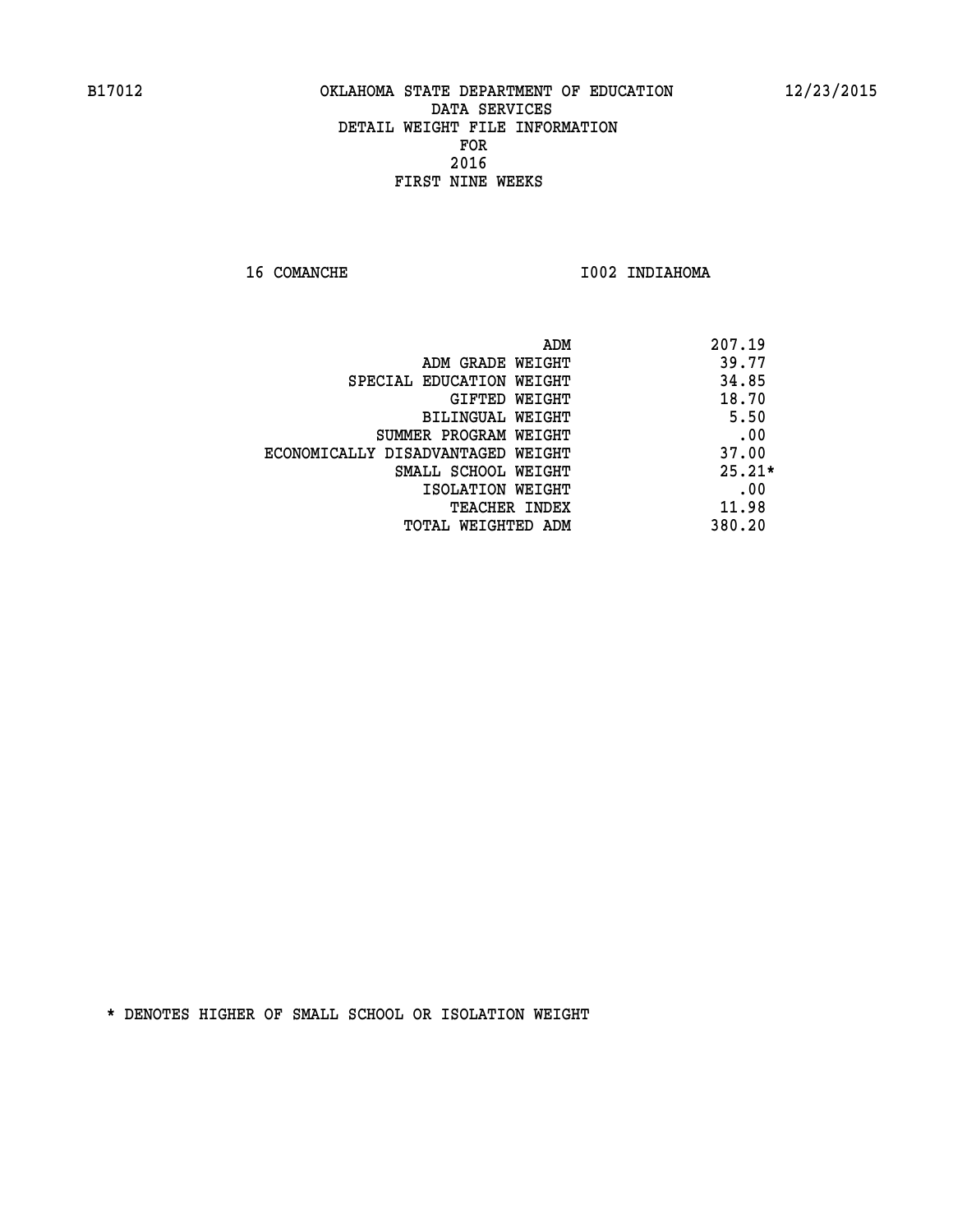**16 COMANCHE 1003 STERLING** 

|                                   | 414.18<br>ADM |
|-----------------------------------|---------------|
| ADM GRADE WEIGHT                  | 83.25         |
| SPECIAL EDUCATION WEIGHT          | 63.00         |
| GIFTED WEIGHT                     | 16.32         |
| <b>BILINGUAL WEIGHT</b>           | 2.50          |
| SUMMER PROGRAM WEIGHT             | .00           |
| ECONOMICALLY DISADVANTAGED WEIGHT | 52.50         |
| SMALL SCHOOL WEIGHT               | $17.98*$      |
| ISOLATION WEIGHT                  | .00           |
| <b>TEACHER INDEX</b>              | 39.32         |
| TOTAL WEIGHTED ADM                | 689.05        |
|                                   |               |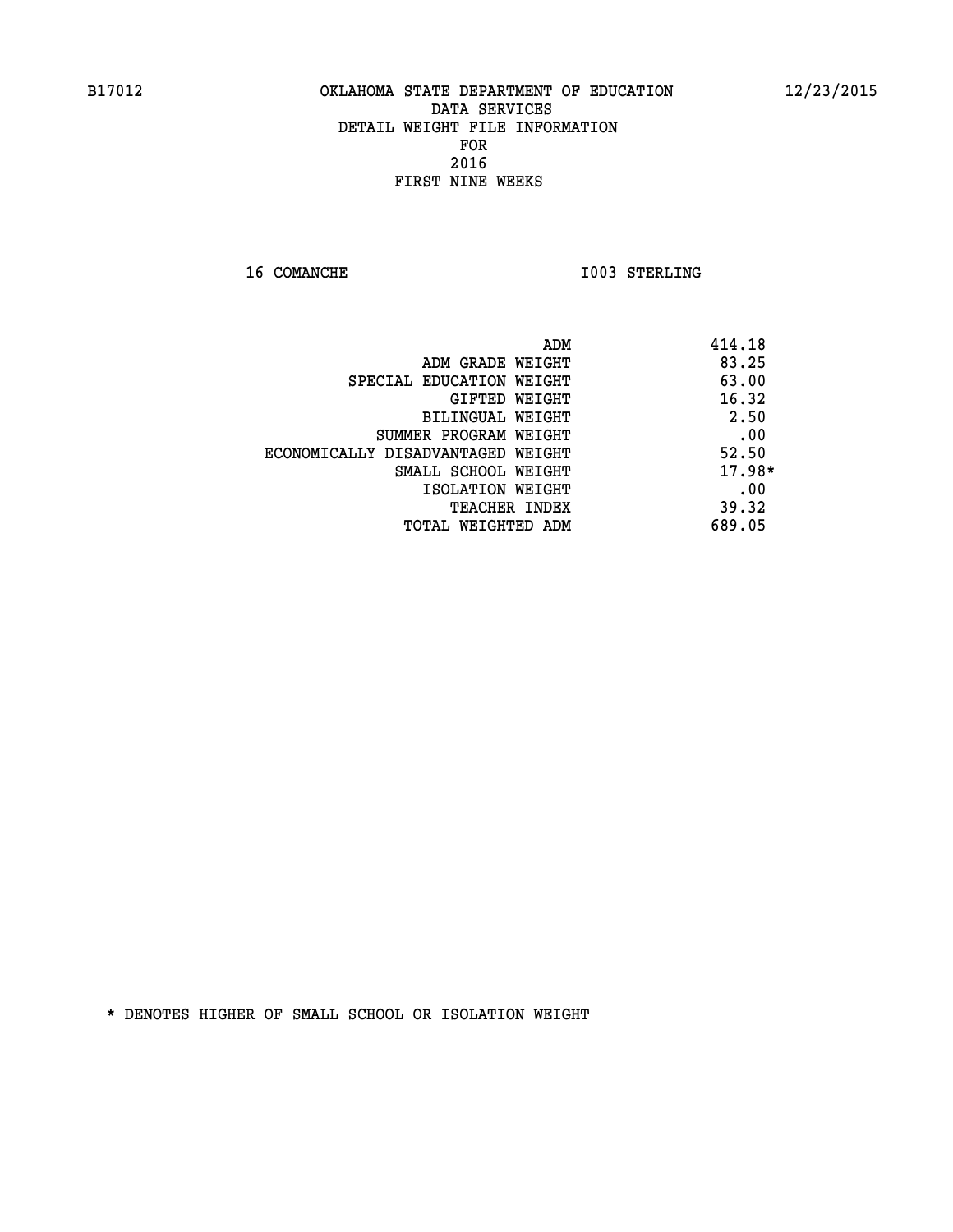**16 COMANCHE I004 GERONIMO** 

|                                   | ADM<br>329.28 |     |
|-----------------------------------|---------------|-----|
| ADM GRADE WEIGHT                  | 62.78         |     |
| SPECIAL EDUCATION WEIGHT          | 36.55         |     |
| GIFTED WEIGHT                     | 15.64         |     |
| BILINGUAL WEIGHT                  | 1.25          |     |
| SUMMER PROGRAM WEIGHT             |               | .00 |
| ECONOMICALLY DISADVANTAGED WEIGHT | 59.50         |     |
| SMALL SCHOOL WEIGHT               | $24.86*$      |     |
| ISOLATION WEIGHT                  |               | .00 |
| <b>TEACHER INDEX</b>              |               | .00 |
| TOTAL WEIGHTED ADM                | 529.86        |     |
|                                   |               |     |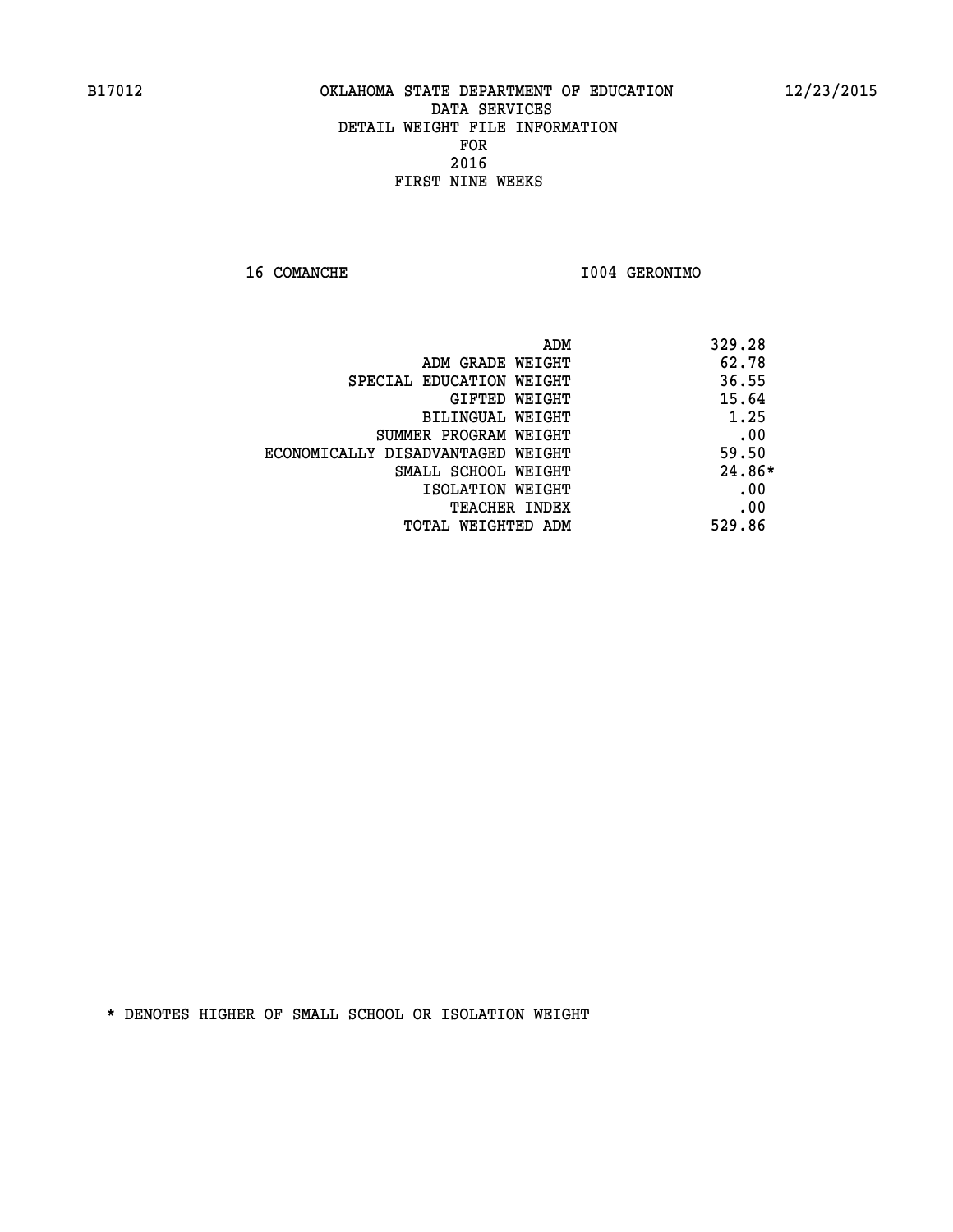**16 COMANCHE 1008 LAWTON** 

| 14,869.03 |
|-----------|
| 2,903.56  |
| 3,199.20  |
| 416.50    |
| 217.75    |
| 4.80      |
| 2,489.00  |
| .00       |
| .00       |
| 289.74    |
| 24,389.58 |
|           |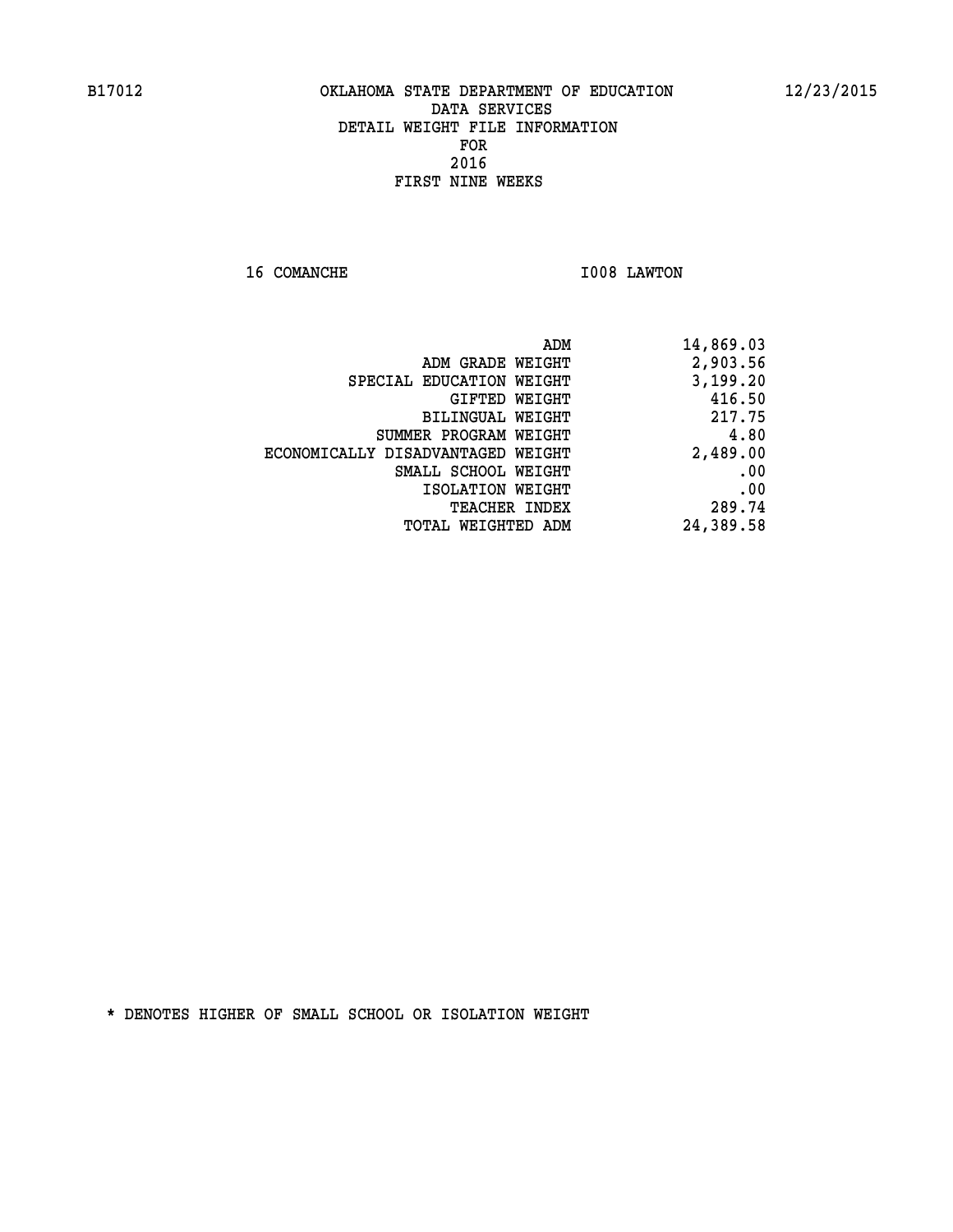16 COMANCHE 1009 FLETCHER

|                                   | 483.14<br>ADM |
|-----------------------------------|---------------|
| ADM GRADE WEIGHT                  | 98.58         |
| SPECIAL EDUCATION WEIGHT          | 84.00         |
| <b>GIFTED WEIGHT</b>              | 20.06         |
| BILINGUAL WEIGHT                  | .00           |
| SUMMER PROGRAM WEIGHT             | .00           |
| ECONOMICALLY DISADVANTAGED WEIGHT | 69.75         |
| SMALL SCHOOL WEIGHT               | 8.38*         |
| ISOLATION WEIGHT                  | .00           |
| <b>TEACHER INDEX</b>              | 6.84          |
| TOTAL WEIGHTED ADM                | 770.75        |
|                                   |               |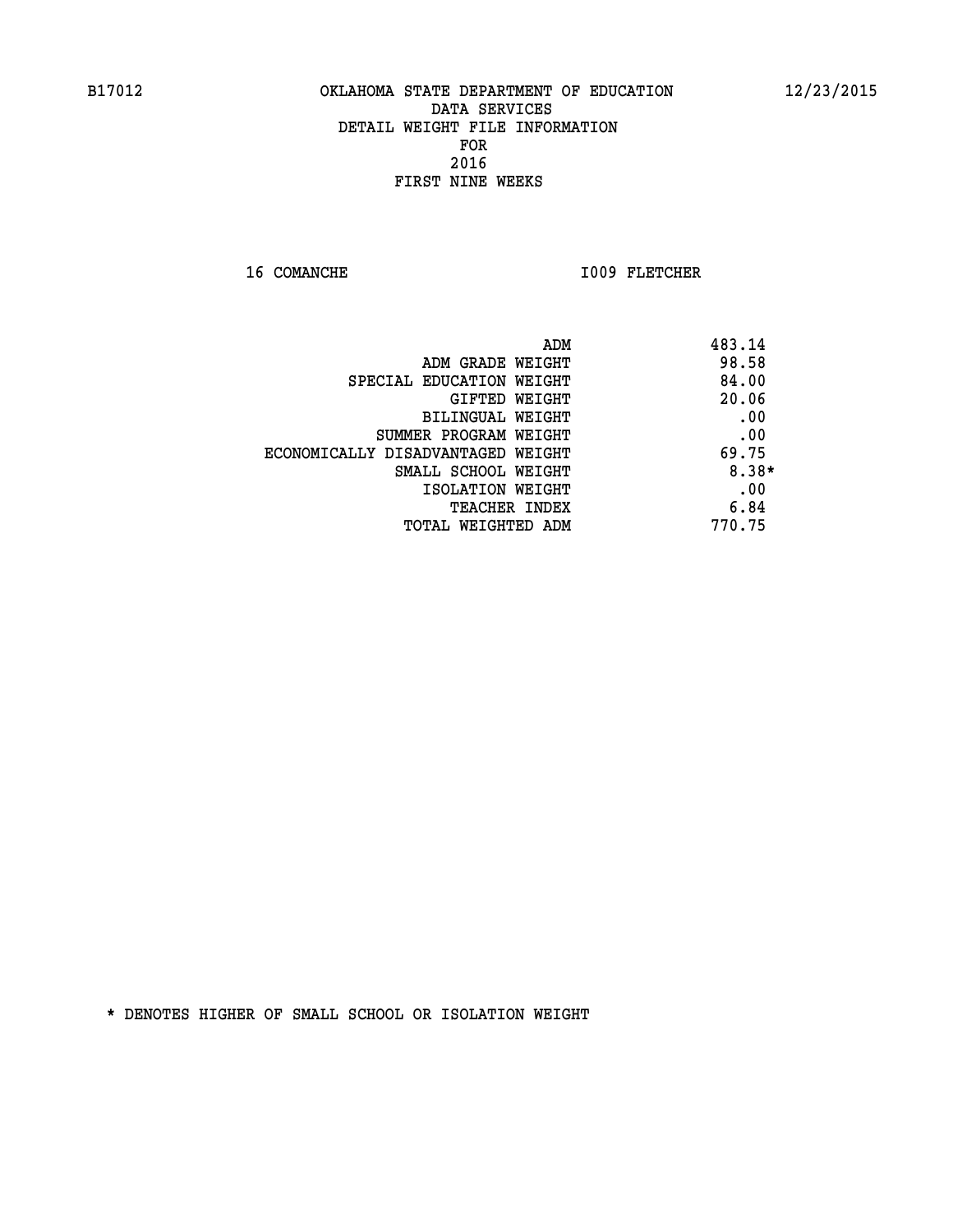16 COMANCHE 1016 ELGIN

|                                   | ADM<br>2,268.58 |
|-----------------------------------|-----------------|
| ADM GRADE WEIGHT                  | 438.06          |
| SPECIAL EDUCATION WEIGHT          | 311.65          |
| GIFTED WEIGHT                     | 151.98          |
| <b>BILINGUAL WEIGHT</b>           | 7.25            |
| SUMMER PROGRAM WEIGHT             | .00             |
| ECONOMICALLY DISADVANTAGED WEIGHT | 187.25          |
| SMALL SCHOOL WEIGHT               | .00             |
| ISOLATION WEIGHT                  | .00             |
| TEACHER INDEX                     | .00             |
| TOTAL WEIGHTED ADM                | 3,364.77        |
|                                   |                 |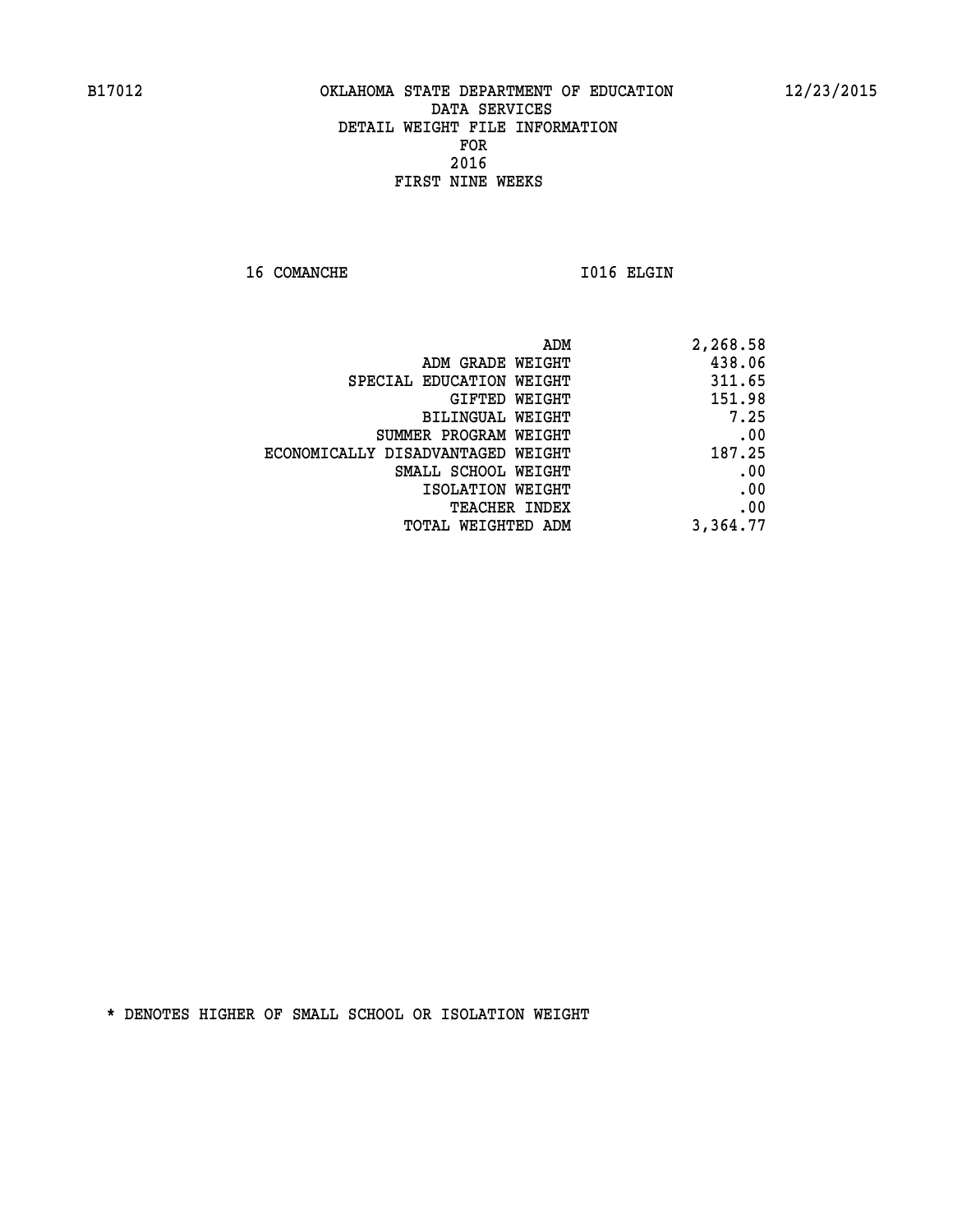**16 COMANCHE I132 CHATTANOOGA** 

| 222.82<br>ADM |                                   |
|---------------|-----------------------------------|
| 45.39         | ADM GRADE WEIGHT                  |
| 19.15         | SPECIAL EDUCATION WEIGHT          |
| 4.42          | GIFTED WEIGHT                     |
| .00           | BILINGUAL WEIGHT                  |
| .00           | SUMMER PROGRAM WEIGHT             |
| 26.25         | ECONOMICALLY DISADVANTAGED WEIGHT |
| 25.79         | SMALL SCHOOL WEIGHT               |
| $151.87*$     | ISOLATION WEIGHT                  |
| 14.84         | <b>TEACHER INDEX</b>              |
| 484.74        | TOTAL WEIGHTED ADM                |
|               |                                   |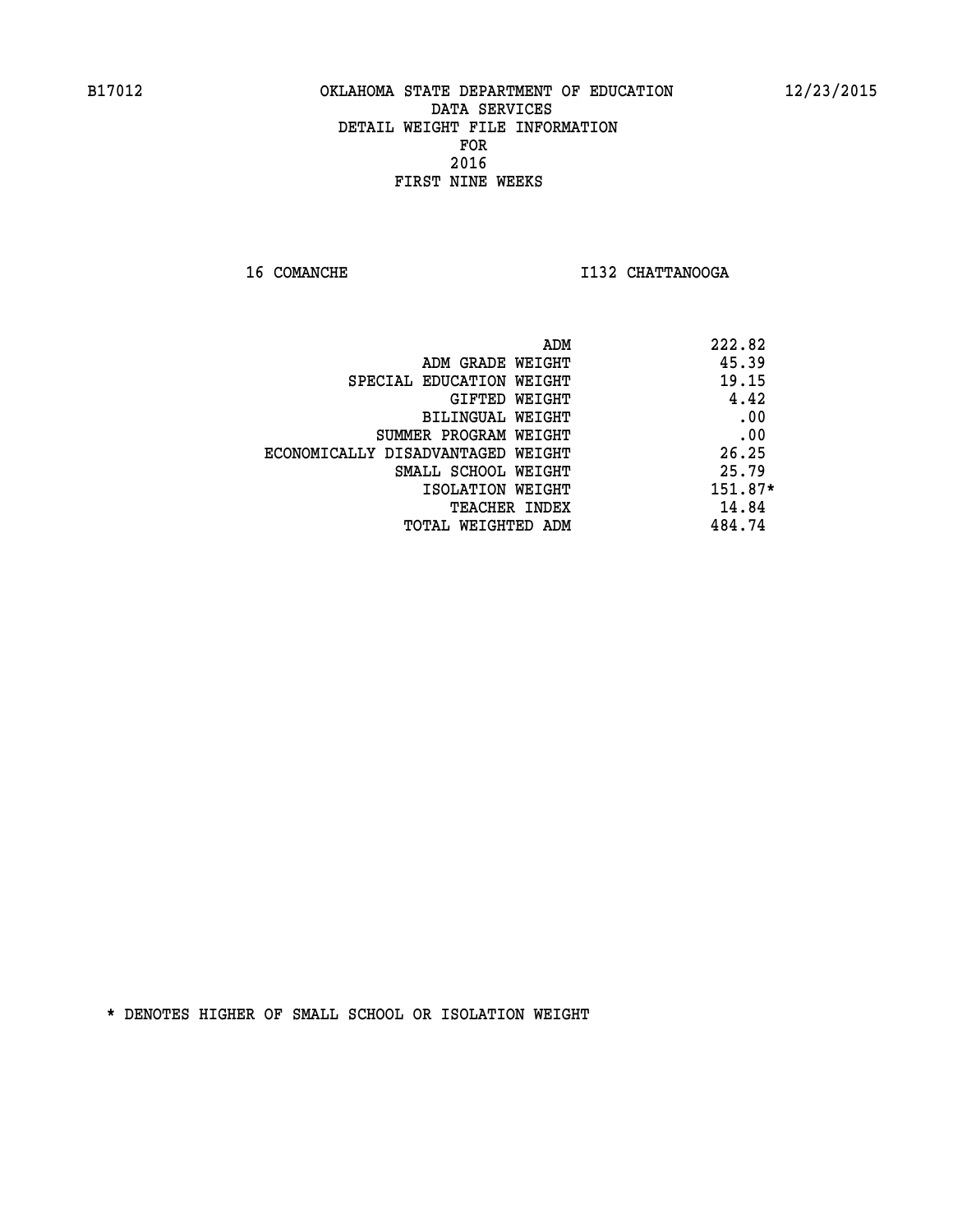**17 COTTON 1001 WALTERS** 

| ADM                               | 708.82   |
|-----------------------------------|----------|
| ADM GRADE WEIGHT                  | 134.92   |
| SPECIAL EDUCATION WEIGHT          | 75.50    |
| GIFTED WEIGHT                     | 37.40    |
| BILINGUAL WEIGHT                  | 2.25     |
| SUMMER PROGRAM WEIGHT             | .00      |
| ECONOMICALLY DISADVANTAGED WEIGHT | 108.75   |
| SMALL SCHOOL WEIGHT               | .00      |
| ISOLATION WEIGHT                  | .00      |
| <b>TEACHER INDEX</b>              | 18.19    |
| TOTAL WEIGHTED ADM                | 1,085.83 |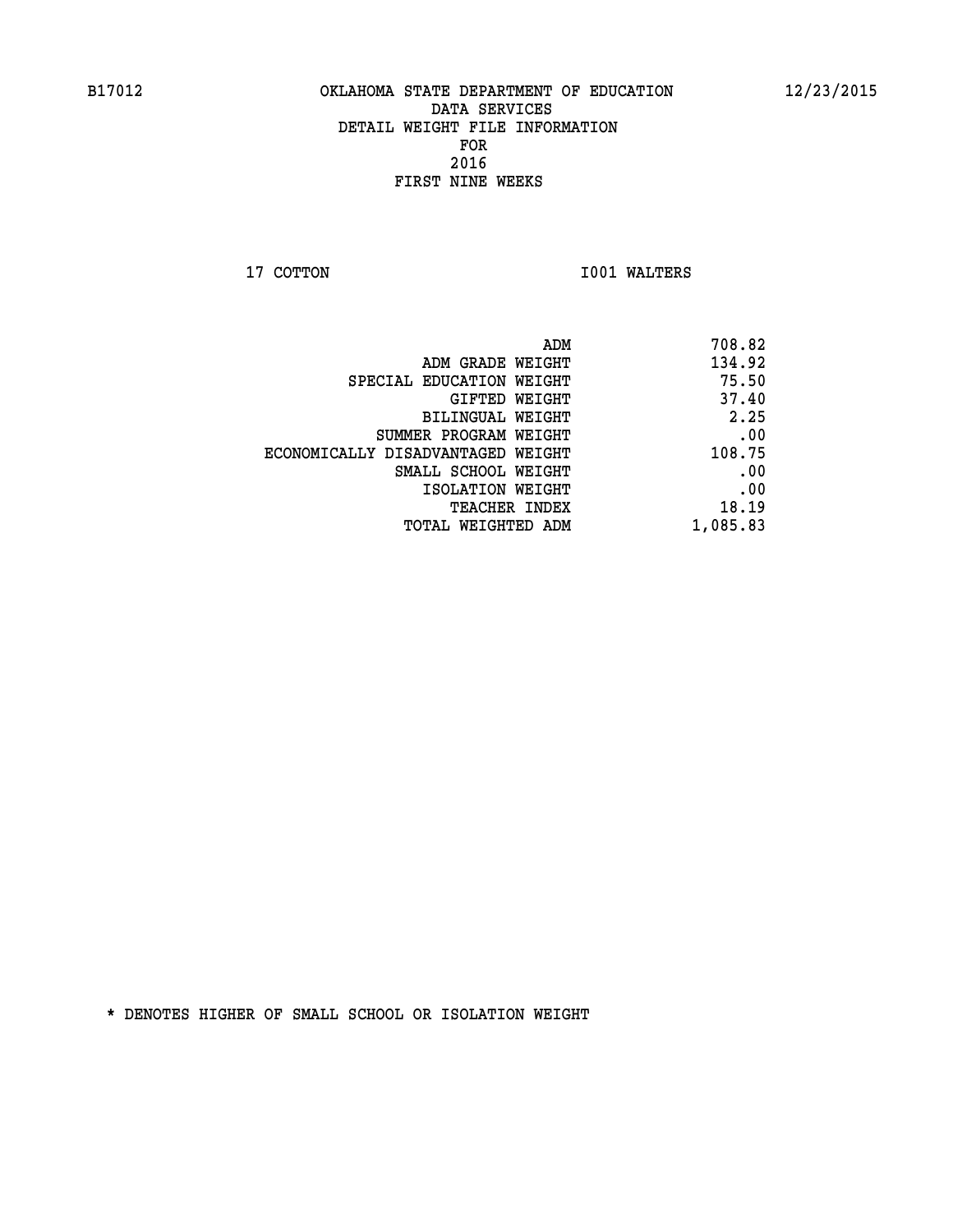**17 COTTON 1101 TEMPLE** 

|                                   | ADM | 175.34   |
|-----------------------------------|-----|----------|
| ADM GRADE WEIGHT                  |     | 34.00    |
| SPECIAL EDUCATION WEIGHT          |     | 36.70    |
| GIFTED WEIGHT                     |     | 4.76     |
| BILINGUAL WEIGHT                  |     | 3.00     |
| SUMMER PROGRAM WEIGHT             |     | .00      |
| ECONOMICALLY DISADVANTAGED WEIGHT |     | 35.75    |
| SMALL SCHOOL WEIGHT               |     | 23.44    |
| ISOLATION WEIGHT                  |     | $42.40*$ |
| TEACHER INDEX                     |     | .00      |
| TOTAL WEIGHTED ADM                |     | 331.95   |
|                                   |     |          |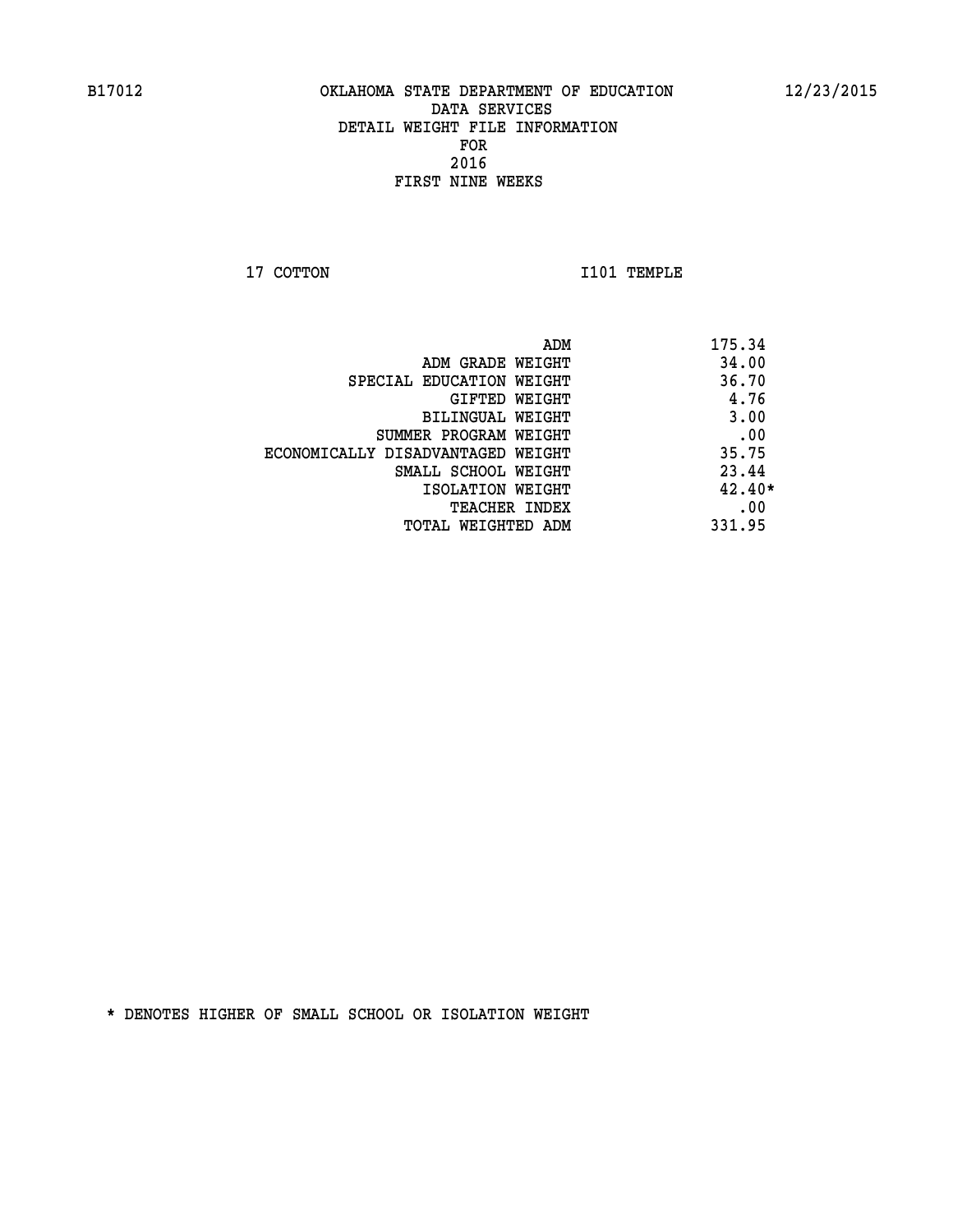**17 COTTON I333 BIG PASTURE** 

| ADM                               | 197.69   |
|-----------------------------------|----------|
| ADM GRADE WEIGHT                  | 41.81    |
| SPECIAL EDUCATION WEIGHT          | 36.25    |
| GIFTED WEIGHT                     | 8.50     |
| BILINGUAL WEIGHT                  | .00      |
| SUMMER PROGRAM WEIGHT             | .00      |
| ECONOMICALLY DISADVANTAGED WEIGHT | 28.75    |
| SMALL SCHOOL WEIGHT               | 24.76    |
| ISOLATION WEIGHT                  | $66.23*$ |
| <b>TEACHER INDEX</b>              | 7.62     |
| TOTAL WEIGHTED ADM                | 386.85   |
|                                   |          |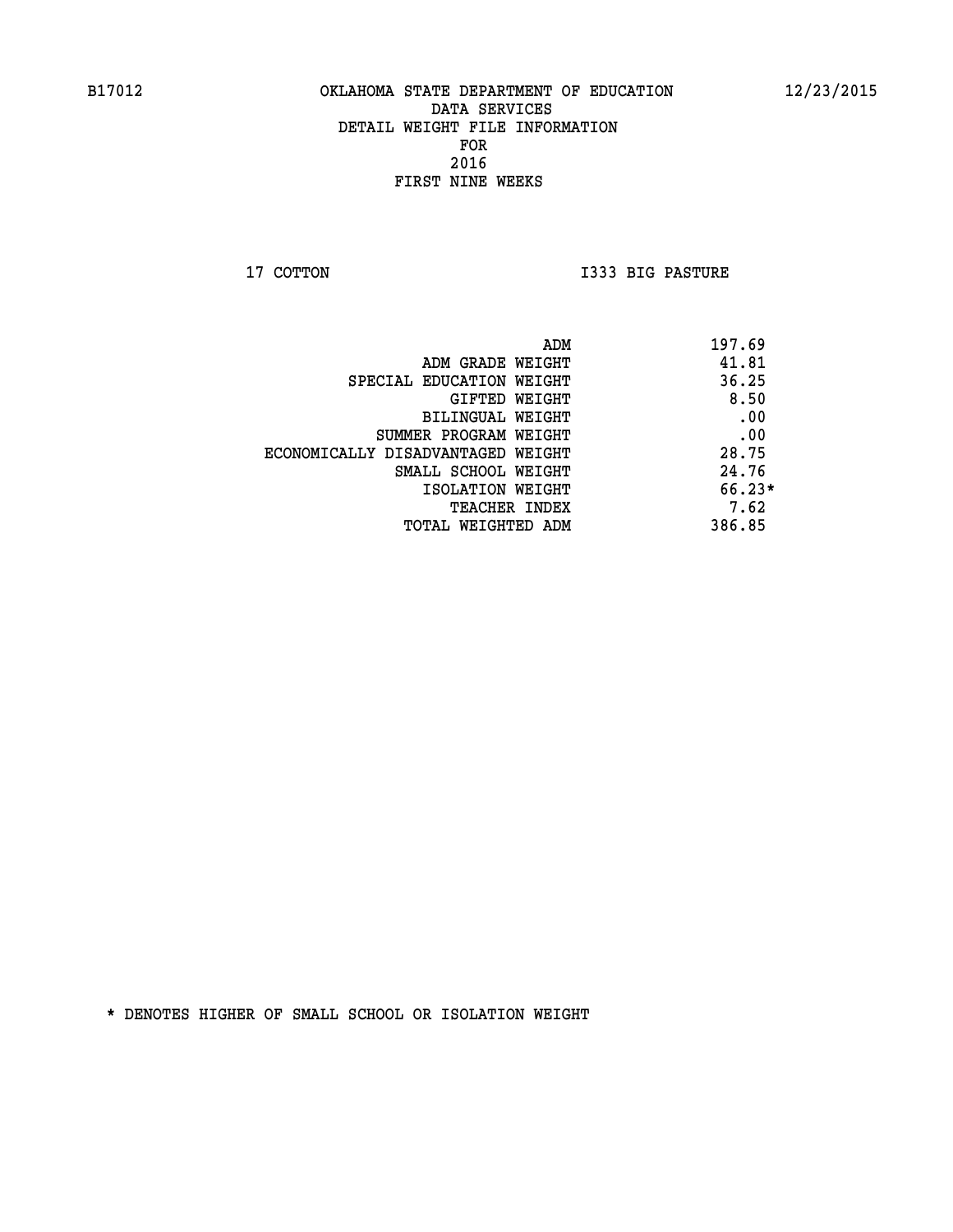**18 CRAIG C001 WHITE OAK** 

| ADM                               | 45.29   |
|-----------------------------------|---------|
| ADM GRADE WEIGHT                  | 11.76   |
| SPECIAL EDUCATION WEIGHT          | 6.05    |
| GIFTED WEIGHT                     | 1.02    |
| BILINGUAL WEIGHT                  | .00     |
| SUMMER PROGRAM WEIGHT             | .00     |
| ECONOMICALLY DISADVANTAGED WEIGHT | 10.00   |
| SMALL SCHOOL WEIGHT               | $8.28*$ |
| ISOLATION WEIGHT                  | .00     |
| <b>TEACHER INDEX</b>              | .00     |
| TOTAL WEIGHTED ADM                | 82.40   |
|                                   |         |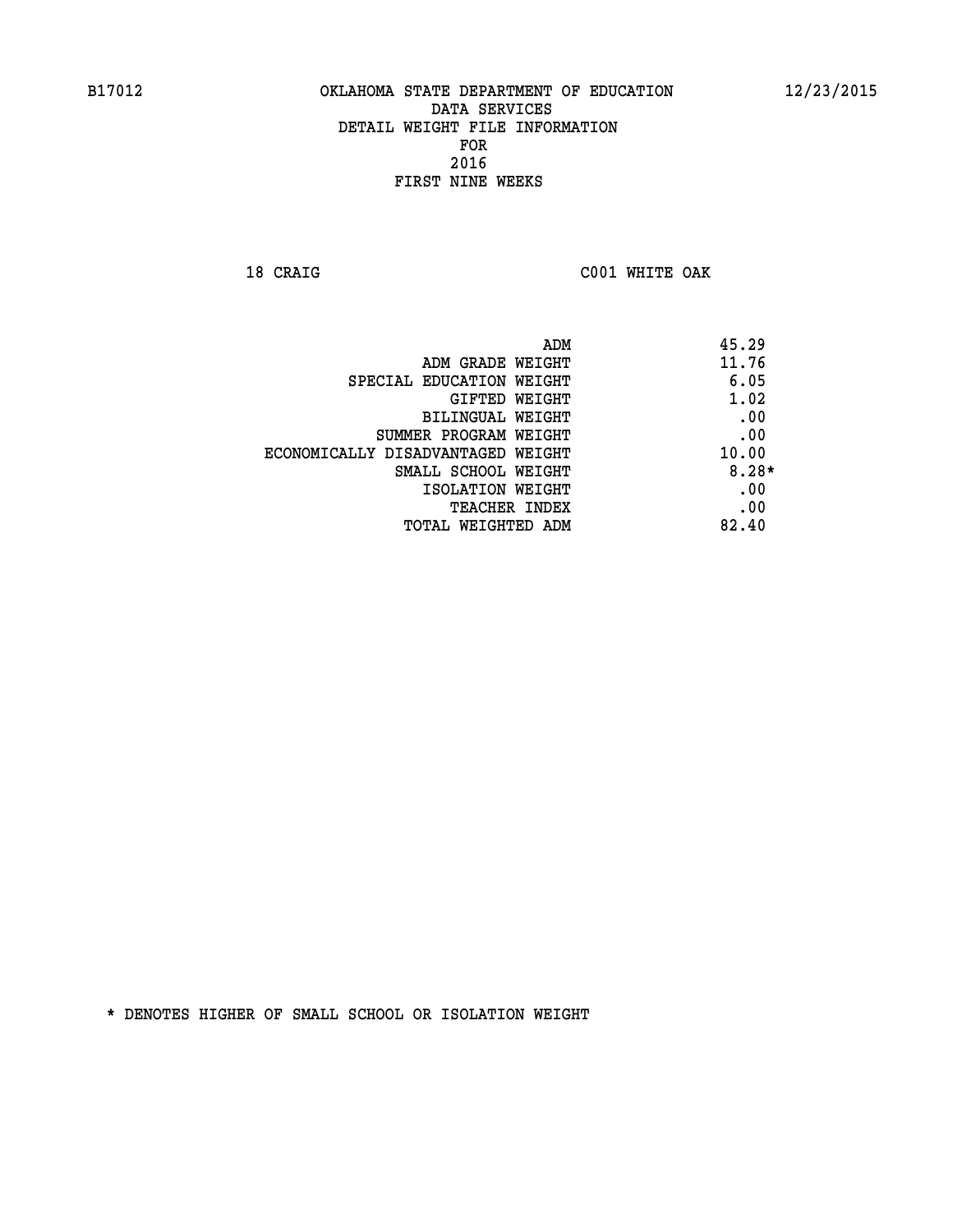18 CRAIG **I006 KETCHUM** 

| ADM                               | 598.46   |
|-----------------------------------|----------|
| ADM GRADE WEIGHT                  | 119.76   |
| SPECIAL EDUCATION WEIGHT          | 144.25   |
| GIFTED WEIGHT                     | 16.32    |
| BILINGUAL WEIGHT                  | .50      |
| SUMMER PROGRAM WEIGHT             | .00      |
| ECONOMICALLY DISADVANTAGED WEIGHT | 104.50   |
| SMALL SCHOOL WEIGHT               | .00      |
| ISOLATION WEIGHT                  | .00      |
| TEACHER INDEX                     | 33.16    |
| TOTAL WEIGHTED ADM                | 1,016.95 |
|                                   |          |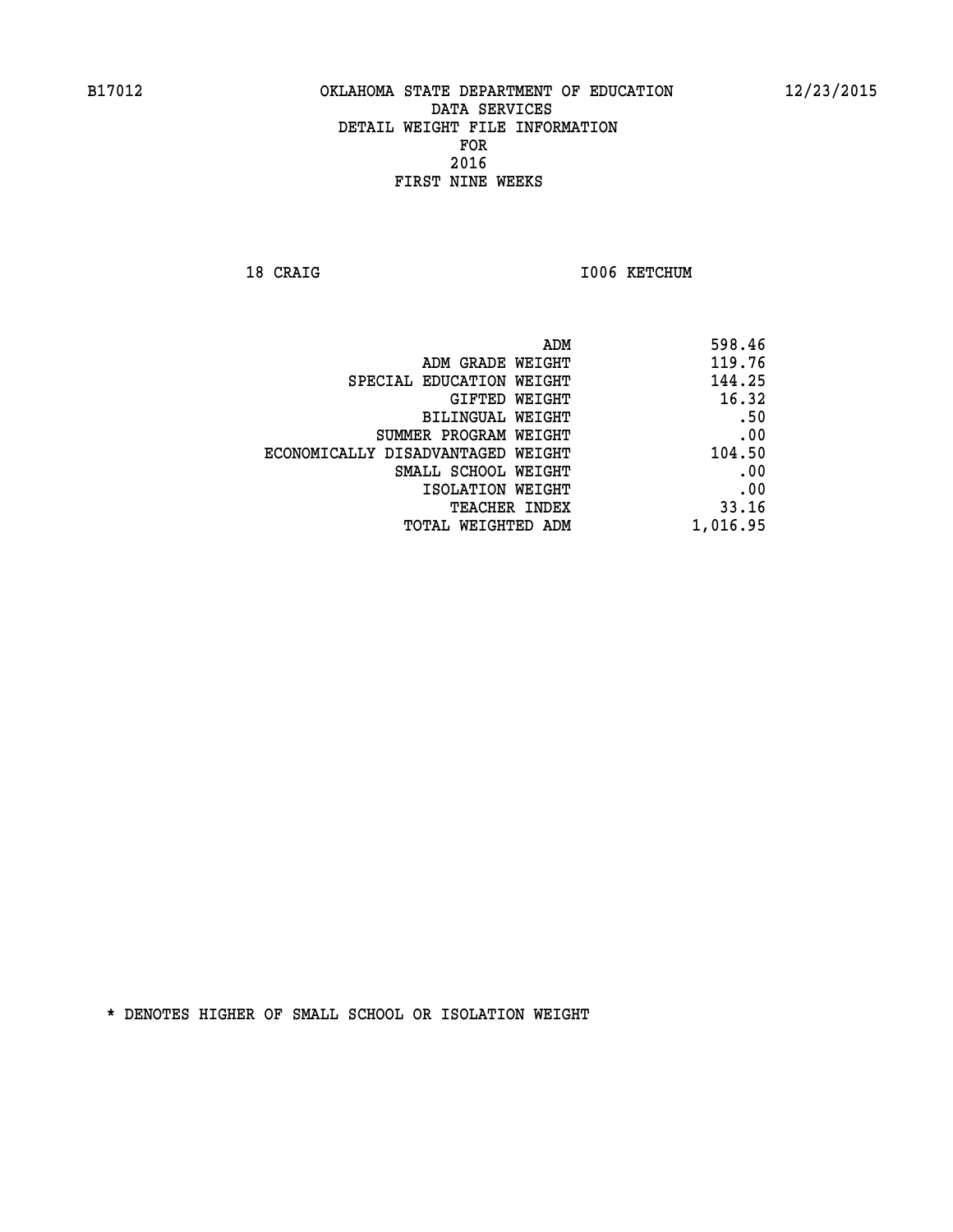**18 CRAIG 1017 WELCH** 

|                                   | 346.79<br>ADM |
|-----------------------------------|---------------|
| ADM GRADE WEIGHT                  | 69.85         |
| SPECIAL EDUCATION WEIGHT          | 105.00        |
| GIFTED WEIGHT                     | 12.24         |
| BILINGUAL WEIGHT                  | 1.75          |
| SUMMER PROGRAM WEIGHT             | .00           |
| ECONOMICALLY DISADVANTAGED WEIGHT | 43.25         |
| SMALL SCHOOL WEIGHT               | 23.89         |
| ISOLATION WEIGHT                  | 151.48*       |
| <b>TEACHER INDEX</b>              | 11.04         |
| TOTAL WEIGHTED ADM                | 741.40        |
|                                   |               |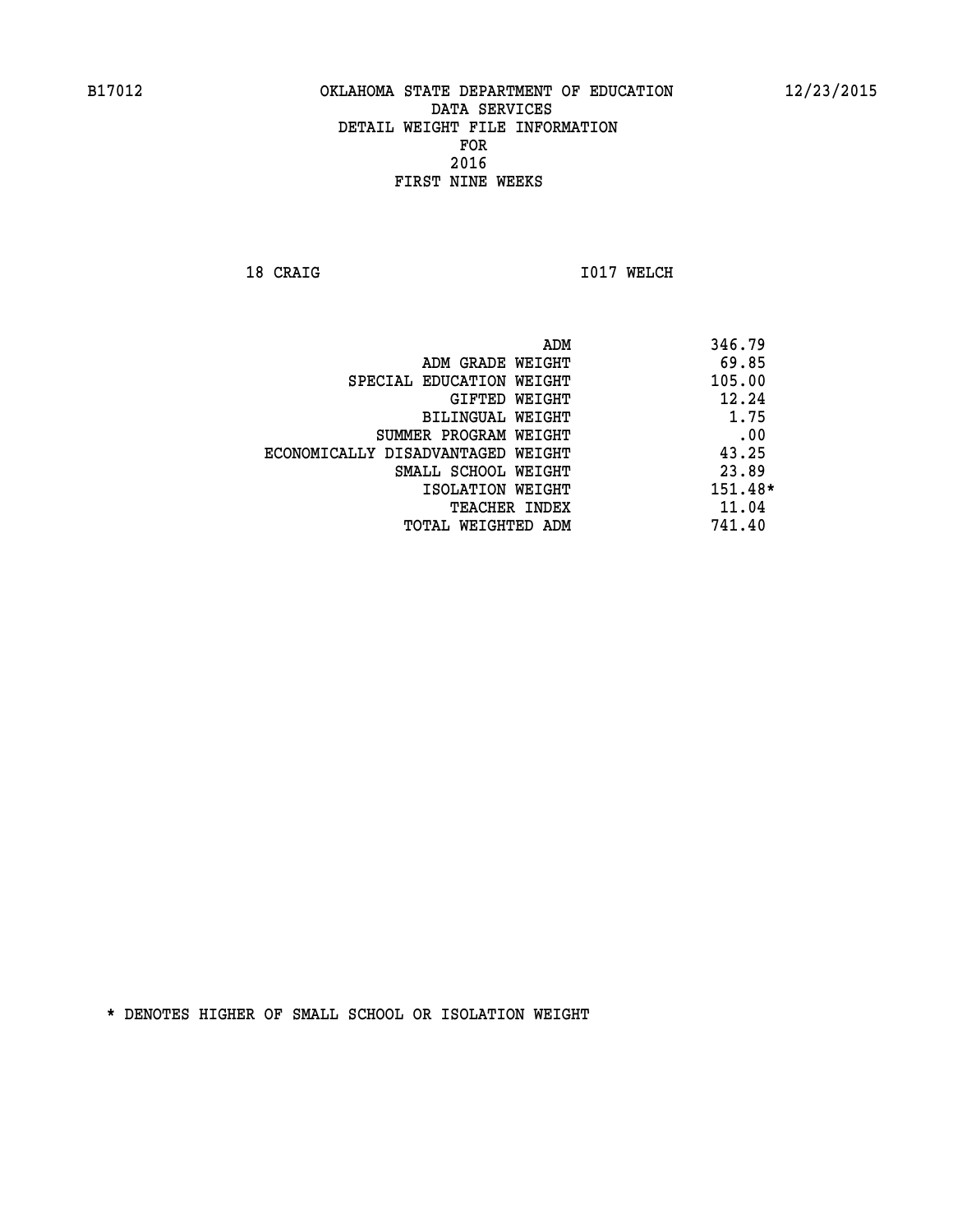**18 CRAIG I020 BLUEJACKET** 

| ADM                               | 220.83   |
|-----------------------------------|----------|
| ADM GRADE WEIGHT                  | 45.65    |
| SPECIAL EDUCATION WEIGHT          | 56.70    |
| GIFTED WEIGHT                     | 1.70     |
| <b>BILINGUAL WEIGHT</b>           | .00      |
| SUMMER PROGRAM WEIGHT             | .00      |
| ECONOMICALLY DISADVANTAGED WEIGHT | 38.00    |
| SMALL SCHOOL WEIGHT               | 25.73    |
| ISOLATION WEIGHT                  | $40.28*$ |
| <b>TEACHER INDEX</b>              | 11.54    |
| TOTAL WEIGHTED ADM                | 414.70   |
|                                   |          |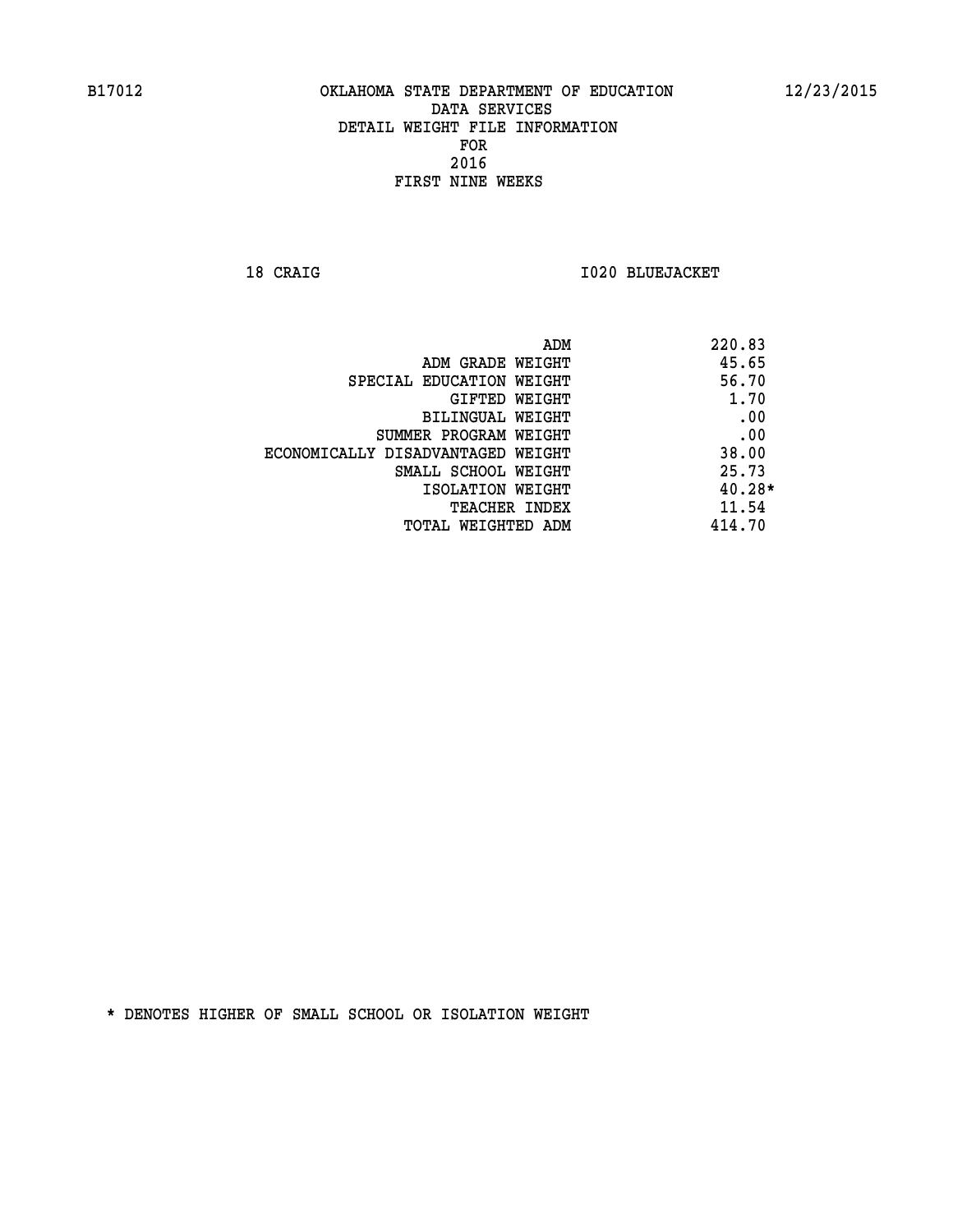18 CRAIG **I**065 VINITA

| ADM GRADE WEIGHT                  | 309.52   |
|-----------------------------------|----------|
| SPECIAL EDUCATION WEIGHT          | 407.20   |
| GIFTED WEIGHT                     | 45.56    |
| <b>BILINGUAL WEIGHT</b>           | 2.50     |
| SUMMER PROGRAM WEIGHT             | .00      |
| ECONOMICALLY DISADVANTAGED WEIGHT | 277.25   |
| SMALL SCHOOL WEIGHT               | .00      |
| ISOLATION WEIGHT                  | .00      |
| TEACHER INDEX                     | 56.44    |
| TOTAL WEIGHTED ADM                | 2,674.29 |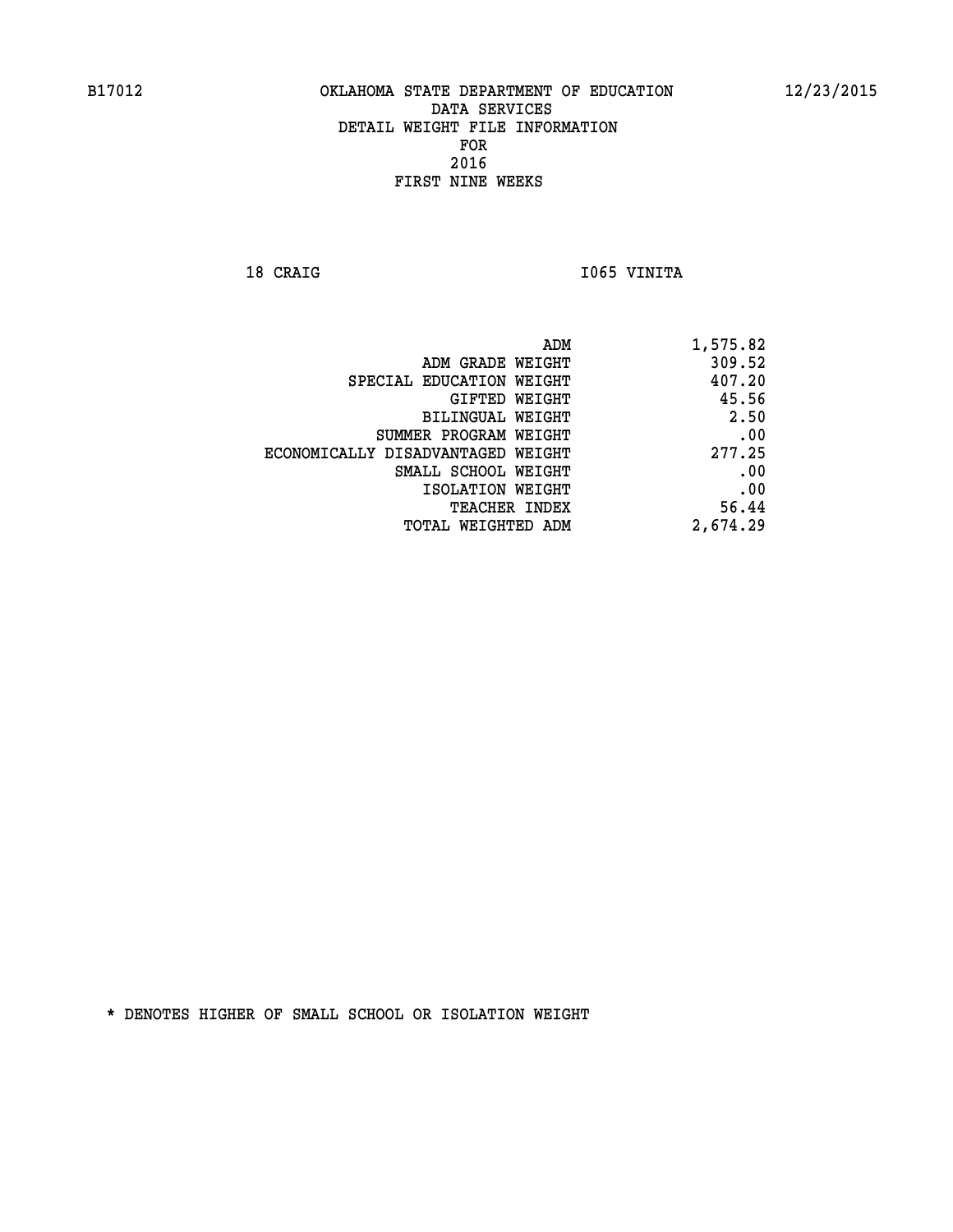**19 CREEK C008 LONE STAR** 

| 899.88   |
|----------|
| 182.81   |
| 74.25    |
| 18.36    |
| 9.50     |
| .00      |
| 125.00   |
| .00      |
| .00      |
| 7.97     |
| 1,317.77 |
|          |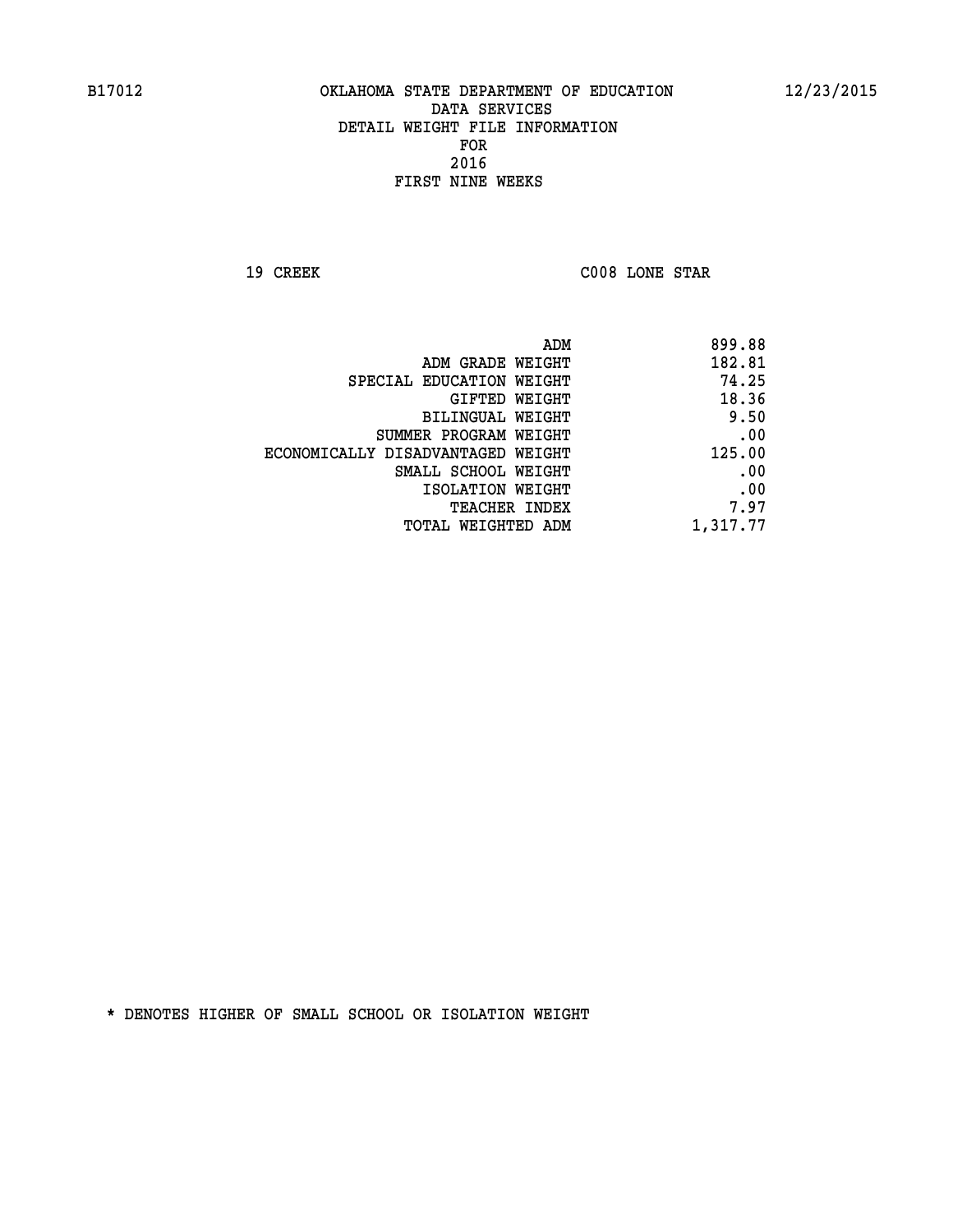**19 CREEK C012 GYPSY** 

| ADM                               | 81.01    |
|-----------------------------------|----------|
| ADM GRADE WEIGHT                  | 18.38    |
| SPECIAL EDUCATION WEIGHT          | 8.65     |
| <b>GIFTED WEIGHT</b>              | 2.04     |
| BILINGUAL WEIGHT                  | .00      |
| SUMMER PROGRAM WEIGHT             | .00      |
| ECONOMICALLY DISADVANTAGED WEIGHT | 19.25    |
| SMALL SCHOOL WEIGHT               | $13.72*$ |
| ISOLATION WEIGHT                  | .00      |
| <b>TEACHER INDEX</b>              | .61      |
| TOTAL WEIGHTED ADM                | 143.66   |
|                                   |          |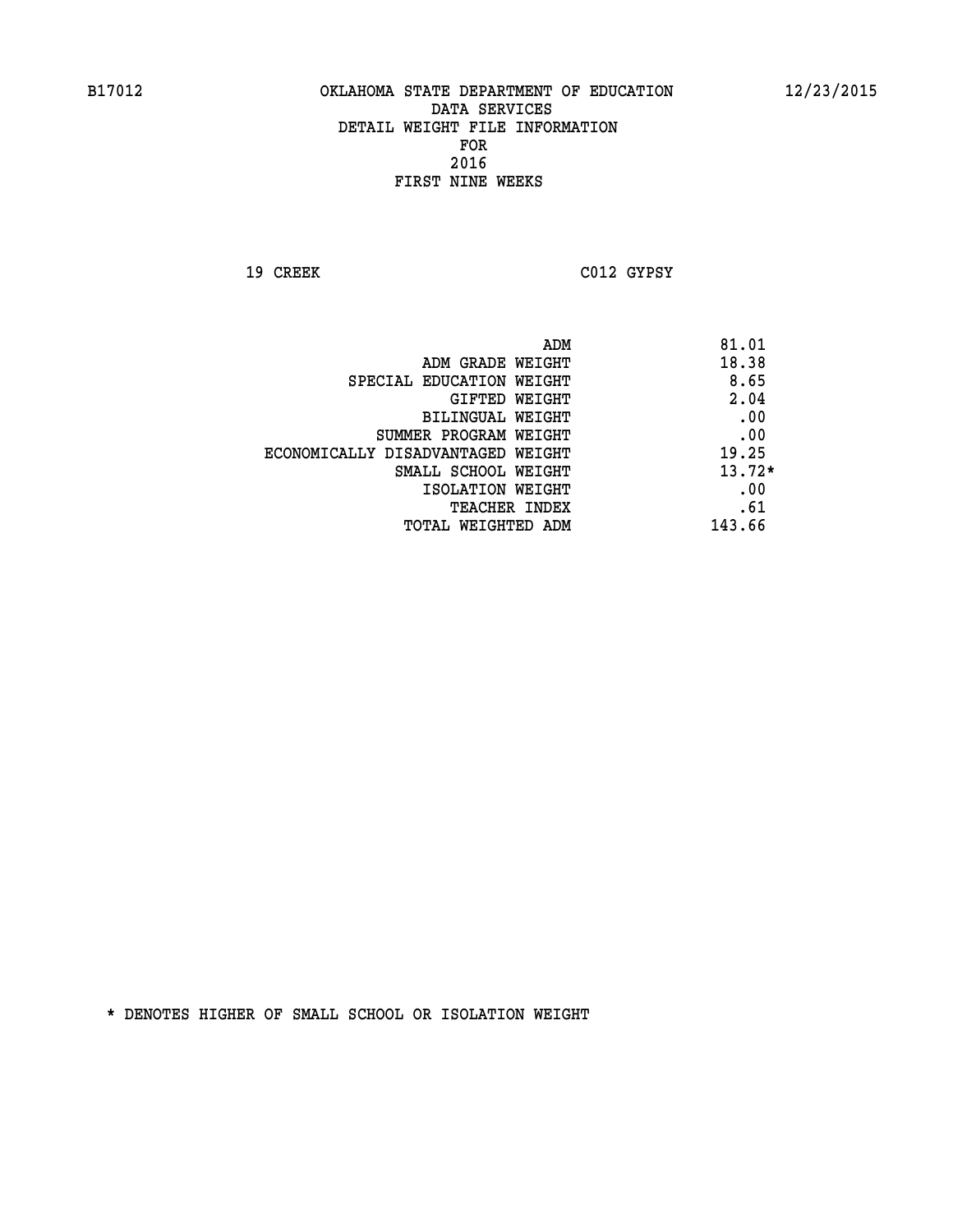**19 CREEK C034 PRETTY WATER** 

| ADM<br>262.39                              |  |
|--------------------------------------------|--|
| 55.83<br>ADM GRADE WEIGHT                  |  |
| 33.90<br>SPECIAL EDUCATION WEIGHT          |  |
| 12.92<br><b>GIFTED WEIGHT</b>              |  |
| .00<br>BILINGUAL WEIGHT                    |  |
| .00<br>SUMMER PROGRAM WEIGHT               |  |
| 43.75<br>ECONOMICALLY DISADVANTAGED WEIGHT |  |
| $26.45*$<br>SMALL SCHOOL WEIGHT            |  |
| .00<br>ISOLATION WEIGHT                    |  |
| 31.82<br><b>TEACHER INDEX</b>              |  |
| 467.06<br>TOTAL WEIGHTED ADM               |  |
|                                            |  |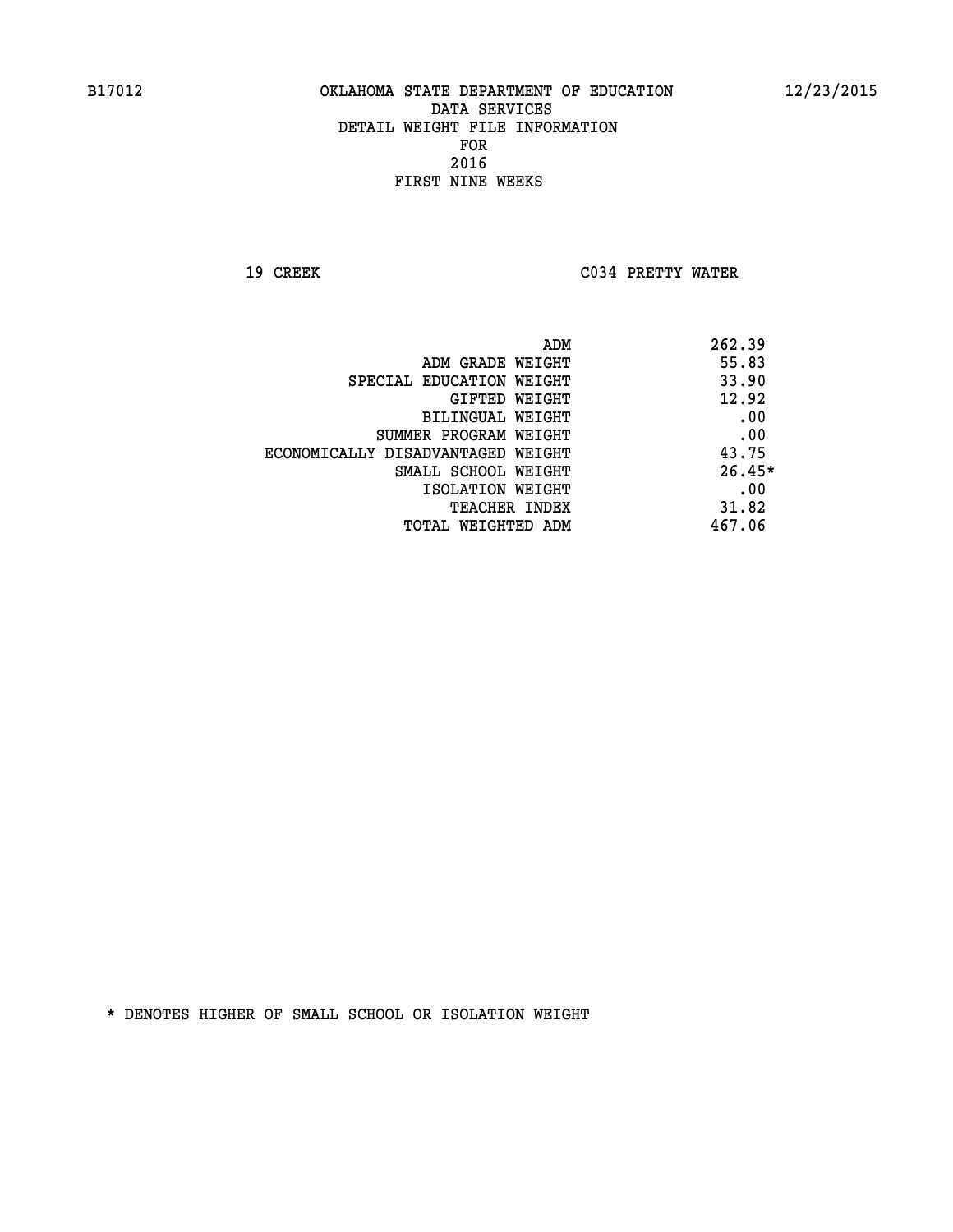19 CREEK C035 ALLEN-BOWDEN

|                                   | 403.30<br>ADM |
|-----------------------------------|---------------|
| ADM GRADE WEIGHT                  | 81.23         |
| SPECIAL EDUCATION WEIGHT          | 73.20         |
| GIFTED WEIGHT                     | 5.44          |
| BILINGUAL WEIGHT                  | 6.25          |
| SUMMER PROGRAM WEIGHT             | .00           |
| ECONOMICALLY DISADVANTAGED WEIGHT | 78.75         |
| SMALL SCHOOL WEIGHT               | $19.17*$      |
| ISOLATION WEIGHT                  | .00           |
| TEACHER INDEX                     | .00           |
| TOTAL WEIGHTED ADM                | 667.34        |
|                                   |               |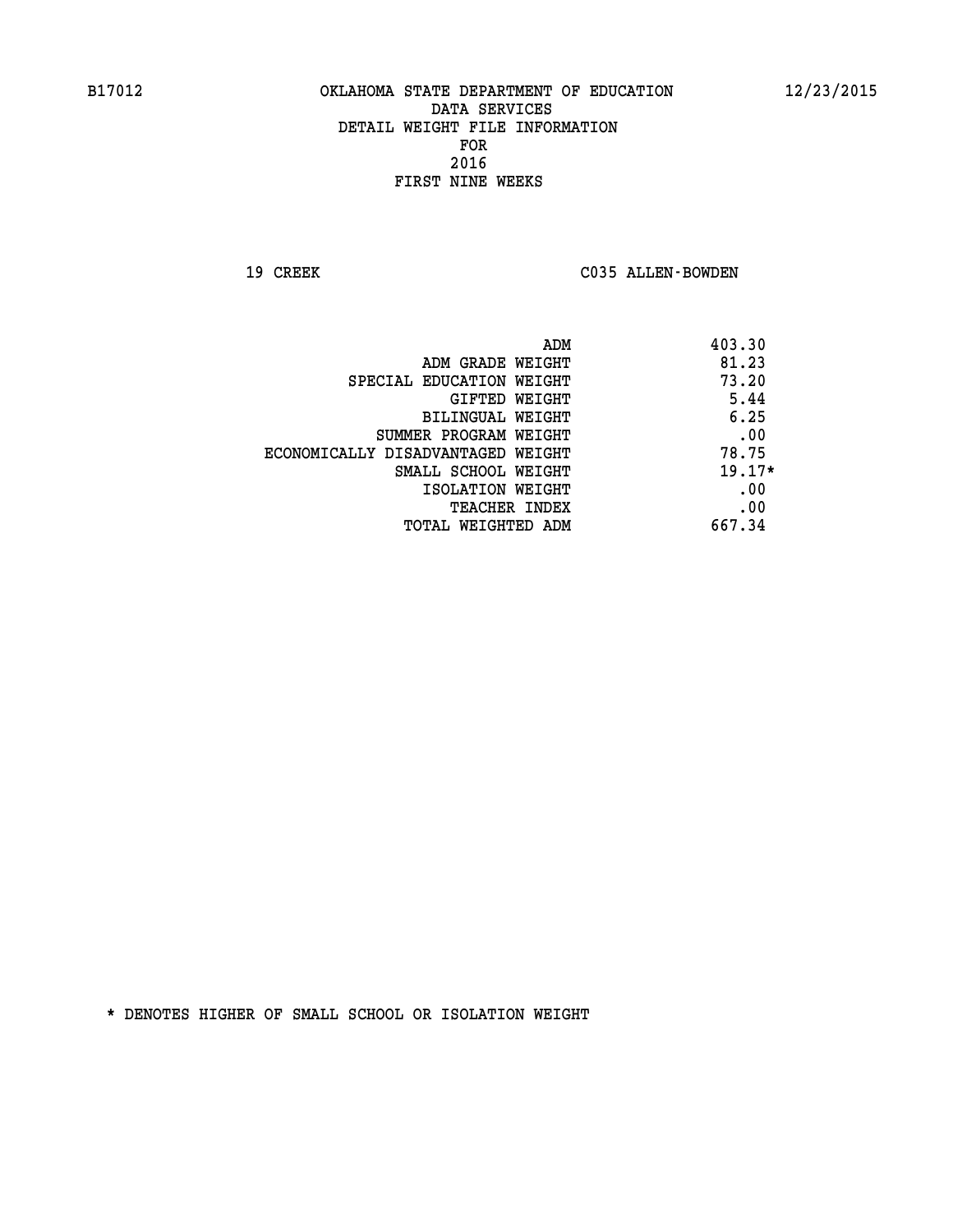**19 CREEK 1002 BRISTOW** 

| 1,758.01 |
|----------|
| 350.33   |
| 329.60   |
| 85.34    |
| 1.75     |
| .00      |
| 352.50   |
| .00      |
| .00      |
| 79.98    |
| 2,957.51 |
|          |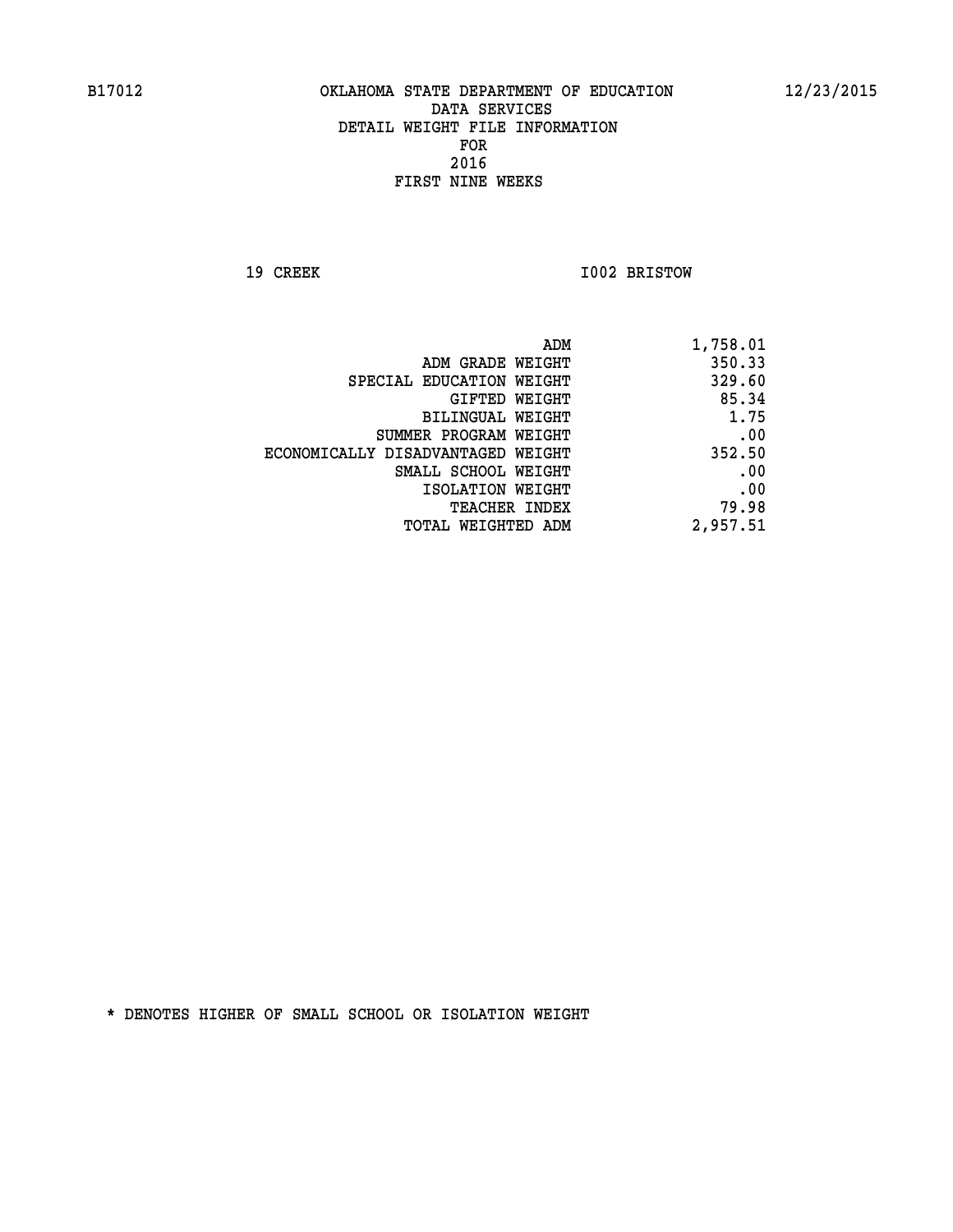19 CREEK 1003 MANNFORD

| 1,613.13 |
|----------|
| 312.61   |
| 317.05   |
| 50.32    |
| .00      |
| .00      |
| 269.75   |
| .00      |
| .00      |
| 13.39    |
| 2,576.25 |
|          |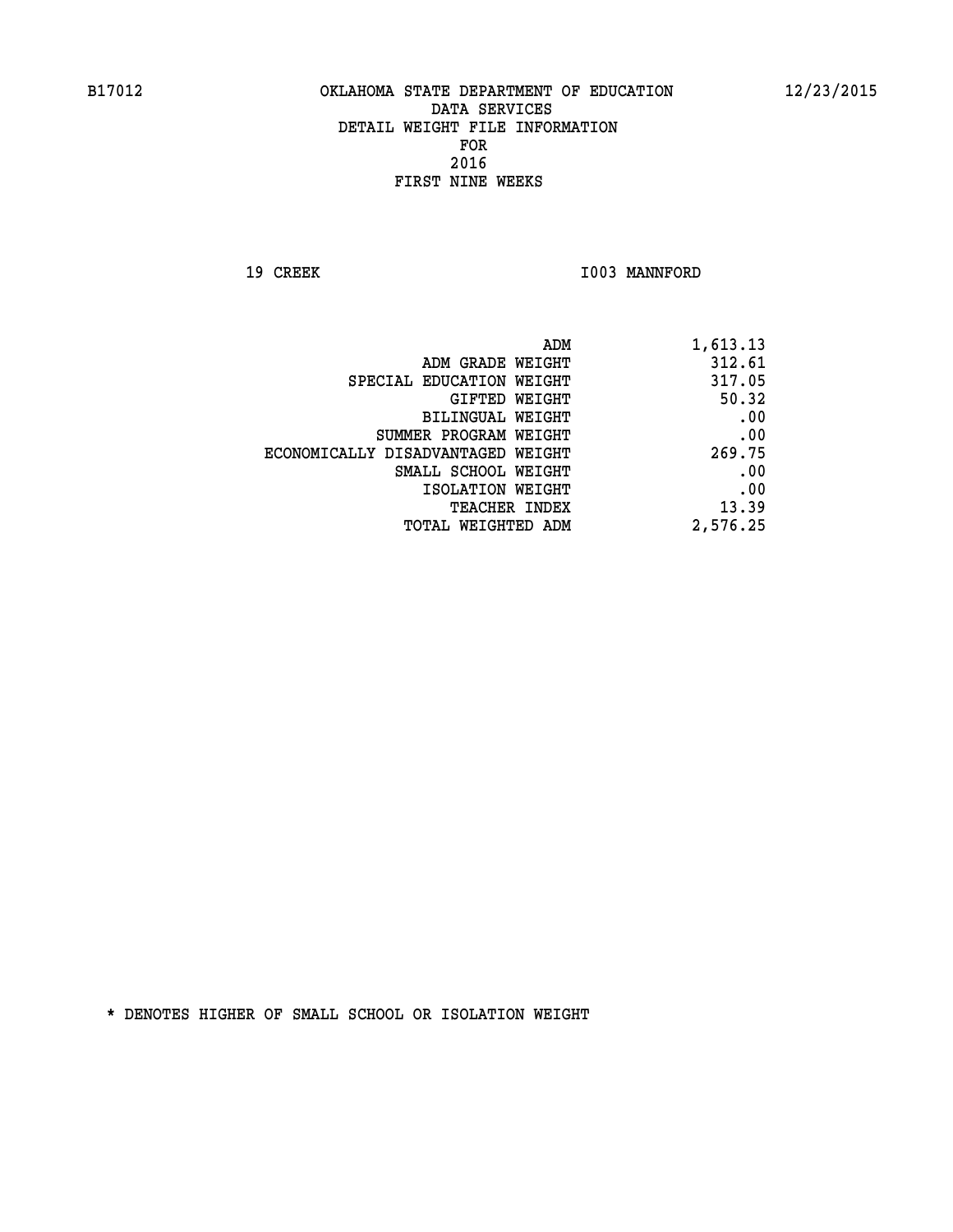19 CREEK 1005 MOUNDS

|                                   | ADM<br>583.24 |
|-----------------------------------|---------------|
| ADM GRADE WEIGHT                  | 107.96        |
| SPECIAL EDUCATION WEIGHT          | 116.95        |
| <b>GIFTED WEIGHT</b>              | 15.64         |
| <b>BILINGUAL WEIGHT</b>           | .00           |
| SUMMER PROGRAM WEIGHT             | .00           |
| ECONOMICALLY DISADVANTAGED WEIGHT | 107.25        |
| SMALL SCHOOL WEIGHT               | .00           |
| ISOLATION WEIGHT                  | .00           |
| TEACHER INDEX                     | .00           |
| TOTAL WEIGHTED ADM                | 931.04        |
|                                   |               |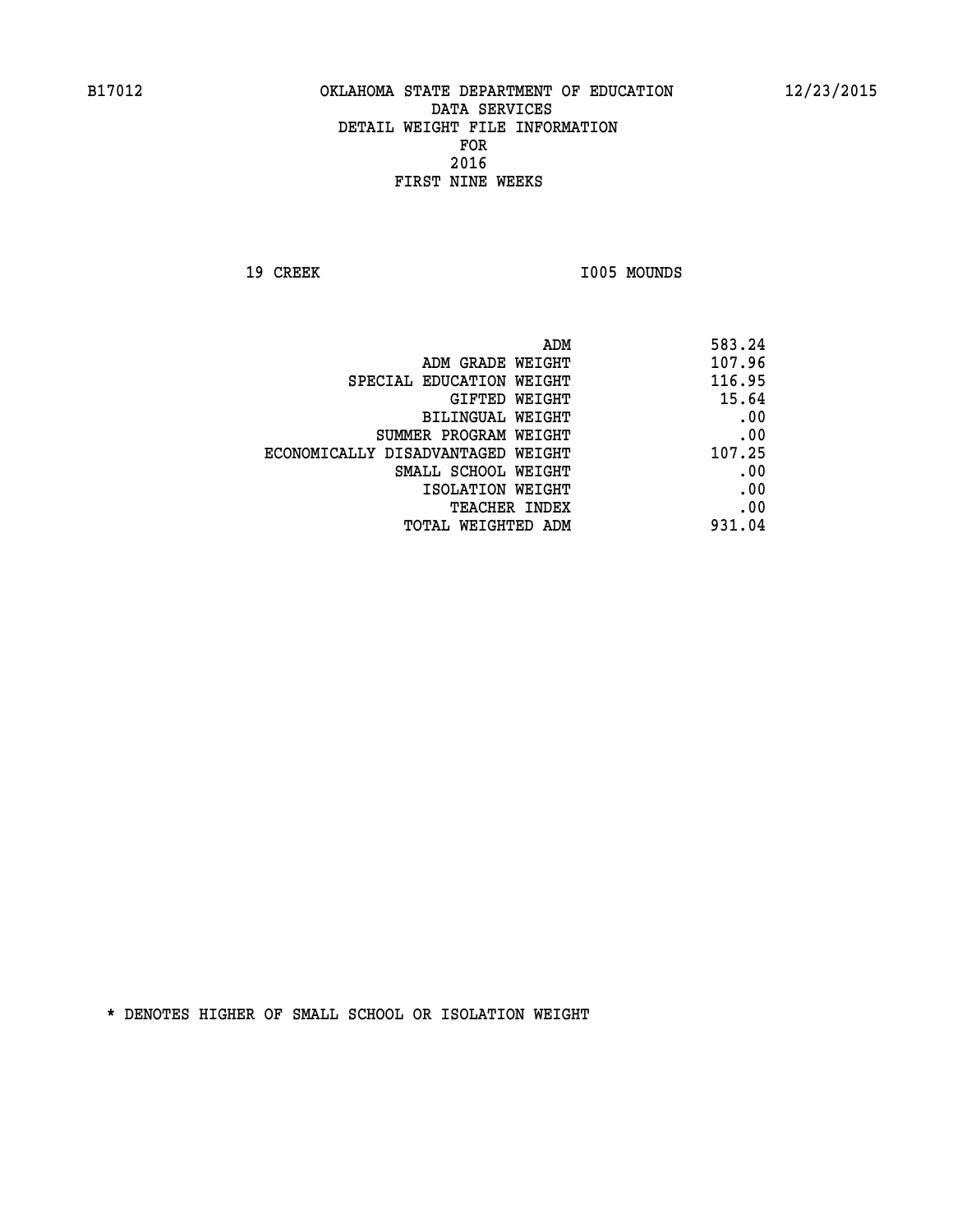**19 CREEK I017 OLIVE** 

| 351.45   |
|----------|
| 62.84    |
| 58.15    |
| 9.52     |
| 1.00     |
| .00      |
| 57.00    |
| $23.59*$ |
| .00      |
| 17.67    |
| 581.22   |
|          |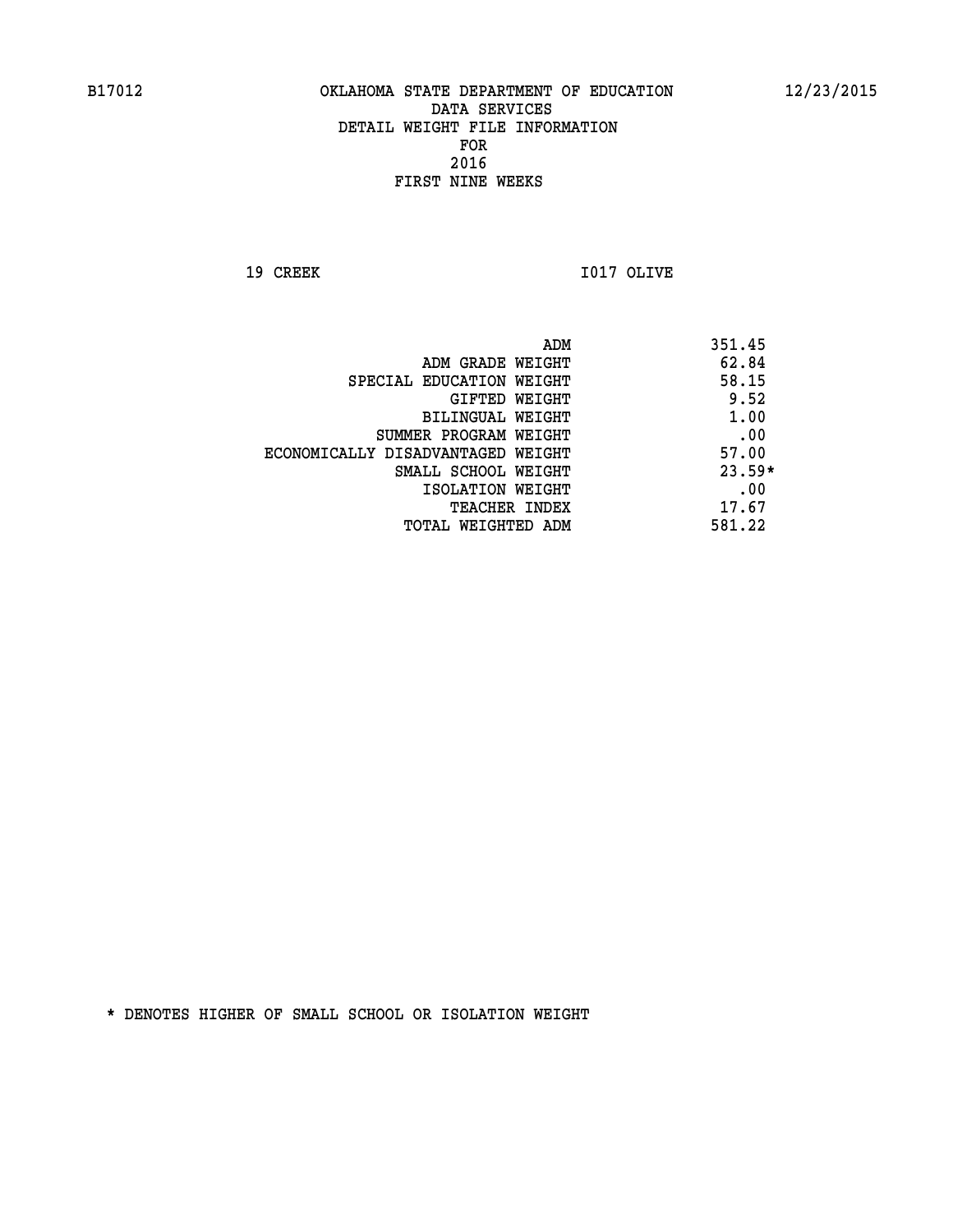**19 CREEK 1018 KIEFER** 

| 729.06   |
|----------|
| 144.80   |
| 124.90   |
| 23.46    |
| 8.50     |
| .00      |
| 93.00    |
| .00      |
| .00      |
| .00      |
| 1,123.72 |
|          |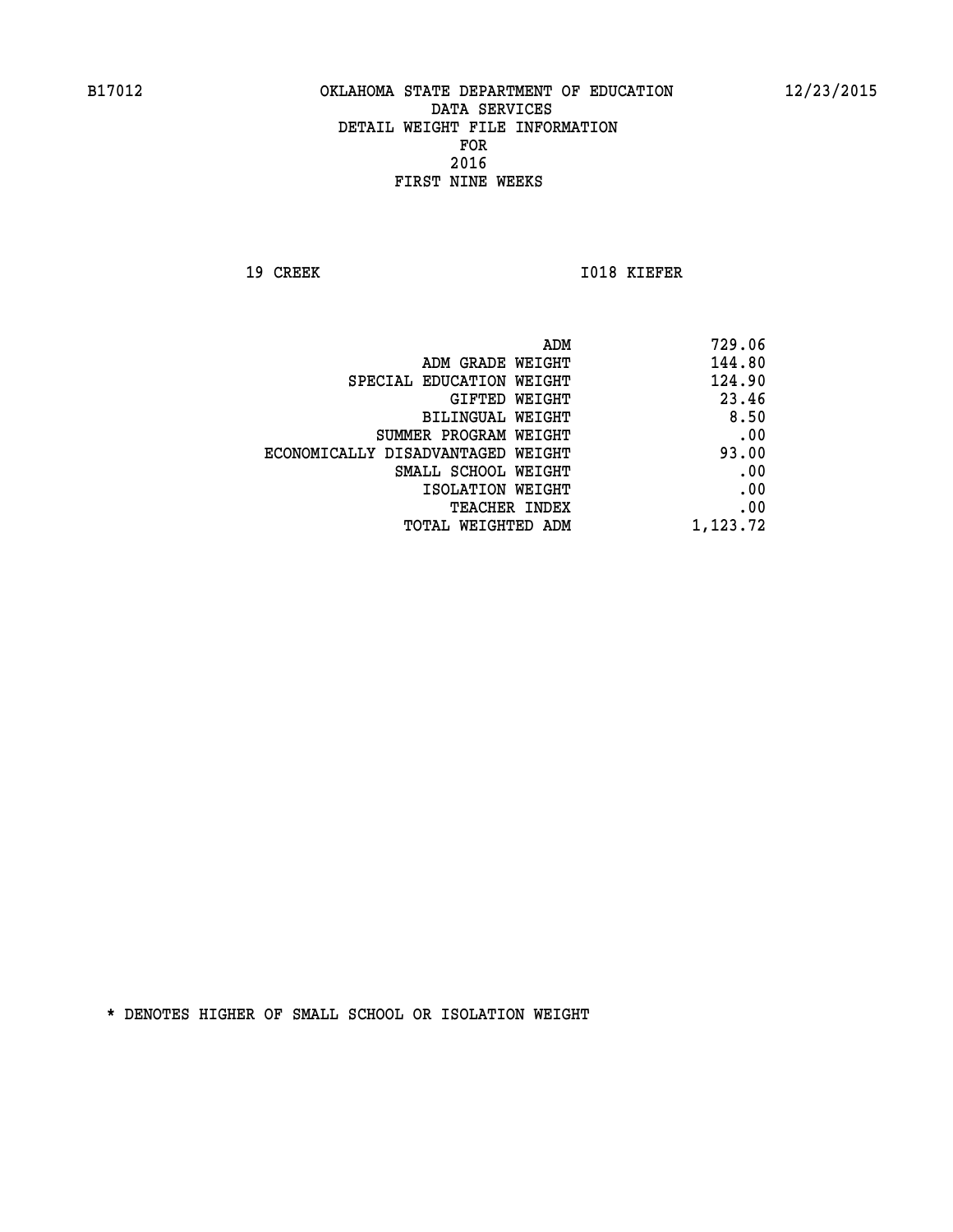**19 CREEK 1020 OILTON** 

|                                   | ADM | 283.47   |
|-----------------------------------|-----|----------|
| ADM GRADE WEIGHT                  |     | 58.02    |
| SPECIAL EDUCATION WEIGHT          |     | 63.35    |
| GIFTED WEIGHT                     |     | 6.80     |
| BILINGUAL WEIGHT                  |     | .00      |
| SUMMER PROGRAM WEIGHT             |     | .00      |
| ECONOMICALLY DISADVANTAGED WEIGHT |     | 57.00    |
| SMALL SCHOOL WEIGHT               |     | $26.31*$ |
| ISOLATION WEIGHT                  |     | .00      |
| <b>TEACHER INDEX</b>              |     | .00      |
| TOTAL WEIGHTED ADM                |     | 494.95   |
|                                   |     |          |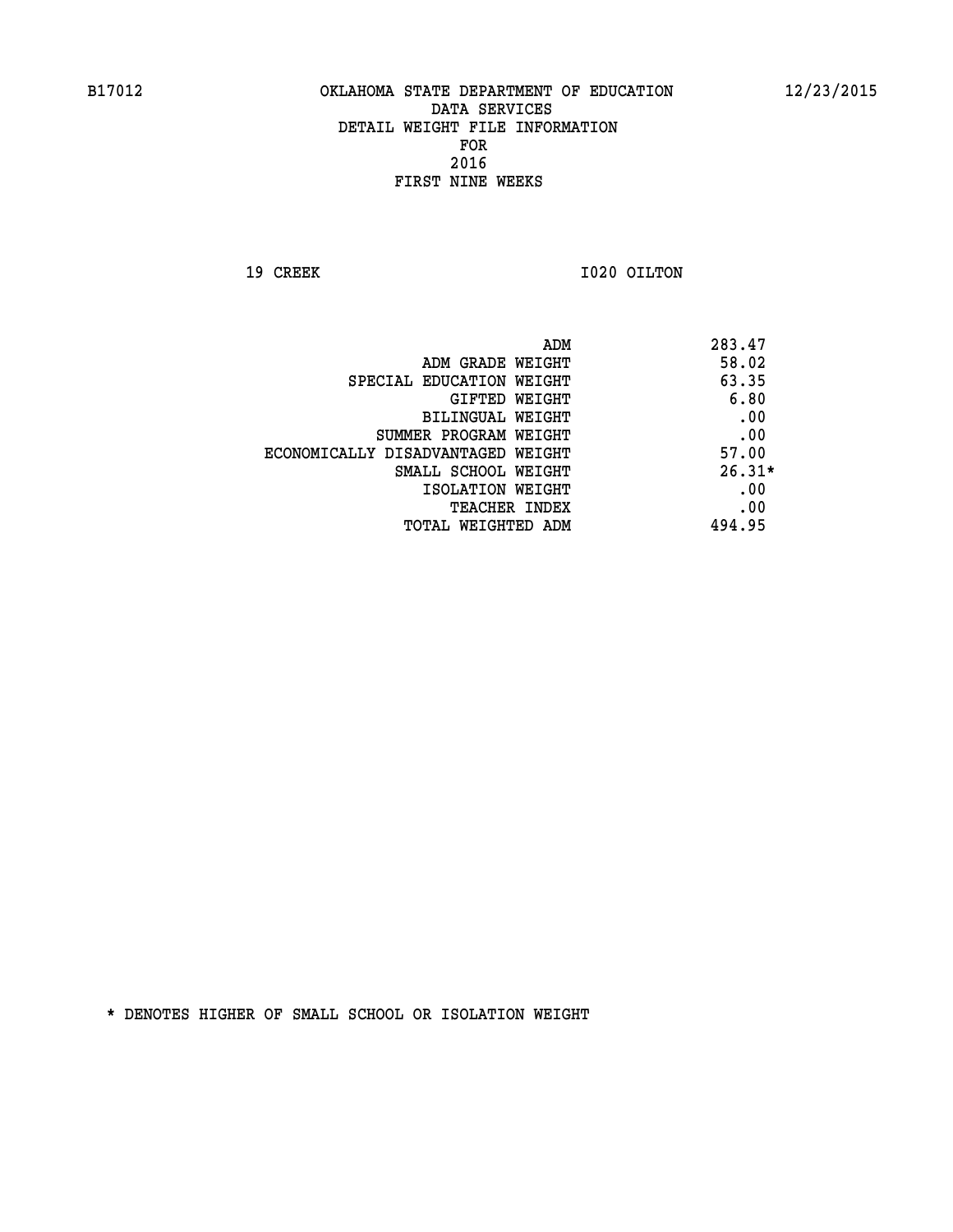**19 CREEK I021 DEPEW** 

|                                   | 360.13<br>ADM |
|-----------------------------------|---------------|
| ADM GRADE WEIGHT                  | 72.38         |
| SPECIAL EDUCATION WEIGHT          | 50.80         |
| GIFTED WEIGHT                     | 13.26         |
| BILINGUAL WEIGHT                  | .00           |
| SUMMER PROGRAM WEIGHT             | .00           |
| ECONOMICALLY DISADVANTAGED WEIGHT | 60.00         |
| SMALL SCHOOL WEIGHT               | $31.66*$      |
| ISOLATION WEIGHT                  | .00           |
| <b>TEACHER INDEX</b>              | 16.45         |
| TOTAL WEIGHTED ADM                | 604.68        |
|                                   |               |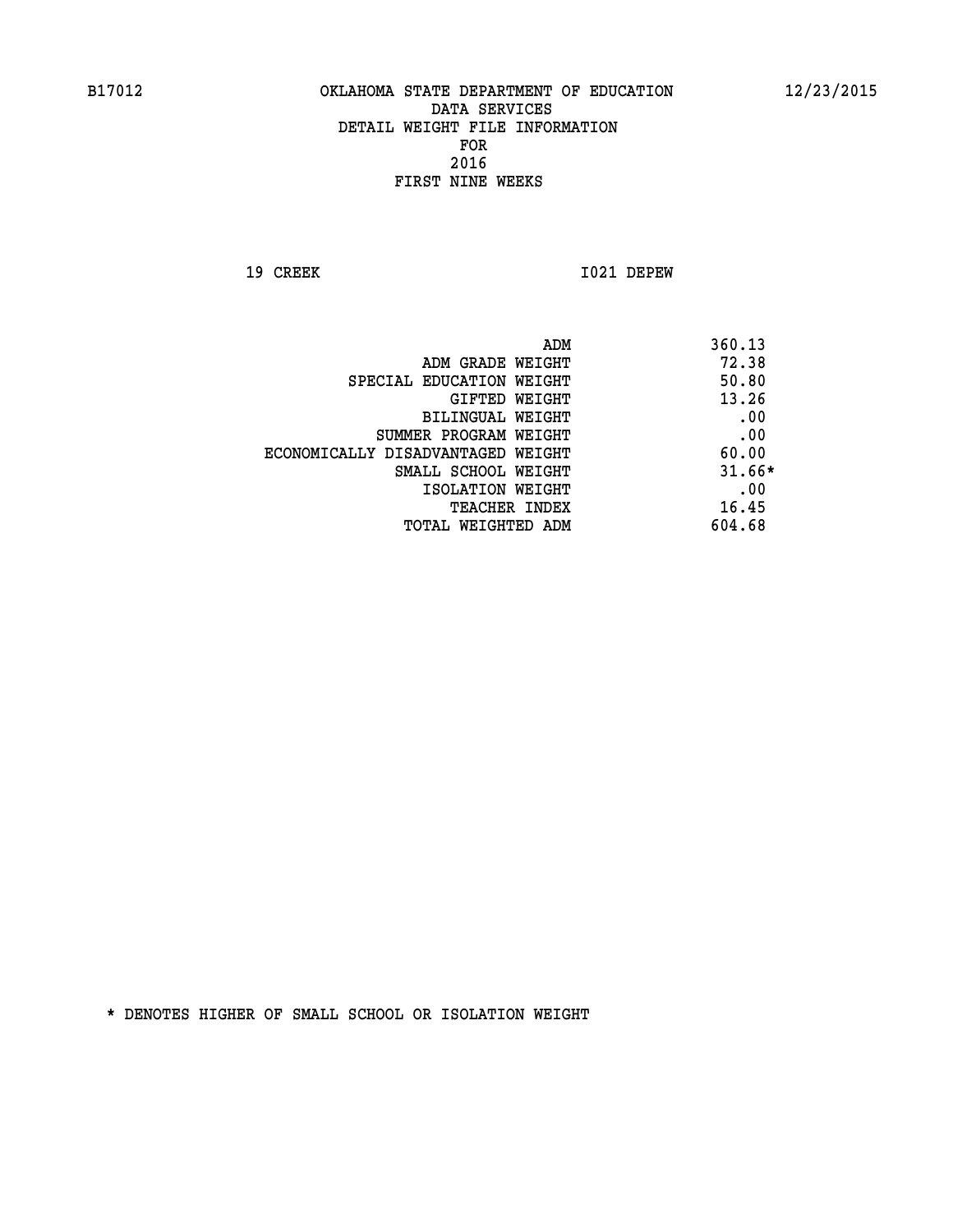**19 CREEK I031 KELLYVILLE** 

| ADM                               | 1,073.89 |
|-----------------------------------|----------|
| ADM GRADE WEIGHT                  | 200.53   |
| SPECIAL EDUCATION WEIGHT          | 215.55   |
| GIFTED WEIGHT                     | 17.34    |
| BILINGUAL WEIGHT                  | 2.50     |
| SUMMER PROGRAM WEIGHT             | .00      |
| ECONOMICALLY DISADVANTAGED WEIGHT | 191.25   |
| SMALL SCHOOL WEIGHT               | .00      |
| ISOLATION WEIGHT                  | .00      |
| <b>TEACHER INDEX</b>              | 42.36    |
| TOTAL WEIGHTED ADM                | 1,743.42 |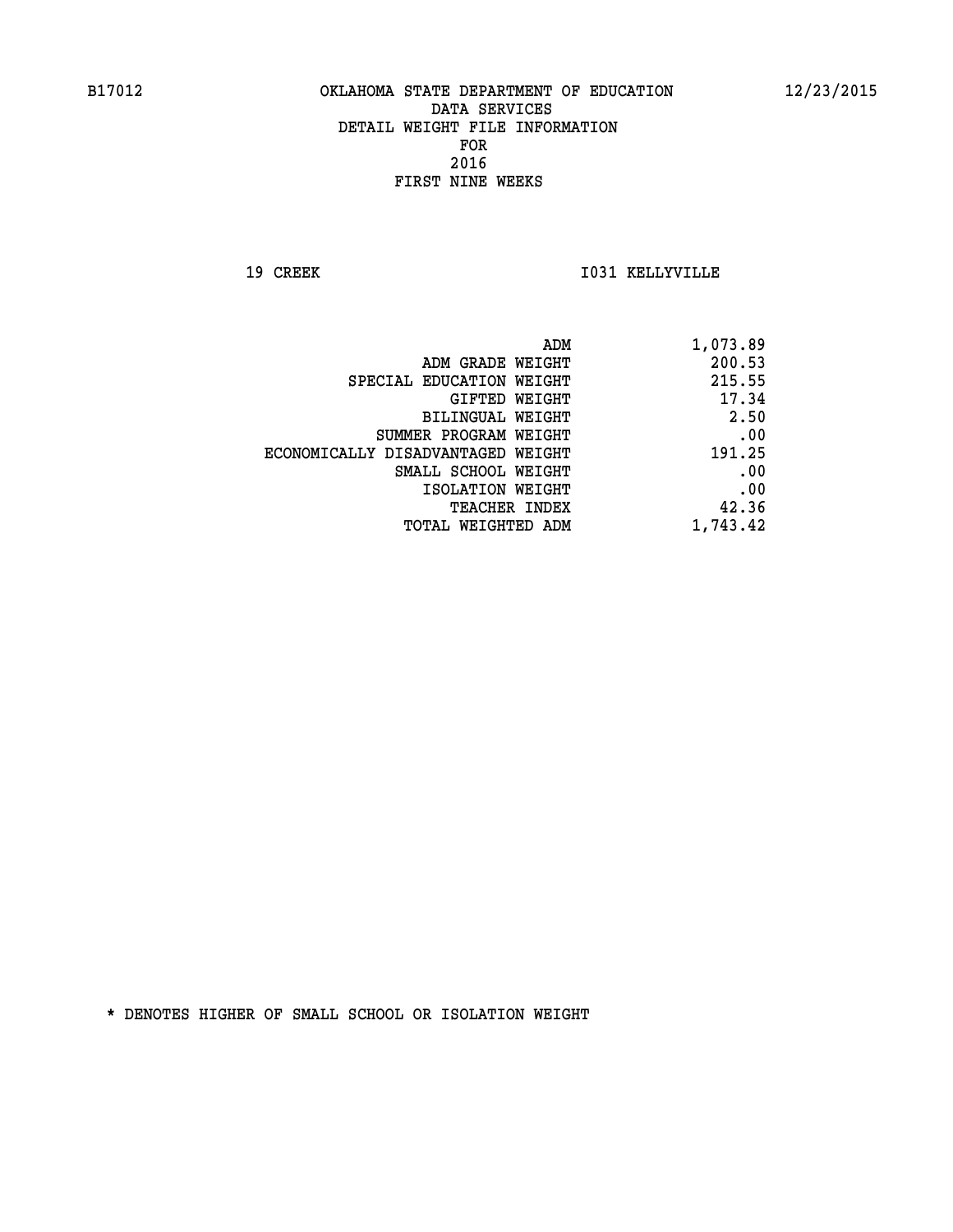19 CREEK 1033 SAPULPA

| 3,958.23 |
|----------|
| 794.10   |
| 662.10   |
| 122.40   |
| 38.00    |
| 1.20     |
| 675.25   |
| .00      |
| .00      |
| .00      |
| 6,251.28 |
|          |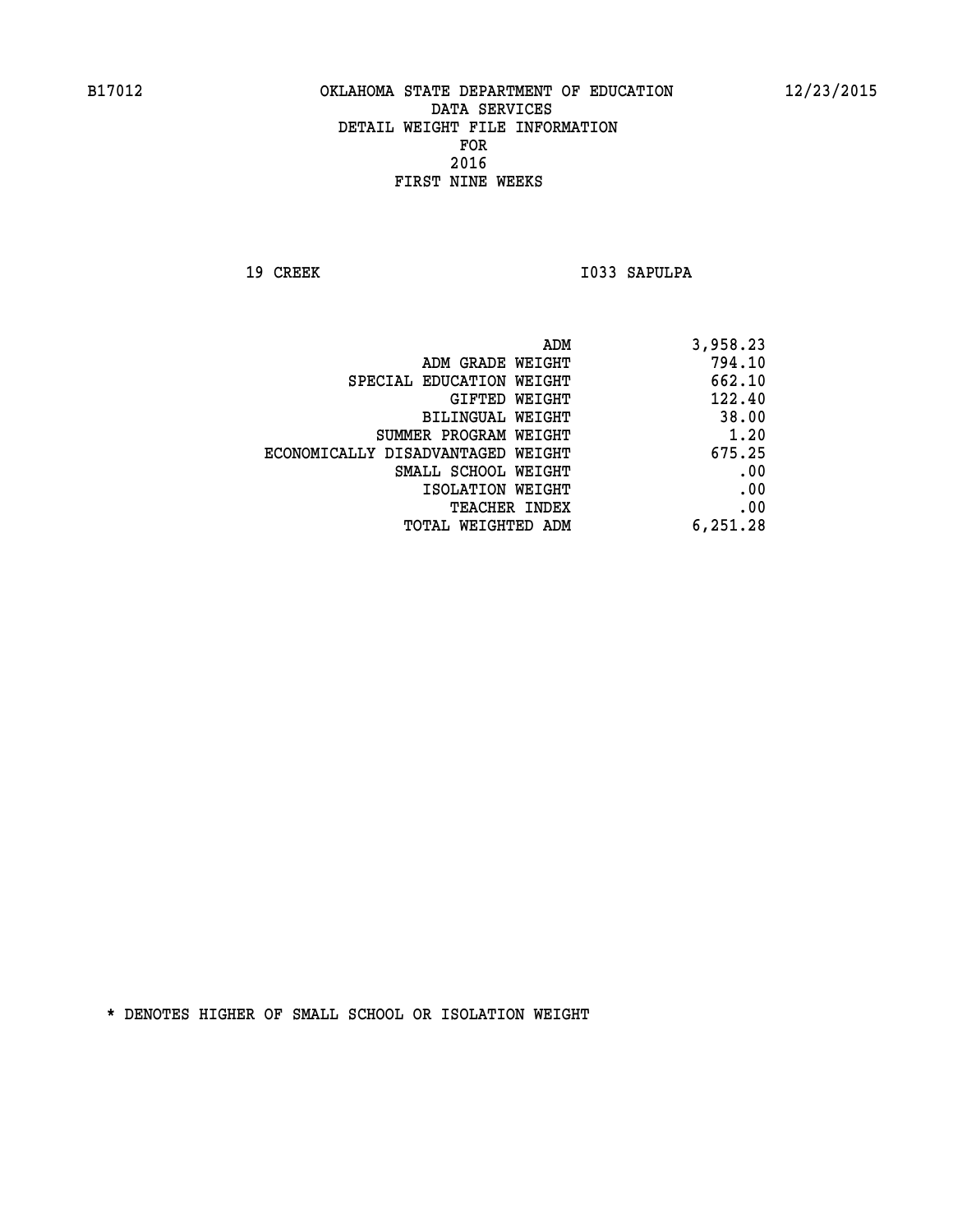**19 CREEK 1039 DRUMRIGHT** 

| 556.90 |
|--------|
| 111.26 |
| 124.25 |
| 17.68  |
| .00    |
| .00    |
| 114.75 |
| .00    |
| .00    |
| 9.63   |
| 934.47 |
|        |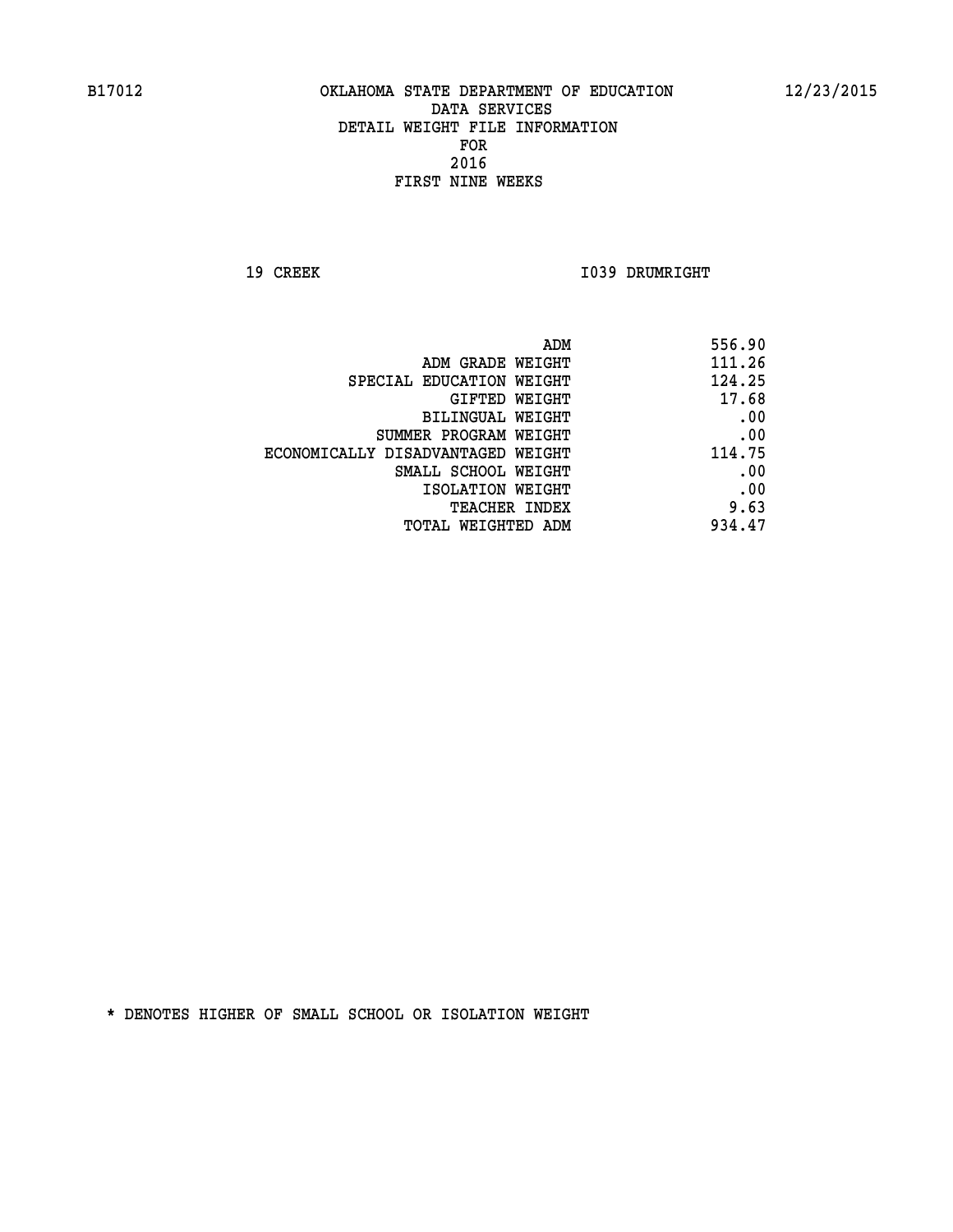**20 CUSTER I005 ARAPAHO-BUTLER** 

| ADM                               | 434.63    |
|-----------------------------------|-----------|
| ADM GRADE WEIGHT                  | 88.37     |
| SPECIAL EDUCATION WEIGHT          | 53.45     |
| GIFTED WEIGHT                     | 11.90     |
| BILINGUAL WEIGHT                  | .25       |
| SUMMER PROGRAM WEIGHT             | .00       |
| ECONOMICALLY DISADVANTAGED WEIGHT | 46.75     |
| SMALL SCHOOL WEIGHT               | 15.51     |
| ISOLATION WEIGHT                  | $169.51*$ |
| <b>TEACHER INDEX</b>              | 38.17     |
| TOTAL WEIGHTED ADM                | 843.03    |
|                                   |           |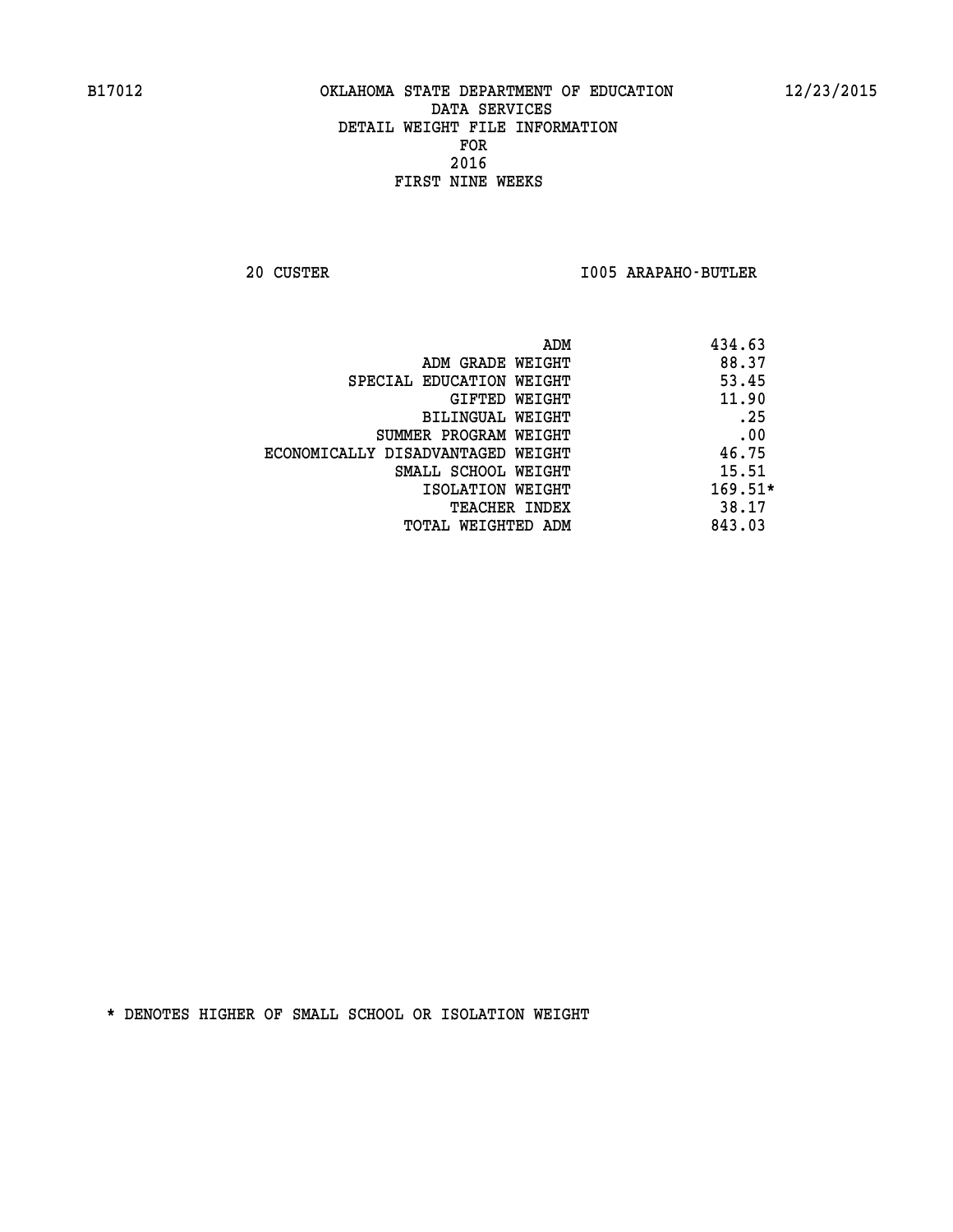20 CUSTER **IDO7 THOMAS-FAY-CUSTER UNIF** 

| 476.79  |
|---------|
| 99.06   |
| 64.50   |
| 23.12   |
| .00     |
| 1.20    |
| 58.75   |
| 9.41    |
| 181.18* |
| 47.66   |
| 952.26  |
|         |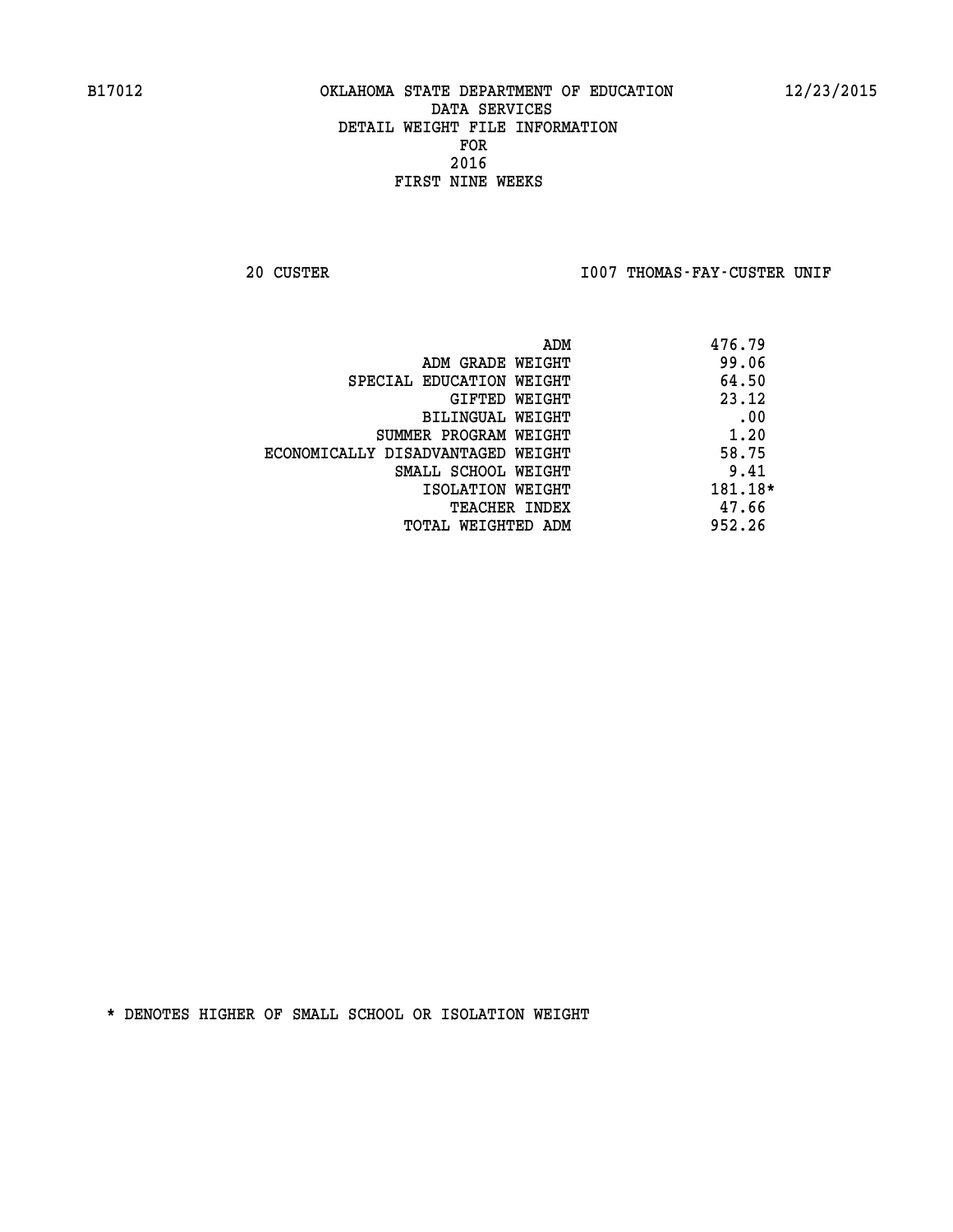**20 CUSTER 1026 WEATHERFORD** 

| 2,275.23 |
|----------|
| 382.43   |
| 195.85   |
| 114.24   |
| 57.75    |
| .00      |
| 306.75   |
| .00      |
| .00      |
| 111.46   |
| 3,443.71 |
|          |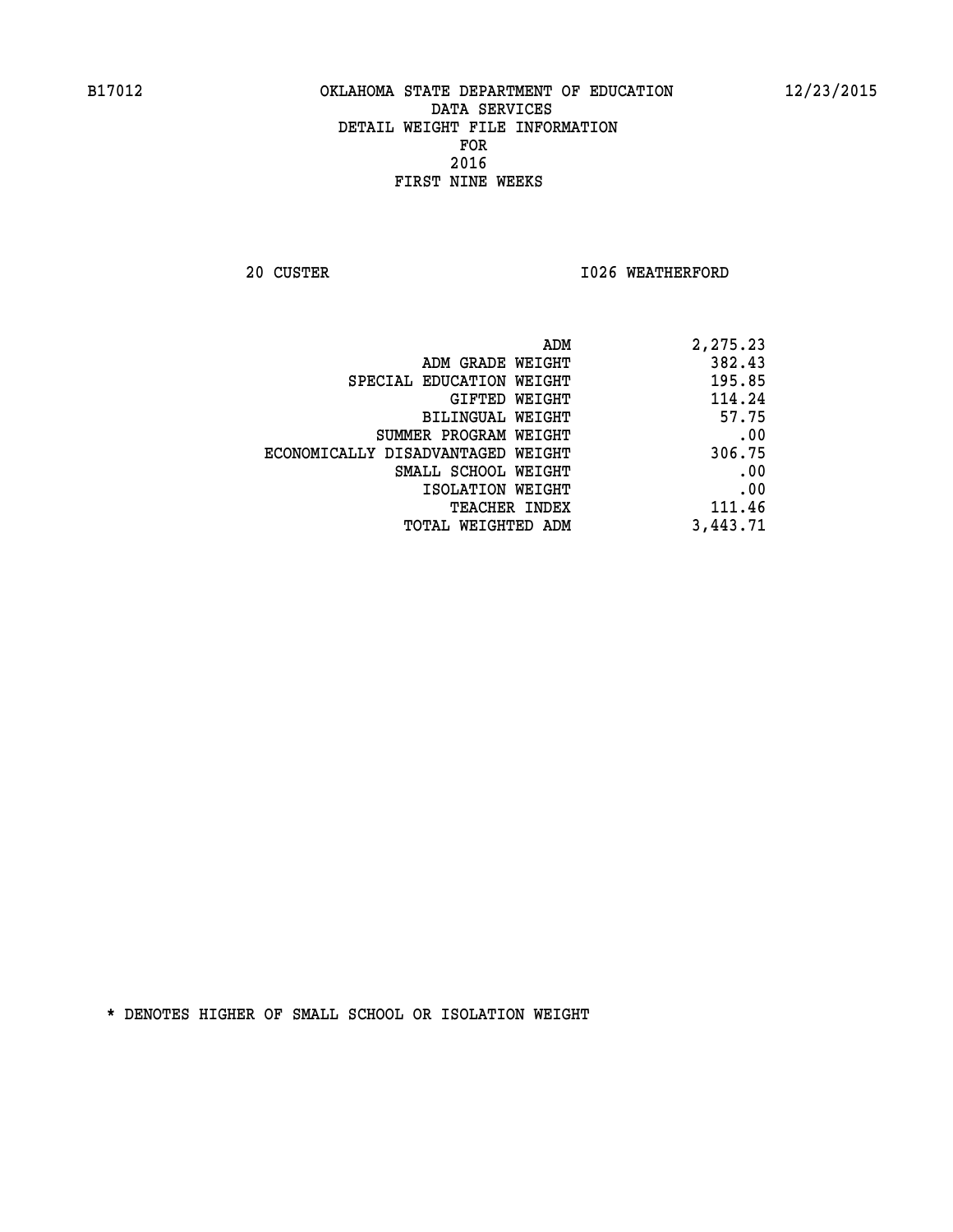**20 CUSTER 1099 CLINTON** 

| ADM                               | 2,304.37 |
|-----------------------------------|----------|
| ADM GRADE WEIGHT                  | 438.43   |
| SPECIAL EDUCATION WEIGHT          | 359.55   |
| GIFTED WEIGHT                     | 72.76    |
| BILINGUAL WEIGHT                  | 197.00   |
| SUMMER PROGRAM WEIGHT             | .00      |
| ECONOMICALLY DISADVANTAGED WEIGHT | 474.00   |
| SMALL SCHOOL WEIGHT               | .00      |
| ISOLATION WEIGHT                  | .00      |
| <b>TEACHER INDEX</b>              | 78.81    |
| TOTAL WEIGHTED ADM                | 3,924.92 |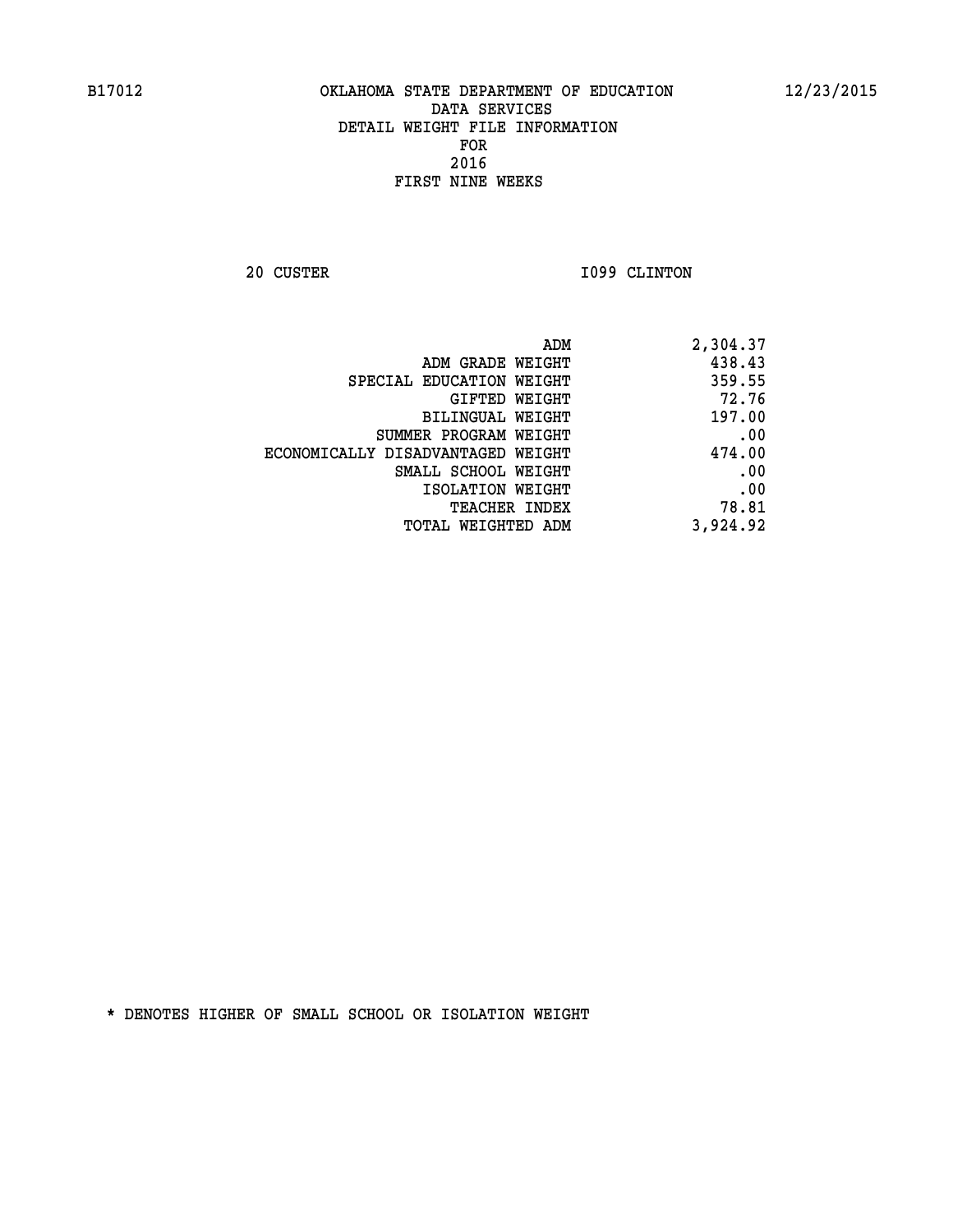**21 DELAWARE C006 CLEORA** 

| ADM                               | 121.40   |
|-----------------------------------|----------|
| ADM GRADE WEIGHT                  | 23.38    |
| SPECIAL EDUCATION WEIGHT          | 23.15    |
| GIFTED WEIGHT                     | 3.74     |
| BILINGUAL WEIGHT                  | .00      |
| SUMMER PROGRAM WEIGHT             | .00      |
| ECONOMICALLY DISADVANTAGED WEIGHT | 17.25    |
| SMALL SCHOOL WEIGHT               | $18.71*$ |
| ISOLATION WEIGHT                  | .00      |
| <b>TEACHER INDEX</b>              | 14.24    |
| TOTAL WEIGHTED ADM                | 221.87   |
|                                   |          |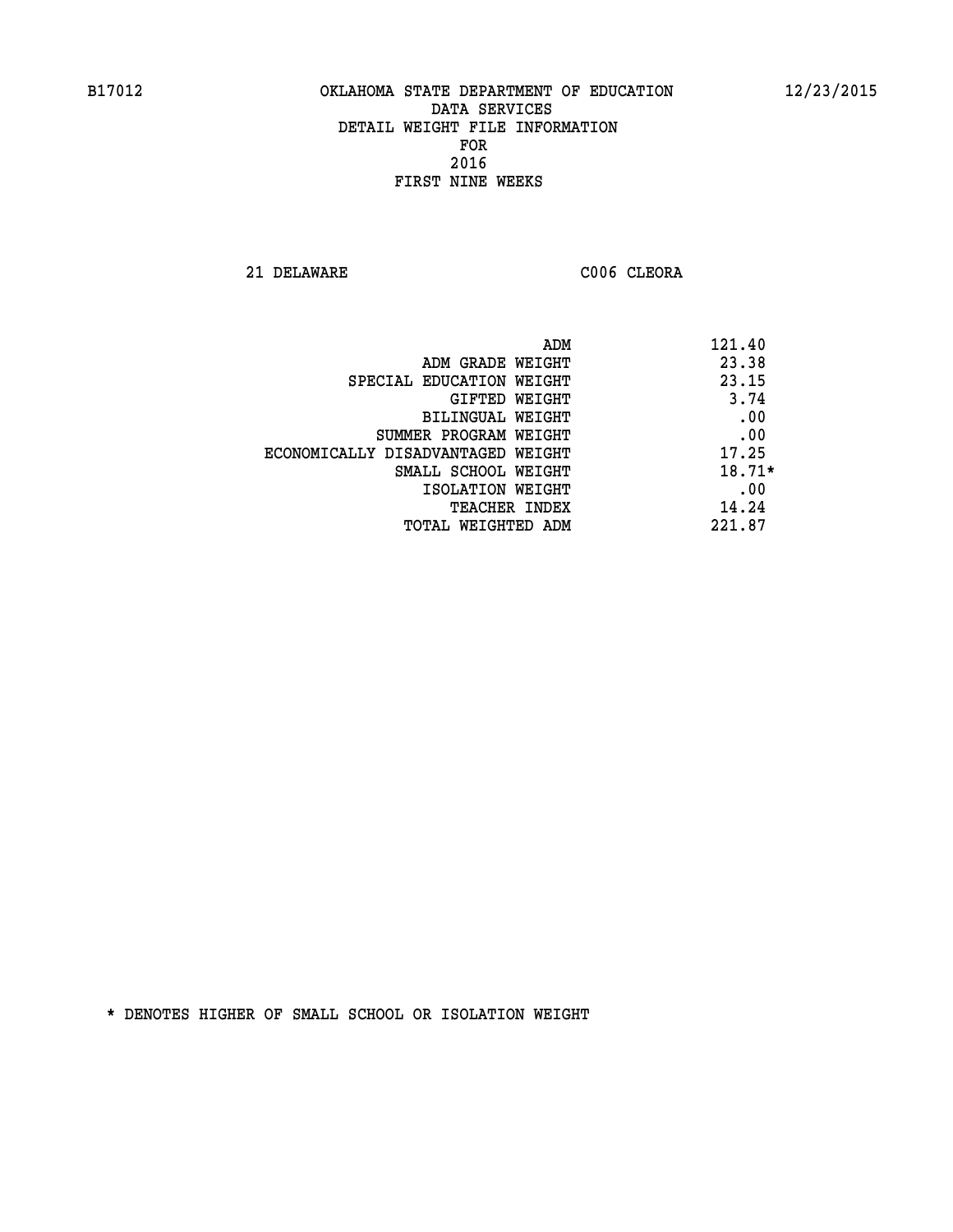**21 DELAWARE C014 LEACH** 

| ADM                               | 142.18   |
|-----------------------------------|----------|
| ADM GRADE WEIGHT                  | 26.56    |
| SPECIAL EDUCATION WEIGHT          | 12.00    |
| GIFTED WEIGHT                     | 3.74     |
| BILINGUAL WEIGHT                  | .50      |
| SUMMER PROGRAM WEIGHT             | .00      |
| ECONOMICALLY DISADVANTAGED WEIGHT | 27.25    |
| SMALL SCHOOL WEIGHT               | $20.79*$ |
| ISOLATION WEIGHT                  | .00      |
| <b>TEACHER INDEX</b>              | .00      |
| TOTAL WEIGHTED ADM                | 233.02   |
|                                   |          |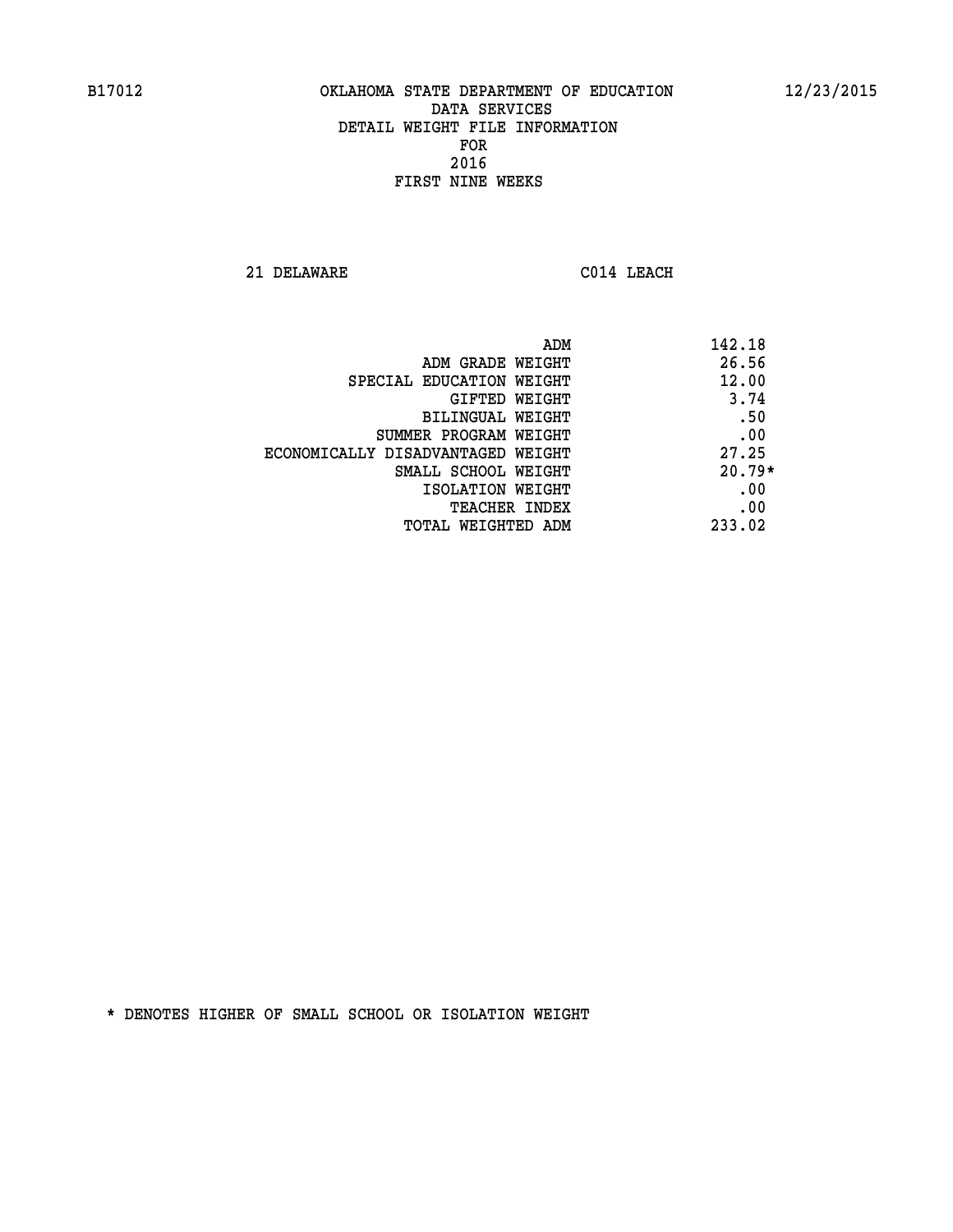**21 DELAWARE C030 KENWOOD** 

| ADM                               | 99.41    |
|-----------------------------------|----------|
| ADM GRADE WEIGHT                  | 19.54    |
| SPECIAL EDUCATION WEIGHT          | 3.95     |
| GIFTED WEIGHT                     | .00      |
| <b>BILINGUAL WEIGHT</b>           | .00      |
| SUMMER PROGRAM WEIGHT             | .00      |
| ECONOMICALLY DISADVANTAGED WEIGHT | 19.75    |
| SMALL SCHOOL WEIGHT               | $16.15*$ |
| ISOLATION WEIGHT                  | .00      |
| <b>TEACHER INDEX</b>              | .86      |
| TOTAL WEIGHTED ADM                | 159.66   |
|                                   |          |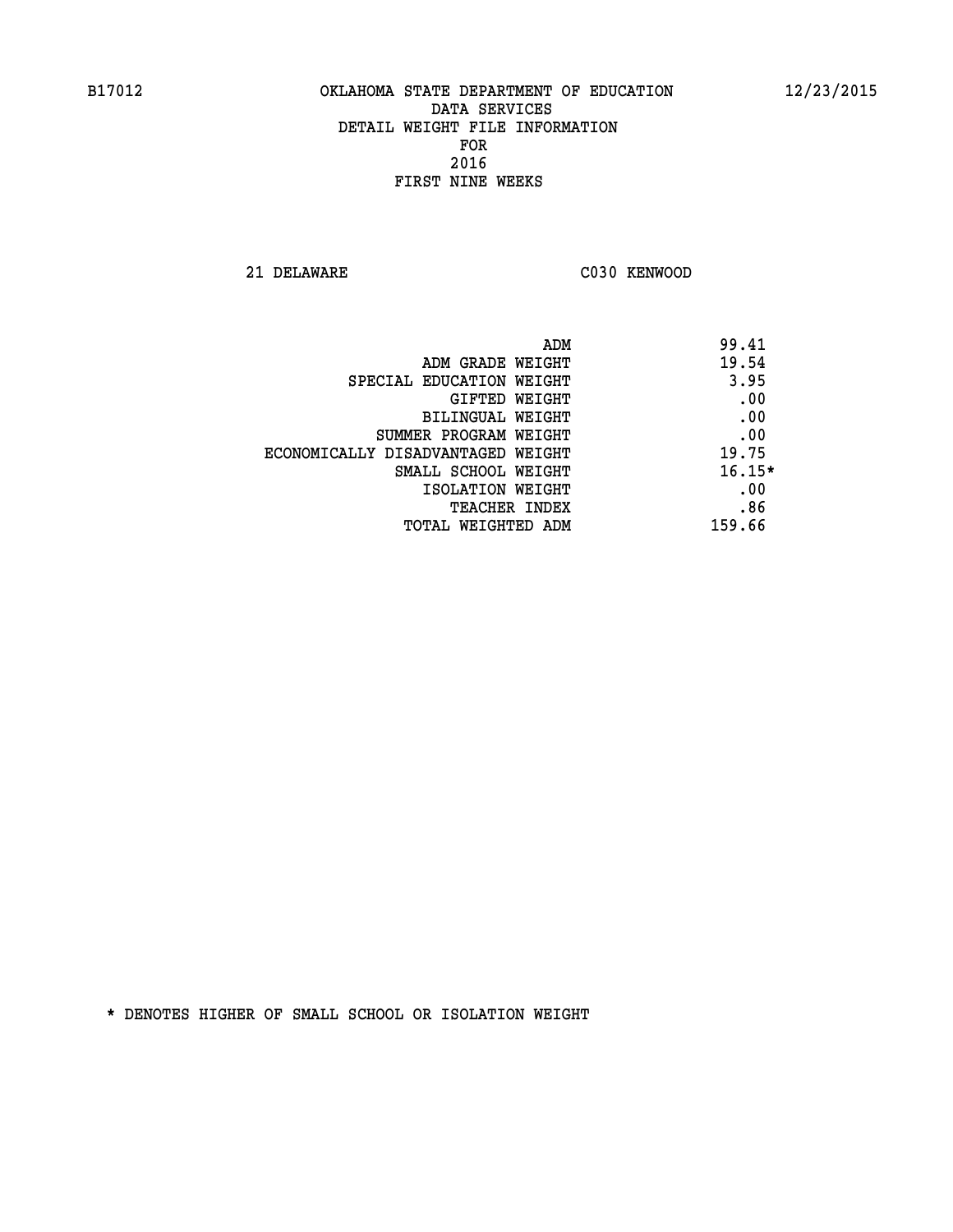**21 DELAWARE C034 MOSELEY** 

|                                   | 244.45<br>ADM |
|-----------------------------------|---------------|
| ADM GRADE WEIGHT                  | 51.07         |
| SPECIAL EDUCATION WEIGHT          | 31.35         |
| GIFTED WEIGHT                     | 5.44          |
| BILINGUAL WEIGHT                  | 3.25          |
| SUMMER PROGRAM WEIGHT             | .00           |
| ECONOMICALLY DISADVANTAGED WEIGHT | 41.00         |
| SMALL SCHOOL WEIGHT               | $26.30*$      |
| ISOLATION WEIGHT                  | .00           |
| <b>TEACHER INDEX</b>              | 7.20          |
| TOTAL WEIGHTED ADM                | 410.06        |
|                                   |               |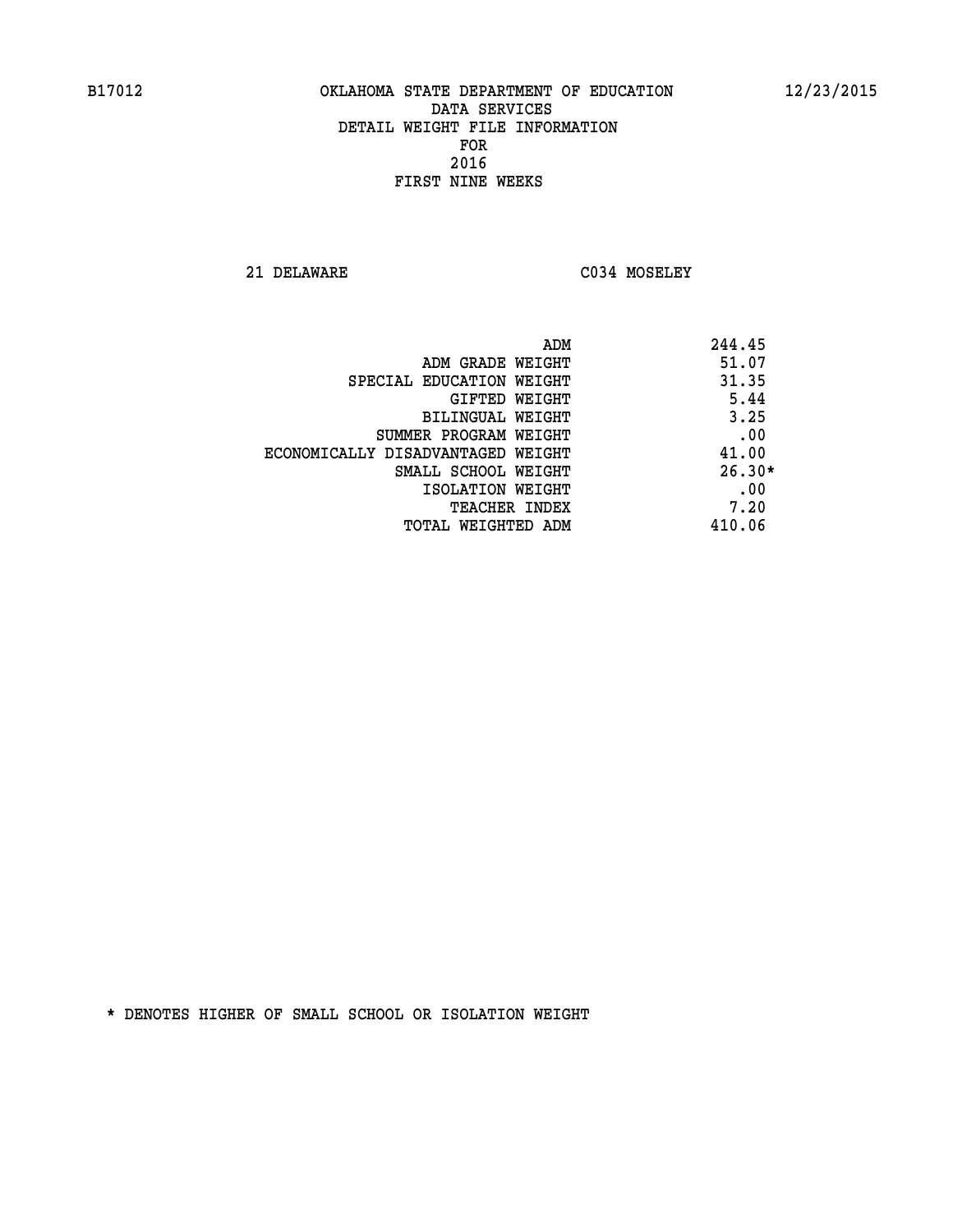**21 DELAWARE I001 JAY** 

| ADM                               | 1,688.50 |
|-----------------------------------|----------|
| ADM GRADE WEIGHT                  | 338.17   |
| SPECIAL EDUCATION WEIGHT          | 330.20   |
| GIFTED WEIGHT                     | 34.68    |
| BILINGUAL WEIGHT                  | 35.00    |
| SUMMER PROGRAM WEIGHT             | .00      |
| ECONOMICALLY DISADVANTAGED WEIGHT | 336.00   |
| SMALL SCHOOL WEIGHT               | .00      |
| ISOLATION WEIGHT                  | .00      |
| <b>TEACHER INDEX</b>              | .00      |
| WEIGHTED ADM<br>TOTAL             | 2,762.55 |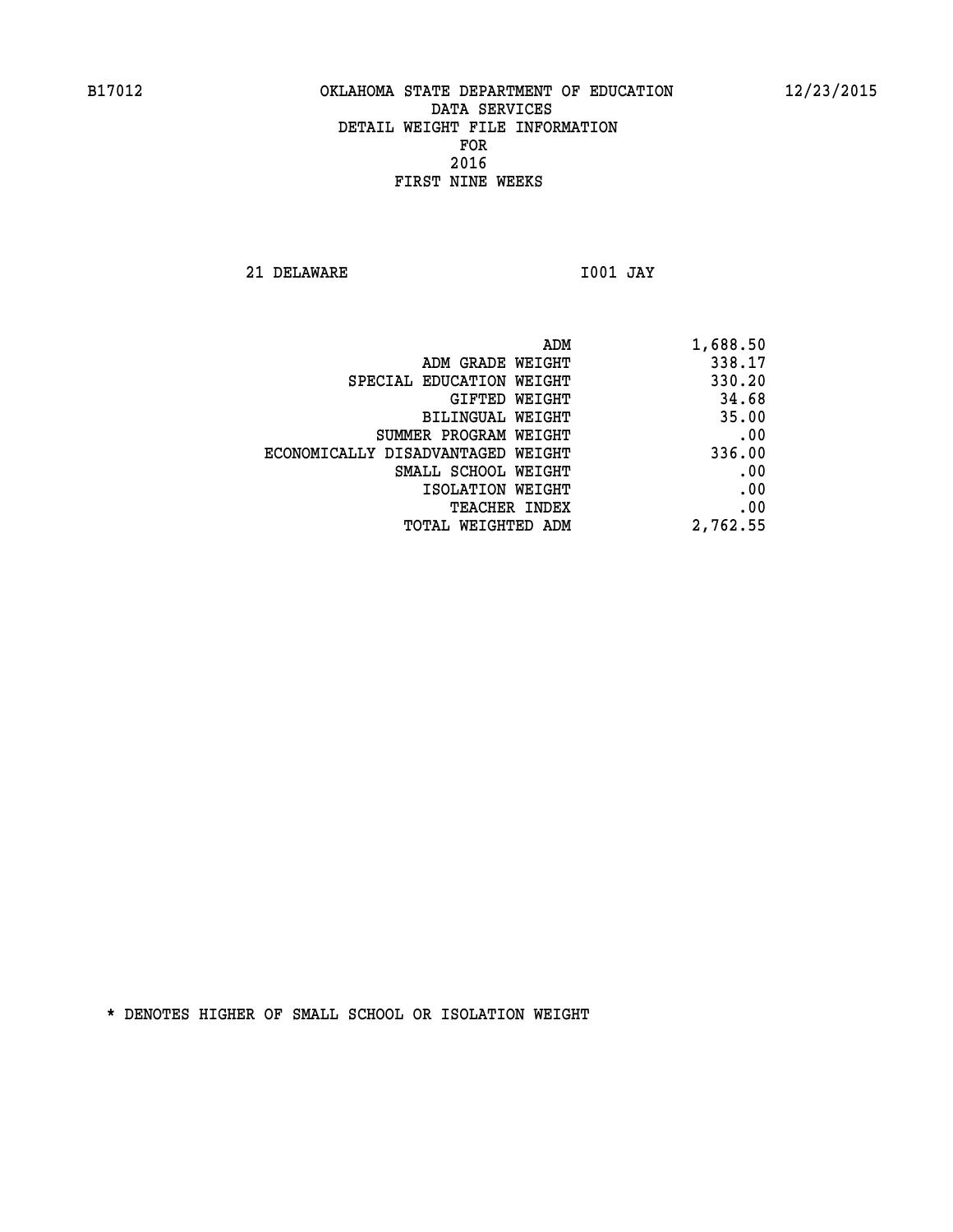**21 DELAWARE I002 GROVE** 

| 2,453.32 |
|----------|
| 487.74   |
| 381.75   |
| 57.80    |
| 6.00     |
| 2.40     |
| 382.00   |
| .00      |
| .00      |
| 61.81    |
| 3,832.82 |
|          |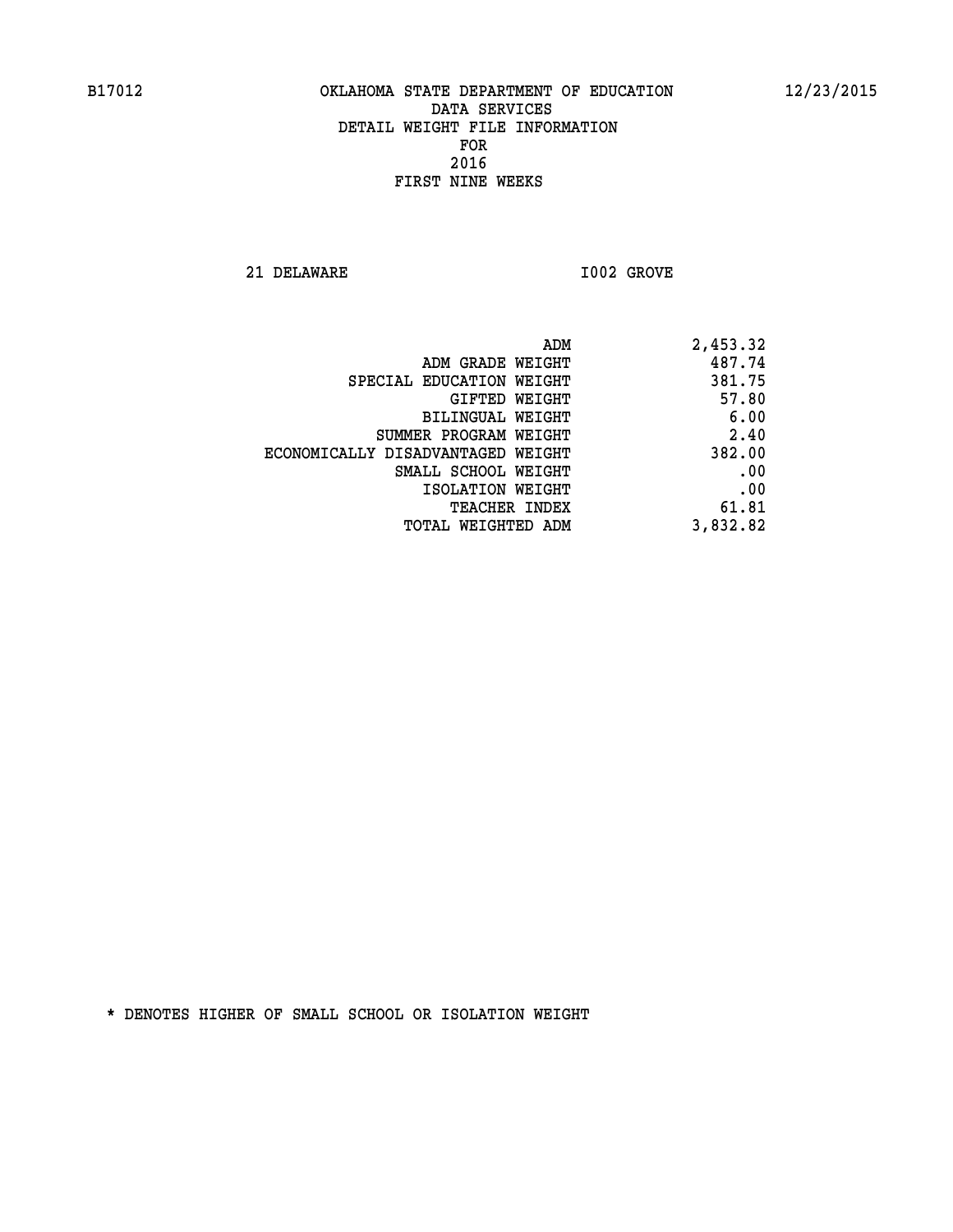**21 DELAWARE I003 KANSAS** 

| 873.70   |
|----------|
| 170.15   |
| 226.60   |
| 23.80    |
| 19.50    |
| .00      |
| 181.00   |
| .00      |
| .00      |
| 5.76     |
| 1,500.51 |
|          |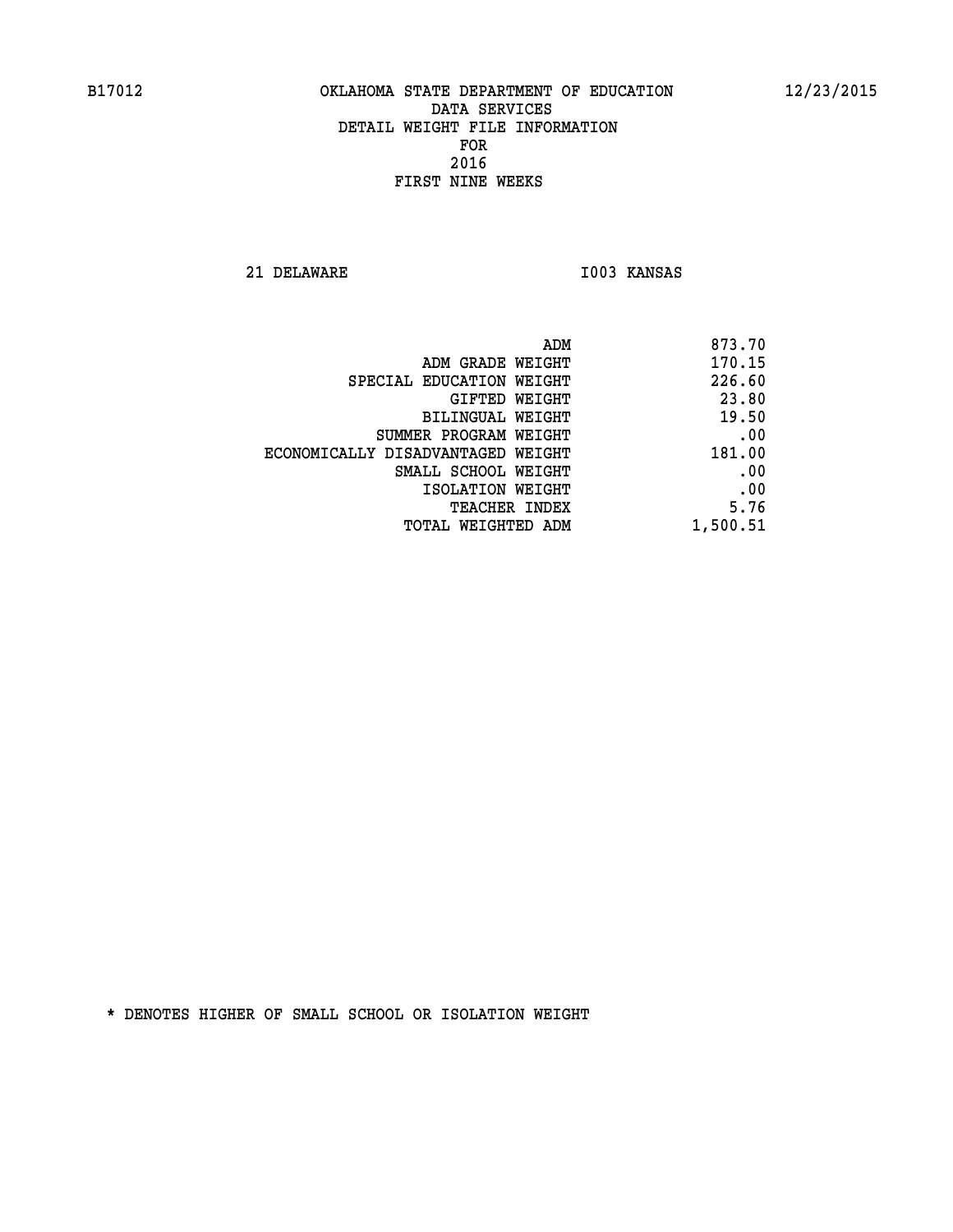**21 DELAWARE I004 COLCORD** 

| 601.63   |
|----------|
| 121.91   |
| 121.65   |
| 16.66    |
| 9.25     |
| .00      |
| 138.50   |
| .00      |
| .00      |
| 20.09    |
| 1,029.69 |
|          |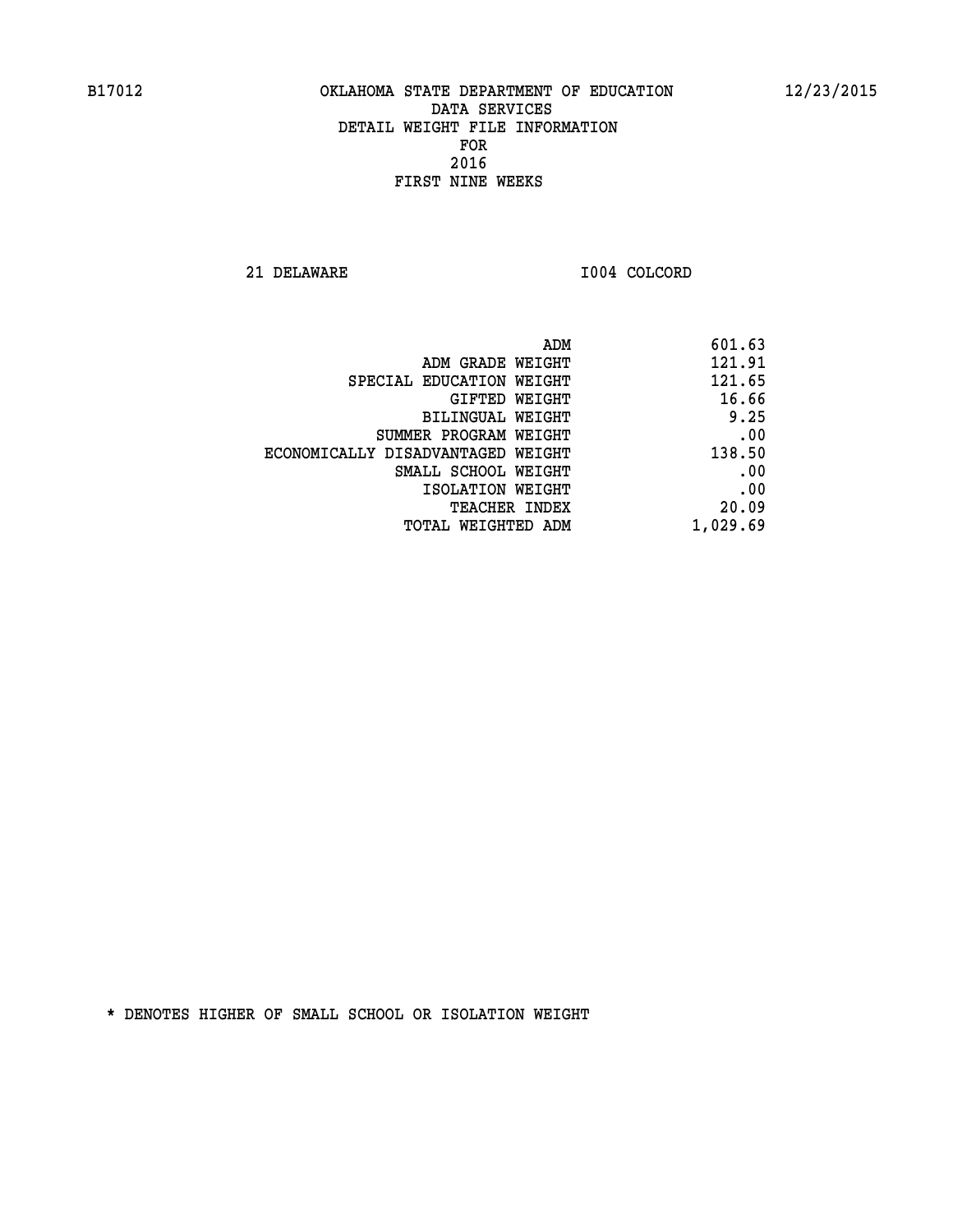**21 DELAWARE I005 OAKS-MISSION** 

|                                   | 277.57<br>ADM |     |
|-----------------------------------|---------------|-----|
| ADM GRADE WEIGHT                  | 50.44         |     |
| SPECIAL EDUCATION WEIGHT          | 39.05         |     |
| GIFTED WEIGHT                     | 3.74          |     |
| BILINGUAL WEIGHT                  | 1.50          |     |
| SUMMER PROGRAM WEIGHT             |               | .00 |
| ECONOMICALLY DISADVANTAGED WEIGHT | 50.50         |     |
| SMALL SCHOOL WEIGHT               | $26.39*$      |     |
| ISOLATION WEIGHT                  |               | .00 |
| TEACHER INDEX                     | 4.66          |     |
| TOTAL WEIGHTED ADM                | 453.85        |     |
|                                   |               |     |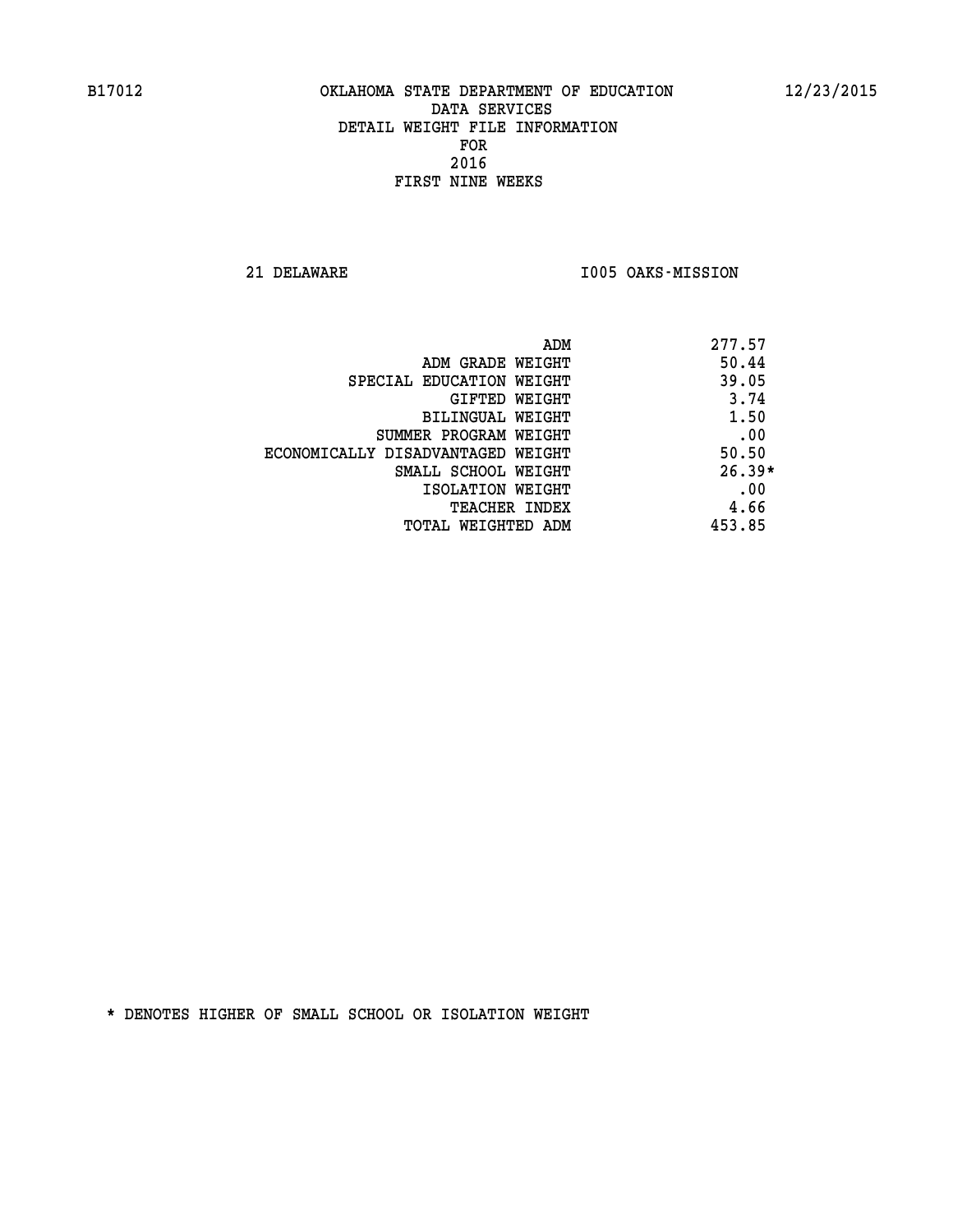**22 DEWEY I005 VICI** 

| ADM                               | 341.65    |
|-----------------------------------|-----------|
| ADM GRADE WEIGHT                  | 66.37     |
| SPECIAL EDUCATION WEIGHT          | 32.85     |
| GIFTED WEIGHT                     | 5.10      |
| BILINGUAL WEIGHT                  | 5.50      |
| SUMMER PROGRAM WEIGHT             | .00       |
| ECONOMICALLY DISADVANTAGED WEIGHT | 42.75     |
| SMALL SCHOOL WEIGHT               | 24.20     |
| ISOLATION WEIGHT                  | $174.24*$ |
| <b>TEACHER INDEX</b>              | .00       |
| TOTAL WEIGHTED ADM                | 668.46    |
|                                   |           |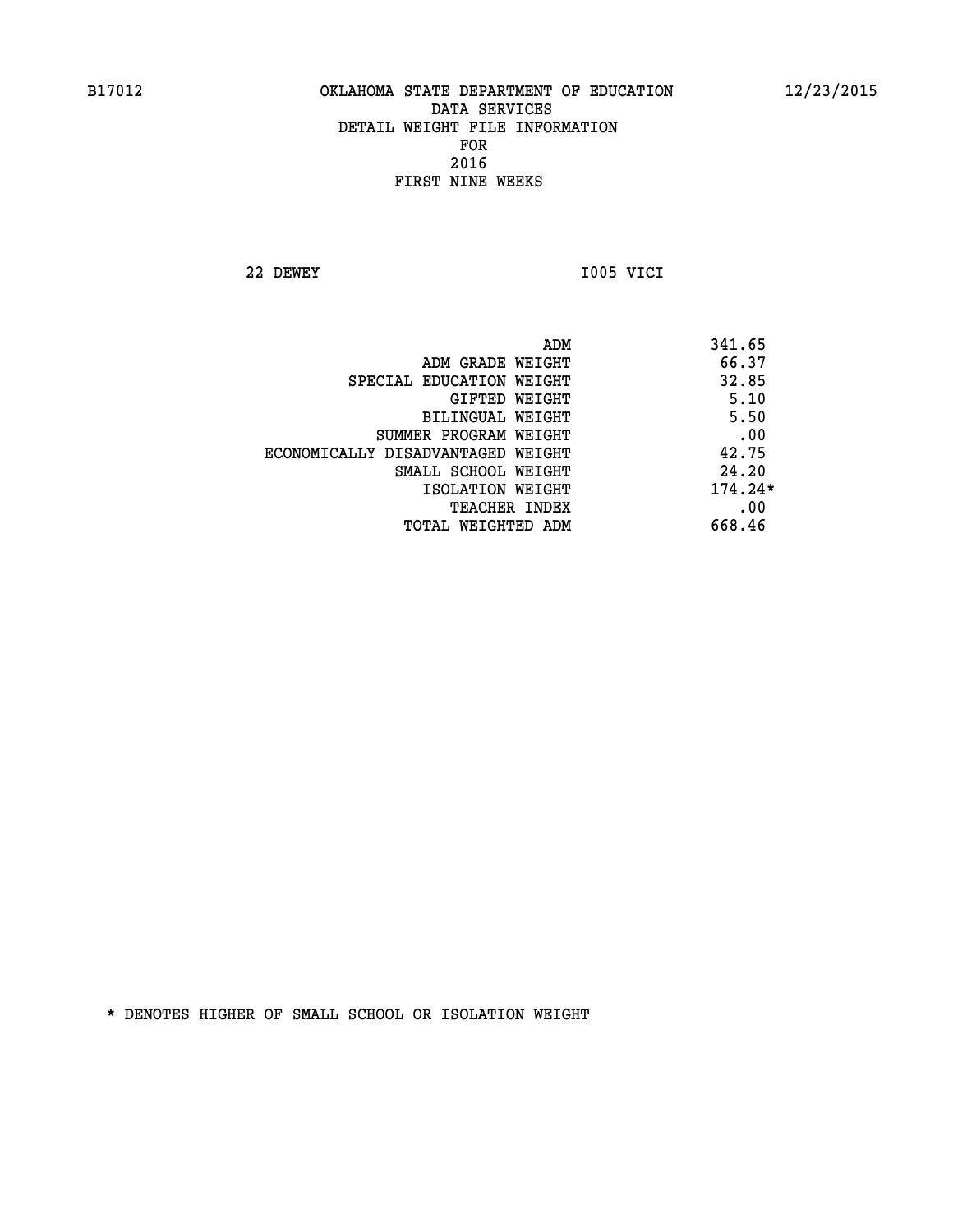**22 DEWEY I008 SEILING** 

| ADM                               | 431.29  |
|-----------------------------------|---------|
| ADM GRADE WEIGHT                  | 83.44   |
| SPECIAL EDUCATION WEIGHT          | 41.80   |
| GIFTED WEIGHT                     | 2.72    |
| BILINGUAL WEIGHT                  | 3.75    |
| SUMMER PROGRAM WEIGHT             | .00     |
| ECONOMICALLY DISADVANTAGED WEIGHT | 56.25   |
| SMALL SCHOOL WEIGHT               | 15.93   |
| ISOLATION WEIGHT                  | 194.08* |
| <b>TEACHER INDEX</b>              | 40.37   |
| TOTAL WEIGHTED ADM                | 853.70  |
|                                   |         |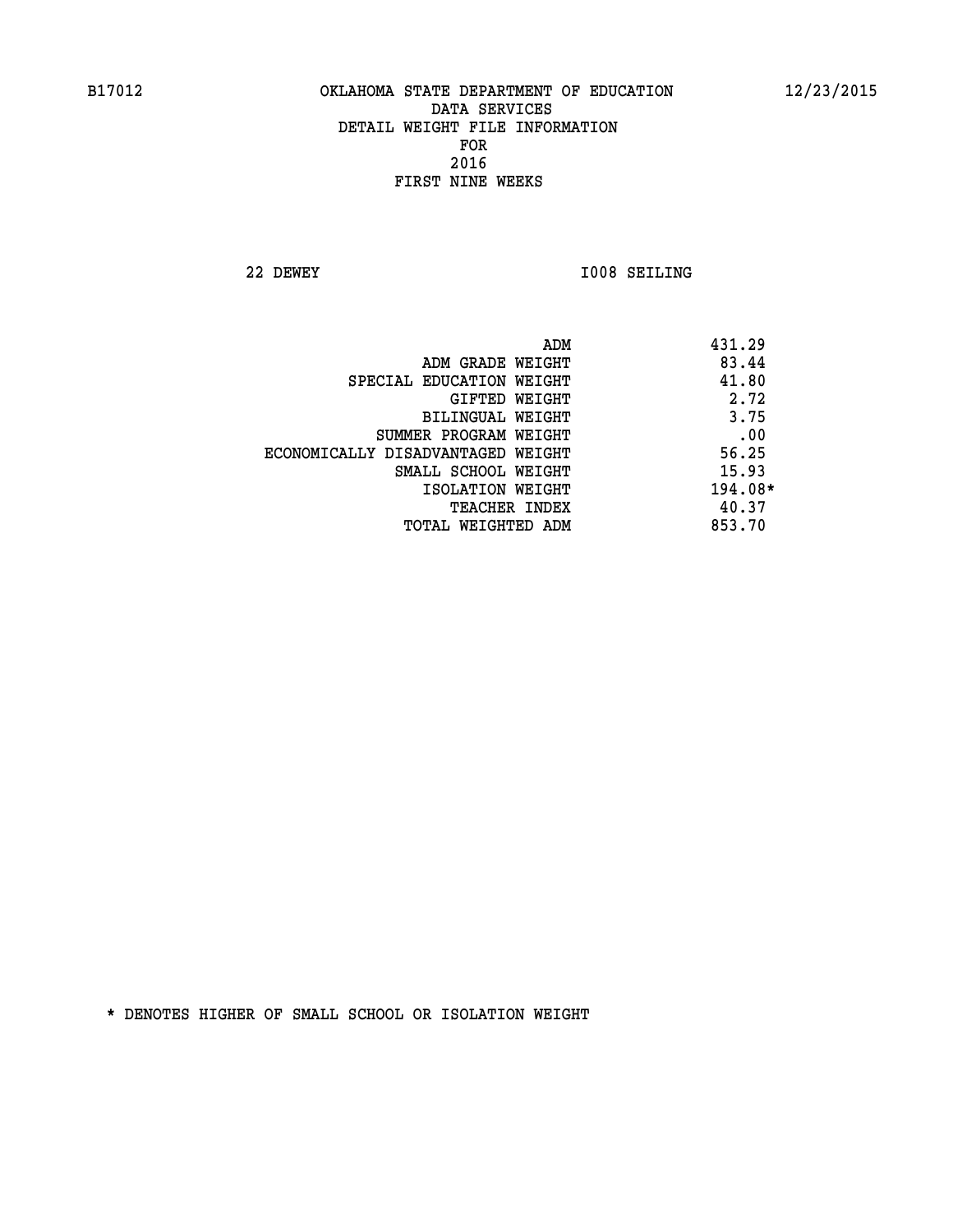**22 DEWEY I010 TALOGA** 

|                                   | ADM | 98.25    |
|-----------------------------------|-----|----------|
| ADM GRADE WEIGHT                  |     | 21.53    |
| SPECIAL EDUCATION WEIGHT          |     | 25.45    |
| GIFTED WEIGHT                     |     | 2.72     |
| BILINGUAL WEIGHT                  |     | .25      |
| SUMMER PROGRAM WEIGHT             |     | .00      |
| ECONOMICALLY DISADVANTAGED WEIGHT |     | 18.75    |
| SMALL SCHOOL WEIGHT               |     | 16.00    |
| ISOLATION WEIGHT                  |     | $94.32*$ |
| TEACHER INDEX                     |     | .00      |
| TOTAL WEIGHTED ADM                |     | 261.27   |
|                                   |     |          |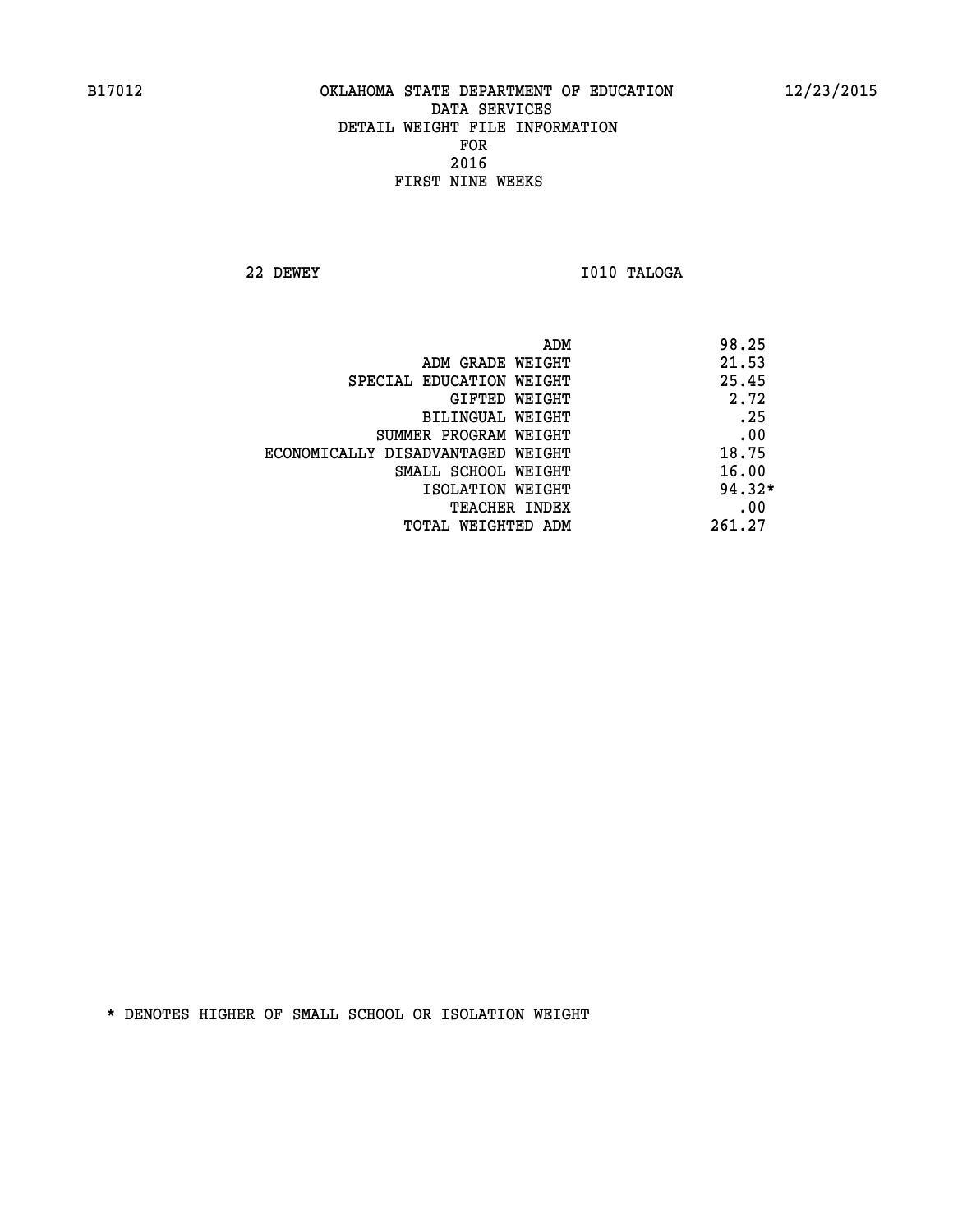**23 ELLIS I002 FARGO** 

|                                   | ADM | 190.91   |
|-----------------------------------|-----|----------|
| ADM GRADE WEIGHT                  |     | 37.24    |
| SPECIAL EDUCATION WEIGHT          |     | 14.85    |
| GIFTED WEIGHT                     |     | 5.10     |
| BILINGUAL WEIGHT                  |     | 3.50     |
| SUMMER PROGRAM WEIGHT             |     | .00      |
| ECONOMICALLY DISADVANTAGED WEIGHT |     | 36.00    |
| SMALL SCHOOL WEIGHT               |     | 24.40    |
| ISOLATION WEIGHT                  |     | $43.53*$ |
| TEACHER INDEX                     |     | 1.03     |
| TOTAL WEIGHTED ADM                |     | 332.16   |
|                                   |     |          |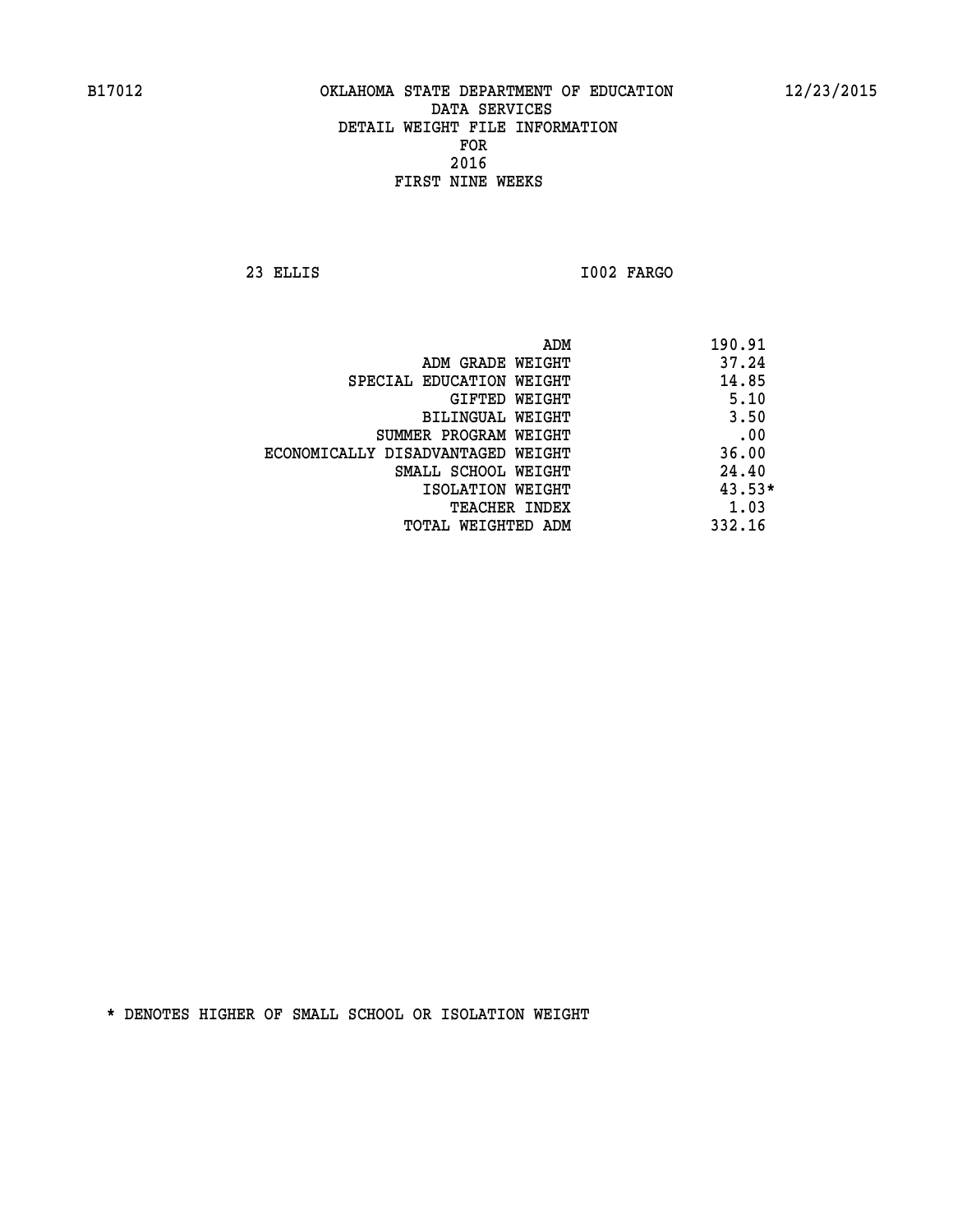**23 ELLIS I003 ARNETT** 

| ADM                               | 213.36    |
|-----------------------------------|-----------|
| ADM GRADE WEIGHT                  | 41.77     |
| SPECIAL EDUCATION WEIGHT          | 24.10     |
| GIFTED WEIGHT                     | 5.44      |
| BILINGUAL WEIGHT                  | .00       |
| SUMMER PROGRAM WEIGHT             | .00       |
| ECONOMICALLY DISADVANTAGED WEIGHT | 25.50     |
| SMALL SCHOOL WEIGHT               | 25.46     |
| ISOLATION WEIGHT                  | $149.35*$ |
| TEACHER INDEX                     | 3.31      |
| TOTAL WEIGHTED ADM                | 462.83    |
|                                   |           |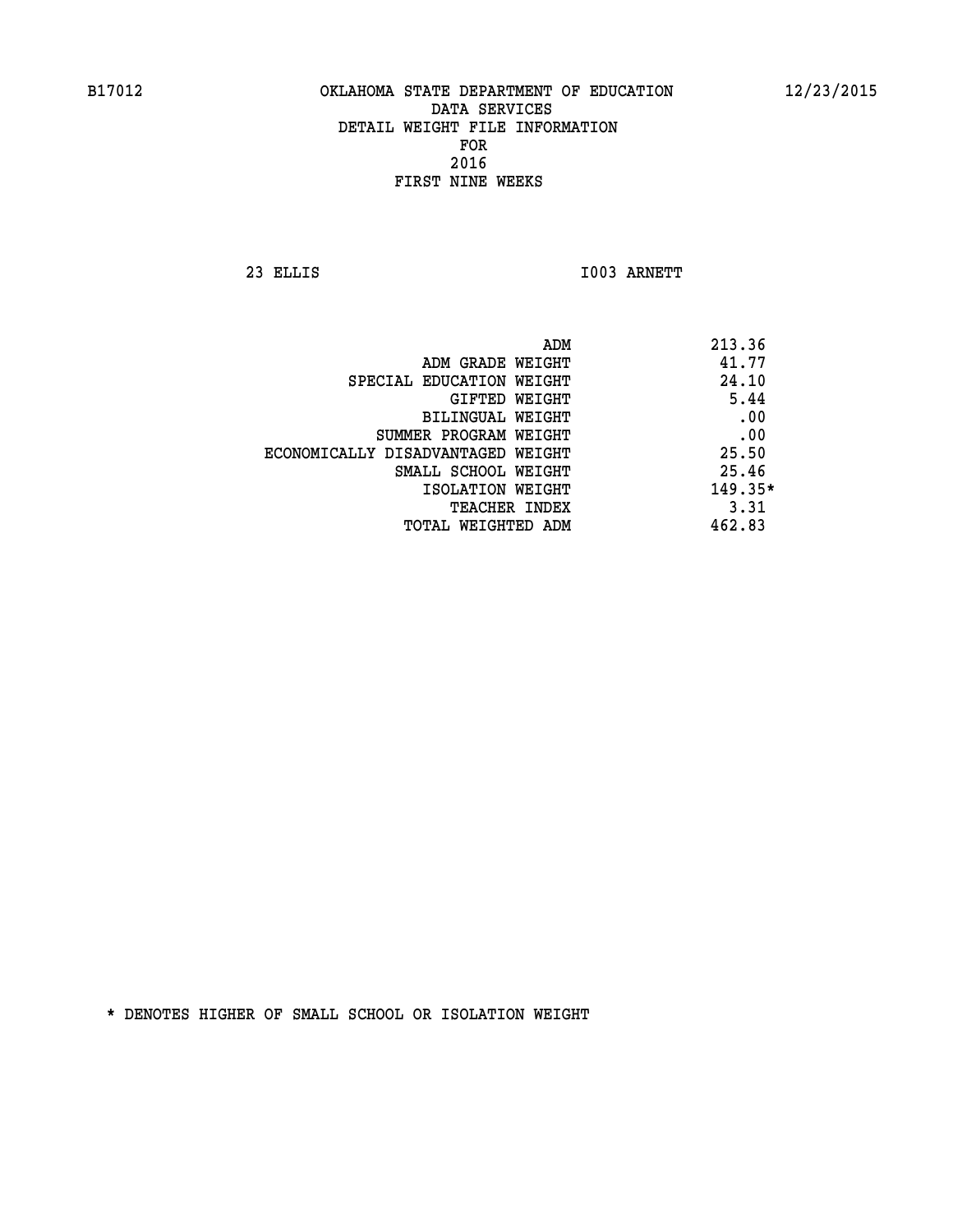**23 ELLIS I039 GAGE** 

|                                   | 95.04<br>ADM |
|-----------------------------------|--------------|
| ADM GRADE WEIGHT                  | 18.66        |
| SPECIAL EDUCATION WEIGHT          | 9.05         |
| GIFTED WEIGHT                     | 2.72         |
| BILINGUAL WEIGHT                  | .00          |
| SUMMER PROGRAM WEIGHT             | .00          |
| ECONOMICALLY DISADVANTAGED WEIGHT | 17.75        |
| SMALL SCHOOL WEIGHT               | 15.59        |
| ISOLATION WEIGHT                  | $25.32*$     |
| TEACHER INDEX                     | .00          |
| TOTAL WEIGHTED ADM                | 168.54       |
|                                   |              |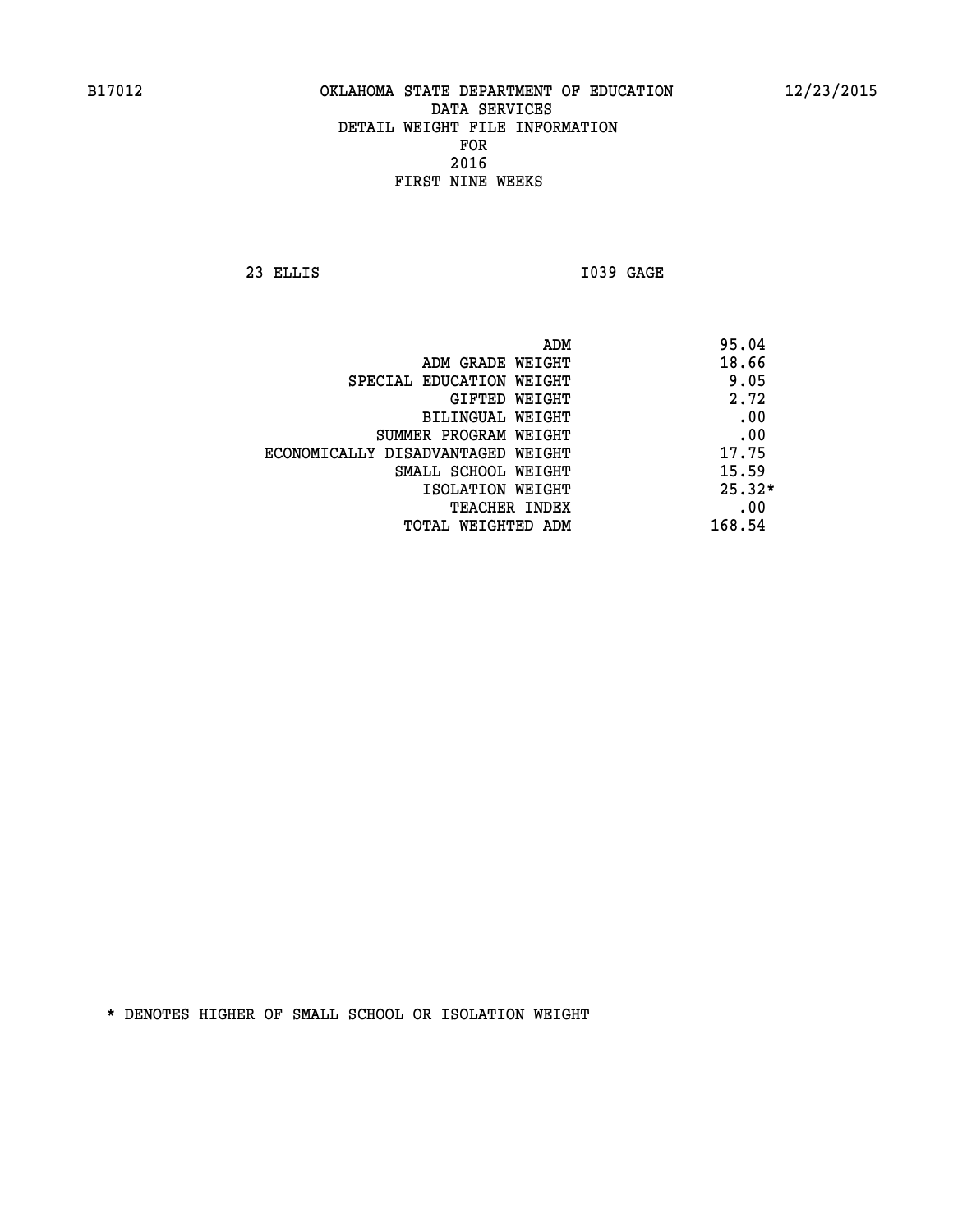**23 ELLIS I042 SHATTUCK** 

|                                   | ADM | 354.52  |
|-----------------------------------|-----|---------|
| ADM GRADE WEIGHT                  |     | 64.14   |
| SPECIAL EDUCATION WEIGHT          |     | 39.70   |
| GIFTED WEIGHT                     |     | 8.50    |
| BILINGUAL WEIGHT                  |     | 6.00    |
| SUMMER PROGRAM WEIGHT             |     | .00     |
| ECONOMICALLY DISADVANTAGED WEIGHT |     | 45.75   |
| SMALL SCHOOL WEIGHT               |     | 23.39   |
| ISOLATION WEIGHT                  |     | 180.81* |
| TEACHER INDEX                     |     | 4.97    |
| TOTAL WEIGHTED ADM                |     | 704.39  |
|                                   |     |         |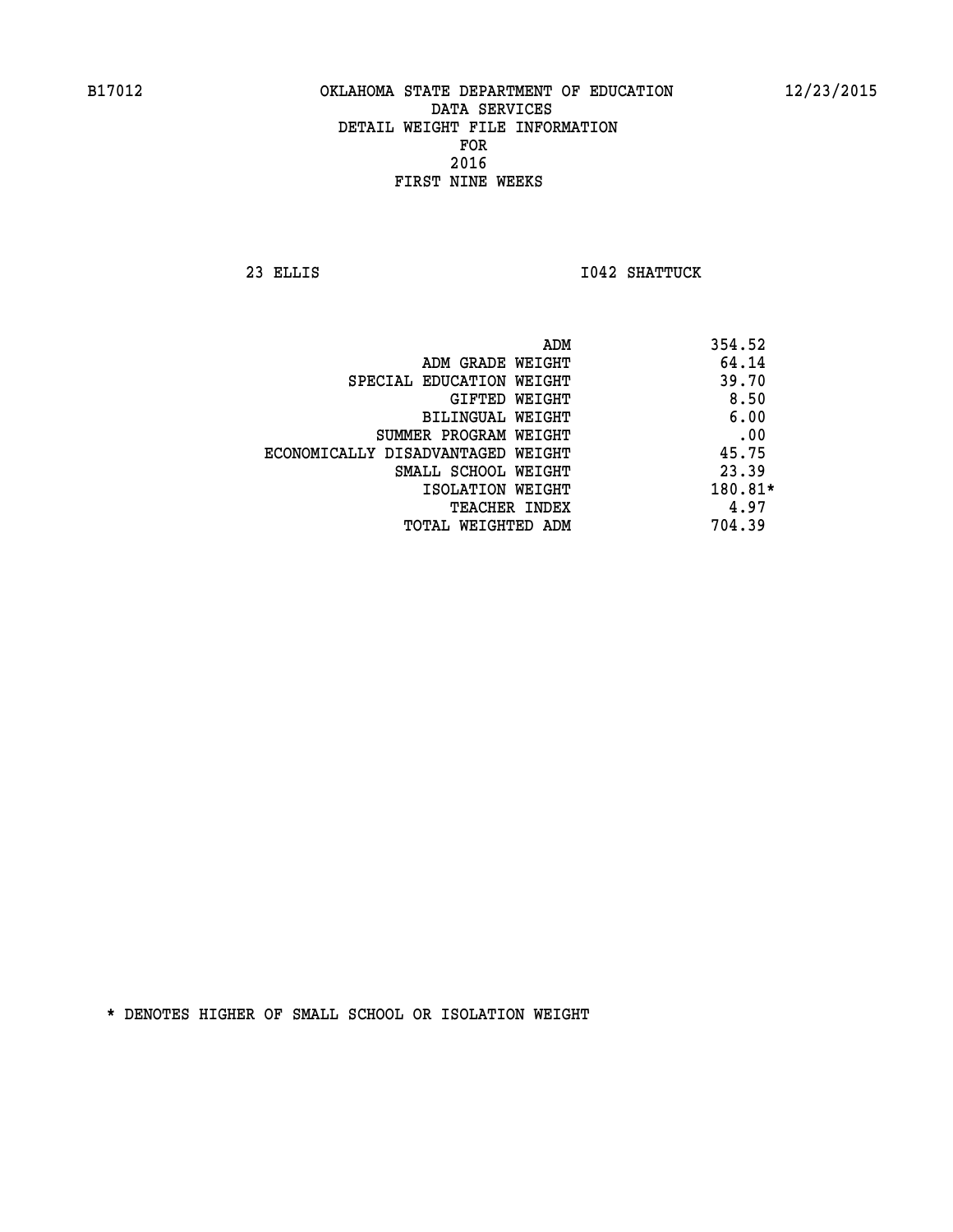**24 GARFIELD I001 WAUKOMIS** 

| ADM<br>414.32                              |  |
|--------------------------------------------|--|
| 84.96<br>ADM GRADE WEIGHT                  |  |
| 46.15<br>SPECIAL EDUCATION WEIGHT          |  |
| 13.26<br>GIFTED WEIGHT                     |  |
| .00<br>BILINGUAL WEIGHT                    |  |
| .00<br>SUMMER PROGRAM WEIGHT               |  |
| 57.50<br>ECONOMICALLY DISADVANTAGED WEIGHT |  |
| $17.96*$<br>SMALL SCHOOL WEIGHT            |  |
| .00<br>ISOLATION WEIGHT                    |  |
| .00<br><b>TEACHER INDEX</b>                |  |
| 634.15<br>TOTAL WEIGHTED ADM               |  |
|                                            |  |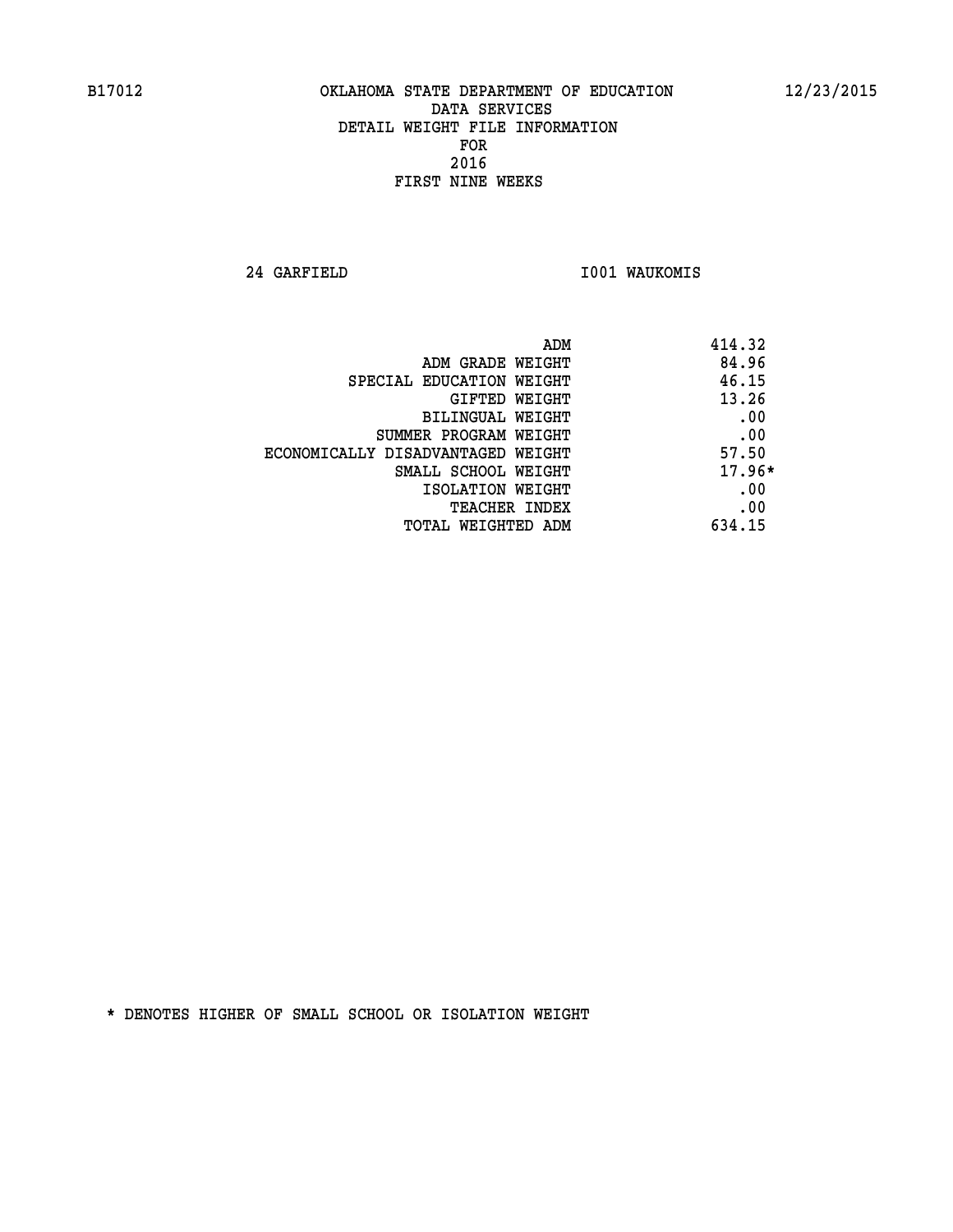**24 GARFIELD I018 KREMLIN-HILLSDALE** 

|                                   | 310.83<br>ADM |     |
|-----------------------------------|---------------|-----|
| ADM GRADE WEIGHT                  | 58.71         |     |
| SPECIAL EDUCATION WEIGHT          | 27.30         |     |
| GIFTED WEIGHT                     | 10.88         |     |
| BILINGUAL WEIGHT                  | .00           |     |
| SUMMER PROGRAM WEIGHT             | .00           |     |
| ECONOMICALLY DISADVANTAGED WEIGHT | 31.00         |     |
| SMALL SCHOOL WEIGHT               | $25.64*$      |     |
| ISOLATION WEIGHT                  |               | .00 |
| TEACHER INDEX                     | 7.17          |     |
| TOTAL WEIGHTED ADM                | 471.53        |     |
|                                   |               |     |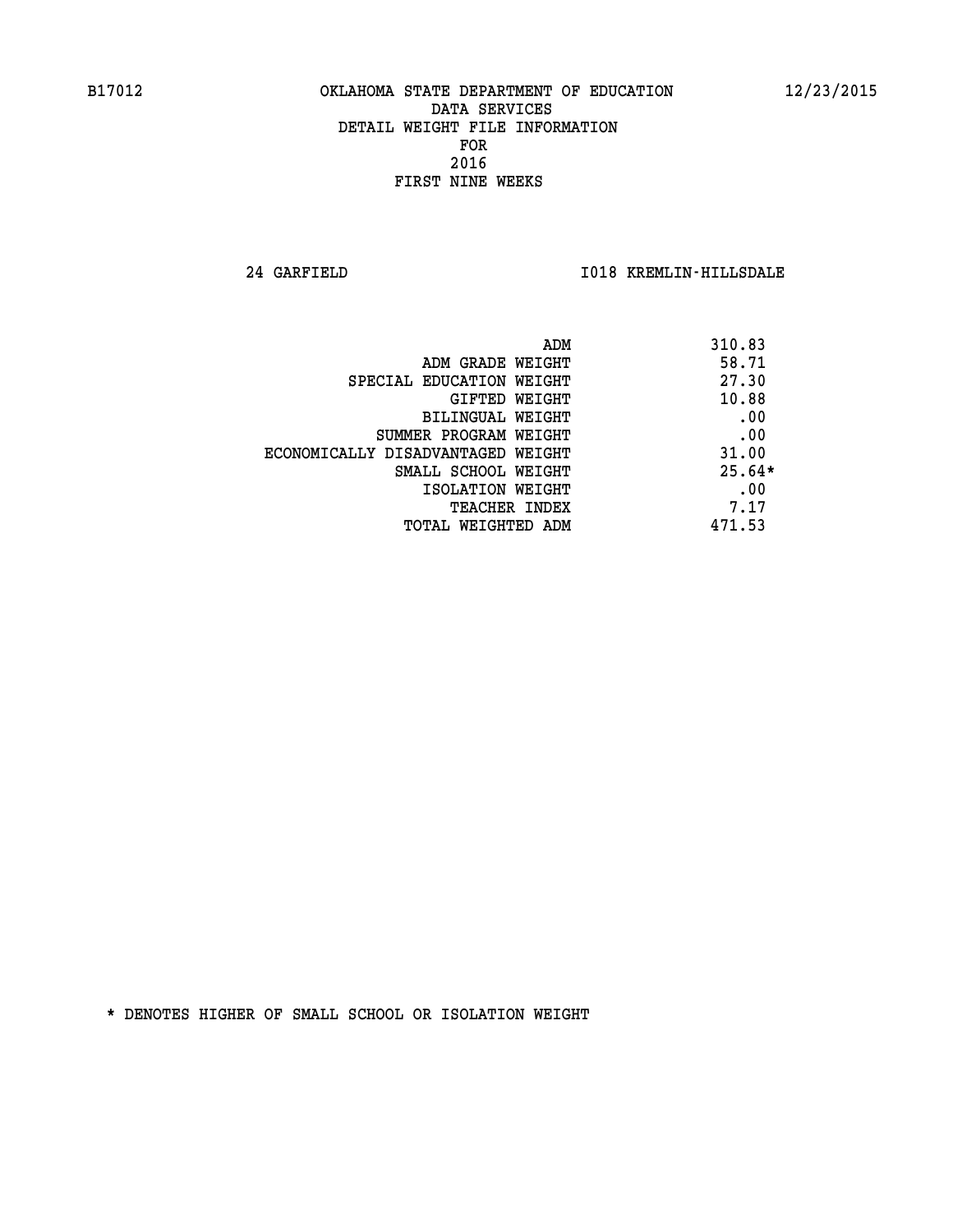**24 GARFIELD I042 CHISHOLM** 

| ADM                               | 1,022.43 |
|-----------------------------------|----------|
| ADM GRADE WEIGHT                  | 198.49   |
| SPECIAL EDUCATION WEIGHT          | 143.30   |
| GIFTED WEIGHT                     | 42.16    |
| BILINGUAL WEIGHT                  | 6.00     |
| SUMMER PROGRAM WEIGHT             | .00      |
| ECONOMICALLY DISADVANTAGED WEIGHT | 77.50    |
| SMALL SCHOOL WEIGHT               | .00      |
| ISOLATION WEIGHT                  | .00      |
| <b>TEACHER INDEX</b>              | 4.28     |
| <b>TOTAL WEIGHTED ADM</b>         | 1,494.16 |
|                                   |          |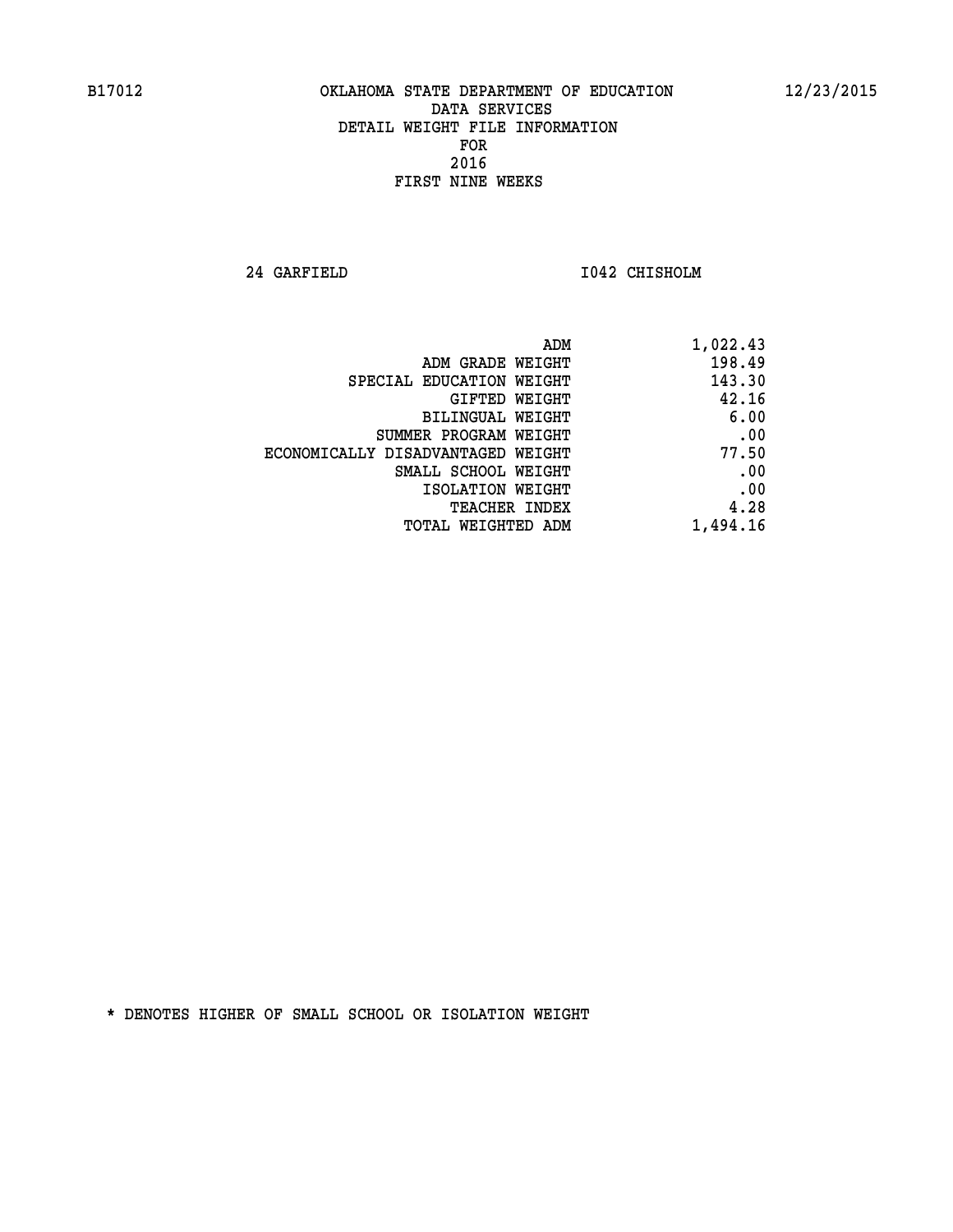**24 GARFIELD I047 GARBER** 

| ADM<br>378.30                              |  |
|--------------------------------------------|--|
| 75.93<br>ADM GRADE WEIGHT                  |  |
| 60.80<br>SPECIAL EDUCATION WEIGHT          |  |
| 10.20<br><b>GIFTED WEIGHT</b>              |  |
| .00<br>BILINGUAL WEIGHT                    |  |
| .00<br>SUMMER PROGRAM WEIGHT               |  |
| 48.50<br>ECONOMICALLY DISADVANTAGED WEIGHT |  |
| 21.55<br>SMALL SCHOOL WEIGHT               |  |
| $53.76*$<br>ISOLATION WEIGHT               |  |
| 16.04<br><b>TEACHER INDEX</b>              |  |
| 643.53<br>TOTAL WEIGHTED ADM               |  |
|                                            |  |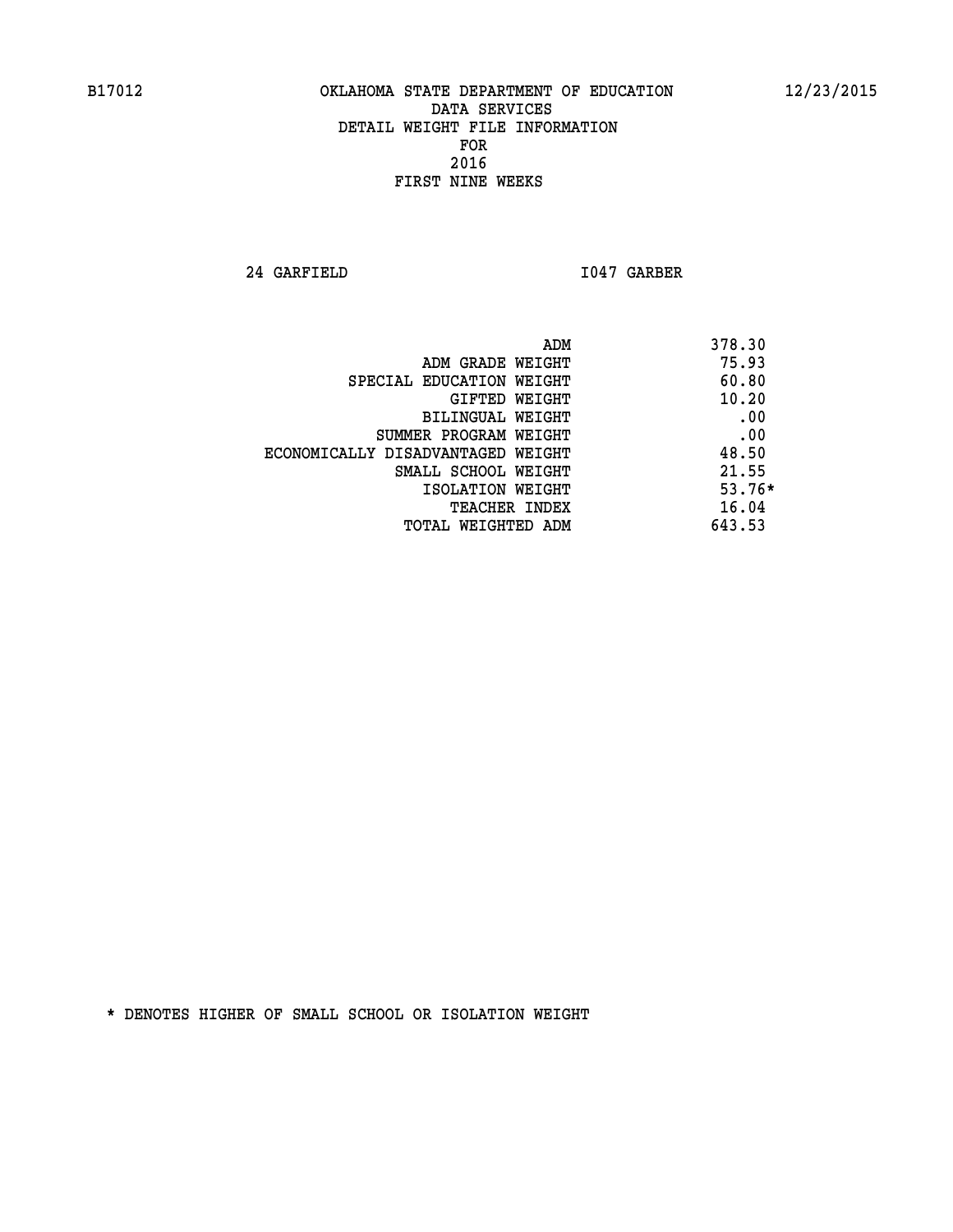**24 GARFIELD I056 PIONEER-PLEASANT VALE** 

| 546.17 |
|--------|
| 88.94  |
| 66.50  |
| 24.14  |
| 12.75  |
| .00    |
| 81.50  |
| .00    |
| .00    |
| 45.50  |
| 865.50 |
|        |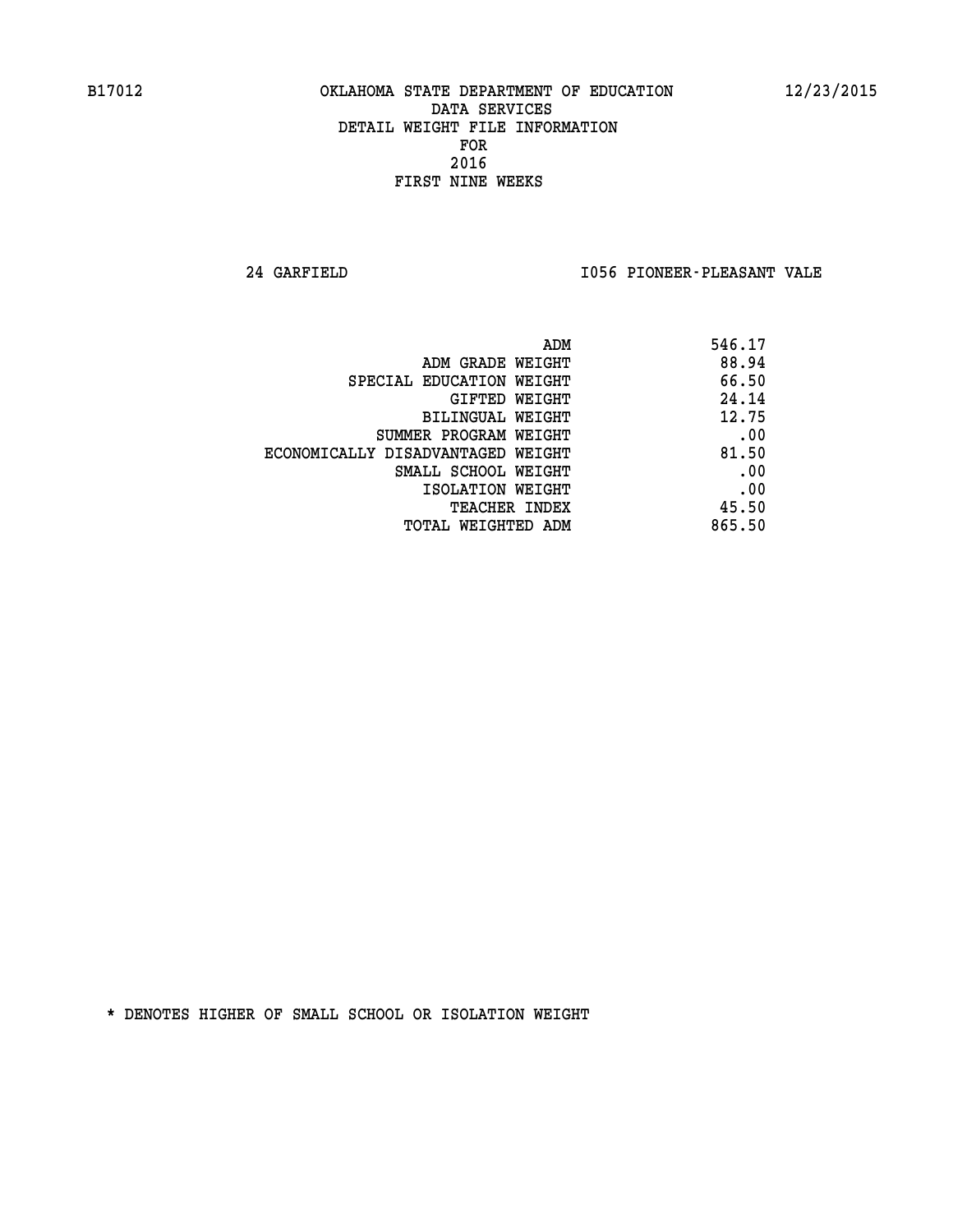**24 GARFIELD I057 ENID** 

| ADM                               | 8,044.18  |
|-----------------------------------|-----------|
| ADM GRADE WEIGHT                  | 1,622.21  |
| SPECIAL EDUCATION WEIGHT          | 1,226.05  |
| GIFTED WEIGHT                     | 249.90    |
| <b>BILINGUAL WEIGHT</b>           | 465.00    |
| SUMMER PROGRAM WEIGHT             | 8.40      |
| ECONOMICALLY DISADVANTAGED WEIGHT | 1,464.75  |
| SMALL SCHOOL WEIGHT               | .00       |
| ISOLATION WEIGHT                  | .00       |
| TEACHER INDEX                     | .00       |
| TOTAL WEIGHTED ADM                | 13,080.49 |
|                                   |           |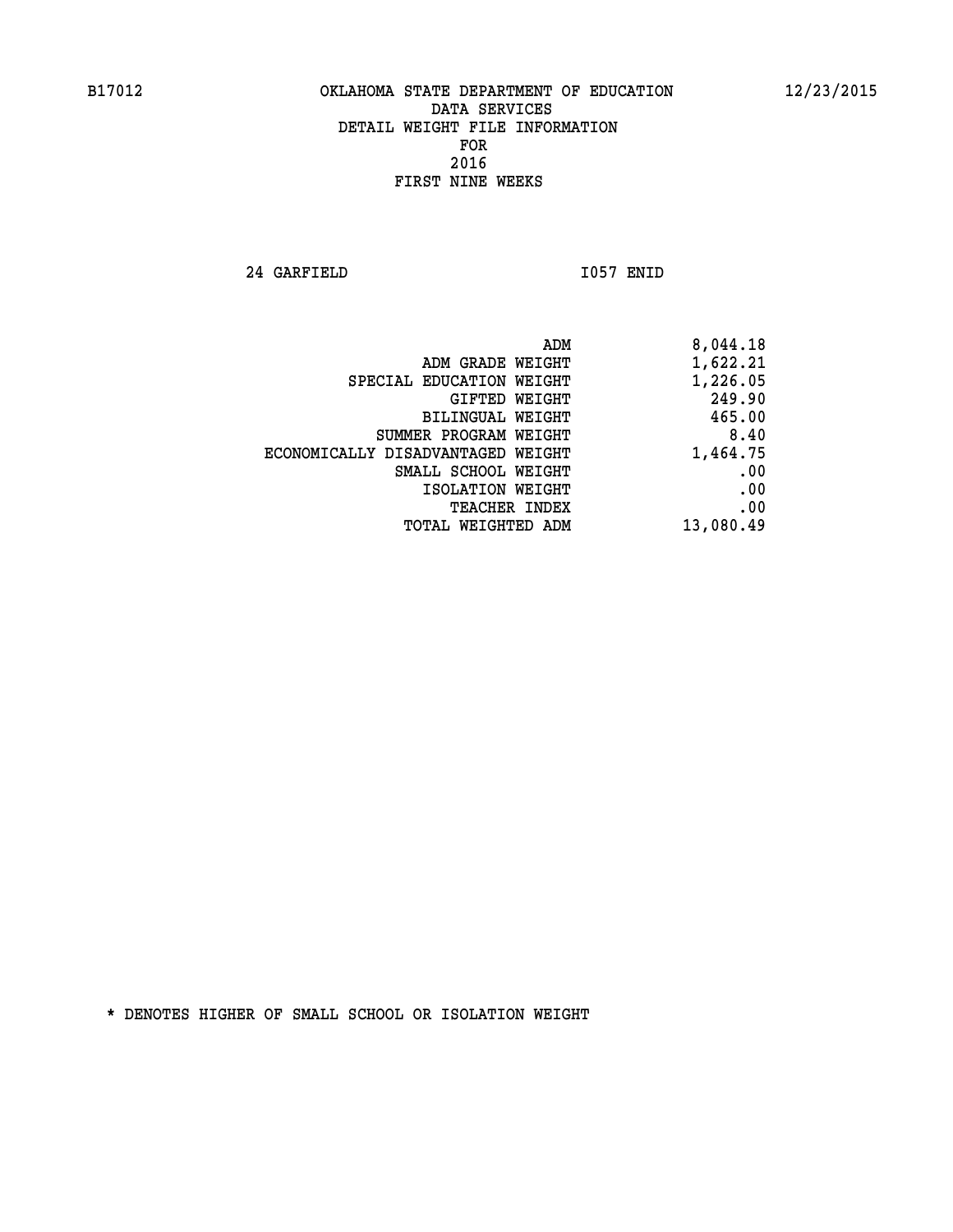**24 GARFIELD I085 DRUMMOND** 

|                                   | 308.23<br>ADM |     |
|-----------------------------------|---------------|-----|
| ADM GRADE WEIGHT                  | 56.26         |     |
| SPECIAL EDUCATION WEIGHT          | 36.05         |     |
| GIFTED WEIGHT                     | 5.78          |     |
| BILINGUAL WEIGHT                  | 7.50          |     |
| SUMMER PROGRAM WEIGHT             |               | .00 |
| ECONOMICALLY DISADVANTAGED WEIGHT | 37.50         |     |
| SMALL SCHOOL WEIGHT               | $25.73*$      |     |
| ISOLATION WEIGHT                  |               | .00 |
| TEACHER INDEX                     | 23.84         |     |
| TOTAL WEIGHTED ADM                | 500.89        |     |
|                                   |               |     |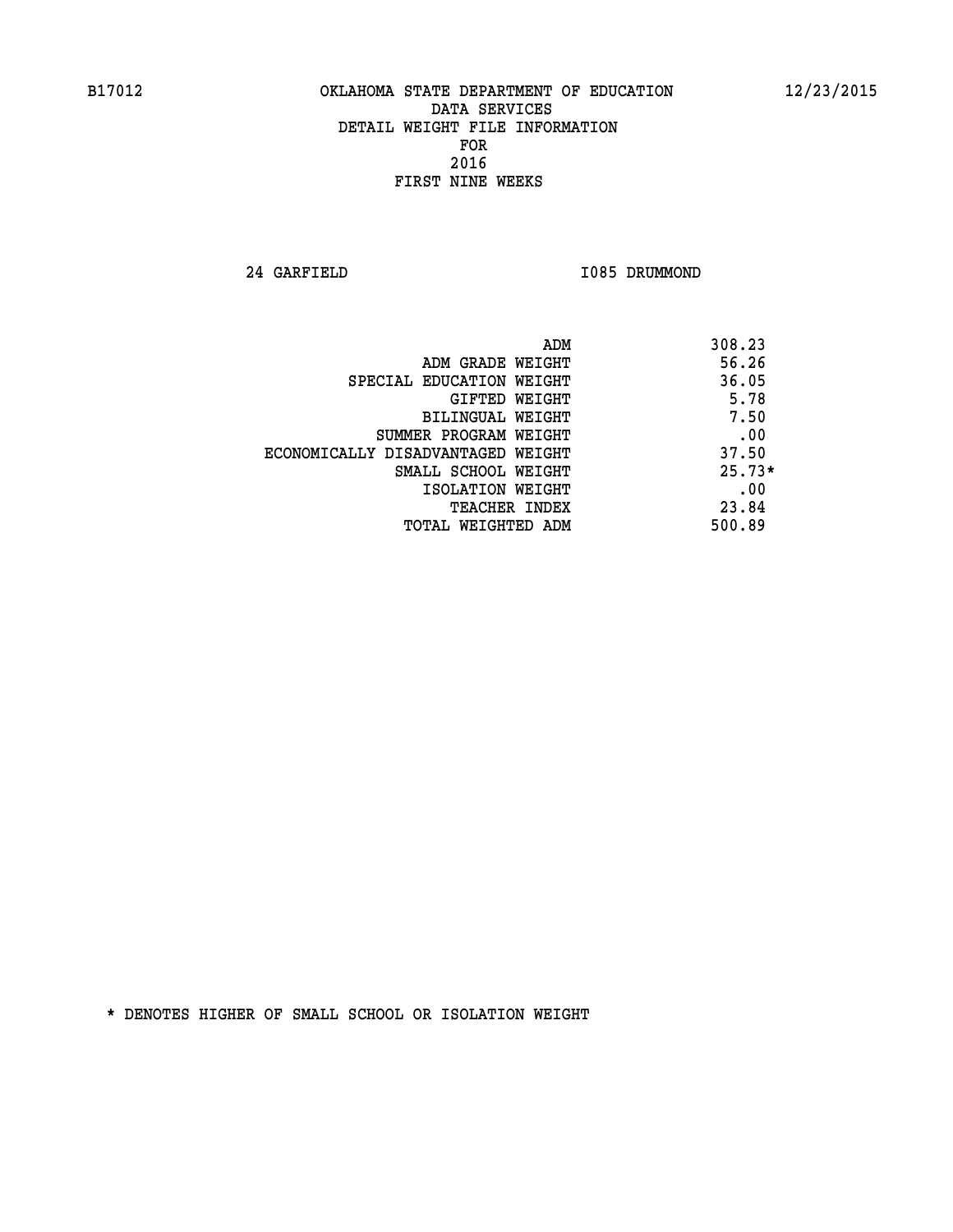**24 GARFIELD I094 COVINGTON-DOUGLAS** 

| 264.67<br>ADM |                                   |
|---------------|-----------------------------------|
| 51.57         | ADM GRADE WEIGHT                  |
| 26.35         | SPECIAL EDUCATION WEIGHT          |
| 6.12          | GIFTED WEIGHT                     |
| 2.00          | BILINGUAL WEIGHT                  |
| .00           | SUMMER PROGRAM WEIGHT             |
| 46.50         | ECONOMICALLY DISADVANTAGED WEIGHT |
| 26.45         | SMALL SCHOOL WEIGHT               |
| $166.74*$     | ISOLATION WEIGHT                  |
| .00           | <b>TEACHER INDEX</b>              |
| 563.95        | TOTAL WEIGHTED ADM                |
|               |                                   |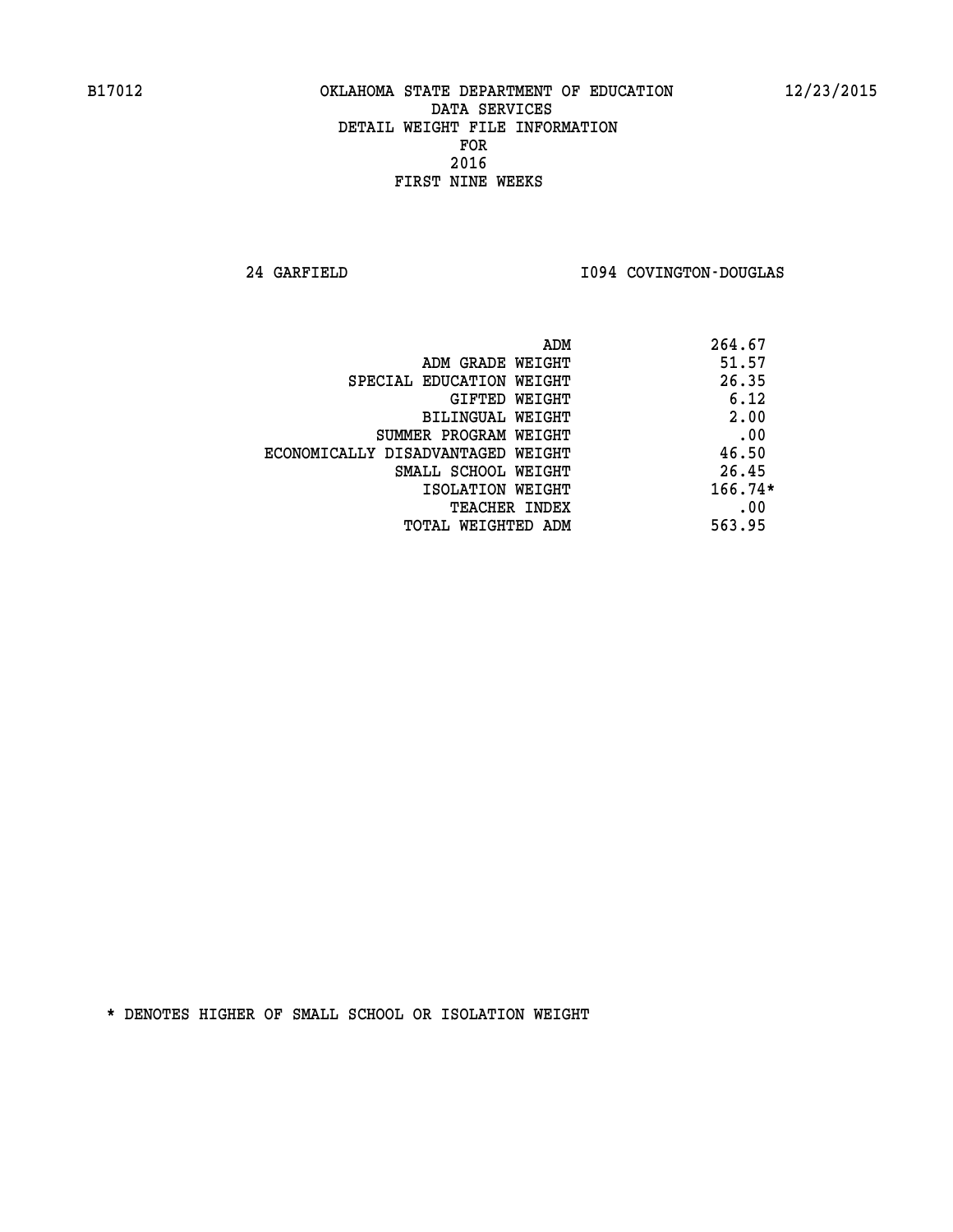**25 GARVIN C016 WHITEBEAD** 

| ADM                               | 401.67   |
|-----------------------------------|----------|
| ADM GRADE WEIGHT                  | 82.62    |
| SPECIAL EDUCATION WEIGHT          | 26.60    |
| GIFTED WEIGHT                     | 5.44     |
| BILINGUAL WEIGHT                  | 22.75    |
| SUMMER PROGRAM WEIGHT             | .00      |
| ECONOMICALLY DISADVANTAGED WEIGHT | 58.50    |
| SMALL SCHOOL WEIGHT               | $19.34*$ |
| ISOLATION WEIGHT                  | .00      |
| <b>TEACHER INDEX</b>              | 12.05    |
| TOTAL WEIGHTED ADM                | 628.97   |
|                                   |          |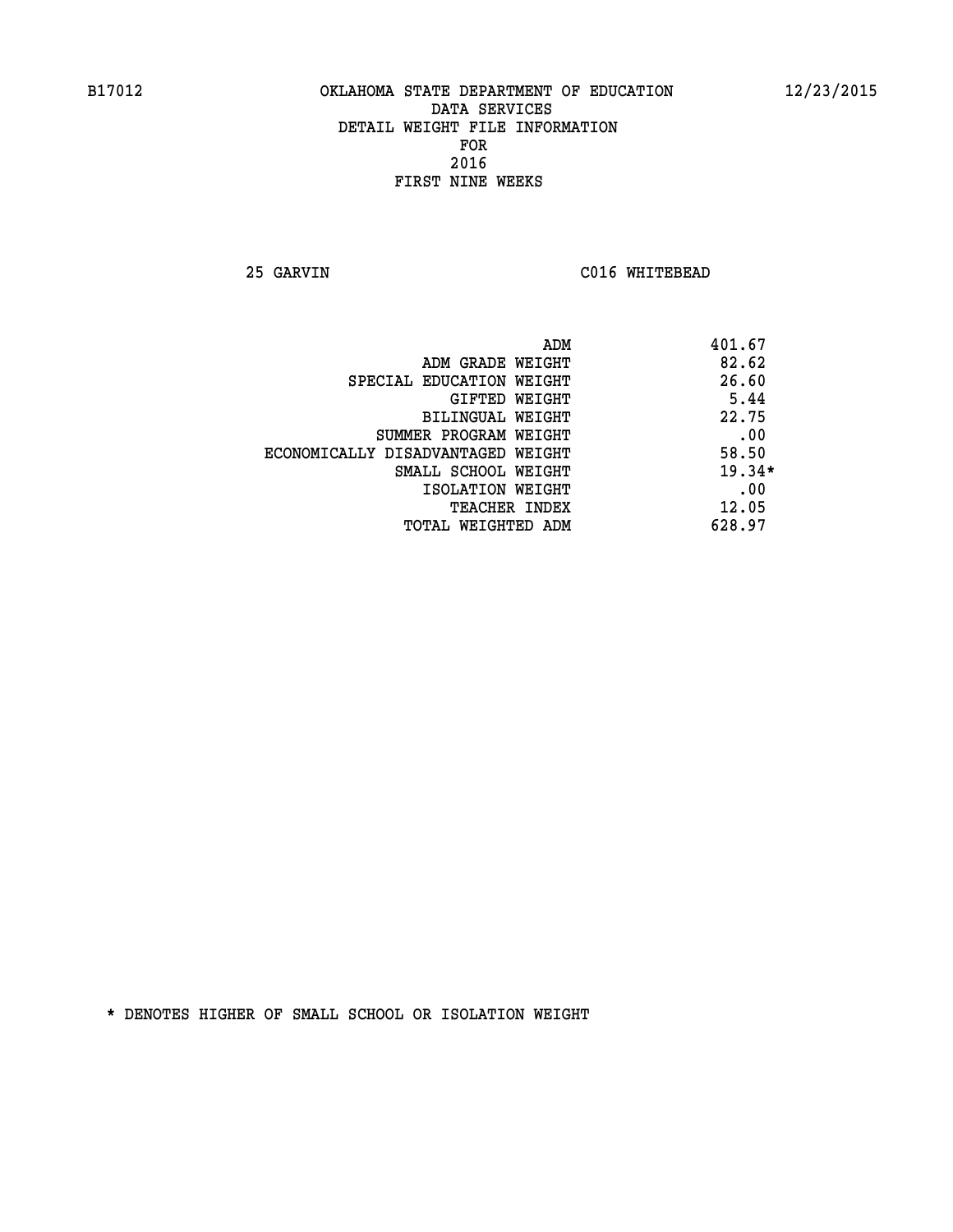**25 GARVIN 1002 STRATFORD** 

| ADM                               | 713.67   |
|-----------------------------------|----------|
| ADM GRADE WEIGHT                  | 138.38   |
| SPECIAL EDUCATION WEIGHT          | 128.45   |
| <b>GIFTED WEIGHT</b>              | 20.06    |
| <b>BILINGUAL WEIGHT</b>           | .75      |
| SUMMER PROGRAM WEIGHT             | .00      |
| ECONOMICALLY DISADVANTAGED WEIGHT | 124.50   |
| SMALL SCHOOL WEIGHT               | .00      |
| ISOLATION WEIGHT                  | .00      |
| TEACHER INDEX                     | 39.84    |
| TOTAL WEIGHTED ADM                | 1,165.65 |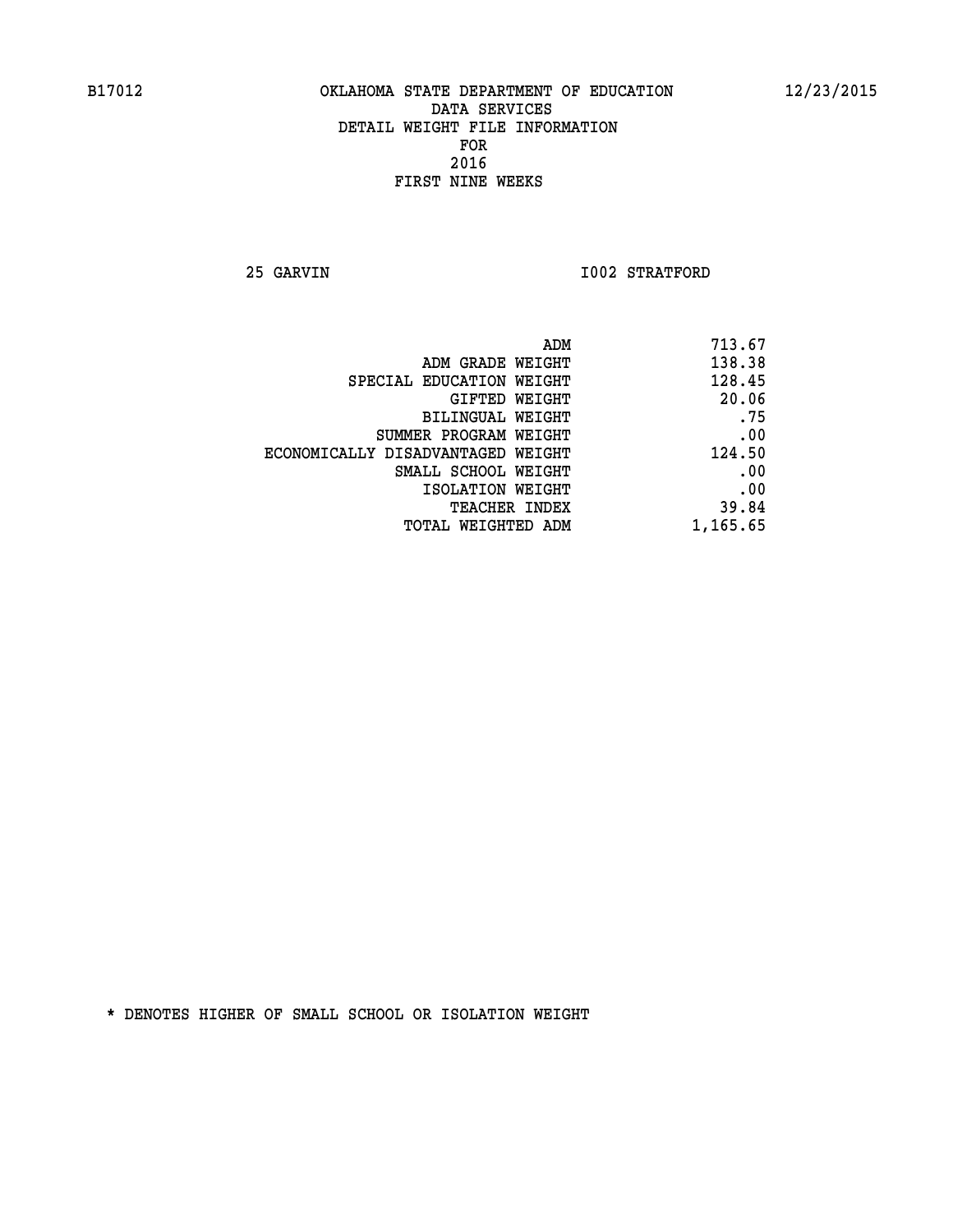**25 GARVIN I005 PAOLI** 

| ADM<br>231.35                              |  |
|--------------------------------------------|--|
| 50.72<br>ADM GRADE WEIGHT                  |  |
| 36.85<br>SPECIAL EDUCATION WEIGHT          |  |
| 4.42<br>GIFTED WEIGHT                      |  |
| 2.00<br><b>BILINGUAL WEIGHT</b>            |  |
| .00<br>SUMMER PROGRAM WEIGHT               |  |
| 43.00<br>ECONOMICALLY DISADVANTAGED WEIGHT |  |
| $26.03*$<br>SMALL SCHOOL WEIGHT            |  |
| .00<br>ISOLATION WEIGHT                    |  |
| 14.34<br><b>TEACHER INDEX</b>              |  |
| 408.71<br>TOTAL WEIGHTED ADM               |  |
|                                            |  |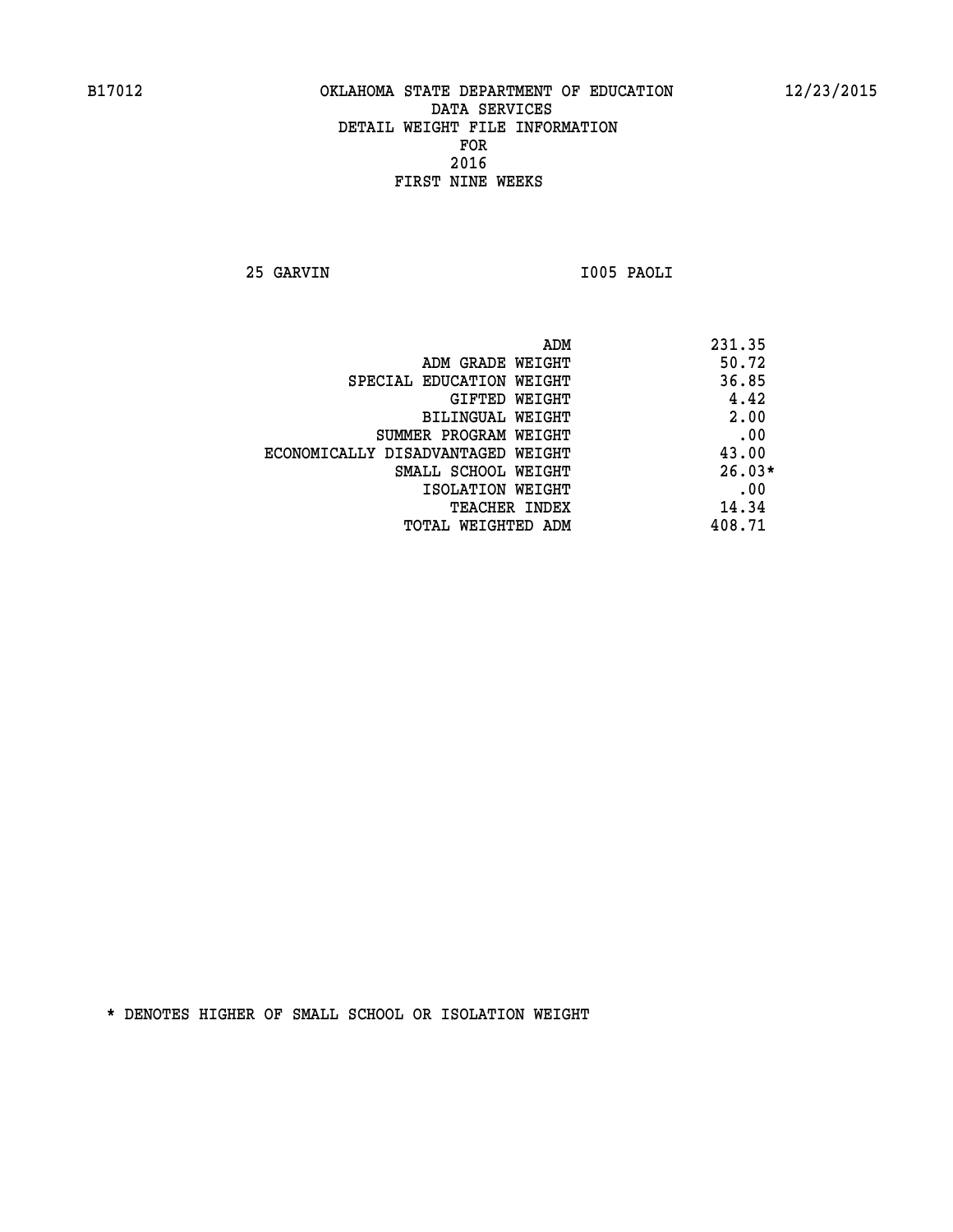**25 GARVIN I007 MAYSVILLE** 

| ADM                               | 351.67   |
|-----------------------------------|----------|
| ADM GRADE WEIGHT                  | 72.71    |
| SPECIAL EDUCATION WEIGHT          | 33.60    |
| GIFTED WEIGHT                     | 9.52     |
| BILINGUAL WEIGHT                  | .25      |
| SUMMER PROGRAM WEIGHT             | .00      |
| ECONOMICALLY DISADVANTAGED WEIGHT | 66.00    |
| SMALL SCHOOL WEIGHT               | $23.58*$ |
| ISOLATION WEIGHT                  | .00      |
| <b>TEACHER INDEX</b>              | 23.29    |
| TOTAL WEIGHTED ADM                | 580.62   |
|                                   |          |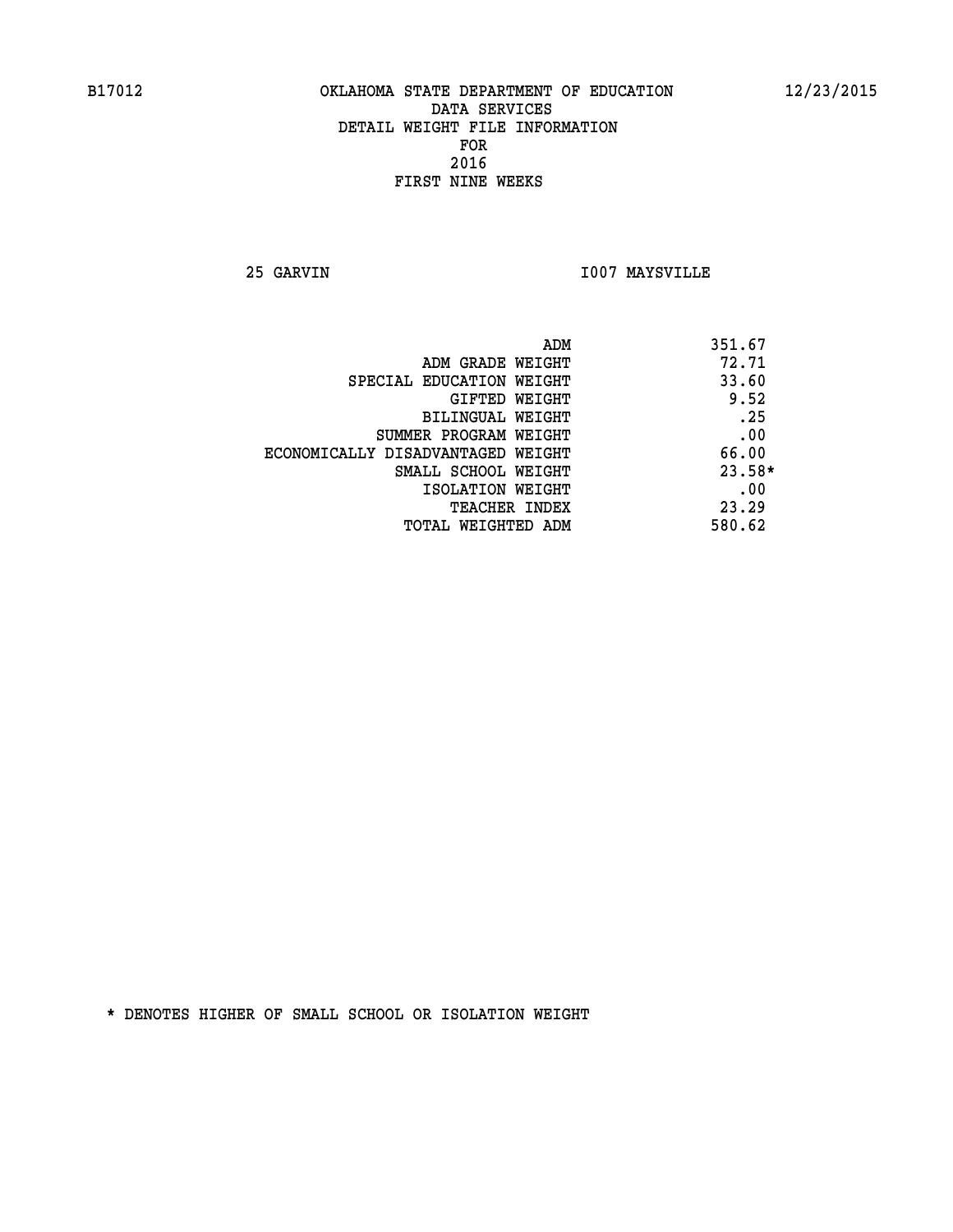**25 GARVIN I009 LINDSAY** 

| 1,260.88 |
|----------|
| 255.30   |
| 190.15   |
| 34.34    |
| 21.50    |
| .00      |
| 175.50   |
| .00      |
| .00      |
| 14.04    |
| 1,951.71 |
|          |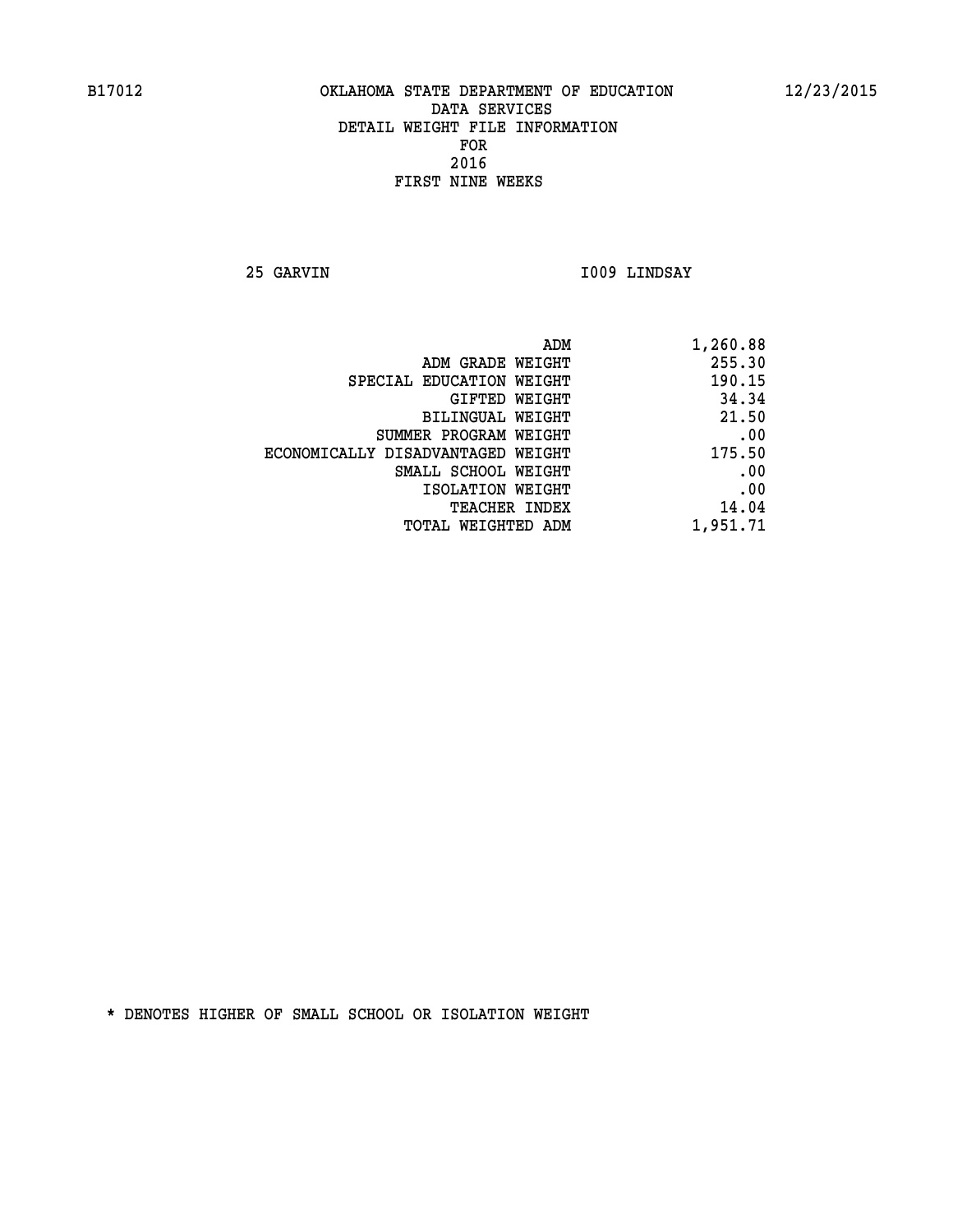**25 GARVIN I018 PAULS VALLEY** 

| ADM                               | 1,341.86 |
|-----------------------------------|----------|
| ADM GRADE WEIGHT                  | 279.59   |
| SPECIAL EDUCATION WEIGHT          | 217.70   |
| <b>GIFTED WEIGHT</b>              | 64.94    |
| BILINGUAL WEIGHT                  | 51.00    |
| SUMMER PROGRAM WEIGHT             | .00      |
| ECONOMICALLY DISADVANTAGED WEIGHT | 226.75   |
| SMALL SCHOOL WEIGHT               | .00      |
| ISOLATION WEIGHT                  | .00      |
| <b>TEACHER INDEX</b>              | 39.18    |
| <b>TOTAL WEIGHTED ADM</b>         | 2,221.02 |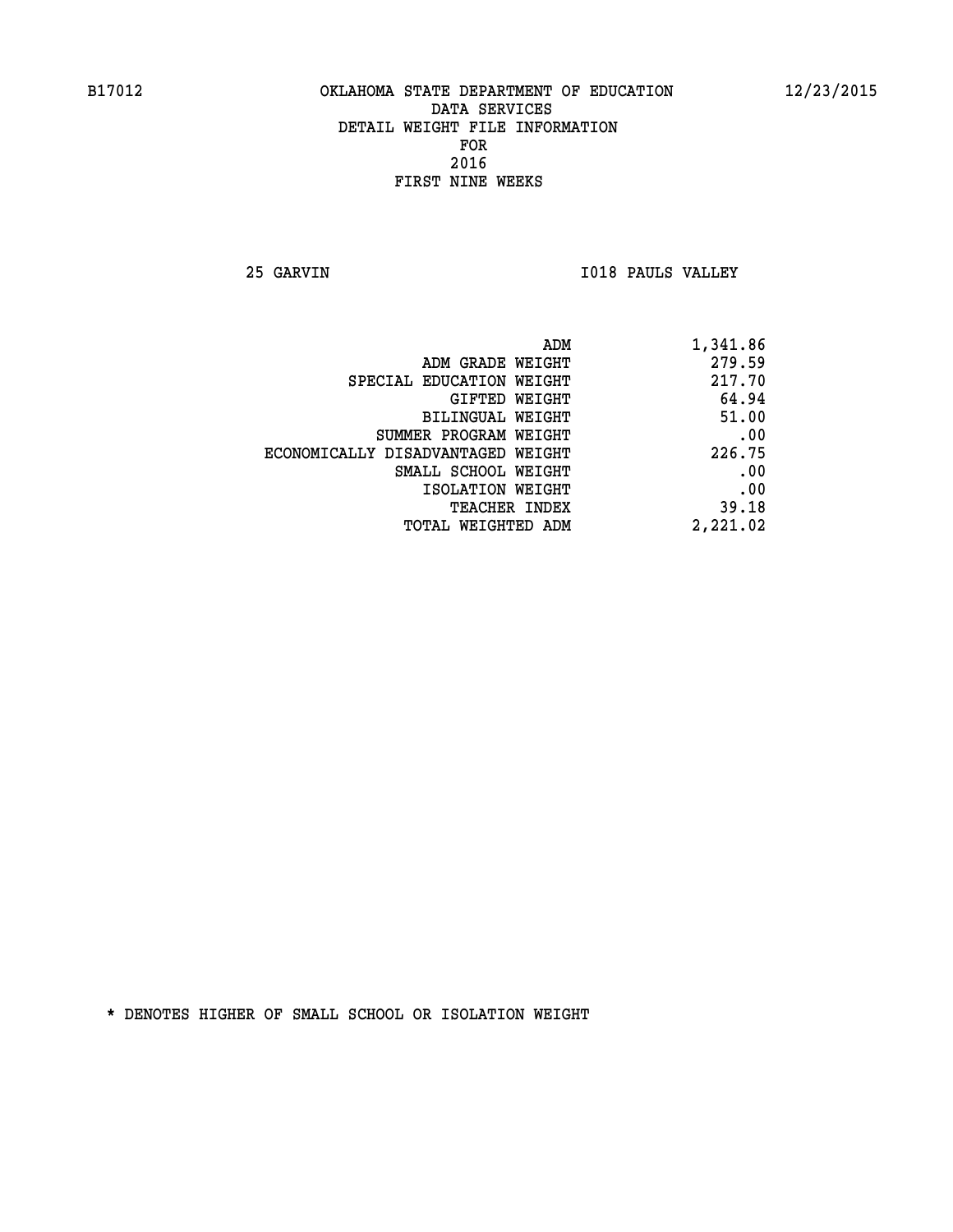**25 GARVIN 1038 WYNNEWOOD** 

| 717.40   |
|----------|
| 140.04   |
| 127.35   |
| 23.12    |
| 2.50     |
| .00      |
| 104.75   |
| .00      |
| .00      |
| 11.35    |
| 1,126.51 |
|          |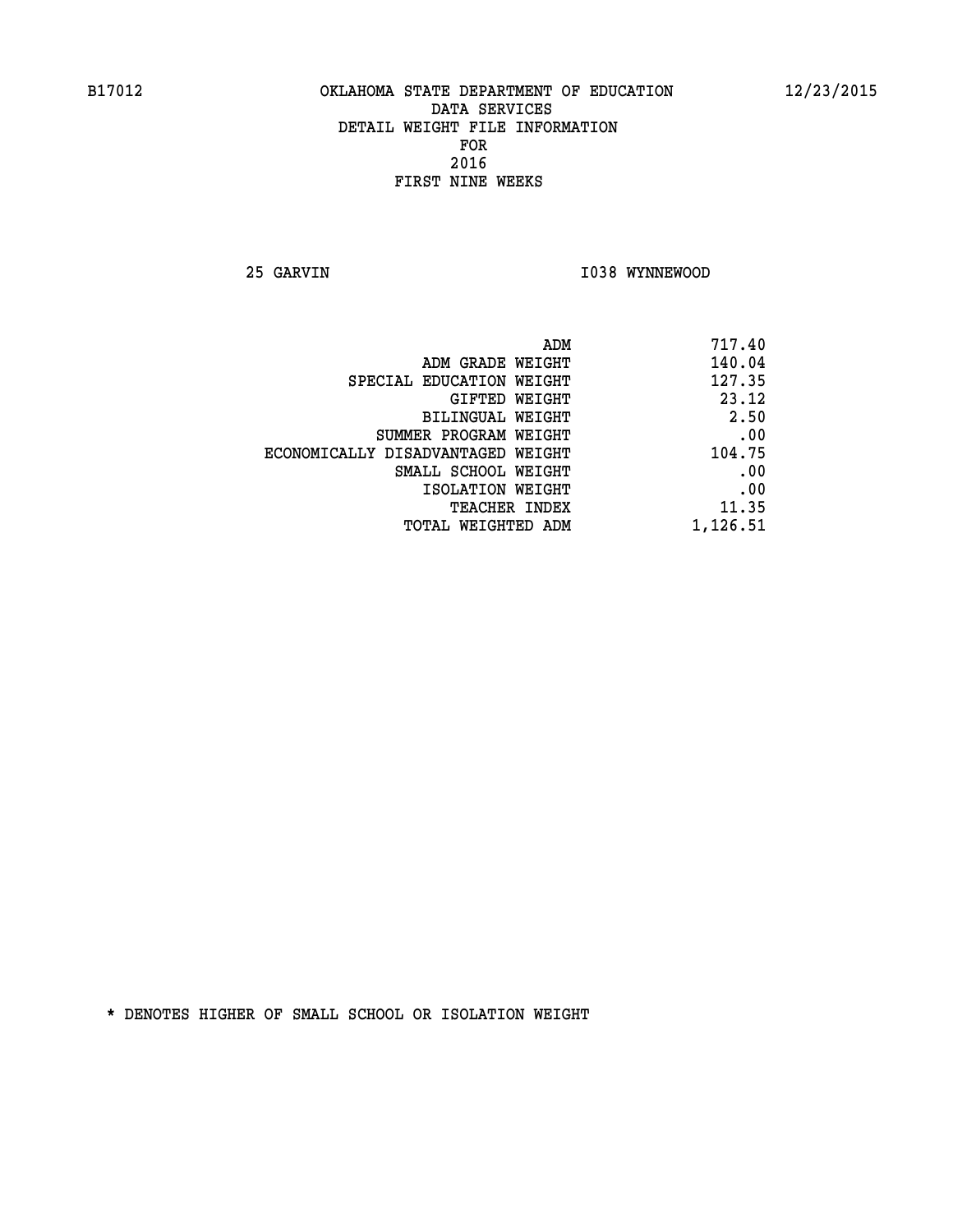**25 GARVIN I072 ELMORE CITY-PERNELL** 

| ADM                               | 518.88    |
|-----------------------------------|-----------|
| ADM GRADE WEIGHT                  | 95.88     |
| SPECIAL EDUCATION WEIGHT          | 106.85    |
| GIFTED WEIGHT                     | 17.68     |
| BILINGUAL WEIGHT                  | .50       |
| SUMMER PROGRAM WEIGHT             | .00       |
| ECONOMICALLY DISADVANTAGED WEIGHT | 77.25     |
| SMALL SCHOOL WEIGHT               | 1.99      |
| ISOLATION WEIGHT                  | $122.87*$ |
| <b>TEACHER INDEX</b>              | 23.81     |
| TOTAL WEIGHTED ADM                | 963.72    |
|                                   |           |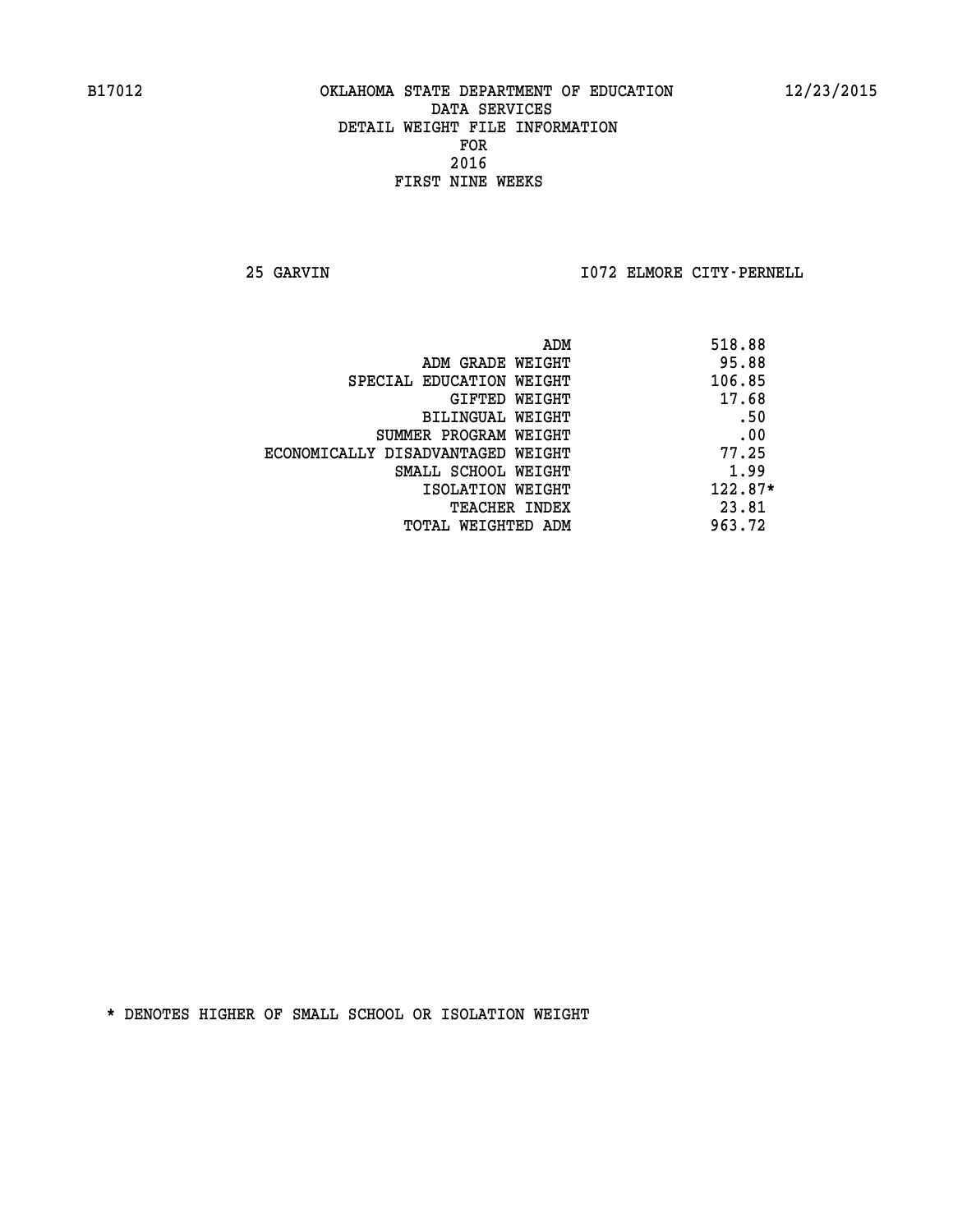**26 GRADY C037 FRIEND** 

|                                   | ADM | 255.95   |
|-----------------------------------|-----|----------|
| ADM GRADE WEIGHT                  |     | 54.22    |
| SPECIAL EDUCATION WEIGHT          |     | 19.25    |
| GIFTED WEIGHT                     |     | 7.14     |
| BILINGUAL WEIGHT                  |     | 6.00     |
| SUMMER PROGRAM WEIGHT             |     | 1.20     |
| ECONOMICALLY DISADVANTAGED WEIGHT |     | 41.25    |
| SMALL SCHOOL WEIGHT               |     | $26.42*$ |
| ISOLATION WEIGHT                  |     | .00      |
| TEACHER INDEX                     |     | .00      |
| TOTAL WEIGHTED ADM                |     | 411.43   |
|                                   |     |          |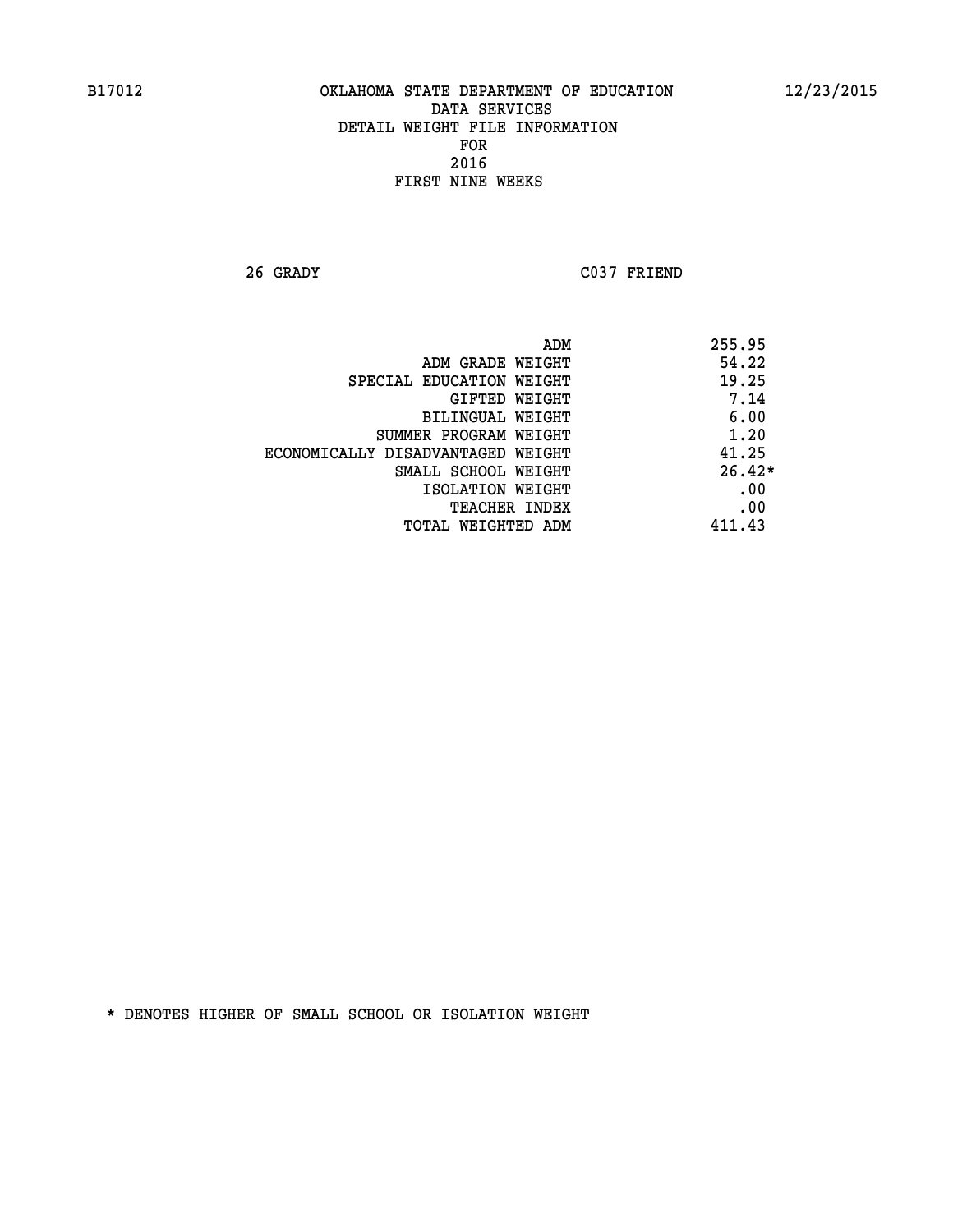**26 GRADY C096 MIDDLEBERG** 

| ADM                               | 200.38   |
|-----------------------------------|----------|
| ADM GRADE WEIGHT                  | 40.39    |
| SPECIAL EDUCATION WEIGHT          | 27.80    |
| GIFTED WEIGHT                     | 7.14     |
| BILINGUAL WEIGHT                  | 1.00     |
| SUMMER PROGRAM WEIGHT             | .00      |
| ECONOMICALLY DISADVANTAGED WEIGHT | 24.75    |
| SMALL SCHOOL WEIGHT               | $24.90*$ |
| ISOLATION WEIGHT                  | .00      |
| <b>TEACHER INDEX</b>              | 3.50     |
| TOTAL WEIGHTED ADM                | 329.86   |
|                                   |          |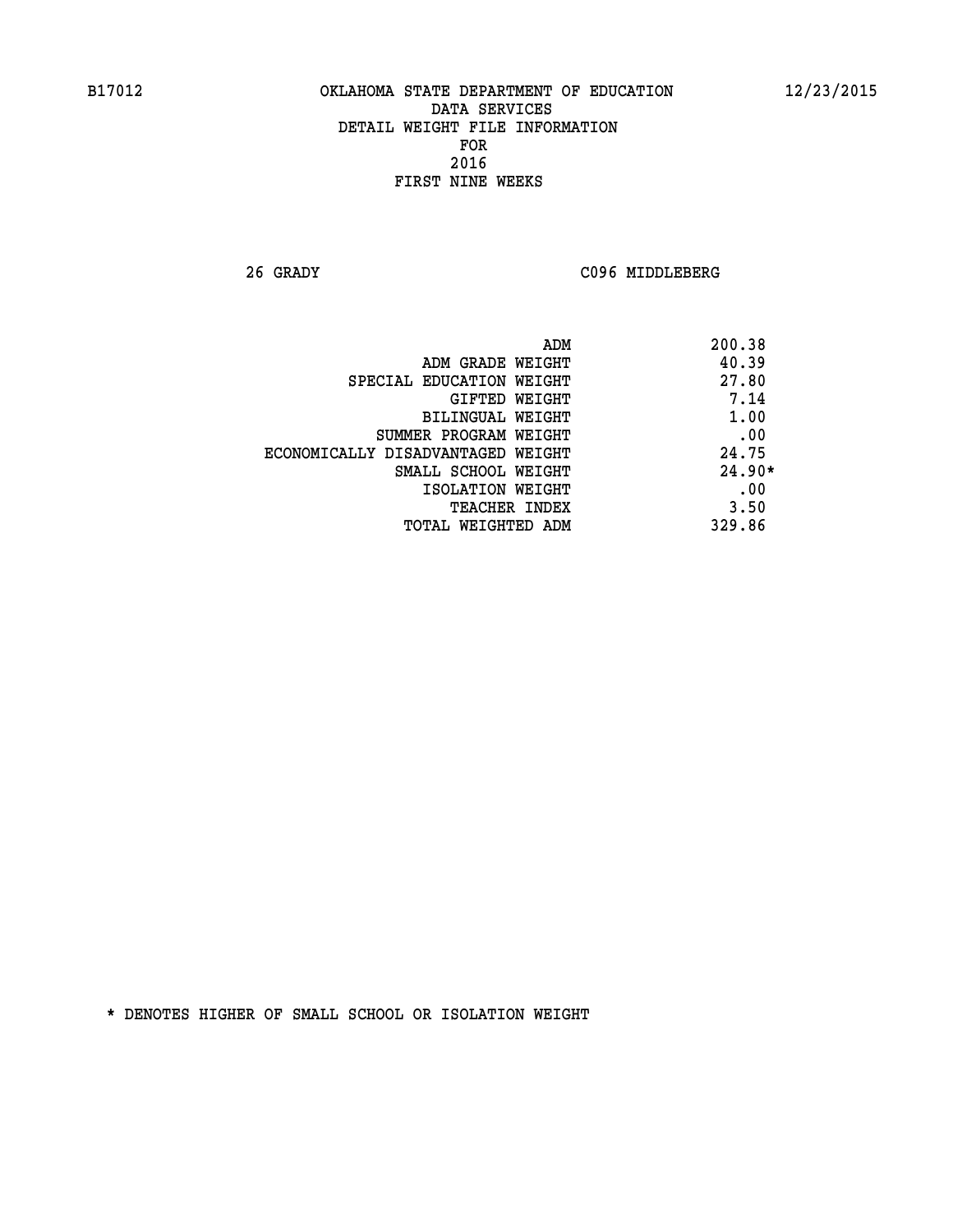**26 GRADY C131 PIONEER** 

|                                   | 385.33<br>ADM |  |
|-----------------------------------|---------------|--|
| ADM GRADE WEIGHT                  | 78.61         |  |
| SPECIAL EDUCATION WEIGHT          | 25.75         |  |
| <b>GIFTED WEIGHT</b>              | 13.60         |  |
| BILINGUAL WEIGHT                  | 2.75          |  |
| SUMMER PROGRAM WEIGHT             | .00           |  |
| ECONOMICALLY DISADVANTAGED WEIGHT | 45.50         |  |
| SMALL SCHOOL WEIGHT               | $20.93*$      |  |
| ISOLATION WEIGHT                  | .00           |  |
| <b>TEACHER INDEX</b>              | .00           |  |
| TOTAL WEIGHTED ADM                | 572.47        |  |
|                                   |               |  |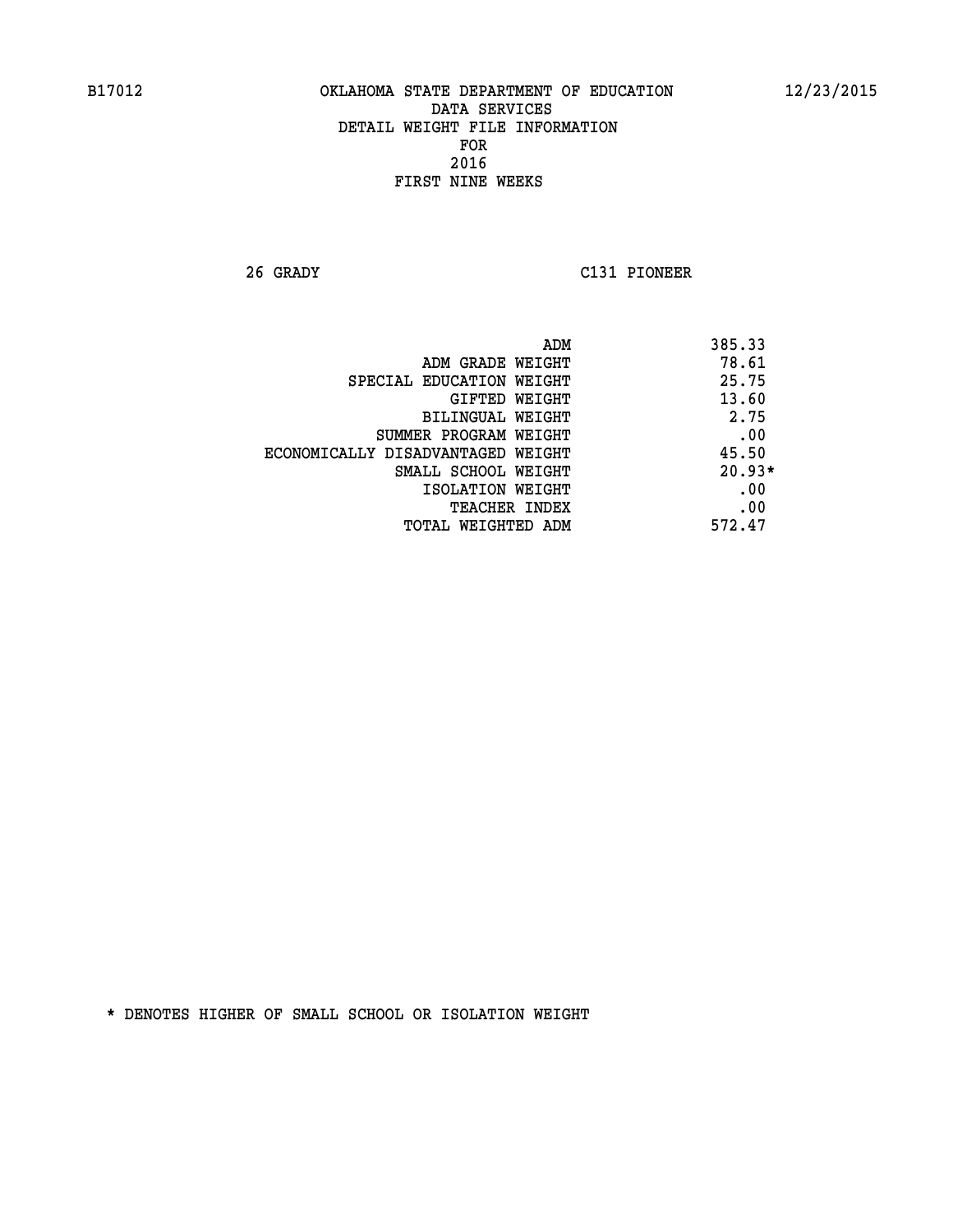**26 GRADY I001 CHICKASHA** 

| 2,456.46 |
|----------|
| 491.09   |
| 420.25   |
| 110.16   |
| 25.75    |
| .00      |
| 456.75   |
| .00      |
| .00      |
| 94.64    |
| 4,055.10 |
|          |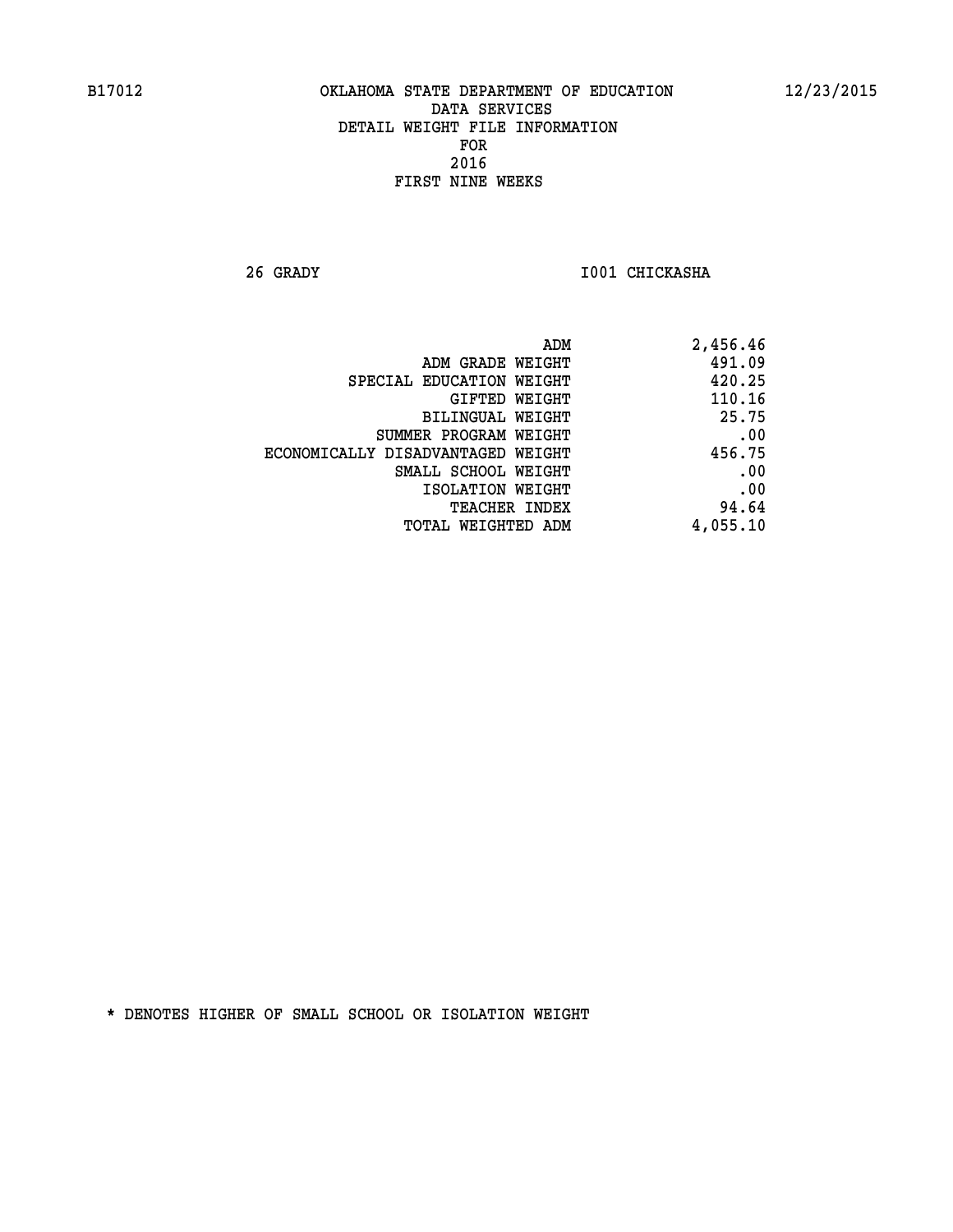**26 GRADY I002 MINCO** 

| ADM                               | 552.86 |
|-----------------------------------|--------|
| ADM GRADE WEIGHT                  | 81.95  |
| SPECIAL EDUCATION WEIGHT          | 53.75  |
| GIFTED WEIGHT                     | 14.96  |
| BILINGUAL WEIGHT                  | 6.25   |
| SUMMER PROGRAM WEIGHT             | .00    |
| ECONOMICALLY DISADVANTAGED WEIGHT | 78.75  |
| SMALL SCHOOL WEIGHT               | .00    |
| ISOLATION WEIGHT                  | .00    |
| <b>TEACHER INDEX</b>              | 33.68  |
| TOTAL WEIGHTED ADM                | 822.20 |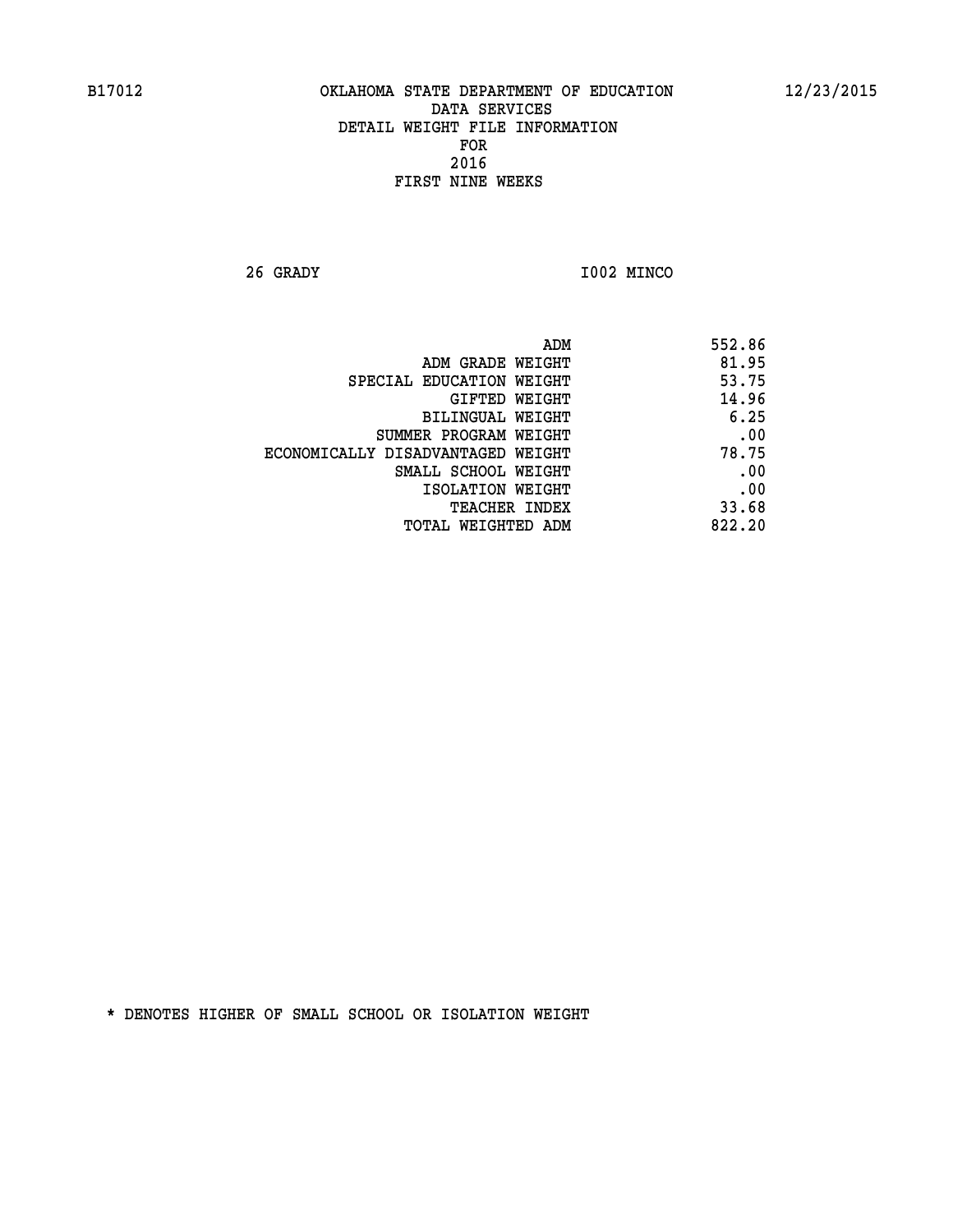**26 GRADY I051 NINNEKAH** 

| 549.86 |
|--------|
| 110.89 |
| 70.10  |
| 9.86   |
| 3.75   |
| .00    |
| 93.50  |
| .00    |
| .00    |
| 2.64   |
| 840.60 |
|        |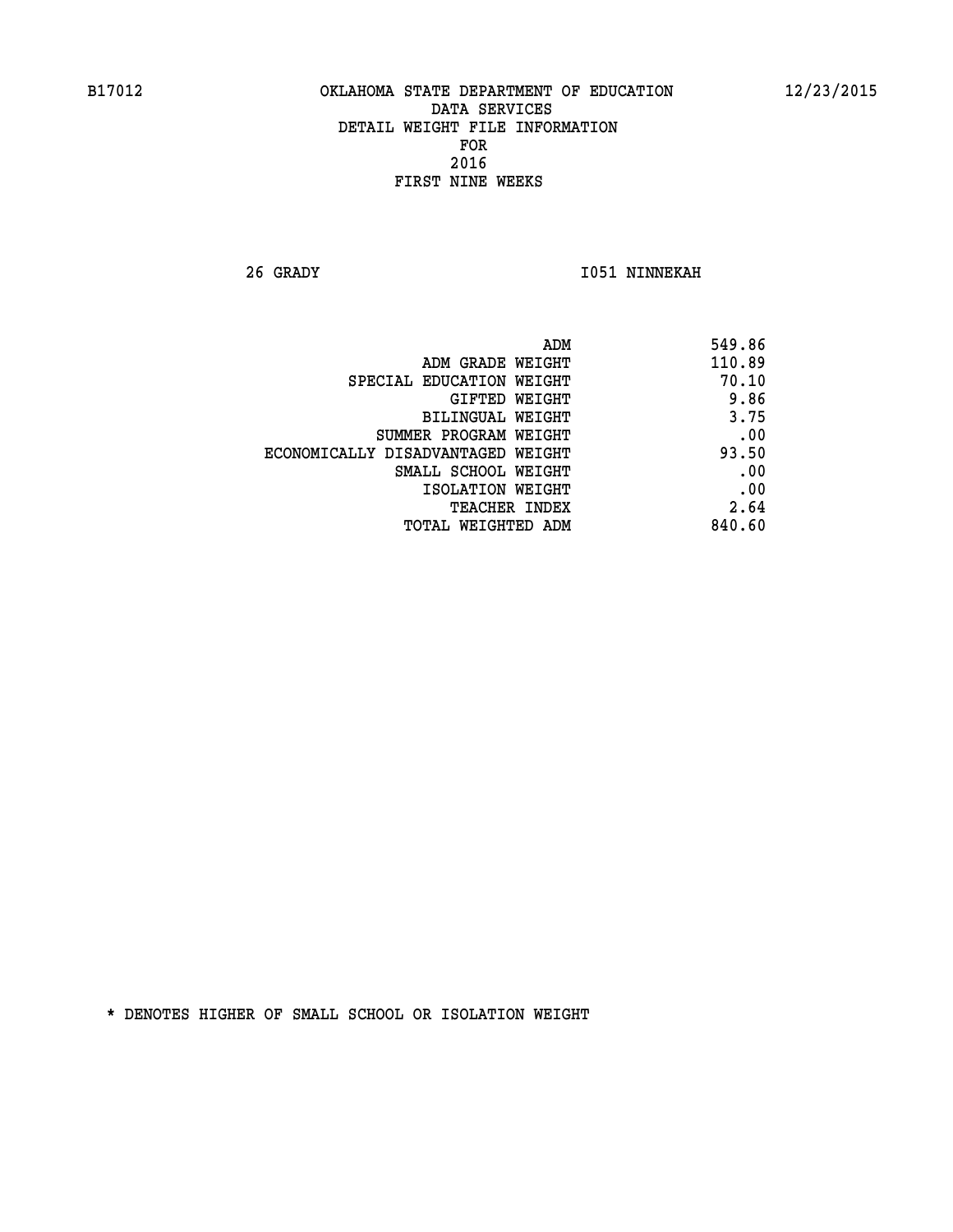**26 GRADY I056 ALEX** 

 **ADM 314.50 ADM GRADE WEIGHT 63.65 SPECIAL EDUCATION WEIGHT 52.00 GIFTED WEIGHT 4.62 BILINGUAL WEIGHT 1.25 SUMMER PROGRAM WEIGHT 1.20 ECONOMICALLY DISADVANTAGED WEIGHT 62.00 SMALL SCHOOL WEIGHT 25.50\* 12.55** ISOLATION WEIGHT 12.55 **TEACHER INDEX** .00  **TOTAL WEIGHTED ADM 534.72**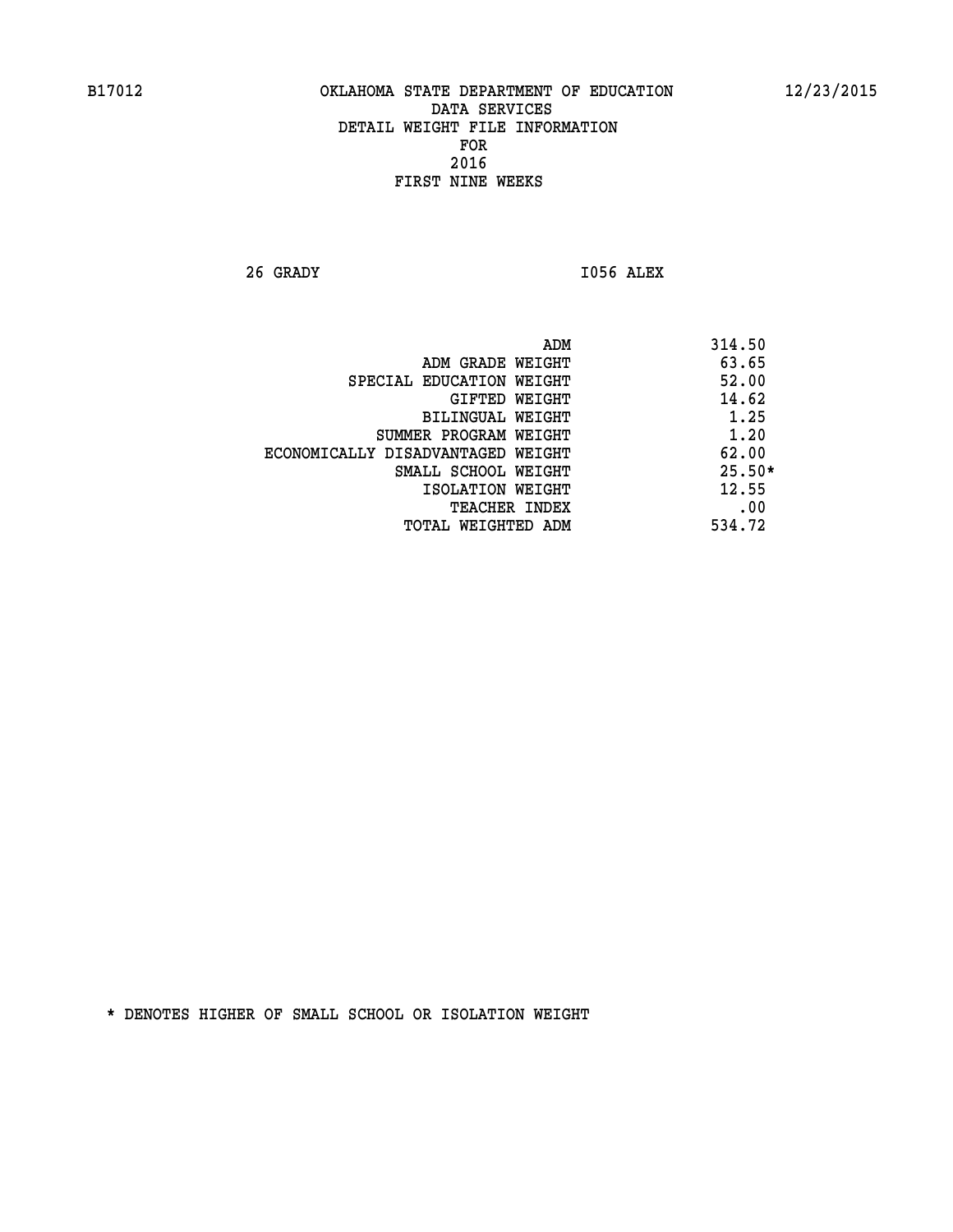**26 GRADY I068 RUSH SPRINGS** 

| 572.50 |
|--------|
| 115.61 |
| 76.95  |
| 17.00  |
| .00    |
| .00    |
| 90.25  |
| .00    |
| .00    |
| 29.19  |
| 901.50 |
|        |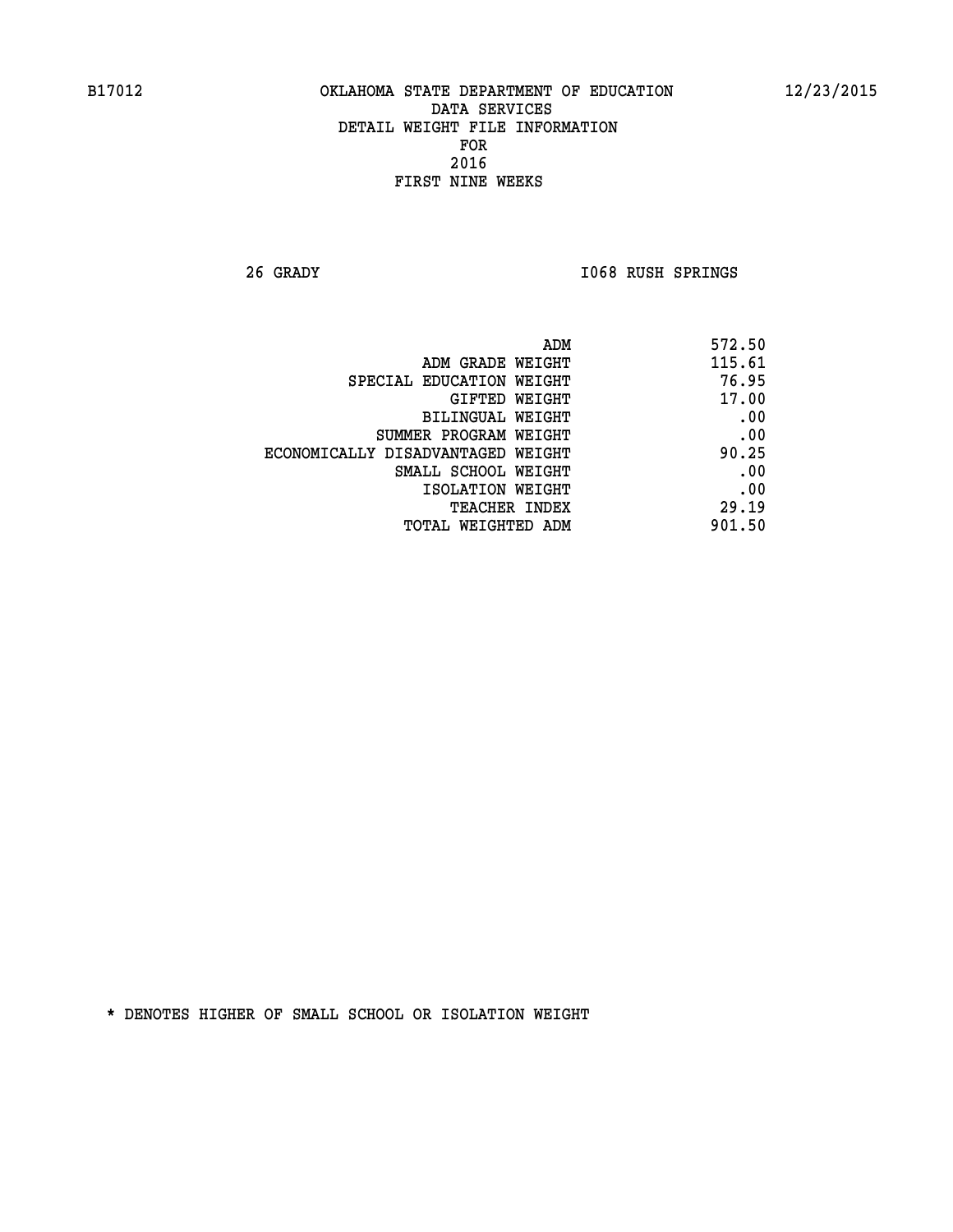**26 GRADY I095 BRIDGE CREEK** 

| ADM                               | 1,487.73 |
|-----------------------------------|----------|
| ADM GRADE WEIGHT                  | 286.03   |
| SPECIAL EDUCATION WEIGHT          | 191.45   |
| GIFTED WEIGHT                     | 65.28    |
| BILINGUAL WEIGHT                  | 10.00    |
| SUMMER PROGRAM WEIGHT             | .00      |
| ECONOMICALLY DISADVANTAGED WEIGHT | 173.25   |
| SMALL SCHOOL WEIGHT               | .00      |
| ISOLATION WEIGHT                  | .00      |
| <b>TEACHER INDEX</b>              | .00      |
| <b>TOTAL WEIGHTED ADM</b>         | 2,213.74 |
|                                   |          |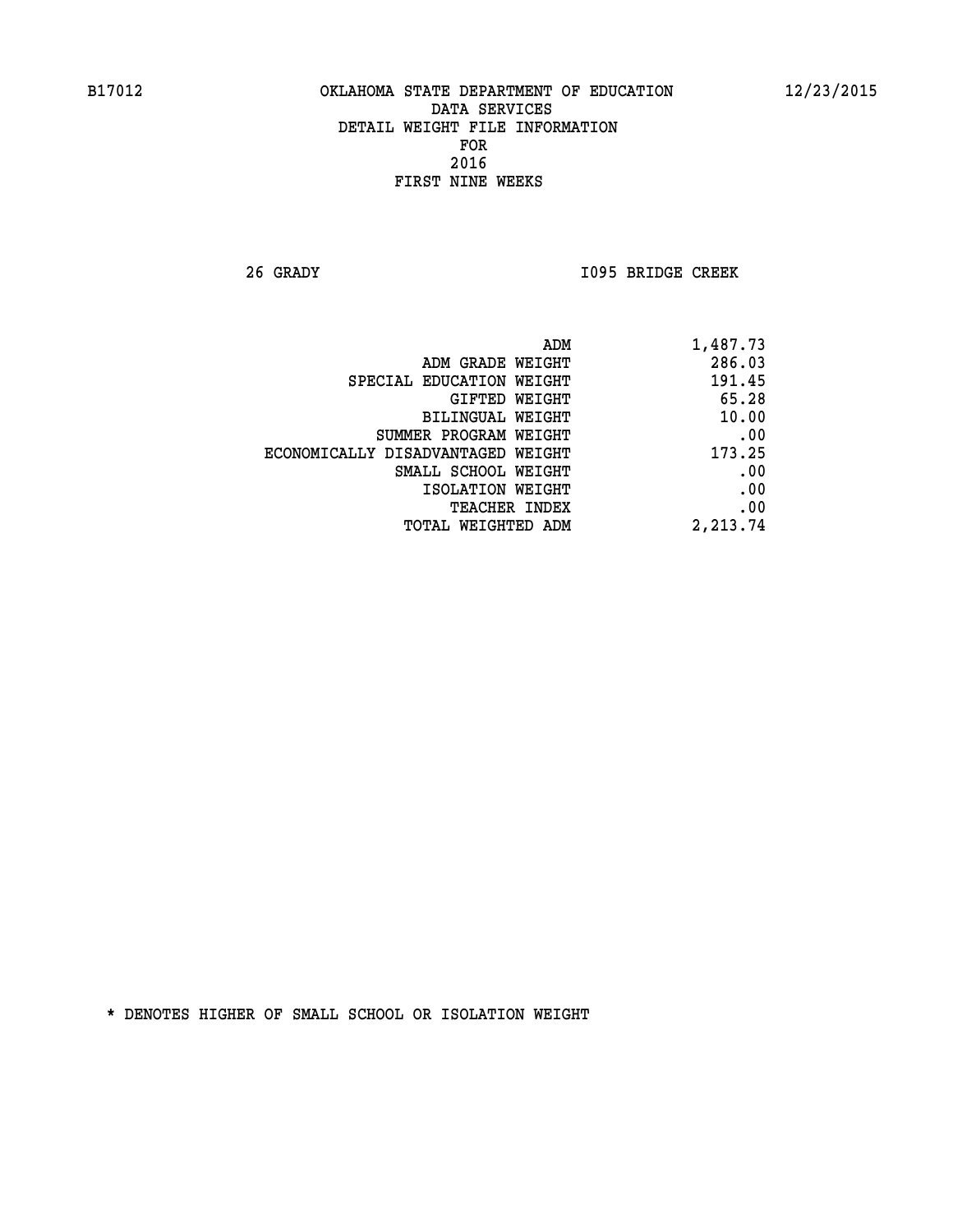**26 GRADY I097 TUTTLE** 

| 1,862.00 |
|----------|
| 339.34   |
| 263.90   |
| 68.00    |
| 13.75    |
| 1.20     |
| 126.00   |
| .00      |
| .00      |
| 57.49    |
| 2,731.68 |
|          |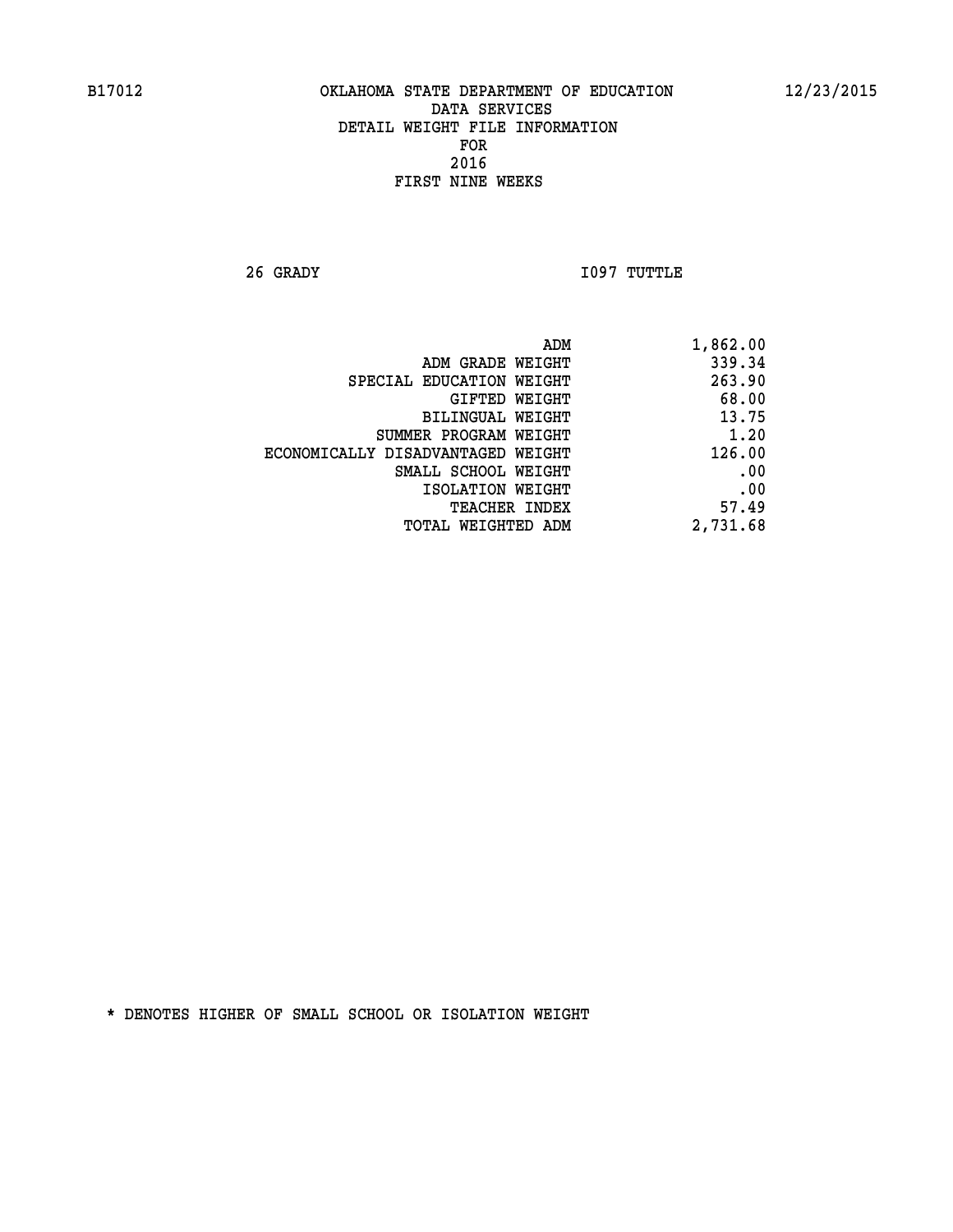**26 GRADY I099 VERDEN** 

| ADM                               | 265.03   |
|-----------------------------------|----------|
| ADM GRADE WEIGHT                  | 52.71    |
| SPECIAL EDUCATION WEIGHT          | 35.65    |
| GIFTED WEIGHT                     | 5.78     |
| BILINGUAL WEIGHT                  | 1.00     |
| SUMMER PROGRAM WEIGHT             | .00      |
| ECONOMICALLY DISADVANTAGED WEIGHT | 49.50    |
| SMALL SCHOOL WEIGHT               | $26.45*$ |
| ISOLATION WEIGHT                  | .00      |
| <b>TEACHER INDEX</b>              | 6.57     |
| TOTAL WEIGHTED ADM                | 442.69   |
|                                   |          |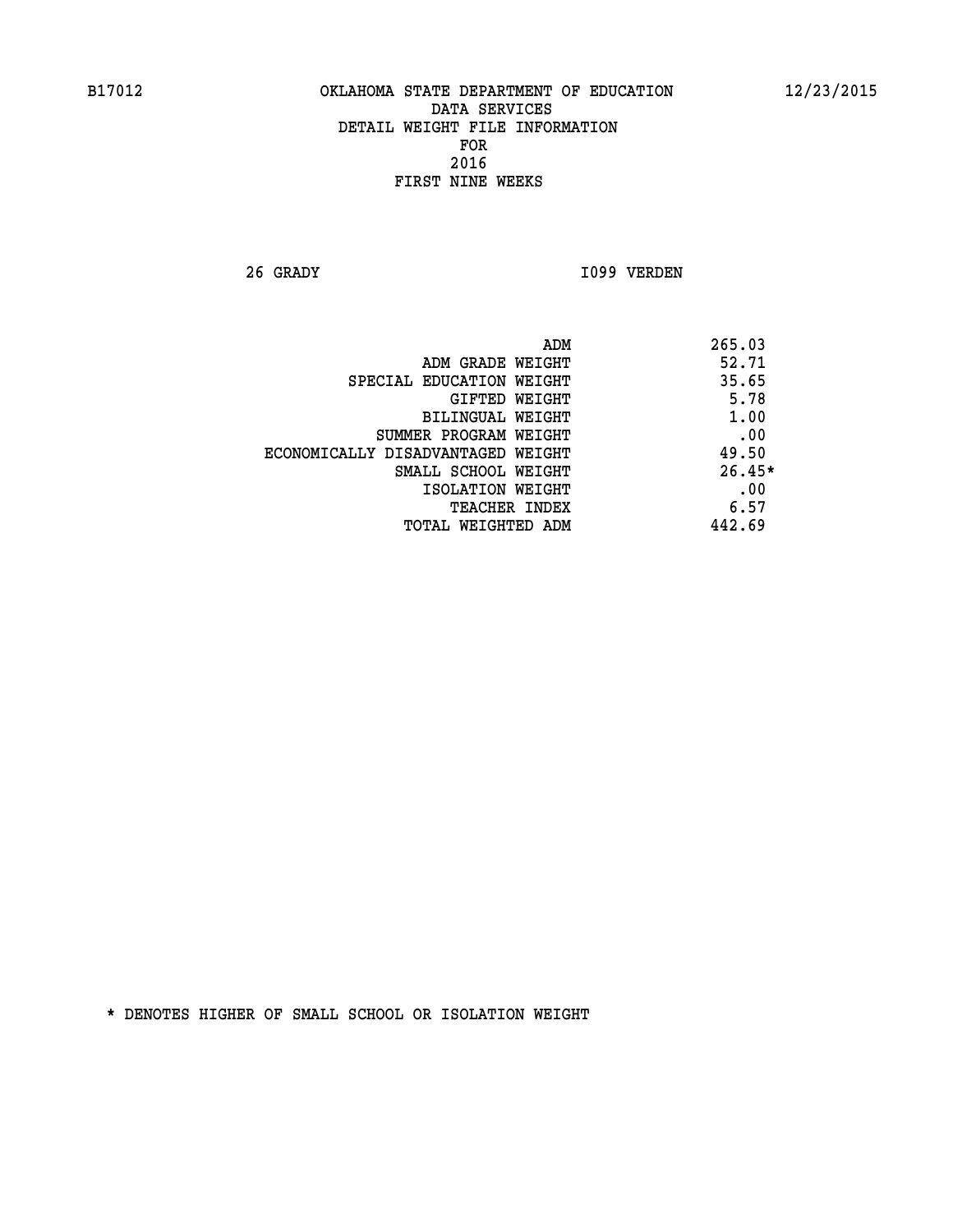**26 GRADY I128 AMBER-POCASSET** 

| ADM                               | 478.18  |
|-----------------------------------|---------|
| ADM GRADE WEIGHT                  | 92.52   |
| SPECIAL EDUCATION WEIGHT          | 92.80   |
| <b>GIFTED WEIGHT</b>              | 12.92   |
| BILINGUAL WEIGHT                  | .50     |
| SUMMER PROGRAM WEIGHT             | .00     |
| ECONOMICALLY DISADVANTAGED WEIGHT | 72.75   |
| SMALL SCHOOL WEIGHT               | $9.19*$ |
| ISOLATION WEIGHT                  | .00     |
| <b>TEACHER INDEX</b>              | .00     |
| TOTAL WEIGHTED ADM                | 758.86  |
|                                   |         |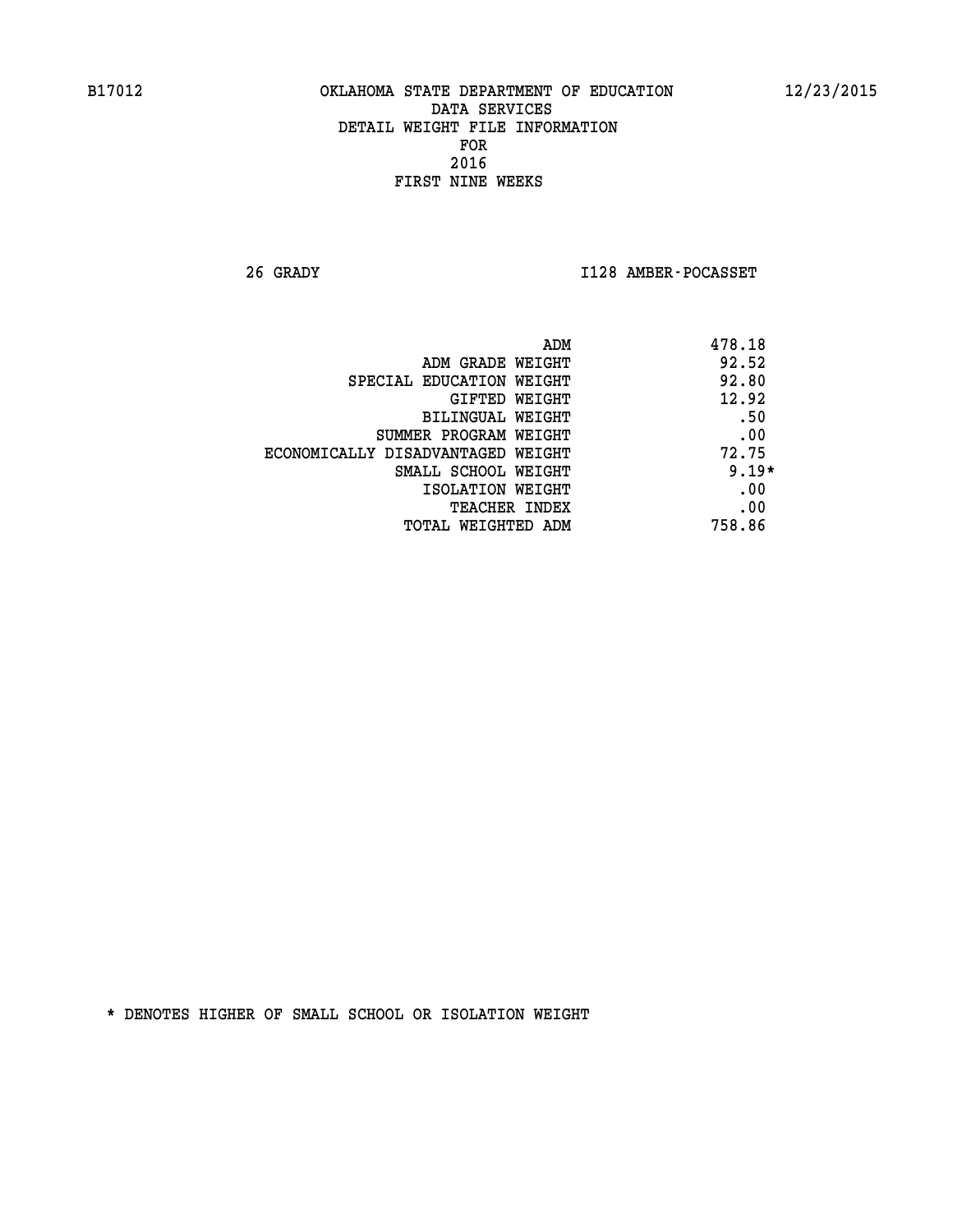**27 GRANT 1054 MEDFORD** 

| 276.09<br>ADM |                                   |
|---------------|-----------------------------------|
| 52.00         | ADM GRADE WEIGHT                  |
| 40.20         | SPECIAL EDUCATION WEIGHT          |
| 5.44          | GIFTED WEIGHT                     |
| .75           | BILINGUAL WEIGHT                  |
| .00           | SUMMER PROGRAM WEIGHT             |
| 42.50         | ECONOMICALLY DISADVANTAGED WEIGHT |
| 26.40         | SMALL SCHOOL WEIGHT               |
| 165.65*       | ISOLATION WEIGHT                  |
| .00           | <b>TEACHER INDEX</b>              |
| 582.63        | TOTAL WEIGHTED ADM                |
|               |                                   |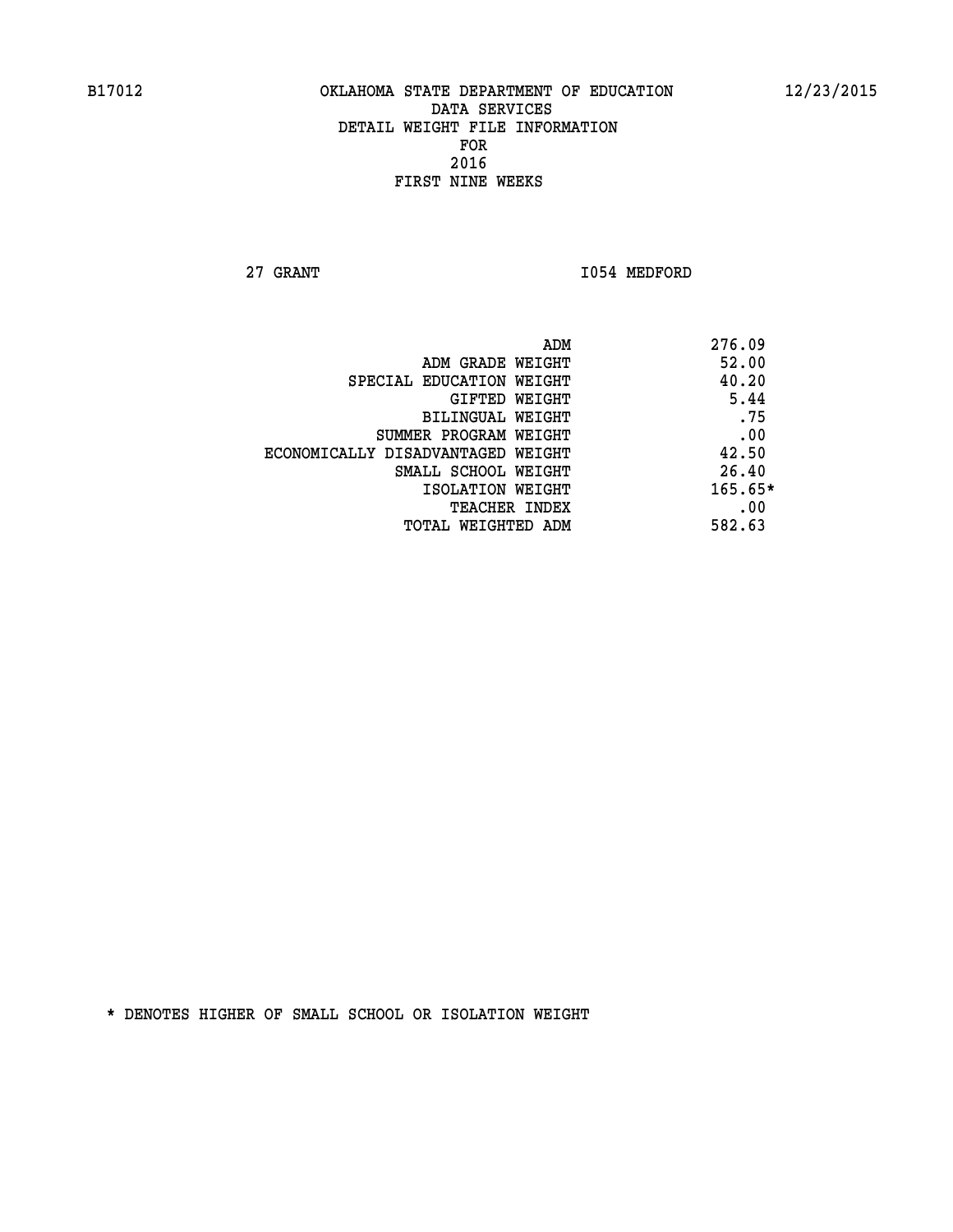**27 GRANT I090 POND CREEK-HUNTER** 

| ADM                               | 360.97    |
|-----------------------------------|-----------|
| ADM GRADE WEIGHT                  | 70.59     |
| SPECIAL EDUCATION WEIGHT          | 56.10     |
| GIFTED WEIGHT                     | 18.36     |
| BILINGUAL WEIGHT                  | .00       |
| SUMMER PROGRAM WEIGHT             | .00       |
| ECONOMICALLY DISADVANTAGED WEIGHT | 54.00     |
| SMALL SCHOOL WEIGHT               | 22.93     |
| ISOLATION WEIGHT                  | $100.10*$ |
| <b>TEACHER INDEX</b>              | 17.63     |
| TOTAL WEIGHTED ADM                | 677.75    |
|                                   |           |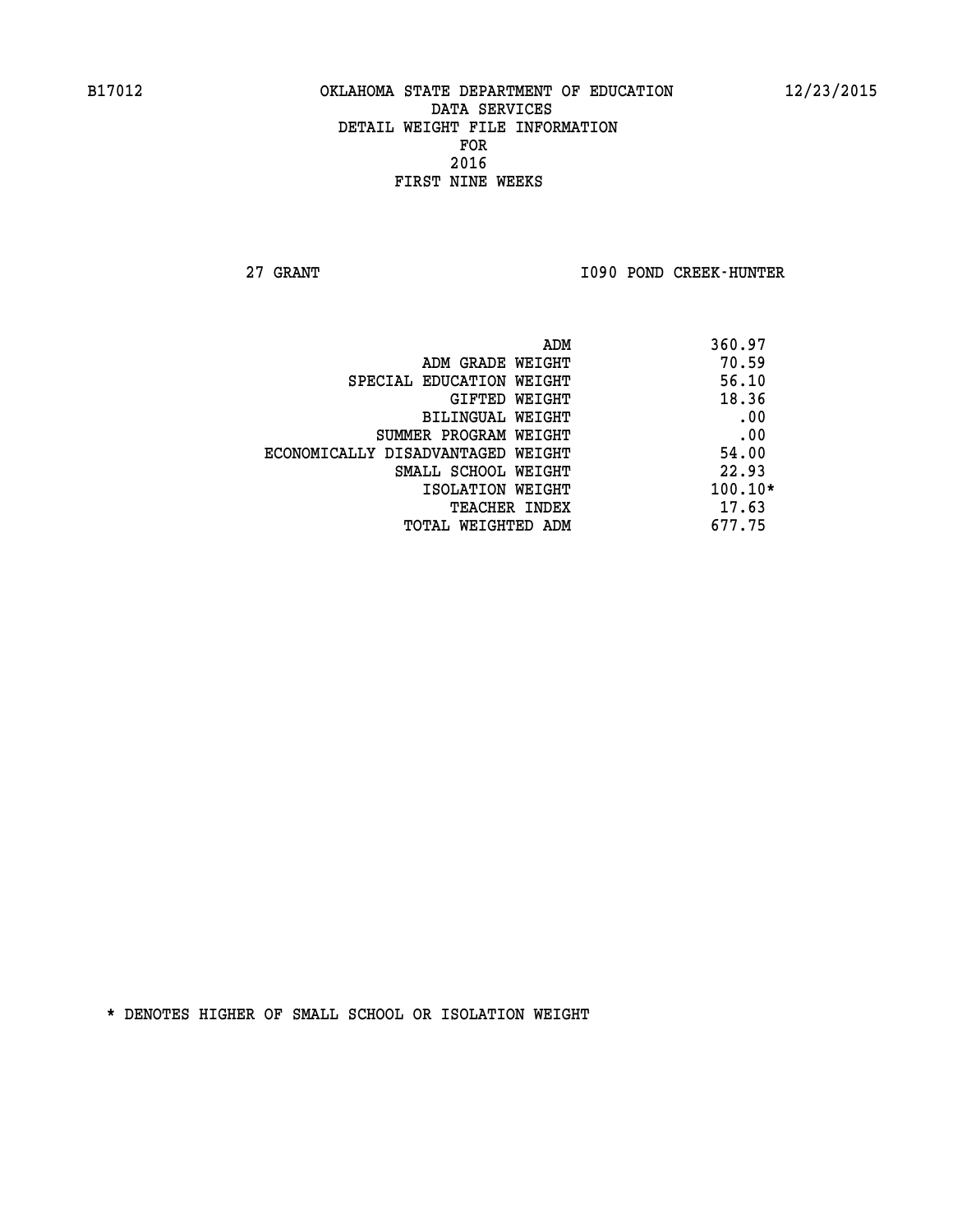**27 GRANT I095 DEER CREEK-LAMONT** 

| ADM                               | 180.64    |
|-----------------------------------|-----------|
| ADM GRADE WEIGHT                  | 36.11     |
| SPECIAL EDUCATION WEIGHT          | 19.50     |
| GIFTED WEIGHT                     | 10.54     |
| BILINGUAL WEIGHT                  | .75       |
| SUMMER PROGRAM WEIGHT             | .00       |
| ECONOMICALLY DISADVANTAGED WEIGHT | 23.50     |
| SMALL SCHOOL WEIGHT               | 23.79     |
| ISOLATION WEIGHT                  | $125.91*$ |
| <b>TEACHER INDEX</b>              | 16.19     |
| TOTAL WEIGHTED ADM                | 413.14    |
|                                   |           |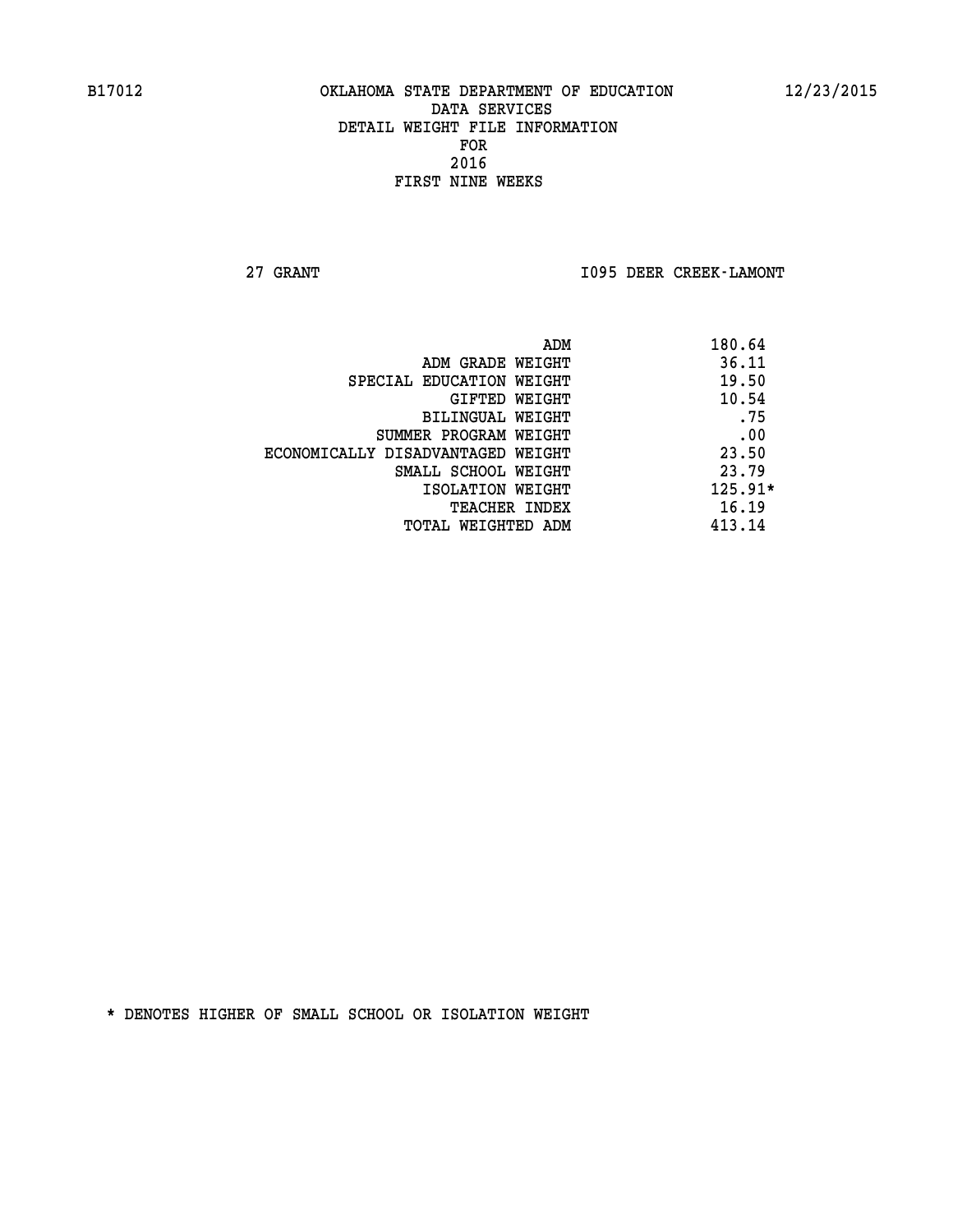**28 GREER I001 MANGUM** 

|                                   | ADM | 747.59    |
|-----------------------------------|-----|-----------|
| ADM GRADE WEIGHT                  |     | 150.40    |
| SPECIAL EDUCATION WEIGHT          |     | 88.55     |
| GIFTED WEIGHT                     |     | 29.24     |
| BILINGUAL WEIGHT                  |     | 6.00      |
| SUMMER PROGRAM WEIGHT             |     | .00       |
| ECONOMICALLY DISADVANTAGED WEIGHT |     | 135.75    |
| SMALL SCHOOL WEIGHT               |     | .00       |
| ISOLATION WEIGHT                  |     | $186.90*$ |
| TEACHER INDEX                     |     | 24.40     |
| TOTAL WEIGHTED ADM                |     | 1,368.83  |
|                                   |     |           |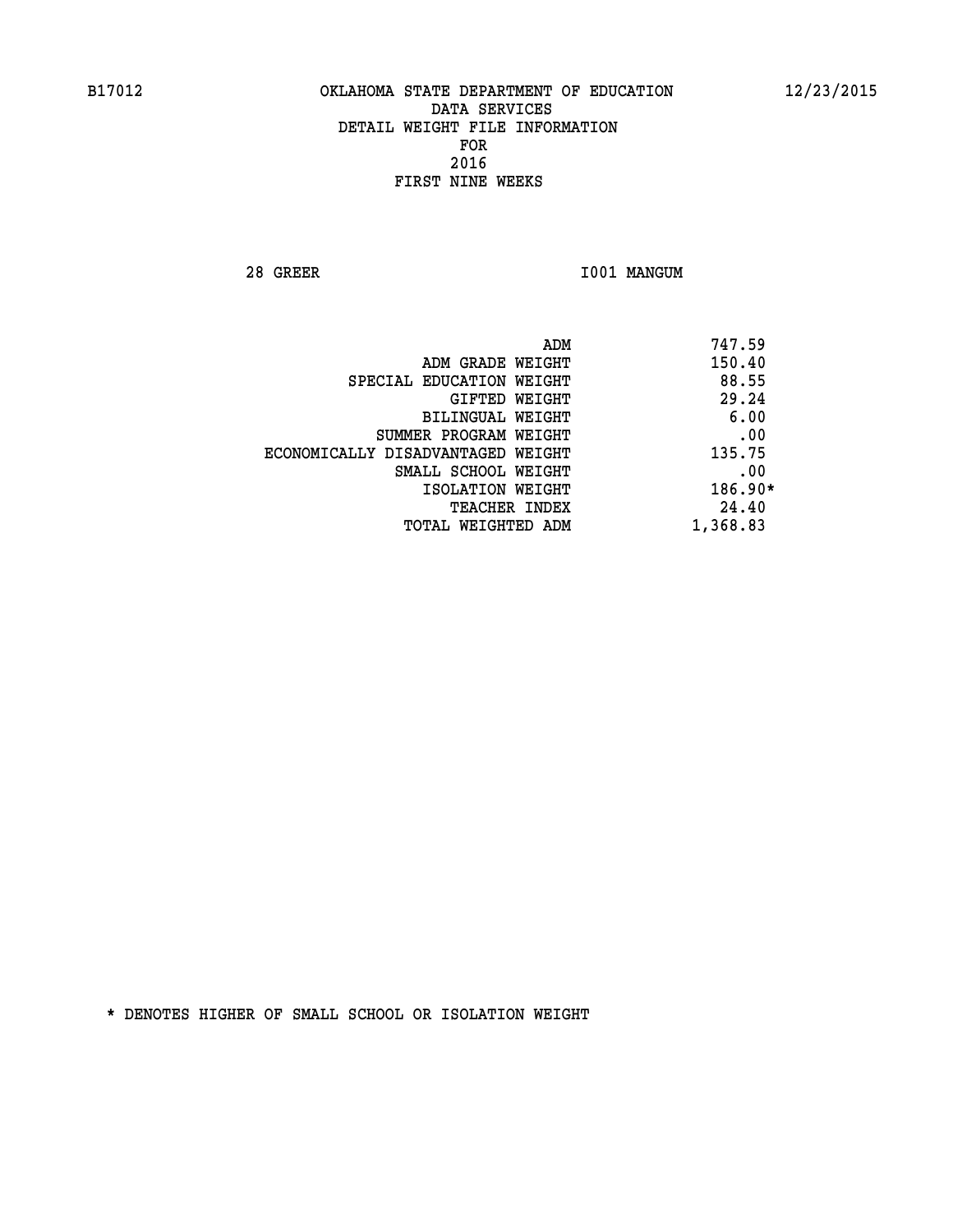**28 GREER I003 GRANITE** 

|                                   | ADM | 279.27   |
|-----------------------------------|-----|----------|
| ADM GRADE WEIGHT                  |     | 59.13    |
| SPECIAL EDUCATION WEIGHT          |     | 47.55    |
| GIFTED WEIGHT                     |     | 7.48     |
| BILINGUAL WEIGHT                  |     | .75      |
| SUMMER PROGRAM WEIGHT             |     | .00      |
| ECONOMICALLY DISADVANTAGED WEIGHT |     | 45.25    |
| SMALL SCHOOL WEIGHT               |     | 26.37    |
| ISOLATION WEIGHT                  |     | $52.53*$ |
| TEACHER INDEX                     |     | 17.95    |
| TOTAL WEIGHTED ADM                |     | 509.91   |
|                                   |     |          |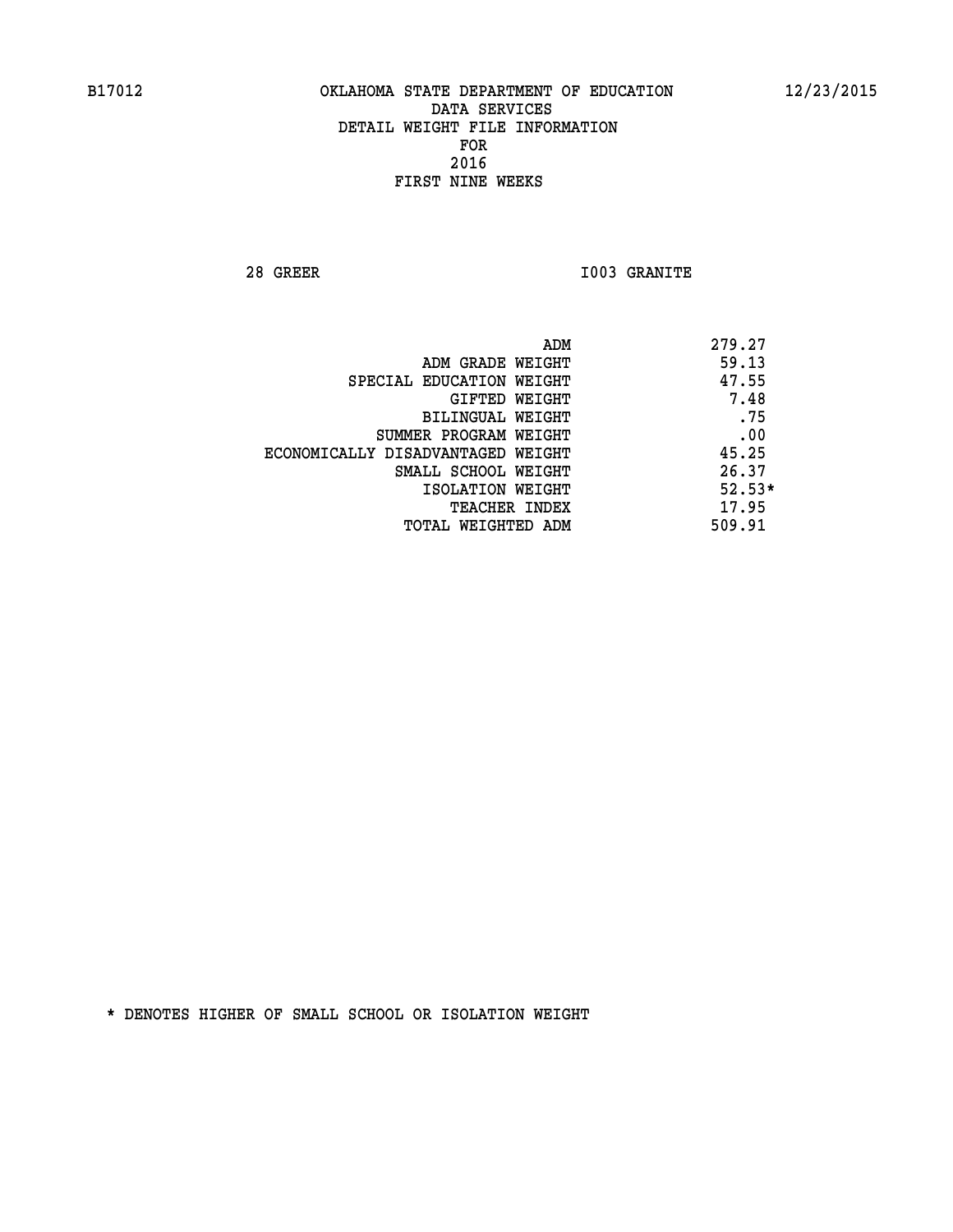**29 HARMON I066 HOLLIS** 

|                                   | ADM | 532.91    |
|-----------------------------------|-----|-----------|
| ADM GRADE WEIGHT                  |     | 108.64    |
| SPECIAL EDUCATION WEIGHT          |     | 90.45     |
| GIFTED WEIGHT                     |     | 14.96     |
| BILINGUAL WEIGHT                  |     | 25.00     |
| SUMMER PROGRAM WEIGHT             |     | .00       |
| ECONOMICALLY DISADVANTAGED WEIGHT |     | 99.00     |
| SMALL SCHOOL WEIGHT               |     | .00       |
| ISOLATION WEIGHT                  |     | $191.85*$ |
| TEACHER INDEX                     |     | 11.03     |
| TOTAL WEIGHTED ADM                |     | 1,073.84  |
|                                   |     |           |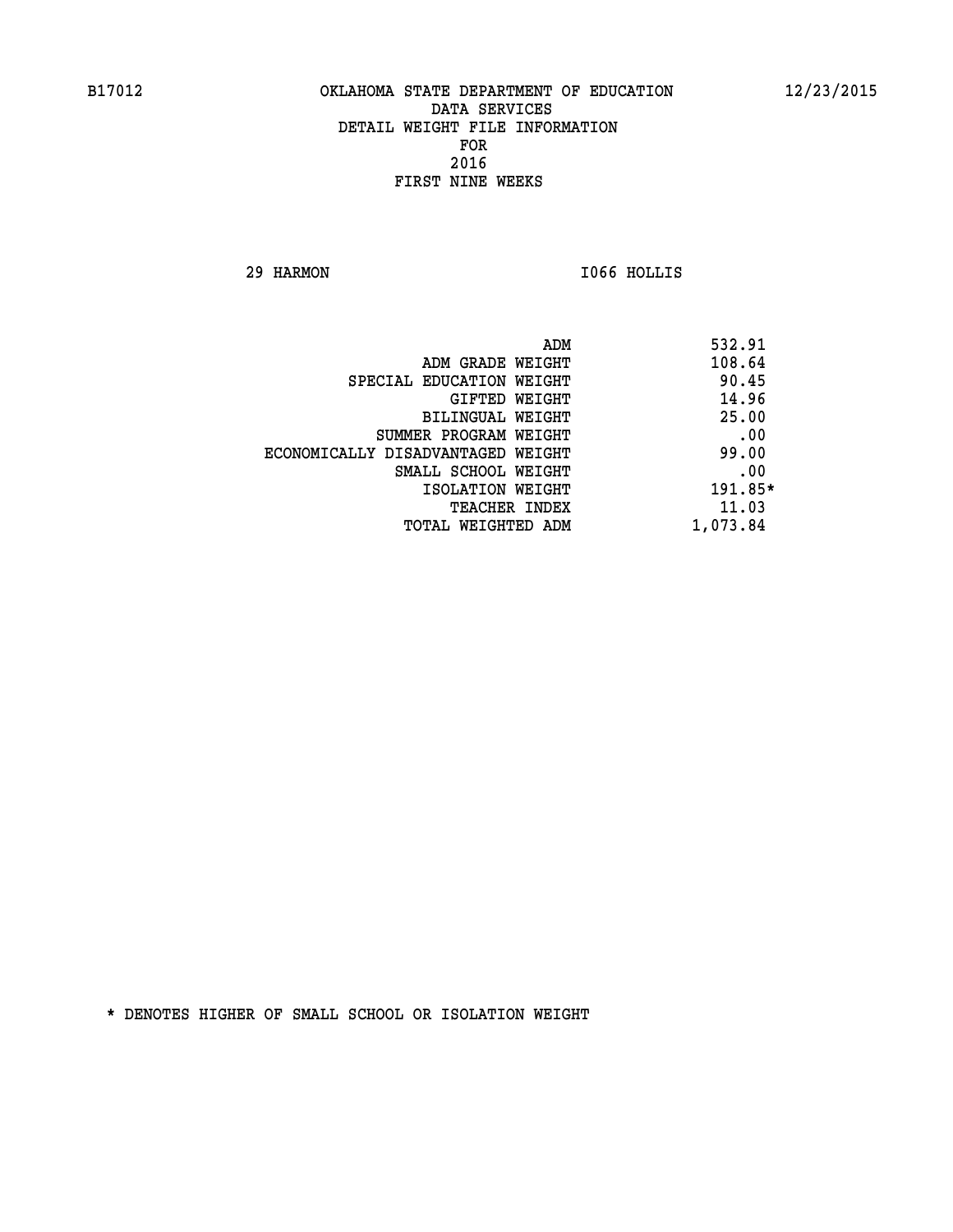**30 HARPER I001 LAVERNE** 

| 496.29<br>ADM |                                   |
|---------------|-----------------------------------|
| 88.44         | ADM GRADE WEIGHT                  |
| 52.45         | SPECIAL EDUCATION WEIGHT          |
| 13.26         | GIFTED WEIGHT                     |
| 34.00         | <b>BILINGUAL WEIGHT</b>           |
| .00           | SUMMER PROGRAM WEIGHT             |
| 68.25         | ECONOMICALLY DISADVANTAGED WEIGHT |
| 6.14          | SMALL SCHOOL WEIGHT               |
| $183.63*$     | ISOLATION WEIGHT                  |
| 6.07          | <b>TEACHER INDEX</b>              |
| 942.39        | TOTAL WEIGHTED ADM                |
|               |                                   |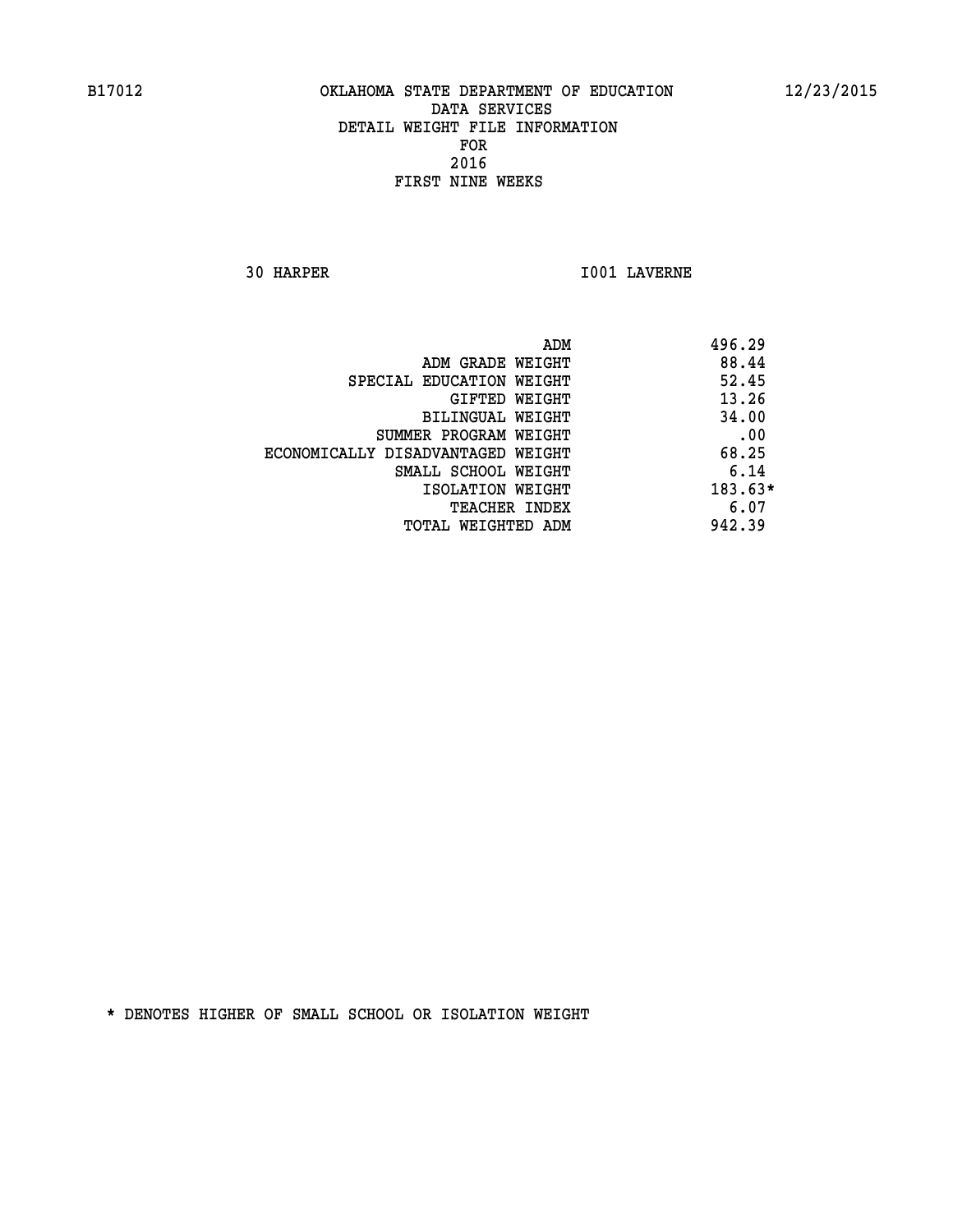**30 HARPER I004 BUFFALO** 

| ADM                               | 269.01    |
|-----------------------------------|-----------|
| ADM GRADE WEIGHT                  | 49.99     |
| SPECIAL EDUCATION WEIGHT          | 21.30     |
| GIFTED WEIGHT                     | 8.50      |
| BILINGUAL WEIGHT                  | 18.25     |
| SUMMER PROGRAM WEIGHT             | .00       |
| ECONOMICALLY DISADVANTAGED WEIGHT | 40.25     |
| SMALL SCHOOL WEIGHT               | 26.44     |
| ISOLATION WEIGHT                  | $145.27*$ |
| TEACHER INDEX                     | 4.13      |
| TOTAL WEIGHTED ADM                | 556.70    |
|                                   |           |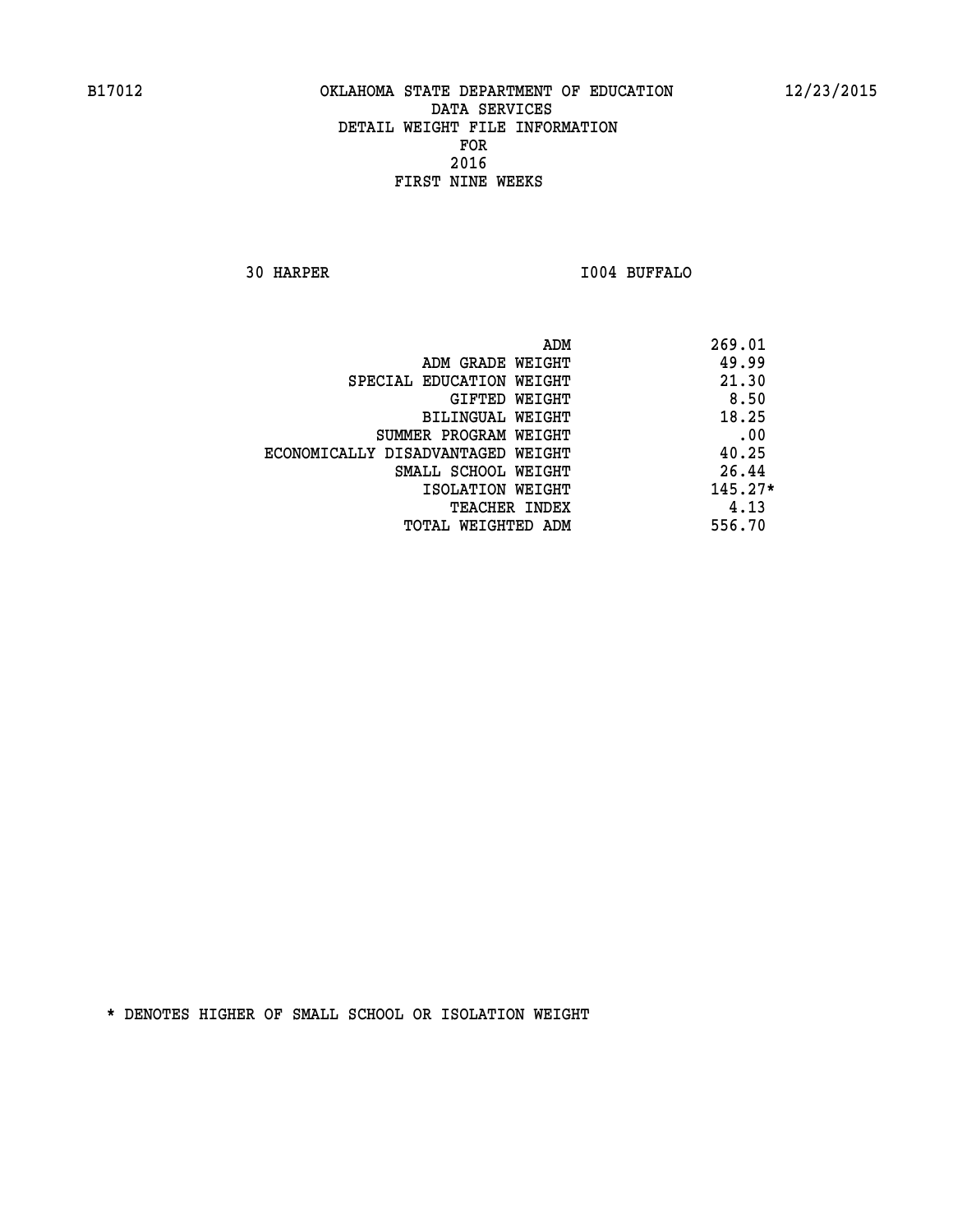**31 HASKELL C010 WHITEFIELD** 

| ADM                               | 133.86   |
|-----------------------------------|----------|
| ADM GRADE WEIGHT                  | 30.63    |
| SPECIAL EDUCATION WEIGHT          | 26.10    |
| GIFTED WEIGHT                     | 1.02     |
| BILINGUAL WEIGHT                  | .75      |
| SUMMER PROGRAM WEIGHT             | .00      |
| ECONOMICALLY DISADVANTAGED WEIGHT | 22.25    |
| SMALL SCHOOL WEIGHT               | $20.00*$ |
| ISOLATION WEIGHT                  | .00      |
| <b>TEACHER INDEX</b>              | .00      |
| TOTAL WEIGHTED ADM                | 234.61   |
|                                   |          |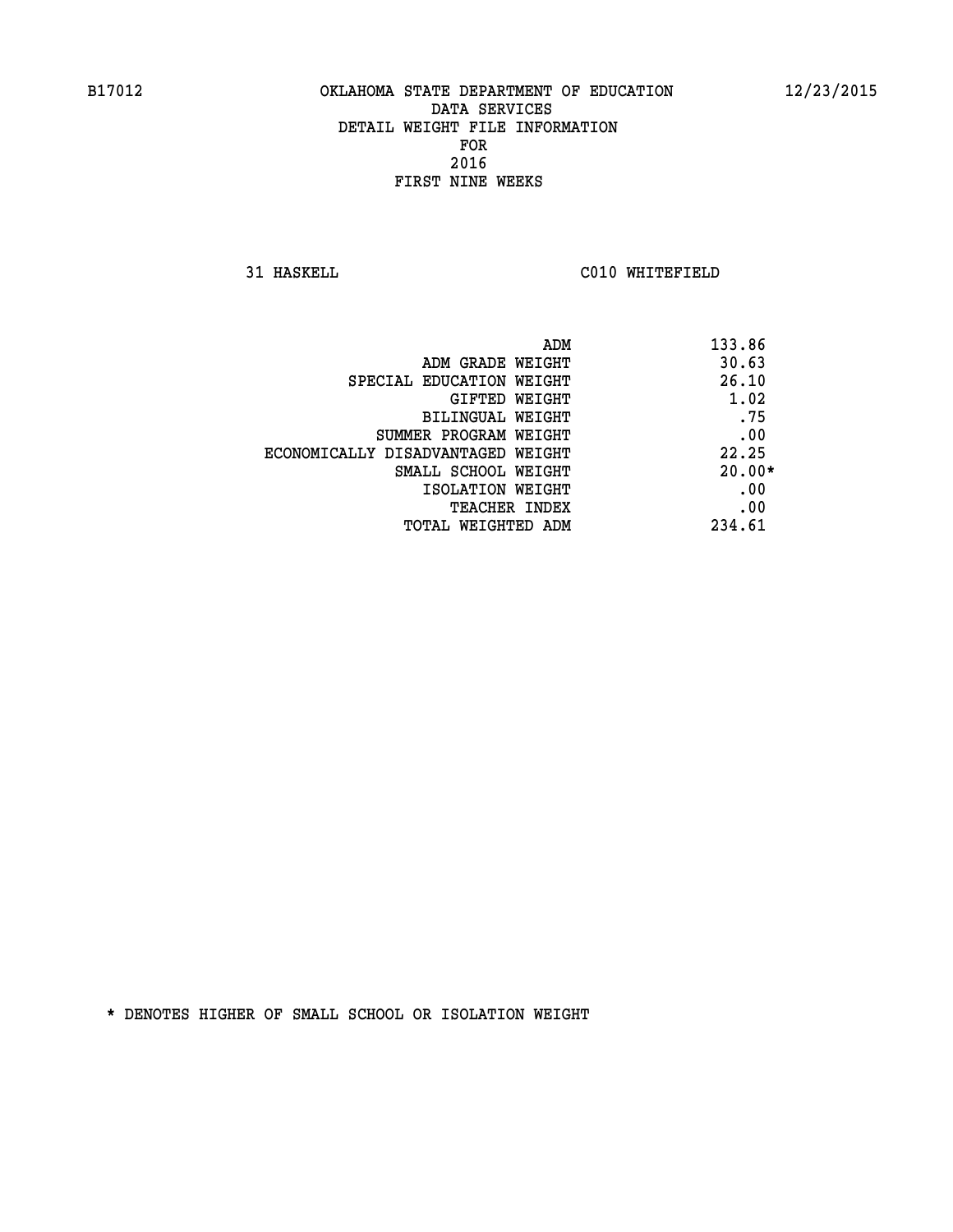**31 HASKELL IO13 KINTA** 

| ADM                               | 202.71   |
|-----------------------------------|----------|
| ADM GRADE WEIGHT                  | 45.73    |
| SPECIAL EDUCATION WEIGHT          | 25.95    |
| GIFTED WEIGHT                     | 6.80     |
| BILINGUAL WEIGHT                  | .25      |
| SUMMER PROGRAM WEIGHT             | .00      |
| ECONOMICALLY DISADVANTAGED WEIGHT | 51.00    |
| SMALL SCHOOL WEIGHT               | $25.01*$ |
| ISOLATION WEIGHT                  | .00      |
| <b>TEACHER INDEX</b>              | .00      |
| <b>TOTAL WEIGHTED ADM</b>         | 357.45   |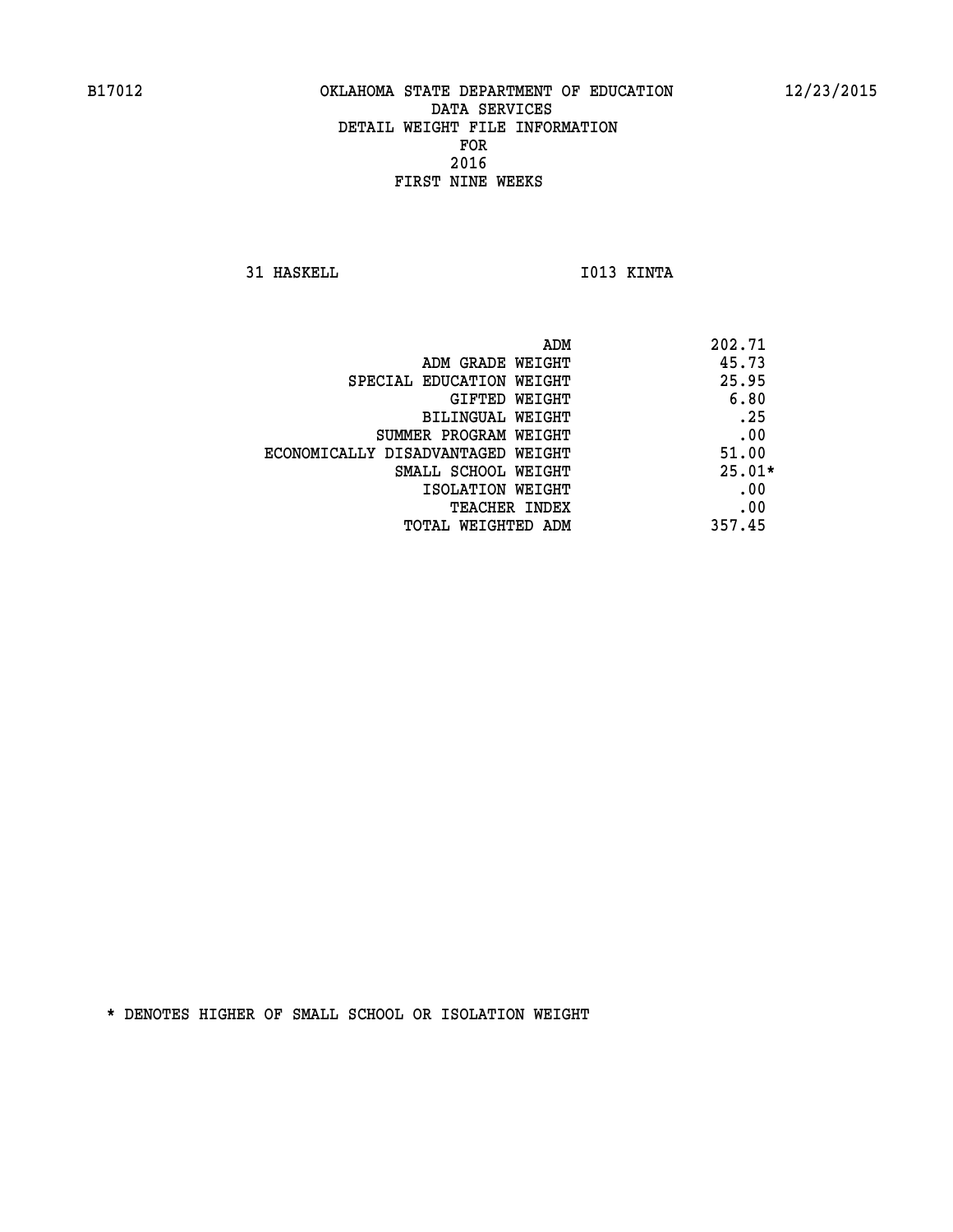**31 HASKELL 1020 STIGLER** 

| 1,390.44 |
|----------|
| 276.23   |
| 217.70   |
| 38.42    |
| 11.00    |
| 4.80     |
| 252.50   |
| .00      |
| .00      |
| 55.27    |
| 2,246.36 |
|          |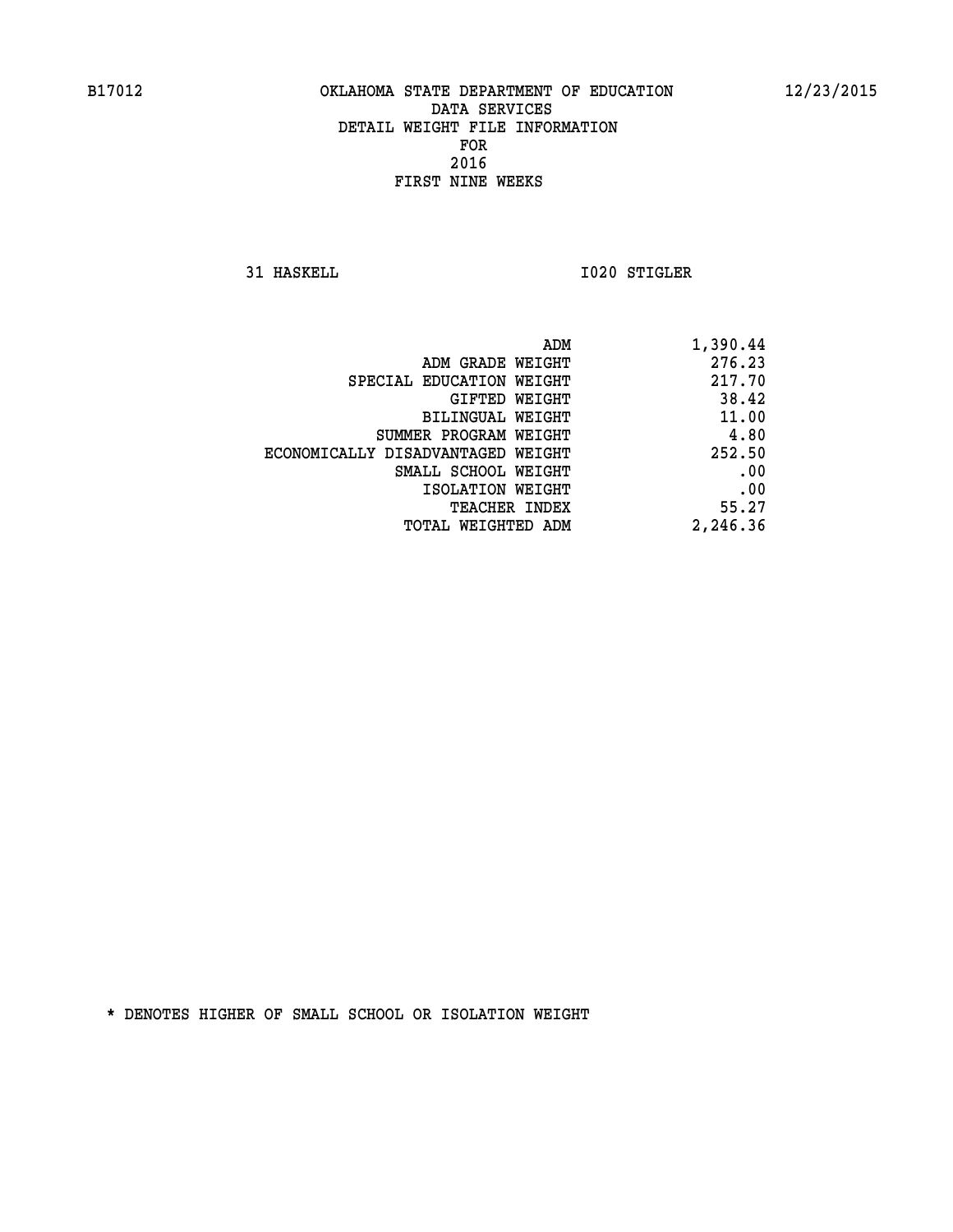**31 HASKELL 1037 MCCURTAIN** 

| ADM                               | 229.32   |
|-----------------------------------|----------|
| ADM GRADE WEIGHT                  | 47.83    |
| SPECIAL EDUCATION WEIGHT          | 39.10    |
| GIFTED WEIGHT                     | 6.12     |
| BILINGUAL WEIGHT                  | .00      |
| SUMMER PROGRAM WEIGHT             | 1.20     |
| ECONOMICALLY DISADVANTAGED WEIGHT | 48.75    |
| SMALL SCHOOL WEIGHT               | $25.98*$ |
| ISOLATION WEIGHT                  | .00      |
| <b>TEACHER INDEX</b>              | 31.91    |
| TOTAL WEIGHTED ADM                | 430.21   |
|                                   |          |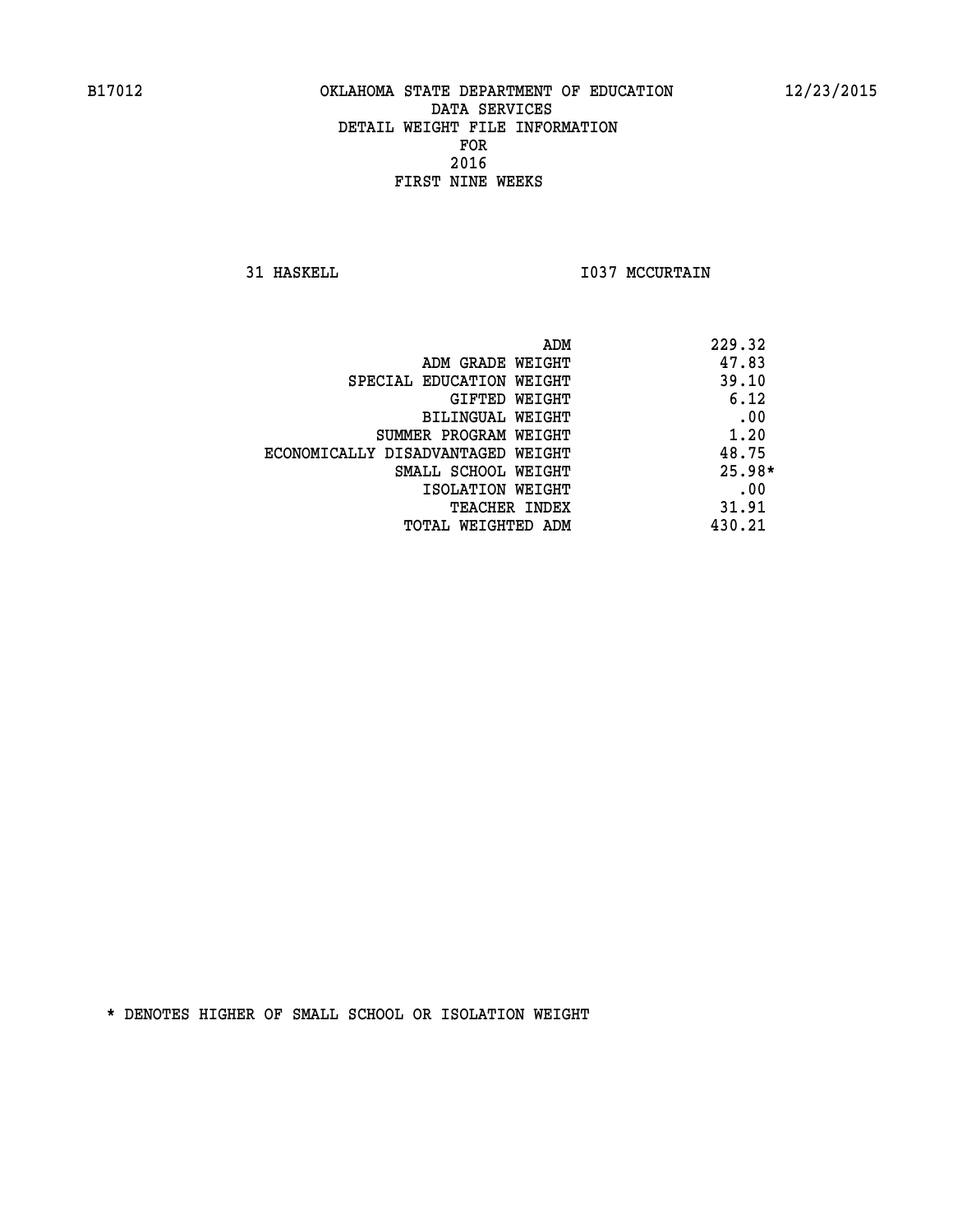**31 HASKELL IO43 KEOTA** 

|                                   | ADM | 416.52   |
|-----------------------------------|-----|----------|
| ADM GRADE WEIGHT                  |     | 86.48    |
| SPECIAL EDUCATION WEIGHT          |     | 74.15    |
| GIFTED WEIGHT                     |     | 15.30    |
| BILINGUAL WEIGHT                  |     | 2.00     |
| SUMMER PROGRAM WEIGHT             |     | .00      |
| ECONOMICALLY DISADVANTAGED WEIGHT |     | 89.25    |
| SMALL SCHOOL WEIGHT               |     | $17.71*$ |
| ISOLATION WEIGHT                  |     | .00      |
| <b>TEACHER INDEX</b>              |     | .00      |
| TOTAL WEIGHTED ADM                |     | 701.41   |
|                                   |     |          |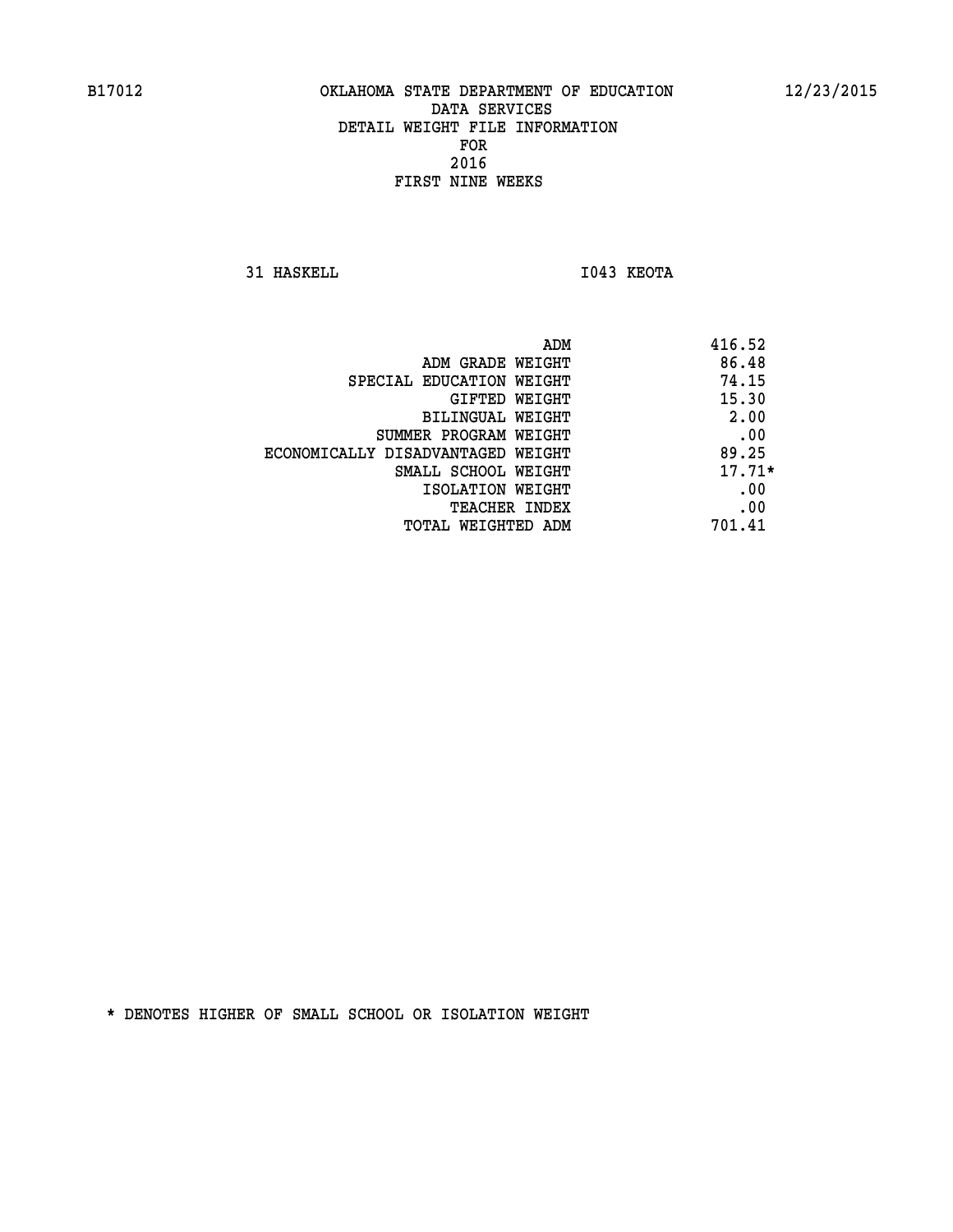**32 HUGHES I001 MOSS** 

 **ADM 280.78 ADM GRADE WEIGHT 56.19 SPECIAL EDUCATION WEIGHT 42.00 GIFTED WEIGHT 43.26 BILINGUAL WEIGHT 1.75 SUMMER PROGRAM WEIGHT .00 ECONOMICALLY DISADVANTAGED WEIGHT 42.25 SMALL SCHOOL WEIGHT 26.35\* 17.13** ISOLATION WEIGHT **17.13 TEACHER INDEX** 22.45  **TOTAL WEIGHTED ADM 485.03**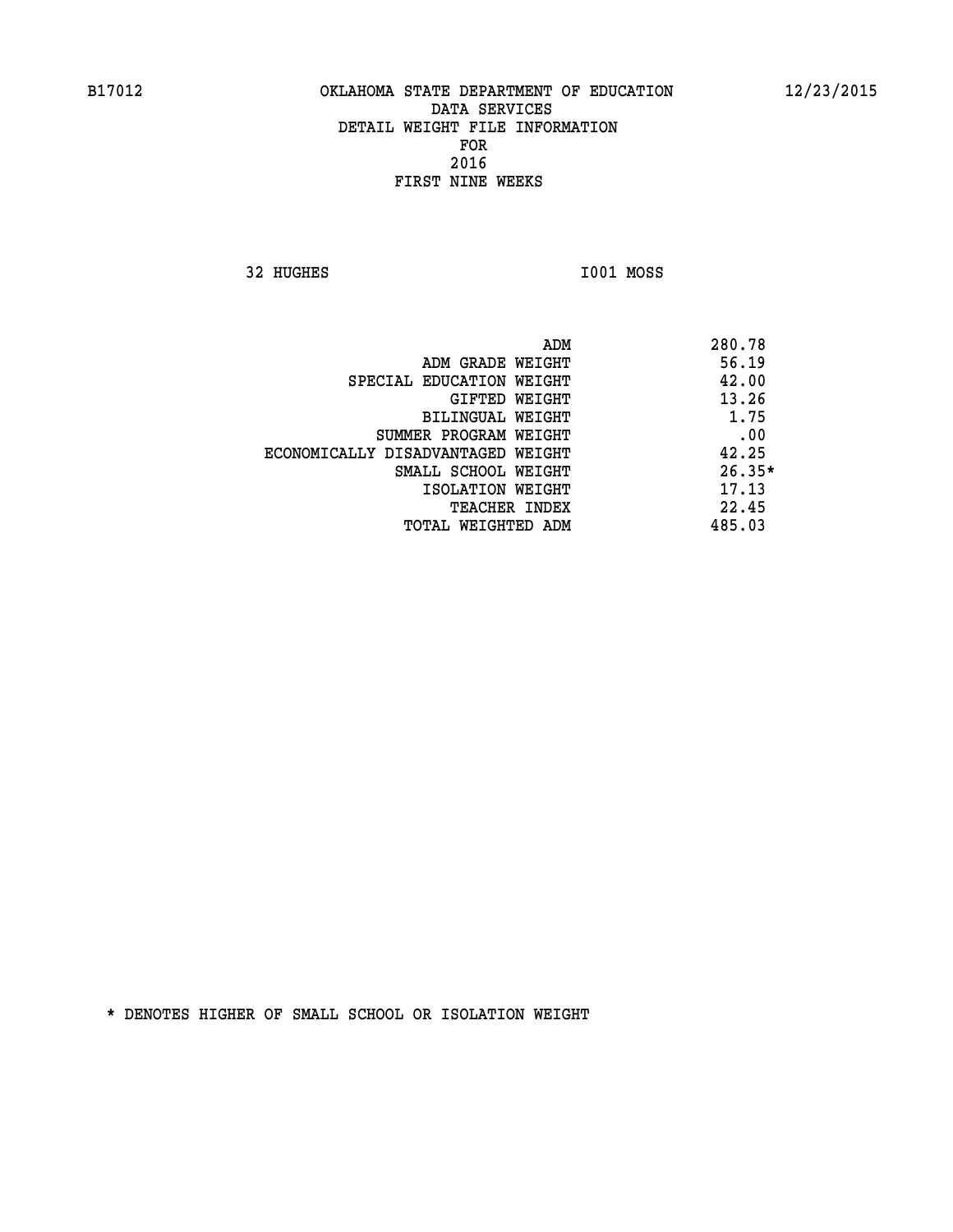**32 HUGHES 1005 WETUMKA** 

|                                   | ADM<br>463.85 |
|-----------------------------------|---------------|
| ADM GRADE WEIGHT                  | 87.41         |
| SPECIAL EDUCATION WEIGHT          | 78.55         |
| GIFTED WEIGHT                     | 15.30         |
| BILINGUAL WEIGHT                  | 1.75          |
| SUMMER PROGRAM WEIGHT             | .00           |
| ECONOMICALLY DISADVANTAGED WEIGHT | 96.50         |
| SMALL SCHOOL WEIGHT               | $11.43*$      |
| ISOLATION WEIGHT                  | .00           |
| <b>TEACHER INDEX</b>              | 5.25          |
| TOTAL WEIGHTED ADM                | 760.04        |
|                                   |               |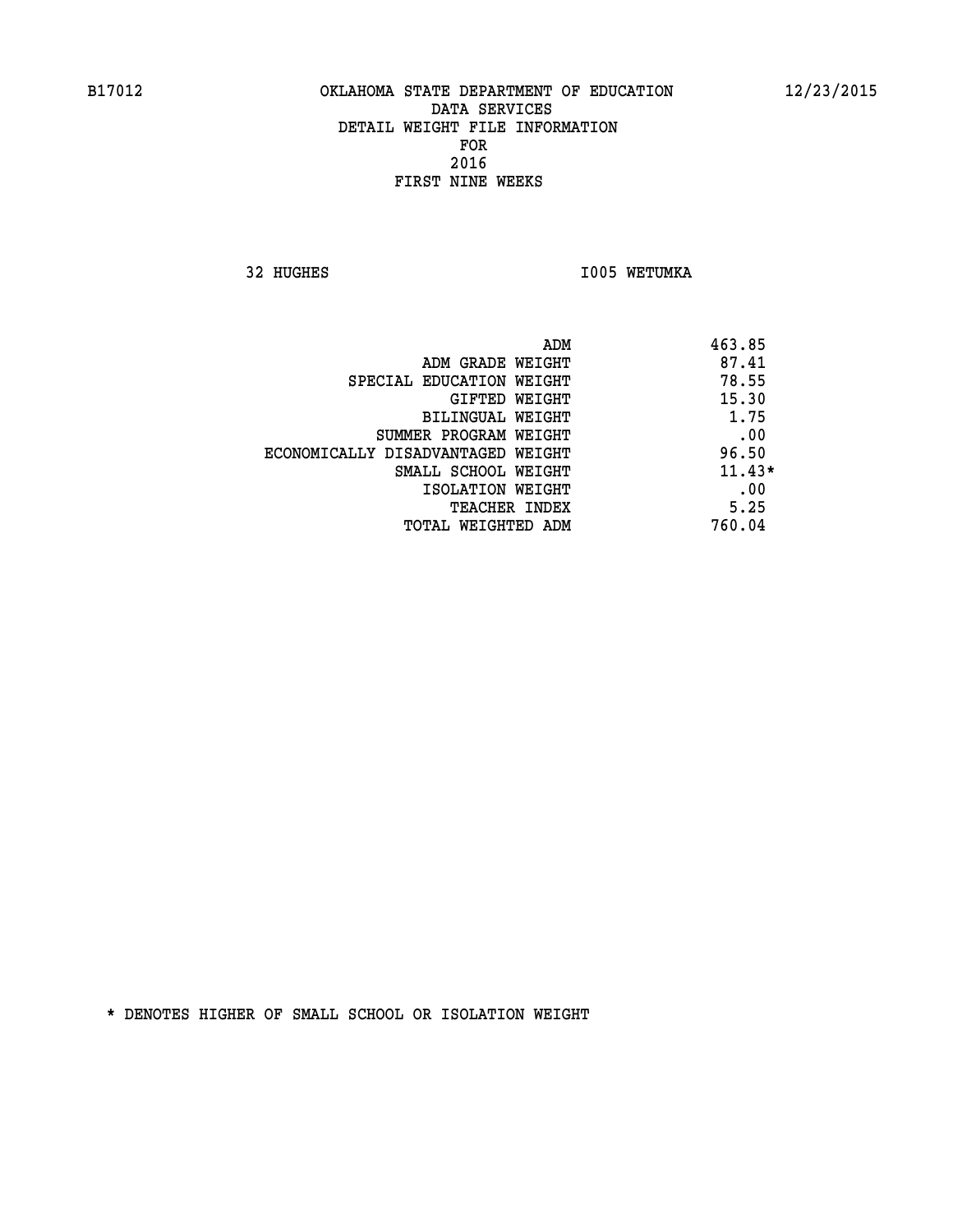**32 HUGHES I035 HOLDENVILLE** 

| 1,098.57 |
|----------|
| 221.47   |
| 258.15   |
| 35.02    |
| 8.50     |
| .00      |
| 221.50   |
| .00      |
| .00      |
| 13.72    |
| 1,856.93 |
|          |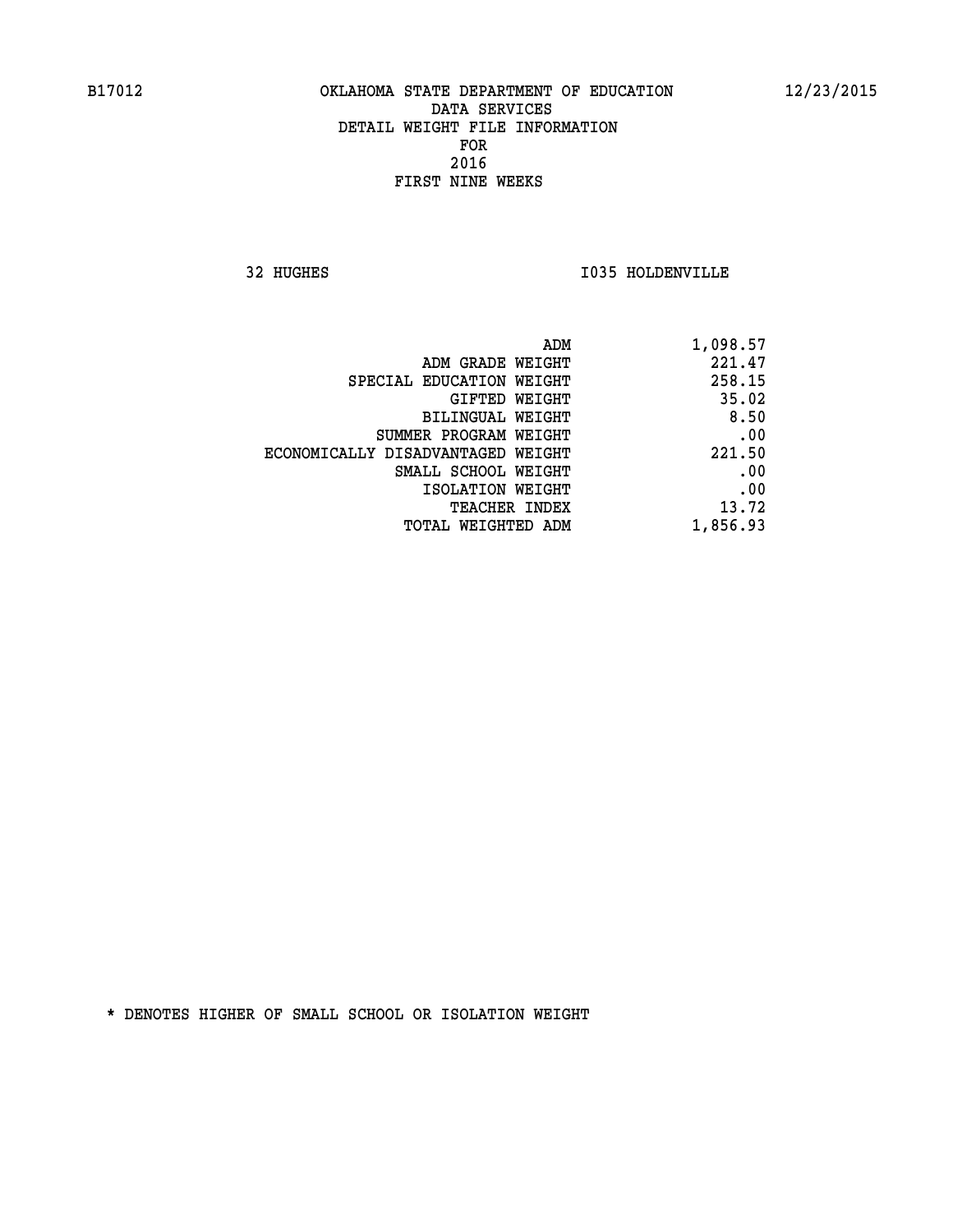**32 HUGHES I048 CALVIN** 

| ADM                               | 153.15   |
|-----------------------------------|----------|
| ADM GRADE WEIGHT                  | 30.64    |
| SPECIAL EDUCATION WEIGHT          | 82.00    |
| GIFTED WEIGHT                     | 5.78     |
| BILINGUAL WEIGHT                  | .50      |
| SUMMER PROGRAM WEIGHT             | .00      |
| ECONOMICALLY DISADVANTAGED WEIGHT | 30.75    |
| SMALL SCHOOL WEIGHT               | $21.76*$ |
| ISOLATION WEIGHT                  | 20.22    |
| TEACHER INDEX                     | .00      |
| TOTAL WEIGHTED ADM                | 324.58   |
|                                   |          |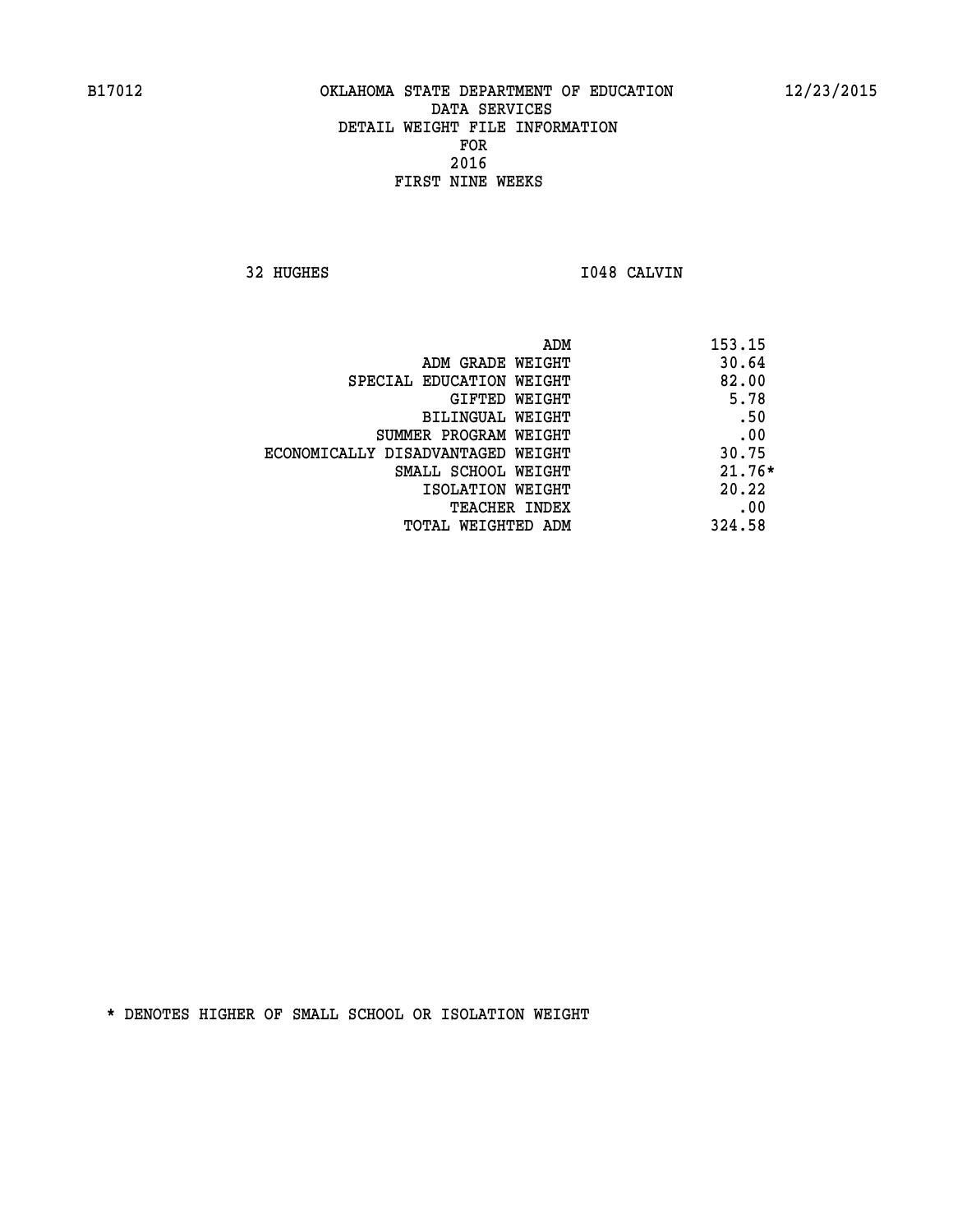**32 HUGHES 1054 STUART** 

| 279.95<br>ADM                              |  |
|--------------------------------------------|--|
| 50.90<br>ADM GRADE WEIGHT                  |  |
| 25.80<br>SPECIAL EDUCATION WEIGHT          |  |
| 7.48<br>GIFTED WEIGHT                      |  |
| .00<br>BILINGUAL WEIGHT                    |  |
| .00<br>SUMMER PROGRAM WEIGHT               |  |
| 53.00<br>ECONOMICALLY DISADVANTAGED WEIGHT |  |
| $26.36*$<br>SMALL SCHOOL WEIGHT            |  |
| 21.50<br>ISOLATION WEIGHT                  |  |
| 25.53<br>TEACHER INDEX                     |  |
| 469.02<br>TOTAL WEIGHTED ADM               |  |
|                                            |  |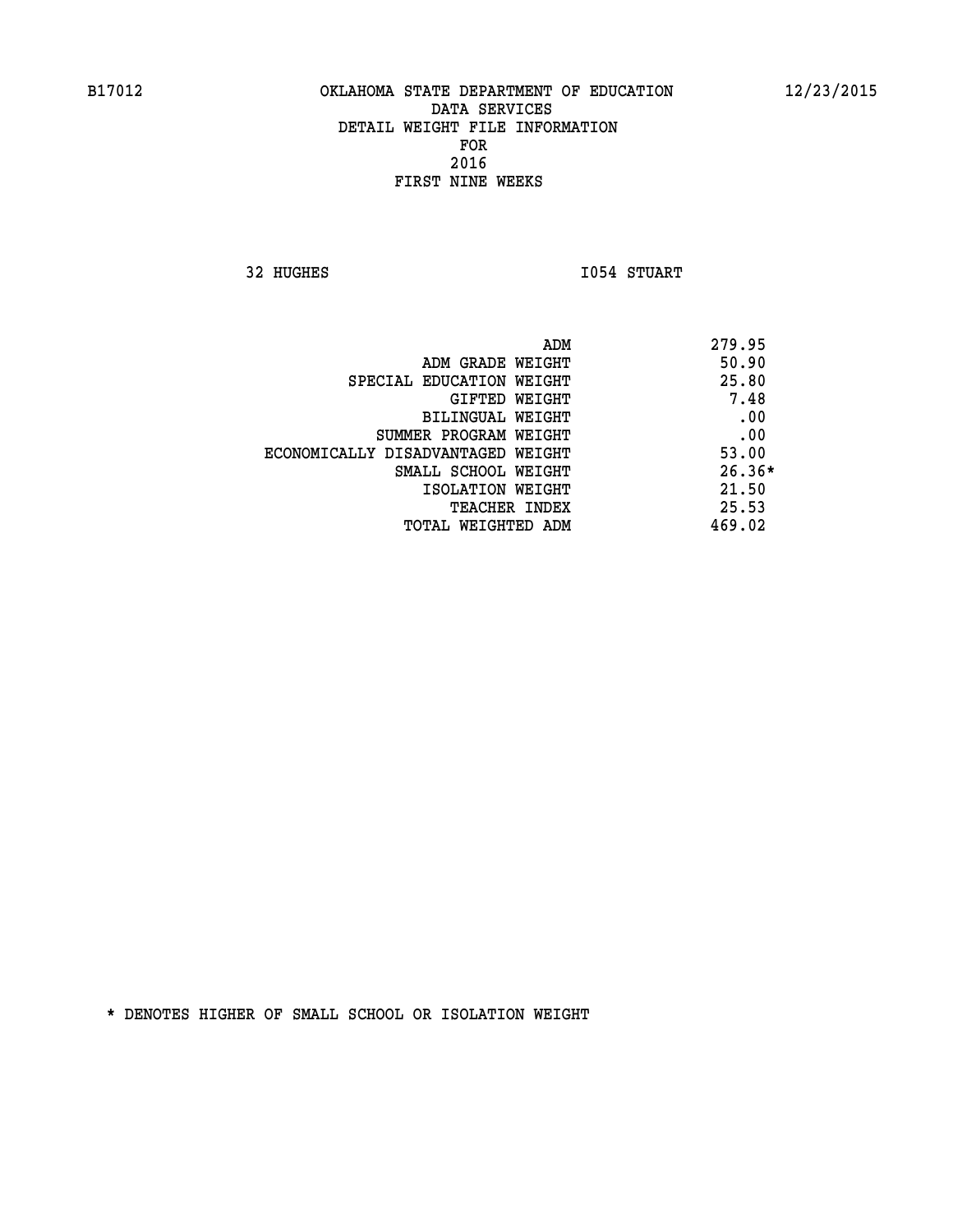**33 JACKSON I001 NAVAJO** 

| ADM<br>474.95                              |
|--------------------------------------------|
| 87.41<br>ADM GRADE WEIGHT                  |
| 58.05<br>SPECIAL EDUCATION WEIGHT          |
| 13.26<br>GIFTED WEIGHT                     |
| 5.75<br>BILINGUAL WEIGHT                   |
| .00<br>SUMMER PROGRAM WEIGHT               |
| 48.50<br>ECONOMICALLY DISADVANTAGED WEIGHT |
| $9.71*$<br>SMALL SCHOOL WEIGHT             |
| .00<br>ISOLATION WEIGHT                    |
| .73<br><b>TEACHER INDEX</b>                |
| 698.36<br>TOTAL WEIGHTED ADM               |
|                                            |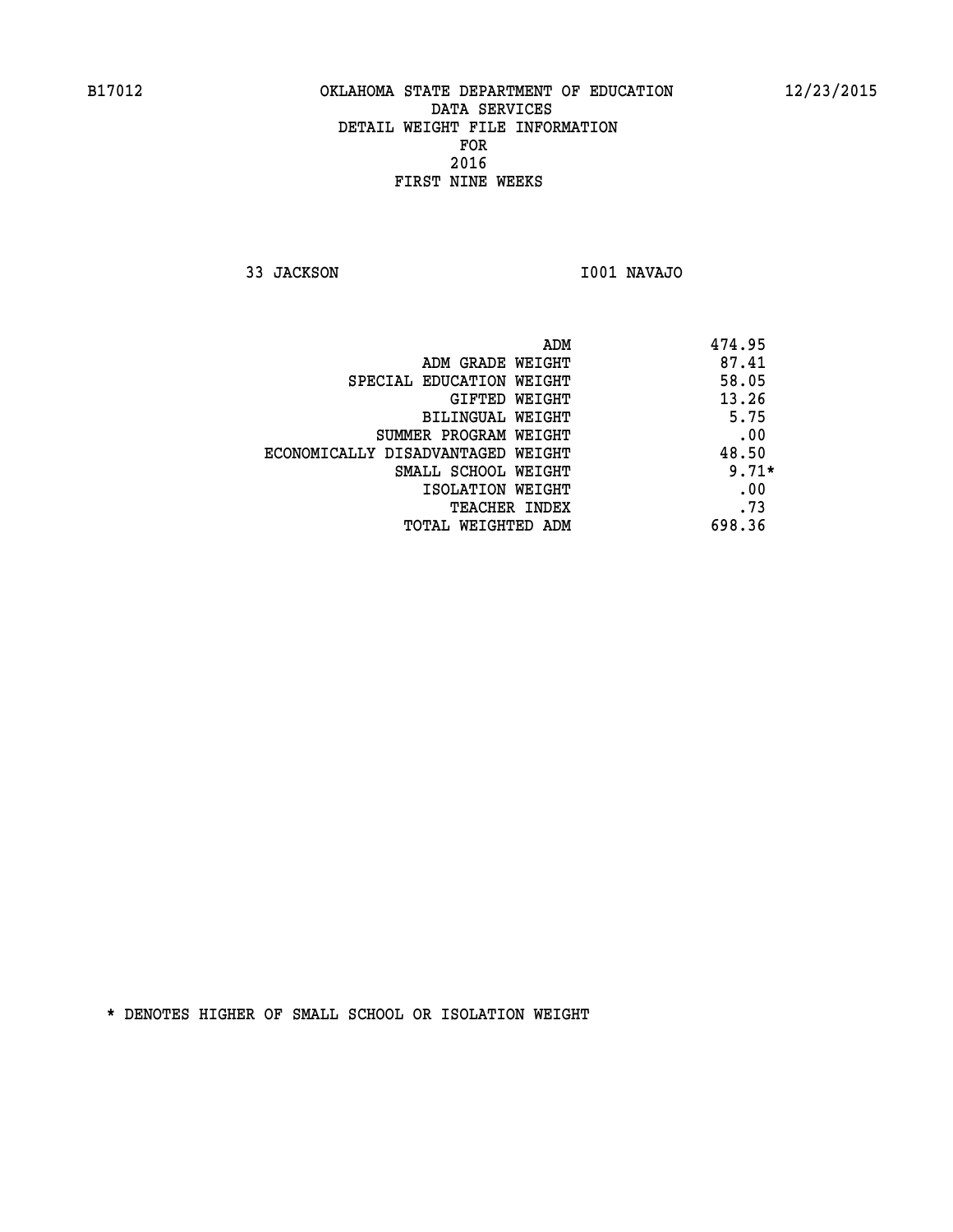**33 JACKSON 1014 DUKE** 

|                                   | 186.31<br>ADM |     |
|-----------------------------------|---------------|-----|
| ADM GRADE WEIGHT                  | 32.45         |     |
| SPECIAL EDUCATION WEIGHT          | 33.00         |     |
| GIFTED WEIGHT                     | 4.42          |     |
| BILINGUAL WEIGHT                  | 3.75          |     |
| SUMMER PROGRAM WEIGHT             |               | .00 |
| ECONOMICALLY DISADVANTAGED WEIGHT | 15.50         |     |
| SMALL SCHOOL WEIGHT               | $24.14*$      |     |
| ISOLATION WEIGHT                  | 23.55         |     |
| <b>TEACHER INDEX</b>              |               | .00 |
| TOTAL WEIGHTED ADM                | 299.57        |     |
|                                   |               |     |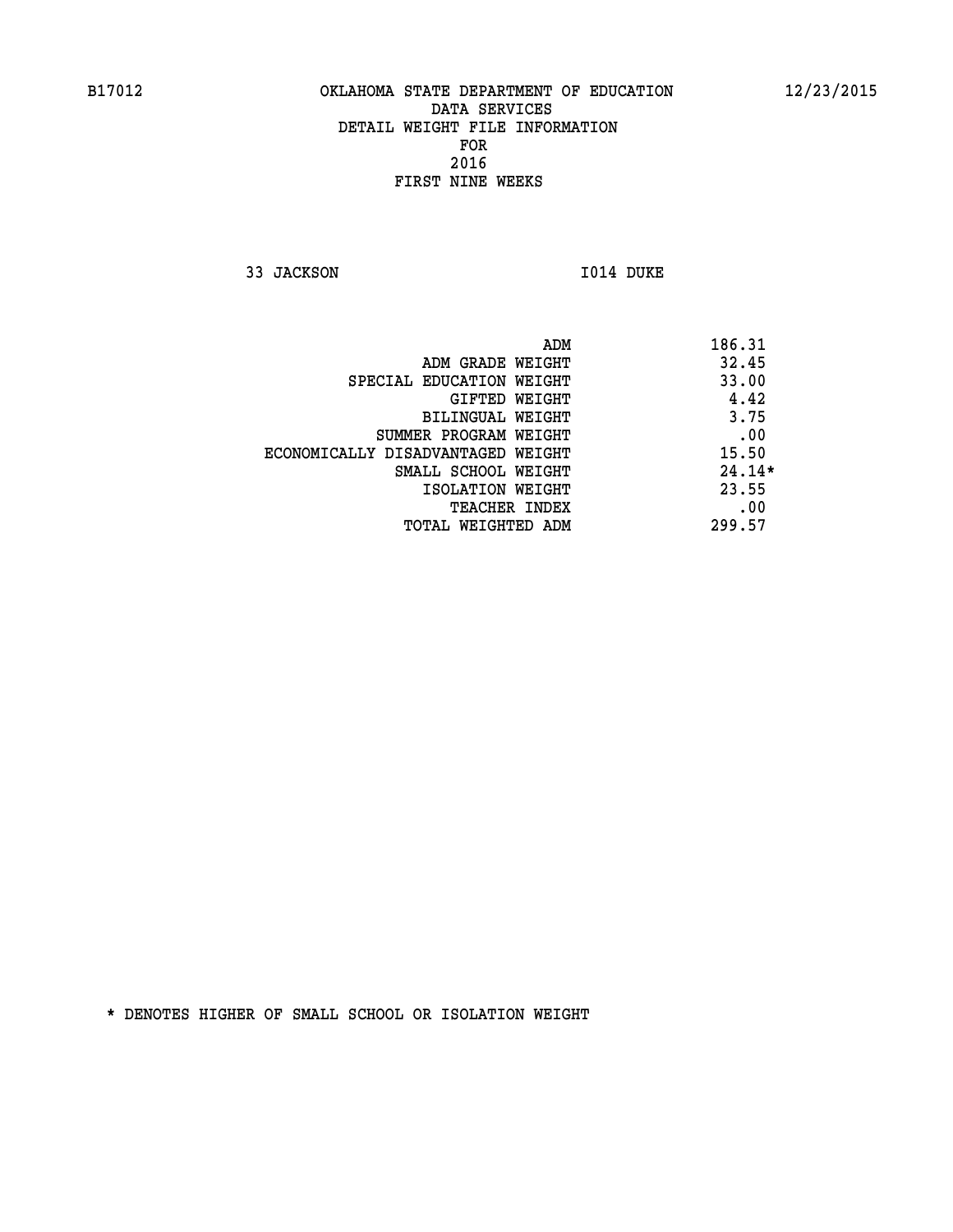**33 JACKSON I018 ALTUS** 

| 3,529.99 |
|----------|
| 739.82   |
| 373.50   |
| 140.08   |
| 88.25    |
| .00      |
| 550.75   |
| .00      |
| .00      |
| 149.44   |
| 5,571.83 |
|          |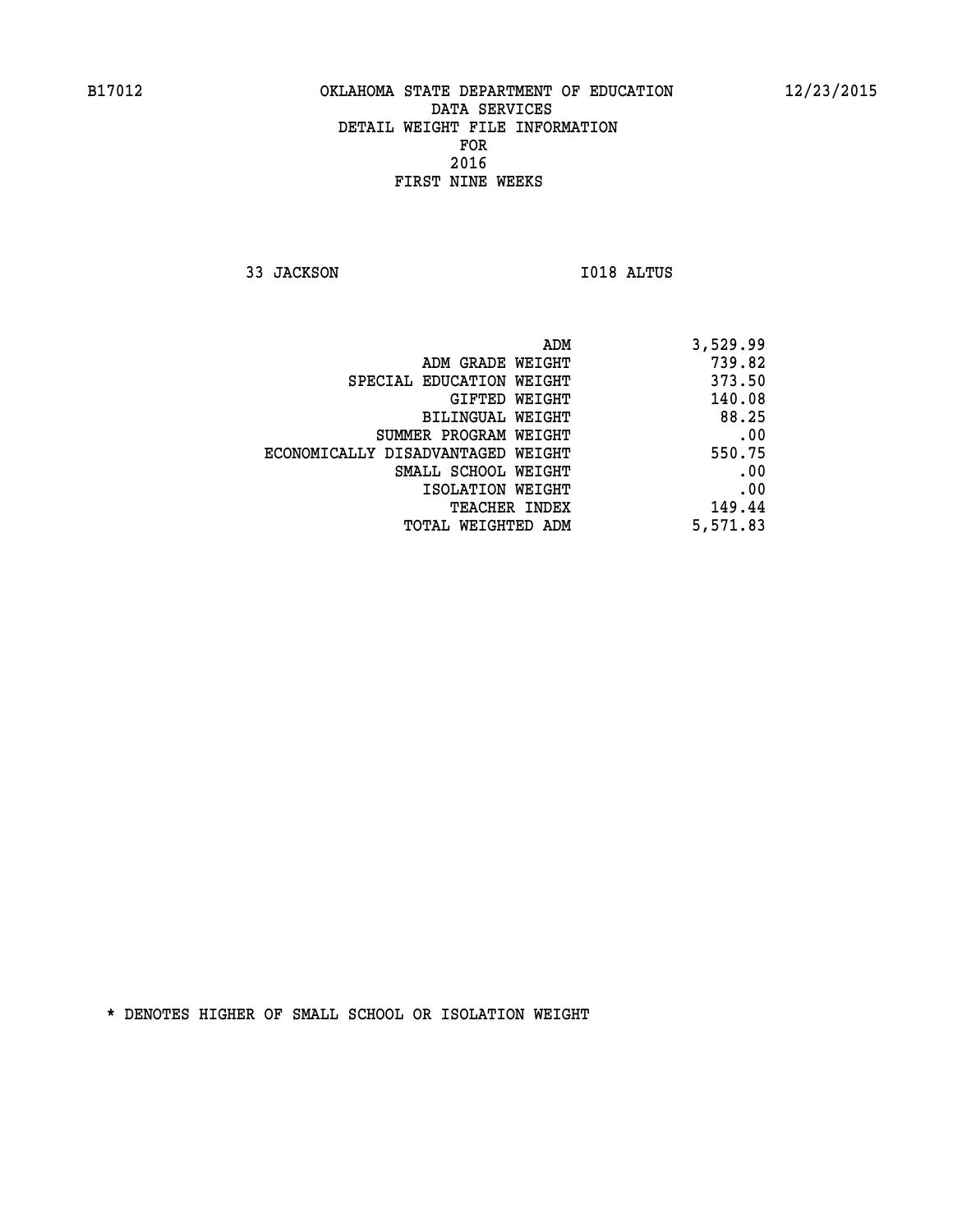**33 JACKSON I025 ELDORADO** 

|                                   | ADM | 71.27    |
|-----------------------------------|-----|----------|
| ADM GRADE WEIGHT                  |     | 14.41    |
| SPECIAL EDUCATION WEIGHT          |     | 16.25    |
| GIFTED WEIGHT                     |     | 1.02     |
| BILINGUAL WEIGHT                  |     | 3.25     |
| SUMMER PROGRAM WEIGHT             |     | .00      |
| ECONOMICALLY DISADVANTAGED WEIGHT |     | 15.00    |
| SMALL SCHOOL WEIGHT               |     | 12.33    |
| ISOLATION WEIGHT                  |     | $30.05*$ |
| TEACHER INDEX                     |     | 1.80     |
| TOTAL WEIGHTED ADM                |     | 153.05   |
|                                   |     |          |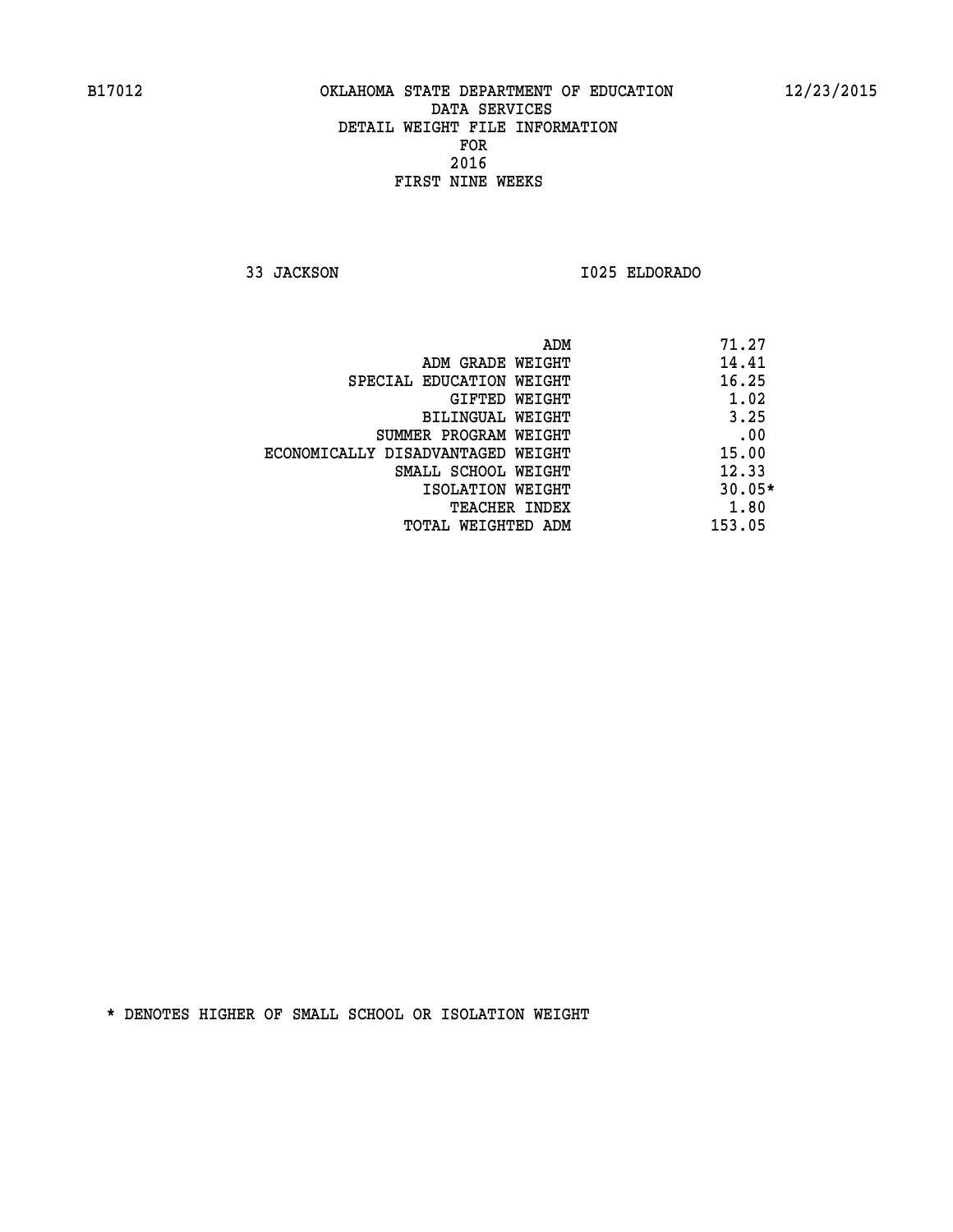**33 JACKSON I035 OLUSTEE** 

|                                   | ADM | 155.16   |
|-----------------------------------|-----|----------|
| ADM GRADE WEIGHT                  |     | 29.95    |
| SPECIAL EDUCATION WEIGHT          |     | 34.45    |
| GIFTED WEIGHT                     |     | 2.38     |
| BILINGUAL WEIGHT                  |     | 7.25     |
| SUMMER PROGRAM WEIGHT             |     | .00      |
| ECONOMICALLY DISADVANTAGED WEIGHT |     | 32.25    |
| SMALL SCHOOL WEIGHT               |     | $21.93*$ |
| ISOLATION WEIGHT                  |     | .00      |
| TEACHER INDEX                     |     | 12.82    |
| TOTAL WEIGHTED ADM                |     | 296.19   |
|                                   |     |          |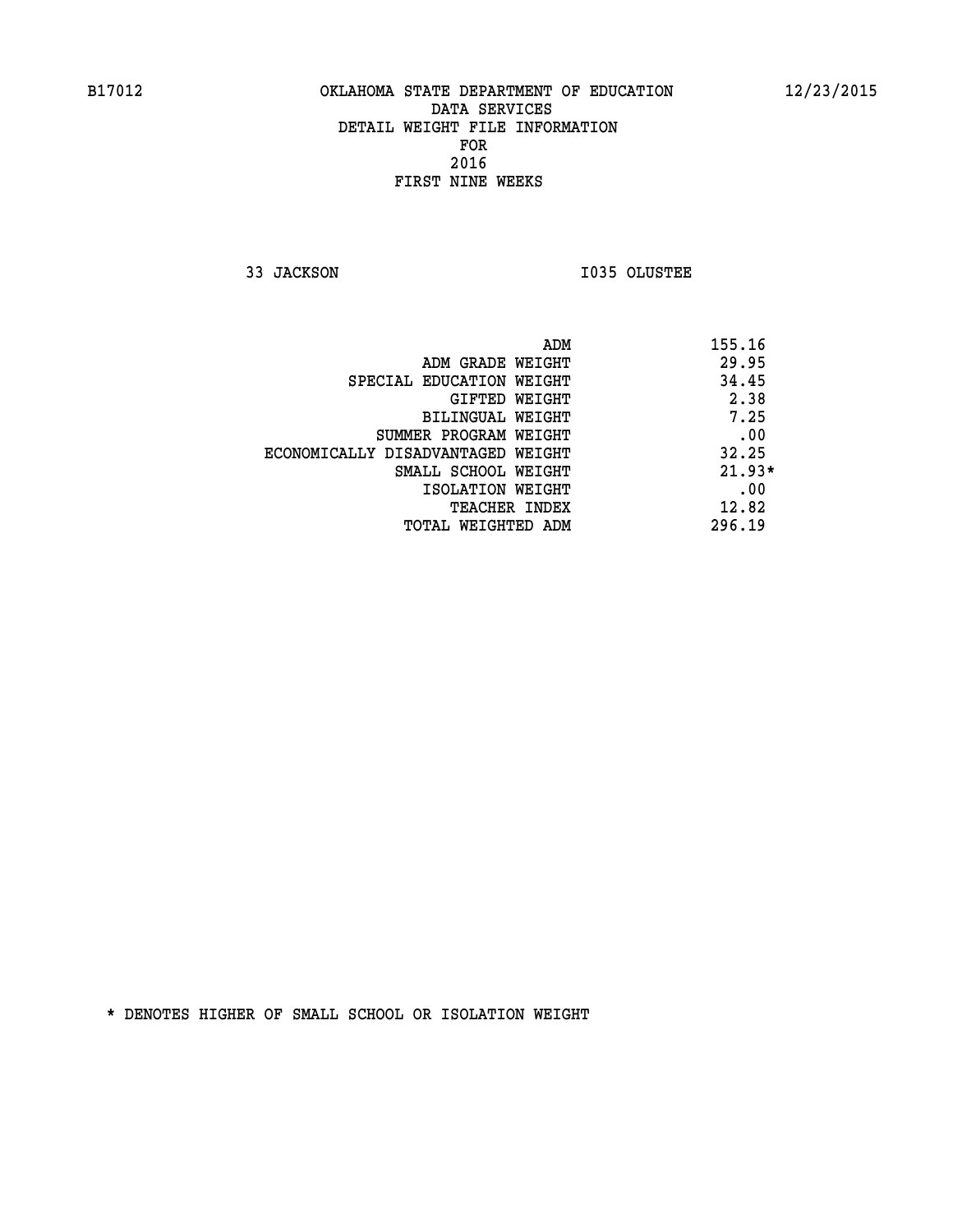**33 JACKSON I054 BLAIR** 

|                                   | ADM | 297.36   |
|-----------------------------------|-----|----------|
| ADM GRADE WEIGHT                  |     | 61.45    |
| SPECIAL EDUCATION WEIGHT          |     | 43.75    |
| GIFTED WEIGHT                     |     | 8.84     |
| BILINGUAL WEIGHT                  |     | .00      |
| SUMMER PROGRAM WEIGHT             |     | .00      |
| ECONOMICALLY DISADVANTAGED WEIGHT |     | 45.00    |
| SMALL SCHOOL WEIGHT               |     | $26.04*$ |
| ISOLATION WEIGHT                  |     | .00      |
| TEACHER INDEX                     |     | .00      |
| TOTAL WEIGHTED ADM                |     | 482.44   |
|                                   |     |          |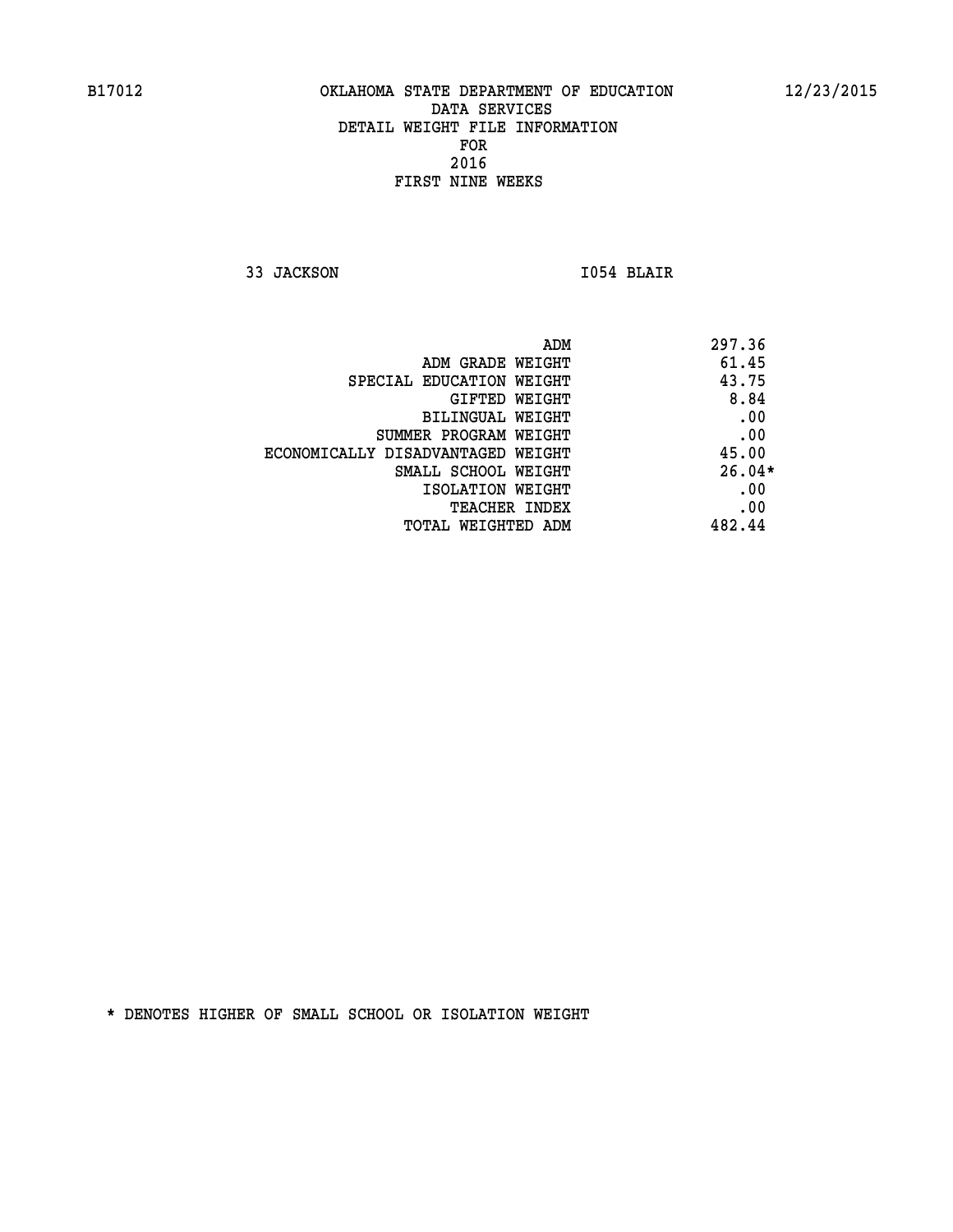**34 JEFFERSON C003 TERRAL** 

| ADM                               | 66.32    |
|-----------------------------------|----------|
| ADM GRADE WEIGHT                  | 15.94    |
| SPECIAL EDUCATION WEIGHT          | 75.20    |
| GIFTED WEIGHT                     | 3.40     |
| BILINGUAL WEIGHT                  | 1.00     |
| SUMMER PROGRAM WEIGHT             | .00      |
| ECONOMICALLY DISADVANTAGED WEIGHT | 17.25    |
| SMALL SCHOOL WEIGHT               | $11.60*$ |
| ISOLATION WEIGHT                  | .00      |
| <b>TEACHER INDEX</b>              | .00      |
| TOTAL WEIGHTED ADM                | 190.71   |
|                                   |          |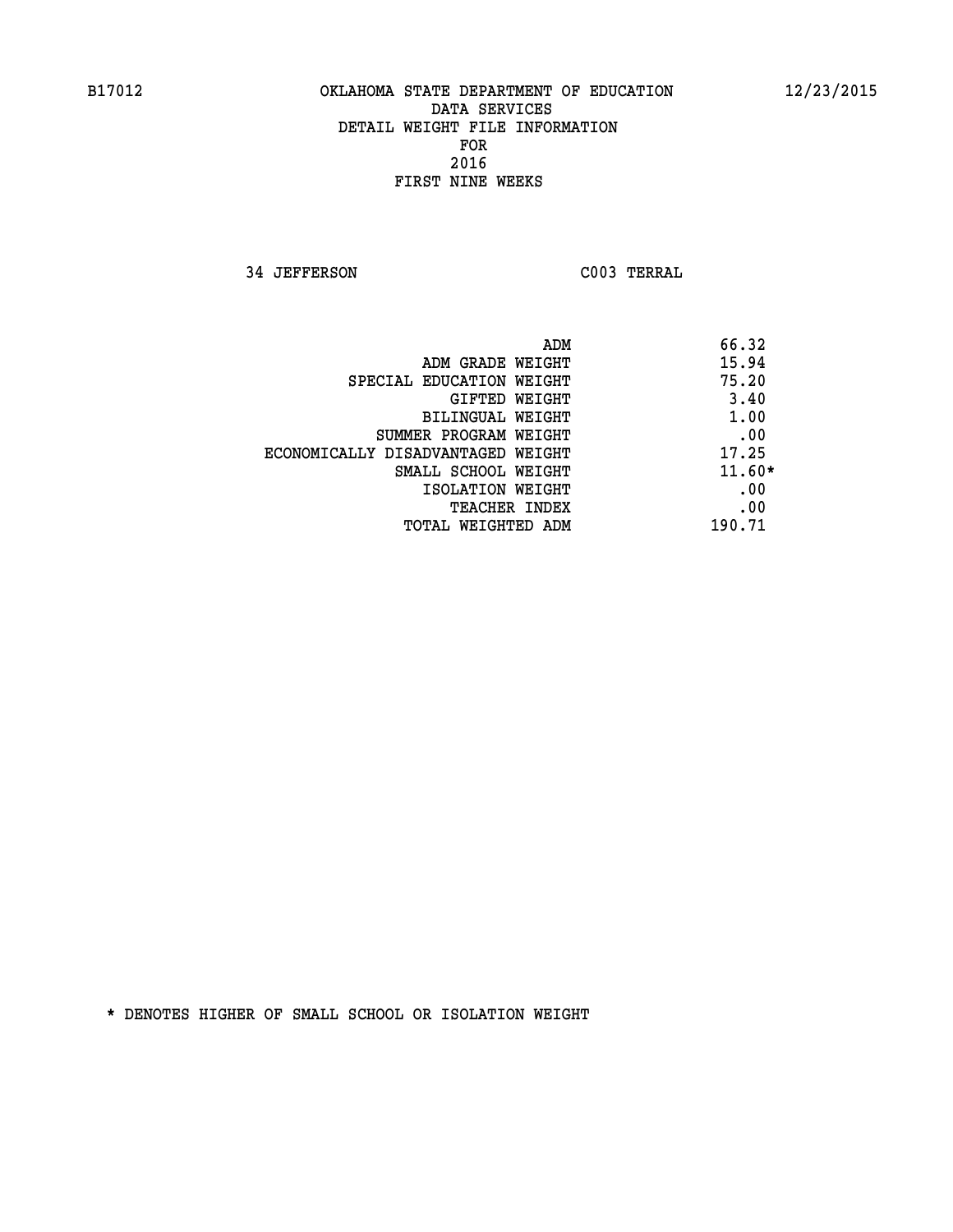**34 JEFFERSON 1001 RYAN** 

|                                   | 248.30<br>ADM |
|-----------------------------------|---------------|
| ADM GRADE WEIGHT                  | 47.63         |
| SPECIAL EDUCATION WEIGHT          | 41.00         |
| GIFTED WEIGHT                     | 7.14          |
| BILINGUAL WEIGHT                  | 1.50          |
| SUMMER PROGRAM WEIGHT             | .00           |
| ECONOMICALLY DISADVANTAGED WEIGHT | 44.25         |
| SMALL SCHOOL WEIGHT               | 26.35         |
| ISOLATION WEIGHT                  | $102.55*$     |
| <b>TEACHER INDEX</b>              | 7.99          |
| TOTAL WEIGHTED ADM                | 500.36        |
|                                   |               |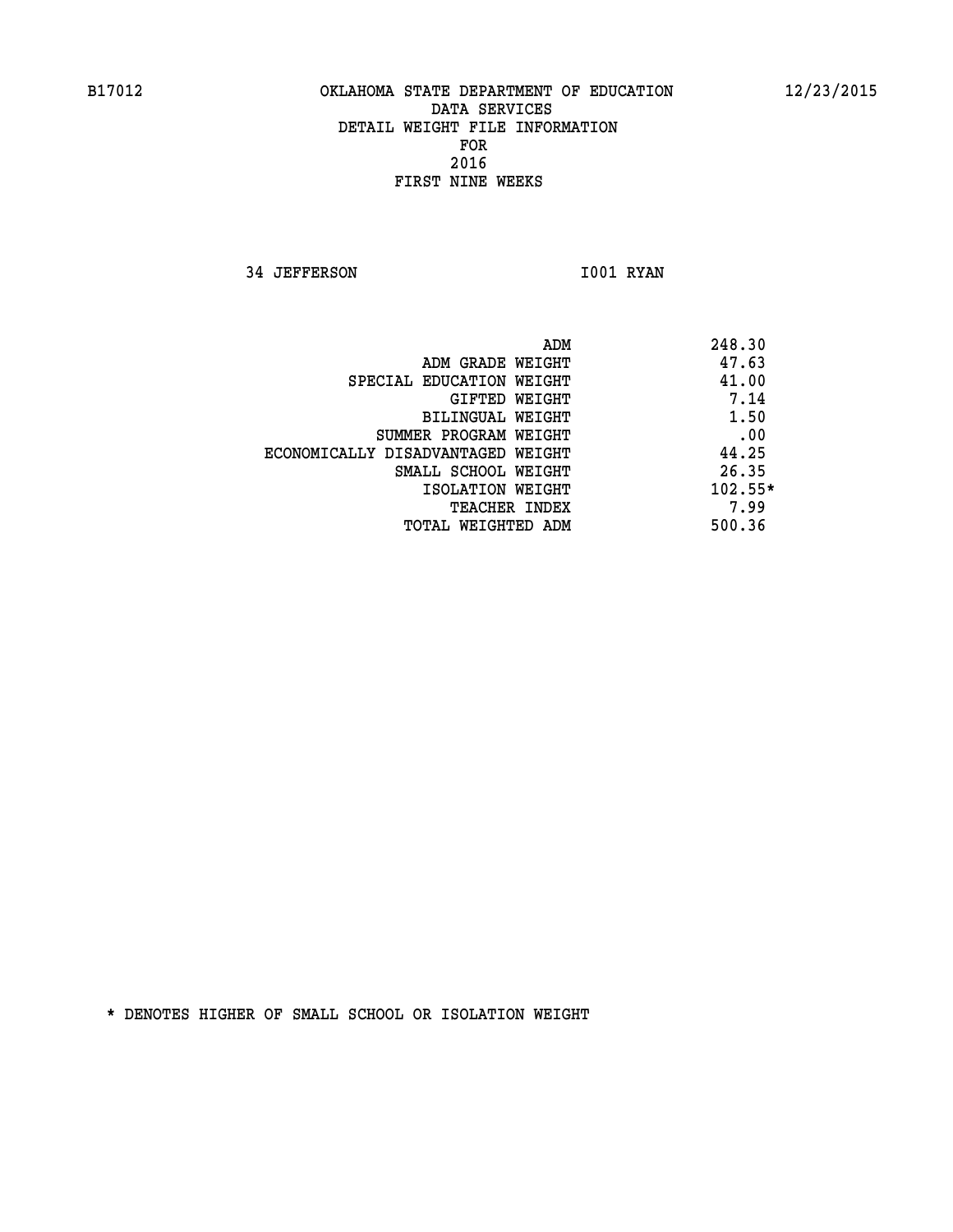**34 JEFFERSON 1014 RINGLING** 

|                                   | ADM | 425.37    |
|-----------------------------------|-----|-----------|
| ADM GRADE WEIGHT                  |     | 67.32     |
| SPECIAL EDUCATION WEIGHT          |     | 63.15     |
| GIFTED WEIGHT                     |     | 11.56     |
| BILINGUAL WEIGHT                  |     | 3.50      |
| SUMMER PROGRAM WEIGHT             |     | 2.40      |
| ECONOMICALLY DISADVANTAGED WEIGHT |     | 75.25     |
| SMALL SCHOOL WEIGHT               |     | 16.67     |
| ISOLATION WEIGHT                  |     | $195.67*$ |
| TEACHER INDEX                     |     | 28.96     |
| TOTAL WEIGHTED ADM                |     | 873.18    |
|                                   |     |           |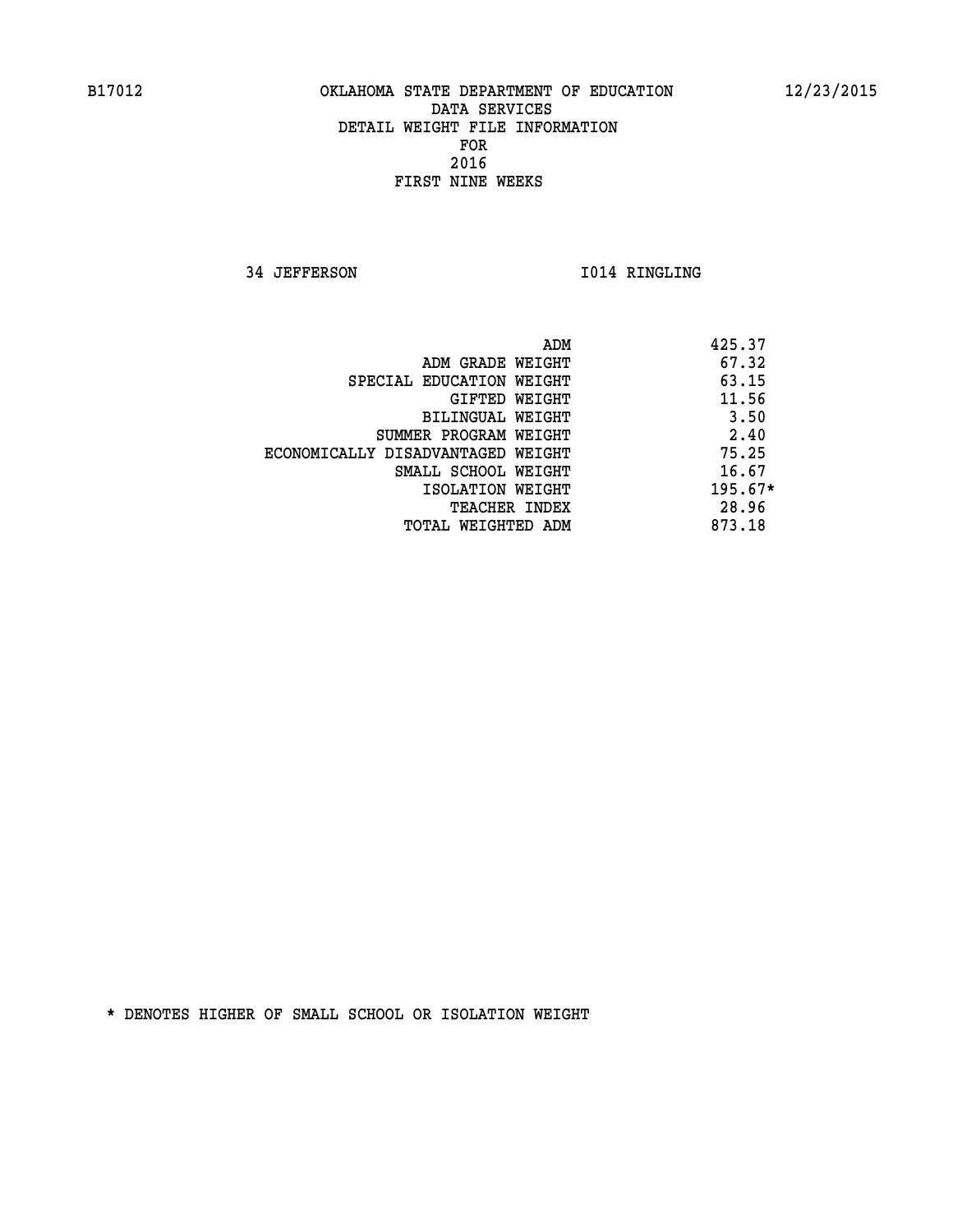**34 JEFFERSON I023 WAURIKA** 

| ADM                               | 404.13    |
|-----------------------------------|-----------|
| ADM GRADE WEIGHT                  | 79.69     |
| SPECIAL EDUCATION WEIGHT          | 50.40     |
| GIFTED WEIGHT                     | 11.56     |
| BILINGUAL WEIGHT                  | .00       |
| SUMMER PROGRAM WEIGHT             | .00       |
| ECONOMICALLY DISADVANTAGED WEIGHT | 74.50     |
| SMALL SCHOOL WEIGHT               | 19.08     |
| ISOLATION WEIGHT                  | $169.13*$ |
| <b>TEACHER INDEX</b>              | 2.57      |
| TOTAL WEIGHTED ADM                | 791.98    |
|                                   |           |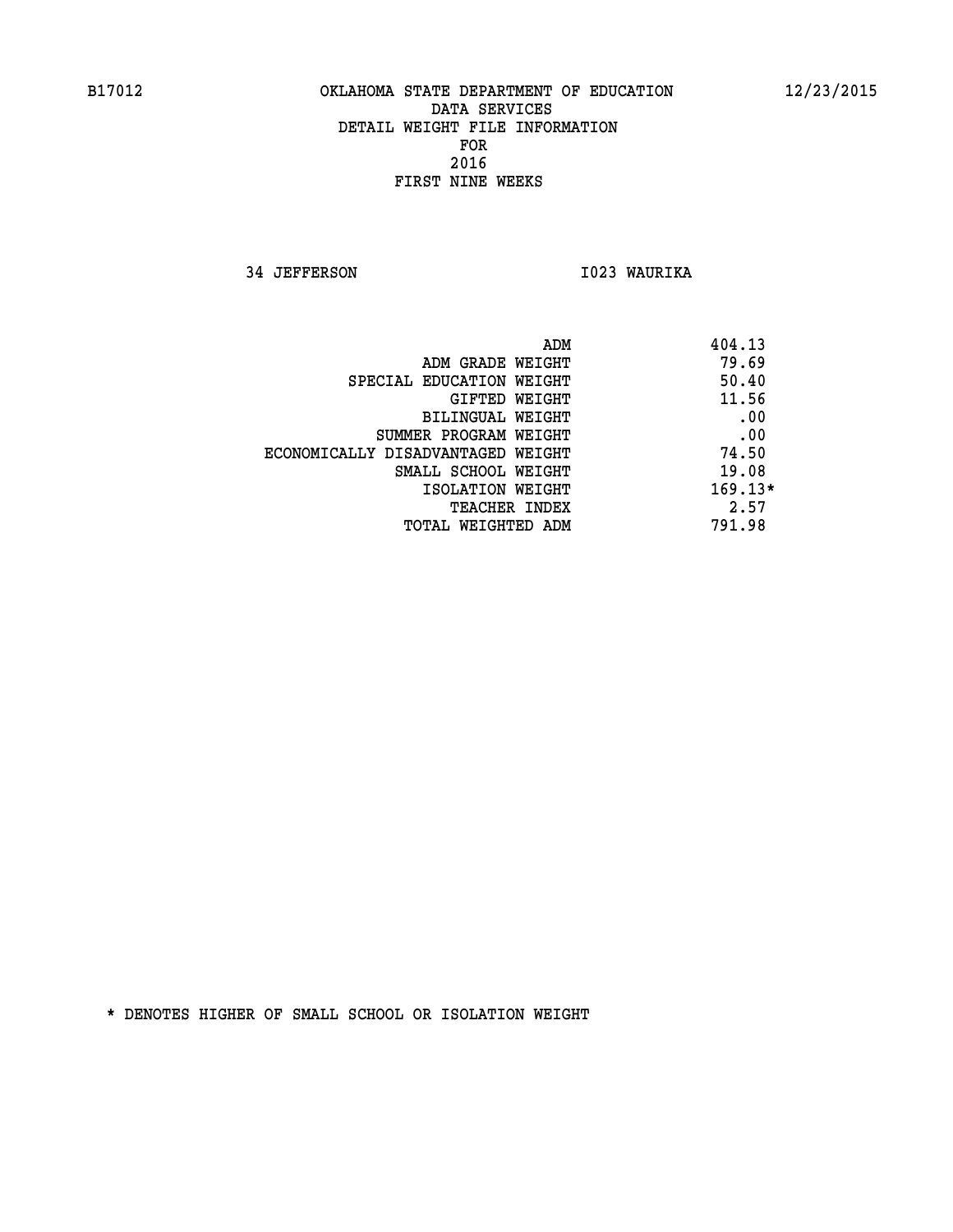**35 JOHNSTON C007 MANNSVILLE** 

| 99.02    | ADM                               |
|----------|-----------------------------------|
| 19.06    | ADM GRADE WEIGHT                  |
| 23.15    | SPECIAL EDUCATION WEIGHT          |
| 2.72     | <b>GIFTED WEIGHT</b>              |
| .00      | BILINGUAL WEIGHT                  |
| .00      | SUMMER PROGRAM WEIGHT             |
| 22.00    | ECONOMICALLY DISADVANTAGED WEIGHT |
| $16.10*$ | SMALL SCHOOL WEIGHT               |
| .00      | ISOLATION WEIGHT                  |
| .00      | <b>TEACHER INDEX</b>              |
| 182.05   | TOTAL WEIGHTED ADM                |
|          |                                   |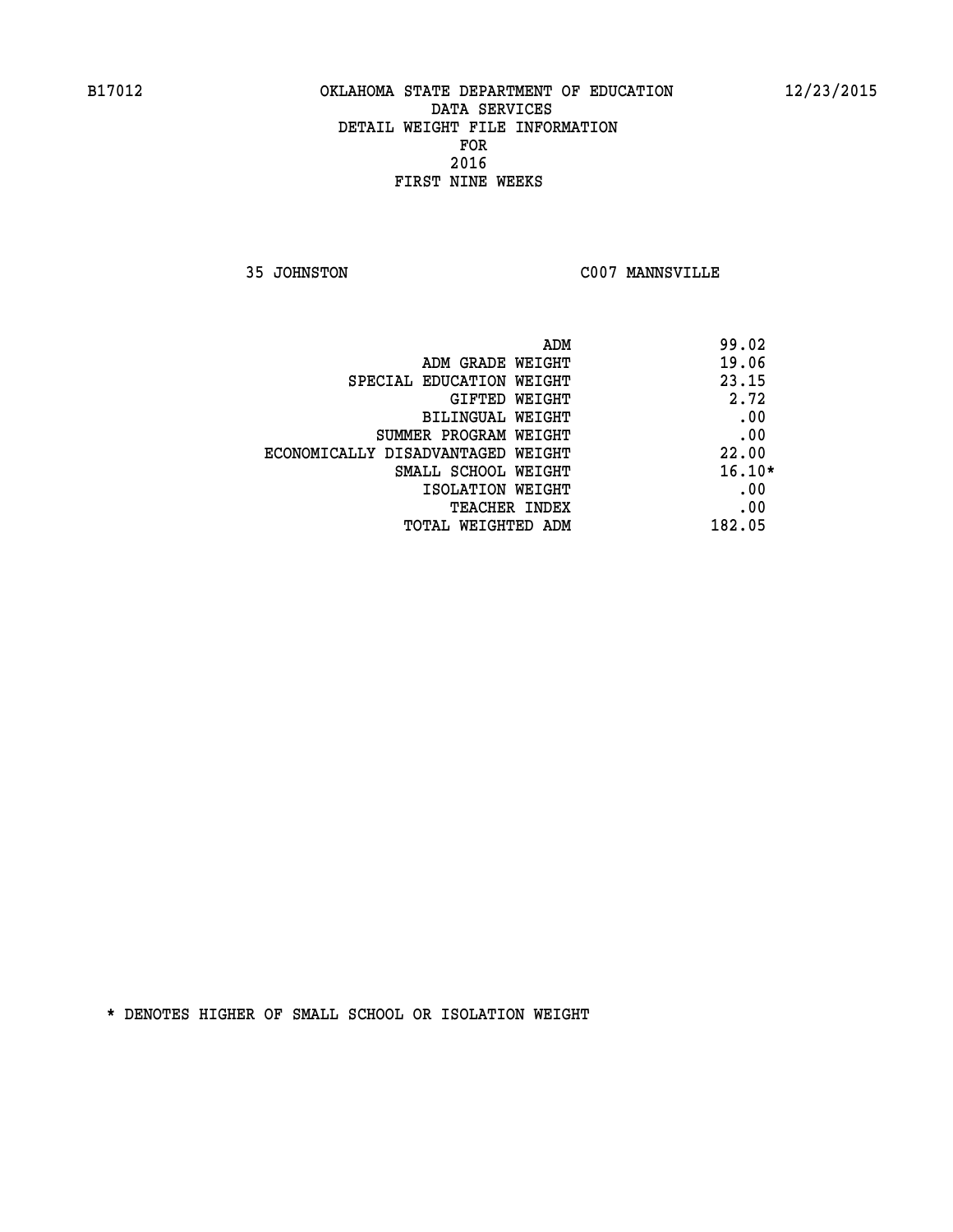**35 JOHNSTON C010 RAVIA** 

| ADM                               | 88.00    |
|-----------------------------------|----------|
| ADM GRADE WEIGHT                  | 16.50    |
| SPECIAL EDUCATION WEIGHT          | 19.15    |
| <b>GIFTED WEIGHT</b>              | .68      |
| BILINGUAL WEIGHT                  | .00      |
| SUMMER PROGRAM WEIGHT             | .00      |
| ECONOMICALLY DISADVANTAGED WEIGHT | 21.75    |
| SMALL SCHOOL WEIGHT               | $14.67*$ |
| ISOLATION WEIGHT                  | .00      |
| <b>TEACHER INDEX</b>              | 3.86     |
| TOTAL WEIGHTED ADM                | 164.61   |
|                                   |          |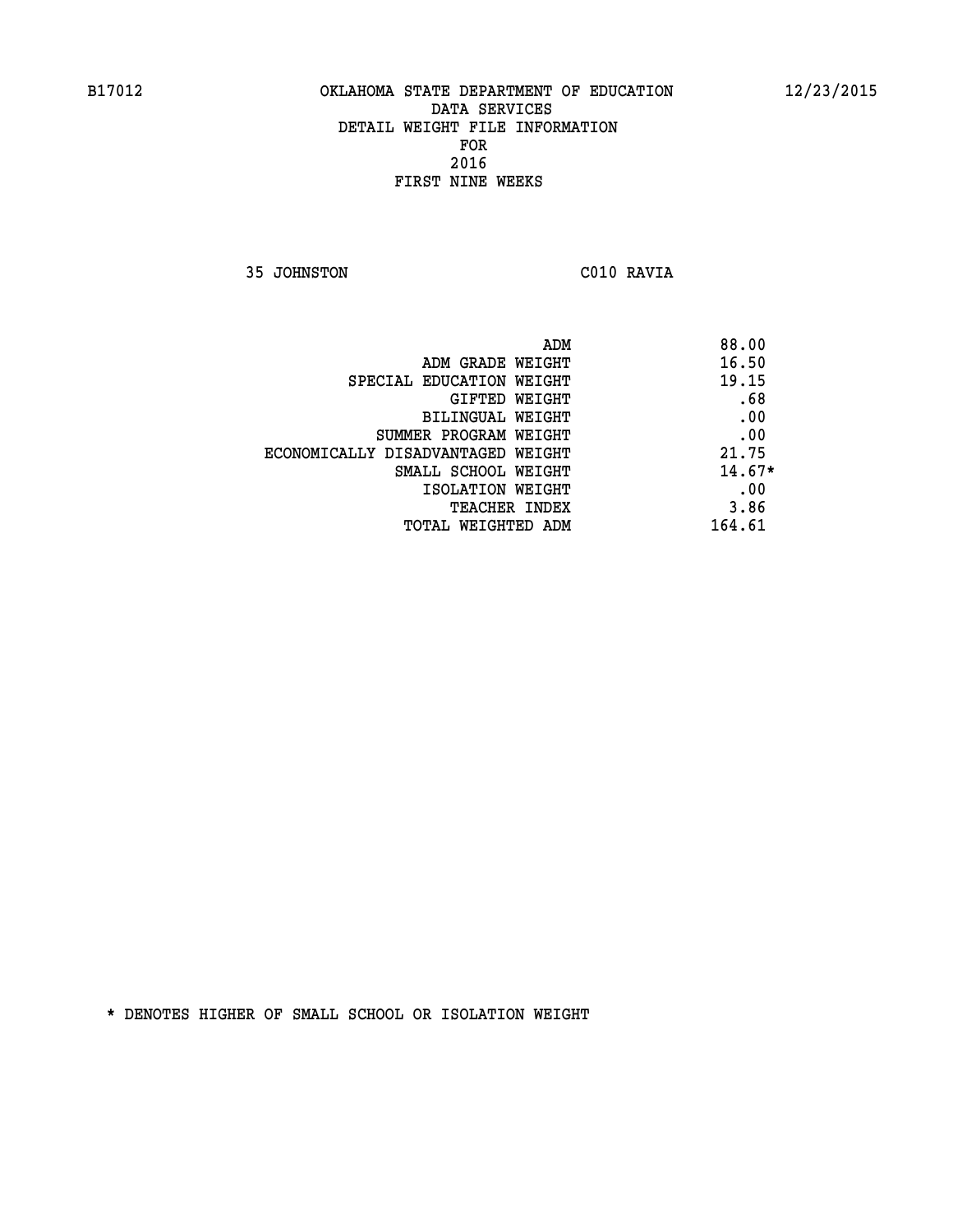**35 JOHNSTON I002 MILL CREEK** 

| ADM                               | 169.62   |
|-----------------------------------|----------|
| ADM GRADE WEIGHT                  | 35.19    |
| SPECIAL EDUCATION WEIGHT          | 21.50    |
| GIFTED WEIGHT                     | 4.76     |
| BILINGUAL WEIGHT                  | .00      |
| SUMMER PROGRAM WEIGHT             | .00      |
| ECONOMICALLY DISADVANTAGED WEIGHT | 33.25    |
| SMALL SCHOOL WEIGHT               | 23.05    |
| ISOLATION WEIGHT                  | $28.04*$ |
| <b>TEACHER INDEX</b>              | .00      |
| TOTAL WEIGHTED ADM                | 292.36   |
|                                   |          |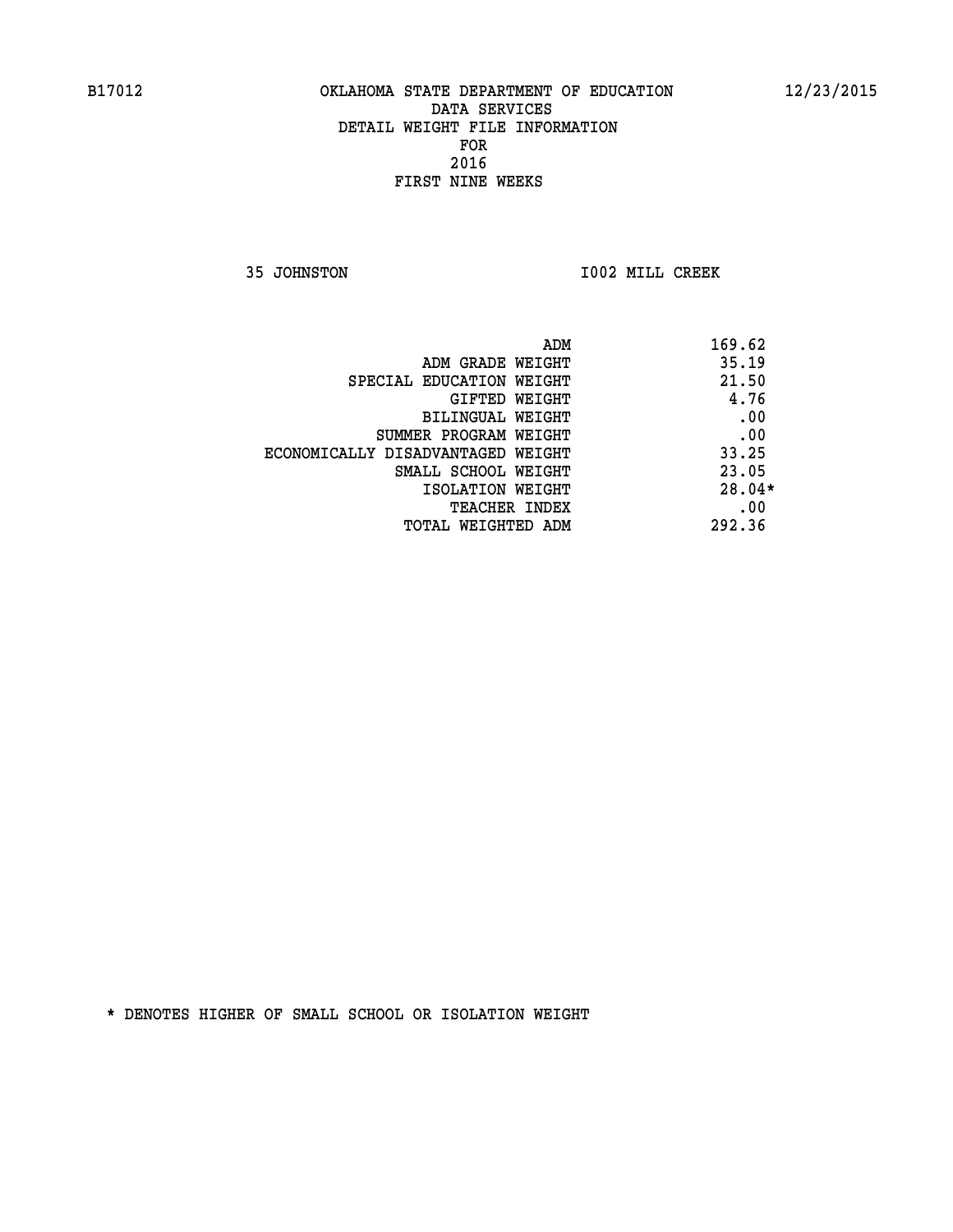**35 JOHNSTON I020 TISHOMINGO** 

| 957.25   |
|----------|
| 190.94   |
| 168.00   |
| 16.32    |
| 1.25     |
| .00      |
| 166.00   |
| .00      |
| .00      |
| 10.78    |
| 1,510.54 |
|          |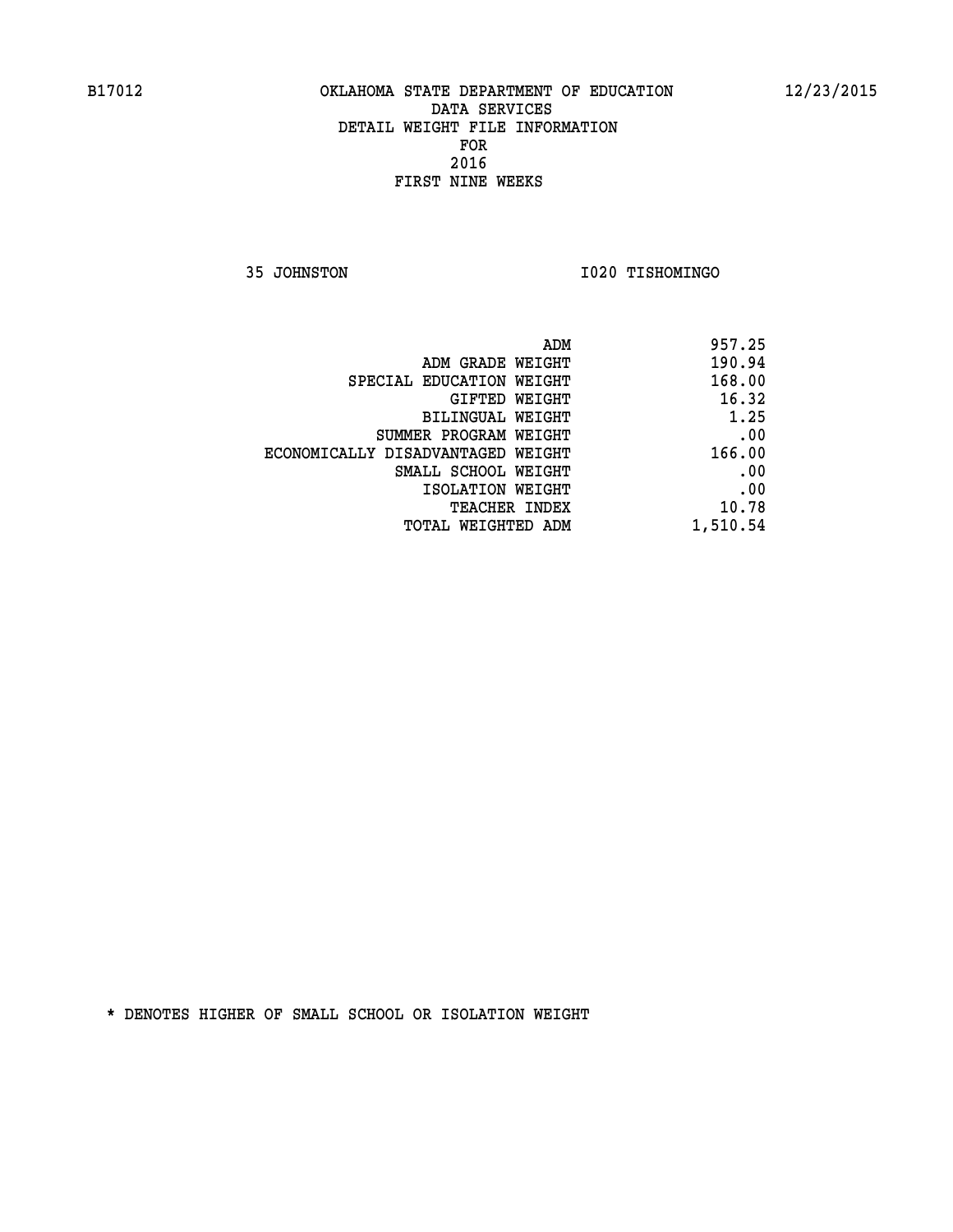**35 JOHNSTON 1029 MILBURN** 

| 201.48   | ADM                               |
|----------|-----------------------------------|
| 43.98    | ADM GRADE WEIGHT                  |
| 27.65    | SPECIAL EDUCATION WEIGHT          |
| 8.84     | <b>GIFTED WEIGHT</b>              |
| .00      | BILINGUAL WEIGHT                  |
| .00      | SUMMER PROGRAM WEIGHT             |
| 41.25    | ECONOMICALLY DISADVANTAGED WEIGHT |
| $24.95*$ | SMALL SCHOOL WEIGHT               |
| .00      | ISOLATION WEIGHT                  |
| .00      | <b>TEACHER INDEX</b>              |
| 348.15   | TOTAL WEIGHTED ADM                |
|          |                                   |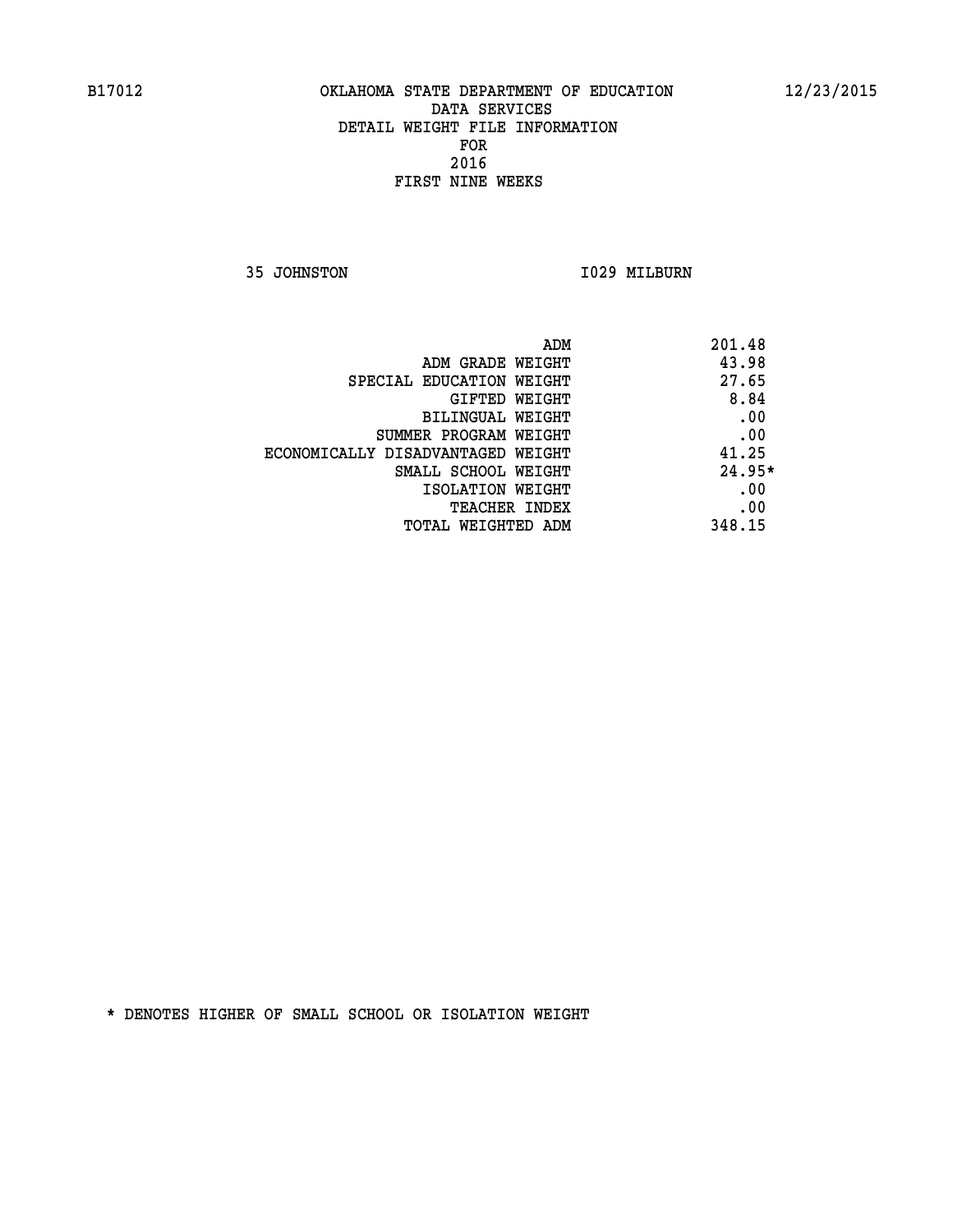**35 JOHNSTON 1035 COLEMAN** 

| 180.57   | ADM                               |
|----------|-----------------------------------|
| 37.10    | ADM GRADE WEIGHT                  |
| 55.50    | SPECIAL EDUCATION WEIGHT          |
| 7.48     | <b>GIFTED WEIGHT</b>              |
| .00      | BILINGUAL WEIGHT                  |
| .00      | SUMMER PROGRAM WEIGHT             |
| 33.00    | ECONOMICALLY DISADVANTAGED WEIGHT |
| $23.79*$ | SMALL SCHOOL WEIGHT               |
| .00      | ISOLATION WEIGHT                  |
| 12.38    | <b>TEACHER INDEX</b>              |
| 349.82   | TOTAL WEIGHTED ADM                |
|          |                                   |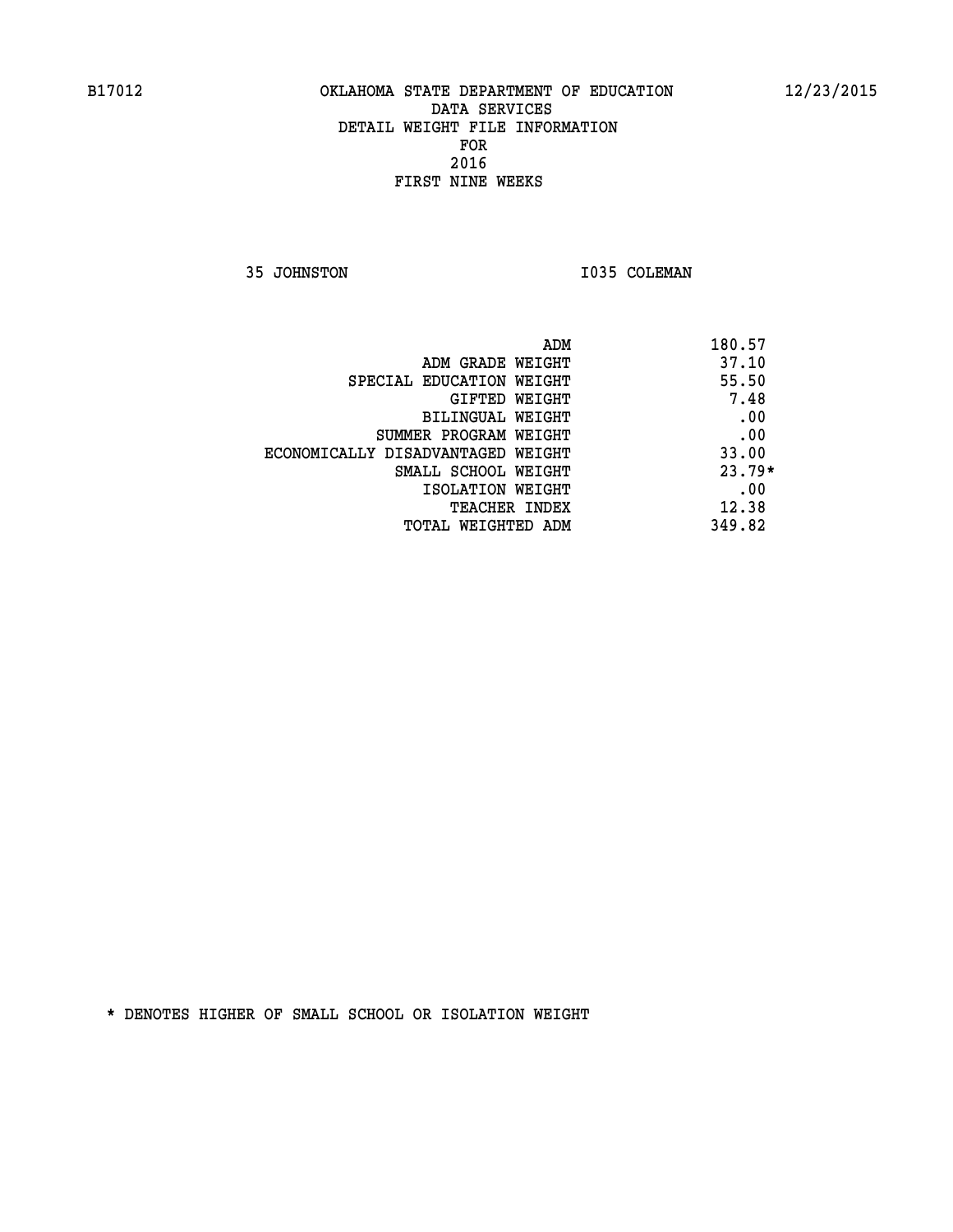**35 JOHNSTON I037 WAPANUCKA** 

| ADM                               | 250.20   |
|-----------------------------------|----------|
| ADM GRADE WEIGHT                  | 44.46    |
| SPECIAL EDUCATION WEIGHT          | 52.75    |
| GIFTED WEIGHT                     | 6.80     |
| BILINGUAL WEIGHT                  | 5.00     |
| SUMMER PROGRAM WEIGHT             | .00      |
| ECONOMICALLY DISADVANTAGED WEIGHT | 42.25    |
| SMALL SCHOOL WEIGHT               | $26.37*$ |
| ISOLATION WEIGHT                  | 4.58     |
| TEACHER INDEX                     | 28.44    |
| TOTAL WEIGHTED ADM                | 456.27   |
|                                   |          |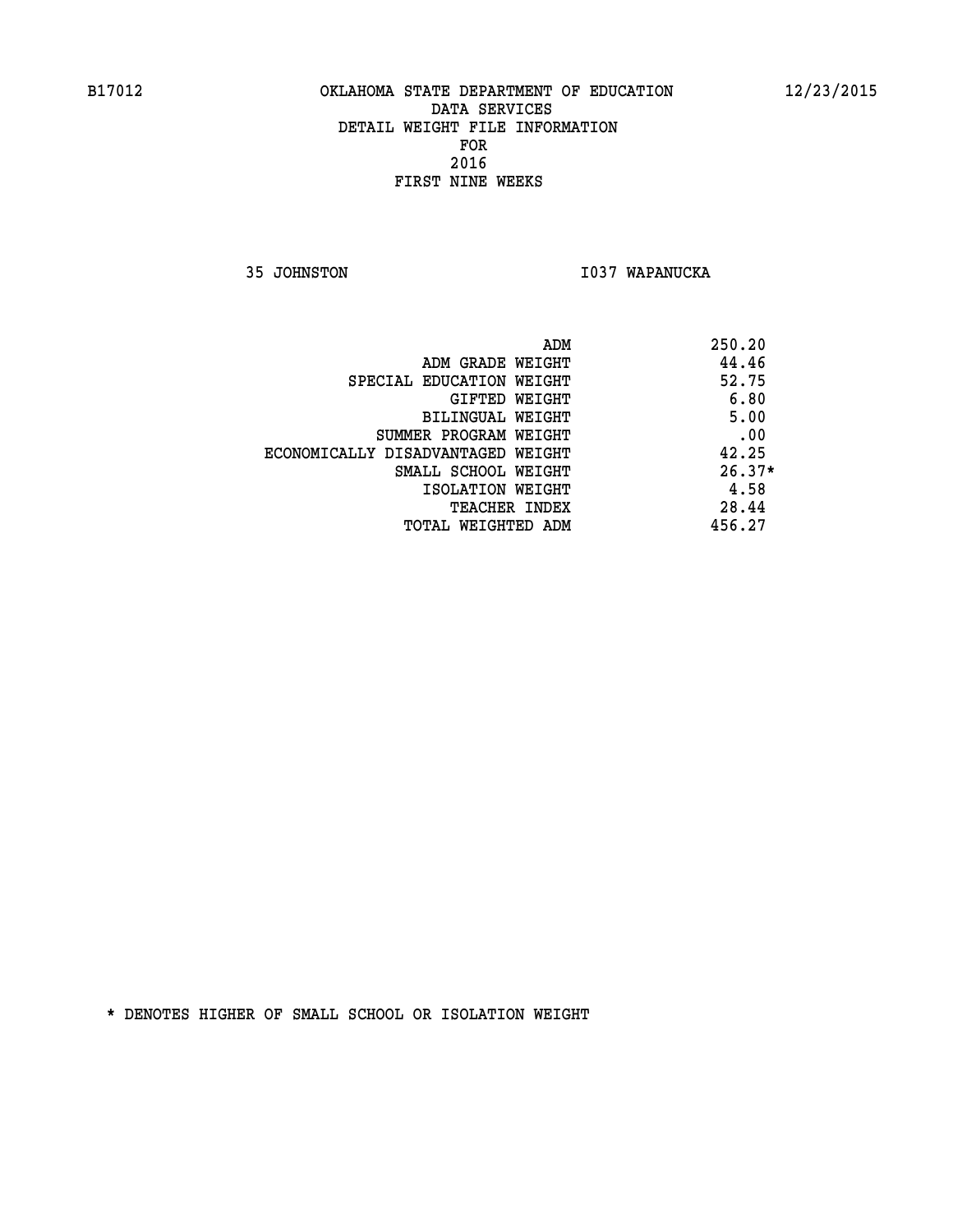**36 KAY C027 PECKHAM** 

|                                   | ADM | 104.75   |
|-----------------------------------|-----|----------|
| ADM GRADE WEIGHT                  |     | 22.83    |
| SPECIAL EDUCATION WEIGHT          |     | 16.25    |
| GIFTED WEIGHT                     |     | 2.72     |
| BILINGUAL WEIGHT                  |     | .75      |
| SUMMER PROGRAM WEIGHT             |     | .00      |
| ECONOMICALLY DISADVANTAGED WEIGHT |     | 22.50    |
| SMALL SCHOOL WEIGHT               |     | $16.80*$ |
| ISOLATION WEIGHT                  |     | .00      |
| <b>TEACHER INDEX</b>              |     | 13.19    |
| TOTAL WEIGHTED ADM                |     | 199.79   |
|                                   |     |          |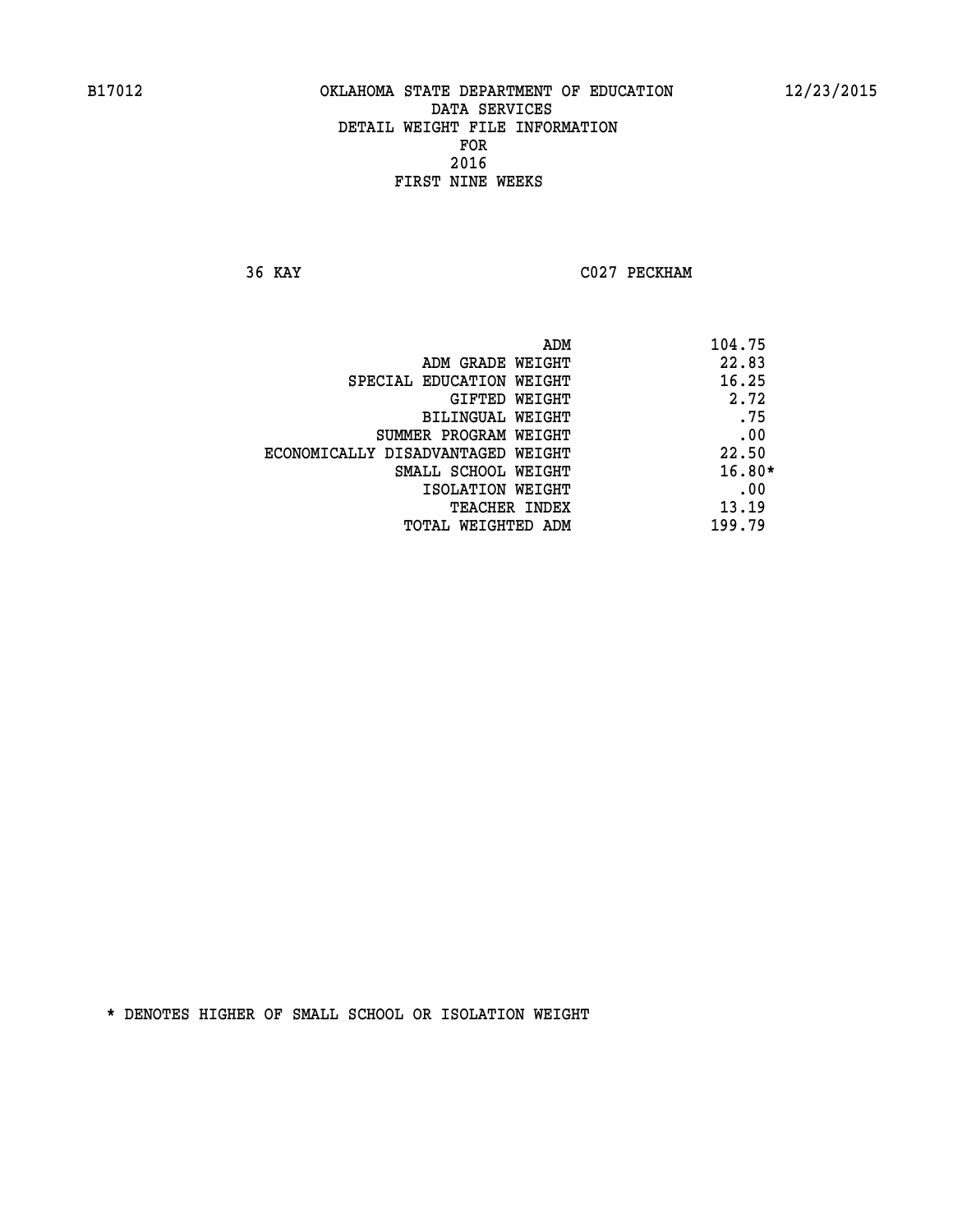**36 KAY C050 KILDARE** 

|                                   | ADM | 77.83    |
|-----------------------------------|-----|----------|
| ADM GRADE WEIGHT                  |     | 16.42    |
| SPECIAL EDUCATION WEIGHT          |     | 10.95    |
| GIFTED WEIGHT                     |     | .00      |
| BILINGUAL WEIGHT                  |     | .00      |
| SUMMER PROGRAM WEIGHT             |     | .00      |
| ECONOMICALLY DISADVANTAGED WEIGHT |     | 13.50    |
| SMALL SCHOOL WEIGHT               |     | $13.28*$ |
| ISOLATION WEIGHT                  |     | .00      |
| TEACHER INDEX                     |     | .00      |
| TOTAL WEIGHTED ADM                |     | 131.98   |
|                                   |     |          |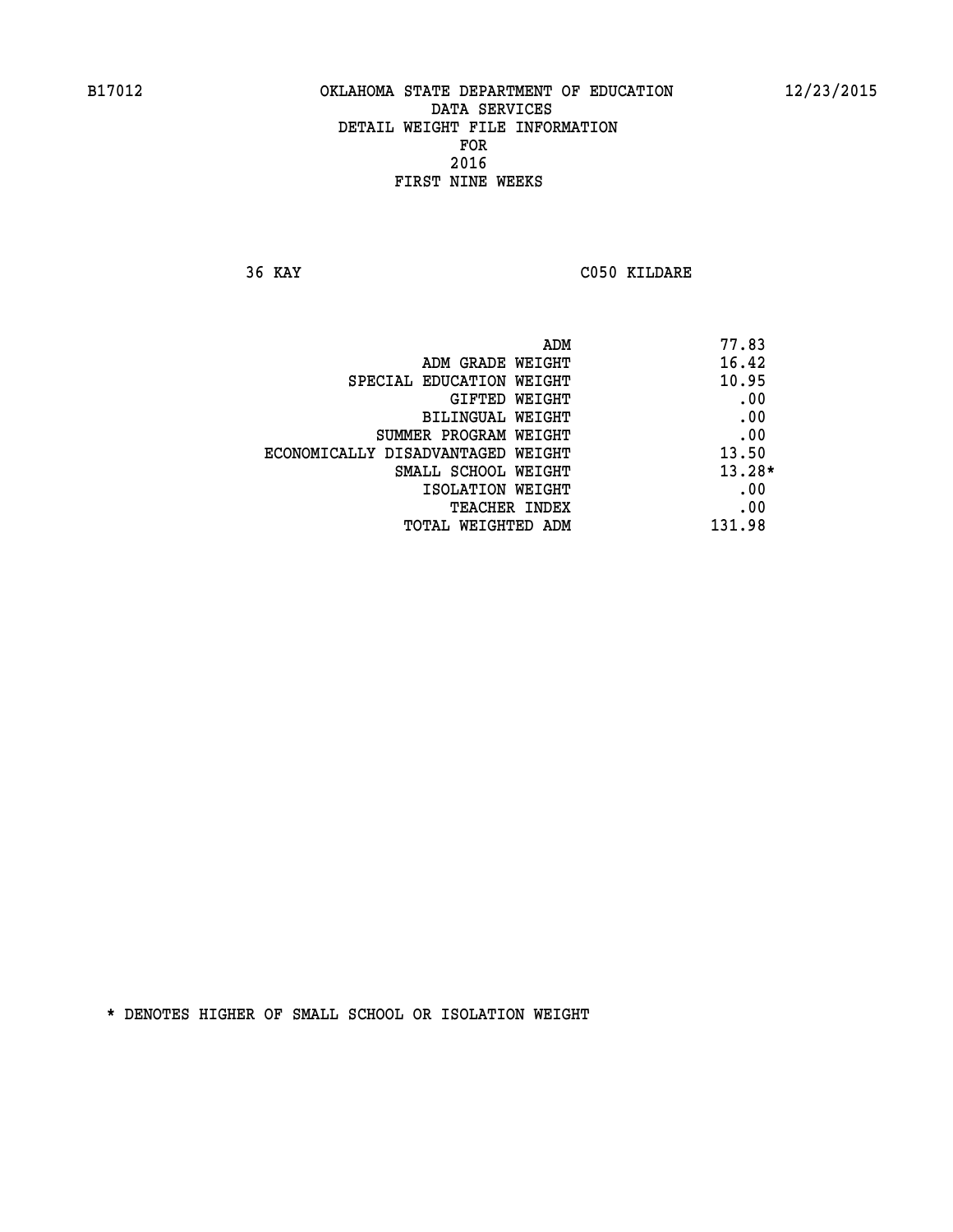**36 KAY I045 BLACKWELL** 

| 1,343.72 |
|----------|
| 270.15   |
| 226.40   |
| 44.20    |
| 24.00    |
| .00      |
| 246.50   |
| .00      |
| .00      |
| 17.30    |
| 2,172.27 |
|          |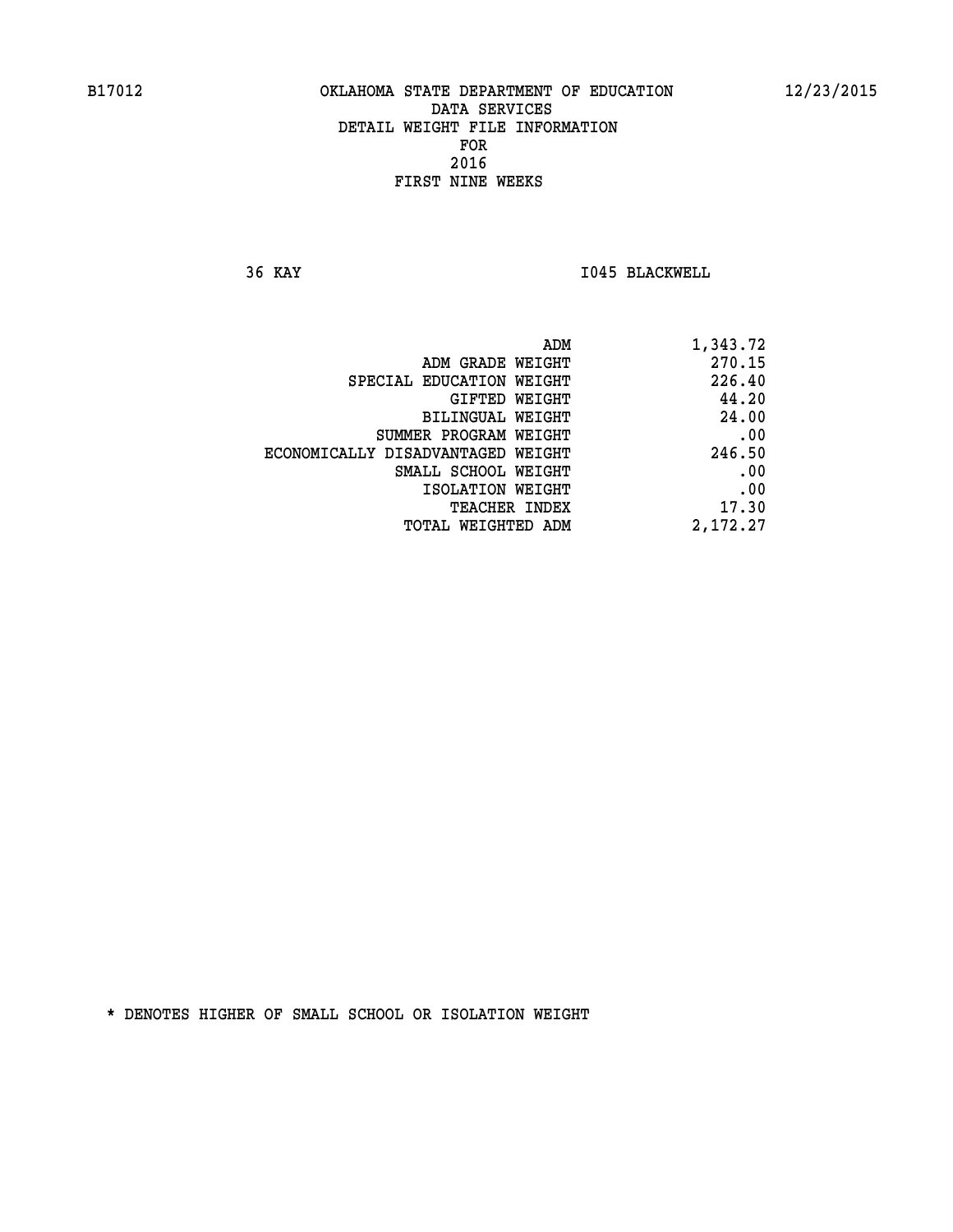**36 KAY I071 PONCA CITY** 

| 5,185.48 |
|----------|
| 1,041.45 |
| 934.15   |
| 152.32   |
| 69.00    |
| .00      |
| 893.00   |
| .00      |
| .00      |
| .00      |
| 8,275.40 |
|          |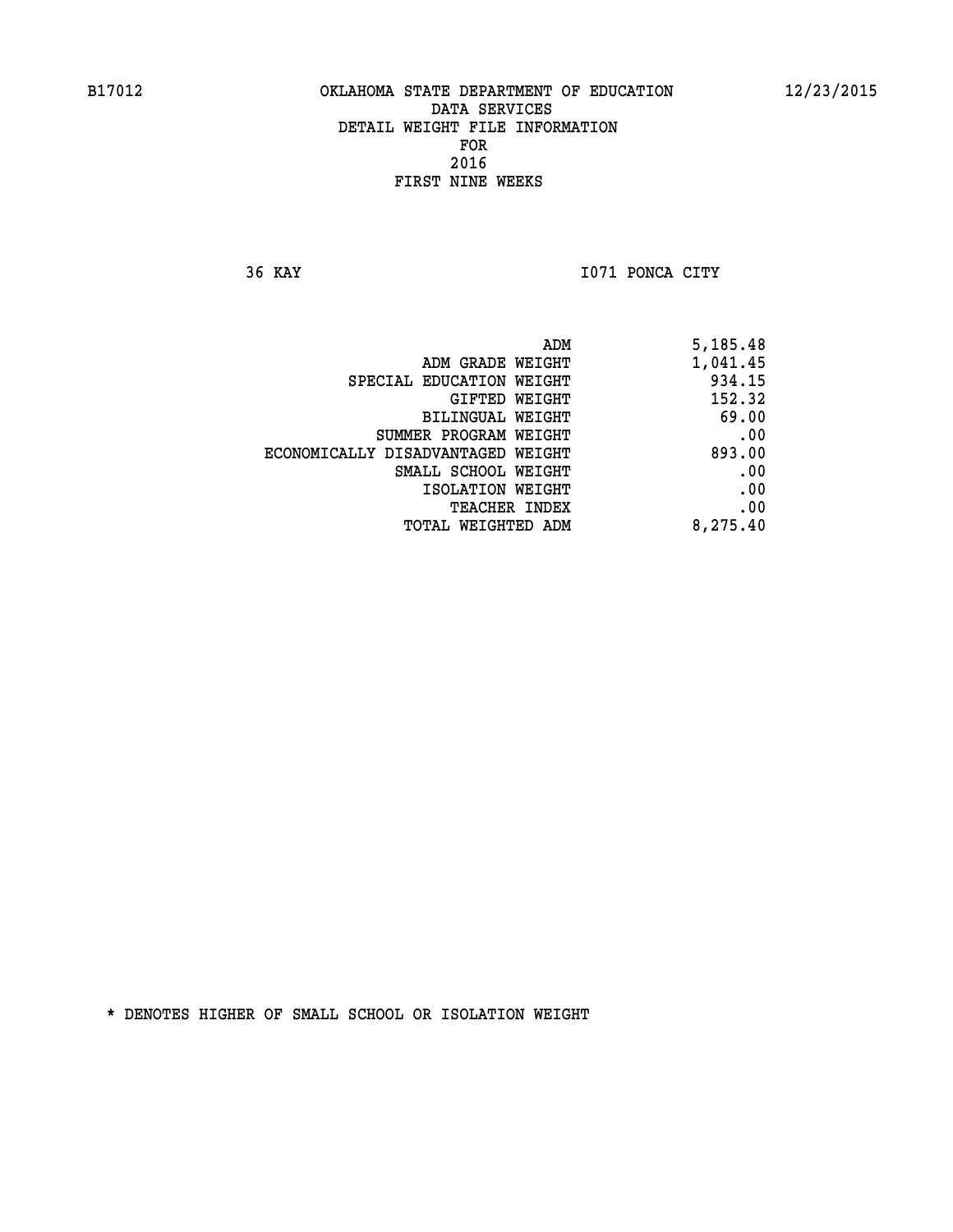**36 KAY I087 TONKAWA** 

| 728.41   |
|----------|
| 150.63   |
| 71.80    |
| 28.56    |
| 9.50     |
| .00      |
| 107.75   |
| .00      |
| .00      |
| 13.82    |
| 1,110.47 |
|          |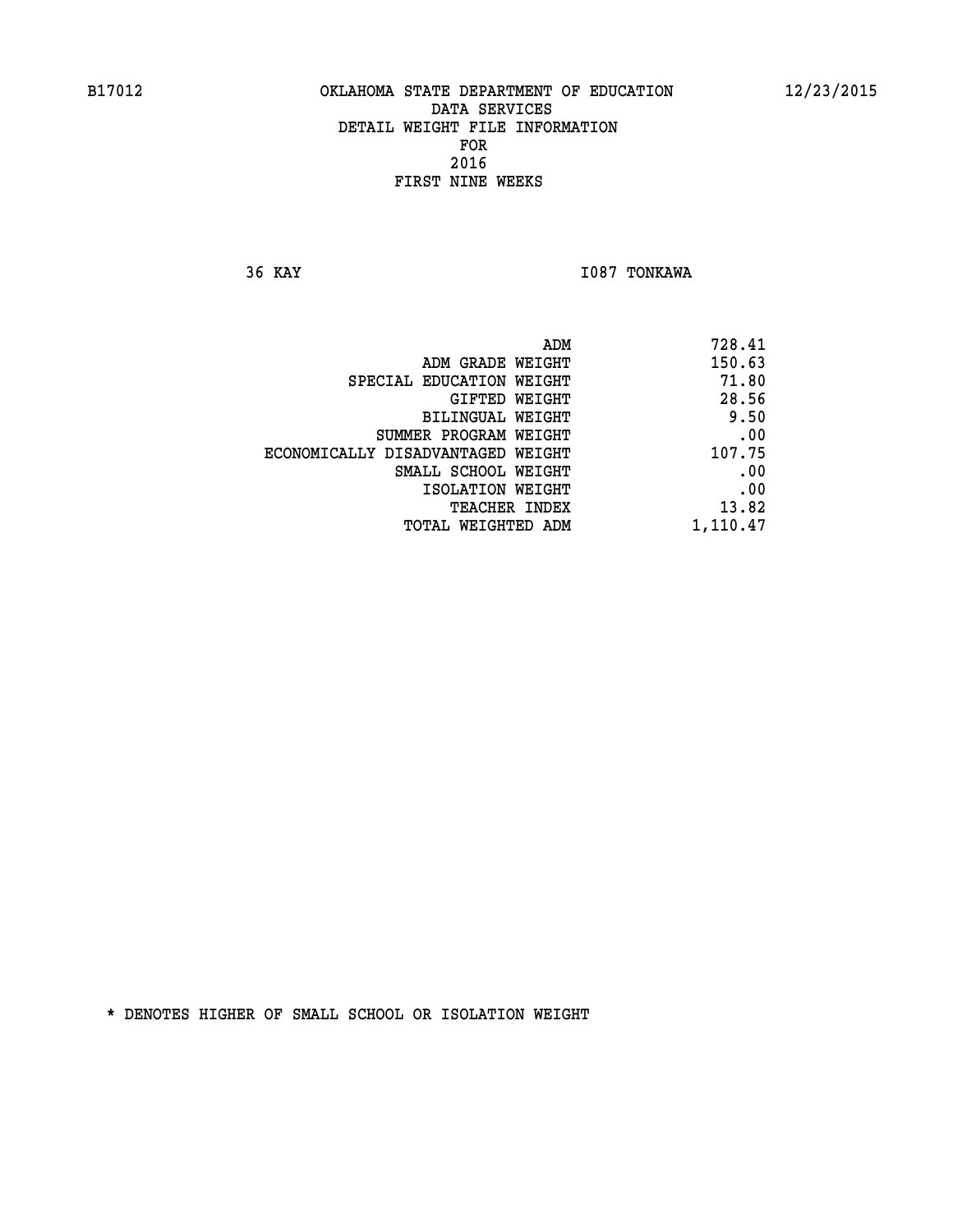**36 KAY I125 NEWKIRK** 

| 843.65   |
|----------|
| 158.76   |
| 134.45   |
| 27.20    |
| .00      |
| .00      |
| 145.25   |
| .00      |
| .00      |
| .00      |
| 1,309.31 |
|          |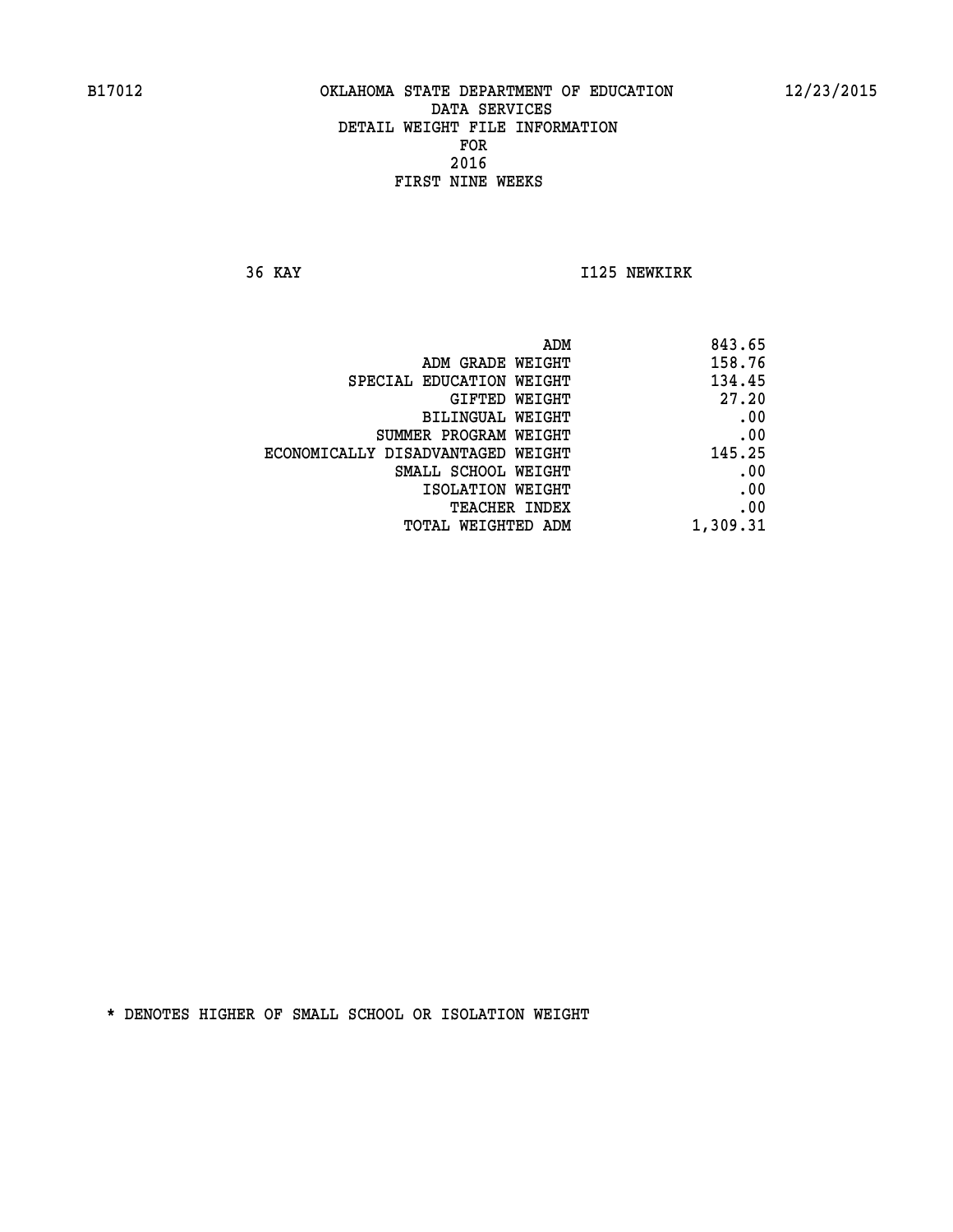**37 KINGFISHER I002 DOVER** 

| ADM                               | 163.47   |
|-----------------------------------|----------|
| ADM GRADE WEIGHT                  | 31.90    |
| SPECIAL EDUCATION WEIGHT          | 26.70    |
| GIFTED WEIGHT                     | 4.42     |
| BILINGUAL WEIGHT                  | 16.00    |
| SUMMER PROGRAM WEIGHT             | .00      |
| ECONOMICALLY DISADVANTAGED WEIGHT | 35.75    |
| SMALL SCHOOL WEIGHT               | $22.59*$ |
| ISOLATION WEIGHT                  | .00      |
| <b>TEACHER INDEX</b>              | .00      |
| TOTAL WEIGHTED ADM                | 300.83   |
|                                   |          |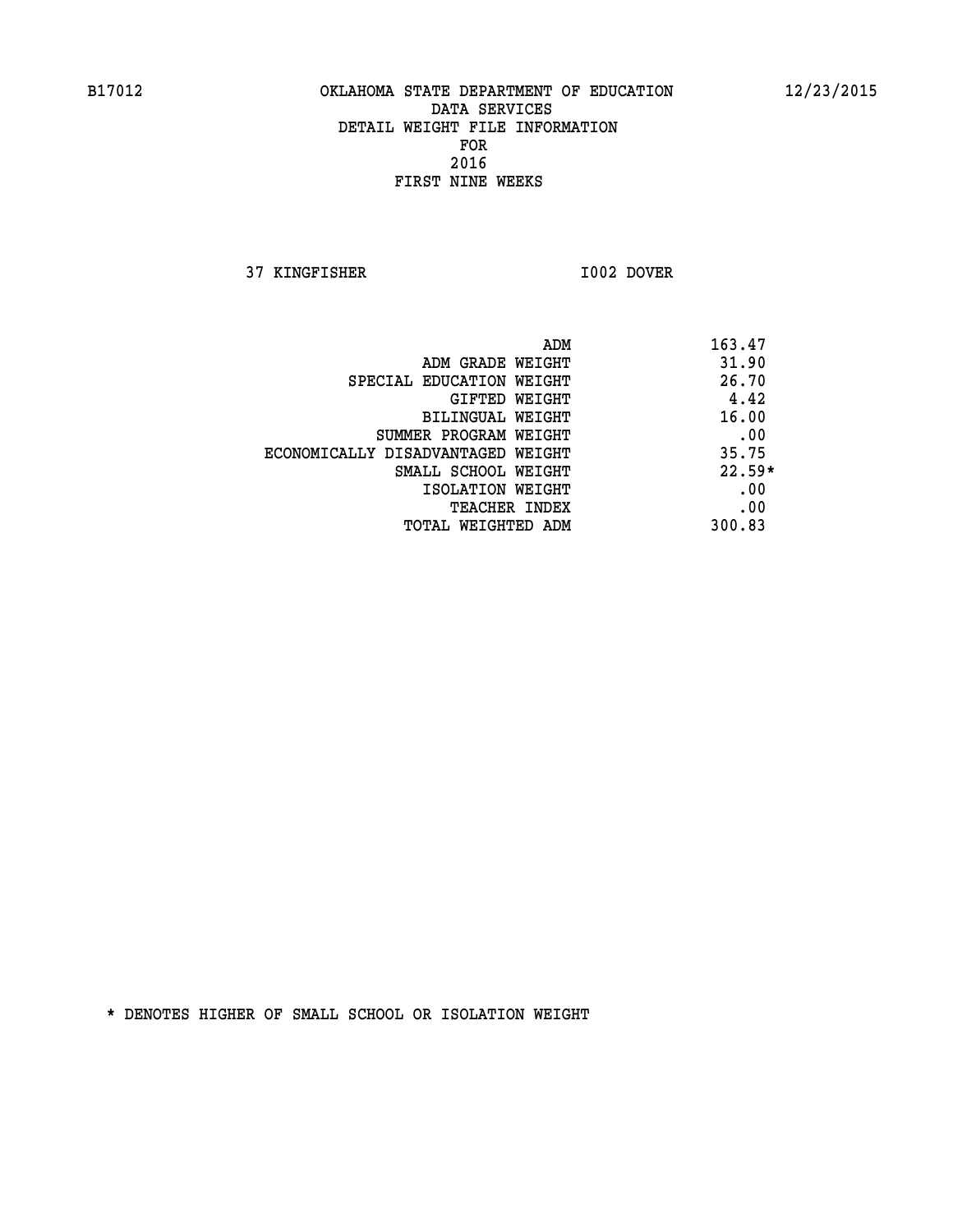**37 KINGFISHER I003 LOMEGA** 

| ADM                               | 257.09   |
|-----------------------------------|----------|
| ADM GRADE WEIGHT                  | 52.26    |
| SPECIAL EDUCATION WEIGHT          | 42.30    |
| GIFTED WEIGHT                     | 11.22    |
| BILINGUAL WEIGHT                  | 5.25     |
| SUMMER PROGRAM WEIGHT             | .00      |
| ECONOMICALLY DISADVANTAGED WEIGHT | 47.50    |
| SMALL SCHOOL WEIGHT               | 26.43    |
| ISOLATION WEIGHT                  | $93.79*$ |
| <b>TEACHER INDEX</b>              | 6.39     |
| TOTAL WEIGHTED ADM                | 515.80   |
|                                   |          |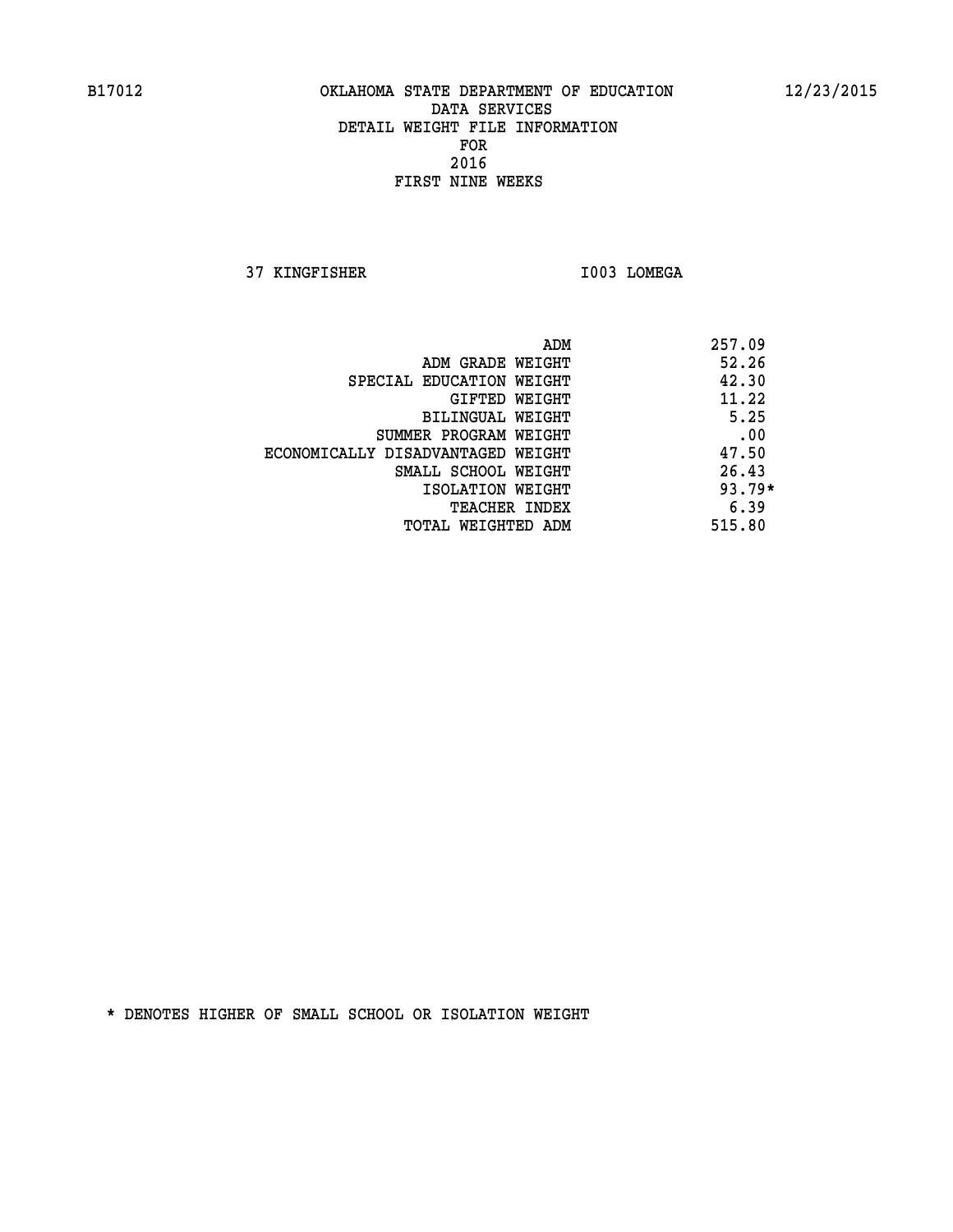**37 KINGFISHER I007 KINGFISHER** 

| 1,455.34 |
|----------|
| 298.73   |
| 193.00   |
| 49.98    |
| 53.00    |
| 2.40     |
| 196.25   |
| .00      |
| .00      |
| 51.29    |
| 2,299.99 |
|          |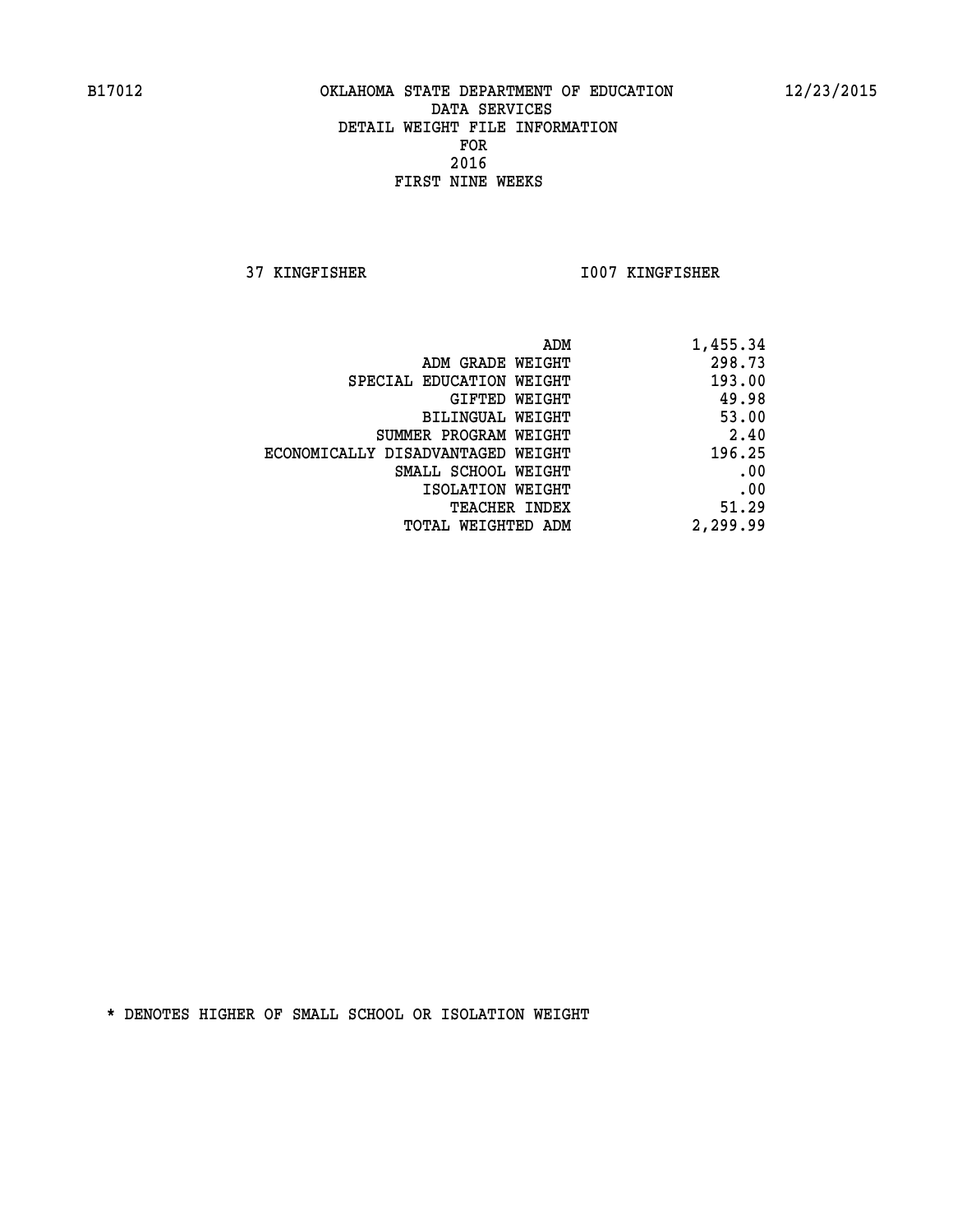**37 KINGFISHER I016 HENNESSEY** 

| 921.24   |
|----------|
| 186.41   |
| 143.25   |
| 26.18    |
| 85.00    |
| .00      |
| 199.00   |
| .00      |
| .00      |
| 18.42    |
| 1,579.50 |
|          |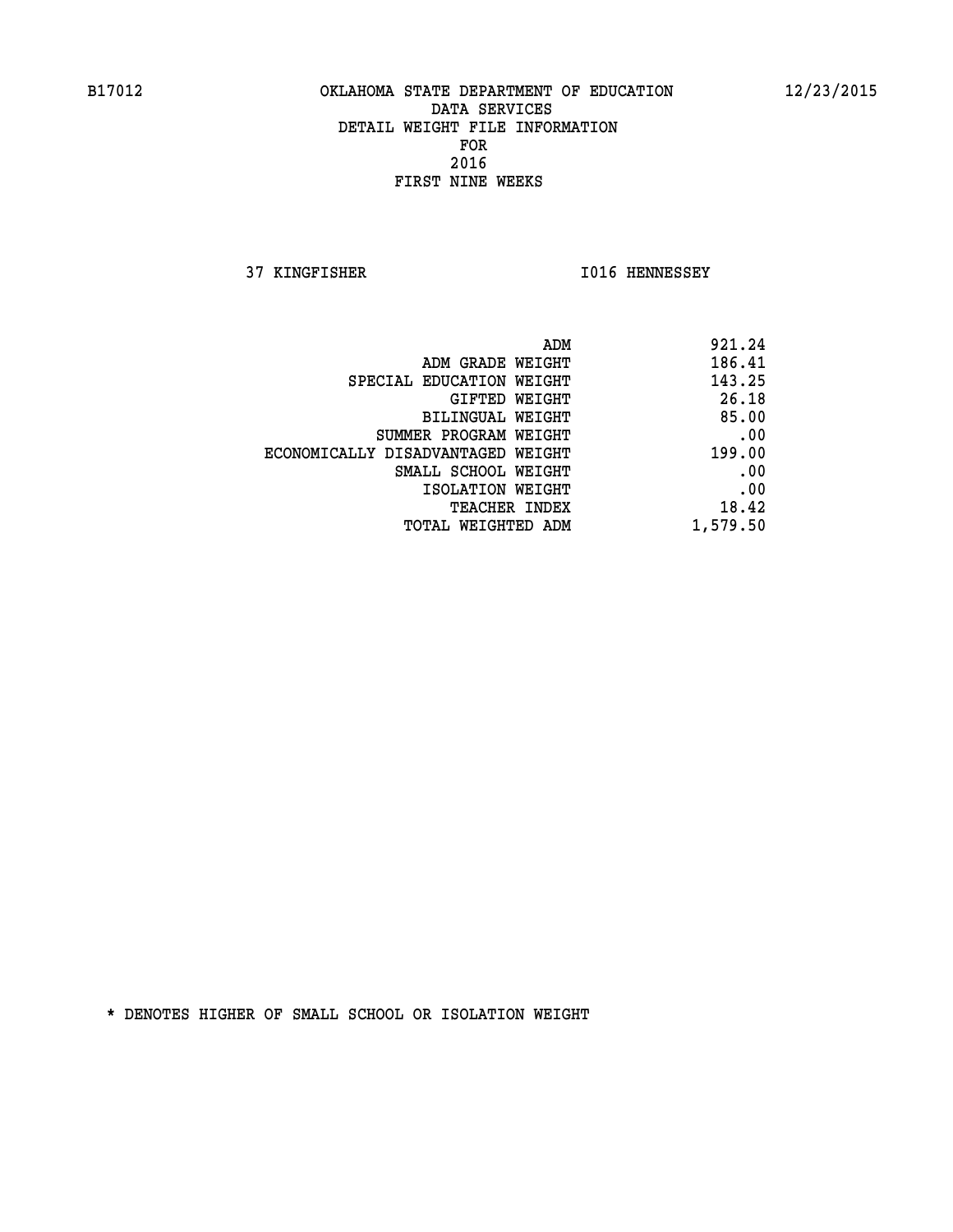**37 KINGFISHER I089 CASHION** 

| ADM                               | 515.98  |
|-----------------------------------|---------|
| ADM GRADE WEIGHT                  | 79.41   |
| SPECIAL EDUCATION WEIGHT          | 72.00   |
| GIFTED WEIGHT                     | 21.76   |
| <b>BILINGUAL WEIGHT</b>           | 3.50    |
| SUMMER PROGRAM WEIGHT             | .00     |
| ECONOMICALLY DISADVANTAGED WEIGHT | 41.75   |
| SMALL SCHOOL WEIGHT               | $2.54*$ |
| ISOLATION WEIGHT                  | .00     |
| <b>TEACHER INDEX</b>              | .00     |
| TOTAL WEIGHTED ADM                | 736.94  |
|                                   |         |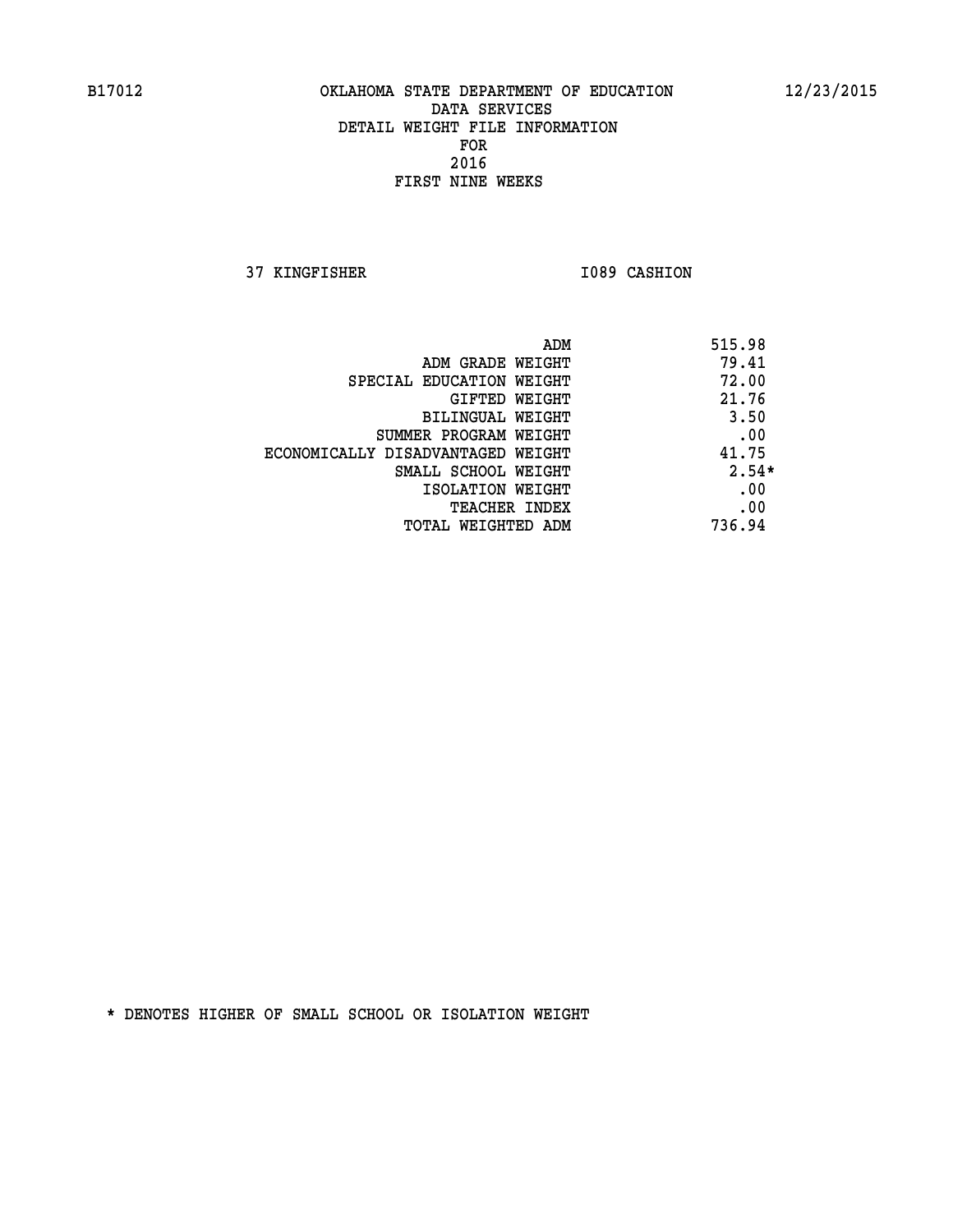**37 KINGFISHER I105 OKARCHE** 

| ADM                               | 348.51   |
|-----------------------------------|----------|
| ADM GRADE WEIGHT                  | 68.54    |
| SPECIAL EDUCATION WEIGHT          | 40.25    |
| GIFTED WEIGHT                     | 9.18     |
| BILINGUAL WEIGHT                  | 4.00     |
| SUMMER PROGRAM WEIGHT             | .00      |
| ECONOMICALLY DISADVANTAGED WEIGHT | 17.00    |
| SMALL SCHOOL WEIGHT               | 23.78    |
| ISOLATION WEIGHT                  | $26.35*$ |
| <b>TEACHER INDEX</b>              | 31.86    |
| TOTAL WEIGHTED ADM                | 545.69   |
|                                   |          |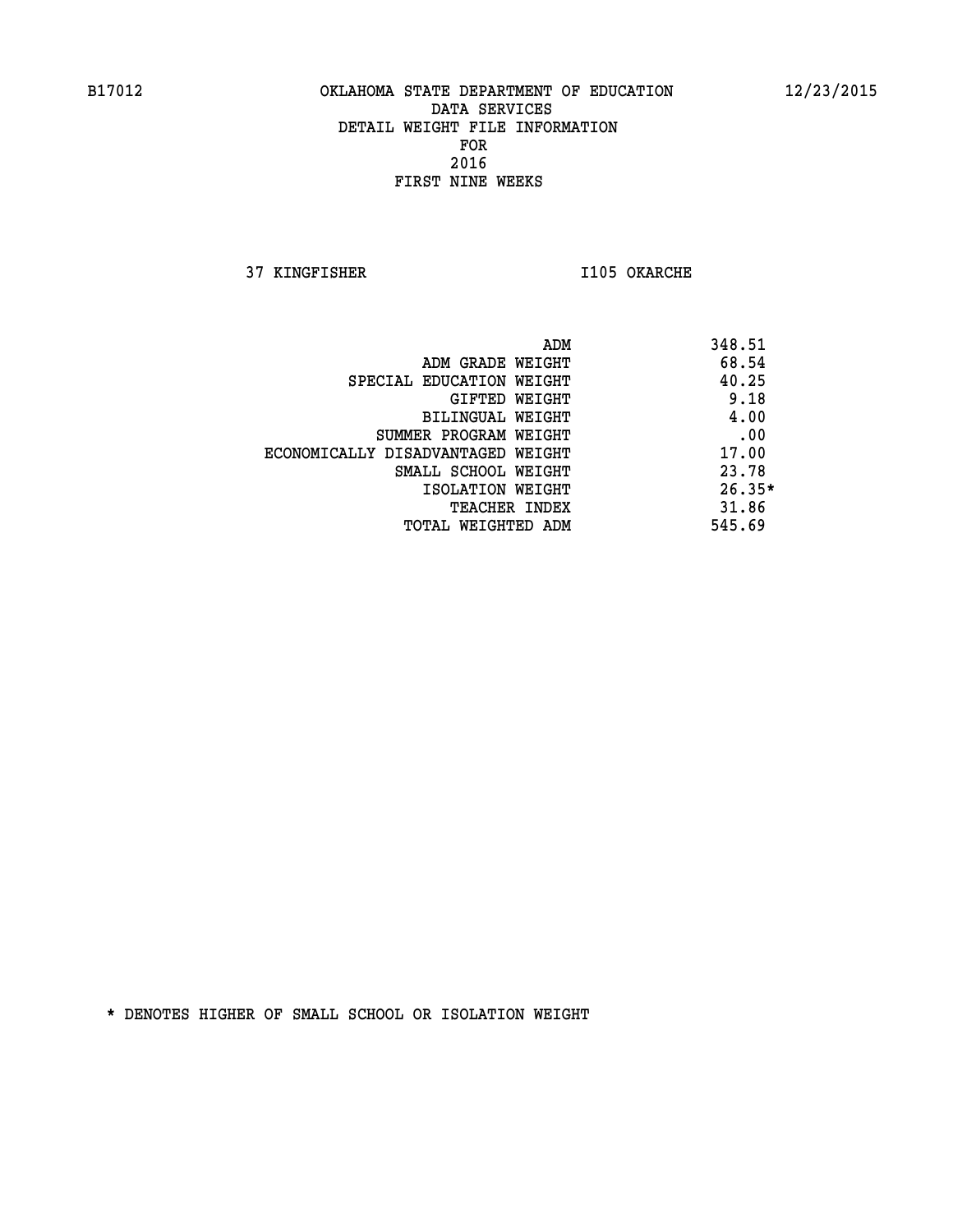**38 KIOWA I001 HOBART** 

| 830.16   |
|----------|
| 165.06   |
| 70.50    |
| 20.40    |
| 7.25     |
| .00      |
| 150.00   |
| .00      |
| .00      |
| 64.59    |
| 1,307.96 |
|          |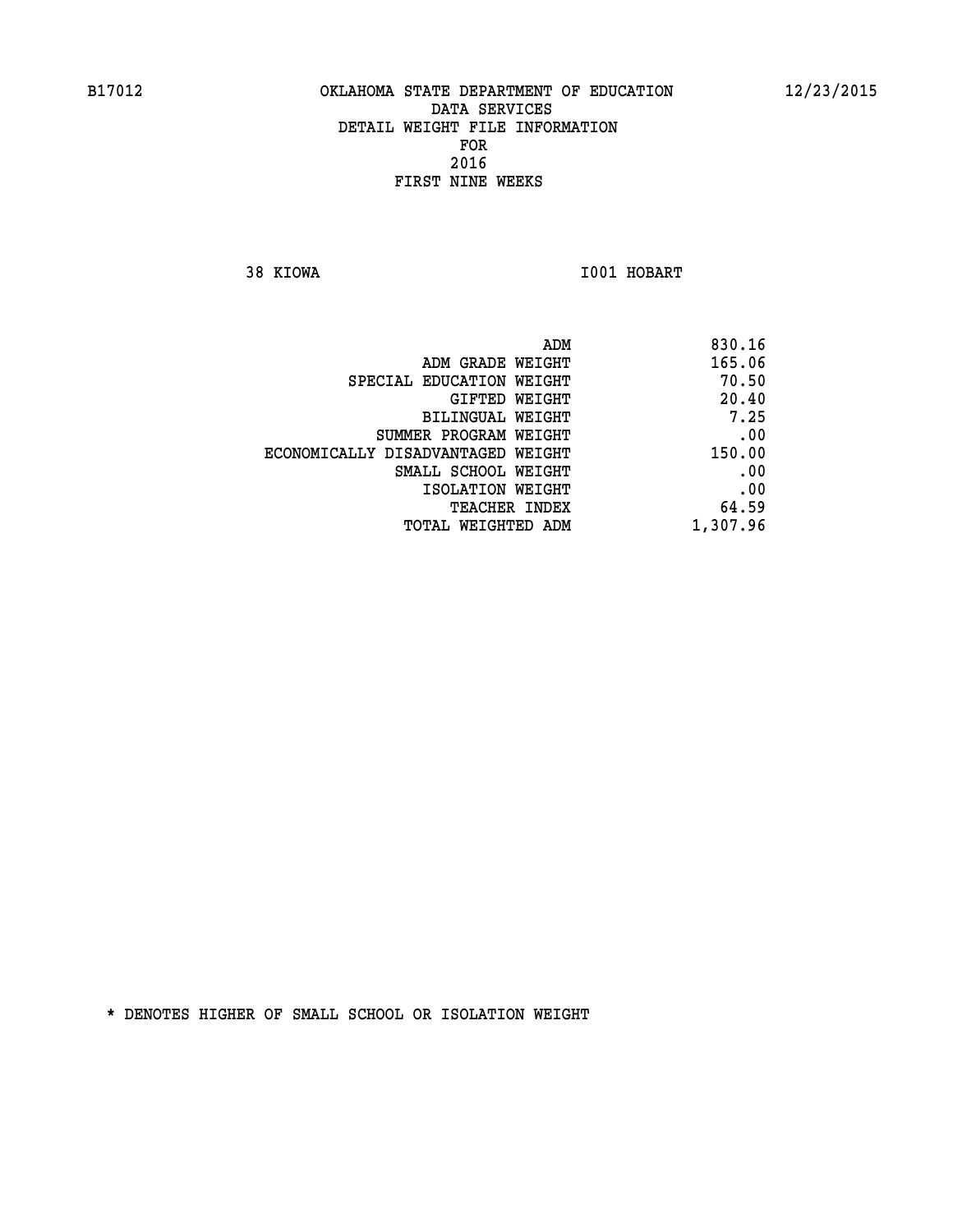**38 KIOWA I002 LONE WOLF** 

|                                   | 114.10<br>ADM |
|-----------------------------------|---------------|
| ADM GRADE WEIGHT                  | 23.84         |
| SPECIAL EDUCATION WEIGHT          | 8.10          |
| GIFTED WEIGHT                     | .68           |
| BILINGUAL WEIGHT                  | .00           |
| SUMMER PROGRAM WEIGHT             | .00           |
| ECONOMICALLY DISADVANTAGED WEIGHT | 25.50         |
| SMALL SCHOOL WEIGHT               | 17.90         |
| ISOLATION WEIGHT                  | $20.60*$      |
| <b>TEACHER INDEX</b>              | 3.68          |
| TOTAL WEIGHTED ADM                | 196.50        |
|                                   |               |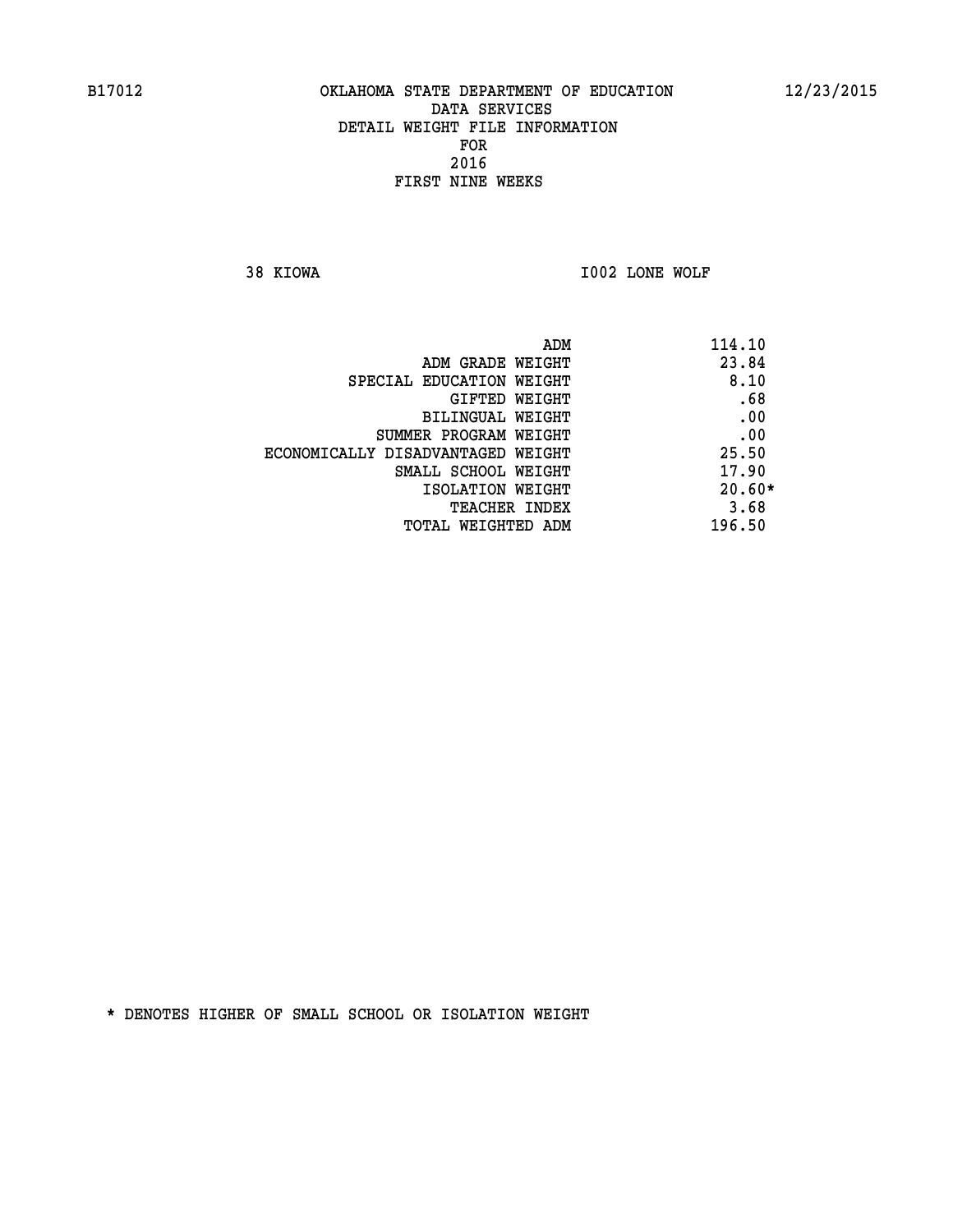**38 KIOWA I003 MOUNTAIN VIEW-GOTEBO** 

|                                   | 248.78<br>ADM |
|-----------------------------------|---------------|
| ADM GRADE WEIGHT                  | 49.36         |
| SPECIAL EDUCATION WEIGHT          | 29.40         |
| GIFTED WEIGHT                     | 9.18          |
| BILINGUAL WEIGHT                  | .00           |
| SUMMER PROGRAM WEIGHT             | .00           |
| ECONOMICALLY DISADVANTAGED WEIGHT | 43.75         |
| SMALL SCHOOL WEIGHT               | 26.36         |
| ISOLATION WEIGHT                  | $154.24*$     |
| <b>TEACHER INDEX</b>              | 3.35          |
| TOTAL WEIGHTED ADM                | 538.06        |
|                                   |               |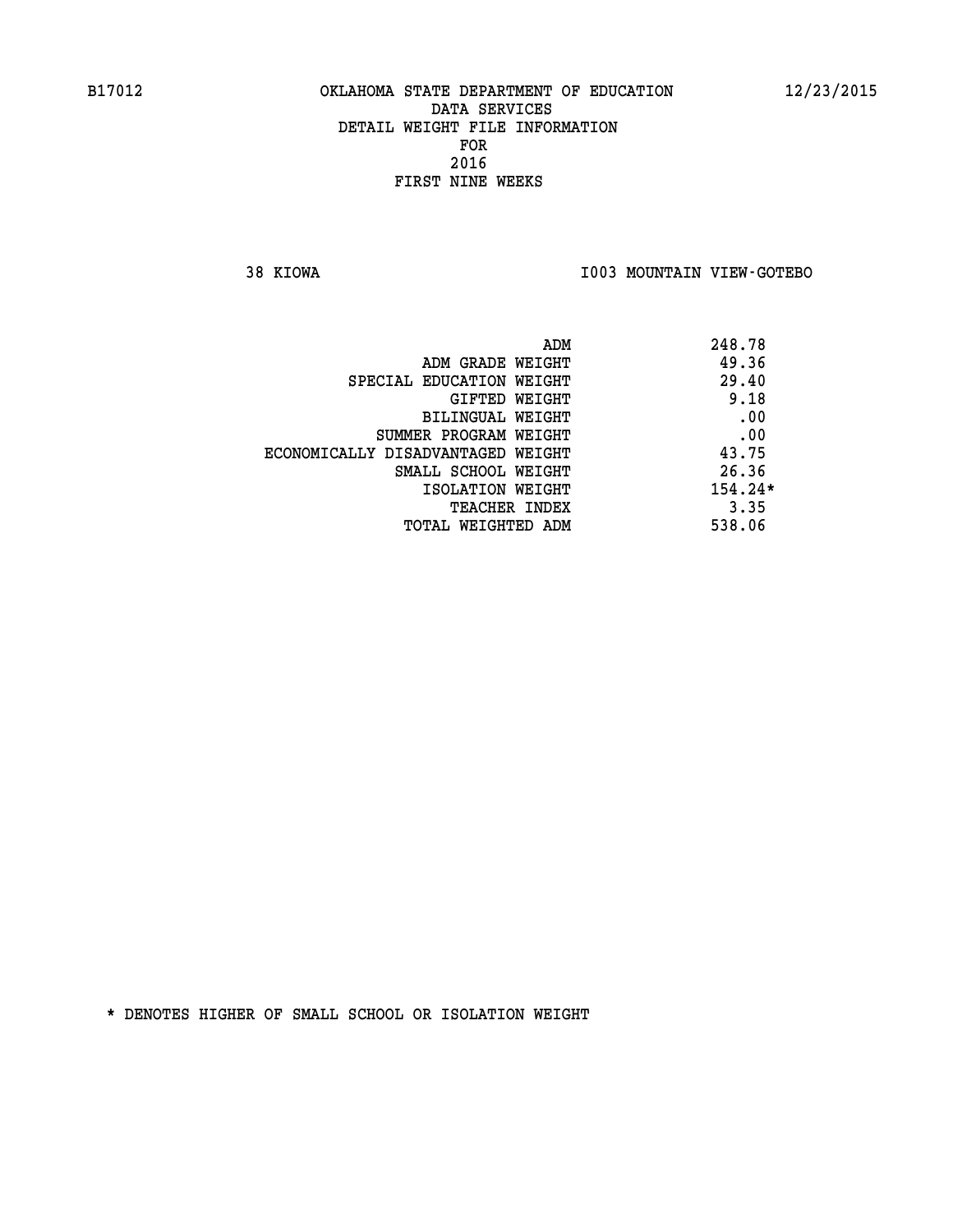**38 KIOWA I004 SNYDER** 

|                                   | ADM | 438.34    |
|-----------------------------------|-----|-----------|
| ADM GRADE WEIGHT                  |     | 84.17     |
| SPECIAL EDUCATION WEIGHT          |     | 89.25     |
| GIFTED WEIGHT                     |     | 13.94     |
| BILINGUAL WEIGHT                  |     | .25       |
| SUMMER PROGRAM WEIGHT             |     | .00       |
| ECONOMICALLY DISADVANTAGED WEIGHT |     | 81.75     |
| SMALL SCHOOL WEIGHT               |     | 15.02     |
| ISOLATION WEIGHT                  |     | $192.87*$ |
| <b>TEACHER INDEX</b>              |     | 27.49     |
| TOTAL WEIGHTED ADM                |     | 928.06    |
|                                   |     |           |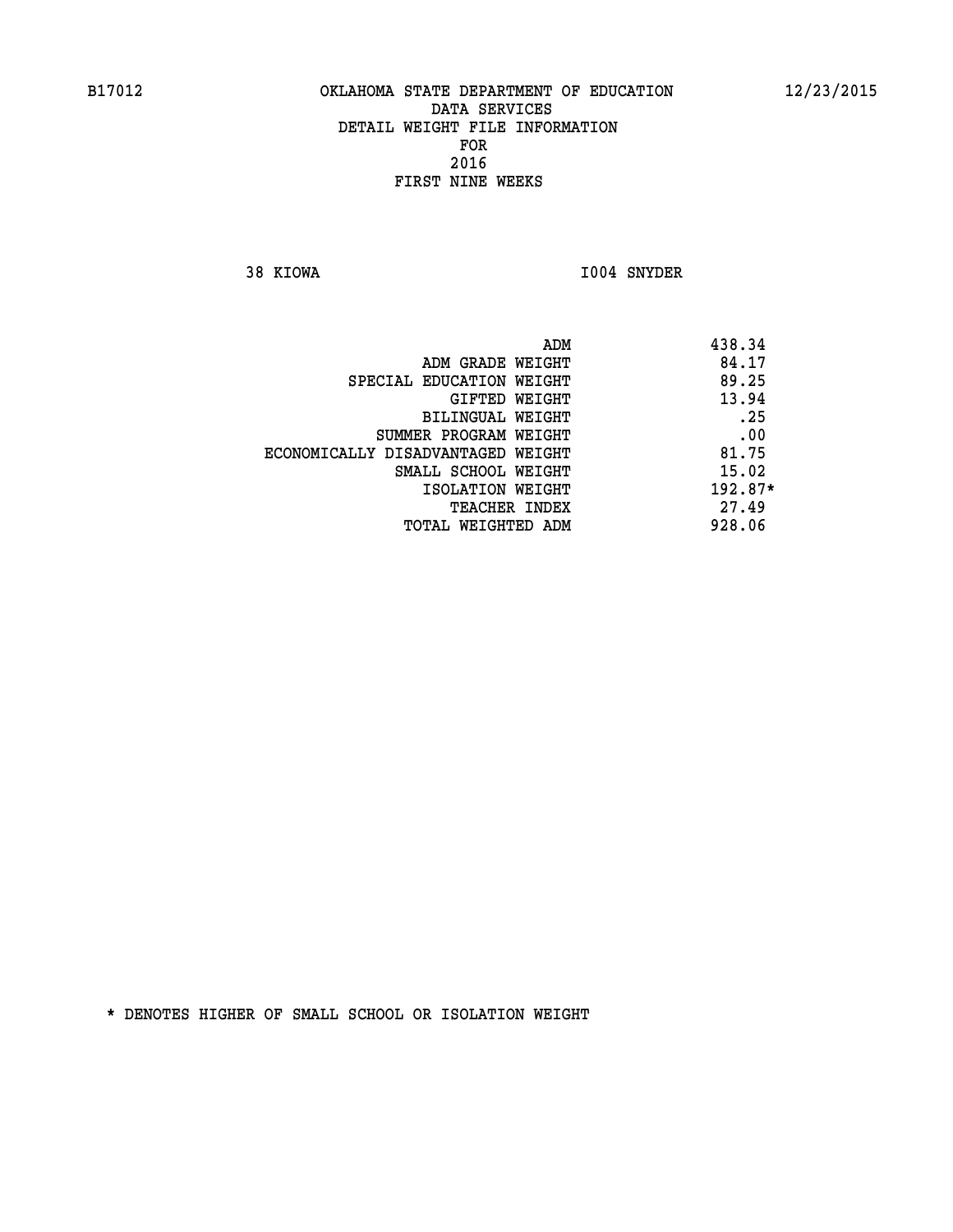**39 LATIMER 1001 WILBURTON** 

| 893.02   |
|----------|
| 185.70   |
| 133.40   |
| 24.48    |
| .50      |
| .00      |
| 152.00   |
| .00      |
| .00      |
| 55.01    |
| 1,444.11 |
|          |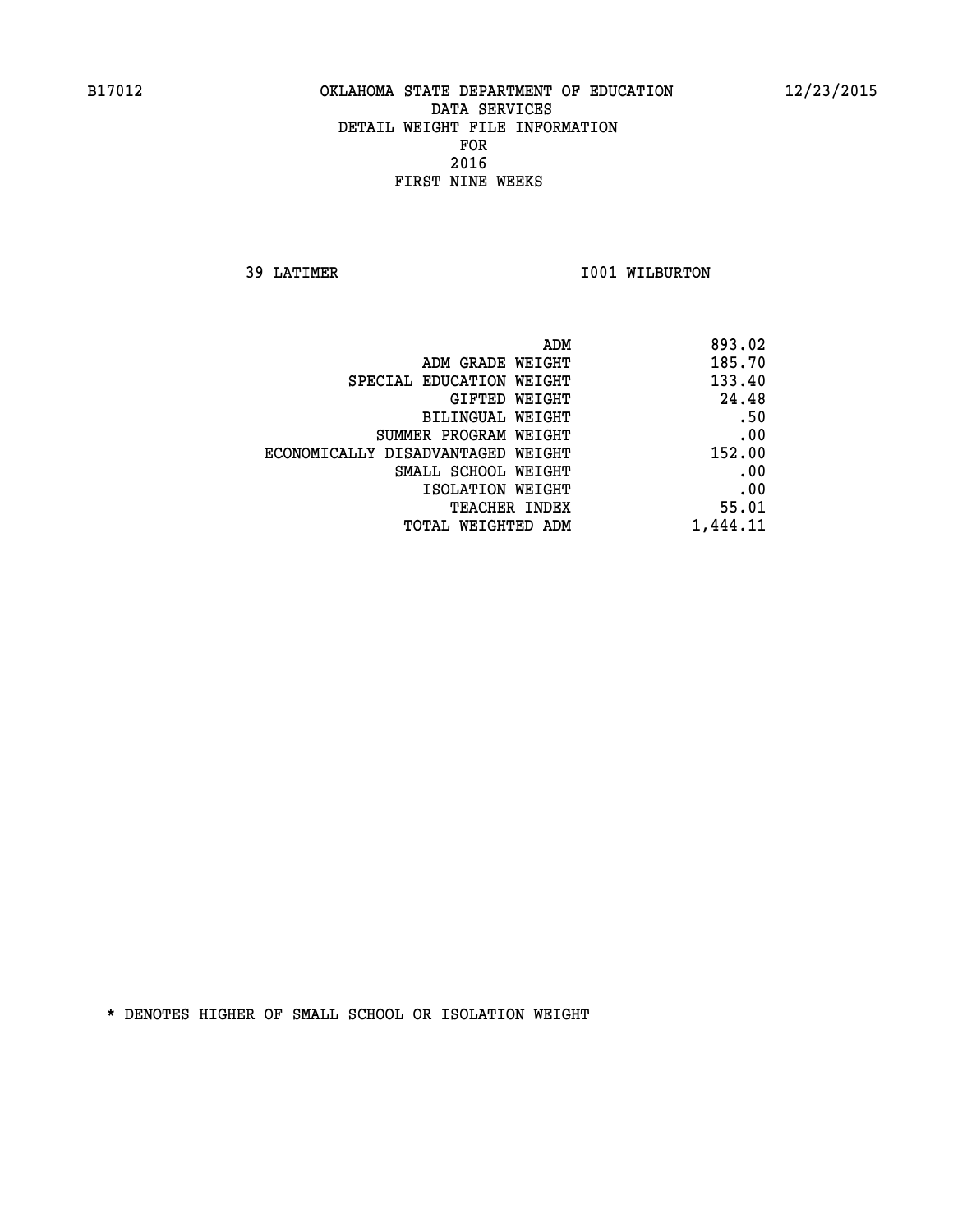**39 LATIMER I002 RED OAK** 

| ADM<br>287.56 |                                   |
|---------------|-----------------------------------|
| 58.19         | ADM GRADE WEIGHT                  |
| 37.50         | SPECIAL EDUCATION WEIGHT          |
| 4.42          | GIFTED WEIGHT                     |
| .00           | BILINGUAL WEIGHT                  |
| .00           | SUMMER PROGRAM WEIGHT             |
| 56.00         | ECONOMICALLY DISADVANTAGED WEIGHT |
| $26.25*$      | SMALL SCHOOL WEIGHT               |
| .00           | ISOLATION WEIGHT                  |
| 4.62          | <b>TEACHER INDEX</b>              |
| 474.54        | TOTAL WEIGHTED ADM                |
|               |                                   |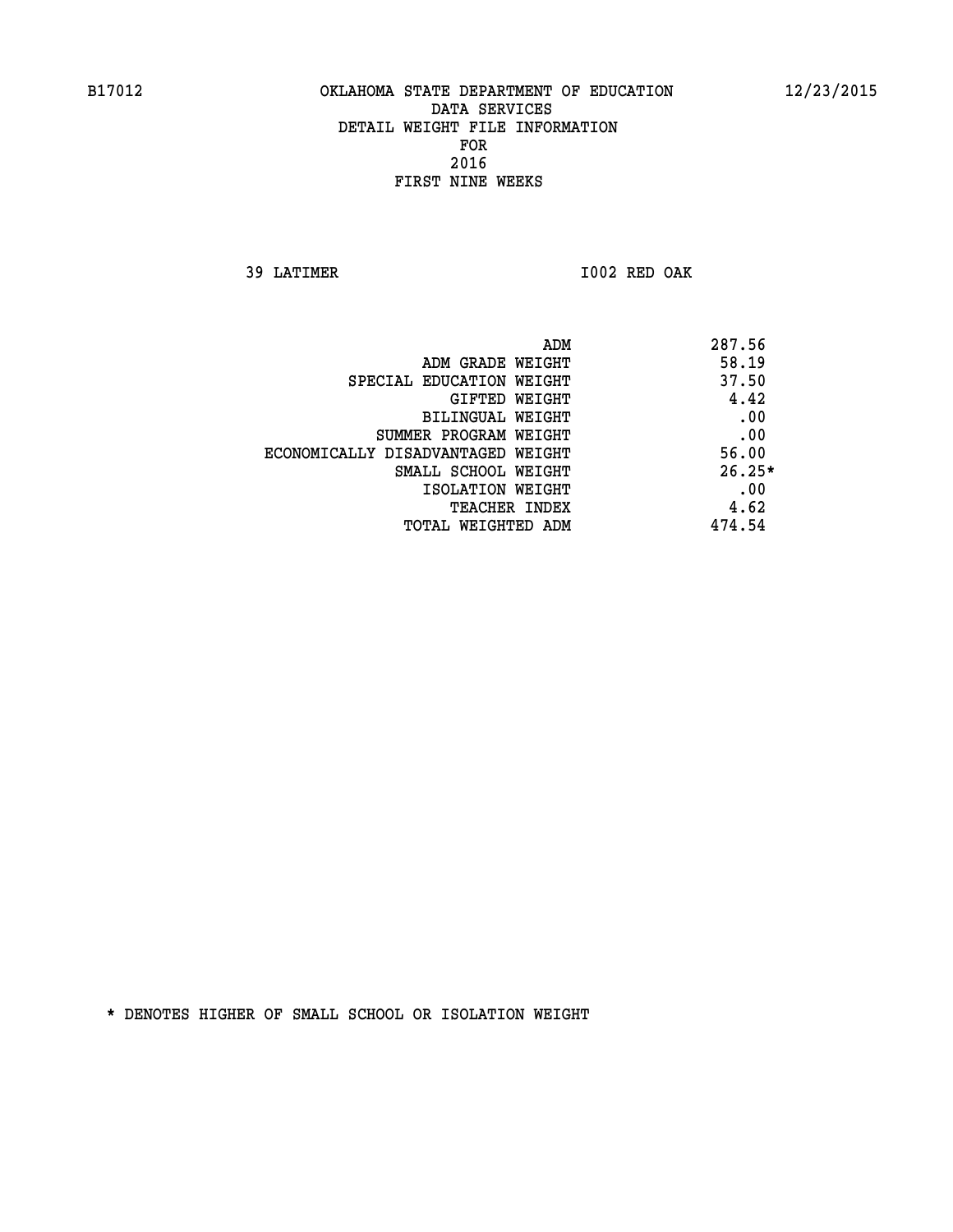**39 LATIMER I003 BUFFALO VALLEY** 

| ADM                               | 144.23   |
|-----------------------------------|----------|
| ADM GRADE WEIGHT                  | 27.58    |
| SPECIAL EDUCATION WEIGHT          | 24.75    |
| GIFTED WEIGHT                     | 4.08     |
| BILINGUAL WEIGHT                  | .00      |
| SUMMER PROGRAM WEIGHT             | .00      |
| ECONOMICALLY DISADVANTAGED WEIGHT | 25.00    |
| SMALL SCHOOL WEIGHT               | $20.98*$ |
| ISOLATION WEIGHT                  | 19.38    |
| <b>TEACHER INDEX</b>              | .00      |
| TOTAL WEIGHTED ADM                | 246.62   |
|                                   |          |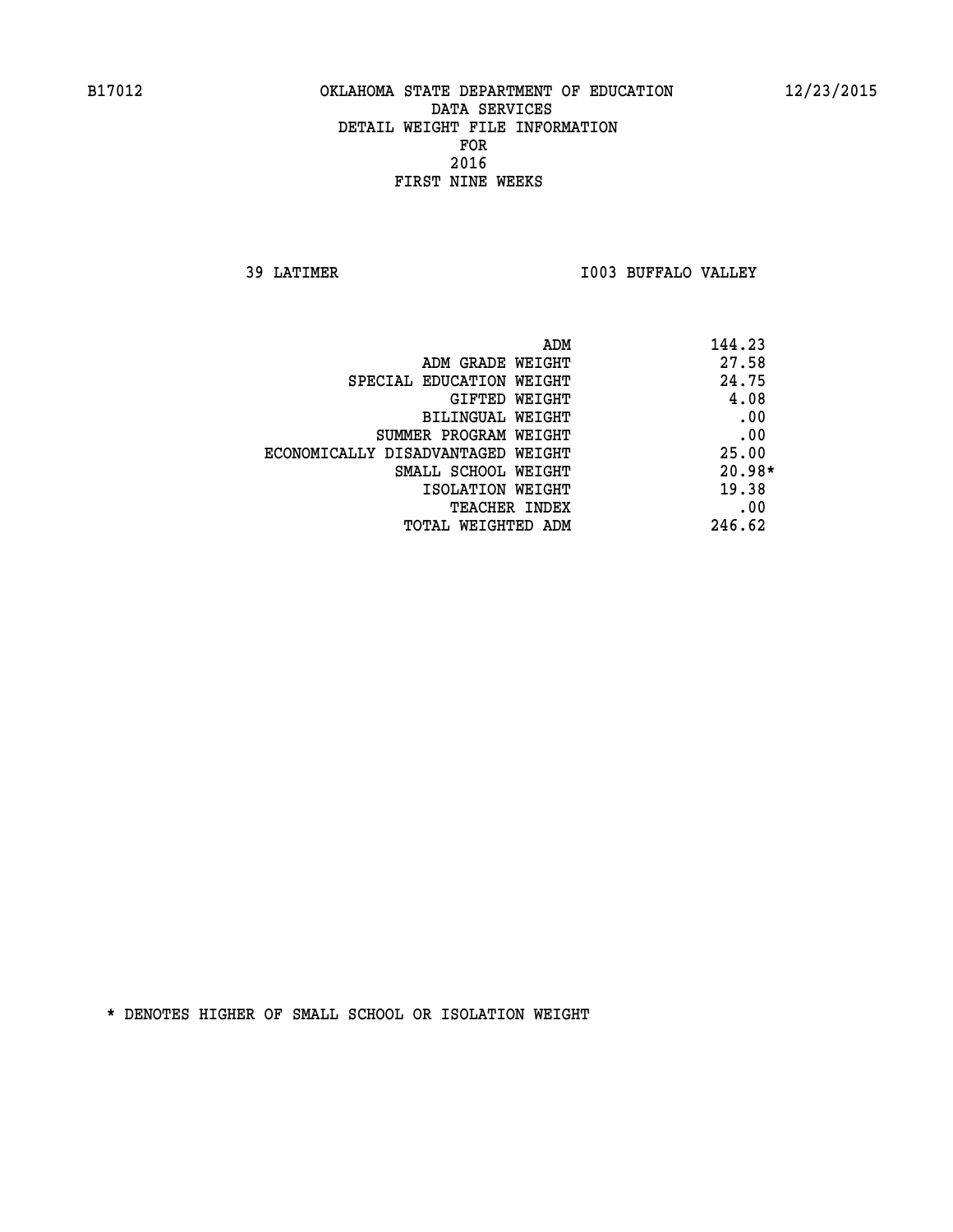**39 LATIMER I004 PANOLA** 

| 155.51<br>ADM                     |          |
|-----------------------------------|----------|
| ADM GRADE WEIGHT                  | 30.76    |
| SPECIAL EDUCATION WEIGHT          | 16.85    |
| GIFTED WEIGHT                     | 1.36     |
| BILINGUAL WEIGHT                  | .00      |
| SUMMER PROGRAM WEIGHT             | .00      |
| ECONOMICALLY DISADVANTAGED WEIGHT | 28.25    |
| SMALL SCHOOL WEIGHT               | $21.96*$ |
| ISOLATION WEIGHT                  | .00      |
| <b>TEACHER INDEX</b>              | 3.84     |
| 258.53<br>TOTAL WEIGHTED ADM      |          |
|                                   |          |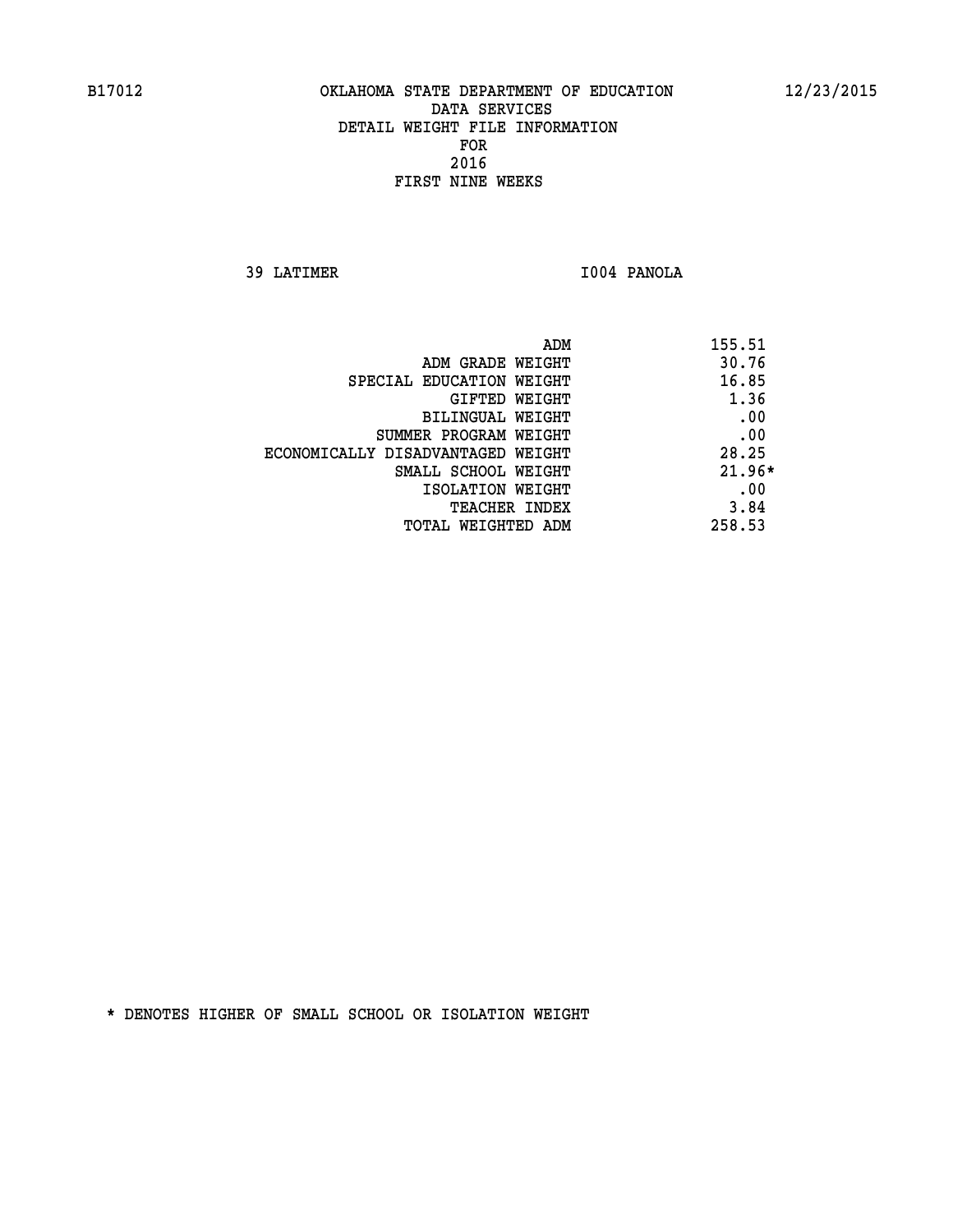**40 LE FLORE C004 SHADY POINT** 

| ADM                               | 147.35   |
|-----------------------------------|----------|
| ADM GRADE WEIGHT                  | 30.75    |
| SPECIAL EDUCATION WEIGHT          | 24.15    |
| <b>GIFTED WEIGHT</b>              | 3.40     |
| BILINGUAL WEIGHT                  | .00      |
| SUMMER PROGRAM WEIGHT             | .00      |
| ECONOMICALLY DISADVANTAGED WEIGHT | 32.50    |
| SMALL SCHOOL WEIGHT               | $21.26*$ |
| ISOLATION WEIGHT                  | .00      |
| <b>TEACHER INDEX</b>              | .00      |
| TOTAL WEIGHTED ADM                | 259.41   |
|                                   |          |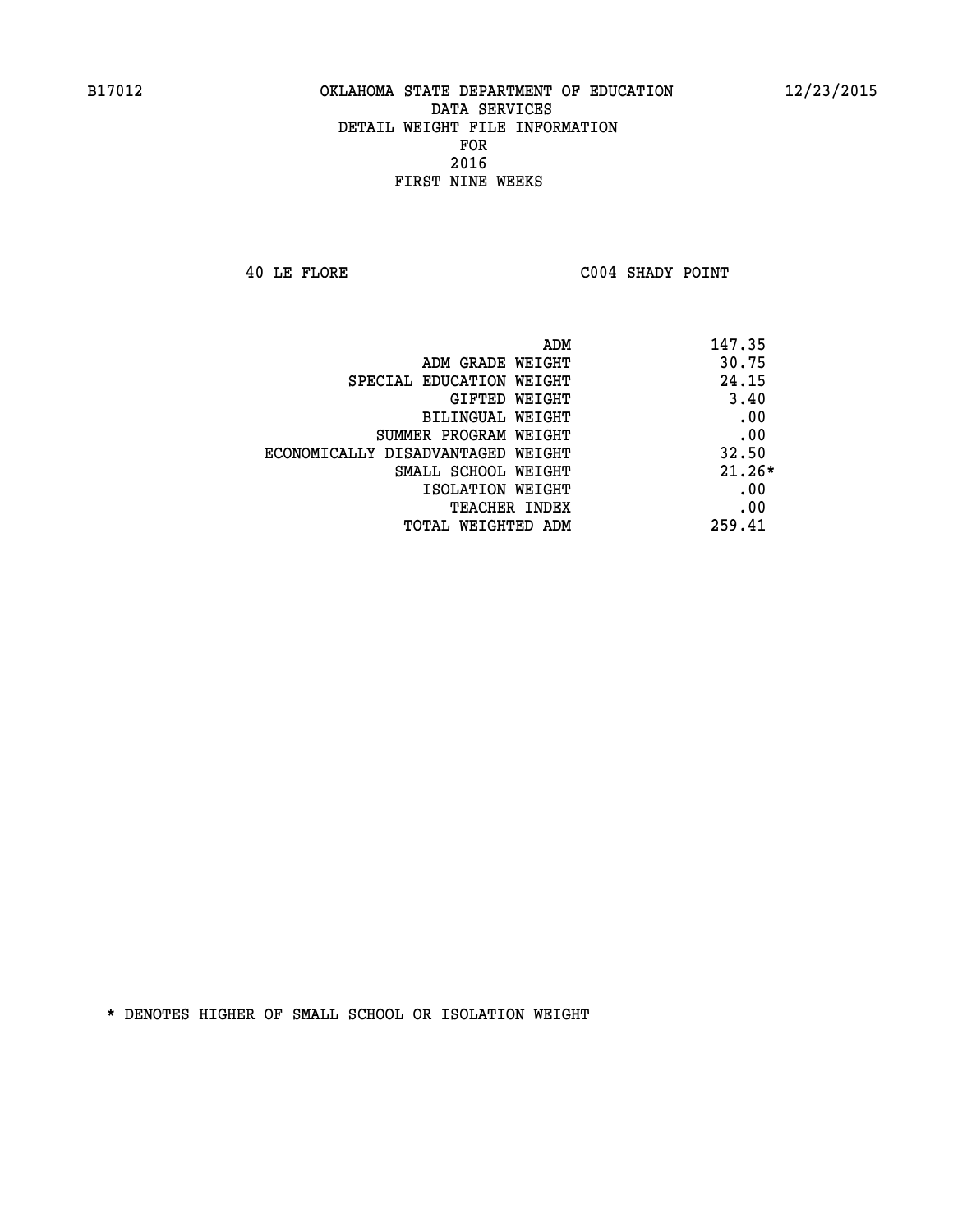**40 LE FLORE C011 MONROE** 

| ADM                               | 116.37   |
|-----------------------------------|----------|
| ADM GRADE WEIGHT                  | 20.86    |
| SPECIAL EDUCATION WEIGHT          | 18.10    |
| <b>GIFTED WEIGHT</b>              | 3.06     |
| BILINGUAL WEIGHT                  | 1.50     |
| SUMMER PROGRAM WEIGHT             | .00      |
| ECONOMICALLY DISADVANTAGED WEIGHT | 21.25    |
| SMALL SCHOOL WEIGHT               | $18.15*$ |
| ISOLATION WEIGHT                  | .00      |
| <b>TEACHER INDEX</b>              | .00      |
| TOTAL WEIGHTED ADM                | 199.29   |
|                                   |          |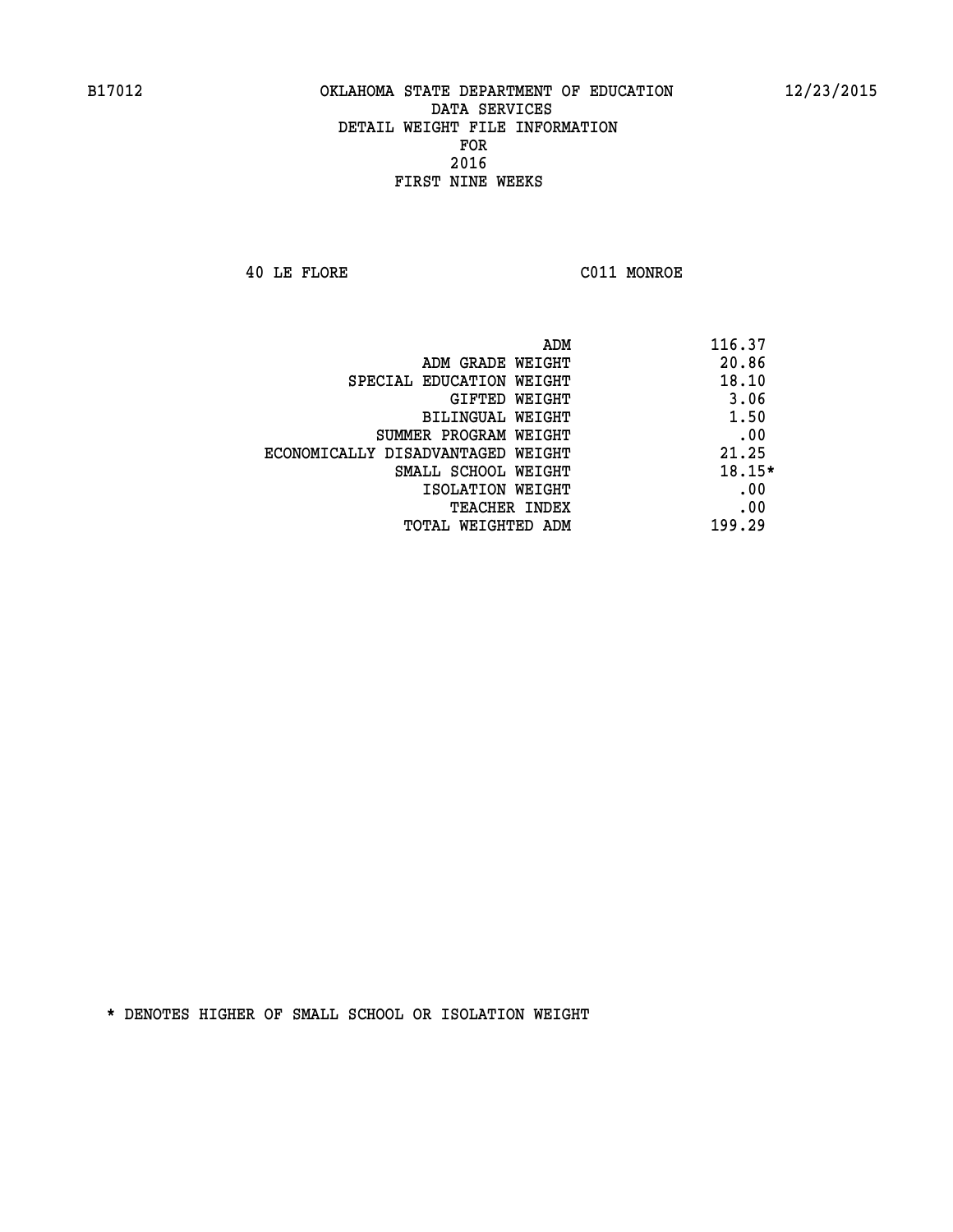**40 LE FLORE C014 HODGEN** 

| ADM<br>252.18                              |     |
|--------------------------------------------|-----|
| 49.75<br>ADM GRADE WEIGHT                  |     |
| 44.25<br>SPECIAL EDUCATION WEIGHT          |     |
| 10.20<br>GIFTED WEIGHT                     |     |
| 2.50<br><b>BILINGUAL WEIGHT</b>            |     |
| SUMMER PROGRAM WEIGHT                      | .00 |
| 55.75<br>ECONOMICALLY DISADVANTAGED WEIGHT |     |
| $26.39*$<br>SMALL SCHOOL WEIGHT            |     |
| 2.93<br>ISOLATION WEIGHT                   |     |
| <b>TEACHER INDEX</b>                       | .68 |
| 441.70<br>TOTAL WEIGHTED ADM               |     |
|                                            |     |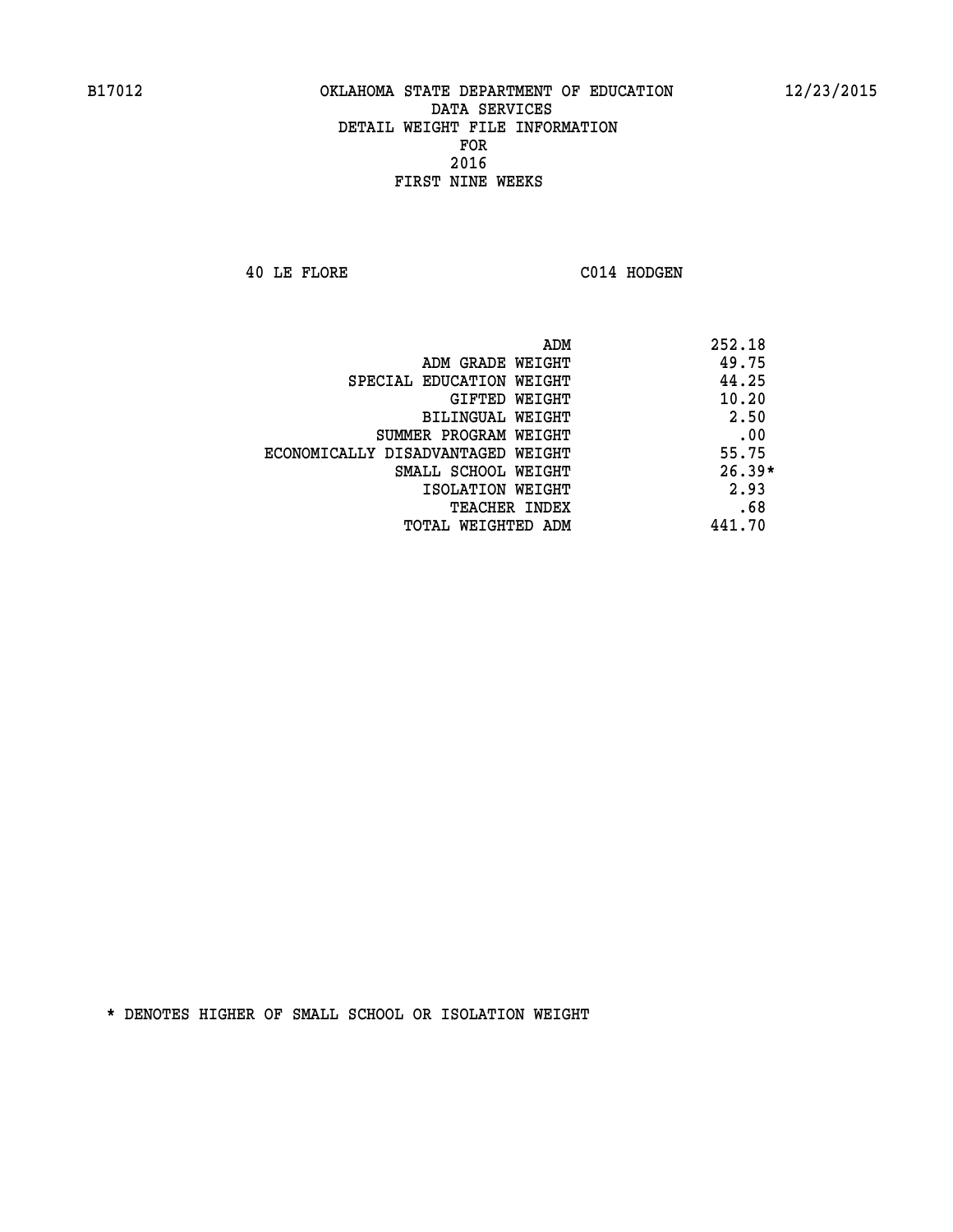**40 LE FLORE C039 FANSHAWE** 

| ADM<br>73.29                               |  |
|--------------------------------------------|--|
| 16.47<br>ADM GRADE WEIGHT                  |  |
| 1.95<br>SPECIAL EDUCATION WEIGHT           |  |
| 2.04<br>GIFTED WEIGHT                      |  |
| .00<br><b>BILINGUAL WEIGHT</b>             |  |
| .00<br>SUMMER PROGRAM WEIGHT               |  |
| 12.00<br>ECONOMICALLY DISADVANTAGED WEIGHT |  |
| $12.63*$<br>SMALL SCHOOL WEIGHT            |  |
| .00<br>ISOLATION WEIGHT                    |  |
| 2.71<br><b>TEACHER INDEX</b>               |  |
| 121.09<br>TOTAL WEIGHTED ADM               |  |
|                                            |  |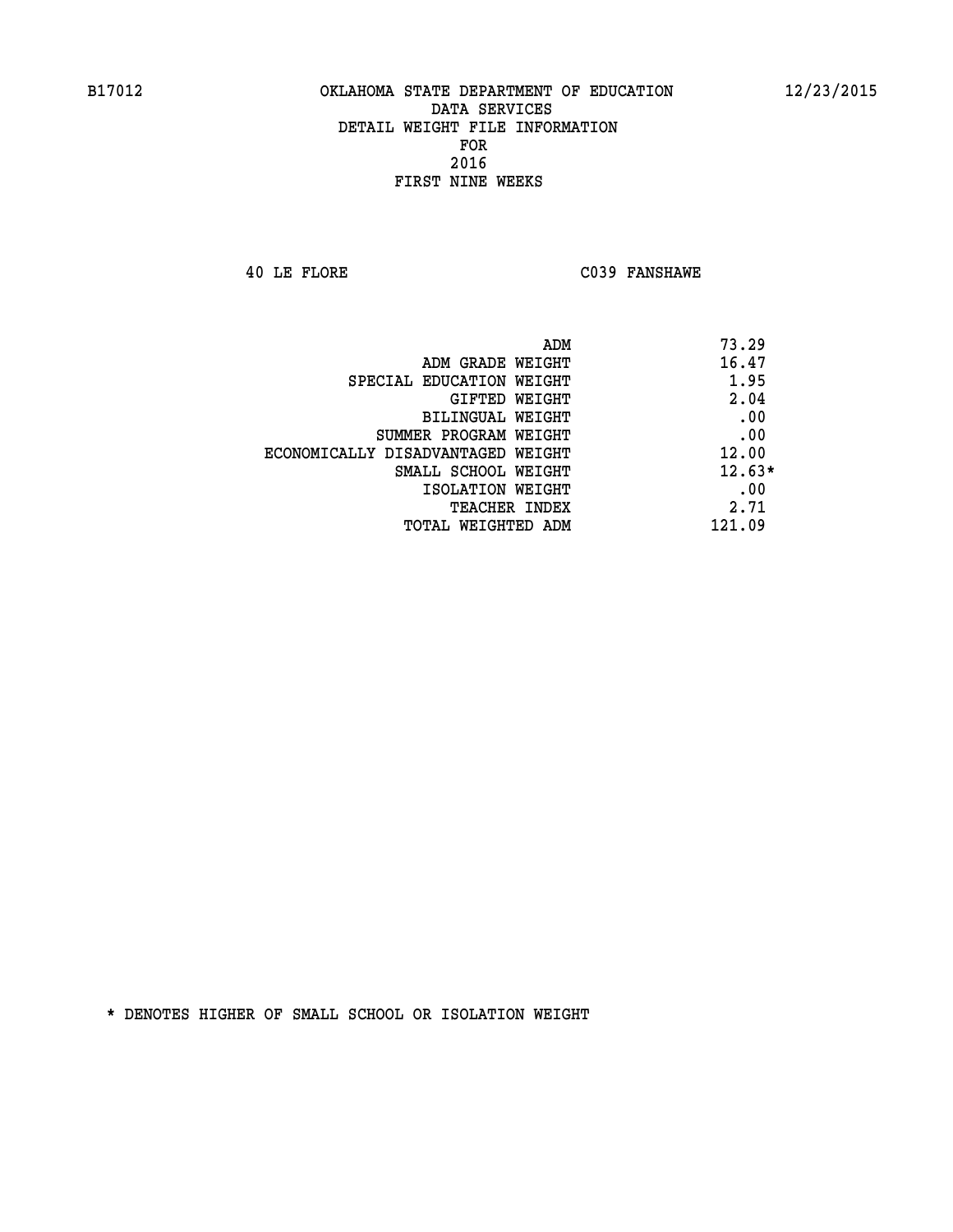**40 LE FLORE I002 SPIRO** 

| 1,119.09 |
|----------|
| 225.41   |
| 114.30   |
| 37.74    |
| .00      |
| .00      |
| 236.25   |
| .00      |
| .00      |
| 83.62    |
| 1,816.41 |
|          |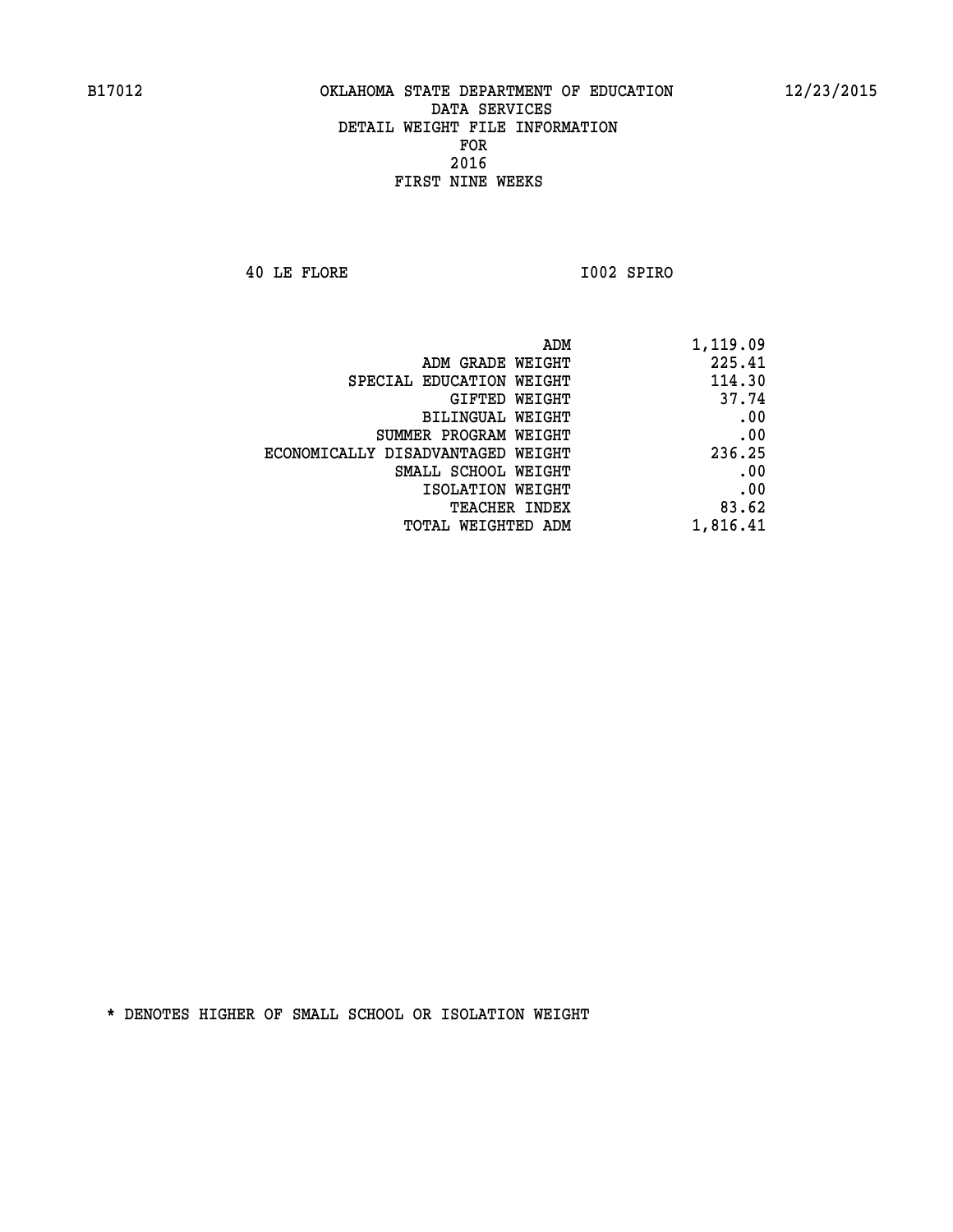**40 LE FLORE I003 HEAVENER** 

| ADM                               | 1,049.19 |
|-----------------------------------|----------|
| ADM GRADE WEIGHT                  | 207.13   |
| SPECIAL EDUCATION WEIGHT          | 105.80   |
| GIFTED WEIGHT                     | 48.28    |
| BILINGUAL WEIGHT                  | 83.50    |
| SUMMER PROGRAM WEIGHT             | .00      |
| ECONOMICALLY DISADVANTAGED WEIGHT | 194.25   |
| SMALL SCHOOL WEIGHT               | .00      |
| ISOLATION WEIGHT                  | .00      |
| <b>TEACHER INDEX</b>              | 30.75    |
| <b>TOTAL WEIGHTED ADM</b>         | 1,718.90 |
|                                   |          |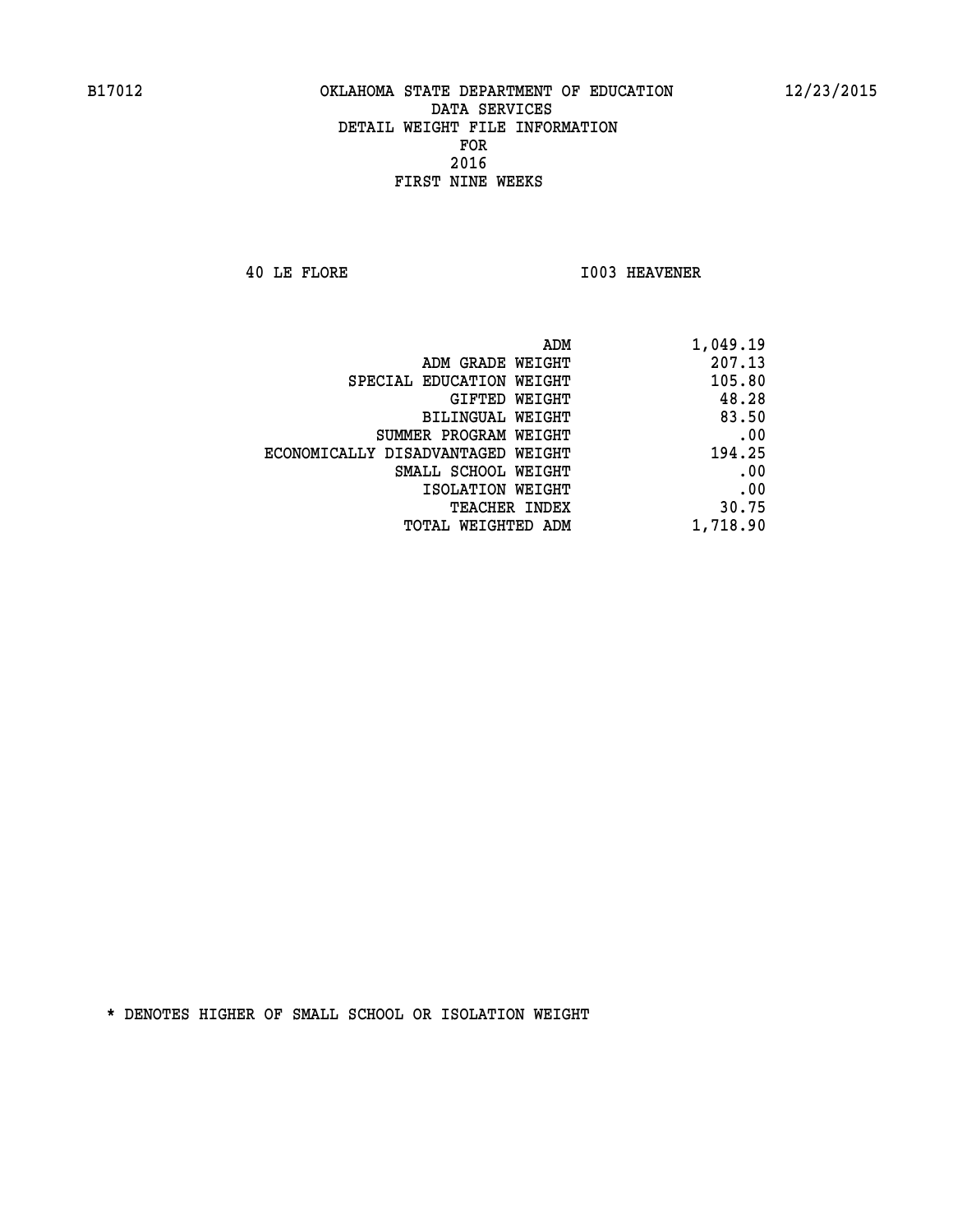**40 LE FLORE I007 POCOLA** 

| ADM GRADE WEIGHT                  | 162.51   |
|-----------------------------------|----------|
|                                   |          |
| SPECIAL EDUCATION WEIGHT          | 107.70   |
| GIFTED WEIGHT                     | 31.62    |
| BILINGUAL WEIGHT                  | 2.75     |
| SUMMER PROGRAM WEIGHT             | .00      |
| ECONOMICALLY DISADVANTAGED WEIGHT | 150.00   |
| SMALL SCHOOL WEIGHT               | .00      |
| ISOLATION WEIGHT                  | .00      |
| TEACHER INDEX                     | 10.46    |
| TOTAL WEIGHTED ADM                | 1,301.60 |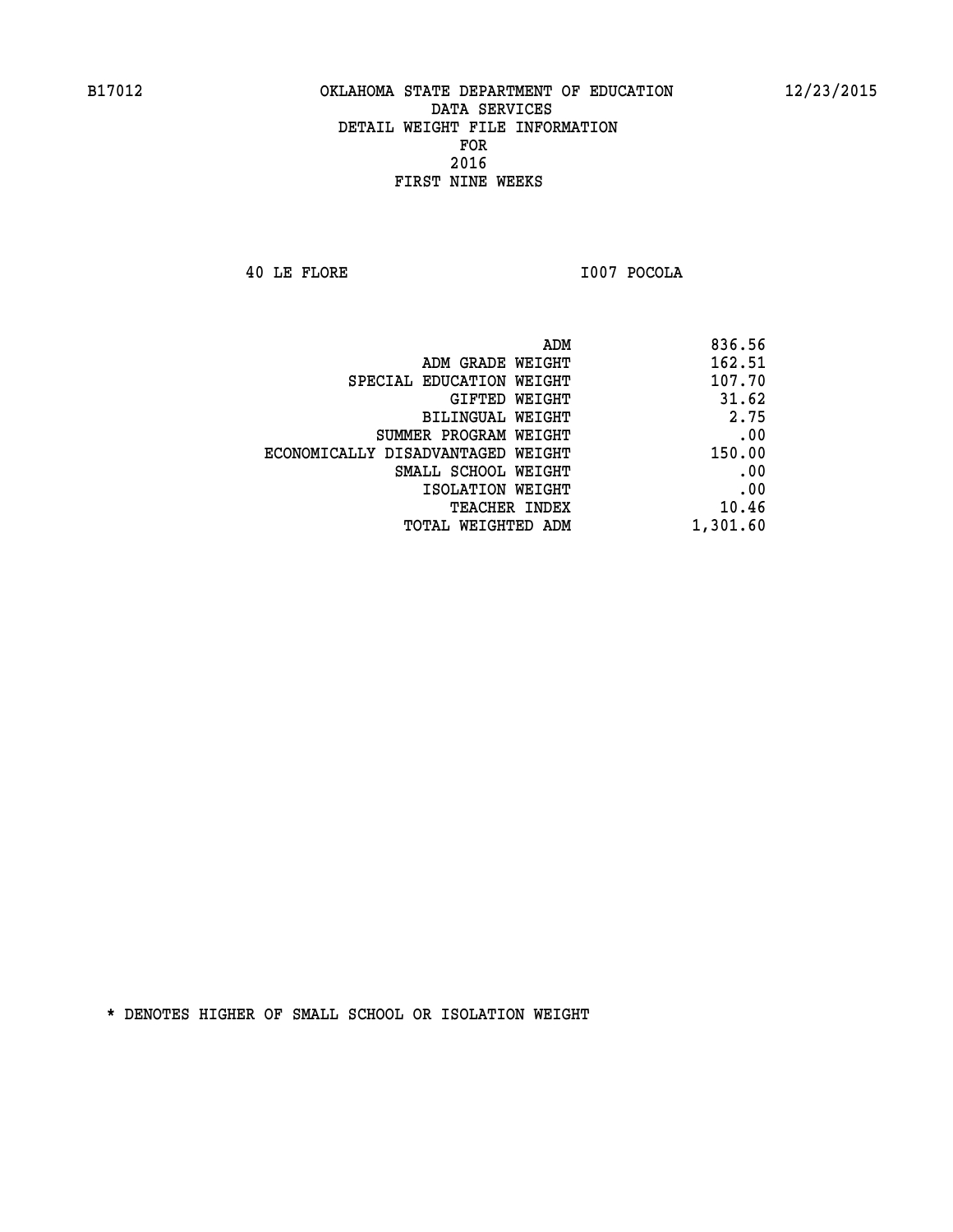**40 LE FLORE I016 LE FLORE** 

| ADM                               | 222.29   |
|-----------------------------------|----------|
| ADM GRADE WEIGHT                  | 41.60    |
| SPECIAL EDUCATION WEIGHT          | 13.35    |
| GIFTED WEIGHT                     | 6.12     |
| <b>BILINGUAL WEIGHT</b>           | .00      |
| SUMMER PROGRAM WEIGHT             | .00      |
| ECONOMICALLY DISADVANTAGED WEIGHT | 43.25    |
| SMALL SCHOOL WEIGHT               | 25.78    |
| ISOLATION WEIGHT                  | $58.42*$ |
| <b>TEACHER INDEX</b>              | 10.17    |
| TOTAL WEIGHTED ADM                | 395.20   |
|                                   |          |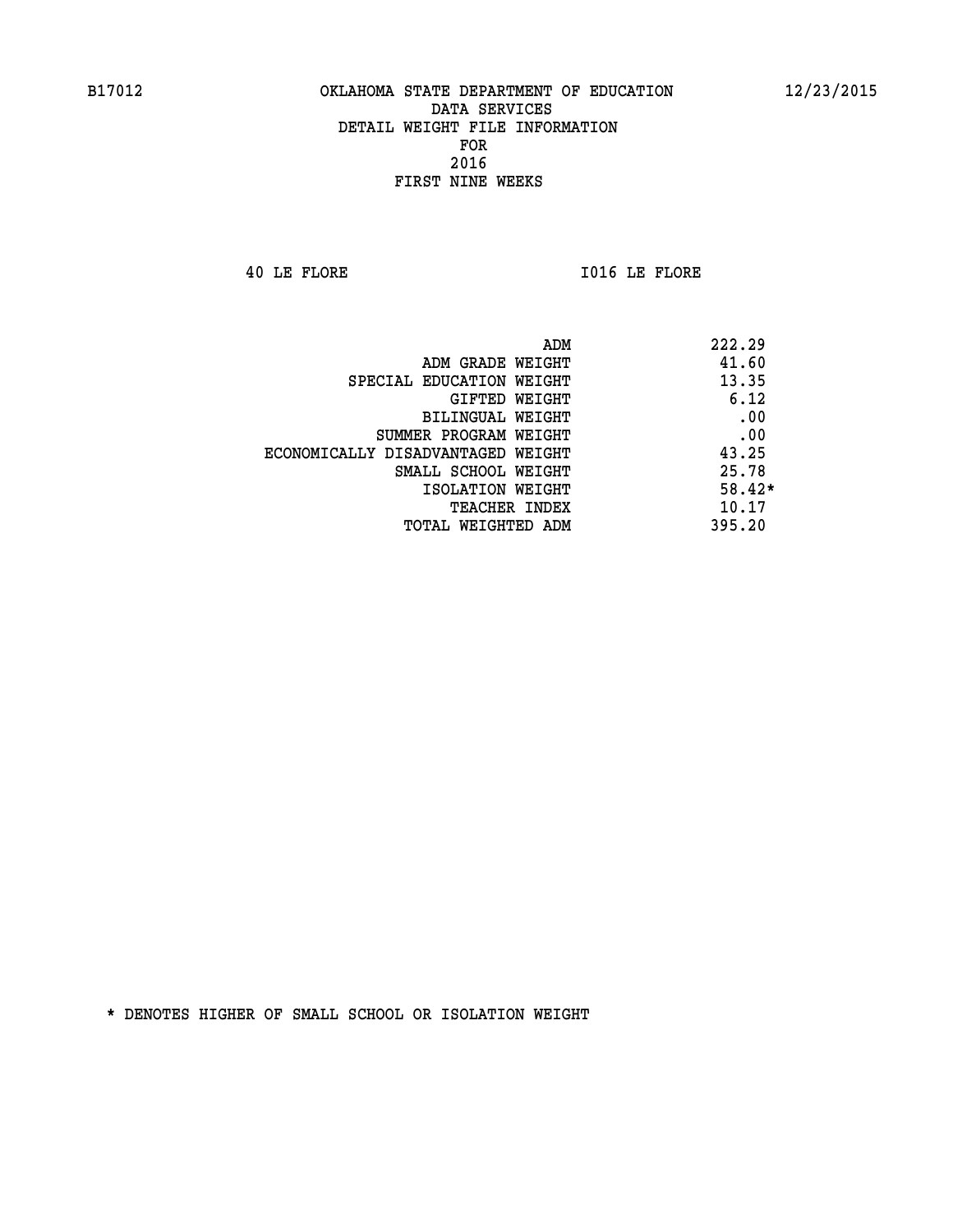**40 LE FLORE 1017 CAMERON** 

|                                   | 271.05<br>ADM |
|-----------------------------------|---------------|
| ADM GRADE WEIGHT                  | 55.54         |
| SPECIAL EDUCATION WEIGHT          | 34.70         |
| <b>GIFTED WEIGHT</b>              | 7.48          |
| BILINGUAL WEIGHT                  | 2.25          |
| SUMMER PROGRAM WEIGHT             | .00           |
| ECONOMICALLY DISADVANTAGED WEIGHT | 56.00         |
| SMALL SCHOOL WEIGHT               | $26.43*$      |
| ISOLATION WEIGHT                  | .00           |
| <b>TEACHER INDEX</b>              | 4.71          |
| TOTAL WEIGHTED ADM                | 458.16        |
|                                   |               |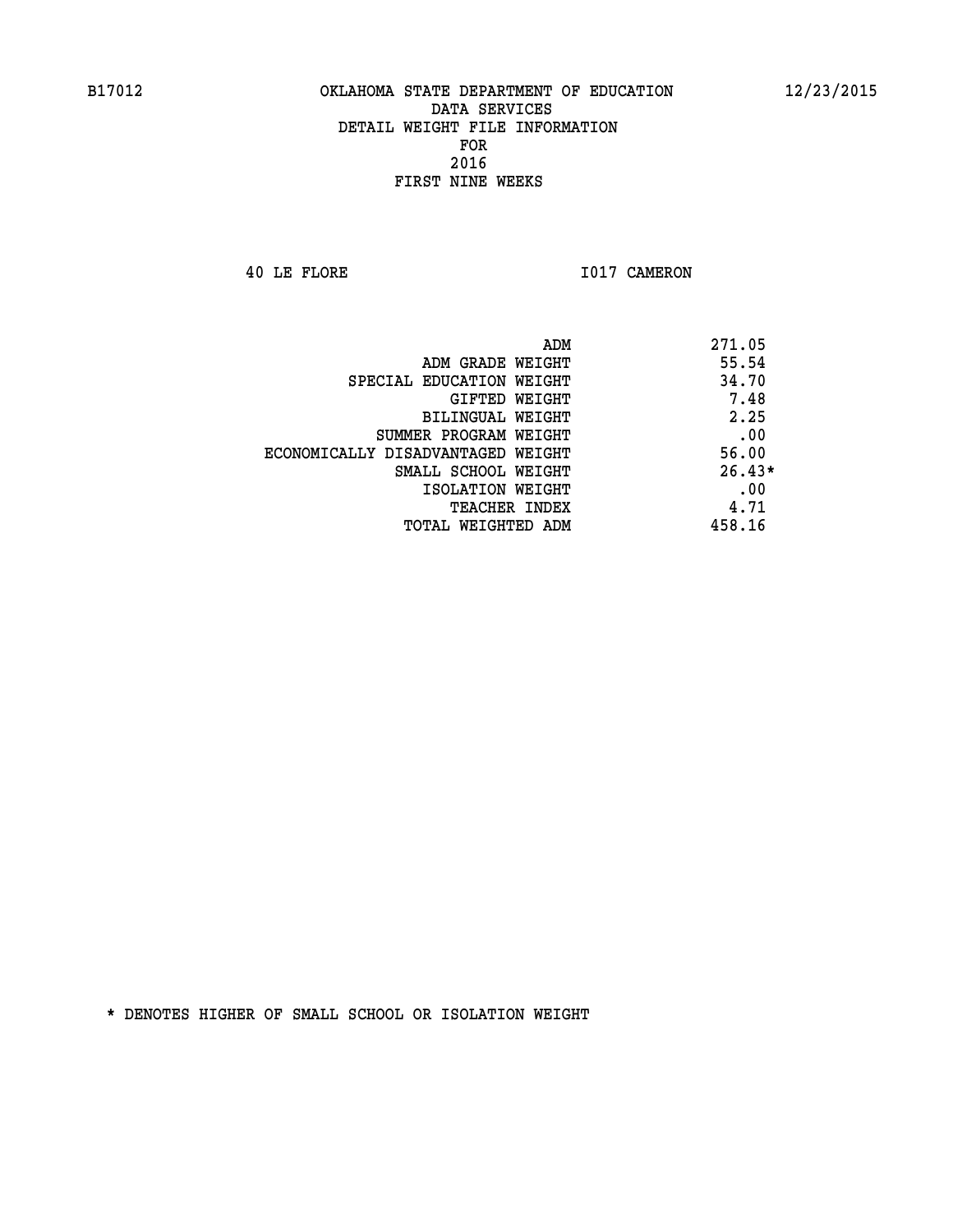**40 LE FLORE I020 PANAMA** 

| 721.19   |
|----------|
| 144.25   |
| 89.40    |
| 14.96    |
| .00      |
| .00      |
| 157.50   |
| .00      |
| .00      |
| 31.30    |
| 1,158.60 |
|          |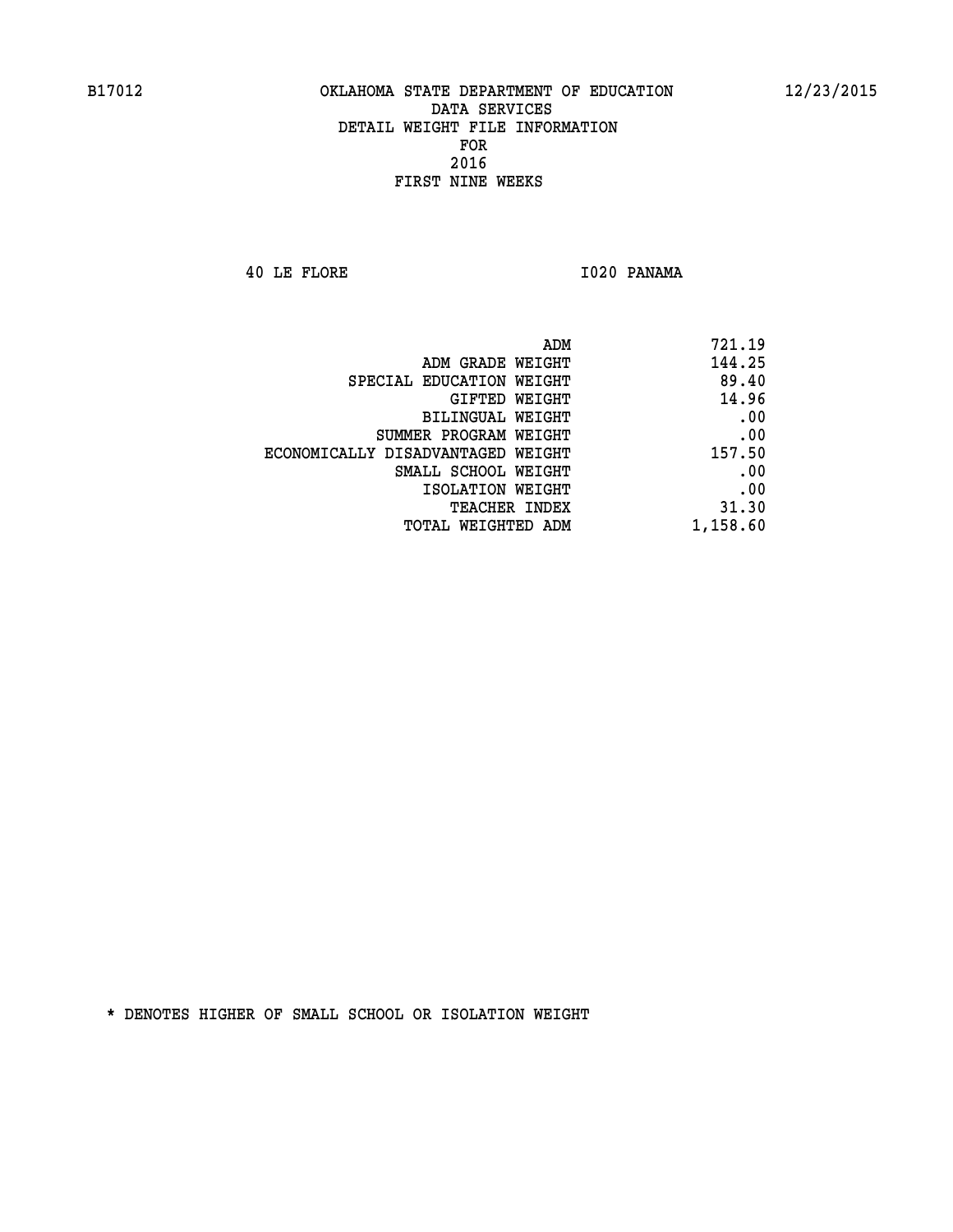**40 LE FLORE I026 BOKOSHE** 

| 220.39   | ADM                               |
|----------|-----------------------------------|
| 41.69    | ADM GRADE WEIGHT                  |
| 26.65    | SPECIAL EDUCATION WEIGHT          |
| 6.12     | <b>GIFTED WEIGHT</b>              |
| .00      | BILINGUAL WEIGHT                  |
| .00      | SUMMER PROGRAM WEIGHT             |
| 51.75    | ECONOMICALLY DISADVANTAGED WEIGHT |
| $25.71*$ | SMALL SCHOOL WEIGHT               |
| .00      | ISOLATION WEIGHT                  |
| 4.64     | <b>TEACHER INDEX</b>              |
| 376.95   | TOTAL WEIGHTED ADM                |
|          |                                   |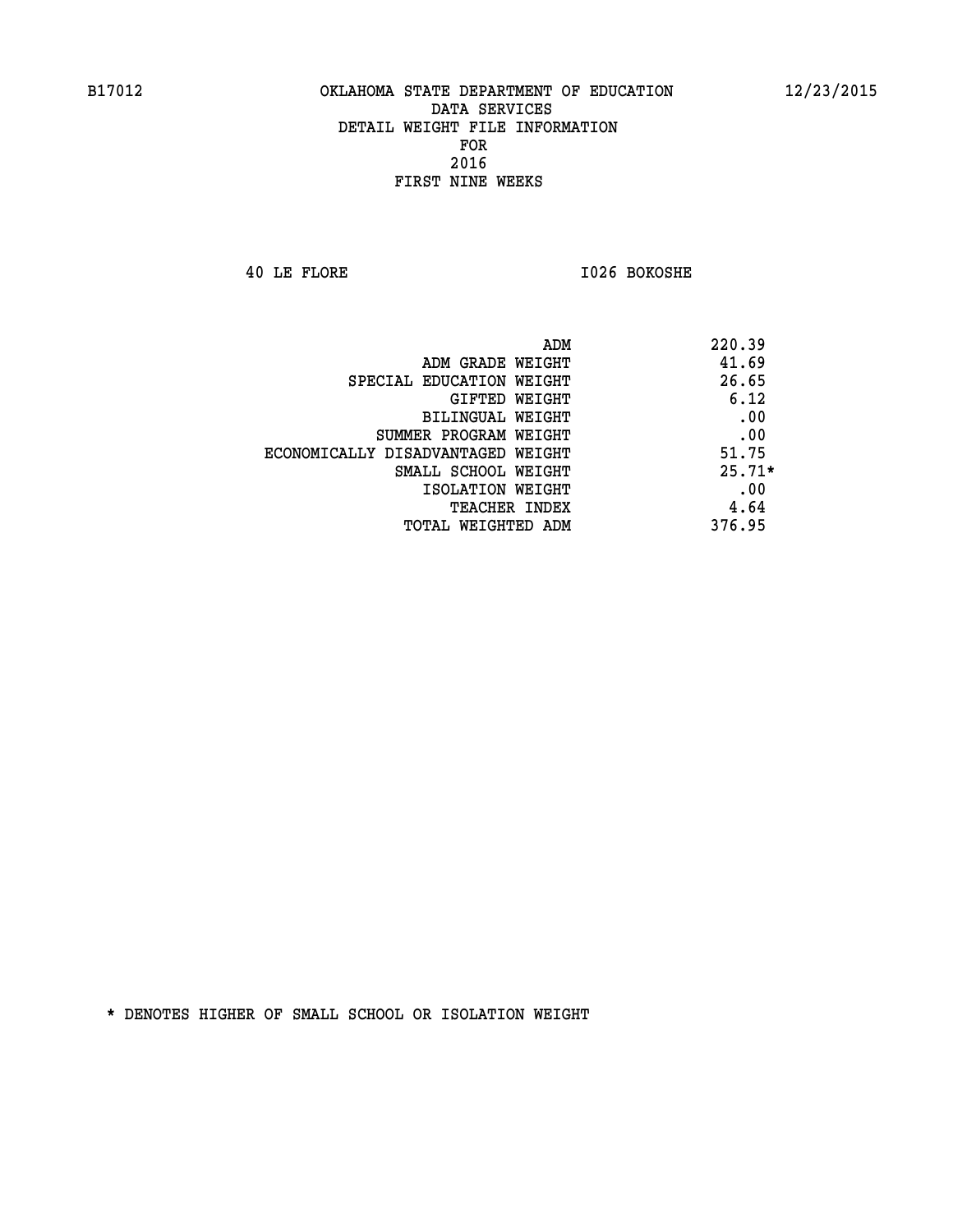**40 LE FLORE I029 POTEAU** 

| 2,346.41 |
|----------|
| 466.34   |
| 340.55   |
| 74.12    |
| 79.25    |
| .00      |
| 319.00   |
| .00      |
| .00      |
| 117.13   |
| 3,742.80 |
|          |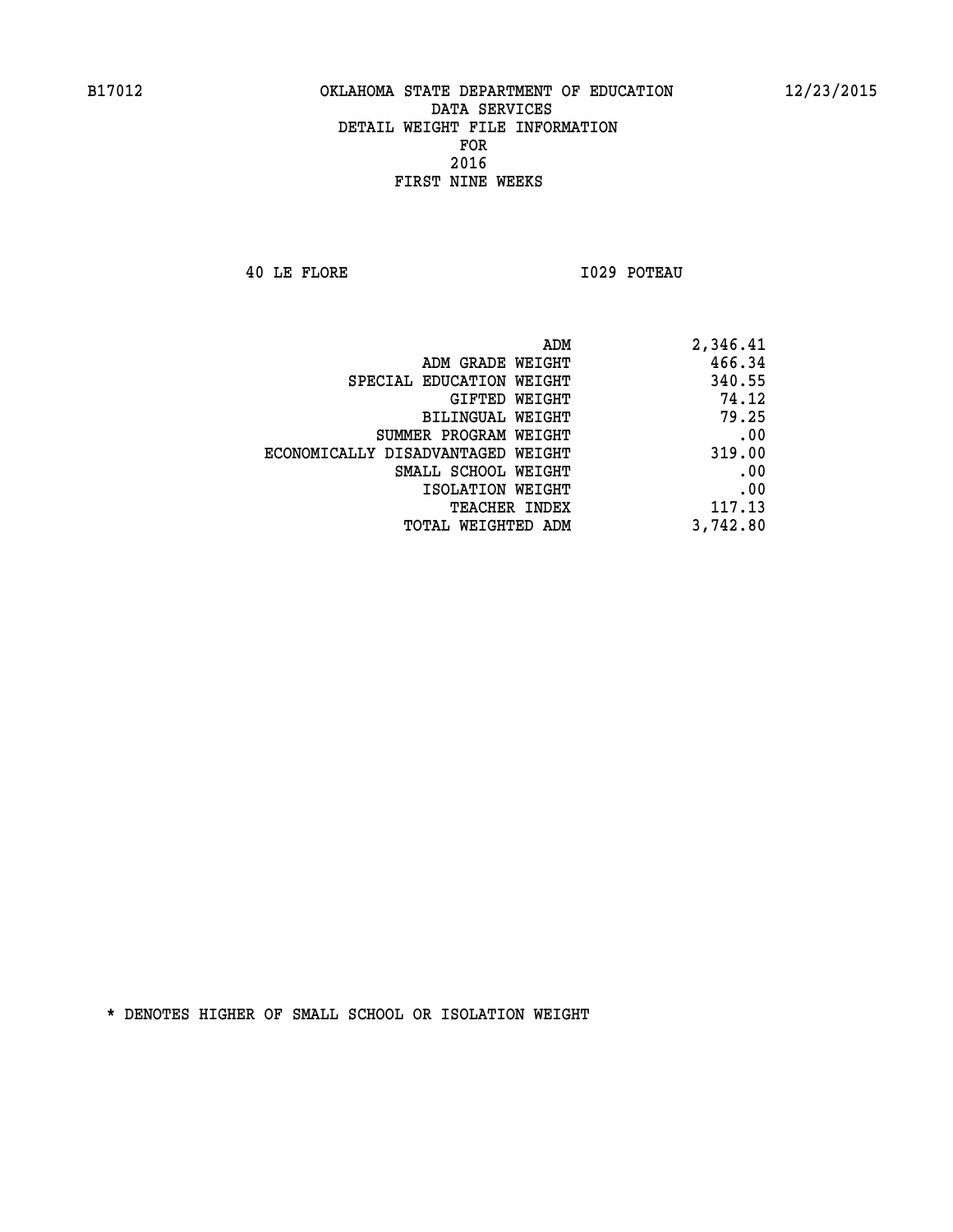**40 LE FLORE I049 WISTER** 

|                                   | ADM<br>575.64 |
|-----------------------------------|---------------|
| ADM GRADE WEIGHT                  | 107.75        |
| SPECIAL EDUCATION WEIGHT          | 64.15         |
| GIFTED WEIGHT                     | 15.64         |
| <b>BILINGUAL WEIGHT</b>           | 3.00          |
| SUMMER PROGRAM WEIGHT             | .00           |
| ECONOMICALLY DISADVANTAGED WEIGHT | 97.50         |
| SMALL SCHOOL WEIGHT               | .00           |
| ISOLATION WEIGHT                  | .00           |
| TEACHER INDEX                     | 26.47         |
| TOTAL WEIGHTED ADM                | 890.15        |
|                                   |               |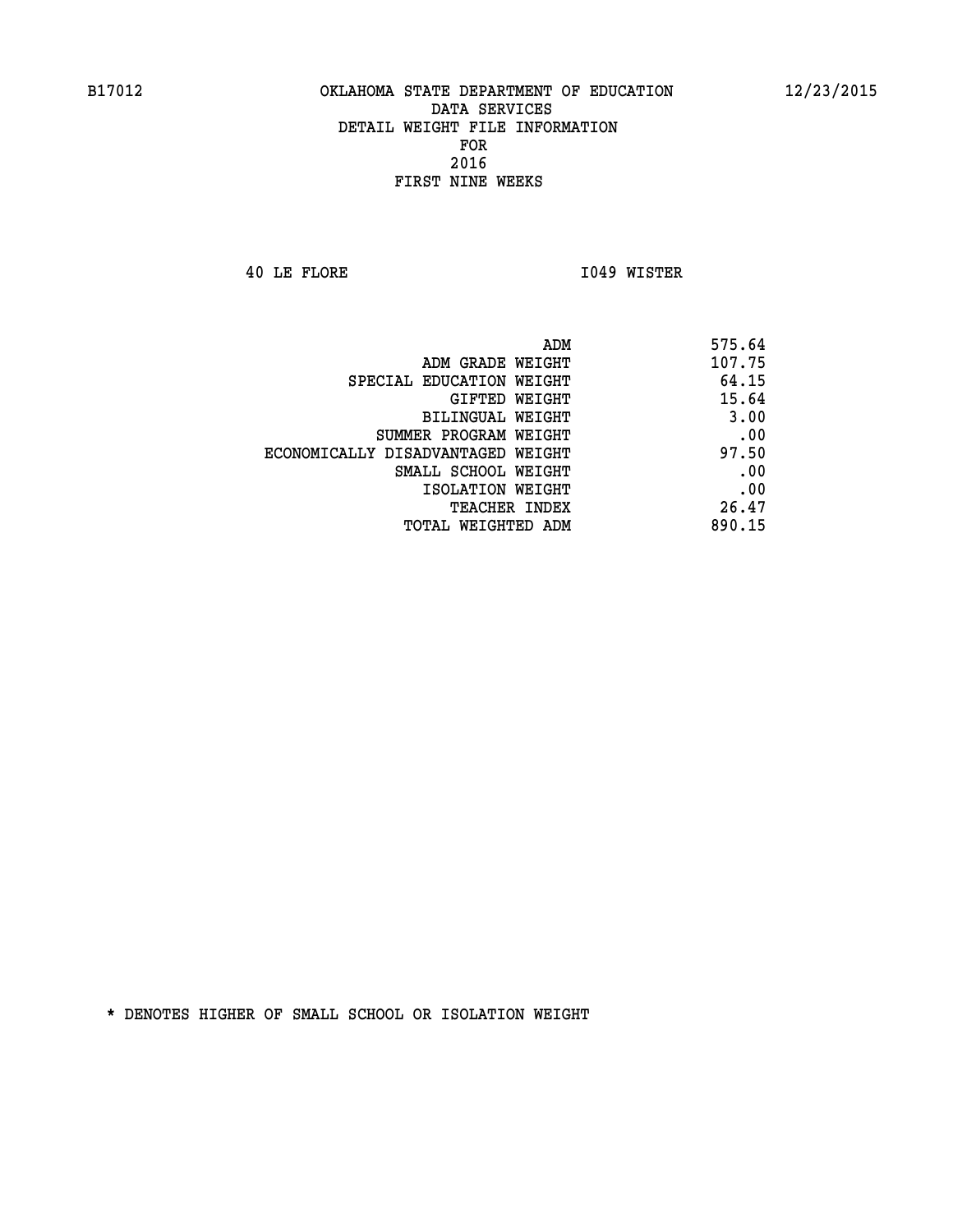**40 LE FLORE I052 TALIHINA** 

| 613.61 | ADM                               |
|--------|-----------------------------------|
| 139.38 | ADM GRADE WEIGHT                  |
| 79.05  | SPECIAL EDUCATION WEIGHT          |
| 27.54  | GIFTED WEIGHT                     |
| 6.75   | BILINGUAL WEIGHT                  |
| .00    | SUMMER PROGRAM WEIGHT             |
| 117.00 | ECONOMICALLY DISADVANTAGED WEIGHT |
| .00    | SMALL SCHOOL WEIGHT               |
| .00    | ISOLATION WEIGHT                  |
| .00    | <b>TEACHER INDEX</b>              |
| 983.33 | TOTAL WEIGHTED ADM                |
|        |                                   |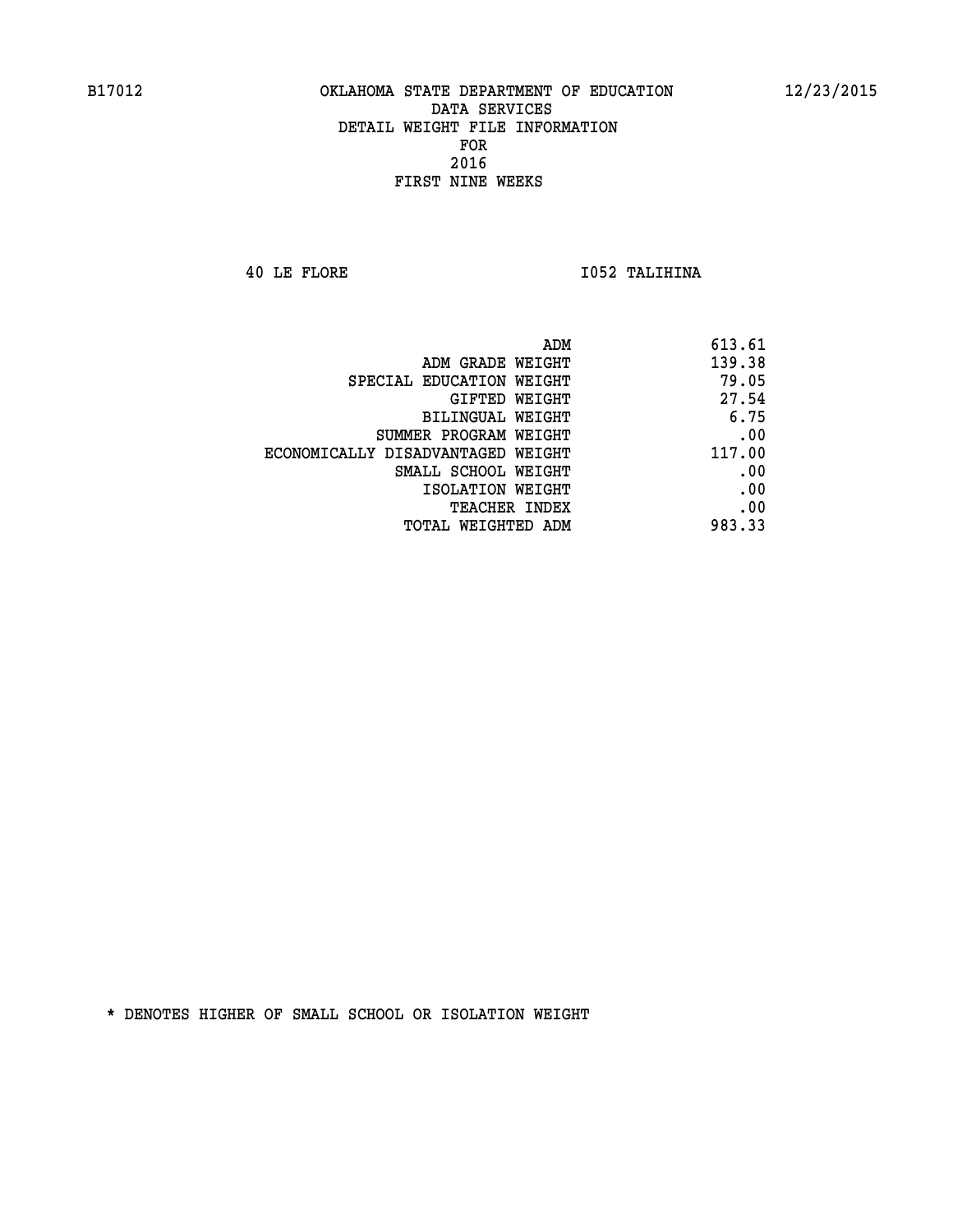**40 LE FLORE I062 WHITESBORO** 

|                                   | ADM | 200.12    |
|-----------------------------------|-----|-----------|
| ADM GRADE WEIGHT                  |     | 37.97     |
| SPECIAL EDUCATION WEIGHT          |     | 30.50     |
| GIFTED WEIGHT                     |     | 5.44      |
| BILINGUAL WEIGHT                  |     | .25       |
| SUMMER PROGRAM WEIGHT             |     | .00       |
| ECONOMICALLY DISADVANTAGED WEIGHT |     | 43.25     |
| SMALL SCHOOL WEIGHT               |     | 24.88     |
| ISOLATION WEIGHT                  |     | $128.84*$ |
| TEACHER INDEX                     |     | 21.78     |
| TOTAL WEIGHTED ADM                |     | 468.15    |
|                                   |     |           |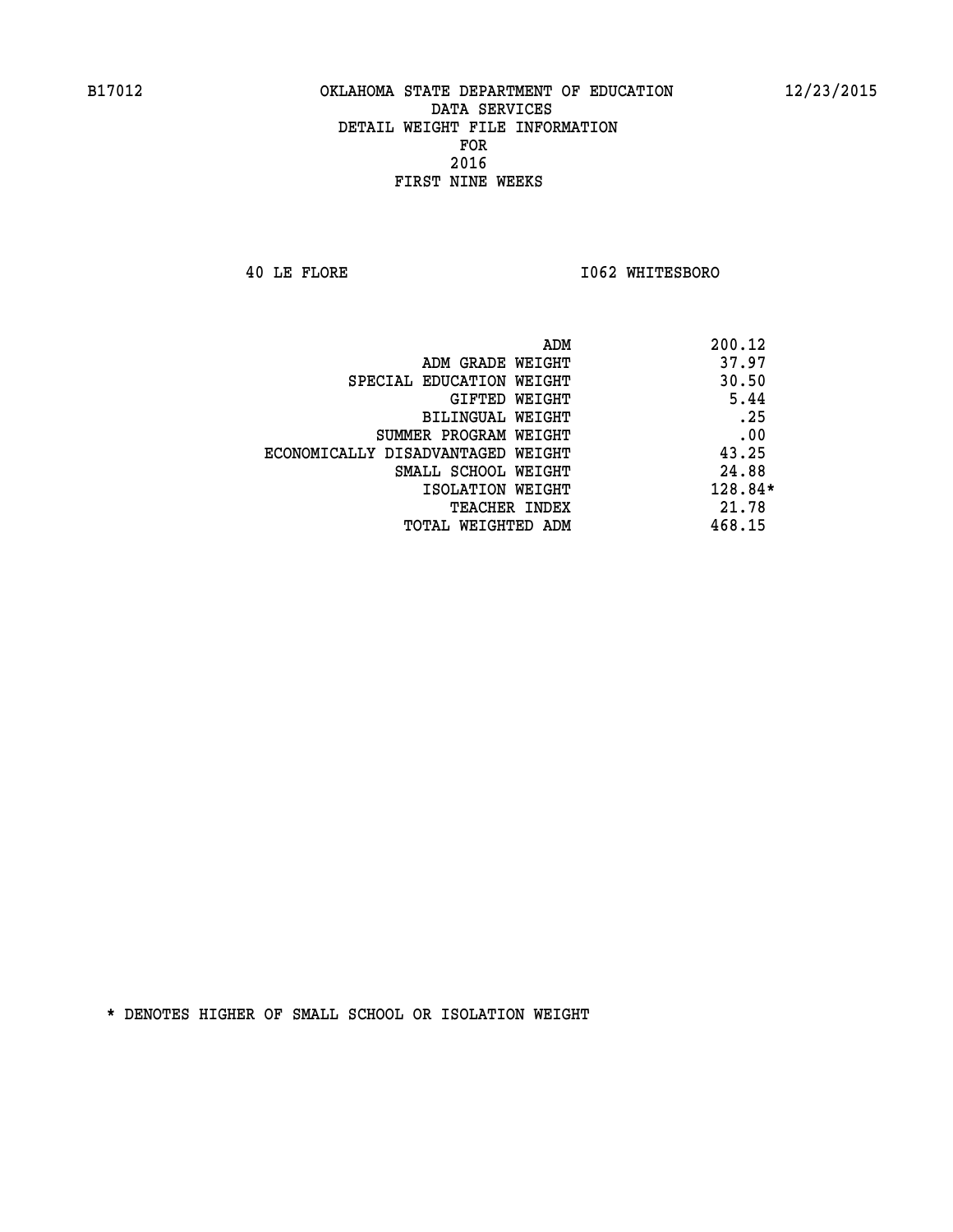**40 LE FLORE I067 HOWE** 

| 591.45 |
|--------|
| 120.35 |
| 59.25  |
| 29.92  |
| 8.25   |
| .00    |
| 126.25 |
| .00    |
| .00    |
| 2.93   |
| 938.40 |
|        |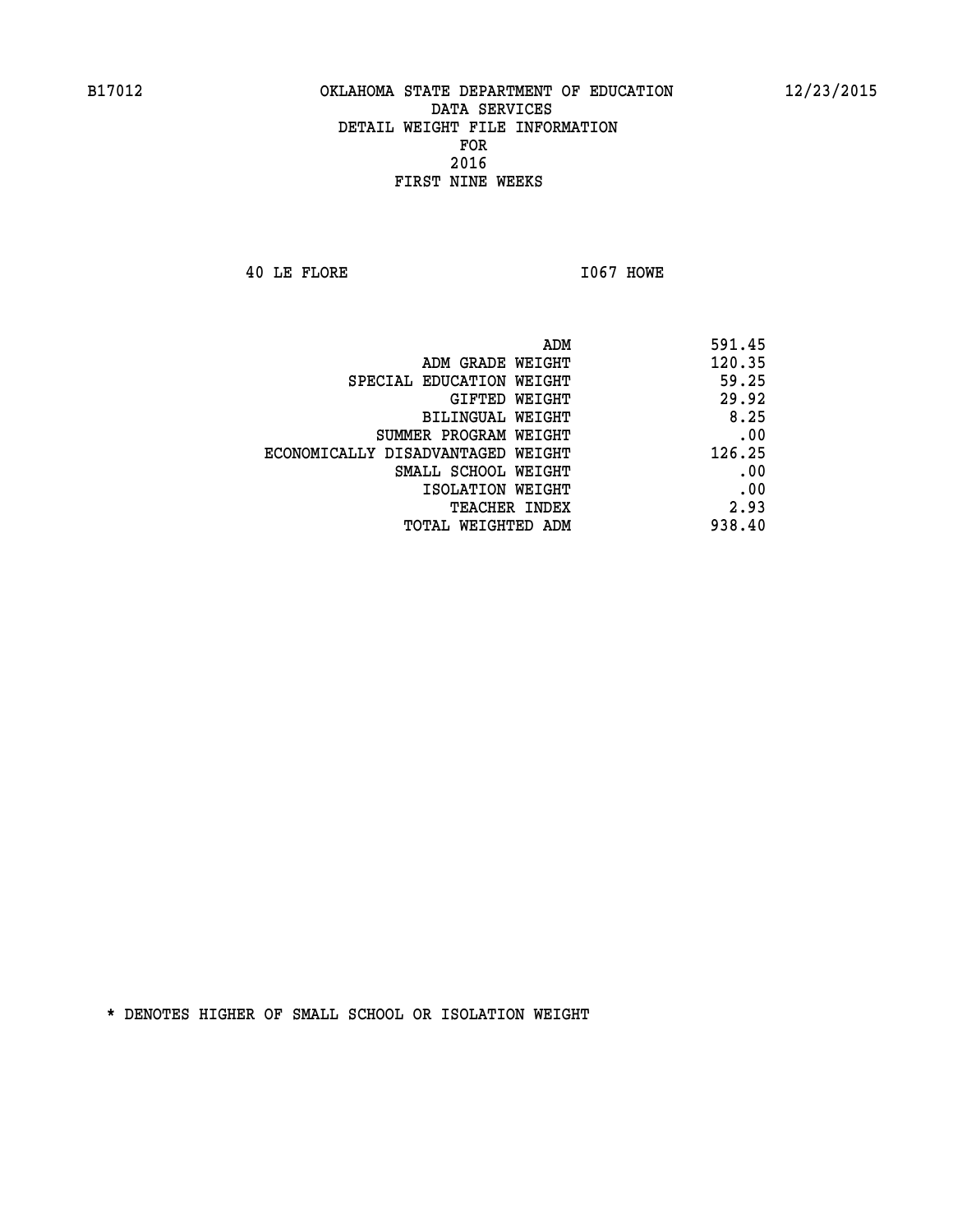**40 LE FLORE I091 ARKOMA** 

| ADM<br>395.20                              |  |
|--------------------------------------------|--|
| 79.98<br>ADM GRADE WEIGHT                  |  |
| 39.85<br>SPECIAL EDUCATION WEIGHT          |  |
| 5.10<br><b>GIFTED WEIGHT</b>               |  |
| .00<br>BILINGUAL WEIGHT                    |  |
| .00<br>SUMMER PROGRAM WEIGHT               |  |
| 81.00<br>ECONOMICALLY DISADVANTAGED WEIGHT |  |
| $19.99*$<br>SMALL SCHOOL WEIGHT            |  |
| .00<br>ISOLATION WEIGHT                    |  |
| .00<br><b>TEACHER INDEX</b>                |  |
| 621.12<br>TOTAL WEIGHTED ADM               |  |
|                                            |  |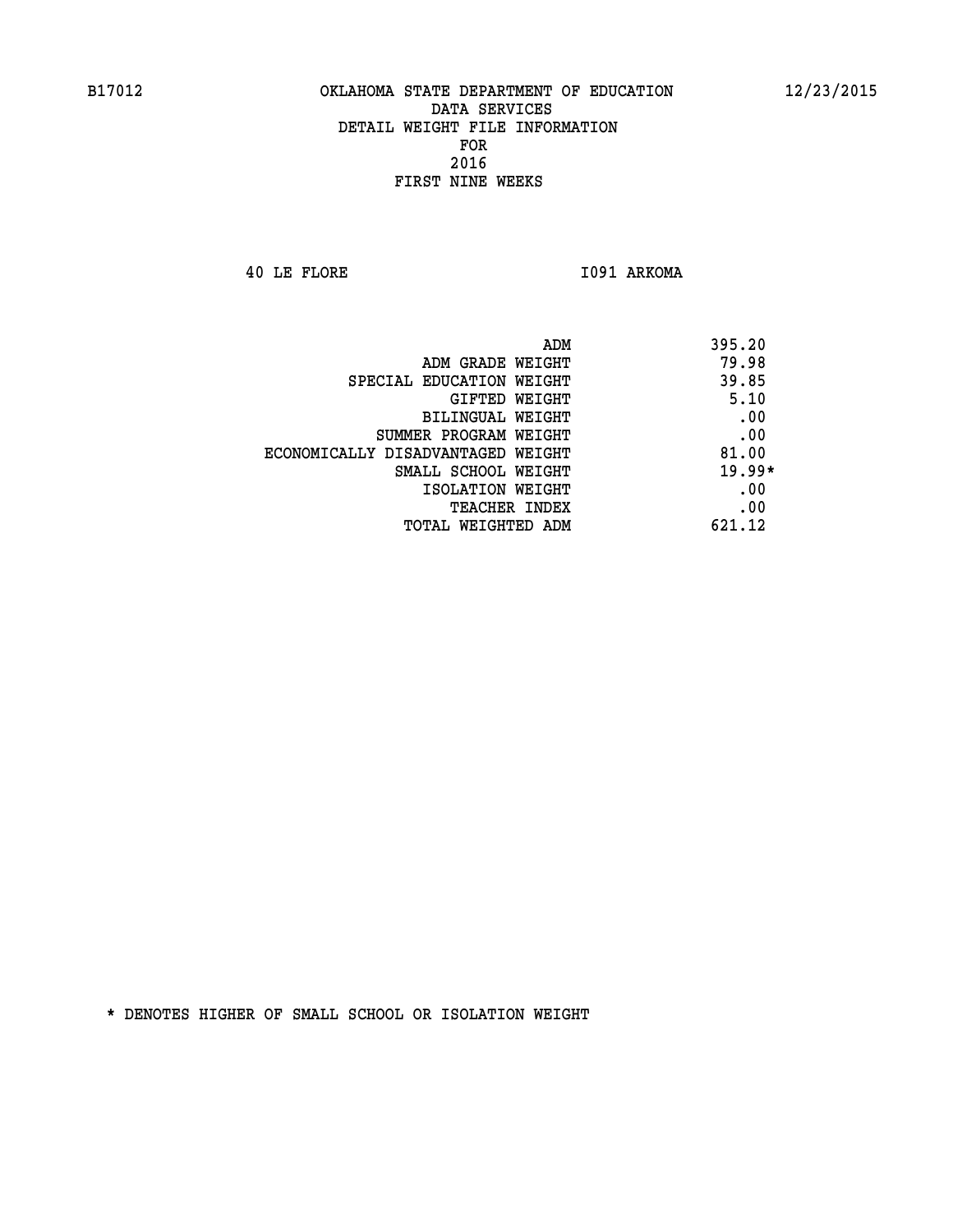**41 LINCOLN C005 WHITE ROCK** 

| ADM                               | 120.48   |
|-----------------------------------|----------|
| ADM GRADE WEIGHT                  | 26.24    |
| SPECIAL EDUCATION WEIGHT          | 36.55    |
| GIFTED WEIGHT                     | 6.12     |
| BILINGUAL WEIGHT                  | .00      |
| SUMMER PROGRAM WEIGHT             | .00      |
| ECONOMICALLY DISADVANTAGED WEIGHT | 24.75    |
| SMALL SCHOOL WEIGHT               | $18.61*$ |
| ISOLATION WEIGHT                  | .00      |
| <b>TEACHER INDEX</b>              | 3.07     |
| TOTAL WEIGHTED ADM                | 235.82   |
|                                   |          |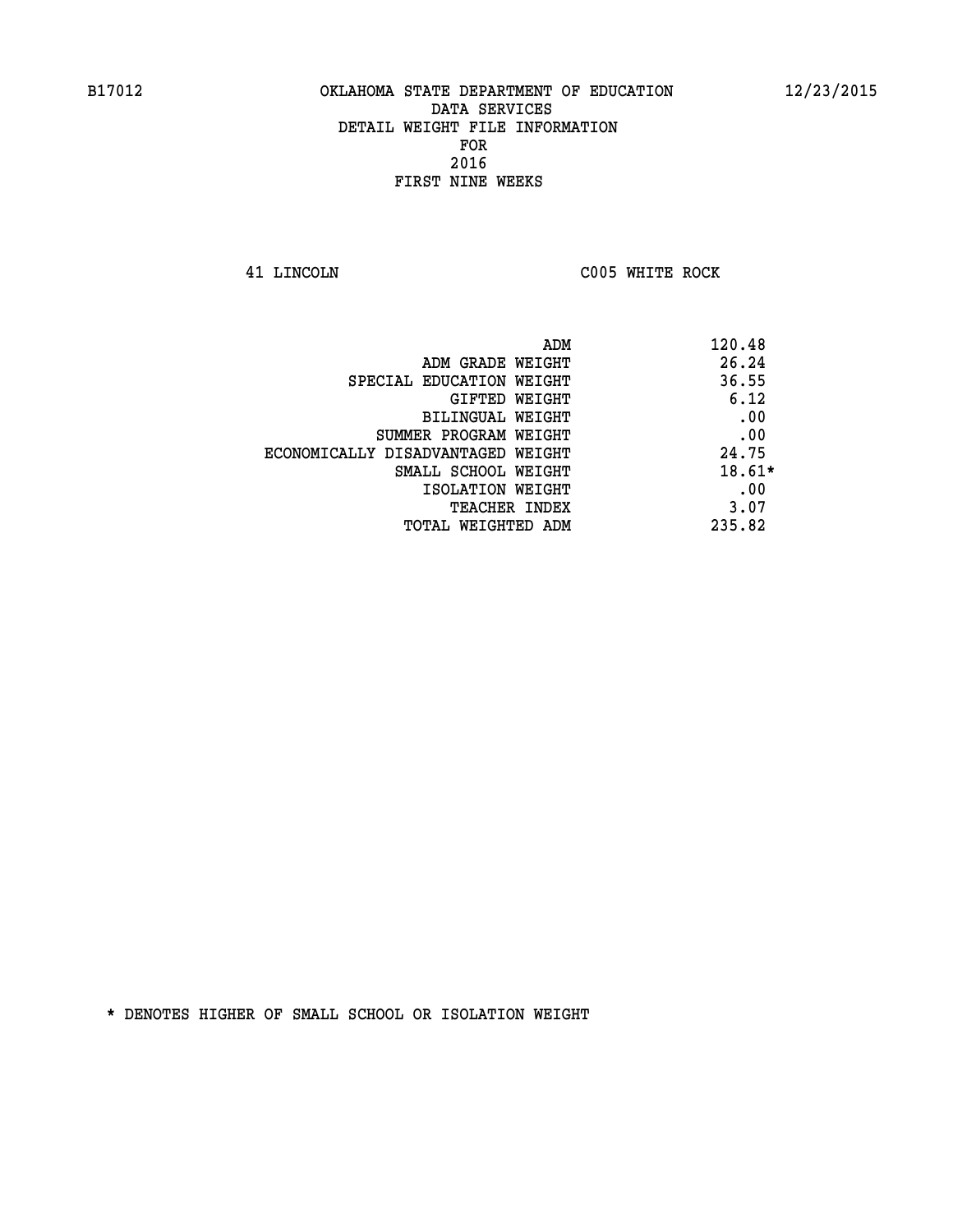**41 LINCOLN I001 CHANDLER** 

| 1,215.21 |
|----------|
| 217.64   |
| 98.85    |
| 49.30    |
| .25      |
| .00      |
| 148.50   |
| .00      |
| .00      |
| 69.90    |
| 1,799.65 |
|          |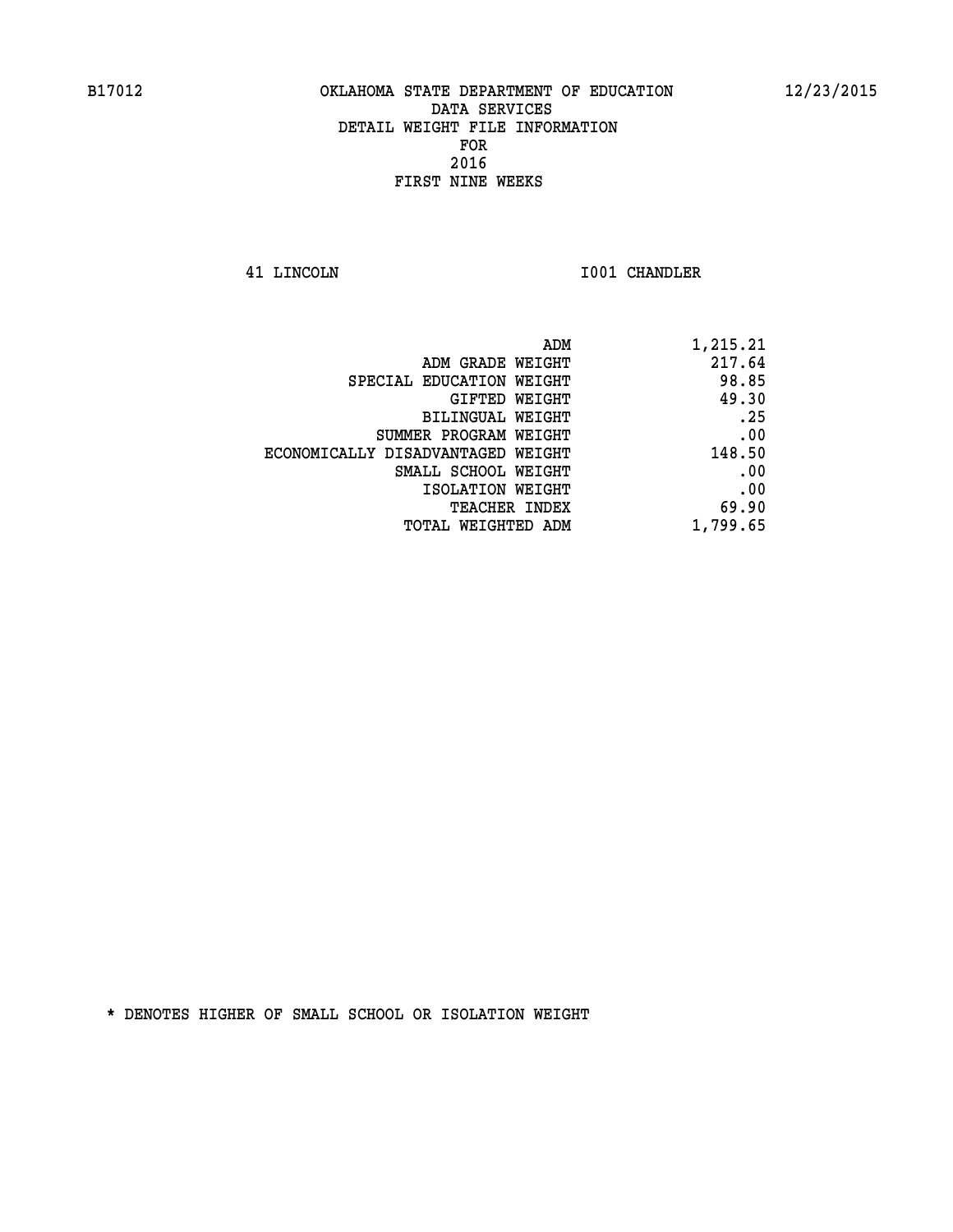**41 LINCOLN 1003 DAVENPORT** 

| ADM                               | 392.47   |
|-----------------------------------|----------|
| ADM GRADE WEIGHT                  | 76.81    |
| SPECIAL EDUCATION WEIGHT          | 57.40    |
| GIFTED WEIGHT                     | 5.78     |
| BILINGUAL WEIGHT                  | .00      |
| SUMMER PROGRAM WEIGHT             | .00      |
| ECONOMICALLY DISADVANTAGED WEIGHT | 59.25    |
| SMALL SCHOOL WEIGHT               | $20.26*$ |
| ISOLATION WEIGHT                  | .00      |
| <b>TEACHER INDEX</b>              | 13.69    |
| TOTAL WEIGHTED ADM                | 625.66   |
|                                   |          |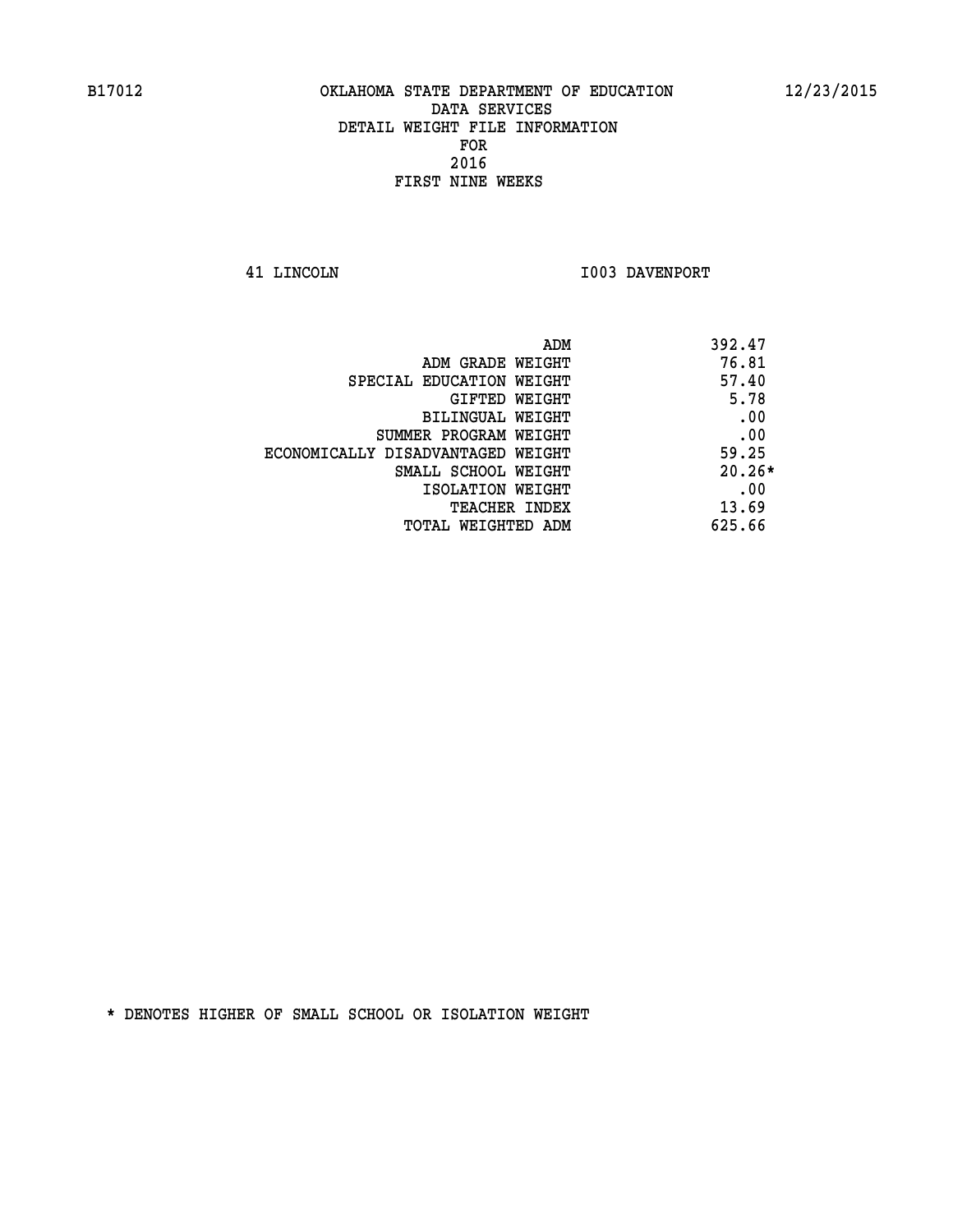**41 LINCOLN I004 WELLSTON** 

| 656.11   |
|----------|
| 106.78   |
| 102.20   |
| 21.42    |
| .00      |
| .00      |
| 89.25    |
| .00      |
| .00      |
| 27.18    |
| 1,002.94 |
|          |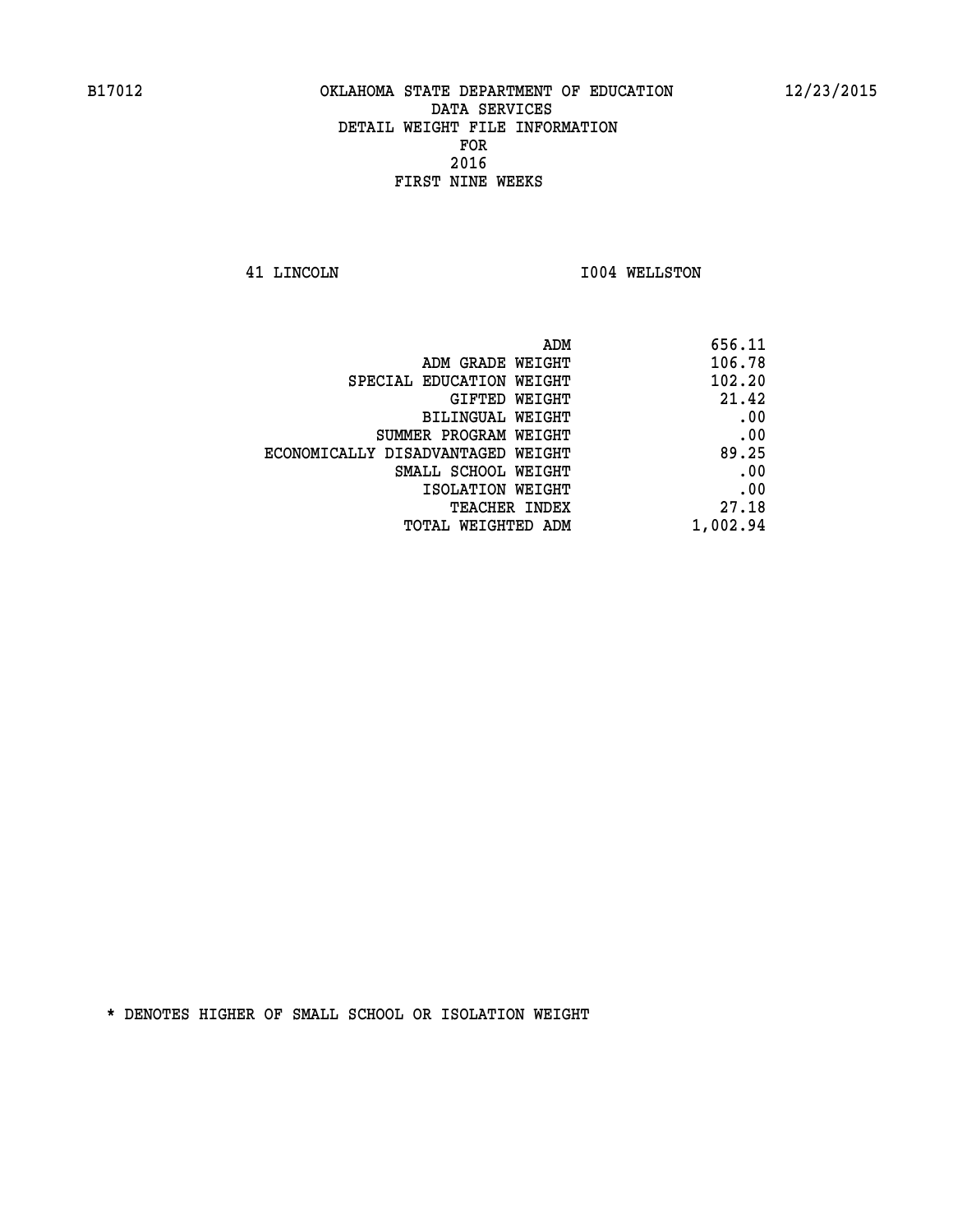**41 LINCOLN I054 STROUD** 

| 169.01<br>ADM GRADE WEIGHT<br>107.90<br>SPECIAL EDUCATION WEIGHT<br>25.50<br>GIFTED WEIGHT<br>.00<br>BILINGUAL WEIGHT<br>.00<br>SUMMER PROGRAM WEIGHT<br>123.25<br>ECONOMICALLY DISADVANTAGED WEIGHT<br>.00<br>SMALL SCHOOL WEIGHT<br>.00<br>ISOLATION WEIGHT<br>35.69<br>TEACHER INDEX<br>1,281.07<br>TOTAL WEIGHTED ADM | ADM | 819.72 |
|---------------------------------------------------------------------------------------------------------------------------------------------------------------------------------------------------------------------------------------------------------------------------------------------------------------------------|-----|--------|
|                                                                                                                                                                                                                                                                                                                           |     |        |
|                                                                                                                                                                                                                                                                                                                           |     |        |
|                                                                                                                                                                                                                                                                                                                           |     |        |
|                                                                                                                                                                                                                                                                                                                           |     |        |
|                                                                                                                                                                                                                                                                                                                           |     |        |
|                                                                                                                                                                                                                                                                                                                           |     |        |
|                                                                                                                                                                                                                                                                                                                           |     |        |
|                                                                                                                                                                                                                                                                                                                           |     |        |
|                                                                                                                                                                                                                                                                                                                           |     |        |
|                                                                                                                                                                                                                                                                                                                           |     |        |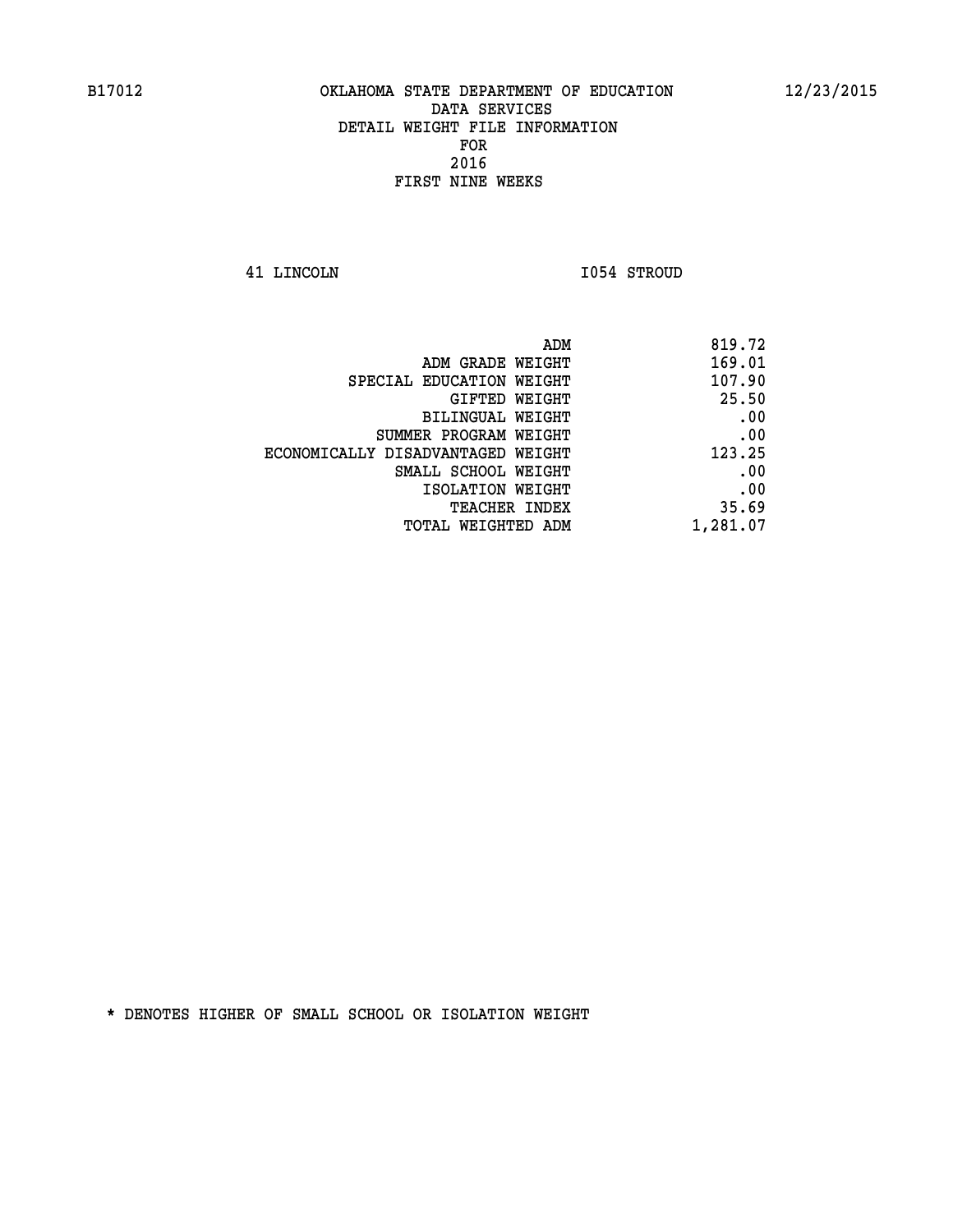**41 LINCOLN I095 MEEKER** 

| 853.81   |
|----------|
| 146.96   |
| 156.30   |
| 13.94    |
| 1.75     |
| .00      |
| 126.25   |
| .00      |
| .00      |
| 22.31    |
| 1,321.32 |
|          |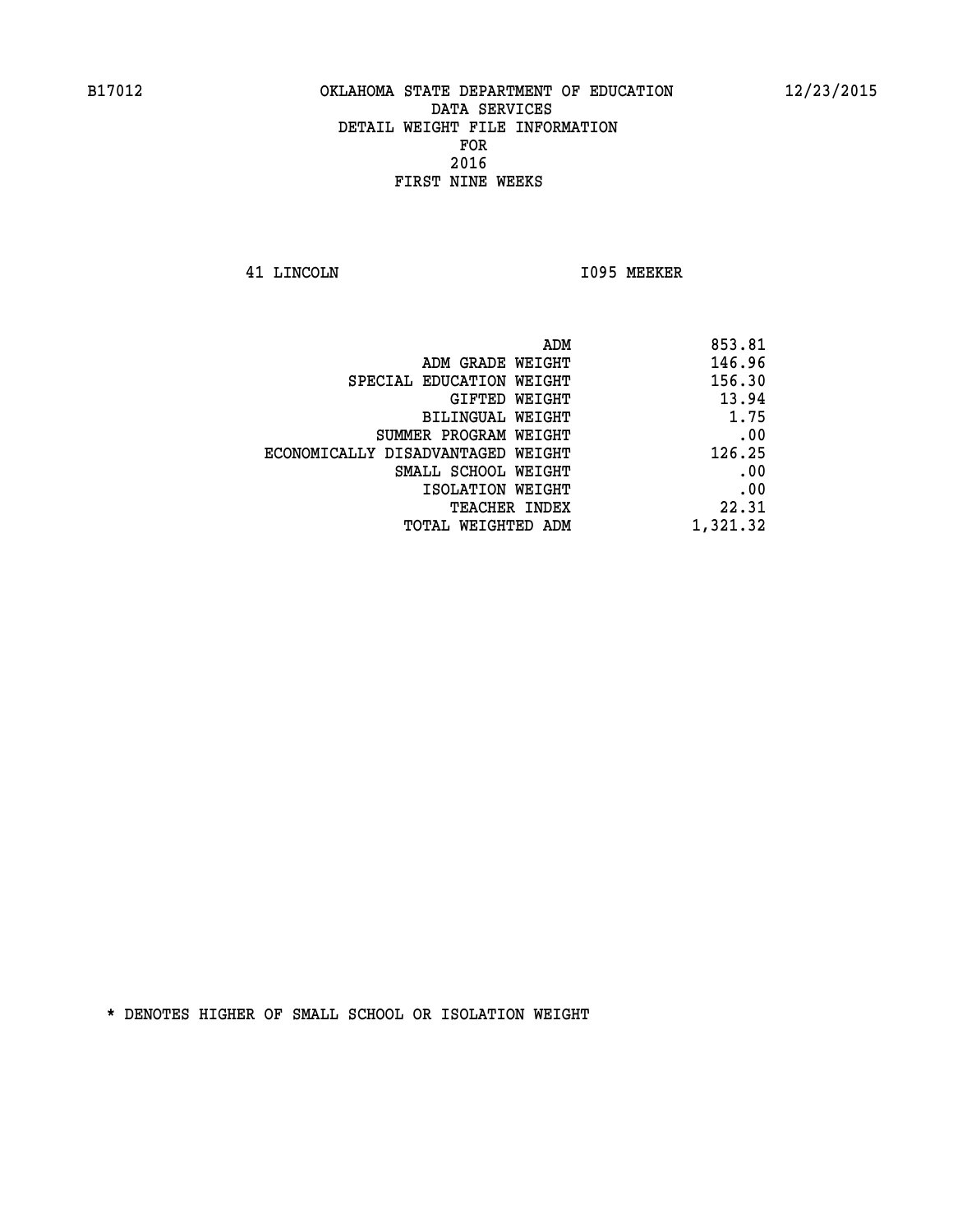**41 LINCOLN I103 PRAGUE** 

| 1,035.32 |
|----------|
| 200.67   |
| 142.60   |
| 48.96    |
| 1.75     |
| .00      |
| 156.50   |
| .00      |
| .00      |
| 55.42    |
| 1,641.22 |
|          |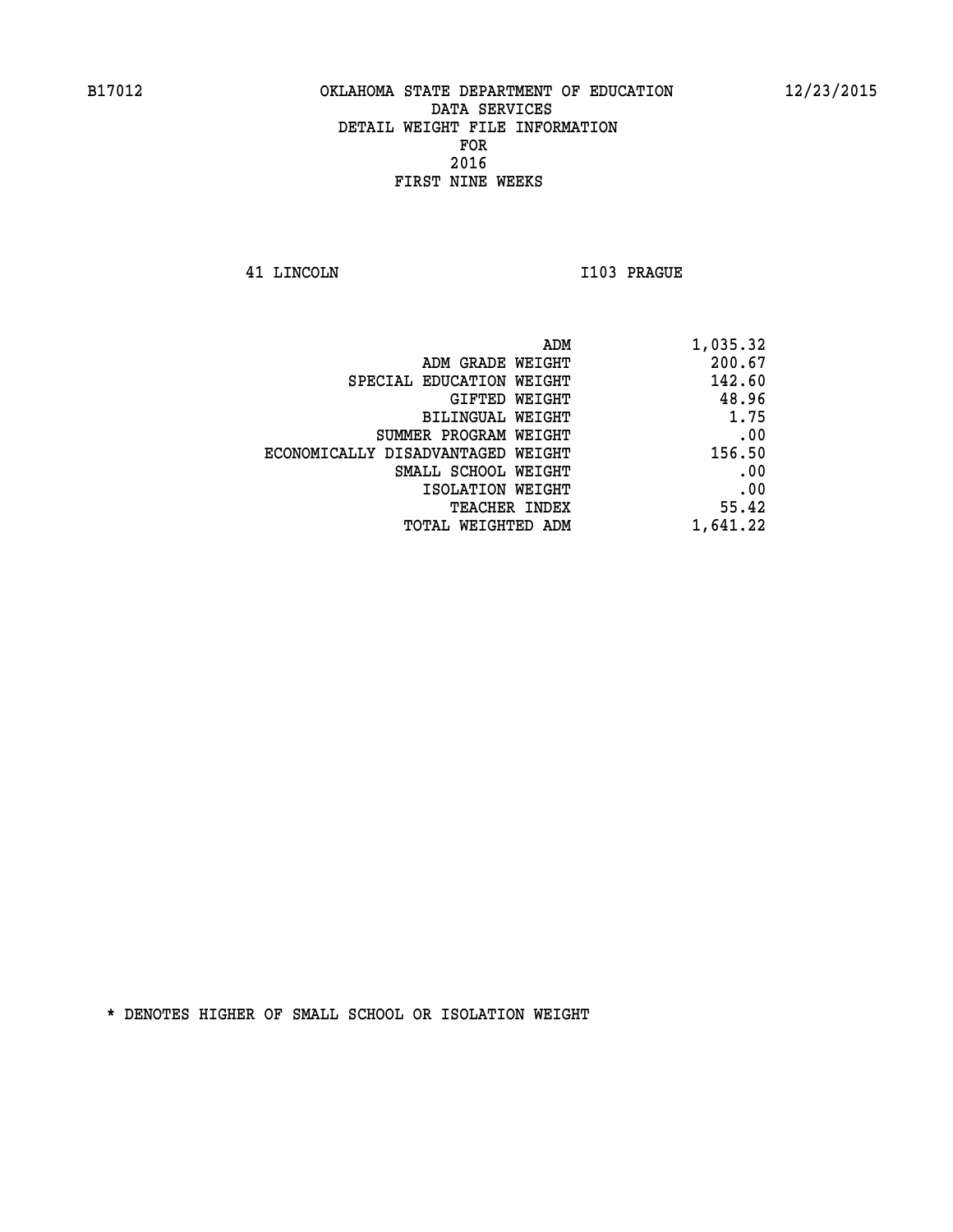**41 LINCOLN I105 CARNEY** 

| ADM<br>236.47                              |     |
|--------------------------------------------|-----|
| 46.83<br>ADM GRADE WEIGHT                  |     |
| 30.25<br>SPECIAL EDUCATION WEIGHT          |     |
| 6.46<br>GIFTED WEIGHT                      |     |
| BILINGUAL WEIGHT                           | .00 |
| SUMMER PROGRAM WEIGHT                      | .00 |
| 47.75<br>ECONOMICALLY DISADVANTAGED WEIGHT |     |
| $26.15*$<br>SMALL SCHOOL WEIGHT            |     |
| ISOLATION WEIGHT                           | .00 |
| <b>TEACHER INDEX</b>                       | .00 |
| 393.91<br>TOTAL WEIGHTED ADM               |     |
|                                            |     |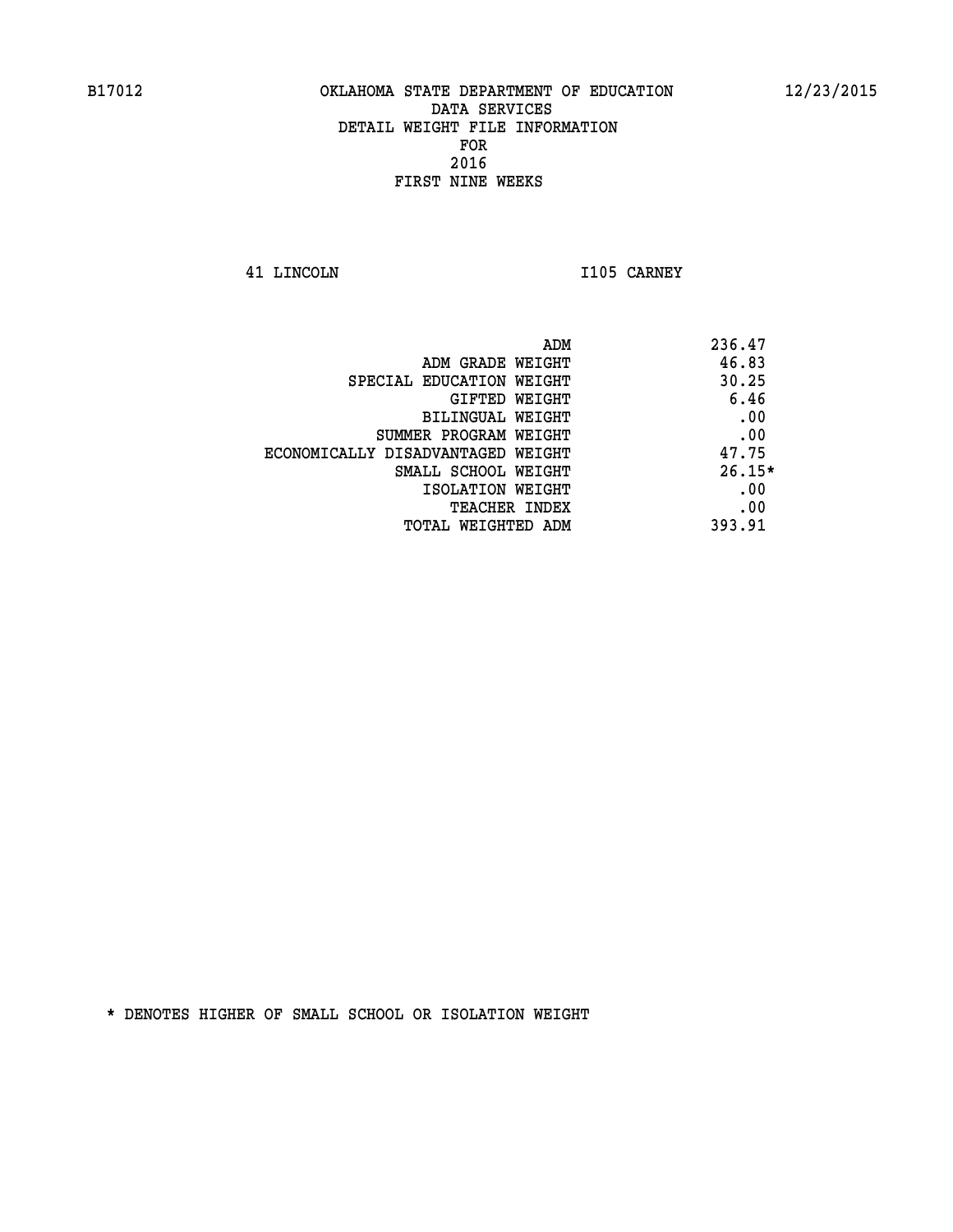**41 LINCOLN I134 AGRA** 

 **ADM 336.04 ADM GRADE WEIGHT 63.27 SPECIAL EDUCATION WEIGHT 40.75 GIFTED WEIGHT** 9.18 **BILINGUAL WEIGHT .00 SUMMER PROGRAM WEIGHT .00 ECONOMICALLY DISADVANTAGED WEIGHT 70.75 SMALL SCHOOL WEIGHT 24.52\* EXECUTED ISOLATION WEIGHT AND RESOLATION WEIGHT TEACHER INDEX** 15.98  **TOTAL WEIGHTED ADM 560.49**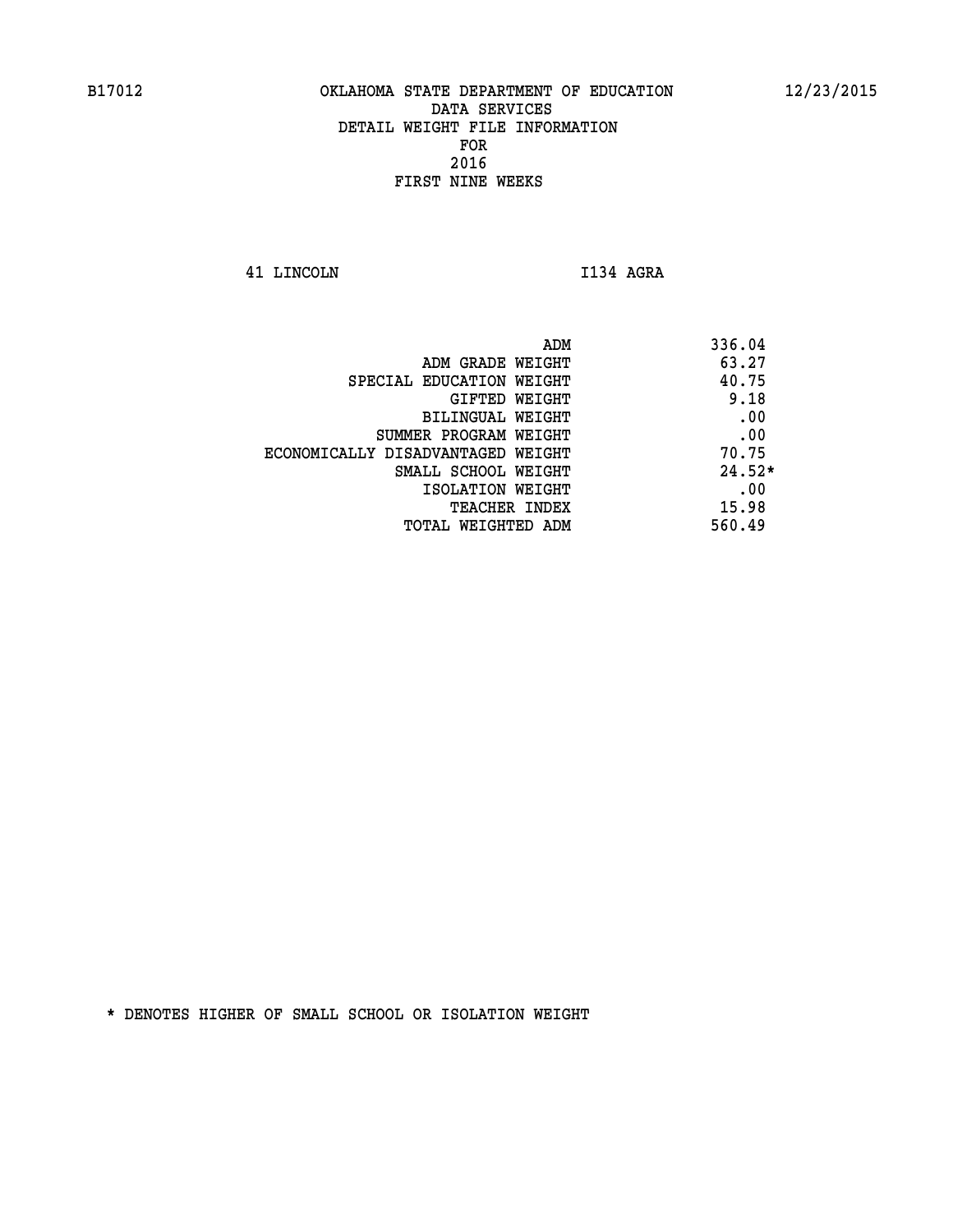**42 LOGAN I001 GUTHRIE** 

| 3,530.42 |
|----------|
| 600.54   |
| 482.60   |
| 46.24    |
| 54.50    |
| 8.40     |
| 557.00   |
| .00      |
| .00      |
| .00      |
| 5,279.70 |
|          |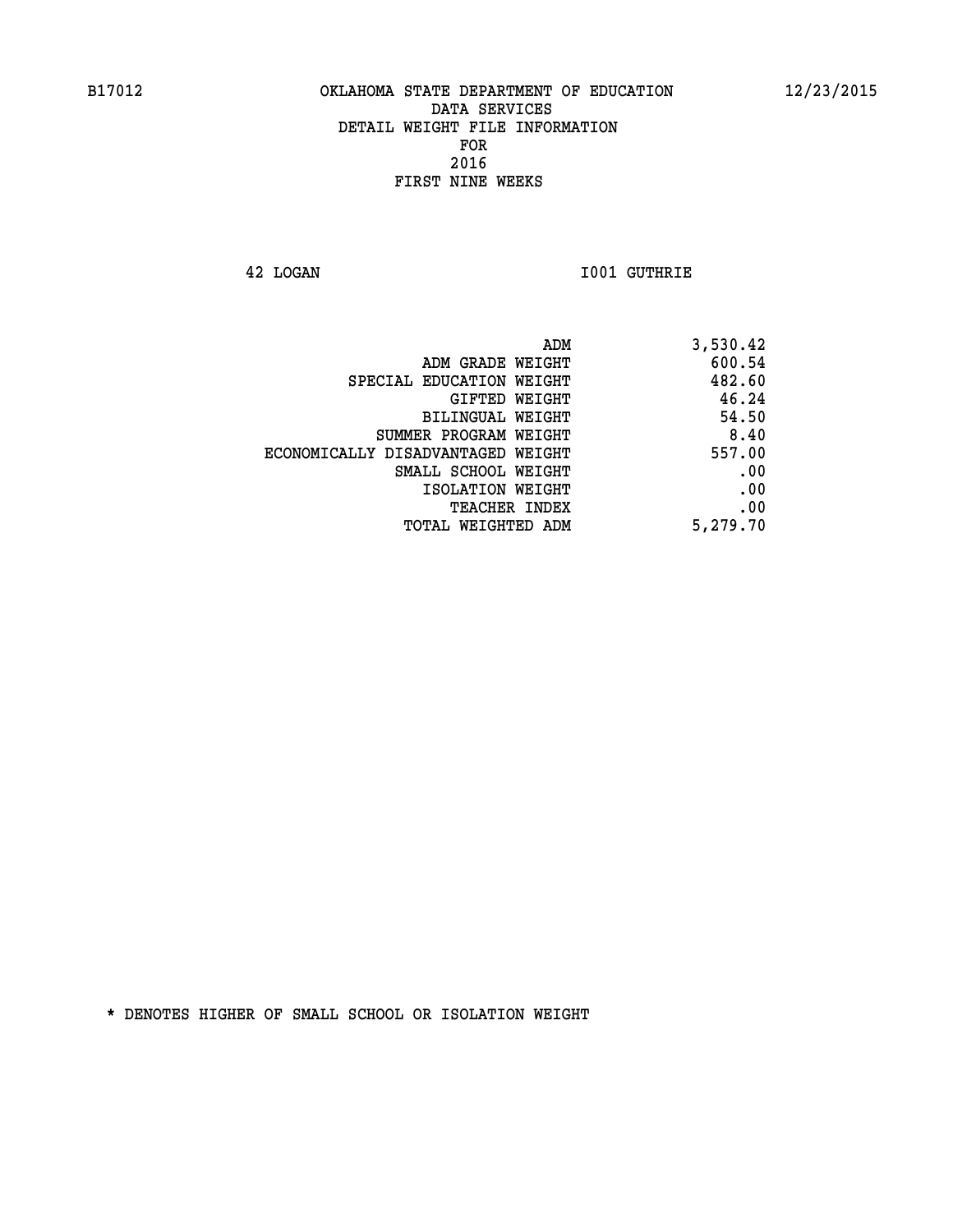**42 LOGAN 1002 CRESCENT** 

| ADM                               | 638.58   |
|-----------------------------------|----------|
| ADM GRADE WEIGHT                  | 124.85   |
| SPECIAL EDUCATION WEIGHT          | 110.45   |
| <b>GIFTED WEIGHT</b>              | 17.34    |
| BILINGUAL WEIGHT                  | 3.25     |
| SUMMER PROGRAM WEIGHT             | .00      |
| ECONOMICALLY DISADVANTAGED WEIGHT | 91.50    |
| SMALL SCHOOL WEIGHT               | .00      |
| ISOLATION WEIGHT                  | .00      |
| TEACHER INDEX                     | 45.23    |
| TOTAL WEIGHTED ADM                | 1,031.20 |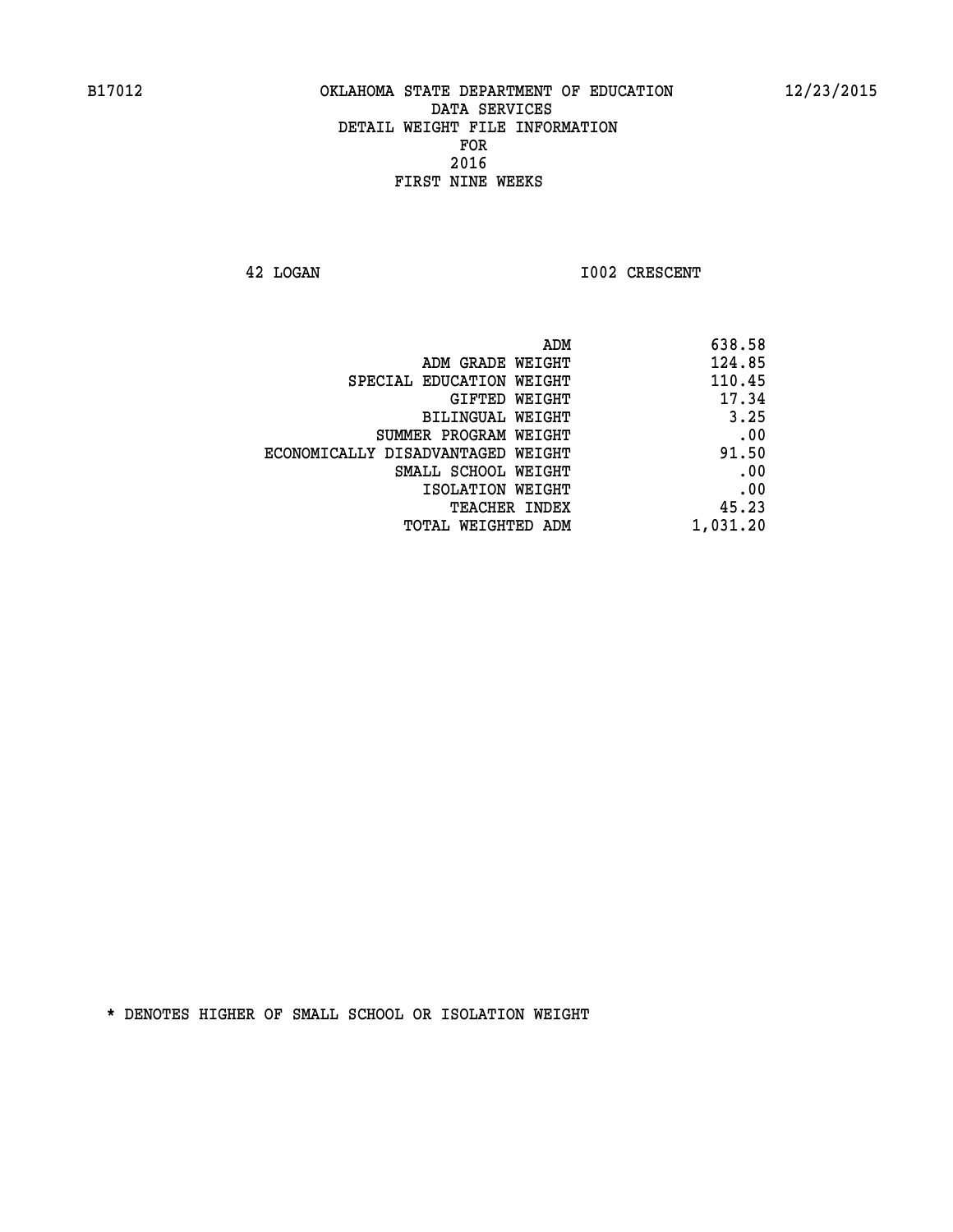**42 LOGAN I003 MULHALL-ORLANDO** 

| ADM                               | 249.27  |
|-----------------------------------|---------|
| ADM GRADE WEIGHT                  | 47.36   |
| SPECIAL EDUCATION WEIGHT          | 30.90   |
| GIFTED WEIGHT                     | 8.16    |
| BILINGUAL WEIGHT                  | .00     |
| SUMMER PROGRAM WEIGHT             | .00     |
| ECONOMICALLY DISADVANTAGED WEIGHT | 36.50   |
| SMALL SCHOOL WEIGHT               | 26.36   |
| ISOLATION WEIGHT                  | 103.65* |
| <b>TEACHER INDEX</b>              | 16.09   |
| TOTAL WEIGHTED ADM                | 491.93  |
|                                   |         |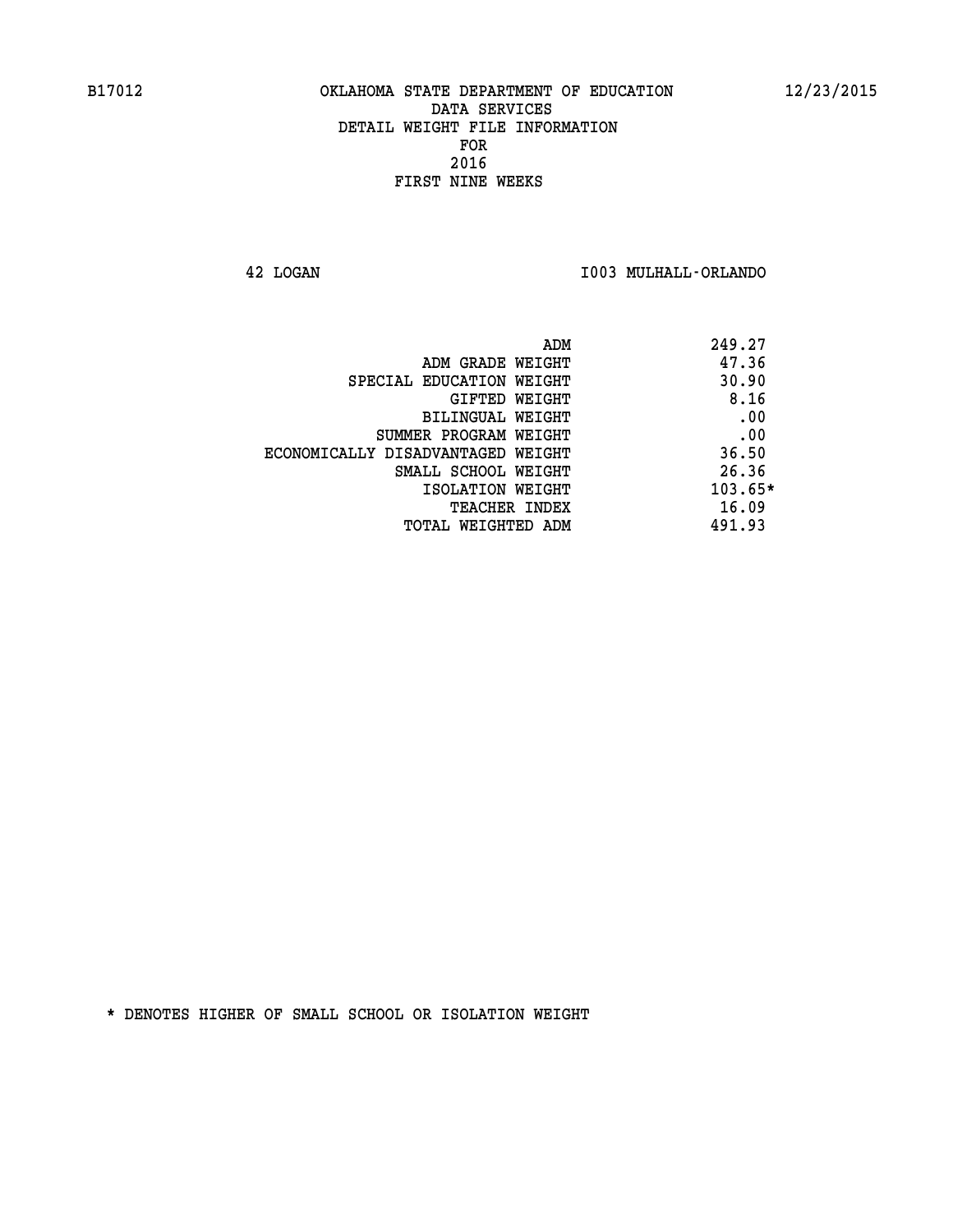**42 LOGAN I014 COYLE** 

|                                   | 330.68<br>ADM |     |
|-----------------------------------|---------------|-----|
| ADM GRADE WEIGHT                  | 65.36         |     |
| SPECIAL EDUCATION WEIGHT          | 67.70         |     |
| GIFTED WEIGHT                     | 10.88         |     |
| BILINGUAL WEIGHT                  |               | .00 |
| SUMMER PROGRAM WEIGHT             |               | .00 |
| ECONOMICALLY DISADVANTAGED WEIGHT | 58.00         |     |
| SMALL SCHOOL WEIGHT               | 24.79         |     |
| ISOLATION WEIGHT                  | $55.65*$      |     |
| <b>TEACHER INDEX</b>              | 19.57         |     |
| TOTAL WEIGHTED ADM                | 607.84        |     |
|                                   |               |     |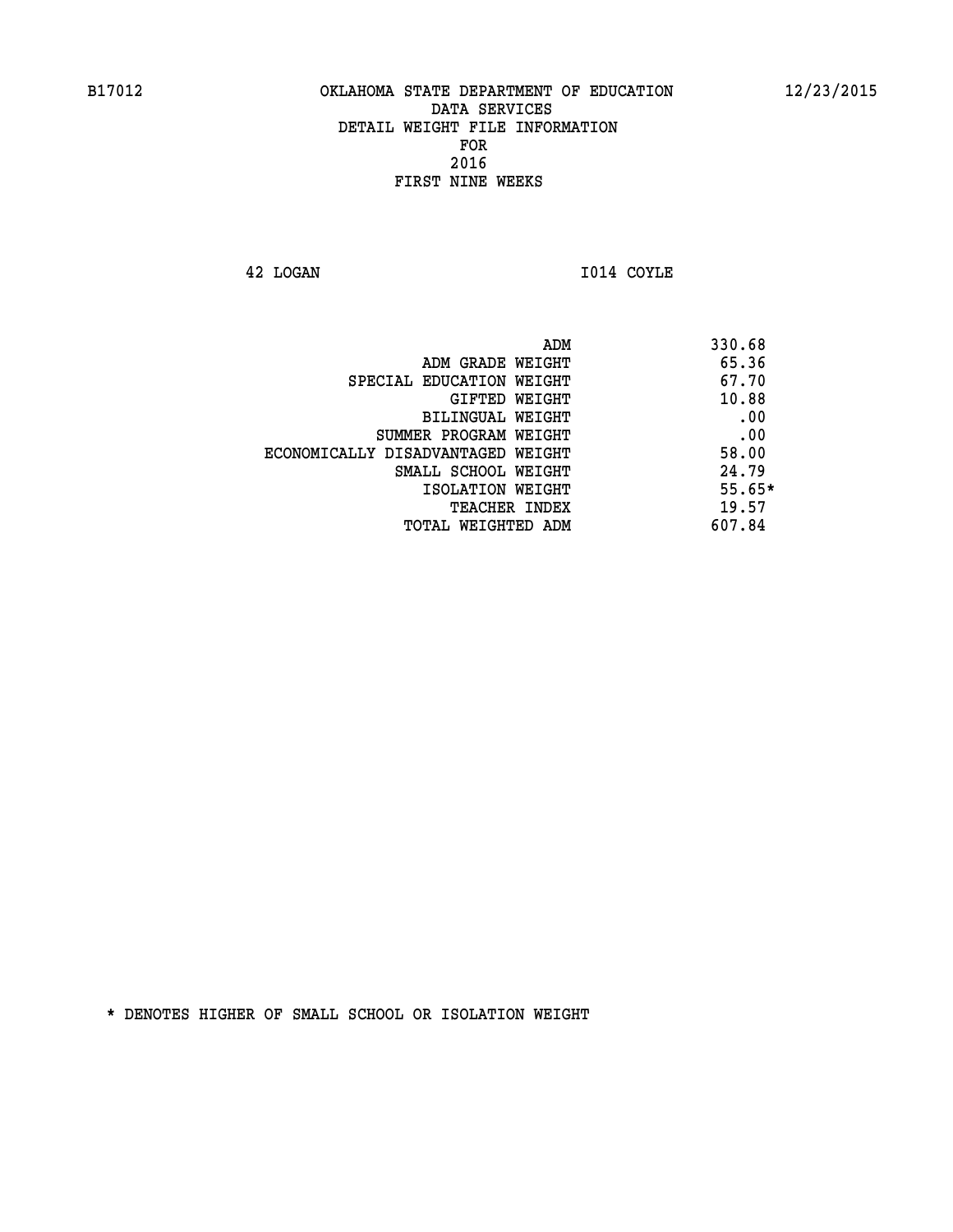**43 LOVE C003 GREENVILLE** 

| ADM                               | 132.06   |
|-----------------------------------|----------|
| ADM GRADE WEIGHT                  | 26.81    |
| SPECIAL EDUCATION WEIGHT          | 45.25    |
| GIFTED WEIGHT                     | 5.78     |
| BILINGUAL WEIGHT                  | 4.50     |
| SUMMER PROGRAM WEIGHT             | .00      |
| ECONOMICALLY DISADVANTAGED WEIGHT | 27.25    |
| SMALL SCHOOL WEIGHT               | $19.82*$ |
| ISOLATION WEIGHT                  | .00      |
| <b>TEACHER INDEX</b>              | .00      |
| TOTAL WEIGHTED ADM                | 261.47   |
|                                   |          |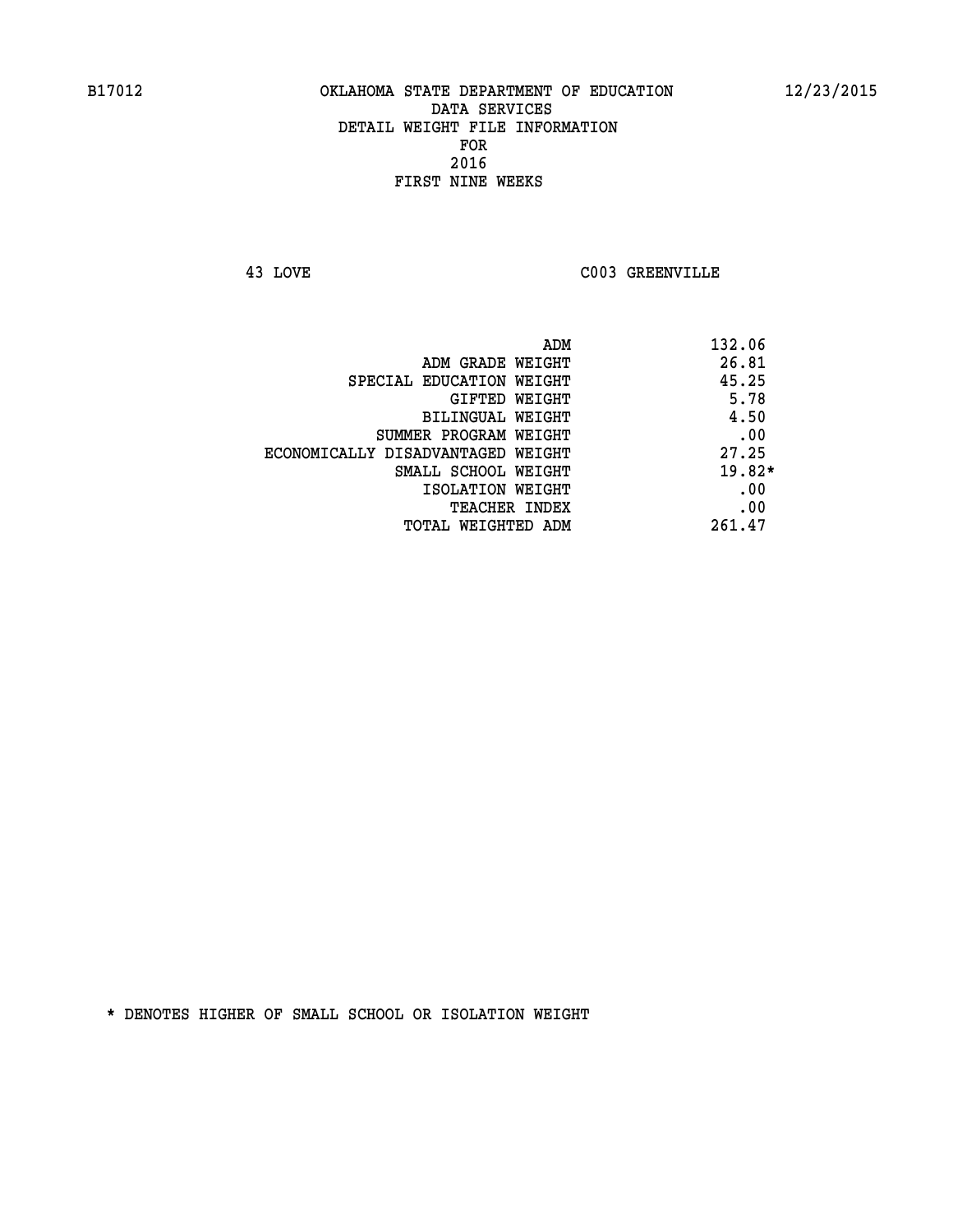**43 LOVE I004 THACKERVILLE** 

|                                   | 357.21<br>ADM |
|-----------------------------------|---------------|
| ADM GRADE WEIGHT                  | 68.19         |
| SPECIAL EDUCATION WEIGHT          | 104.65        |
| GIFTED WEIGHT                     | 10.88         |
| BILINGUAL WEIGHT                  | 1.00          |
| SUMMER PROGRAM WEIGHT             | .00           |
| ECONOMICALLY DISADVANTAGED WEIGHT | 60.25         |
| SMALL SCHOOL WEIGHT               | $23.20*$      |
| ISOLATION WEIGHT                  | .00           |
| TEACHER INDEX                     | .00           |
| TOTAL WEIGHTED ADM                | 625.38        |
|                                   |               |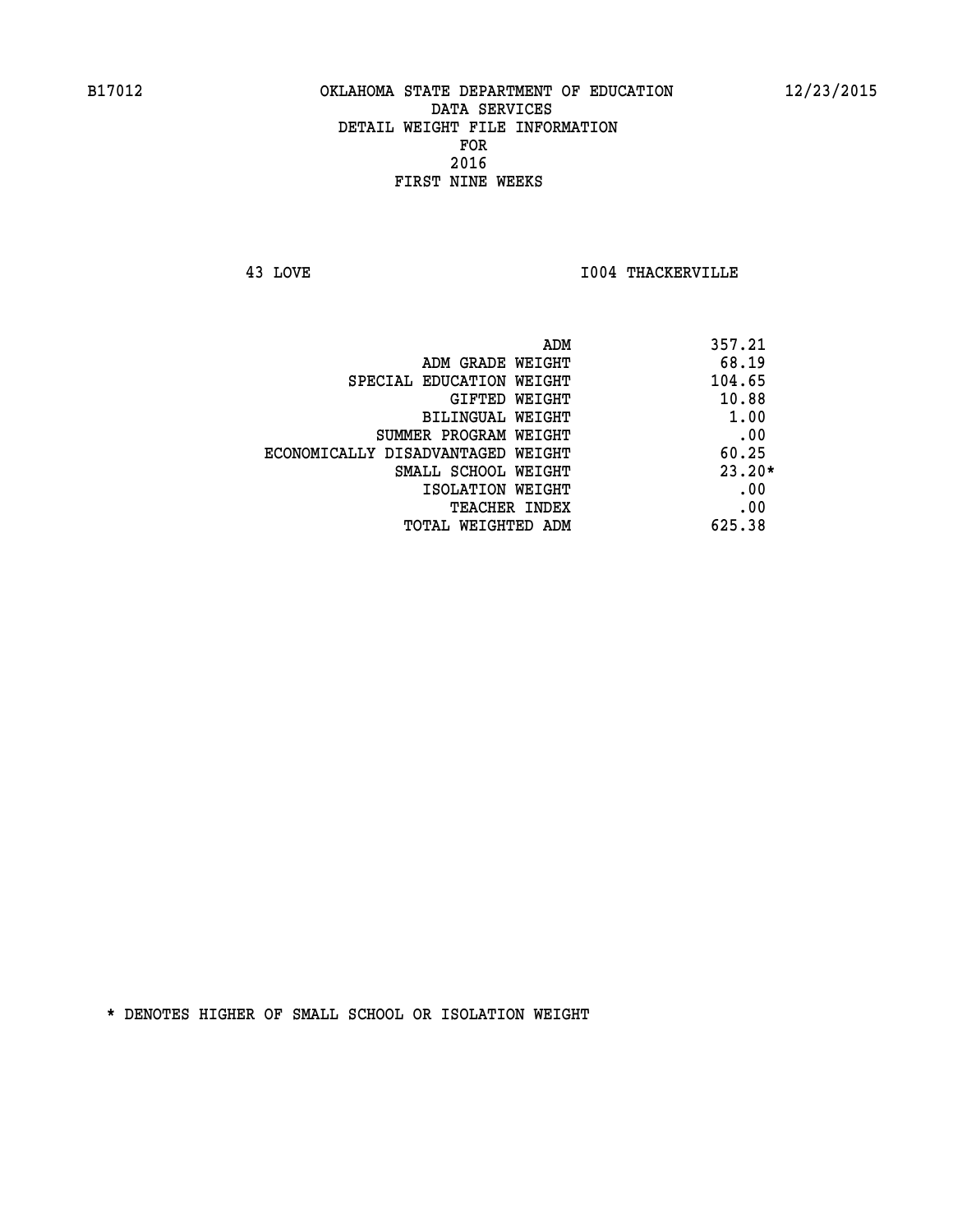**43 LOVE I005 TURNER** 

| ADM                               | 317.14    |
|-----------------------------------|-----------|
| ADM GRADE WEIGHT                  | 62.88     |
| SPECIAL EDUCATION WEIGHT          | 61.35     |
| GIFTED WEIGHT                     | 7.82      |
| BILINGUAL WEIGHT                  | 2.25      |
| SUMMER PROGRAM WEIGHT             | .00       |
| ECONOMICALLY DISADVANTAGED WEIGHT | 41.00     |
| SMALL SCHOOL WEIGHT               | 25.40     |
| ISOLATION WEIGHT                  | $132.56*$ |
| TEACHER INDEX                     | .00       |
| TOTAL WEIGHTED ADM                | 625.00    |
|                                   |           |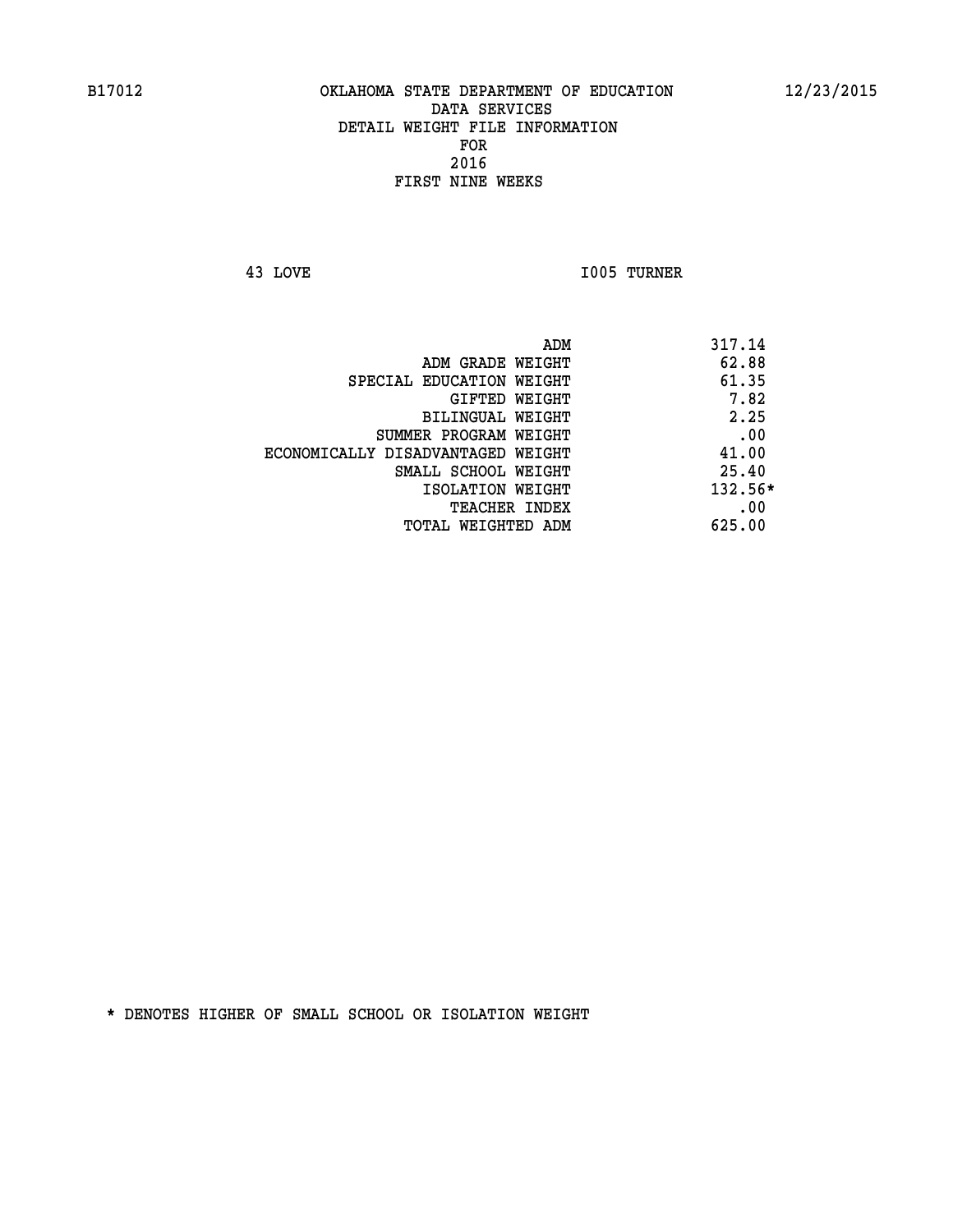**43 LOVE I016 MARIETTA** 

|                                   | ADM<br>1,068.09 |
|-----------------------------------|-----------------|
| ADM GRADE WEIGHT                  | 208.32          |
| SPECIAL EDUCATION WEIGHT          | 143.70          |
| GIFTED WEIGHT                     | 28.90           |
| <b>BILINGUAL WEIGHT</b>           | 77.25           |
| SUMMER PROGRAM WEIGHT             | .00             |
| ECONOMICALLY DISADVANTAGED WEIGHT | 204.75          |
| SMALL SCHOOL WEIGHT               | .00             |
| ISOLATION WEIGHT                  | .00             |
| TEACHER INDEX                     | .00             |
| TOTAL WEIGHTED ADM                | 1,731.01        |
|                                   |                 |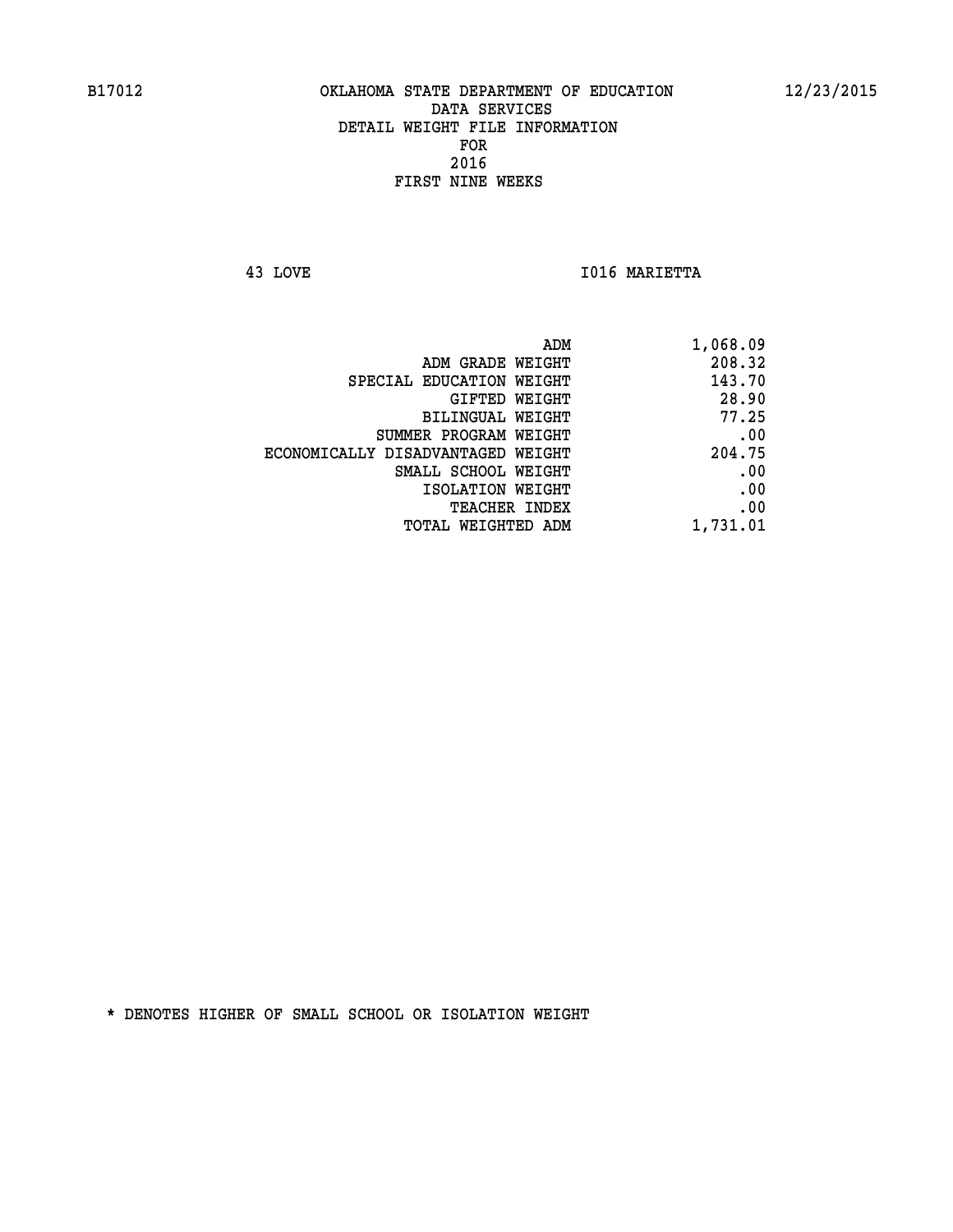**44 MAJOR I001 RINGWOOD** 

| ADM                               | 416.30   |
|-----------------------------------|----------|
| ADM GRADE WEIGHT                  | 61.55    |
| SPECIAL EDUCATION WEIGHT          | 46.90    |
| GIFTED WEIGHT                     | 12.92    |
| <b>BILINGUAL WEIGHT</b>           | 28.00    |
| SUMMER PROGRAM WEIGHT             | .00      |
| ECONOMICALLY DISADVANTAGED WEIGHT | 61.25    |
| SMALL SCHOOL WEIGHT               | $17.74*$ |
| ISOLATION WEIGHT                  | .00      |
| <b>TEACHER INDEX</b>              | .00      |
| TOTAL WEIGHTED ADM                | 644.66   |
|                                   |          |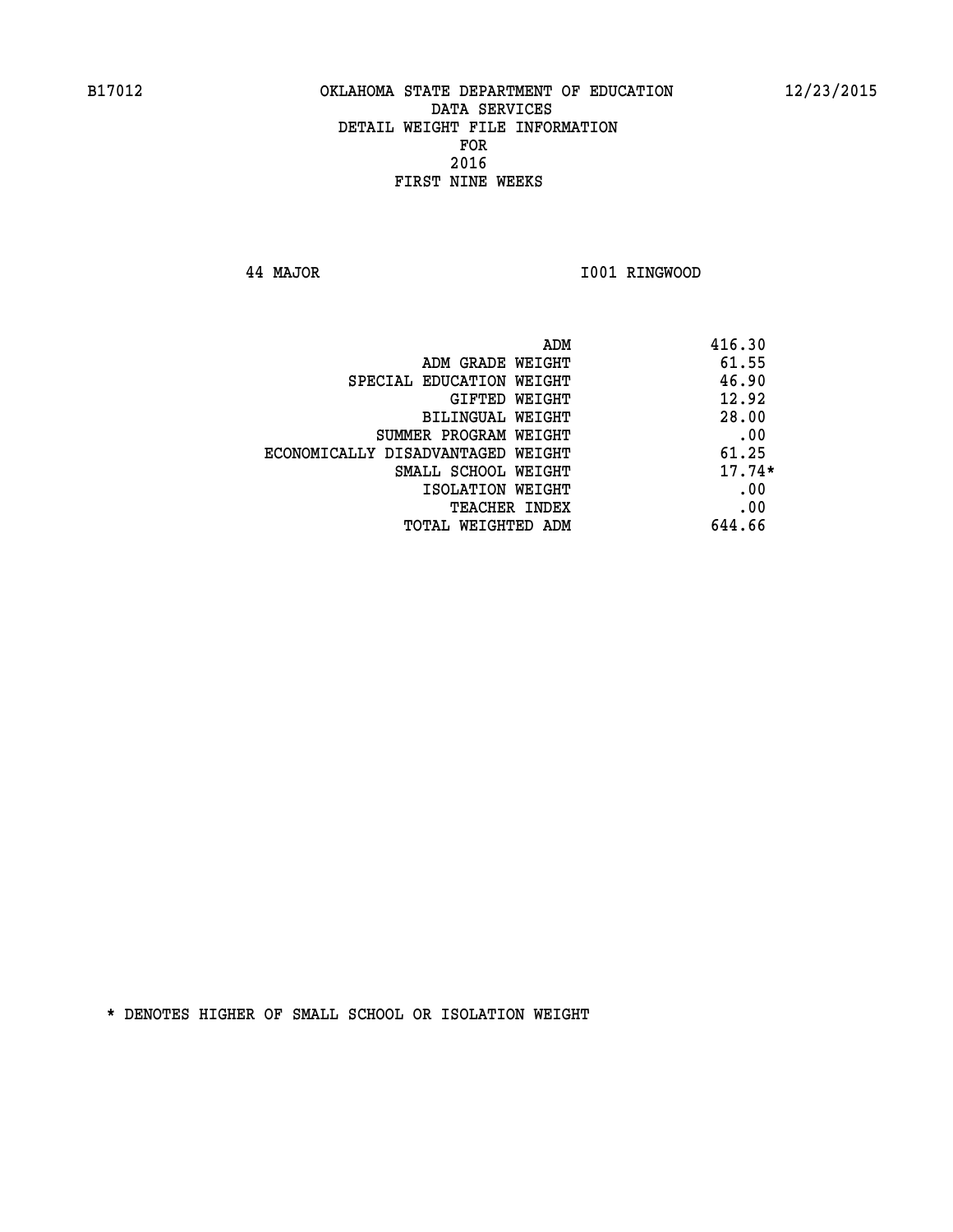**44 MAJOR I004 ALINE-CLEO** 

|                                   | ADM | 151.38   |
|-----------------------------------|-----|----------|
| ADM GRADE WEIGHT                  |     | 31.67    |
| SPECIAL EDUCATION WEIGHT          |     | 31.85    |
| GIFTED WEIGHT                     |     | 4.08     |
| BILINGUAL WEIGHT                  |     | 1.25     |
| SUMMER PROGRAM WEIGHT             |     | .00      |
| ECONOMICALLY DISADVANTAGED WEIGHT |     | 22.25    |
| SMALL SCHOOL WEIGHT               |     | 21.61    |
| ISOLATION WEIGHT                  |     | $58.61*$ |
| TEACHER INDEX                     |     | 2.92     |
| TOTAL WEIGHTED ADM                |     | 304.01   |
|                                   |     |          |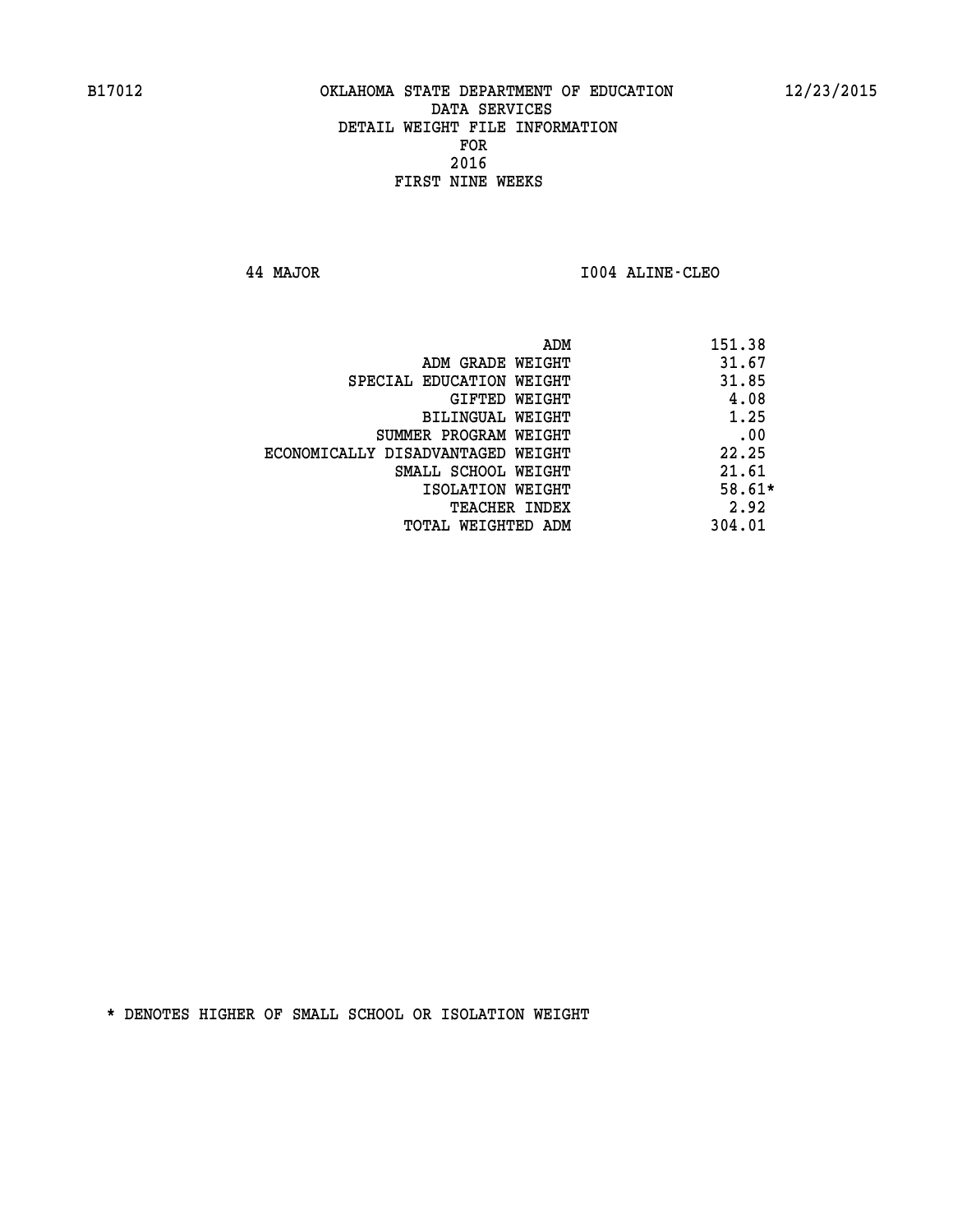**44 MAJOR I084 FAIRVIEW** 

| 731.17<br>ADM                      |          |  |
|------------------------------------|----------|--|
| 139.75<br>ADM GRADE WEIGHT         |          |  |
| 137.80<br>SPECIAL EDUCATION WEIGHT |          |  |
| 27.54<br>GIFTED WEIGHT             |          |  |
| BILINGUAL WEIGHT                   | 5.75     |  |
| .00<br>SUMMER PROGRAM WEIGHT       |          |  |
| ECONOMICALLY DISADVANTAGED WEIGHT  | 102.00   |  |
| .00<br>SMALL SCHOOL WEIGHT         |          |  |
| ISOLATION WEIGHT                   | 190.10*  |  |
| <b>TEACHER INDEX</b>               | 23.64    |  |
| TOTAL WEIGHTED ADM                 | 1,357.75 |  |
|                                    |          |  |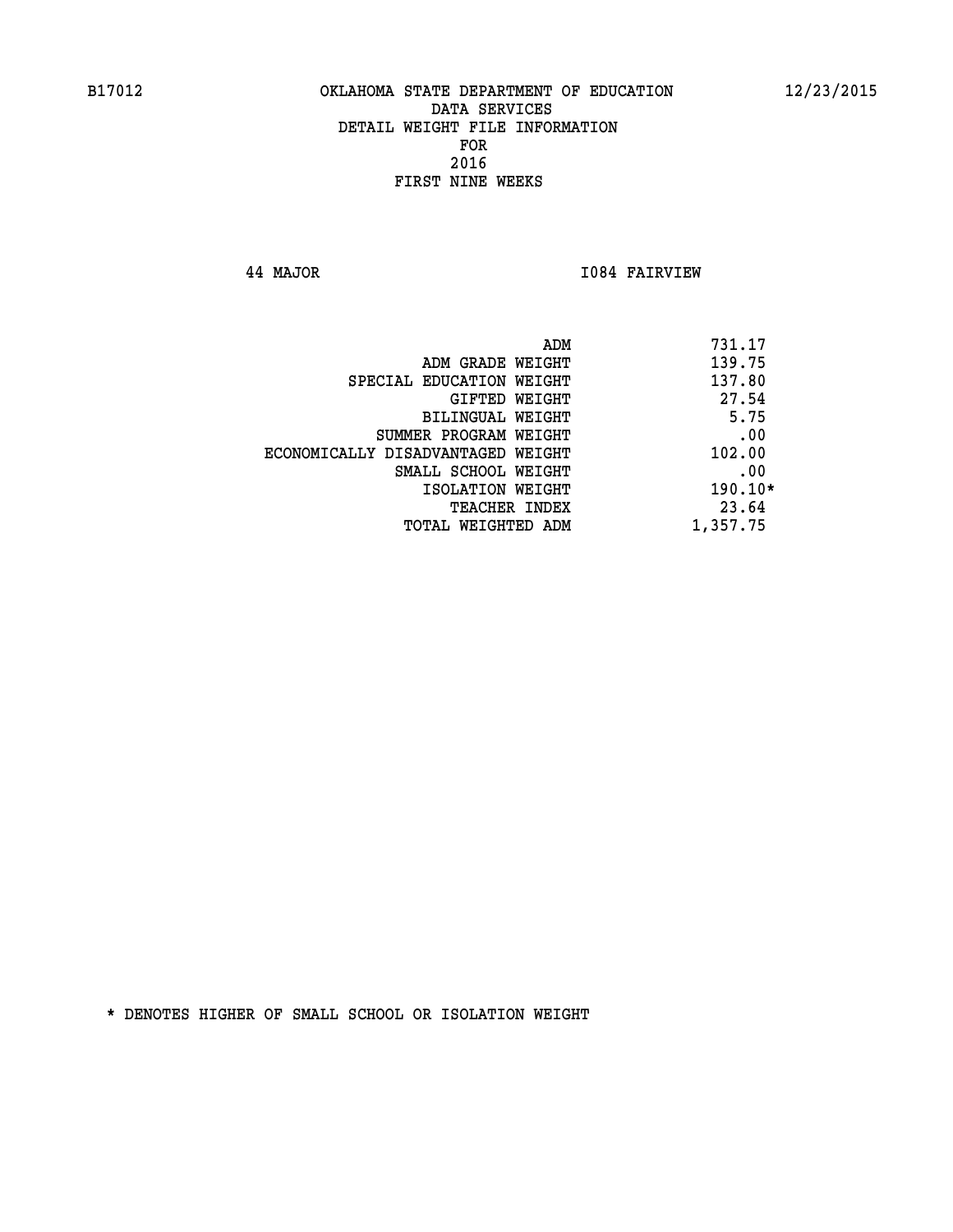**44 MAJOR I092 CIMARRON** 

|                                   | ADM | 267.74   |
|-----------------------------------|-----|----------|
| ADM GRADE WEIGHT                  |     | 54.17    |
| SPECIAL EDUCATION WEIGHT          |     | 31.35    |
| <b>GIFTED WEIGHT</b>              |     | 7.82     |
| BILINGUAL WEIGHT                  |     | 1.25     |
| SUMMER PROGRAM WEIGHT             |     | .00      |
| ECONOMICALLY DISADVANTAGED WEIGHT |     | 32.25    |
| SMALL SCHOOL WEIGHT               |     | $26.45*$ |
| ISOLATION WEIGHT                  |     | 19.28    |
| TEACHER INDEX                     |     | .00      |
| TOTAL WEIGHTED ADM                |     | 421.03   |
|                                   |     |          |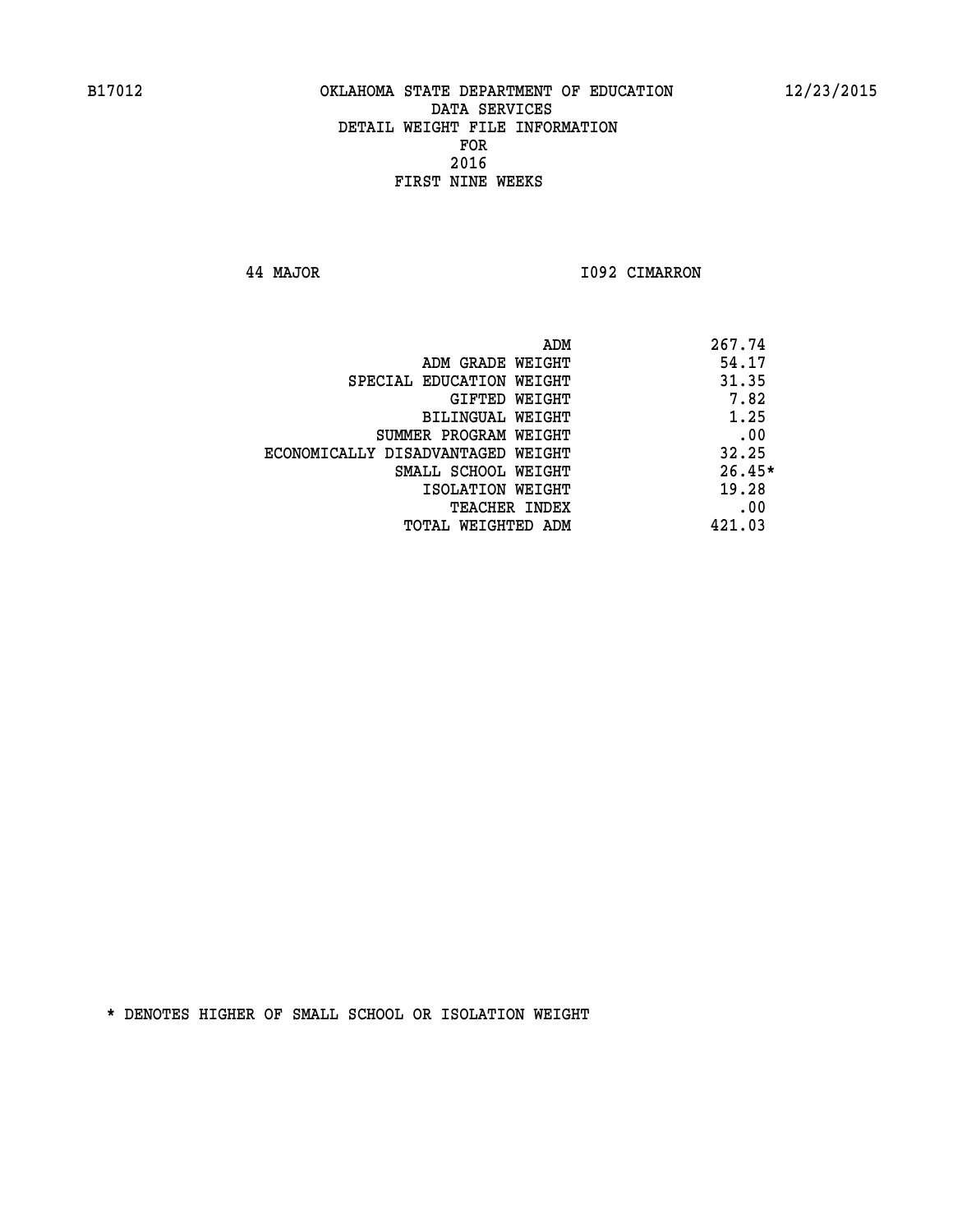**45 MARSHALL I002 MADILL** 

| ADM                               | 1,730.87 |
|-----------------------------------|----------|
| ADM GRADE WEIGHT                  | 288.19   |
| SPECIAL EDUCATION WEIGHT          | 218.40   |
| GIFTED WEIGHT                     | 48.96    |
| BILINGUAL WEIGHT                  | 134.00   |
| SUMMER PROGRAM WEIGHT             | .00      |
| ECONOMICALLY DISADVANTAGED WEIGHT | 314.00   |
| SMALL SCHOOL WEIGHT               | .00      |
| ISOLATION WEIGHT                  | .00      |
| <b>TEACHER INDEX</b>              | 93.09    |
| TOTAL WEIGHTED ADM                | 2,827.51 |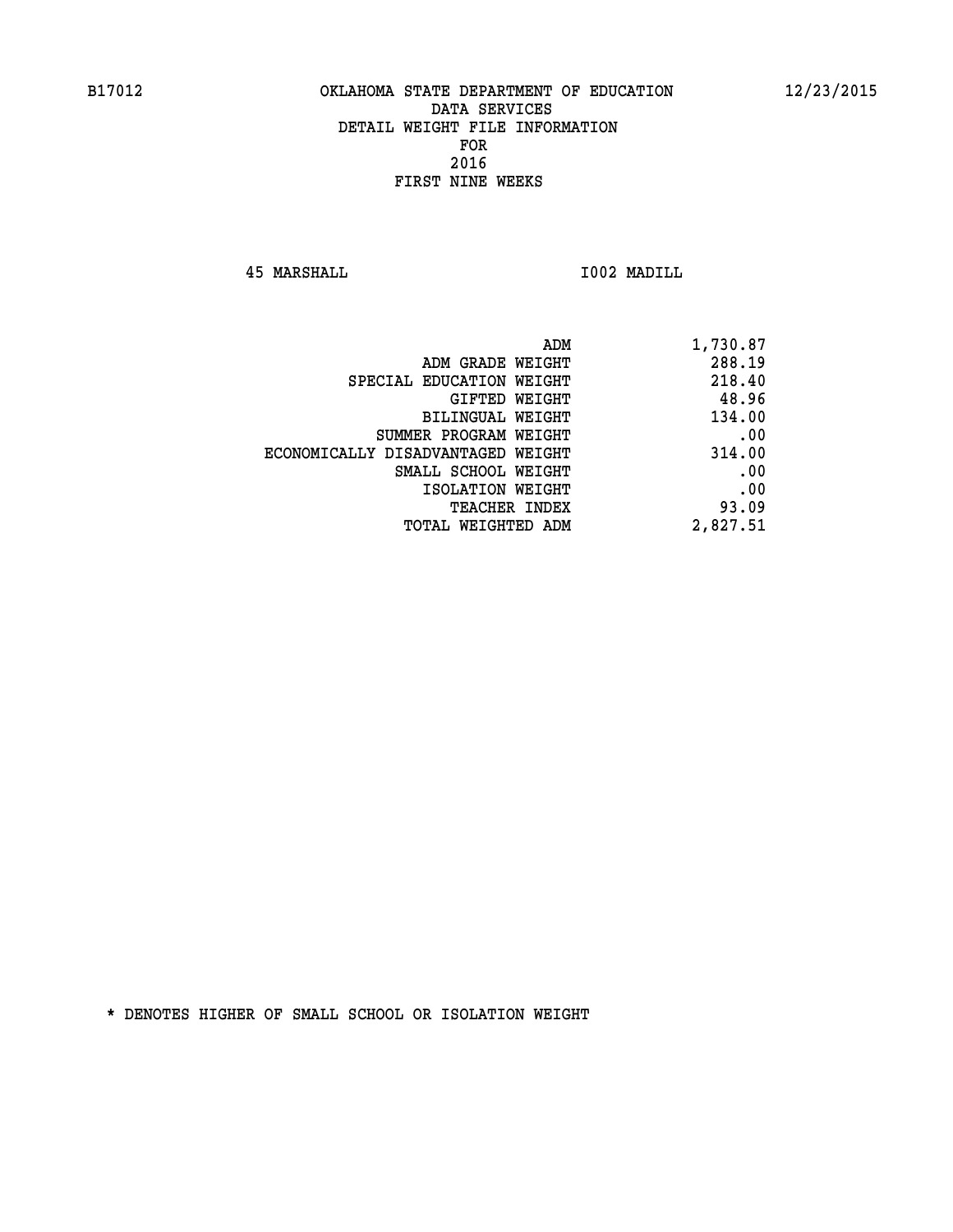**45 MARSHALL I003 KINGSTON** 

|                                   | 1,184.04<br>ADM |
|-----------------------------------|-----------------|
| ADM GRADE WEIGHT                  | 230.45          |
| SPECIAL EDUCATION WEIGHT          | 239.45          |
| GIFTED WEIGHT                     | 58.14           |
| BILINGUAL WEIGHT                  | 2.25            |
| SUMMER PROGRAM WEIGHT             | .00             |
| ECONOMICALLY DISADVANTAGED WEIGHT | 286.50          |
| SMALL SCHOOL WEIGHT               | .00             |
| ISOLATION WEIGHT                  | .00             |
| <b>TEACHER INDEX</b>              | .00             |
| TOTAL WEIGHTED ADM                | 2,000.83        |
|                                   |                 |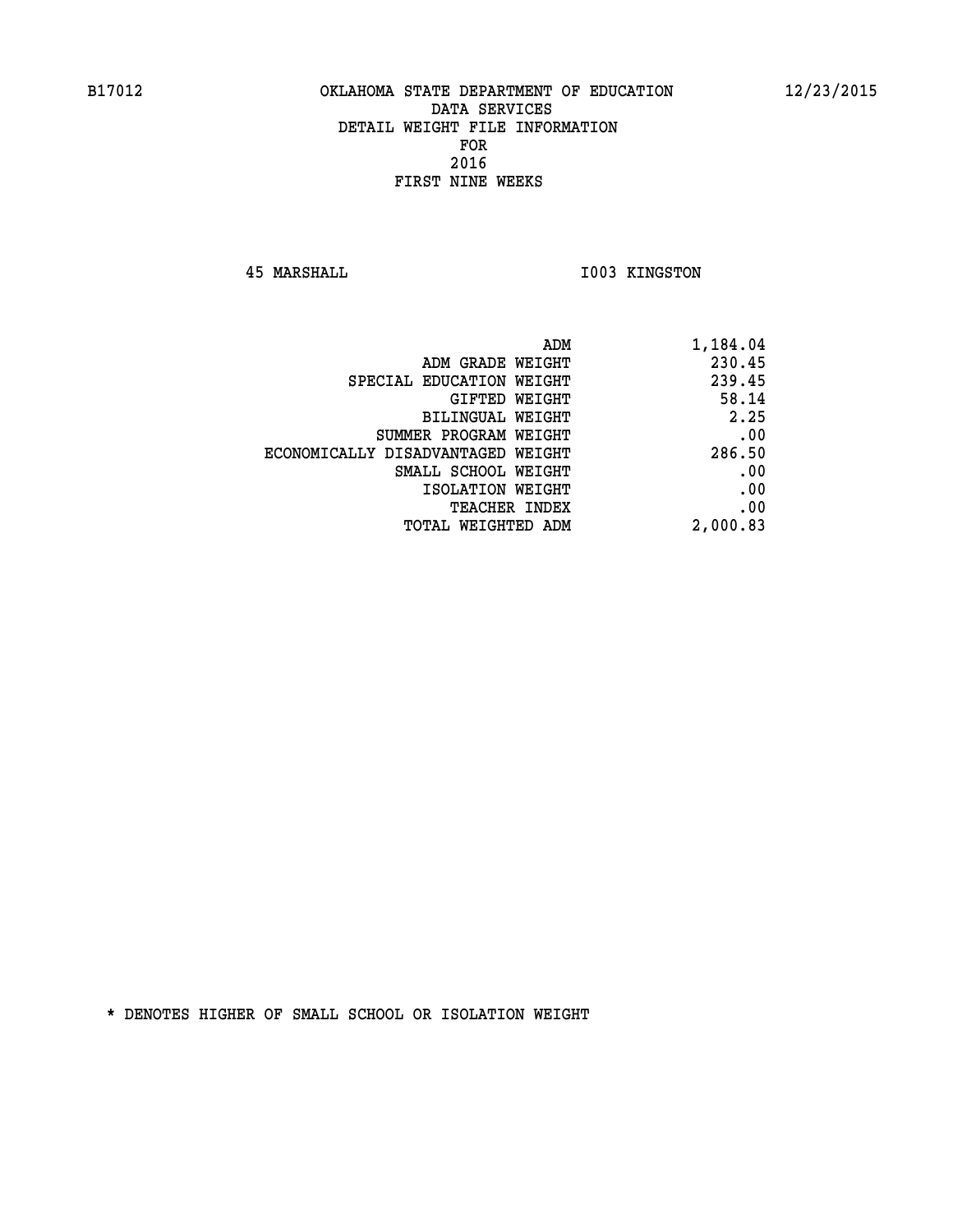**46 MAYES C021 SPAVINAW** 

|                                   | ADM | 76.56    |
|-----------------------------------|-----|----------|
| ADM GRADE WEIGHT                  |     | 16.37    |
| SPECIAL EDUCATION WEIGHT          |     | 31.40    |
| GIFTED WEIGHT                     |     | .34      |
| <b>BILINGUAL WEIGHT</b>           |     | .00      |
| SUMMER PROGRAM WEIGHT             |     | .00      |
| ECONOMICALLY DISADVANTAGED WEIGHT |     | 17.50    |
| SMALL SCHOOL WEIGHT               |     | $13.10*$ |
| ISOLATION WEIGHT                  |     | .00      |
| <b>TEACHER INDEX</b>              |     | .00      |
| TOTAL WEIGHTED ADM                |     | 155.27   |
|                                   |     |          |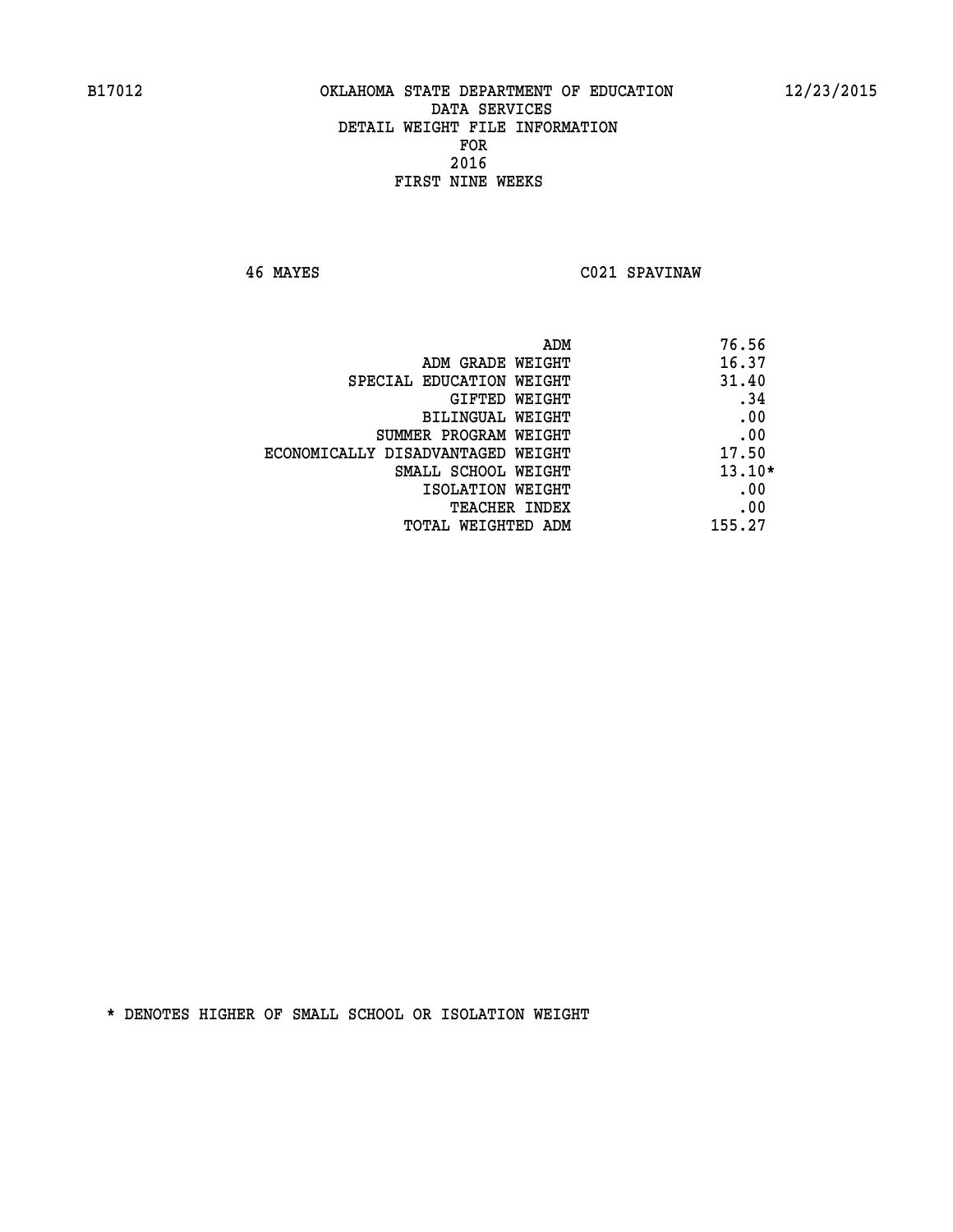**46 MAYES C035 WICKLIFFE** 

| ADM                               | 119.71   |
|-----------------------------------|----------|
| ADM GRADE WEIGHT                  | 22.13    |
| SPECIAL EDUCATION WEIGHT          | 22.20    |
| GIFTED WEIGHT                     | 1.36     |
| BILINGUAL WEIGHT                  | .00      |
| SUMMER PROGRAM WEIGHT             | .00      |
| ECONOMICALLY DISADVANTAGED WEIGHT | 23.25    |
| SMALL SCHOOL WEIGHT               | $18.52*$ |
| ISOLATION WEIGHT                  | .00      |
| <b>TEACHER INDEX</b>              | 1.40     |
| TOTAL WEIGHTED ADM                | 208.57   |
|                                   |          |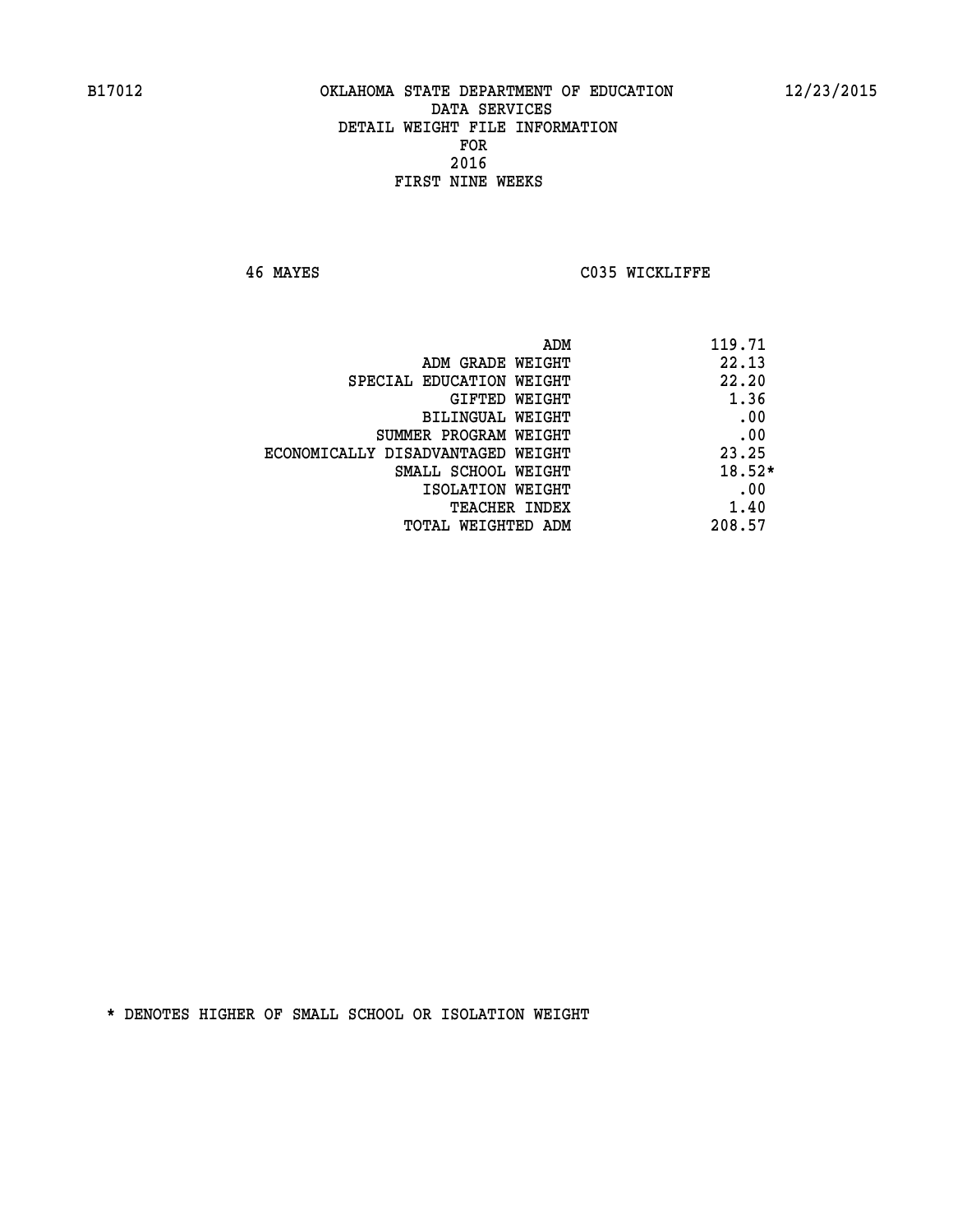**46 MAYES C043 OSAGE** 

|                                   | 128.66<br>ADM |
|-----------------------------------|---------------|
| ADM GRADE WEIGHT                  | 25.08         |
| SPECIAL EDUCATION WEIGHT          | 14.35         |
| GIFTED WEIGHT                     | 4.76          |
| BILINGUAL WEIGHT                  | .00           |
| SUMMER PROGRAM WEIGHT             | .00           |
| ECONOMICALLY DISADVANTAGED WEIGHT | 20.50         |
| SMALL SCHOOL WEIGHT               | $19.47*$      |
| ISOLATION WEIGHT                  | .00           |
| TEACHER INDEX                     | .00           |
| TOTAL WEIGHTED ADM                | 212.82        |
|                                   |               |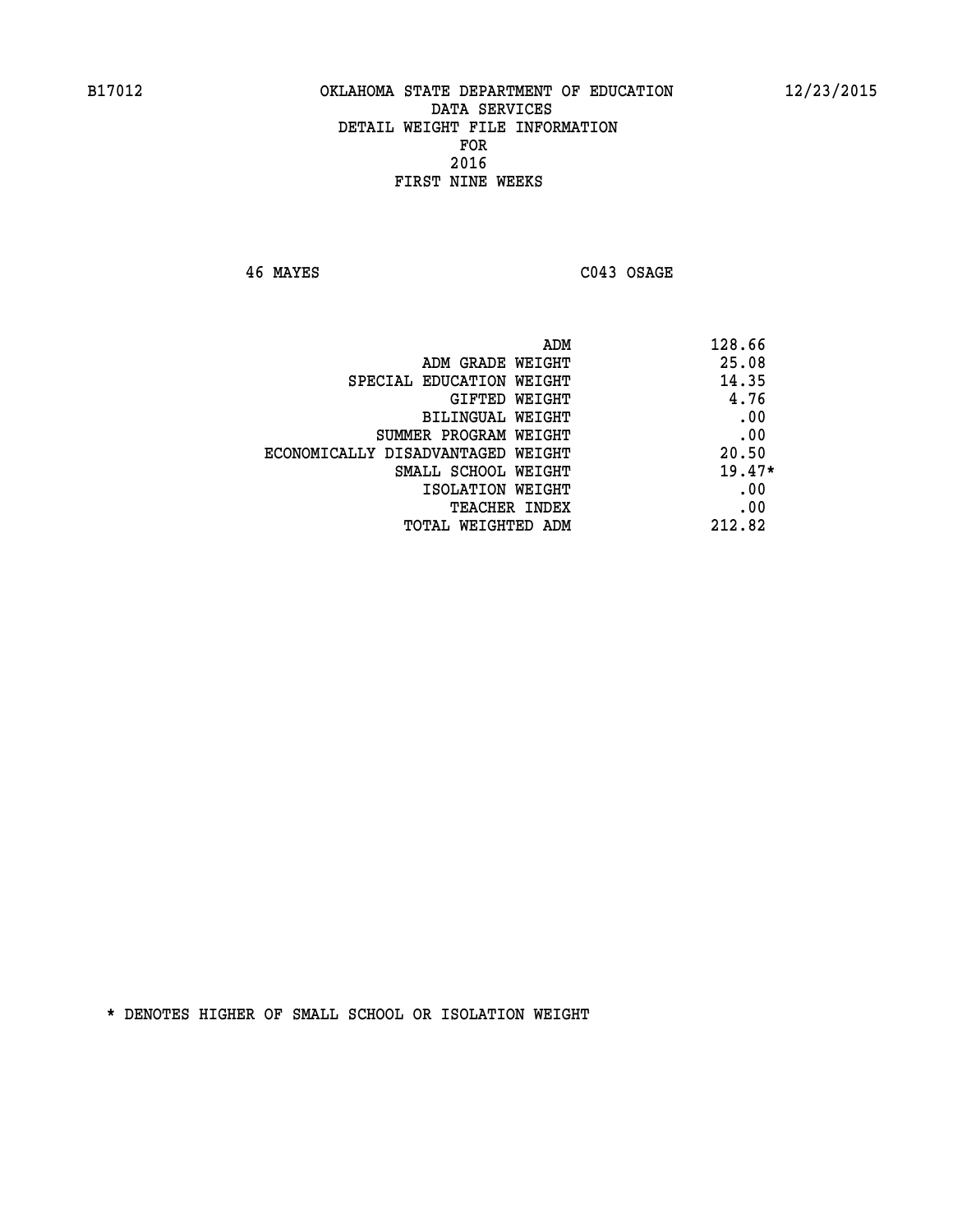**46 MAYES I001 PRYOR** 

| ADM                               | 2,766.75 |
|-----------------------------------|----------|
| ADM GRADE WEIGHT                  | 565.38   |
| SPECIAL EDUCATION WEIGHT          | 390.40   |
| GIFTED WEIGHT                     | 79.56    |
| <b>BILINGUAL WEIGHT</b>           | 15.25    |
| SUMMER PROGRAM WEIGHT             | .00      |
| ECONOMICALLY DISADVANTAGED WEIGHT | 398.00   |
| SMALL SCHOOL WEIGHT               | .00      |
| ISOLATION WEIGHT                  | .00      |
| TEACHER INDEX                     | 80.20    |
| TOTAL WEIGHTED ADM                | 4,295.54 |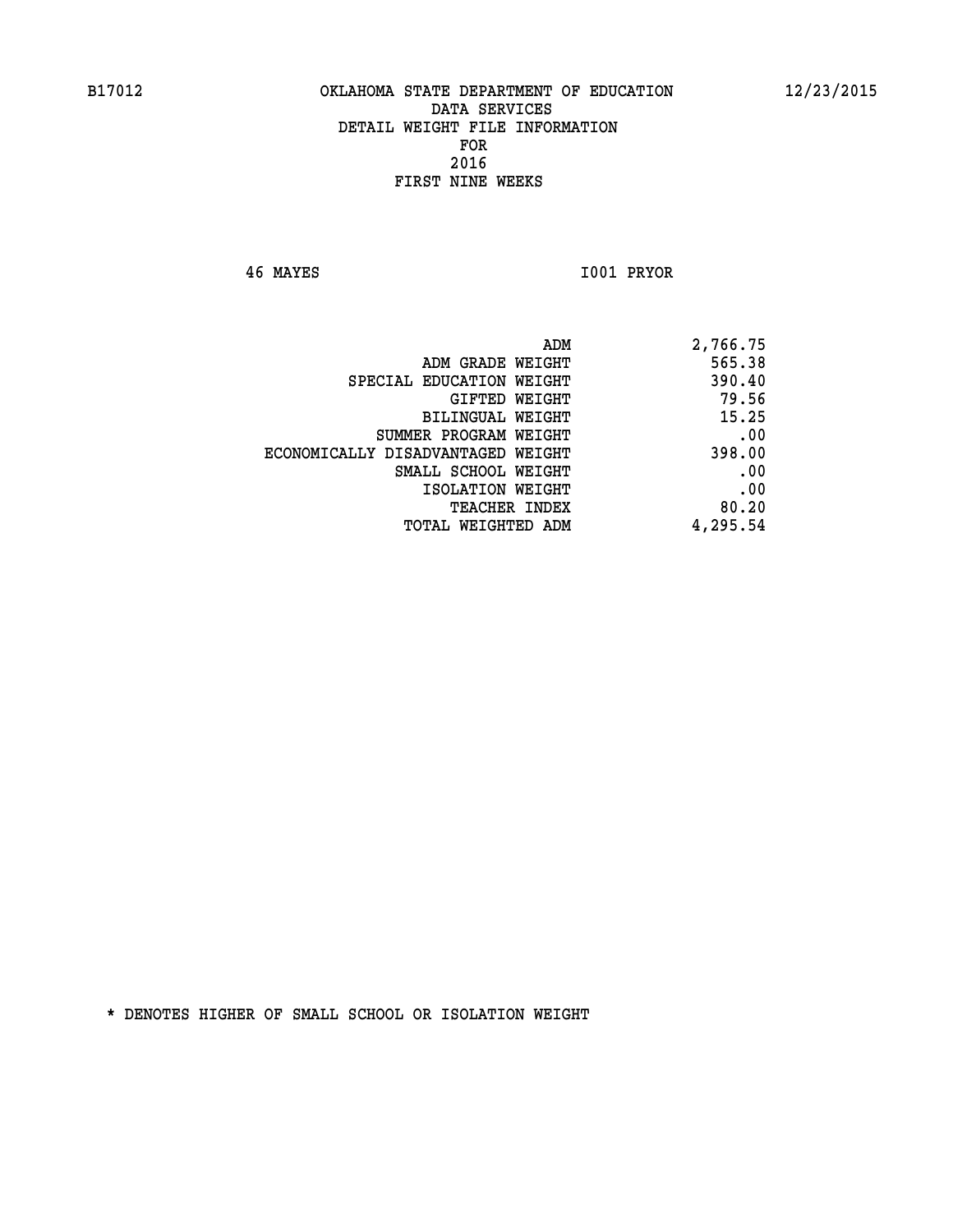**46 MAYES I002 ADAIR** 

| ADM                               | 1,038.01 |
|-----------------------------------|----------|
| ADM GRADE WEIGHT                  | 200.39   |
| SPECIAL EDUCATION WEIGHT          | 133.30   |
| GIFTED WEIGHT                     | 45.56    |
| <b>BILINGUAL WEIGHT</b>           | .75      |
| SUMMER PROGRAM WEIGHT             | .00      |
| ECONOMICALLY DISADVANTAGED WEIGHT | 137.50   |
| SMALL SCHOOL WEIGHT               | .00      |
| ISOLATION WEIGHT                  | .00      |
| TEACHER INDEX                     | 4.54     |
| TOTAL WEIGHTED ADM                | 1,560.05 |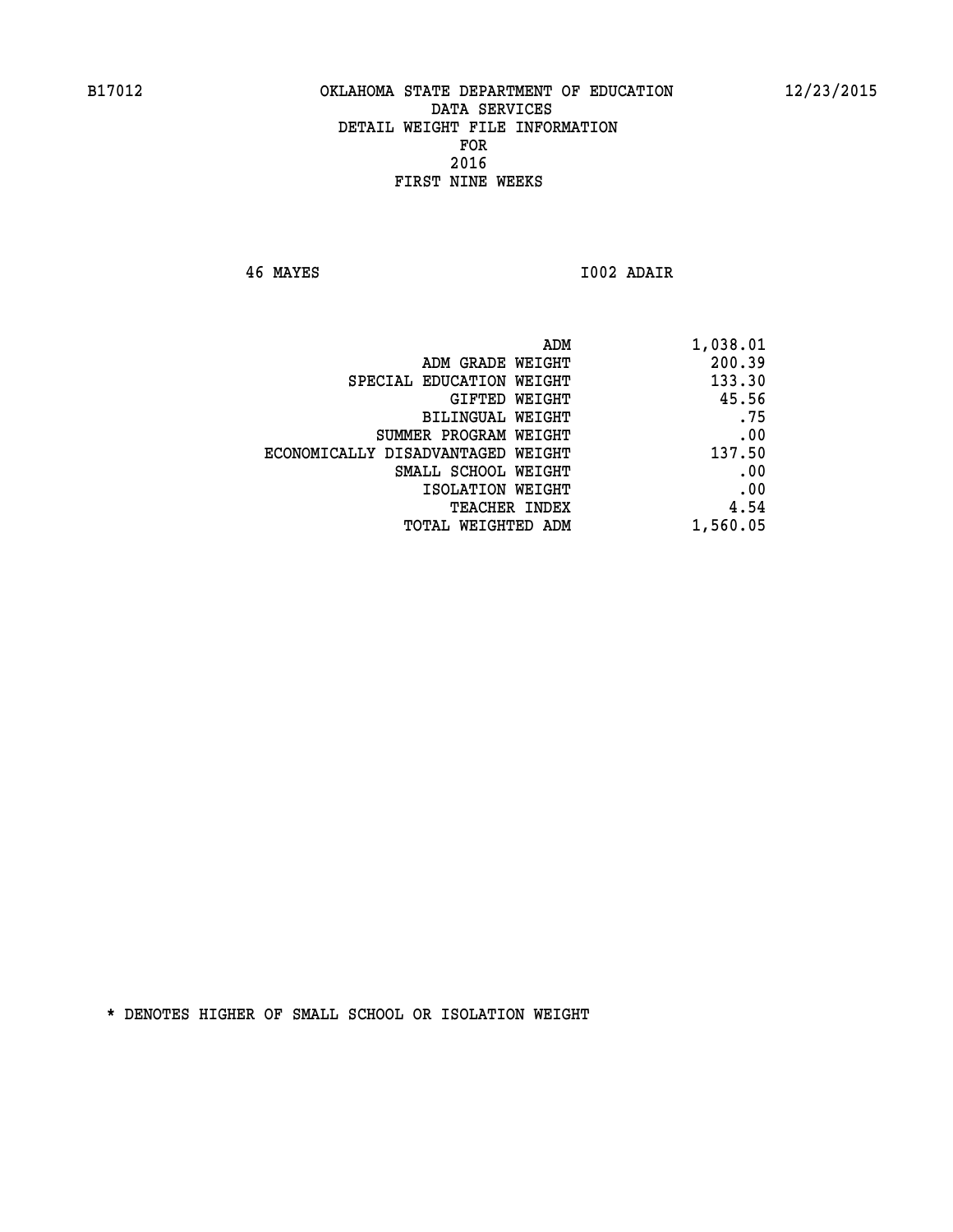**46 MAYES I016 SALINA** 

| 819.07   |
|----------|
| 160.11   |
| 184.95   |
| 22.44    |
| 6.50     |
| .00      |
| 168.00   |
| .00      |
| .00      |
| 29.25    |
| 1,390.32 |
|          |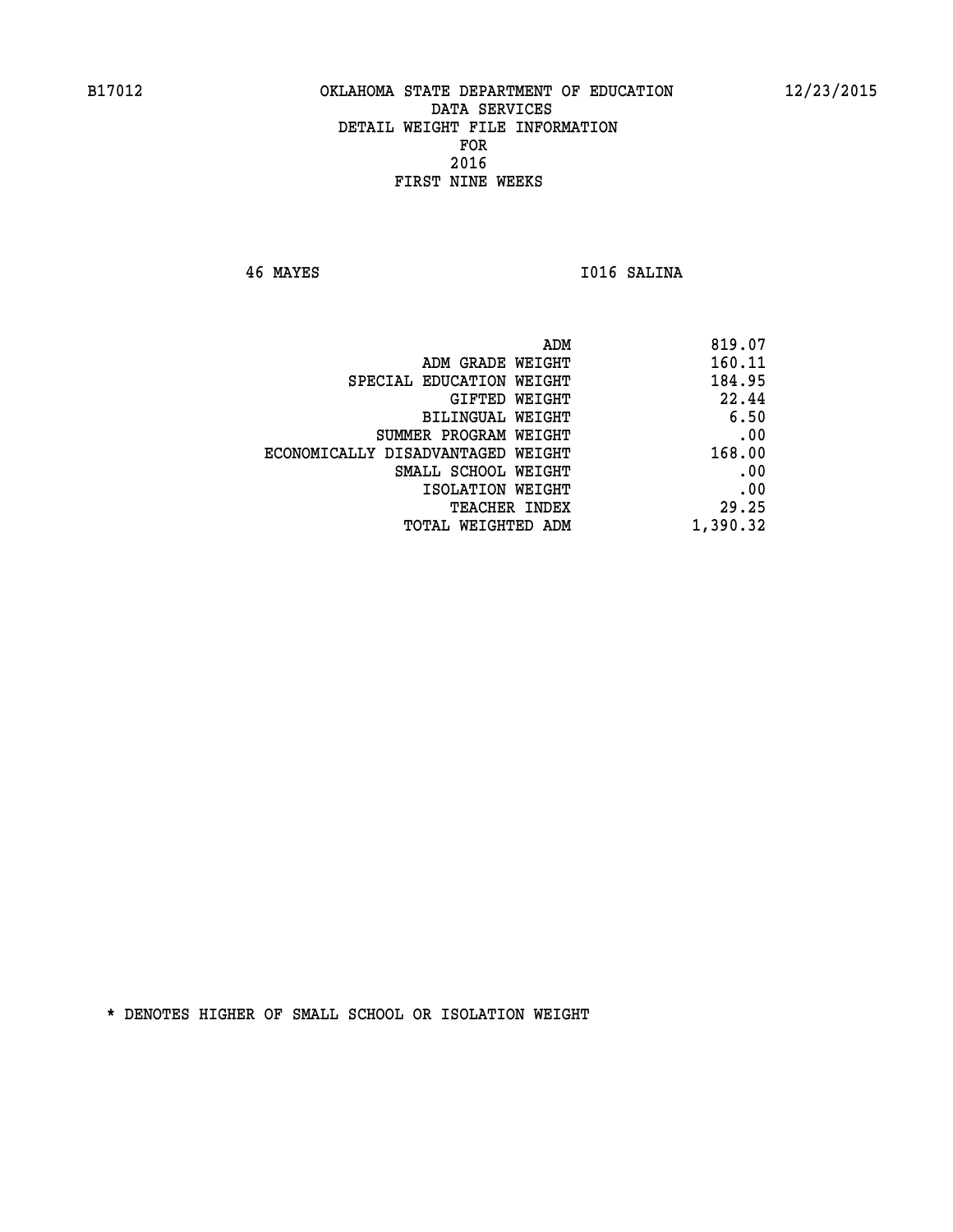**46 MAYES I017 LOCUST GROVE** 

| 1,464.88 |
|----------|
| 285.03   |
| 336.45   |
| 66.98    |
| 9.25     |
| .00      |
| 359.75   |
| .00      |
| .00      |
| 36.50    |
| 2,558.84 |
|          |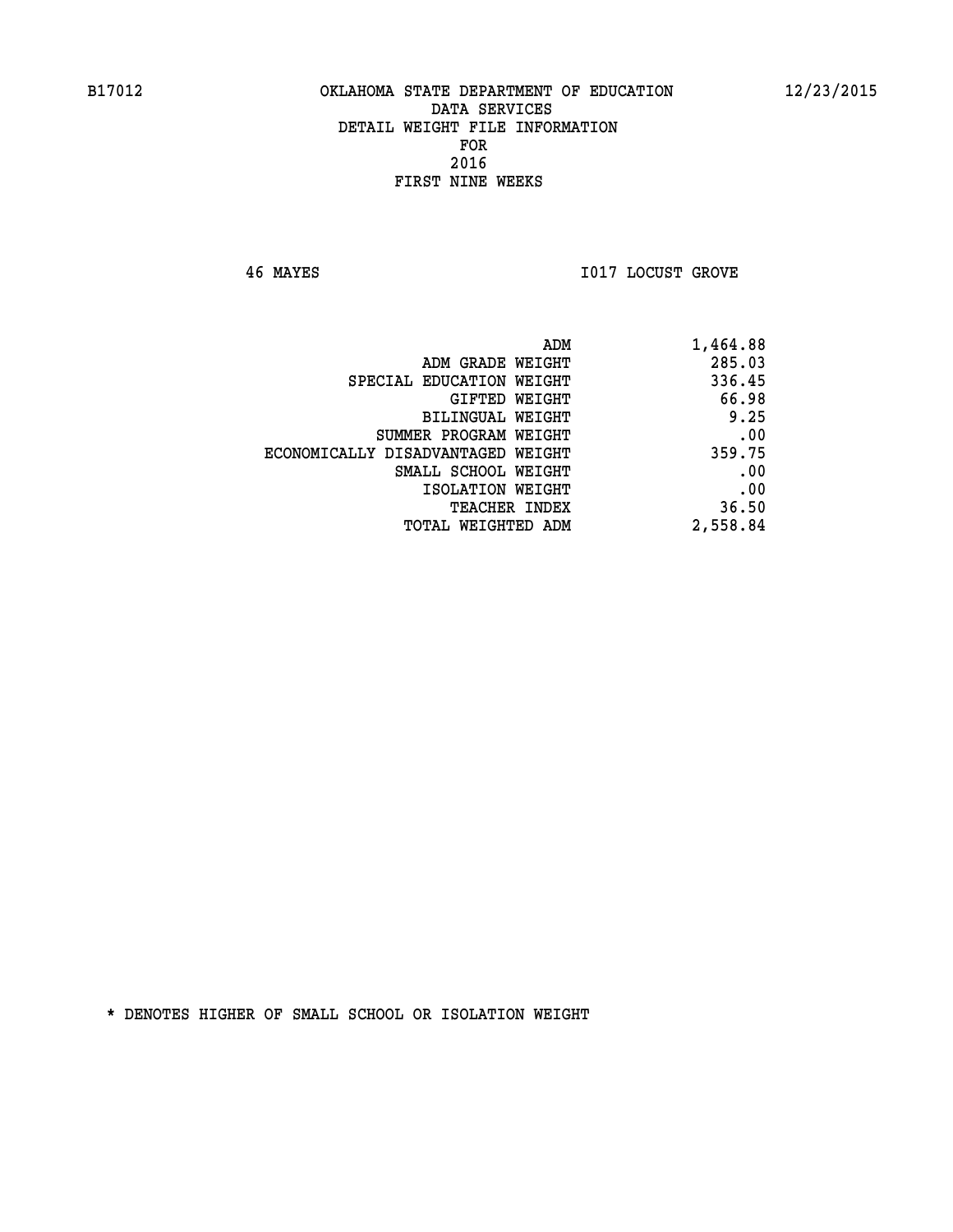**46 MAYES I032 CHOUTEAU-MAZIE** 

| ADM                               | 888.01   |
|-----------------------------------|----------|
| ADM GRADE WEIGHT                  | 176.99   |
| SPECIAL EDUCATION WEIGHT          | 209.85   |
| GIFTED WEIGHT                     | 17.34    |
| BILINGUAL WEIGHT                  | 17.50    |
| SUMMER PROGRAM WEIGHT             | 3.60     |
| ECONOMICALLY DISADVANTAGED WEIGHT | 169.50   |
| SMALL SCHOOL WEIGHT               | .00      |
| ISOLATION WEIGHT                  | .00      |
| <b>TEACHER INDEX</b>              | .00      |
| TOTAL WEIGHTED ADM                | 1,482.79 |
|                                   |          |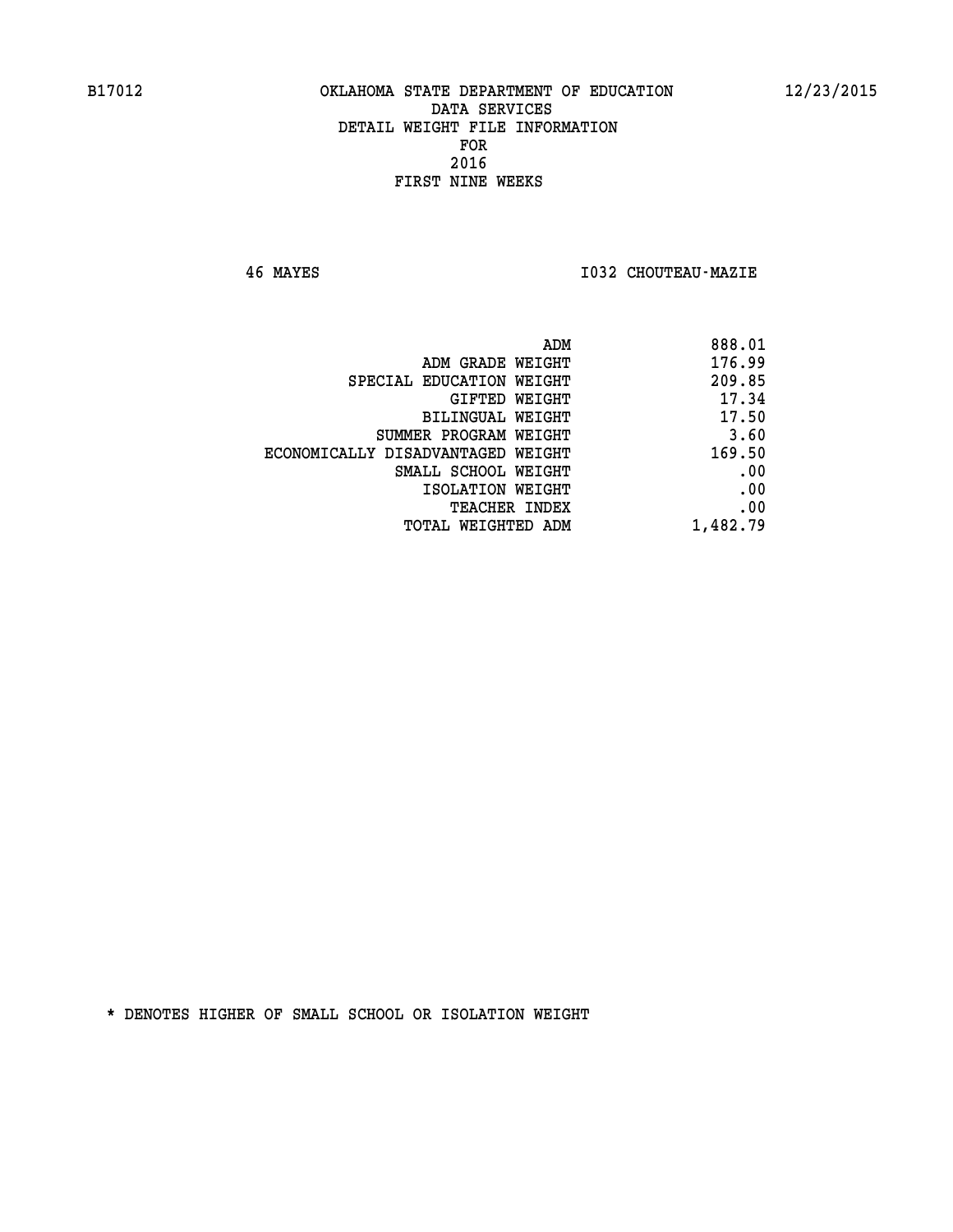**47 MCCLAIN I001 NEWCASTLE** 

| 2,096.52 |
|----------|
| 422.69   |
| 296.85   |
| 92.82    |
| 21.00    |
| 3.60     |
| 163.25   |
| .00      |
| .00      |
| 31.38    |
| 3,128.11 |
|          |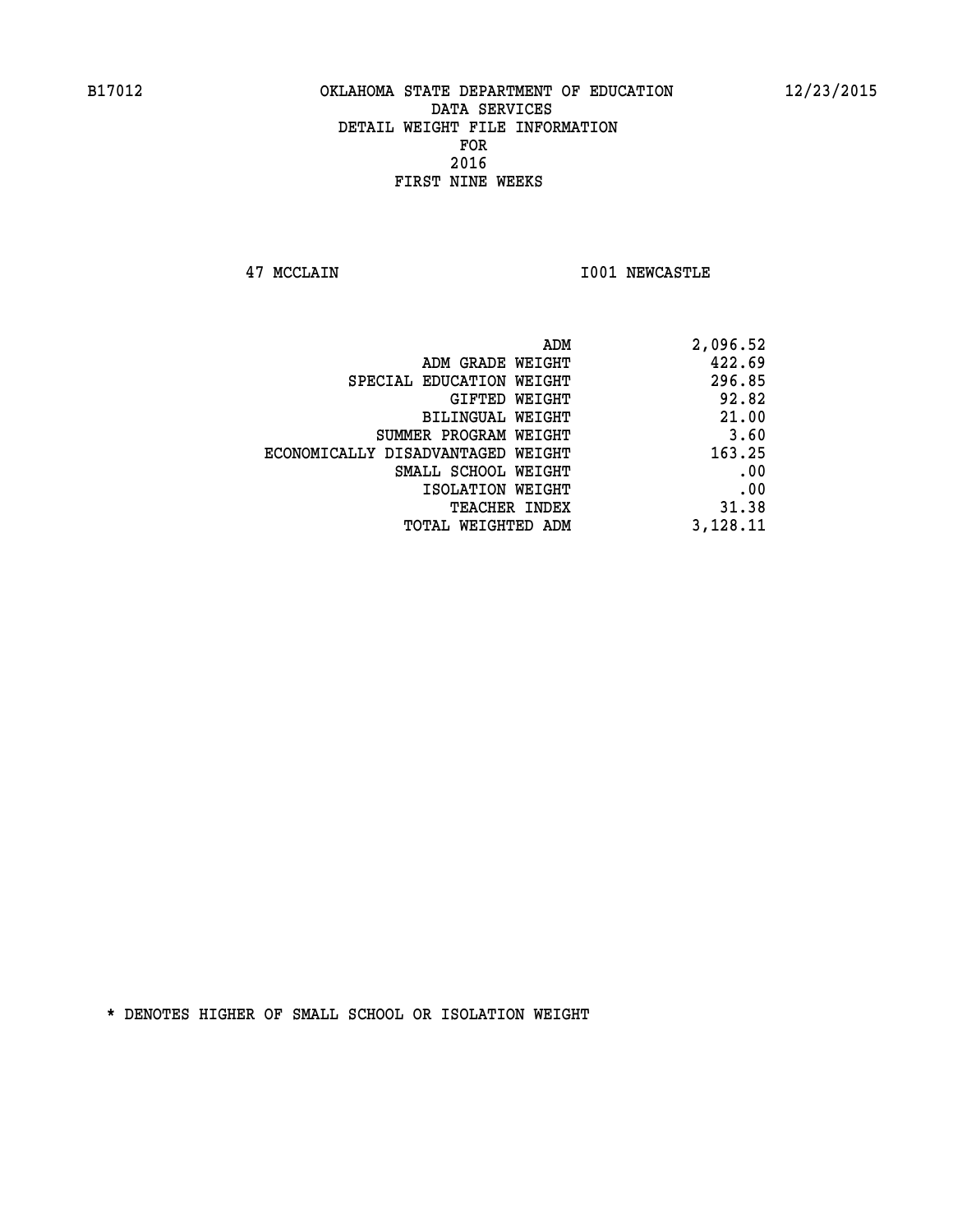**47 MCCLAIN I002 DIBBLE** 

| 653.75 |
|--------|
| 123.89 |
| 99.25  |
| 13.94  |
| 15.75  |
| .00    |
| 91.00  |
| .00    |
| .00    |
| .00    |
| 997.58 |
|        |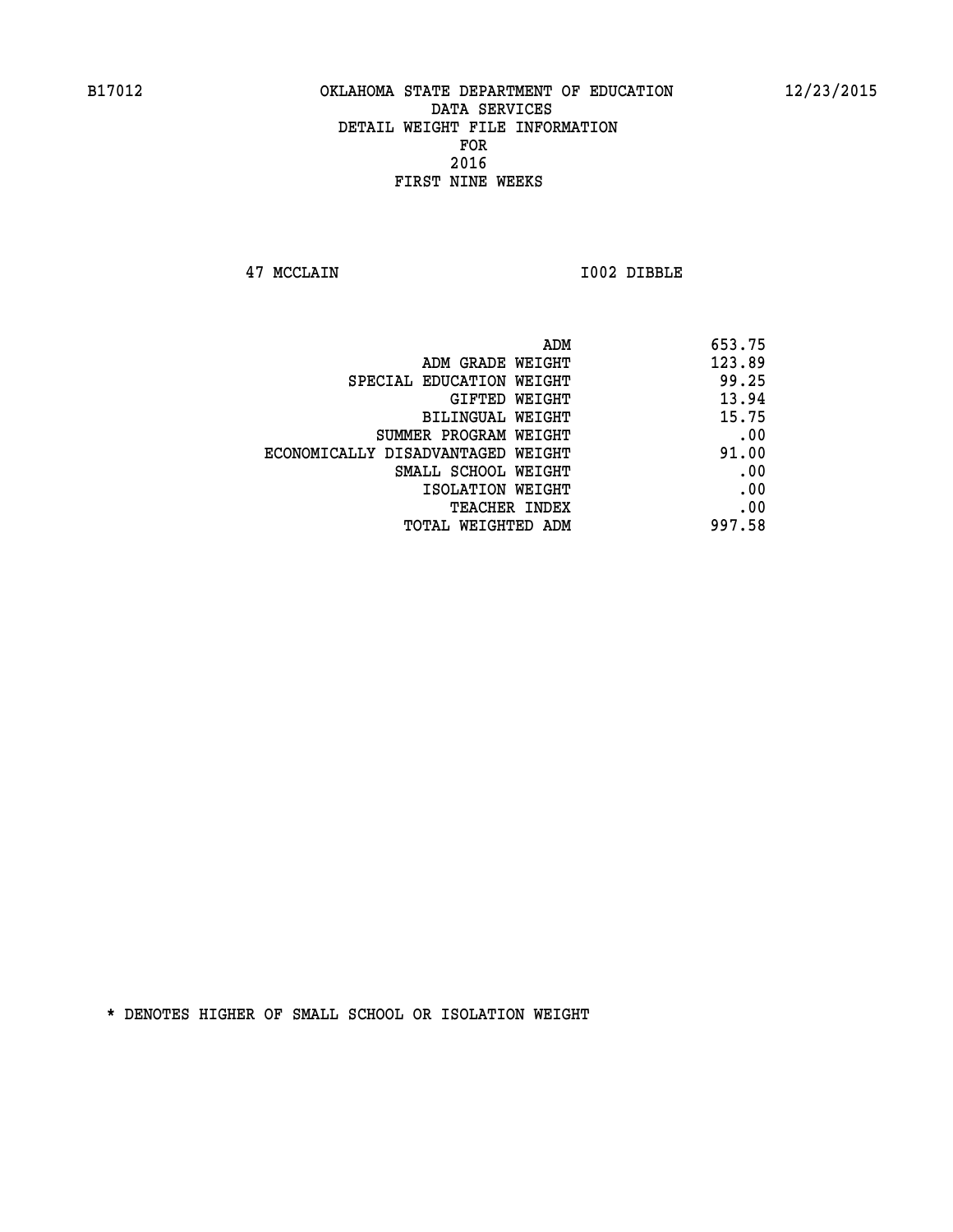**47 MCCLAIN I005 WASHINGTON** 

| ADM                               | 1,005.53 |
|-----------------------------------|----------|
| ADM GRADE WEIGHT                  | 158.70   |
| SPECIAL EDUCATION WEIGHT          | 149.10   |
| <b>GIFTED WEIGHT</b>              | 35.70    |
| BILINGUAL WEIGHT                  | 10.50    |
| SUMMER PROGRAM WEIGHT             | .00      |
| ECONOMICALLY DISADVANTAGED WEIGHT | 78.25    |
| SMALL SCHOOL WEIGHT               | .00      |
| ISOLATION WEIGHT                  | .00      |
| <b>TEACHER INDEX</b>              | 12.05    |
| TOTAL WEIGHTED ADM                | 1,449.83 |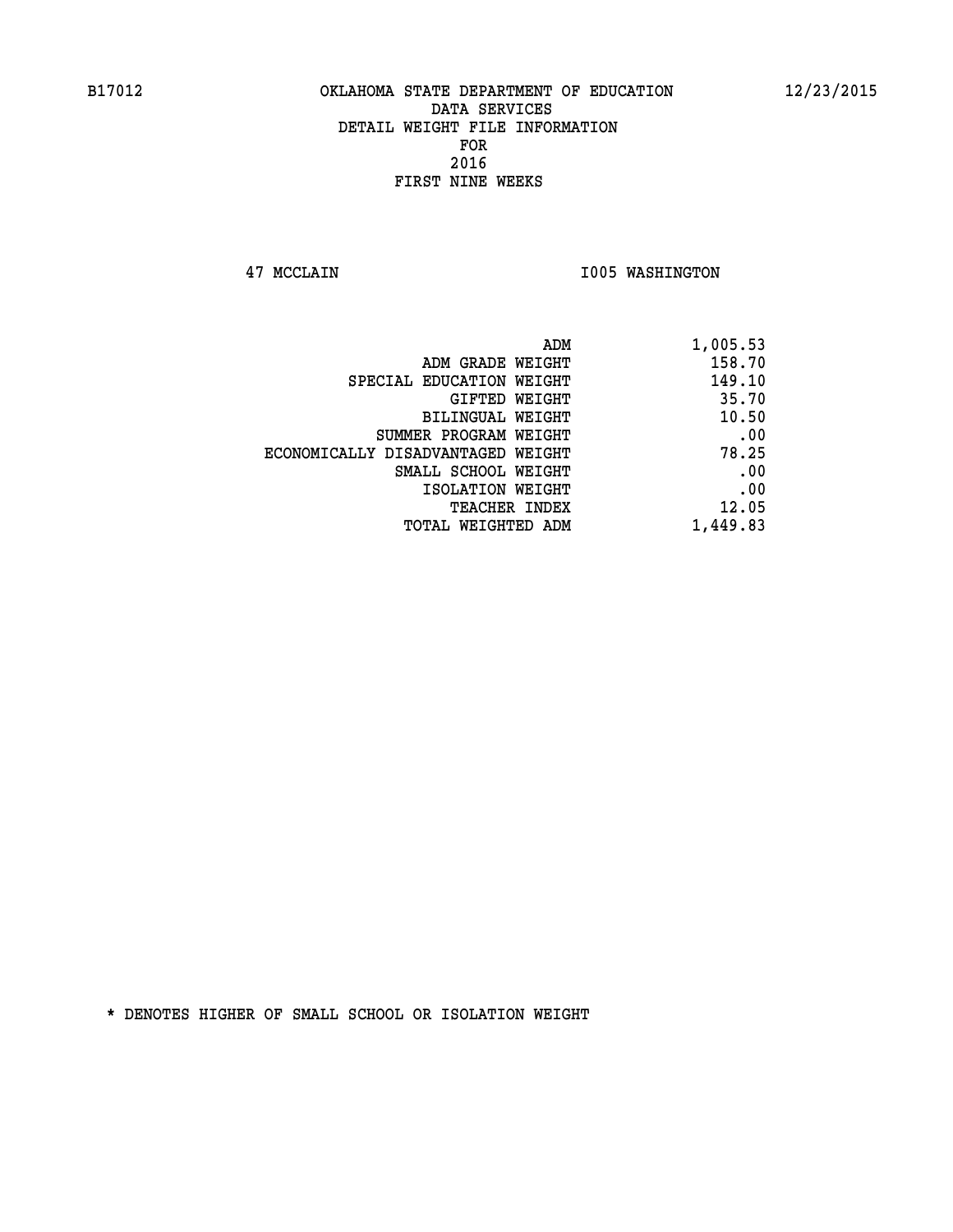**47 MCCLAIN I010 WAYNE** 

|                                   | ADM | 529.78  |
|-----------------------------------|-----|---------|
| ADM GRADE WEIGHT                  |     | 107.82  |
| SPECIAL EDUCATION WEIGHT          |     | 83.85   |
| GIFTED WEIGHT                     |     | 24.14   |
| BILINGUAL WEIGHT                  |     | 8.75    |
| SUMMER PROGRAM WEIGHT             |     | .00     |
| ECONOMICALLY DISADVANTAGED WEIGHT |     | 98.75   |
| SMALL SCHOOL WEIGHT               |     | $7.19*$ |
| ISOLATION WEIGHT                  |     | .00     |
| TEACHER INDEX                     |     | 12.15   |
| TOTAL WEIGHTED ADM                |     | 872.43  |
|                                   |     |         |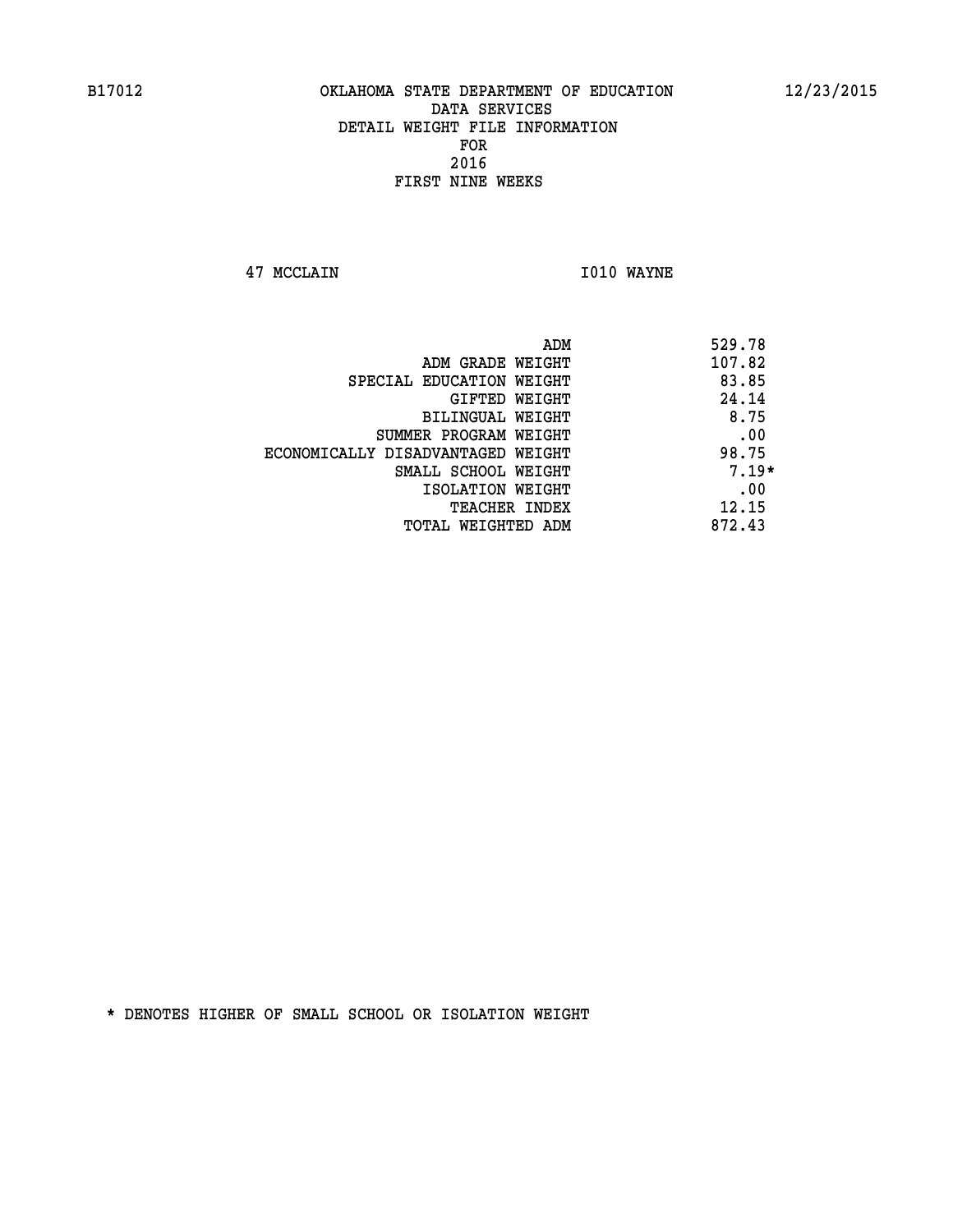**47 MCCLAIN I015 PURCELL** 

| 1,449.02 |
|----------|
| 259.25   |
| 246.15   |
| 47.60    |
| 63.25    |
| .00      |
| 219.00   |
| .00      |
| .00      |
| 28.33    |
| 2,312.60 |
|          |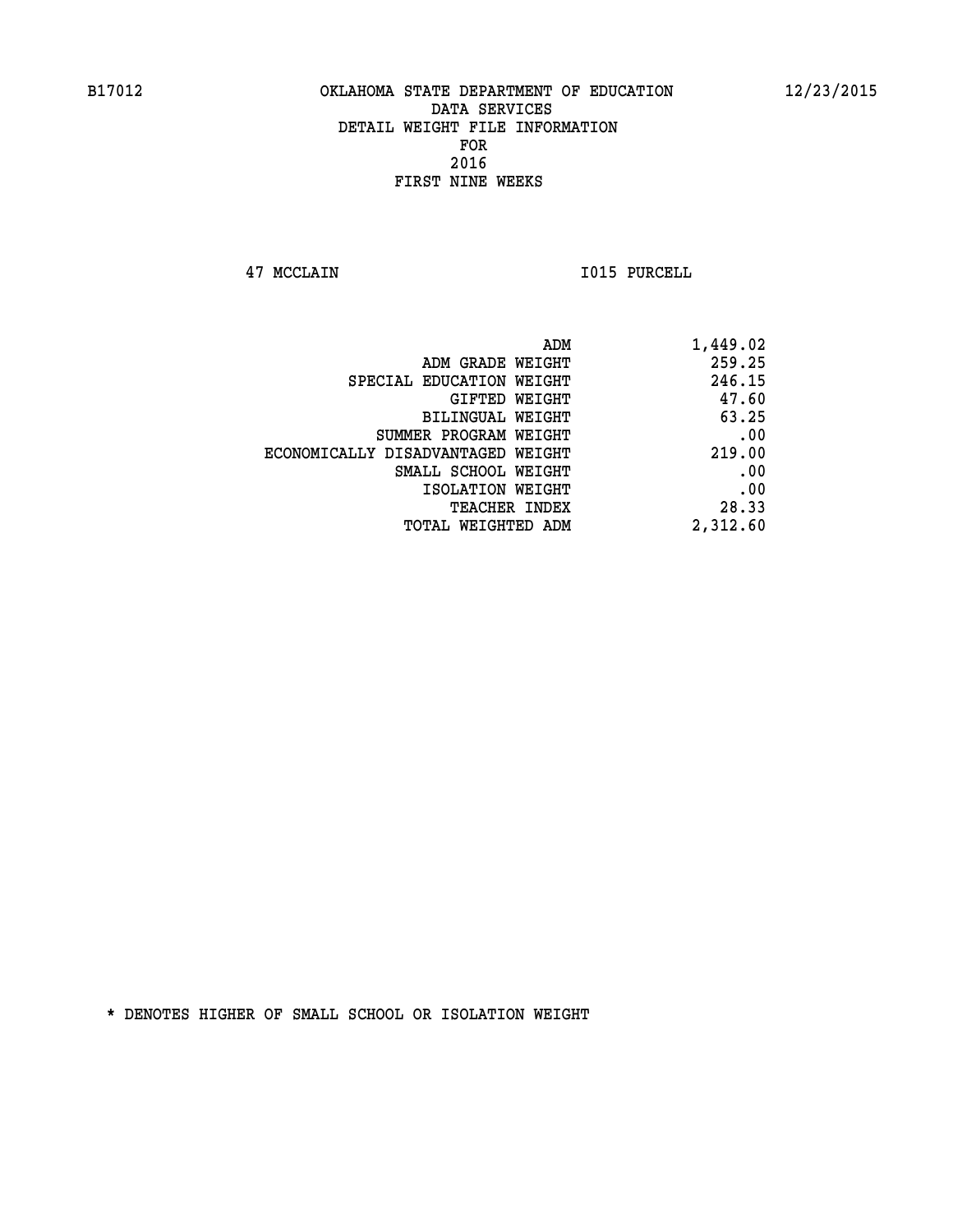**47 MCCLAIN I029 BLANCHARD** 

| ADM                               | 1,947.50 |
|-----------------------------------|----------|
| ADM GRADE WEIGHT                  | 374.75   |
| SPECIAL EDUCATION WEIGHT          | 252.60   |
| GIFTED WEIGHT                     | 78.20    |
| BILINGUAL WEIGHT                  | 6.75     |
| SUMMER PROGRAM WEIGHT             | .00      |
| ECONOMICALLY DISADVANTAGED WEIGHT | 206.25   |
| SMALL SCHOOL WEIGHT               | .00      |
| ISOLATION WEIGHT                  | .00      |
| <b>TEACHER INDEX</b>              | 21.24    |
| TOTAL WEIGHTED ADM                | 2,887.29 |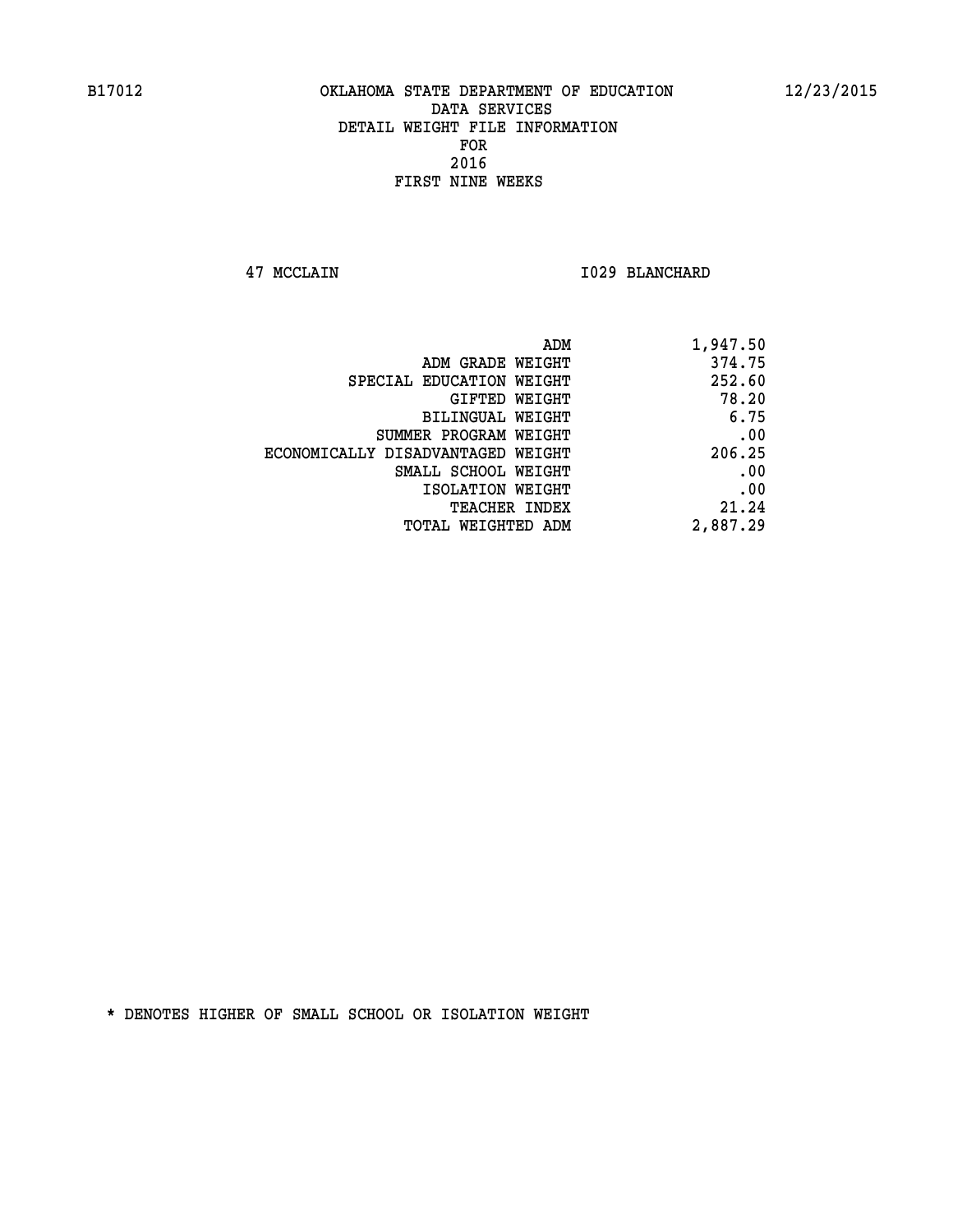**48 MCCURTAIN C001 FOREST GROVE** 

|                                   | ADM<br>168.90 |
|-----------------------------------|---------------|
| ADM GRADE WEIGHT                  | 34.05         |
| SPECIAL EDUCATION WEIGHT          | 44.85         |
| <b>GIFTED WEIGHT</b>              | 5.10          |
| BILINGUAL WEIGHT                  | 2.50          |
| SUMMER PROGRAM WEIGHT             | .00           |
| ECONOMICALLY DISADVANTAGED WEIGHT | 39.00         |
| SMALL SCHOOL WEIGHT               | $22.99*$      |
| ISOLATION WEIGHT                  | .00           |
| <b>TEACHER INDEX</b>              | .00           |
| TOTAL WEIGHTED ADM                | 317.39        |
|                                   |               |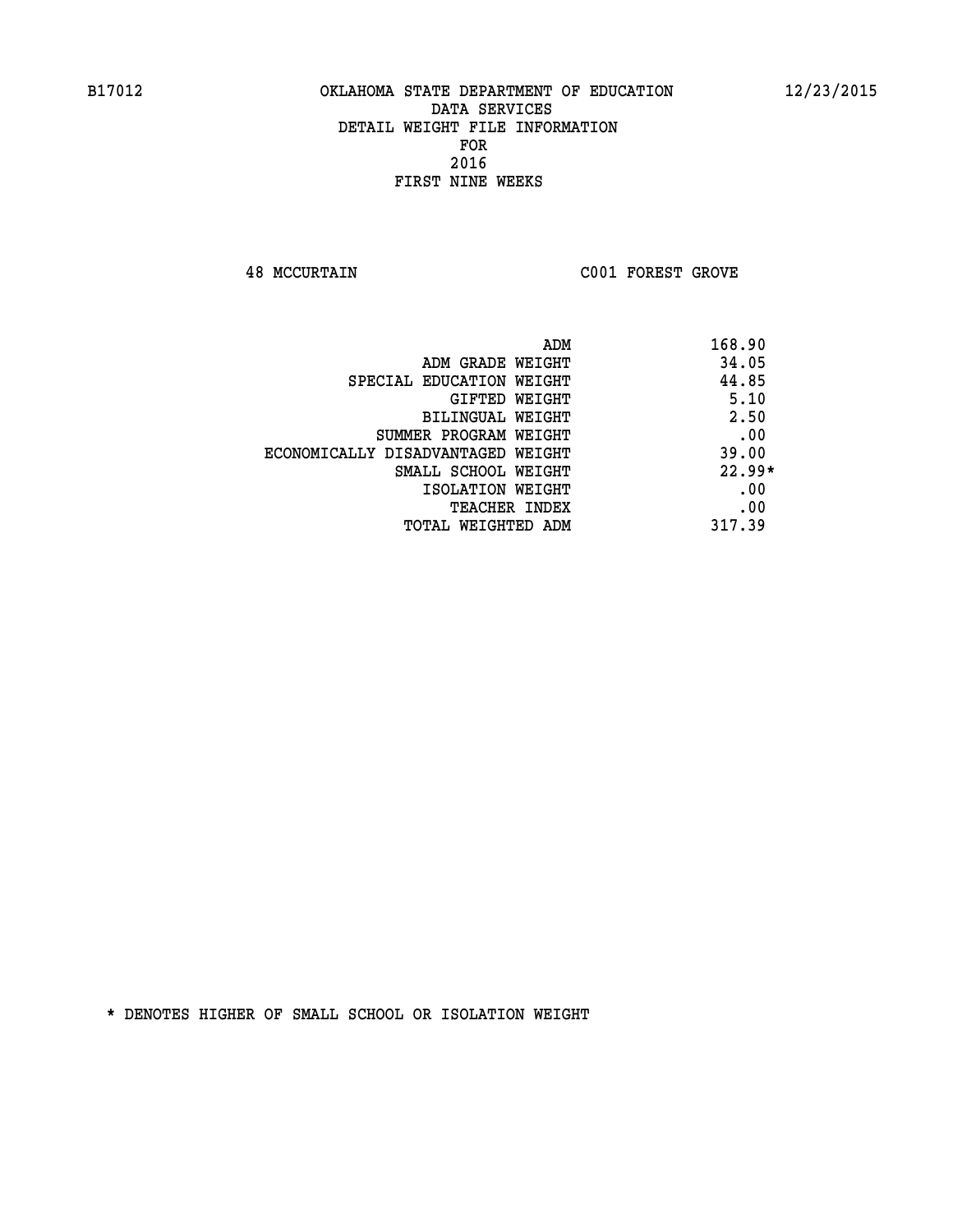**48 MCCURTAIN C009 LUKFATA** 

| ADM                               | 371.05   |
|-----------------------------------|----------|
| ADM GRADE WEIGHT                  | 69.88    |
| SPECIAL EDUCATION WEIGHT          | 40.60    |
| GIFTED WEIGHT                     | 8.84     |
| BILINGUAL WEIGHT                  | .00      |
| SUMMER PROGRAM WEIGHT             | .00      |
| ECONOMICALLY DISADVANTAGED WEIGHT | 55.75    |
| SMALL SCHOOL WEIGHT               | $22.16*$ |
| ISOLATION WEIGHT                  | .00      |
| <b>TEACHER INDEX</b>              | 11.42    |
| TOTAL WEIGHTED ADM                | 579.70   |
|                                   |          |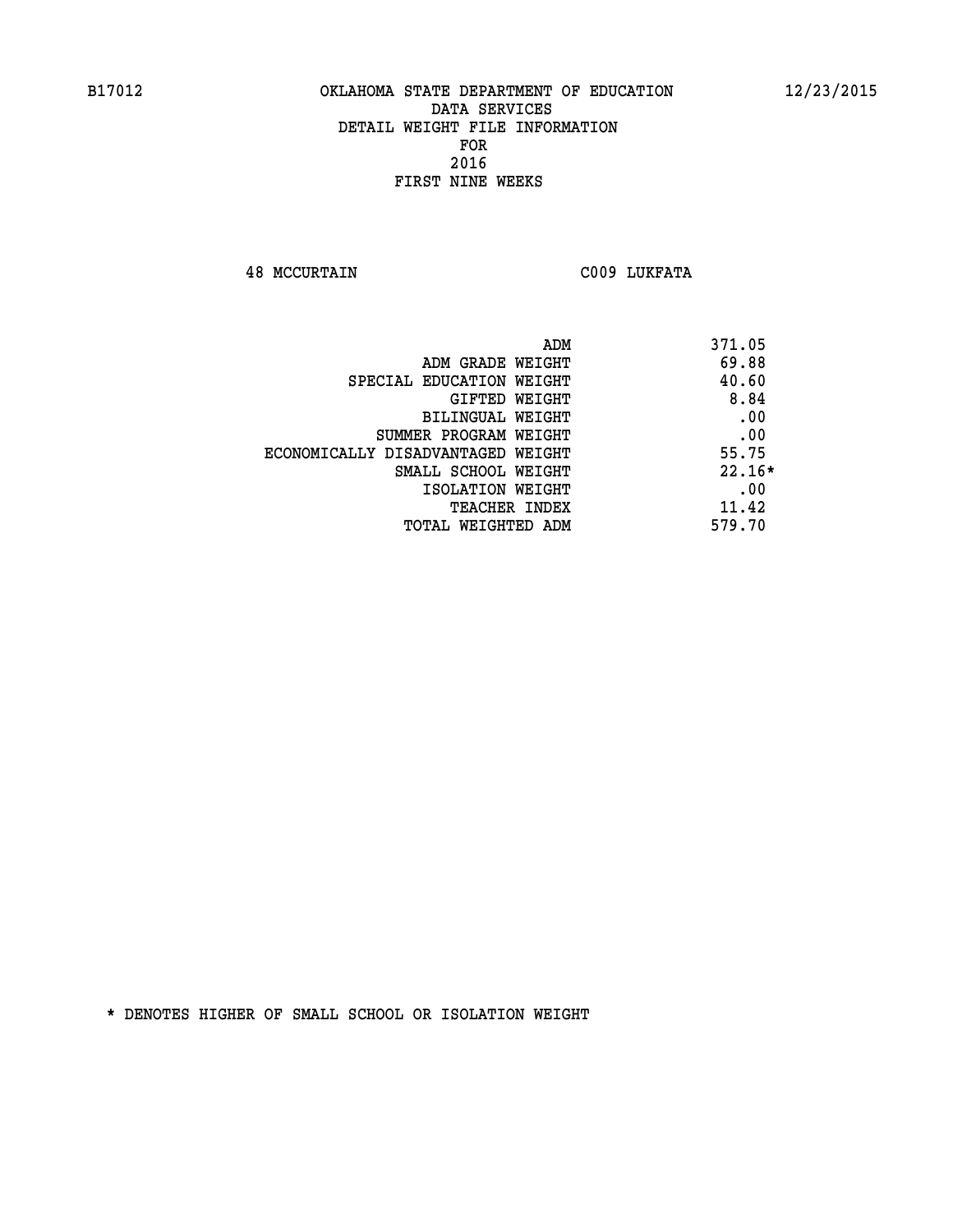**48 MCCURTAIN C023 GLOVER** 

| ADM                               | 53.22   |
|-----------------------------------|---------|
| ADM GRADE WEIGHT                  | 11.61   |
| SPECIAL EDUCATION WEIGHT          | 13.60   |
| GIFTED WEIGHT                     | 2.04    |
| <b>BILINGUAL WEIGHT</b>           | .00     |
| SUMMER PROGRAM WEIGHT             | .00     |
| ECONOMICALLY DISADVANTAGED WEIGHT | 17.50   |
| SMALL SCHOOL WEIGHT               | $9.57*$ |
| ISOLATION WEIGHT                  | .00     |
| <b>TEACHER INDEX</b>              | .00     |
| TOTAL WEIGHTED ADM                | 107.54  |
|                                   |         |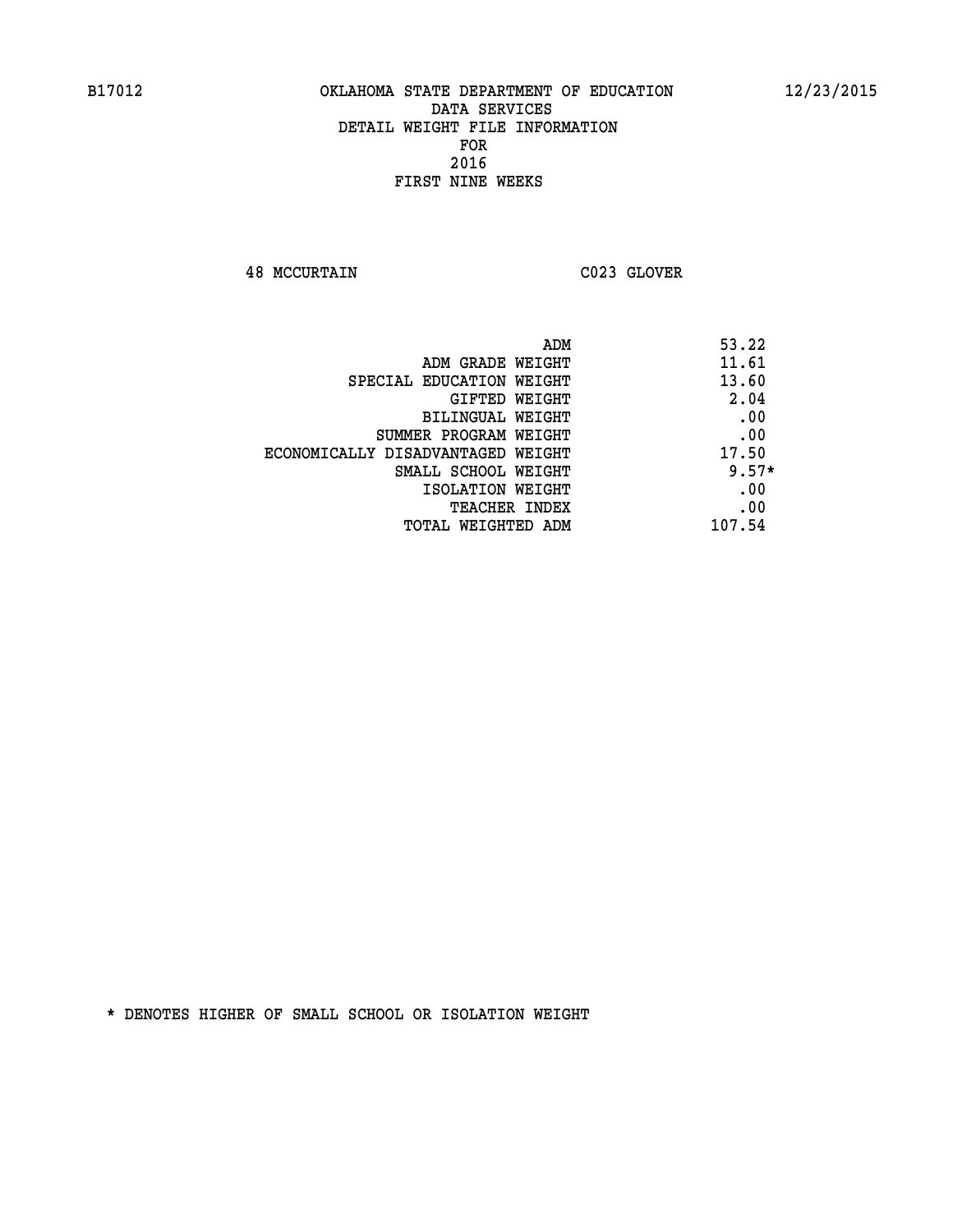**48 MCCURTAIN C037 DENISON** 

|                                   | 324.12<br>ADM |
|-----------------------------------|---------------|
| ADM GRADE WEIGHT                  | 76.24         |
| SPECIAL EDUCATION WEIGHT          | 23.75         |
| GIFTED WEIGHT                     | 5.10          |
| BILINGUAL WEIGHT                  | .25           |
| SUMMER PROGRAM WEIGHT             | .00           |
| ECONOMICALLY DISADVANTAGED WEIGHT | 47.50         |
| SMALL SCHOOL WEIGHT               | $25.11*$      |
| ISOLATION WEIGHT                  | .00           |
| <b>TEACHER INDEX</b>              | .00           |
| TOTAL WEIGHTED ADM                | 502.07        |
|                                   |               |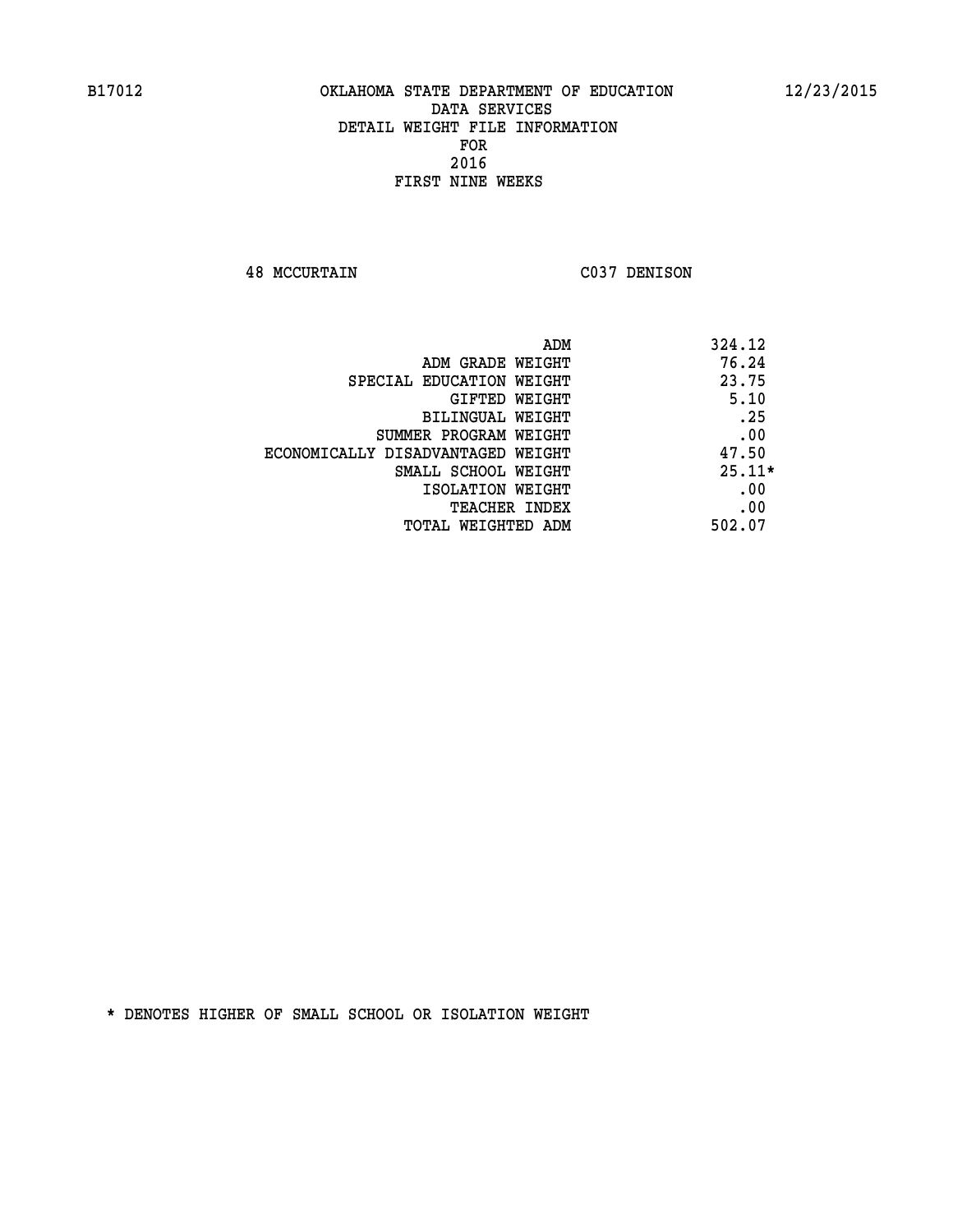**48 MCCURTAIN C072 HOLLY CREEK** 

|                                   | 208.68<br>ADM |
|-----------------------------------|---------------|
| ADM GRADE WEIGHT                  | 40.17         |
| SPECIAL EDUCATION WEIGHT          | 42.95         |
| GIFTED WEIGHT                     | 4.42          |
| BILINGUAL WEIGHT                  | 1.50          |
| SUMMER PROGRAM WEIGHT             | .00           |
| ECONOMICALLY DISADVANTAGED WEIGHT | 40.25         |
| SMALL SCHOOL WEIGHT               | $25.27*$      |
| ISOLATION WEIGHT                  | .00           |
| <b>TEACHER INDEX</b>              | 26.37         |
| TOTAL WEIGHTED ADM                | 389.61        |
|                                   |               |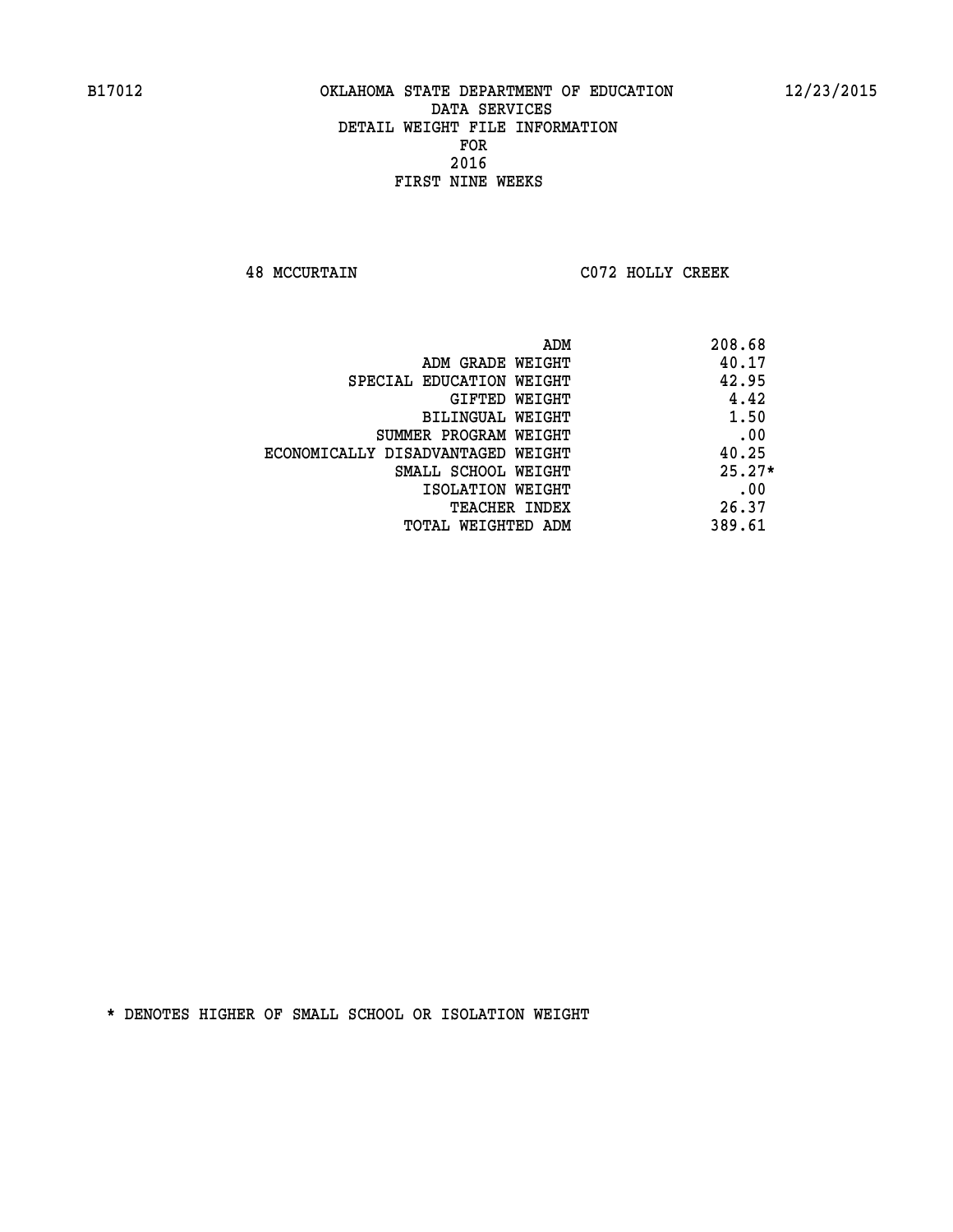**48 MCCURTAIN I005 IDABEL** 

| ADM                               | 1,239.47 |
|-----------------------------------|----------|
| ADM GRADE WEIGHT                  | 260.56   |
| SPECIAL EDUCATION WEIGHT          | 172.80   |
| GIFTED WEIGHT                     | 33.66    |
| <b>BILINGUAL WEIGHT</b>           | 36.75    |
| SUMMER PROGRAM WEIGHT             | .00      |
| ECONOMICALLY DISADVANTAGED WEIGHT | 312.50   |
| SMALL SCHOOL WEIGHT               | .00      |
| ISOLATION WEIGHT                  | .00      |
| TEACHER INDEX                     | 99.33    |
| TOTAL WEIGHTED ADM                | 2,155.07 |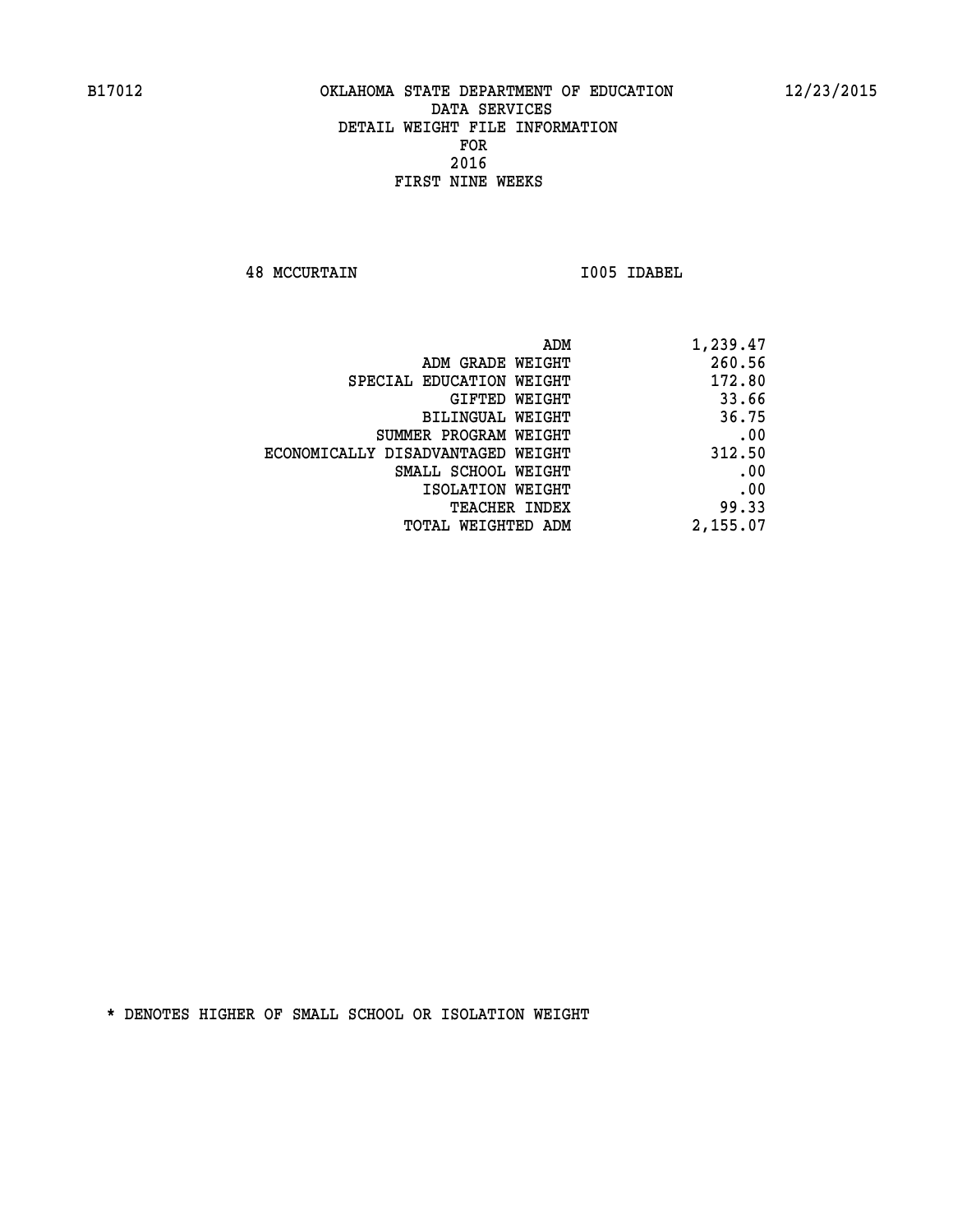**48 MCCURTAIN I006 HAWORTH** 

| ADM                               | 577.58    |
|-----------------------------------|-----------|
| ADM GRADE WEIGHT                  | 110.05    |
| SPECIAL EDUCATION WEIGHT          | 86.75     |
| GIFTED WEIGHT                     | 15.64     |
| BILINGUAL WEIGHT                  | 4.25      |
| SUMMER PROGRAM WEIGHT             | .00       |
| ECONOMICALLY DISADVANTAGED WEIGHT | 119.75    |
| SMALL SCHOOL WEIGHT               | .00       |
| ISOLATION WEIGHT                  | $202.15*$ |
| TEACHER INDEX                     | 4.04      |
| TOTAL WEIGHTED ADM                | 1,120.21  |
|                                   |           |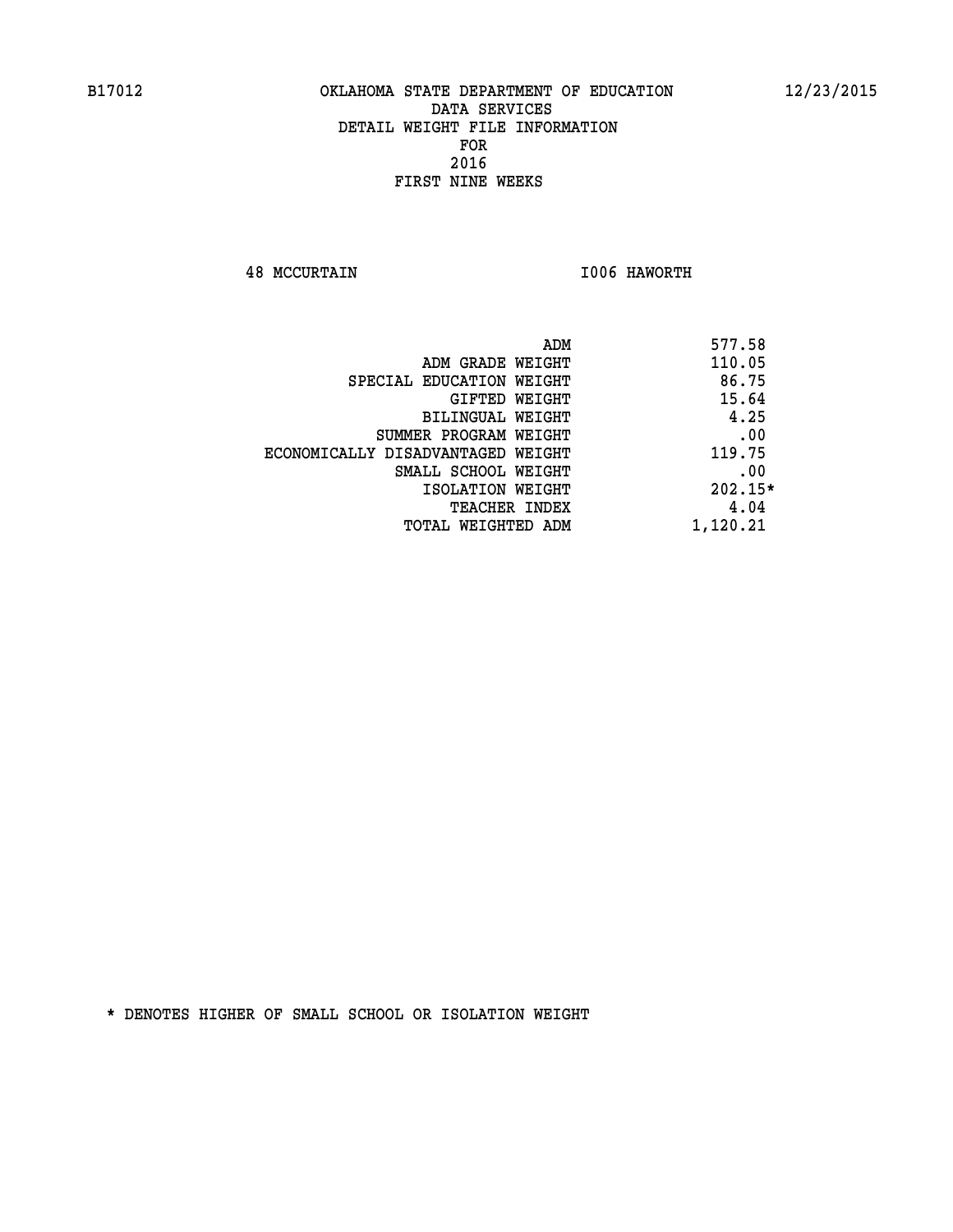**48 MCCURTAIN I011 VALLIANT** 

|                                   | 894.33<br>ADM |
|-----------------------------------|---------------|
| ADM GRADE WEIGHT                  | 179.72        |
| SPECIAL EDUCATION WEIGHT          | 166.95        |
| GIFTED WEIGHT                     | 26.86         |
| BILINGUAL WEIGHT                  | 3.50          |
| SUMMER PROGRAM WEIGHT             | .00           |
| ECONOMICALLY DISADVANTAGED WEIGHT | 173.75        |
| SMALL SCHOOL WEIGHT               | .00           |
| ISOLATION WEIGHT                  | .00           |
| TEACHER INDEX                     | 45.67         |
| TOTAL WEIGHTED ADM                | 1,490.78      |
|                                   |               |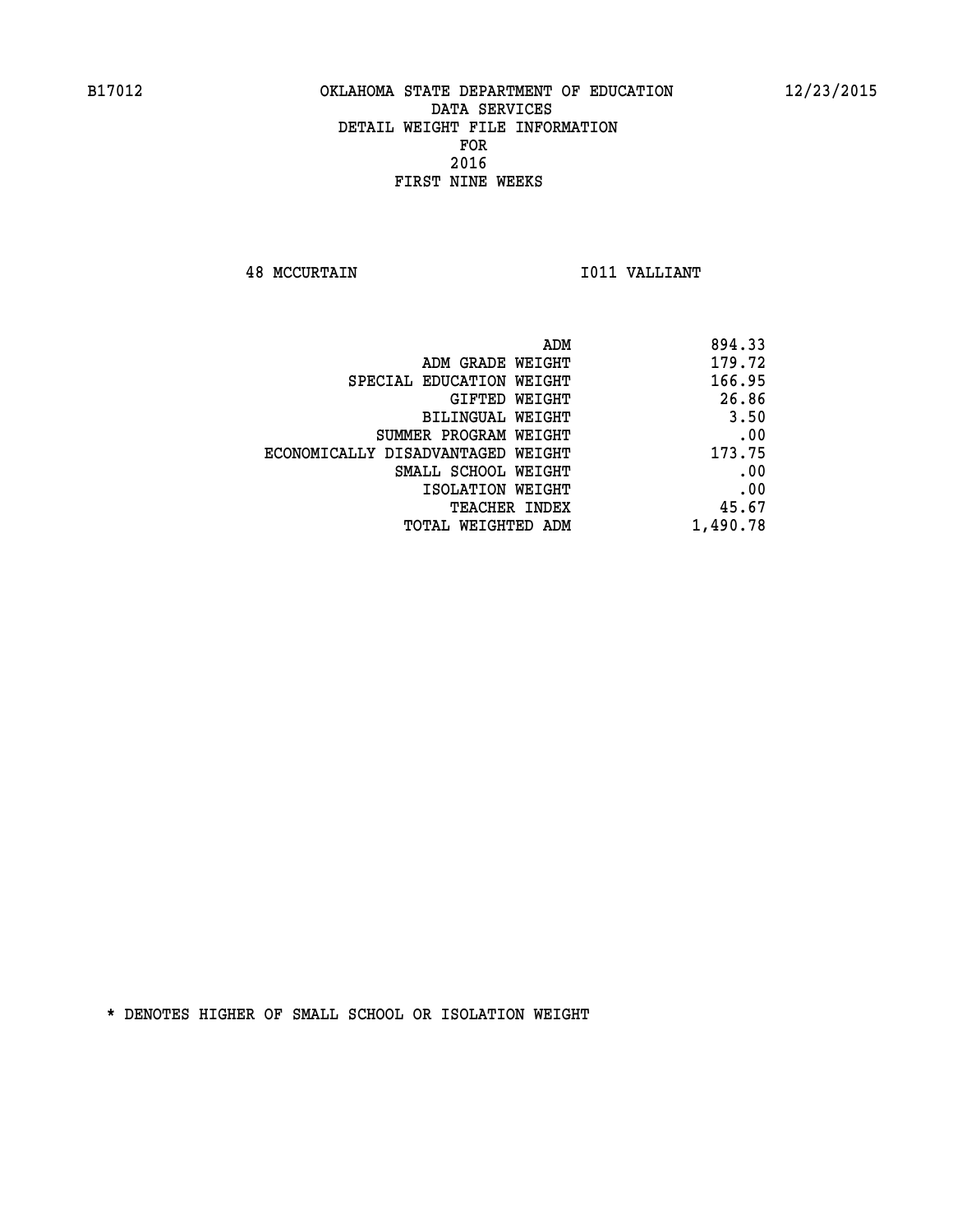**48 MCCURTAIN I013 EAGLETOWN** 

|                                   | ADM | 150.46    |
|-----------------------------------|-----|-----------|
| ADM GRADE WEIGHT                  |     | 28.87     |
| SPECIAL EDUCATION WEIGHT          |     | 28.10     |
| GIFTED WEIGHT                     |     | 1.70      |
| BILINGUAL WEIGHT                  |     | .00       |
| SUMMER PROGRAM WEIGHT             |     | 2.40      |
| ECONOMICALLY DISADVANTAGED WEIGHT |     | 30.00     |
| SMALL SCHOOL WEIGHT               |     | 21.53     |
| ISOLATION WEIGHT                  |     | $136.92*$ |
| TEACHER INDEX                     |     | 4.92      |
| TOTAL WEIGHTED ADM                |     | 383.37    |
|                                   |     |           |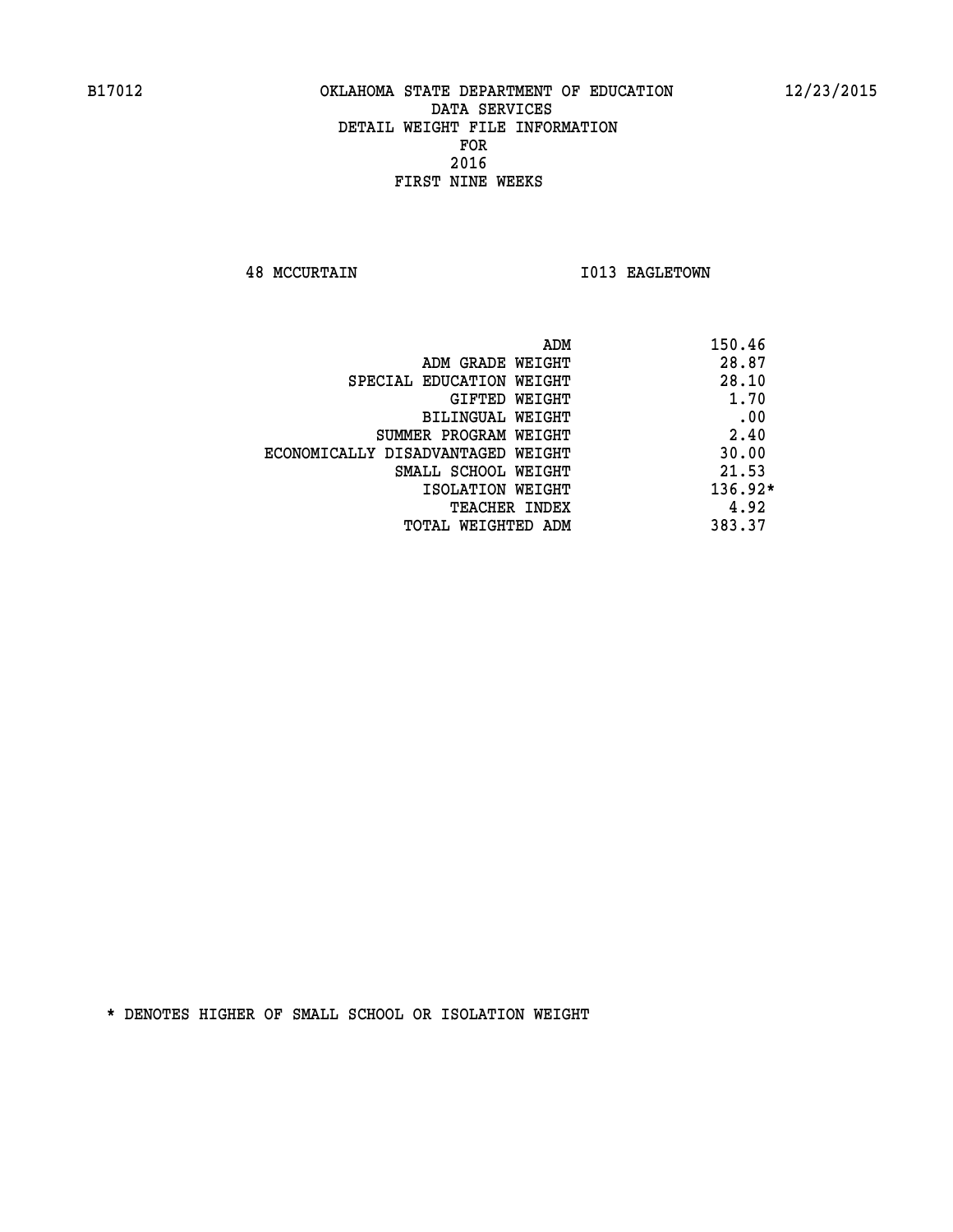**48 MCCURTAIN I014 SMITHVILLE** 

| 277.19<br>ADM                              |     |
|--------------------------------------------|-----|
| 55.51<br>ADM GRADE WEIGHT                  |     |
| 52.90<br>SPECIAL EDUCATION WEIGHT          |     |
| 10.54<br>GIFTED WEIGHT                     |     |
| BILINGUAL WEIGHT                           | .00 |
| SUMMER PROGRAM WEIGHT                      | .00 |
| 57.00<br>ECONOMICALLY DISADVANTAGED WEIGHT |     |
| 26.39<br>SMALL SCHOOL WEIGHT               |     |
| $166.31*$<br>ISOLATION WEIGHT              |     |
| 18.90<br>TEACHER INDEX                     |     |
| 638.35<br>TOTAL WEIGHTED ADM               |     |
|                                            |     |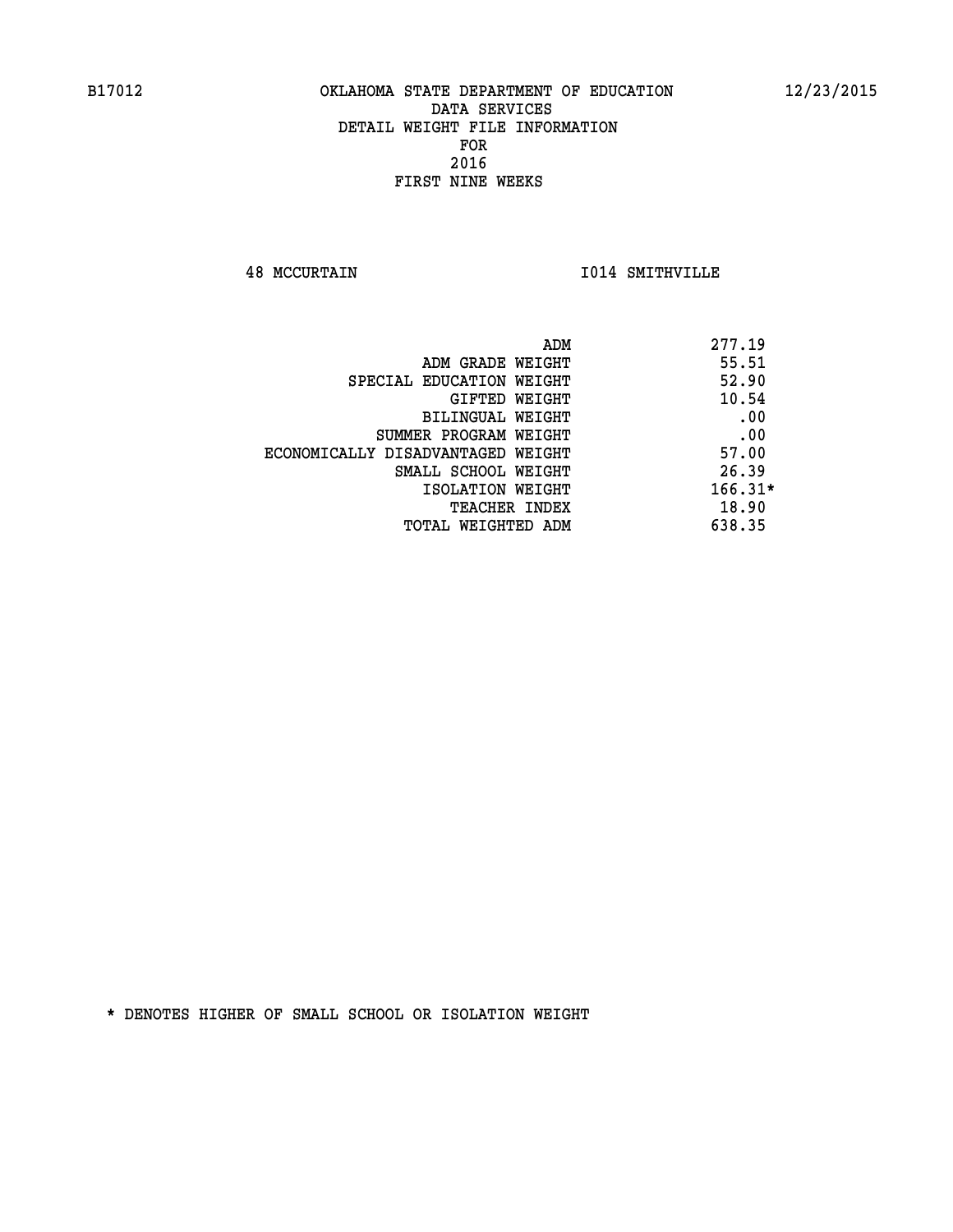**48 MCCURTAIN I039 WRIGHT CITY** 

| ADM                               | 462.63   |
|-----------------------------------|----------|
| ADM GRADE WEIGHT                  | 96.46    |
| SPECIAL EDUCATION WEIGHT          | 57.45    |
| <b>GIFTED WEIGHT</b>              | 4.76     |
| BILINGUAL WEIGHT                  | .00      |
| SUMMER PROGRAM WEIGHT             | .00      |
| ECONOMICALLY DISADVANTAGED WEIGHT | 93.50    |
| SMALL SCHOOL WEIGHT               | $11.61*$ |
| ISOLATION WEIGHT                  | .00      |
| <b>TEACHER INDEX</b>              | 40.20    |
| TOTAL WEIGHTED ADM                | 766.61   |
|                                   |          |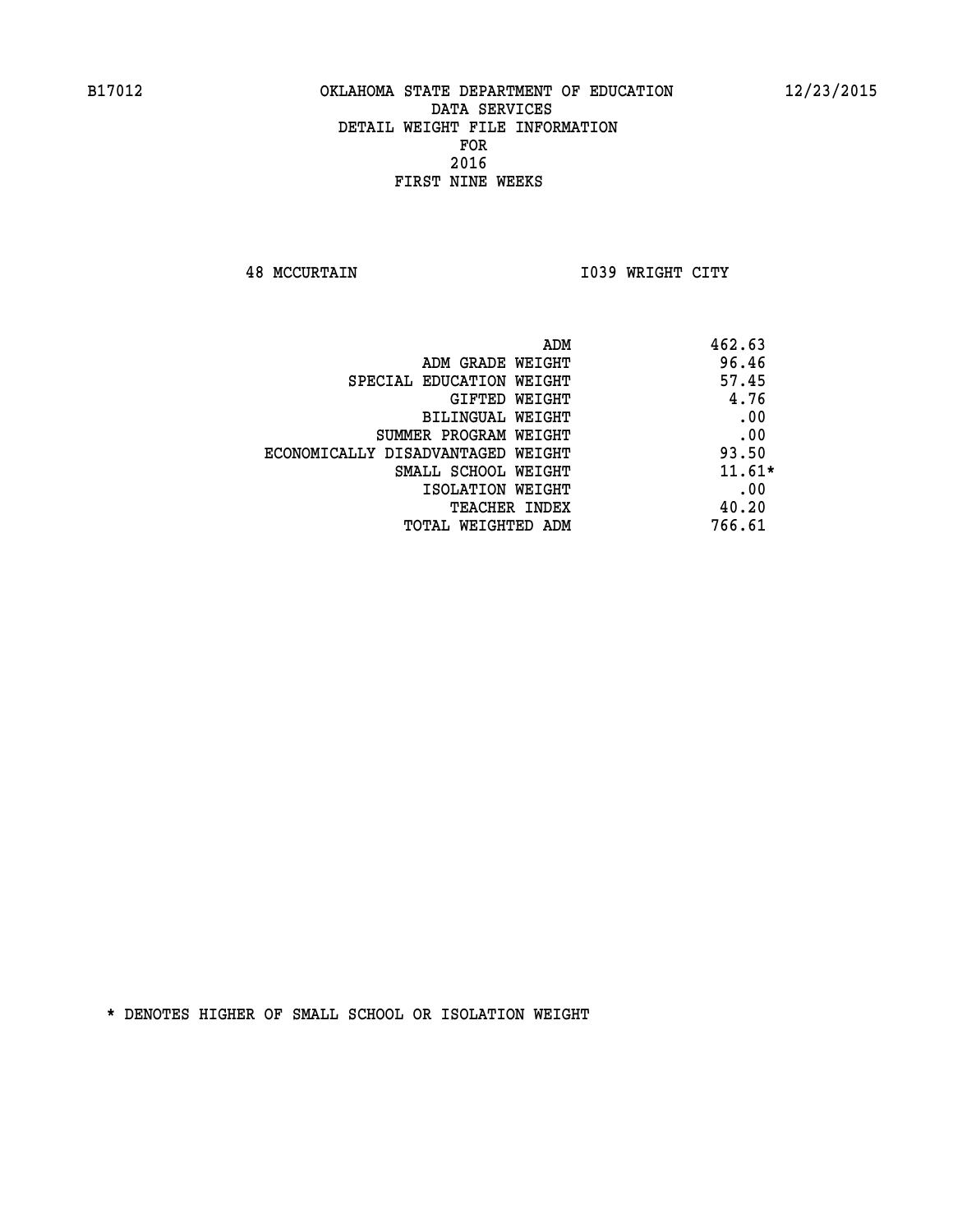**48 MCCURTAIN I071 BATTIEST** 

|                                   | 275.86<br>ADM |  |
|-----------------------------------|---------------|--|
| ADM GRADE WEIGHT                  | 55.95         |  |
| SPECIAL EDUCATION WEIGHT          | 34.70         |  |
| GIFTED WEIGHT                     | 11.90         |  |
| BILINGUAL WEIGHT                  | 2.00          |  |
| SUMMER PROGRAM WEIGHT             | .00           |  |
| ECONOMICALLY DISADVANTAGED WEIGHT | 56.00         |  |
| SMALL SCHOOL WEIGHT               | 26.40         |  |
| ISOLATION WEIGHT                  | $162.76*$     |  |
| TEACHER INDEX                     | 16.29         |  |
| TOTAL WEIGHTED ADM                | 615.46        |  |
|                                   |               |  |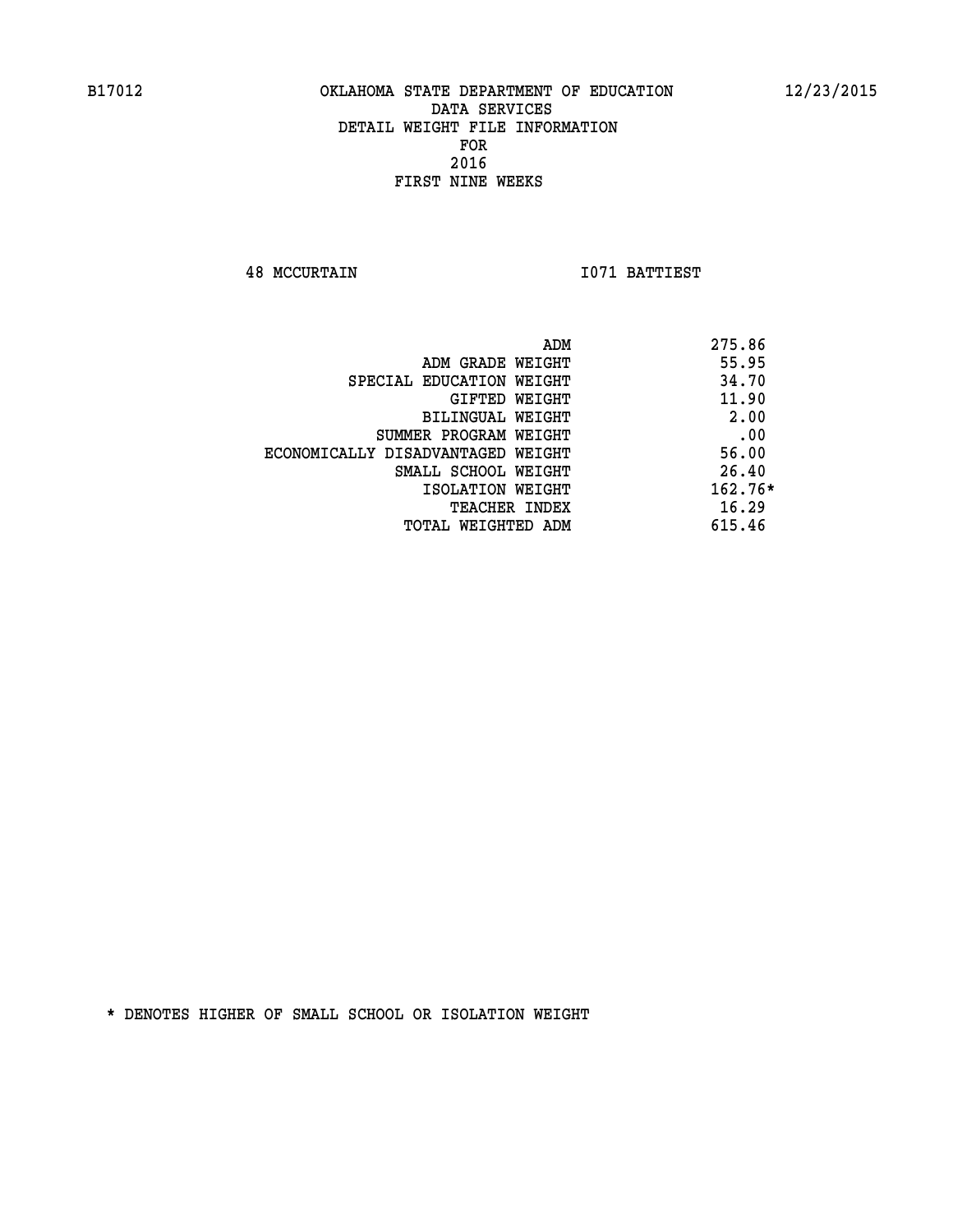**48 MCCURTAIN I074 BROKEN BOW** 

| ADM<br>1,698.99                       |        |
|---------------------------------------|--------|
| 330.84<br>ADM GRADE WEIGHT            |        |
| 203.80<br>SPECIAL EDUCATION WEIGHT    |        |
| GIFTED WEIGHT                         | 59.50  |
| BILINGUAL WEIGHT                      | 48.00  |
| SUMMER PROGRAM WEIGHT                 | .00    |
| ECONOMICALLY DISADVANTAGED WEIGHT     | 343.00 |
| SMALL SCHOOL WEIGHT                   | .00    |
| ISOLATION WEIGHT                      | .00    |
| <b>TEACHER INDEX</b>                  | 24.68  |
| 2,708.81<br><b>TOTAL WEIGHTED ADM</b> |        |
|                                       |        |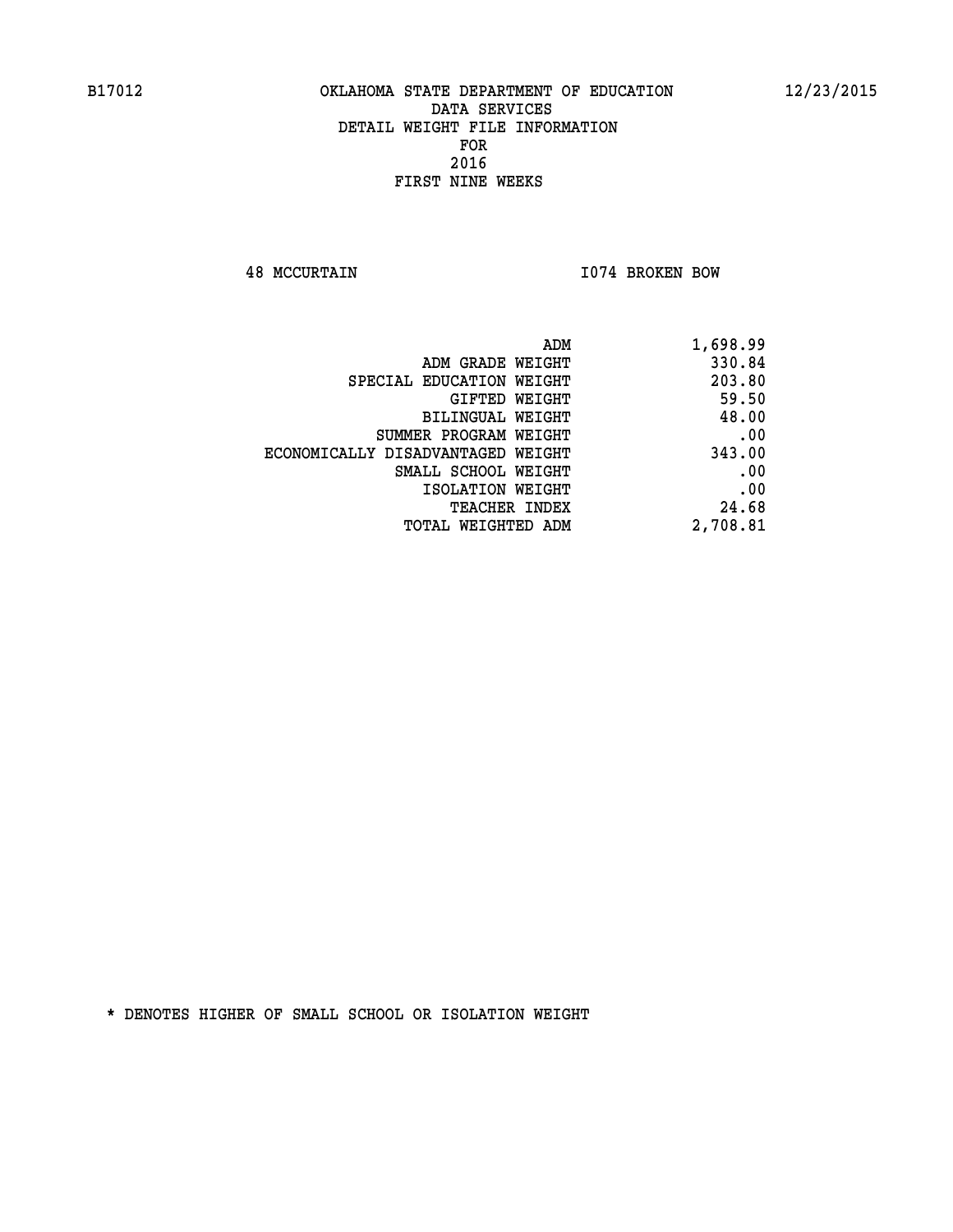**49 MCINTOSH C003 RYAL** 

| ADM<br>59.95                 |                                   |
|------------------------------|-----------------------------------|
| 12.85                        | ADM GRADE WEIGHT                  |
| 19.35                        | SPECIAL EDUCATION WEIGHT          |
| 2.72<br>GIFTED WEIGHT        |                                   |
| .00                          | BILINGUAL WEIGHT                  |
| .00                          | SUMMER PROGRAM WEIGHT             |
| 13.50                        | ECONOMICALLY DISADVANTAGED WEIGHT |
| $10.63*$                     | SMALL SCHOOL WEIGHT               |
| .00                          | ISOLATION WEIGHT                  |
| 3.27<br><b>TEACHER INDEX</b> |                                   |
| 122.27                       | TOTAL WEIGHTED ADM                |
|                              |                                   |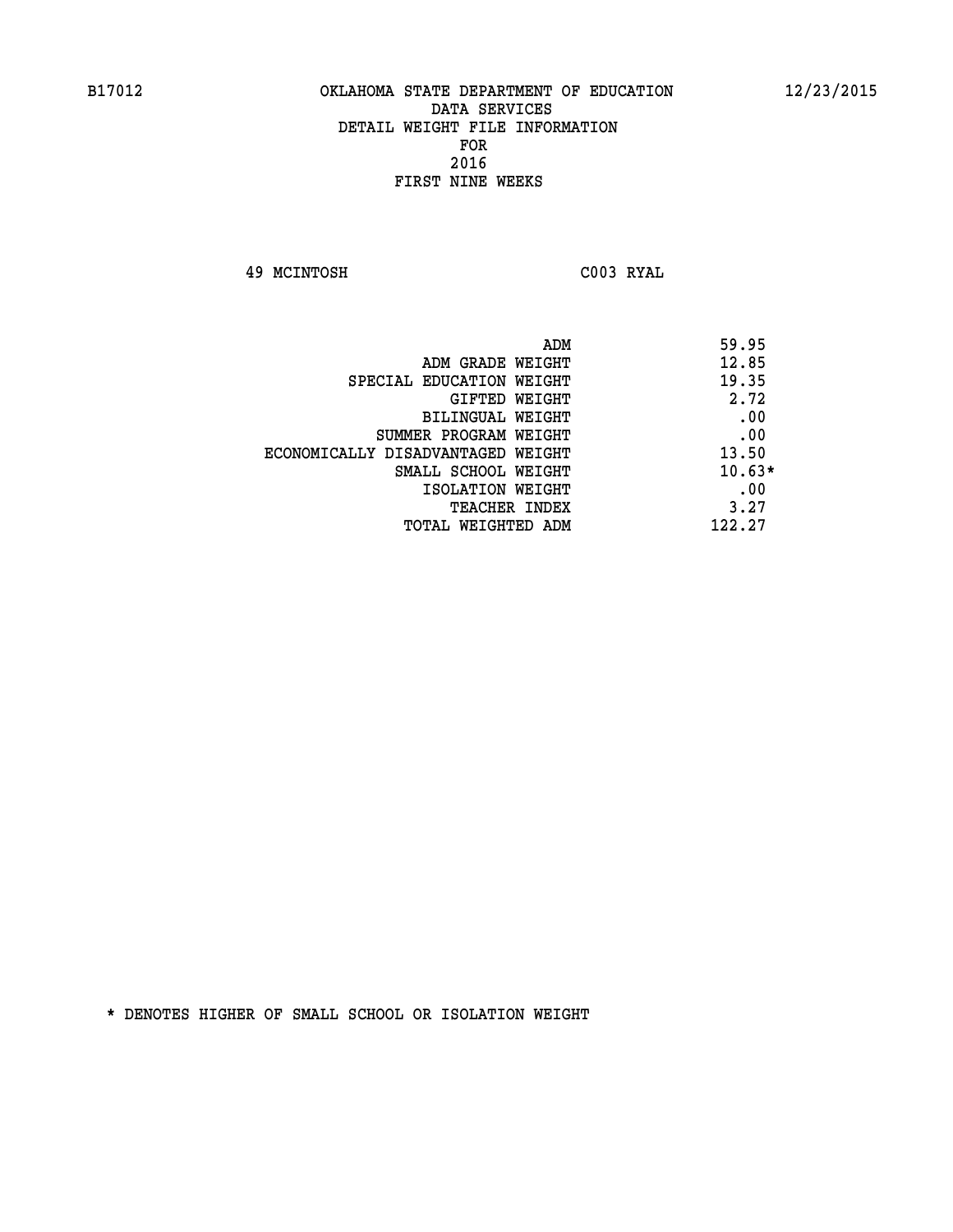**49 MCINTOSH C016 STIDHAM** 

| 104.69   | ADM                               |
|----------|-----------------------------------|
| 22.09    | ADM GRADE WEIGHT                  |
| 30.10    | SPECIAL EDUCATION WEIGHT          |
| 2.72     | <b>GIFTED WEIGHT</b>              |
| .00      | BILINGUAL WEIGHT                  |
| .00      | SUMMER PROGRAM WEIGHT             |
| 23.25    | ECONOMICALLY DISADVANTAGED WEIGHT |
| $16.79*$ | SMALL SCHOOL WEIGHT               |
| .00      | ISOLATION WEIGHT                  |
| 6.89     | <b>TEACHER INDEX</b>              |
| 206.53   | TOTAL WEIGHTED ADM                |
|          |                                   |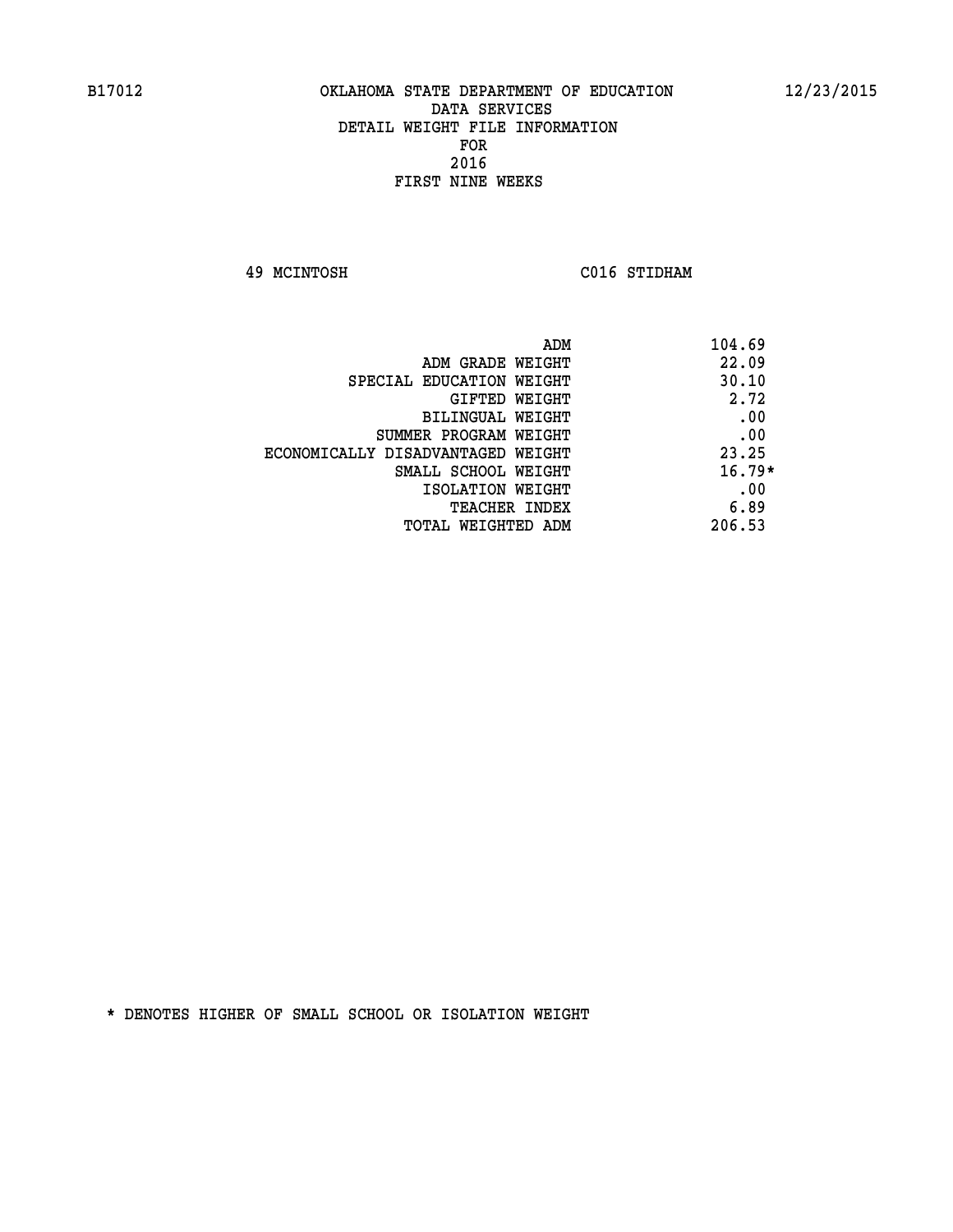**49 MCINTOSH I001 EUFAULA** 

| 1,176.27 |
|----------|
| 221.53   |
| 309.10   |
| 56.44    |
| 1.75     |
| .00      |
| 218.00   |
| .00      |
| .00      |
| 33.45    |
| 2,016.54 |
|          |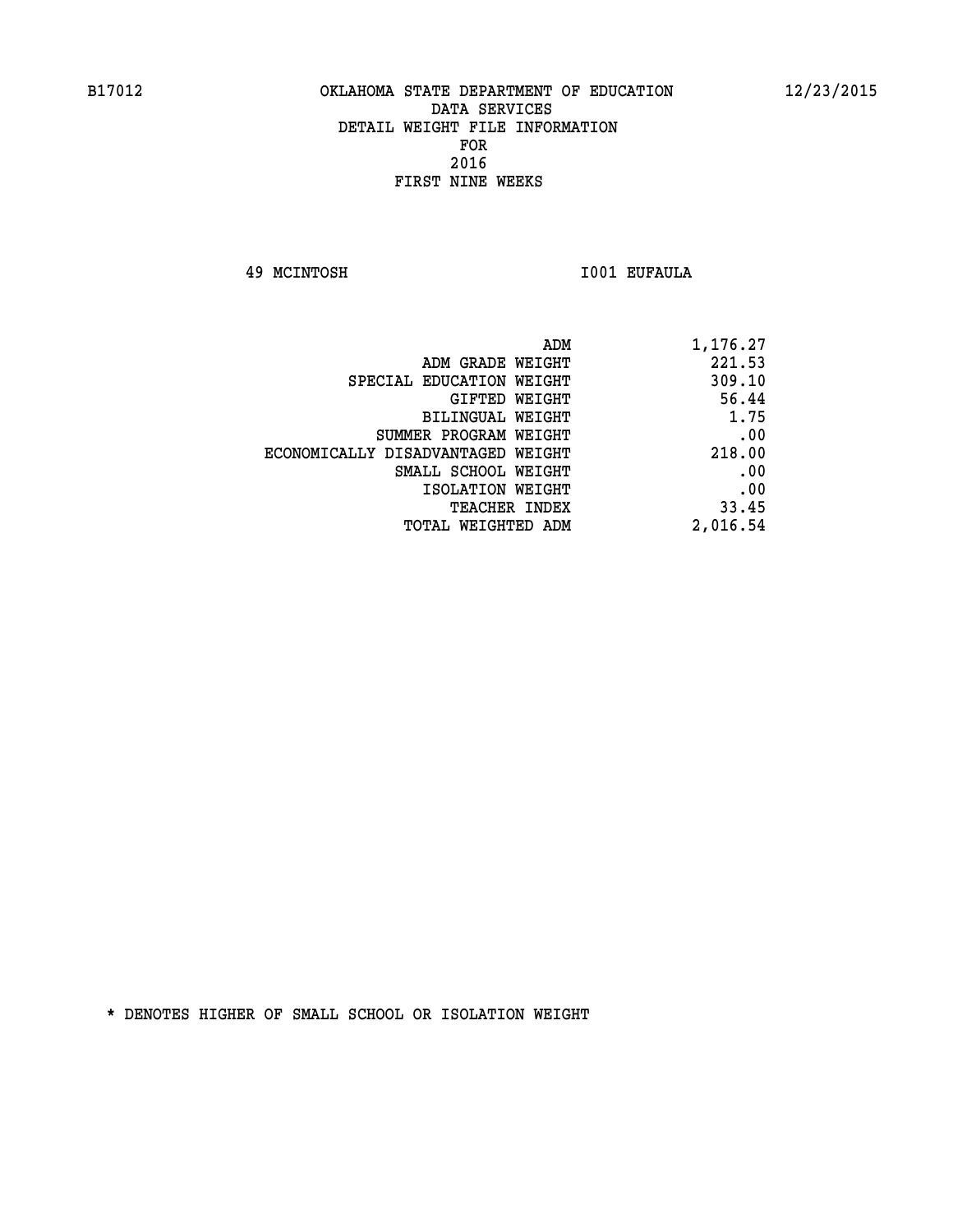**49 MCINTOSH I019 CHECOTAH** 

| 1,542.84 |
|----------|
| 314.17   |
| 311.80   |
| 52.36    |
| 1.75     |
| .00      |
| 308.25   |
| .00      |
| .00      |
| 54.35    |
| 2,585.52 |
|          |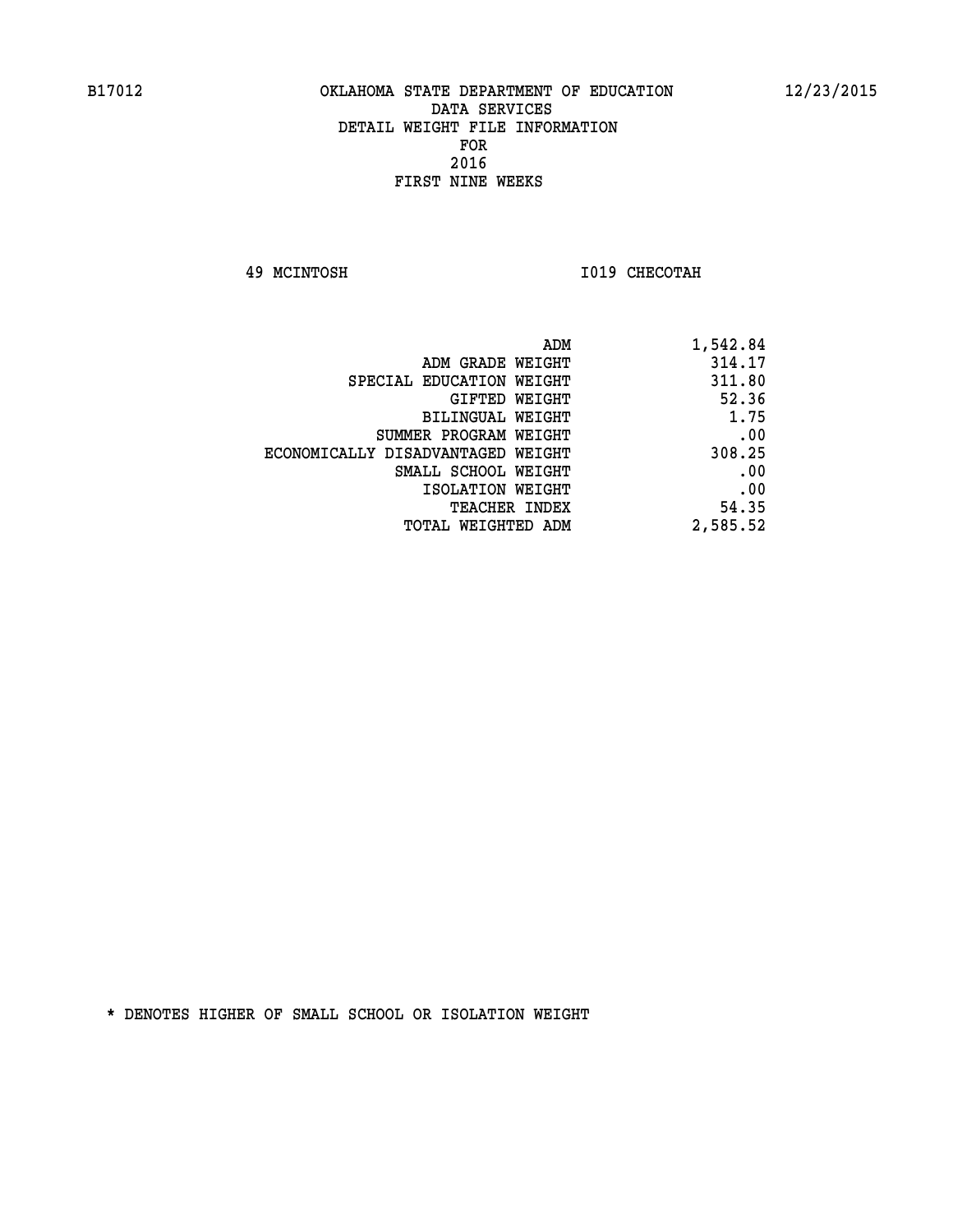**49 MCINTOSH I027 MIDWAY** 

| ADM                               | 229.25   |
|-----------------------------------|----------|
| ADM GRADE WEIGHT                  | 42.78    |
| SPECIAL EDUCATION WEIGHT          | 71.75    |
| GIFTED WEIGHT                     | 6.12     |
| BILINGUAL WEIGHT                  | .00      |
| SUMMER PROGRAM WEIGHT             | .00      |
| ECONOMICALLY DISADVANTAGED WEIGHT | 50.50    |
| SMALL SCHOOL WEIGHT               | $25.98*$ |
| ISOLATION WEIGHT                  | .00      |
| <b>TEACHER INDEX</b>              | .00      |
| TOTAL WEIGHTED ADM                | 426.38   |
|                                   |          |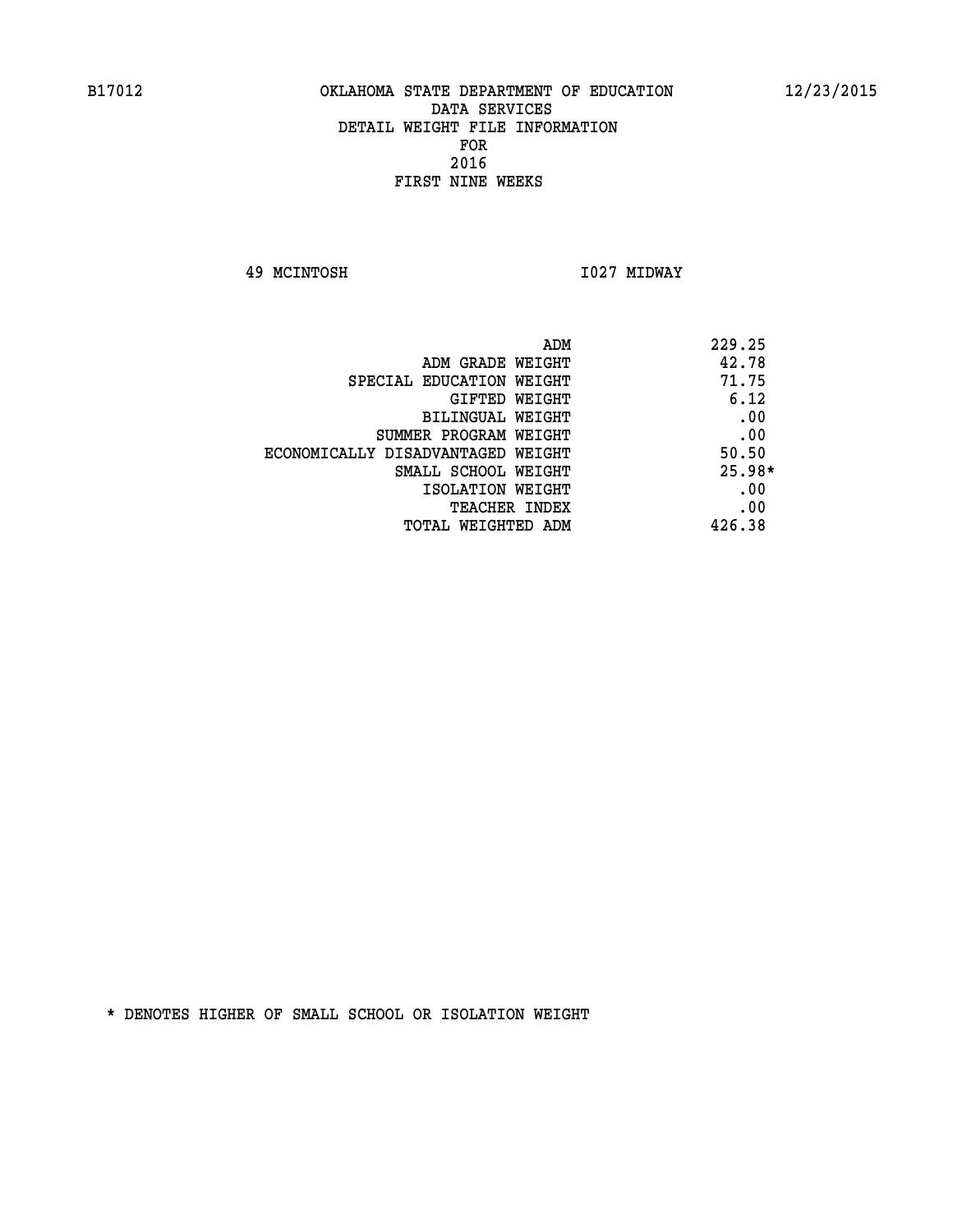**49 MCINTOSH I064 HANNA** 

| ADM<br>110.99                              |  |
|--------------------------------------------|--|
| 21.68<br>ADM GRADE WEIGHT                  |  |
| 37.75<br>SPECIAL EDUCATION WEIGHT          |  |
| .00<br><b>GIFTED WEIGHT</b>                |  |
| .00<br>BILINGUAL WEIGHT                    |  |
| .00<br>SUMMER PROGRAM WEIGHT               |  |
| 23.25<br>ECONOMICALLY DISADVANTAGED WEIGHT |  |
| $17.54*$<br>SMALL SCHOOL WEIGHT            |  |
| .00<br>ISOLATION WEIGHT                    |  |
| 19.93<br><b>TEACHER INDEX</b>              |  |
| 231.14<br>TOTAL WEIGHTED ADM               |  |
|                                            |  |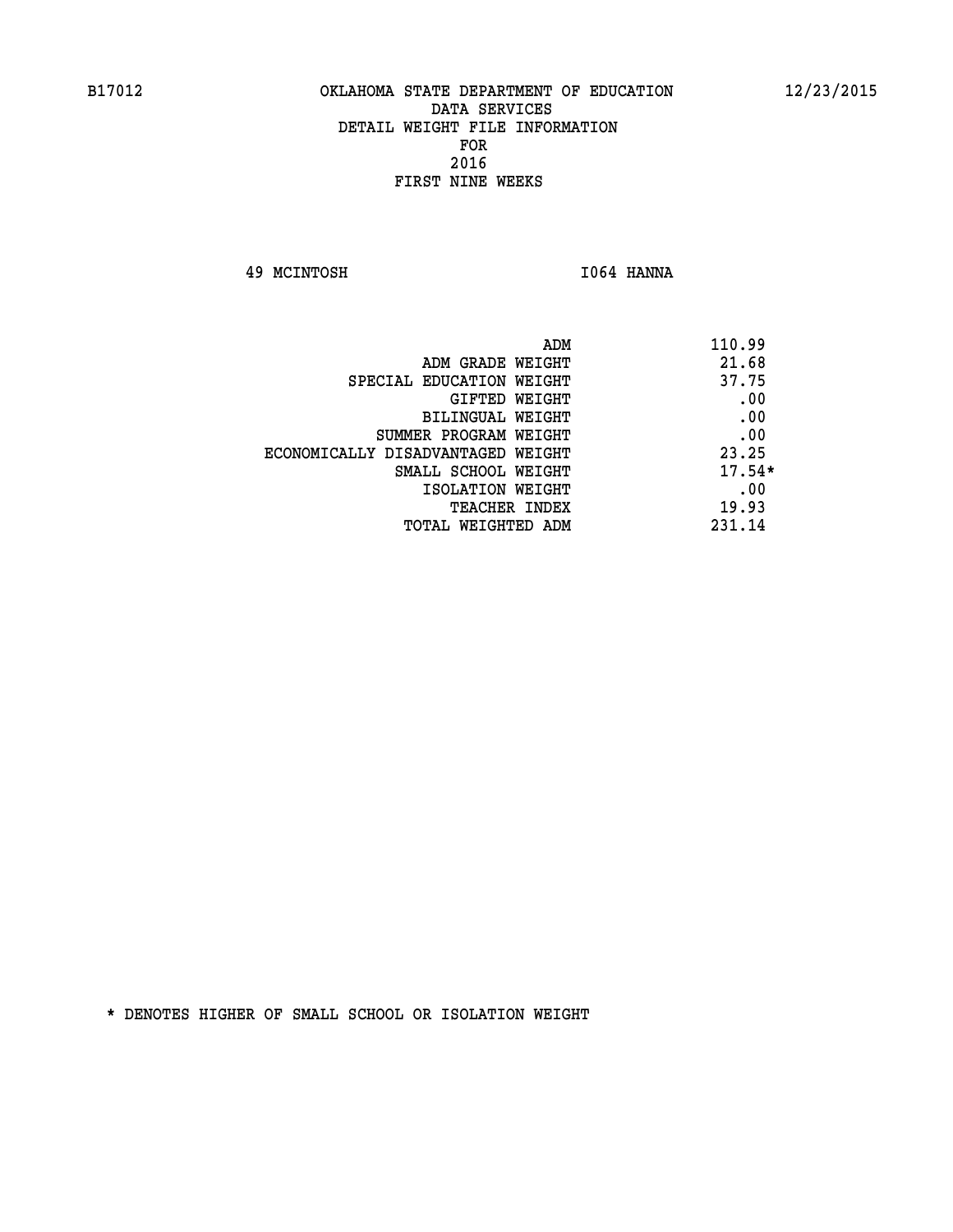**50 MURRAY I001 SULPHUR** 

| 1,564.28 |
|----------|
| 319.92   |
| 257.80   |
| 65.28    |
| 20.25    |
| .00      |
| 231.00   |
| .00      |
| .00      |
| 21.36    |
| 2,479.89 |
|          |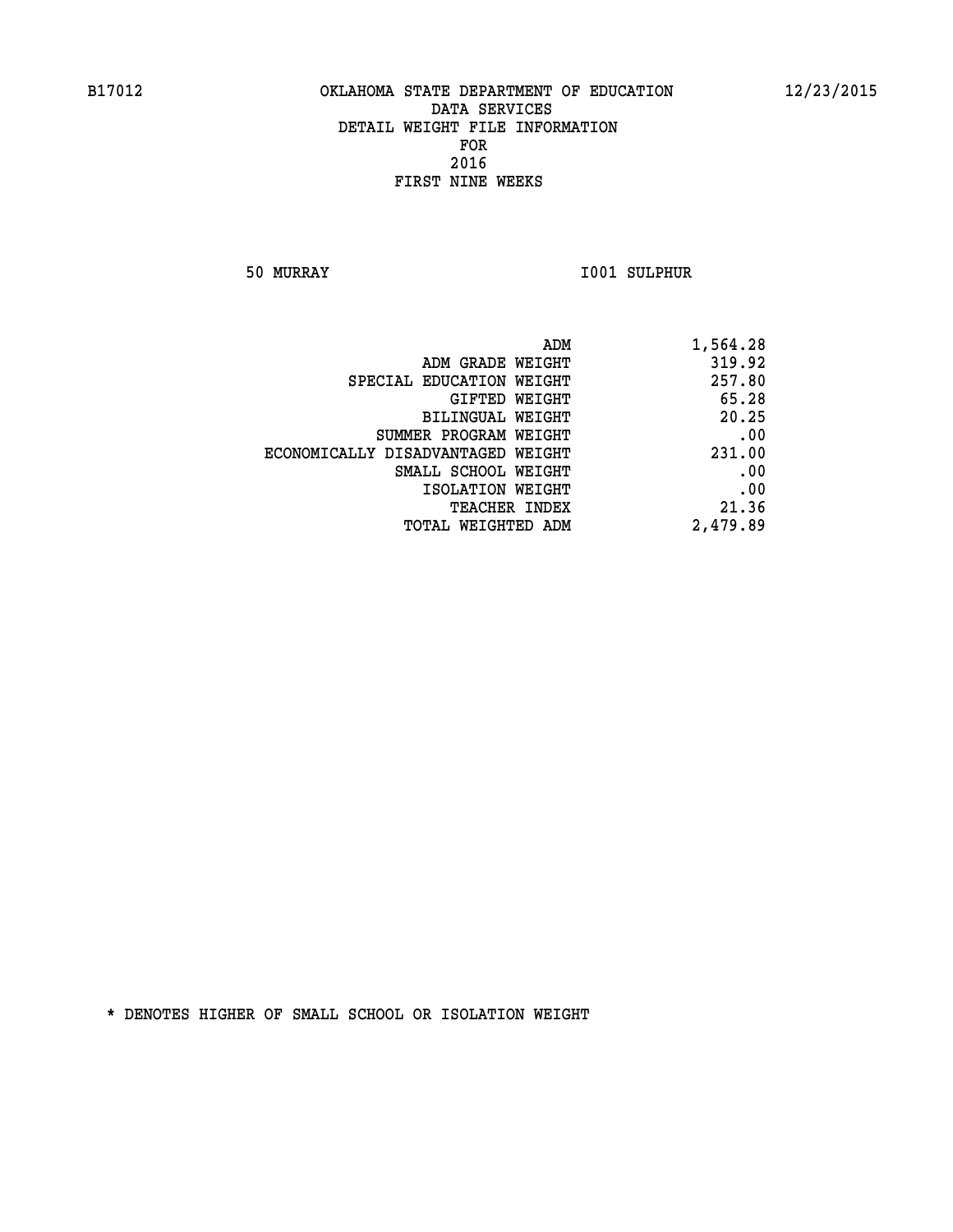**50 MURRAY I010 DAVIS** 

| 1,071.40 |
|----------|
| 210.18   |
| 166.80   |
| 26.18    |
| 5.50     |
| .00      |
| 137.00   |
| .00      |
| .00      |
| 20.43    |
| 1,637.49 |
|          |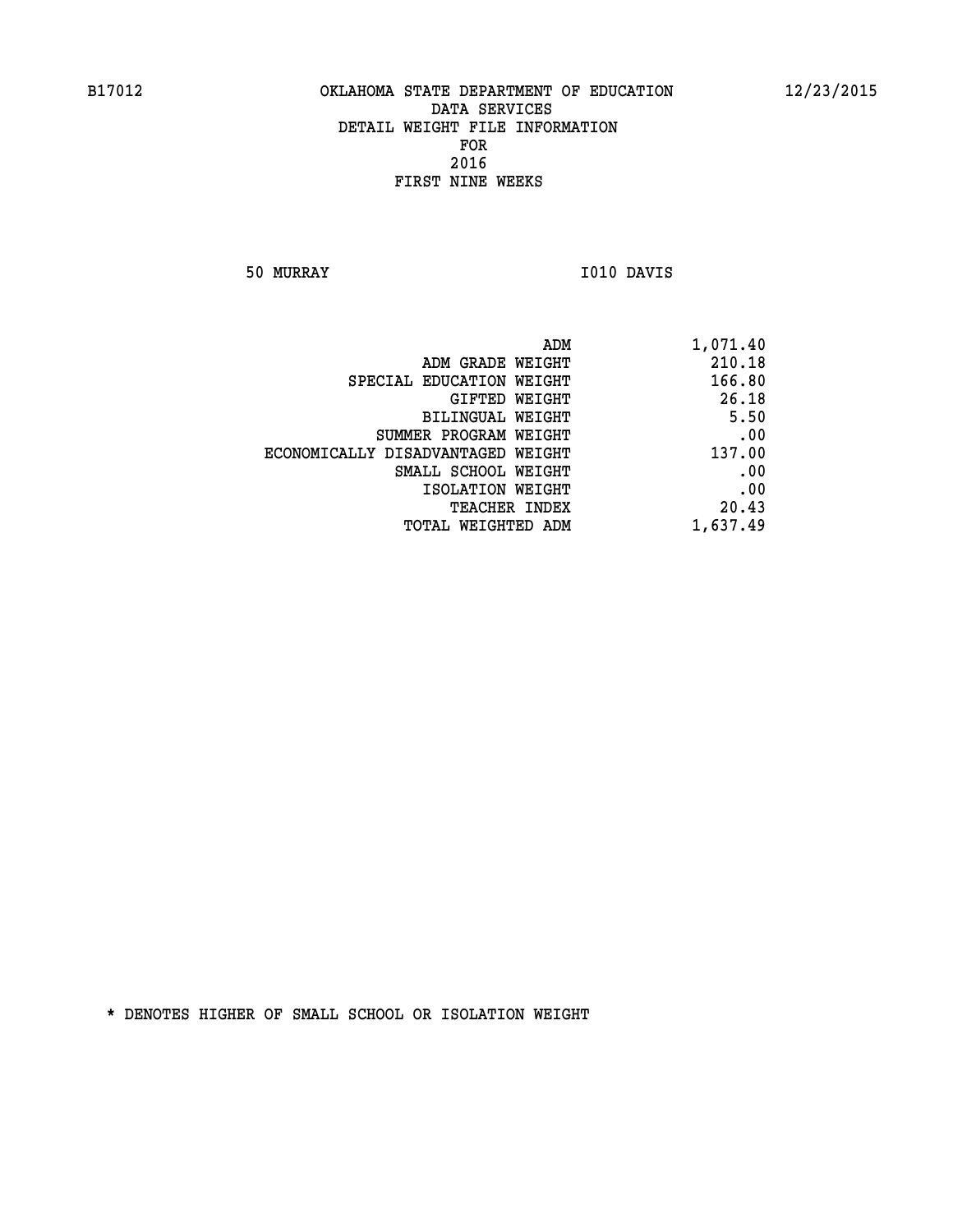**51 MUSKOGEE C009 WAINWRIGHT** 

| 95.75<br>ADM                 |                                   |
|------------------------------|-----------------------------------|
| 17.21                        | ADM GRADE WEIGHT                  |
| 27.95                        | SPECIAL EDUCATION WEIGHT          |
| 1.02<br>GIFTED WEIGHT        |                                   |
| .00                          | BILINGUAL WEIGHT                  |
| .00                          | SUMMER PROGRAM WEIGHT             |
| 21.00                        | ECONOMICALLY DISADVANTAGED WEIGHT |
| $15.68*$                     | SMALL SCHOOL WEIGHT               |
| .00                          | ISOLATION WEIGHT                  |
| 4.10<br><b>TEACHER INDEX</b> |                                   |
| 182.71                       | TOTAL WEIGHTED ADM                |
|                              |                                   |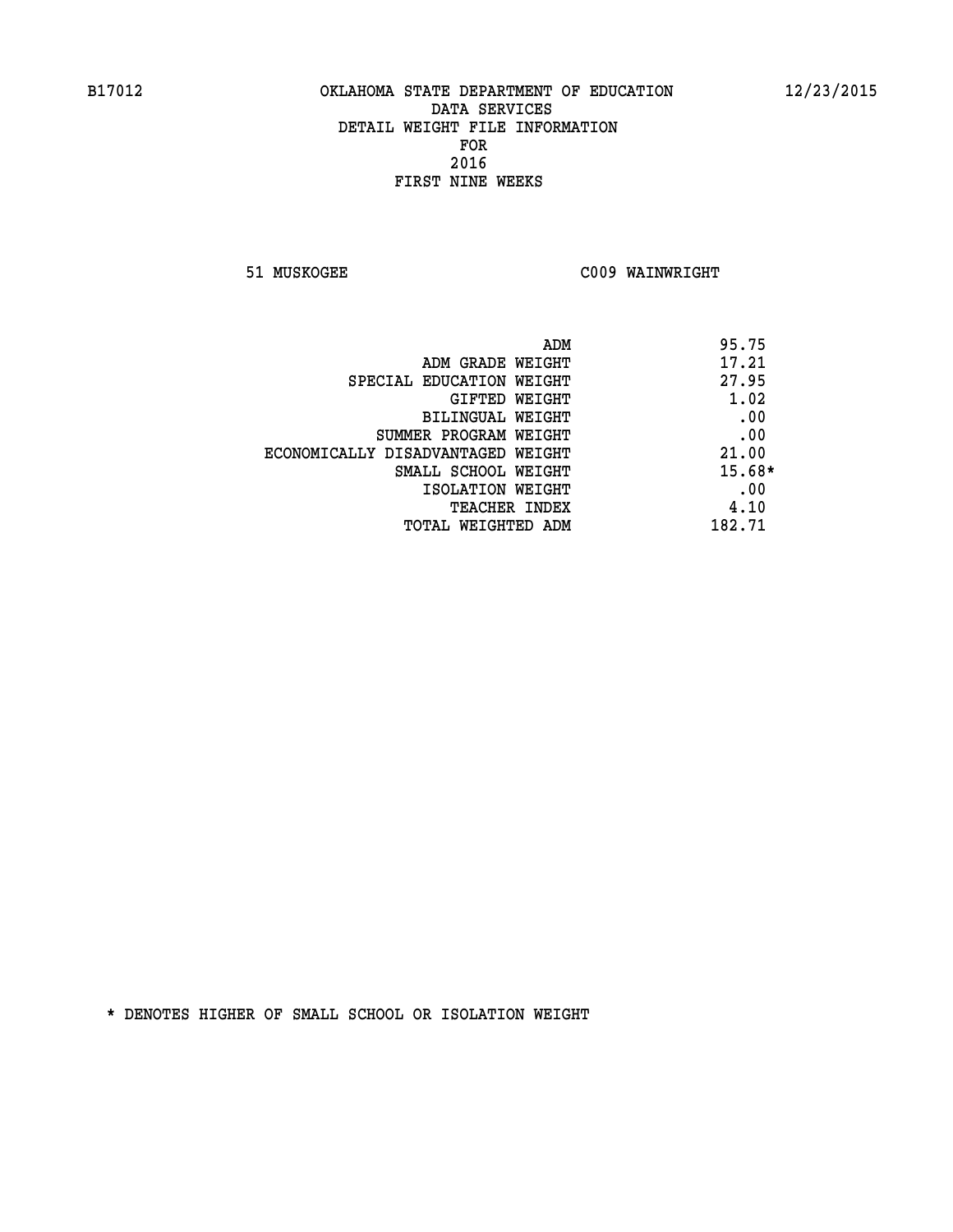**51 MUSKOGEE 1002 HASKELL** 

| 832.55   |
|----------|
| 166.36   |
| 184.05   |
| 23.46    |
| 3.00     |
| 4.80     |
| 146.00   |
| .00      |
| .00      |
| 29.08    |
| 1,389.30 |
|          |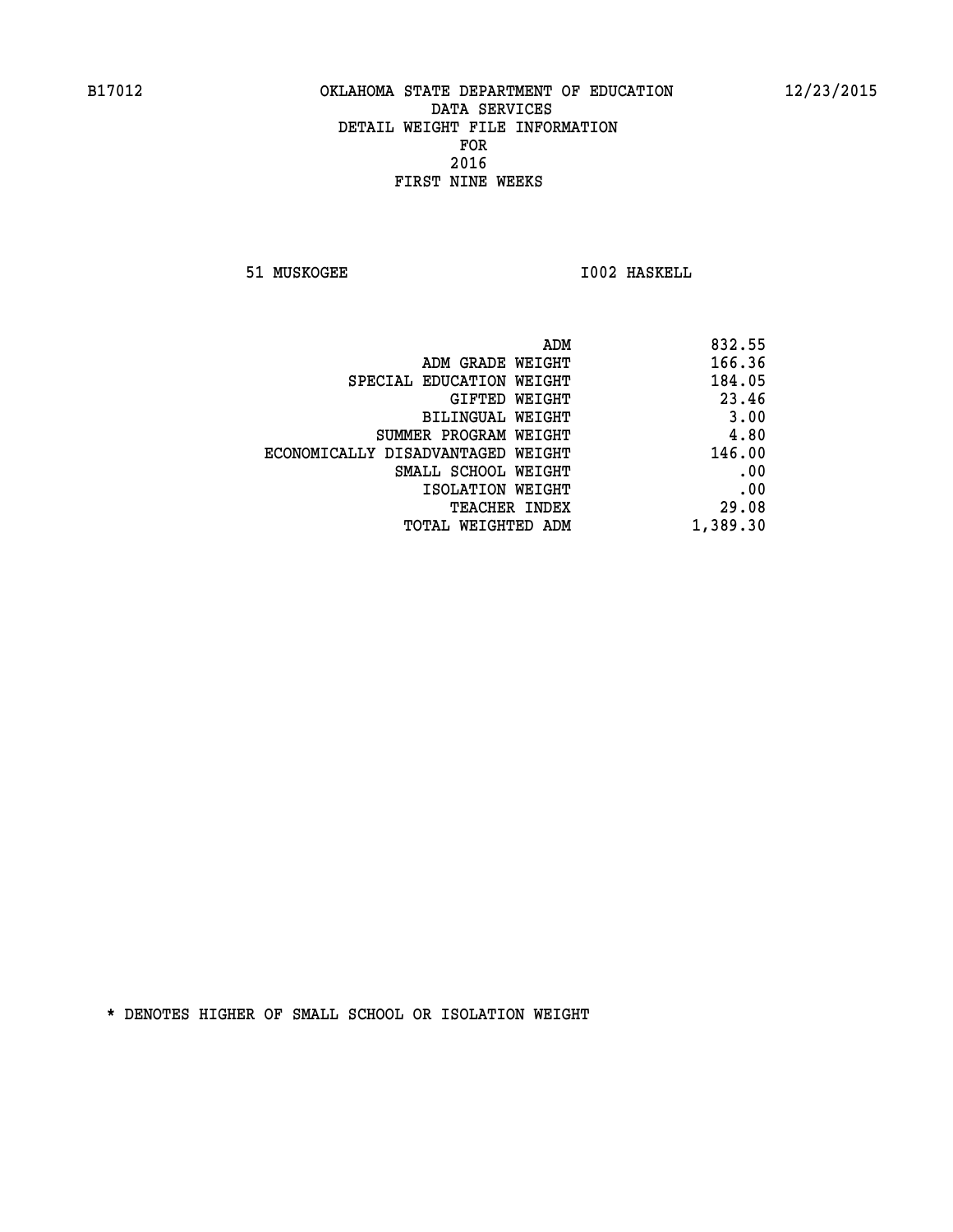51 MUSKOGEE 1003 FORT GIBSON

| ADM                               | 1,845.54 |
|-----------------------------------|----------|
| ADM GRADE WEIGHT                  | 362.91   |
| SPECIAL EDUCATION WEIGHT          | 282.30   |
| GIFTED WEIGHT                     | 109.82   |
| <b>BILINGUAL WEIGHT</b>           | 10.25    |
| SUMMER PROGRAM WEIGHT             | .00      |
| ECONOMICALLY DISADVANTAGED WEIGHT | 218.50   |
| SMALL SCHOOL WEIGHT               | .00      |
| ISOLATION WEIGHT                  | .00      |
| TEACHER INDEX                     | 66.01    |
| TOTAL WEIGHTED ADM                | 2,895.33 |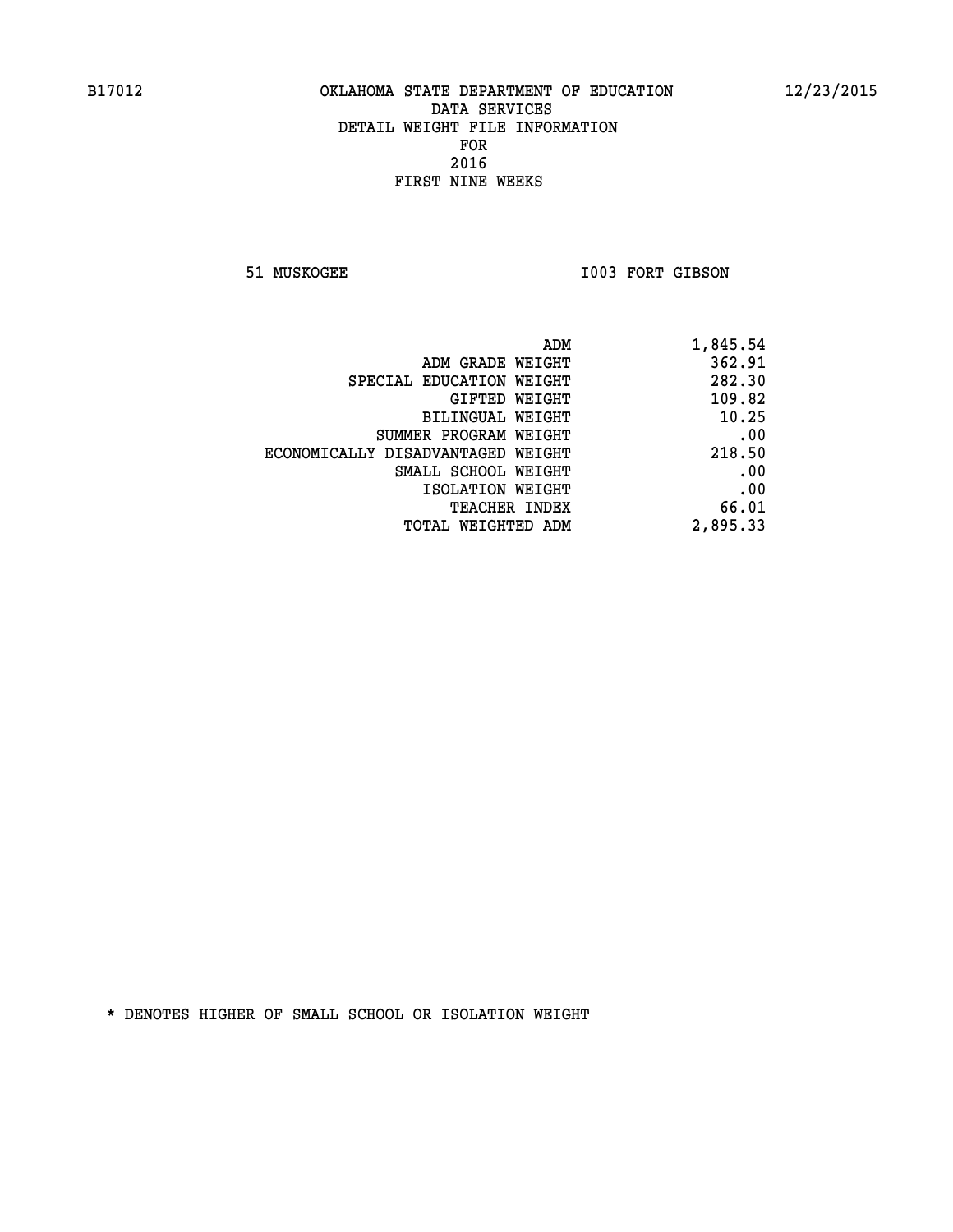**51 MUSKOGEE I006 WEBBERS FALLS** 

|                                   | 282.06<br>ADM |
|-----------------------------------|---------------|
| ADM GRADE WEIGHT                  | 55.94         |
| SPECIAL EDUCATION WEIGHT          | 61.80         |
| GIFTED WEIGHT                     | 11.56         |
| BILINGUAL WEIGHT                  | 1.25          |
| SUMMER PROGRAM WEIGHT             | .00           |
| ECONOMICALLY DISADVANTAGED WEIGHT | 62.25         |
| SMALL SCHOOL WEIGHT               | $26.33*$      |
| ISOLATION WEIGHT                  | .00           |
| <b>TEACHER INDEX</b>              | .00           |
| TOTAL WEIGHTED ADM                | 501.19        |
|                                   |               |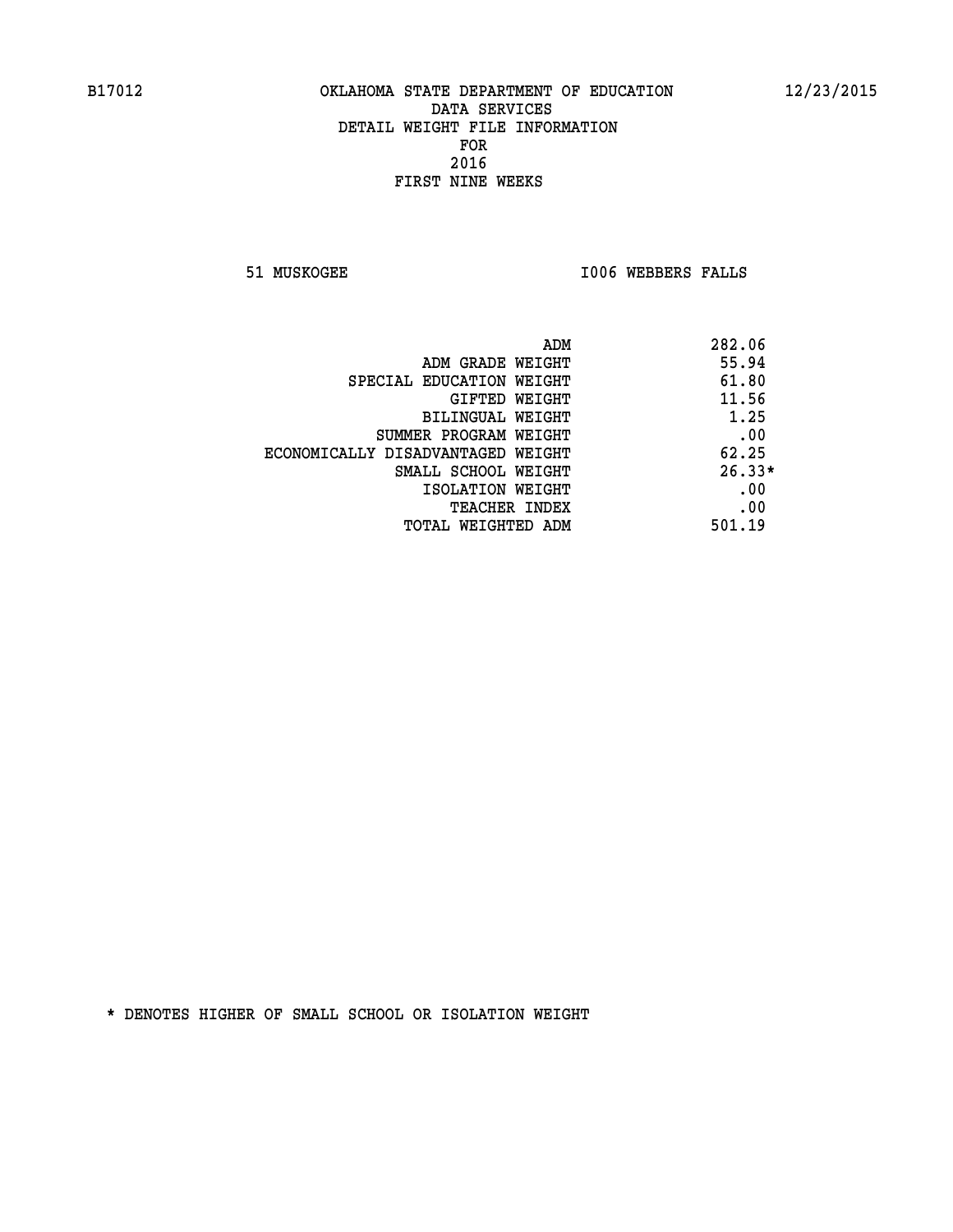**51 MUSKOGEE I008 OKTAHA** 

| 743.53   |
|----------|
| 144.97   |
| 121.10   |
| 20.06    |
| .00      |
| .00      |
| 140.50   |
| .00      |
| .00      |
| 25.31    |
| 1,195.47 |
|          |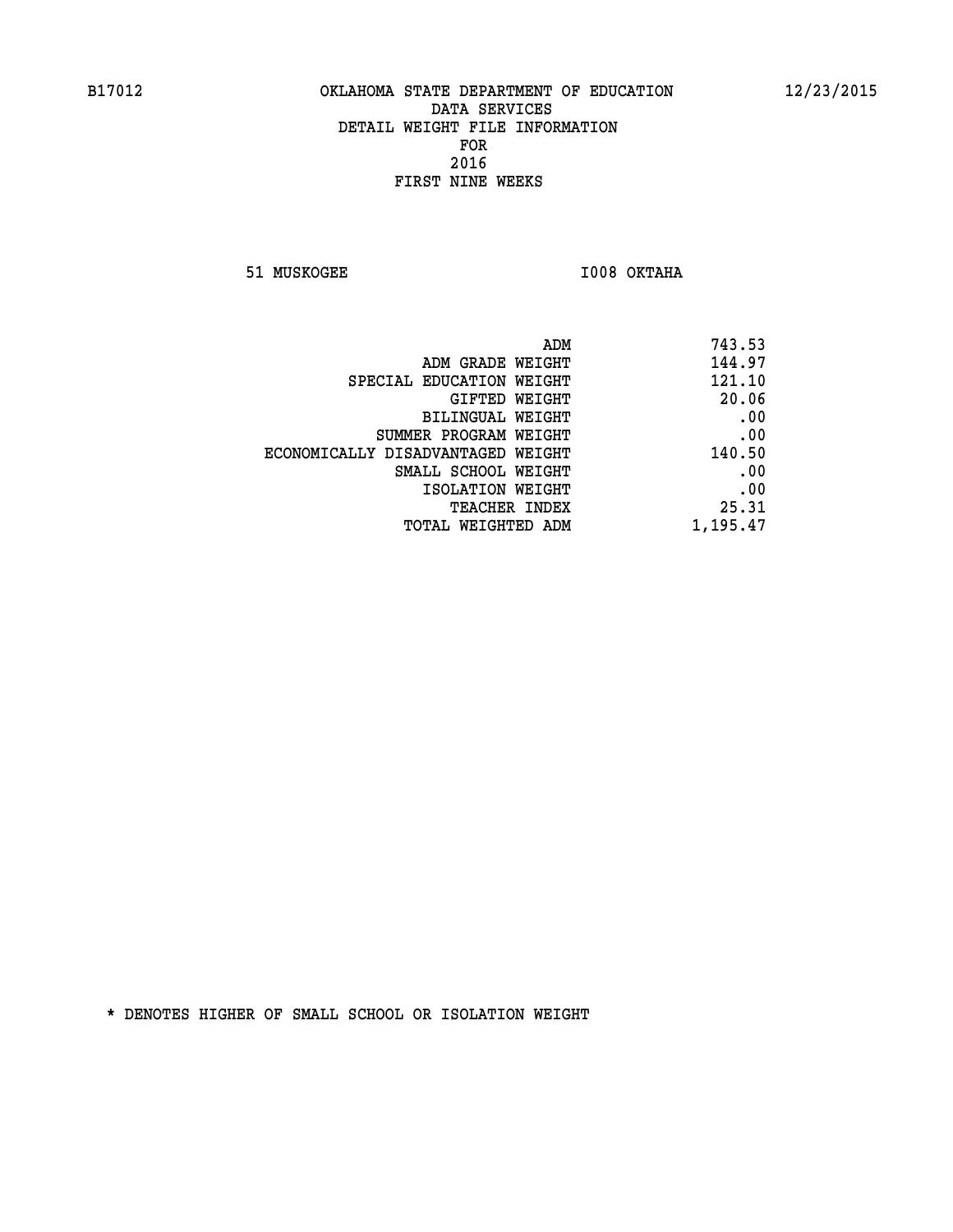**51 MUSKOGEE I020 MUSKOGEE** 

| 6,043.56 |
|----------|
| 1,231.33 |
| 772.85   |
| 250.92   |
| 109.50   |
| .00      |
| 1,223.75 |
| .00      |
| .00      |
| 59.49    |
| 9,691.40 |
|          |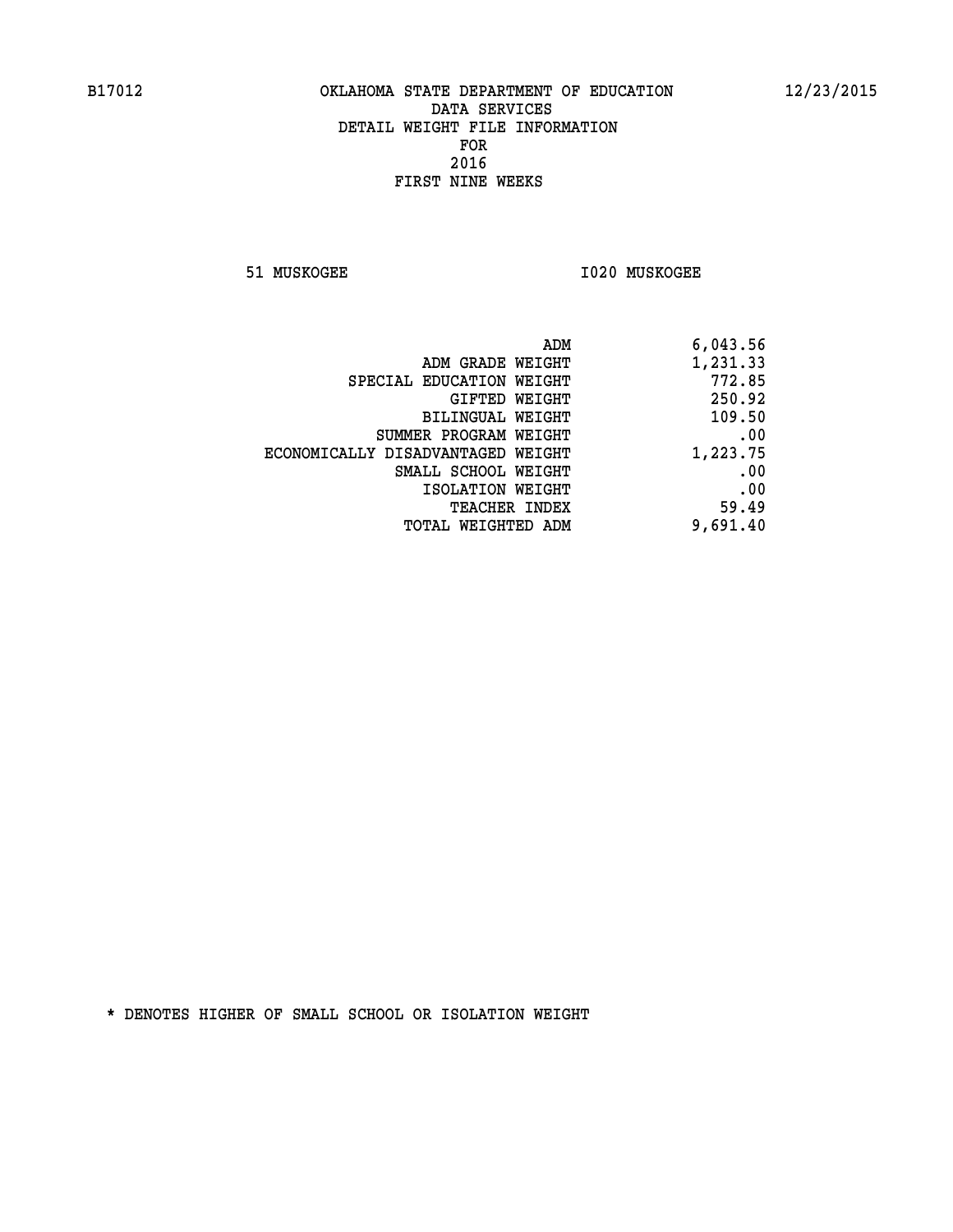**51 MUSKOGEE I029 HILLDALE** 

| ADM                               | 1,865.99 |
|-----------------------------------|----------|
| ADM GRADE WEIGHT                  | 366.96   |
| SPECIAL EDUCATION WEIGHT          | 285.90   |
| <b>GIFTED WEIGHT</b>              | 96.56    |
| BILINGUAL WEIGHT                  | 17.25    |
| SUMMER PROGRAM WEIGHT             | .00      |
| ECONOMICALLY DISADVANTAGED WEIGHT | 254.50   |
| SMALL SCHOOL WEIGHT               | .00      |
| ISOLATION WEIGHT                  | .00      |
| <b>TEACHER INDEX</b>              | .00      |
| <b>TOTAL WEIGHTED ADM</b>         | 2,887.16 |
|                                   |          |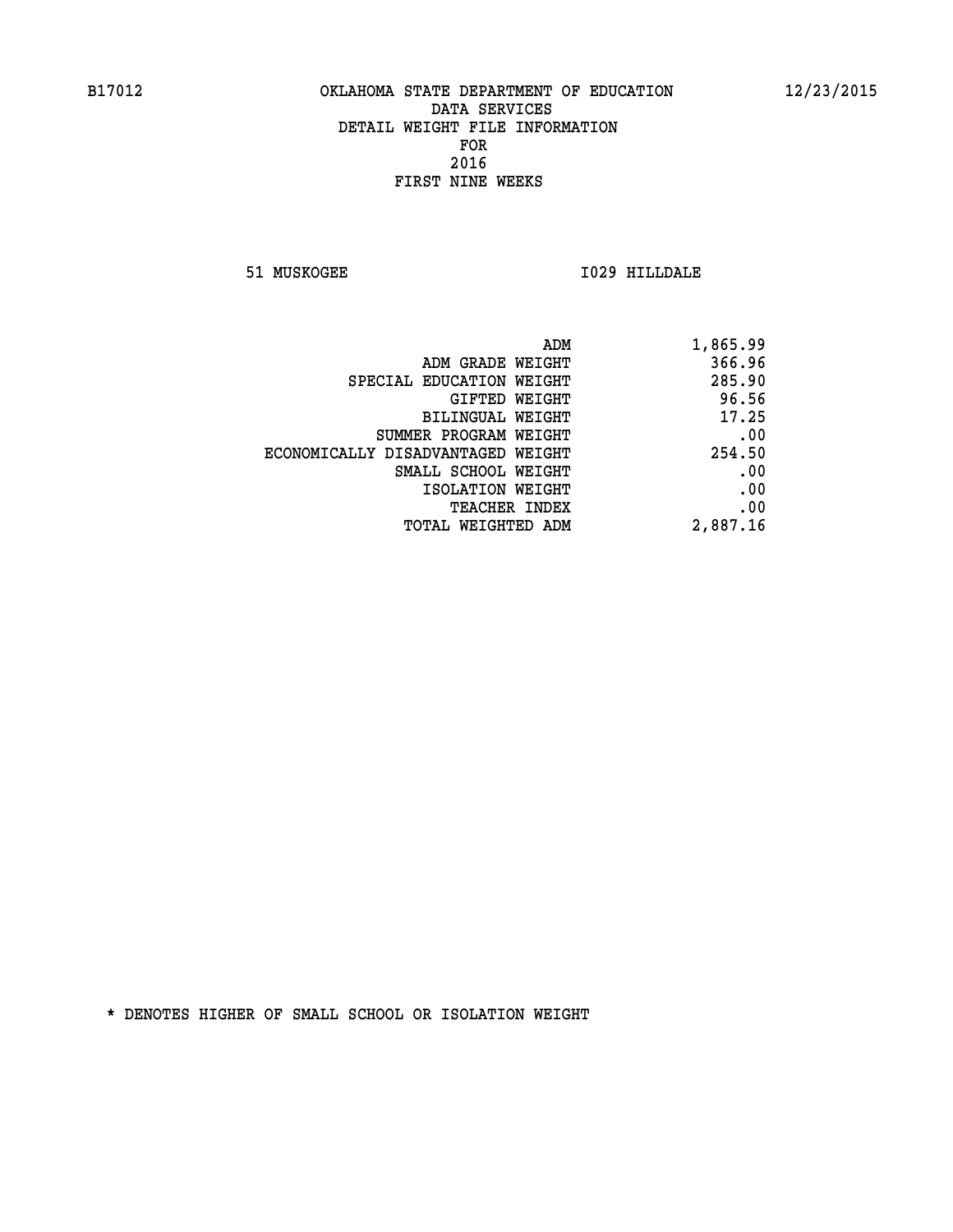**51 MUSKOGEE I046 BRAGGS** 

| ADM                               | 188.85   |
|-----------------------------------|----------|
| ADM GRADE WEIGHT                  | 38.62    |
| SPECIAL EDUCATION WEIGHT          | 54.55    |
| GIFTED WEIGHT                     | 7.48     |
| BILINGUAL WEIGHT                  | .00      |
| SUMMER PROGRAM WEIGHT             | 1.20     |
| ECONOMICALLY DISADVANTAGED WEIGHT | 37.50    |
| SMALL SCHOOL WEIGHT               | $24.29*$ |
| ISOLATION WEIGHT                  | .00      |
| <b>TEACHER INDEX</b>              | 5.70     |
| TOTAL WEIGHTED ADM                | 358.19   |
|                                   |          |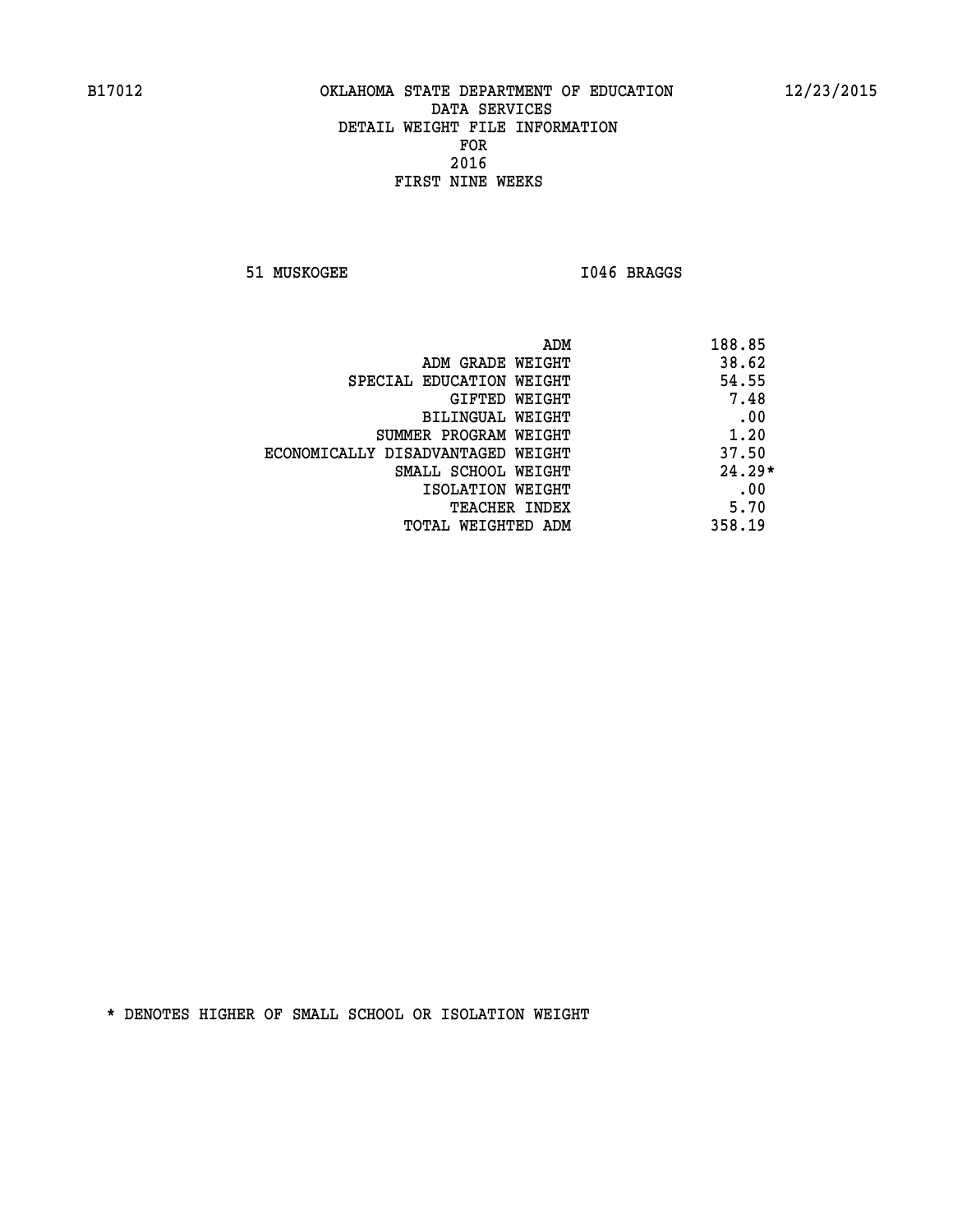**51 MUSKOGEE 1074 WARNER** 

| ADM                               | 788.50   |
|-----------------------------------|----------|
| ADM GRADE WEIGHT                  | 156.80   |
| SPECIAL EDUCATION WEIGHT          | 129.20   |
| GIFTED WEIGHT                     | 23.12    |
| <b>BILINGUAL WEIGHT</b>           | .25      |
| SUMMER PROGRAM WEIGHT             | .00      |
| ECONOMICALLY DISADVANTAGED WEIGHT | 138.50   |
| SMALL SCHOOL WEIGHT               | .00      |
| ISOLATION WEIGHT                  | .00      |
| <b>TEACHER INDEX</b>              | 13.01    |
| TOTAL WEIGHTED ADM                | 1,249.38 |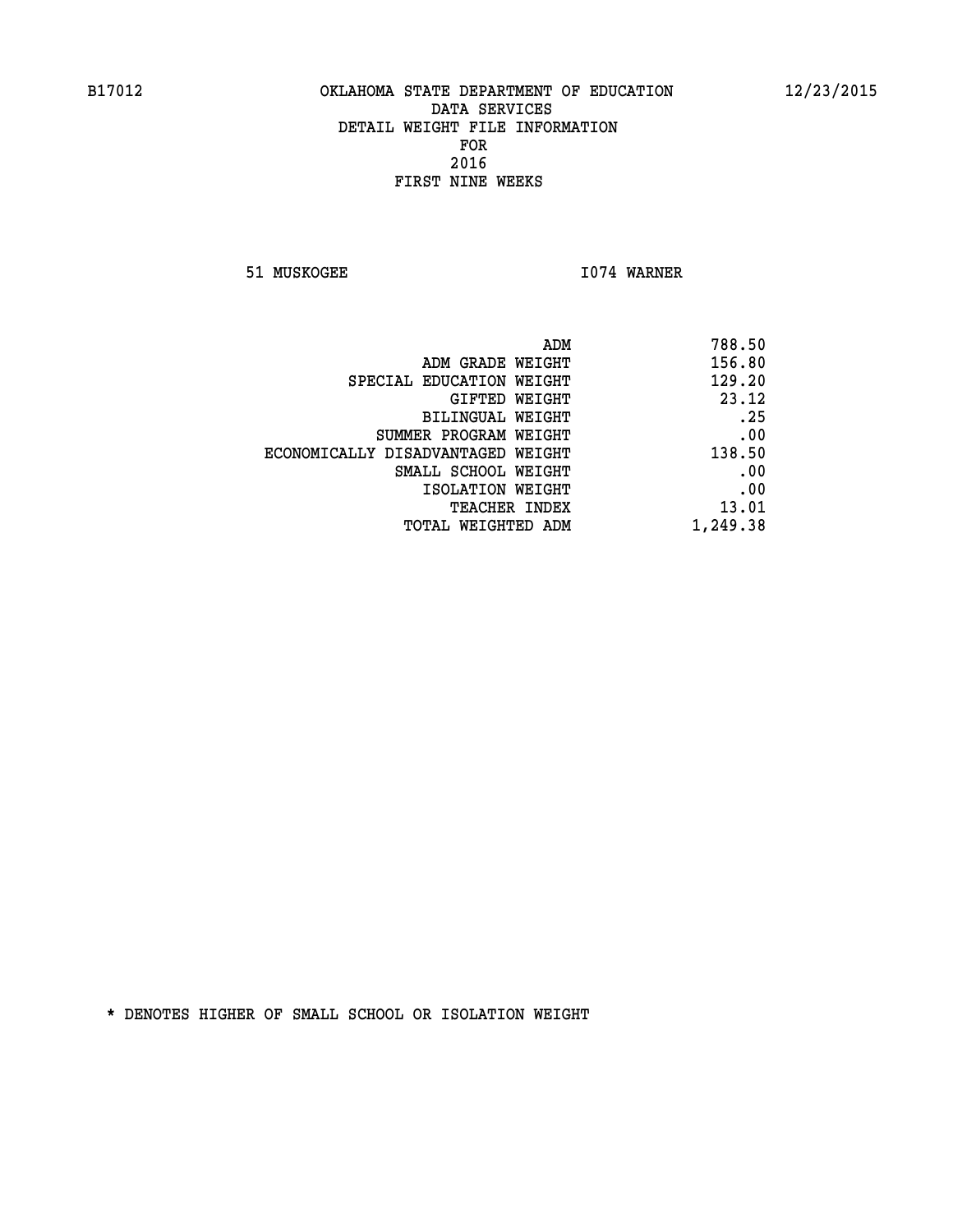**51 MUSKOGEE 1088 PORUM** 

| ADM                               | 506.67  |
|-----------------------------------|---------|
| ADM GRADE WEIGHT                  | 101.14  |
| SPECIAL EDUCATION WEIGHT          | 82.10   |
| GIFTED WEIGHT                     | 13.60   |
| BILINGUAL WEIGHT                  | .00     |
| SUMMER PROGRAM WEIGHT             | .00     |
| ECONOMICALLY DISADVANTAGED WEIGHT | 90.50   |
| SMALL SCHOOL WEIGHT               | $4.28*$ |
| ISOLATION WEIGHT                  | .00     |
| <b>TEACHER INDEX</b>              | 12.50   |
| TOTAL WEIGHTED ADM                | 810.79  |
|                                   |         |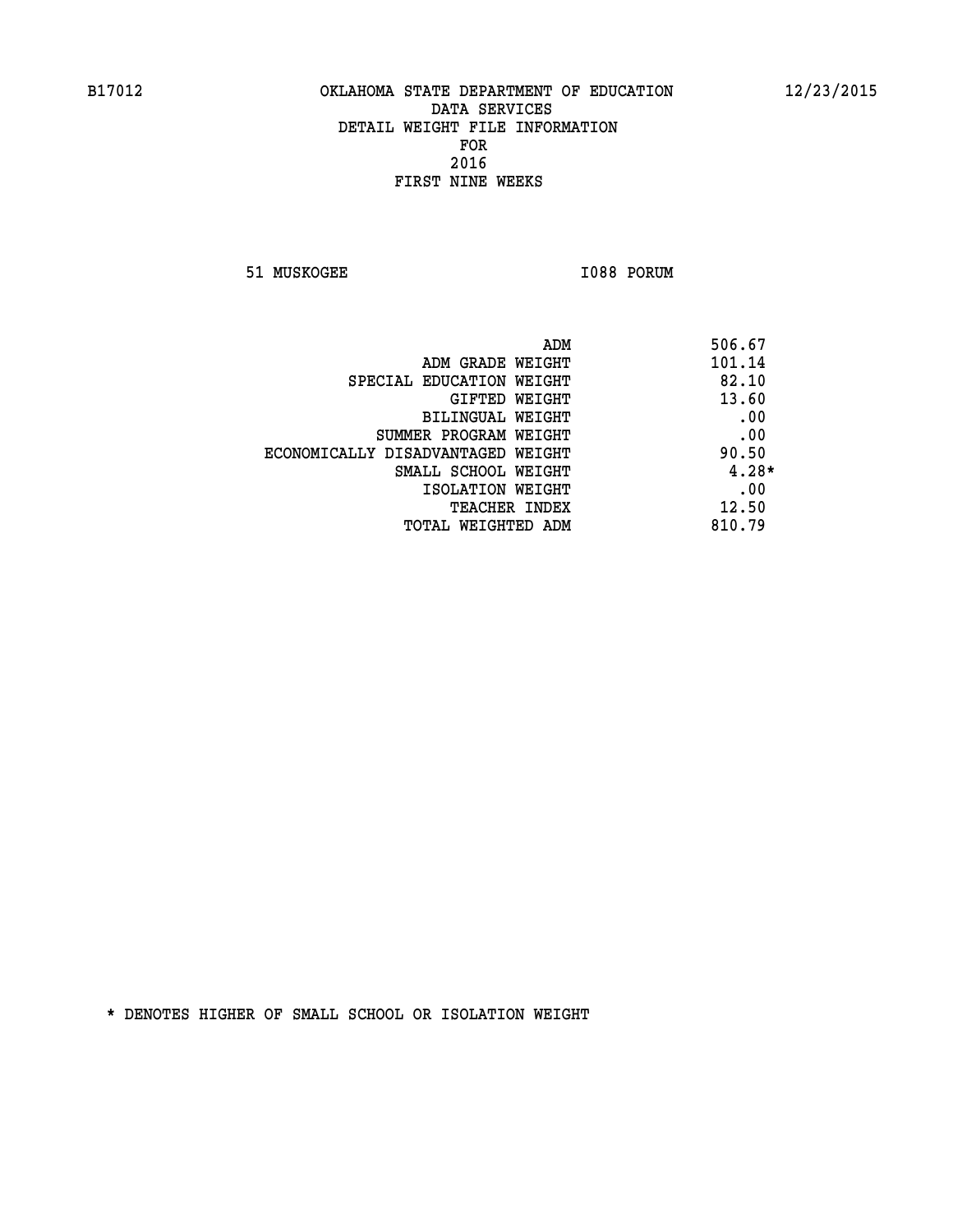**52 NOBLE I001 PERRY** 

|                                   | ADM<br>1,186.24 |
|-----------------------------------|-----------------|
| ADM GRADE WEIGHT                  | 215.59          |
| SPECIAL EDUCATION WEIGHT          | 159.05          |
| GIFTED WEIGHT                     | 41.14           |
| <b>BILINGUAL WEIGHT</b>           | 4.75            |
| SUMMER PROGRAM WEIGHT             | .00             |
| ECONOMICALLY DISADVANTAGED WEIGHT | 168.75          |
| SMALL SCHOOL WEIGHT               | .00             |
| ISOLATION WEIGHT                  | .00             |
| TEACHER INDEX                     | .00             |
| TOTAL WEIGHTED ADM                | 1,775.52        |
|                                   |                 |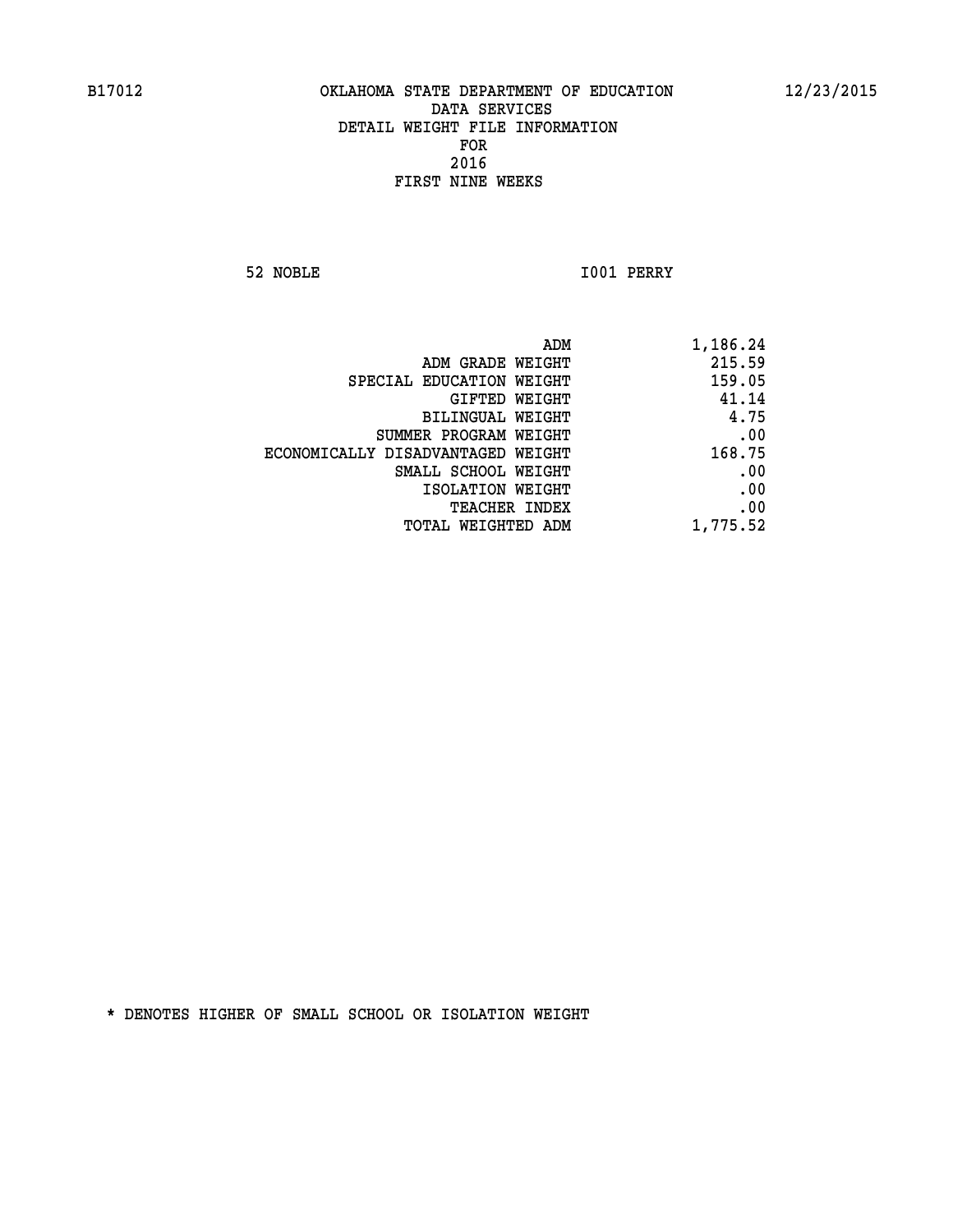**52 NOBLE I002 BILLINGS** 

| ADM                               | 81.99    |
|-----------------------------------|----------|
| ADM GRADE WEIGHT                  | 17.40    |
| SPECIAL EDUCATION WEIGHT          | 20.45    |
| GIFTED WEIGHT                     | 1.36     |
| BILINGUAL WEIGHT                  | .00      |
| SUMMER PROGRAM WEIGHT             | .00      |
| ECONOMICALLY DISADVANTAGED WEIGHT | 18.50    |
| SMALL SCHOOL WEIGHT               | 13.86    |
| ISOLATION WEIGHT                  | $35.12*$ |
| TEACHER INDEX                     | .00      |
| TOTAL WEIGHTED ADM                | 174.82   |
|                                   |          |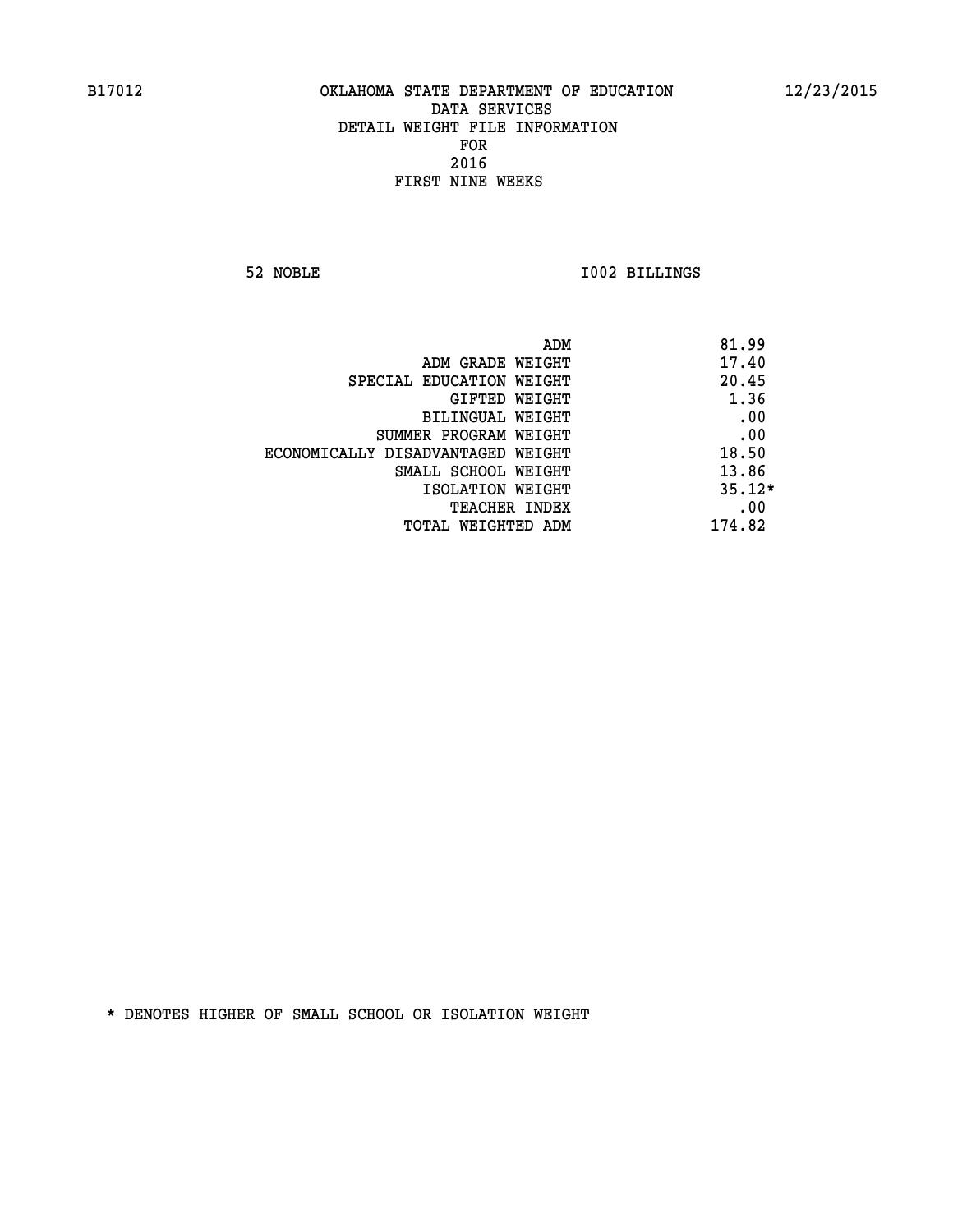**52 NOBLE I004 FRONTIER** 

|                                   | ADM | 401.12    |
|-----------------------------------|-----|-----------|
| ADM GRADE WEIGHT                  |     | 80.15     |
| SPECIAL EDUCATION WEIGHT          |     | 38.10     |
| GIFTED WEIGHT                     |     | 10.88     |
| BILINGUAL WEIGHT                  |     | .75       |
| SUMMER PROGRAM WEIGHT             |     | .00       |
| ECONOMICALLY DISADVANTAGED WEIGHT |     | 81.25     |
| SMALL SCHOOL WEIGHT               |     | 19.39     |
| ISOLATION WEIGHT                  |     | $173.44*$ |
| <b>TEACHER INDEX</b>              |     | 10.07     |
| TOTAL WEIGHTED ADM                |     | 795.76    |
|                                   |     |           |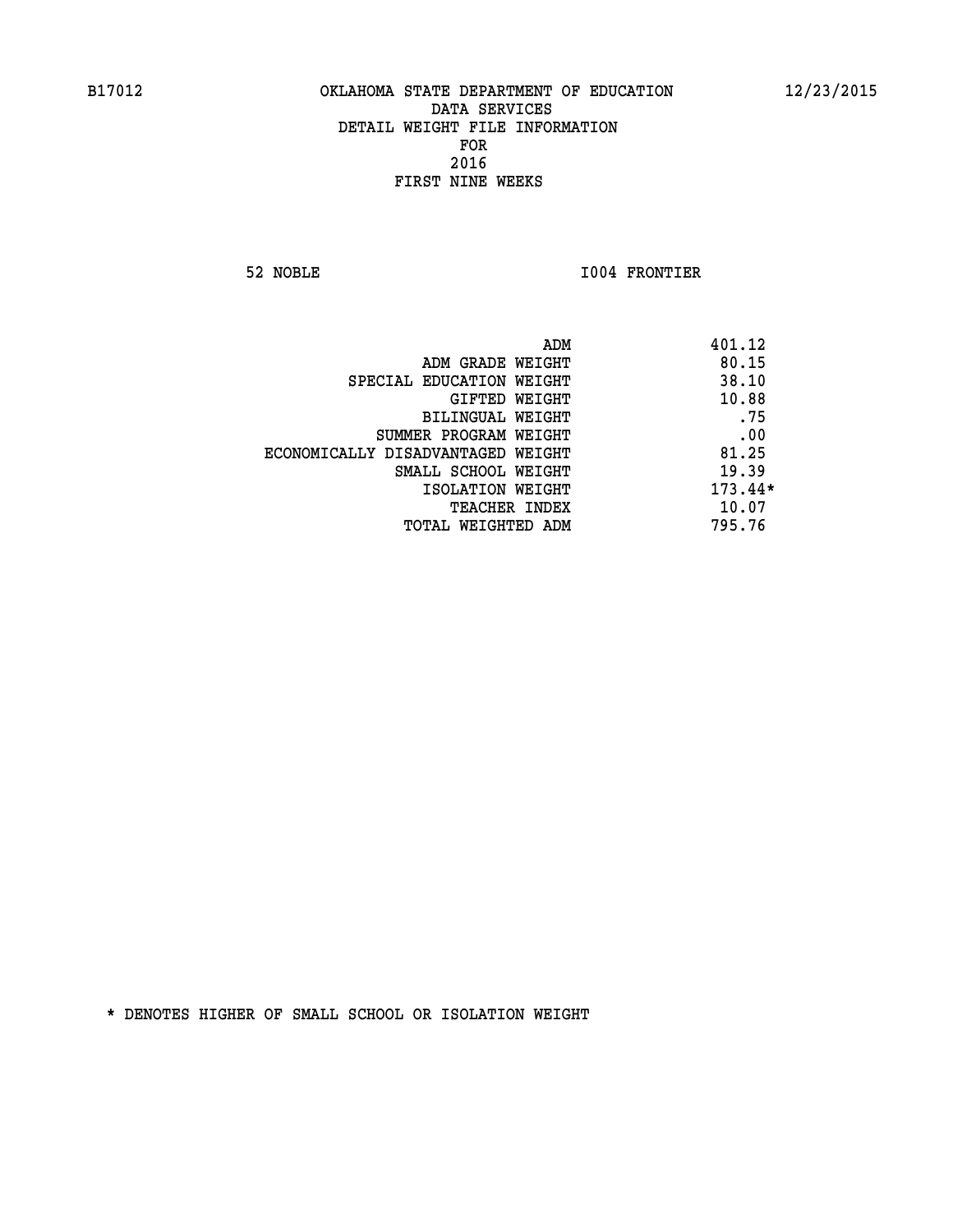**52 NOBLE I006 MORRISON** 

| ADM                               | 571.78 |
|-----------------------------------|--------|
| ADM GRADE WEIGHT                  | 113.58 |
| SPECIAL EDUCATION WEIGHT          | 74.50  |
| GIFTED WEIGHT                     | 23.12  |
| BILINGUAL WEIGHT                  | .00    |
| SUMMER PROGRAM WEIGHT             | .00    |
| ECONOMICALLY DISADVANTAGED WEIGHT | 80.25  |
| SMALL SCHOOL WEIGHT               | .00    |
| ISOLATION WEIGHT                  | .00    |
| TEACHER INDEX                     | 11.41  |
| TOTAL WEIGHTED ADM                | 874.64 |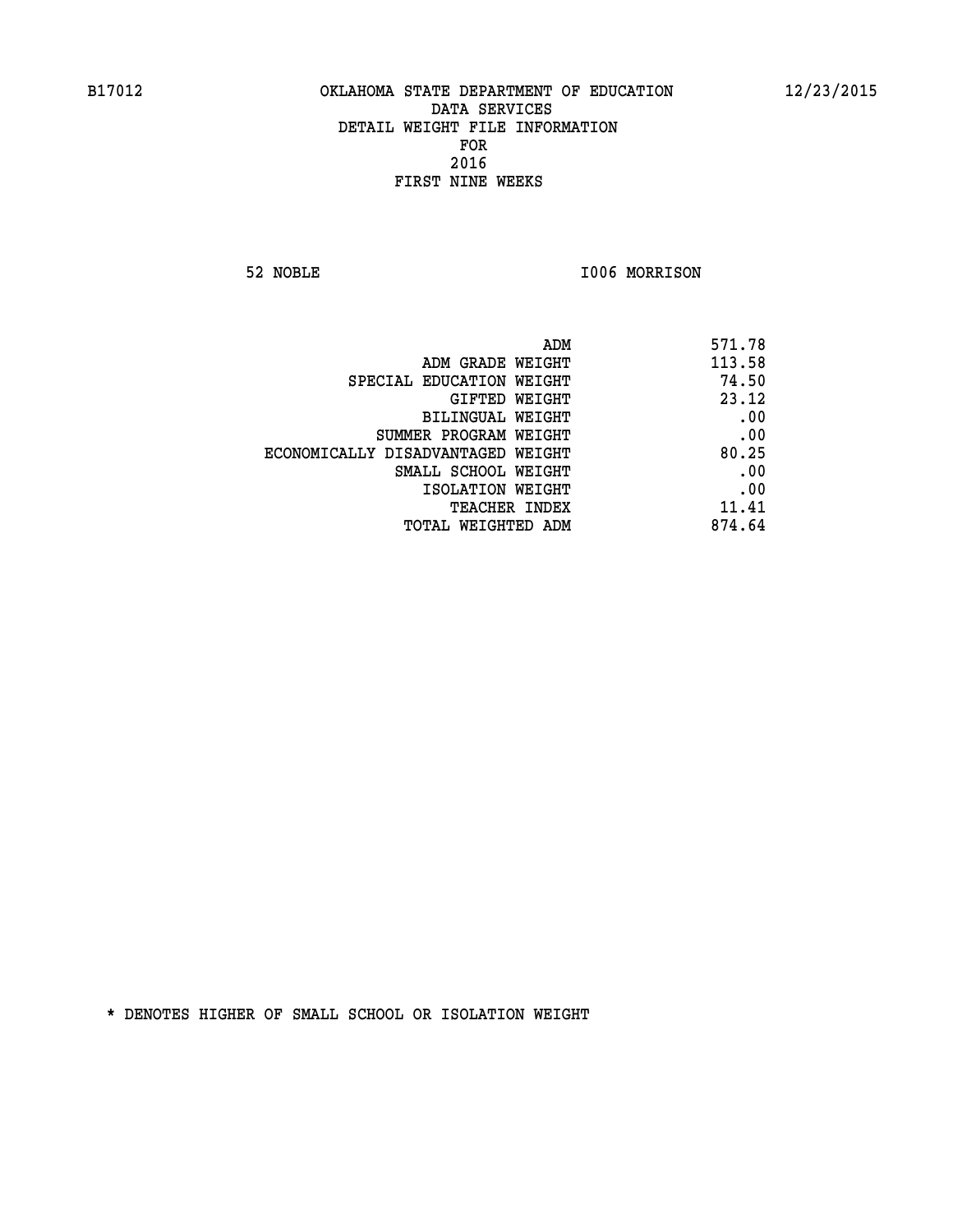**53 NOWATA I003 OKLAHOMA UNION** 

| 663.46    | ADM                               |
|-----------|-----------------------------------|
| 131.20    | ADM GRADE WEIGHT                  |
| 60.25     | SPECIAL EDUCATION WEIGHT          |
| 13.60     | <b>GIFTED WEIGHT</b>              |
| .00       | BILINGUAL WEIGHT                  |
| .00       | SUMMER PROGRAM WEIGHT             |
| 91.00     | ECONOMICALLY DISADVANTAGED WEIGHT |
| .00       | SMALL SCHOOL WEIGHT               |
| $199.04*$ | ISOLATION WEIGHT                  |
| 27.54     | <b>TEACHER INDEX</b>              |
| 1,186.09  | TOTAL WEIGHTED ADM                |
|           |                                   |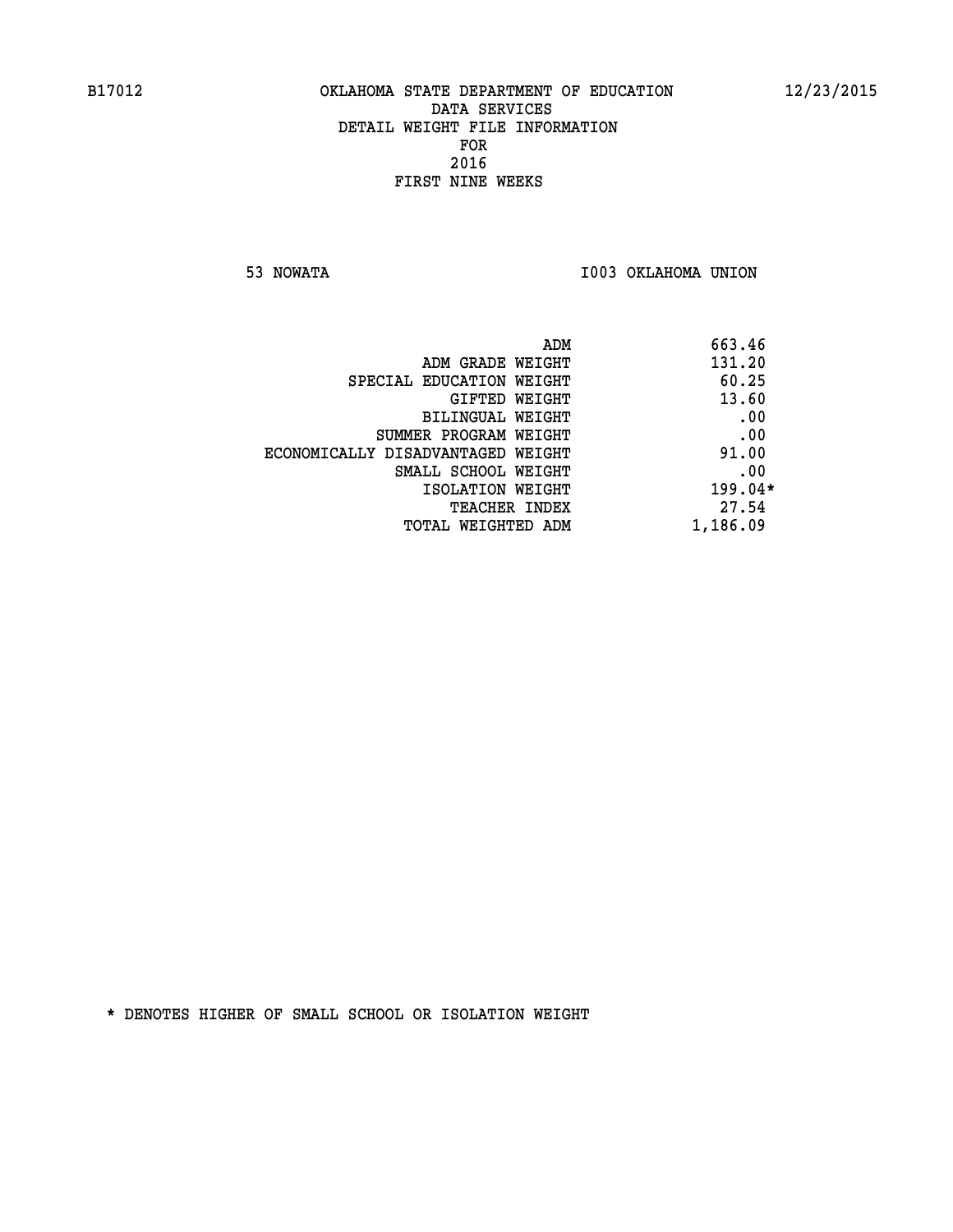**53 NOWATA I040 NOWATA** 

| 959.27   |
|----------|
| 190.60   |
| 170.45   |
| 32.98    |
| 1.50     |
| .00      |
| 179.75   |
| .00      |
| .00      |
| 1.33     |
| 1,535.88 |
|          |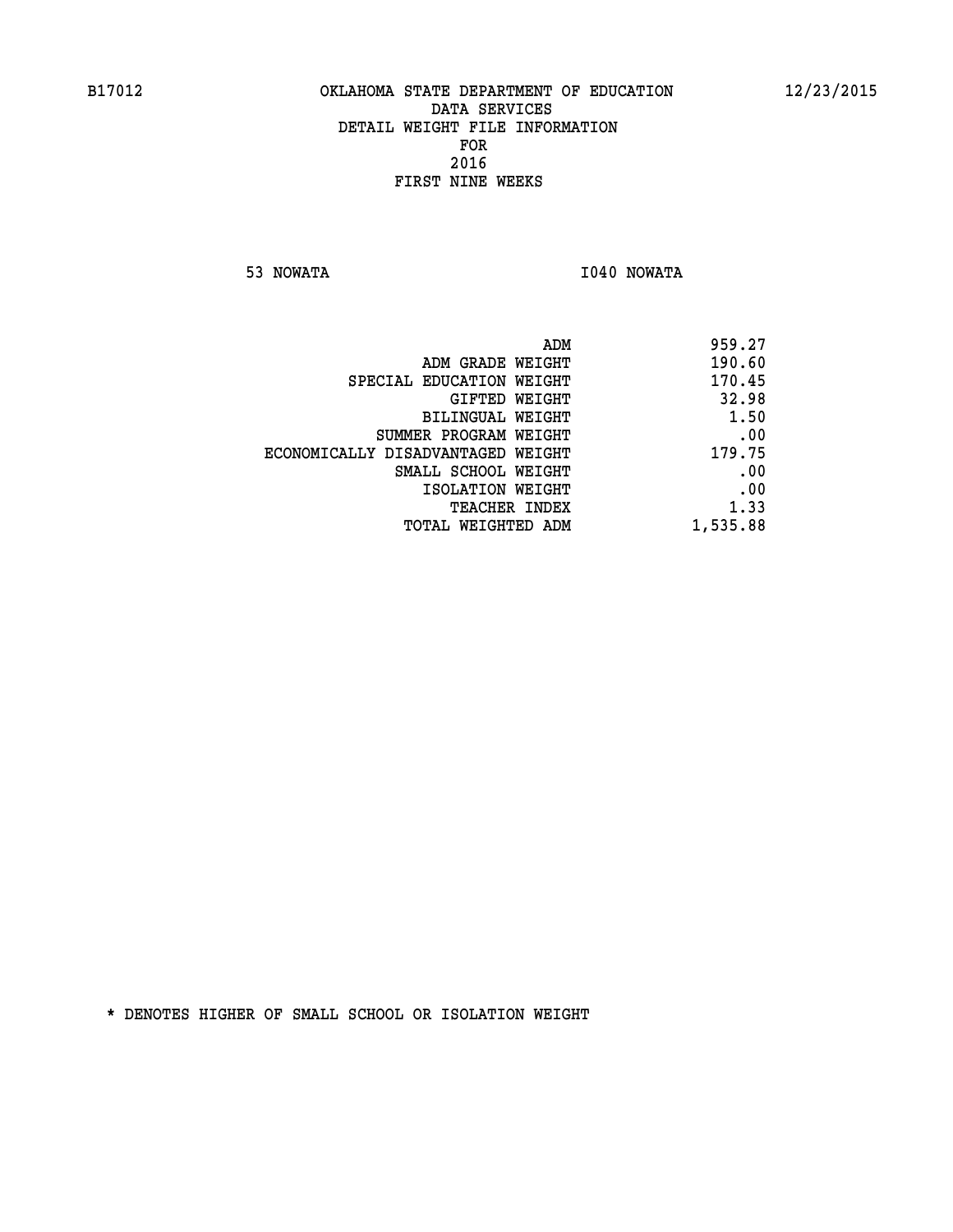**53 NOWATA I051 SOUTH COFFEYVILLE** 

|                                   | 265.47<br>ADM |
|-----------------------------------|---------------|
| ADM GRADE WEIGHT                  | 52.05         |
| SPECIAL EDUCATION WEIGHT          | 40.25         |
| GIFTED WEIGHT                     | 7.14          |
| BILINGUAL WEIGHT                  | .00           |
| SUMMER PROGRAM WEIGHT             | .00           |
| ECONOMICALLY DISADVANTAGED WEIGHT | 44.75         |
| SMALL SCHOOL WEIGHT               | $26.45*$      |
| ISOLATION WEIGHT                  | .00           |
| TEACHER INDEX                     | .00           |
| TOTAL WEIGHTED ADM                | 436.11        |
|                                   |               |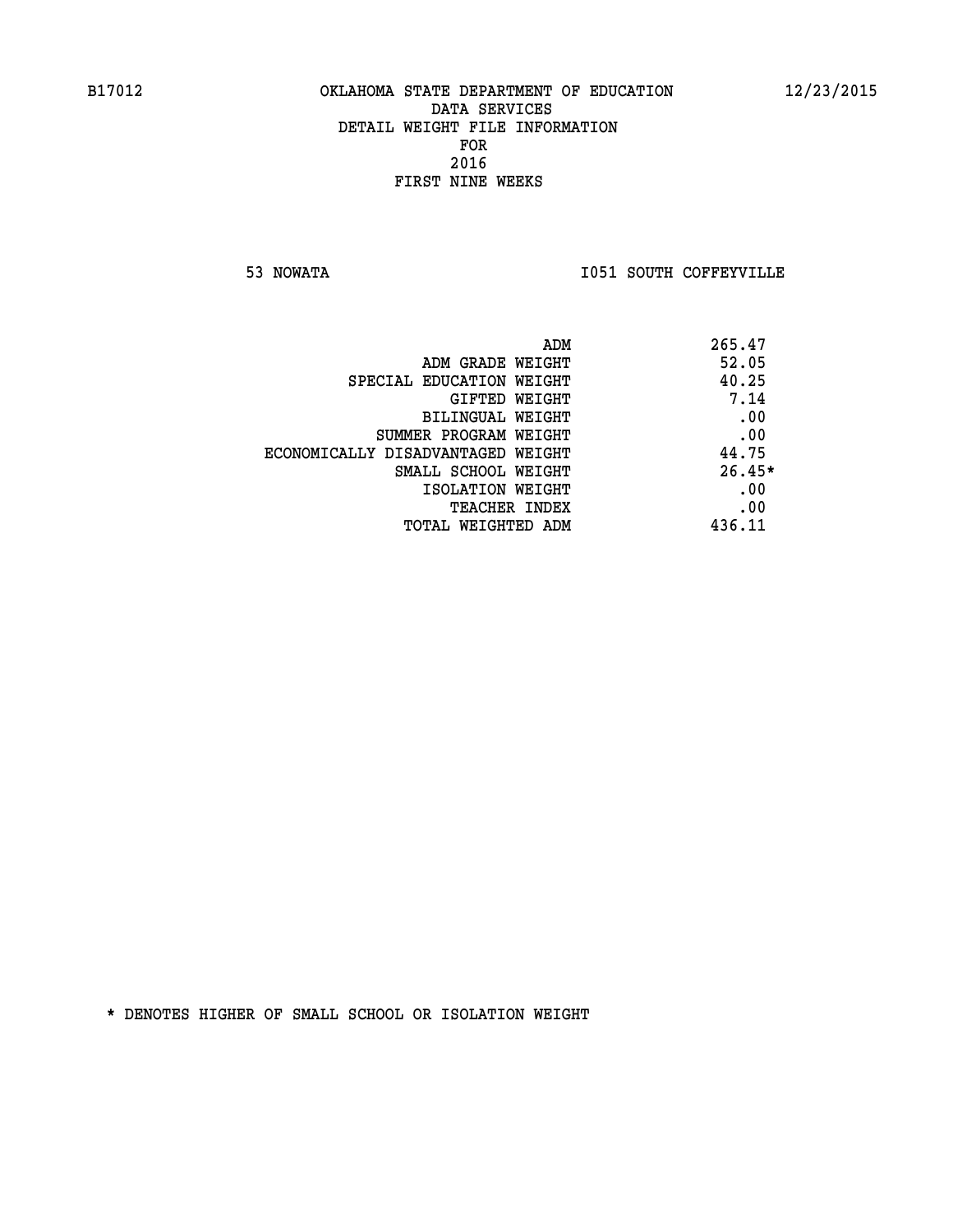**54 OKFUSKEE C029 BEARDEN** 

| ADM<br>91.36                    |                                   |
|---------------------------------|-----------------------------------|
| 19.66<br>ADM GRADE WEIGHT       |                                   |
| 13.15                           | SPECIAL EDUCATION WEIGHT          |
| 3.06<br><b>GIFTED WEIGHT</b>    |                                   |
| .00<br><b>BILINGUAL WEIGHT</b>  |                                   |
| .00                             | SUMMER PROGRAM WEIGHT             |
| 16.25                           | ECONOMICALLY DISADVANTAGED WEIGHT |
| $15.12*$<br>SMALL SCHOOL WEIGHT |                                   |
| .00<br>ISOLATION WEIGHT         |                                   |
| 3.26<br><b>TEACHER INDEX</b>    |                                   |
| 161.86<br>TOTAL WEIGHTED ADM    |                                   |
|                                 |                                   |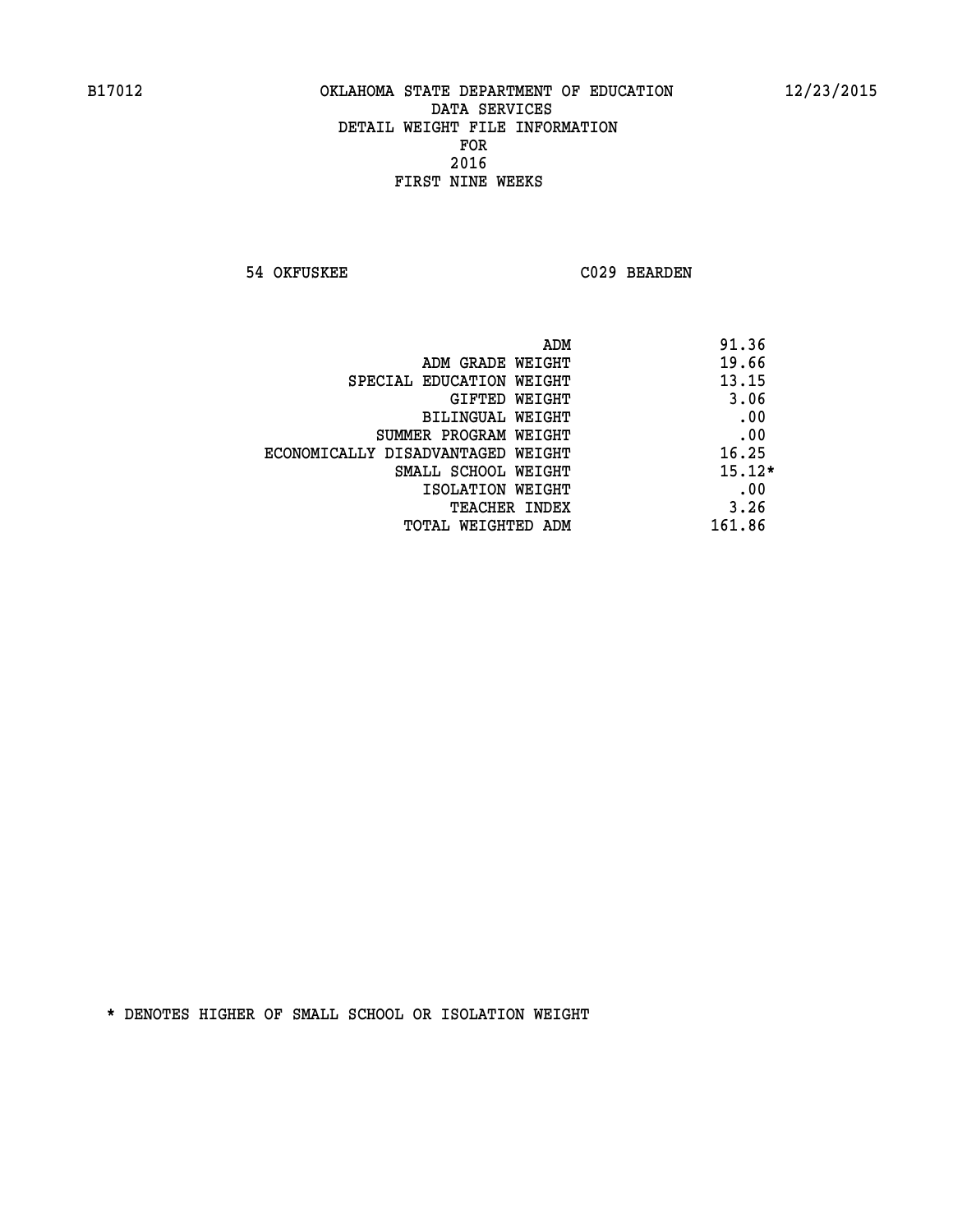**54 OKFUSKEE 1002 MASON** 

|                                   | ADM | 293.45   |
|-----------------------------------|-----|----------|
| ADM GRADE WEIGHT                  |     | 54.14    |
| SPECIAL EDUCATION WEIGHT          |     | 32.75    |
| GIFTED WEIGHT                     |     | 13.94    |
| BILINGUAL WEIGHT                  |     | 1.25     |
| SUMMER PROGRAM WEIGHT             |     | .00      |
| ECONOMICALLY DISADVANTAGED WEIGHT |     | 56.25    |
| SMALL SCHOOL WEIGHT               |     | $26.13*$ |
| ISOLATION WEIGHT                  |     | .00      |
| <b>TEACHER INDEX</b>              |     | .00      |
| TOTAL WEIGHTED ADM                |     | 477.91   |
|                                   |     |          |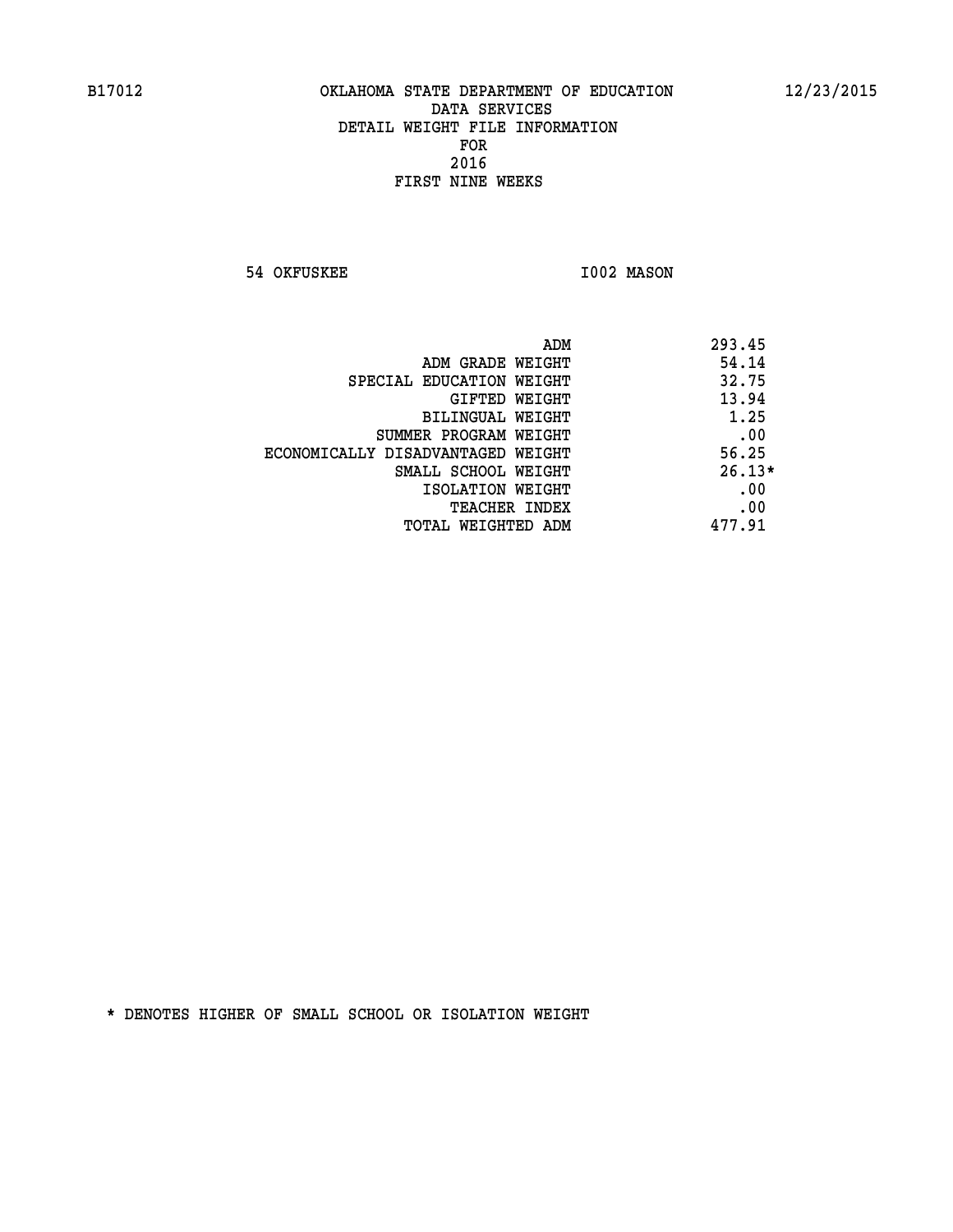**54 OKFUSKEE 1014 PADEN** 

|                                   | ADM | 262.36   |
|-----------------------------------|-----|----------|
| ADM GRADE WEIGHT                  |     | 51.06    |
| SPECIAL EDUCATION WEIGHT          |     | 48.90    |
| GIFTED WEIGHT                     |     | 7.14     |
| BILINGUAL WEIGHT                  |     | 2.25     |
| SUMMER PROGRAM WEIGHT             |     | 1.20     |
| ECONOMICALLY DISADVANTAGED WEIGHT |     | 45.00    |
| SMALL SCHOOL WEIGHT               |     | $26.45*$ |
| ISOLATION WEIGHT                  |     | .00      |
| <b>TEACHER INDEX</b>              |     | 15.20    |
| TOTAL WEIGHTED ADM                |     | 459.56   |
|                                   |     |          |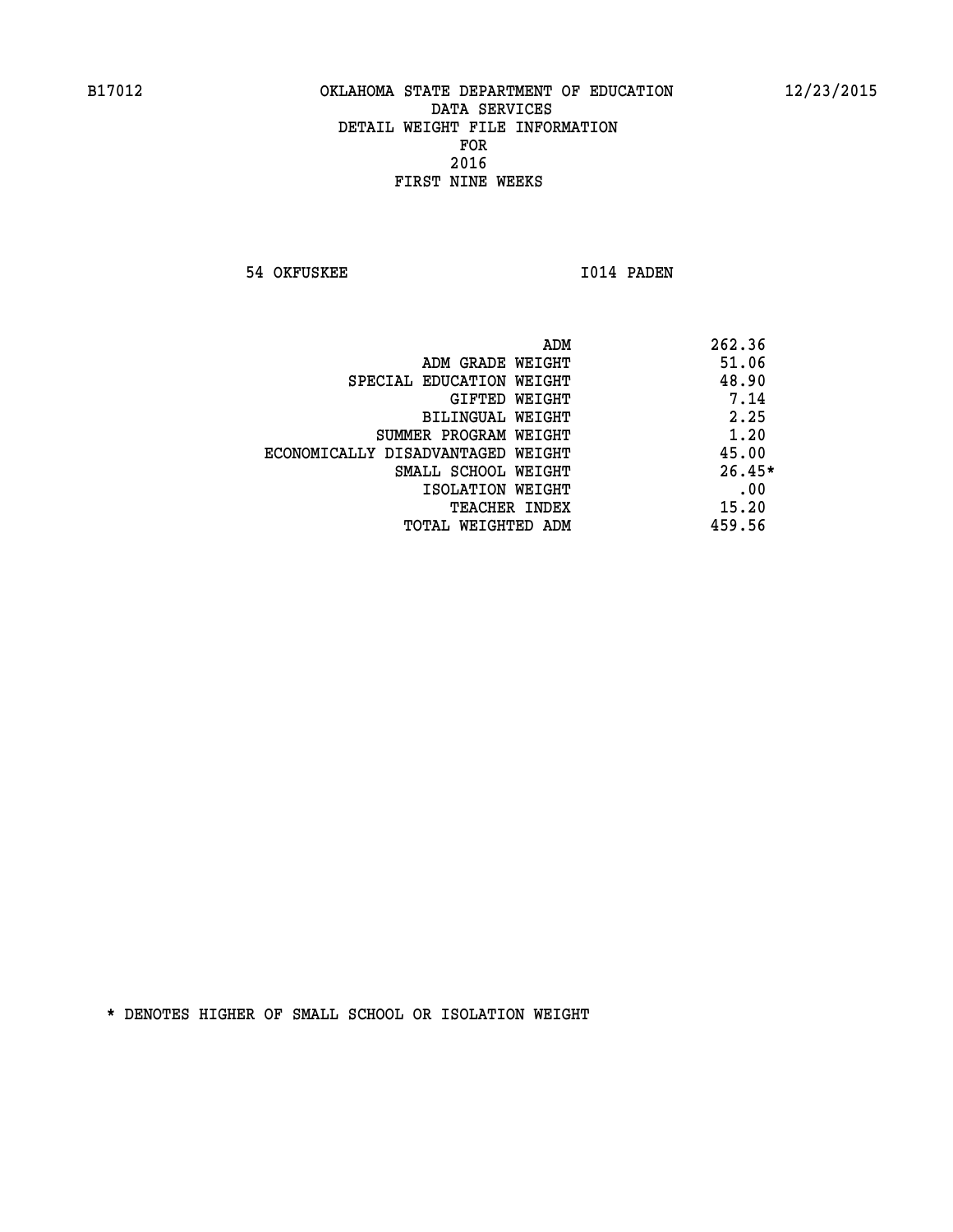**54 OKFUSKEE 1026 OKEMAH** 

| 867.27   |
|----------|
| 181.25   |
| 196.65   |
| 32.30    |
| .75      |
| 3.60     |
| 169.50   |
| .00      |
| .00      |
| 37.39    |
| 1,488.71 |
|          |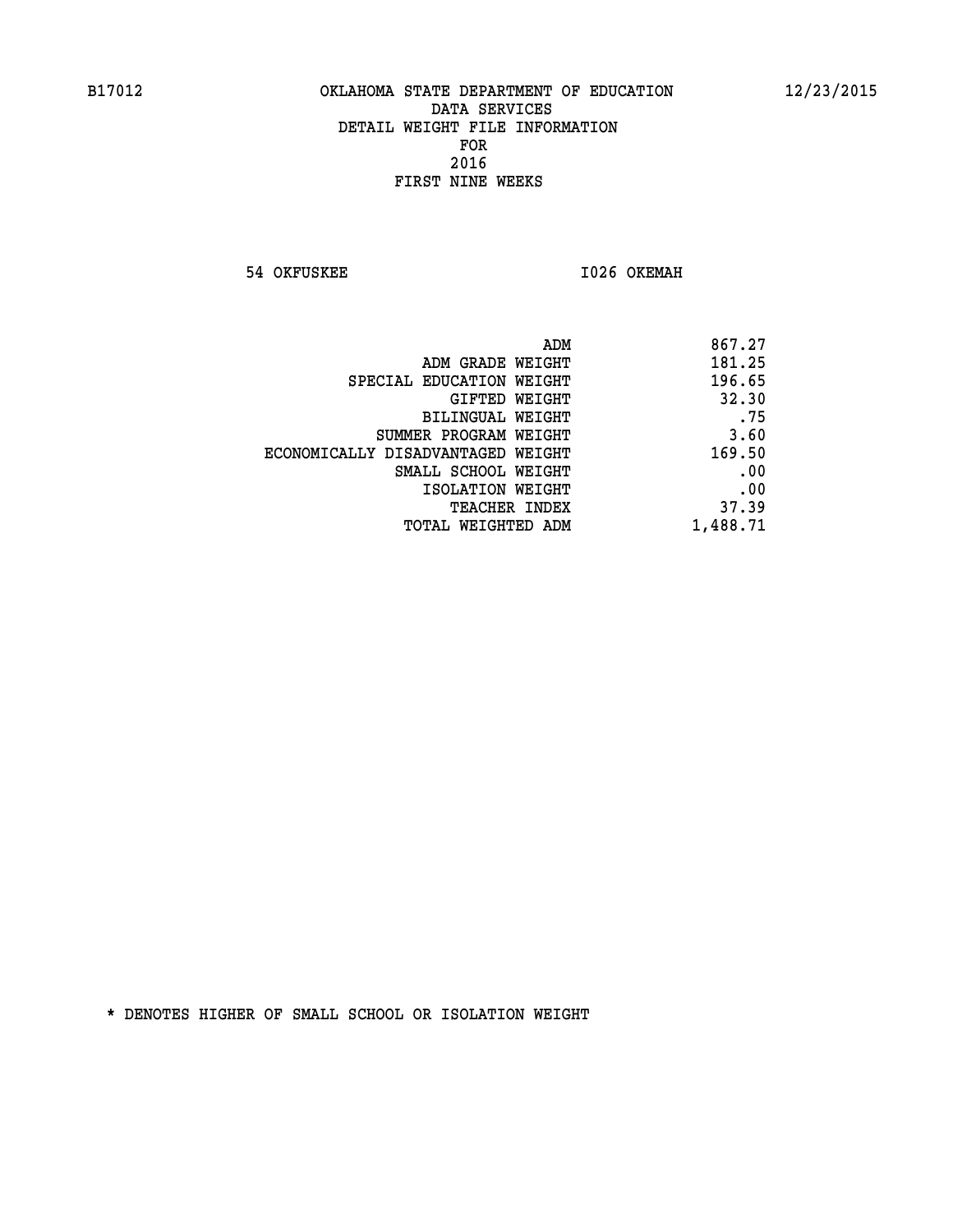**54 OKFUSKEE 1031 WELEETKA** 

| 444.61   | ADM                               |
|----------|-----------------------------------|
| 84.65    | ADM GRADE WEIGHT                  |
| 149.60   | SPECIAL EDUCATION WEIGHT          |
| 14.96    | <b>GIFTED WEIGHT</b>              |
| .00      | BILINGUAL WEIGHT                  |
| .00      | SUMMER PROGRAM WEIGHT             |
| 100.25   | ECONOMICALLY DISADVANTAGED WEIGHT |
| $14.19*$ | SMALL SCHOOL WEIGHT               |
| .00      | ISOLATION WEIGHT                  |
| .00      | <b>TEACHER INDEX</b>              |
| 808.26   | TOTAL WEIGHTED ADM                |
|          |                                   |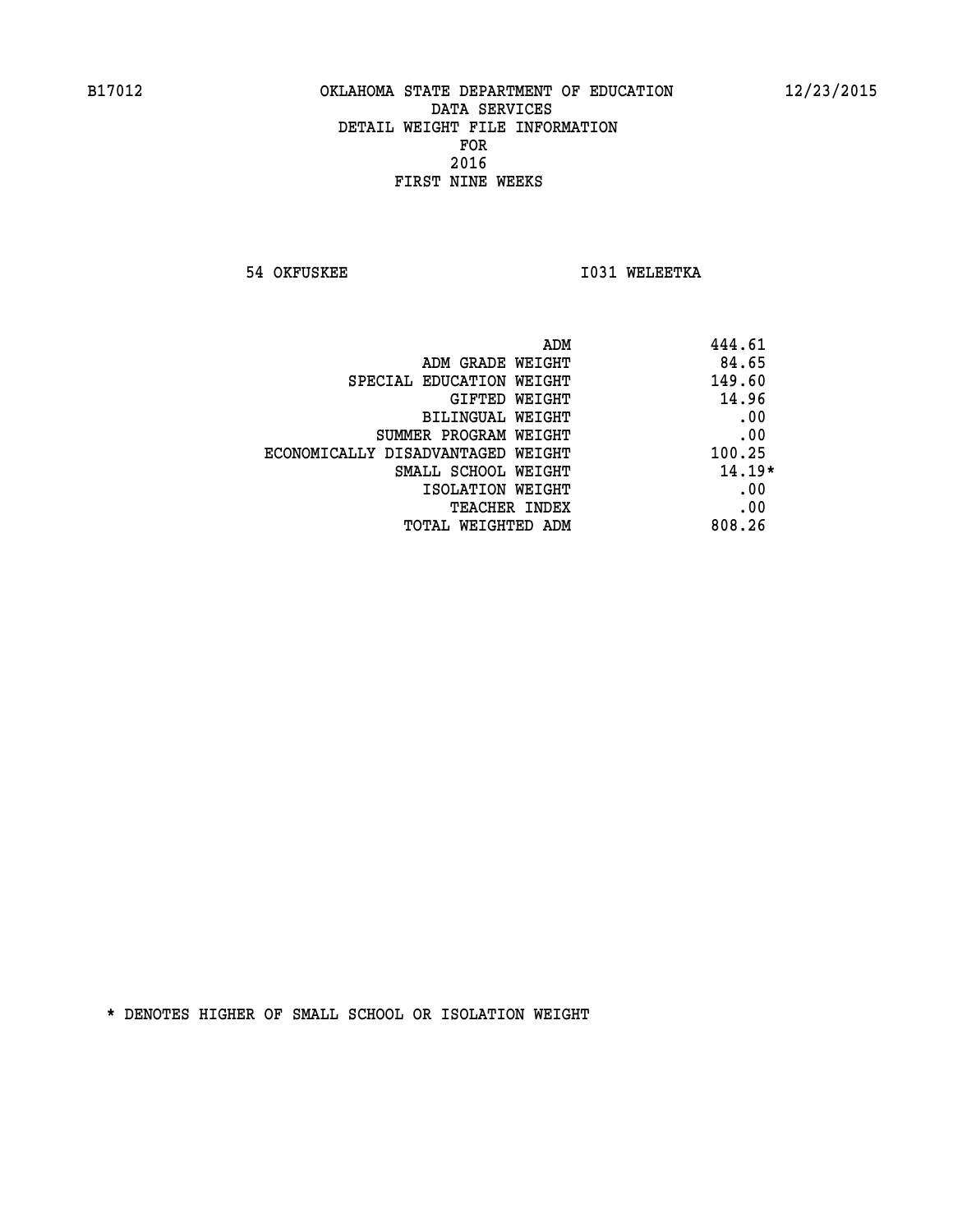**54 OKFUSKEE I054 GRAHAM-DUSTIN** 

|                                   | 184.81<br>ADM |  |
|-----------------------------------|---------------|--|
| ADM GRADE WEIGHT                  | 37.71         |  |
| SPECIAL EDUCATION WEIGHT          | 42.90         |  |
| GIFTED WEIGHT                     | 5.10          |  |
| BILINGUAL WEIGHT                  | .00           |  |
| SUMMER PROGRAM WEIGHT             | .00           |  |
| ECONOMICALLY DISADVANTAGED WEIGHT | 39.25         |  |
| SMALL SCHOOL WEIGHT               | $28.87*$      |  |
| ISOLATION WEIGHT                  | 1.50          |  |
| <b>TEACHER INDEX</b>              | .00           |  |
| TOTAL WEIGHTED ADM                | 338.64        |  |
|                                   |               |  |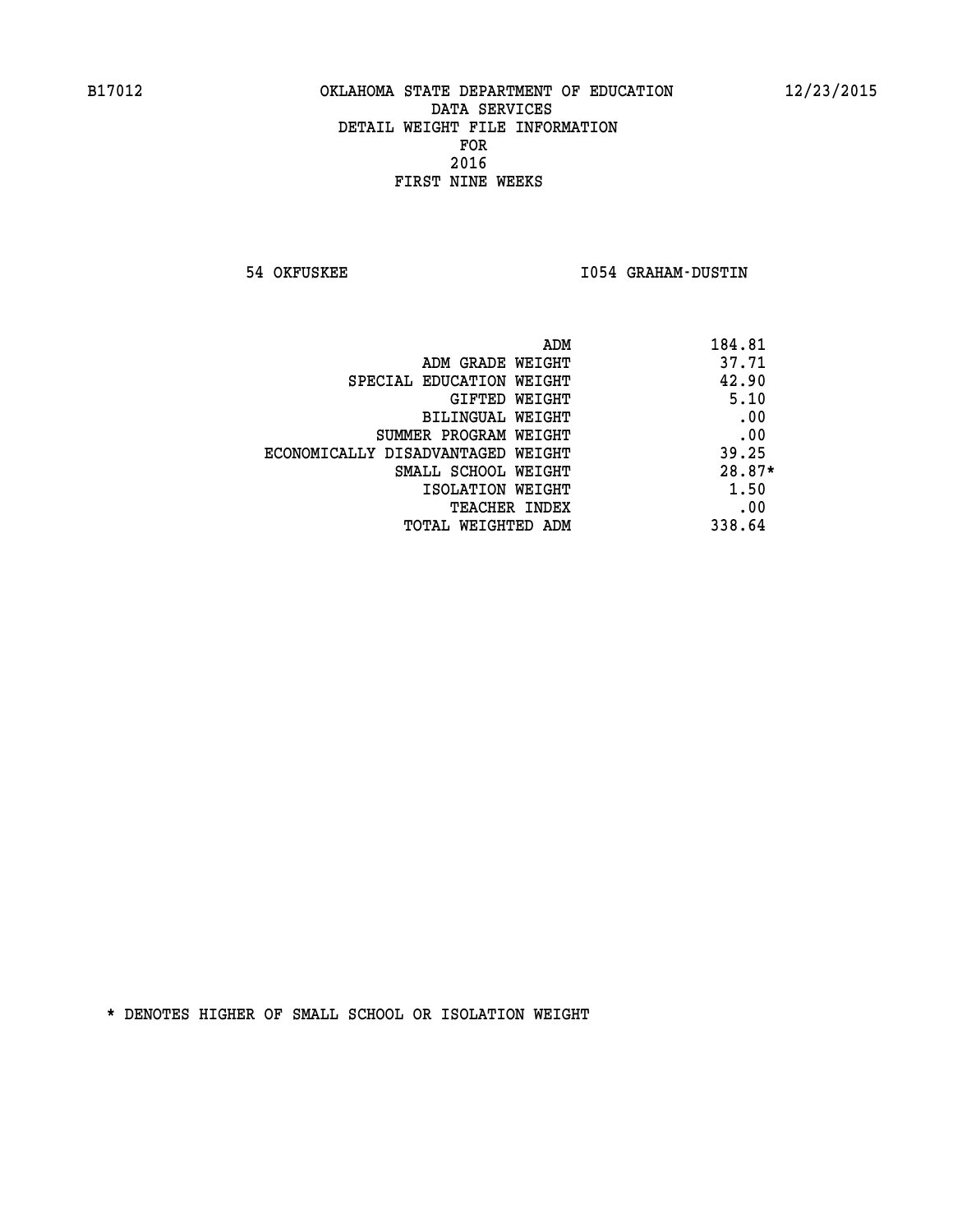**55 OKLAHOMA C029 OAKDALE** 

| ADM                               | 617.49 |
|-----------------------------------|--------|
| ADM GRADE WEIGHT                  | 95.49  |
| SPECIAL EDUCATION WEIGHT          | 53.95  |
| GIFTED WEIGHT                     | 30.26  |
| BILINGUAL WEIGHT                  | 9.75   |
| SUMMER PROGRAM WEIGHT             | .00    |
| ECONOMICALLY DISADVANTAGED WEIGHT | 21.00  |
| SMALL SCHOOL WEIGHT               | .00    |
| ISOLATION WEIGHT                  | .00    |
| TEACHER INDEX                     | 38.31  |
| TOTAL WEIGHTED ADM                | 866.25 |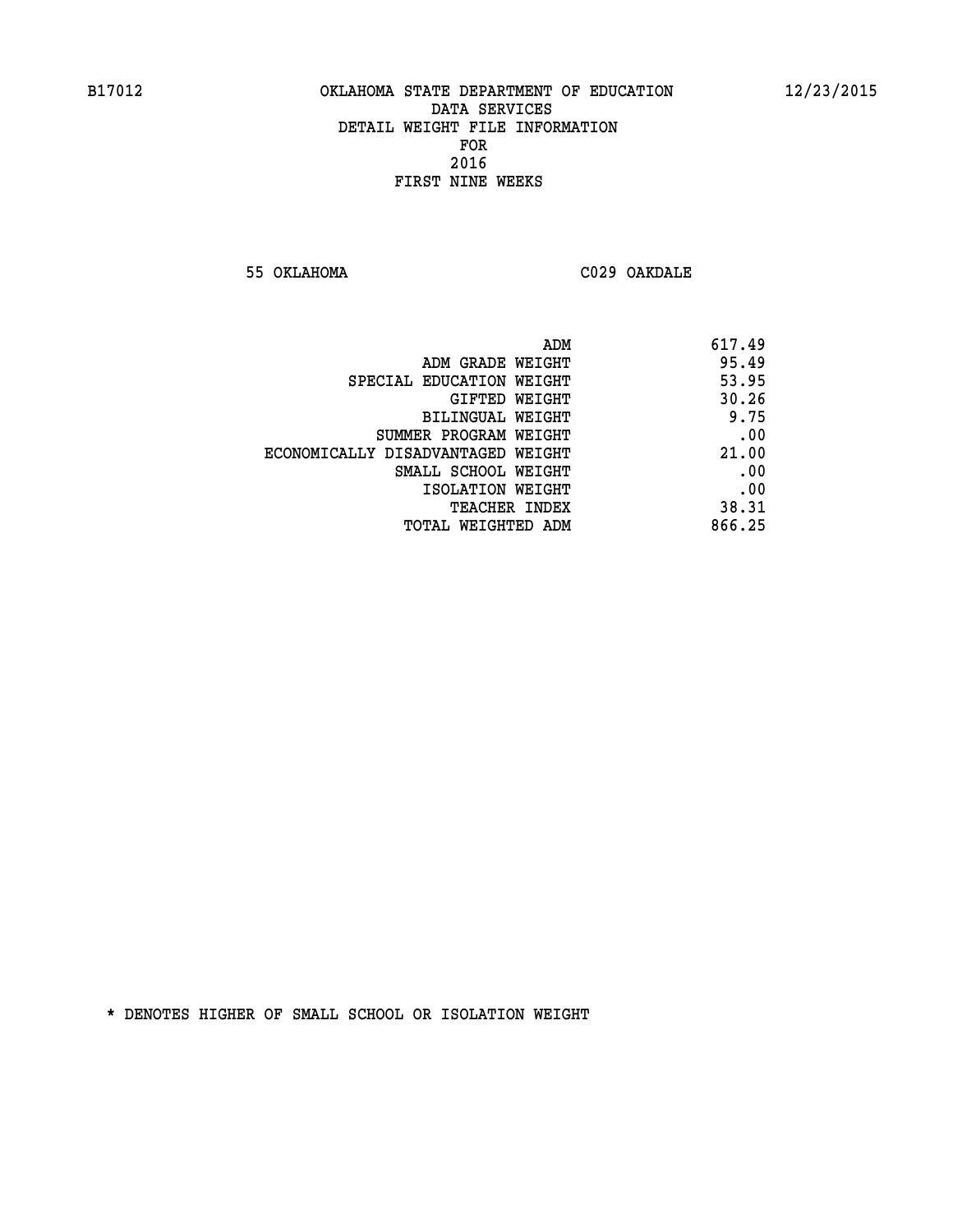**55 OKLAHOMA C074 CRUTCHO** 

| ADM                               | 392.18   |
|-----------------------------------|----------|
| ADM GRADE WEIGHT                  | 84.50    |
| SPECIAL EDUCATION WEIGHT          | 59.20    |
| GIFTED WEIGHT                     | 10.54    |
| BILINGUAL WEIGHT                  | 3.00     |
| SUMMER PROGRAM WEIGHT             | .00      |
| ECONOMICALLY DISADVANTAGED WEIGHT | 99.25    |
| SMALL SCHOOL WEIGHT               | $20.29*$ |
| ISOLATION WEIGHT                  | .00      |
| <b>TEACHER INDEX</b>              | .00      |
| TOTAL WEIGHTED ADM                | 668.96   |
|                                   |          |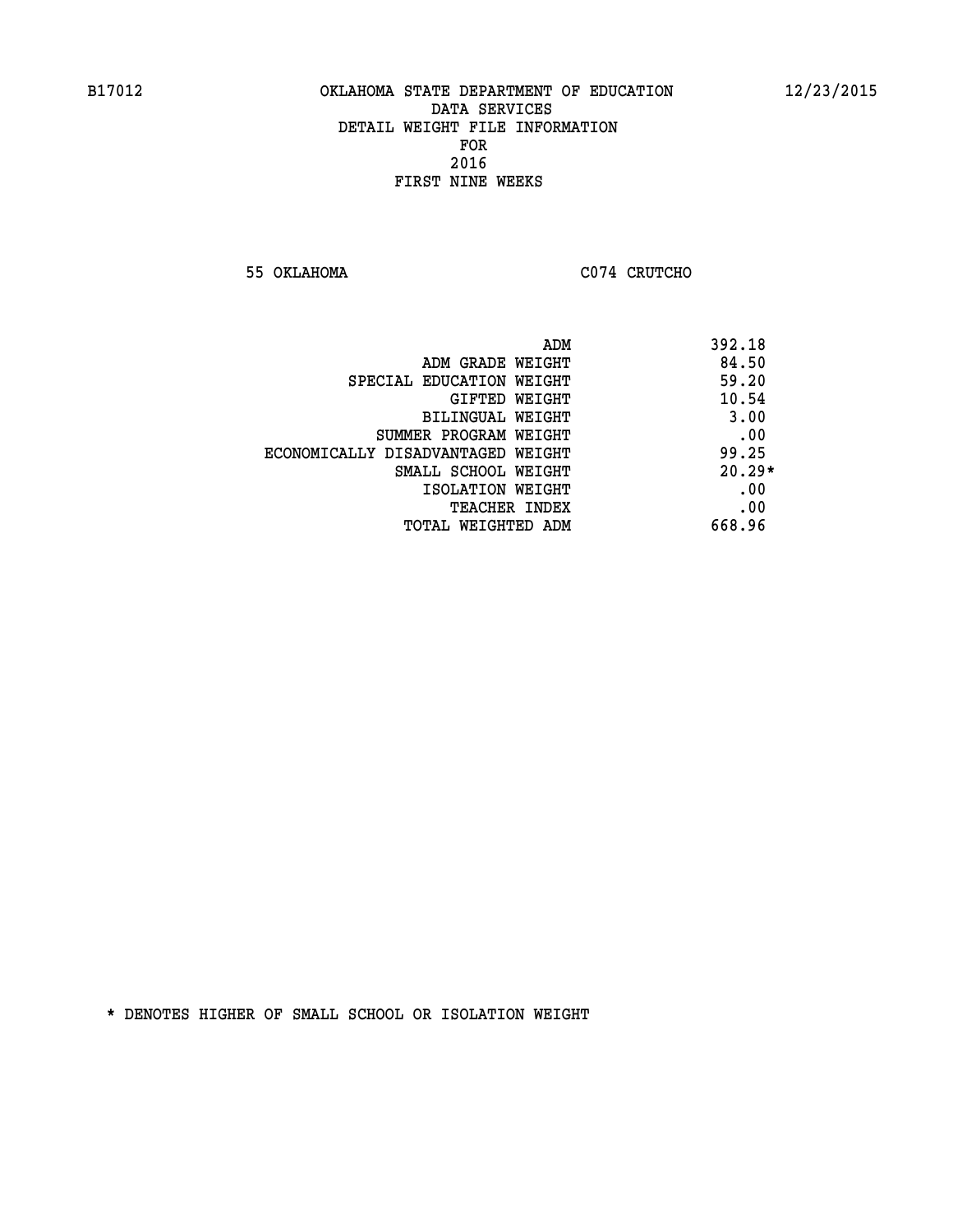**55 OKLAHOMA E001 OKC CHARTER: INDEPENDE**

| ADM                               | 308.48 |
|-----------------------------------|--------|
| ADM GRADE WEIGHT                  | 40.90  |
| SPECIAL EDUCATION WEIGHT          | 32.55  |
| GIFTED WEIGHT                     | 13.60  |
| BILINGUAL WEIGHT                  | 7.75   |
| SUMMER PROGRAM WEIGHT             | .00    |
| ECONOMICALLY DISADVANTAGED WEIGHT | 45.25  |
| SMALL SCHOOL WEIGHT               | .00    |
| ISOLATION WEIGHT                  | .00    |
| <b>TEACHER INDEX</b>              | 23.05  |
| TOTAL WEIGHTED ADM                | 471.58 |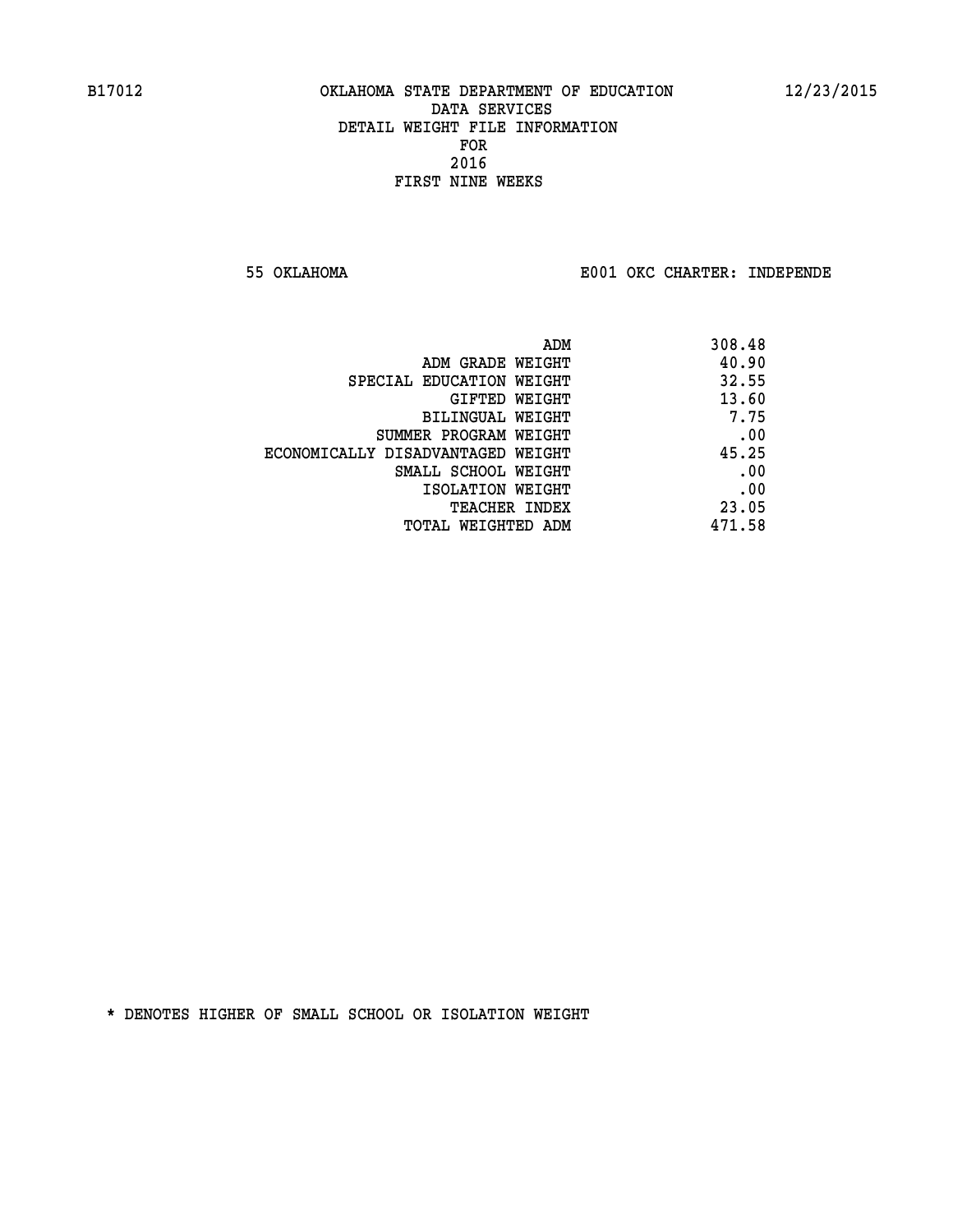**55 OKLAHOMA E002 OKC CHARTER: SEEWORTH** 

| 376.75 |
|--------|
| 66.30  |
| 108.30 |
| 10.88  |
| 24.50  |
| .00    |
| 99.00  |
| .00    |
| .00    |
| .00    |
| 685.73 |
|        |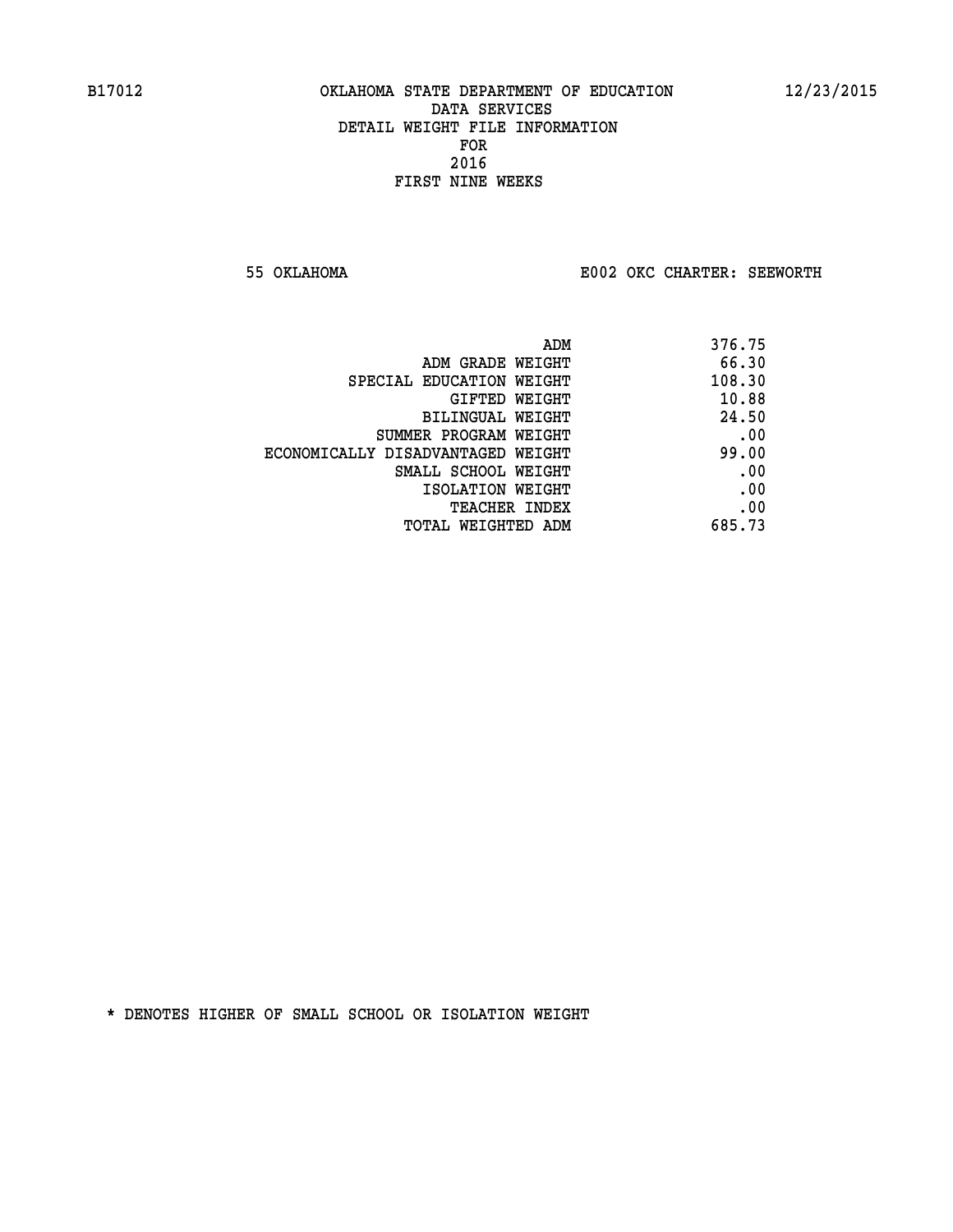**55 OKLAHOMA E003 OKC CHARTER: HUPFELD/W**

|                                   | 327.60<br>ADM |  |
|-----------------------------------|---------------|--|
| ADM GRADE WEIGHT                  | 75.26         |  |
| SPECIAL EDUCATION WEIGHT          | 14.75         |  |
| <b>GIFTED WEIGHT</b>              | 14.62         |  |
| BILINGUAL WEIGHT                  | 8.50          |  |
| SUMMER PROGRAM WEIGHT             | .00           |  |
| ECONOMICALLY DISADVANTAGED WEIGHT | 72.50         |  |
| SMALL SCHOOL WEIGHT               | .00           |  |
| ISOLATION WEIGHT                  | .00           |  |
| TEACHER INDEX                     | .00           |  |
| TOTAL WEIGHTED ADM                | 513.23        |  |
|                                   |               |  |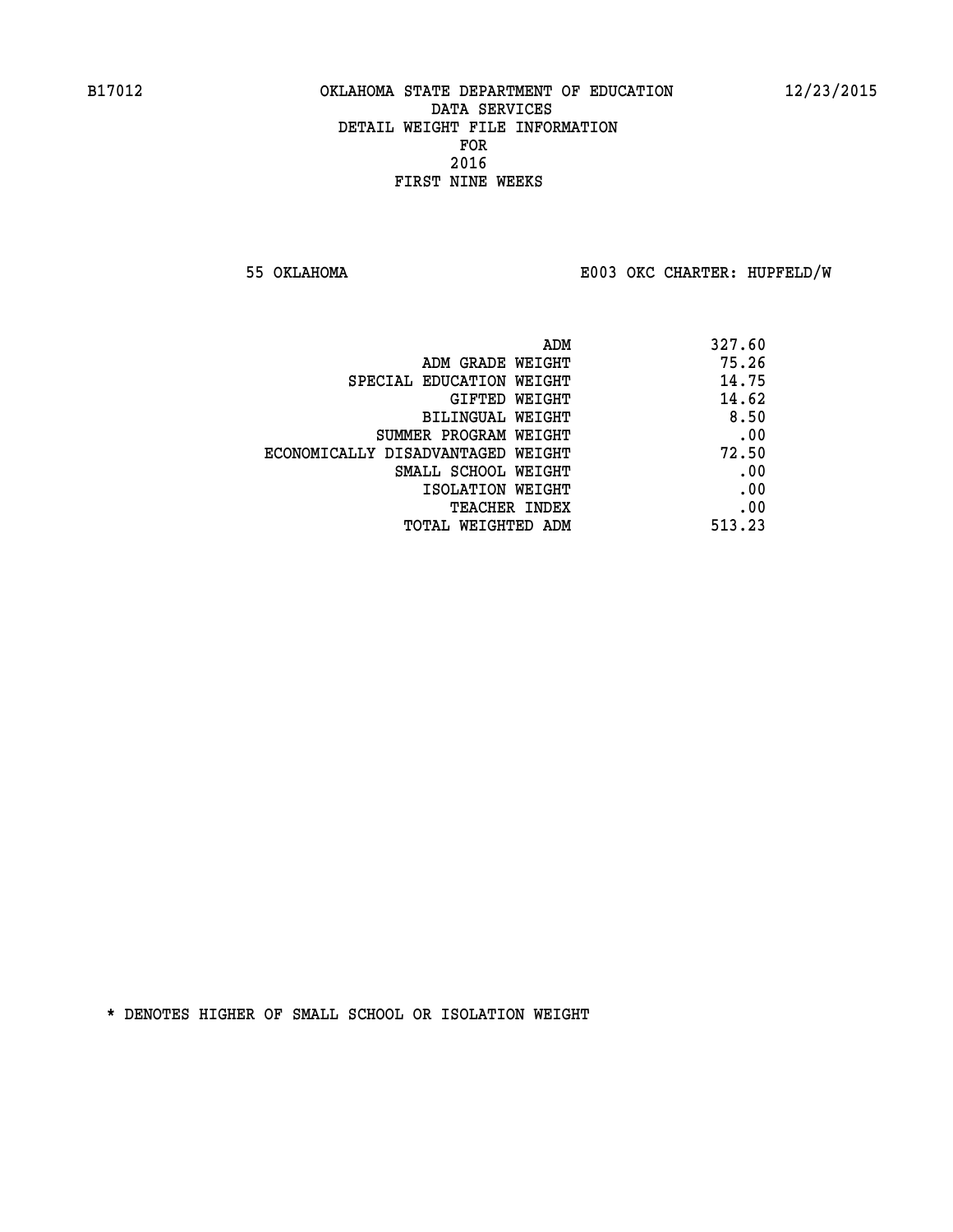**55 OKLAHOMA E005 OKC CHARTER: DOVE SCIE**

|                                   | ADM | 479.08 |
|-----------------------------------|-----|--------|
| ADM GRADE WEIGHT                  |     | 81.27  |
| SPECIAL EDUCATION WEIGHT          |     | 13.90  |
| GIFTED WEIGHT                     |     | 50.32  |
| BILINGUAL WEIGHT                  |     | 89.50  |
| SUMMER PROGRAM WEIGHT             |     | .00    |
| ECONOMICALLY DISADVANTAGED WEIGHT |     | 101.25 |
| SMALL SCHOOL WEIGHT               |     | .00    |
| ISOLATION WEIGHT                  |     | .00    |
| TEACHER INDEX                     |     | .00    |
| TOTAL WEIGHTED ADM                |     | 815.32 |
|                                   |     |        |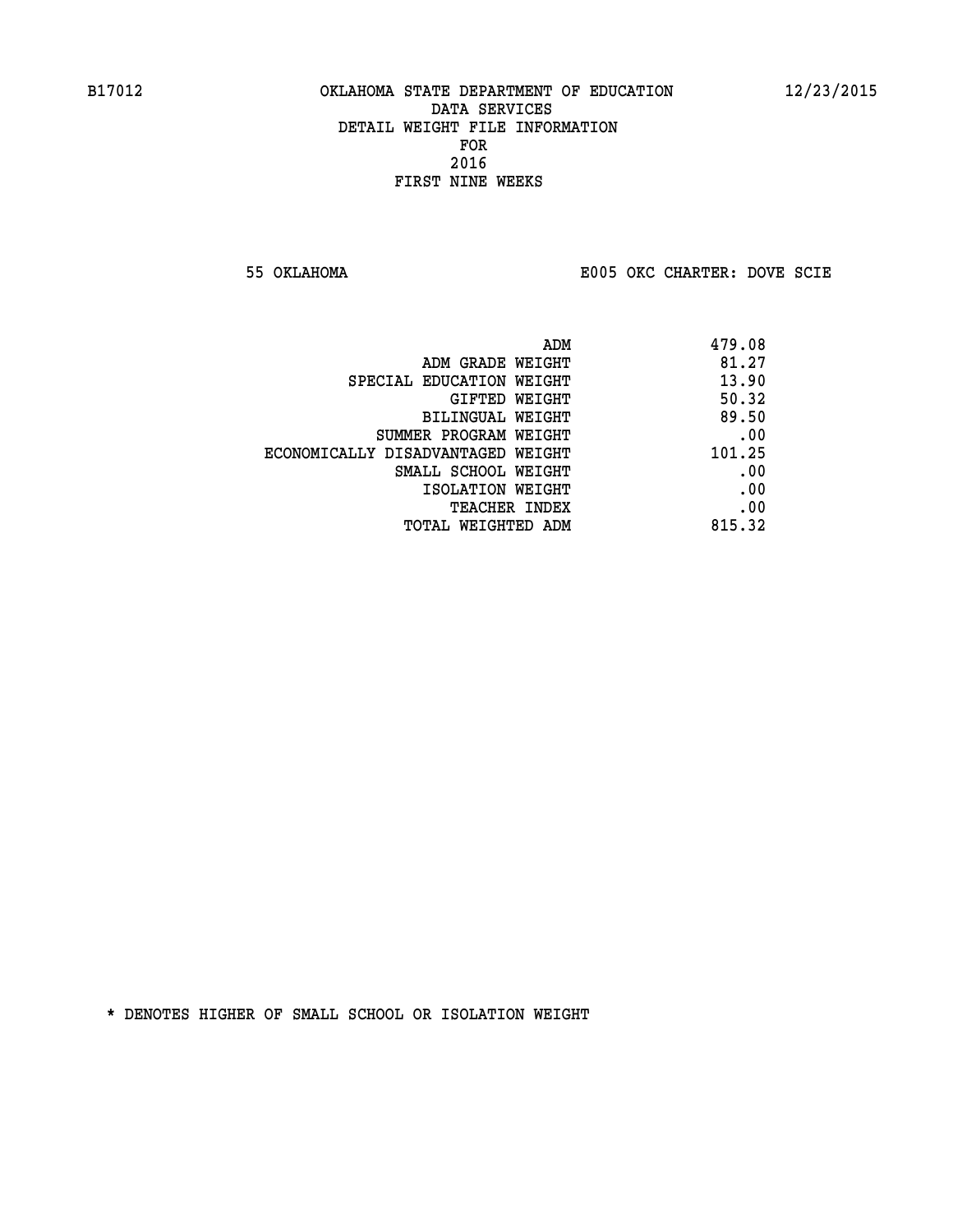**55 OKLAHOMA E007 OKC CHARTER: SANTA FE** 

| 752.94   |
|----------|
| 150.59   |
| 31.85    |
| 31.62    |
| 144.50   |
| .00      |
| 170.75   |
| .00      |
| .00      |
| .00      |
| 1,282.25 |
|          |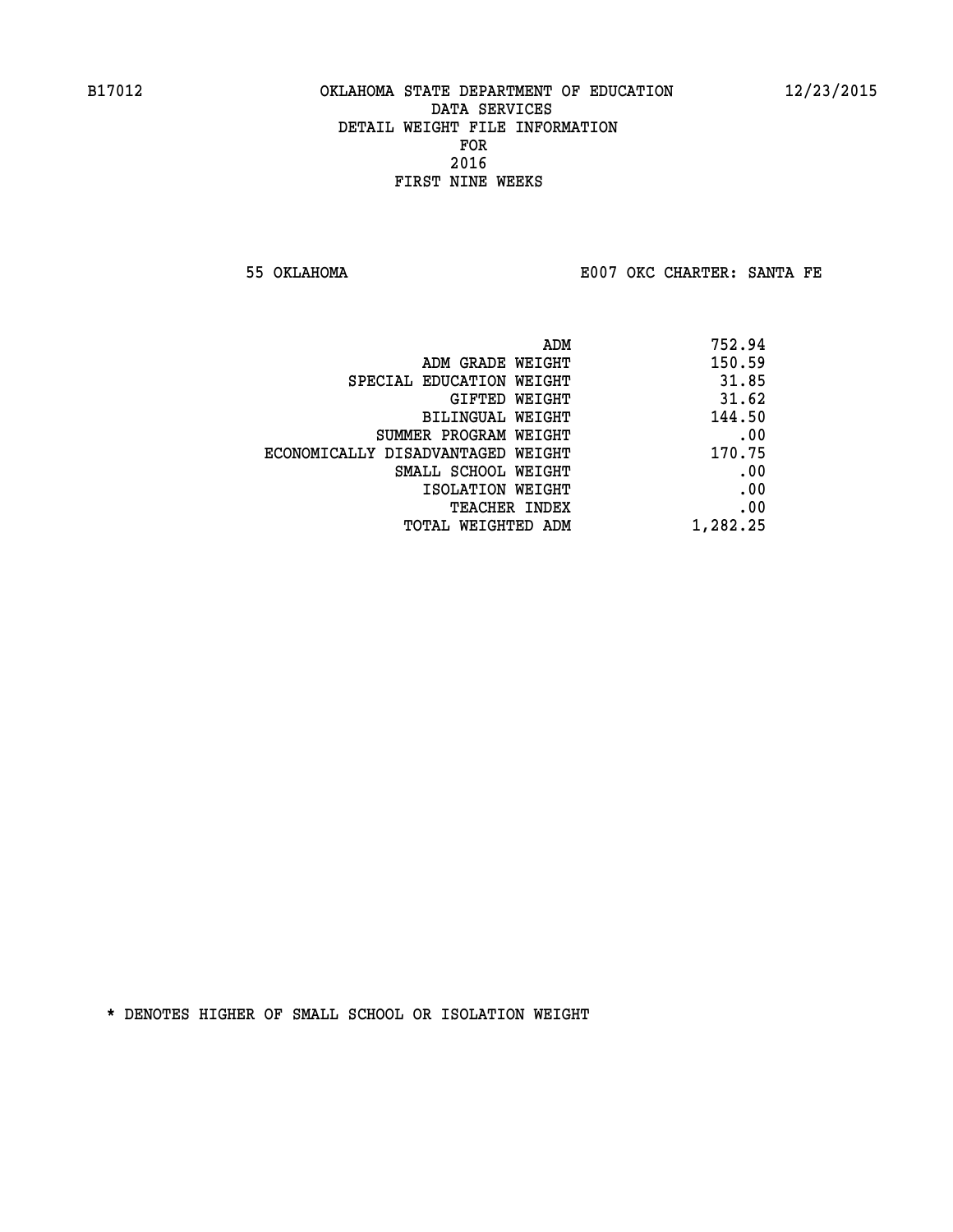**55 OKLAHOMA E008 OKC CHARTER: HARDING C**

| 473.93 |
|--------|
| 94.79  |
| 9.15   |
| 56.10  |
| 21.00  |
| .00    |
| 61.00  |
| .00    |
| .00    |
| .00    |
| 715.97 |
|        |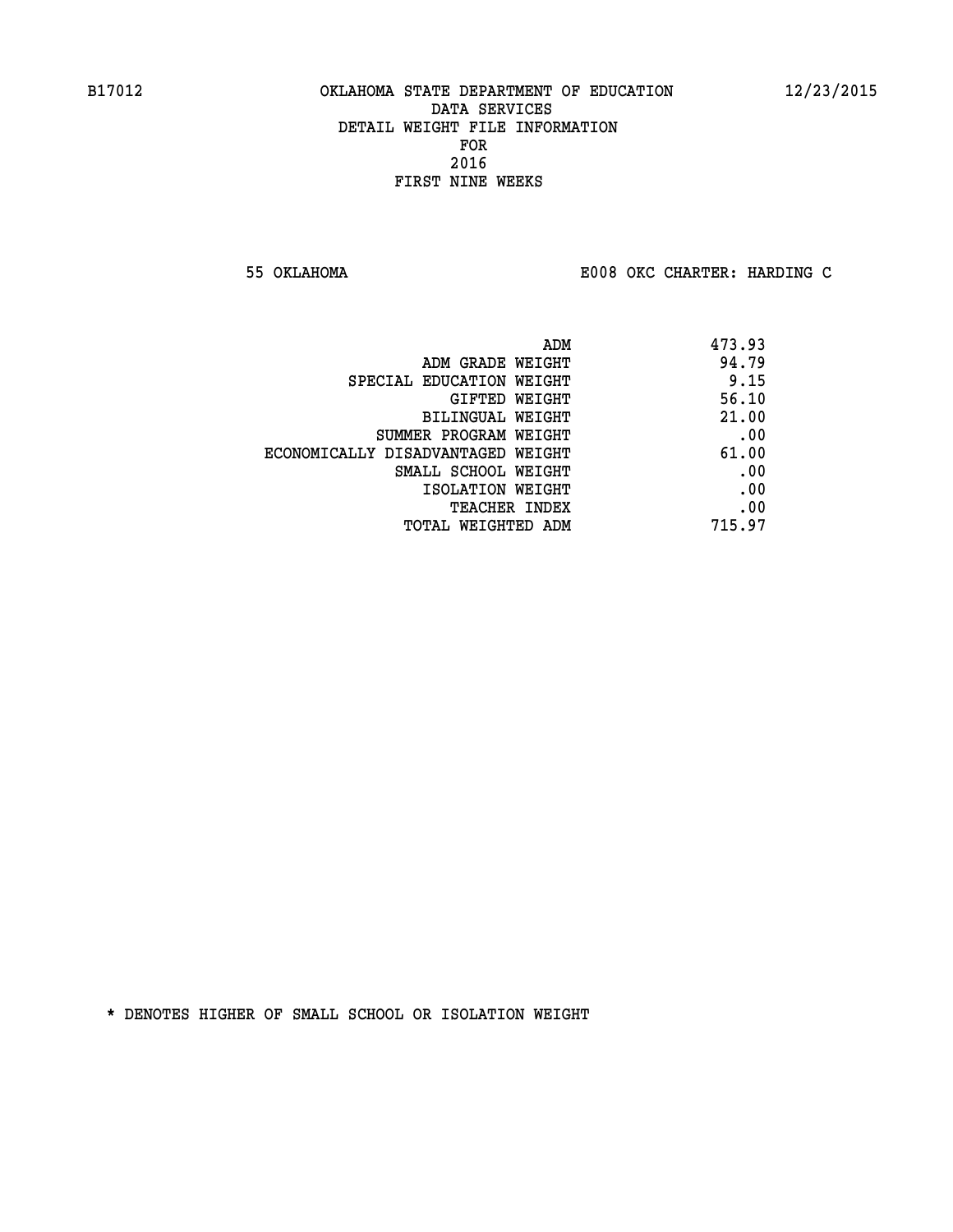**55 OKLAHOMA E010 OKC CHARTER: HARDING F**

| ADM                               | 363.07 |
|-----------------------------------|--------|
| ADM GRADE WEIGHT                  | 72.61  |
| SPECIAL EDUCATION WEIGHT          | 20.15  |
| GIFTED WEIGHT                     | 22.10  |
| BILINGUAL WEIGHT                  | 5.75   |
| SUMMER PROGRAM WEIGHT             | .00    |
| ECONOMICALLY DISADVANTAGED WEIGHT | 49.50  |
| SMALL SCHOOL WEIGHT               | .00    |
| ISOLATION WEIGHT                  | .00    |
| <b>TEACHER INDEX</b>              | .00    |
| TOTAL WEIGHTED ADM                | 533.18 |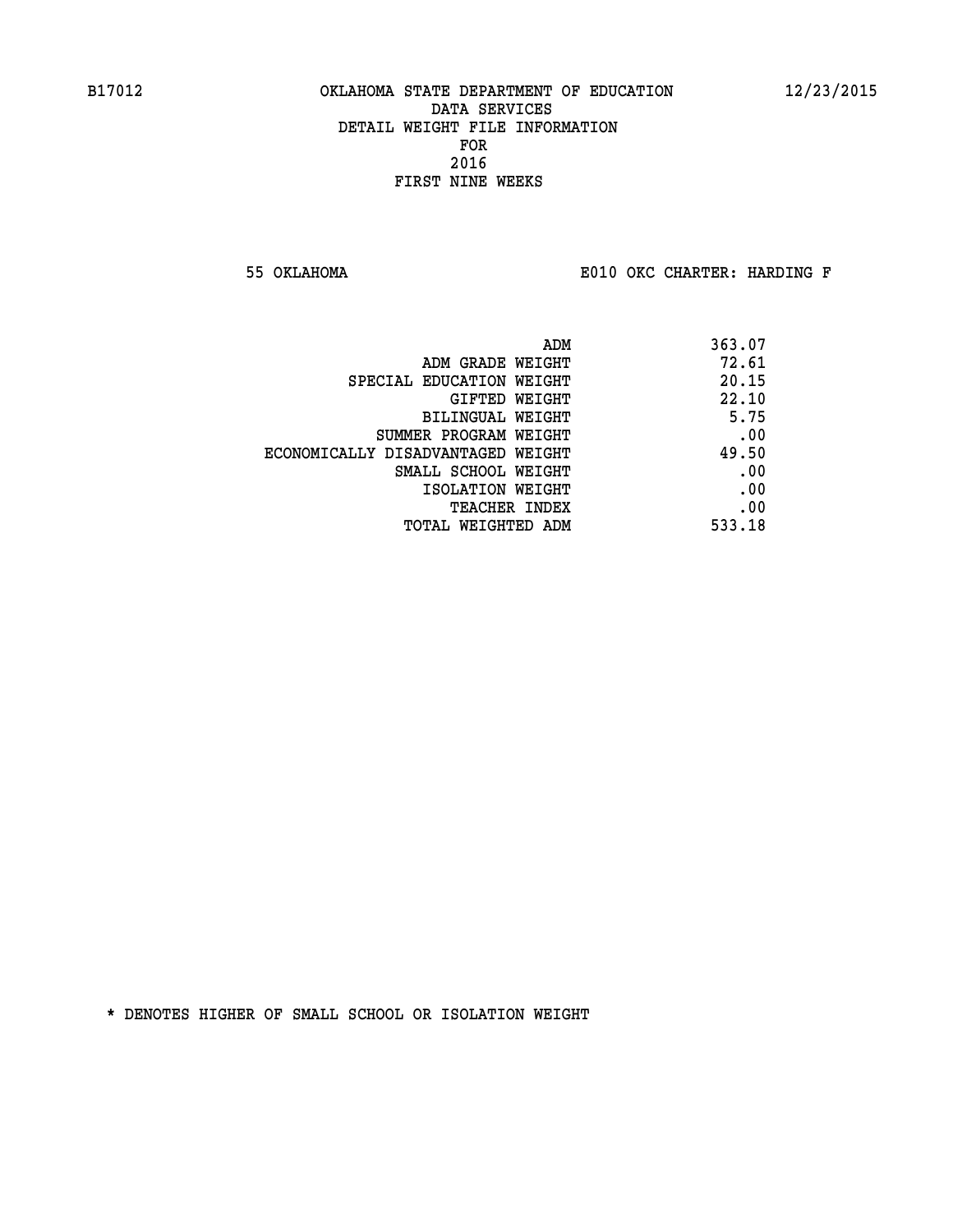**55 OKLAHOMA E011 OKC CHARTER: SANTA FE** 

| ADM                               | 601.40   |
|-----------------------------------|----------|
| ADM GRADE WEIGHT                  | 78.86    |
| SPECIAL EDUCATION WEIGHT          | 61.85    |
| GIFTED WEIGHT                     | 19.04    |
| BILINGUAL WEIGHT                  | 131.25   |
| SUMMER PROGRAM WEIGHT             | .00      |
| ECONOMICALLY DISADVANTAGED WEIGHT | 142.00   |
| SMALL SCHOOL WEIGHT               | .00      |
| ISOLATION WEIGHT                  | .00      |
| <b>TEACHER INDEX</b>              | .00      |
| TOTAL WEIGHTED ADM                | 1,034.40 |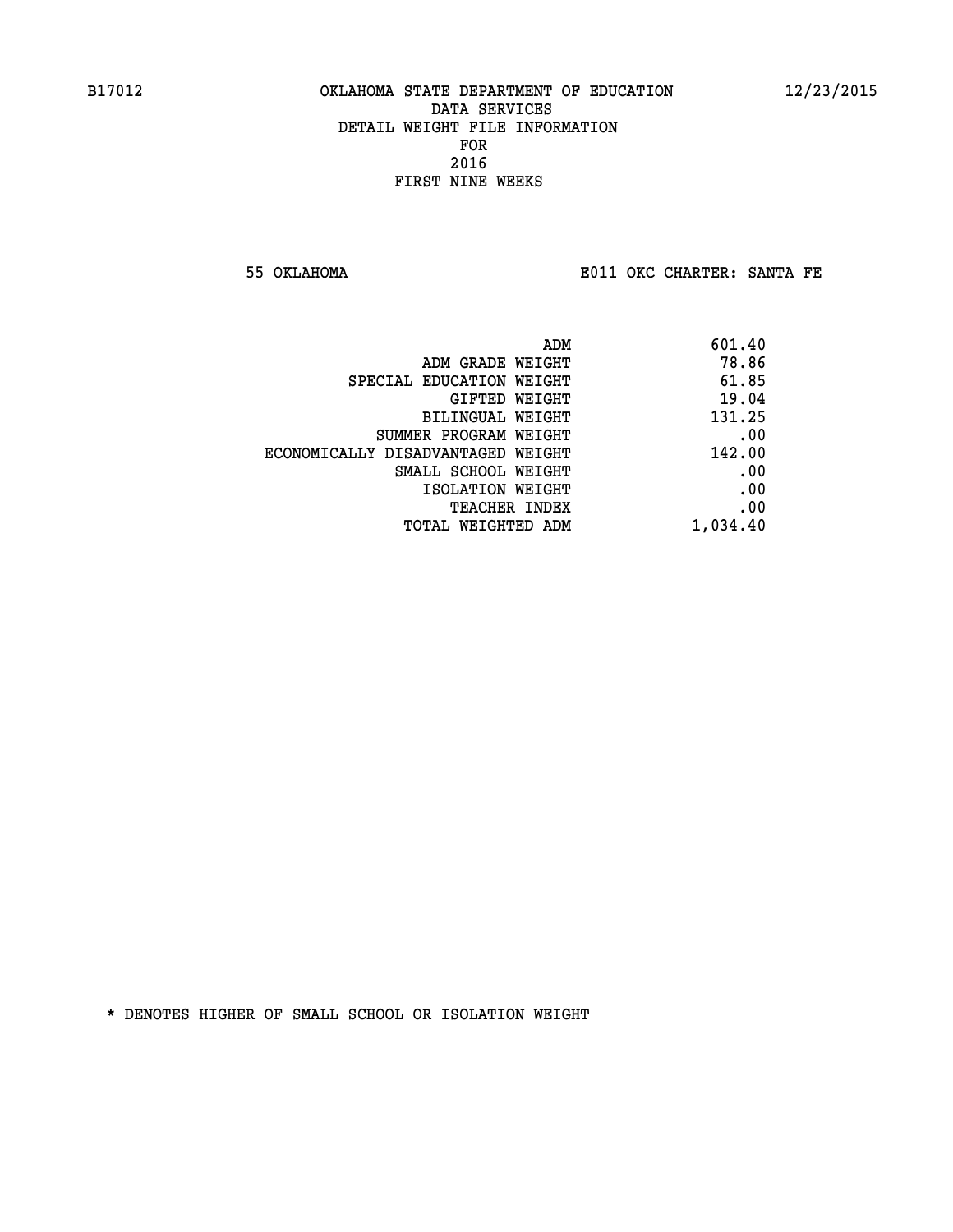**55 OKLAHOMA E012 OKC CHARTER: KIPP REAC**

|                                   | ADM | 299.11 |
|-----------------------------------|-----|--------|
| ADM GRADE WEIGHT                  |     | 26.02  |
| SPECIAL EDUCATION WEIGHT          |     | 13.70  |
| GIFTED WEIGHT                     |     | 13.60  |
| BILINGUAL WEIGHT                  |     | 8.25   |
| SUMMER PROGRAM WEIGHT             |     | .00    |
| ECONOMICALLY DISADVANTAGED WEIGHT |     | 55.50  |
| SMALL SCHOOL WEIGHT               |     | .00    |
| ISOLATION WEIGHT                  |     | .00    |
| TEACHER INDEX                     |     | .00    |
| TOTAL WEIGHTED ADM                |     | 416.18 |
|                                   |     |        |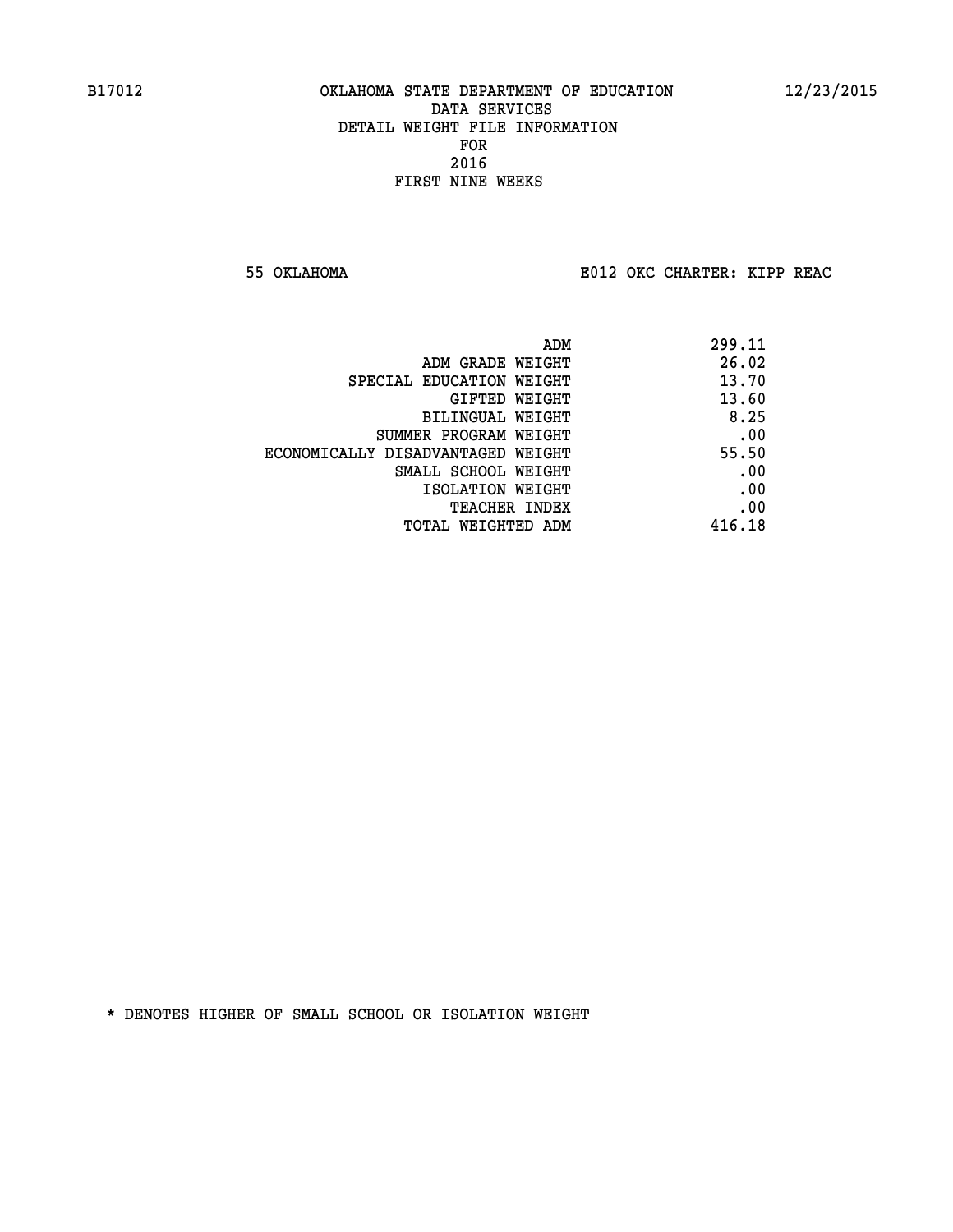**55 OKLAHOMA E013 OKC CHARTER: DOVE SCIE**

|                                   | 298.31<br>ADM |     |
|-----------------------------------|---------------|-----|
| ADM GRADE WEIGHT                  | 61.12         |     |
| SPECIAL EDUCATION WEIGHT          | 12.25         |     |
| GIFTED WEIGHT                     | 14.62         |     |
| BILINGUAL WEIGHT                  | 26.50         |     |
| SUMMER PROGRAM WEIGHT             |               | .00 |
| ECONOMICALLY DISADVANTAGED WEIGHT | 56.50         |     |
| SMALL SCHOOL WEIGHT               |               | .00 |
| ISOLATION WEIGHT                  |               | .00 |
| TEACHER INDEX                     |               | .00 |
| TOTAL WEIGHTED ADM                | 469.30        |     |
|                                   |               |     |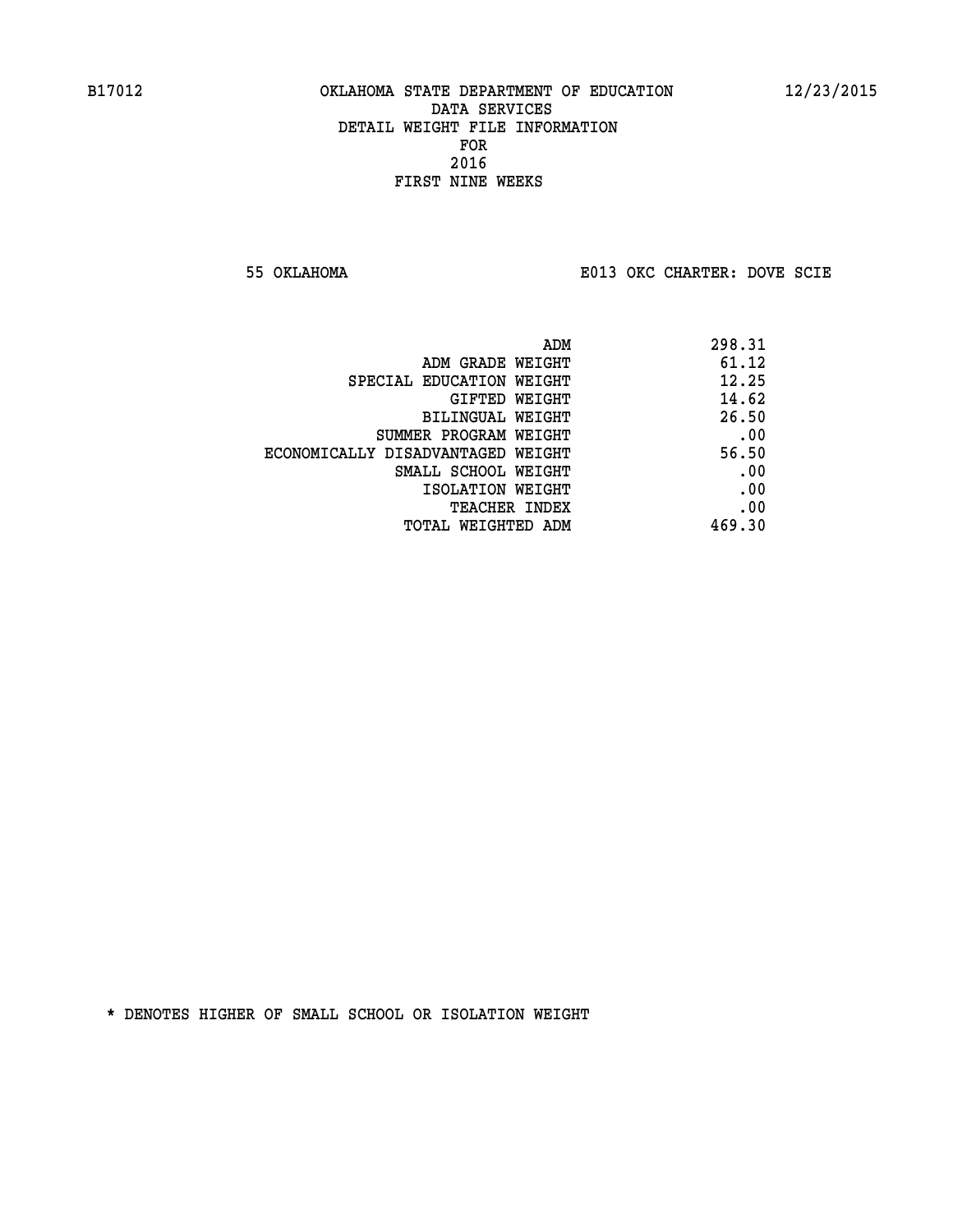**55 OKLAHOMA E016 OKC CHARTER: HARPER AC**

| 81.81  |
|--------|
| 16.36  |
| 9.50   |
| .68    |
| 2.00   |
| .00    |
| 31.50  |
| .00    |
| .00    |
| 9.13   |
| 150.98 |
|        |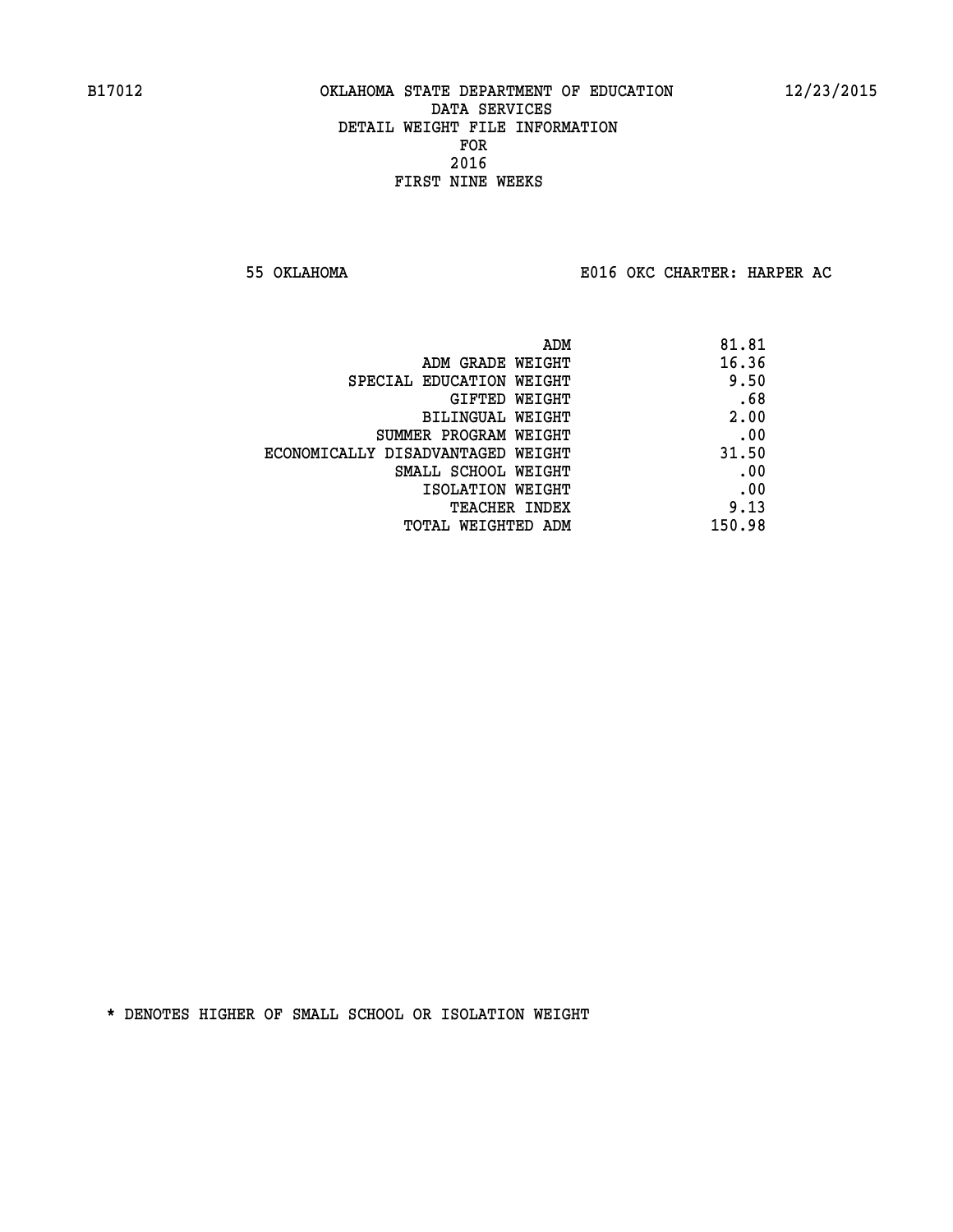**55 OKLAHOMA E020 OKC CHARTER: LIGHTHOUS**

|                                   | 263.64<br>ADM |  |
|-----------------------------------|---------------|--|
| ADM GRADE WEIGHT                  | 68.35         |  |
| SPECIAL EDUCATION WEIGHT          | 17.55         |  |
| GIFTED WEIGHT                     | 6.12          |  |
| BILINGUAL WEIGHT                  | 3.50          |  |
| SUMMER PROGRAM WEIGHT             | .00           |  |
| ECONOMICALLY DISADVANTAGED WEIGHT | 57.50         |  |
| SMALL SCHOOL WEIGHT               | .00           |  |
| ISOLATION WEIGHT                  | .00           |  |
| TEACHER INDEX                     | .00           |  |
| TOTAL WEIGHTED ADM                | 416.66        |  |
|                                   |               |  |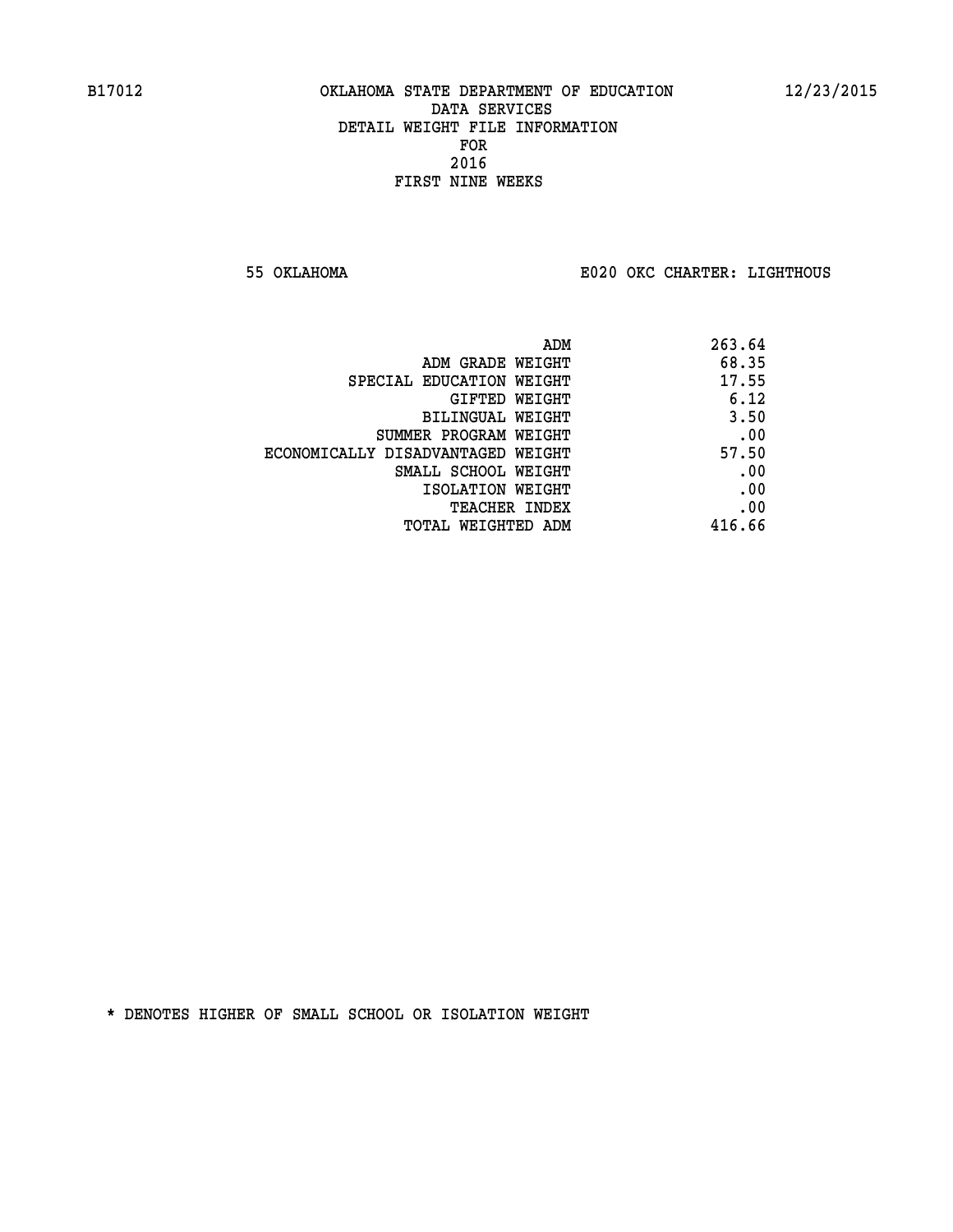**55 OKLAHOMA G001 SANTA FE SOUTH ES (CHA**

| ADM                               | 698.80   |
|-----------------------------------|----------|
| ADM GRADE WEIGHT                  | 145.90   |
| SPECIAL EDUCATION WEIGHT          | 58.95    |
| GIFTED WEIGHT                     | 12.92    |
| BILINGUAL WEIGHT                  | 154.00   |
| SUMMER PROGRAM WEIGHT             | .00      |
| ECONOMICALLY DISADVANTAGED WEIGHT | 161.75   |
| SMALL SCHOOL WEIGHT               | .00      |
| ISOLATION WEIGHT                  | .00      |
| <b>TEACHER INDEX</b>              | .00      |
| TOTAL WEIGHTED ADM                | 1,232.32 |
|                                   |          |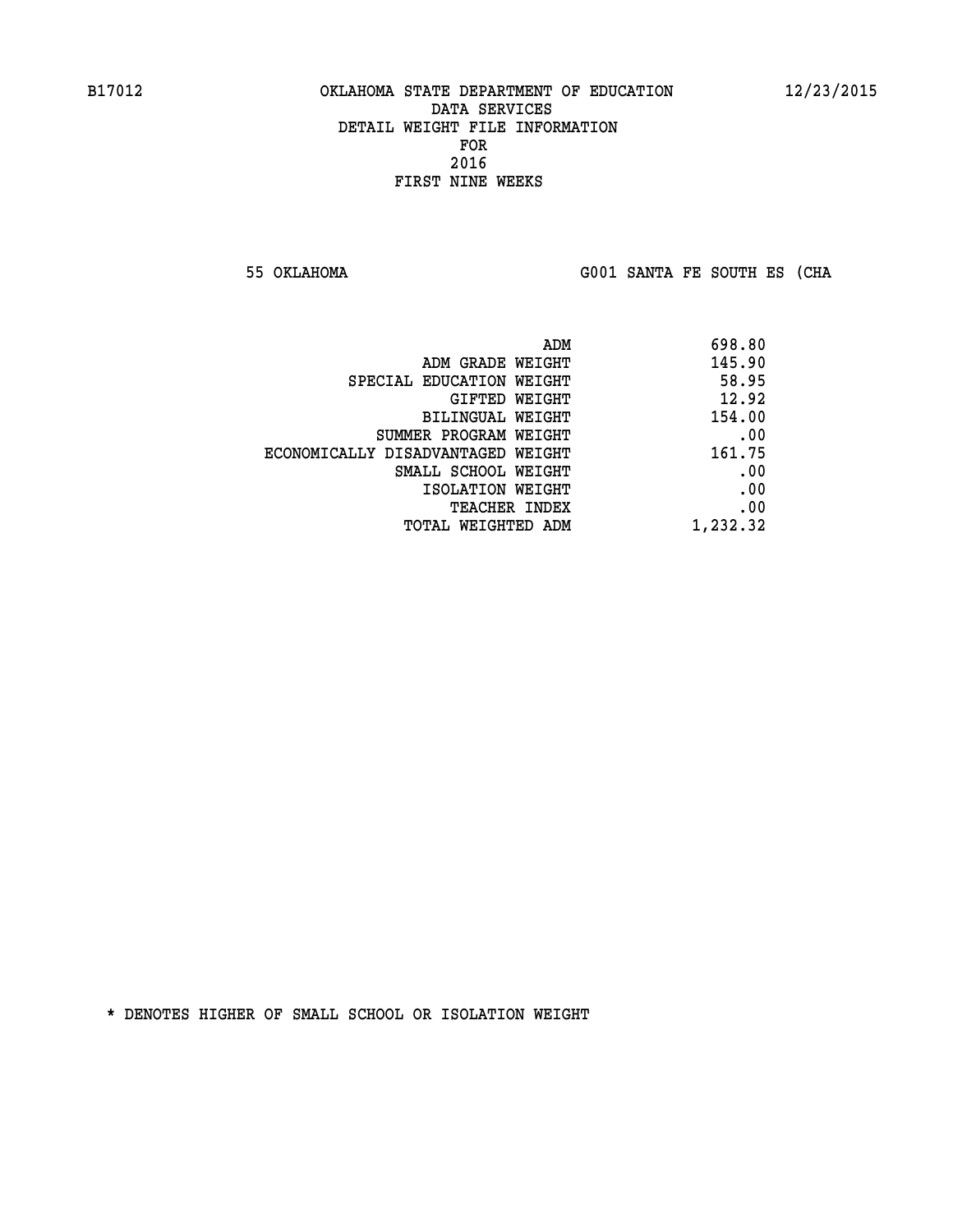**55 OKLAHOMA G004 ASTEC CHARTERS** 

| ADM                               | 927.79   |
|-----------------------------------|----------|
| ADM GRADE WEIGHT                  | 154.56   |
| SPECIAL EDUCATION WEIGHT          | 61.95    |
| GIFTED WEIGHT                     | 41.14    |
| BILINGUAL WEIGHT                  | 165.25   |
| SUMMER PROGRAM WEIGHT             | .00      |
| ECONOMICALLY DISADVANTAGED WEIGHT | 215.25   |
| SMALL SCHOOL WEIGHT               | .00      |
| ISOLATION WEIGHT                  | .00      |
| <b>TEACHER INDEX</b>              | .00      |
| TOTAL WEIGHTED ADM                | 1,565.94 |
|                                   |          |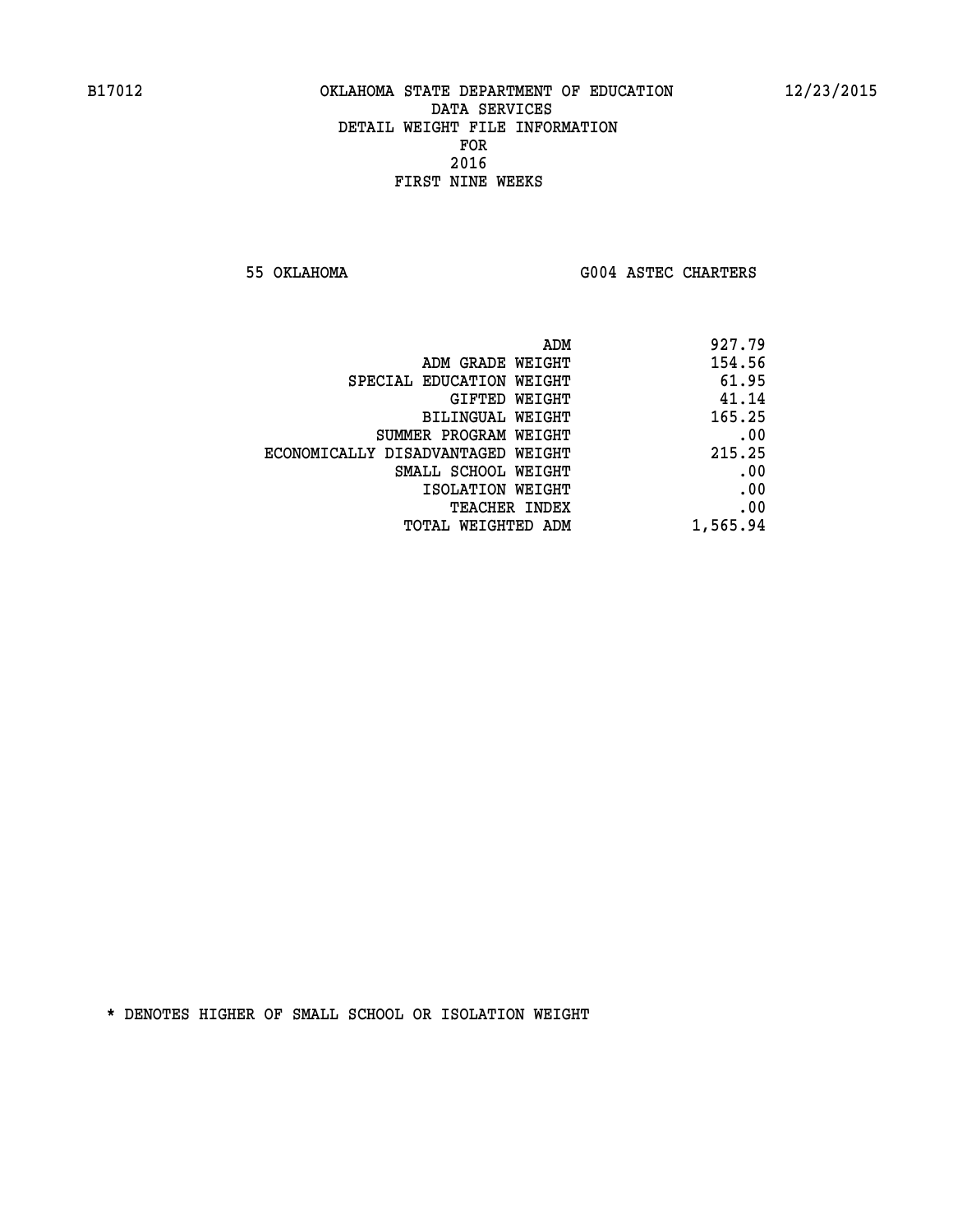**55 OKLAHOMA G007 JOHN W REX CHARTER ELE**

| ADM                               | 370.87 |
|-----------------------------------|--------|
| ADM GRADE WEIGHT                  | 122.10 |
| SPECIAL EDUCATION WEIGHT          | 5.95   |
| GIFTED WEIGHT                     | 13.94  |
| BILINGUAL WEIGHT                  | 11.75  |
| SUMMER PROGRAM WEIGHT             | .00    |
| ECONOMICALLY DISADVANTAGED WEIGHT | 37.25  |
| SMALL SCHOOL WEIGHT               | .00    |
| ISOLATION WEIGHT                  | .00    |
| <b>TEACHER INDEX</b>              | .00    |
| TOTAL WEIGHTED ADM                | 561.86 |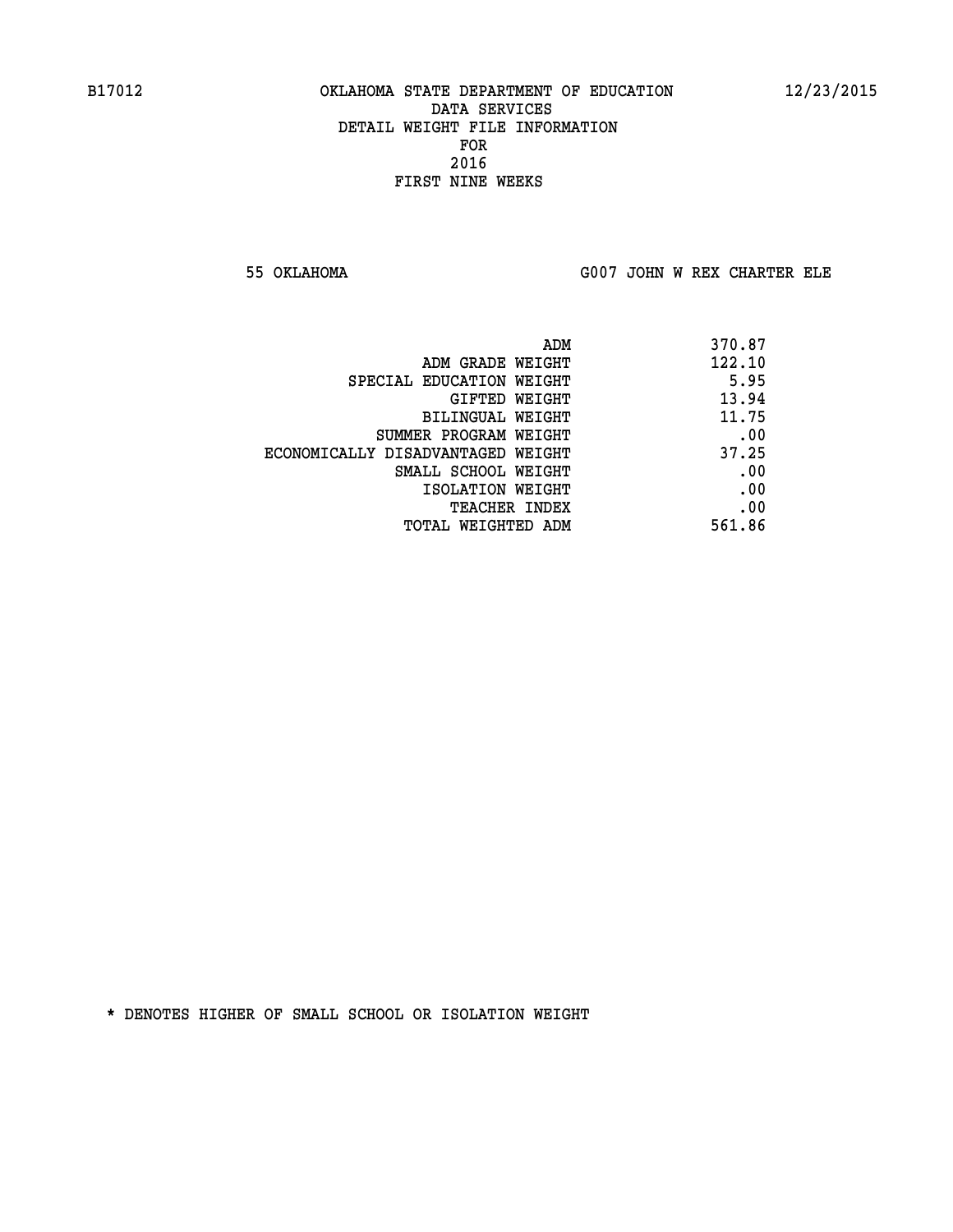**55 OKLAHOMA I001 PUTNAM CITY** 

| 19,276.35 |
|-----------|
| 3,830.29  |
| 3,166.70  |
| 1,059.78  |
| 1,004.50  |
| 24.00     |
| 3,737.25  |
| .00       |
| .00       |
| .00       |
| 32,098.87 |
|           |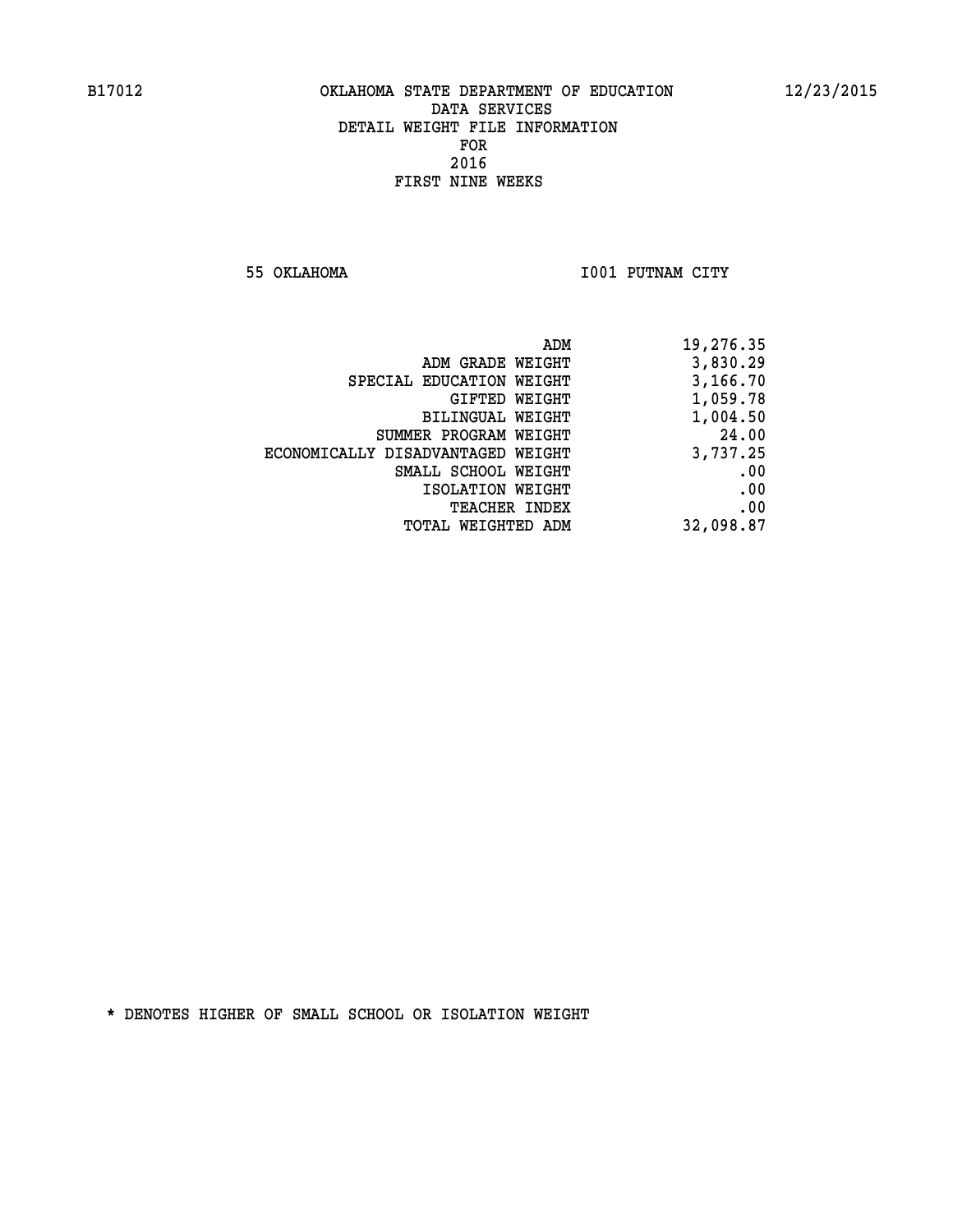**55 OKLAHOMA I003 LUTHER** 

| 891.13   |
|----------|
| 170.50   |
| 123.40   |
| 21.08    |
| 8.50     |
| .00      |
| 133.75   |
| .00      |
| .00      |
| 24.74    |
| 1,373.10 |
|          |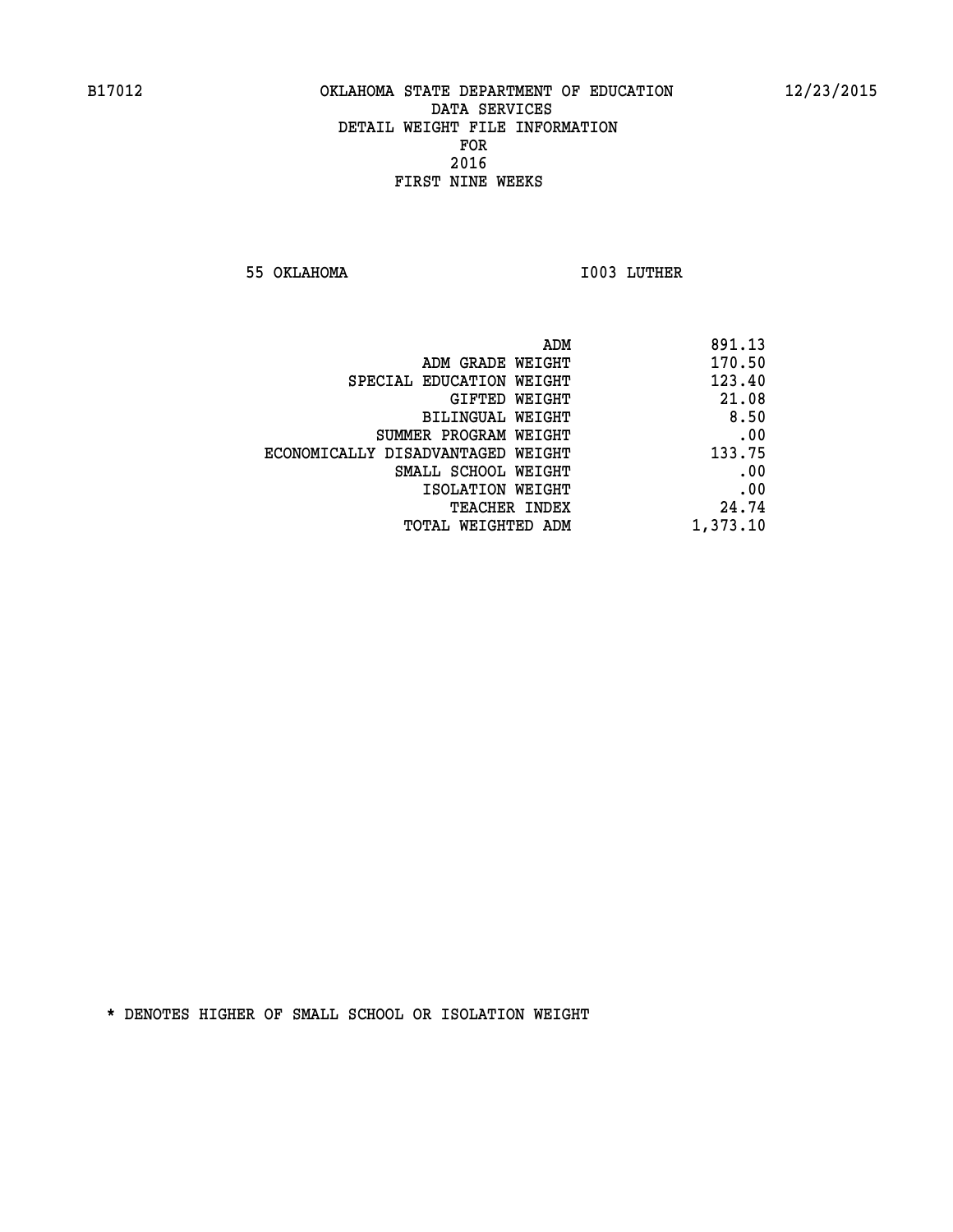**55 OKLAHOMA I004 CHOCTAW-NICOMA PARK** 

| ADM                               | 5,651.66 |
|-----------------------------------|----------|
| ADM GRADE WEIGHT                  | 917.65   |
| SPECIAL EDUCATION WEIGHT          | 994.70   |
| GIFTED WEIGHT                     | 244.80   |
| BILINGUAL WEIGHT                  | 20.50    |
| SUMMER PROGRAM WEIGHT             | 2.40     |
| ECONOMICALLY DISADVANTAGED WEIGHT | 657.00   |
| SMALL SCHOOL WEIGHT               | .00      |
| ISOLATION WEIGHT                  | .00      |
| <b>TEACHER INDEX</b>              | 22.40    |
| TOTAL WEIGHTED ADM                | 8,511.11 |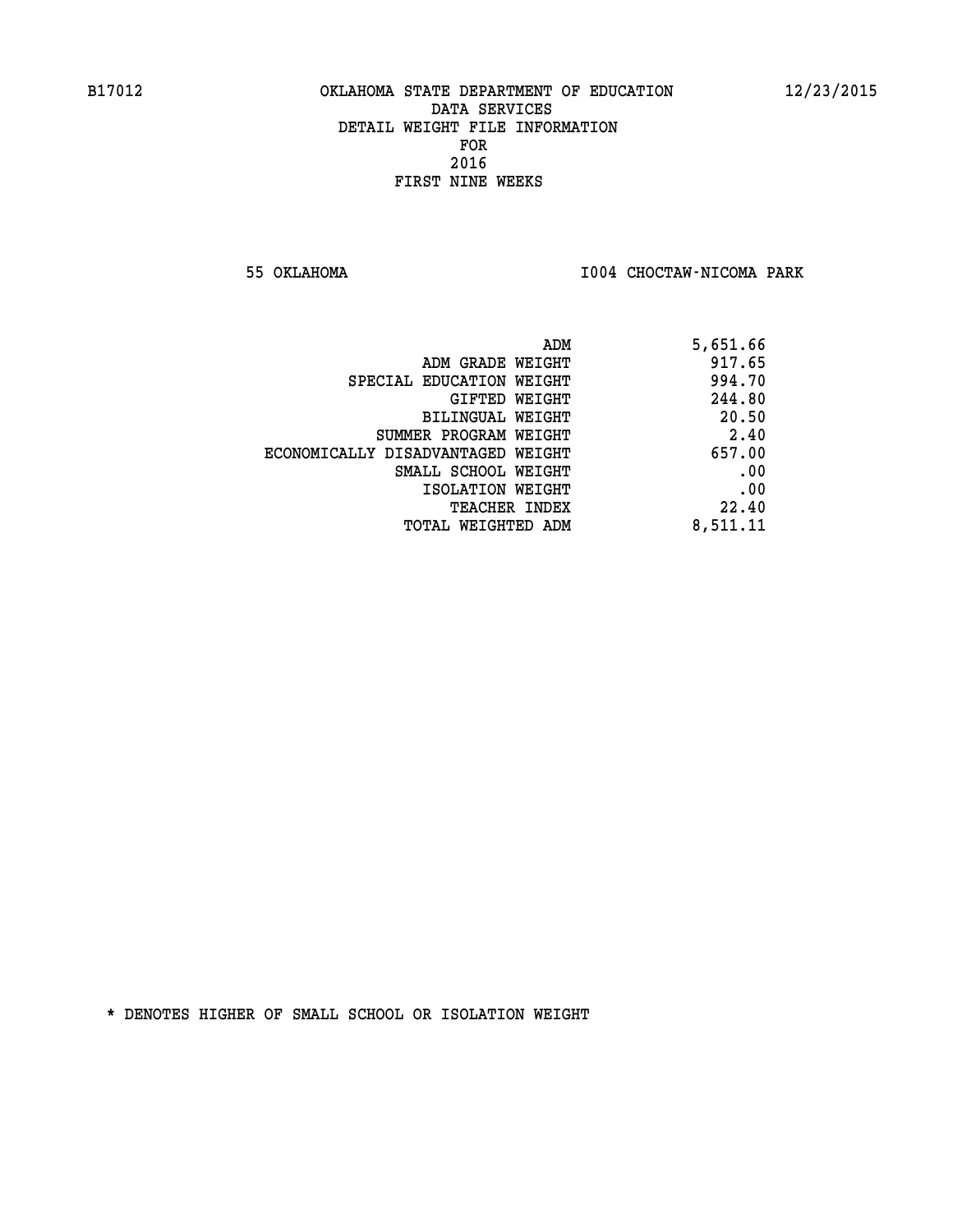**55 OKLAHOMA I006 DEER CREEK** 

| ADM                               | 5,631.69 |
|-----------------------------------|----------|
| ADM GRADE WEIGHT                  | 1,106.96 |
| SPECIAL EDUCATION WEIGHT          | 685.60   |
| <b>GIFTED WEIGHT</b>              | 310.08   |
| BILINGUAL WEIGHT                  | 80.75    |
| SUMMER PROGRAM WEIGHT             | .00      |
| ECONOMICALLY DISADVANTAGED WEIGHT | 128.75   |
| SMALL SCHOOL WEIGHT               | .00      |
| ISOLATION WEIGHT                  | .00      |
| <b>TEACHER INDEX</b>              | .00      |
| TOTAL WEIGHTED ADM                | 7,943.83 |
|                                   |          |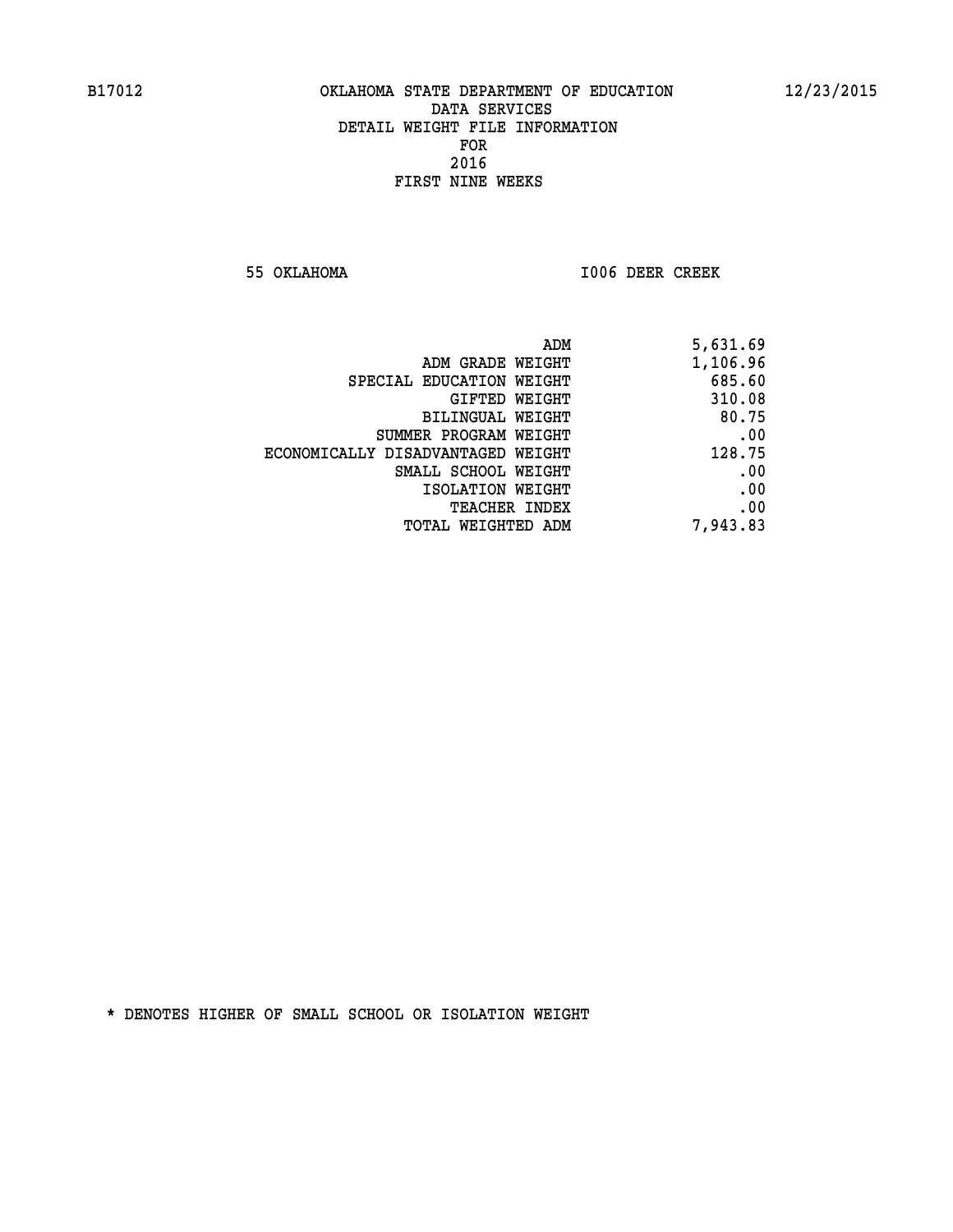**55 OKLAHOMA I007 HARRAH** 

| 2,131.06 |
|----------|
| 367.22   |
| 456.60   |
| 69.36    |
| 1.50     |
| .00      |
| 290.00   |
| .00      |
| .00      |
| 91.46    |
| 3,407.20 |
|          |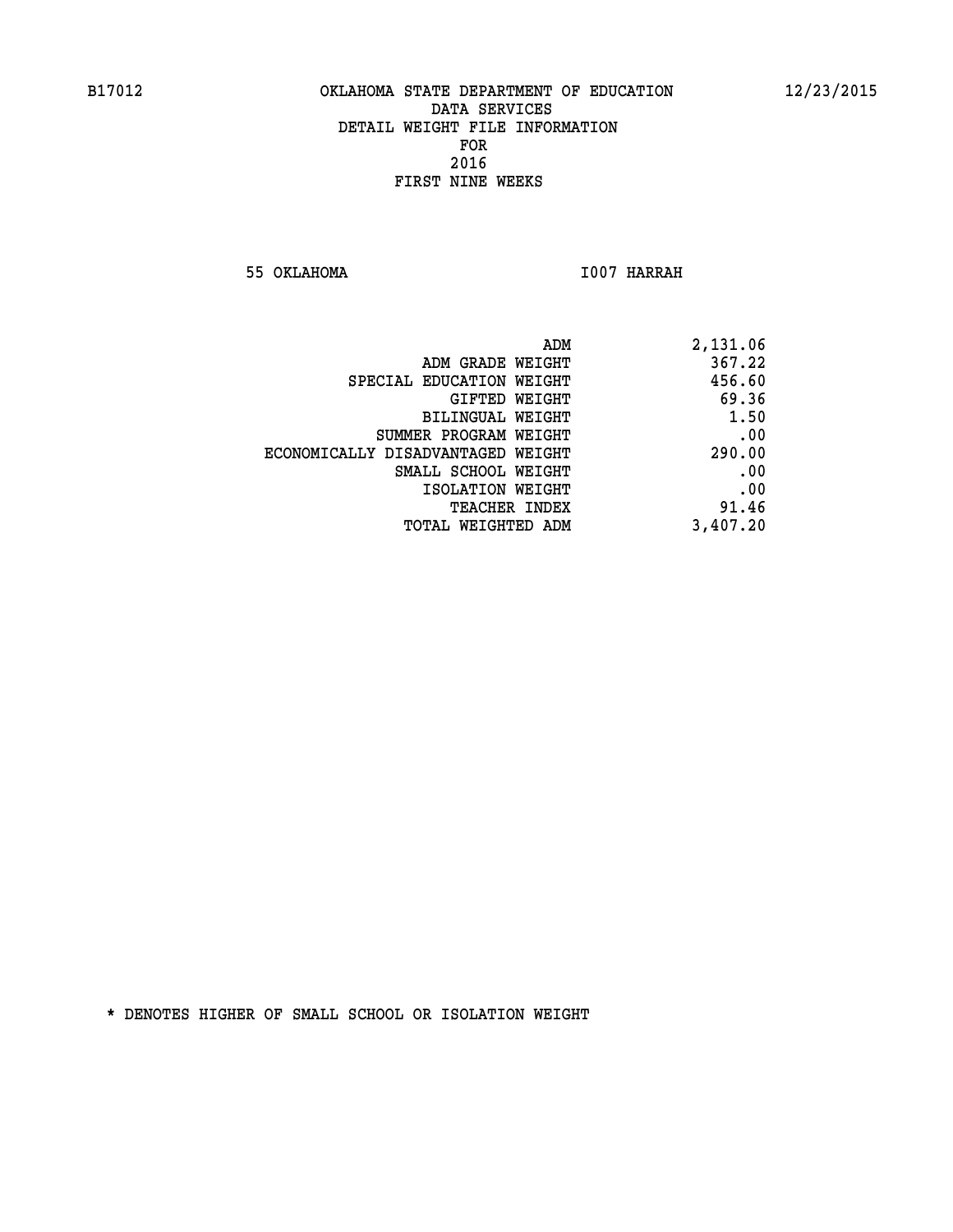**55 OKLAHOMA I009 JONES** 

| 1,135.57 |
|----------|
| 196.21   |
| 126.45   |
| 36.38    |
| 9.00     |
| .00      |
| 161.25   |
| .00      |
| .00      |
| .00      |
| 1,664.86 |
|          |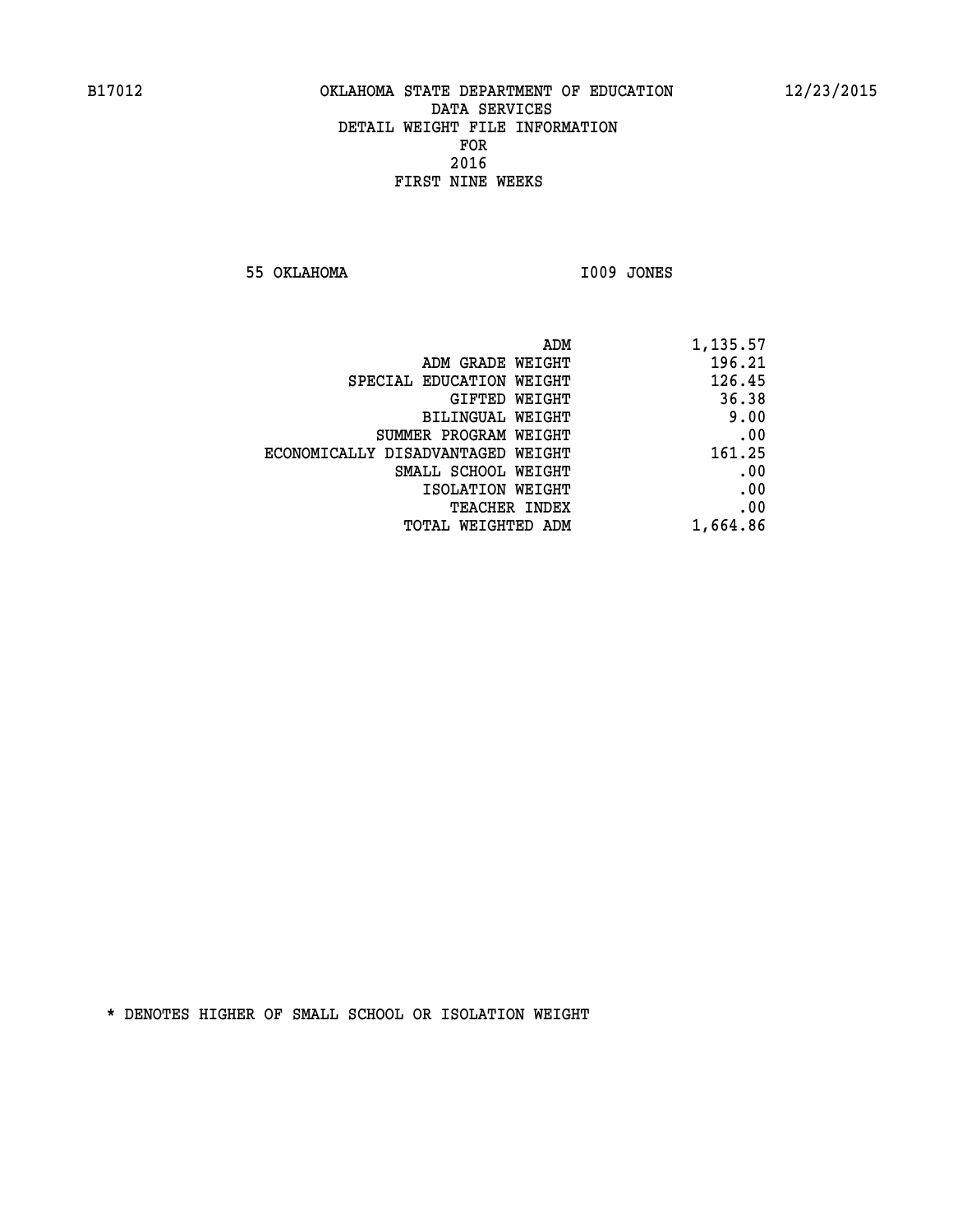**55 OKLAHOMA I012 EDMOND** 

|                                   | 23,910.47<br>ADM |  |
|-----------------------------------|------------------|--|
| ADM GRADE WEIGHT                  | 4,119.80         |  |
| SPECIAL EDUCATION WEIGHT          | 3,496.50         |  |
| GIFTED WEIGHT                     | 1,612.62         |  |
| BILINGUAL WEIGHT                  | 444.00           |  |
| SUMMER PROGRAM WEIGHT             | 48.00            |  |
| ECONOMICALLY DISADVANTAGED WEIGHT | 1,602.75         |  |
| SMALL SCHOOL WEIGHT               | .00              |  |
| ISOLATION WEIGHT                  | .00              |  |
| <b>TEACHER INDEX</b>              | .00              |  |
| TOTAL WEIGHTED ADM                | 35, 234.14       |  |
|                                   |                  |  |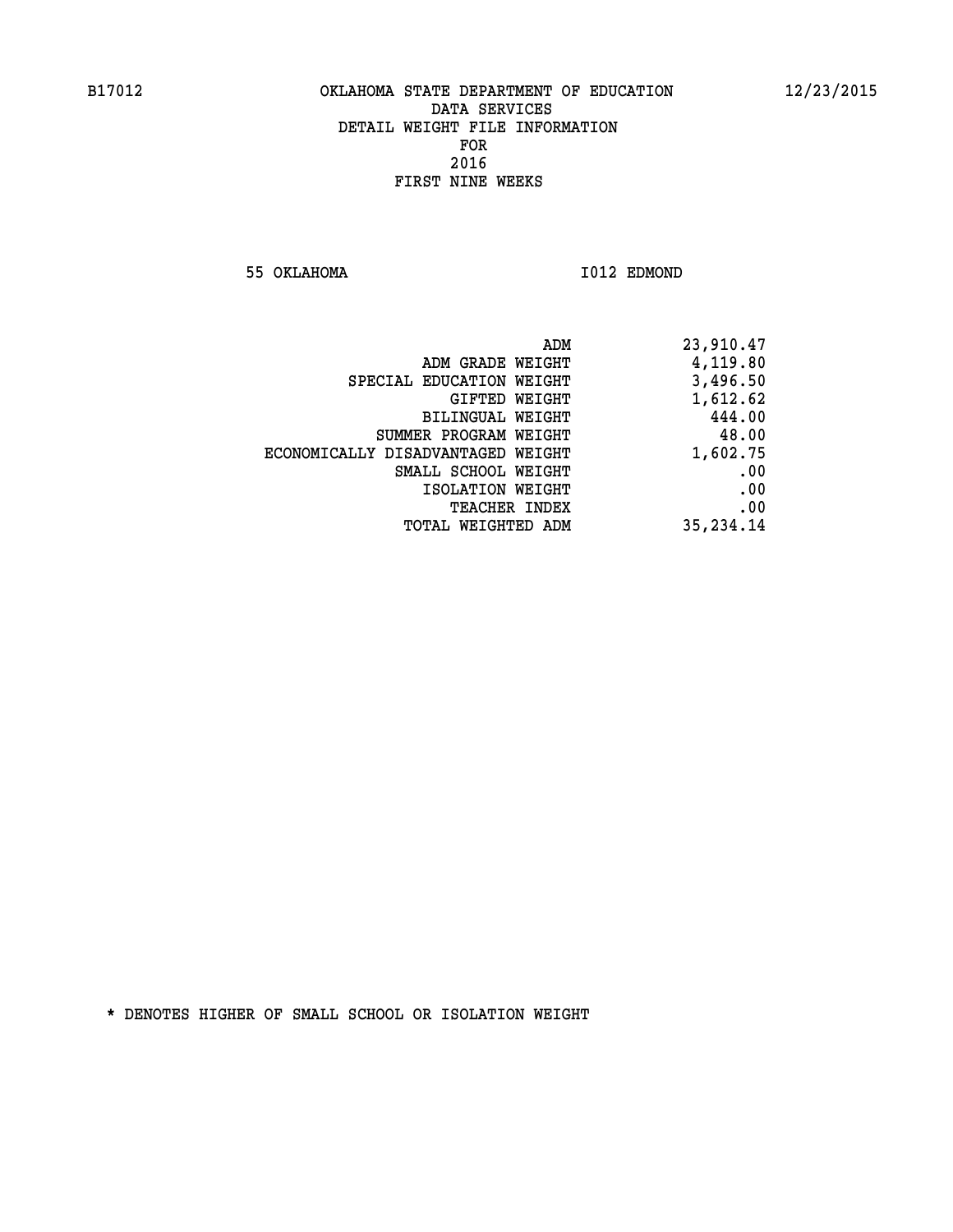**55 OKLAHOMA I037 MILLWOOD** 

|                                   | ADM<br>917.16 |
|-----------------------------------|---------------|
| ADM GRADE WEIGHT                  | 172.39        |
| SPECIAL EDUCATION WEIGHT          | 114.65        |
| GIFTED WEIGHT                     | 27.20         |
| BILINGUAL WEIGHT                  | 4.00          |
| SUMMER PROGRAM WEIGHT             | .00           |
| ECONOMICALLY DISADVANTAGED WEIGHT | 229.25        |
| SMALL SCHOOL WEIGHT               | .00           |
| ISOLATION WEIGHT                  | .00           |
| <b>TEACHER INDEX</b>              | .00           |
| TOTAL WEIGHTED ADM                | 1,464.65      |
|                                   |               |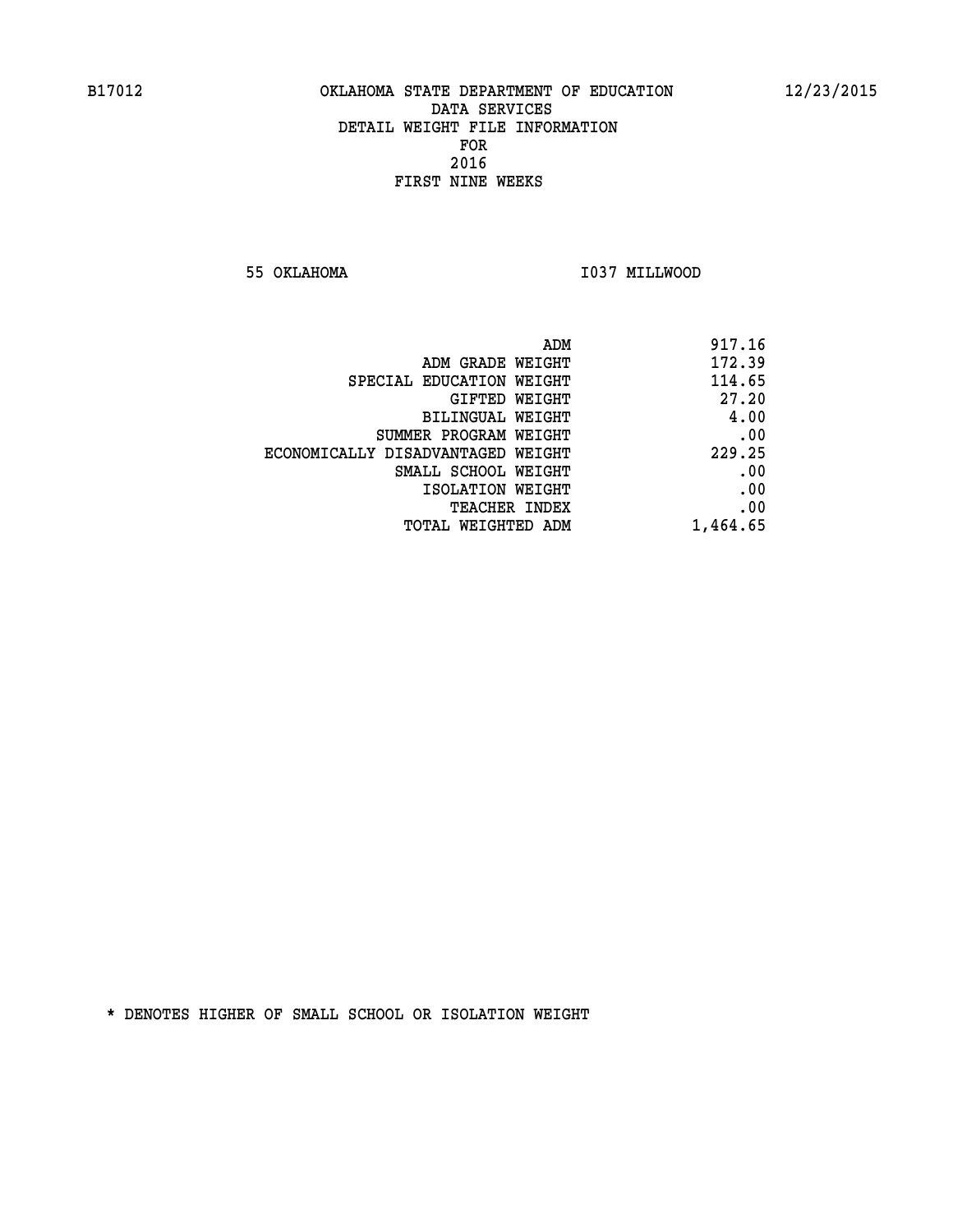**55 OKLAHOMA I041 WESTERN HEIGHTS** 

| 3,817.14 | ADM                               |
|----------|-----------------------------------|
| 787.31   | ADM GRADE WEIGHT                  |
| 449.35   | SPECIAL EDUCATION WEIGHT          |
| 120.02   | <b>GIFTED WEIGHT</b>              |
| 285.25   | BILINGUAL WEIGHT                  |
| .00      | SUMMER PROGRAM WEIGHT             |
| 891.00   | ECONOMICALLY DISADVANTAGED WEIGHT |
| .00      | SMALL SCHOOL WEIGHT               |
| .00      | ISOLATION WEIGHT                  |
| .00      | <b>TEACHER INDEX</b>              |
| 6,350.07 | TOTAL WEIGHTED ADM                |
|          |                                   |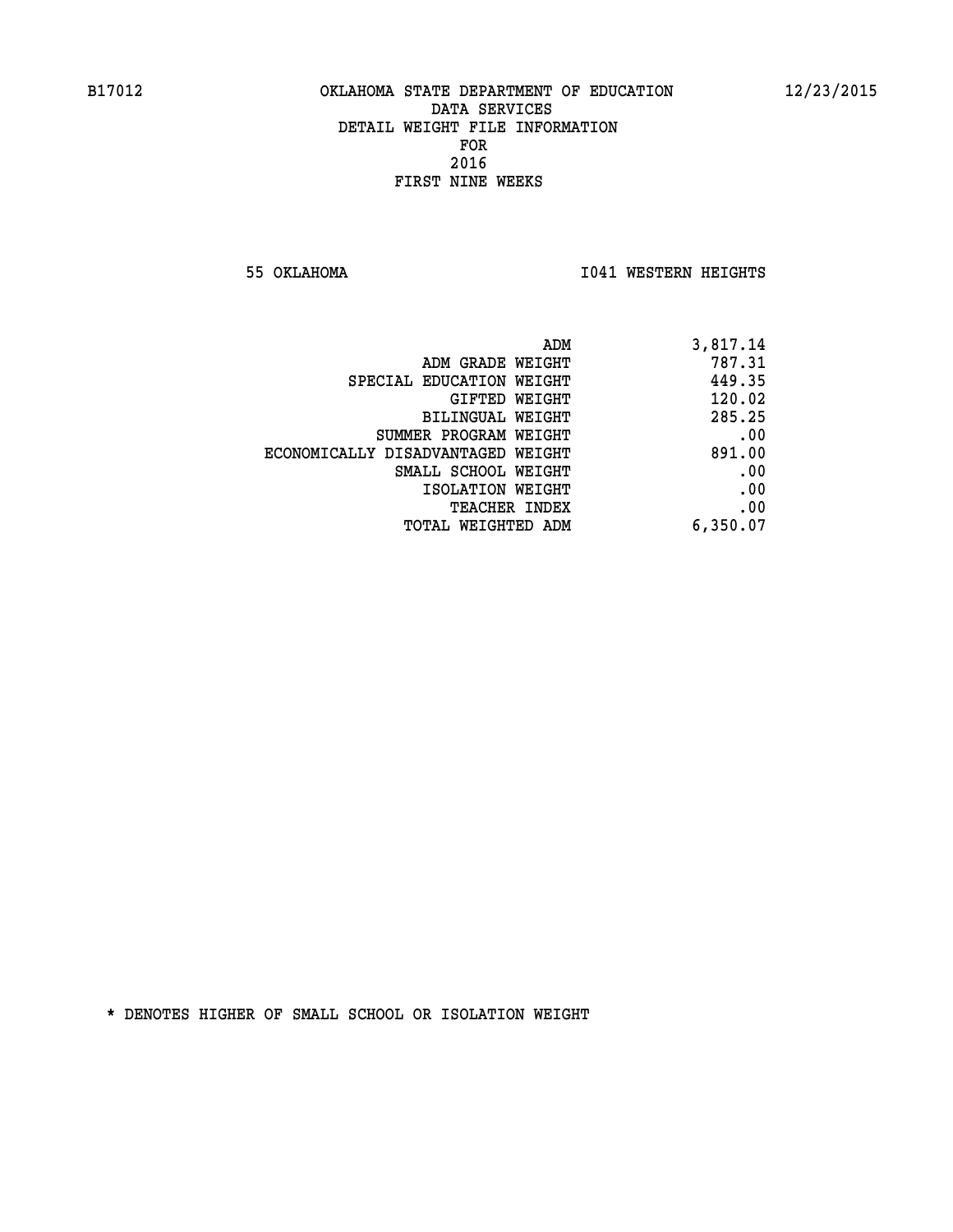**55 OKLAHOMA I052 MIDWEST CITY-DEL CITY** 

| ADM                               | 14,375.43 |
|-----------------------------------|-----------|
| ADM GRADE WEIGHT                  | 2,842.19  |
| SPECIAL EDUCATION WEIGHT          | 2,037.90  |
| GIFTED WEIGHT                     | 734.74    |
| BILINGUAL WEIGHT                  | 153.25    |
| SUMMER PROGRAM WEIGHT             | 6.00      |
| ECONOMICALLY DISADVANTAGED WEIGHT | 2,528.50  |
| SMALL SCHOOL WEIGHT               | .00       |
| ISOLATION WEIGHT                  | .00       |
| <b>TEACHER INDEX</b>              | 27.64     |
| TOTAL WEIGHTED ADM                | 22,705.65 |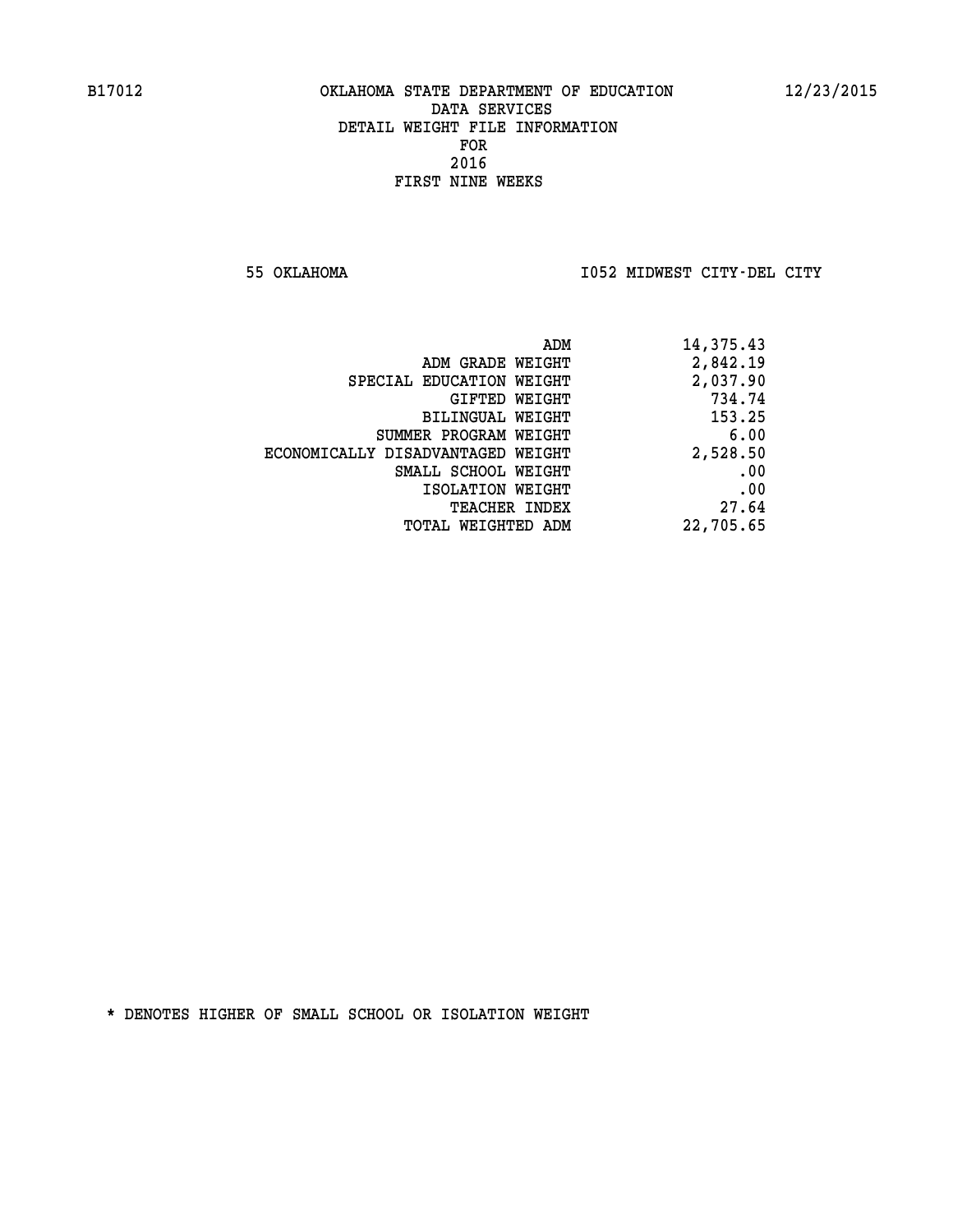**55 OKLAHOMA I053 CROOKED OAK** 

| 1,226.98 |
|----------|
| 213.88   |
| 179.25   |
| 33.32    |
| 174.25   |
| .00      |
| 294.50   |
| .00      |
| .00      |
| .00      |
| 2,122.18 |
|          |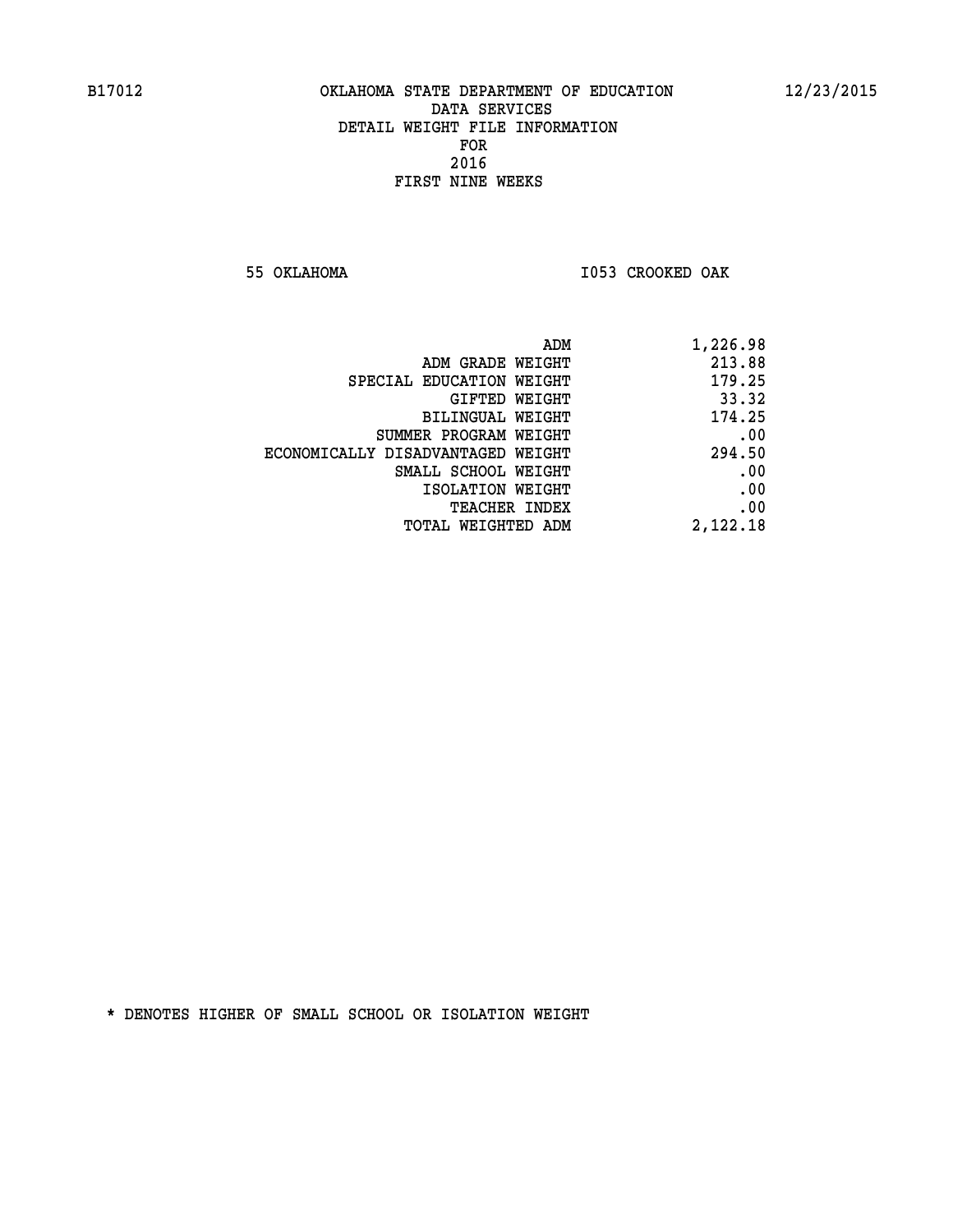**55 OKLAHOMA** 1088 BETHANY

| ADM                               | 1,714.02 |
|-----------------------------------|----------|
| ADM GRADE WEIGHT                  | 280.16   |
| SPECIAL EDUCATION WEIGHT          | 499.75   |
| GIFTED WEIGHT                     | 134.30   |
| BILINGUAL WEIGHT                  | 45.75    |
| SUMMER PROGRAM WEIGHT             | 70.80    |
| ECONOMICALLY DISADVANTAGED WEIGHT | 207.00   |
| SMALL SCHOOL WEIGHT               | .00      |
| ISOLATION WEIGHT                  | .00      |
| TEACHER INDEX                     | 52.17    |
| TOTAL WEIGHTED ADM                | 3,003.95 |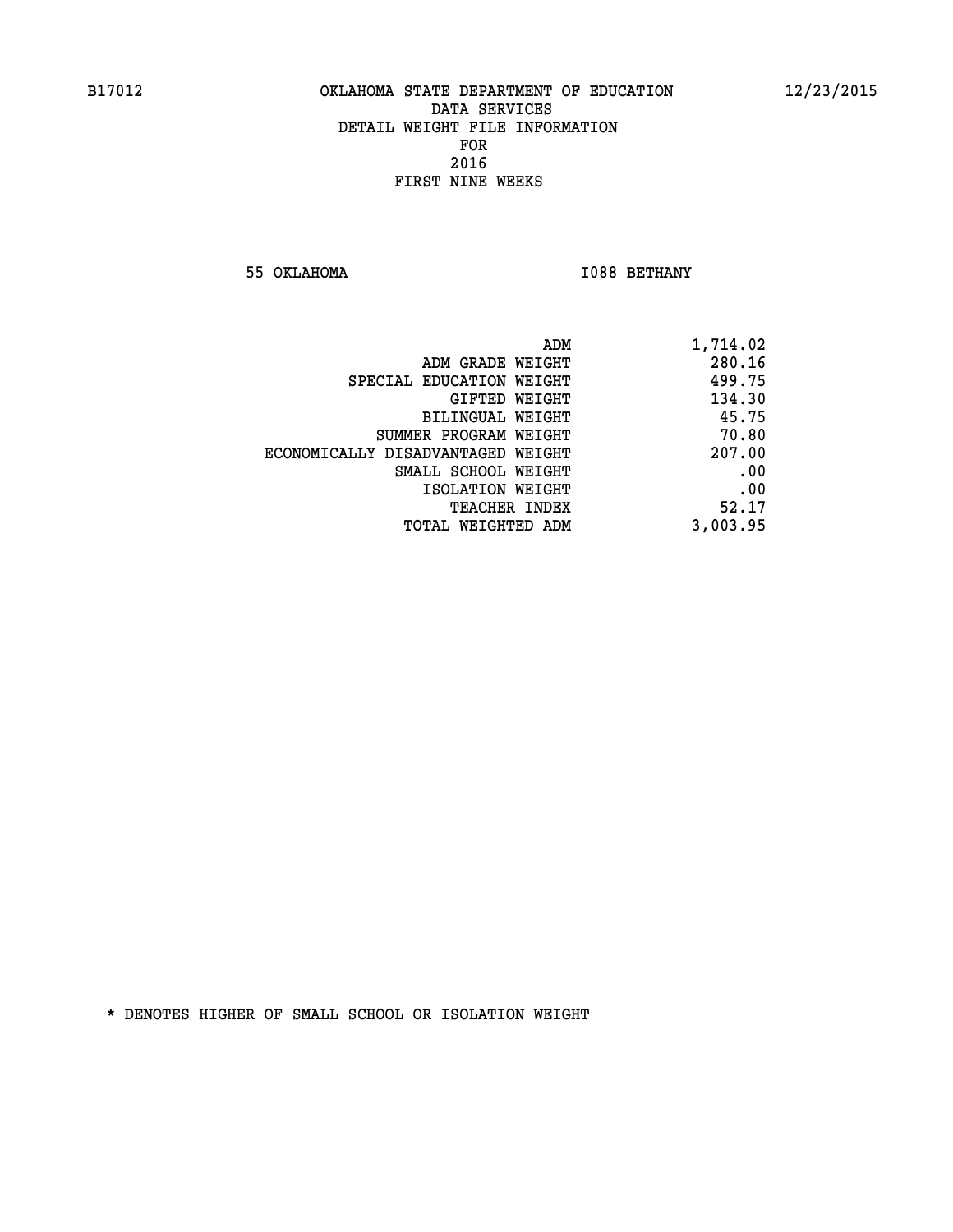**55 OKLAHOMA I089 OKLAHOMA CITY** 

| 40,090.74 |
|-----------|
| 8,368.15  |
| 5,429.40  |
| 1,099.22  |
| 4,575.00  |
| 26.40     |
| 8,623.25  |
| .00       |
| .00       |
| .00       |
| 68,212.16 |
|           |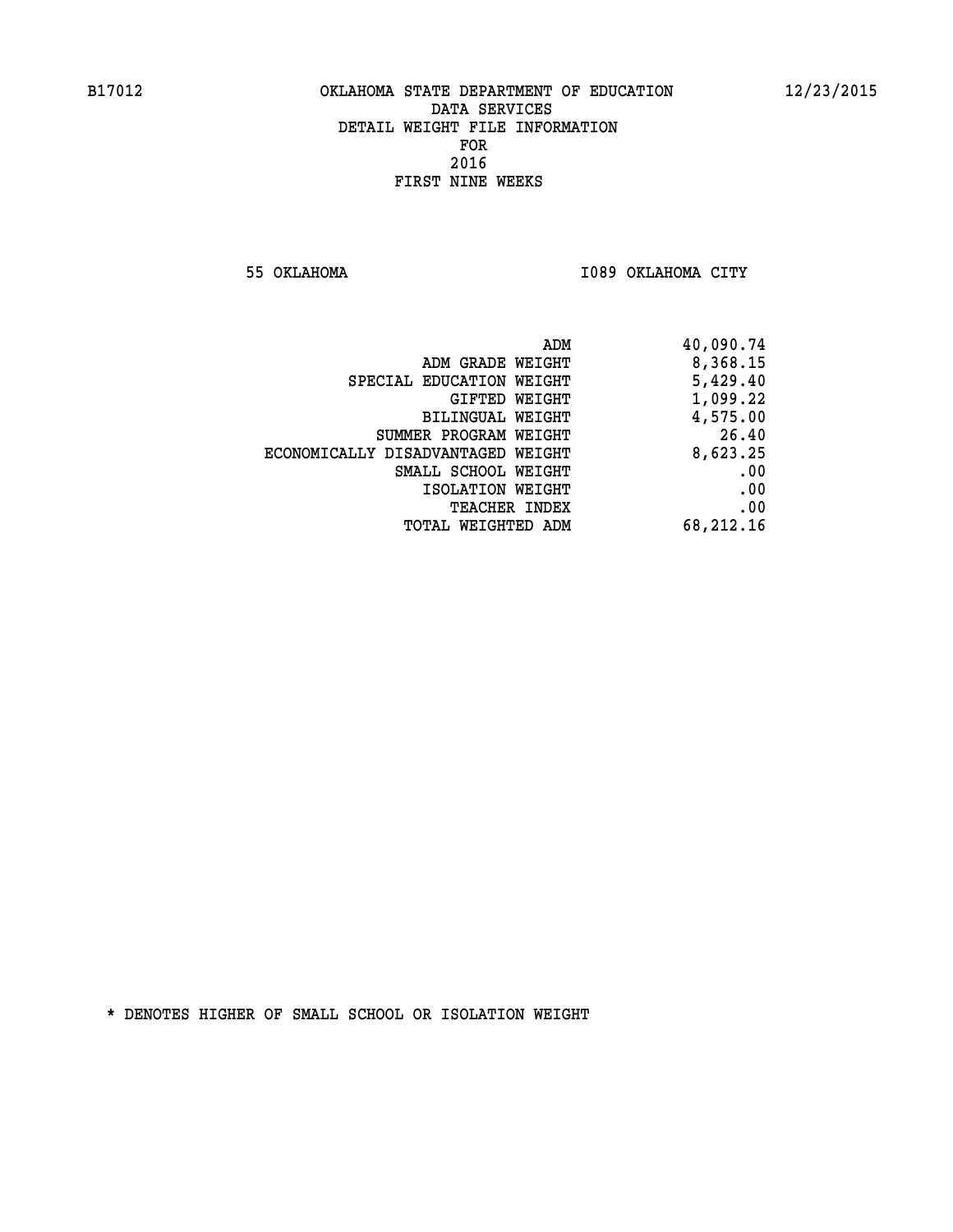**55 OKLAHOMA J001 OKLAHOMA YOUTH ACADEMY**

| ADM                               | 124.75 |
|-----------------------------------|--------|
| ADM GRADE WEIGHT                  | 24.95  |
| SPECIAL EDUCATION WEIGHT          | 70.40  |
| GIFTED WEIGHT                     | .00    |
| BILINGUAL WEIGHT                  | 1.75   |
| SUMMER PROGRAM WEIGHT             | .00    |
| ECONOMICALLY DISADVANTAGED WEIGHT | 34.00  |
| SMALL SCHOOL WEIGHT               | .00    |
| ISOLATION WEIGHT                  | .00    |
| <b>TEACHER INDEX</b>              | .00    |
| TOTAL WEIGHTED ADM                | 255.85 |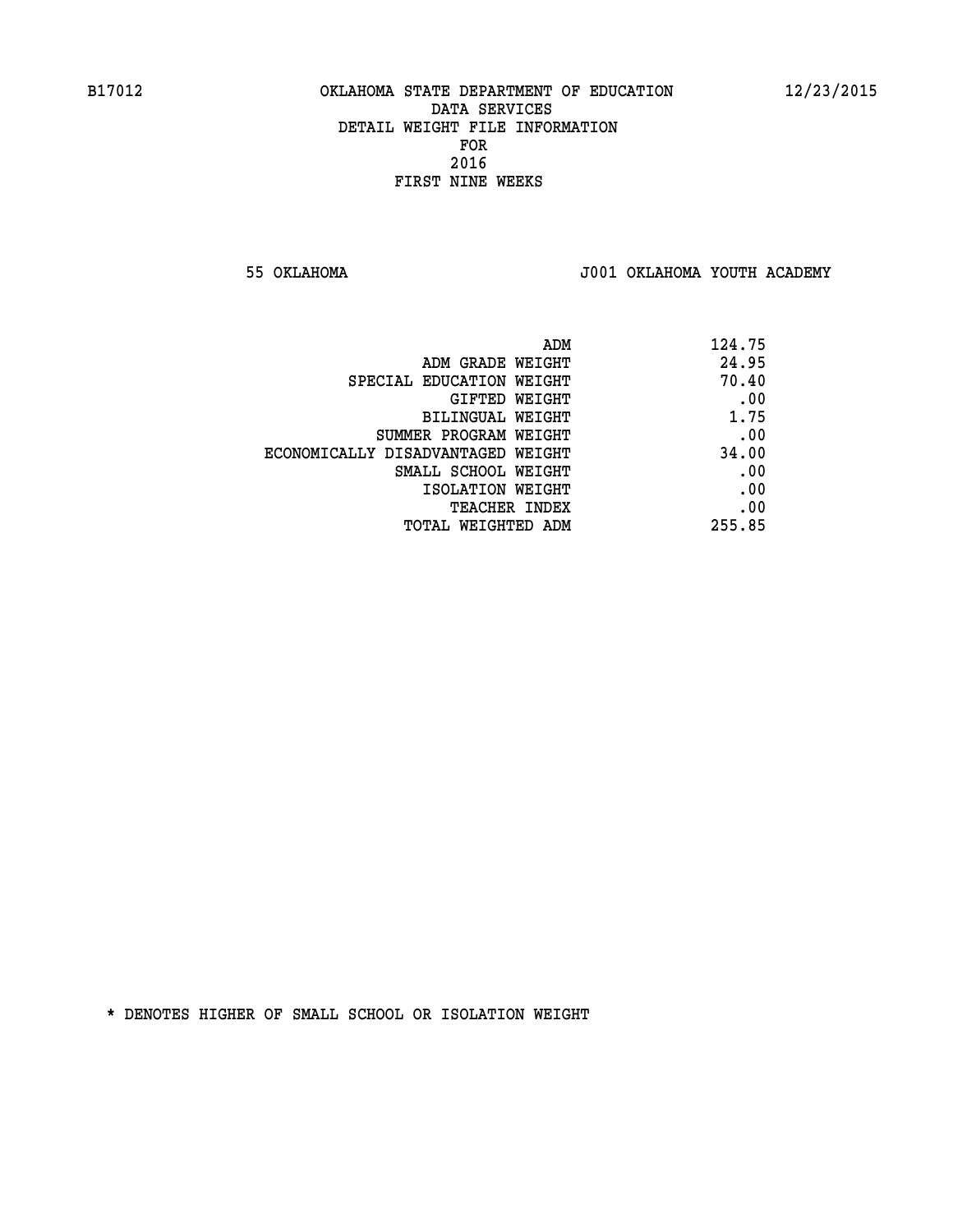**55 OKLAHOMA Z001 EPIC ONE ON ONE CHARTE**

| 5,758.66 |
|----------|
| 1,121.14 |
| 963.25   |
| 41.82    |
| 33.00    |
| .00      |
| 1,080.25 |
| .00      |
| .00      |
| .00      |
| 8,998.12 |
|          |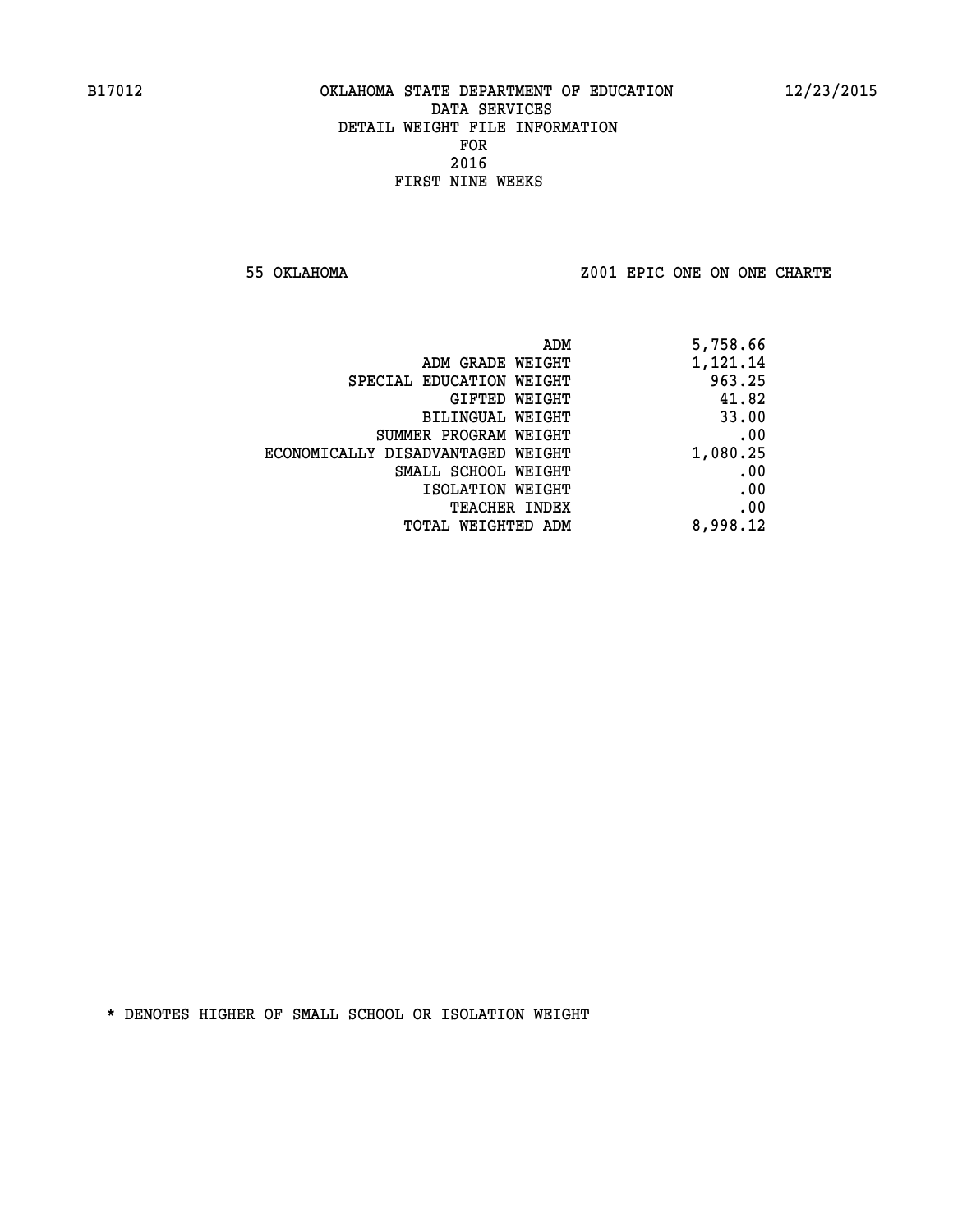**55 OKLAHOMA Z002 OKLAHOMA VIRTUAL CHART**

| ADM                               | 2,267.99 |
|-----------------------------------|----------|
| ADM GRADE WEIGHT                  | 414.39   |
| SPECIAL EDUCATION WEIGHT          | 393.50   |
| GIFTED WEIGHT                     | 25.16    |
| BILINGUAL WEIGHT                  | 7.25     |
| SUMMER PROGRAM WEIGHT             | .00      |
| ECONOMICALLY DISADVANTAGED WEIGHT | 383.25   |
| SMALL SCHOOL WEIGHT               | .00      |
| ISOLATION WEIGHT                  | .00      |
| <b>TEACHER INDEX</b>              | .00      |
| TOTAL WEIGHTED ADM                | 3,491.54 |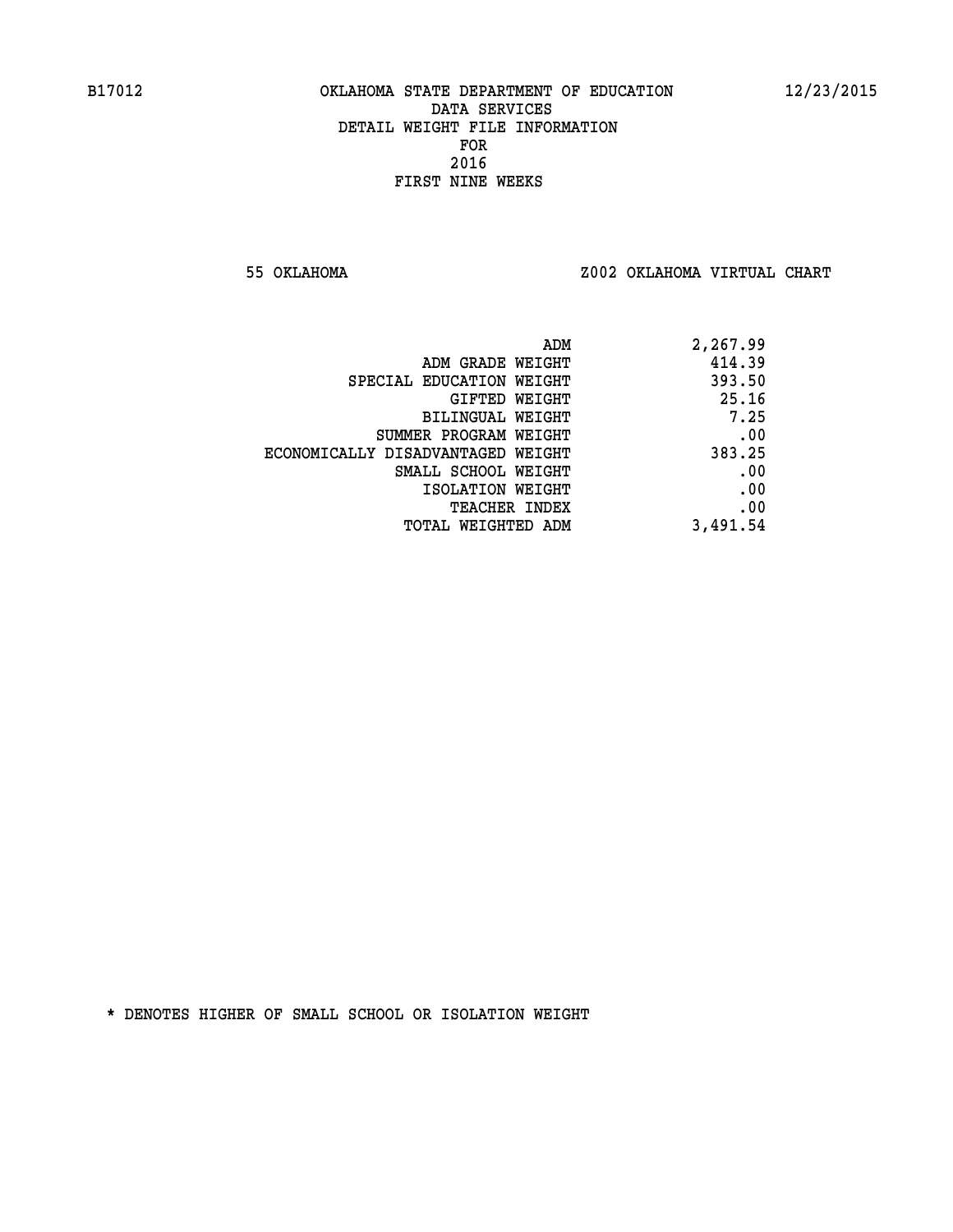**55 OKLAHOMA Z003 OKLAHOMA CONNECTIONS A**

| 1,052.28 |
|----------|
| 188.58   |
| 182.25   |
| 10.54    |
| 1.75     |
| .00      |
| 166.75   |
| .00      |
| .00      |
| .00      |
| 1,602.15 |
|          |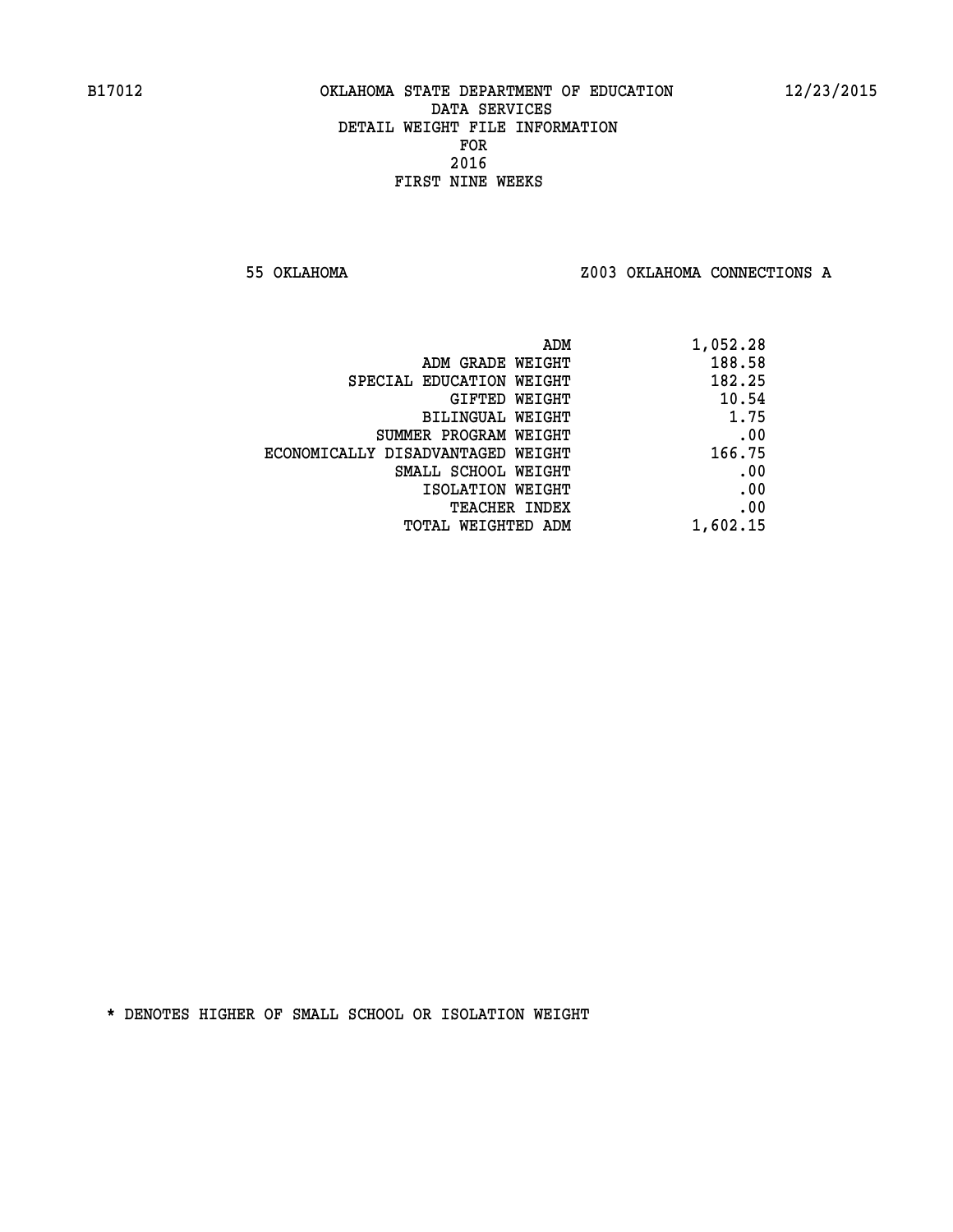**55 OKLAHOMA Z004 INSIGHT SCHOOL OF OKLA**

| 308.49 |
|--------|
| 61.70  |
| 80.40  |
| .00    |
| 1.00   |
| .00    |
| 54.00  |
| .00    |
| .00    |
| .00    |
| 505.59 |
|        |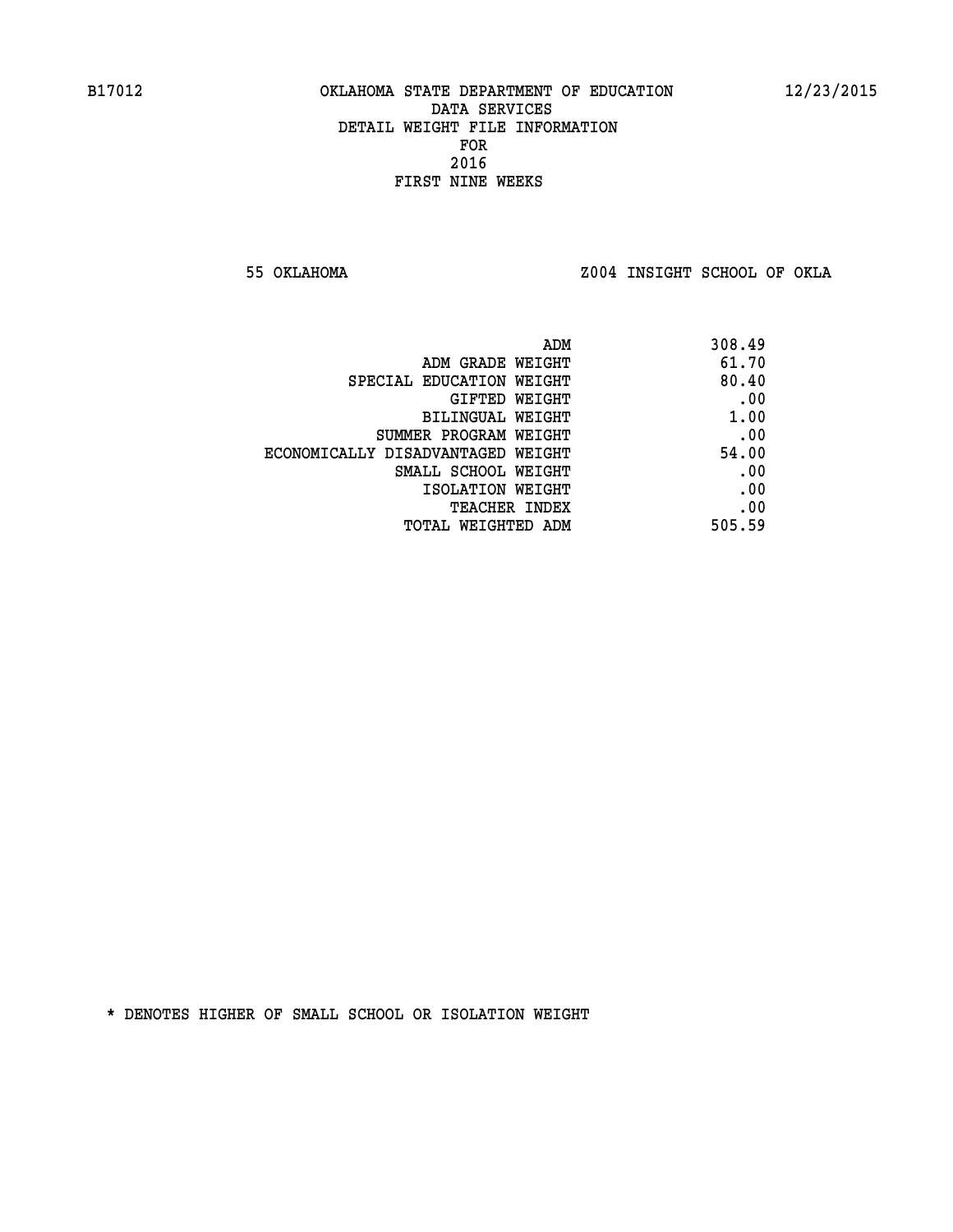**55 OKLAHOMA Z005 ABLE CHARTER ABLE LEAR**

| ADM                               | 47.67 |
|-----------------------------------|-------|
| ADM GRADE WEIGHT                  | 9.28  |
| SPECIAL EDUCATION WEIGHT          | 12.50 |
| GIFTED WEIGHT                     | .00   |
| BILINGUAL WEIGHT                  | .25   |
| SUMMER PROGRAM WEIGHT             | .00   |
| ECONOMICALLY DISADVANTAGED WEIGHT | 8.00  |
| SMALL SCHOOL WEIGHT               | .00   |
| ISOLATION WEIGHT                  | .00   |
| TEACHER INDEX                     | .00   |
| TOTAL WEIGHTED ADM                | 77.70 |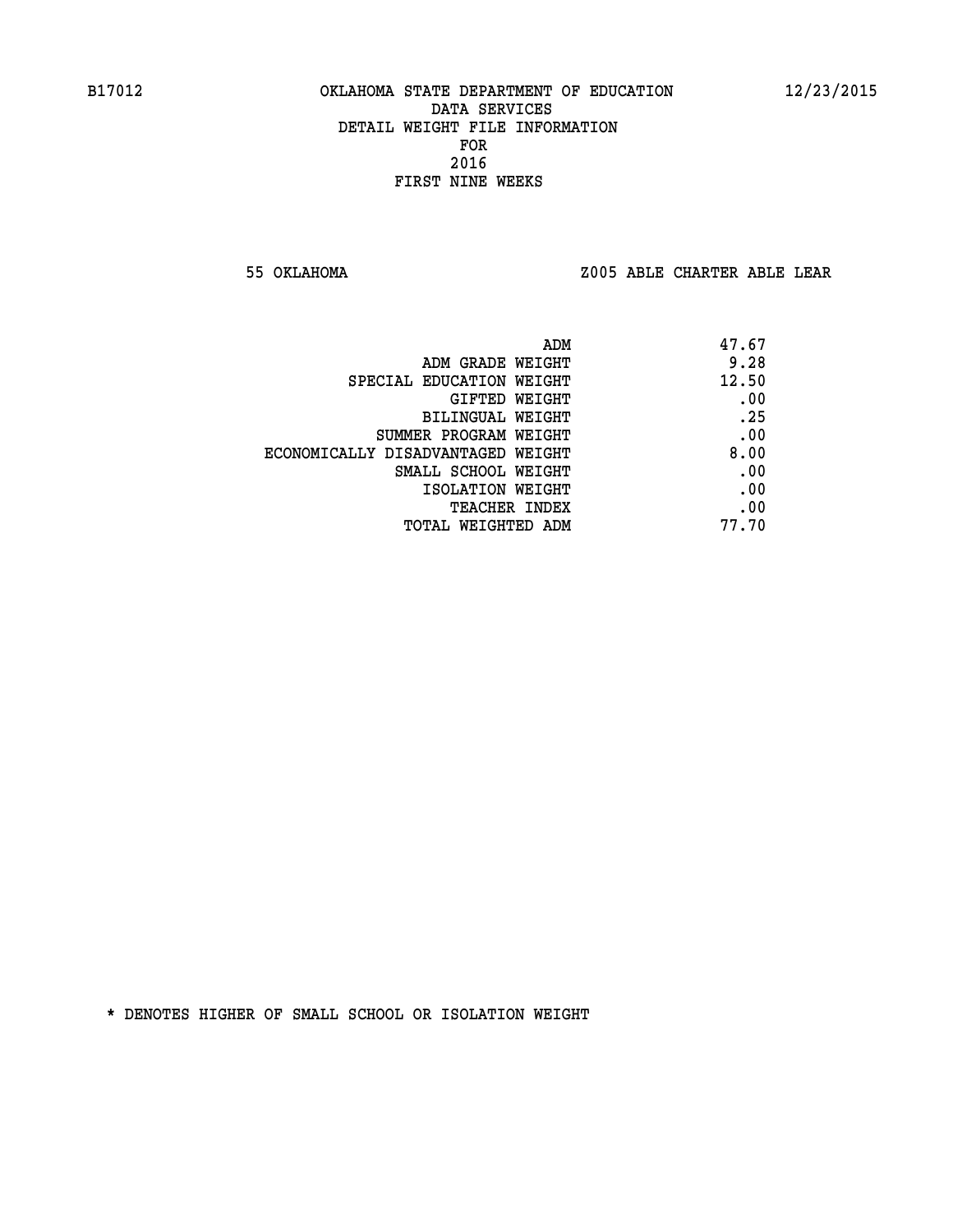**56 OKMULGEE C011 TWIN HILLS** 

|                                   | 353.57<br>ADM |
|-----------------------------------|---------------|
| ADM GRADE WEIGHT                  | 67.39         |
| SPECIAL EDUCATION WEIGHT          | 60.85         |
| <b>GIFTED WEIGHT</b>              | 12.24         |
| BILINGUAL WEIGHT                  | .00           |
| SUMMER PROGRAM WEIGHT             | .00           |
| ECONOMICALLY DISADVANTAGED WEIGHT | 61.75         |
| SMALL SCHOOL WEIGHT               | $23.45*$      |
| ISOLATION WEIGHT                  | .00           |
| <b>TEACHER INDEX</b>              | 16.75         |
| TOTAL WEIGHTED ADM                | 596.00        |
|                                   |               |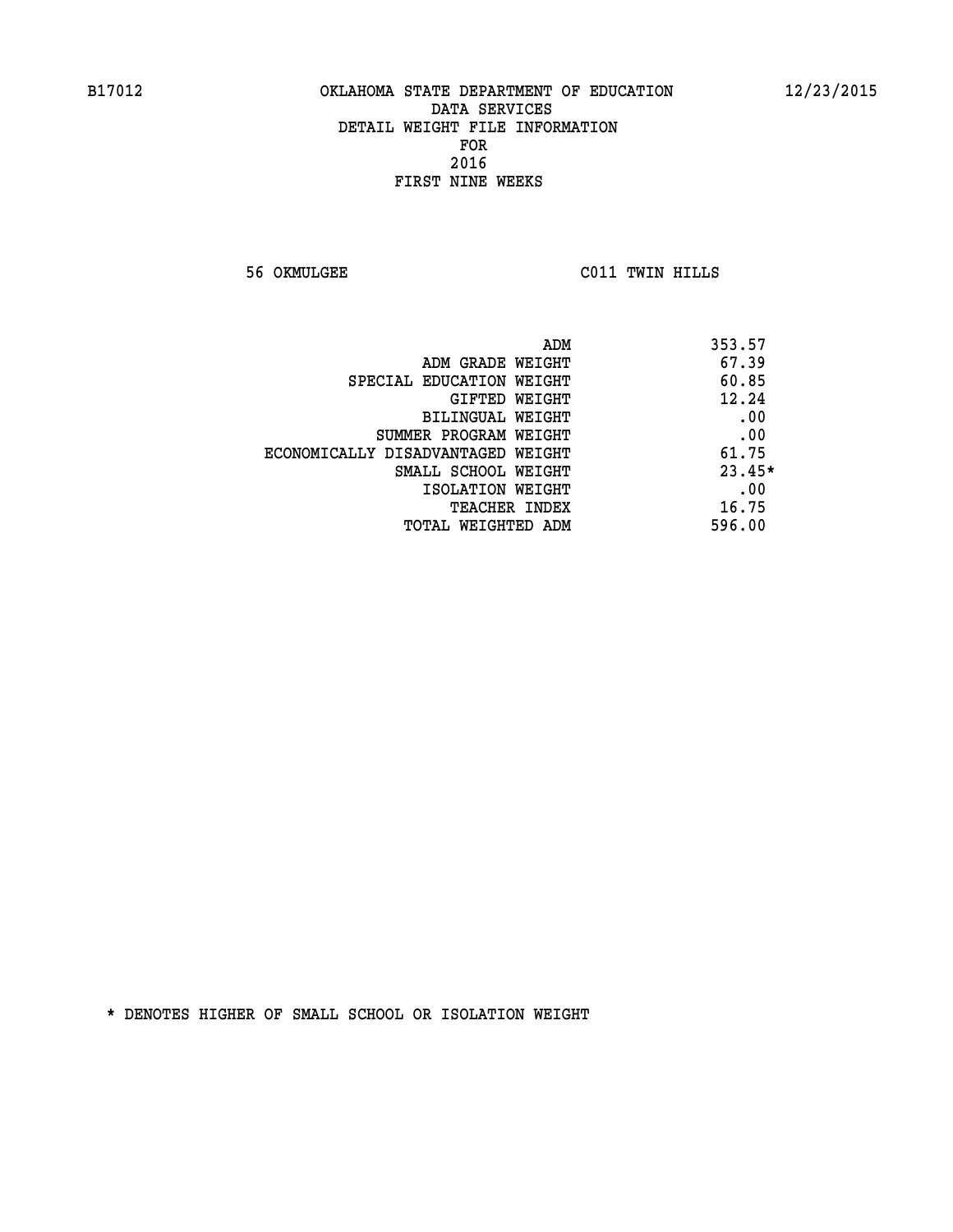**56 OKMULGEE I001 OKMULGEE** 

| ADM                               | 1,535.80 |
|-----------------------------------|----------|
| ADM GRADE WEIGHT                  | 321.43   |
| SPECIAL EDUCATION WEIGHT          | 323.35   |
| GIFTED WEIGHT                     | 52.70    |
| BILINGUAL WEIGHT                  | .00      |
| SUMMER PROGRAM WEIGHT             | 3.60     |
| ECONOMICALLY DISADVANTAGED WEIGHT | 356.75   |
| SMALL SCHOOL WEIGHT               | .00      |
| ISOLATION WEIGHT                  | .00      |
| <b>TEACHER INDEX</b>              | .00      |
| <b>TOTAL WEIGHTED ADM</b>         | 2,593.63 |
|                                   |          |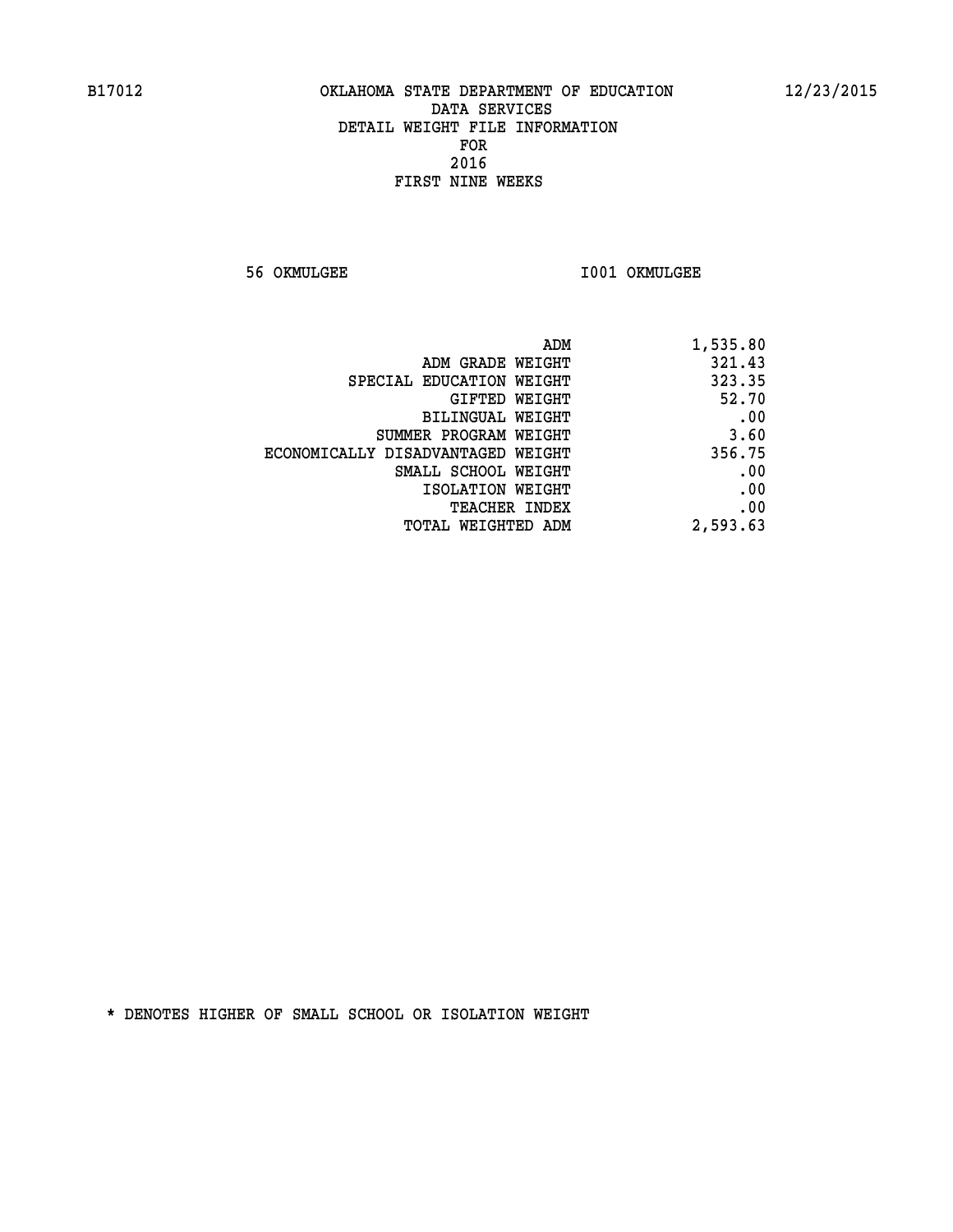**56 OKMULGEE I002 HENRYETTA** 

| 1,250.81 |
|----------|
| 252.99   |
| 222.50   |
| 42.16    |
| 1.50     |
| 1.20     |
| 244.00   |
| .00      |
| .00      |
| 20.62    |
| 2,035.78 |
|          |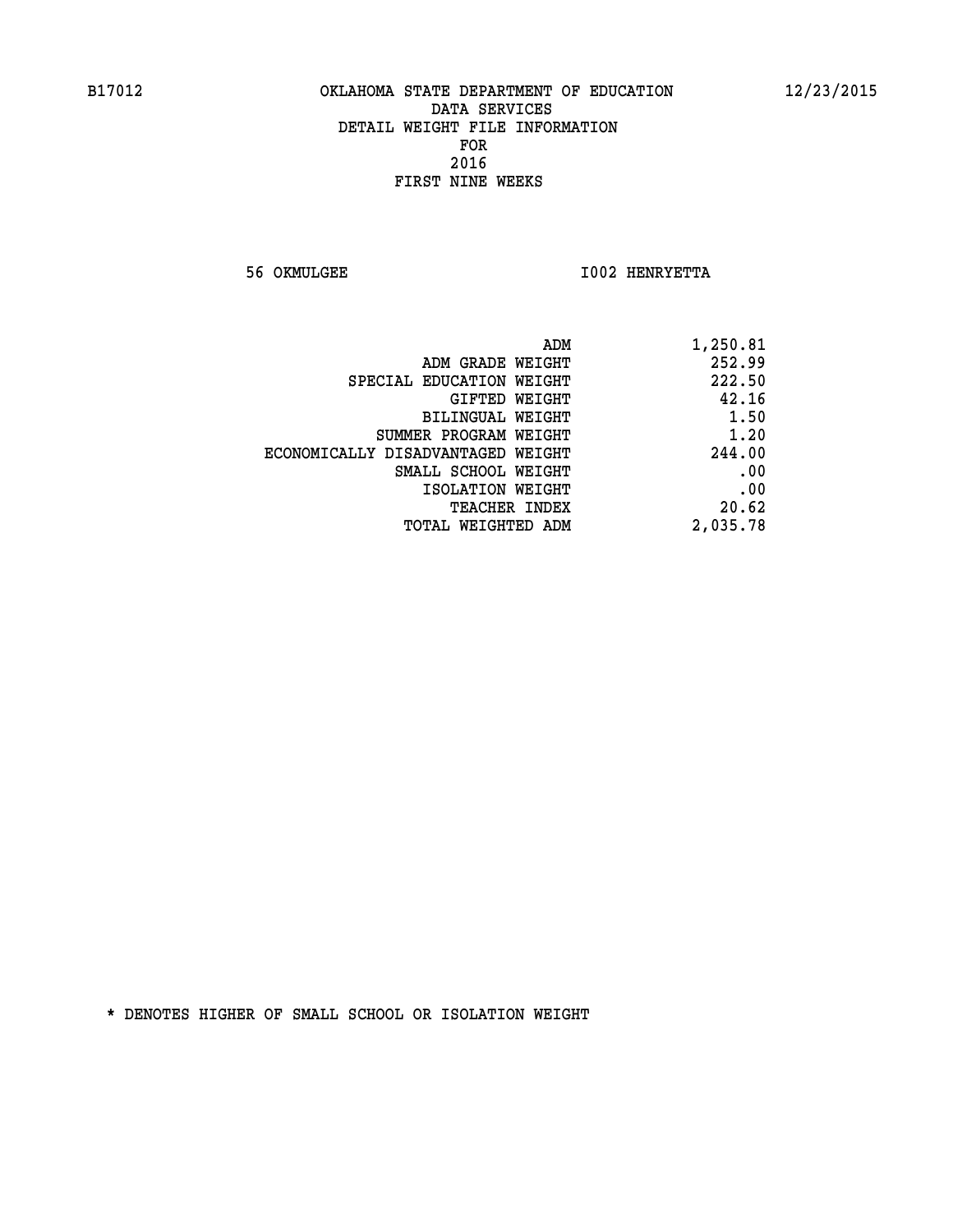**56 OKMULGEE I003 MORRIS** 

| 1,075.10 |
|----------|
| 203.86   |
| 132.05   |
| 45.90    |
| .00      |
| .00      |
| 171.50   |
| .00      |
| .00      |
| 40.90    |
| 1,669.31 |
|          |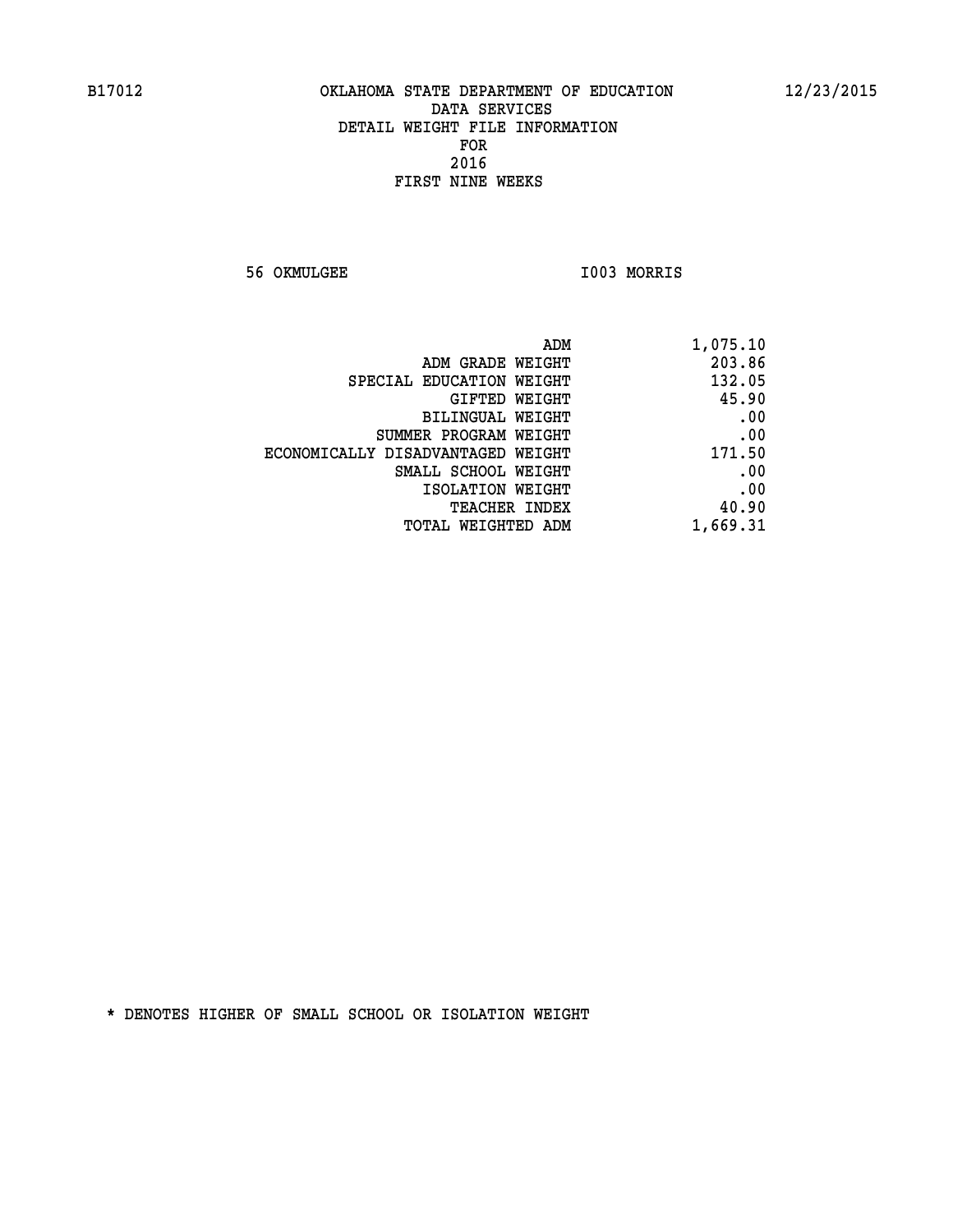**56 OKMULGEE I004 BEGGS** 

| ADM<br>1,132.48             |                                   |
|-----------------------------|-----------------------------------|
| 212.47<br>ADM GRADE WEIGHT  |                                   |
| 159.75                      | SPECIAL EDUCATION WEIGHT          |
| 19.04<br>GIFTED WEIGHT      |                                   |
| 8.25<br>BILINGUAL WEIGHT    |                                   |
| .00                         | SUMMER PROGRAM WEIGHT             |
| 203.50                      | ECONOMICALLY DISADVANTAGED WEIGHT |
| .00                         | SMALL SCHOOL WEIGHT               |
| .00<br>ISOLATION WEIGHT     |                                   |
| .00<br><b>TEACHER INDEX</b> |                                   |
| 1,735.49                    | <b>TOTAL WEIGHTED ADM</b>         |
|                             |                                   |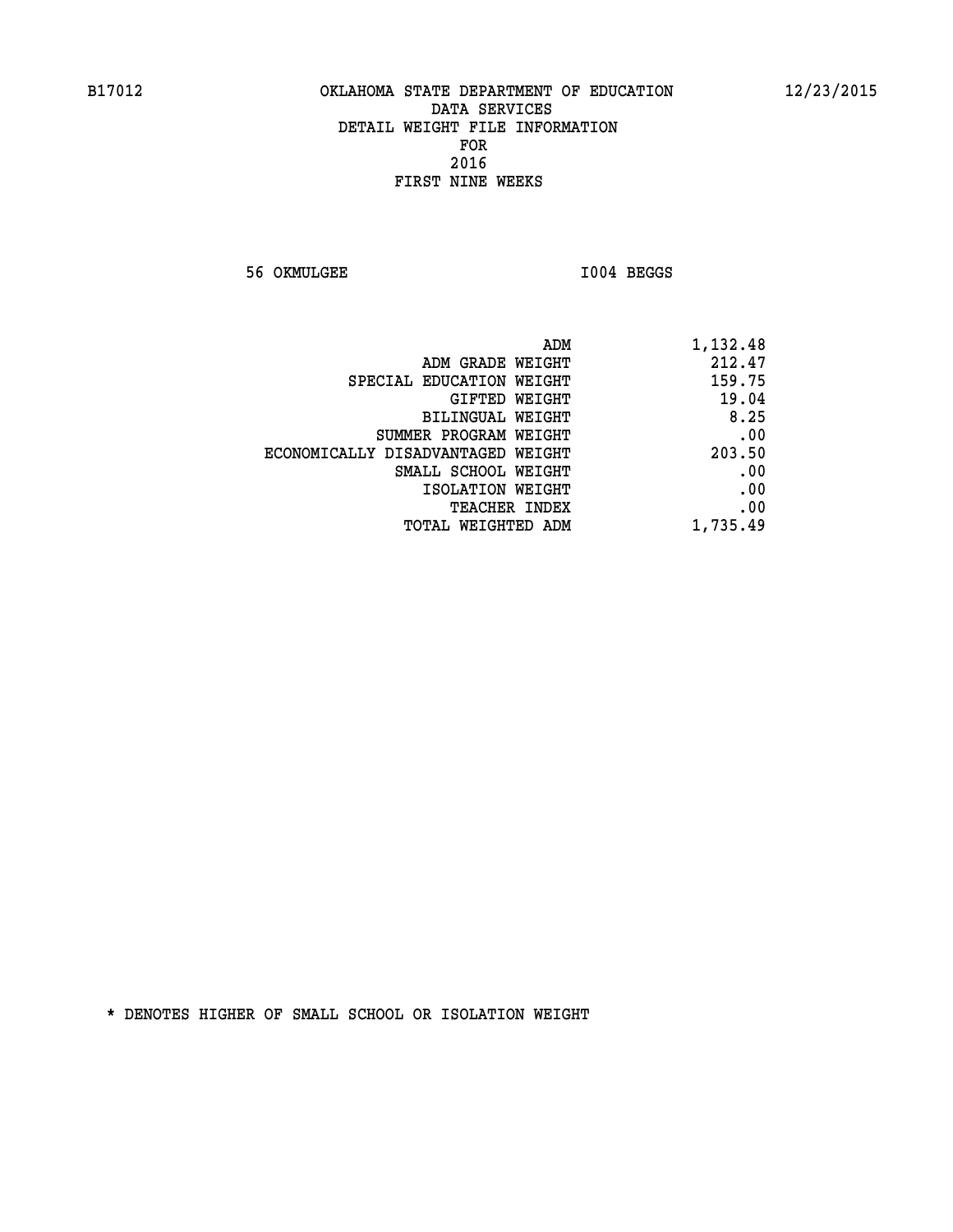**56 OKMULGEE 1005 PRESTON** 

| ADM                               | 578.41 |
|-----------------------------------|--------|
| ADM GRADE WEIGHT                  | 113.57 |
| SPECIAL EDUCATION WEIGHT          | 51.20  |
| GIFTED WEIGHT                     | 23.46  |
| <b>BILINGUAL WEIGHT</b>           | .00    |
| SUMMER PROGRAM WEIGHT             | .00    |
| ECONOMICALLY DISADVANTAGED WEIGHT | 85.75  |
| SMALL SCHOOL WEIGHT               | .00    |
| ISOLATION WEIGHT                  | .00    |
| <b>TEACHER INDEX</b>              | .00    |
| TOTAL WEIGHTED ADM                | 852.39 |
|                                   |        |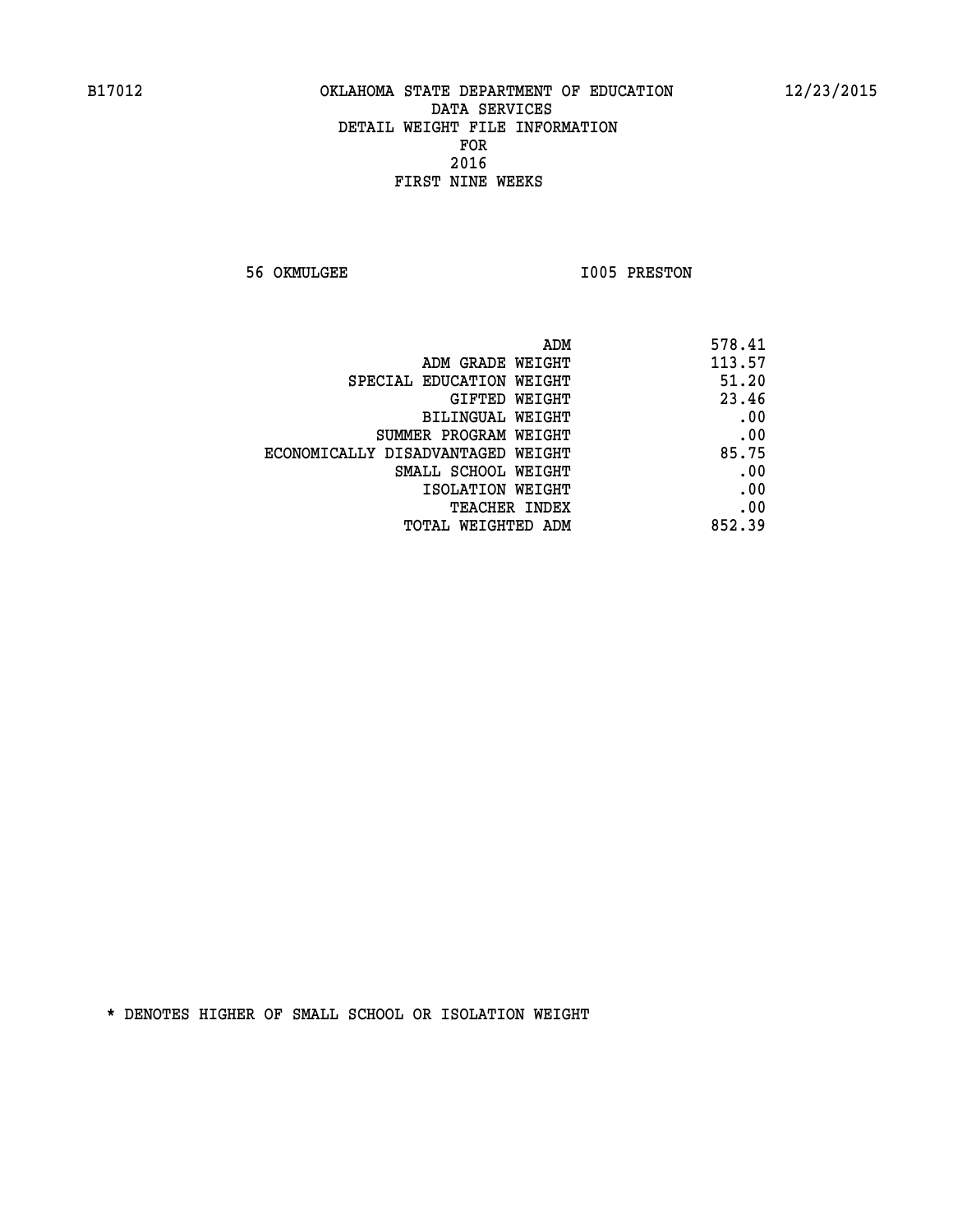**56 OKMULGEE I006 SCHULTER** 

| ADM                               | 138.81   |
|-----------------------------------|----------|
| ADM GRADE WEIGHT                  | 26.92    |
| SPECIAL EDUCATION WEIGHT          | 18.85    |
| <b>GIFTED WEIGHT</b>              | 3.74     |
| BILINGUAL WEIGHT                  | .00      |
| SUMMER PROGRAM WEIGHT             | .00      |
| ECONOMICALLY DISADVANTAGED WEIGHT | 30.50    |
| SMALL SCHOOL WEIGHT               | $20.48*$ |
| ISOLATION WEIGHT                  | .00      |
| <b>TEACHER INDEX</b>              | 9.62     |
| TOTAL WEIGHTED ADM                | 248.92   |
|                                   |          |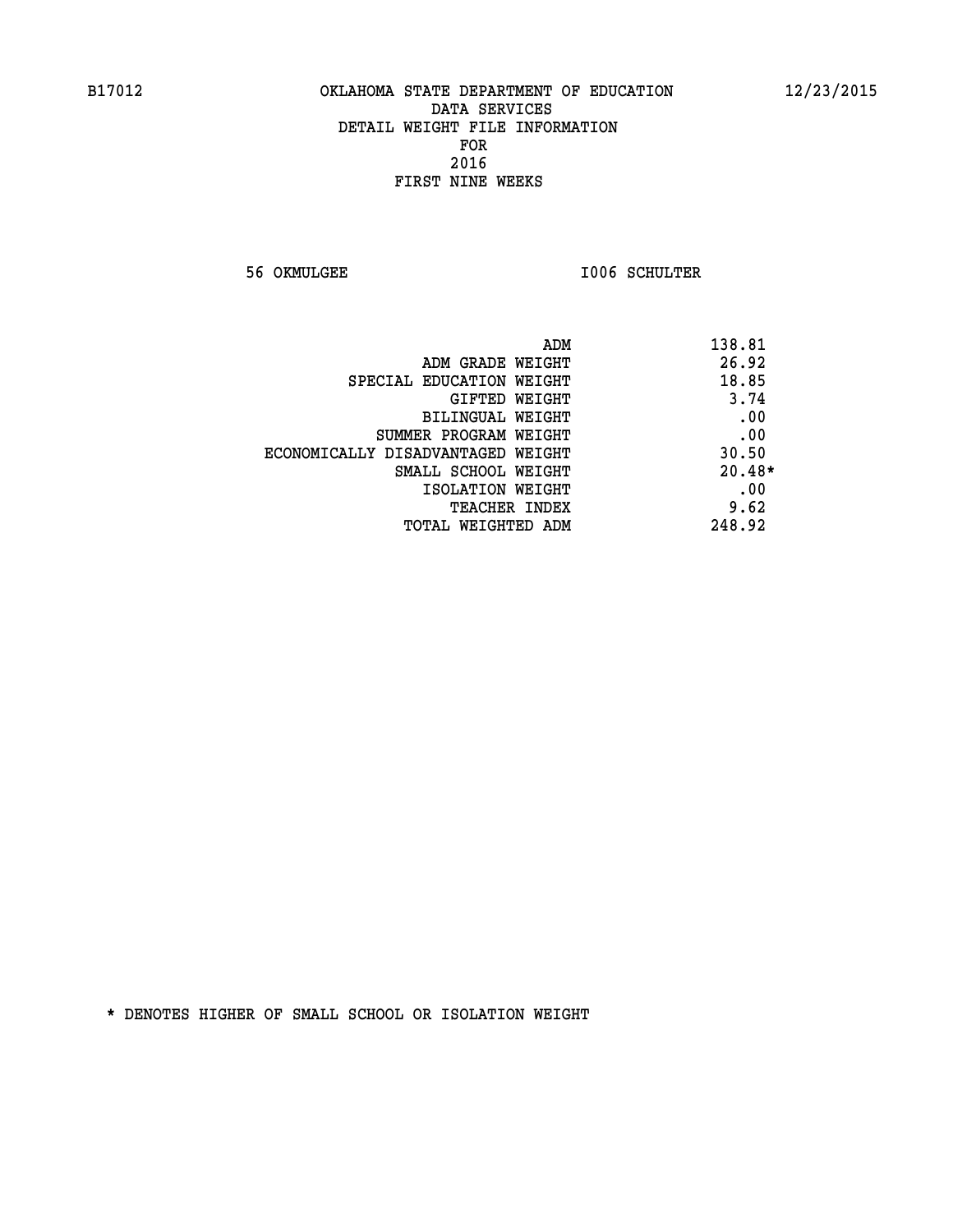**56 OKMULGEE 1007 WILSON** 

| ADM                               | 234.39   |
|-----------------------------------|----------|
| ADM GRADE WEIGHT                  | 45.21    |
| SPECIAL EDUCATION WEIGHT          | 30.40    |
| GIFTED WEIGHT                     | 9.86     |
| <b>BILINGUAL WEIGHT</b>           | .00      |
| SUMMER PROGRAM WEIGHT             | .00      |
| ECONOMICALLY DISADVANTAGED WEIGHT | 48.50    |
| SMALL SCHOOL WEIGHT               | $26.11*$ |
| ISOLATION WEIGHT                  | .00      |
| <b>TEACHER INDEX</b>              | 11.61    |
| TOTAL WEIGHTED ADM                | 406.08   |
|                                   |          |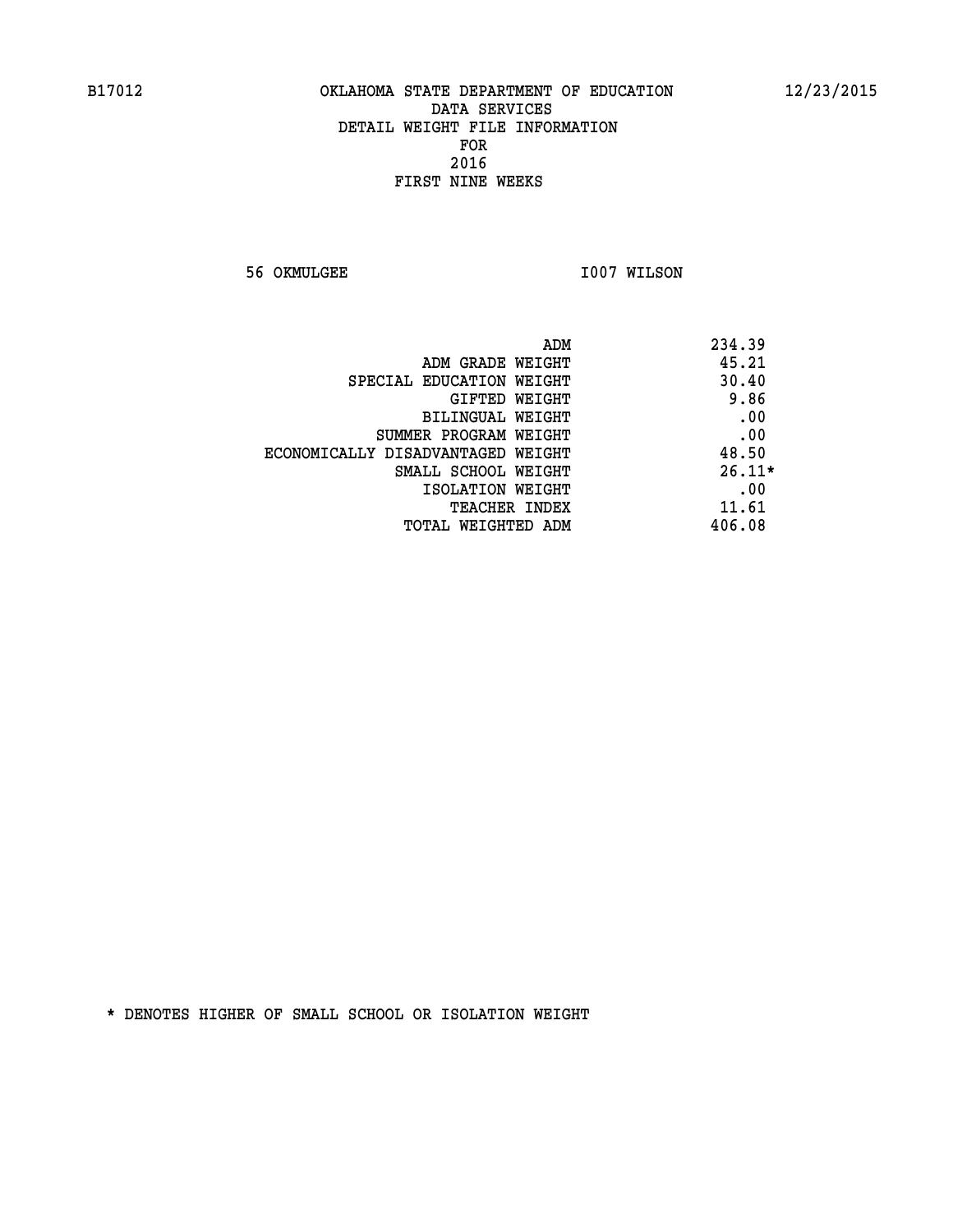**56 OKMULGEE I008 DEWAR** 

| ADM                               | 431.32   |
|-----------------------------------|----------|
| ADM GRADE WEIGHT                  | 83.03    |
| SPECIAL EDUCATION WEIGHT          | 26.60    |
| GIFTED WEIGHT                     | 18.02    |
| BILINGUAL WEIGHT                  | .00      |
| SUMMER PROGRAM WEIGHT             | .00      |
| ECONOMICALLY DISADVANTAGED WEIGHT | 69.25    |
| SMALL SCHOOL WEIGHT               | $15.93*$ |
| ISOLATION WEIGHT                  | .00      |
| <b>TEACHER INDEX</b>              | 27.72    |
| TOTAL WEIGHTED ADM                | 671.87   |
|                                   |          |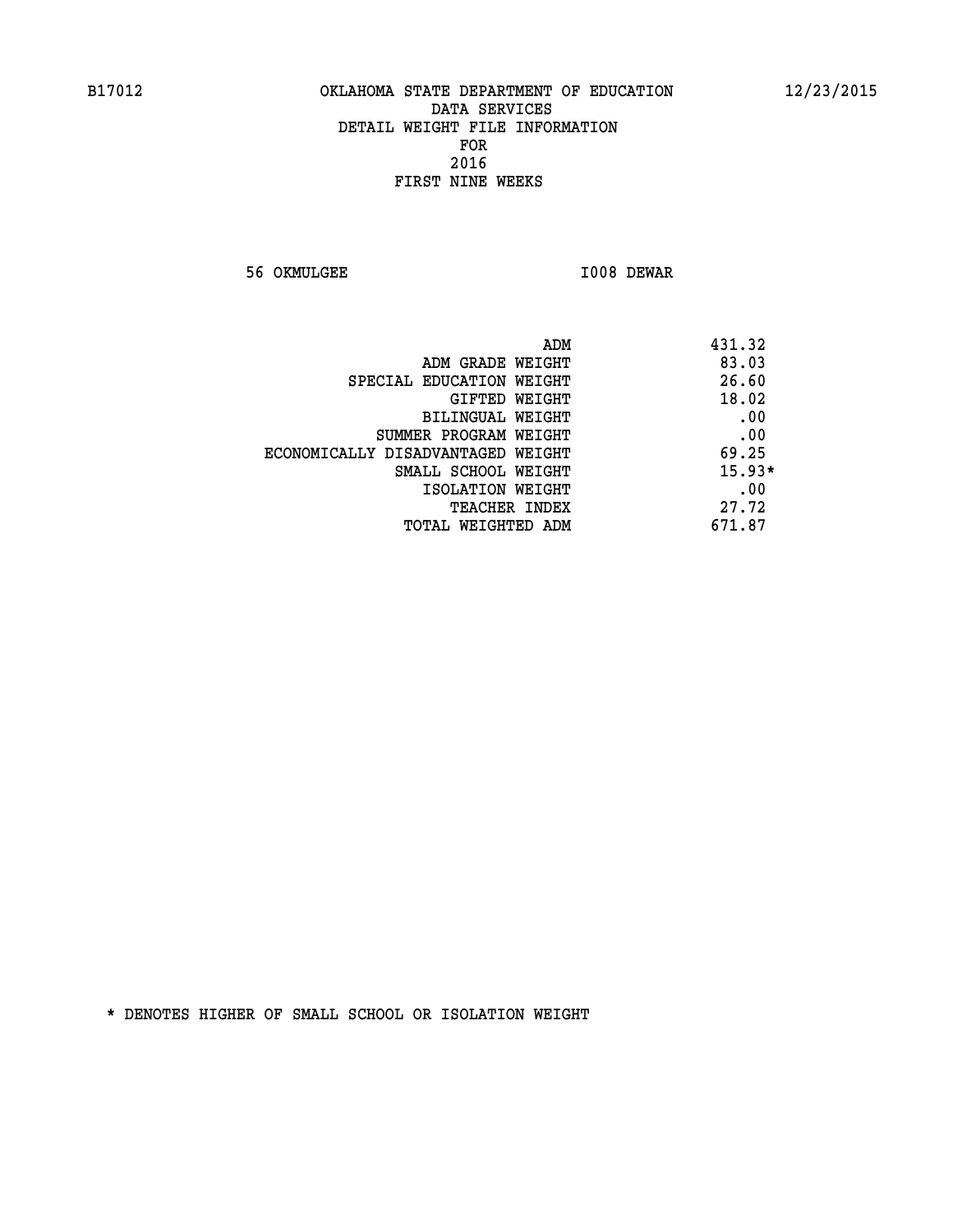**57 OSAGE C003 OSAGE HILLS** 

|                                   | 150.12<br>ADM |
|-----------------------------------|---------------|
| ADM GRADE WEIGHT                  | 35.88         |
| SPECIAL EDUCATION WEIGHT          | 8.15          |
| GIFTED WEIGHT                     | 5.78          |
| BILINGUAL WEIGHT                  | .00           |
| SUMMER PROGRAM WEIGHT             | .00           |
| ECONOMICALLY DISADVANTAGED WEIGHT | 22.00         |
| SMALL SCHOOL WEIGHT               | $21.50*$      |
| ISOLATION WEIGHT                  | .00           |
| <b>TEACHER INDEX</b>              | .00           |
| TOTAL WEIGHTED ADM                | 243.43        |
|                                   |               |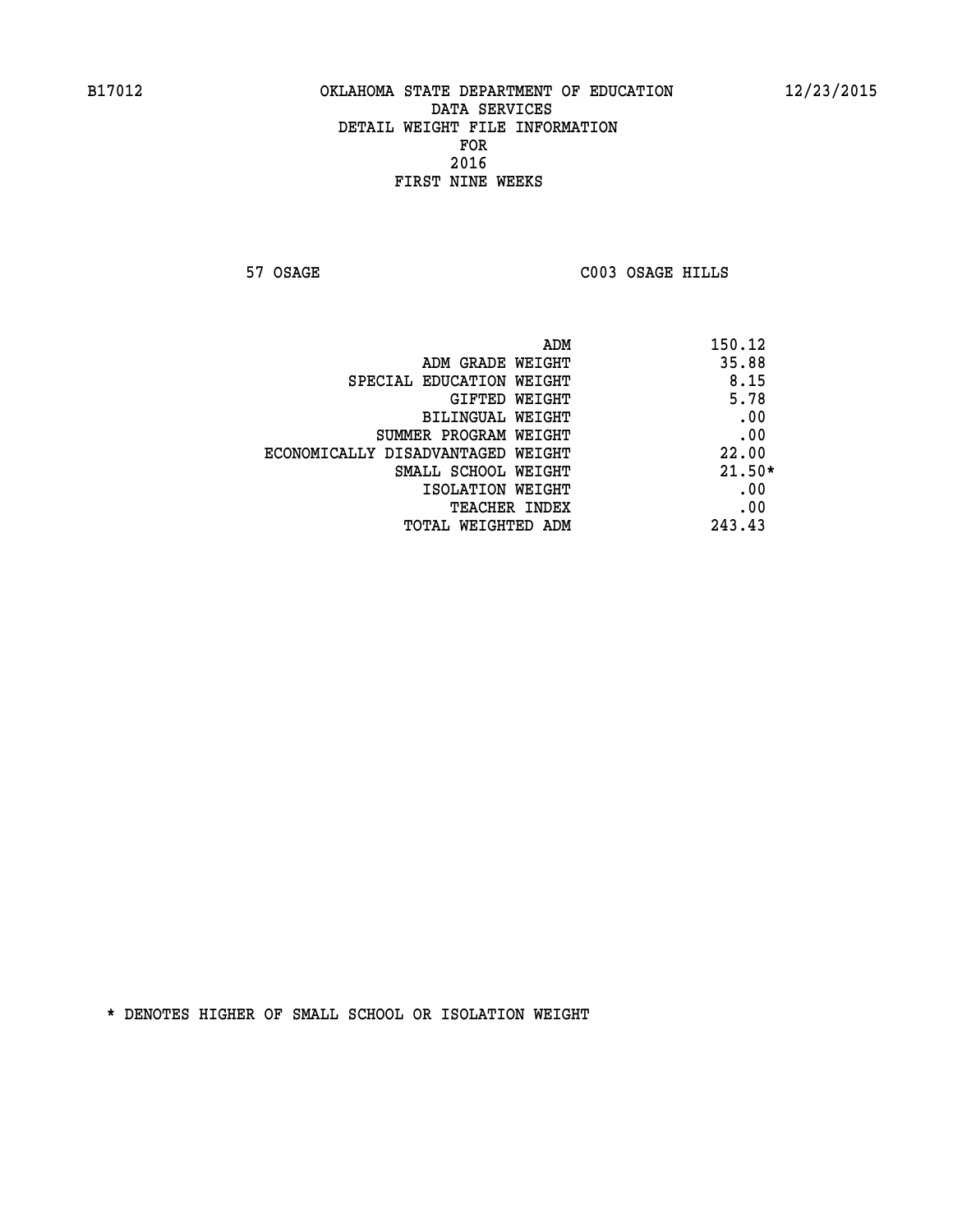**57 OSAGE C007 BOWRING** 

|                                   | ADM | 77.98    |
|-----------------------------------|-----|----------|
| ADM GRADE WEIGHT                  |     | 14.63    |
| SPECIAL EDUCATION WEIGHT          |     | 9.40     |
| GIFTED WEIGHT                     |     | .68      |
| BILINGUAL WEIGHT                  |     | 2.50     |
| SUMMER PROGRAM WEIGHT             |     | .00      |
| ECONOMICALLY DISADVANTAGED WEIGHT |     | 14.25    |
| SMALL SCHOOL WEIGHT               |     | 13.30    |
| ISOLATION WEIGHT                  |     | $57.71*$ |
| TEACHER INDEX                     |     | .00      |
| TOTAL WEIGHTED ADM                |     | 177.15   |
|                                   |     |          |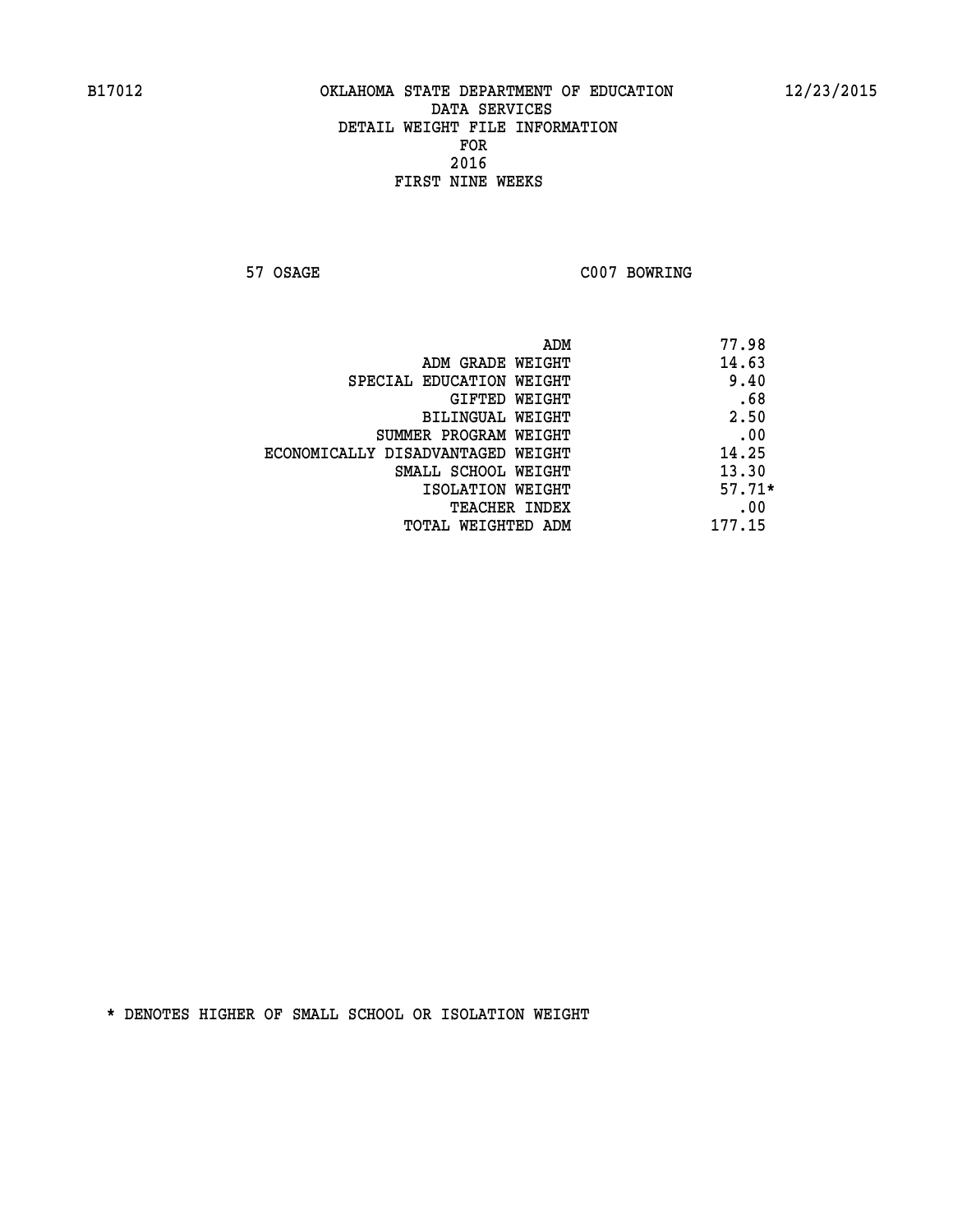**57 OSAGE C035 AVANT** 

|                                   | 73.66<br>ADM |  |
|-----------------------------------|--------------|--|
| ADM GRADE WEIGHT                  | 15.68        |  |
| SPECIAL EDUCATION WEIGHT          | 14.00        |  |
| GIFTED WEIGHT                     | .00          |  |
| BILINGUAL WEIGHT                  | .25          |  |
| SUMMER PROGRAM WEIGHT             | .00          |  |
| ECONOMICALLY DISADVANTAGED WEIGHT | 17.00        |  |
| SMALL SCHOOL WEIGHT               | $12.68*$     |  |
| ISOLATION WEIGHT                  | .00          |  |
| <b>TEACHER INDEX</b>              | .00          |  |
| TOTAL WEIGHTED ADM                | 133.27       |  |
|                                   |              |  |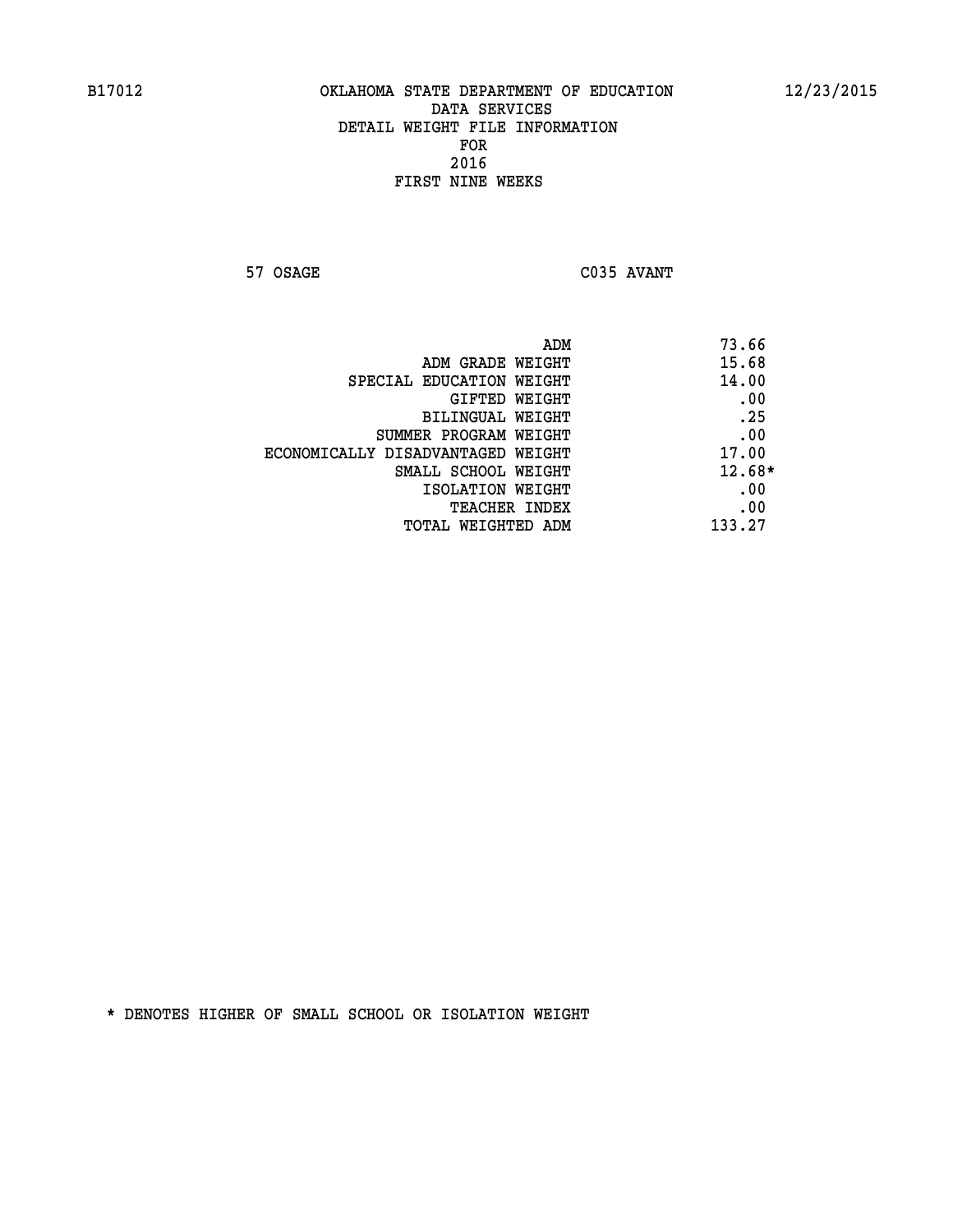57 OSAGE C052 ANDERSON

| ADM<br>279.47                     |          |
|-----------------------------------|----------|
| ADM GRADE WEIGHT                  | 55.56    |
| SPECIAL EDUCATION WEIGHT          | 37.55    |
| GIFTED WEIGHT                     | 8.50     |
| <b>BILINGUAL WEIGHT</b>           | .75      |
| SUMMER PROGRAM WEIGHT             | .00      |
| ECONOMICALLY DISADVANTAGED WEIGHT | 40.00    |
| SMALL SCHOOL WEIGHT               | $26.37*$ |
| ISOLATION WEIGHT                  | .00      |
| <b>TEACHER INDEX</b>              | 6.71     |
| TOTAL WEIGHTED ADM                | 454.91   |
|                                   |          |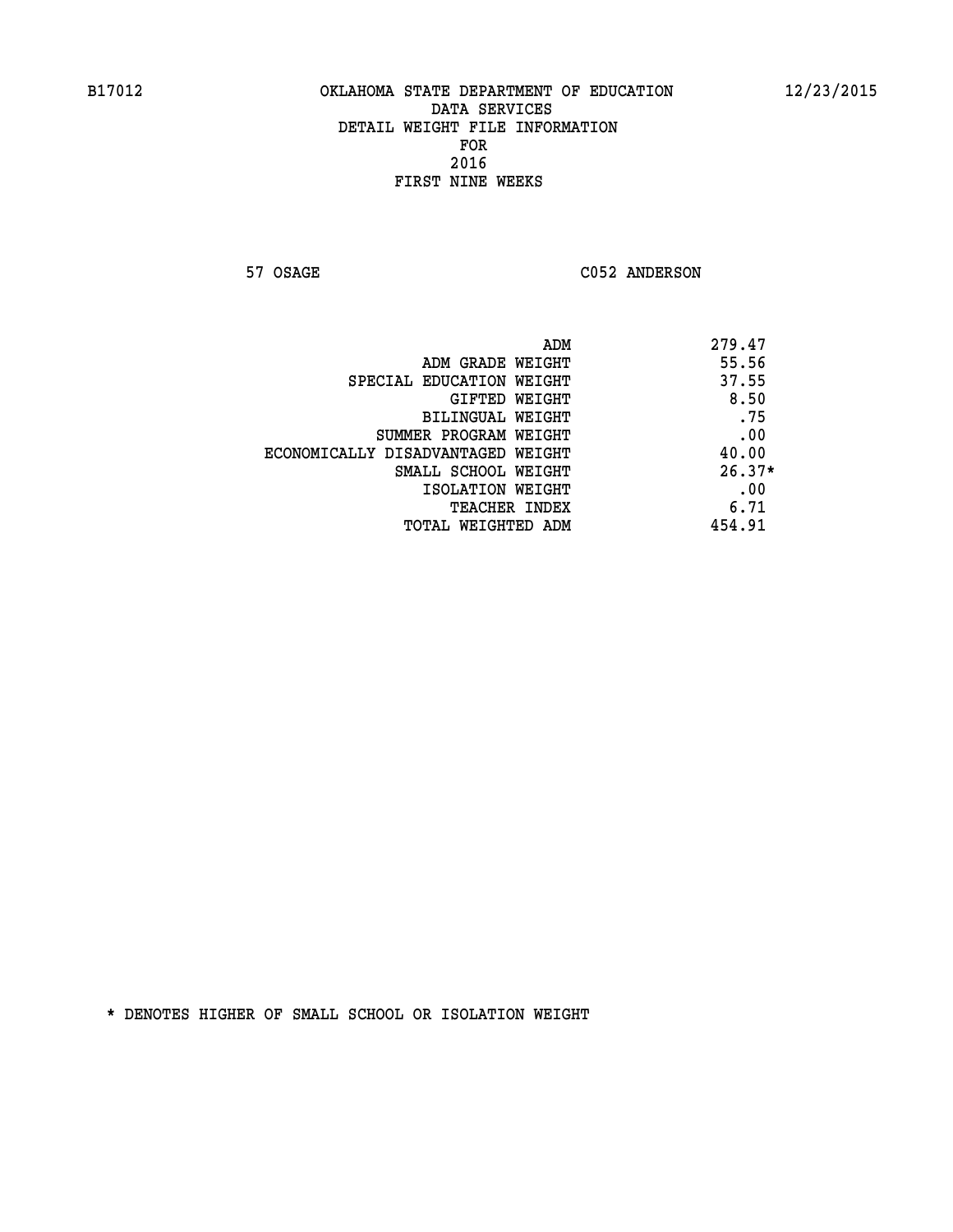**57 OSAGE C077 MCCORD** 

|                                   | 283.95<br>ADM |  |
|-----------------------------------|---------------|--|
| ADM GRADE WEIGHT                  | 58.76         |  |
| SPECIAL EDUCATION WEIGHT          | 14.95         |  |
| GIFTED WEIGHT                     | 8.16          |  |
| BILINGUAL WEIGHT                  | .00           |  |
| SUMMER PROGRAM WEIGHT             | .00           |  |
| ECONOMICALLY DISADVANTAGED WEIGHT | 39.50         |  |
| SMALL SCHOOL WEIGHT               | $26.31*$      |  |
| ISOLATION WEIGHT                  | .00           |  |
| <b>TEACHER INDEX</b>              | .00           |  |
| TOTAL WEIGHTED ADM                | 431.63        |  |
|                                   |               |  |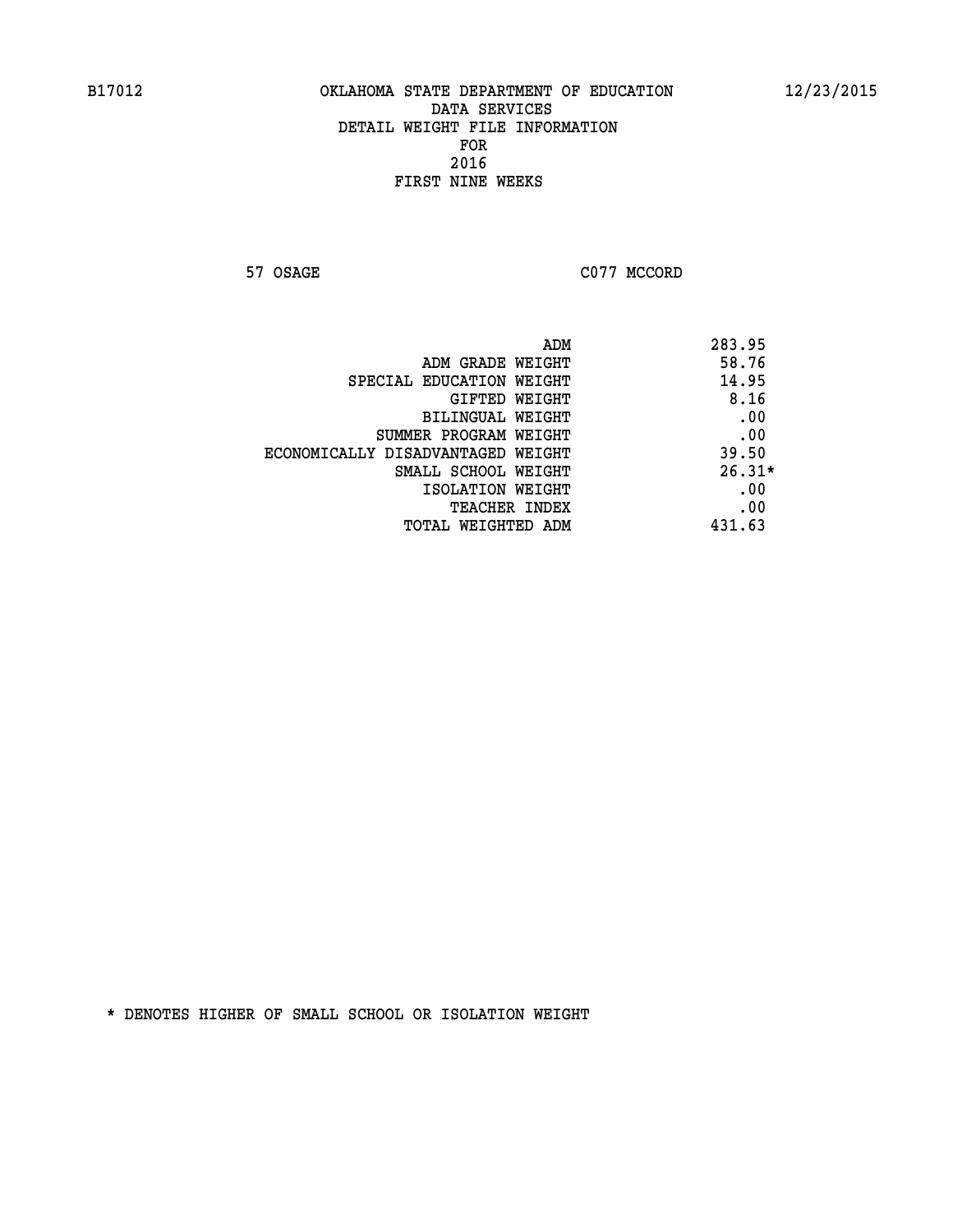**57 OSAGE I002 PAWHUSKA** 

| 816.76   |
|----------|
| 159.14   |
| 141.95   |
| 16.32    |
| 9.50     |
| .00      |
| 155.50   |
| .00      |
| .00      |
| .00      |
| 1,299.17 |
|          |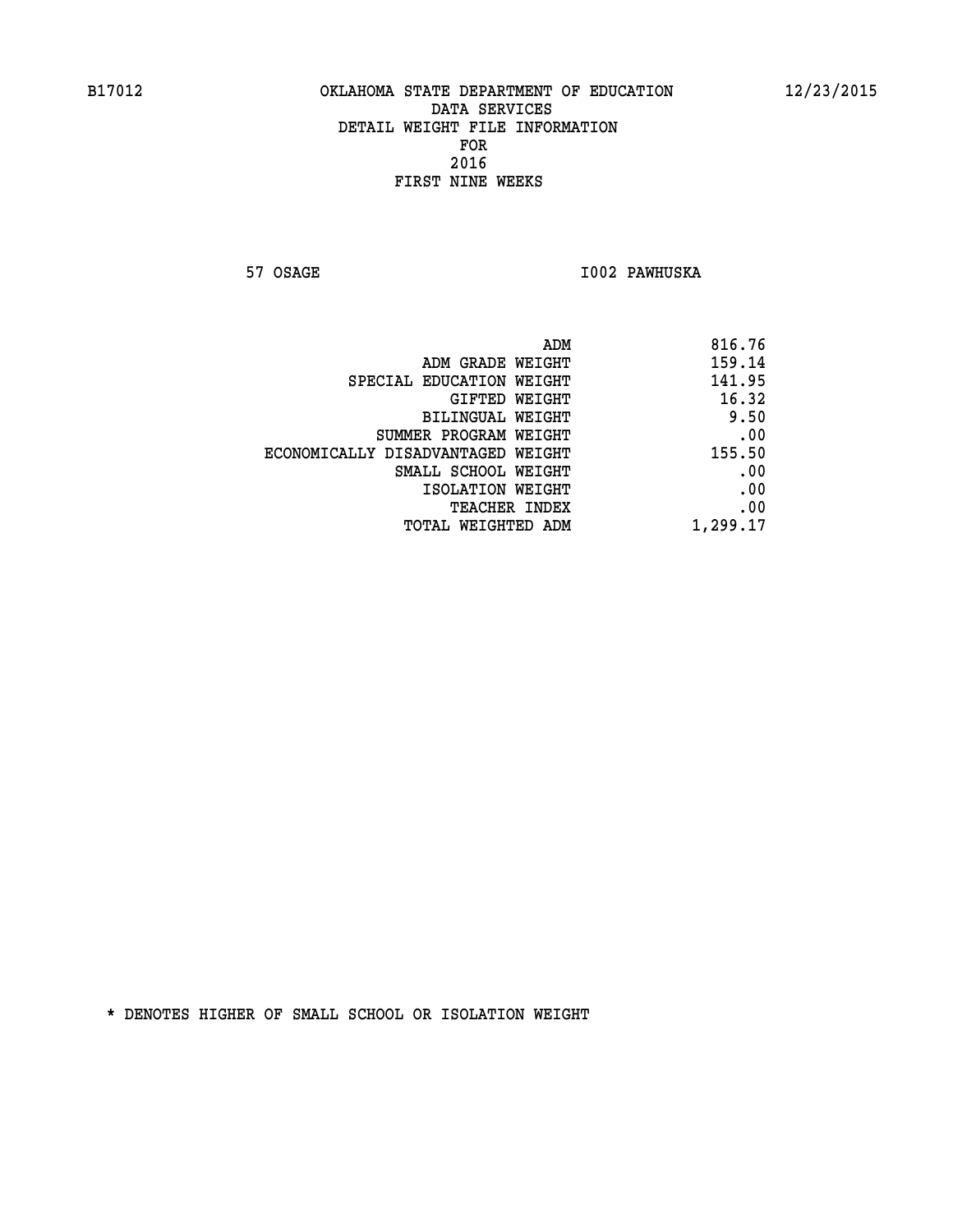**57 OSAGE 1011 SHIDLER** 

|                                   | ADM | 237.59  |
|-----------------------------------|-----|---------|
| ADM GRADE WEIGHT                  |     | 47.69   |
| SPECIAL EDUCATION WEIGHT          |     | 14.00   |
| GIFTED WEIGHT                     |     | 8.50    |
| BILINGUAL WEIGHT                  |     | .00     |
| SUMMER PROGRAM WEIGHT             |     | .00     |
| ECONOMICALLY DISADVANTAGED WEIGHT |     | 40.50   |
| SMALL SCHOOL WEIGHT               |     | 26.18   |
| ISOLATION WEIGHT                  |     | 156.81* |
| TEACHER INDEX                     |     | 13.75   |
| TOTAL WEIGHTED ADM                |     | 518.84  |
|                                   |     |         |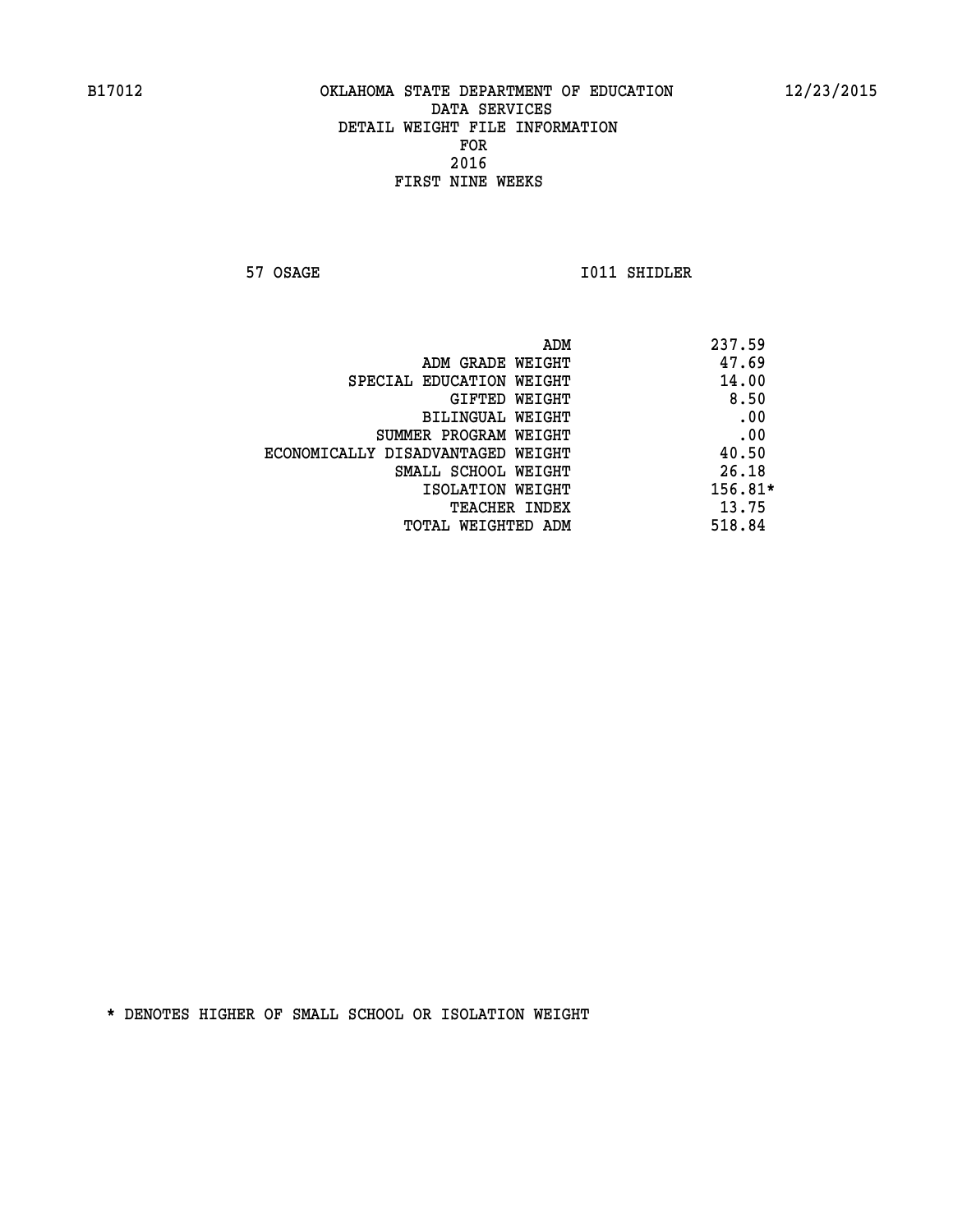**57 OSAGE 1029 BARNSDALL** 

| ADM                               | 434.50   |
|-----------------------------------|----------|
| ADM GRADE WEIGHT                  | 87.62    |
| SPECIAL EDUCATION WEIGHT          | 74.25    |
| GIFTED WEIGHT                     | 13.26    |
| BILINGUAL WEIGHT                  | .50      |
| SUMMER PROGRAM WEIGHT             | .00      |
| ECONOMICALLY DISADVANTAGED WEIGHT | 61.50    |
| SMALL SCHOOL WEIGHT               | $15.52*$ |
| ISOLATION WEIGHT                  | .00      |
| <b>TEACHER INDEX</b>              | 4.73     |
| TOTAL WEIGHTED ADM                | 691.88   |
|                                   |          |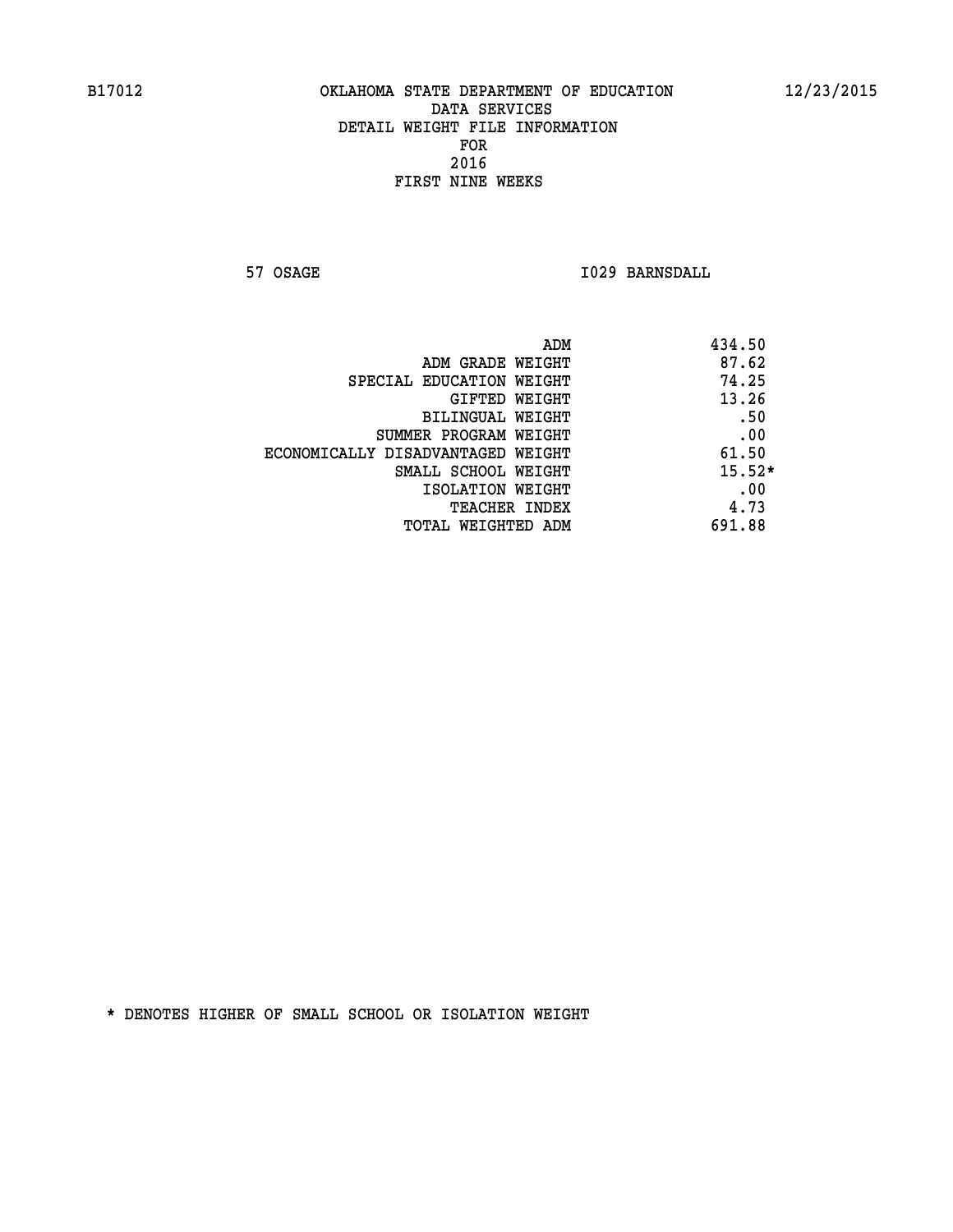**57 OSAGE 1030 WYNONA** 

| ADM                               | 105.80   |
|-----------------------------------|----------|
| ADM GRADE WEIGHT                  | 21.02    |
| SPECIAL EDUCATION WEIGHT          | 21.50    |
| GIFTED WEIGHT                     | 4.08     |
| BILINGUAL WEIGHT                  | .00      |
| SUMMER PROGRAM WEIGHT             | .00      |
| ECONOMICALLY DISADVANTAGED WEIGHT | 22.75    |
| SMALL SCHOOL WEIGHT               | $16.93*$ |
| ISOLATION WEIGHT                  | .00      |
| <b>TEACHER INDEX</b>              | 9.33     |
| TOTAL WEIGHTED ADM                | 201.41   |
|                                   |          |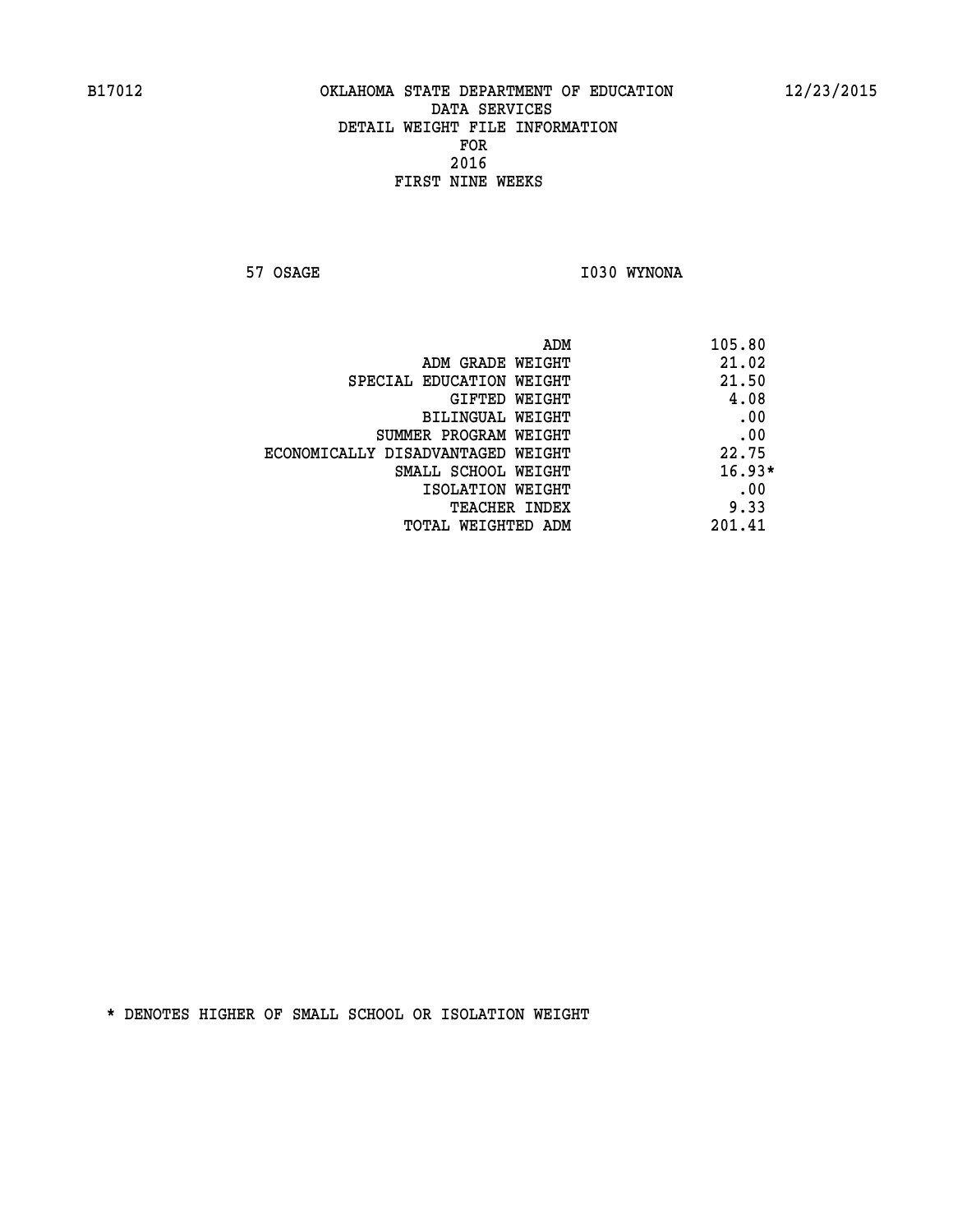**57 OSAGE 1038 HOMINY** 

| ADM                               | 597.89 |
|-----------------------------------|--------|
| ADM GRADE WEIGHT                  | 117.24 |
| SPECIAL EDUCATION WEIGHT          | 77.20  |
| GIFTED WEIGHT                     | 21.42  |
| <b>BILINGUAL WEIGHT</b>           | 3.75   |
| SUMMER PROGRAM WEIGHT             | .00    |
| ECONOMICALLY DISADVANTAGED WEIGHT | 116.75 |
| SMALL SCHOOL WEIGHT               | .00    |
| ISOLATION WEIGHT                  | .00    |
| TEACHER INDEX                     | 45.92  |
| TOTAL WEIGHTED ADM                | 980.17 |
|                                   |        |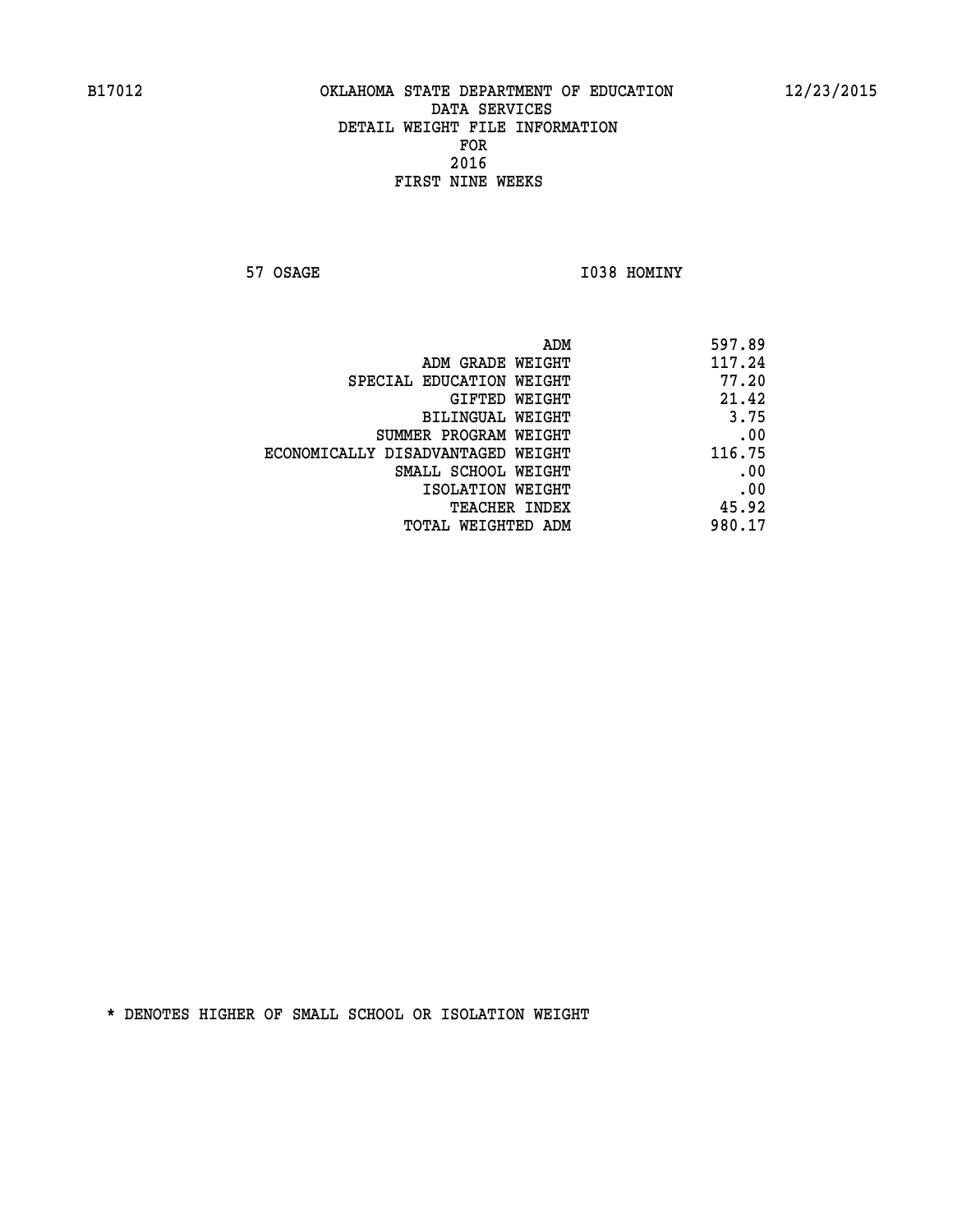**57 OSAGE 1050 PRUE** 

| ADM                               | 329.89   |
|-----------------------------------|----------|
| ADM GRADE WEIGHT                  | 61.77    |
| SPECIAL EDUCATION WEIGHT          | 61.40    |
| GIFTED WEIGHT                     | 3.74     |
| BILINGUAL WEIGHT                  | .25      |
| SUMMER PROGRAM WEIGHT             | .00      |
| ECONOMICALLY DISADVANTAGED WEIGHT | 75.25    |
| SMALL SCHOOL WEIGHT               | $24.83*$ |
| ISOLATION WEIGHT                  | .00      |
| <b>TEACHER INDEX</b>              | .00      |
| TOTAL WEIGHTED ADM                | 557.13   |
|                                   |          |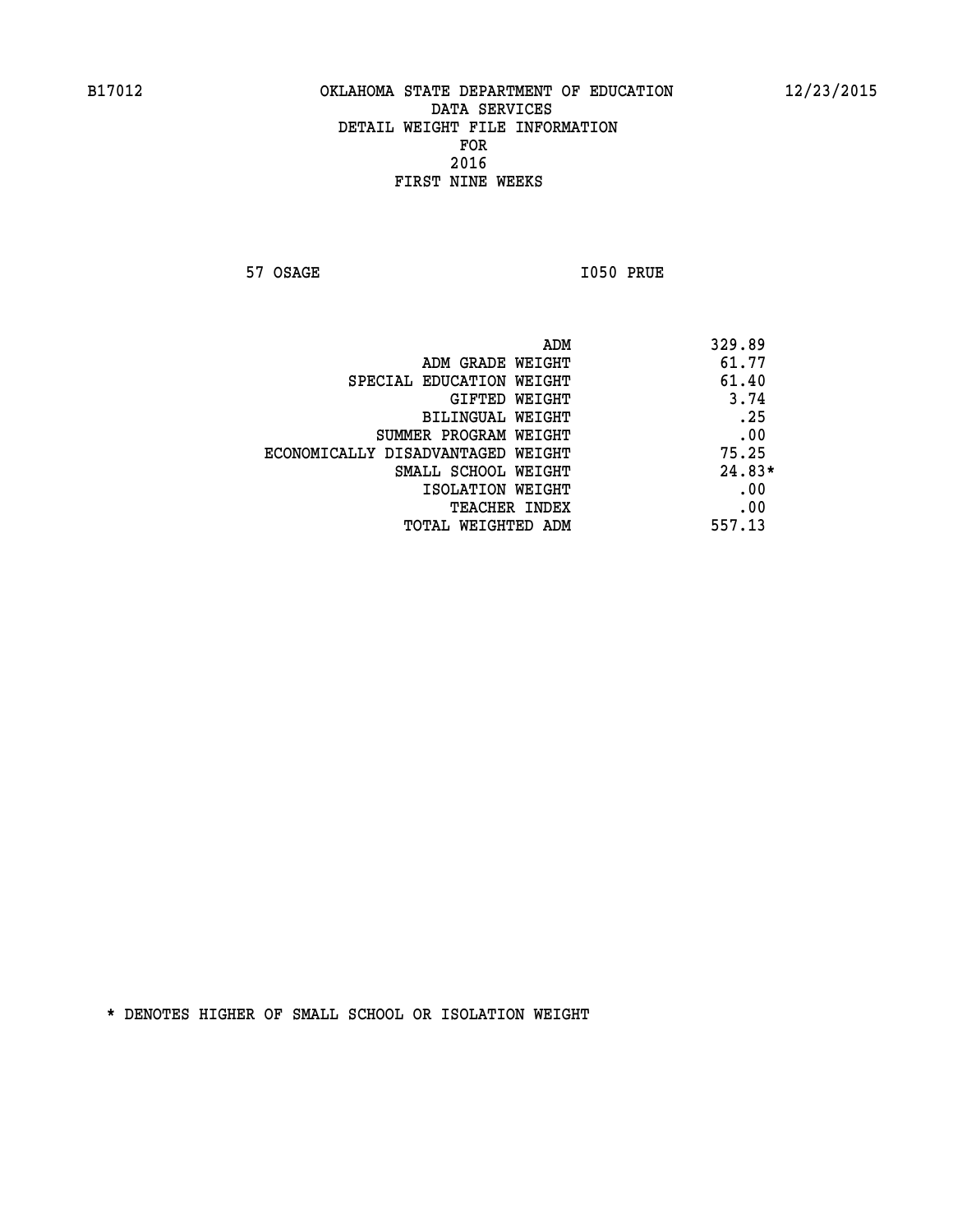**57 OSAGE 1090 WOODLAND** 

|                                   | ADM | 425.53  |
|-----------------------------------|-----|---------|
| ADM GRADE WEIGHT                  |     | 84.24   |
| SPECIAL EDUCATION WEIGHT          |     | 65.00   |
| GIFTED WEIGHT                     |     | 14.28   |
| BILINGUAL WEIGHT                  |     | .00     |
| SUMMER PROGRAM WEIGHT             |     | .00     |
| ECONOMICALLY DISADVANTAGED WEIGHT |     | 89.75   |
| SMALL SCHOOL WEIGHT               |     | 16.65   |
| ISOLATION WEIGHT                  |     | 178.72* |
| TEACHER INDEX                     |     | 29.02   |
| TOTAL WEIGHTED ADM                |     | 886.54  |
|                                   |     |         |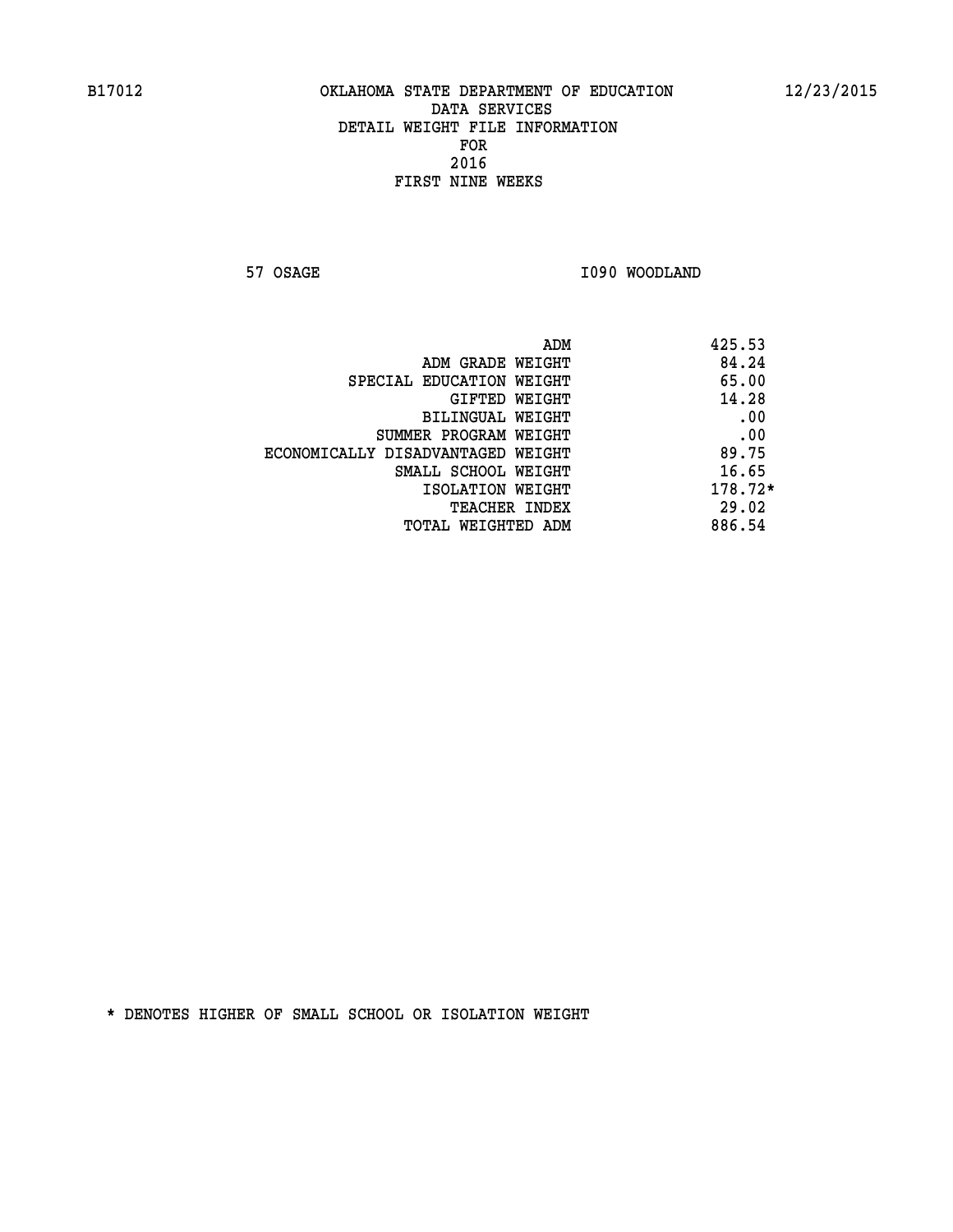**58 OTTAWA C010 TURKEY FORD** 

| ADM                               | 90.51    |
|-----------------------------------|----------|
| ADM GRADE WEIGHT                  | 18.72    |
| SPECIAL EDUCATION WEIGHT          | 21.90    |
| GIFTED WEIGHT                     | 2.38     |
| BILINGUAL WEIGHT                  | .00      |
| SUMMER PROGRAM WEIGHT             | .00      |
| ECONOMICALLY DISADVANTAGED WEIGHT | 16.25    |
| SMALL SCHOOL WEIGHT               | $15.00*$ |
| ISOLATION WEIGHT                  | .00      |
| <b>TEACHER INDEX</b>              | .00      |
| TOTAL WEIGHTED ADM                | 164.76   |
|                                   |          |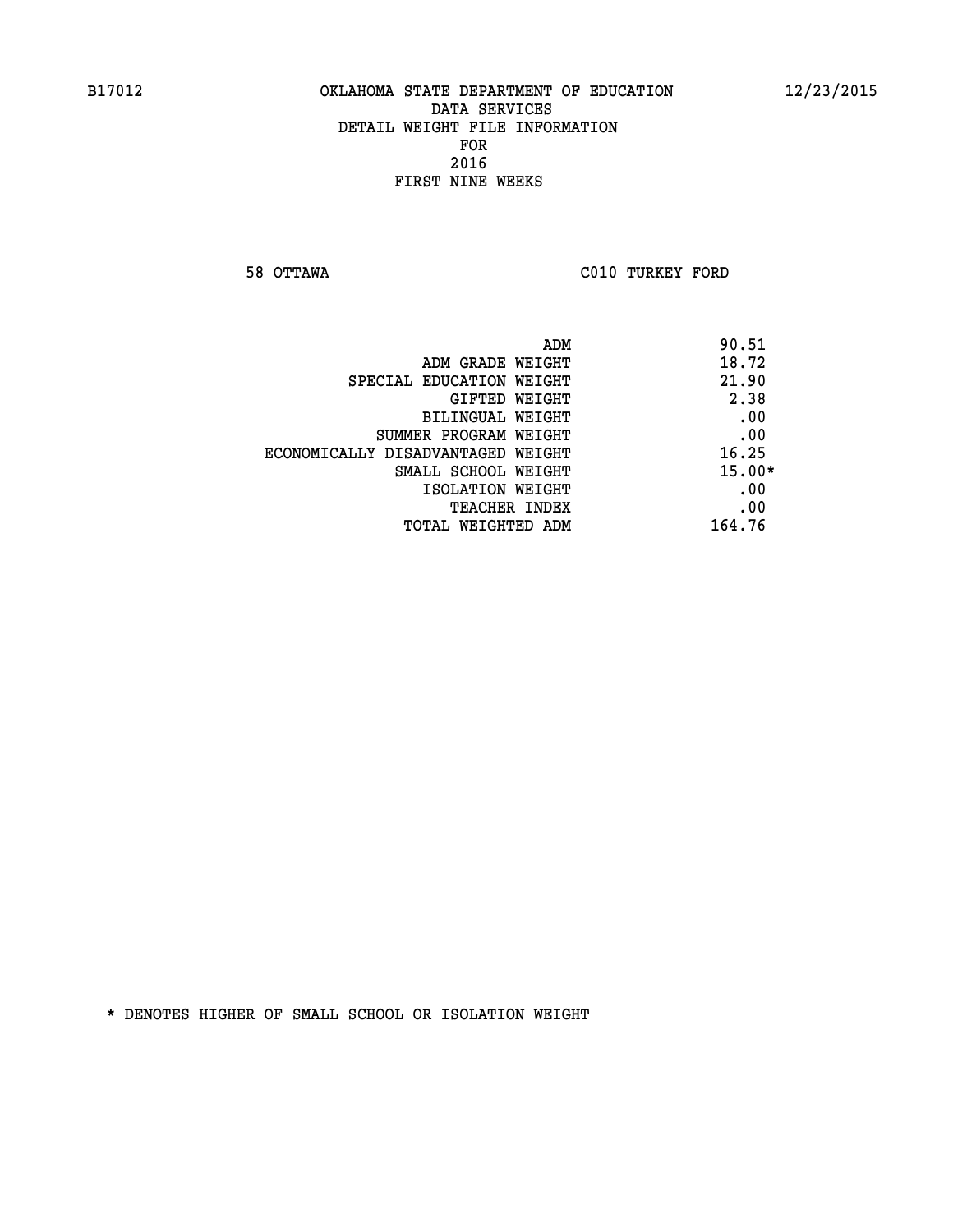**58 OTTAWA I001 WYANDOTTE** 

| 806.69   |
|----------|
| 165.55   |
| 107.25   |
| 12.92    |
| 2.75     |
| .00      |
| 133.00   |
| .00      |
| .00      |
| .00      |
| 1,228.16 |
|          |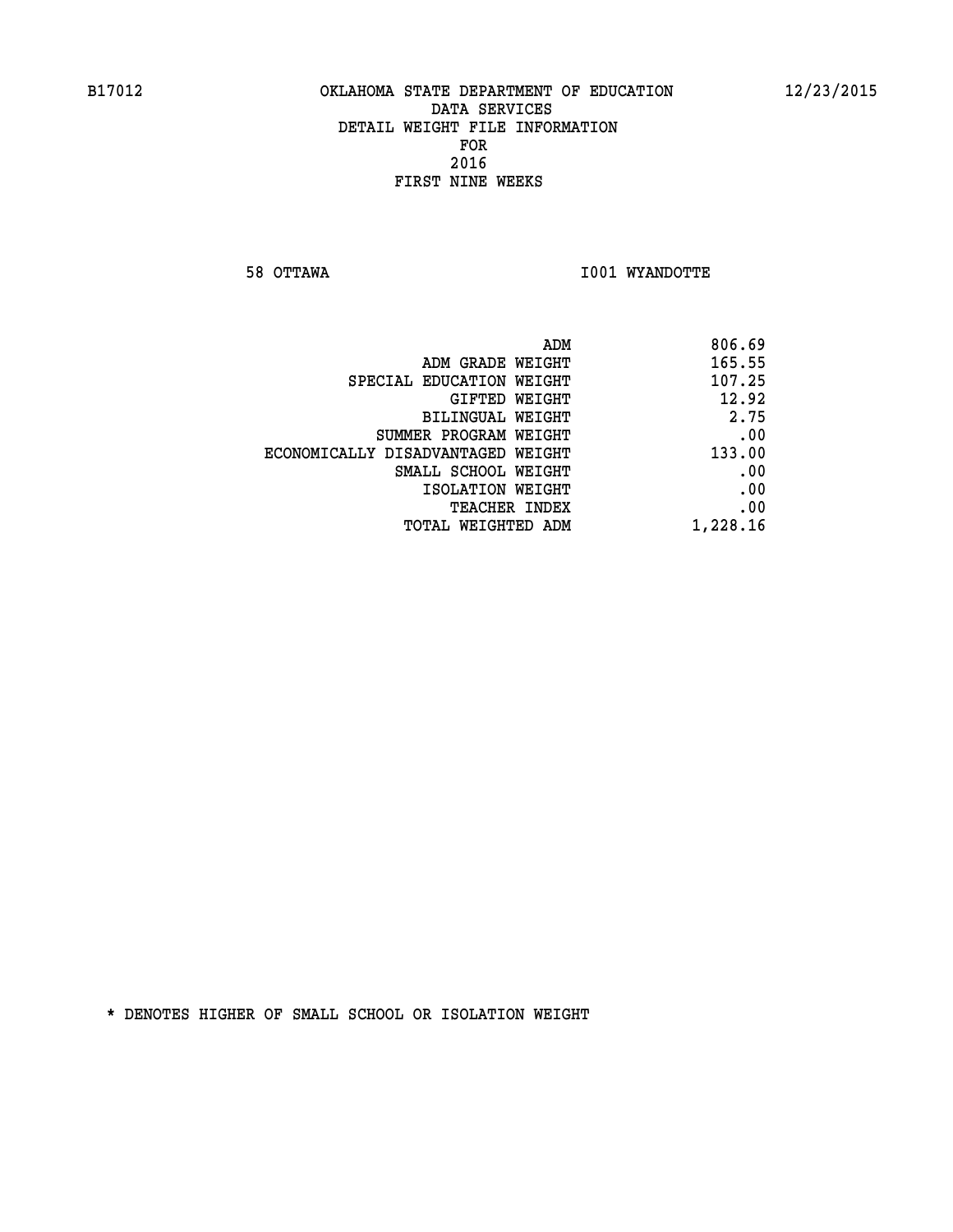**58 OTTAWA I014 QUAPAW** 

| 634.86   |
|----------|
| 120.09   |
| 88.45    |
| 19.04    |
| .00      |
| .00      |
| 120.75   |
| .00      |
| .00      |
| 33.63    |
| 1,016.82 |
|          |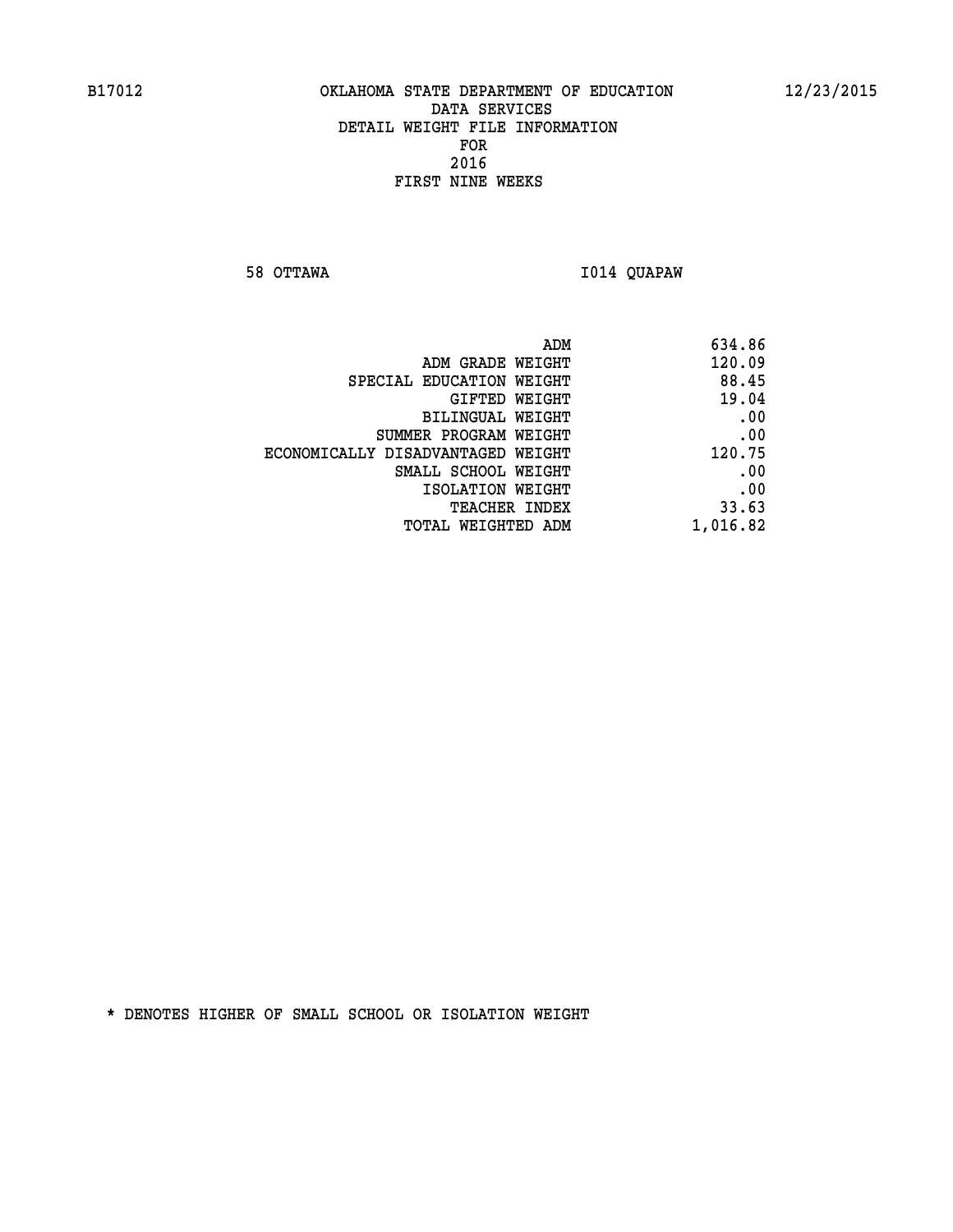**58 OTTAWA I018 COMMERCE** 

| 886.65   |
|----------|
| 177.01   |
| 118.90   |
| 24.82    |
| 49.25    |
| .00      |
| 182.75   |
| .00      |
| .00      |
| 78.27    |
| 1,517.65 |
|          |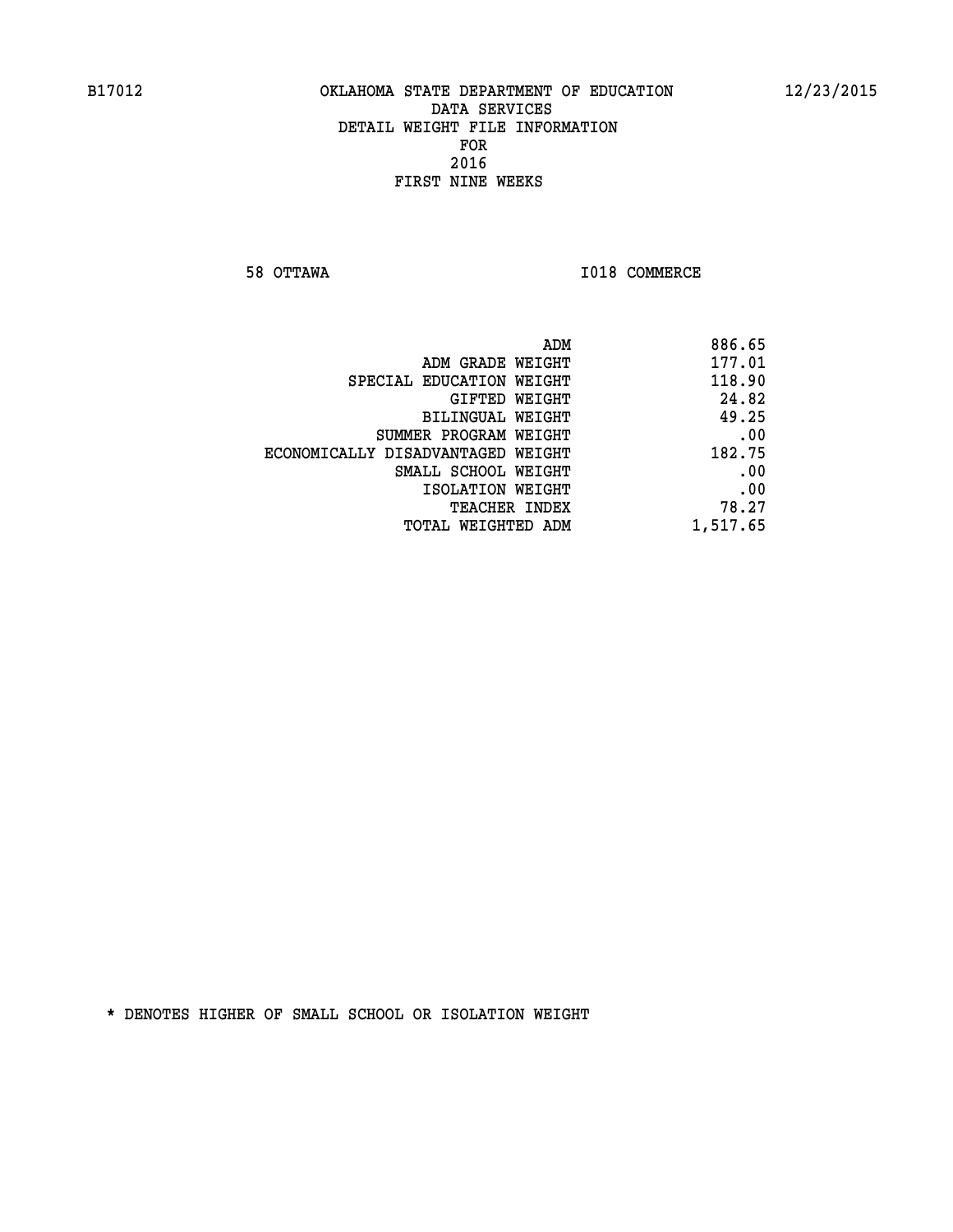**58 OTTAWA I023 MIAMI** 

| 2,382.19 |
|----------|
| 501.68   |
| 363.35   |
| 78.54    |
| 43.00    |
| .00      |
| 404.00   |
| .00      |
| .00      |
| .00      |
| 3,772.76 |
|          |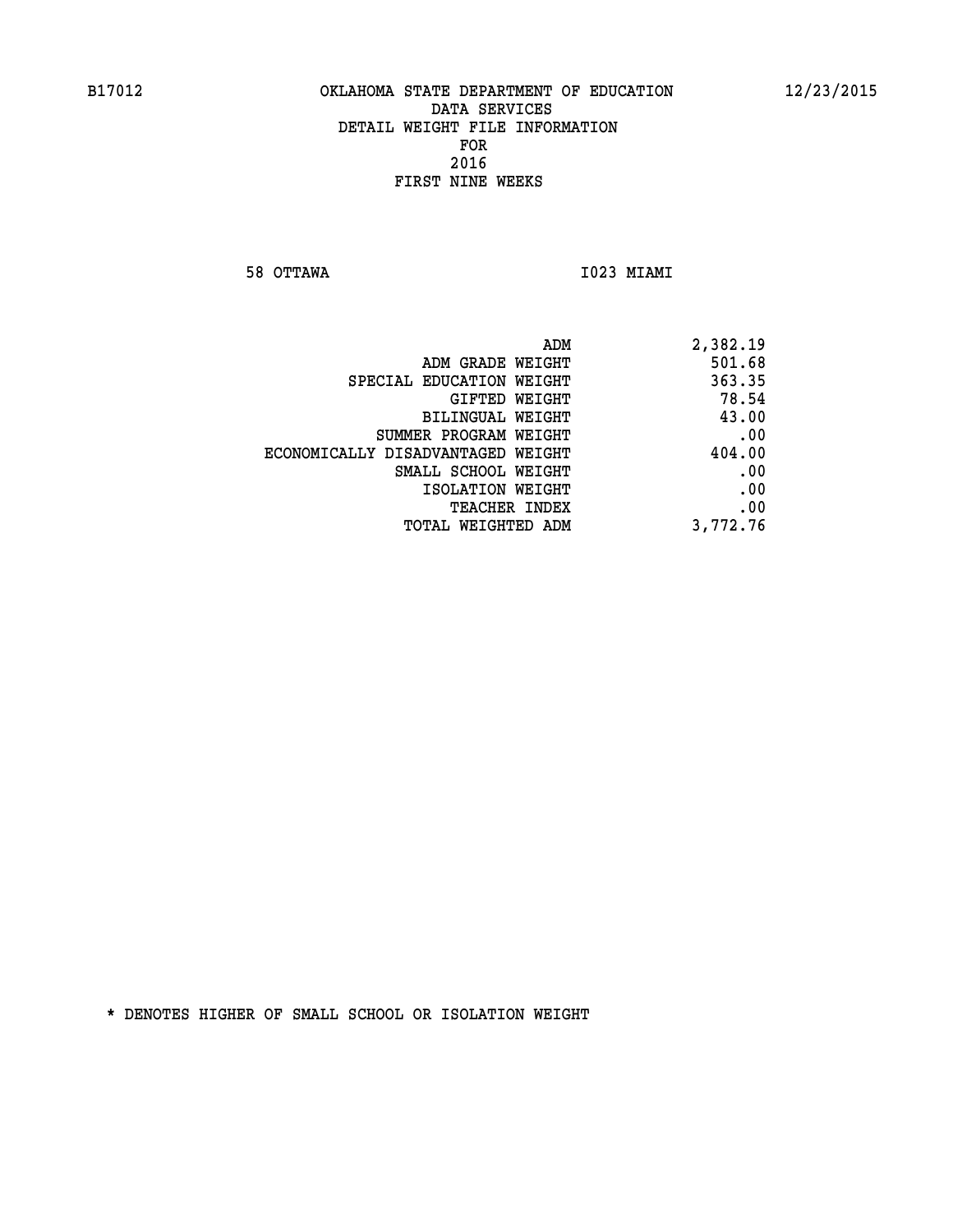**58 OTTAWA I026 AFTON** 

| ADM                               | 554.77 |
|-----------------------------------|--------|
| ADM GRADE WEIGHT                  | 105.69 |
| SPECIAL EDUCATION WEIGHT          | 185.75 |
| GIFTED WEIGHT                     | 17.68  |
| BILINGUAL WEIGHT                  | .00    |
| SUMMER PROGRAM WEIGHT             | .00    |
| ECONOMICALLY DISADVANTAGED WEIGHT | 112.00 |
| SMALL SCHOOL WEIGHT               | .00    |
| ISOLATION WEIGHT                  | .00    |
| <b>TEACHER INDEX</b>              | 3.71   |
| TOTAL WEIGHTED ADM                | 979.60 |
|                                   |        |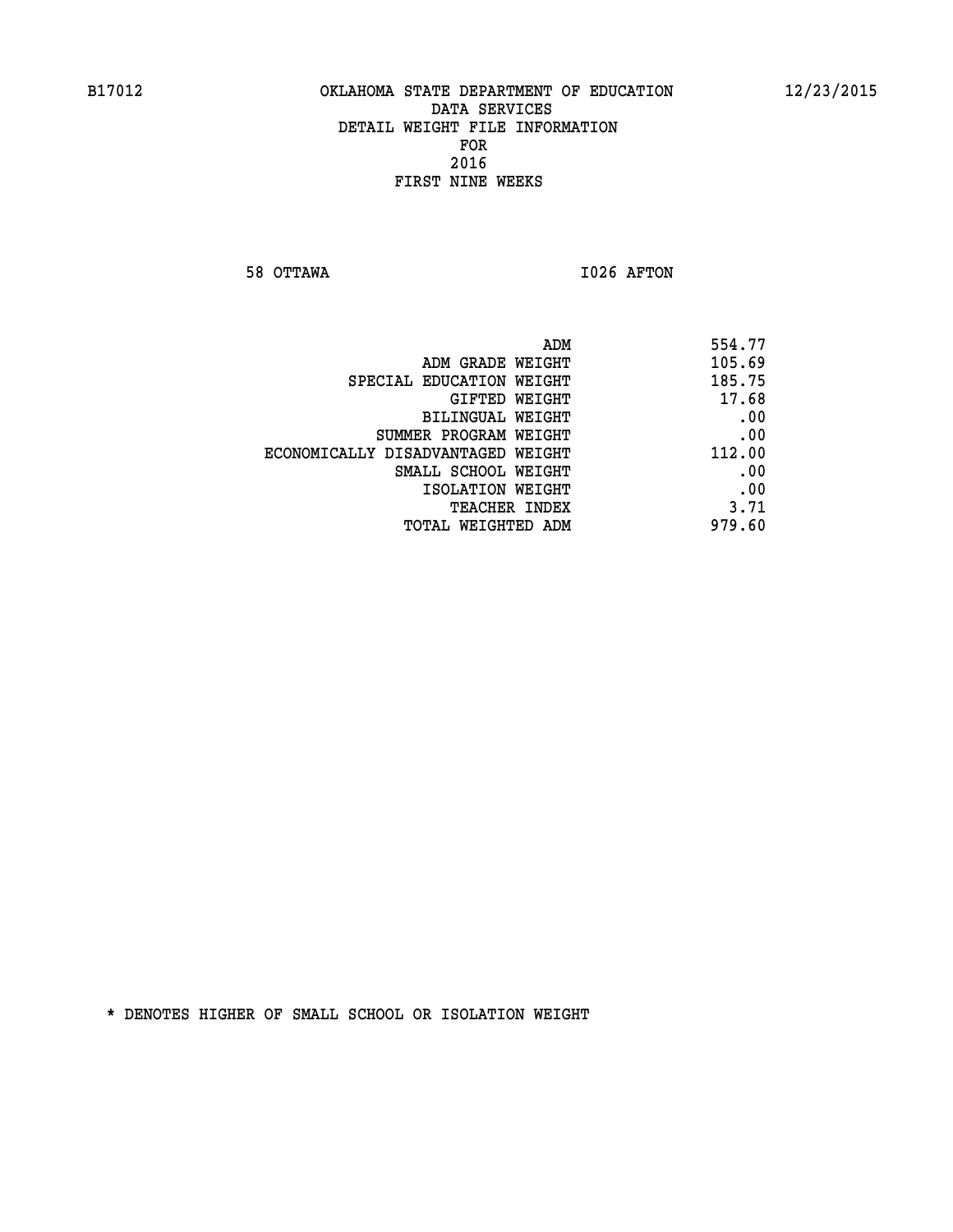**58 OTTAWA I031 FAIRLAND** 

| ADM                               | 636.64   |
|-----------------------------------|----------|
| ADM GRADE WEIGHT                  | 126.43   |
| SPECIAL EDUCATION WEIGHT          | 131.50   |
| GIFTED WEIGHT                     | 17.34    |
| <b>BILINGUAL WEIGHT</b>           | 2.25     |
| SUMMER PROGRAM WEIGHT             | .00      |
| ECONOMICALLY DISADVANTAGED WEIGHT | 102.25   |
| SMALL SCHOOL WEIGHT               | .00      |
| ISOLATION WEIGHT                  | .00      |
| TEACHER INDEX                     | 40.41    |
| TOTAL WEIGHTED ADM                | 1,056.82 |
|                                   |          |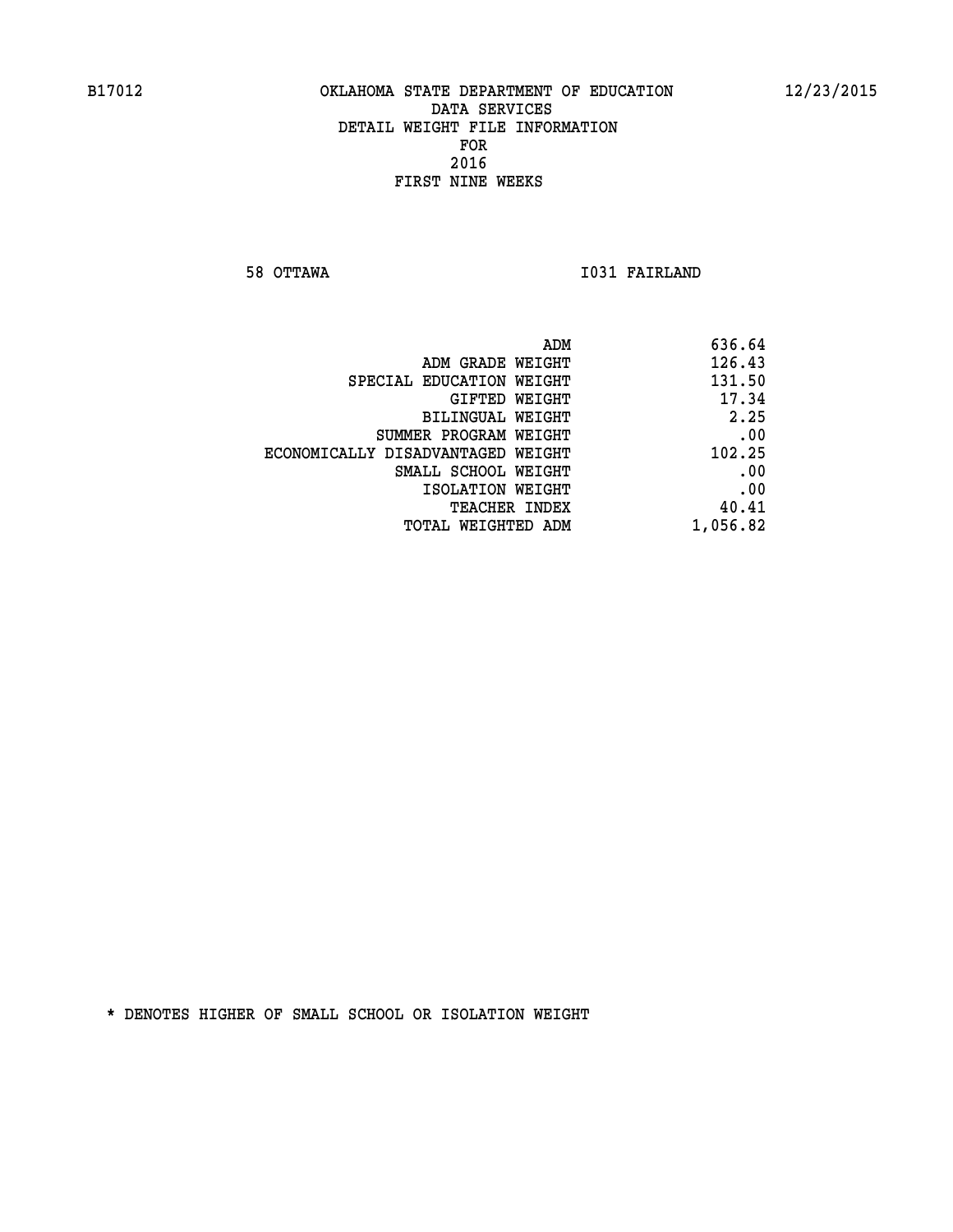**59 PAWNEE C002 JENNINGS** 

| ADM                               | 214.61   |
|-----------------------------------|----------|
| ADM GRADE WEIGHT                  | 44.31    |
| SPECIAL EDUCATION WEIGHT          | 24.65    |
| <b>GIFTED WEIGHT</b>              | 7.48     |
| BILINGUAL WEIGHT                  | .00      |
| SUMMER PROGRAM WEIGHT             | .00      |
| ECONOMICALLY DISADVANTAGED WEIGHT | 41.75    |
| SMALL SCHOOL WEIGHT               | $25.51*$ |
| ISOLATION WEIGHT                  | .00      |
| <b>TEACHER INDEX</b>              | .00      |
| TOTAL WEIGHTED ADM                | 358.31   |
|                                   |          |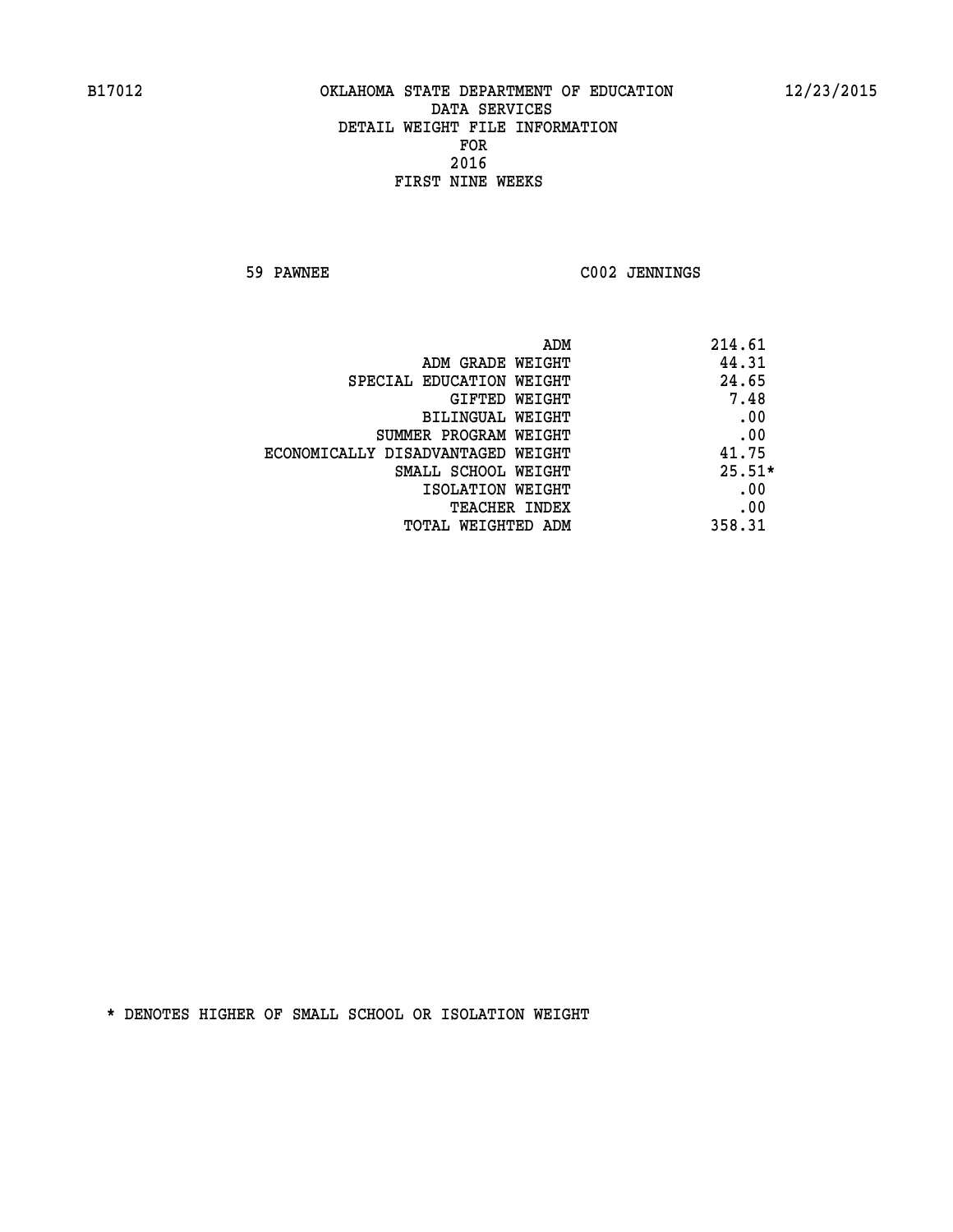**59 PAWNEE I001 PAWNEE** 

| 710.90<br>ADM |                                   |
|---------------|-----------------------------------|
| 137.89        | ADM GRADE WEIGHT                  |
| 116.20        | SPECIAL EDUCATION WEIGHT          |
| 16.32         | GIFTED WEIGHT                     |
| .00           | BILINGUAL WEIGHT                  |
| .00           | SUMMER PROGRAM WEIGHT             |
| 126.50        | ECONOMICALLY DISADVANTAGED WEIGHT |
| .00           | SMALL SCHOOL WEIGHT               |
| $191.94*$     | ISOLATION WEIGHT                  |
| .00           | <b>TEACHER INDEX</b>              |
| 1,299.75      | TOTAL WEIGHTED ADM                |
|               |                                   |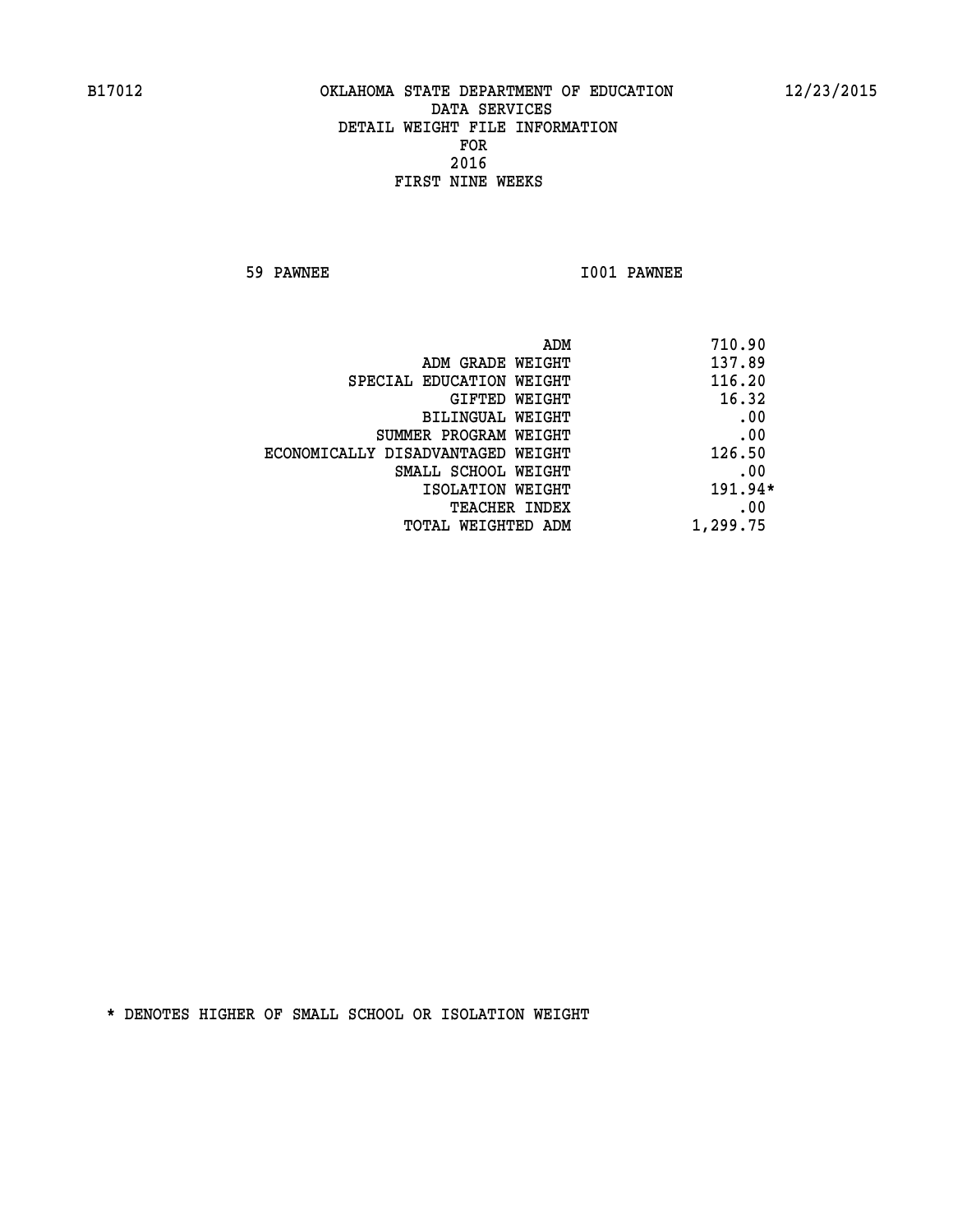**59 PAWNEE 1006 CLEVELAND** 

| 1,679.89 |
|----------|
| 332.87   |
| 235.95   |
| 58.82    |
| 4.25     |
| .00      |
| 302.50   |
| .00      |
| .00      |
| 55.10    |
| 2,669.38 |
|          |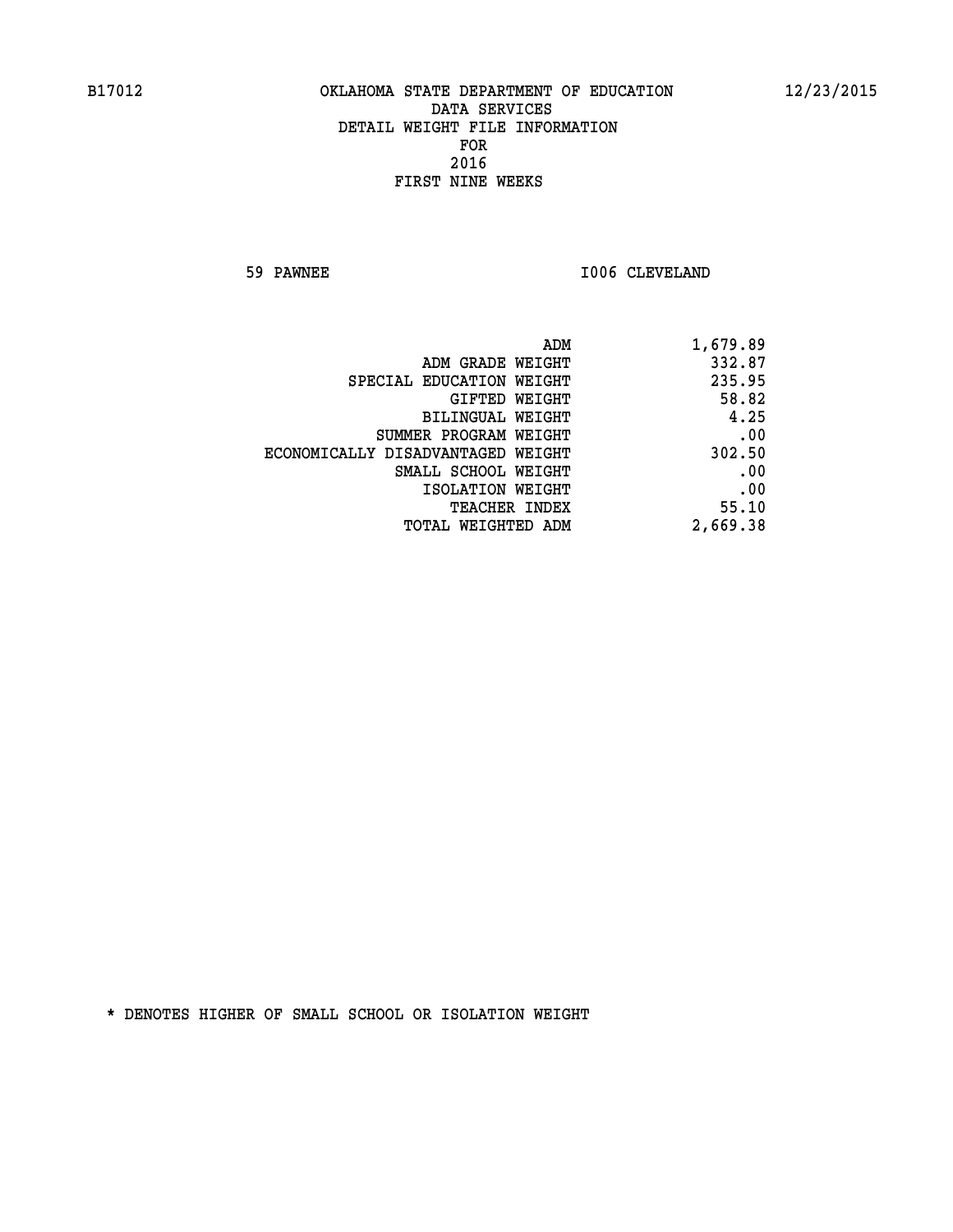**60 PAYNE C104 OAK GROVE** 

| ADM                               | 169.39   |
|-----------------------------------|----------|
| ADM GRADE WEIGHT                  | 36.64    |
| SPECIAL EDUCATION WEIGHT          | 4.15     |
| GIFTED WEIGHT                     | 4.76     |
| BILINGUAL WEIGHT                  | .00      |
| SUMMER PROGRAM WEIGHT             | .00      |
| ECONOMICALLY DISADVANTAGED WEIGHT | 23.25    |
| SMALL SCHOOL WEIGHT               | $23.03*$ |
| ISOLATION WEIGHT                  | .00      |
| <b>TEACHER INDEX</b>              | .00      |
| TOTAL WEIGHTED ADM                | 261.22   |
|                                   |          |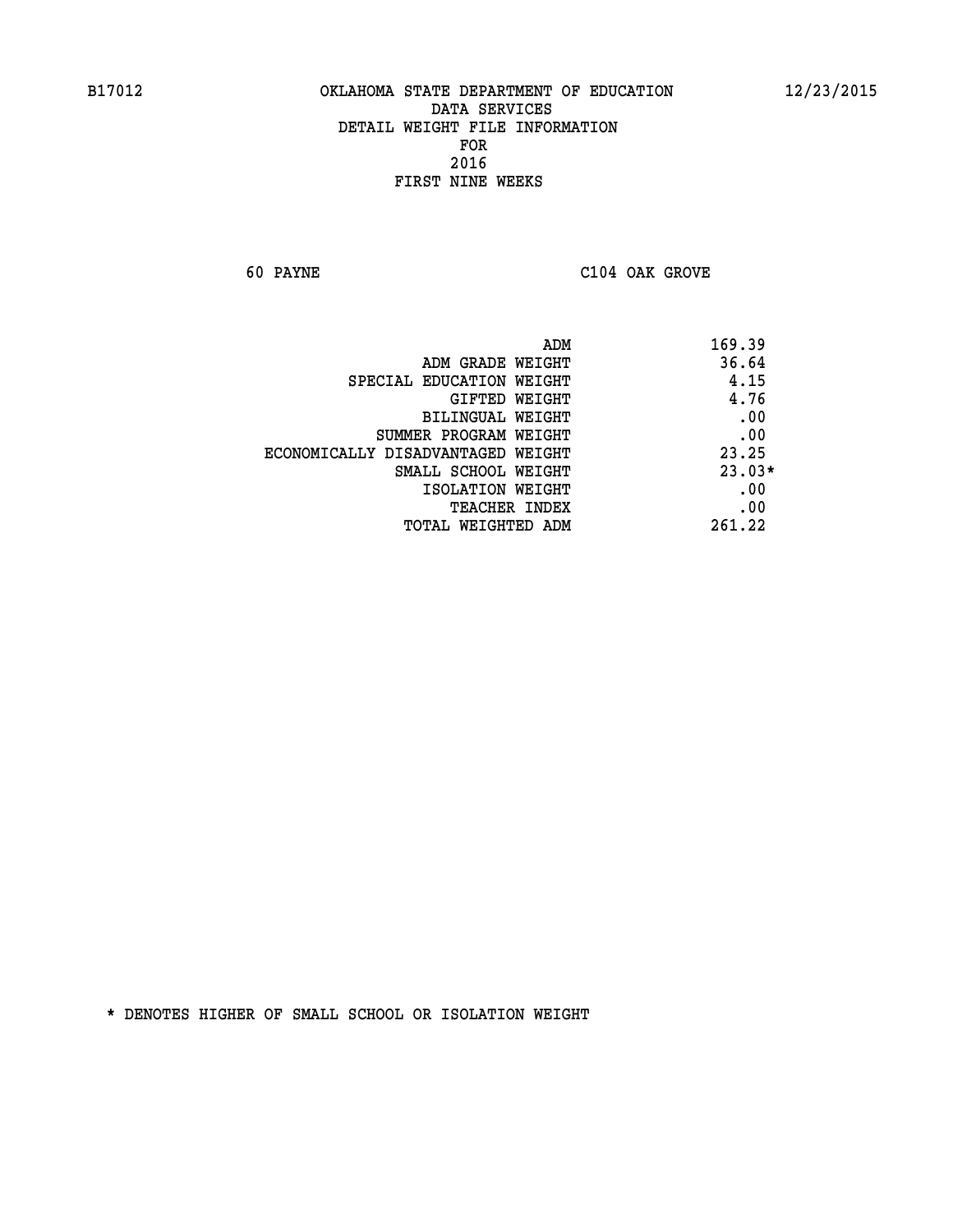**60 PAYNE I003 RIPLEY** 

|                                   | ADM | 485.00  |
|-----------------------------------|-----|---------|
| ADM GRADE WEIGHT                  |     | 91.14   |
| SPECIAL EDUCATION WEIGHT          |     | 61.90   |
| GIFTED WEIGHT                     |     | 35.70   |
| BILINGUAL WEIGHT                  |     | .75     |
| SUMMER PROGRAM WEIGHT             |     | .00     |
| ECONOMICALLY DISADVANTAGED WEIGHT |     | 89.75   |
| SMALL SCHOOL WEIGHT               |     | $8.07*$ |
| ISOLATION WEIGHT                  |     | .00     |
| TEACHER INDEX                     |     | .00     |
| TOTAL WEIGHTED ADM                |     | 772.31  |
|                                   |     |         |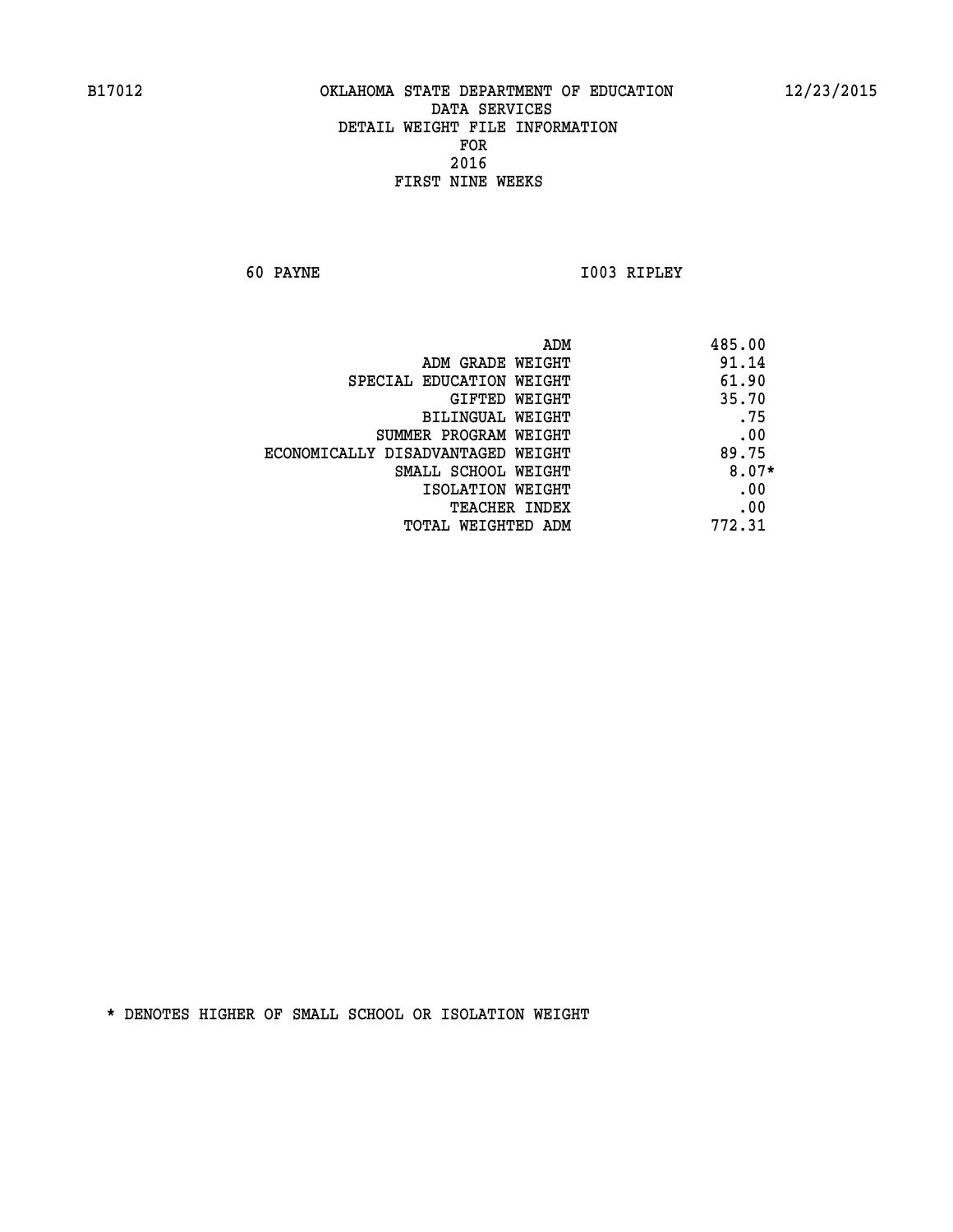**60 PAYNE I016 STILLWATER** 

| 6,182.96 |
|----------|
| 1,251.92 |
| 981.00   |
| 389.98   |
| 116.50   |
| 1.20     |
| 729.00   |
| .00      |
| .00      |
| 93.88    |
| 9,746.44 |
|          |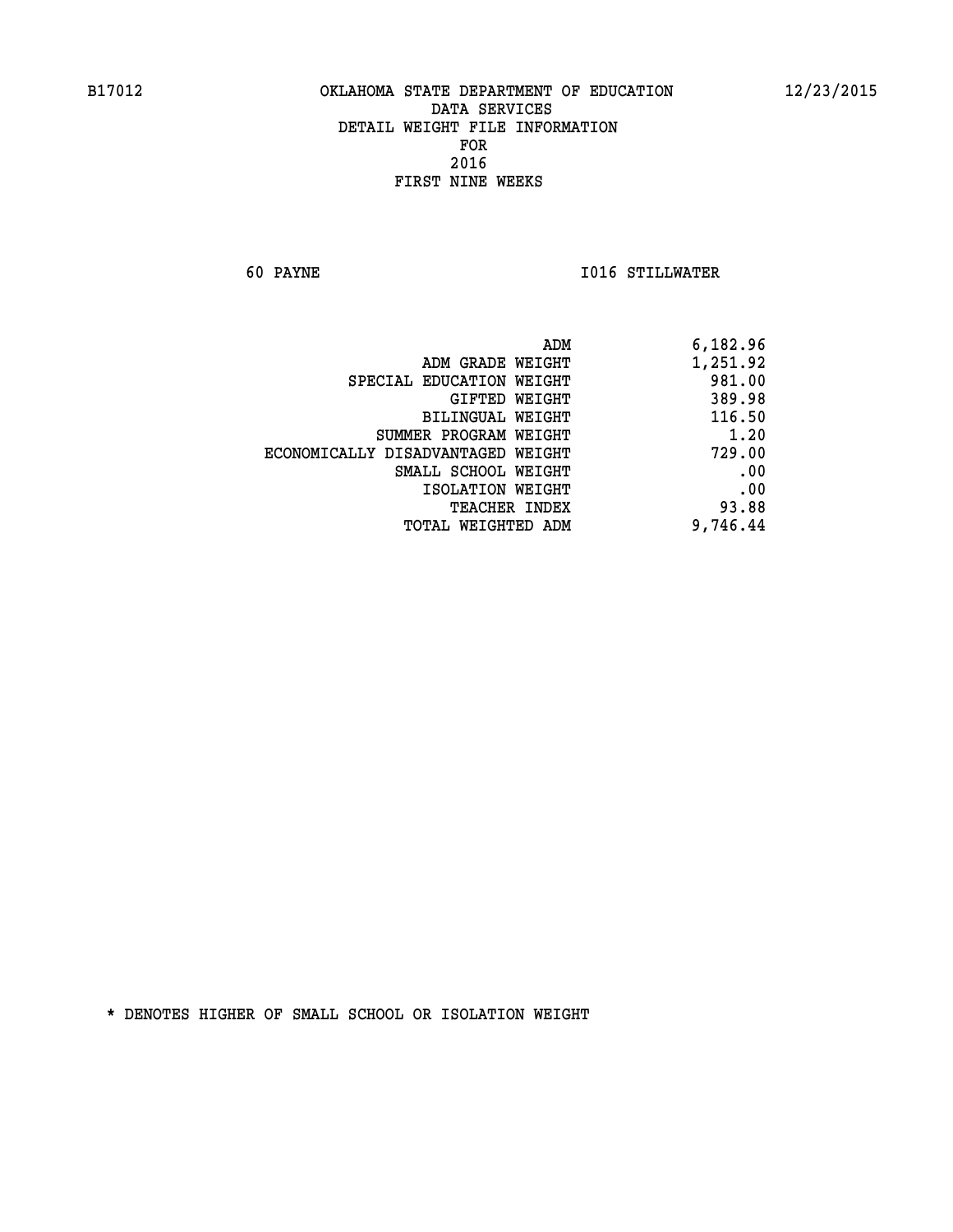**60 PAYNE I056 PERKINS-TRYON** 

| 1,543.95 |
|----------|
| 295.32   |
| 178.30   |
| 37.40    |
| .25      |
| .00      |
| 165.00   |
| .00      |
| .00      |
| 45.50    |
| 2,265.72 |
|          |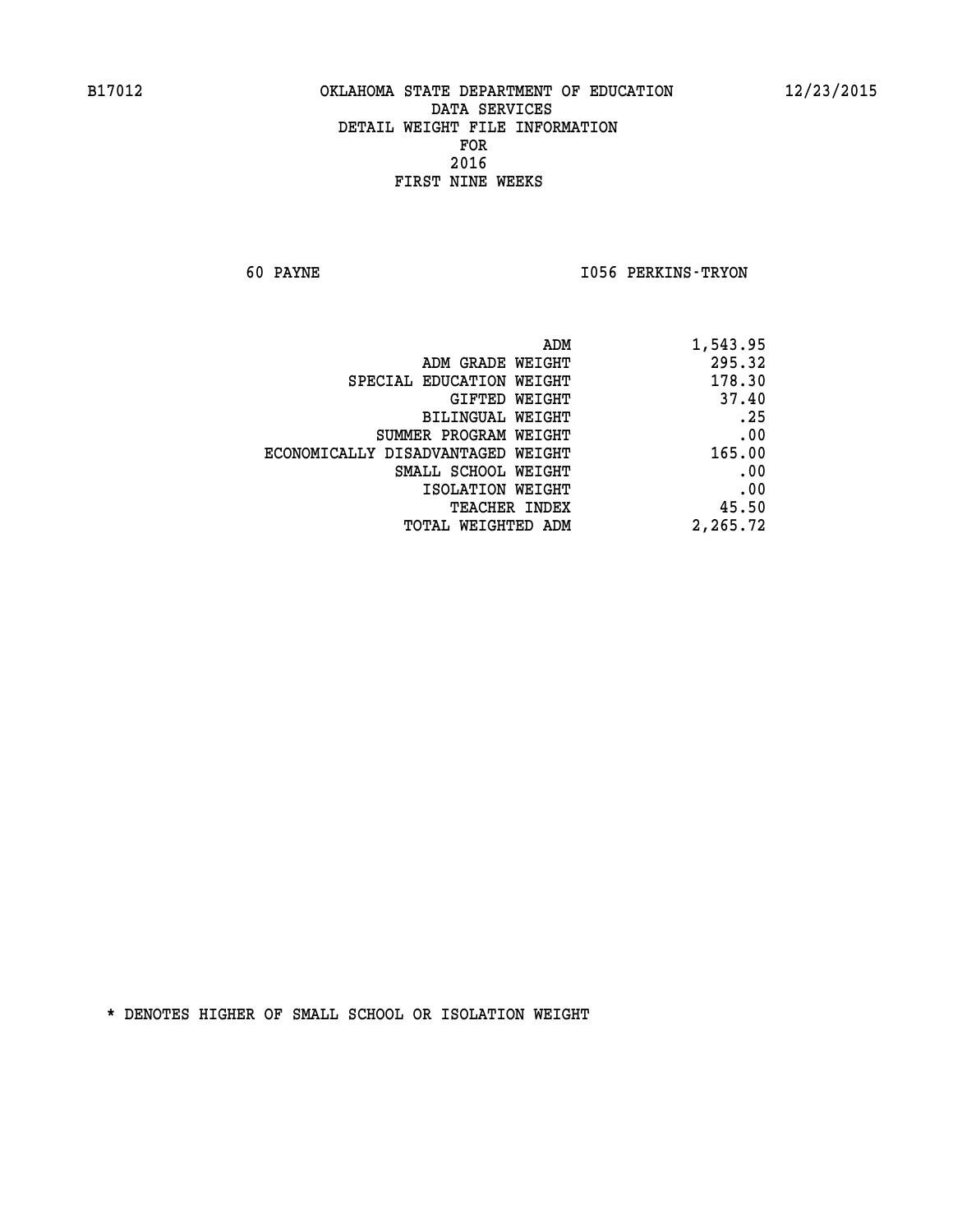**60 PAYNE 1067 CUSHING** 

| 1,851.63 |
|----------|
| 361.95   |
| 371.55   |
| 92.82    |
| .25      |
| .00      |
| 277.75   |
| .00      |
| .00      |
| 113.60   |
| 3,069.55 |
|          |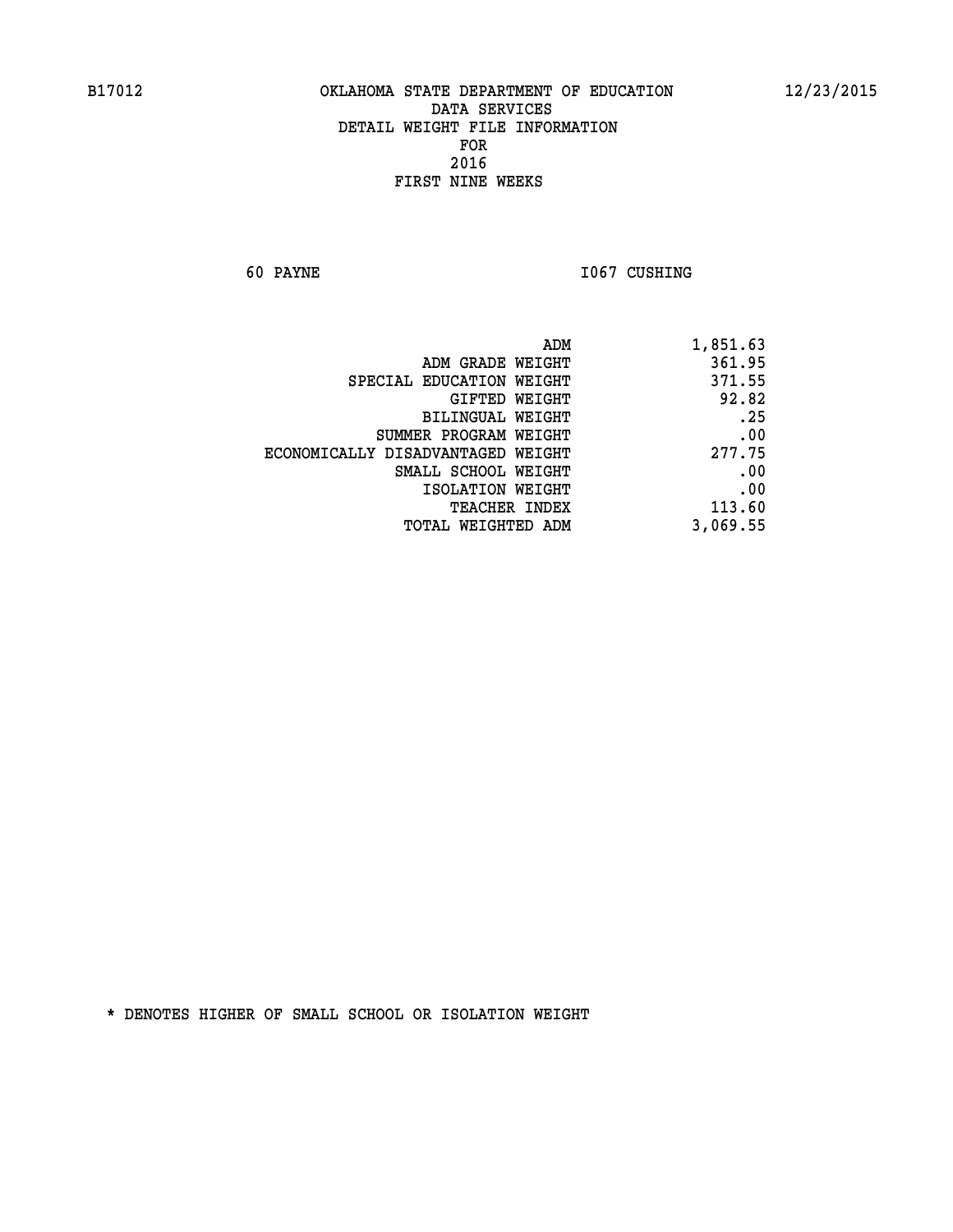**60 PAYNE I101 GLENCOE** 

|                                   | ADM | 357.65   |
|-----------------------------------|-----|----------|
| ADM GRADE WEIGHT                  |     | 73.55    |
| SPECIAL EDUCATION WEIGHT          |     | 36.35    |
| GIFTED WEIGHT                     |     | 9.86     |
| BILINGUAL WEIGHT                  |     | 1.75     |
| SUMMER PROGRAM WEIGHT             |     | .00      |
| ECONOMICALLY DISADVANTAGED WEIGHT |     | 62.75    |
| SMALL SCHOOL WEIGHT               |     | $23.17*$ |
| ISOLATION WEIGHT                  |     | .00      |
| TEACHER INDEX                     |     | 7.56     |
| TOTAL WEIGHTED ADM                |     | 572.64   |
|                                   |     |          |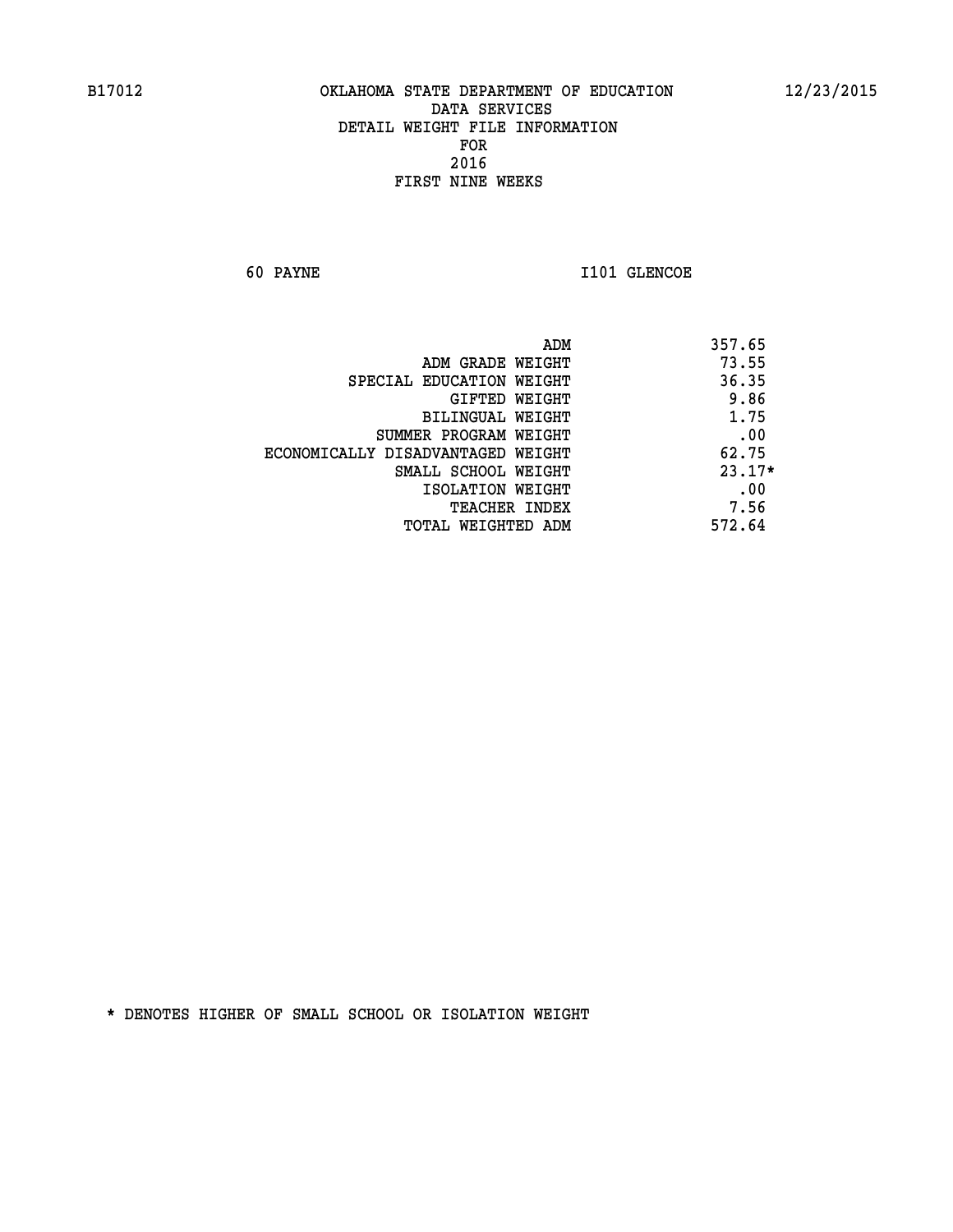**60 PAYNE I103 YALE** 

| ADM GRADE WEIGHT<br>SPECIAL EDUCATION WEIGHT<br>GIFTED WEIGHT<br>BILINGUAL WEIGHT<br>SUMMER PROGRAM WEIGHT | 425.22   |
|------------------------------------------------------------------------------------------------------------|----------|
|                                                                                                            | 86.49    |
|                                                                                                            | 52.05    |
|                                                                                                            | 21.76    |
|                                                                                                            | 1.25     |
|                                                                                                            | .00      |
| ECONOMICALLY DISADVANTAGED WEIGHT                                                                          | 67.50    |
| SMALL SCHOOL WEIGHT                                                                                        | $16.68*$ |
| ISOLATION WEIGHT                                                                                           | .00      |
| <b>TEACHER INDEX</b>                                                                                       | .00      |
| TOTAL WEIGHTED ADM                                                                                         | 670.95   |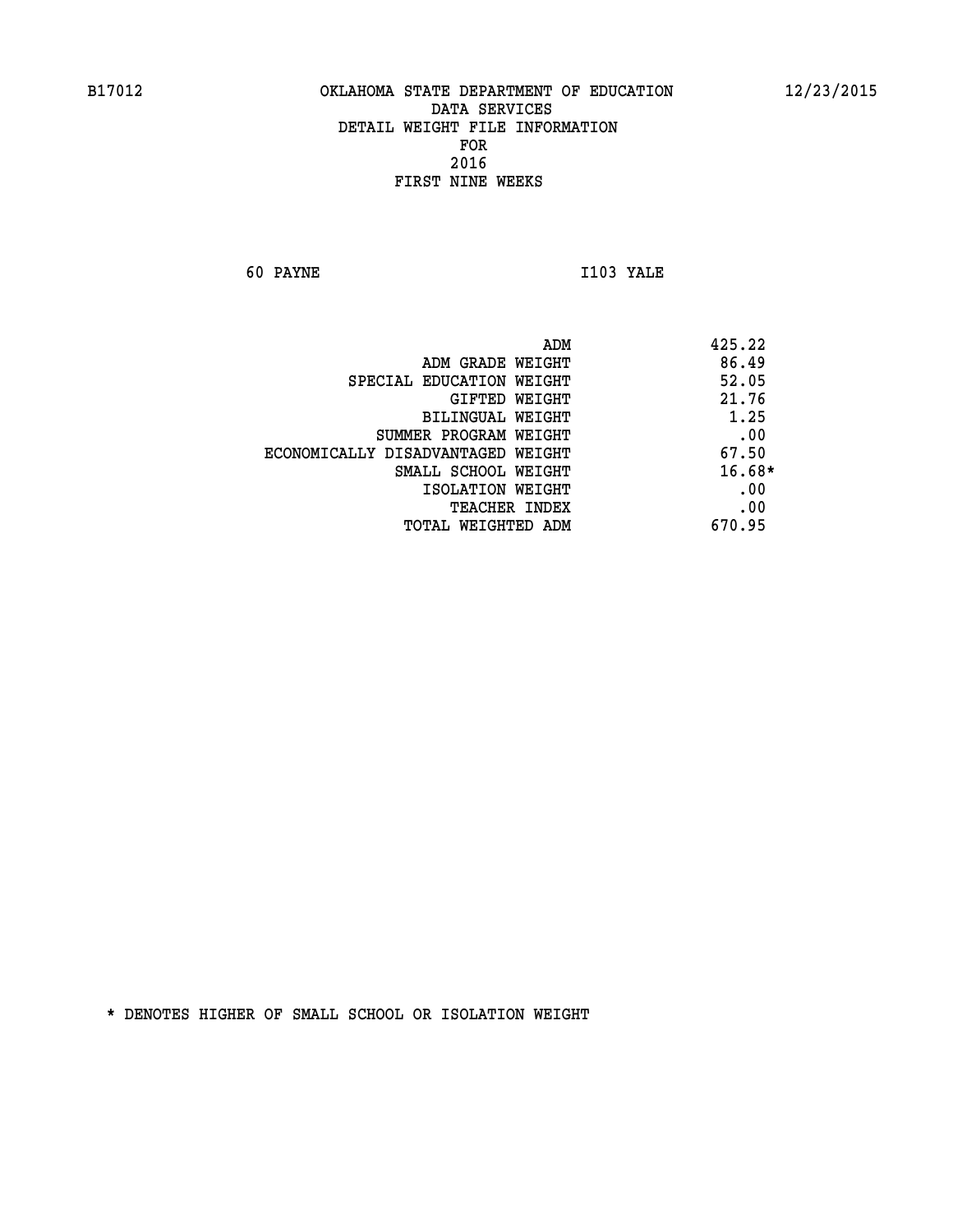**61 PITTSBURG C009 KREBS** 

|                                   | ADM | 408.85   |
|-----------------------------------|-----|----------|
| ADM GRADE WEIGHT                  |     | 87.36    |
| SPECIAL EDUCATION WEIGHT          |     | 51.55    |
| GIFTED WEIGHT                     |     | 6.46     |
| BILINGUAL WEIGHT                  |     | 3.25     |
| SUMMER PROGRAM WEIGHT             |     | .00      |
| ECONOMICALLY DISADVANTAGED WEIGHT |     | 74.75    |
| SMALL SCHOOL WEIGHT               |     | $18.57*$ |
| ISOLATION WEIGHT                  |     | .00      |
| <b>TEACHER INDEX</b>              |     | 6.45     |
| TOTAL WEIGHTED ADM                |     | 657.24   |
|                                   |     |          |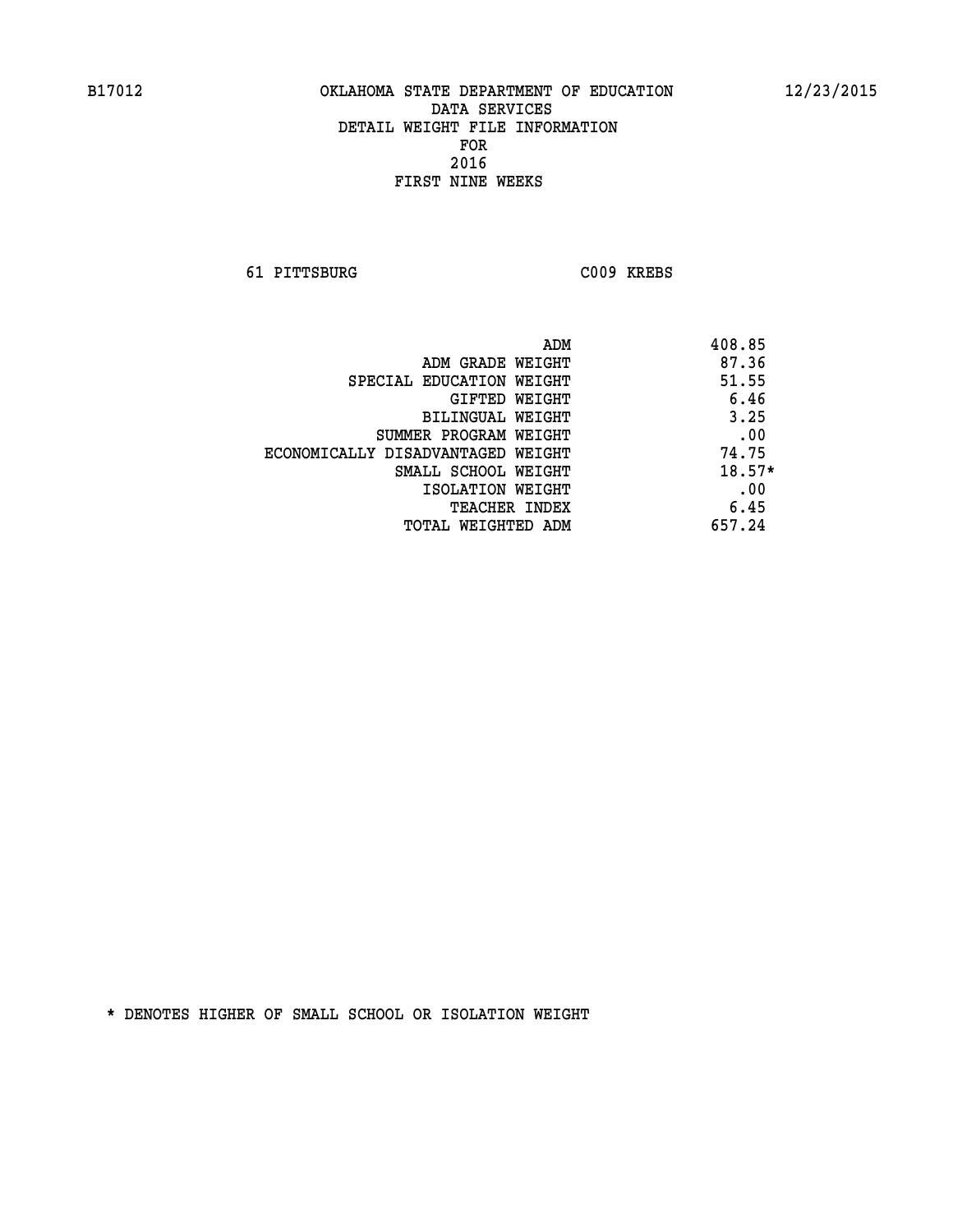**61 PITTSBURG C029 FRINK-CHAMBERS** 

|                                   | ADM | 445.15   |
|-----------------------------------|-----|----------|
| ADM GRADE WEIGHT                  |     | 88.12    |
| SPECIAL EDUCATION WEIGHT          |     | 49.85    |
| GIFTED WEIGHT                     |     | 19.38    |
| BILINGUAL WEIGHT                  |     | .25      |
| SUMMER PROGRAM WEIGHT             |     | .00      |
| ECONOMICALLY DISADVANTAGED WEIGHT |     | 63.00    |
| SMALL SCHOOL WEIGHT               |     | $14.11*$ |
| ISOLATION WEIGHT                  |     | .00      |
| <b>TEACHER INDEX</b>              |     | 9.18     |
| TOTAL WEIGHTED ADM                |     | 689.04   |
|                                   |     |          |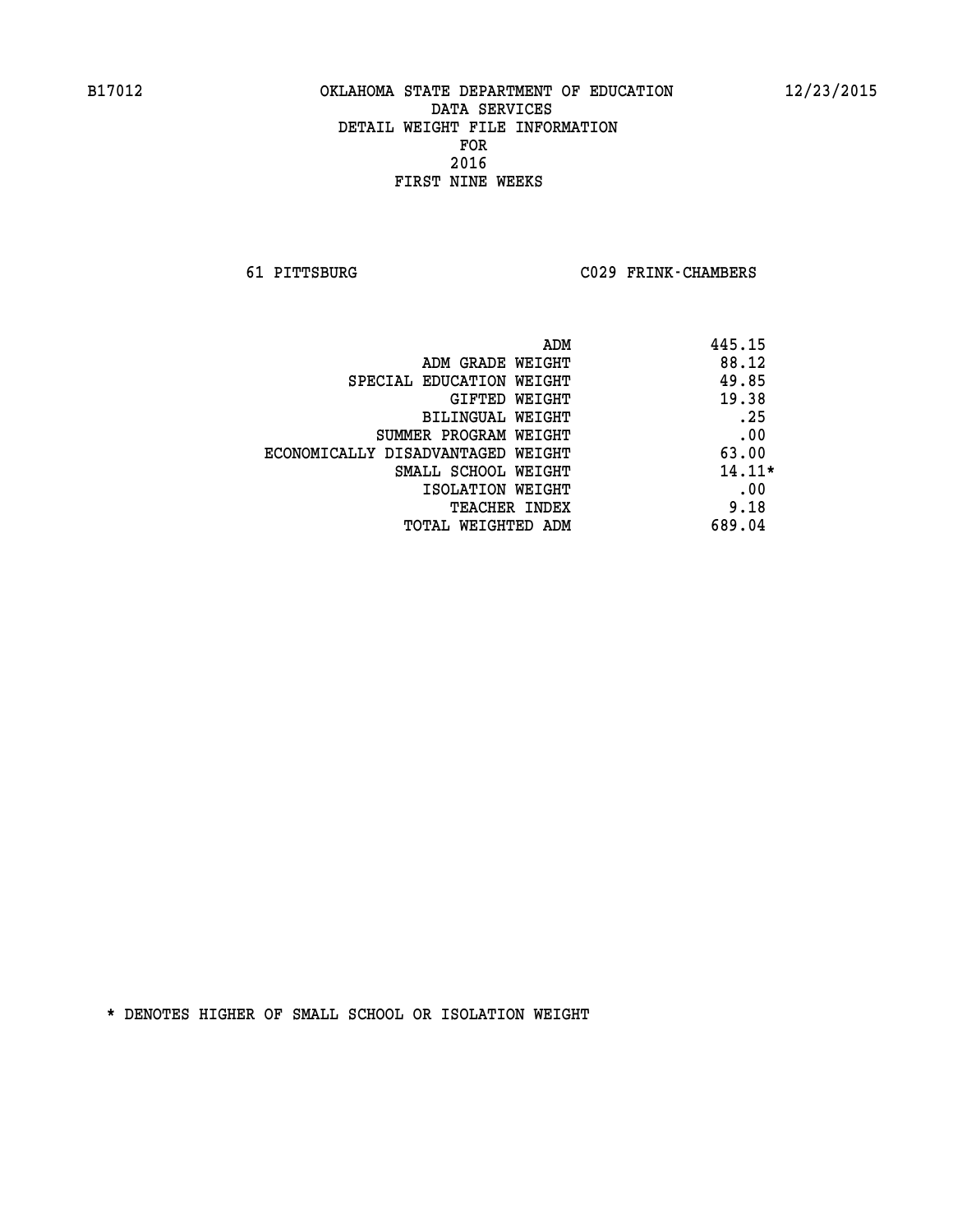**61 PITTSBURG C056 TANNEHILL** 

| ADM                               | 160.69   |
|-----------------------------------|----------|
| ADM GRADE WEIGHT                  | 33.40    |
| SPECIAL EDUCATION WEIGHT          | 62.40    |
| GIFTED WEIGHT                     | 4.76     |
| BILINGUAL WEIGHT                  | 1.25     |
| SUMMER PROGRAM WEIGHT             | .00      |
| ECONOMICALLY DISADVANTAGED WEIGHT | 32.50    |
| SMALL SCHOOL WEIGHT               | $22.38*$ |
| ISOLATION WEIGHT                  | .00      |
| <b>TEACHER INDEX</b>              | .00      |
| TOTAL WEIGHTED ADM                | 317.38   |
|                                   |          |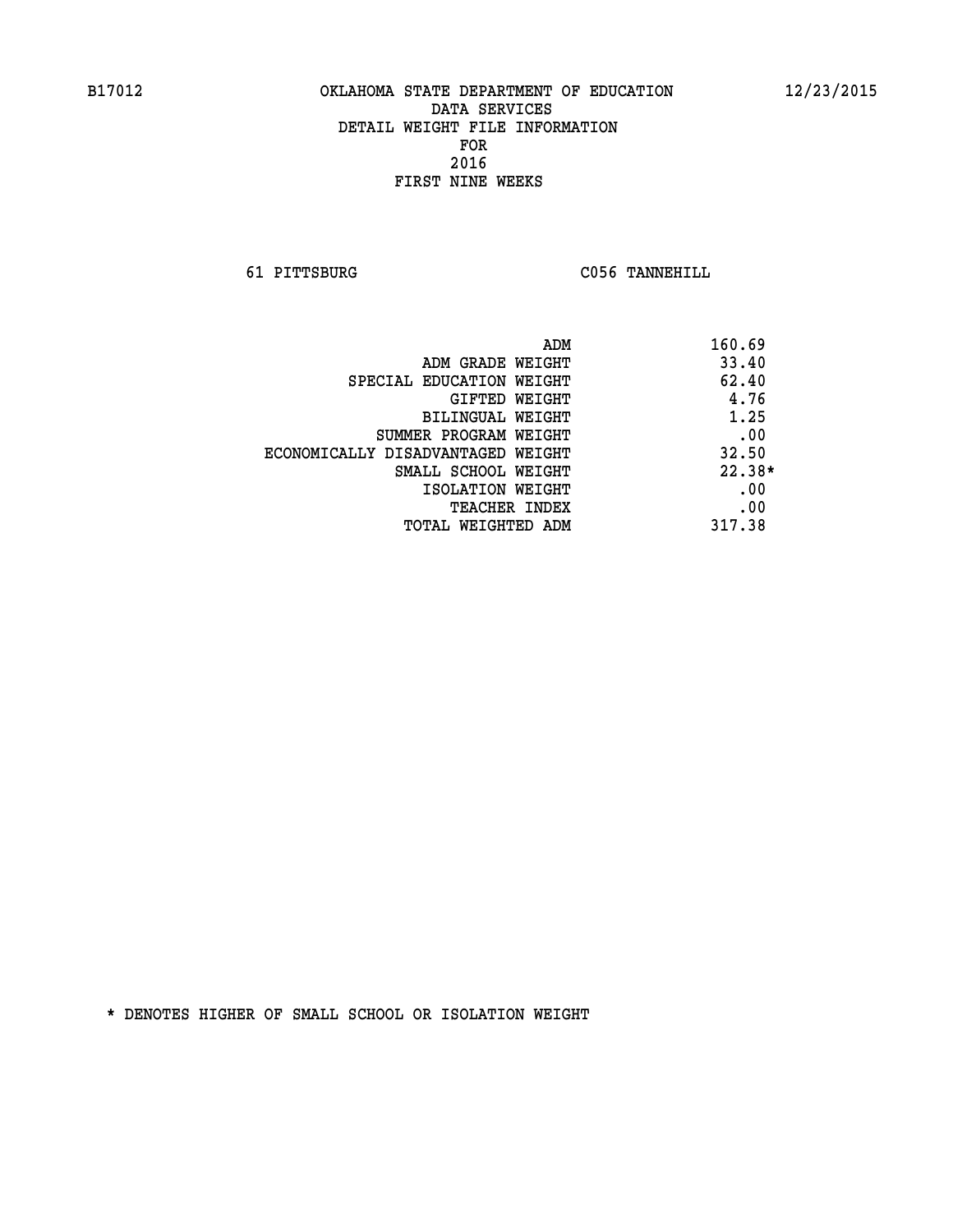**61 PITTSBURG C088 HAYWOOD** 

| ADM                               | 135.66   |
|-----------------------------------|----------|
| ADM GRADE WEIGHT                  | 24.09    |
| SPECIAL EDUCATION WEIGHT          | 60.35    |
| GIFTED WEIGHT                     | 3.40     |
| BILINGUAL WEIGHT                  | .00      |
| SUMMER PROGRAM WEIGHT             | .00      |
| ECONOMICALLY DISADVANTAGED WEIGHT | 27.25    |
| SMALL SCHOOL WEIGHT               | $20.17*$ |
| ISOLATION WEIGHT                  | .00      |
| <b>TEACHER INDEX</b>              | 19.45    |
| TOTAL WEIGHTED ADM                | 290.37   |
|                                   |          |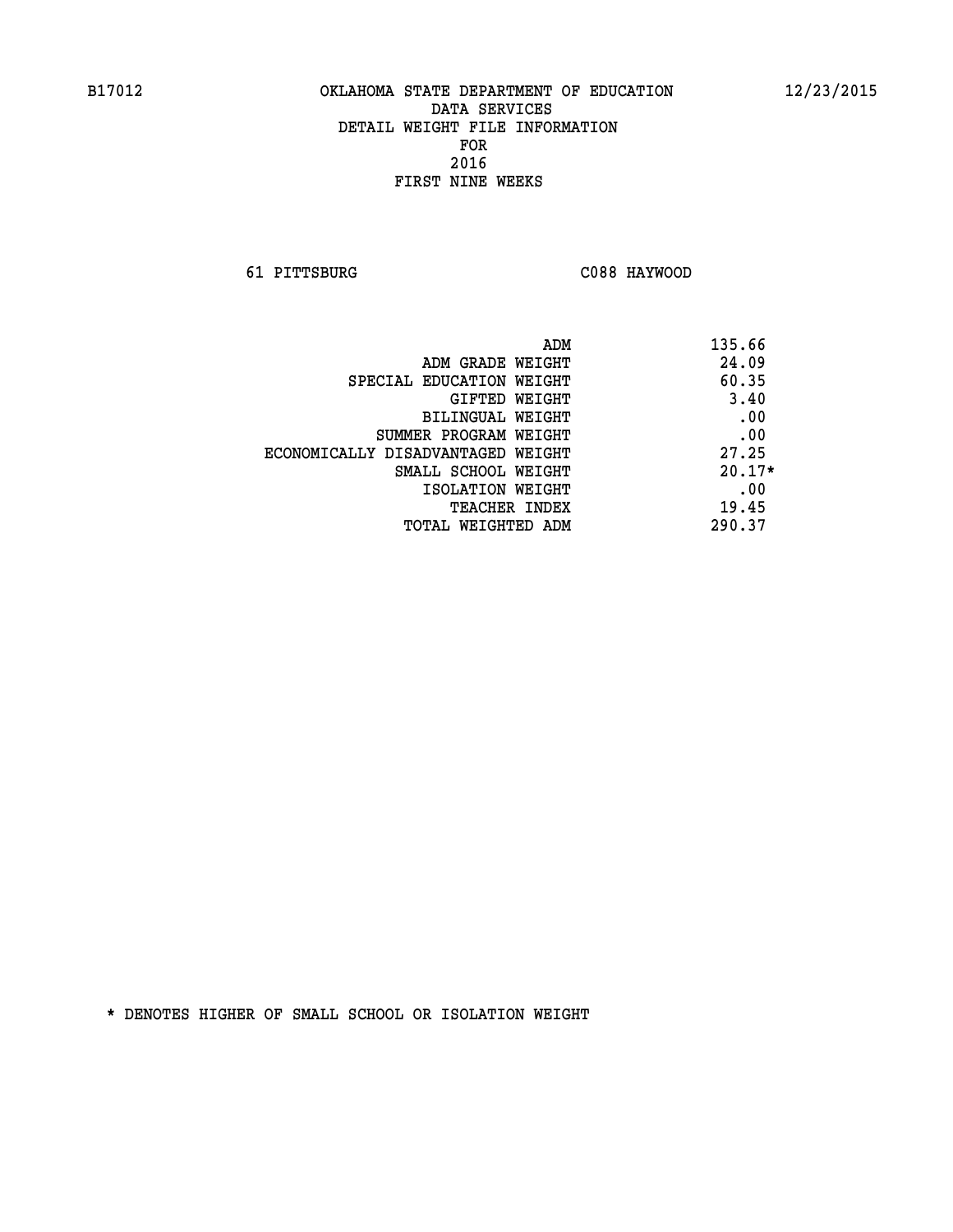**61 PITTSBURG I001 HARTSHORNE** 

| 779.42   |
|----------|
| 160.03   |
| 133.05   |
| 30.60    |
| .00      |
| .00      |
| 124.25   |
| .00      |
| .00      |
| 44.25    |
| 1,271.60 |
|          |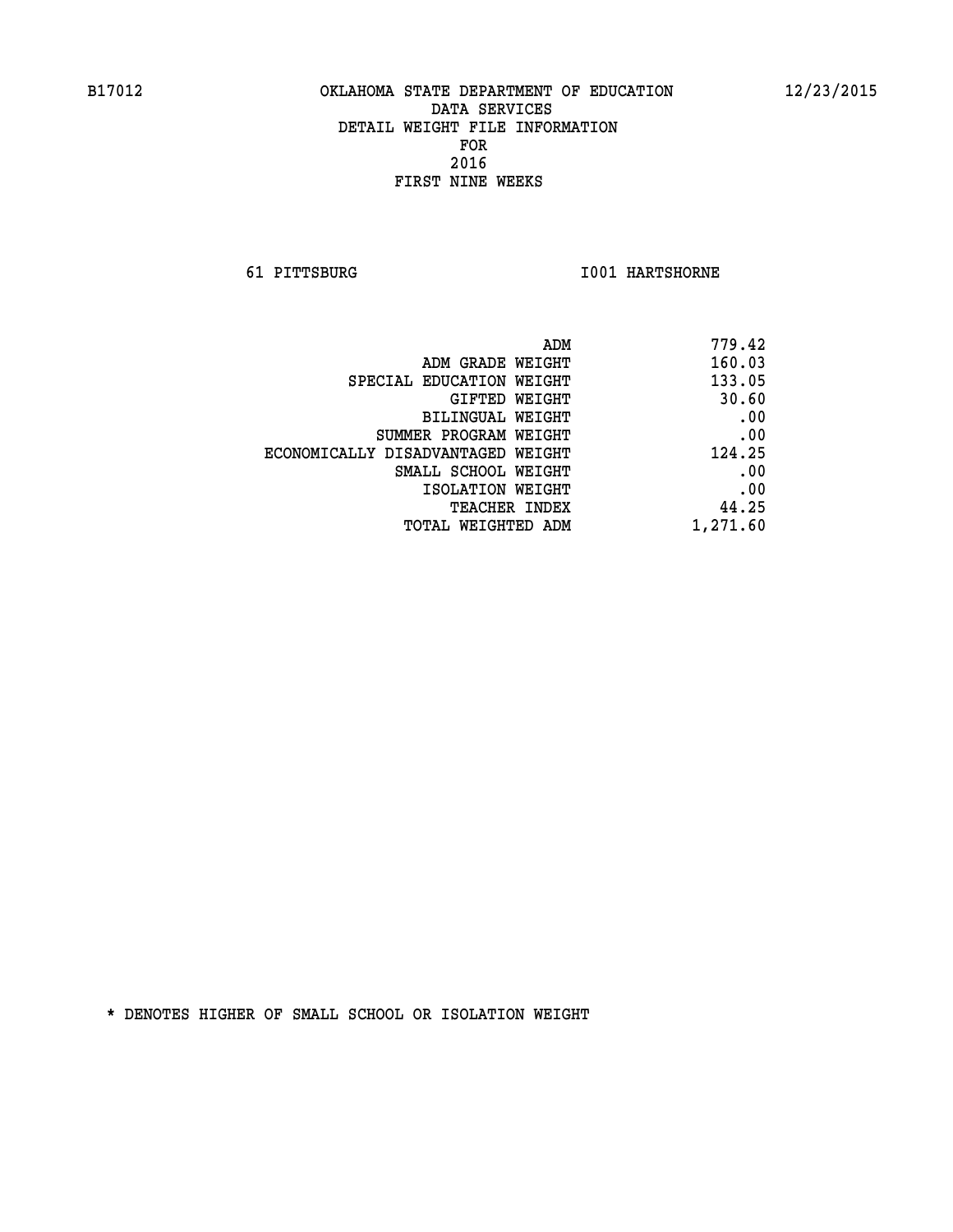**61 PITTSBURG I002 CANADIAN** 

|                                   | 464.94<br>ADM |
|-----------------------------------|---------------|
| ADM GRADE WEIGHT                  | 94.03         |
| SPECIAL EDUCATION WEIGHT          | 124.65        |
| GIFTED WEIGHT                     | 12.92         |
| BILINGUAL WEIGHT                  | .75           |
| SUMMER PROGRAM WEIGHT             | .00           |
| ECONOMICALLY DISADVANTAGED WEIGHT | 95.75         |
| SMALL SCHOOL WEIGHT               | $11.26*$      |
| ISOLATION WEIGHT                  | .00           |
| <b>TEACHER INDEX</b>              | 12.70         |
| TOTAL WEIGHTED ADM                | 817.00        |
|                                   |               |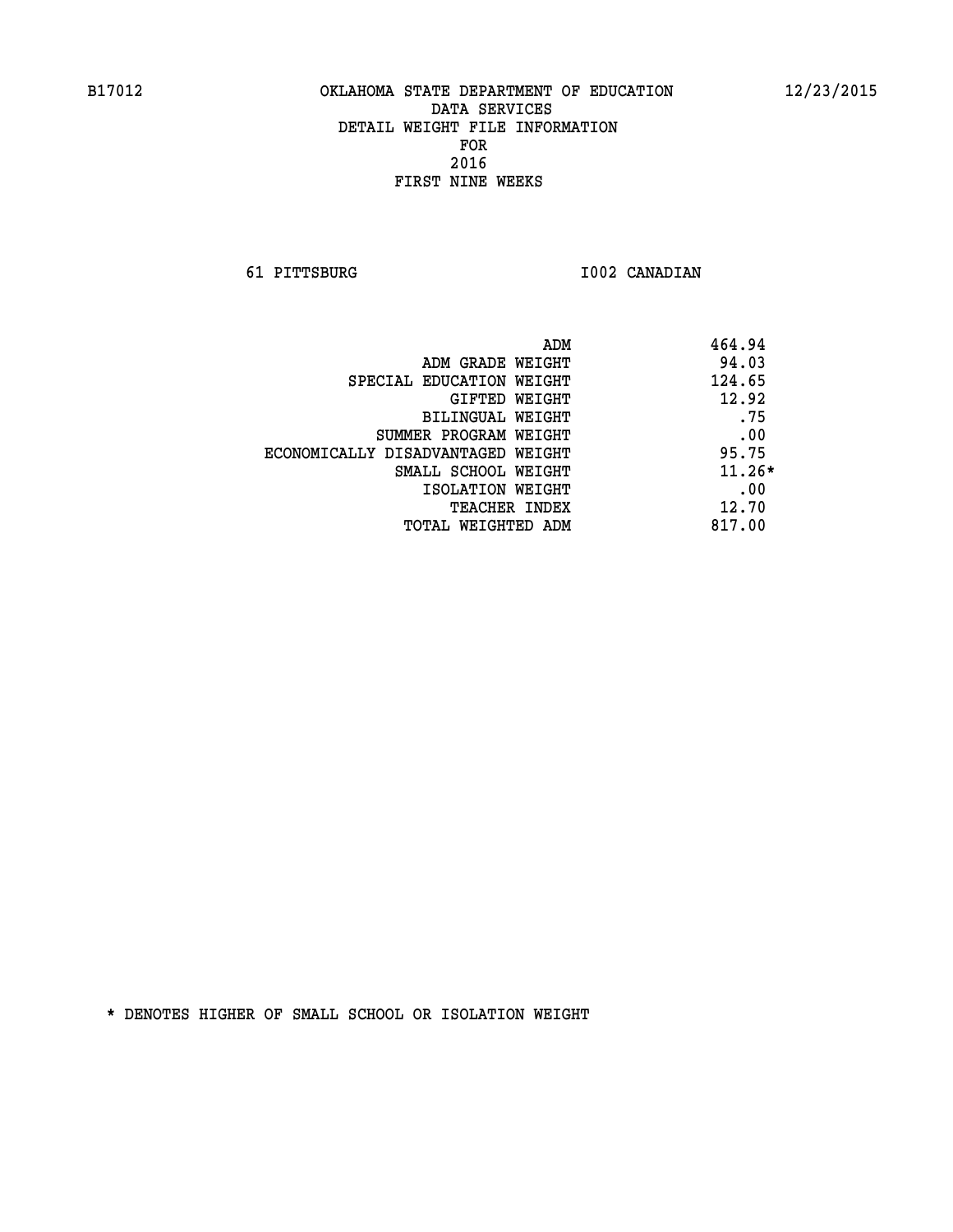**61 PITTSBURG I011 HAILEYVILLE** 

| ADM                               | 351.81   |
|-----------------------------------|----------|
| ADM GRADE WEIGHT                  | 71.64    |
| SPECIAL EDUCATION WEIGHT          | 78.90    |
| GIFTED WEIGHT                     | 6.80     |
| BILINGUAL WEIGHT                  | .00      |
| SUMMER PROGRAM WEIGHT             | .00      |
| ECONOMICALLY DISADVANTAGED WEIGHT | 74.00    |
| SMALL SCHOOL WEIGHT               | 23.57    |
| ISOLATION WEIGHT                  | $68.99*$ |
| <b>TEACHER INDEX</b>              | 21.94    |
| TOTAL WEIGHTED ADM                | 674.08   |
|                                   |          |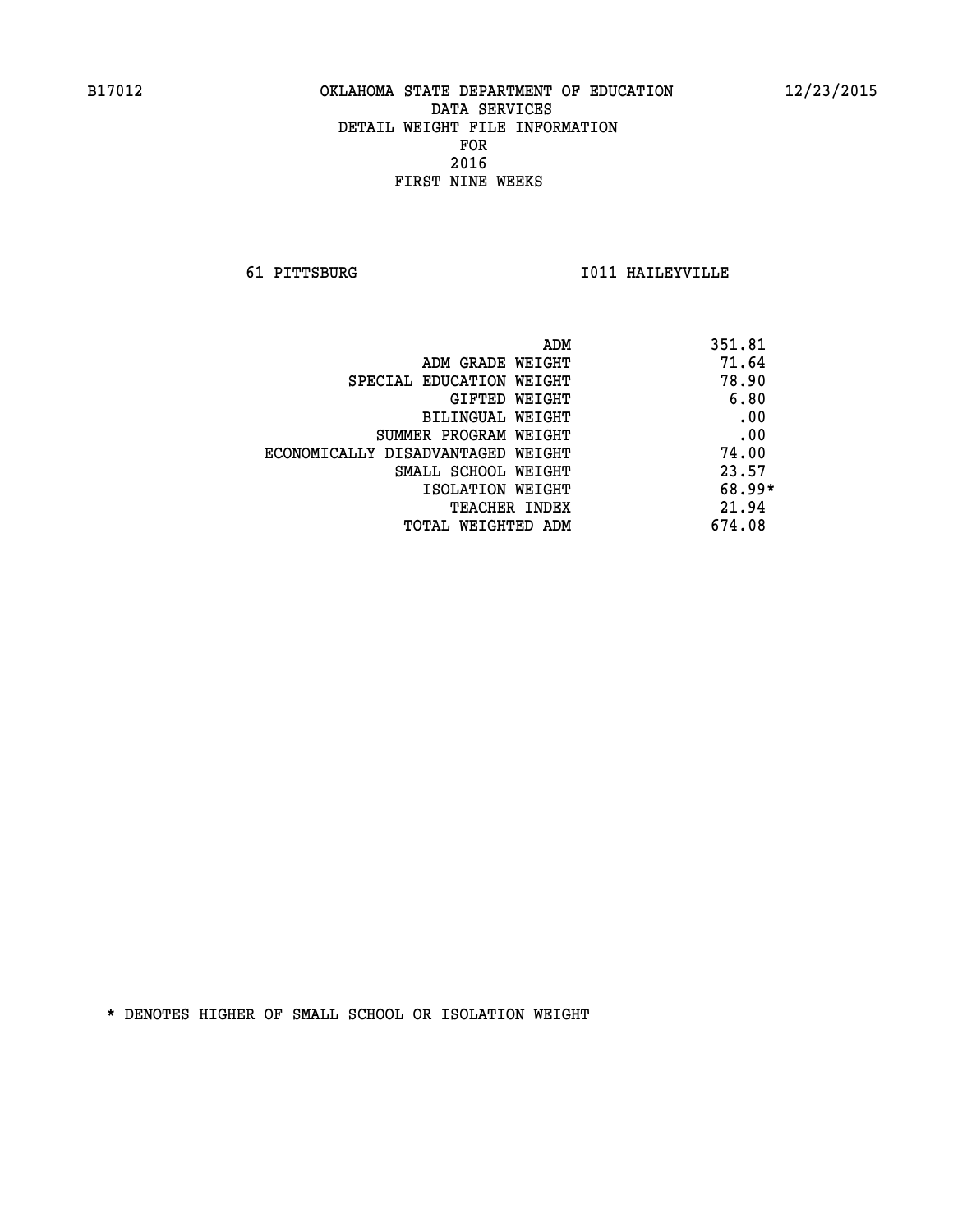**61 PITTSBURG I014 KIOWA** 

|                                   | ADM | 314.47    |
|-----------------------------------|-----|-----------|
| ADM GRADE WEIGHT                  |     | 61.81     |
| SPECIAL EDUCATION WEIGHT          |     | 63.20     |
| GIFTED WEIGHT                     |     | 8.84      |
| BILINGUAL WEIGHT                  |     | .00       |
| SUMMER PROGRAM WEIGHT             |     | .00       |
| ECONOMICALLY DISADVANTAGED WEIGHT |     | 47.50     |
| SMALL SCHOOL WEIGHT               |     | 25.51     |
| ISOLATION WEIGHT                  |     | $155.66*$ |
| TEACHER INDEX                     |     | 43.18     |
| TOTAL WEIGHTED ADM                |     | 694.66    |
|                                   |     |           |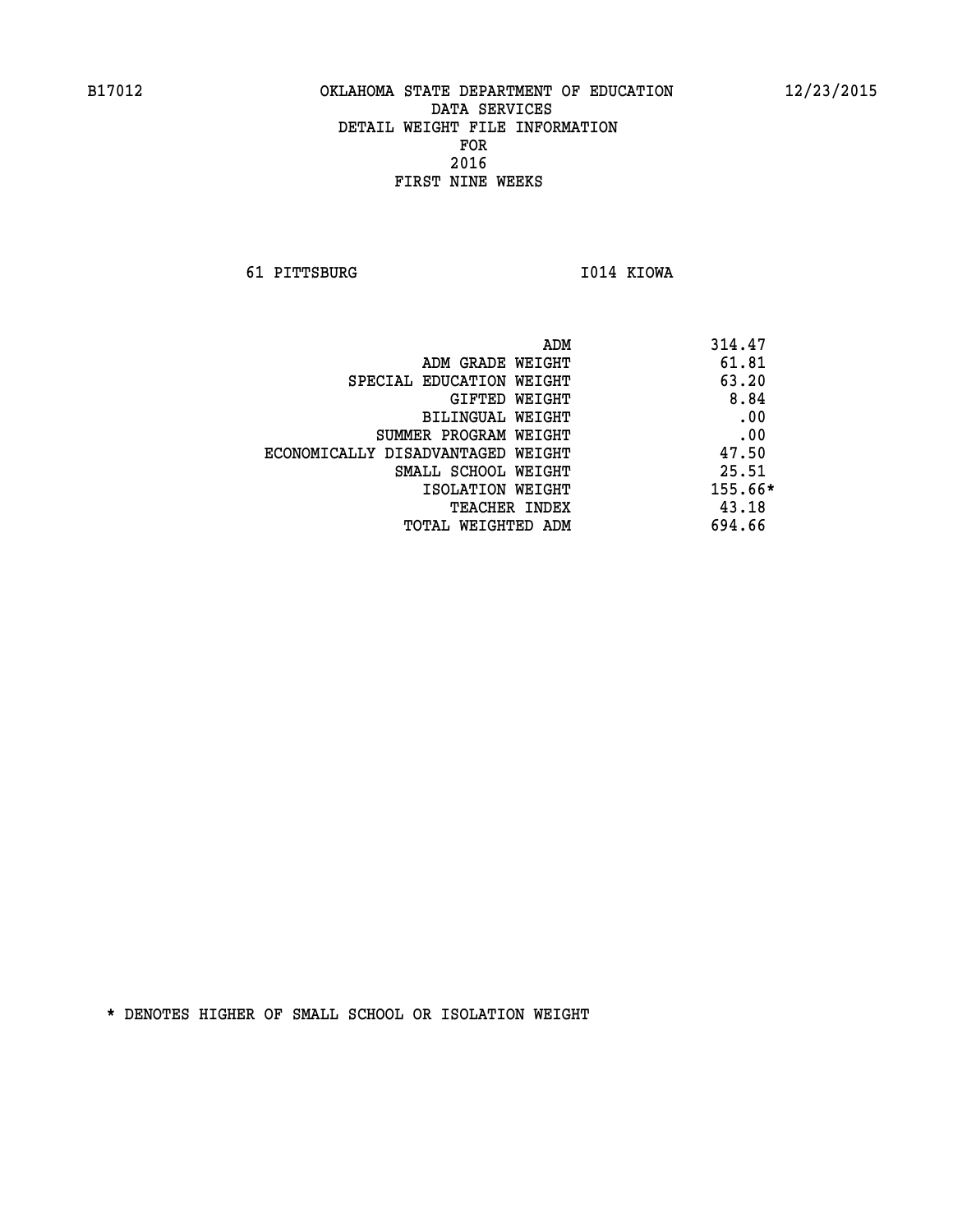**61 PITTSBURG I017 QUINTON** 

| ADM                               | 470.29   |
|-----------------------------------|----------|
| ADM GRADE WEIGHT                  | 90.60    |
| SPECIAL EDUCATION WEIGHT          | 133.60   |
| GIFTED WEIGHT                     | 13.94    |
| BILINGUAL WEIGHT                  | .25      |
| SUMMER PROGRAM WEIGHT             | .00      |
| ECONOMICALLY DISADVANTAGED WEIGHT | 100.25   |
| SMALL SCHOOL WEIGHT               | $10.44*$ |
| ISOLATION WEIGHT                  | .00      |
| TEACHER INDEX                     | 20.23    |
| TOTAL WEIGHTED ADM                | 839.60   |
|                                   |          |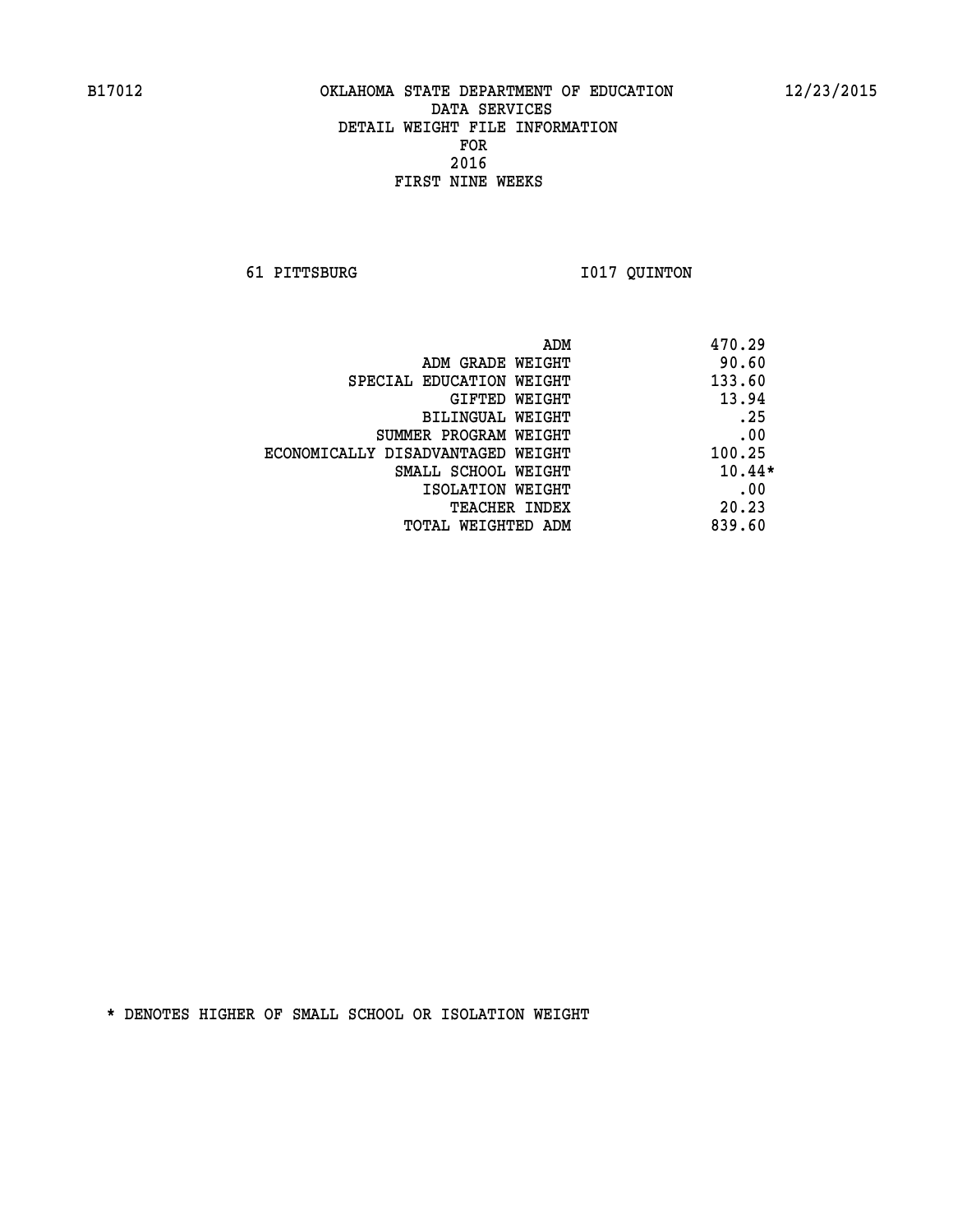**61 PITTSBURG I025 INDIANOLA** 

| ADM                               | 221.45   |
|-----------------------------------|----------|
| ADM GRADE WEIGHT                  | 45.55    |
| SPECIAL EDUCATION WEIGHT          | 52.50    |
| GIFTED WEIGHT                     | 9.18     |
| BILINGUAL WEIGHT                  | .00      |
| SUMMER PROGRAM WEIGHT             | .00      |
| ECONOMICALLY DISADVANTAGED WEIGHT | 41.25    |
| SMALL SCHOOL WEIGHT               | $25.75*$ |
| ISOLATION WEIGHT                  | .00      |
| <b>TEACHER INDEX</b>              | 3.45     |
| TOTAL WEIGHTED ADM                | 399.13   |
|                                   |          |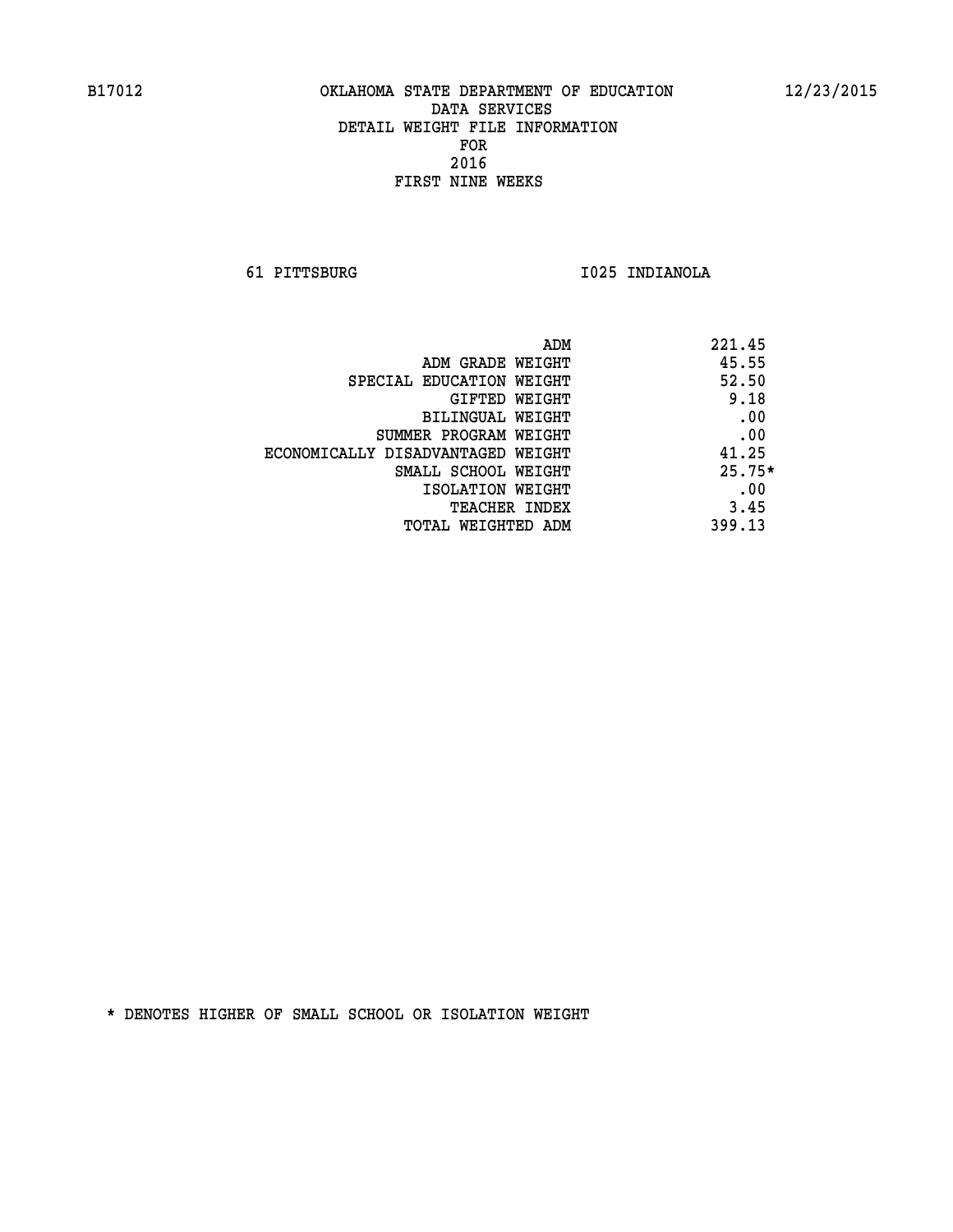**61 PITTSBURG I028 CROWDER** 

| ADM                               | 485.48  |
|-----------------------------------|---------|
| ADM GRADE WEIGHT                  | 87.49   |
| SPECIAL EDUCATION WEIGHT          | 101.50  |
| <b>GIFTED WEIGHT</b>              | 10.88   |
| BILINGUAL WEIGHT                  | .00     |
| SUMMER PROGRAM WEIGHT             | .00     |
| ECONOMICALLY DISADVANTAGED WEIGHT | 87.25   |
| SMALL SCHOOL WEIGHT               | $7.99*$ |
| ISOLATION WEIGHT                  | .00     |
| <b>TEACHER INDEX</b>              | 37.30   |
| TOTAL WEIGHTED ADM                | 817.89  |
|                                   |         |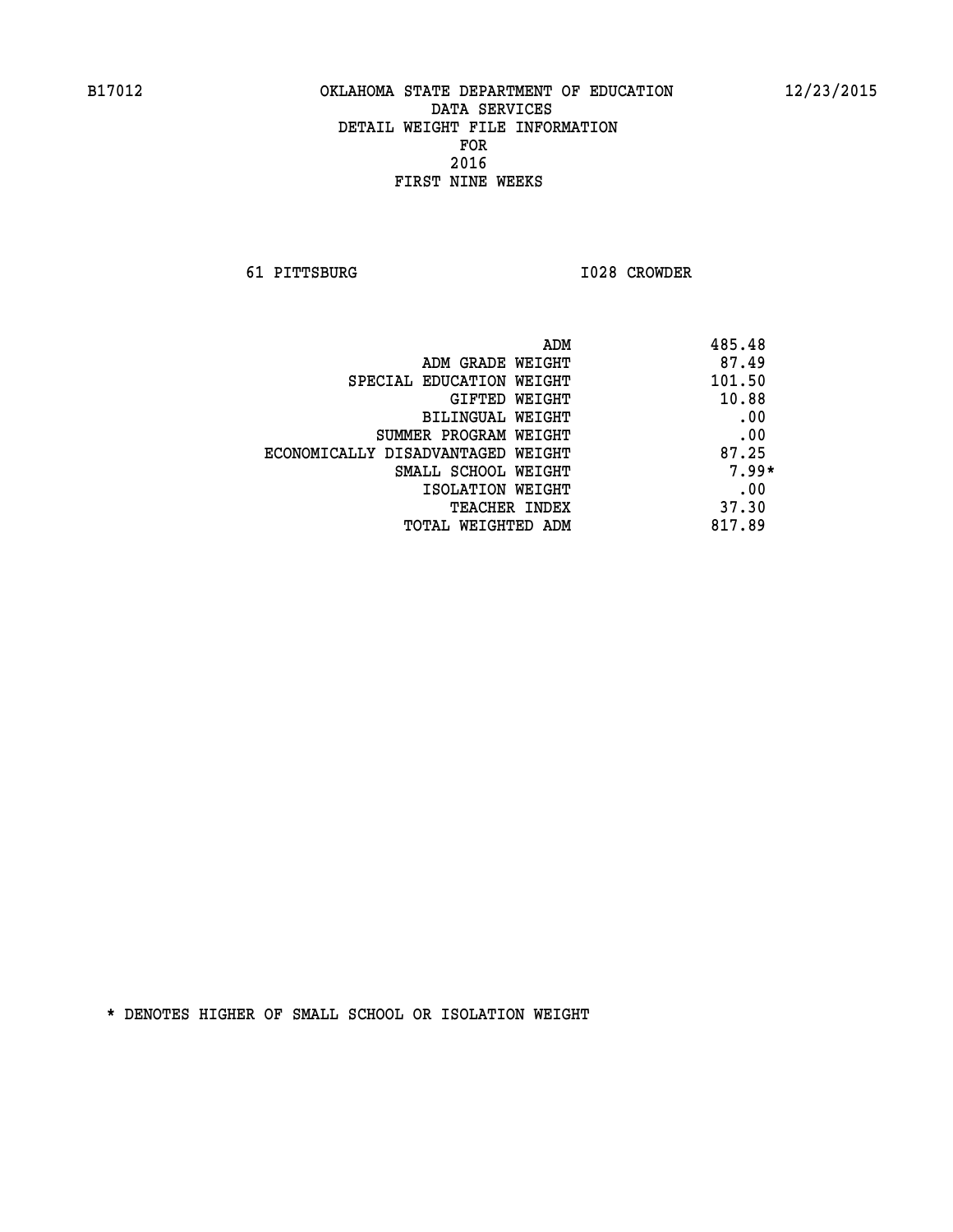**61 PITTSBURG I030 SAVANNA** 

|                                   | ADM | 370.87   |
|-----------------------------------|-----|----------|
| ADM GRADE WEIGHT                  |     | 76.57    |
| SPECIAL EDUCATION WEIGHT          |     | 104.45   |
| GIFTED WEIGHT                     |     | 10.20    |
| BILINGUAL WEIGHT                  |     | .00      |
| SUMMER PROGRAM WEIGHT             |     | .00      |
| ECONOMICALLY DISADVANTAGED WEIGHT |     | 62.25    |
| SMALL SCHOOL WEIGHT               |     | $22.17*$ |
| ISOLATION WEIGHT                  |     | .00      |
| <b>TEACHER INDEX</b>              |     | 39.86    |
| TOTAL WEIGHTED ADM                |     | 686.37   |
|                                   |     |          |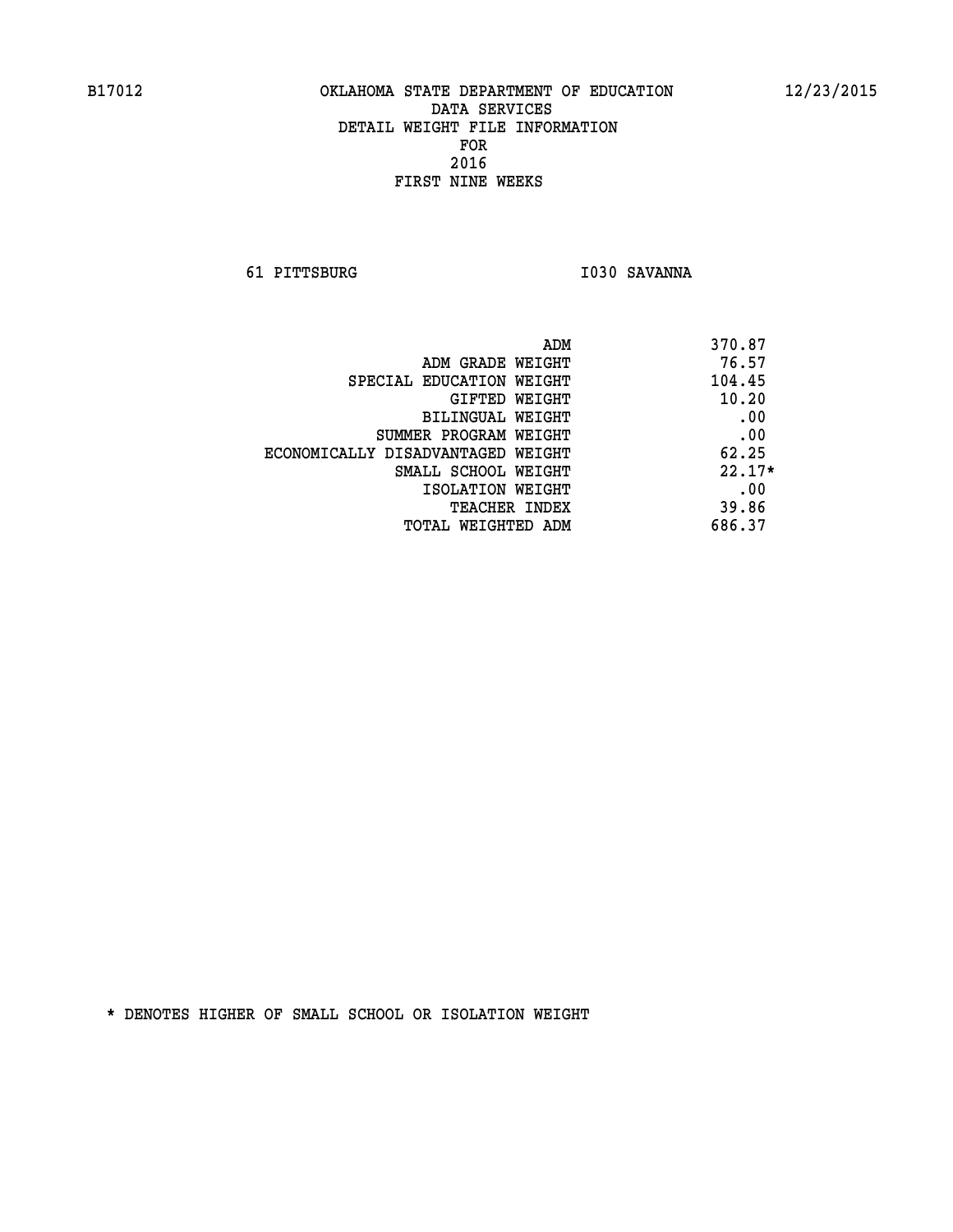**61 PITTSBURG I063 PITTSBURG** 

| ADM                               | 161.88   |
|-----------------------------------|----------|
| ADM GRADE WEIGHT                  | 34.94    |
| SPECIAL EDUCATION WEIGHT          | 33.85    |
| GIFTED WEIGHT                     | 4.76     |
| BILINGUAL WEIGHT                  | .00      |
| SUMMER PROGRAM WEIGHT             | .00      |
| ECONOMICALLY DISADVANTAGED WEIGHT | 28.50    |
| SMALL SCHOOL WEIGHT               | $22.47*$ |
| ISOLATION WEIGHT                  | .00      |
| <b>TEACHER INDEX</b>              | 4.03     |
| TOTAL WEIGHTED ADM                | 290.43   |
|                                   |          |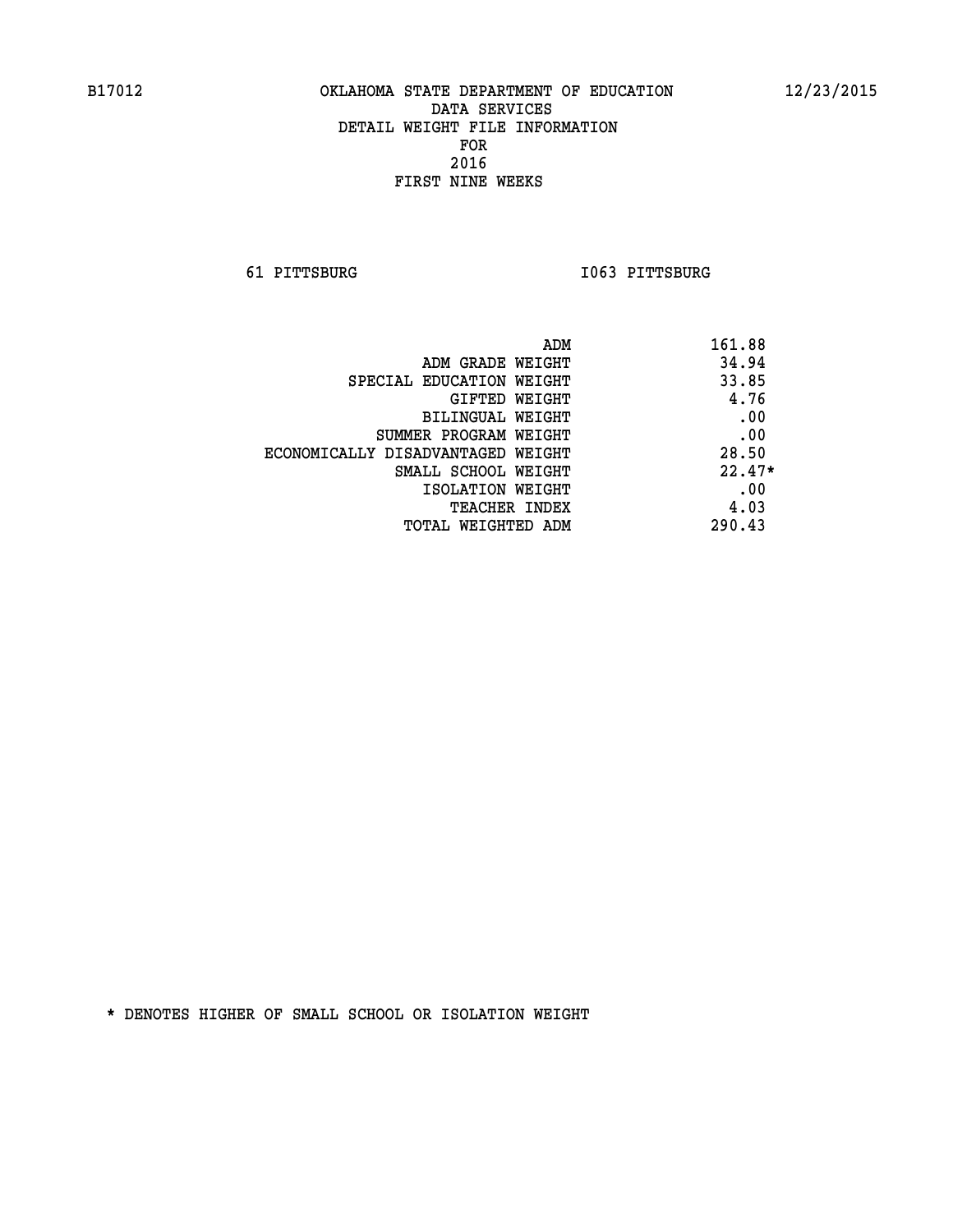**61 PITTSBURG I080 MCALESTER** 

| 3,107.37 |
|----------|
| 629.53   |
| 474.60   |
| 98.94    |
| 51.25    |
| 1.20     |
| 538.75   |
| .00      |
| .00      |
| 42.76    |
| 4,944.40 |
|          |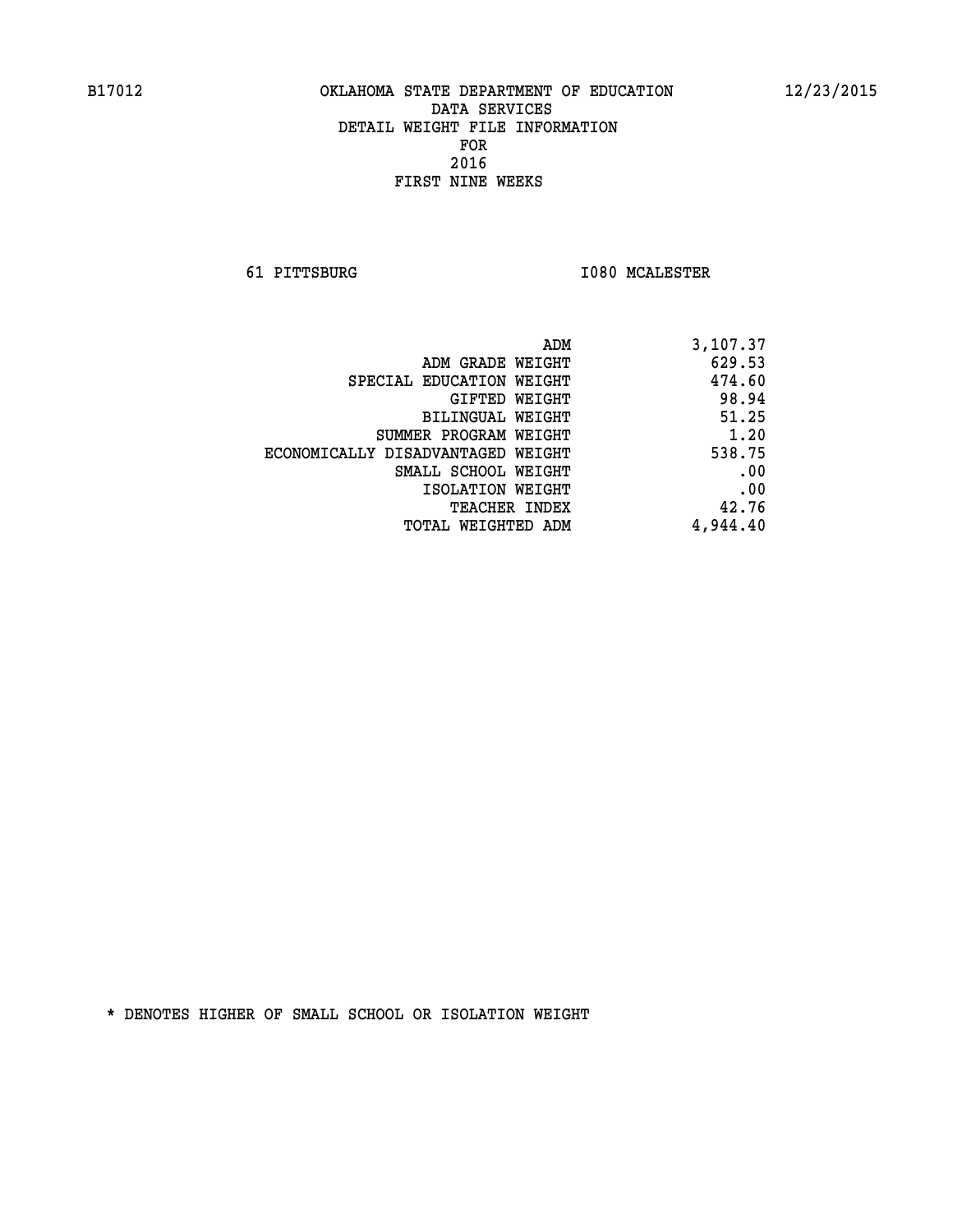**62 PONTOTOC I001 ALLEN** 

| 498.48  | ADM                               |
|---------|-----------------------------------|
| 101.25  | ADM GRADE WEIGHT                  |
| 52.25   | SPECIAL EDUCATION WEIGHT          |
| 21.08   | <b>GIFTED WEIGHT</b>              |
| 1.25    | BILINGUAL WEIGHT                  |
| .00     | SUMMER PROGRAM WEIGHT             |
| 103.50  | ECONOMICALLY DISADVANTAGED WEIGHT |
| $5.75*$ | SMALL SCHOOL WEIGHT               |
| .00     | ISOLATION WEIGHT                  |
| .56     | <b>TEACHER INDEX</b>              |
| 784.12  | TOTAL WEIGHTED ADM                |
|         |                                   |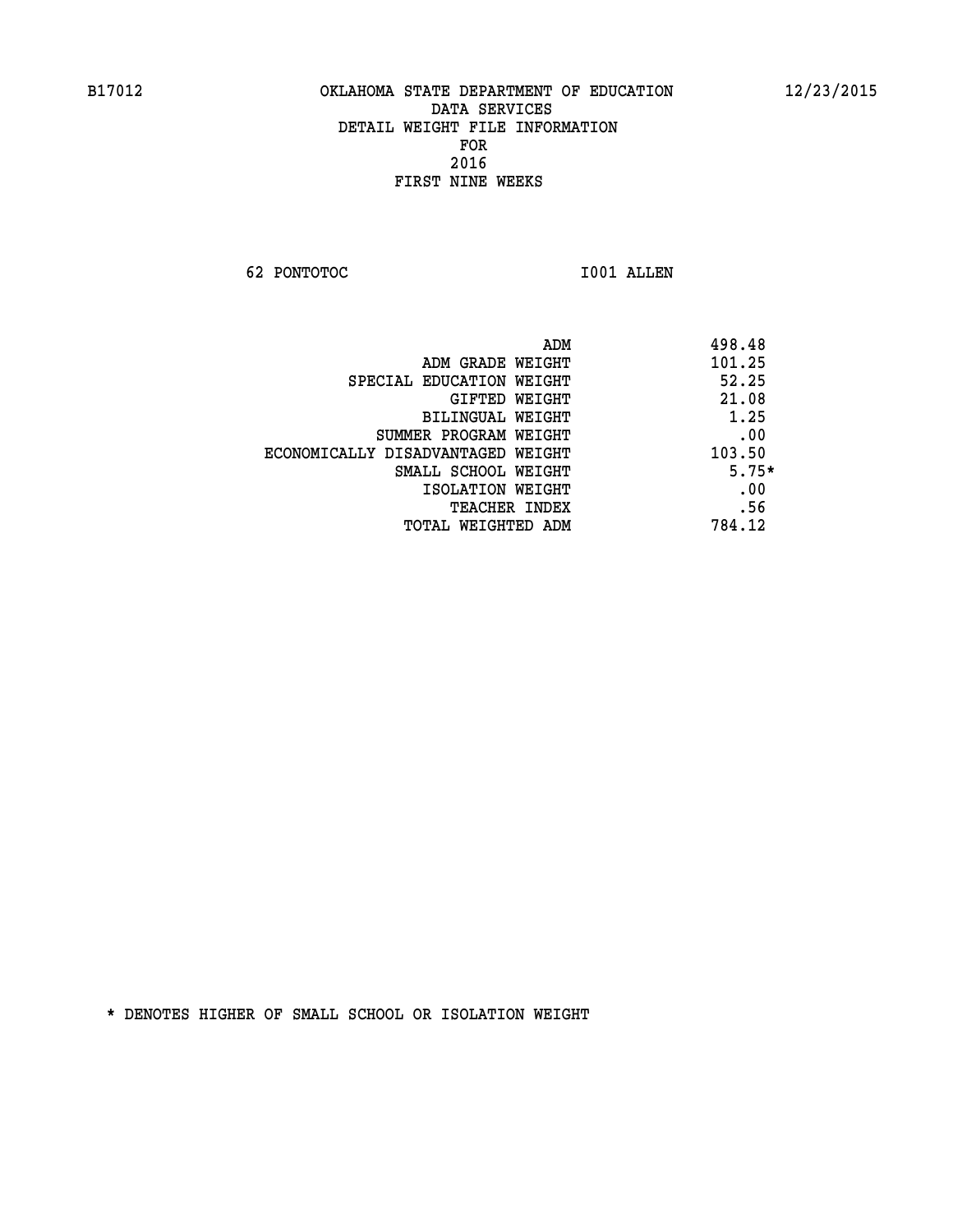**62 PONTOTOC I009 VANOSS** 

| 556.82 |
|--------|
| 104.73 |
| 130.60 |
| 22.44  |
| 3.25   |
| .00    |
| 90.75  |
| .00    |
| .00    |
| 22.42  |
| 931.01 |
|        |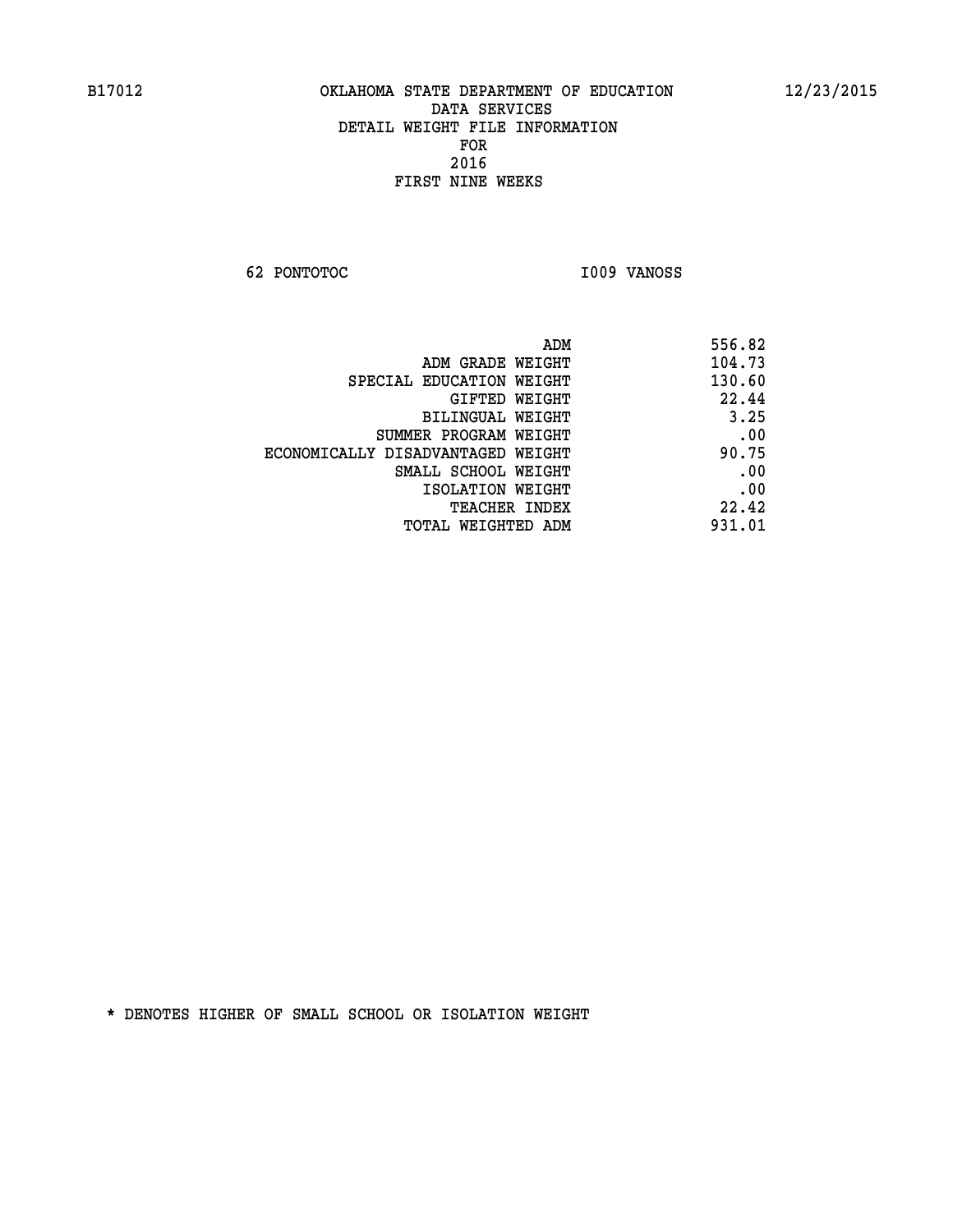**62 PONTOTOC** 1016 BYNG

| ADM                               | 1,820.03 |
|-----------------------------------|----------|
| ADM GRADE WEIGHT                  | 379.68   |
| SPECIAL EDUCATION WEIGHT          | 439.95   |
| GIFTED WEIGHT                     | 106.42   |
| BILINGUAL WEIGHT                  | 10.00    |
| SUMMER PROGRAM WEIGHT             | .00      |
| ECONOMICALLY DISADVANTAGED WEIGHT | 276.50   |
| SMALL SCHOOL WEIGHT               | .00      |
| ISOLATION WEIGHT                  | .00      |
| <b>TEACHER INDEX</b>              | 168.38   |
| TOTAL WEIGHTED ADM                | 3,200.96 |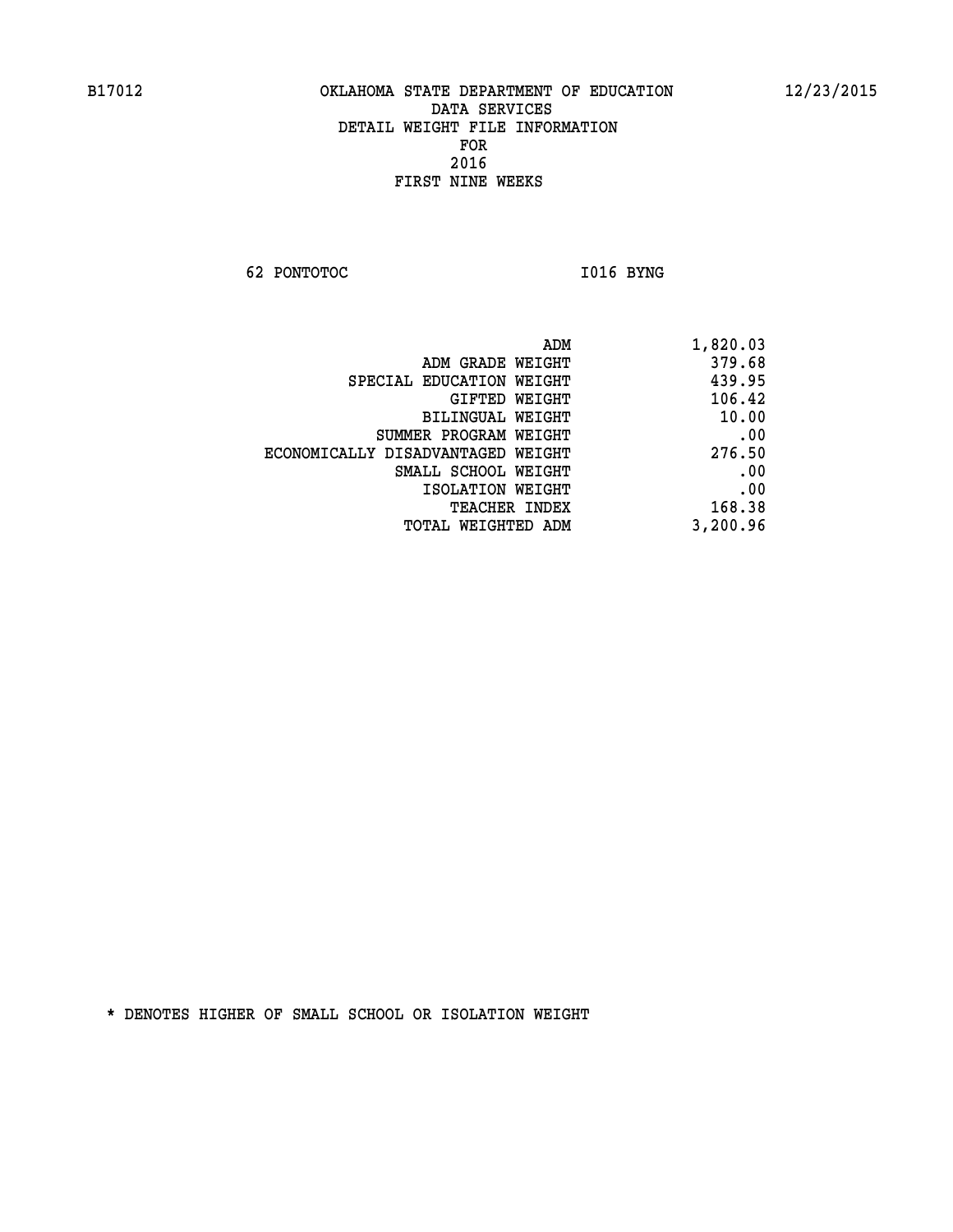**62 PONTOTOC I019 ADA** 

| ADM                               | 2,671.20 |
|-----------------------------------|----------|
| ADM GRADE WEIGHT                  | 550.37   |
| SPECIAL EDUCATION WEIGHT          | 579.65   |
| GIFTED WEIGHT                     | 105.74   |
| BILINGUAL WEIGHT                  | 46.25    |
| SUMMER PROGRAM WEIGHT             | .00      |
| ECONOMICALLY DISADVANTAGED WEIGHT | 436.25   |
| SMALL SCHOOL WEIGHT               | .00      |
| ISOLATION WEIGHT                  | .00      |
| <b>TEACHER INDEX</b>              | 256.05   |
| TOTAL WEIGHTED ADM                | 4,645.51 |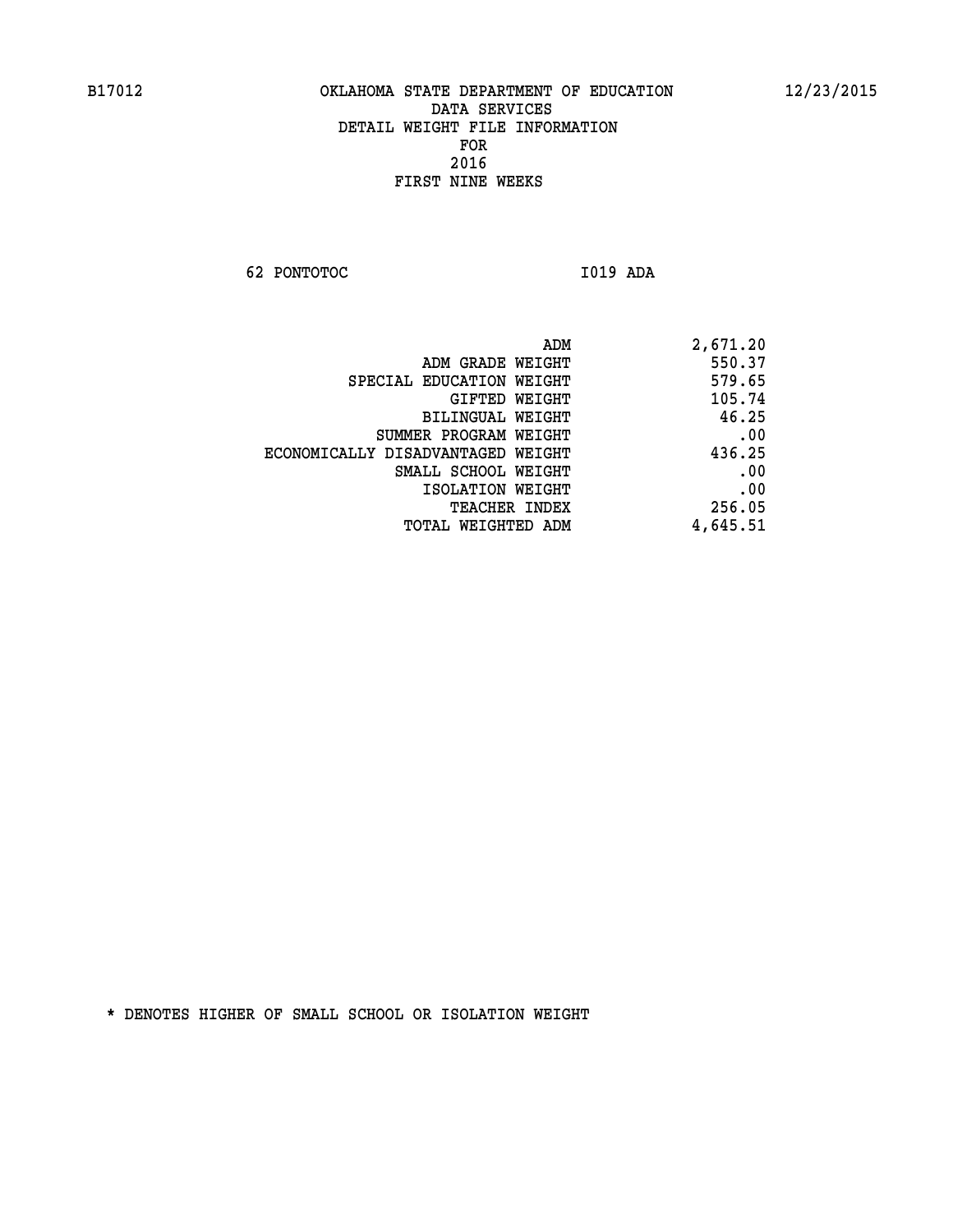**62 PONTOTOC I024 LATTA** 

| 868.26   |
|----------|
| 176.91   |
| 146.40   |
| 56.10    |
| 7.25     |
| .00      |
| 103.00   |
| .00      |
| .00      |
| 33.53    |
| 1,391.45 |
|          |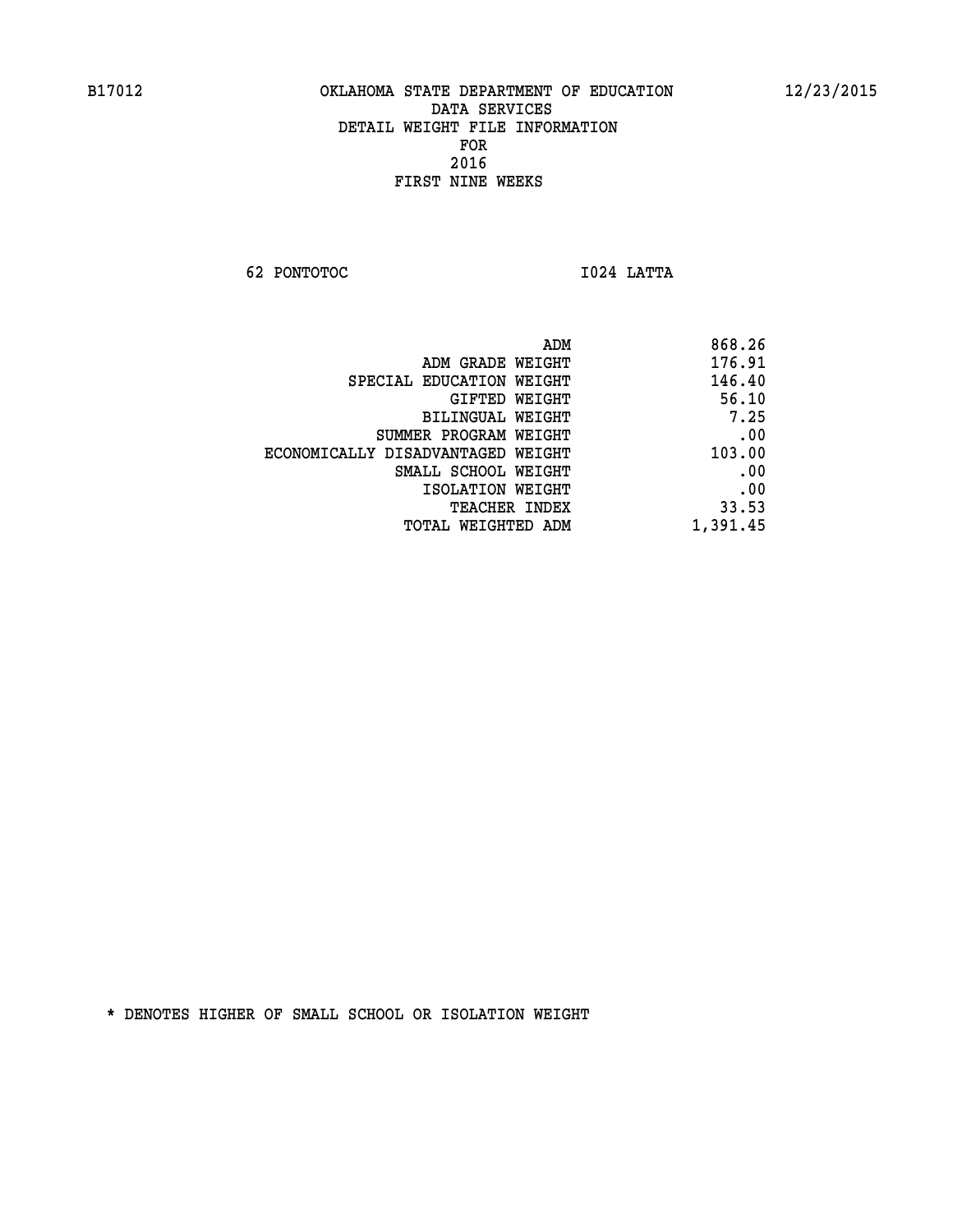**62 PONTOTOC I030 STONEWALL** 

| ADM                               | 463.84 |
|-----------------------------------|--------|
| ADM GRADE WEIGHT                  | 90.08  |
| SPECIAL EDUCATION WEIGHT          | 83.60  |
| GIFTED WEIGHT                     | 14.96  |
| <b>BILINGUAL WEIGHT</b>           | .00    |
| SUMMER PROGRAM WEIGHT             | .00    |
| ECONOMICALLY DISADVANTAGED WEIGHT | 94.50  |
| SMALL SCHOOL WEIGHT               | 11.43  |
| ISOLATION WEIGHT                  | 88.64* |
| <b>TEACHER INDEX</b>              | 54.79  |
| TOTAL WEIGHTED ADM                | 890.41 |
|                                   |        |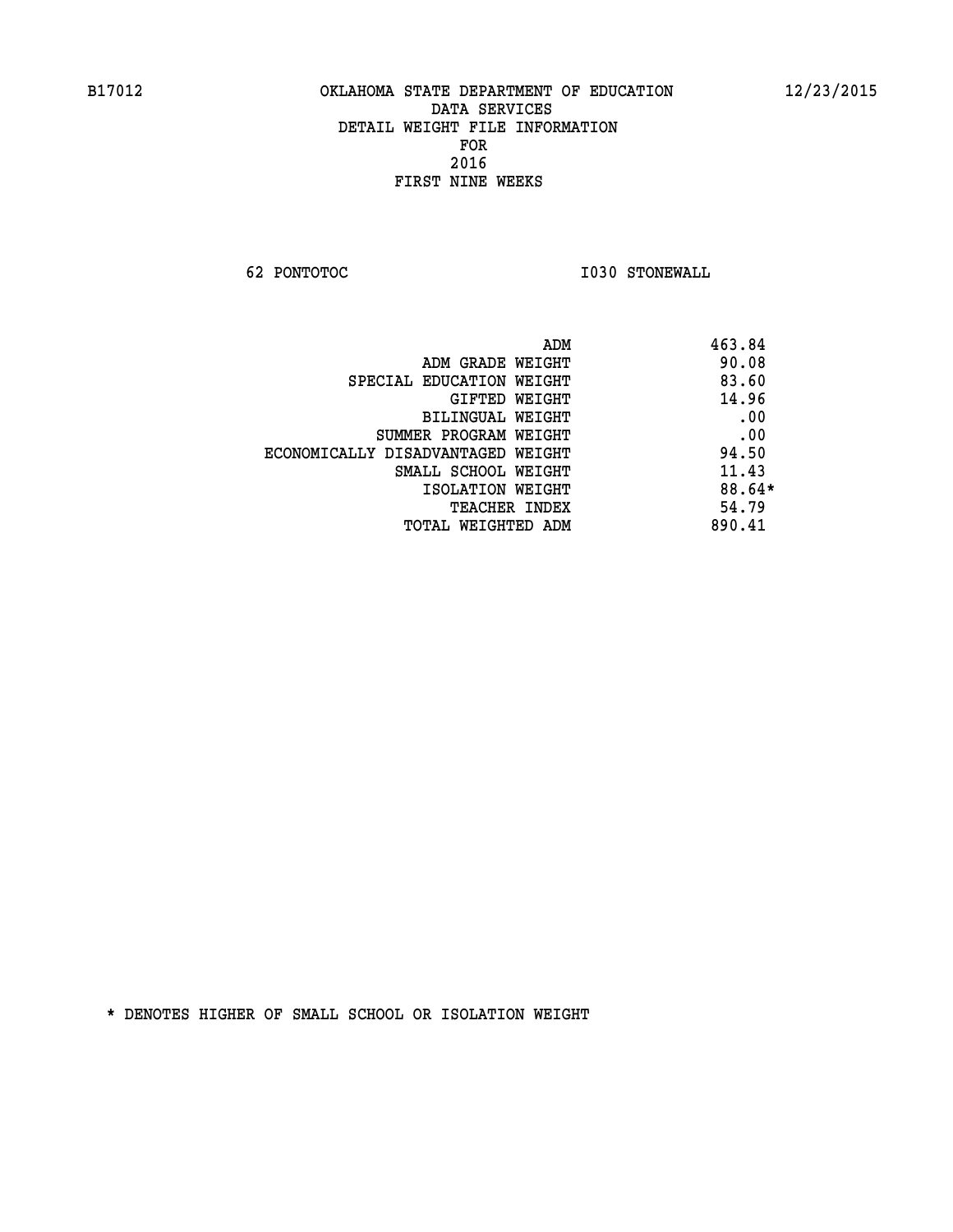**62 PONTOTOC I037 ROFF** 

| ADM                               | 330.12   |
|-----------------------------------|----------|
| ADM GRADE WEIGHT                  | 66.46    |
| SPECIAL EDUCATION WEIGHT          | 63.40    |
| GIFTED WEIGHT                     | 10.20    |
| BILINGUAL WEIGHT                  | .00      |
| SUMMER PROGRAM WEIGHT             | .00      |
| ECONOMICALLY DISADVANTAGED WEIGHT | 64.25    |
| SMALL SCHOOL WEIGHT               | 24.82    |
| ISOLATION WEIGHT                  | $32.09*$ |
| <b>TEACHER INDEX</b>              | 38.02    |
| TOTAL WEIGHTED ADM                | 604.54   |
|                                   |          |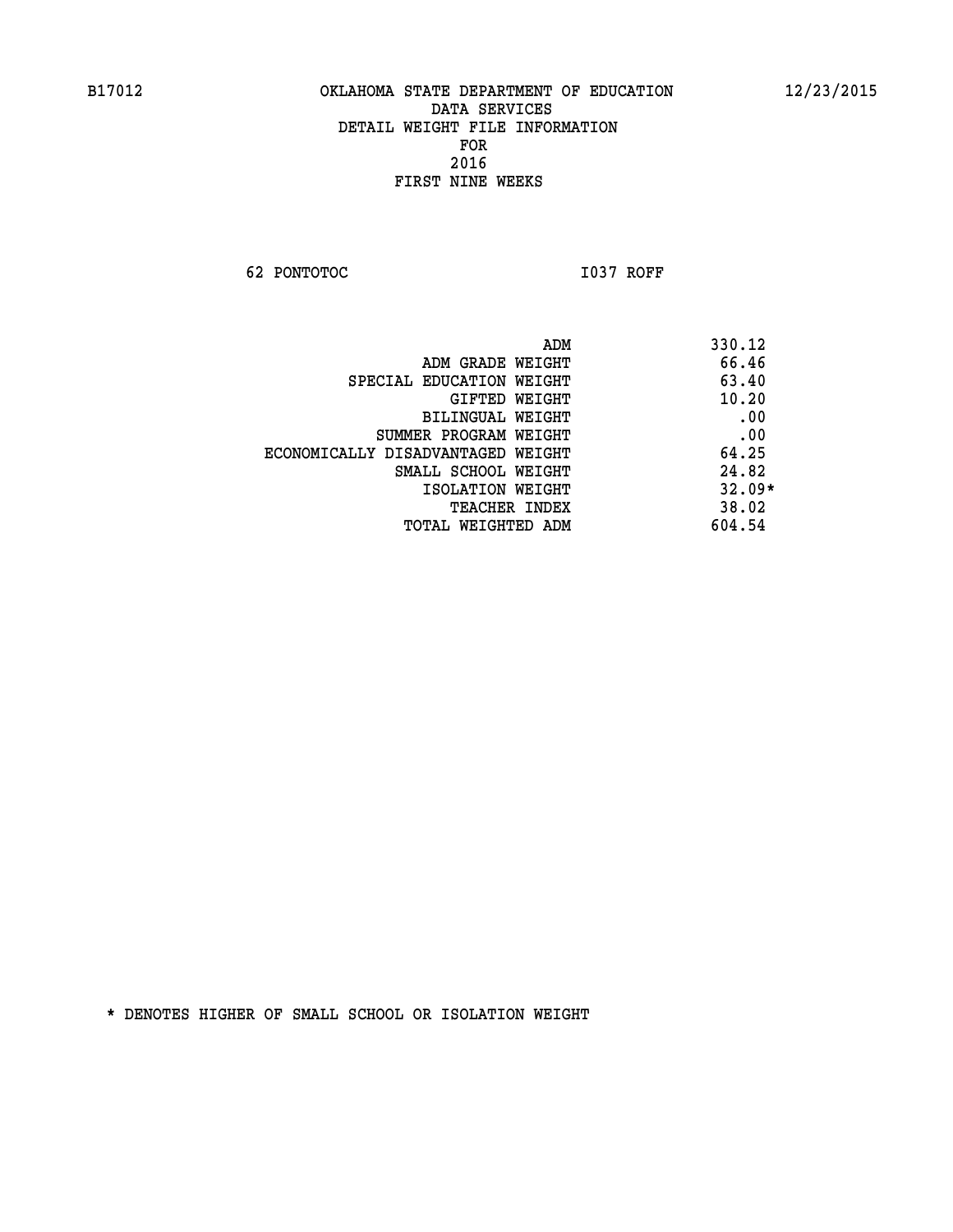**63 POTTAWATOMIE C010 NORTH ROCK CREEK** 

| 588.78 |
|--------|
| 116.30 |
| 86.15  |
| 28.56  |
| 3.25   |
| .00    |
| 74.25  |
| .00    |
| .00    |
| 15.04  |
| 912.33 |
|        |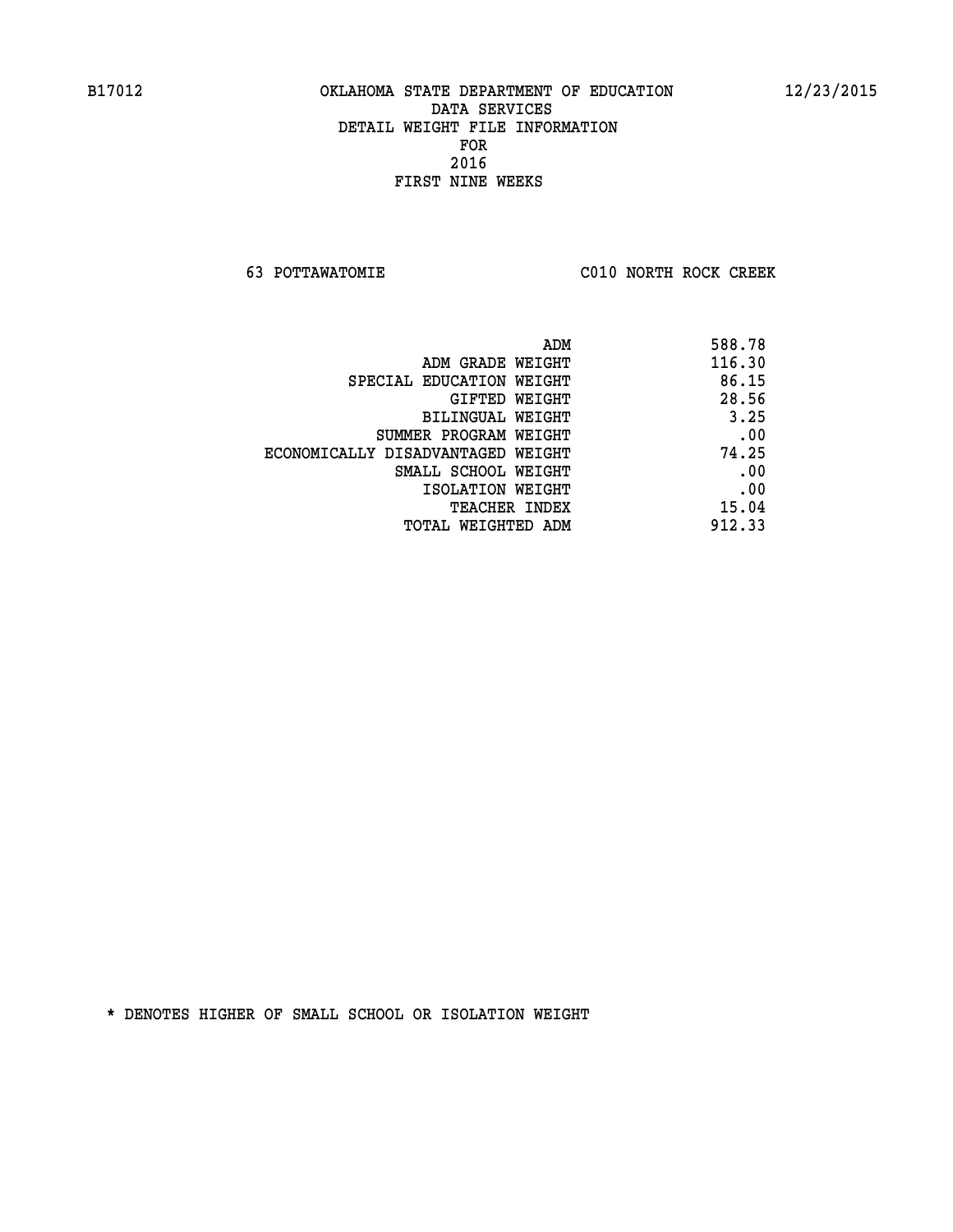**63 POTTAWATOMIE C027 GROVE** 

| 459.93   | ADM                               |
|----------|-----------------------------------|
| 96.06    | ADM GRADE WEIGHT                  |
| 39.10    | SPECIAL EDUCATION WEIGHT          |
| 22.10    | GIFTED WEIGHT                     |
| 3.75     | BILINGUAL WEIGHT                  |
| .00      | SUMMER PROGRAM WEIGHT             |
| 27.00    | ECONOMICALLY DISADVANTAGED WEIGHT |
| $12.01*$ | SMALL SCHOOL WEIGHT               |
| .00      | ISOLATION WEIGHT                  |
| .00      | <b>TEACHER INDEX</b>              |
| 659.95   | WEIGHTED ADM<br>TOTAL             |
|          |                                   |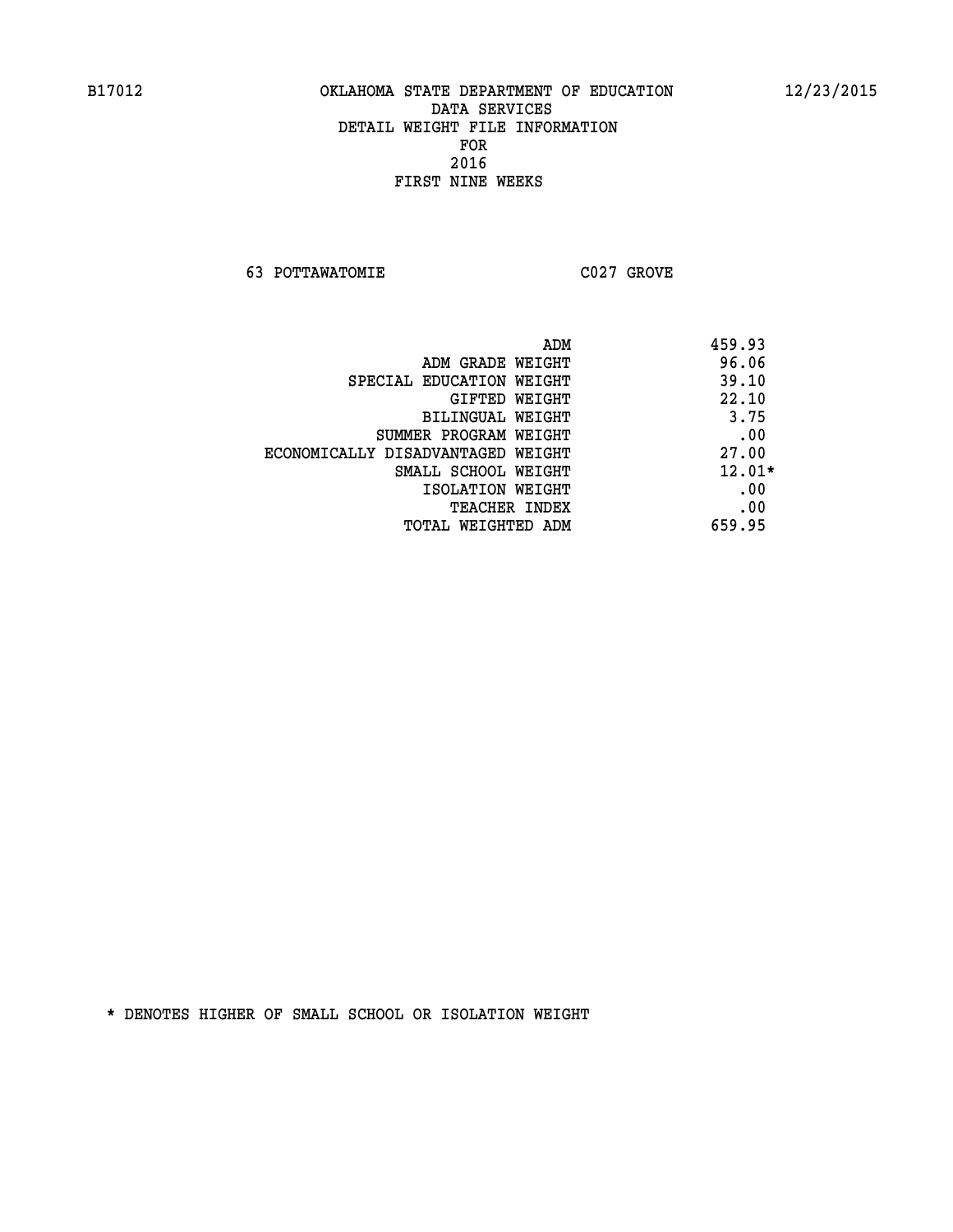**63 POTTAWATOMIE C029 PLEASANT GROVE** 

|                                   | 298.95<br>ADM |
|-----------------------------------|---------------|
| ADM GRADE WEIGHT                  | 67.32         |
| SPECIAL EDUCATION WEIGHT          | 35.10         |
| GIFTED WEIGHT                     | 4.08          |
| BILINGUAL WEIGHT                  | .00           |
| SUMMER PROGRAM WEIGHT             | .00           |
| ECONOMICALLY DISADVANTAGED WEIGHT | 74.50         |
| SMALL SCHOOL WEIGHT               | $26.00*$      |
| ISOLATION WEIGHT                  | .00           |
| TEACHER INDEX                     | 20.50         |
| <b>TOTAL WEIGHTED ADM</b>         | 526.45        |
|                                   |               |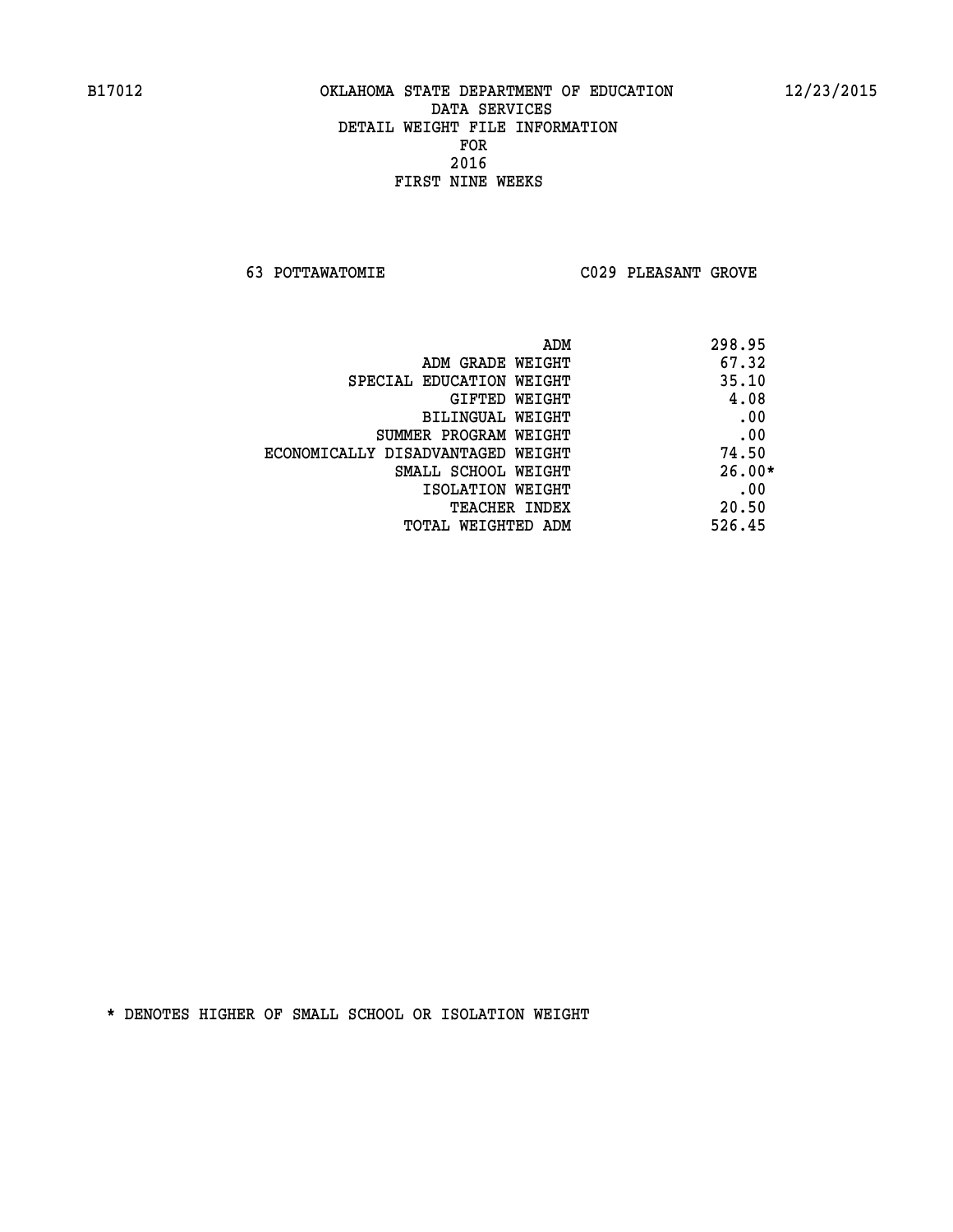**63 POTTAWATOMIE C032 SOUTH ROCK CREEK** 

|                                   | 404.02<br>ADM |
|-----------------------------------|---------------|
| ADM GRADE WEIGHT                  | 84.37         |
| SPECIAL EDUCATION WEIGHT          | 17.25         |
| GIFTED WEIGHT                     | 12.24         |
| BILINGUAL WEIGHT                  | .00           |
| SUMMER PROGRAM WEIGHT             | .00           |
| ECONOMICALLY DISADVANTAGED WEIGHT | 38.00         |
| SMALL SCHOOL WEIGHT               | $19.09*$      |
| ISOLATION WEIGHT                  | .00           |
| <b>TEACHER INDEX</b>              | 34.37         |
| TOTAL WEIGHTED ADM                | 609.34        |
|                                   |               |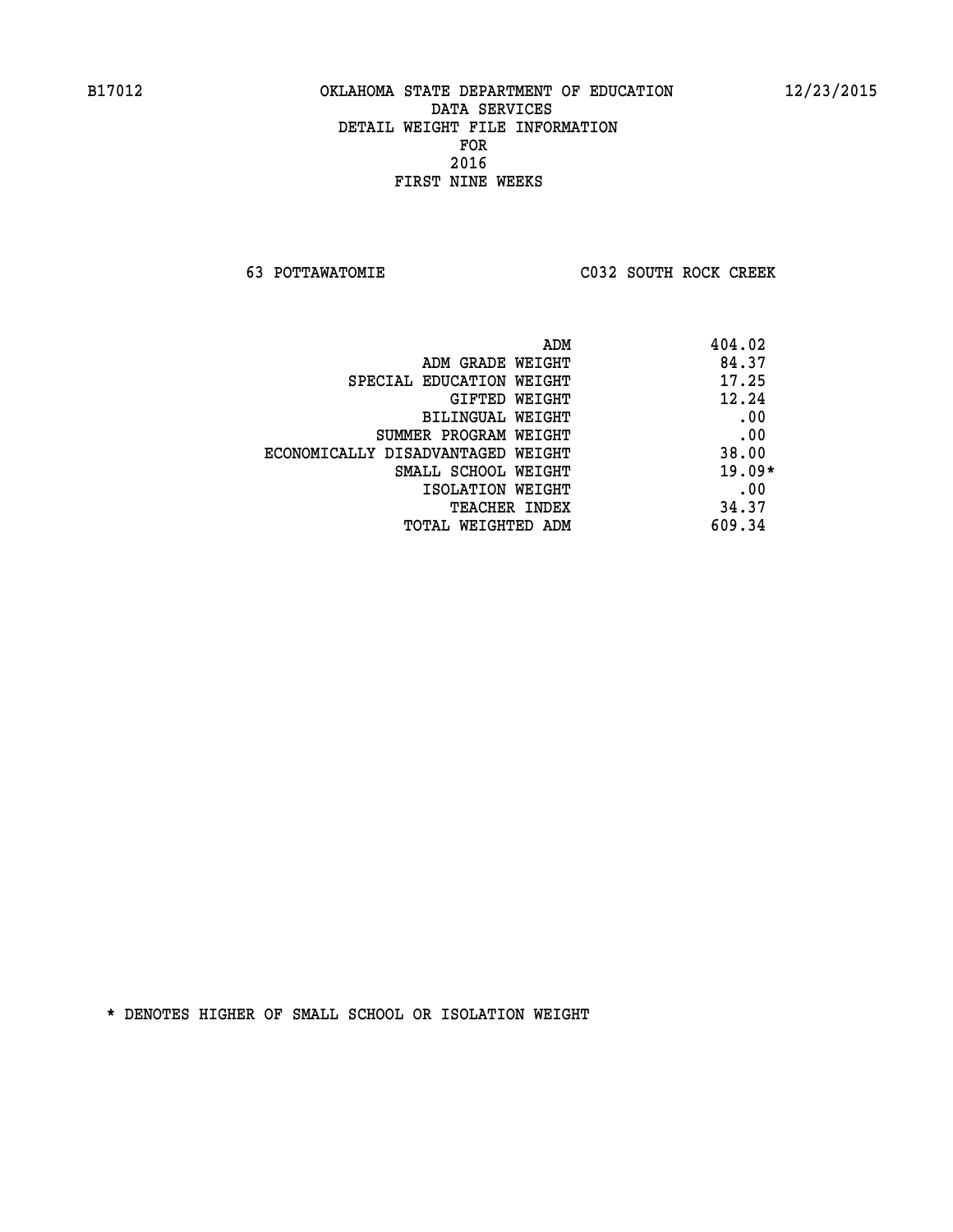**63 POTTAWATOMIE I001 MCLOUD** 

| ADM                               | 1,875.04 |
|-----------------------------------|----------|
| ADM GRADE WEIGHT                  | 364.04   |
| SPECIAL EDUCATION WEIGHT          | 340.20   |
| GIFTED WEIGHT                     | 56.10    |
| <b>BILINGUAL WEIGHT</b>           | 21.75    |
| SUMMER PROGRAM WEIGHT             | 1.20     |
| ECONOMICALLY DISADVANTAGED WEIGHT | 279.00   |
| SMALL SCHOOL WEIGHT               | .00      |
| ISOLATION WEIGHT                  | .00      |
| TEACHER INDEX                     | .00      |
| TOTAL WEIGHTED ADM                | 2,937.33 |
|                                   |          |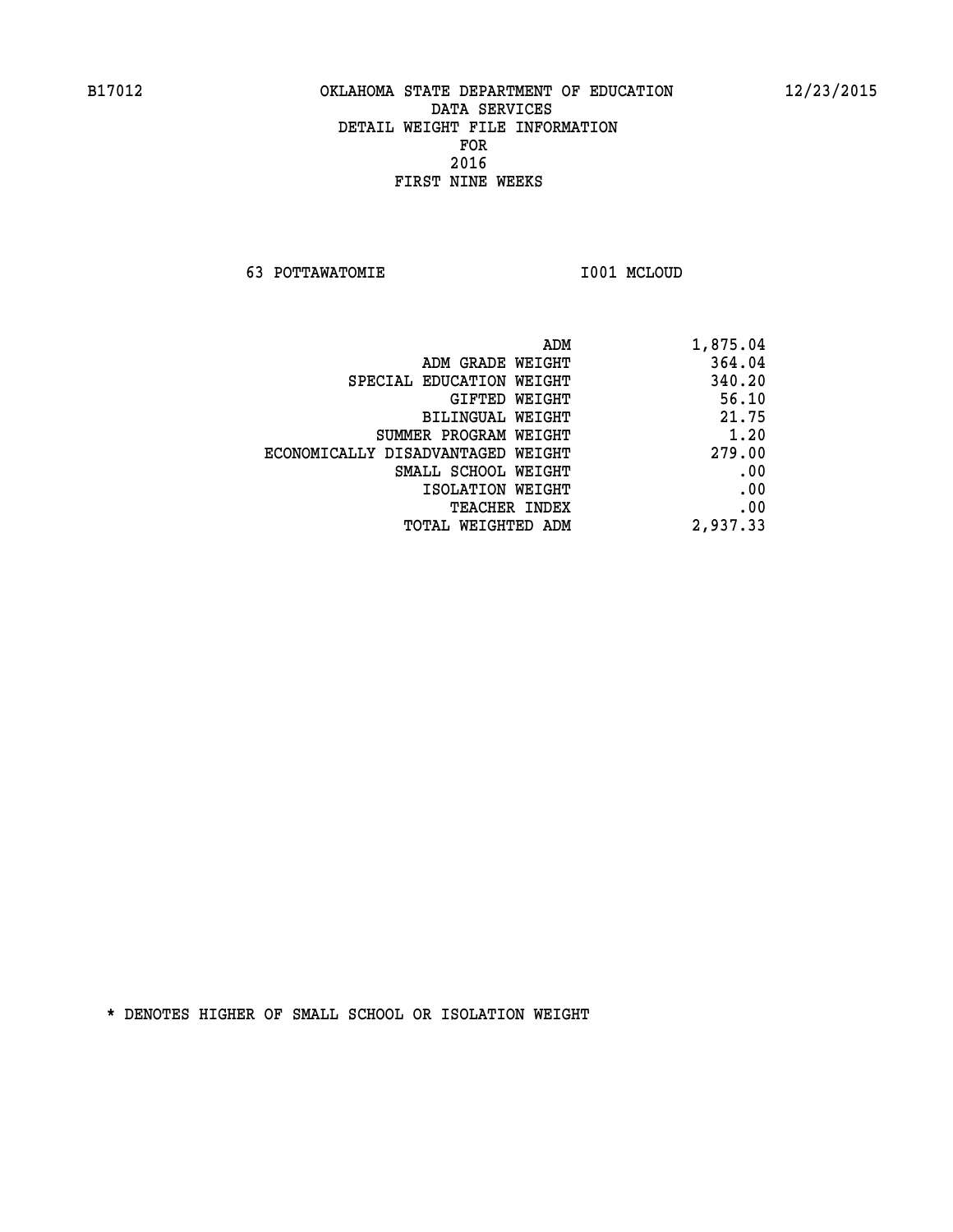**63 POTTAWATOMIE I002 DALE** 

| ADM                               | 766.67   |
|-----------------------------------|----------|
| ADM GRADE WEIGHT                  | 157.55   |
| SPECIAL EDUCATION WEIGHT          | 95.05    |
| GIFTED WEIGHT                     | 31.62    |
| BILINGUAL WEIGHT                  | 4.50     |
| SUMMER PROGRAM WEIGHT             | .00      |
| ECONOMICALLY DISADVANTAGED WEIGHT | 70.75    |
| SMALL SCHOOL WEIGHT               | .00      |
| ISOLATION WEIGHT                  | .00      |
| <b>TEACHER INDEX</b>              | 64.18    |
| TOTAL WEIGHTED ADM                | 1,190.32 |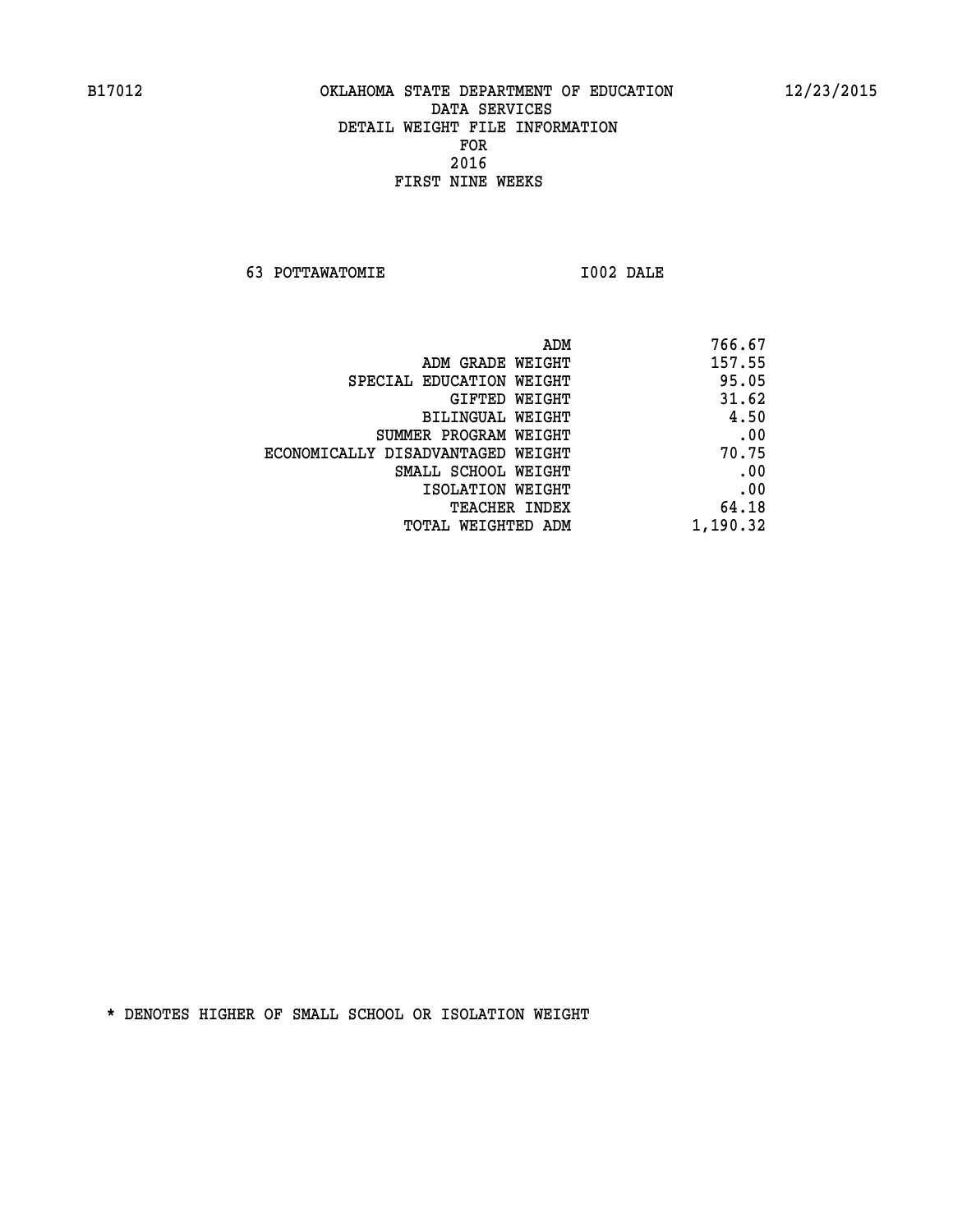**63 POTTAWATOMIE I003 BETHEL** 

|                                   | ADM | 1,341.59 |
|-----------------------------------|-----|----------|
| ADM GRADE WEIGHT                  |     | 256.97   |
| SPECIAL EDUCATION WEIGHT          |     | 212.55   |
| GIFTED WEIGHT                     |     | 39.10    |
| BILINGUAL WEIGHT                  |     | .75      |
| SUMMER PROGRAM WEIGHT             |     | .00      |
| ECONOMICALLY DISADVANTAGED WEIGHT |     | 175.25   |
| SMALL SCHOOL WEIGHT               |     | .00      |
| ISOLATION WEIGHT                  |     | .00      |
| <b>TEACHER INDEX</b>              |     | 11.88    |
| TOTAL WEIGHTED ADM                |     | 2,038.09 |
|                                   |     |          |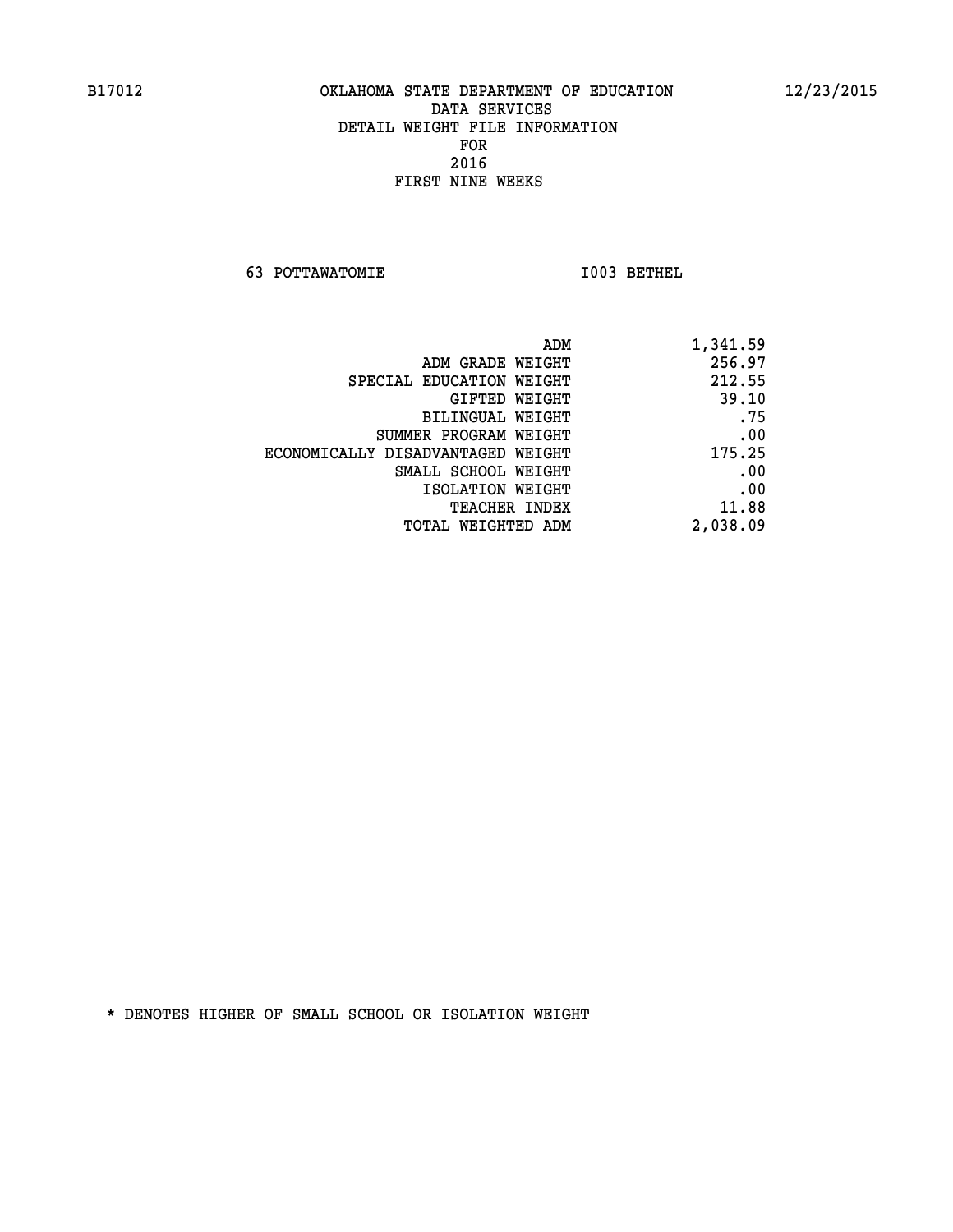**63 POTTAWATOMIE I004 MACOMB** 

| ADM                               | 299.43   |
|-----------------------------------|----------|
| ADM GRADE WEIGHT                  | 61.98    |
| SPECIAL EDUCATION WEIGHT          | 27.70    |
| GIFTED WEIGHT                     | 5.78     |
| BILINGUAL WEIGHT                  | .00      |
| SUMMER PROGRAM WEIGHT             | .00      |
| ECONOMICALLY DISADVANTAGED WEIGHT | 64.00    |
| SMALL SCHOOL WEIGHT               | $25.99*$ |
| ISOLATION WEIGHT                  | .00      |
| <b>TEACHER INDEX</b>              | .00      |
| TOTAL WEIGHTED ADM                | 484.88   |
|                                   |          |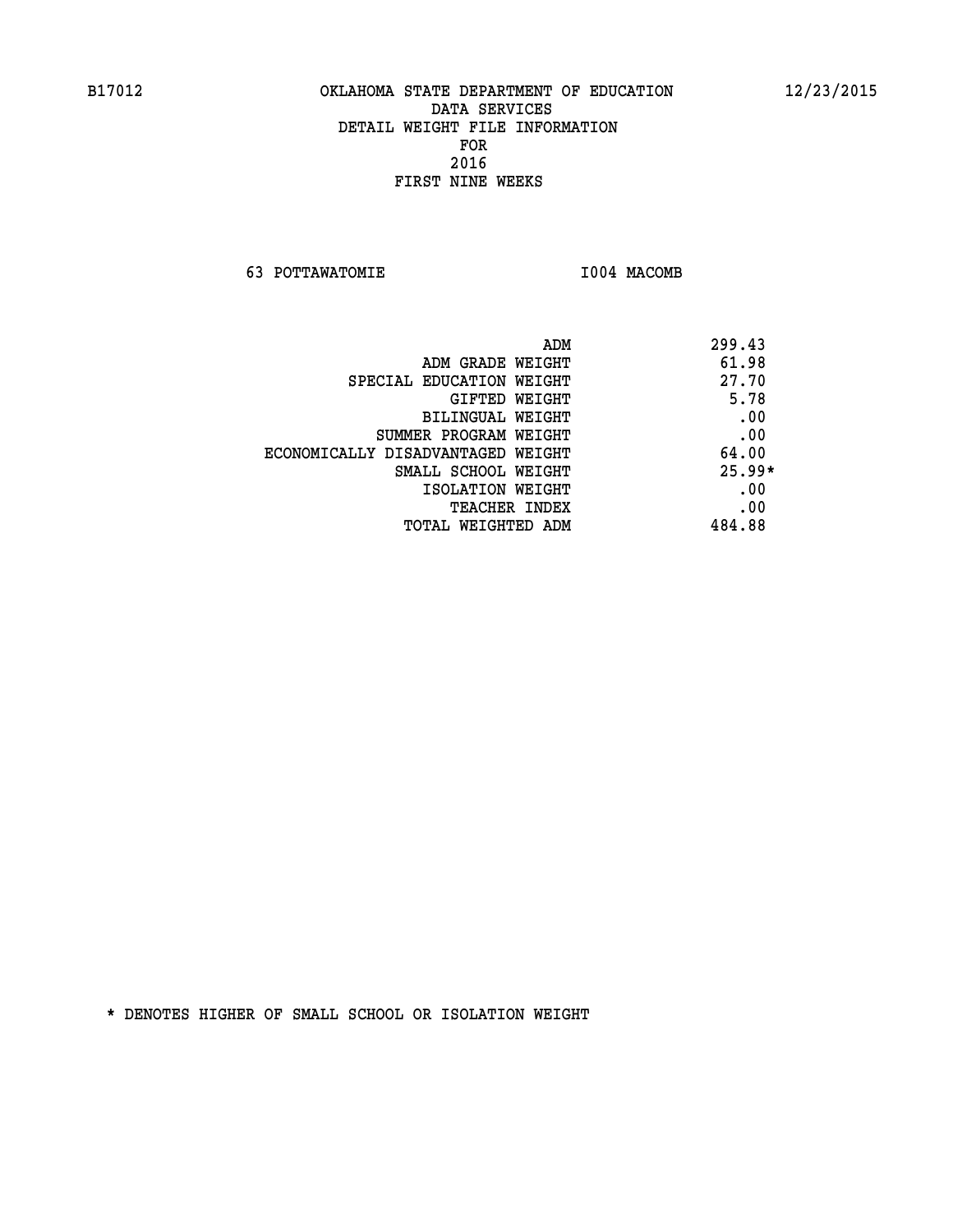**63 POTTAWATOMIE I005 EARLSBORO** 

| ADM                               | 251.12   |
|-----------------------------------|----------|
| ADM GRADE WEIGHT                  | 47.82    |
| SPECIAL EDUCATION WEIGHT          | 40.15    |
| GIFTED WEIGHT                     | 7.14     |
| <b>BILINGUAL WEIGHT</b>           | .75      |
| SUMMER PROGRAM WEIGHT             | .00      |
| ECONOMICALLY DISADVANTAGED WEIGHT | 45.00    |
| SMALL SCHOOL WEIGHT               | $26.38*$ |
| ISOLATION WEIGHT                  | .00      |
| <b>TEACHER INDEX</b>              | 12.83    |
| TOTAL WEIGHTED ADM                | 431.19   |
|                                   |          |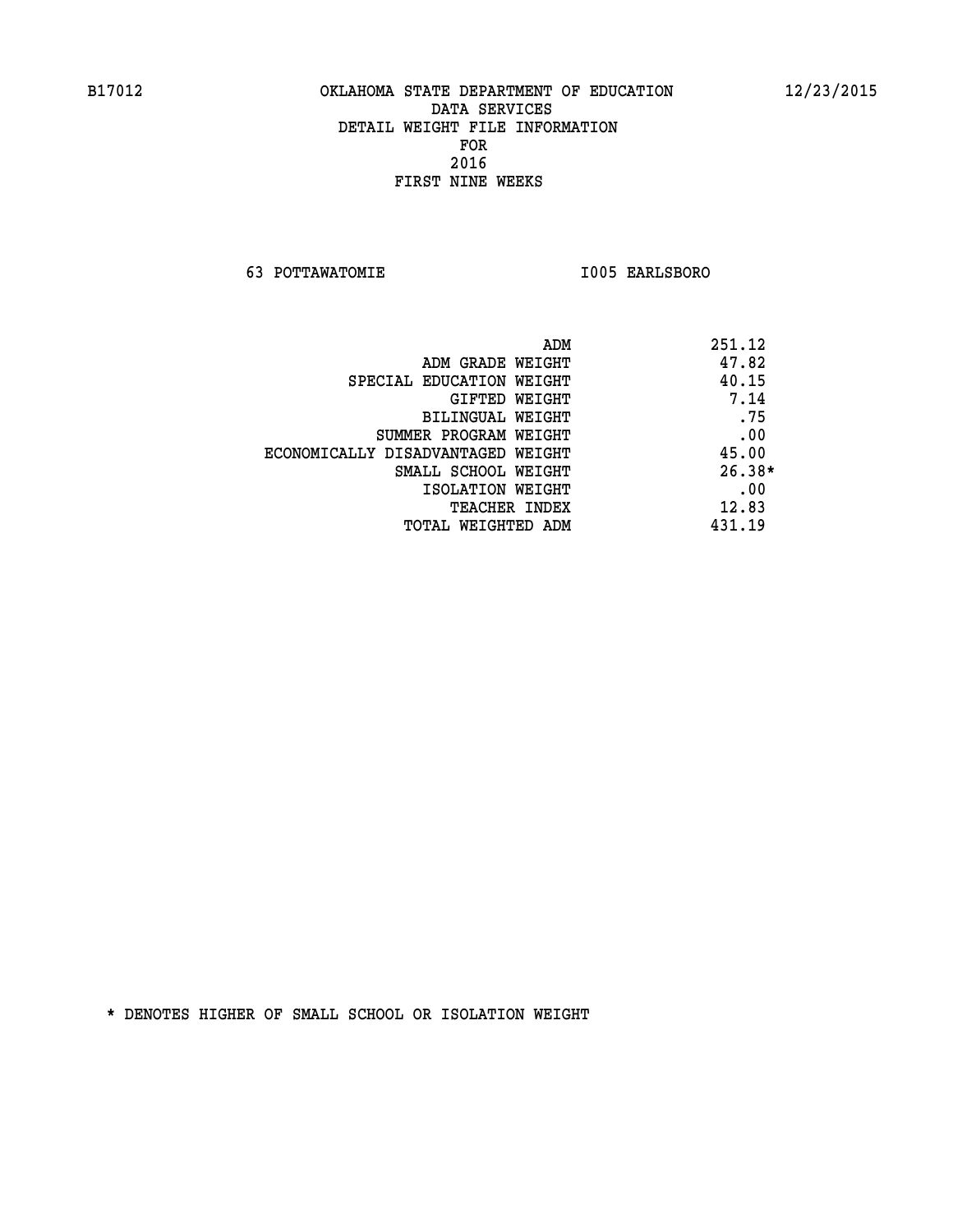**63 POTTAWATOMIE I092 TECUMSEH** 

| 2,212.93 |
|----------|
| 437.16   |
| 315.30   |
| 84.66    |
| 4.00     |
| .00      |
| 344.50   |
| .00      |
| .00      |
| 34.74    |
| 3,433.29 |
|          |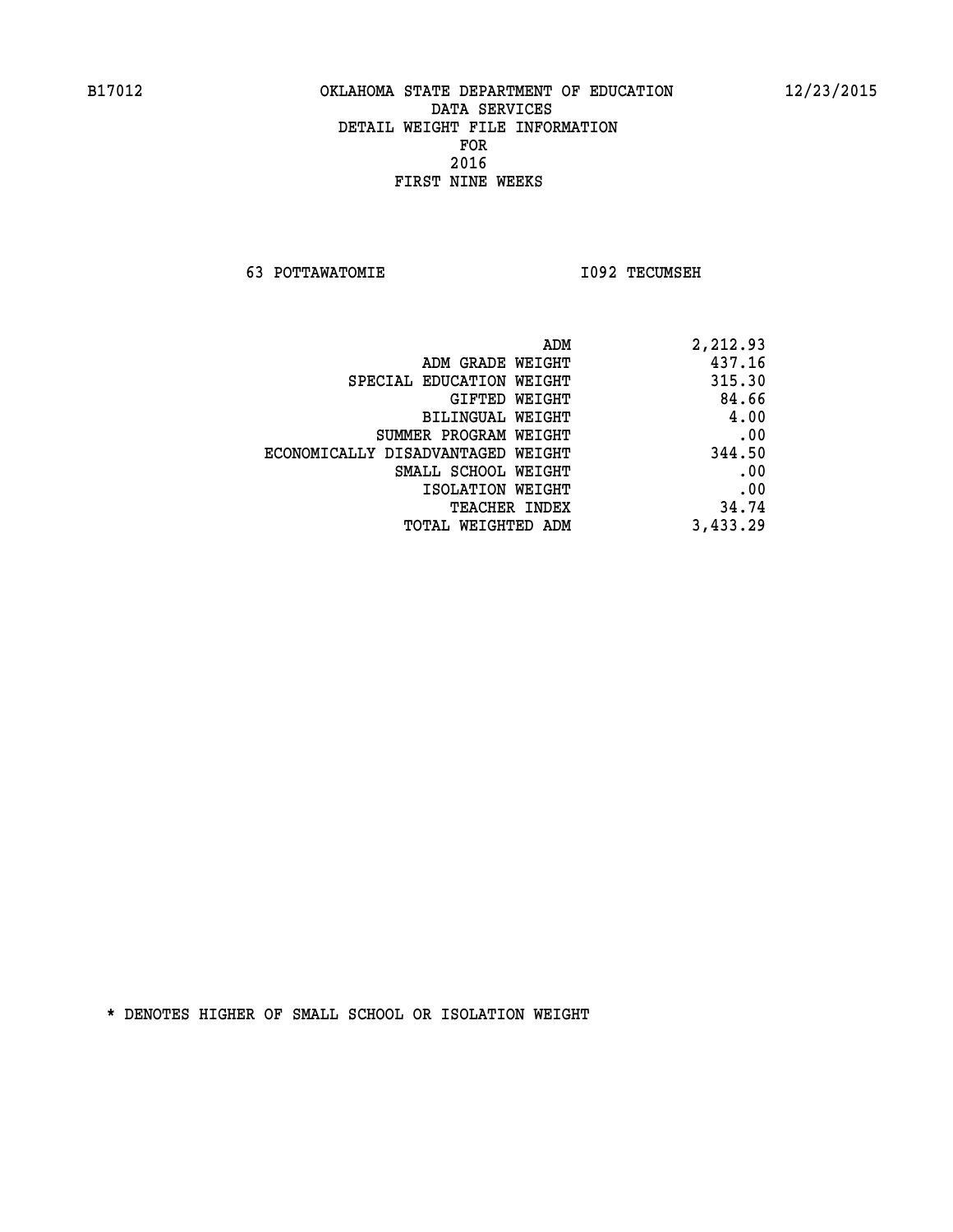**63 POTTAWATOMIE I093 SHAWNEE** 

| 3,900.76 |
|----------|
| 680.59   |
| 670.50   |
| 234.94   |
| 34.25    |
| .00      |
| 859.00   |
| .00      |
| .00      |
| 3.26     |
| 6,383.30 |
|          |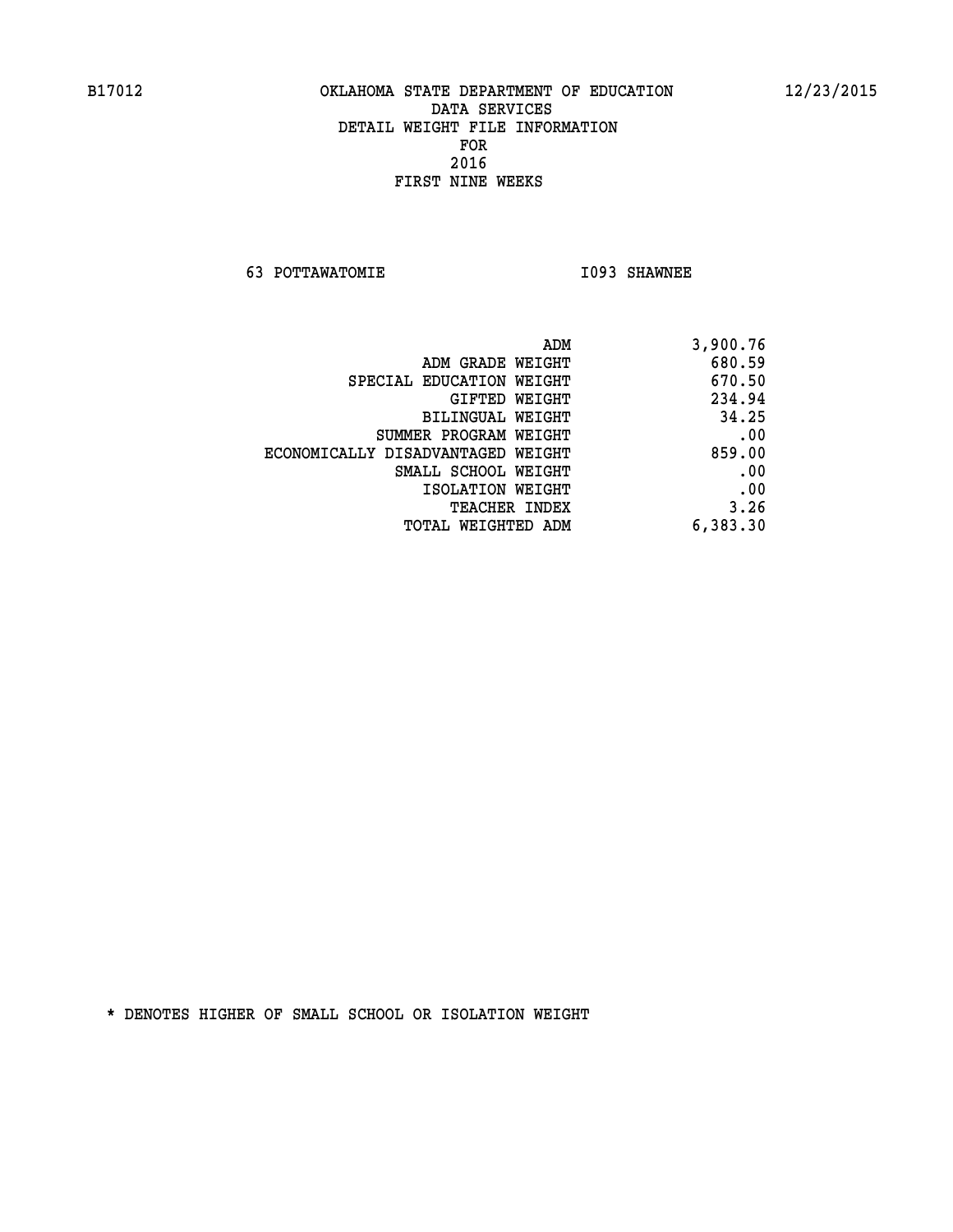**63 POTTAWATOMIE I112 ASHER** 

| 260.59<br>ADM                     |                                   |
|-----------------------------------|-----------------------------------|
| 54.56<br>ADM GRADE WEIGHT         |                                   |
| 37.95<br>SPECIAL EDUCATION WEIGHT |                                   |
| 9.18<br>GIFTED WEIGHT             |                                   |
| .00<br>BILINGUAL WEIGHT           |                                   |
| .00<br>SUMMER PROGRAM WEIGHT      |                                   |
| 45.00                             | ECONOMICALLY DISADVANTAGED WEIGHT |
| $26.44*$<br>SMALL SCHOOL WEIGHT   |                                   |
| .00<br>ISOLATION WEIGHT           |                                   |
| 17.25<br><b>TEACHER INDEX</b>     |                                   |
| 450.97<br>TOTAL WEIGHTED ADM      |                                   |
|                                   |                                   |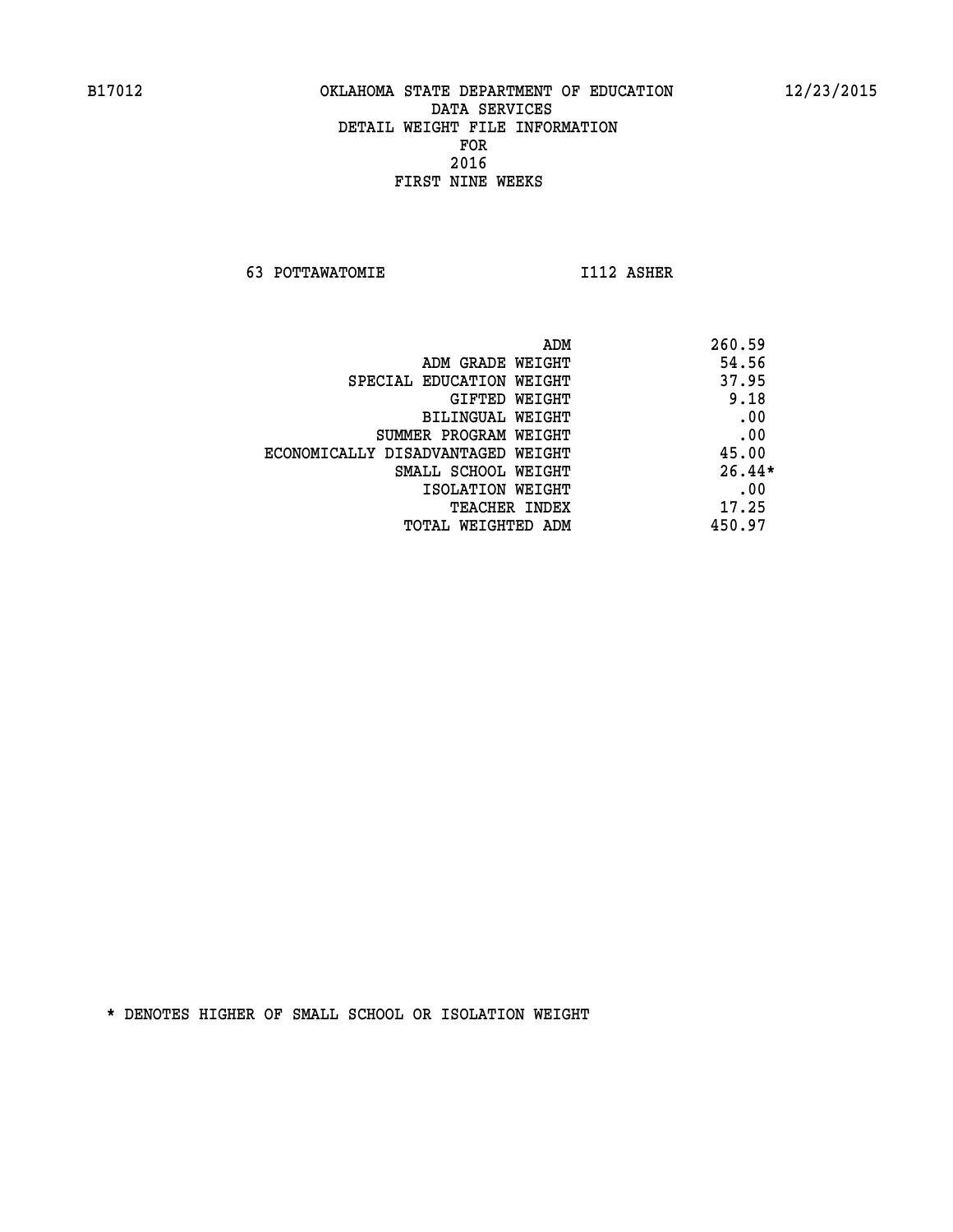**63 POTTAWATOMIE I115 WANETTE** 

|                                   | ADM<br>169.90 |
|-----------------------------------|---------------|
| ADM GRADE WEIGHT                  | 31.92         |
| SPECIAL EDUCATION WEIGHT          | 28.20         |
| GIFTED WEIGHT                     | 4.76          |
| BILINGUAL WEIGHT                  | 1.25          |
| SUMMER PROGRAM WEIGHT             | .00           |
| ECONOMICALLY DISADVANTAGED WEIGHT | 35.75         |
| SMALL SCHOOL WEIGHT               | $23.07*$      |
| ISOLATION WEIGHT                  | .00           |
| <b>TEACHER INDEX</b>              | .00           |
| TOTAL WEIGHTED ADM                | 294.85        |
|                                   |               |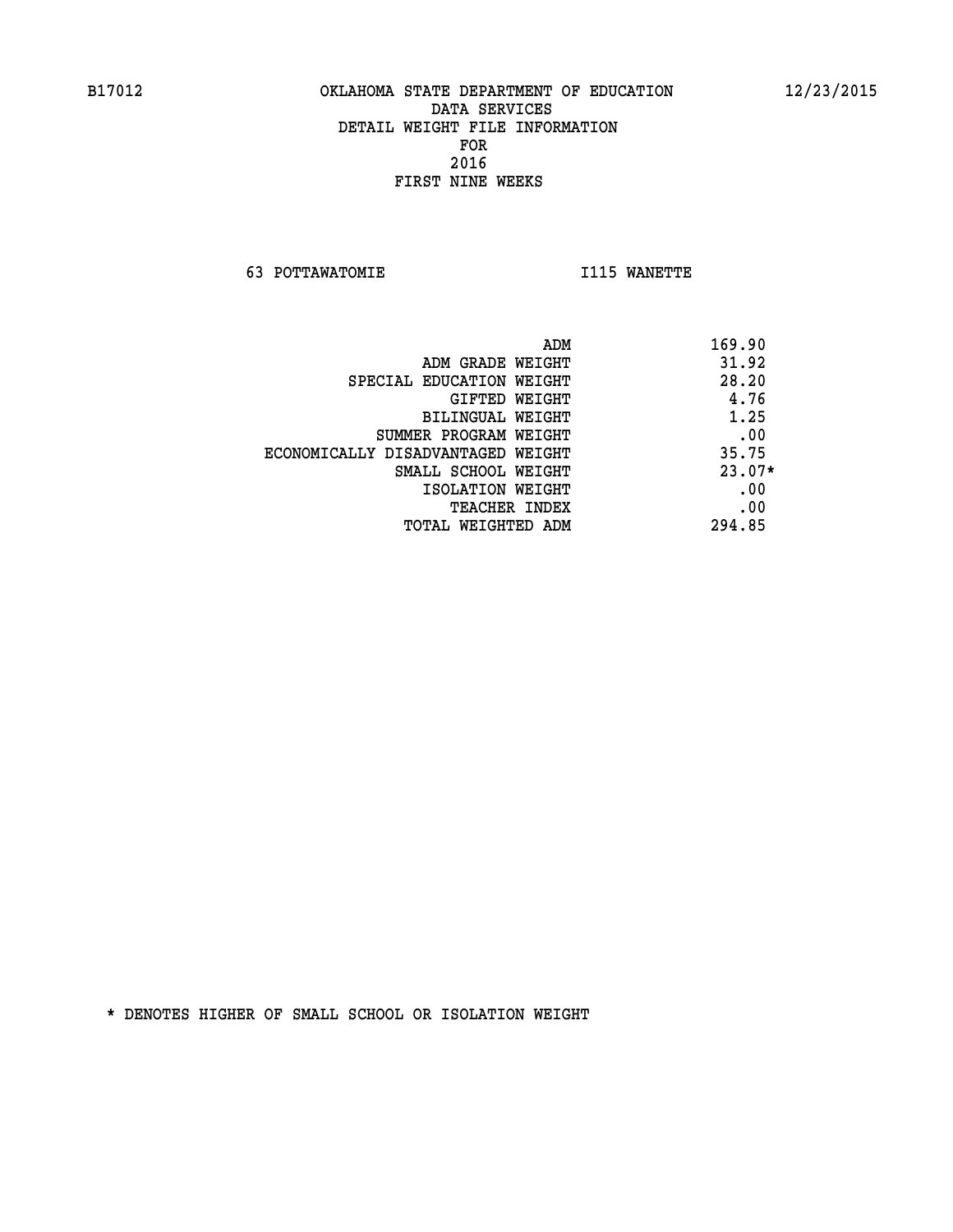**63 POTTAWATOMIE I117 MAUD** 

| ADM                               | 318.09   |
|-----------------------------------|----------|
| ADM GRADE WEIGHT                  | 60.79    |
| SPECIAL EDUCATION WEIGHT          | 54.95    |
| GIFTED WEIGHT                     | 14.62    |
| BILINGUAL WEIGHT                  | .00      |
| SUMMER PROGRAM WEIGHT             | .00      |
| ECONOMICALLY DISADVANTAGED WEIGHT | 72.25    |
| SMALL SCHOOL WEIGHT               | $25.36*$ |
| ISOLATION WEIGHT                  | .00      |
| <b>TEACHER INDEX</b>              | .00      |
| TOTAL WEIGHTED ADM                | 546.06   |
|                                   |          |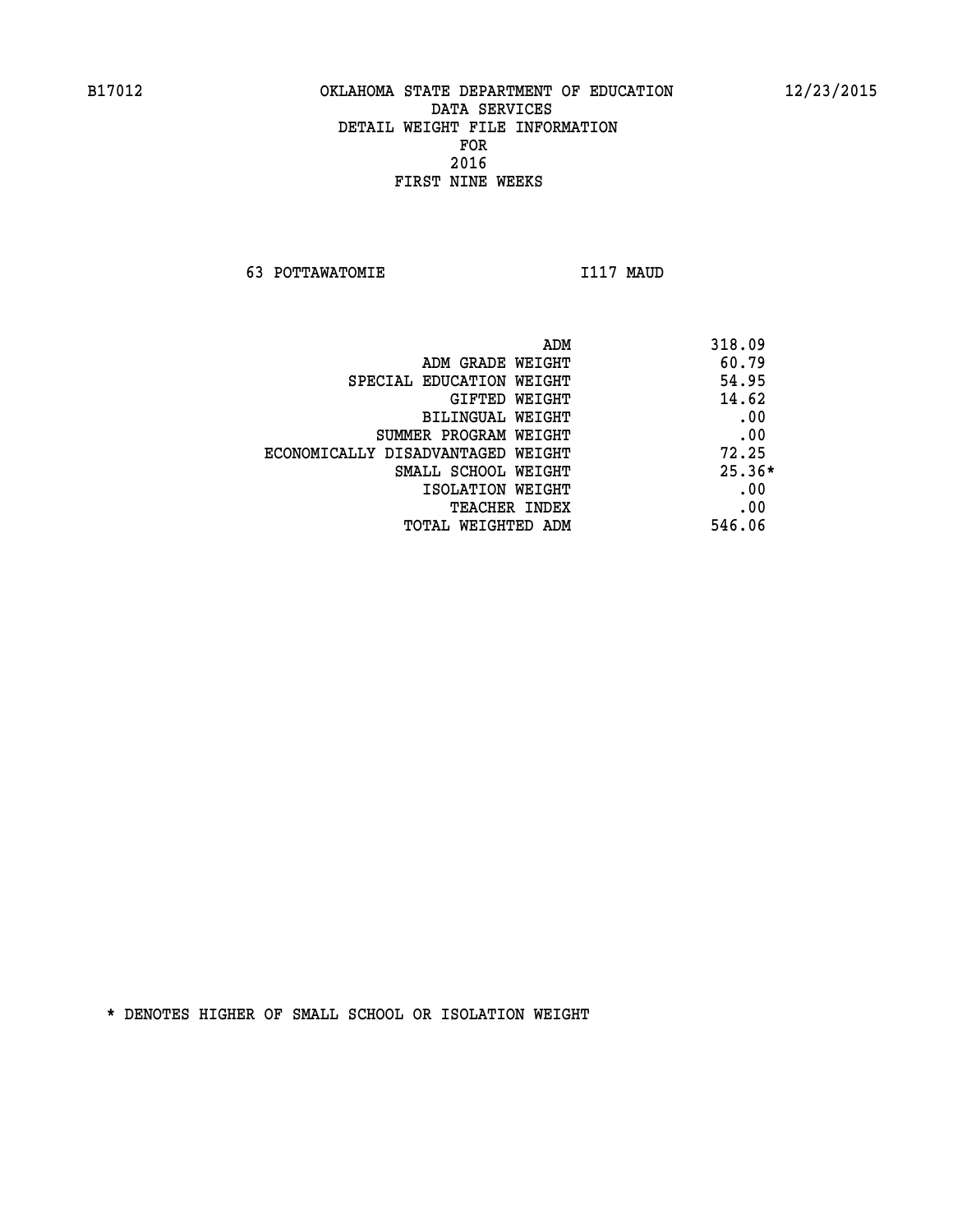**64 PUSHMATAHA C002 ALBION** 

| ADM                               | 73.53    |
|-----------------------------------|----------|
| ADM GRADE WEIGHT                  | 14.36    |
| SPECIAL EDUCATION WEIGHT          | 21.35    |
| GIFTED WEIGHT                     | 1.36     |
| BILINGUAL WEIGHT                  | .00      |
| SUMMER PROGRAM WEIGHT             | .00      |
| ECONOMICALLY DISADVANTAGED WEIGHT | 17.25    |
| SMALL SCHOOL WEIGHT               | $12.66*$ |
| ISOLATION WEIGHT                  | .00      |
| <b>TEACHER INDEX</b>              | 8.32     |
| TOTAL WEIGHTED ADM                | 148.83   |
|                                   |          |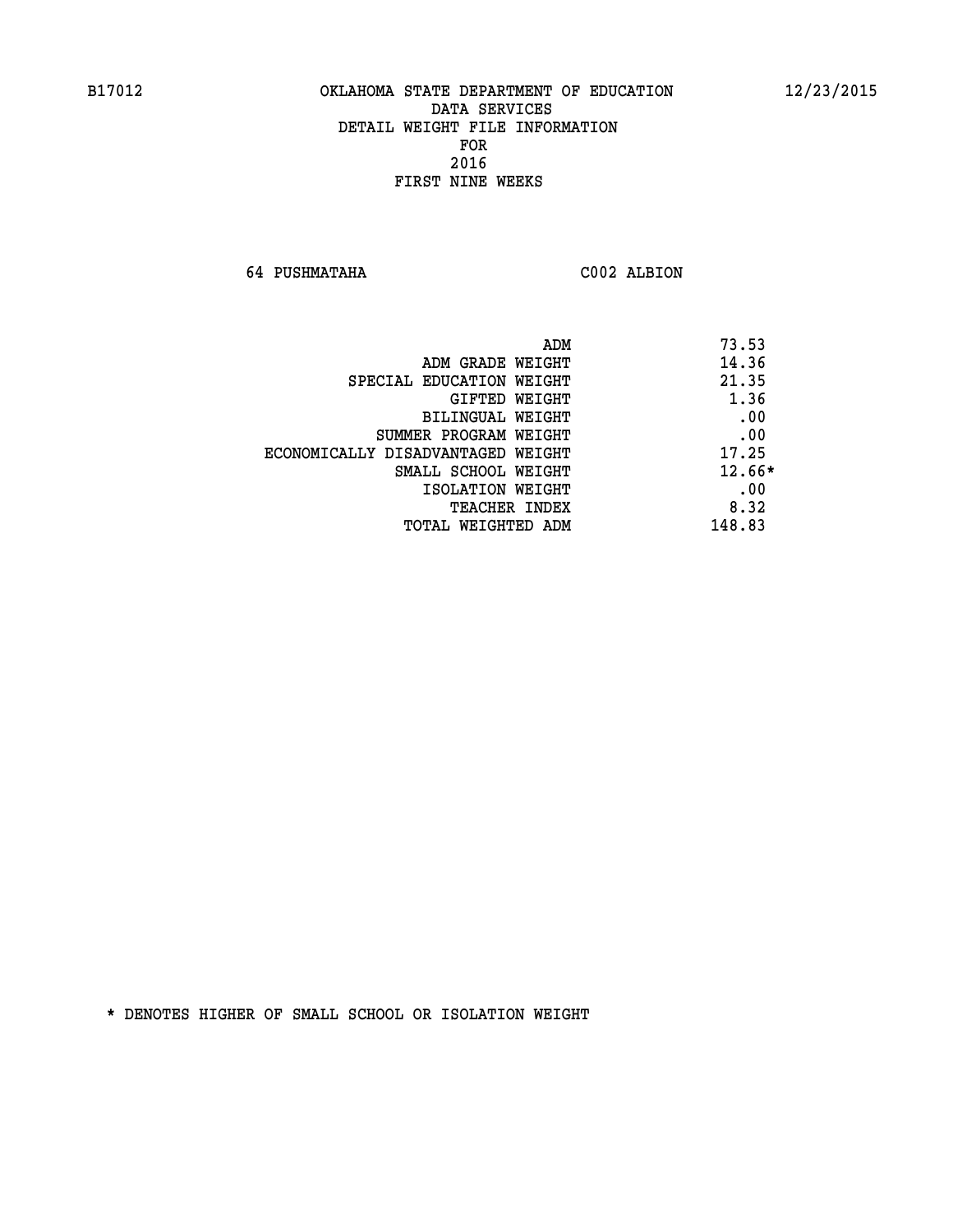**64 PUSHMATAHA C004 TUSKAHOMA** 

| ADM                               | 91.14    |
|-----------------------------------|----------|
| ADM GRADE WEIGHT                  | 16.75    |
| SPECIAL EDUCATION WEIGHT          | 38.05    |
| GIFTED WEIGHT                     | 1.70     |
| BILINGUAL WEIGHT                  | .00      |
| SUMMER PROGRAM WEIGHT             | .00      |
| ECONOMICALLY DISADVANTAGED WEIGHT | 22.25    |
| SMALL SCHOOL WEIGHT               | $15.09*$ |
| ISOLATION WEIGHT                  | .00      |
| <b>TEACHER INDEX</b>              | .00      |
| TOTAL WEIGHTED ADM                | 184.98   |
|                                   |          |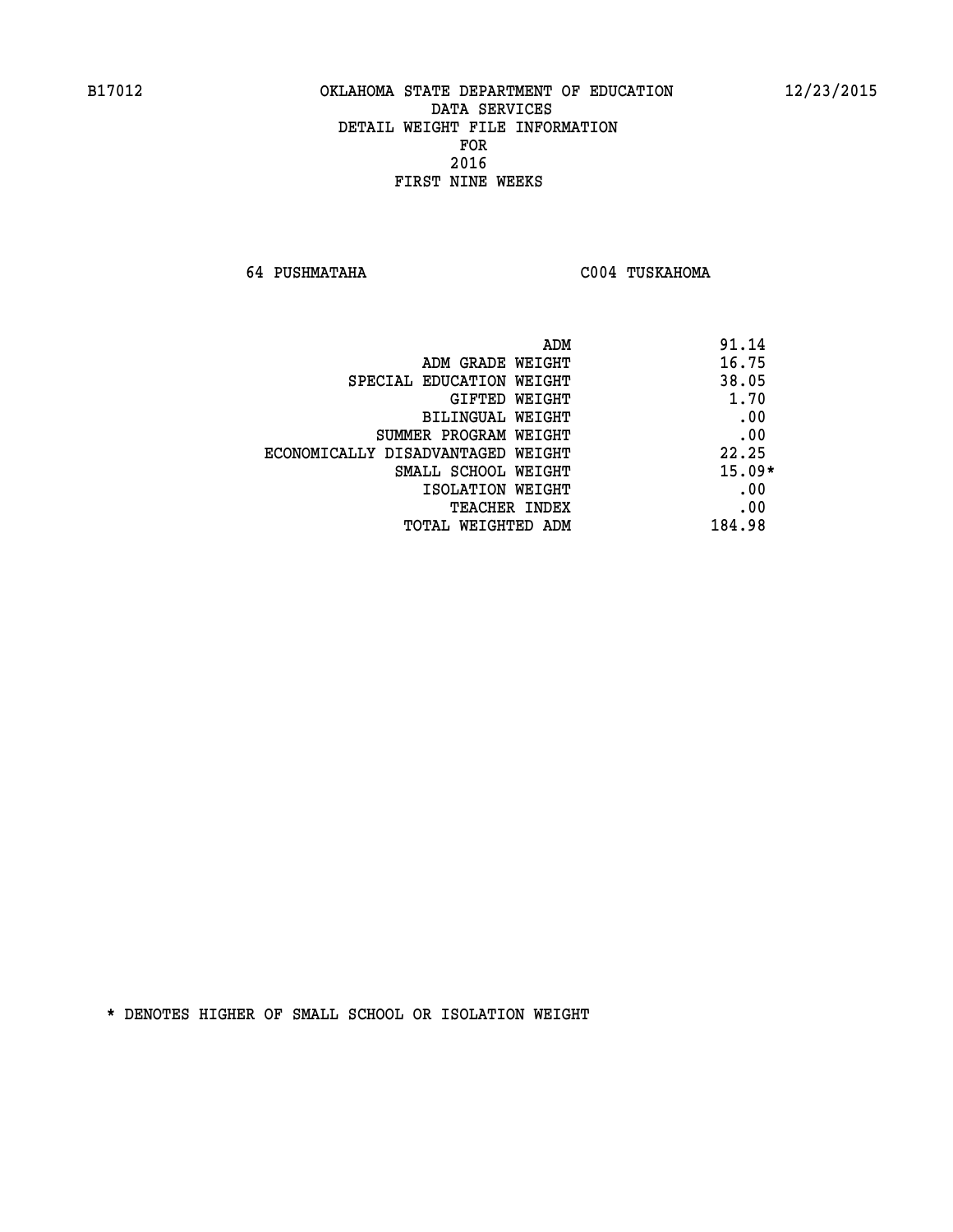**64 PUSHMATAHA C015 NASHOBA** 

|                                   | ADM | 59.28    |
|-----------------------------------|-----|----------|
| ADM GRADE WEIGHT                  |     | 14.39    |
| SPECIAL EDUCATION WEIGHT          |     | 60.85    |
| GIFTED WEIGHT                     |     | 1.70     |
| BILINGUAL WEIGHT                  |     | .00      |
| SUMMER PROGRAM WEIGHT             |     | .00      |
| ECONOMICALLY DISADVANTAGED WEIGHT |     | 12.50    |
| SMALL SCHOOL WEIGHT               |     | 10.53    |
| ISOLATION WEIGHT                  |     | $14.08*$ |
| TEACHER INDEX                     |     | 10.59    |
| TOTAL WEIGHTED ADM                |     | 173.39   |
|                                   |     |          |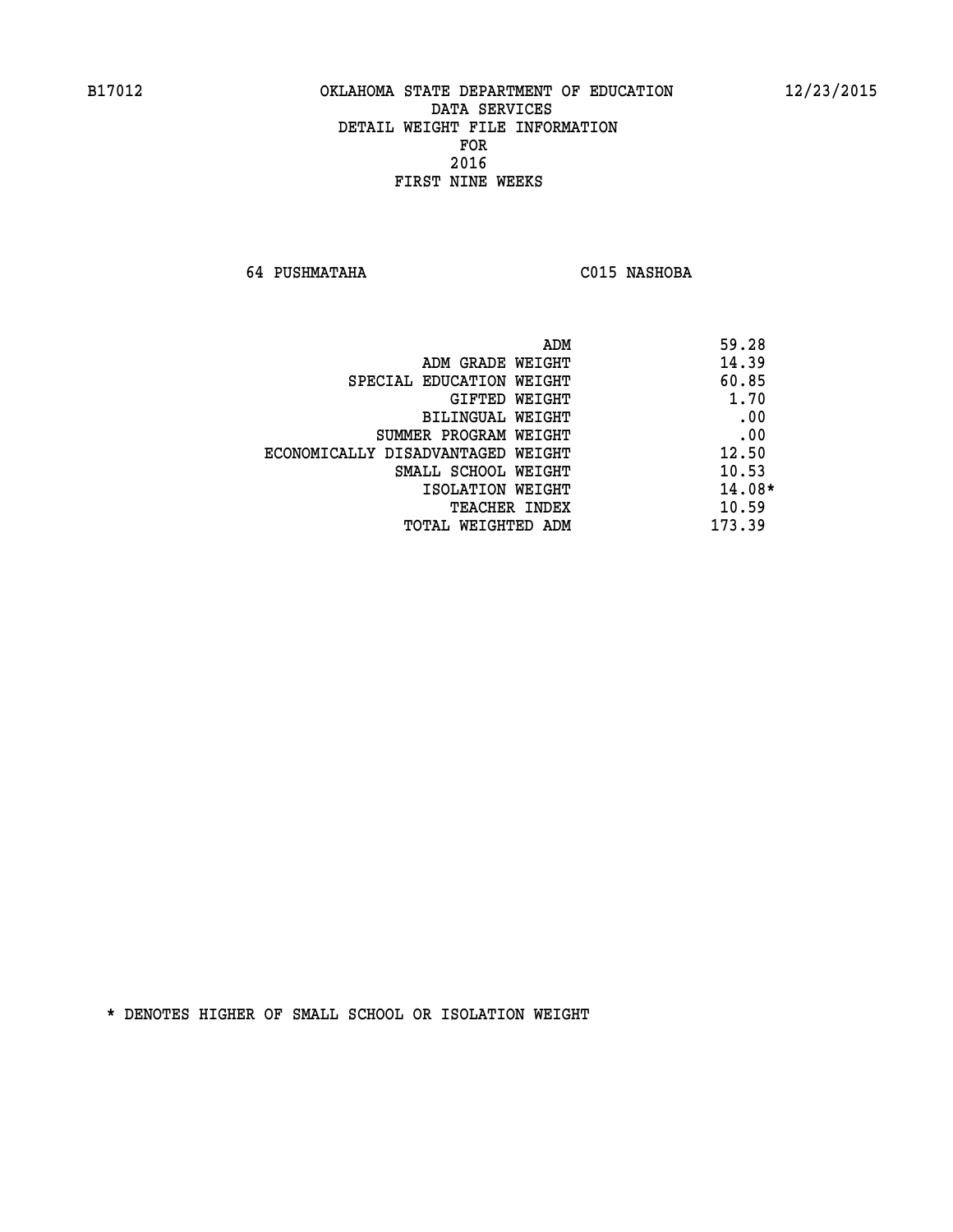**64 PUSHMATAHA I001 RATTAN** 

|                                   | ADM<br>497.16 |
|-----------------------------------|---------------|
| ADM GRADE WEIGHT                  | 93.95         |
| SPECIAL EDUCATION WEIGHT          | 78.65         |
| GIFTED WEIGHT                     | 12.92         |
| BILINGUAL WEIGHT                  | .00           |
| SUMMER PROGRAM WEIGHT             | .00           |
| ECONOMICALLY DISADVANTAGED WEIGHT | 81.25         |
| SMALL SCHOOL WEIGHT               | 5.98          |
| ISOLATION WEIGHT                  | $175.70*$     |
| TEACHER INDEX                     | 45.65         |
| TOTAL WEIGHTED ADM                | 985.28        |
|                                   |               |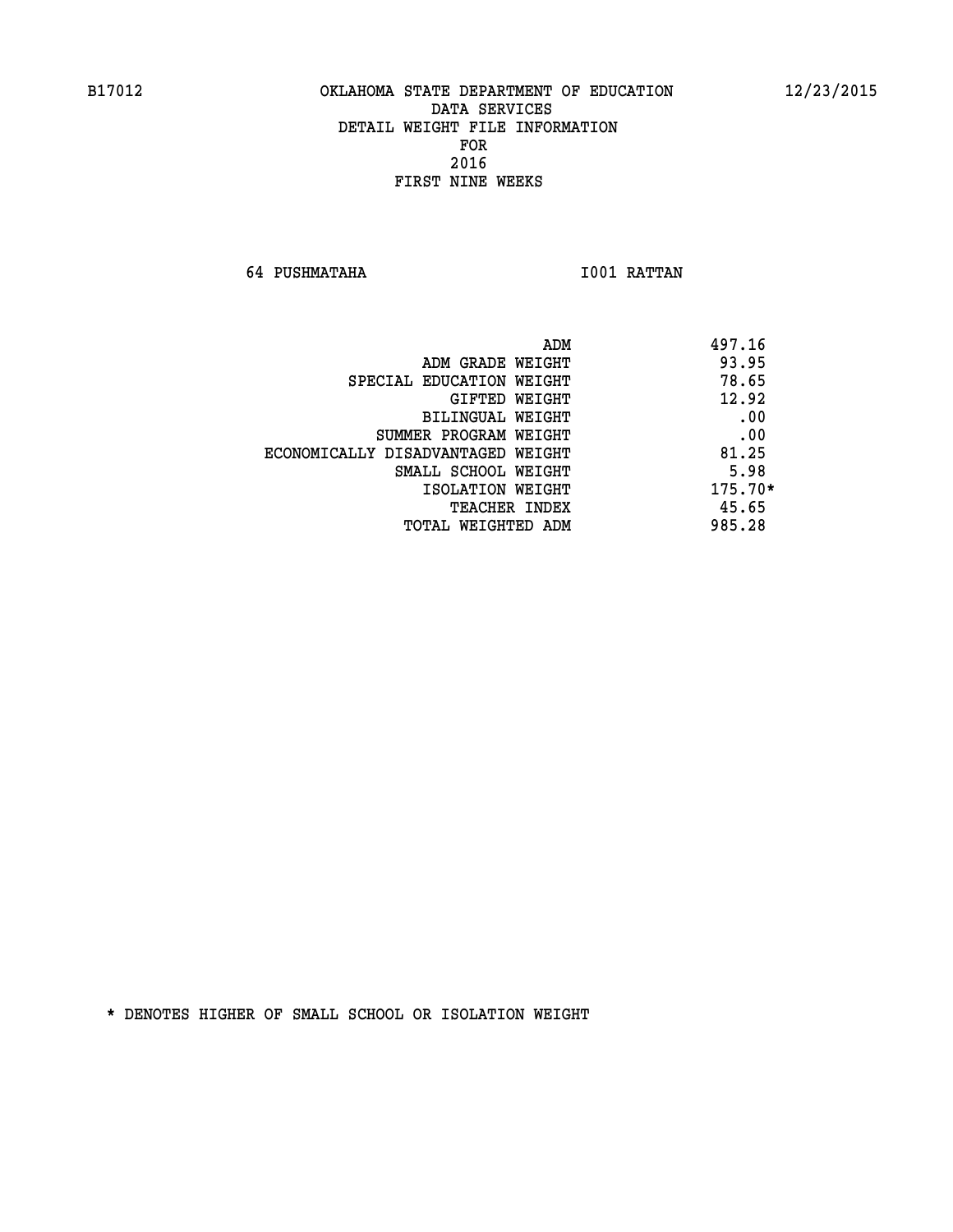**64 PUSHMATAHA I010 CLAYTON** 

| 286.13<br>ADM                              |  |
|--------------------------------------------|--|
| 55.71<br>ADM GRADE WEIGHT                  |  |
| 108.05<br>SPECIAL EDUCATION WEIGHT         |  |
| 7.82<br>GIFTED WEIGHT                      |  |
| .00<br>BILINGUAL WEIGHT                    |  |
| .00<br>SUMMER PROGRAM WEIGHT               |  |
| 60.25<br>ECONOMICALLY DISADVANTAGED WEIGHT |  |
| 26.27<br>SMALL SCHOOL WEIGHT               |  |
| $174.54*$<br>ISOLATION WEIGHT              |  |
| 11.86<br>TEACHER INDEX                     |  |
| 704.36<br>TOTAL WEIGHTED ADM               |  |
|                                            |  |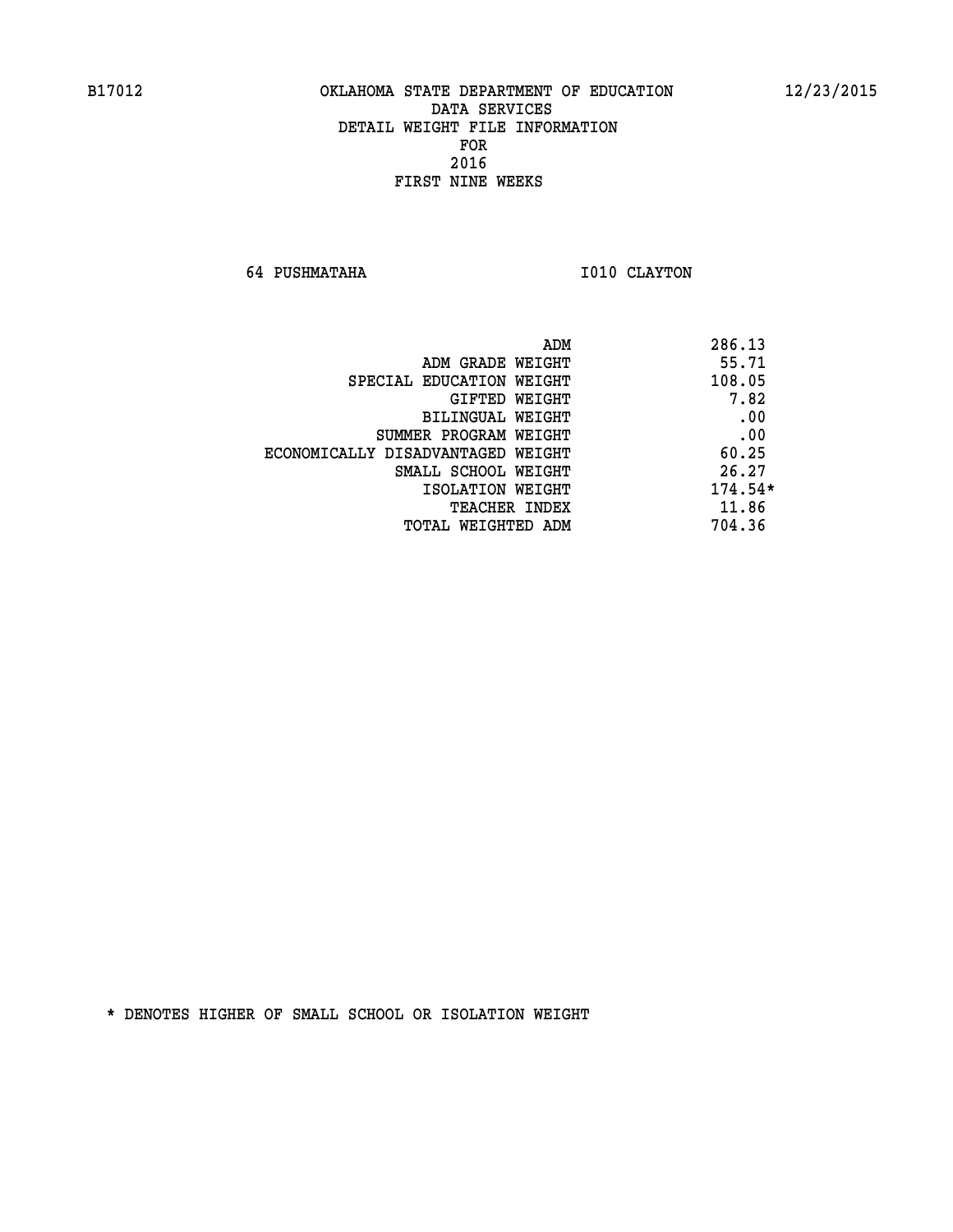**64 PUSHMATAHA I013 ANTLERS** 

| 1,005.31 |
|----------|
| 196.52   |
| 192.70   |
| 36.04    |
| 5.00     |
| .00      |
| 194.25   |
| .00      |
| .00      |
| 26.11    |
| 1,655.93 |
|          |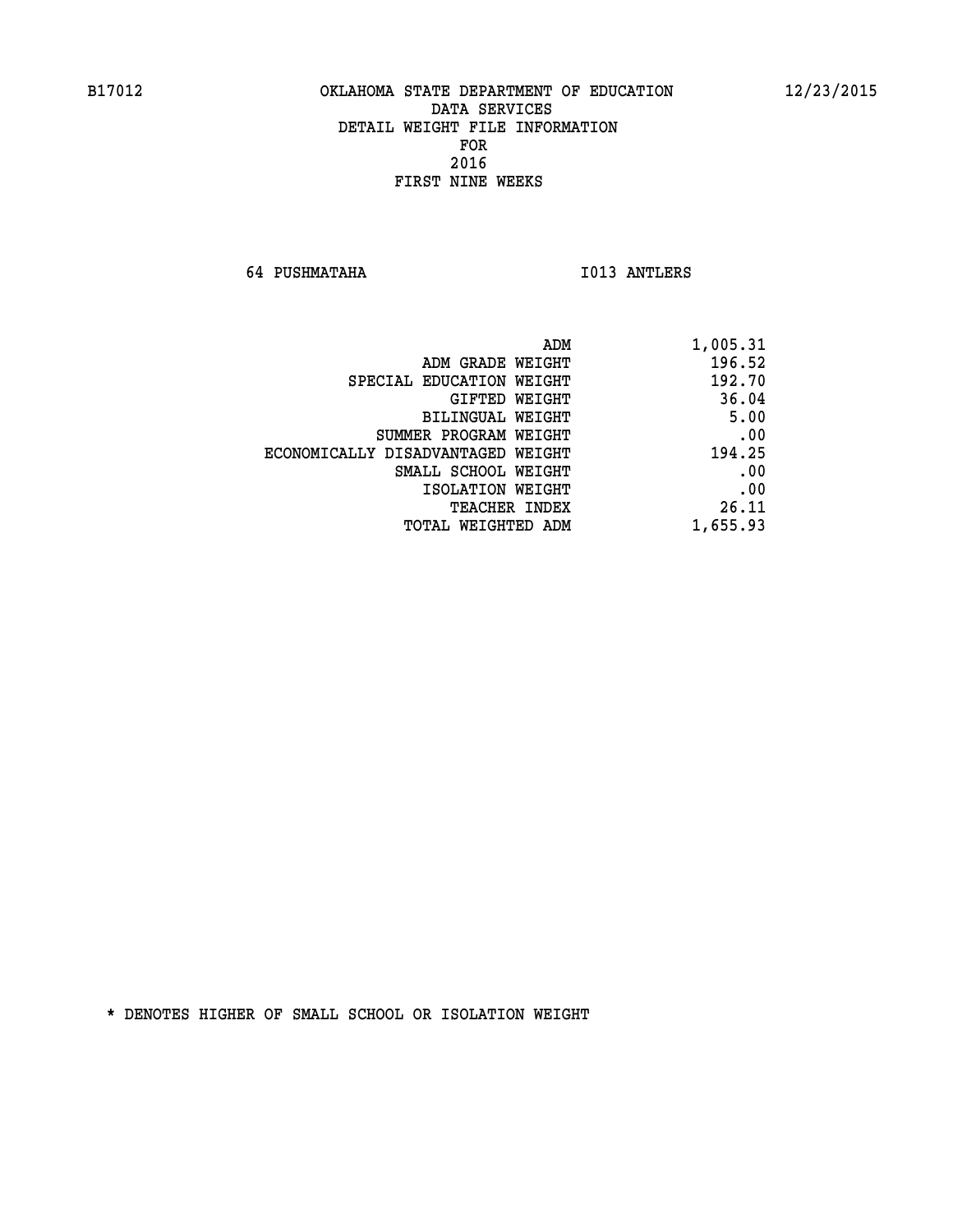**64 PUSHMATAHA I022 MOYERS** 

| ADM                               | 208.53   |
|-----------------------------------|----------|
| ADM GRADE WEIGHT                  | 42.14    |
| SPECIAL EDUCATION WEIGHT          | 74.45    |
| GIFTED WEIGHT                     | 5.78     |
| BILINGUAL WEIGHT                  | .00      |
| SUMMER PROGRAM WEIGHT             | .00      |
| ECONOMICALLY DISADVANTAGED WEIGHT | 38.75    |
| SMALL SCHOOL WEIGHT               | 25.27    |
| ISOLATION WEIGHT                  | $28.92*$ |
| <b>TEACHER INDEX</b>              | 1.13     |
| TOTAL WEIGHTED ADM                | 399.70   |
|                                   |          |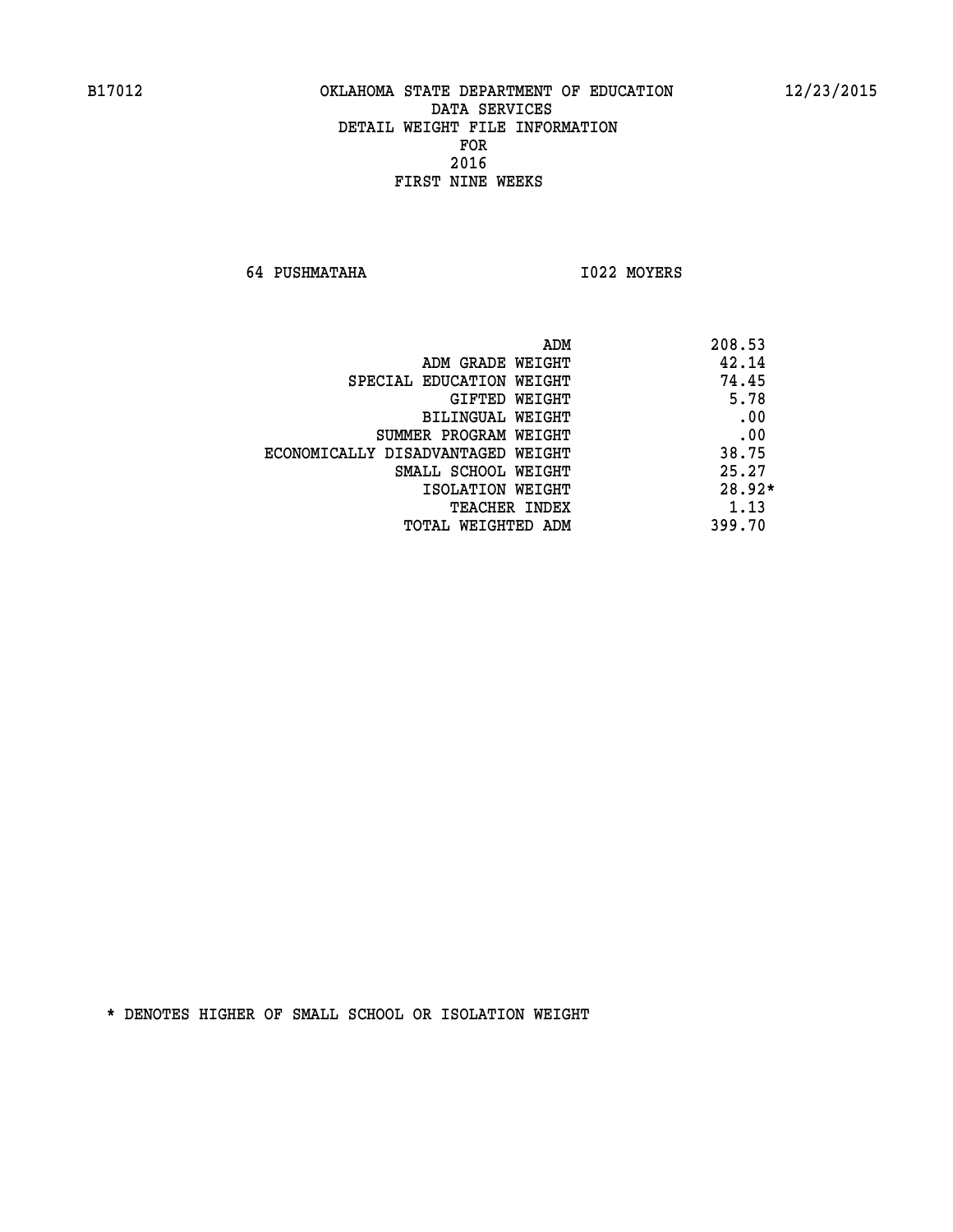**65 ROGER MILLS I003 LEEDEY** 

| 232.33<br>ADM                              |  |
|--------------------------------------------|--|
| 47.52<br>ADM GRADE WEIGHT                  |  |
| 21.20<br>SPECIAL EDUCATION WEIGHT          |  |
| 7.14<br>GIFTED WEIGHT                      |  |
| .00<br>BILINGUAL WEIGHT                    |  |
| .00<br>SUMMER PROGRAM WEIGHT               |  |
| 18.00<br>ECONOMICALLY DISADVANTAGED WEIGHT |  |
| 26.06<br>SMALL SCHOOL WEIGHT               |  |
| $151.01*$<br>ISOLATION WEIGHT              |  |
| 26.90<br><b>TEACHER INDEX</b>              |  |
| 504.10<br>TOTAL WEIGHTED ADM               |  |
|                                            |  |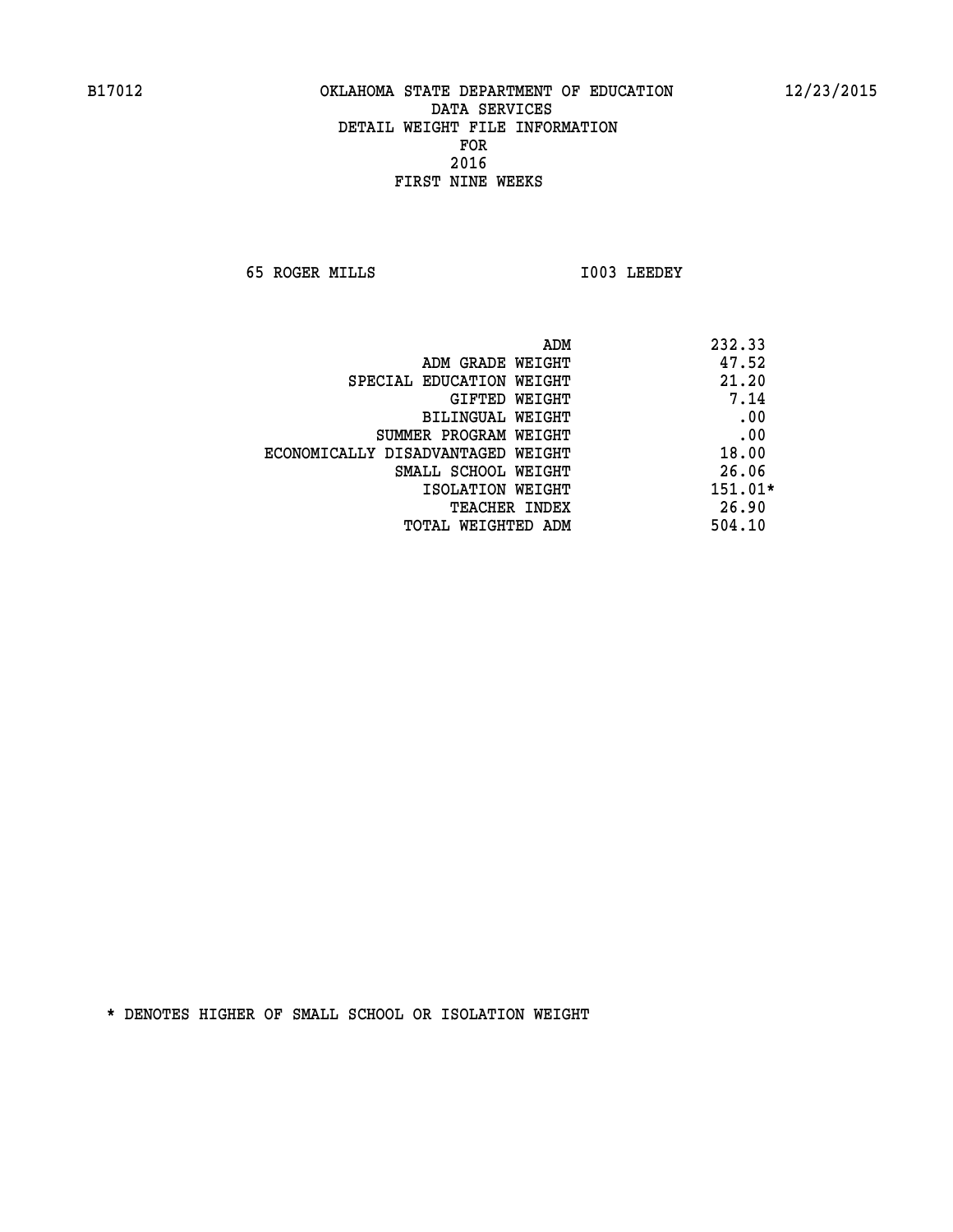**65 ROGER MILLS I006 REYDON** 

|                                   | ADM | 127.07   |
|-----------------------------------|-----|----------|
| ADM GRADE WEIGHT                  |     | 24.72    |
| SPECIAL EDUCATION WEIGHT          |     | 11.30    |
| GIFTED WEIGHT                     |     | 3.06     |
| BILINGUAL WEIGHT                  |     | .00      |
| SUMMER PROGRAM WEIGHT             |     | .00      |
| ECONOMICALLY DISADVANTAGED WEIGHT |     | 15.75    |
| SMALL SCHOOL WEIGHT               |     | 19.31    |
| ISOLATION WEIGHT                  |     | $88.59*$ |
| TEACHER INDEX                     |     | .00      |
| TOTAL WEIGHTED ADM                |     | 270.49   |
|                                   |     |          |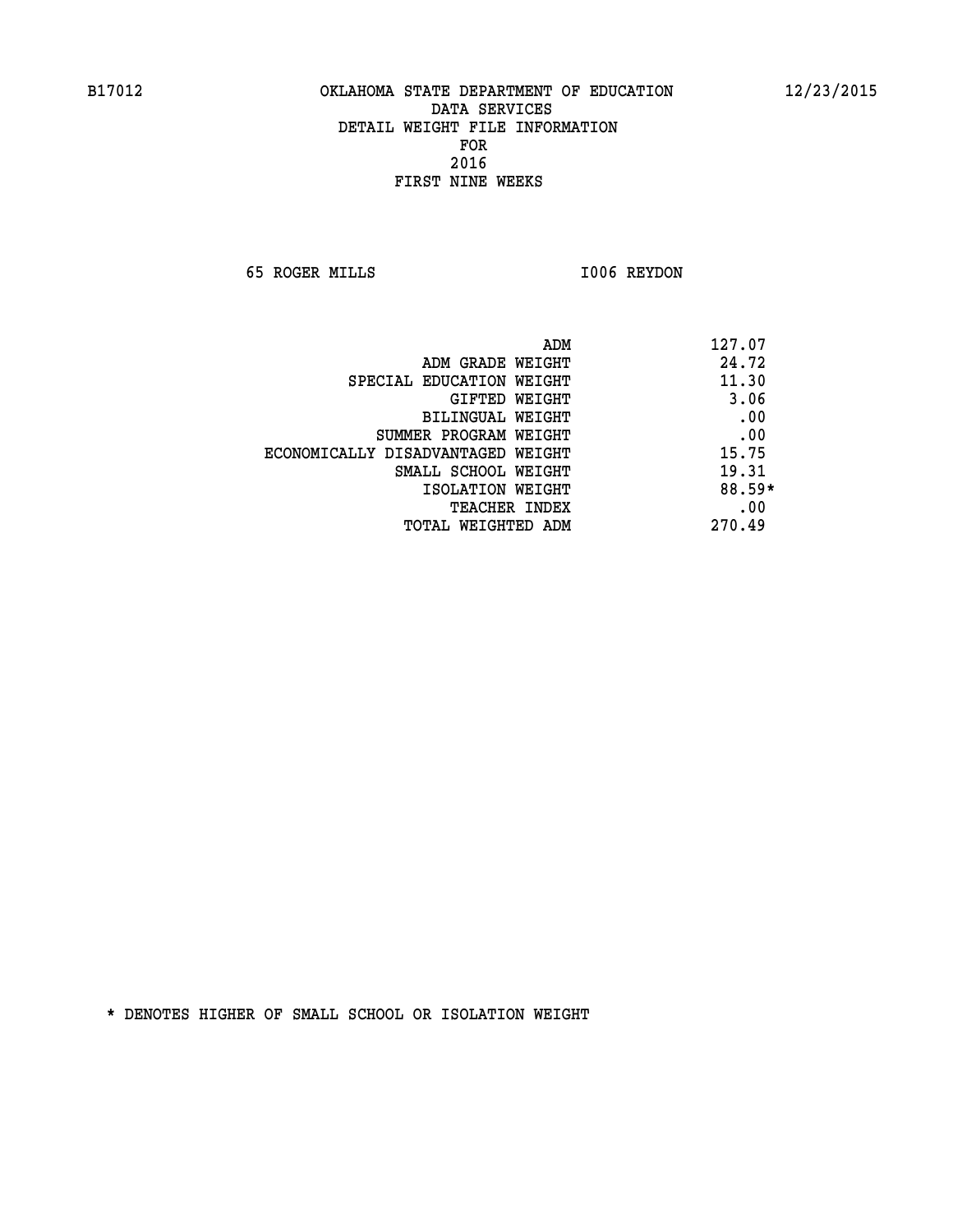**65 ROGER MILLS I007 CHEYENNE** 

|                                   | ADM<br>359.25 |
|-----------------------------------|---------------|
| ADM GRADE WEIGHT                  | 70.99         |
| SPECIAL EDUCATION WEIGHT          | 70.90         |
| GIFTED WEIGHT                     | 9.86          |
| BILINGUAL WEIGHT                  | 1.75          |
| SUMMER PROGRAM WEIGHT             | 1.20          |
| ECONOMICALLY DISADVANTAGED WEIGHT | 31.75         |
| SMALL SCHOOL WEIGHT               | 23.06         |
| ISOLATION WEIGHT                  | $165.26*$     |
| <b>TEACHER INDEX</b>              | 6.61          |
| TOTAL WEIGHTED ADM                | 717.57        |
|                                   |               |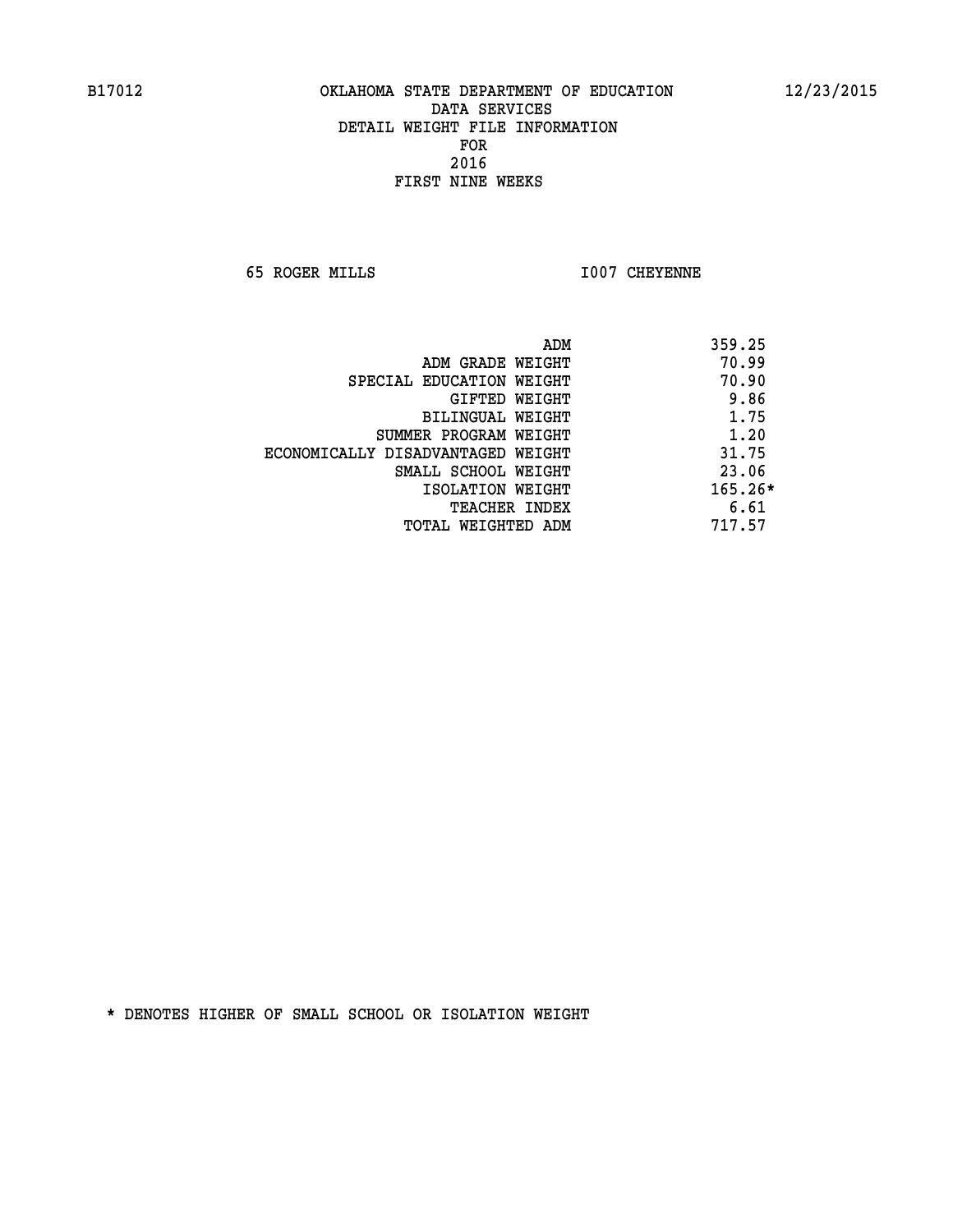**65 ROGER MILLS I015 SWEETWATER** 

| ADM                               | 138.26 |
|-----------------------------------|--------|
| ADM GRADE WEIGHT                  | 25.57  |
| SPECIAL EDUCATION WEIGHT          | 19.40  |
| GIFTED WEIGHT                     | 1.36   |
| <b>BILINGUAL WEIGHT</b>           | .00    |
| SUMMER PROGRAM WEIGHT             | .00    |
| ECONOMICALLY DISADVANTAGED WEIGHT | 29.50  |
| SMALL SCHOOL WEIGHT               | 20.42  |
| ISOLATION WEIGHT                  | 48.75* |
| <b>TEACHER INDEX</b>              | 6.26   |
| TOTAL WEIGHTED ADM                | 269.10 |
|                                   |        |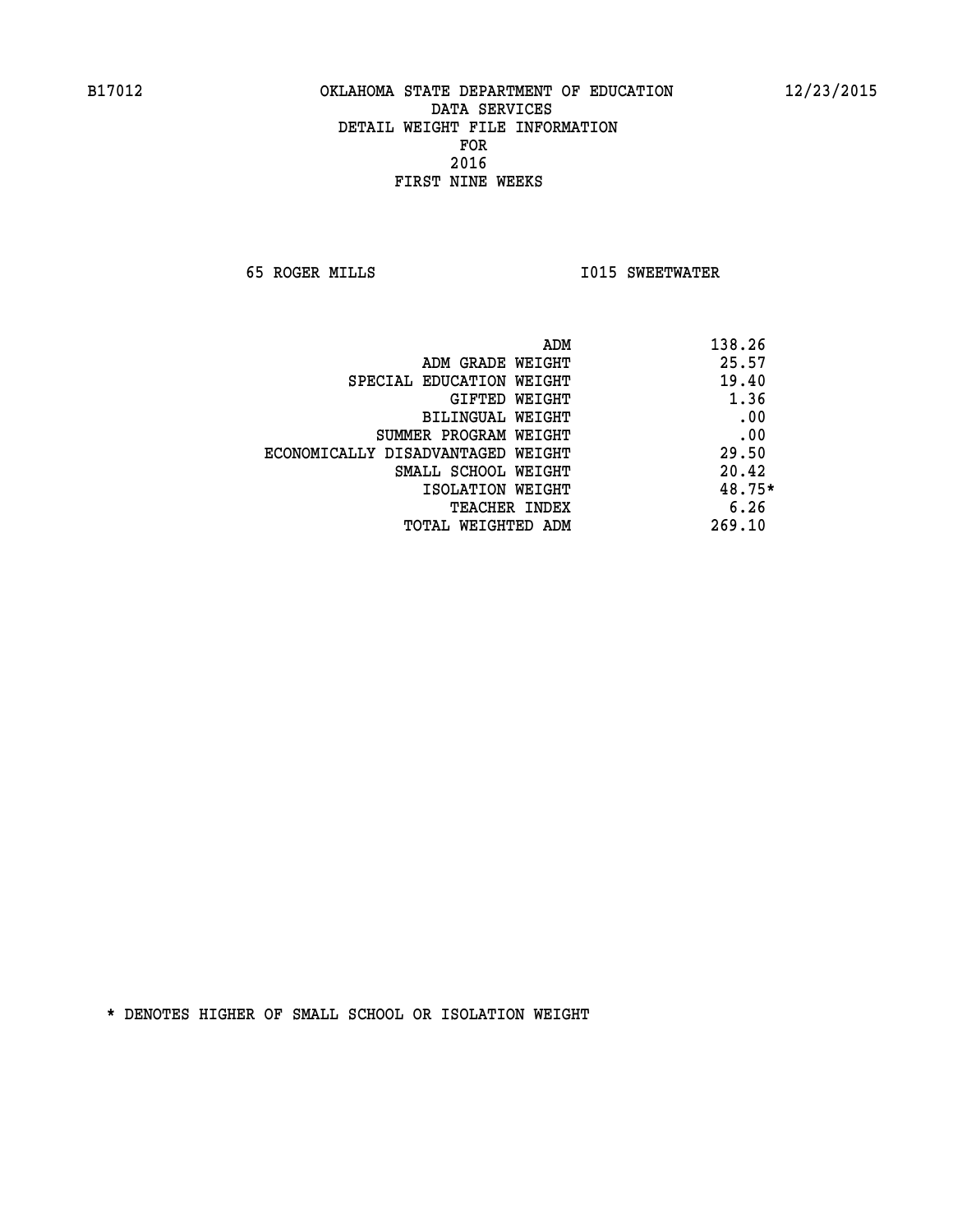**65 ROGER MILLS I066 HAMMON** 

|                                   | ADM | 256.63    |
|-----------------------------------|-----|-----------|
| ADM GRADE WEIGHT                  |     | 53.44     |
| SPECIAL EDUCATION WEIGHT          |     | 33.10     |
| GIFTED WEIGHT                     |     | 8.50      |
| BILINGUAL WEIGHT                  |     | 3.25      |
| SUMMER PROGRAM WEIGHT             |     | .00       |
| ECONOMICALLY DISADVANTAGED WEIGHT |     | 37.75     |
| SMALL SCHOOL WEIGHT               |     | 26.43     |
| ISOLATION WEIGHT                  |     | $125.03*$ |
| <b>TEACHER INDEX</b>              |     | 12.10     |
| TOTAL WEIGHTED ADM                |     | 529.80    |
|                                   |     |           |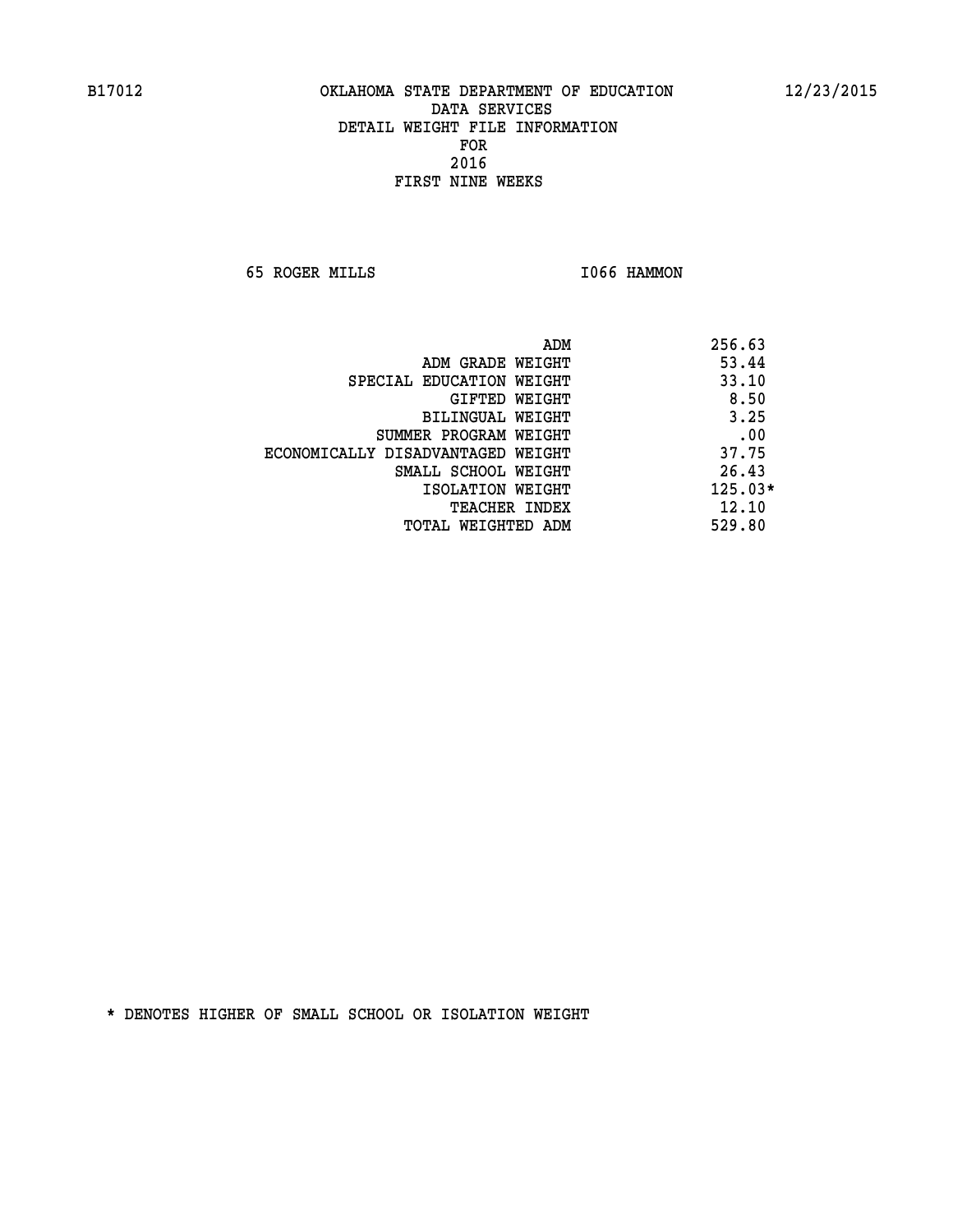**66 ROGERS C009 JUSTUS-TIAWAH** 

|                                   | ADM | 514.10  |
|-----------------------------------|-----|---------|
| ADM GRADE WEIGHT                  |     | 97.12   |
| SPECIAL EDUCATION WEIGHT          |     | 61.10   |
| GIFTED WEIGHT                     |     | 16.66   |
| BILINGUAL WEIGHT                  |     | 1.00    |
| SUMMER PROGRAM WEIGHT             |     | .00     |
| ECONOMICALLY DISADVANTAGED WEIGHT |     | 45.50   |
| SMALL SCHOOL WEIGHT               |     | $2.90*$ |
| ISOLATION WEIGHT                  |     | .00     |
| <b>TEACHER INDEX</b>              |     | 1.90    |
| TOTAL WEIGHTED ADM                |     | 740.28  |
|                                   |     |         |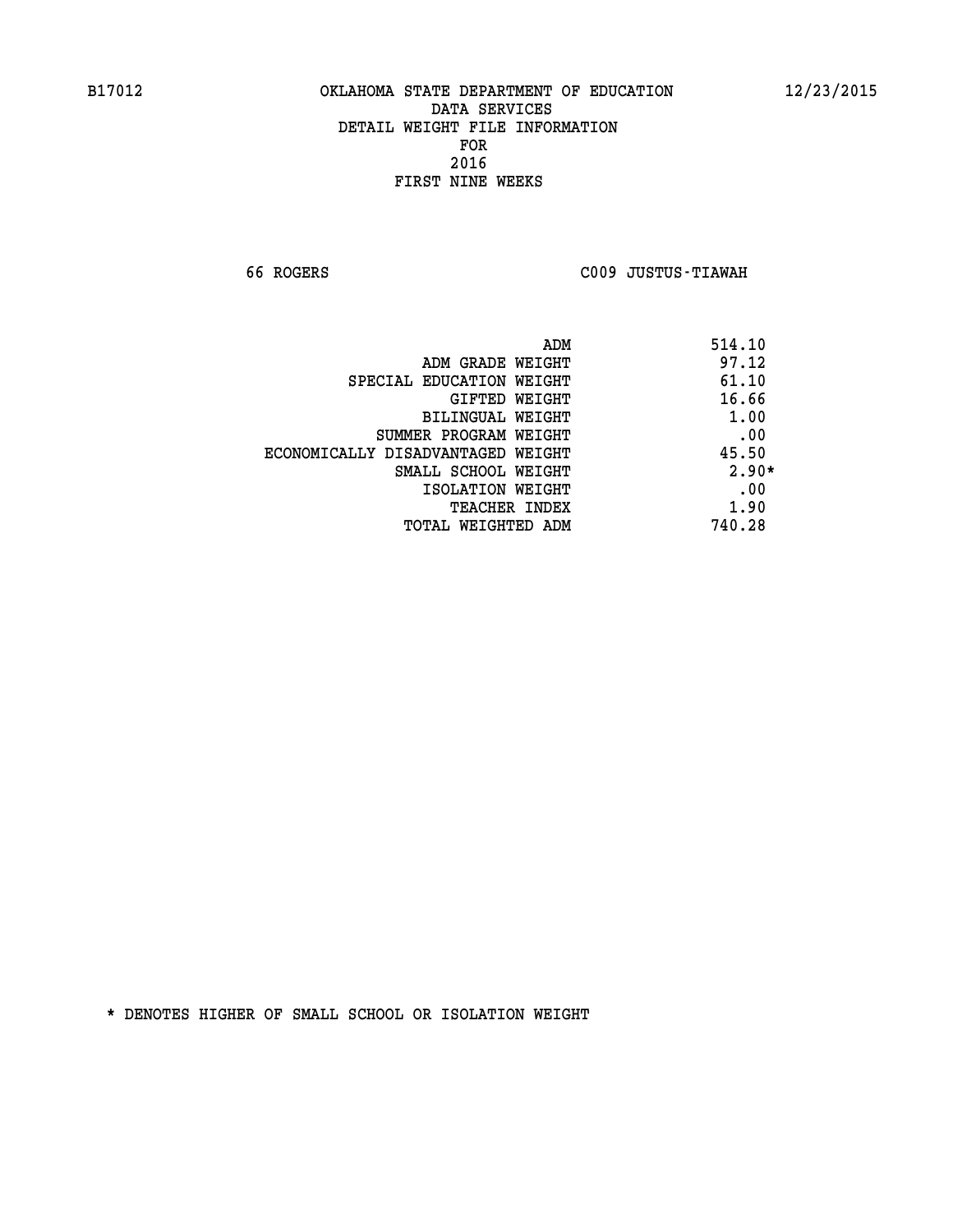**66 ROGERS I001 CLAREMORE** 

| 4,053.00 |
|----------|
| 692.59   |
| 589.15   |
| 146.88   |
| 53.25    |
| 1.20     |
| 567.25   |
| .00      |
| .00      |
| .00      |
| 6,103.32 |
|          |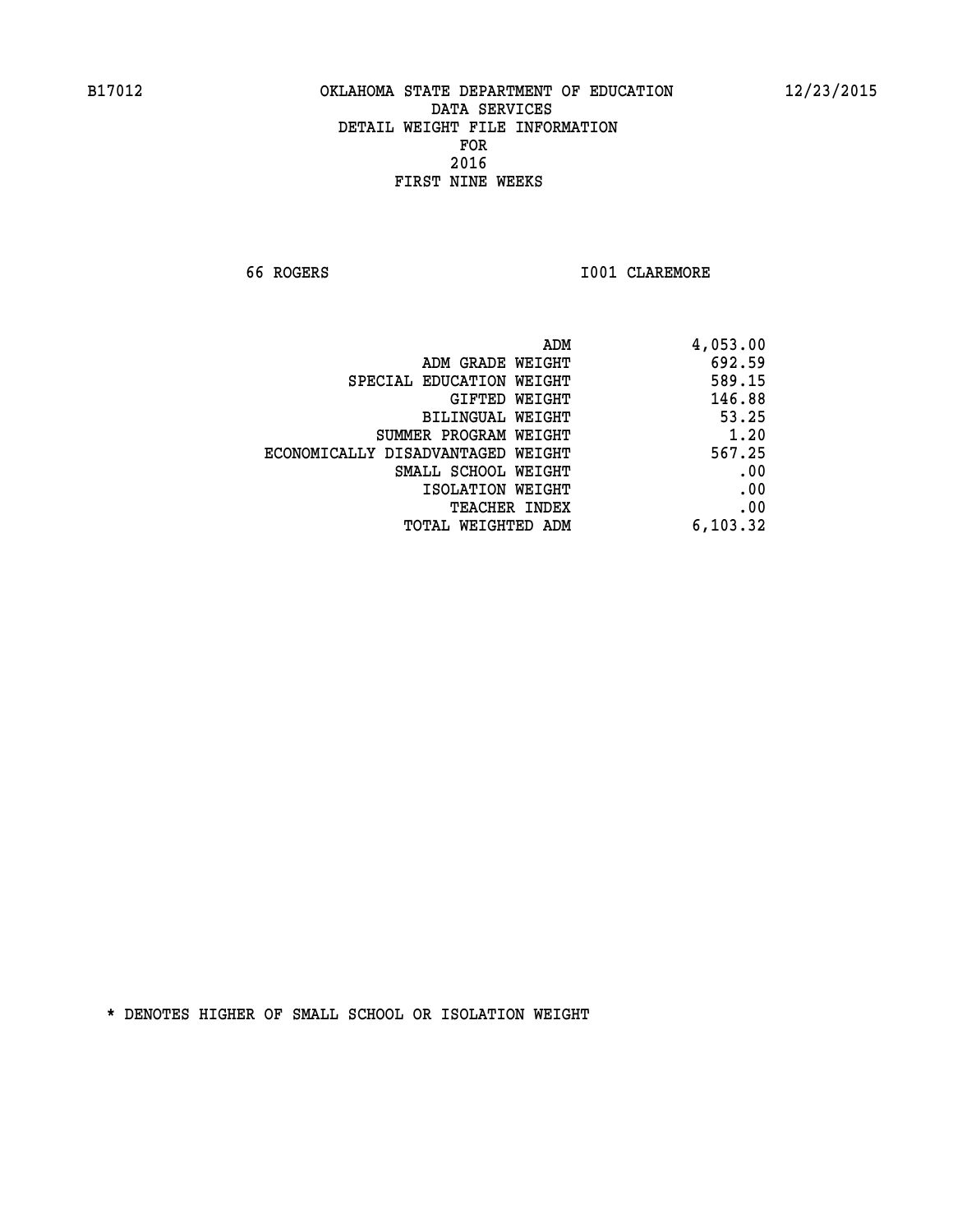**66 ROGERS I002 CATOOSA** 

| 2,092.19 |
|----------|
| 368.02   |
| 404.10   |
| 74.80    |
| 51.50    |
| .00      |
| 362.00   |
| .00      |
| .00      |
| 79.59    |
| 3,432.20 |
|          |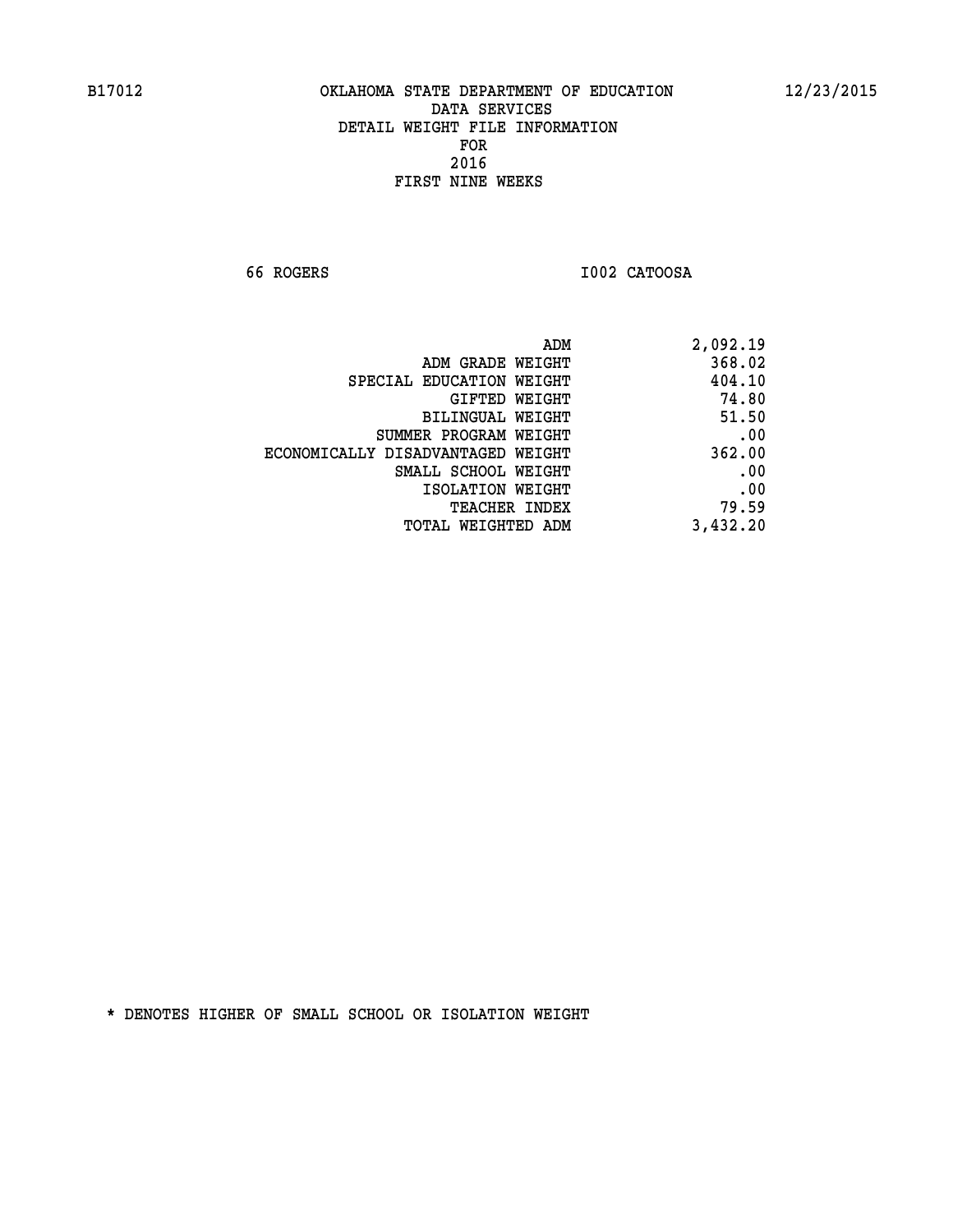**66 ROGERS I003 CHELSEA** 

| 932.72   |
|----------|
| 186.74   |
| 183.65   |
| 22.44    |
| .00      |
| .00      |
| 178.25   |
| .00      |
| .00      |
| 46.46    |
| 1,550.26 |
|          |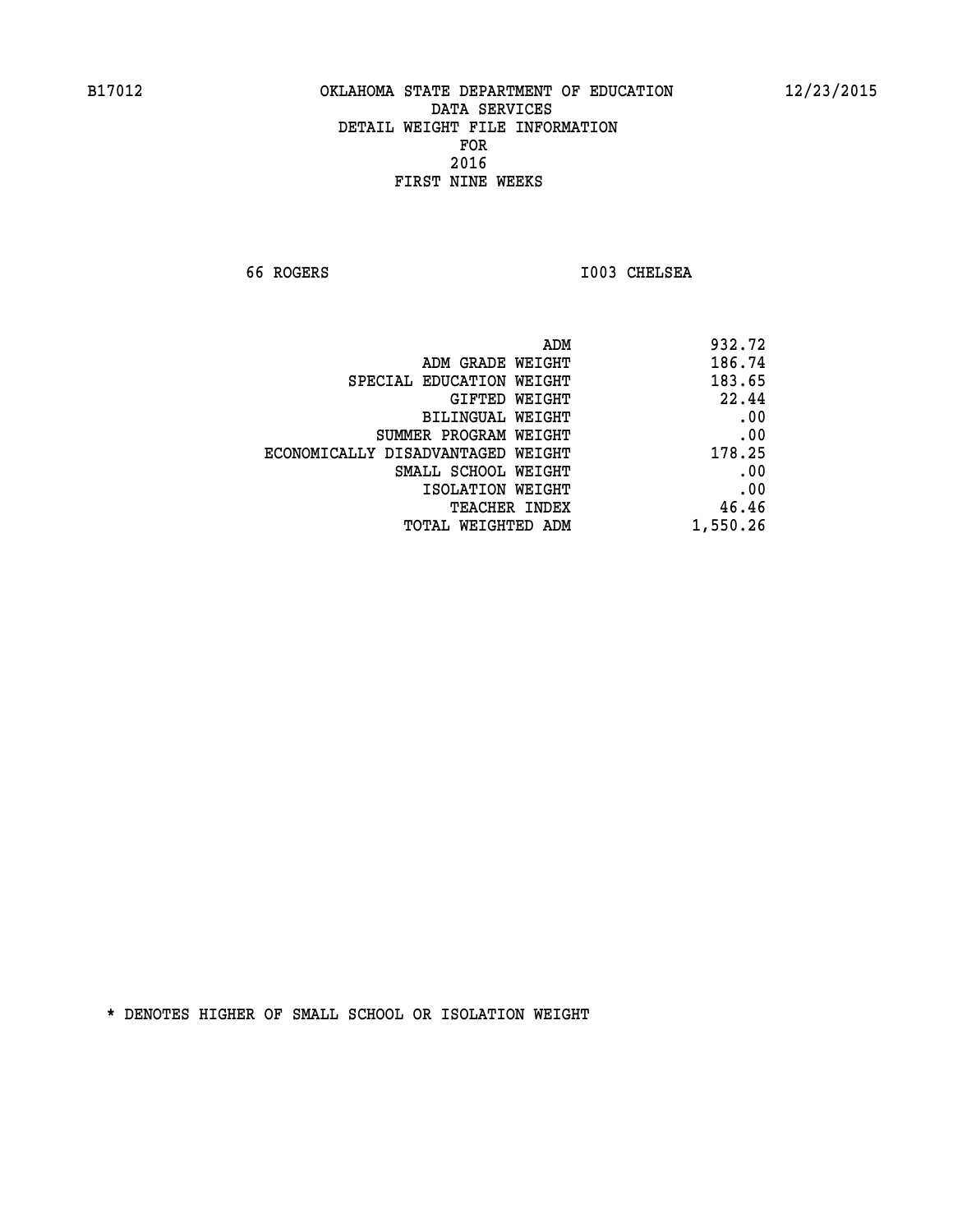**66 ROGERS I004 OOLOGAH-TALALA** 

| ADM GRADE WEIGHT<br>SPECIAL EDUCATION WEIGHT<br>GIFTED WEIGHT<br>BILINGUAL WEIGHT<br>SUMMER PROGRAM WEIGHT<br>ECONOMICALLY DISADVANTAGED WEIGHT<br>SMALL SCHOOL WEIGHT | 354.77<br>250.40<br>74.46<br>15.75 |
|------------------------------------------------------------------------------------------------------------------------------------------------------------------------|------------------------------------|
|                                                                                                                                                                        |                                    |
|                                                                                                                                                                        |                                    |
|                                                                                                                                                                        |                                    |
|                                                                                                                                                                        |                                    |
|                                                                                                                                                                        | .00                                |
|                                                                                                                                                                        | 206.75                             |
|                                                                                                                                                                        | .00                                |
| ISOLATION WEIGHT                                                                                                                                                       | .00                                |
| <b>TEACHER INDEX</b>                                                                                                                                                   | 9.46                               |
| TOTAL WEIGHTED ADM                                                                                                                                                     | 2,715.65                           |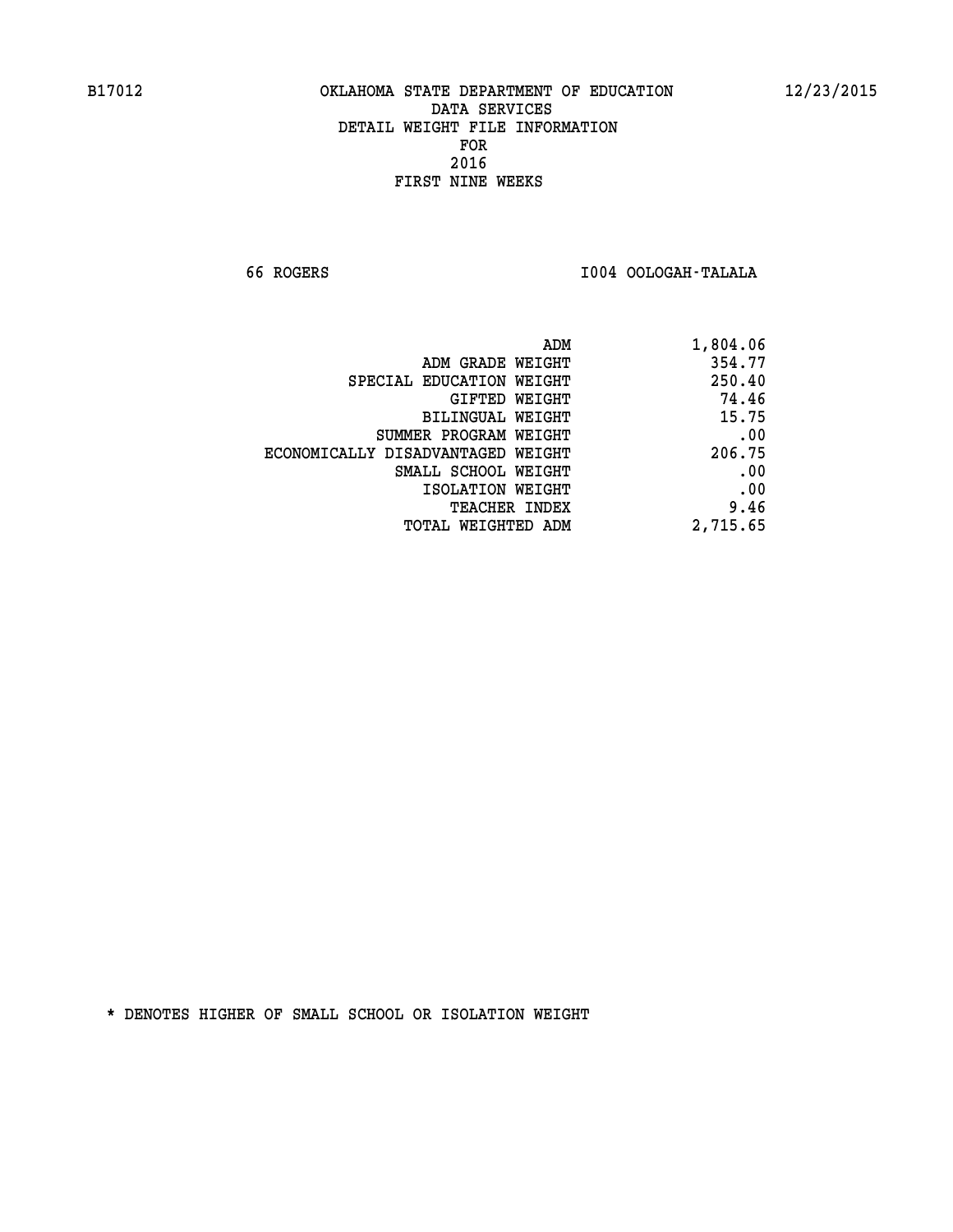**66 ROGERS I005 INOLA** 

| 1,362.40 |
|----------|
| 260.01   |
| 212.60   |
| 44.20    |
| 18.75    |
| 1.20     |
| 174.00   |
| .00      |
| .00      |
| 65.75    |
| 2,138.91 |
|          |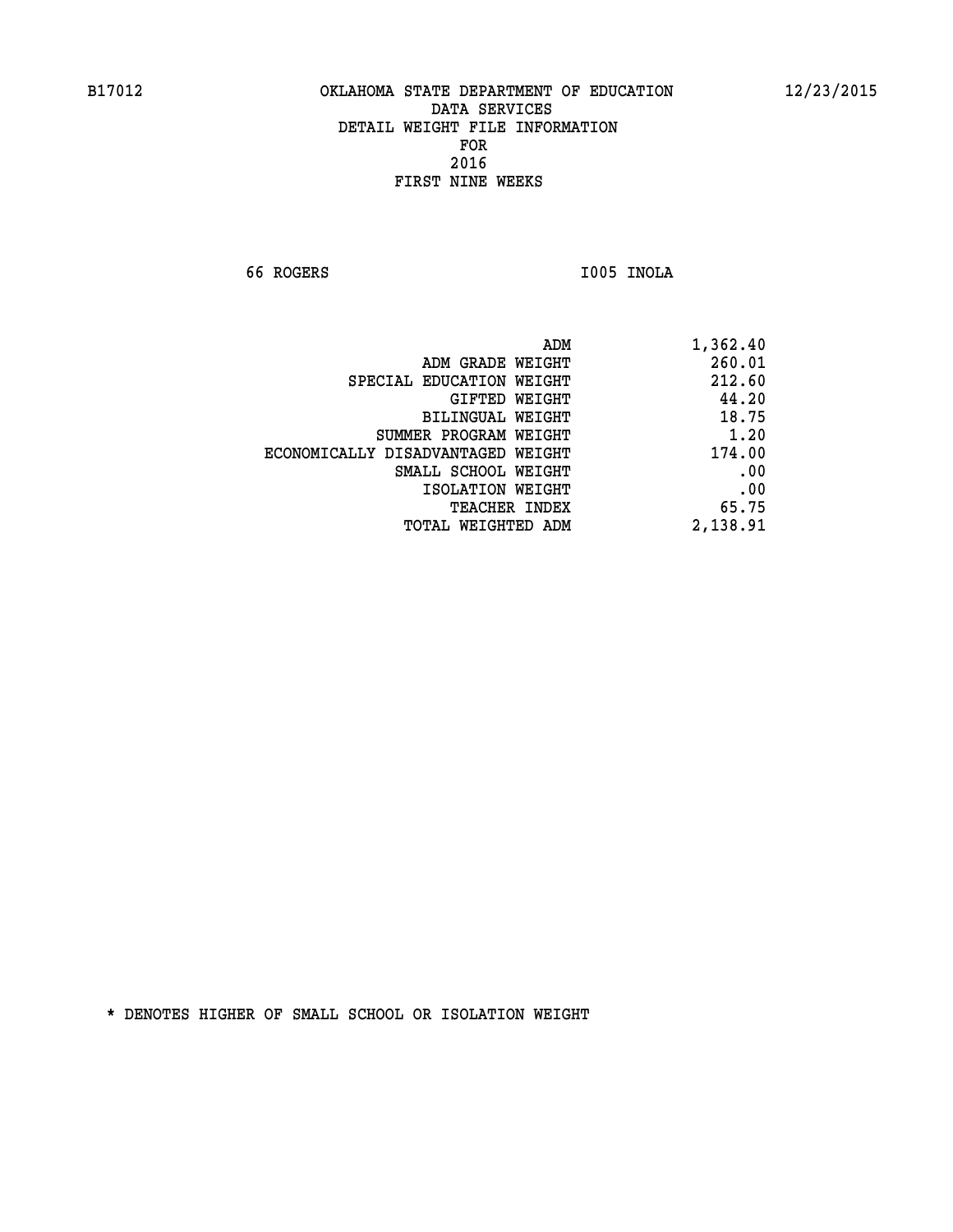**66 ROGERS I006 SEQUOYAH** 

| 1,355.42 |
|----------|
| 267.17   |
| 148.80   |
| 37.06    |
| 5.00     |
| .00      |
| 145.00   |
| .00      |
| .00      |
| 53.03    |
| 2,011.48 |
|          |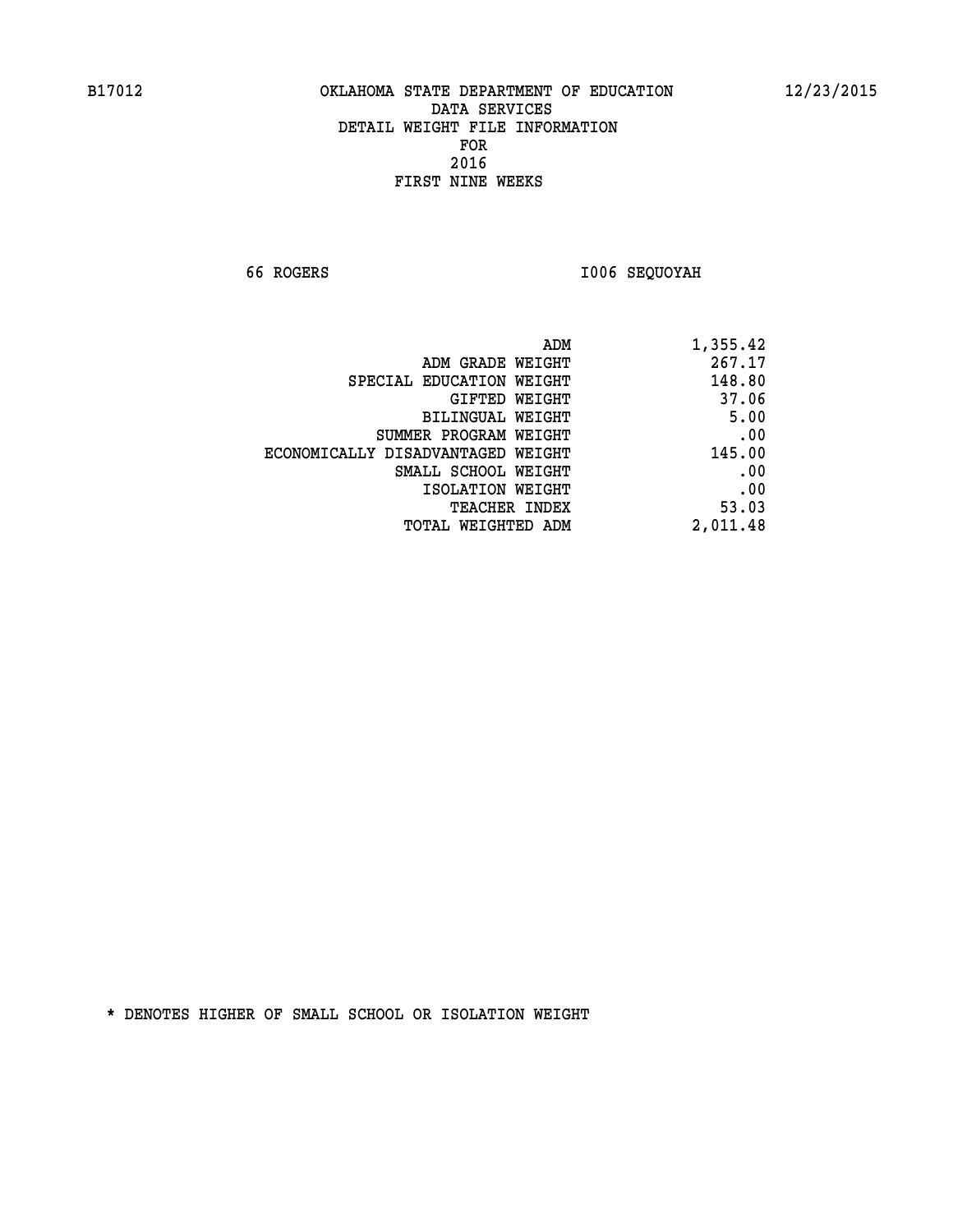**66 ROGERS I007 FOYIL** 

| 529.82 | ADM                               |
|--------|-----------------------------------|
| 103.32 | ADM GRADE WEIGHT                  |
| 94.00  | SPECIAL EDUCATION WEIGHT          |
| 14.62  | GIFTED WEIGHT                     |
| 2.75   | BILINGUAL WEIGHT                  |
| .00    | SUMMER PROGRAM WEIGHT             |
| 101.50 | ECONOMICALLY DISADVANTAGED WEIGHT |
| .00    | SMALL SCHOOL WEIGHT               |
| .00    | ISOLATION WEIGHT                  |
| .00    | TEACHER INDEX                     |
| 846.01 | TOTAL WEIGHTED ADM                |
|        |                                   |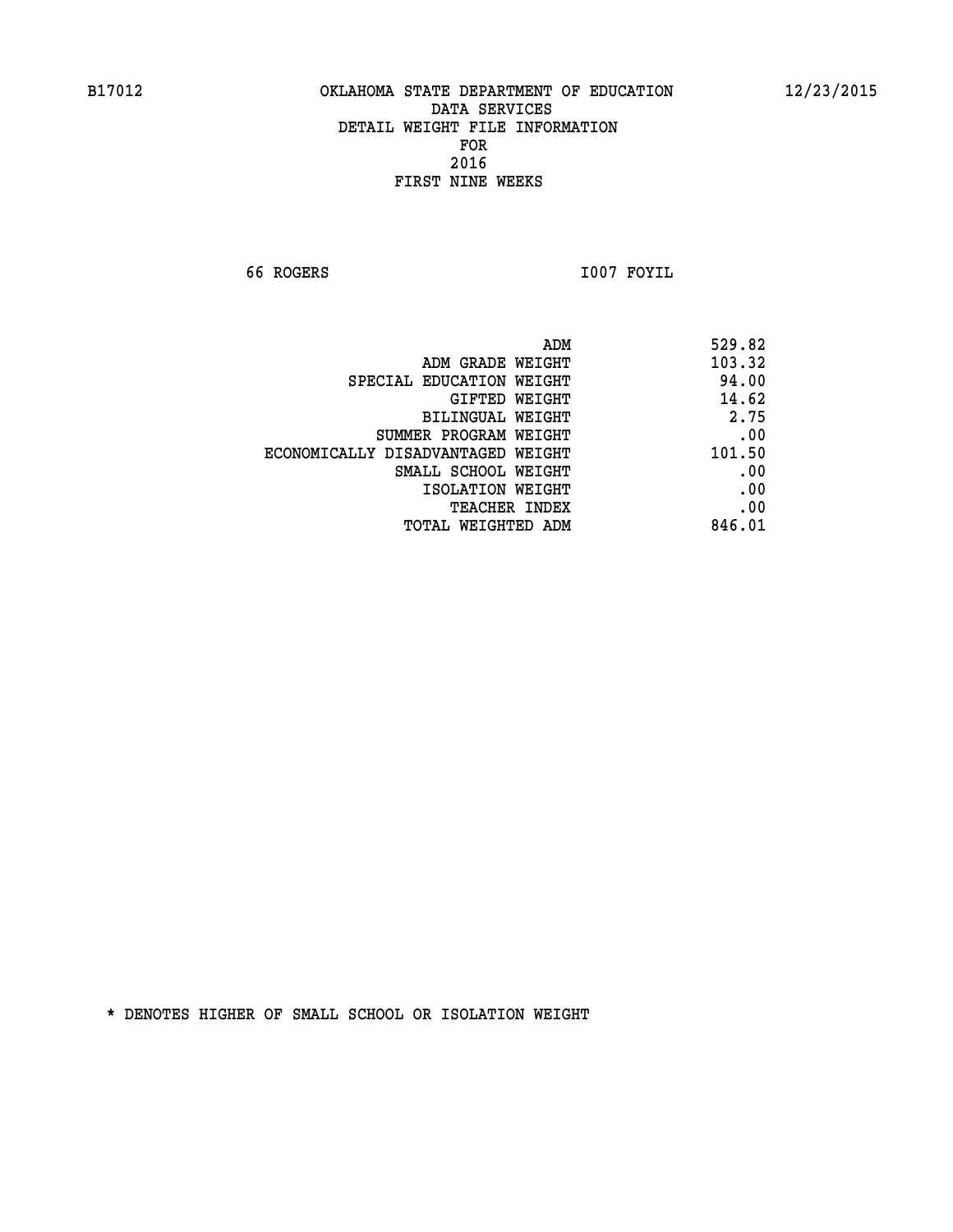**66 ROGERS I008 VERDIGRIS** 

| ADM                               | 1,277.19 |
|-----------------------------------|----------|
| ADM GRADE WEIGHT                  | 240.91   |
| SPECIAL EDUCATION WEIGHT          | 153.45   |
| GIFTED WEIGHT                     | 42.84    |
| BILINGUAL WEIGHT                  | 10.25    |
| SUMMER PROGRAM WEIGHT             | 1.20     |
| ECONOMICALLY DISADVANTAGED WEIGHT | 89.25    |
| SMALL SCHOOL WEIGHT               | .00      |
| ISOLATION WEIGHT                  | .00      |
| TEACHER INDEX                     | 76.67    |
| TOTAL WEIGHTED ADM                | 1,891.76 |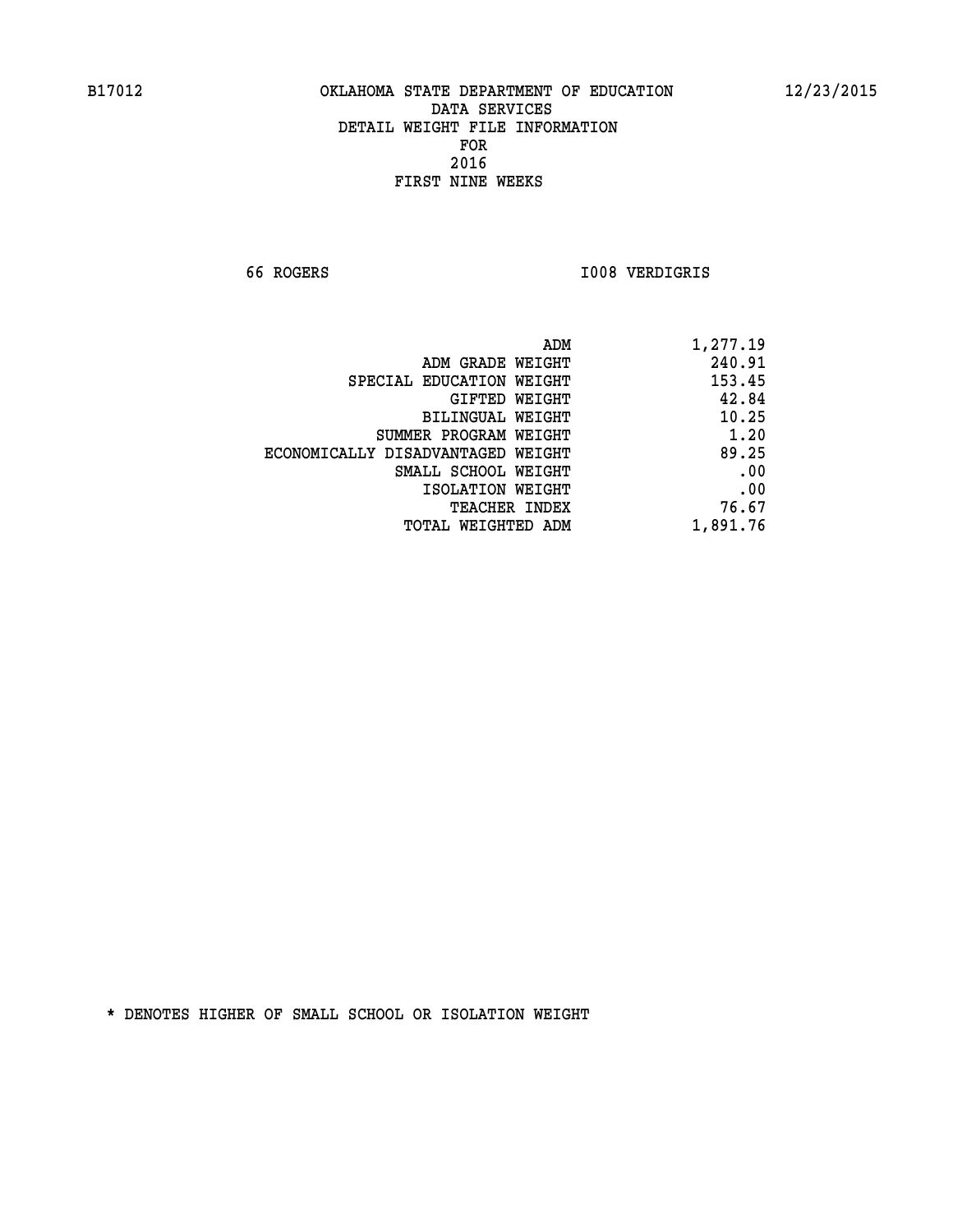**67 SEMINOLE C054 JUSTICE** 

| ADM                               | 172.83   |
|-----------------------------------|----------|
| ADM GRADE WEIGHT                  | 38.68    |
| SPECIAL EDUCATION WEIGHT          | 20.15    |
| GIFTED WEIGHT                     | 6.12     |
| BILINGUAL WEIGHT                  | .00      |
| SUMMER PROGRAM WEIGHT             | .00      |
| ECONOMICALLY DISADVANTAGED WEIGHT | 44.00    |
| SMALL SCHOOL WEIGHT               | $23.27*$ |
| ISOLATION WEIGHT                  | .00      |
| <b>TEACHER INDEX</b>              | 16.48    |
| TOTAL WEIGHTED ADM                | 321.53   |
|                                   |          |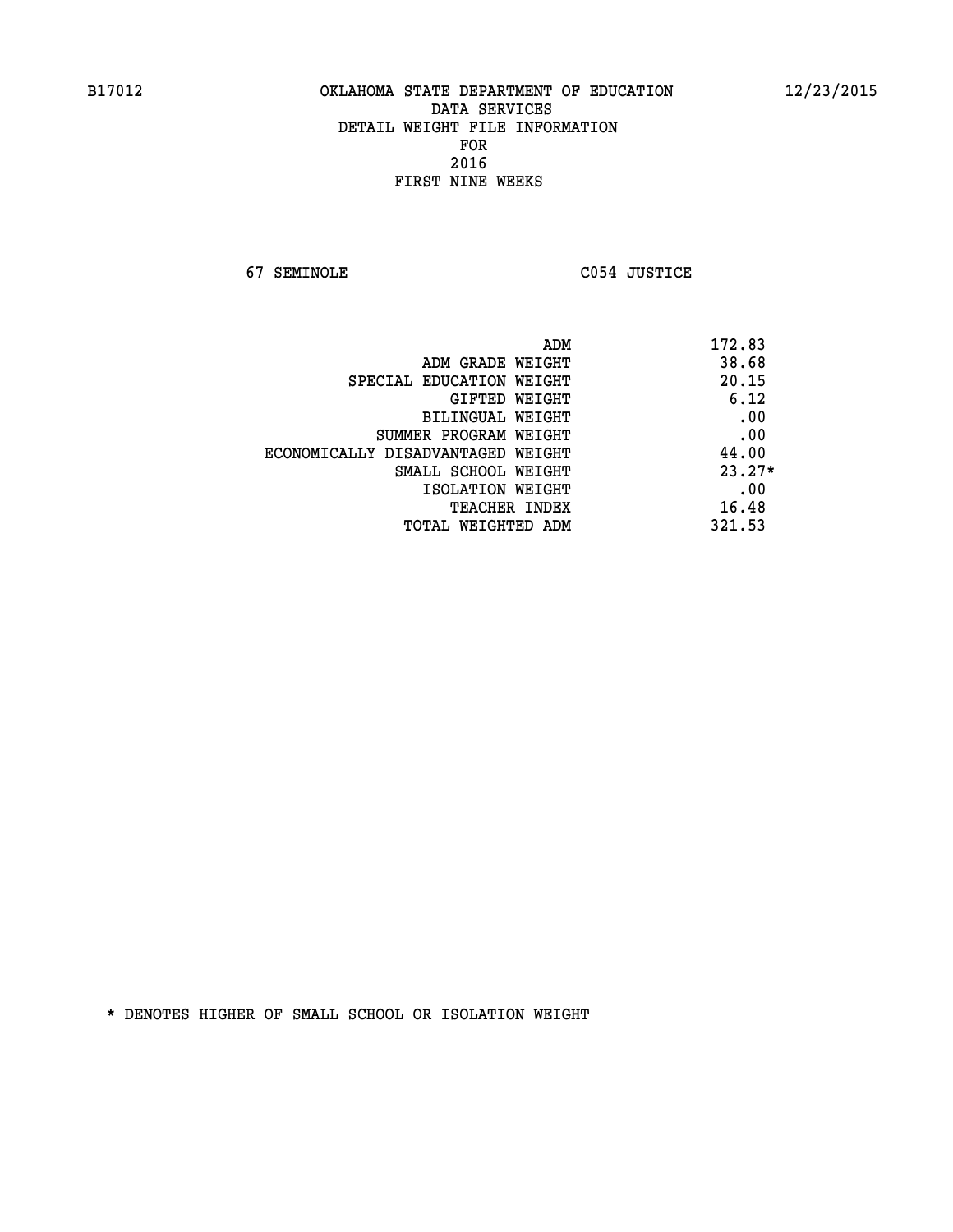**67 SEMINOLE I001 SEMINOLE** 

| 1,777.16 |
|----------|
| 357.03   |
| 239.60   |
| 73.10    |
| 3.25     |
| .00      |
| 295.50   |
| .00      |
| .00      |
| 16.04    |
| 2,761.68 |
|          |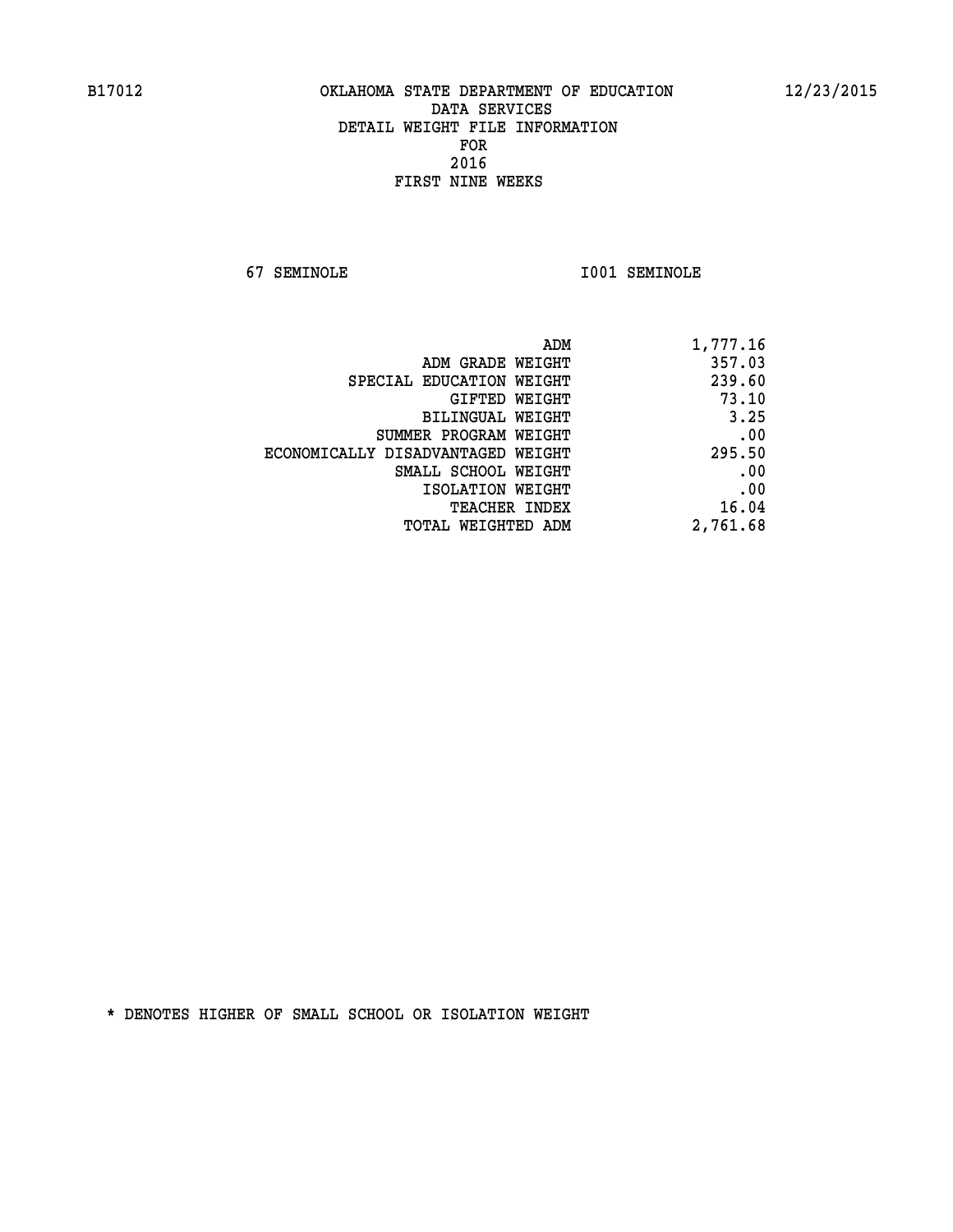**67 SEMINOLE I002 WEWOKA** 

| 754.71   |
|----------|
| 148.38   |
| 149.75   |
| 27.88    |
| .00      |
| .00      |
| 154.00   |
| .00      |
| .00      |
| .00      |
| 1,234.72 |
|          |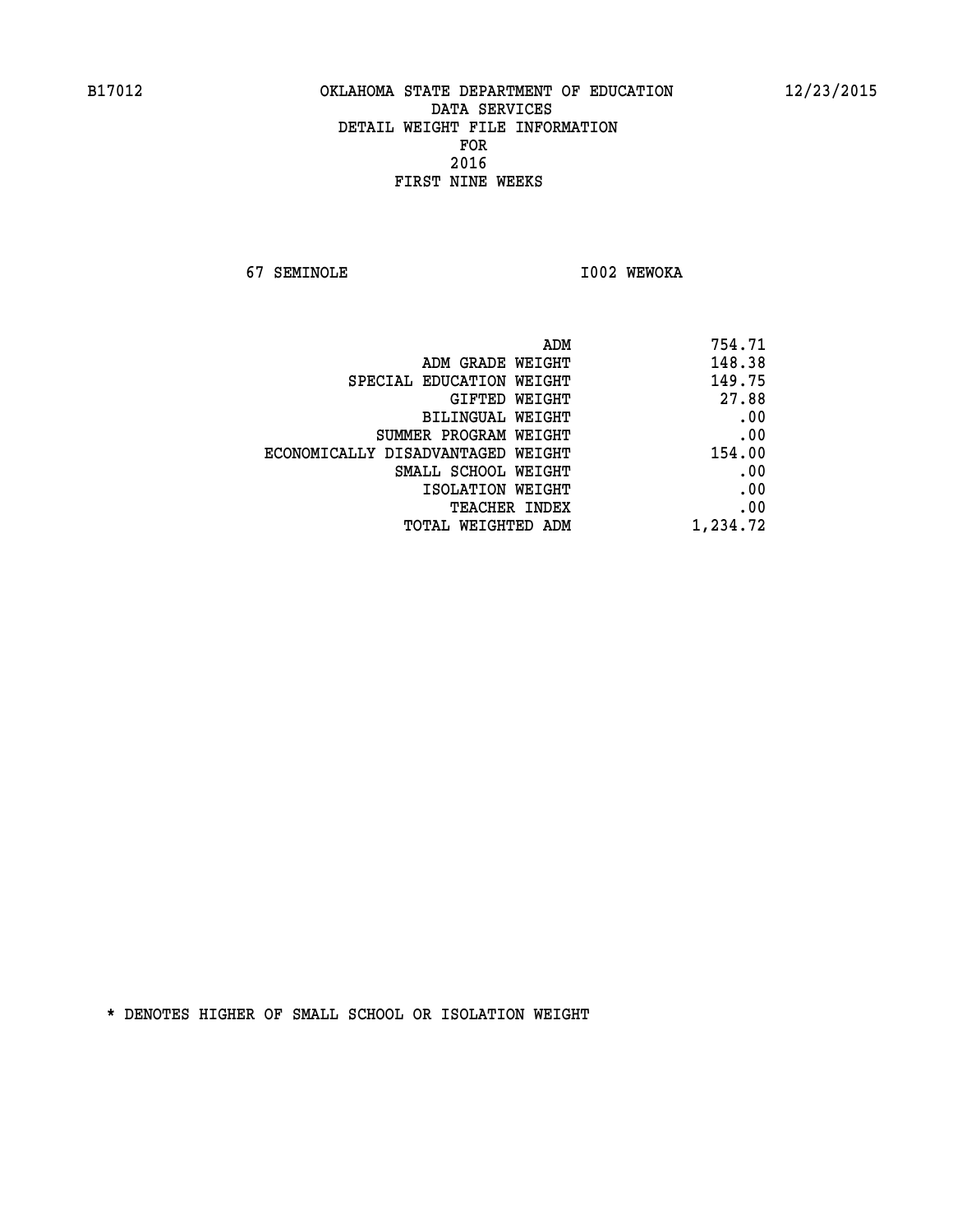**67 SEMINOLE I003 BOWLEGS** 

|                                   | ADM | 275.59   |
|-----------------------------------|-----|----------|
| ADM GRADE WEIGHT                  |     | 59.37    |
| SPECIAL EDUCATION WEIGHT          |     | 33.75    |
| GIFTED WEIGHT                     |     | 10.20    |
| BILINGUAL WEIGHT                  |     | 2.50     |
| SUMMER PROGRAM WEIGHT             |     | .00      |
| ECONOMICALLY DISADVANTAGED WEIGHT |     | 65.25    |
| SMALL SCHOOL WEIGHT               |     | $26.40*$ |
| ISOLATION WEIGHT                  |     | .00      |
| <b>TEACHER INDEX</b>              |     | 5.16     |
| TOTAL WEIGHTED ADM                |     | 478.22   |
|                                   |     |          |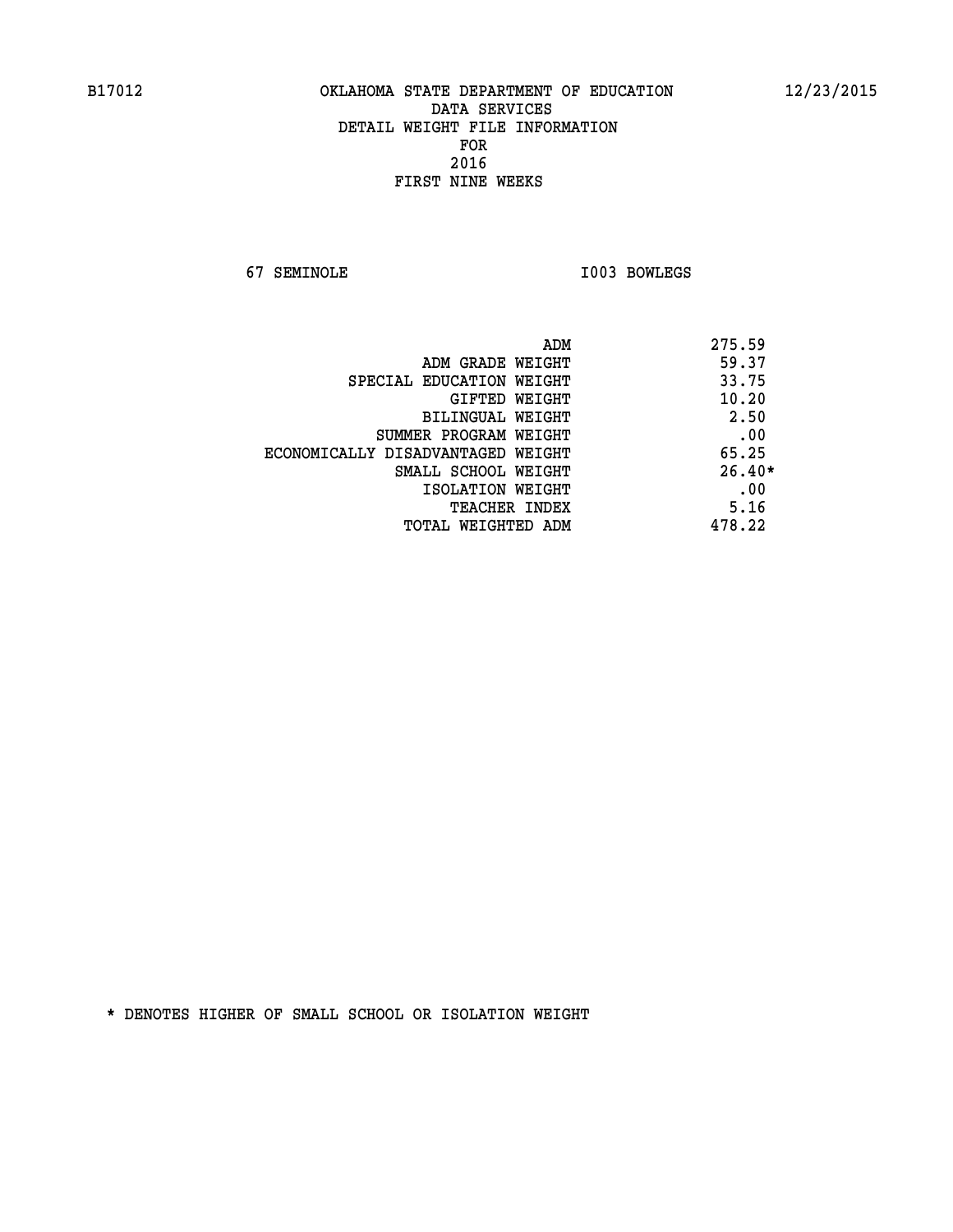**67 SEMINOLE I004 KONAWA** 

| ADM                               | 712.13   |
|-----------------------------------|----------|
| ADM GRADE WEIGHT                  | 138.21   |
| SPECIAL EDUCATION WEIGHT          | 92.35    |
| GIFTED WEIGHT                     | 26.52    |
| BILINGUAL WEIGHT                  | .00      |
| SUMMER PROGRAM WEIGHT             | .00      |
| ECONOMICALLY DISADVANTAGED WEIGHT | 134.75   |
| SMALL SCHOOL WEIGHT               | .00      |
| ISOLATION WEIGHT                  | .00      |
| TEACHER INDEX                     | 15.17    |
| TOTAL WEIGHTED ADM                | 1,119.13 |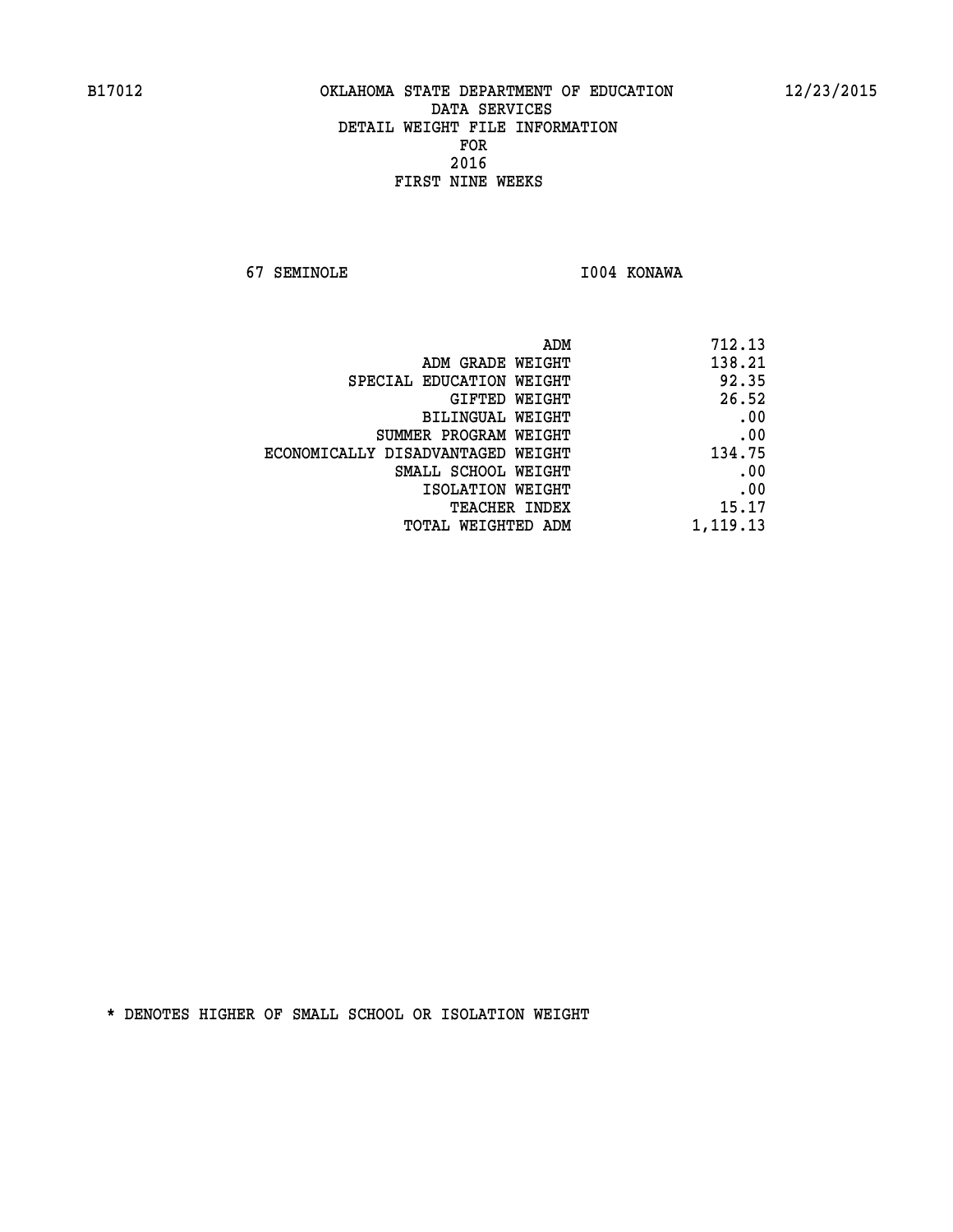**67 SEMINOLE I006 NEW LIMA** 

| ADM                               | 322.31   |
|-----------------------------------|----------|
| ADM GRADE WEIGHT                  | 60.43    |
| SPECIAL EDUCATION WEIGHT          | 41.90    |
| <b>GIFTED WEIGHT</b>              | 8.84     |
| BILINGUAL WEIGHT                  | .75      |
| SUMMER PROGRAM WEIGHT             | .00      |
| ECONOMICALLY DISADVANTAGED WEIGHT | 68.25    |
| SMALL SCHOOL WEIGHT               | $25.19*$ |
| ISOLATION WEIGHT                  | .00      |
| <b>TEACHER INDEX</b>              | .00      |
| TOTAL WEIGHTED ADM                | 527.67   |
|                                   |          |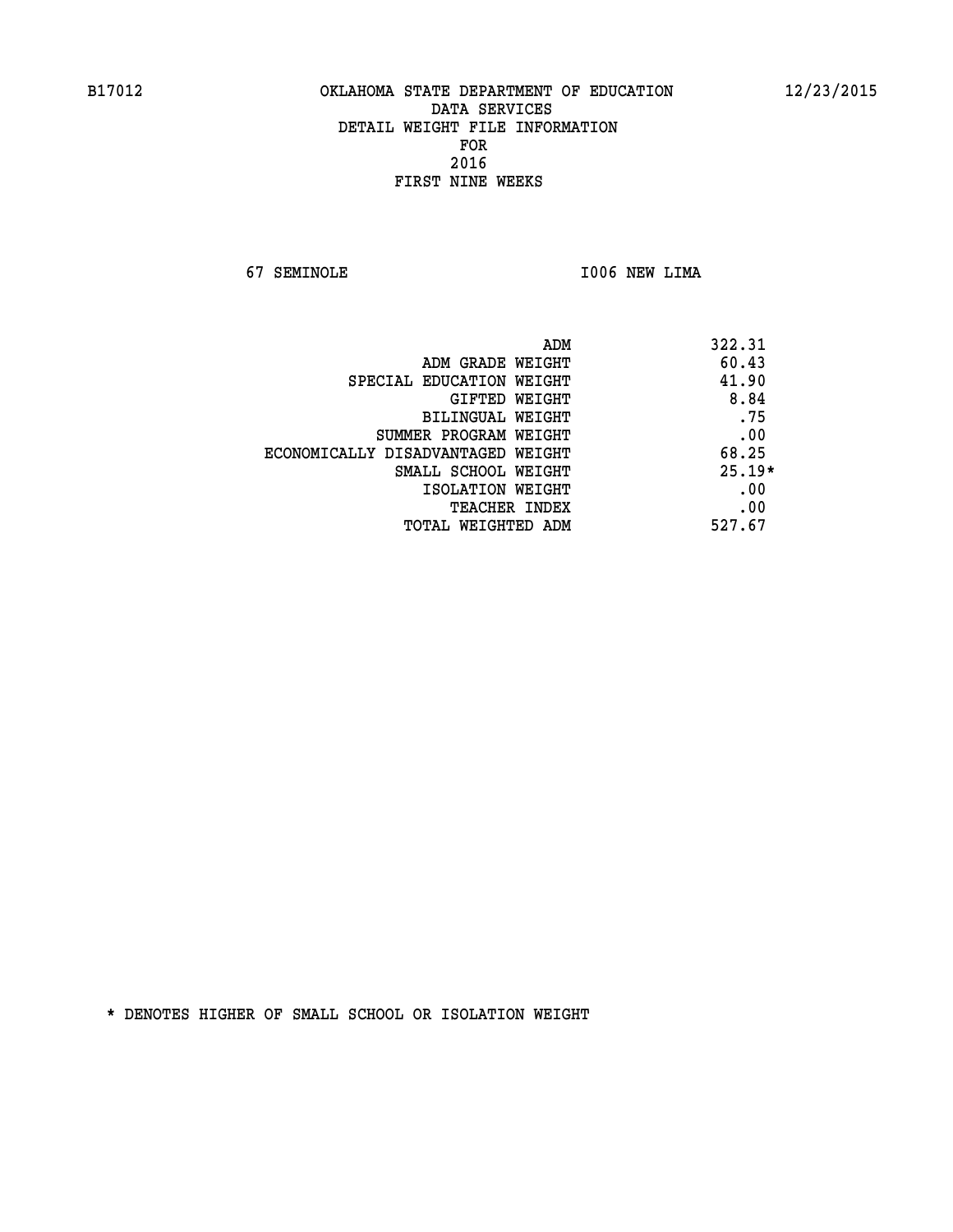**67 SEMINOLE 1007 VARNUM** 

| ADM                               | 281.36   |
|-----------------------------------|----------|
| ADM GRADE WEIGHT                  | 58.32    |
| SPECIAL EDUCATION WEIGHT          | 30.25    |
| <b>GIFTED WEIGHT</b>              | 12.24    |
| BILINGUAL WEIGHT                  | 4.25     |
| SUMMER PROGRAM WEIGHT             | .00      |
| ECONOMICALLY DISADVANTAGED WEIGHT | 51.50    |
| SMALL SCHOOL WEIGHT               | $26.34*$ |
| ISOLATION WEIGHT                  | .00      |
| <b>TEACHER INDEX</b>              | .43      |
| TOTAL WEIGHTED ADM                | 464.69   |
|                                   |          |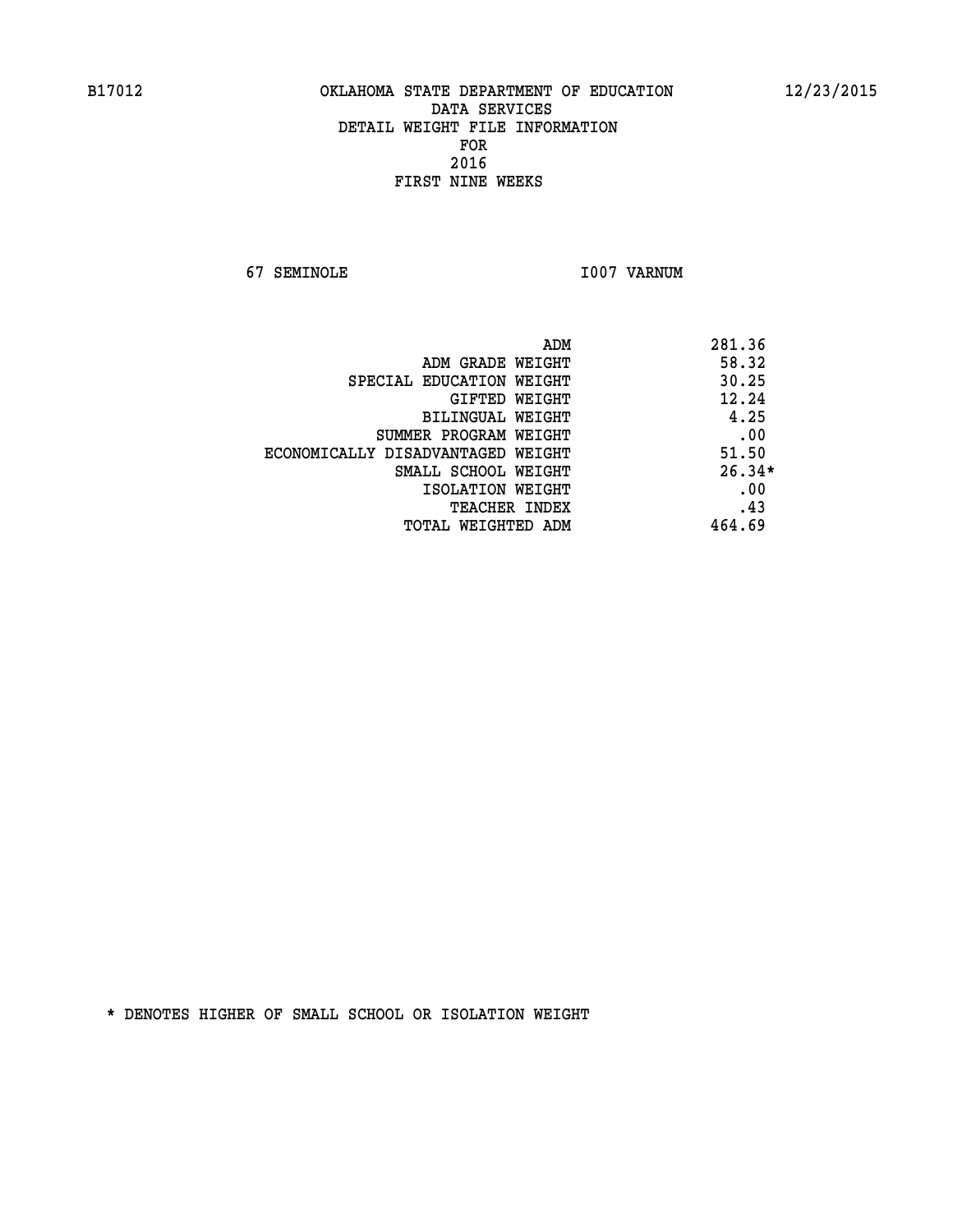**67 SEMINOLE 1010 SASAKWA** 

|                                   | 214.05<br>ADM |
|-----------------------------------|---------------|
| ADM GRADE WEIGHT                  | 40.81         |
| SPECIAL EDUCATION WEIGHT          | 37.30         |
| <b>GIFTED WEIGHT</b>              | 7.14          |
| BILINGUAL WEIGHT                  | .00           |
| SUMMER PROGRAM WEIGHT             | .00           |
| ECONOMICALLY DISADVANTAGED WEIGHT | 54.50         |
| SMALL SCHOOL WEIGHT               | $25.49*$      |
| ISOLATION WEIGHT                  | .00           |
| <b>TEACHER INDEX</b>              | 1.58          |
| TOTAL WEIGHTED ADM                | 380.87        |
|                                   |               |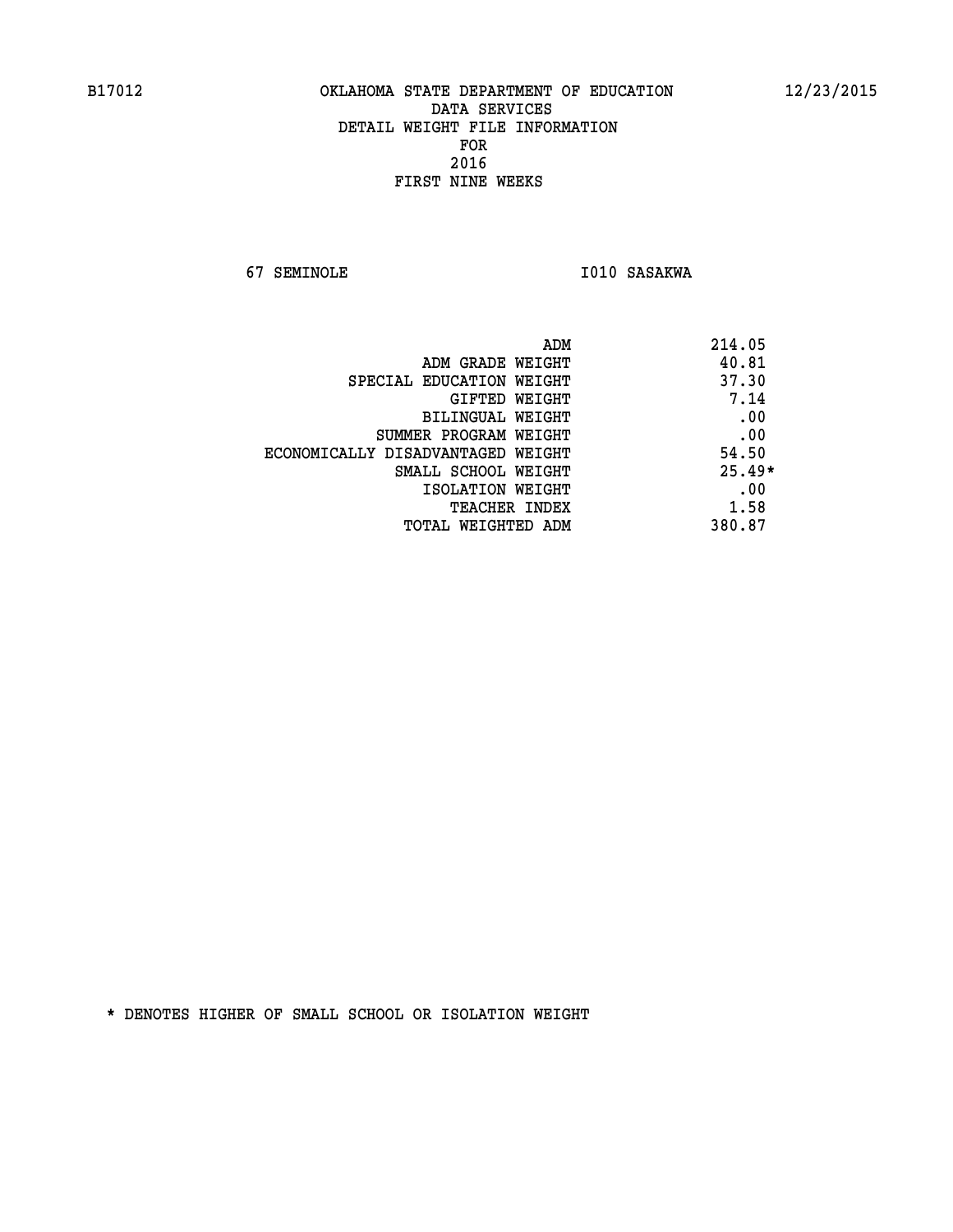**67 SEMINOLE I014 STROTHER** 

|                                   | 429.30<br>ADM |
|-----------------------------------|---------------|
| ADM GRADE WEIGHT                  | 81.74         |
| SPECIAL EDUCATION WEIGHT          | 56.50         |
| <b>GIFTED WEIGHT</b>              | 8.50          |
| BILINGUAL WEIGHT                  | .25           |
| SUMMER PROGRAM WEIGHT             | .00           |
| ECONOMICALLY DISADVANTAGED WEIGHT | 75.00         |
| SMALL SCHOOL WEIGHT               | $16.18*$      |
| ISOLATION WEIGHT                  | .00           |
| <b>TEACHER INDEX</b>              | .00           |
| TOTAL WEIGHTED ADM                | 667.47        |
|                                   |               |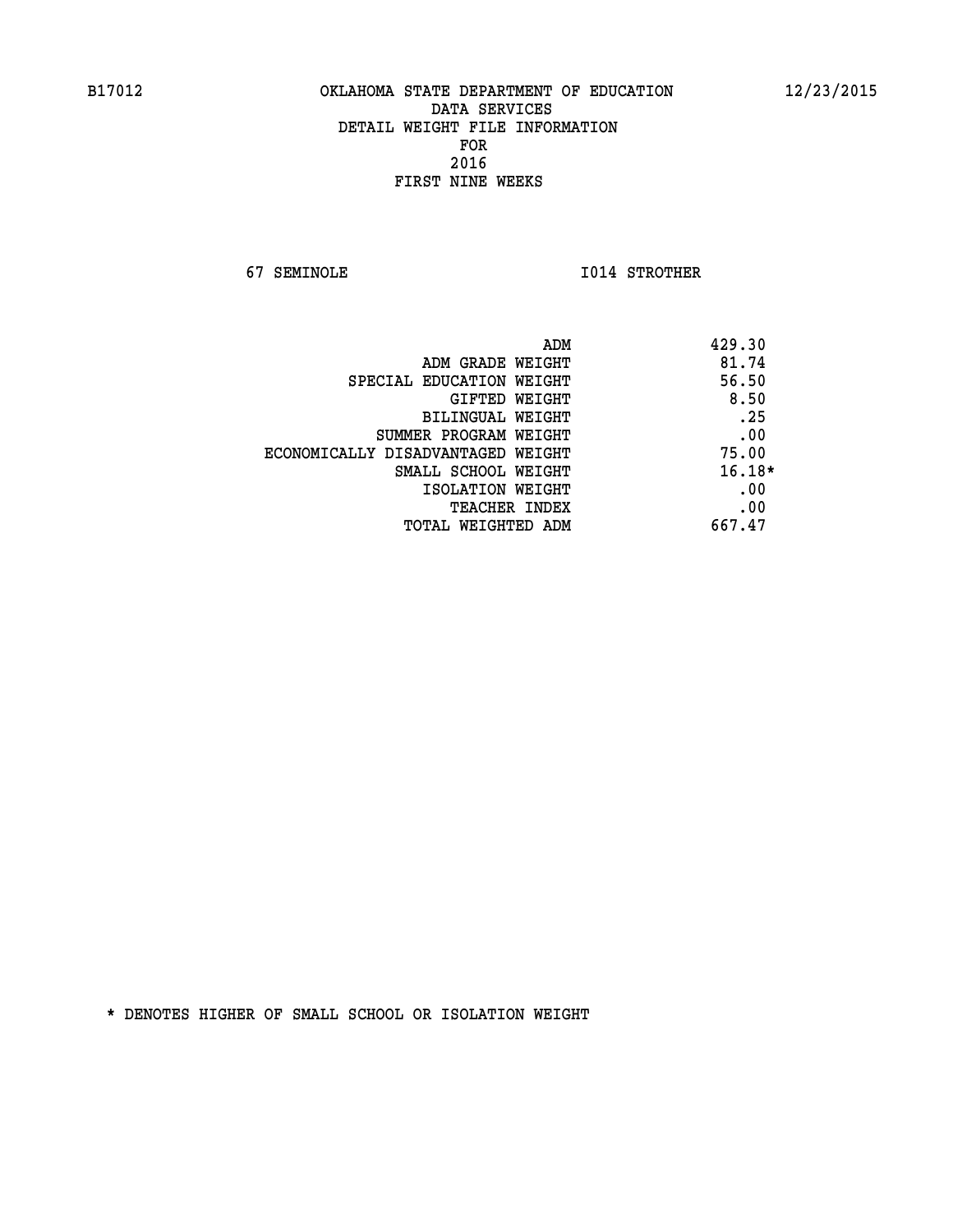**67 SEMINOLE I015 BUTNER** 

| ADM                               | 244.87   |
|-----------------------------------|----------|
| ADM GRADE WEIGHT                  | 45.88    |
| SPECIAL EDUCATION WEIGHT          | 45.80    |
| GIFTED WEIGHT                     | 10.20    |
| BILINGUAL WEIGHT                  | .00      |
| SUMMER PROGRAM WEIGHT             | .00      |
| ECONOMICALLY DISADVANTAGED WEIGHT | 50.75    |
| SMALL SCHOOL WEIGHT               | $26.30*$ |
| ISOLATION WEIGHT                  | .00      |
| <b>TEACHER INDEX</b>              | .00      |
| TOTAL WEIGHTED ADM                | 423.80   |
|                                   |          |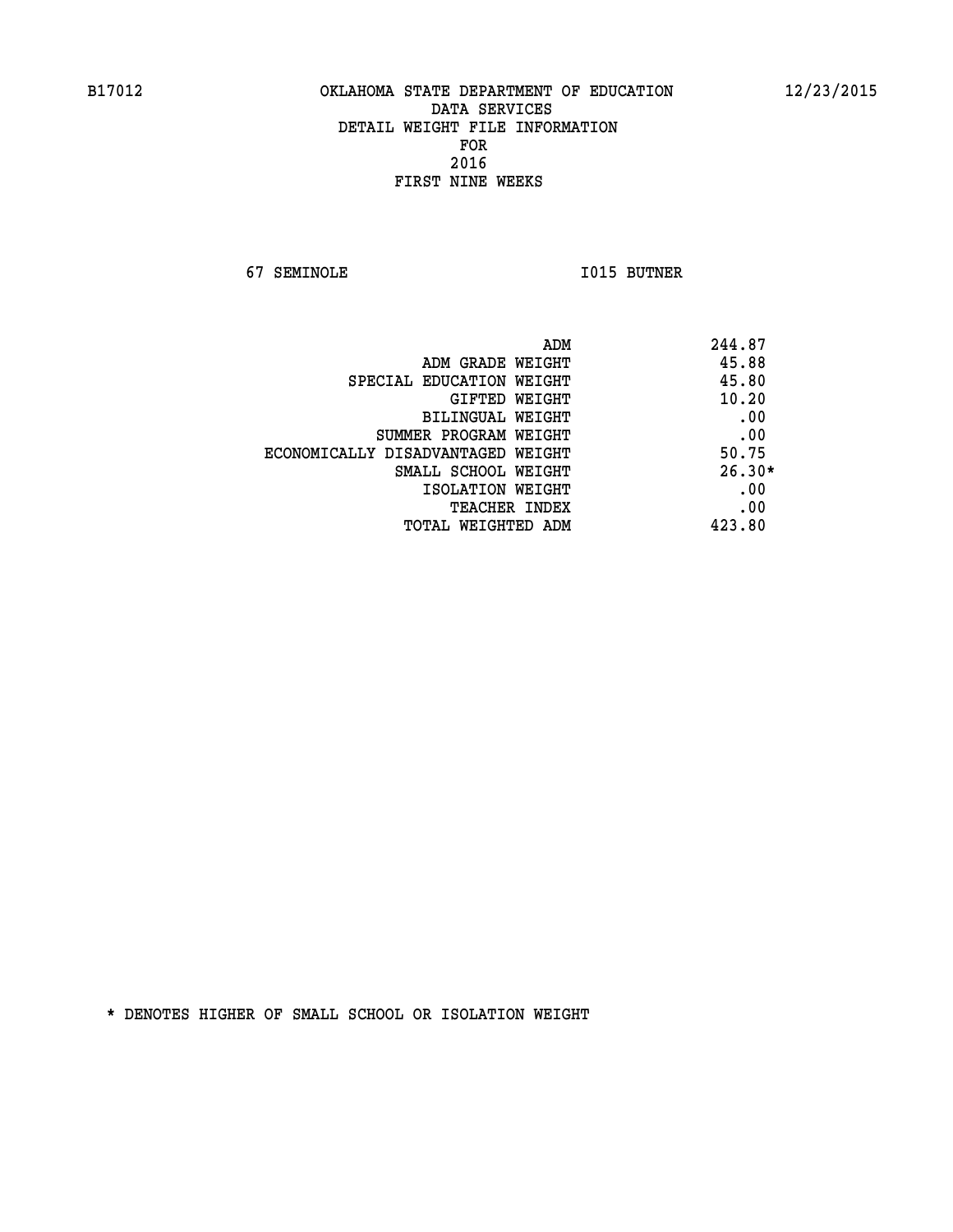**68 SEQUOYAH C001 LIBERTY** 

|                                   | ADM | 289.91   |
|-----------------------------------|-----|----------|
| ADM GRADE WEIGHT                  |     | 61.65    |
| SPECIAL EDUCATION WEIGHT          |     | 54.25    |
| GIFTED WEIGHT                     |     | 11.22    |
| BILINGUAL WEIGHT                  |     | 3.25     |
| SUMMER PROGRAM WEIGHT             |     | .00      |
| ECONOMICALLY DISADVANTAGED WEIGHT |     | 48.75    |
| SMALL SCHOOL WEIGHT               |     | $26.21*$ |
| ISOLATION WEIGHT                  |     | .00      |
| <b>TEACHER INDEX</b>              |     | 13.53    |
| TOTAL WEIGHTED ADM                |     | 508.77   |
|                                   |     |          |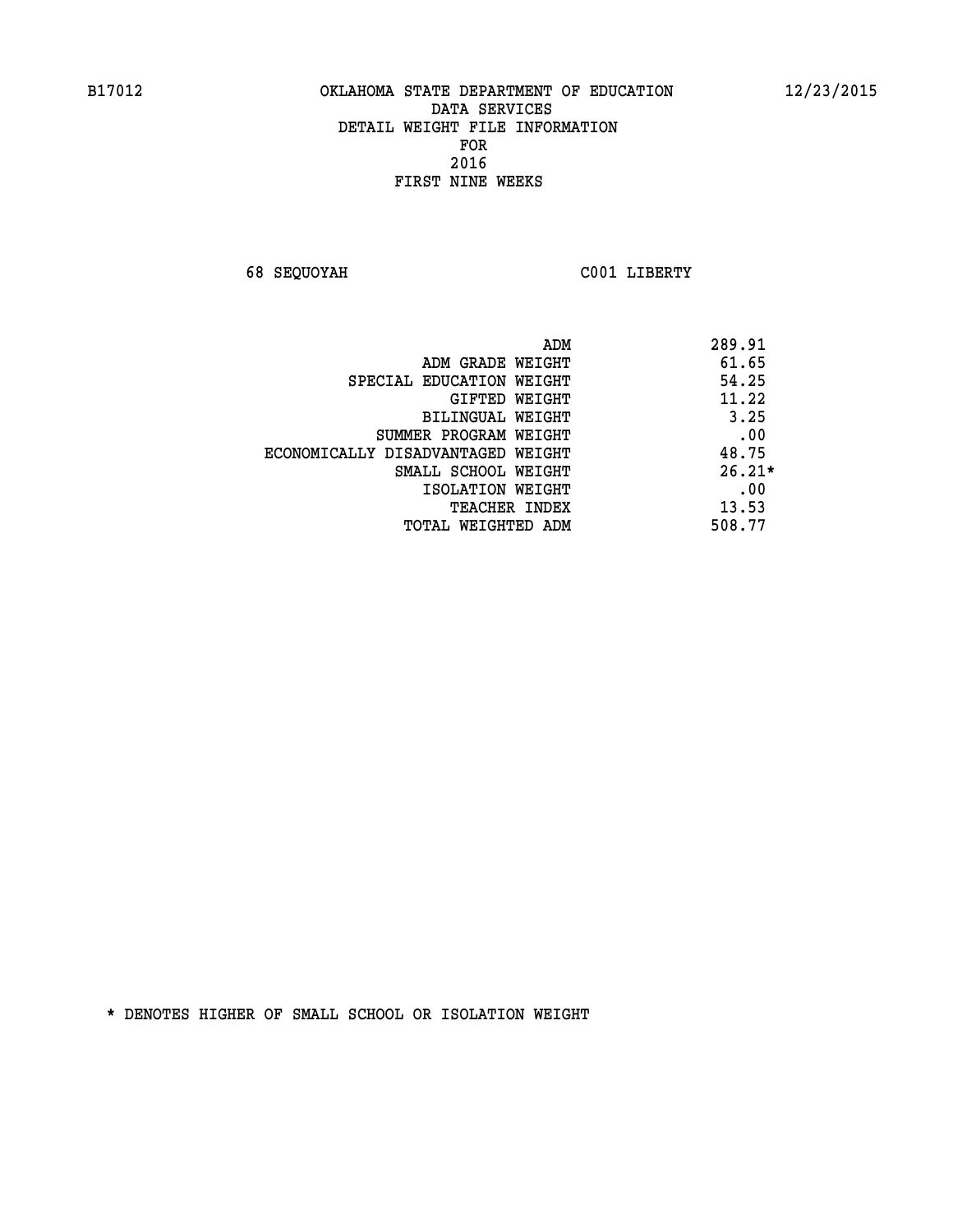**68 SEQUOYAH C035 MARBLE CITY** 

|                                   | ADM | 135.16   |
|-----------------------------------|-----|----------|
| ADM GRADE WEIGHT                  |     | 26.71    |
| SPECIAL EDUCATION WEIGHT          |     | 34.75    |
| GIFTED WEIGHT                     |     | 3.40     |
| BILINGUAL WEIGHT                  |     | 3.00     |
| SUMMER PROGRAM WEIGHT             |     | .00      |
| ECONOMICALLY DISADVANTAGED WEIGHT |     | 28.00    |
| SMALL SCHOOL WEIGHT               |     | $20.13*$ |
| ISOLATION WEIGHT                  |     | .00      |
| <b>TEACHER INDEX</b>              |     | 7.82     |
| TOTAL WEIGHTED ADM                |     | 258.97   |
|                                   |     |          |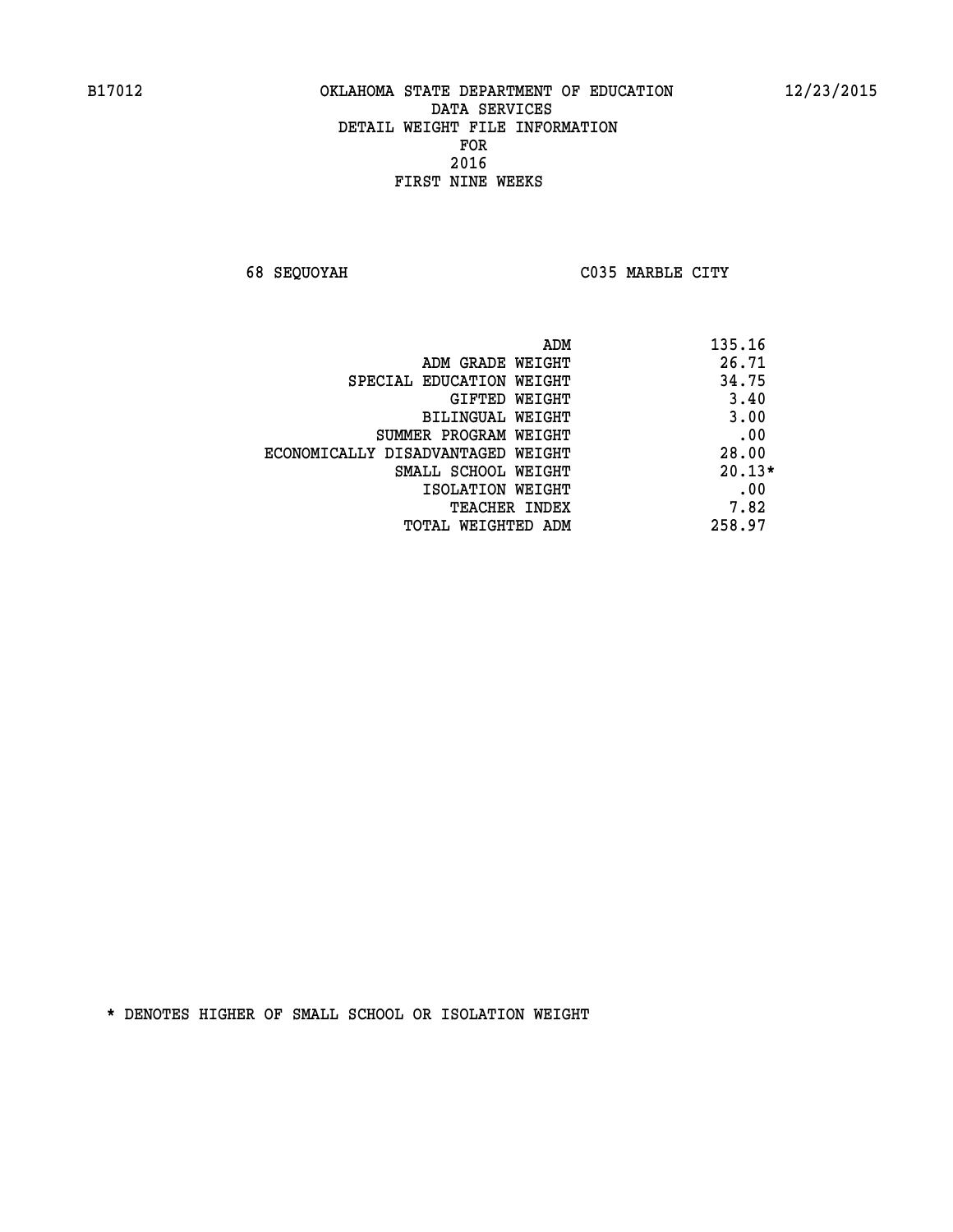**68 SEQUOYAH C036 BRUSHY** 

| ADM<br>384.33                              |  |
|--------------------------------------------|--|
| 72.10<br>ADM GRADE WEIGHT                  |  |
| 43.95<br>SPECIAL EDUCATION WEIGHT          |  |
| 10.54<br><b>GIFTED WEIGHT</b>              |  |
| .00<br>BILINGUAL WEIGHT                    |  |
| .00<br>SUMMER PROGRAM WEIGHT               |  |
| 87.00<br>ECONOMICALLY DISADVANTAGED WEIGHT |  |
| $21.02*$<br>SMALL SCHOOL WEIGHT            |  |
| .00<br>ISOLATION WEIGHT                    |  |
| .00<br><b>TEACHER INDEX</b>                |  |
| 618.94<br>TOTAL WEIGHTED ADM               |  |
|                                            |  |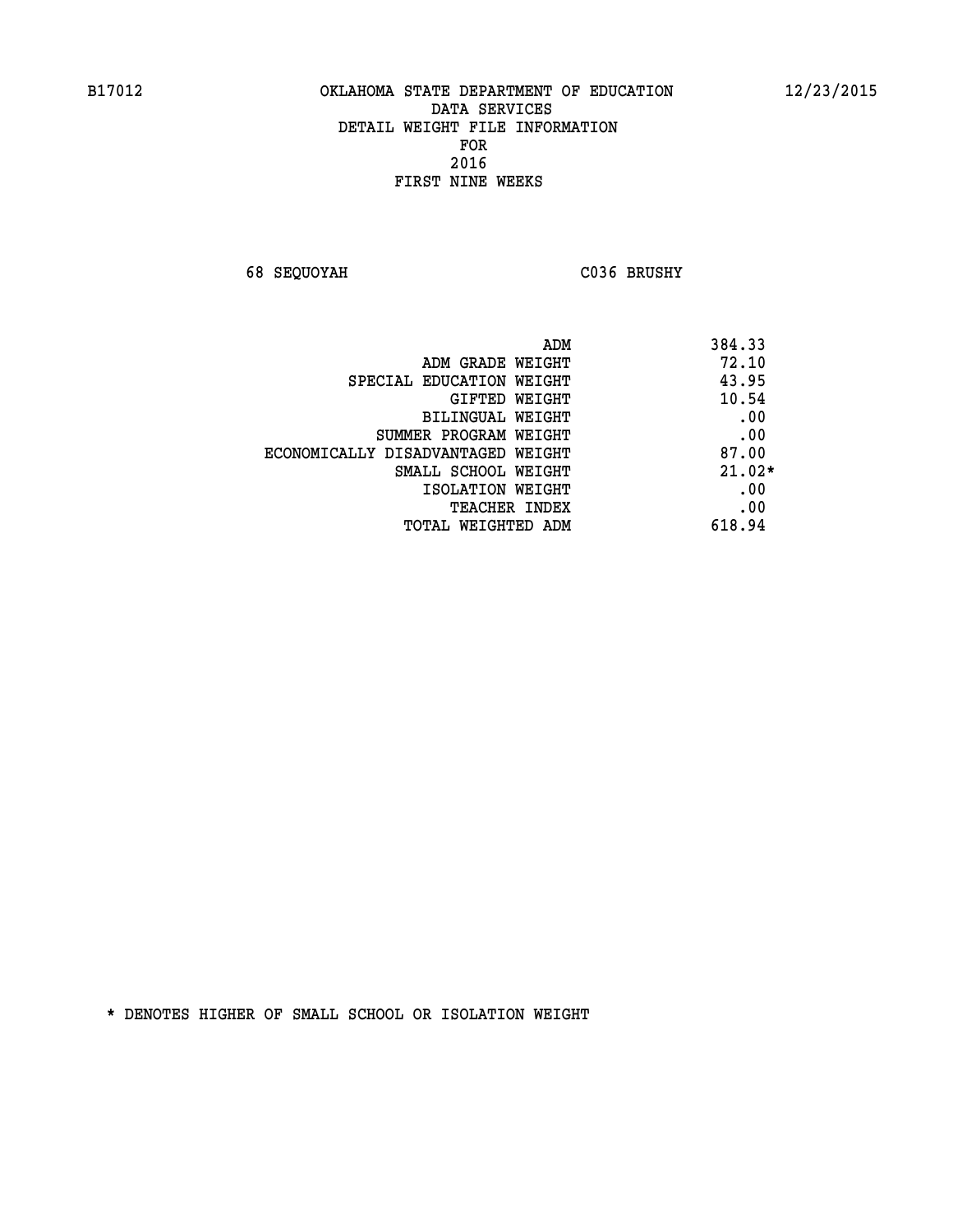**68 SEQUOYAH C050 BELFONTE** 

|                                   | ADM | 207.43   |
|-----------------------------------|-----|----------|
| ADM GRADE WEIGHT                  |     | 44.75    |
| SPECIAL EDUCATION WEIGHT          |     | 15.00    |
| GIFTED WEIGHT                     |     | 2.72     |
| BILINGUAL WEIGHT                  |     | 15.00    |
| SUMMER PROGRAM WEIGHT             |     | .00      |
| ECONOMICALLY DISADVANTAGED WEIGHT |     | 51.75    |
| SMALL SCHOOL WEIGHT               |     | $25.22*$ |
| ISOLATION WEIGHT                  |     | .00      |
| TEACHER INDEX                     |     | 6.20     |
| TOTAL WEIGHTED ADM                |     | 368.07   |
|                                   |     |          |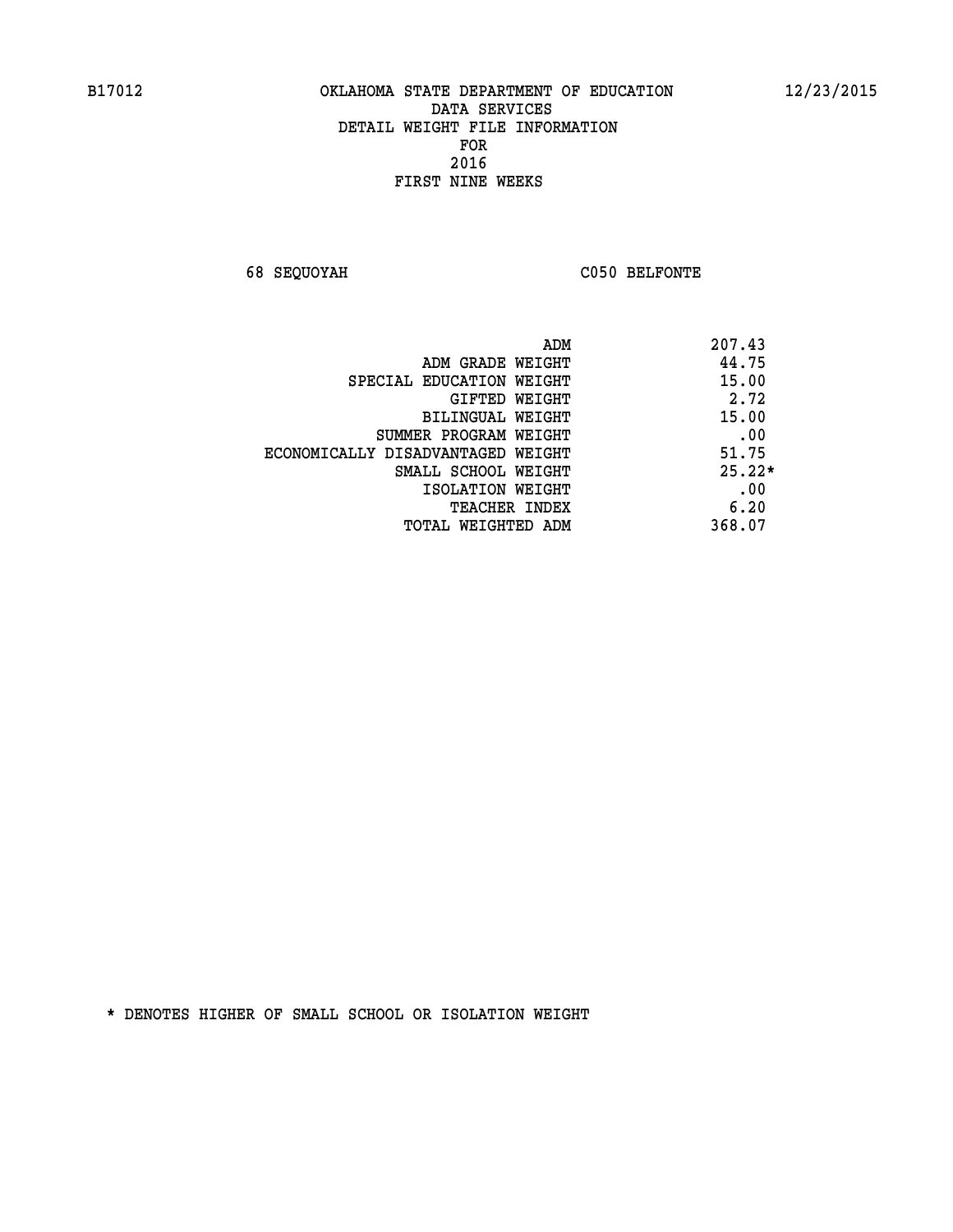**68 SEQUOYAH C068 MOFFETT** 

| ADM                               | 356.90   |
|-----------------------------------|----------|
| ADM GRADE WEIGHT                  | 70.21    |
| SPECIAL EDUCATION WEIGHT          | 27.30    |
| <b>GIFTED WEIGHT</b>              | 9.86     |
| BILINGUAL WEIGHT                  | 6.00     |
| SUMMER PROGRAM WEIGHT             | .00      |
| ECONOMICALLY DISADVANTAGED WEIGHT | 84.75    |
| SMALL SCHOOL WEIGHT               | $23.22*$ |
| ISOLATION WEIGHT                  | .00      |
| <b>TEACHER INDEX</b>              | 9.16     |
| TOTAL WEIGHTED ADM                | 587.40   |
|                                   |          |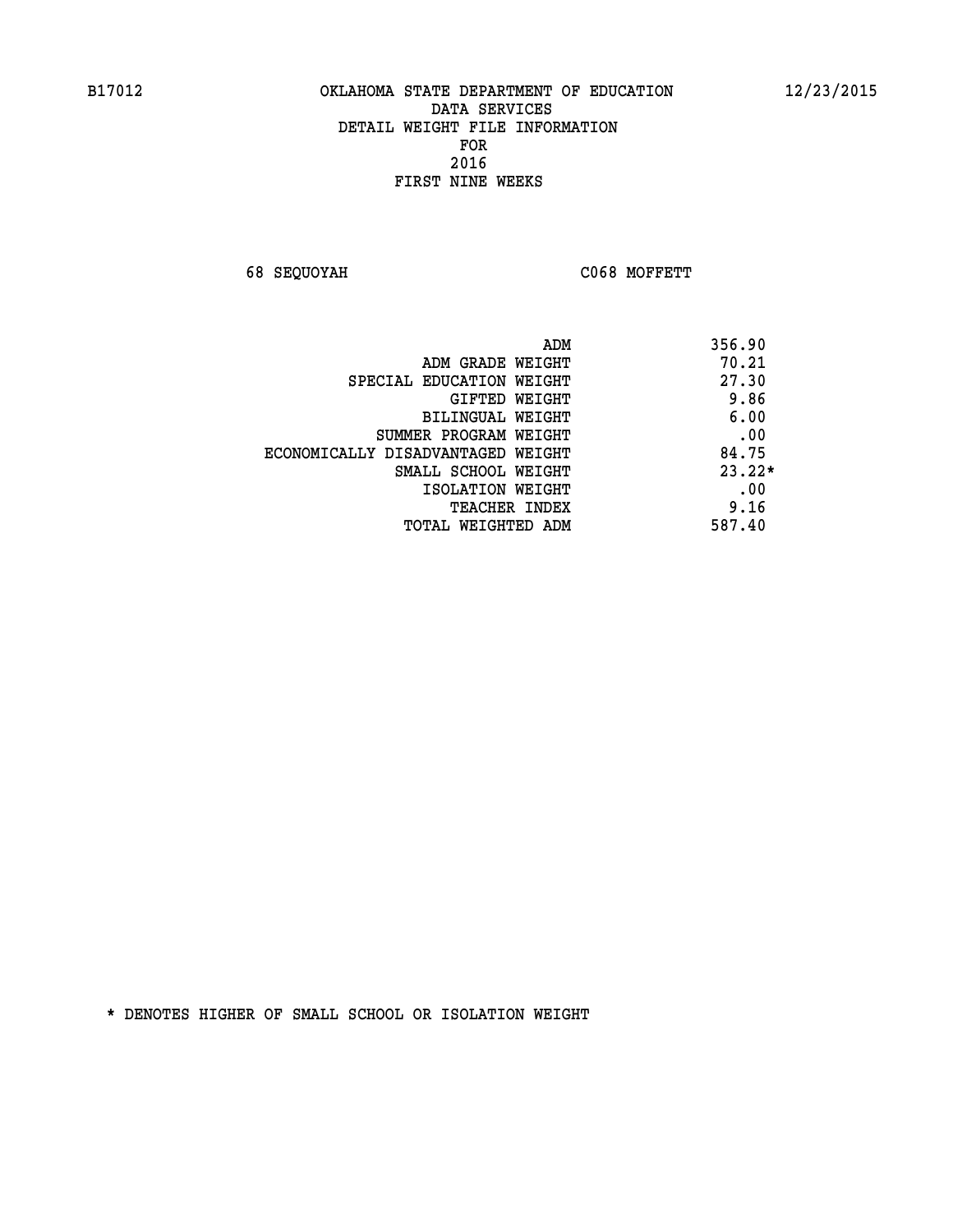**68 SEQUOYAH I001 SALLISAW** 

| ADM                               | 2,021.69 |
|-----------------------------------|----------|
| ADM GRADE WEIGHT                  | 419.29   |
| SPECIAL EDUCATION WEIGHT          | 322.00   |
| <b>GIFTED WEIGHT</b>              | 75.82    |
| BILINGUAL WEIGHT                  | 34.00    |
| SUMMER PROGRAM WEIGHT             | .00      |
| ECONOMICALLY DISADVANTAGED WEIGHT | 426.00   |
| SMALL SCHOOL WEIGHT               | .00      |
| ISOLATION WEIGHT                  | .00      |
| <b>TEACHER INDEX</b>              | .00      |
| <b>TOTAL WEIGHTED ADM</b>         | 3,298.80 |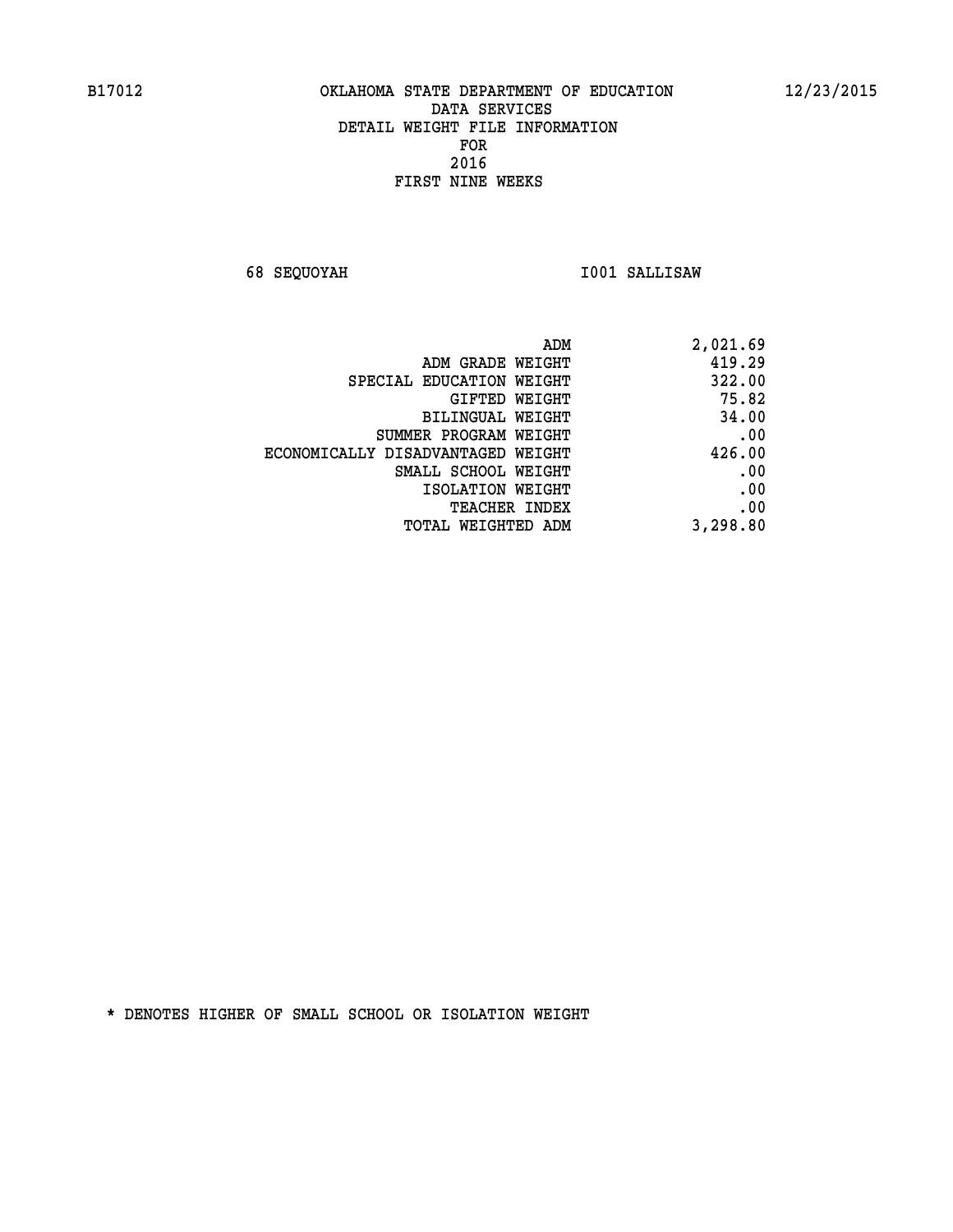**68 SEQUOYAH 1002 VIAN** 

| ADM                               | 981.22   |
|-----------------------------------|----------|
| ADM GRADE WEIGHT                  | 190.25   |
| SPECIAL EDUCATION WEIGHT          | 146.20   |
| GIFTED WEIGHT                     | 26.86    |
| <b>BILINGUAL WEIGHT</b>           | 2.25     |
| SUMMER PROGRAM WEIGHT             | .00      |
| ECONOMICALLY DISADVANTAGED WEIGHT | 189.25   |
| SMALL SCHOOL WEIGHT               | .00      |
| ISOLATION WEIGHT                  | .00      |
| TEACHER INDEX                     | .00      |
| TOTAL WEIGHTED ADM                | 1,536.03 |
|                                   |          |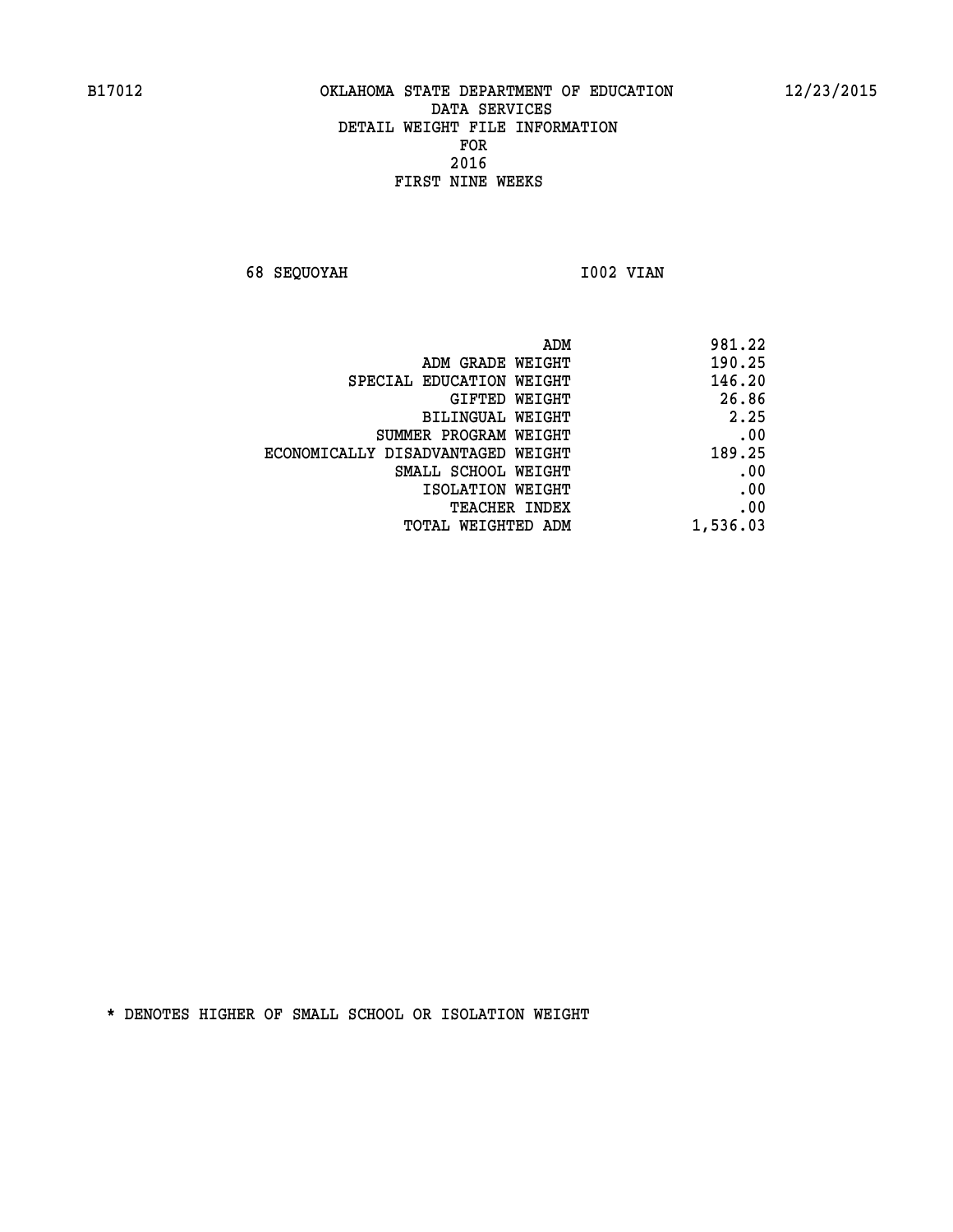**68 SEQUOYAH I003 MULDROW** 

| 1,473.46 |
|----------|
| 282.36   |
| 283.60   |
| 41.48    |
| 30.25    |
| .00      |
| 265.25   |
| .00      |
| .00      |
| 68.92    |
| 2,445.32 |
|          |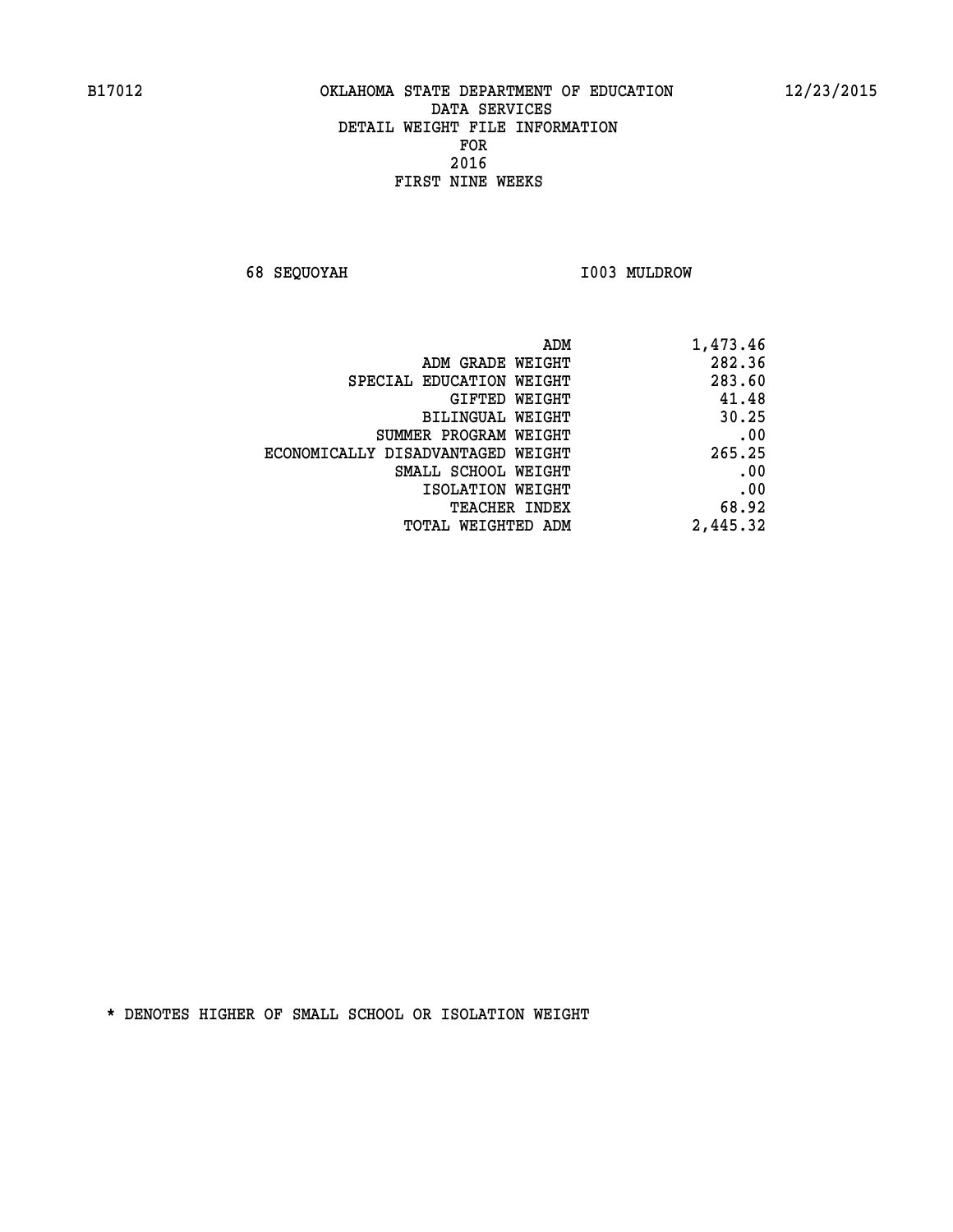**68 SEQUOYAH I004 GANS** 

| ADM                               | 431.88 |
|-----------------------------------|--------|
| ADM GRADE WEIGHT                  | 86.83  |
| SPECIAL EDUCATION WEIGHT          | 107.70 |
| <b>GIFTED WEIGHT</b>              | 20.40  |
| BILINGUAL WEIGHT                  | 2.00   |
| SUMMER PROGRAM WEIGHT             | .00    |
| ECONOMICALLY DISADVANTAGED WEIGHT | 94.75  |
| SMALL SCHOOL WEIGHT               | 15.86* |
| ISOLATION WEIGHT                  | .00    |
| <b>TEACHER INDEX</b>              | .00    |
| TOTAL WEIGHTED ADM                | 759.42 |
|                                   |        |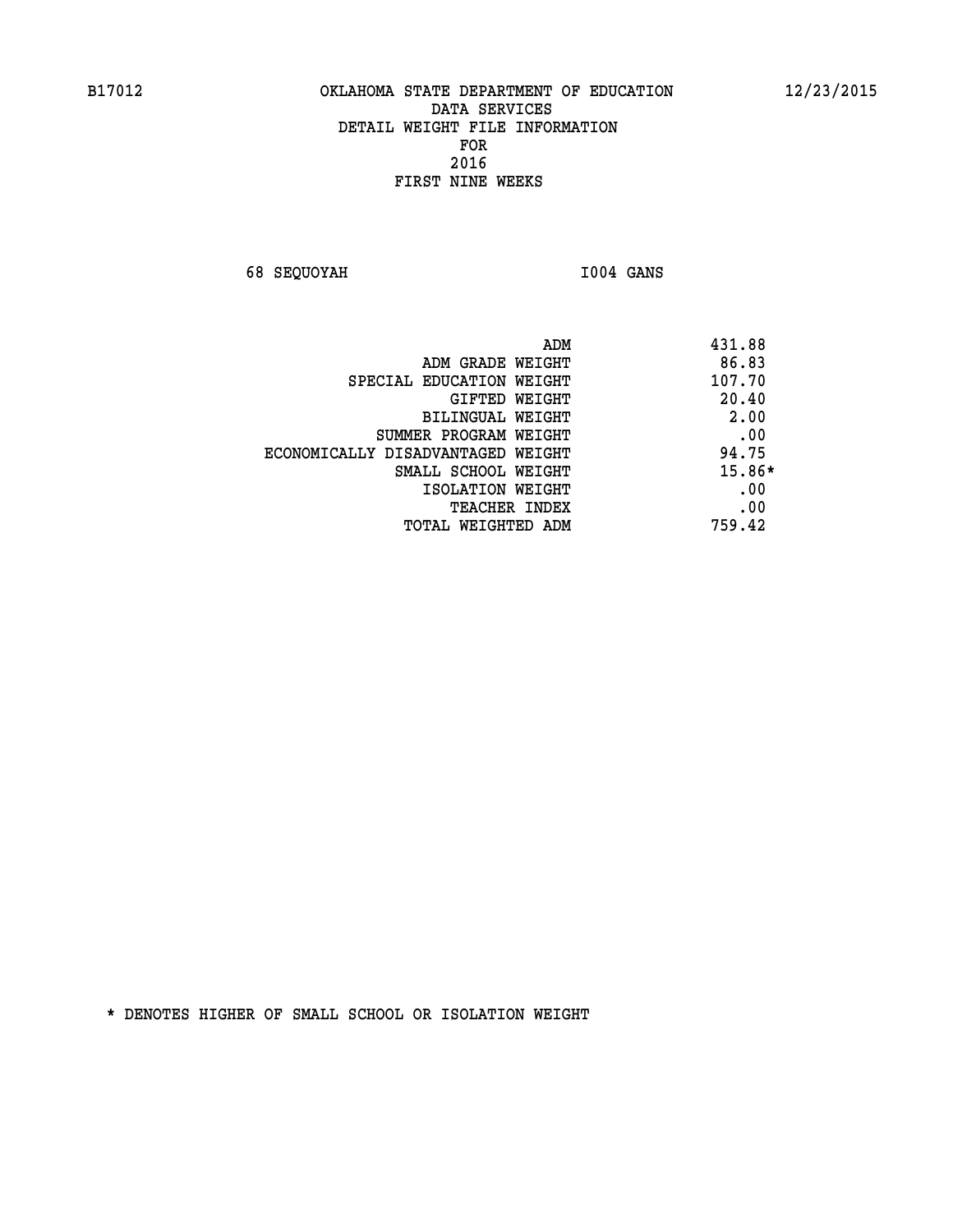**68 SEQUOYAH I005 ROLAND** 

| 1,037.27 | ADM                               |
|----------|-----------------------------------|
| 202.82   | ADM GRADE WEIGHT                  |
| 217.30   | SPECIAL EDUCATION WEIGHT          |
| 28.22    | <b>GIFTED WEIGHT</b>              |
| 5.75     | BILINGUAL WEIGHT                  |
| .00      | SUMMER PROGRAM WEIGHT             |
| 206.00   | ECONOMICALLY DISADVANTAGED WEIGHT |
| .00      | SMALL SCHOOL WEIGHT               |
| .00      | ISOLATION WEIGHT                  |
| 17.64    | <b>TEACHER INDEX</b>              |
| 1,715.00 | TOTAL WEIGHTED ADM                |
|          |                                   |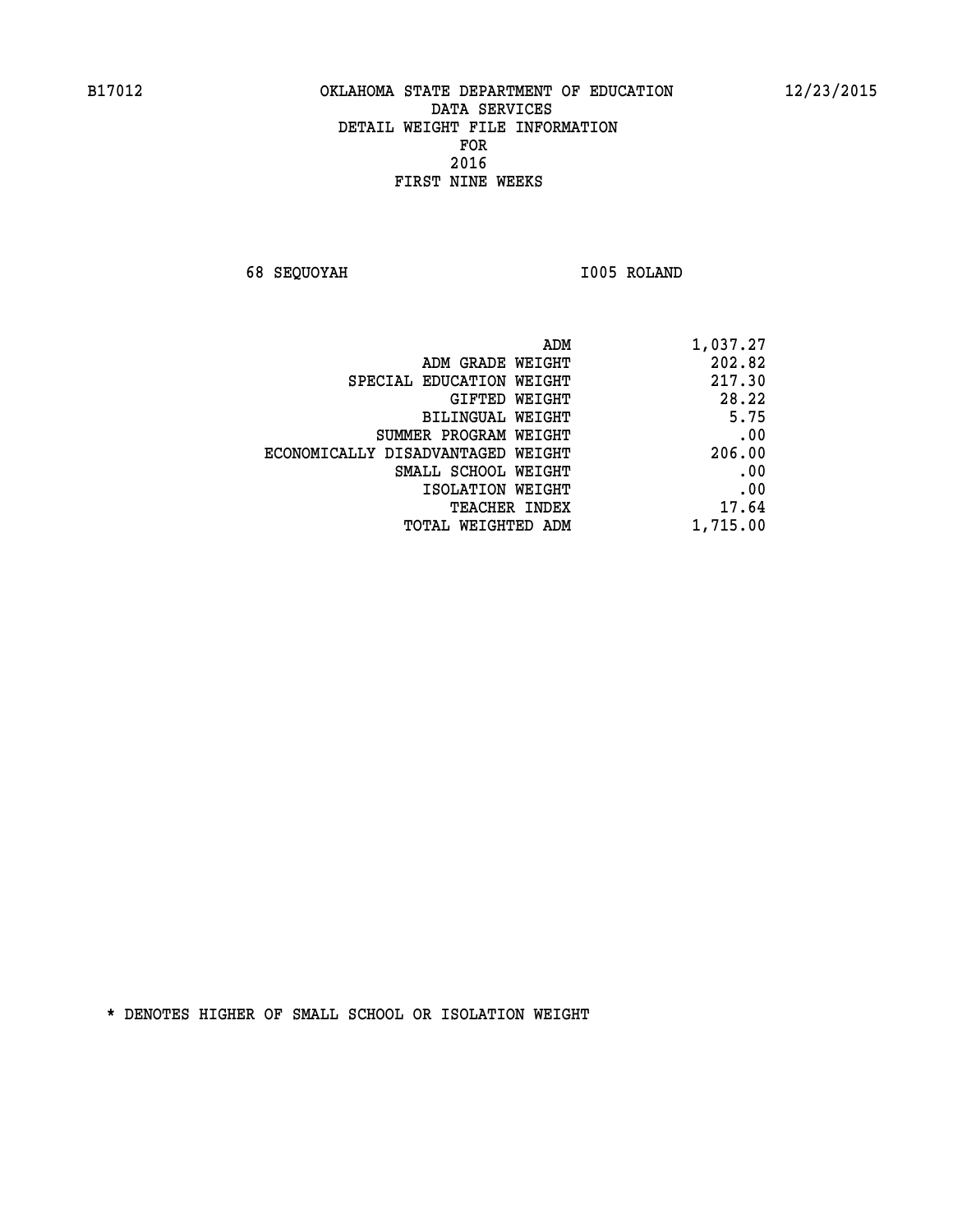**68 SEQUOYAH I006 GORE** 

| ADM<br>448.72                 |                                   |
|-------------------------------|-----------------------------------|
| 89.02<br>ADM GRADE WEIGHT     |                                   |
| 84.35                         | SPECIAL EDUCATION WEIGHT          |
| 19.38<br><b>GIFTED WEIGHT</b> |                                   |
| .00<br>BILINGUAL WEIGHT       |                                   |
| .00                           | SUMMER PROGRAM WEIGHT             |
| 76.00                         | ECONOMICALLY DISADVANTAGED WEIGHT |
| $13.62*$                      | SMALL SCHOOL WEIGHT               |
| .00<br>ISOLATION WEIGHT       |                                   |
| .00<br><b>TEACHER INDEX</b>   |                                   |
| 731.09<br>TOTAL WEIGHTED ADM  |                                   |
|                               |                                   |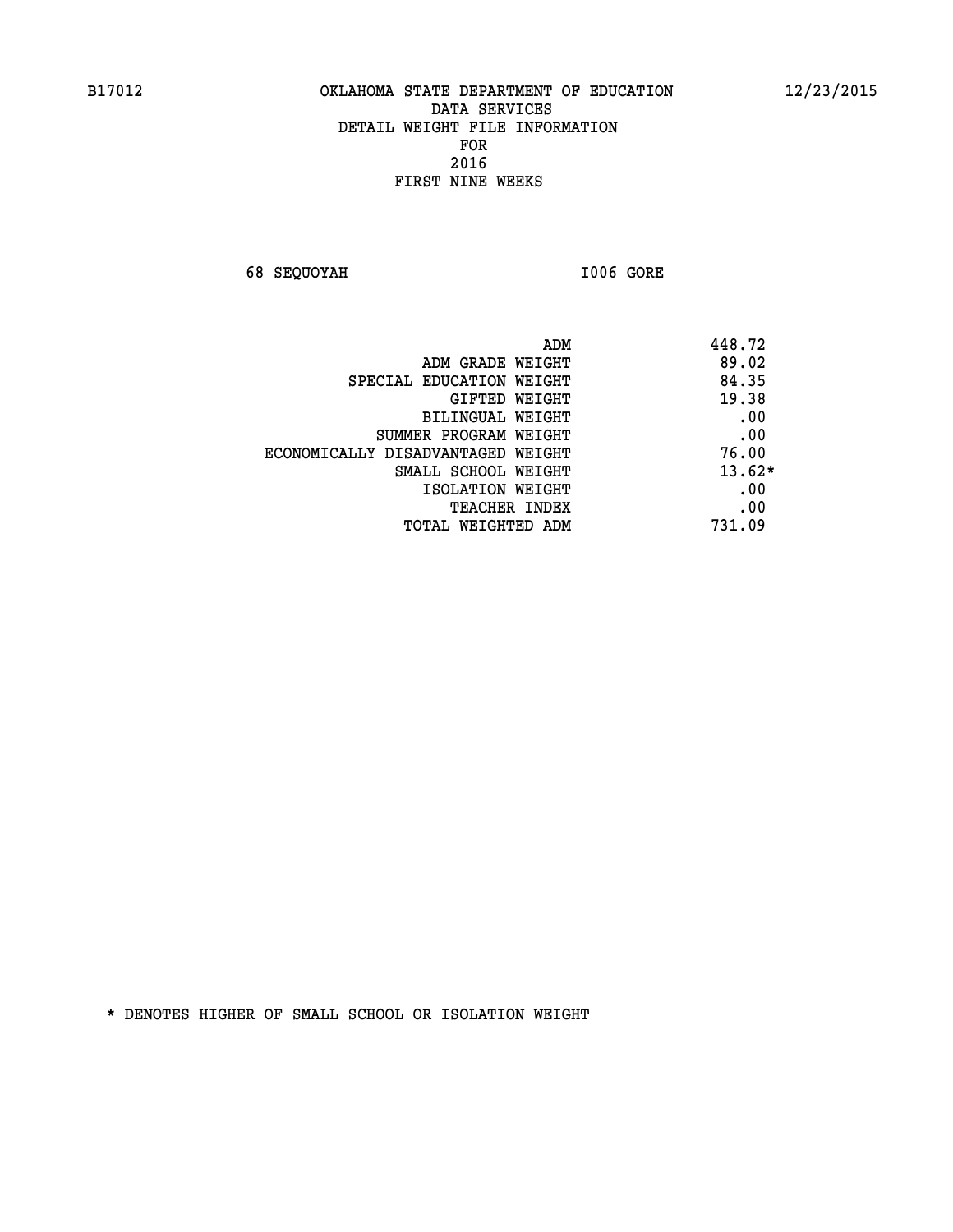**68 SEQUOYAH I007 CENTRAL** 

| ADM                               | 512.89  |
|-----------------------------------|---------|
| ADM GRADE WEIGHT                  | 98.83   |
| SPECIAL EDUCATION WEIGHT          | 61.35   |
| GIFTED WEIGHT                     | 27.54   |
| BILINGUAL WEIGHT                  | 2.00    |
| SUMMER PROGRAM WEIGHT             | .00     |
| ECONOMICALLY DISADVANTAGED WEIGHT | 82.25   |
| SMALL SCHOOL WEIGHT               | $3.12*$ |
| ISOLATION WEIGHT                  | .00     |
| <b>TEACHER INDEX</b>              | .00     |
| TOTAL WEIGHTED ADM                | 787.98  |
|                                   |         |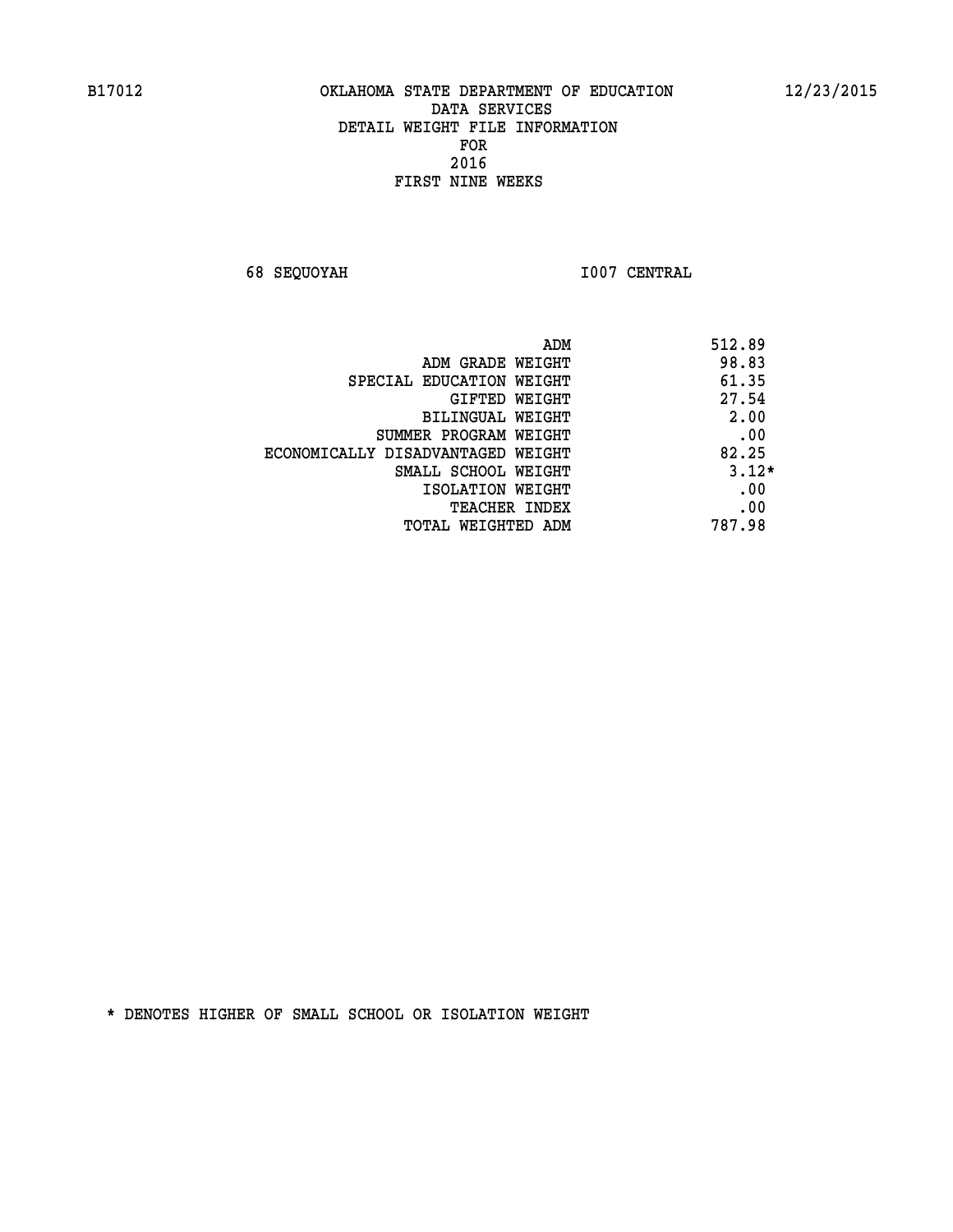**69 STEPHENS C082 GRANDVIEW** 

| ADM                               | 141.39   |
|-----------------------------------|----------|
| ADM GRADE WEIGHT                  | 31.06    |
| SPECIAL EDUCATION WEIGHT          | 11.70    |
| GIFTED WEIGHT                     | 3.74     |
| BILINGUAL WEIGHT                  | .00      |
| SUMMER PROGRAM WEIGHT             | .00      |
| ECONOMICALLY DISADVANTAGED WEIGHT | 20.50    |
| SMALL SCHOOL WEIGHT               | $20.72*$ |
| ISOLATION WEIGHT                  | .00      |
| <b>TEACHER INDEX</b>              | 15.03    |
| TOTAL WEIGHTED ADM                | 244.14   |
|                                   |          |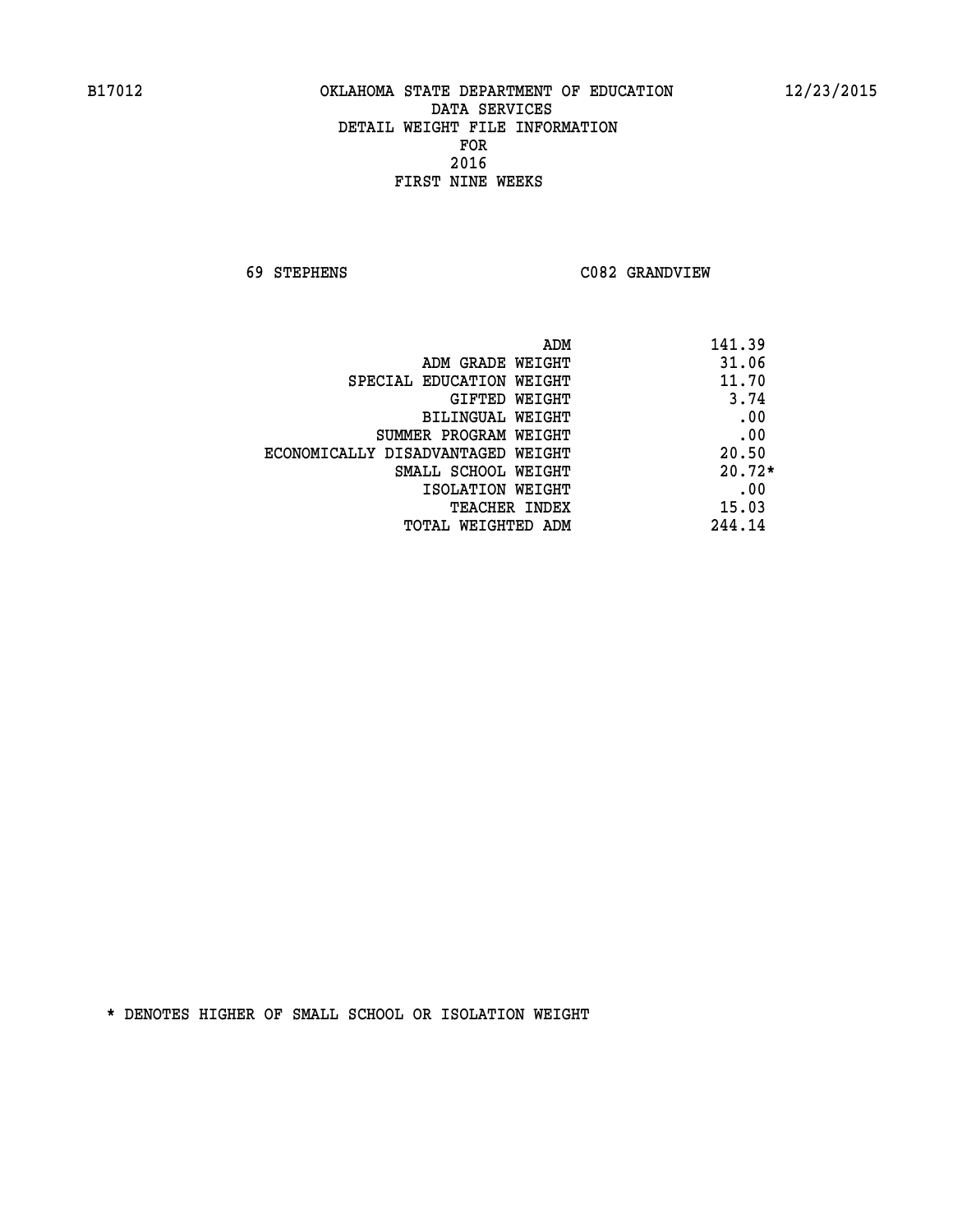**69 STEPHENS I001 DUNCAN** 

| 3,722.83 |
|----------|
| 753.65   |
| 478.00   |
| 116.96   |
| 78.50    |
| .00      |
| 518.00   |
| .00      |
| .00      |
| .00      |
| 5,667.94 |
|          |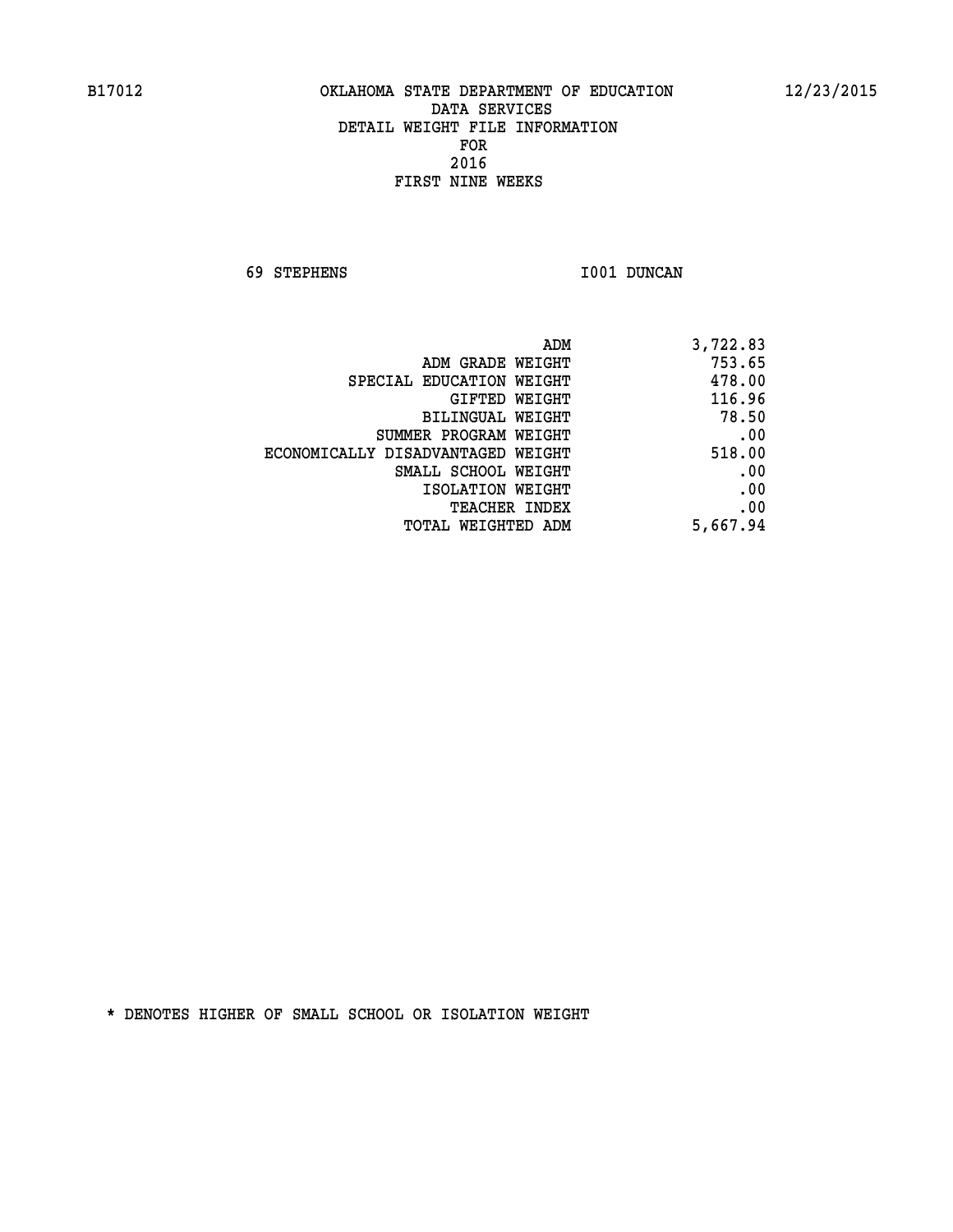**69 STEPHENS I002 COMANCHE** 

|                                   | ADM<br>1,011.35 |
|-----------------------------------|-----------------|
| ADM GRADE WEIGHT                  | 193.53          |
| SPECIAL EDUCATION WEIGHT          | 130.00          |
| GIFTED WEIGHT                     | 61.88           |
| BILINGUAL WEIGHT                  | 1.75            |
| SUMMER PROGRAM WEIGHT             | .00             |
| ECONOMICALLY DISADVANTAGED WEIGHT | 160.50          |
| SMALL SCHOOL WEIGHT               | .00             |
| ISOLATION WEIGHT                  | .00             |
| <b>TEACHER INDEX</b>              | 43.56           |
| TOTAL WEIGHTED ADM                | 1,602.57        |
|                                   |                 |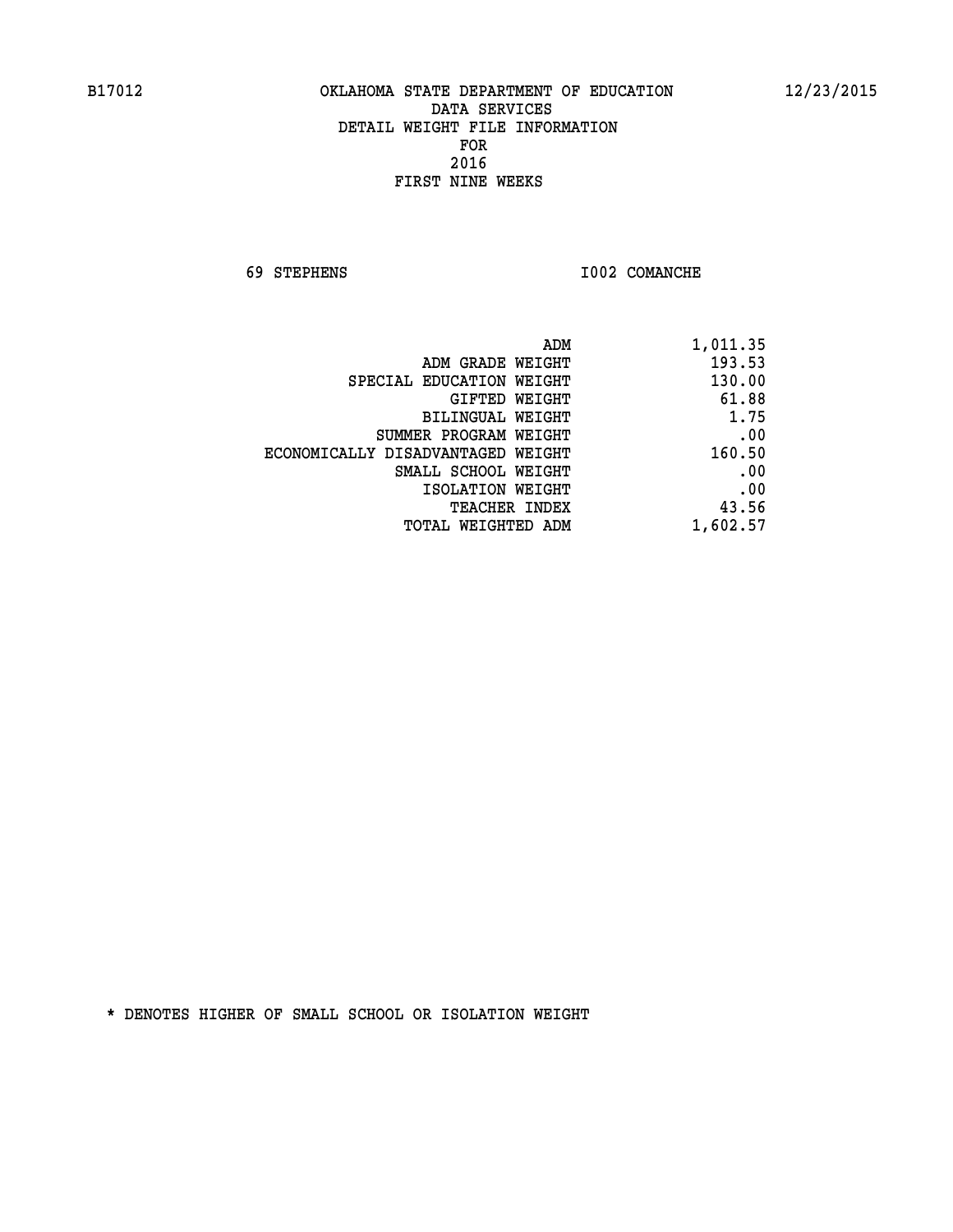**69 STEPHENS I003 MARLOW** 

|                                   | ADM<br>1,448.72 |
|-----------------------------------|-----------------|
| ADM GRADE WEIGHT                  | 289.79          |
| SPECIAL EDUCATION WEIGHT          | 212.15          |
| GIFTED WEIGHT                     | 63.24           |
| BILINGUAL WEIGHT                  | 3.00            |
| SUMMER PROGRAM WEIGHT             | .00             |
| ECONOMICALLY DISADVANTAGED WEIGHT | 173.00          |
| SMALL SCHOOL WEIGHT               | .00             |
| ISOLATION WEIGHT                  | .00             |
| <b>TEACHER INDEX</b>              | 54.48           |
| TOTAL WEIGHTED ADM                | 2,244.38        |
|                                   |                 |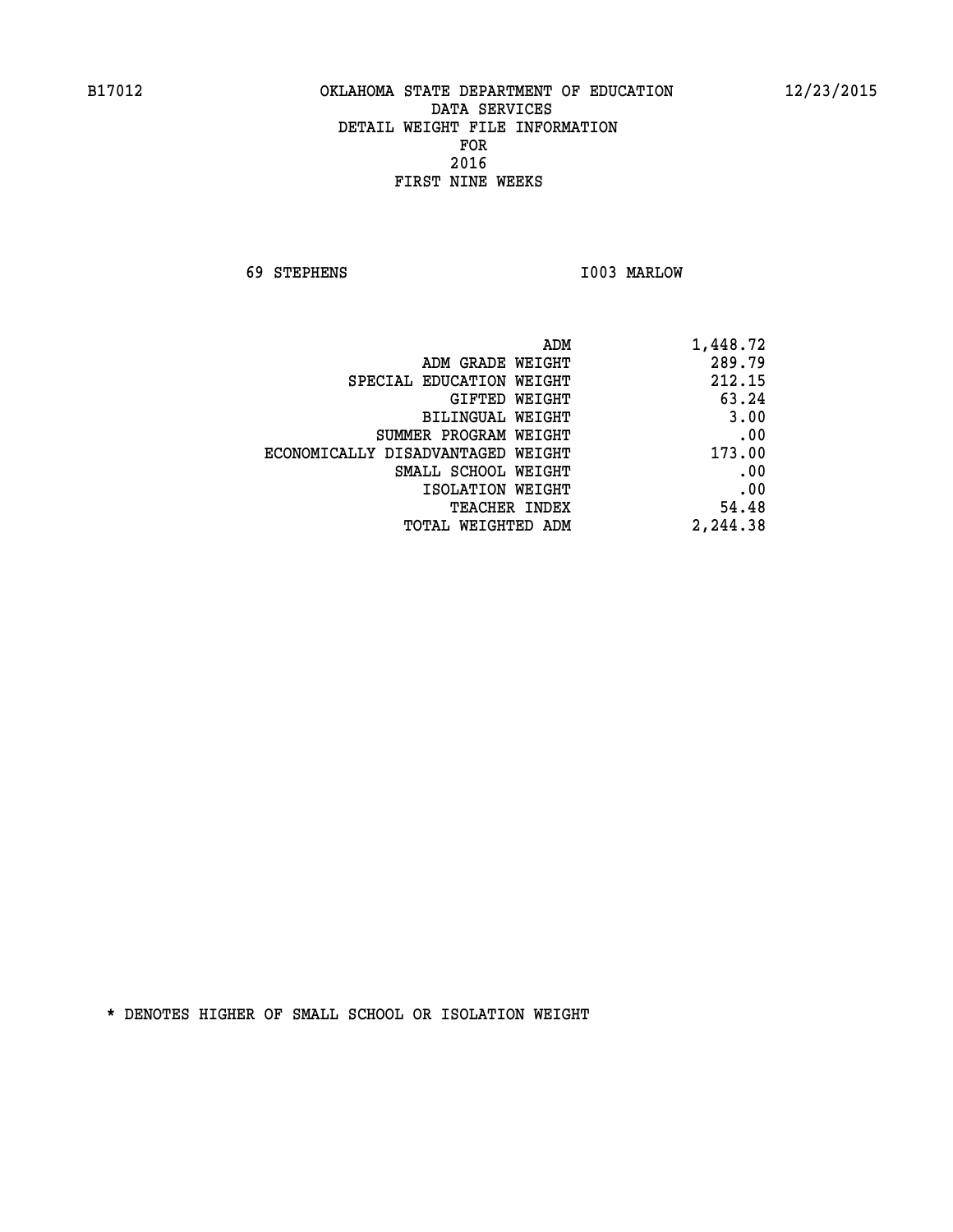**69 STEPHENS I015 VELMA-ALMA** 

| 482.89<br>ADM                              |  |
|--------------------------------------------|--|
| 94.71<br>ADM GRADE WEIGHT                  |  |
| 63.60<br>SPECIAL EDUCATION WEIGHT          |  |
| 24.82<br>GIFTED WEIGHT                     |  |
| 1.75<br>BILINGUAL WEIGHT                   |  |
| .00<br>SUMMER PROGRAM WEIGHT               |  |
| 55.75<br>ECONOMICALLY DISADVANTAGED WEIGHT |  |
| 8.42<br>SMALL SCHOOL WEIGHT                |  |
| 128.45*<br>ISOLATION WEIGHT                |  |
| .00<br><b>TEACHER INDEX</b>                |  |
| 851.97<br>TOTAL WEIGHTED ADM               |  |
|                                            |  |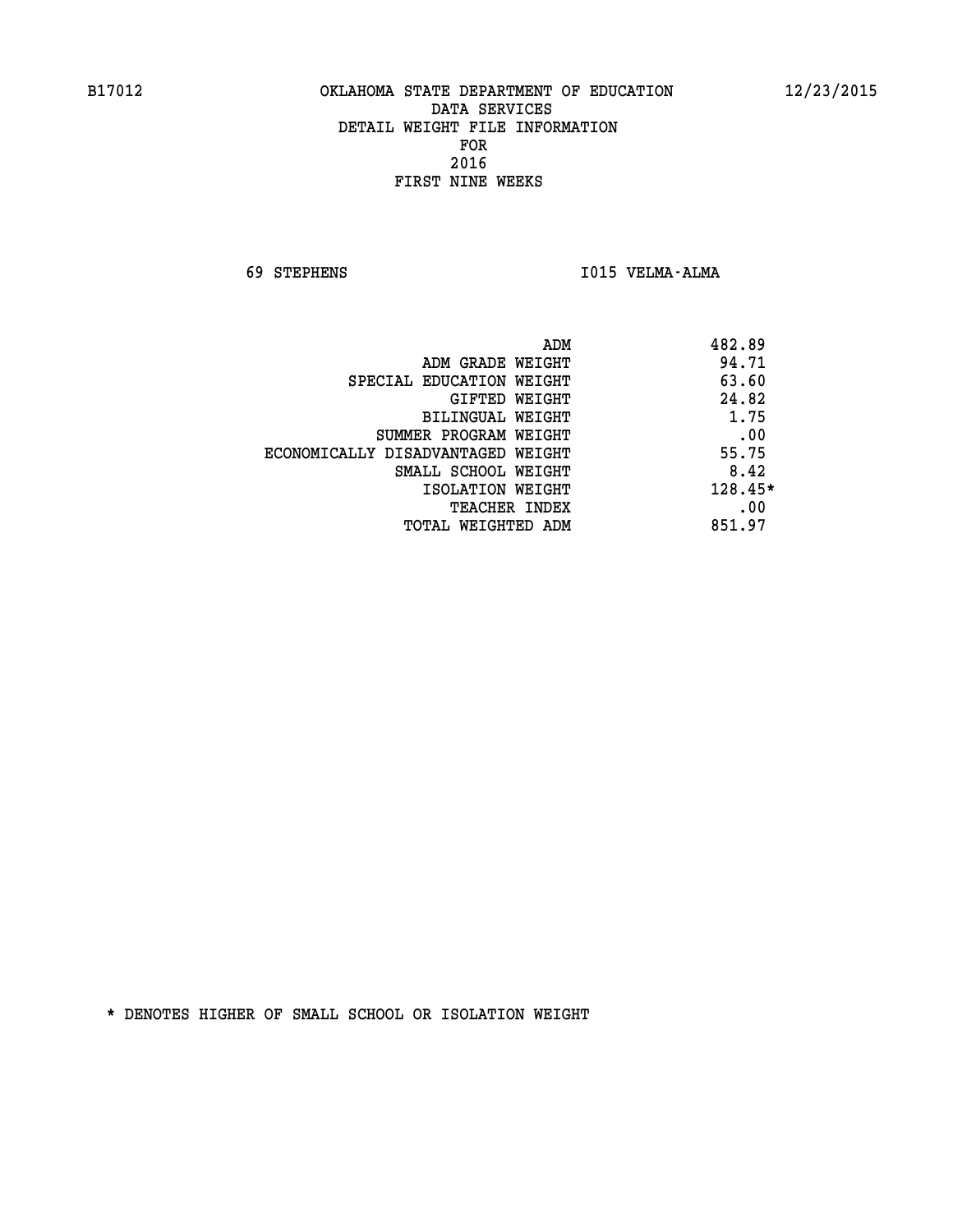**69 STEPHENS I021 EMPIRE** 

|                                   | 496.47<br>ADM |
|-----------------------------------|---------------|
| ADM GRADE WEIGHT                  | 93.60         |
| SPECIAL EDUCATION WEIGHT          | 56.85         |
| <b>GIFTED WEIGHT</b>              | 20.06         |
| BILINGUAL WEIGHT                  | 12.00         |
| SUMMER PROGRAM WEIGHT             | .00           |
| ECONOMICALLY DISADVANTAGED WEIGHT | 74.25         |
| SMALL SCHOOL WEIGHT               | $6.11*$       |
| ISOLATION WEIGHT                  | .00           |
| <b>TEACHER INDEX</b>              | 2.59          |
| TOTAL WEIGHTED ADM                | 761.93        |
|                                   |               |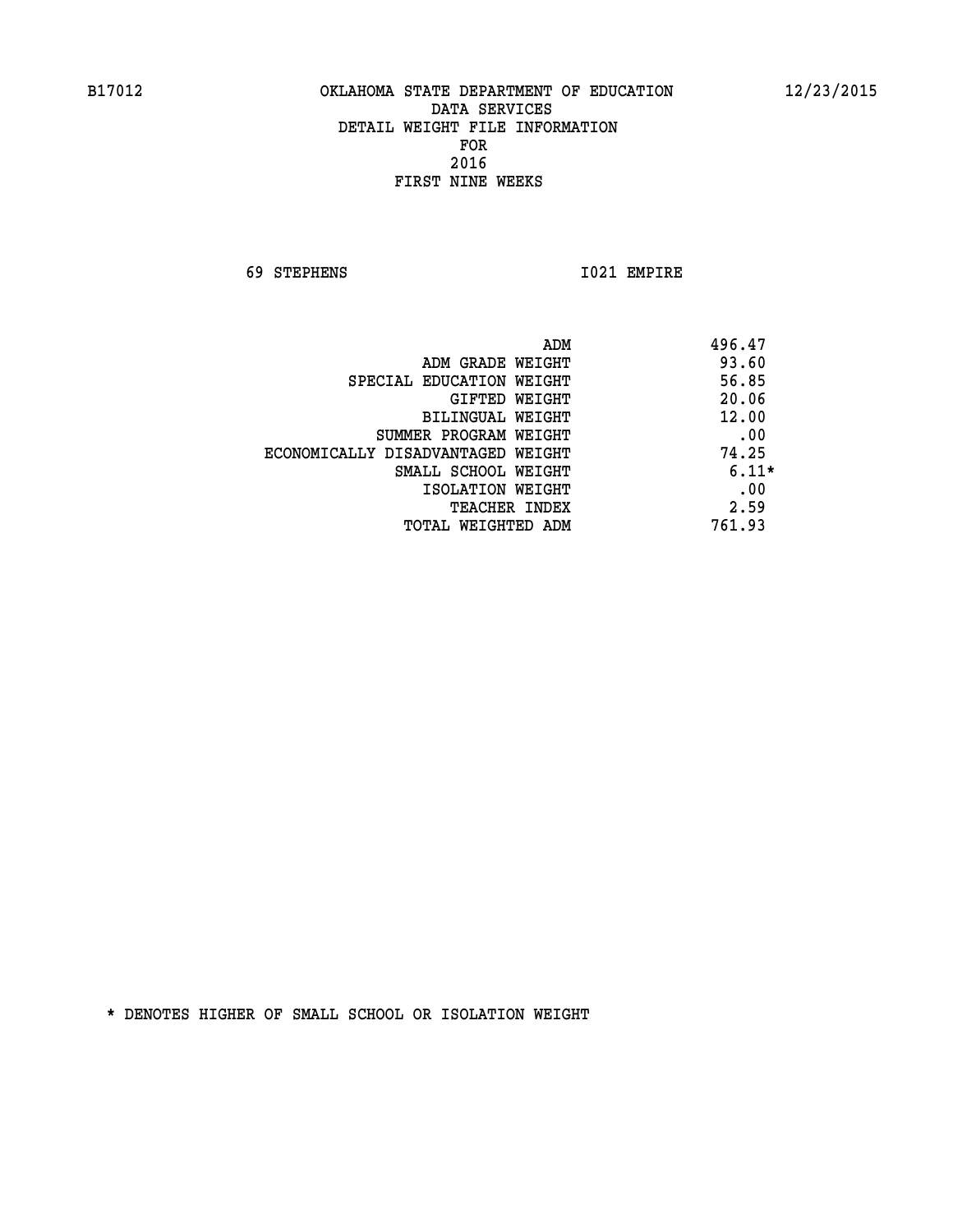**69 STEPHENS I034 CENTRAL HIGH** 

|                                   | 414.55<br>ADM |
|-----------------------------------|---------------|
| ADM GRADE WEIGHT                  | 79.73         |
| SPECIAL EDUCATION WEIGHT          | 46.95         |
| GIFTED WEIGHT                     | 11.22         |
| BILINGUAL WEIGHT                  | 1.75          |
| SUMMER PROGRAM WEIGHT             | .00           |
| ECONOMICALLY DISADVANTAGED WEIGHT | 44.75         |
| SMALL SCHOOL WEIGHT               | $17.94*$      |
| ISOLATION WEIGHT                  | .00           |
| TEACHER INDEX                     | 20.59         |
| TOTAL WEIGHTED ADM                | 637.48        |
|                                   |               |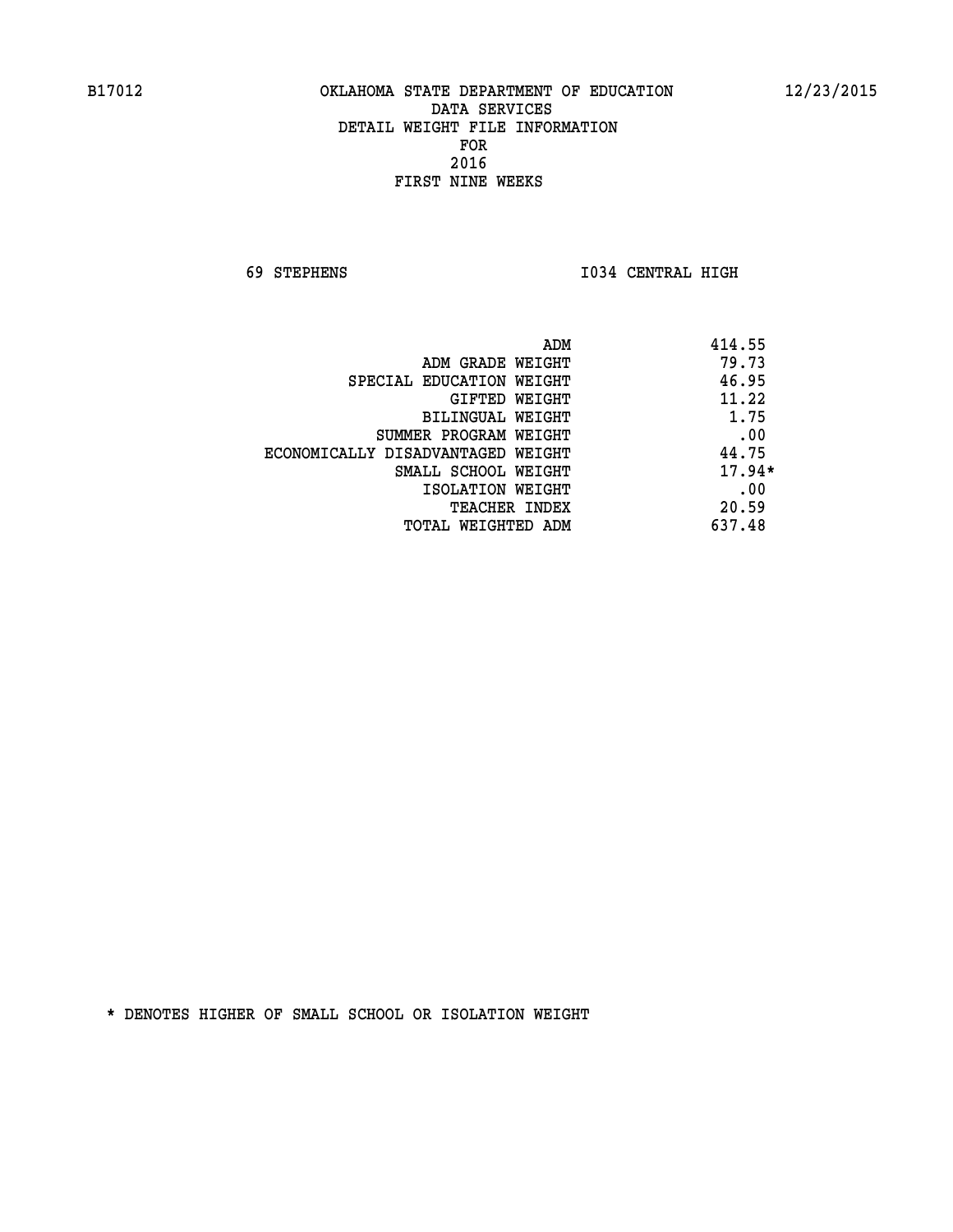**69 STEPHENS I042 BRAY-DOYLE** 

| 366.74<br>ADM                              |     |
|--------------------------------------------|-----|
| 69.82<br>ADM GRADE WEIGHT                  |     |
| 41.05<br>SPECIAL EDUCATION WEIGHT          |     |
| 12.58<br>GIFTED WEIGHT                     |     |
| BILINGUAL WEIGHT                           | .75 |
| SUMMER PROGRAM WEIGHT                      | .00 |
| 49.25<br>ECONOMICALLY DISADVANTAGED WEIGHT |     |
| 22.50<br>SMALL SCHOOL WEIGHT               |     |
| 140.28*<br>ISOLATION WEIGHT                |     |
| 4.81<br><b>TEACHER INDEX</b>               |     |
| 685.28<br>TOTAL WEIGHTED ADM               |     |
|                                            |     |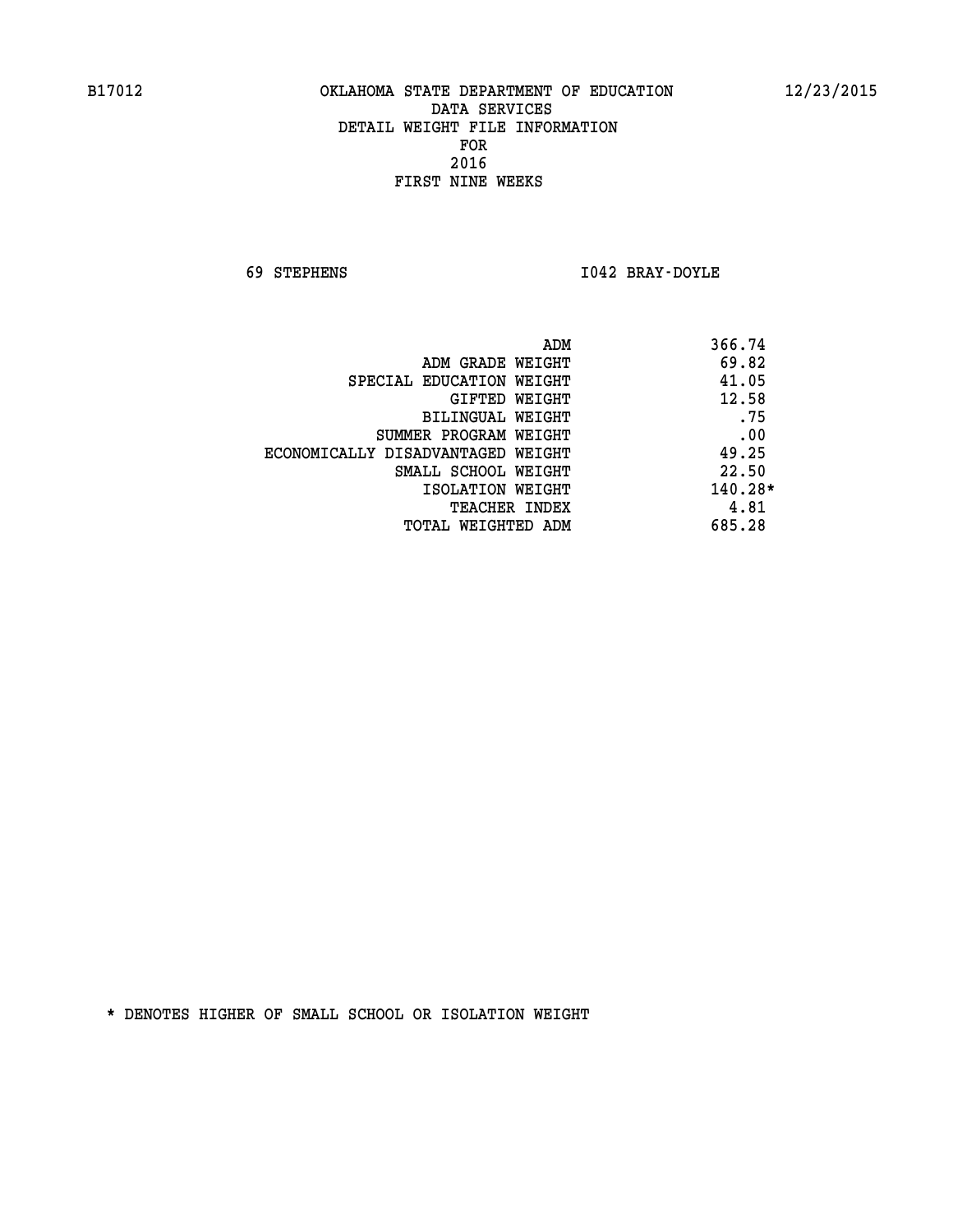**70 TEXAS C009 OPTIMA** 

|                                   | 69.19<br>ADM |
|-----------------------------------|--------------|
| ADM GRADE WEIGHT                  | 12.82        |
| SPECIAL EDUCATION WEIGHT          | 6.60         |
| GIFTED WEIGHT                     | .00          |
| BILINGUAL WEIGHT                  | 12.50        |
| SUMMER PROGRAM WEIGHT             | .00          |
| ECONOMICALLY DISADVANTAGED WEIGHT | 14.75        |
| SMALL SCHOOL WEIGHT               | $12.03*$     |
| ISOLATION WEIGHT                  | .00          |
| <b>TEACHER INDEX</b>              | .22          |
| TOTAL WEIGHTED ADM                | 128.11       |
|                                   |              |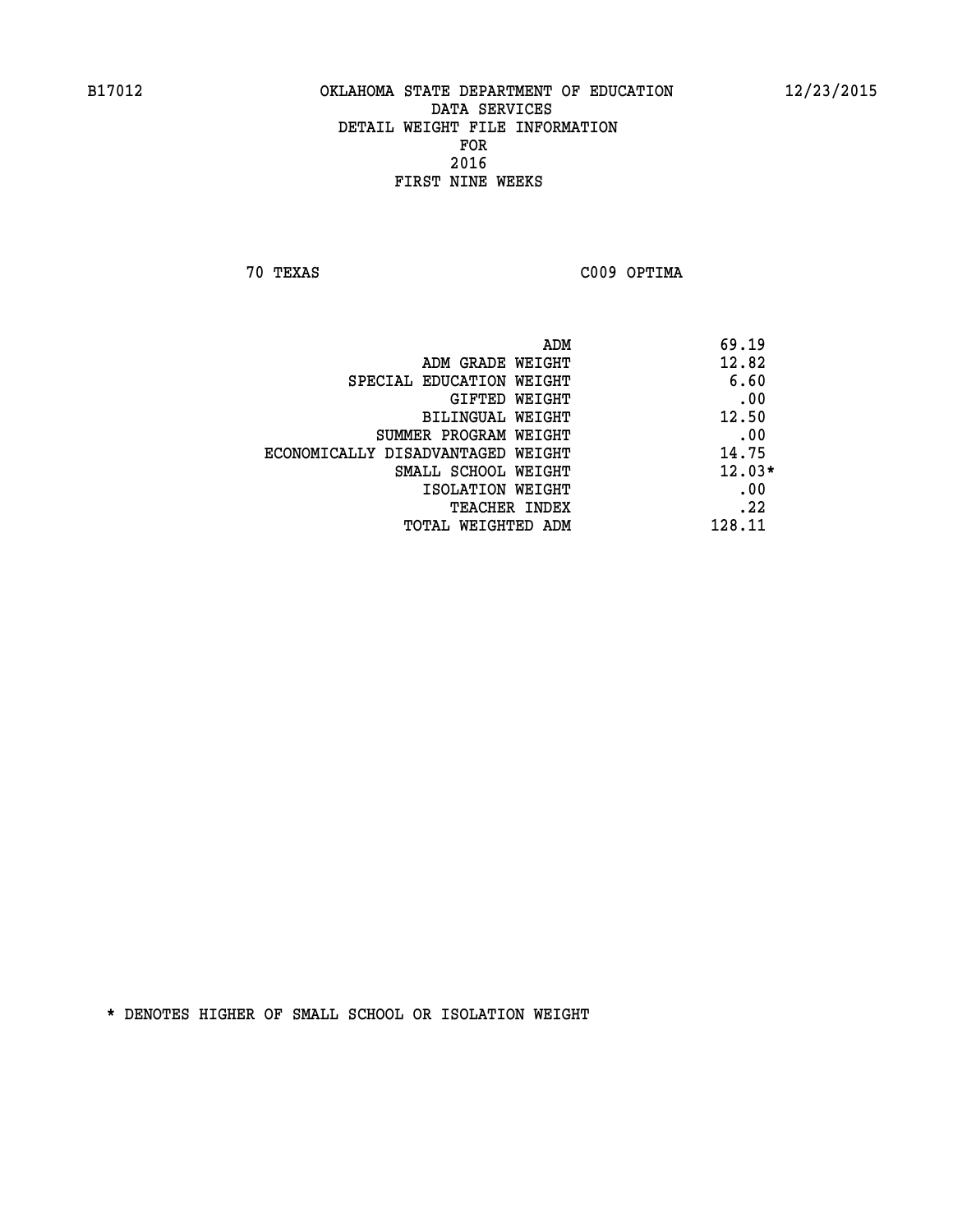**70 TEXAS C080 STRAIGHT** 

| ADM                               | 40.27   |
|-----------------------------------|---------|
| ADM GRADE WEIGHT                  | 7.19    |
| SPECIAL EDUCATION WEIGHT          | .00     |
| GIFTED WEIGHT                     | .00     |
| BILINGUAL WEIGHT                  | .50     |
| SUMMER PROGRAM WEIGHT             | .00     |
| ECONOMICALLY DISADVANTAGED WEIGHT | 4.25    |
| SMALL SCHOOL WEIGHT               | $7.44*$ |
| ISOLATION WEIGHT                  | 4.74    |
| <b>TEACHER INDEX</b>              | 2.99    |
| TOTAL WEIGHTED ADM                | 62.64   |
|                                   |         |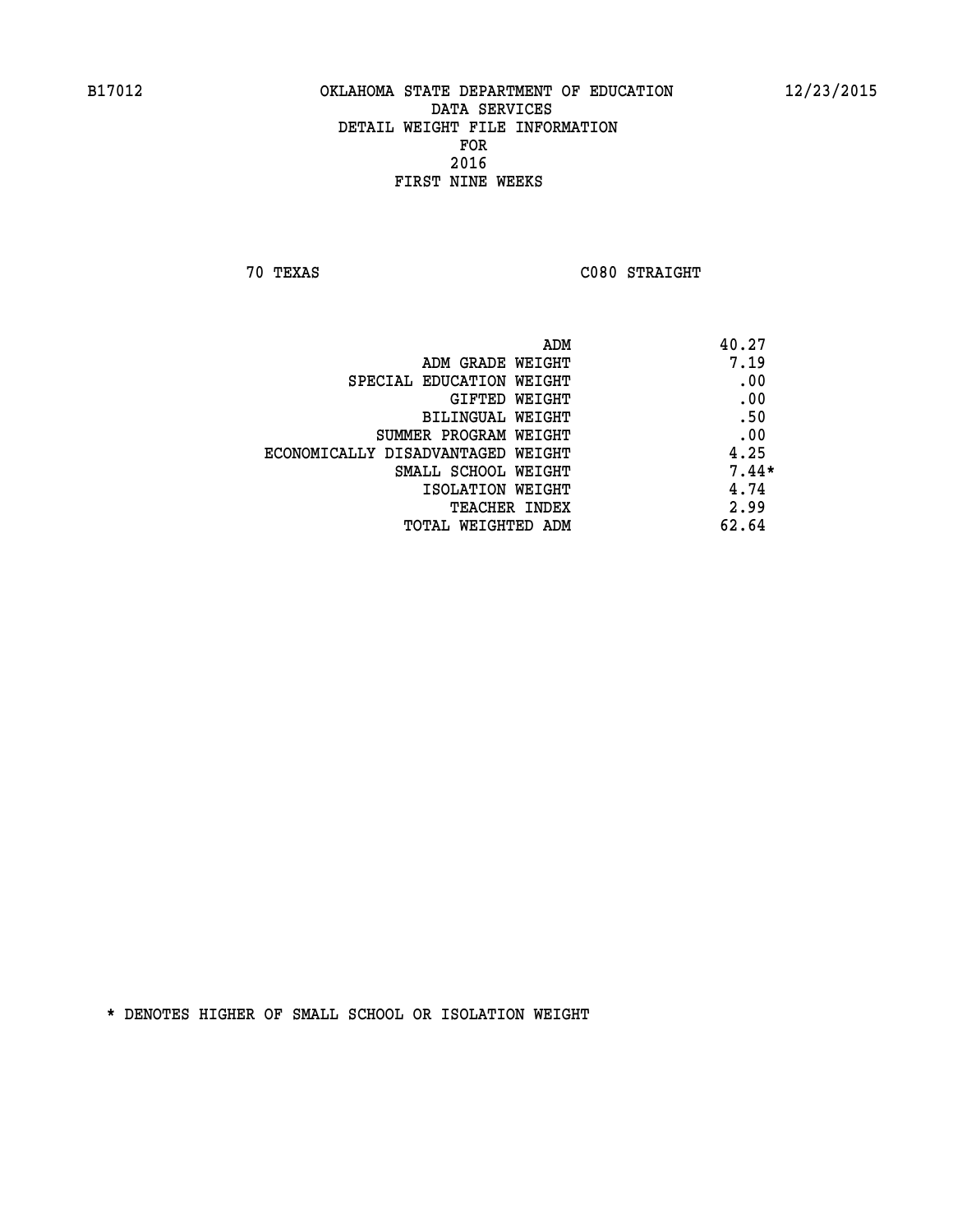**70 TEXAS I001 YARBROUGH** 

| 122.61<br>ADM                              |      |
|--------------------------------------------|------|
| 23.50<br>ADM GRADE WEIGHT                  |      |
| SPECIAL EDUCATION WEIGHT                   | 6.25 |
| GIFTED WEIGHT                              | 3.40 |
| 12.00<br>BILINGUAL WEIGHT                  |      |
| SUMMER PROGRAM WEIGHT                      | .00  |
| 21.50<br>ECONOMICALLY DISADVANTAGED WEIGHT |      |
| 18.84<br>SMALL SCHOOL WEIGHT               |      |
| 121.38*<br>ISOLATION WEIGHT                |      |
| <b>TEACHER INDEX</b>                       | .07  |
| 310.71<br>TOTAL WEIGHTED ADM               |      |
|                                            |      |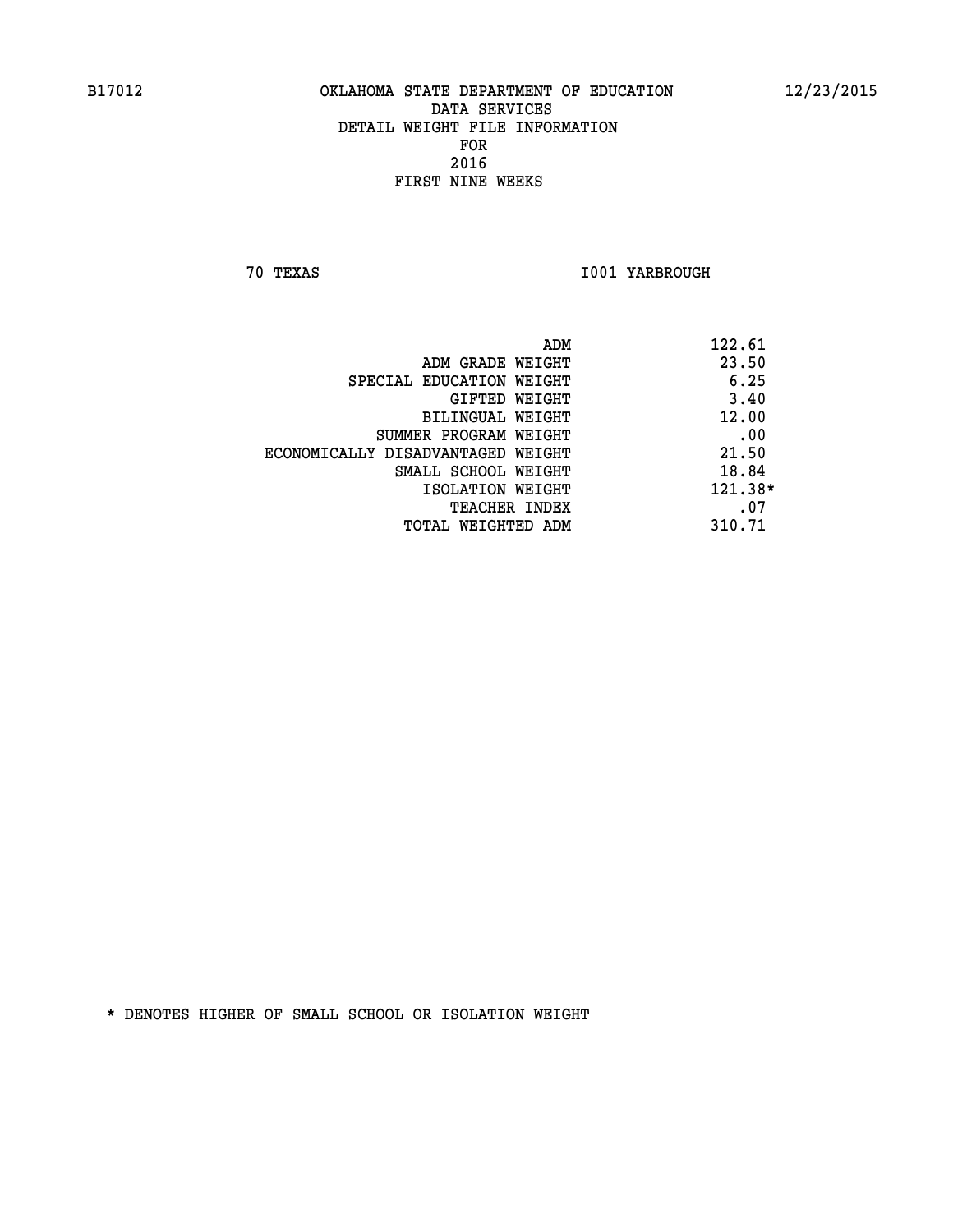**70 TEXAS I008 GUYMON** 

| ADM                               | 2,992.60 |
|-----------------------------------|----------|
| ADM GRADE WEIGHT                  | 512.65   |
| SPECIAL EDUCATION WEIGHT          | 265.00   |
| <b>GIFTED WEIGHT</b>              | 61.54    |
| BILINGUAL WEIGHT                  | 465.25   |
| SUMMER PROGRAM WEIGHT             | .00      |
| ECONOMICALLY DISADVANTAGED WEIGHT | 575.50   |
| SMALL SCHOOL WEIGHT               | .00      |
| ISOLATION WEIGHT                  | .00      |
| <b>TEACHER INDEX</b>              | .00      |
| <b>TOTAL WEIGHTED ADM</b>         | 4,872.54 |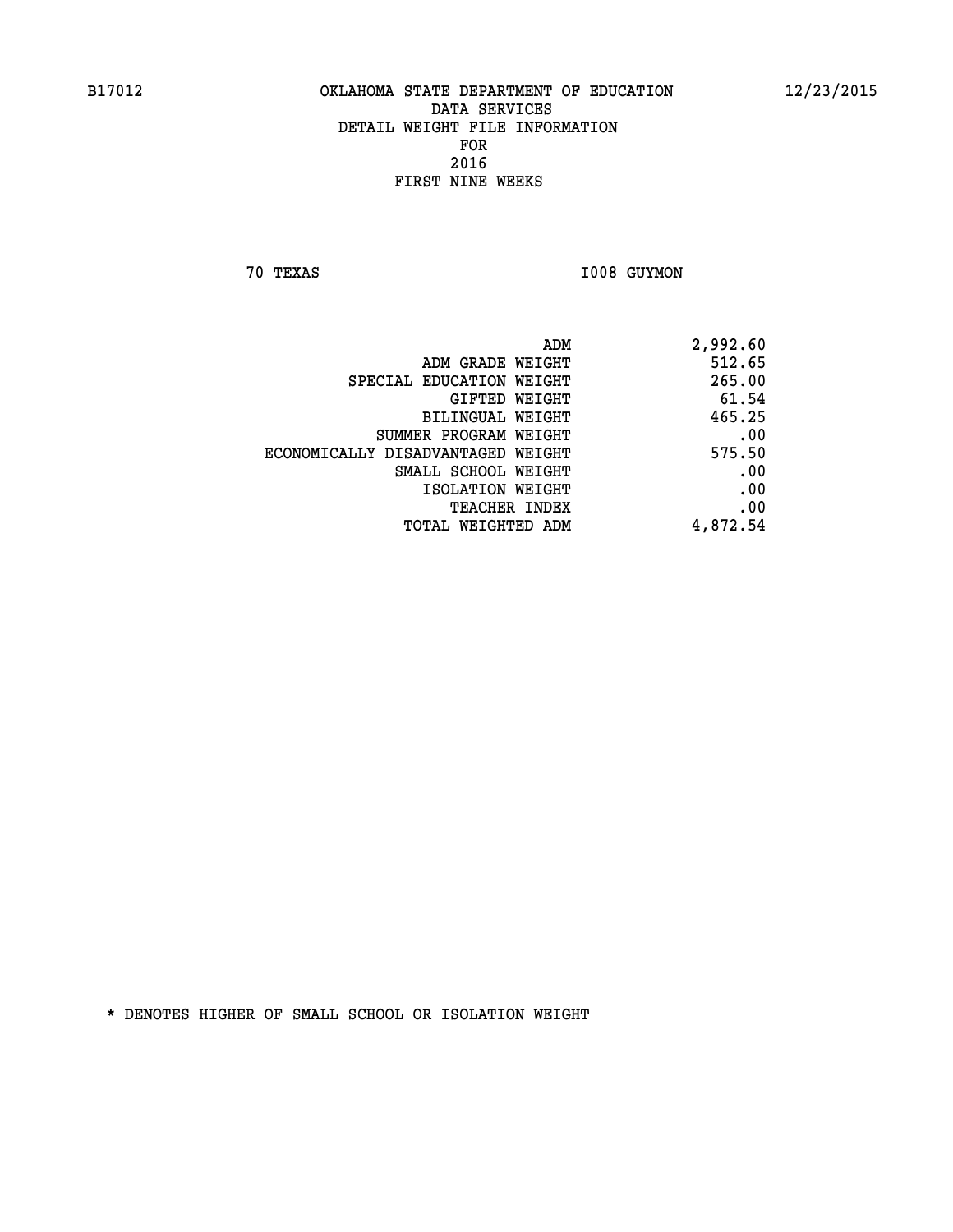**70 TEXAS I015 HARDESTY** 

|                                   | 90.08<br>ADM |
|-----------------------------------|--------------|
| ADM GRADE WEIGHT                  | 19.55        |
| SPECIAL EDUCATION WEIGHT          | 15.95        |
| GIFTED WEIGHT                     | 2.04         |
| BILINGUAL WEIGHT                  | 7.00         |
| SUMMER PROGRAM WEIGHT             | .00          |
| ECONOMICALLY DISADVANTAGED WEIGHT | 16.00        |
| SMALL SCHOOL WEIGHT               | 14.95        |
| ISOLATION WEIGHT                  | $81.93*$     |
| <b>TEACHER INDEX</b>              | .00          |
| TOTAL WEIGHTED ADM                | 232.55       |
|                                   |              |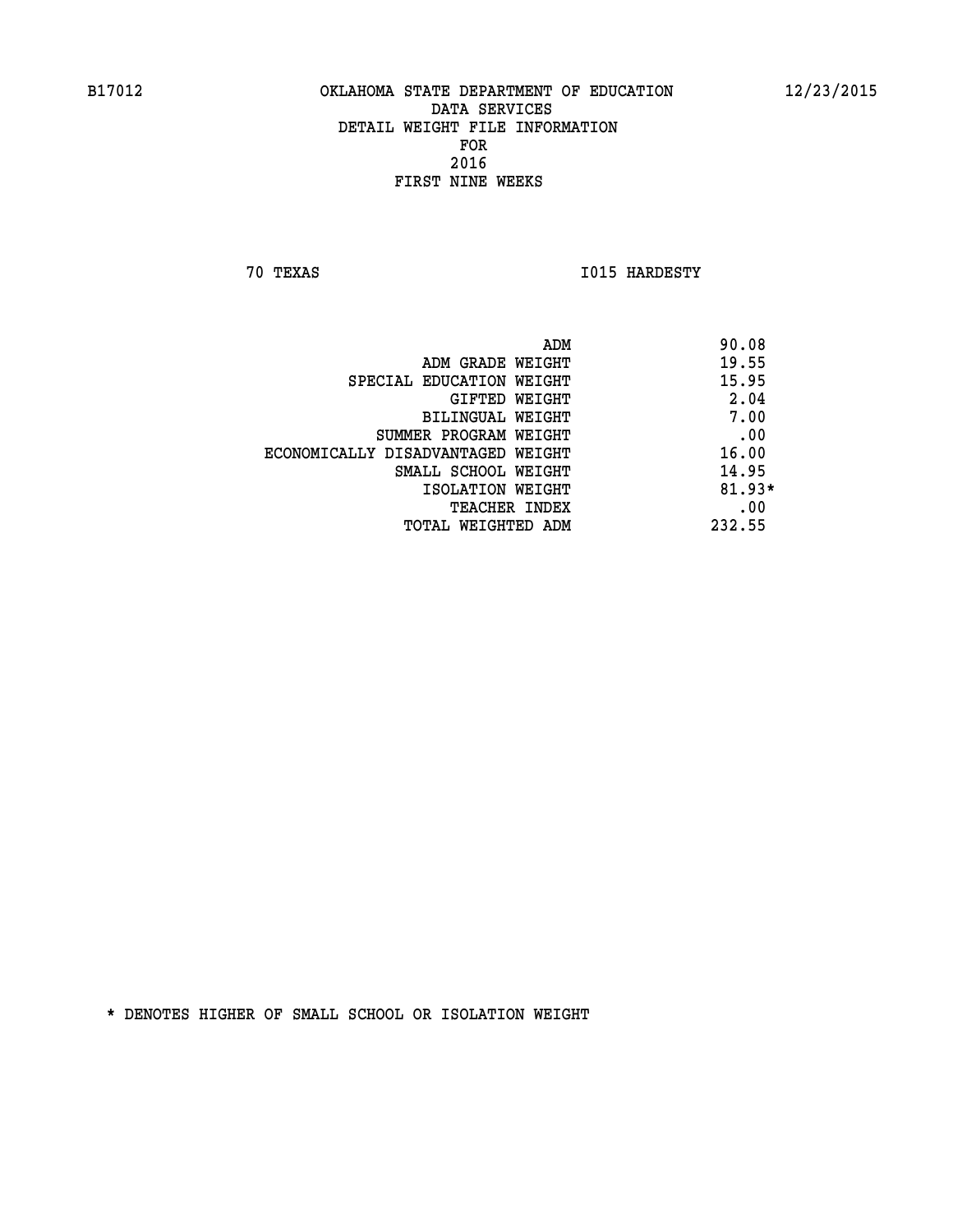**70 TEXAS I023 HOOKER** 

|                                   | ADM | 682.57   |
|-----------------------------------|-----|----------|
| ADM GRADE WEIGHT                  |     | 119.25   |
| SPECIAL EDUCATION WEIGHT          |     | 55.25    |
| GIFTED WEIGHT                     |     | 8.84     |
| BILINGUAL WEIGHT                  |     | 67.50    |
| SUMMER PROGRAM WEIGHT             |     | .00      |
| ECONOMICALLY DISADVANTAGED WEIGHT |     | 105.00   |
| SMALL SCHOOL WEIGHT               |     | .00      |
| ISOLATION WEIGHT                  |     | 191.12*  |
| <b>TEACHER INDEX</b>              |     | 24.48    |
| TOTAL WEIGHTED ADM                |     | 1,254.01 |
|                                   |     |          |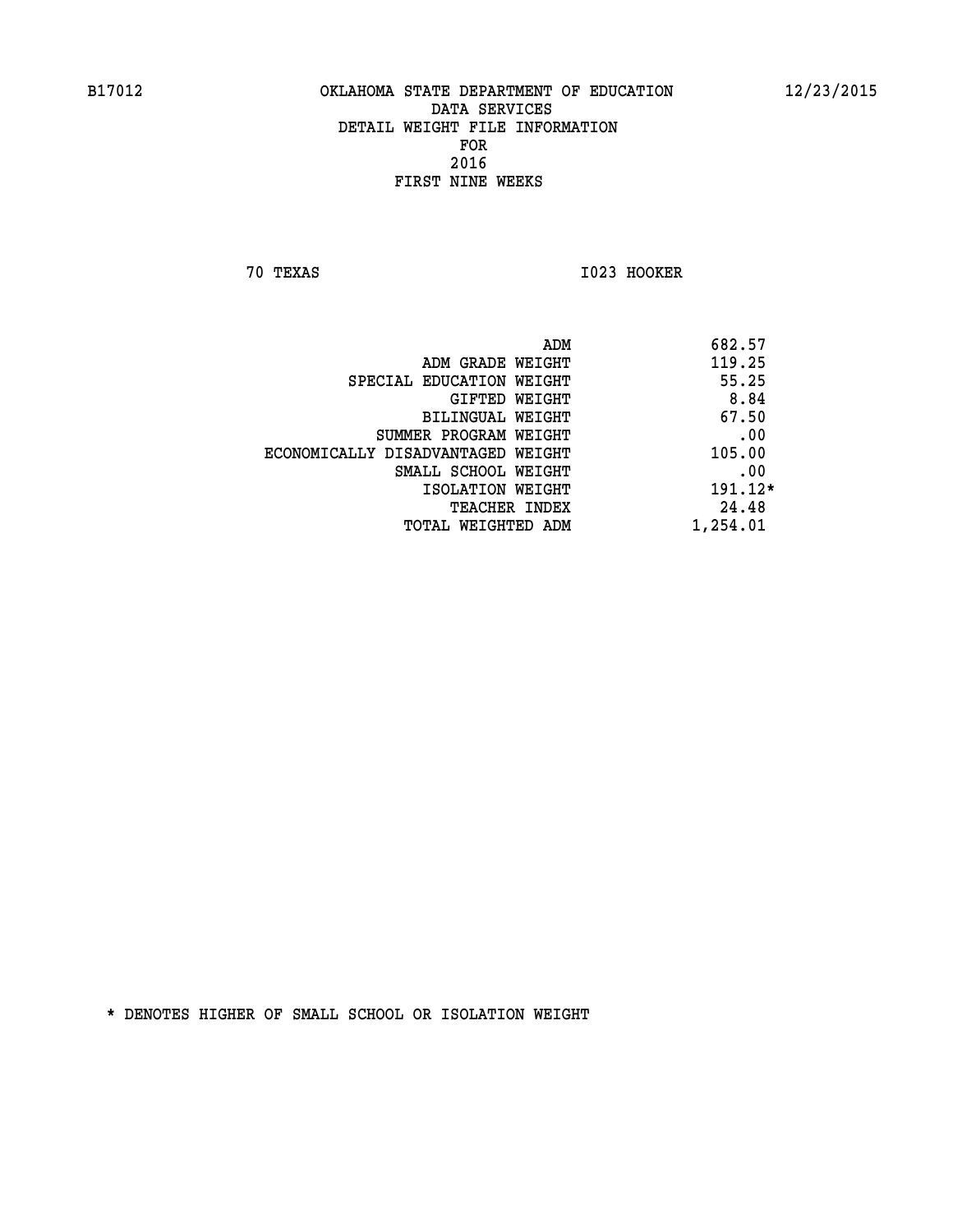**70 TEXAS I053 TYRONE** 

| ADM                               | 242.14   |
|-----------------------------------|----------|
| ADM GRADE WEIGHT                  | 46.16    |
| SPECIAL EDUCATION WEIGHT          | 18.55    |
| GIFTED WEIGHT                     | 6.46     |
| BILINGUAL WEIGHT                  | 10.75    |
| SUMMER PROGRAM WEIGHT             | .00      |
| ECONOMICALLY DISADVANTAGED WEIGHT | 38.25    |
| SMALL SCHOOL WEIGHT               | $26.26*$ |
| ISOLATION WEIGHT                  | .00      |
| <b>TEACHER INDEX</b>              | .00      |
| TOTAL WEIGHTED ADM                | 388.57   |
|                                   |          |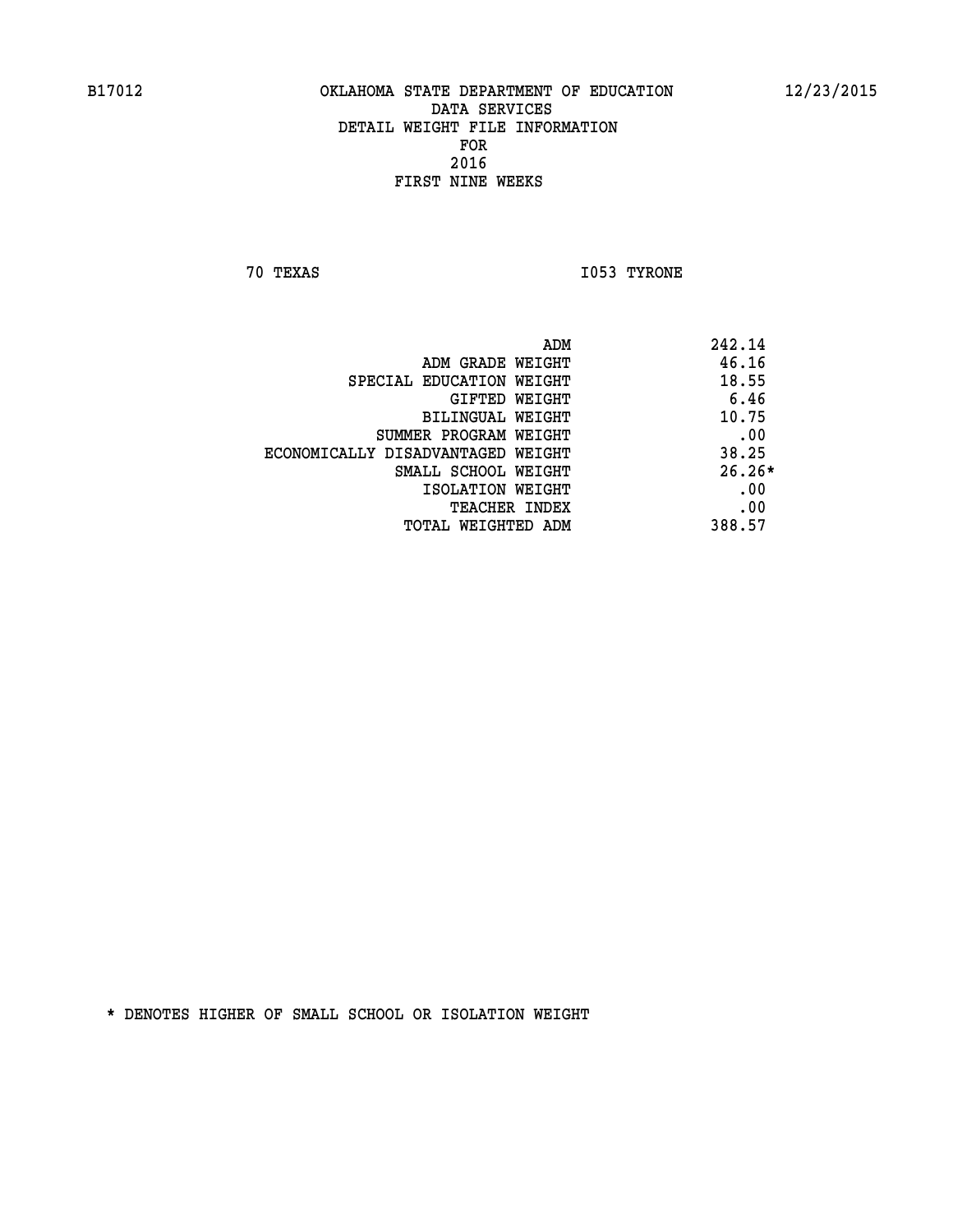**70 TEXAS I060 GOODWELL** 

|                                   | ADM | 241.08   |
|-----------------------------------|-----|----------|
| ADM GRADE WEIGHT                  |     | 48.32    |
| SPECIAL EDUCATION WEIGHT          |     | 13.80    |
| GIFTED WEIGHT                     |     | 6.46     |
| BILINGUAL WEIGHT                  |     | 5.25     |
| SUMMER PROGRAM WEIGHT             |     | .00      |
| ECONOMICALLY DISADVANTAGED WEIGHT |     | 21.25    |
| SMALL SCHOOL WEIGHT               |     | 26.24    |
| ISOLATION WEIGHT                  |     | $58.29*$ |
| TEACHER INDEX                     |     | .00      |
| TOTAL WEIGHTED ADM                |     | 394.45   |
|                                   |     |          |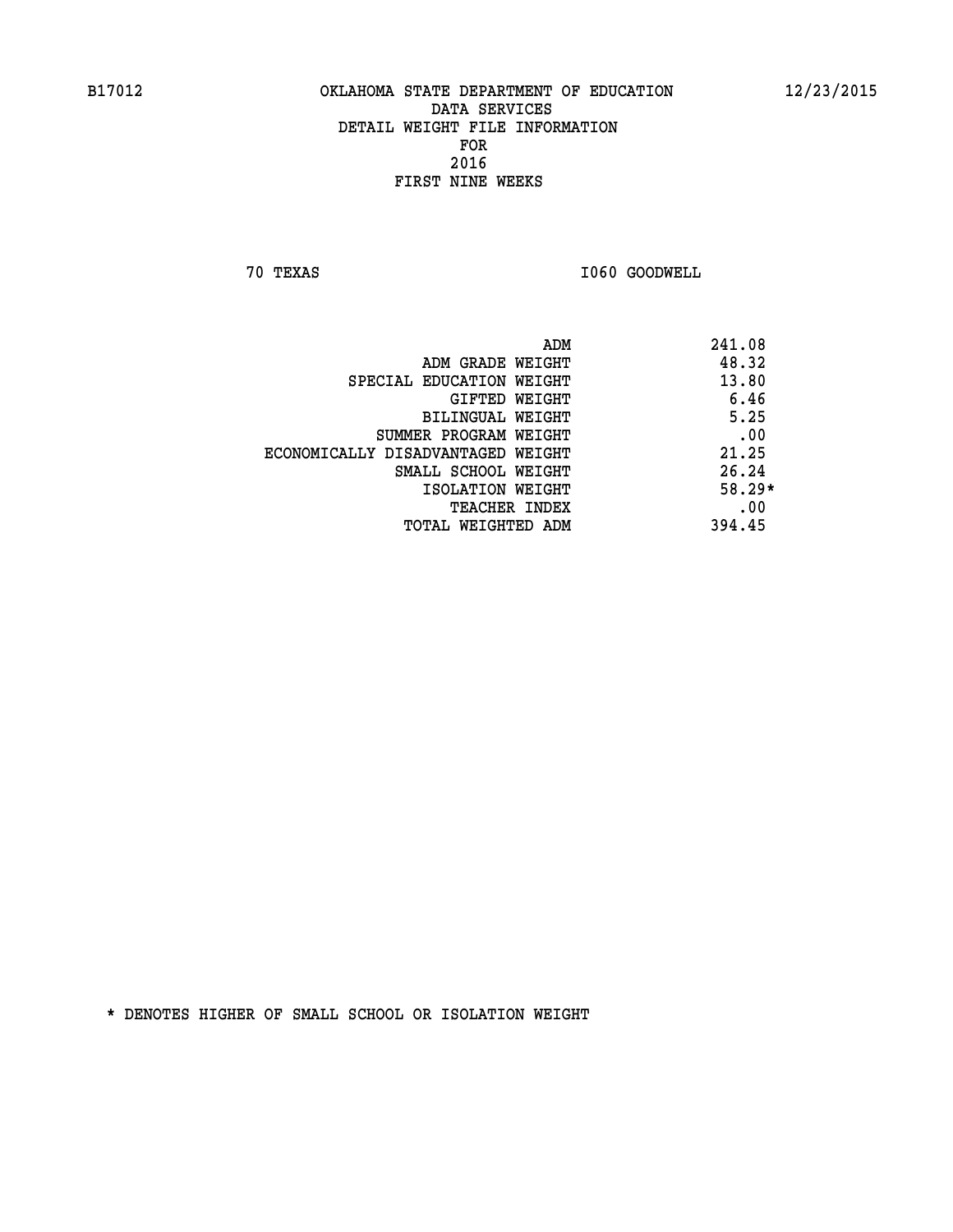**70 TEXAS I061 TEXHOMA** 

|                                   | ADM | 251.01    |
|-----------------------------------|-----|-----------|
| ADM GRADE WEIGHT                  |     | 40.97     |
| SPECIAL EDUCATION WEIGHT          |     | 22.50     |
| GIFTED WEIGHT                     |     | 6.12      |
| BILINGUAL WEIGHT                  |     | 23.25     |
| SUMMER PROGRAM WEIGHT             |     | .00       |
| ECONOMICALLY DISADVANTAGED WEIGHT |     | 34.75     |
| SMALL SCHOOL WEIGHT               |     | 26.38     |
| ISOLATION WEIGHT                  |     | $146.31*$ |
| TEACHER INDEX                     |     | .00       |
| TOTAL WEIGHTED ADM                |     | 524.91    |
|                                   |     |           |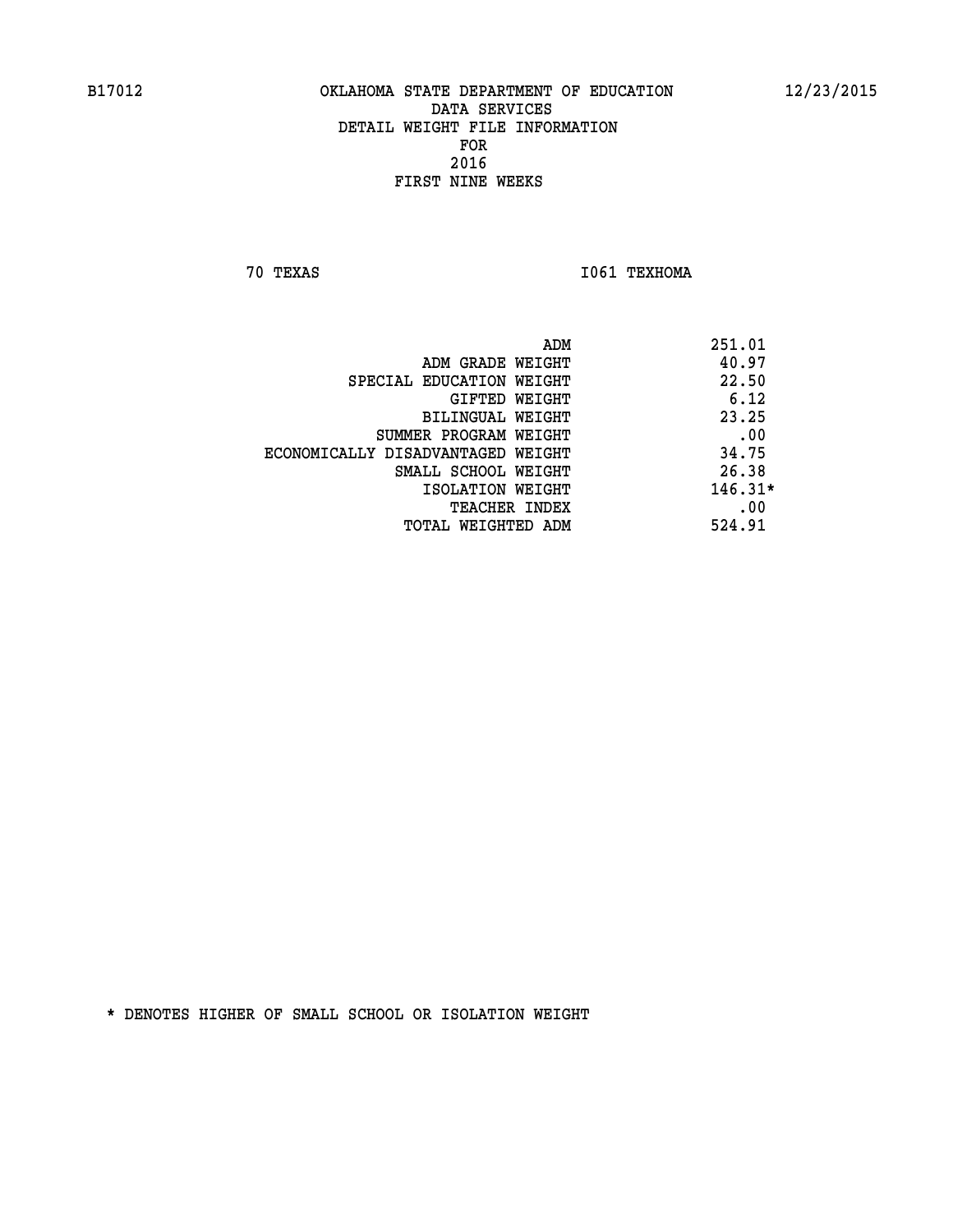**71 TILLMAN I008 TIPTON** 

|                                   | ADM | 268.16   |
|-----------------------------------|-----|----------|
| ADM GRADE WEIGHT                  |     | 59.48    |
| SPECIAL EDUCATION WEIGHT          |     | 44.90    |
| GIFTED WEIGHT                     |     | 9.86     |
| BILINGUAL WEIGHT                  |     | 8.00     |
| SUMMER PROGRAM WEIGHT             |     | .00      |
| ECONOMICALLY DISADVANTAGED WEIGHT |     | 47.75    |
| SMALL SCHOOL WEIGHT               |     | 26.44    |
| ISOLATION WEIGHT                  |     | $45.32*$ |
| <b>TEACHER INDEX</b>              |     | 1.16     |
| TOTAL WEIGHTED ADM                |     | 484.63   |
|                                   |     |          |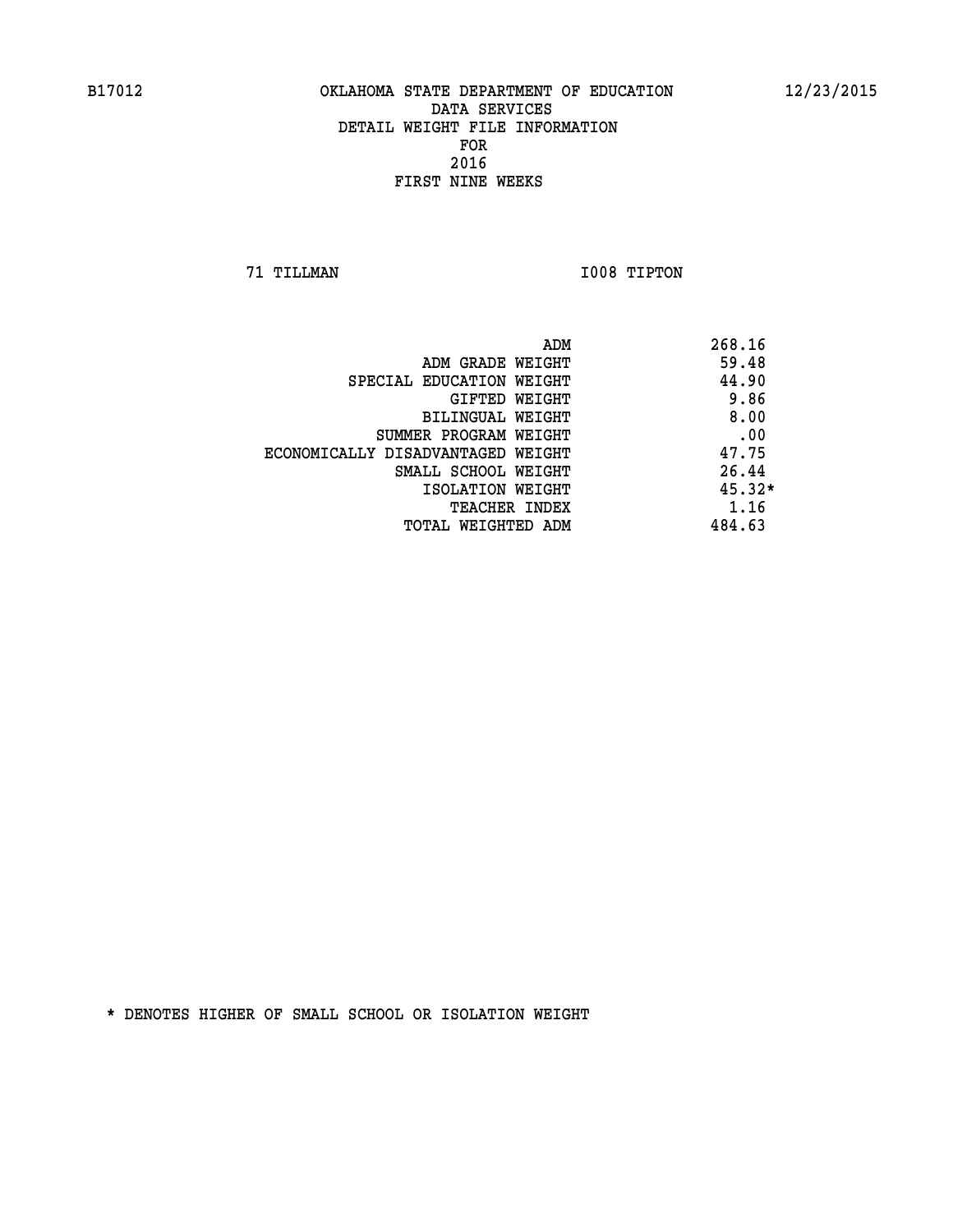**71 TILLMAN I009 DAVIDSON** 

| ADM                               | 62.42    |
|-----------------------------------|----------|
| ADM GRADE WEIGHT                  | 9.25     |
| SPECIAL EDUCATION WEIGHT          | 13.40    |
| GIFTED WEIGHT                     | 1.70     |
| <b>BILINGUAL WEIGHT</b>           | 4.75     |
| SUMMER PROGRAM WEIGHT             | .00      |
| ECONOMICALLY DISADVANTAGED WEIGHT | 15.75    |
| SMALL SCHOOL WEIGHT               | $11.01*$ |
| ISOLATION WEIGHT                  | .00      |
| <b>TEACHER INDEX</b>              | 4.85     |
| TOTAL WEIGHTED ADM                | 123.13   |
|                                   |          |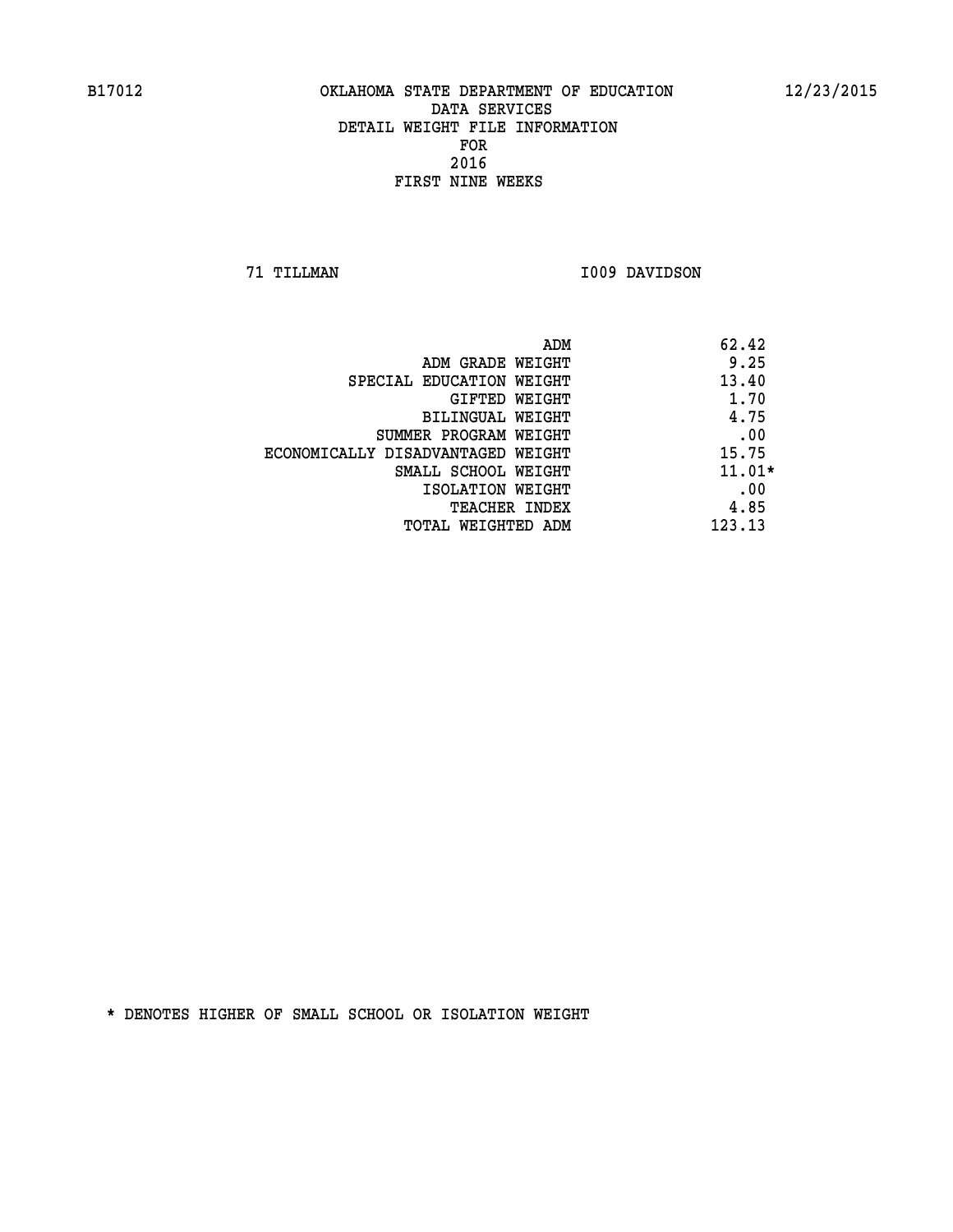**71 TILLMAN I158 FREDERICK** 

|                                   | 856.12<br>ADM |
|-----------------------------------|---------------|
| ADM GRADE WEIGHT                  | 168.96        |
| SPECIAL EDUCATION WEIGHT          | 99.40         |
| GIFTED WEIGHT                     | 31.28         |
| <b>BILINGUAL WEIGHT</b>           | 76.75         |
| SUMMER PROGRAM WEIGHT             | .00           |
| ECONOMICALLY DISADVANTAGED WEIGHT | 172.00        |
| SMALL SCHOOL WEIGHT               | .00           |
| ISOLATION WEIGHT                  | .00           |
| TEACHER INDEX                     | .00           |
| TOTAL WEIGHTED ADM                | 1,404.51      |
|                                   |               |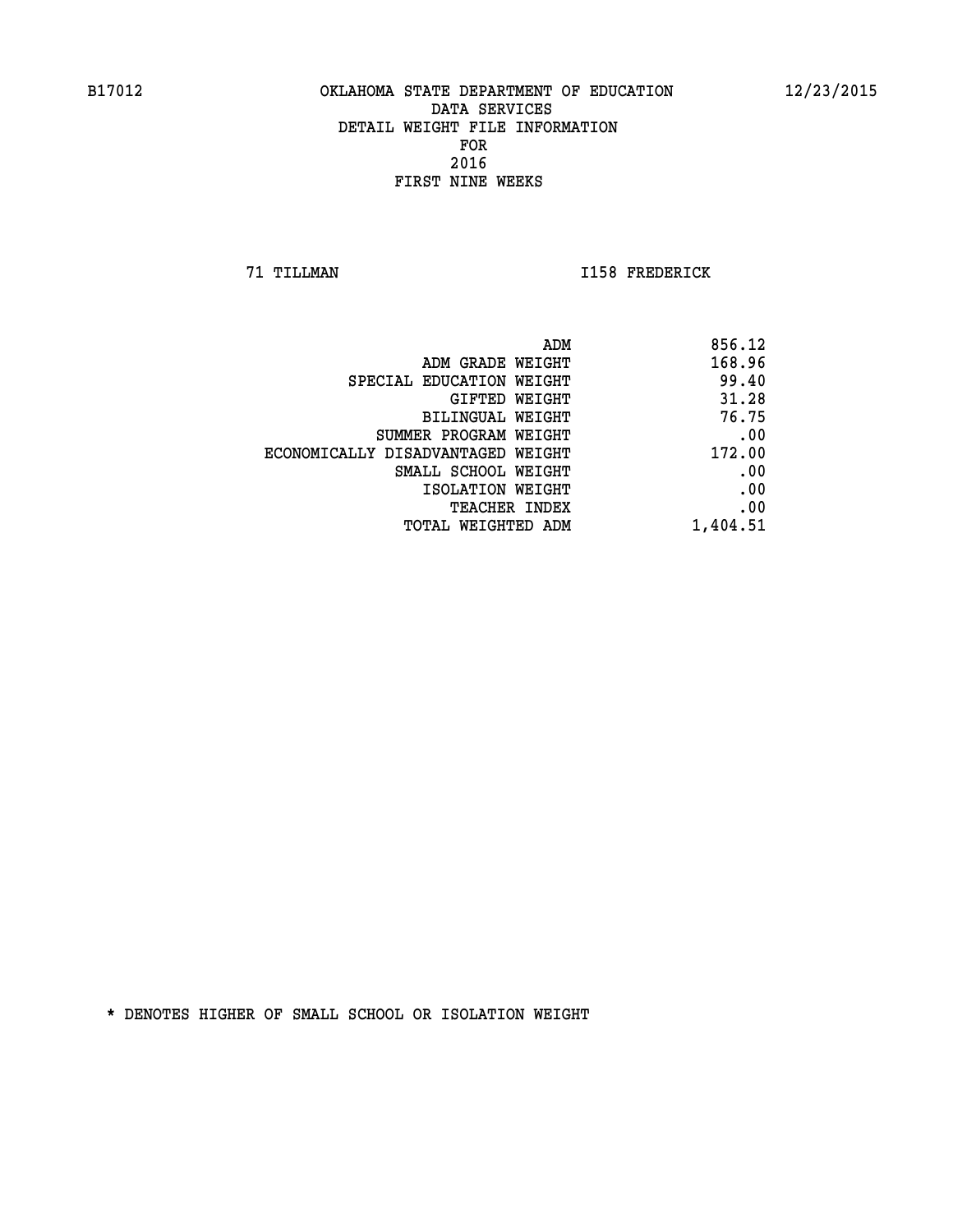**71 TILLMAN I249 GRANDFIELD** 

| ADM                               | 245.76   |
|-----------------------------------|----------|
| ADM GRADE WEIGHT                  | 46.12    |
| SPECIAL EDUCATION WEIGHT          | 30.35    |
| GIFTED WEIGHT                     | 7.14     |
| BILINGUAL WEIGHT                  | 8.25     |
| SUMMER PROGRAM WEIGHT             | .00      |
| ECONOMICALLY DISADVANTAGED WEIGHT | 53.00    |
| SMALL SCHOOL WEIGHT               | 26.32    |
| ISOLATION WEIGHT                  | $47.92*$ |
| <b>TEACHER INDEX</b>              | .00      |
| TOTAL WEIGHTED ADM                | 438.54   |
|                                   |          |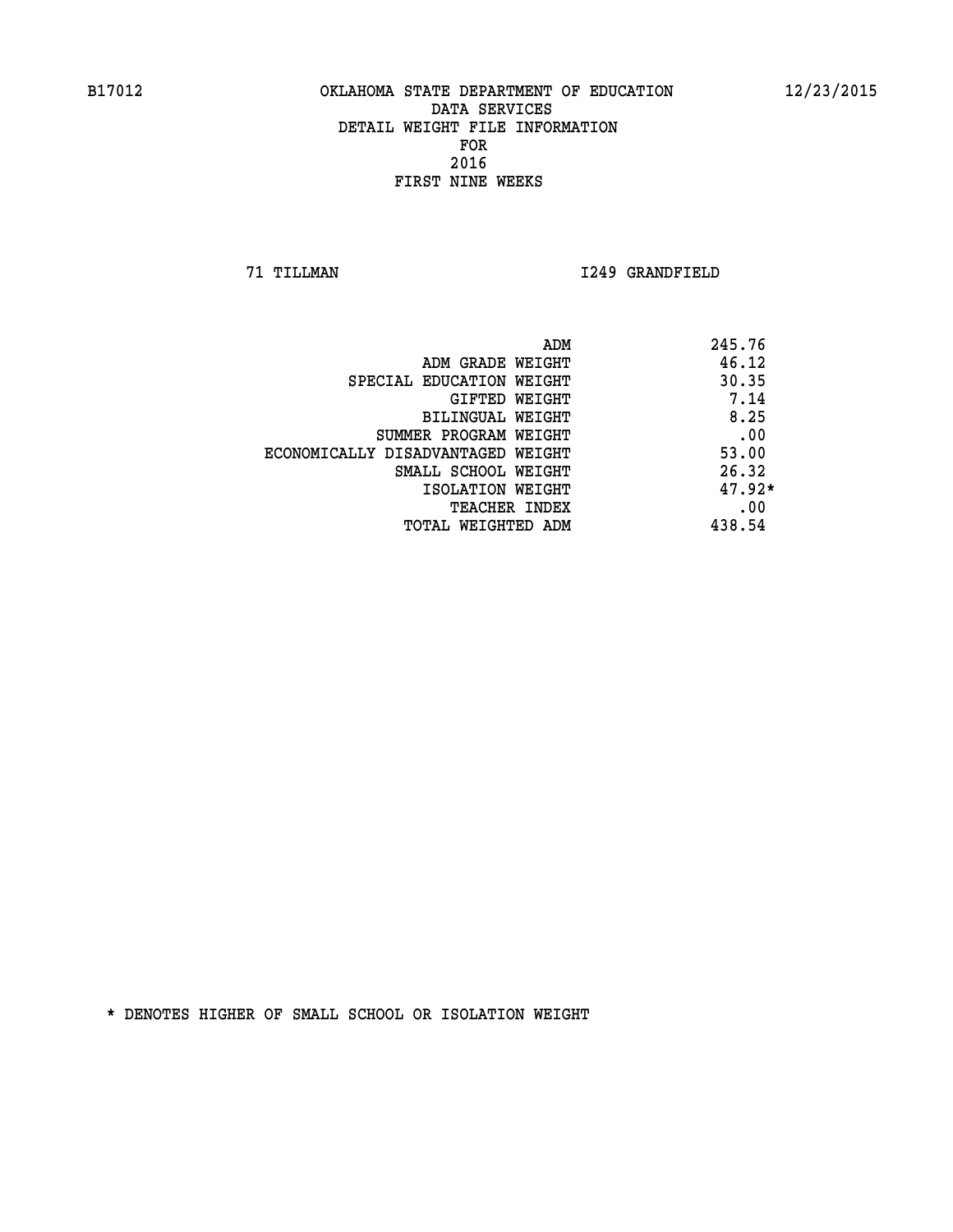**72 TULSA C015 KEYSTONE** 

|                                   | 296.20<br>ADM |     |
|-----------------------------------|---------------|-----|
| ADM GRADE WEIGHT                  | 55.04         |     |
| SPECIAL EDUCATION WEIGHT          | 71.85         |     |
| GIFTED WEIGHT                     | 8.16          |     |
| BILINGUAL WEIGHT                  |               | .00 |
| SUMMER PROGRAM WEIGHT             |               | .00 |
| ECONOMICALLY DISADVANTAGED WEIGHT | 54.25         |     |
| SMALL SCHOOL WEIGHT               | $26.07*$      |     |
| ISOLATION WEIGHT                  |               | .00 |
| TEACHER INDEX                     | 13.79         |     |
| TOTAL WEIGHTED ADM                | 525.36        |     |
|                                   |               |     |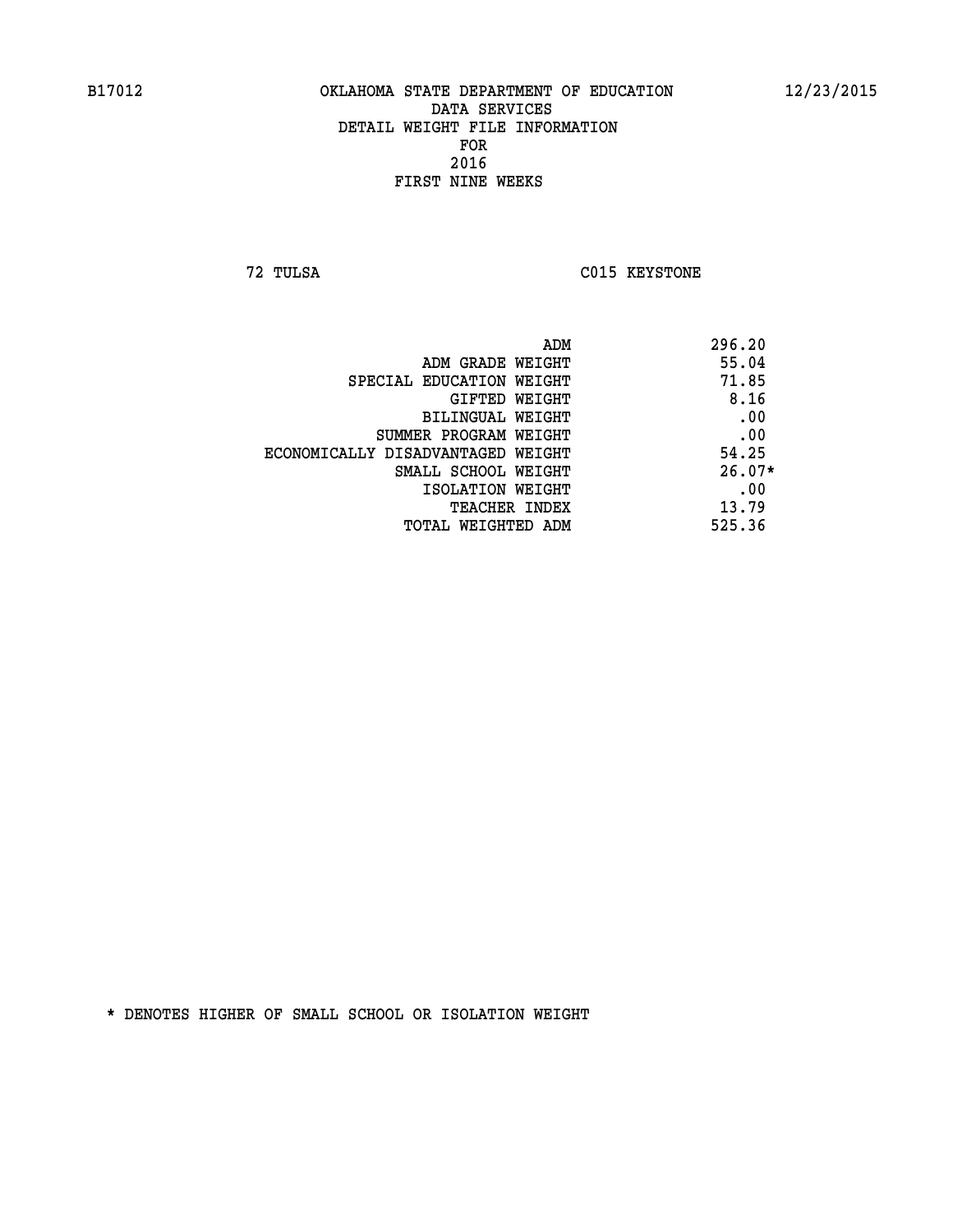**72 TULSA E004 TULSA CHARTER: SCHL AR**

|                                   | 297.45<br>ADM |     |
|-----------------------------------|---------------|-----|
| ADM GRADE WEIGHT                  | 59.49         |     |
| SPECIAL EDUCATION WEIGHT          | 38.10         |     |
| GIFTED WEIGHT                     | 17.34         |     |
| BILINGUAL WEIGHT                  | 4.00          |     |
| SUMMER PROGRAM WEIGHT             |               | .00 |
| ECONOMICALLY DISADVANTAGED WEIGHT | 31.00         |     |
| SMALL SCHOOL WEIGHT               |               | .00 |
| ISOLATION WEIGHT                  |               | .00 |
| <b>TEACHER INDEX</b>              |               | .00 |
| TOTAL WEIGHTED ADM                | 447.38        |     |
|                                   |               |     |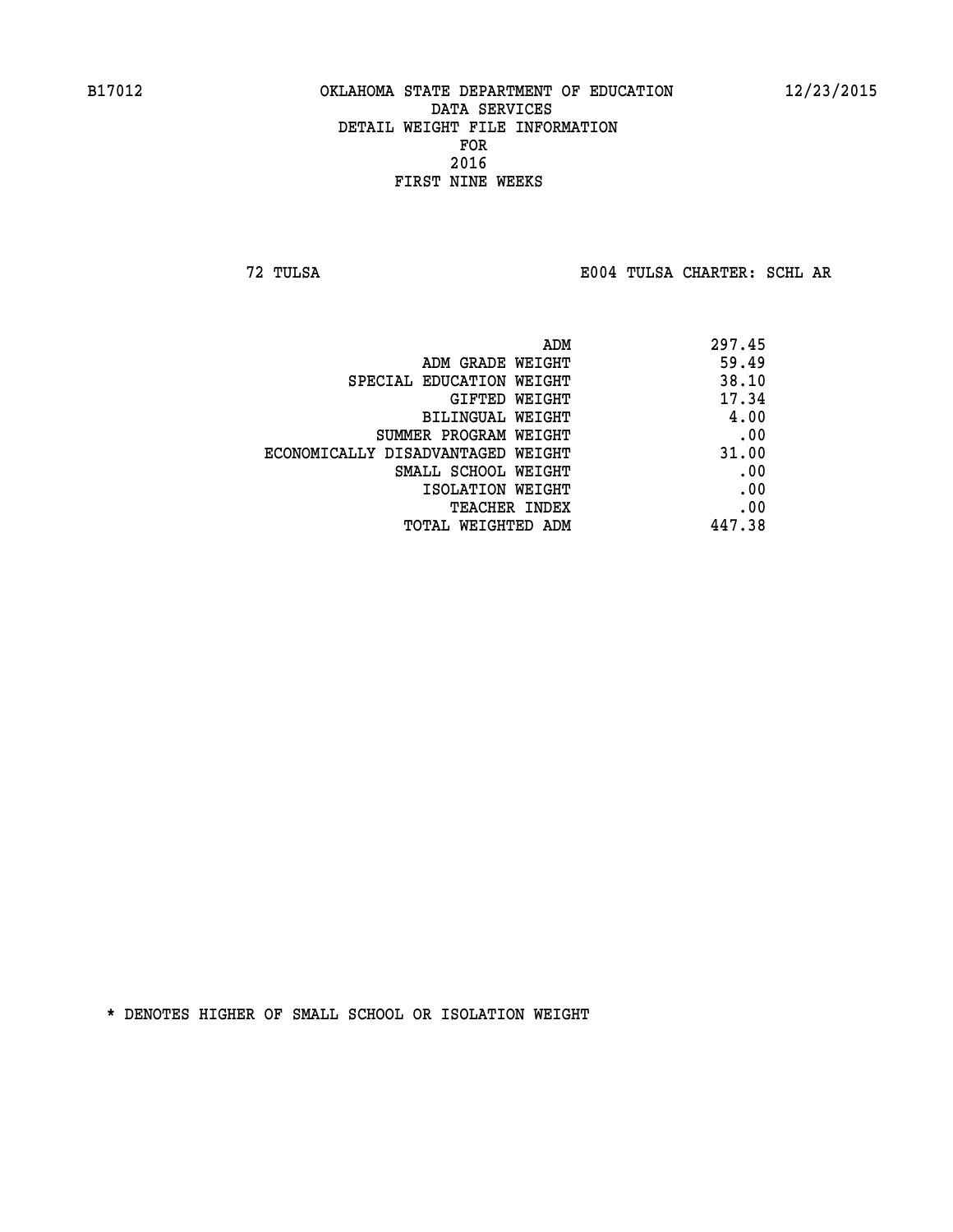**72 TULSA E005 TULSA CHARTER: KIPP TU**

| 305.21 |
|--------|
| 29.21  |
| 37.90  |
| 1.70   |
| 2.75   |
| .00    |
| 69.50  |
| .00    |
| .00    |
| .00    |
| 446.27 |
|        |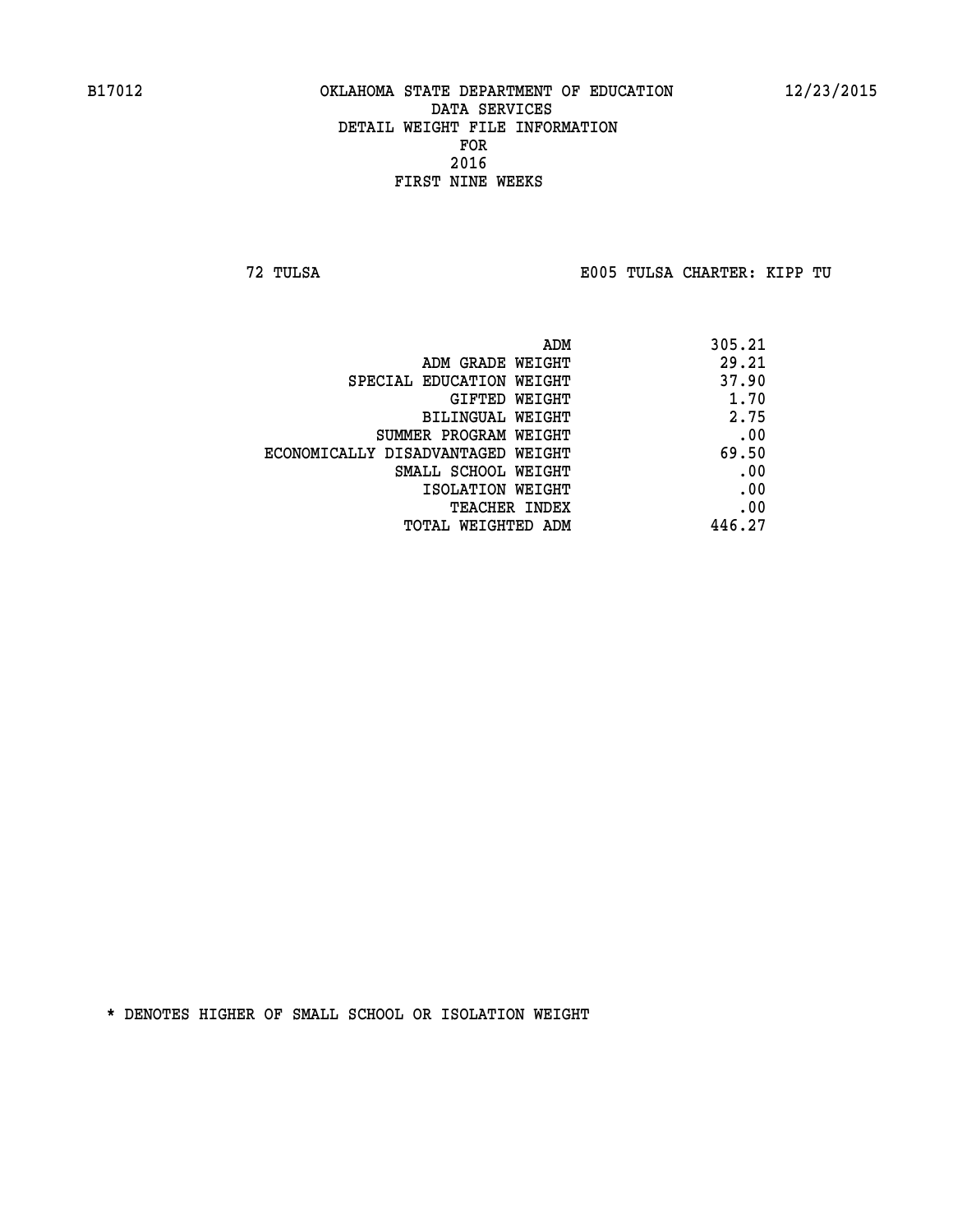**72 TULSA E006 TULSA LEGACY CHARTER S**

| 502.21 |
|--------|
| 108.35 |
| 93.25  |
| 14.28  |
| 12.50  |
| .00    |
| 119.00 |
| .00    |
| .00    |
| .00    |
| 849.59 |
|        |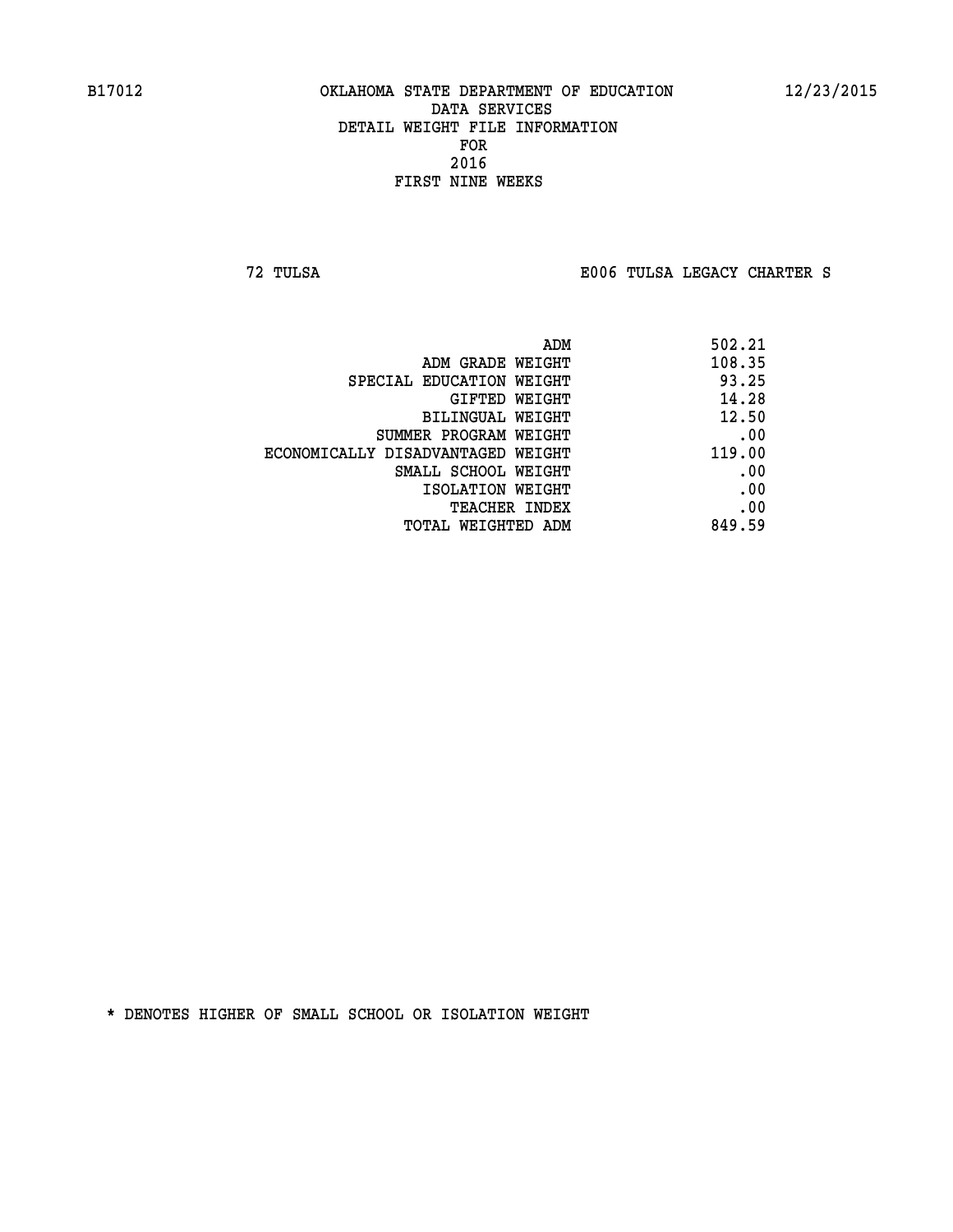**72 TULSA E017 TULSA CHARTER: COLLEGE**

| ADM                               | 95.56  |
|-----------------------------------|--------|
| ADM GRADE WEIGHT                  | 47.78  |
| SPECIAL EDUCATION WEIGHT          | 15.10  |
| GIFTED WEIGHT                     | 2.72   |
| BILINGUAL WEIGHT                  | 12.00  |
| SUMMER PROGRAM WEIGHT             | .00    |
| ECONOMICALLY DISADVANTAGED WEIGHT | 23.00  |
| SMALL SCHOOL WEIGHT               | .00    |
| ISOLATION WEIGHT                  | .00    |
| <b>TEACHER INDEX</b>              | .00    |
| TOTAL WEIGHTED ADM                | 196.16 |
|                                   |        |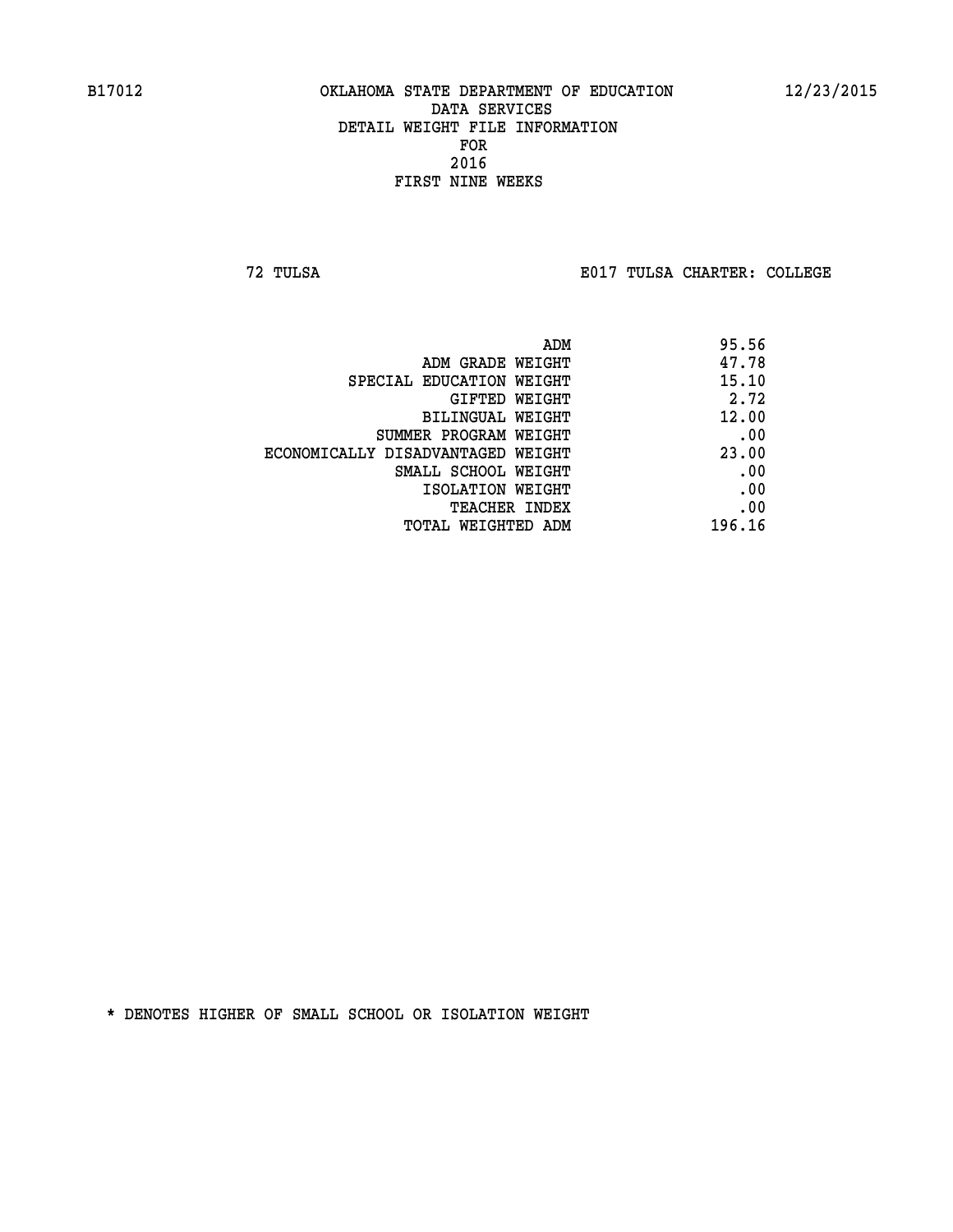**72 TULSA E018 TULSA CHARTER: HONOR A**

| ADM                               | 94.38  |
|-----------------------------------|--------|
| ADM GRADE WEIGHT                  | .00    |
| SPECIAL EDUCATION WEIGHT          | 5.35   |
| GIFTED WEIGHT                     | .00    |
| BILINGUAL WEIGHT                  | 14.00  |
| SUMMER PROGRAM WEIGHT             | .00    |
| ECONOMICALLY DISADVANTAGED WEIGHT | 22.50  |
| SMALL SCHOOL WEIGHT               | .00    |
| ISOLATION WEIGHT                  | .00    |
| TEACHER INDEX                     | .00    |
| TOTAL WEIGHTED ADM                | 136.23 |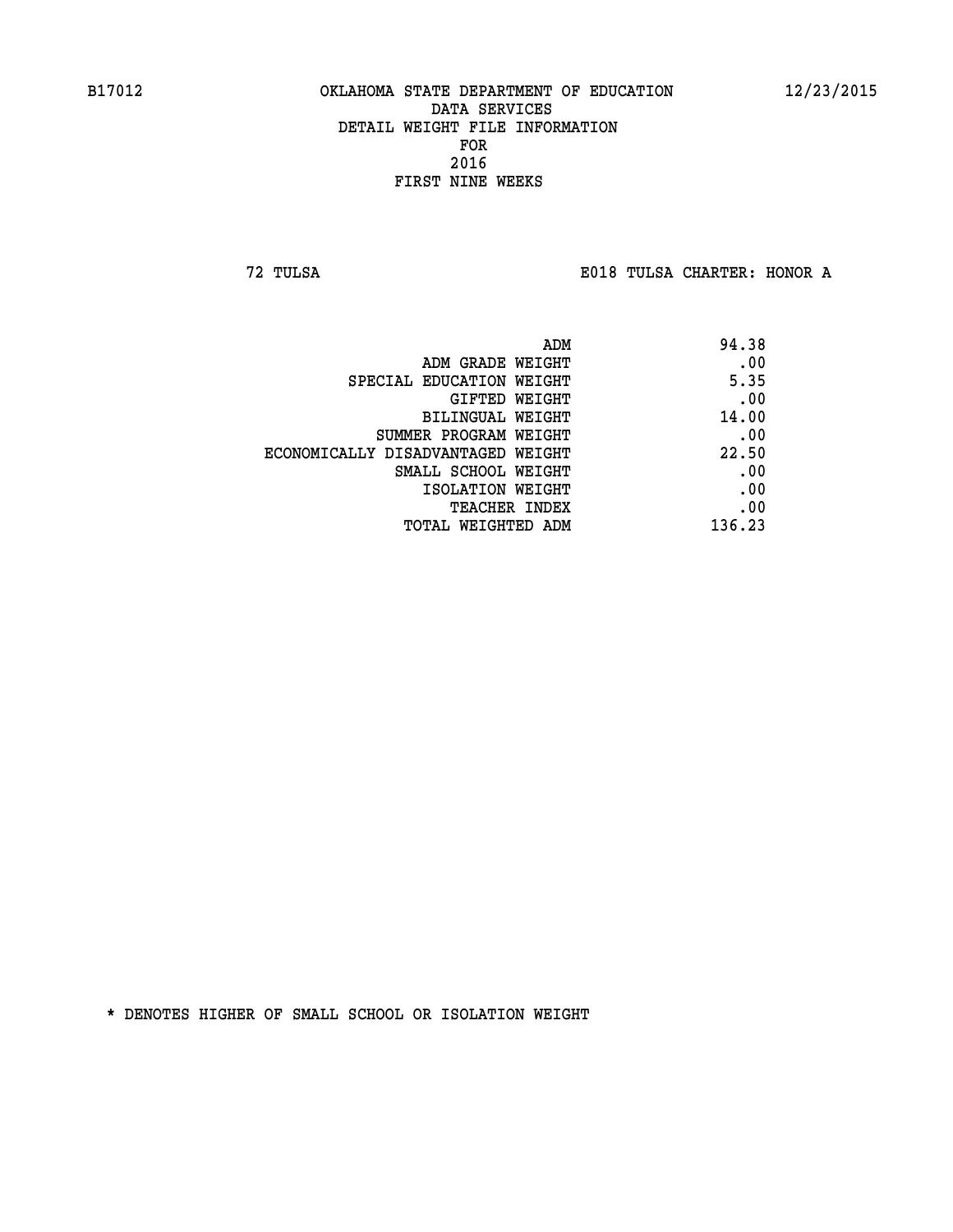**72 TULSA E019 TULSA CHARTER: COLLEGI**

| ADM                               | 108.26 |
|-----------------------------------|--------|
| ADM GRADE WEIGHT                  | .00    |
| SPECIAL EDUCATION WEIGHT          | 11.60  |
| GIFTED WEIGHT                     | .00    |
| BILINGUAL WEIGHT                  | 3.75   |
| SUMMER PROGRAM WEIGHT             | .00    |
| ECONOMICALLY DISADVANTAGED WEIGHT | 22.75  |
| SMALL SCHOOL WEIGHT               | .00    |
| ISOLATION WEIGHT                  | .00    |
| TEACHER INDEX                     | .00    |
| TOTAL WEIGHTED ADM                | 146.36 |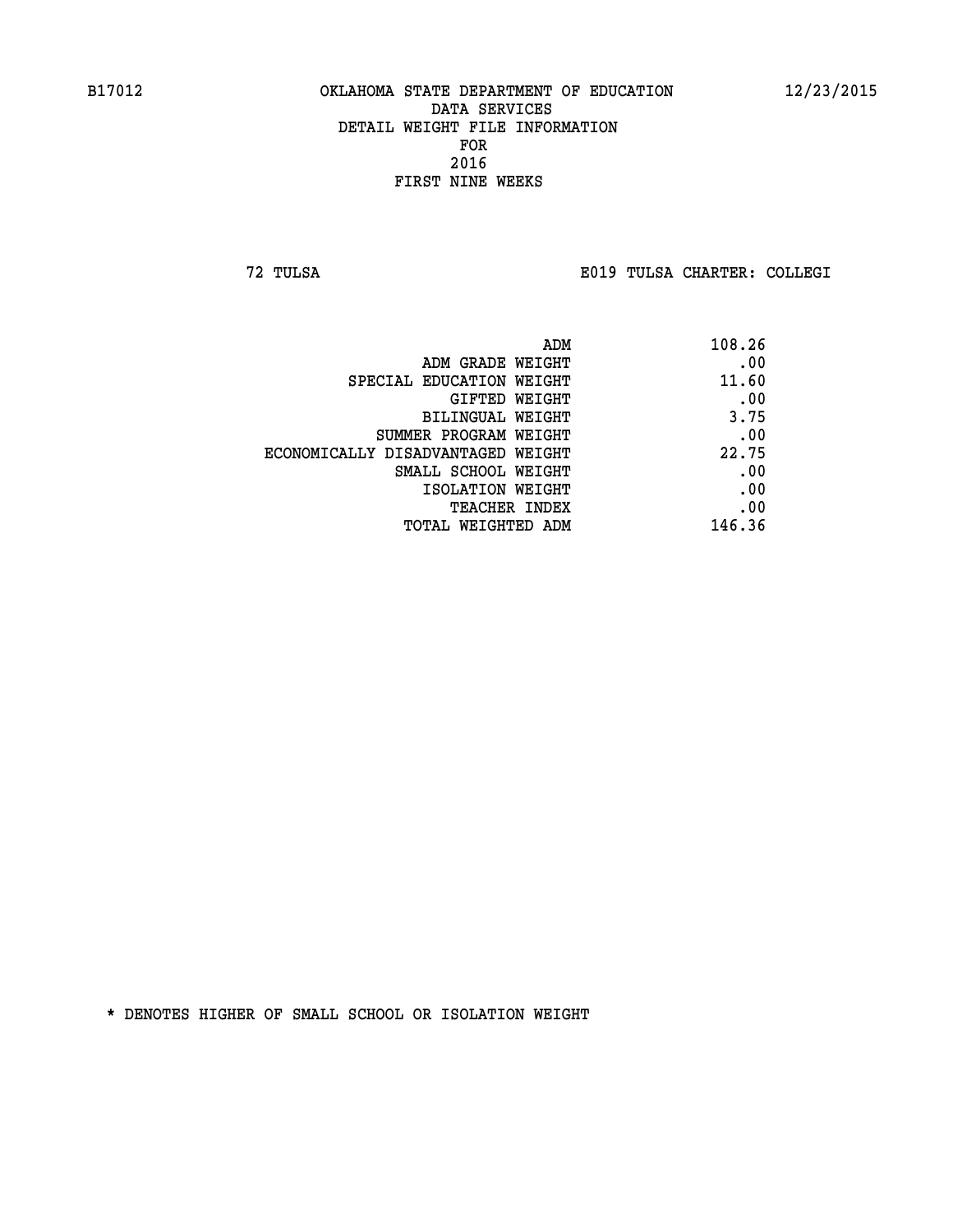**72 TULSA G001 DEBORAH BROWN (CHARTER**

| ADM                               | 253.64 |
|-----------------------------------|--------|
| ADM GRADE WEIGHT                  | 89.78  |
| SPECIAL EDUCATION WEIGHT          | 1.30   |
| GIFTED WEIGHT                     | .00    |
| BILINGUAL WEIGHT                  | .00    |
| SUMMER PROGRAM WEIGHT             | .00    |
| ECONOMICALLY DISADVANTAGED WEIGHT | 61.00  |
| SMALL SCHOOL WEIGHT               | .00    |
| ISOLATION WEIGHT                  | .00    |
| TEACHER INDEX                     | 49.70  |
| TOTAL WEIGHTED ADM                | 455.42 |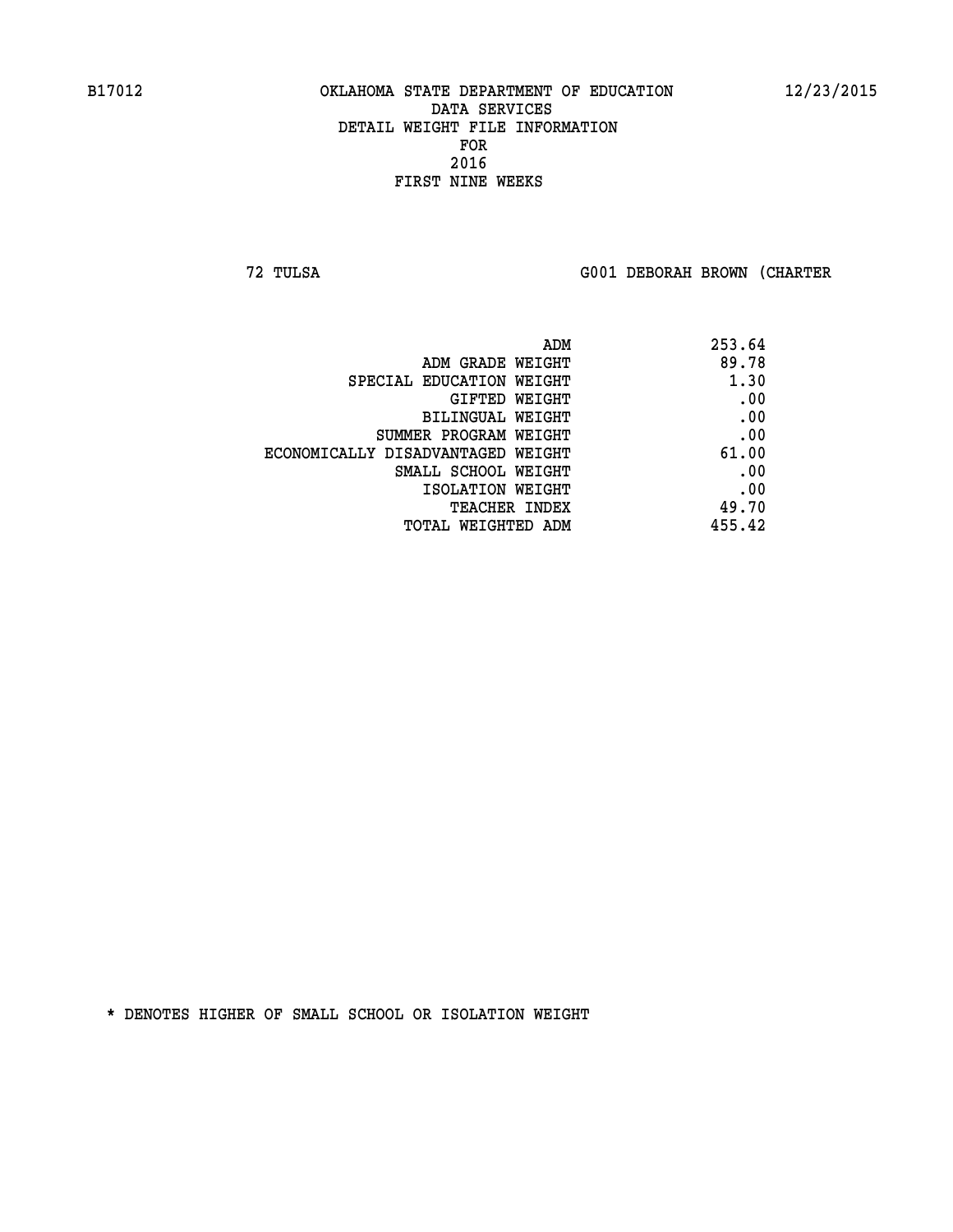**72 TULSA G003 DISCOVERY SCHOOLS OF T**

| 1,039.49 |
|----------|
| 184.15   |
| 60.60    |
| 29.24    |
| 117.00   |
| .00      |
| 210.25   |
| .00      |
| .00      |
| .00      |
| 1,640.73 |
|          |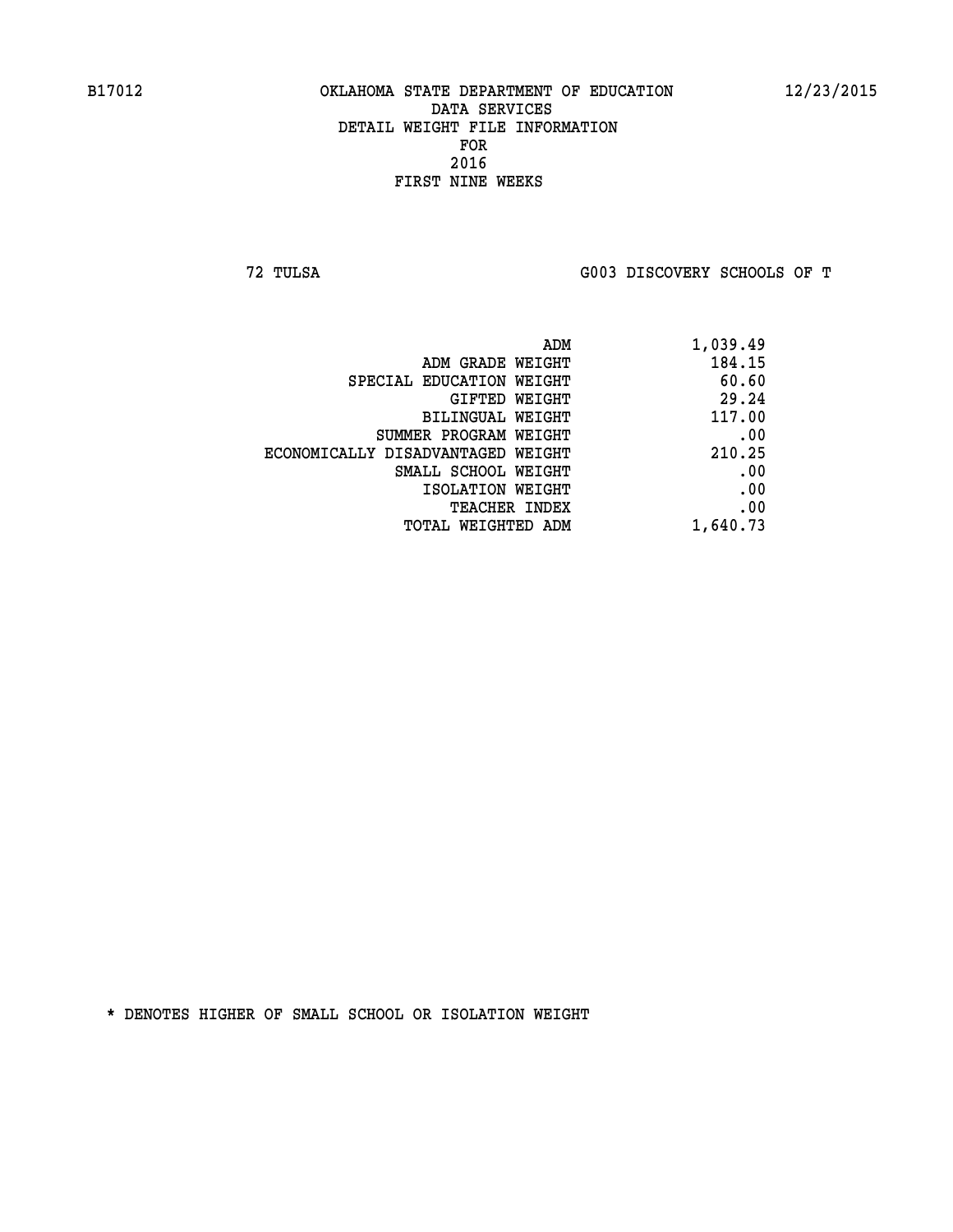**72 TULSA G004 SANKOFA MIDDLE SCHL (C**

| ADM                               | 124.04 |
|-----------------------------------|--------|
| ADM GRADE WEIGHT                  | 3.82   |
| SPECIAL EDUCATION WEIGHT          | 2.10   |
| GIFTED WEIGHT                     | .00    |
| BILINGUAL WEIGHT                  | .00    |
| SUMMER PROGRAM WEIGHT             | .00    |
| ECONOMICALLY DISADVANTAGED WEIGHT | 30.25  |
| SMALL SCHOOL WEIGHT               | .00    |
| ISOLATION WEIGHT                  | .00    |
| TEACHER INDEX                     | .00    |
| TOTAL WEIGHTED ADM                | 160.21 |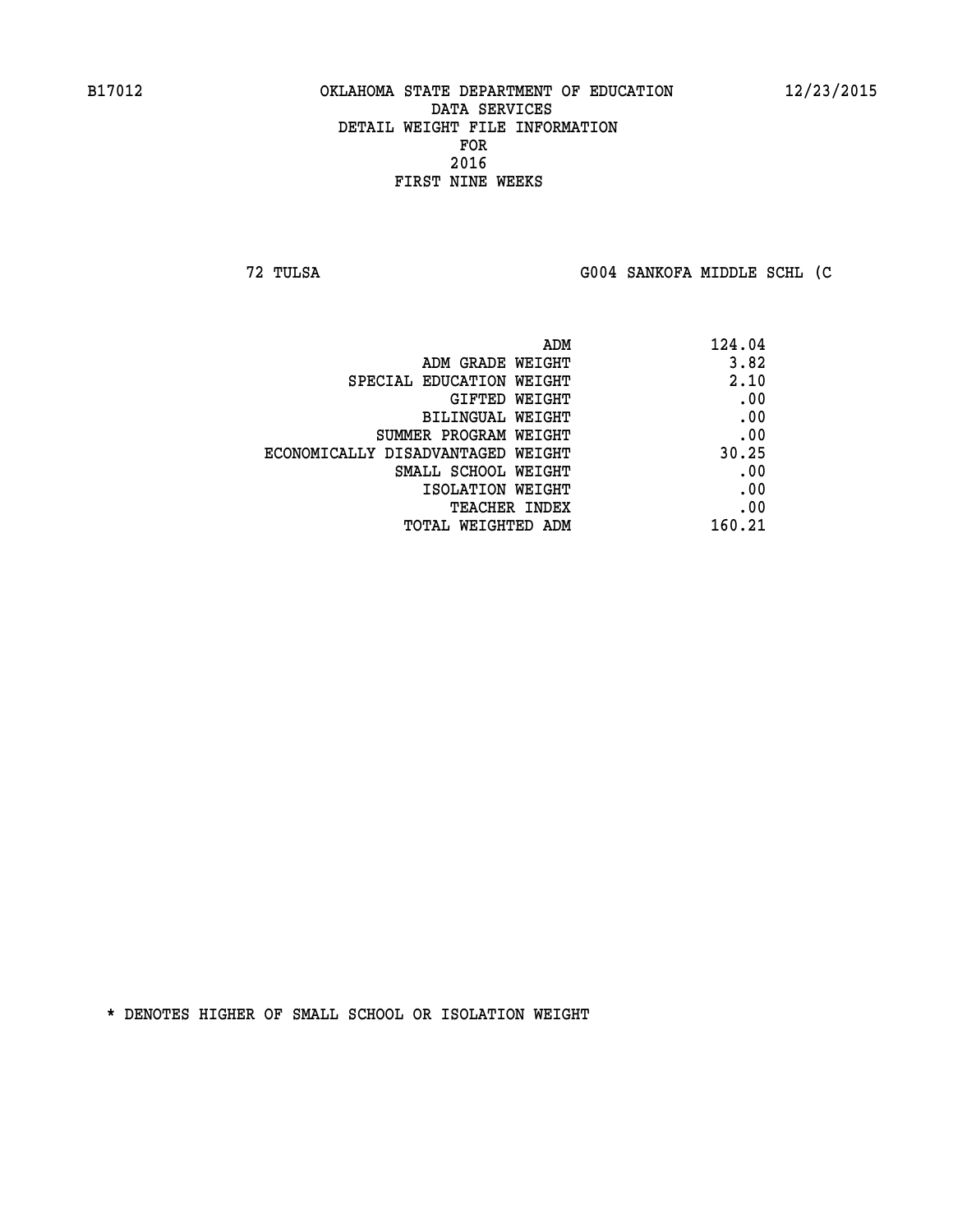**72 TULSA G005 LANGSTON HUGHES ACAD A**

| 87.17  |
|--------|
| 17.43  |
| 20.50  |
| .00    |
| 1.75   |
| .00    |
| 21.50  |
| .00    |
| .00    |
| .00    |
| 148.35 |
|        |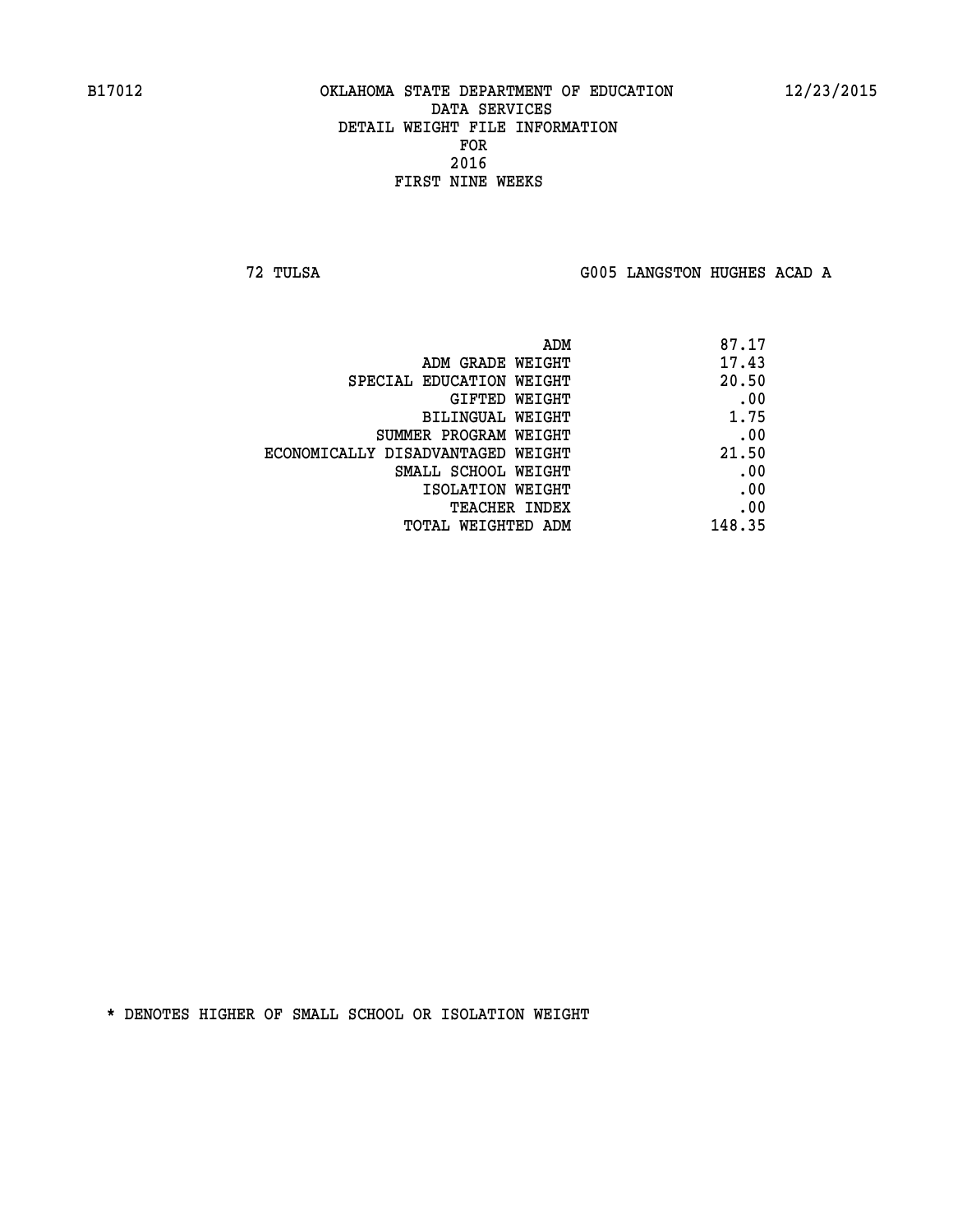**72 TULSA I001 TULSA** 

|                                   | ADM | 39,166.98 |
|-----------------------------------|-----|-----------|
| ADM GRADE WEIGHT                  |     | 7,970.56  |
| SPECIAL EDUCATION WEIGHT          |     | 6,551.20  |
| GIFTED WEIGHT                     |     | 1,506.88  |
| BILINGUAL WEIGHT                  |     | 2,754.00  |
| SUMMER PROGRAM WEIGHT             |     | 33.60     |
| ECONOMICALLY DISADVANTAGED WEIGHT |     | 8,733.25  |
| SMALL SCHOOL WEIGHT               |     | .00       |
| ISOLATION WEIGHT                  |     | .00       |
| <b>TEACHER INDEX</b>              |     | .00       |
| TOTAL WEIGHTED ADM                |     | 66,716.47 |
|                                   |     |           |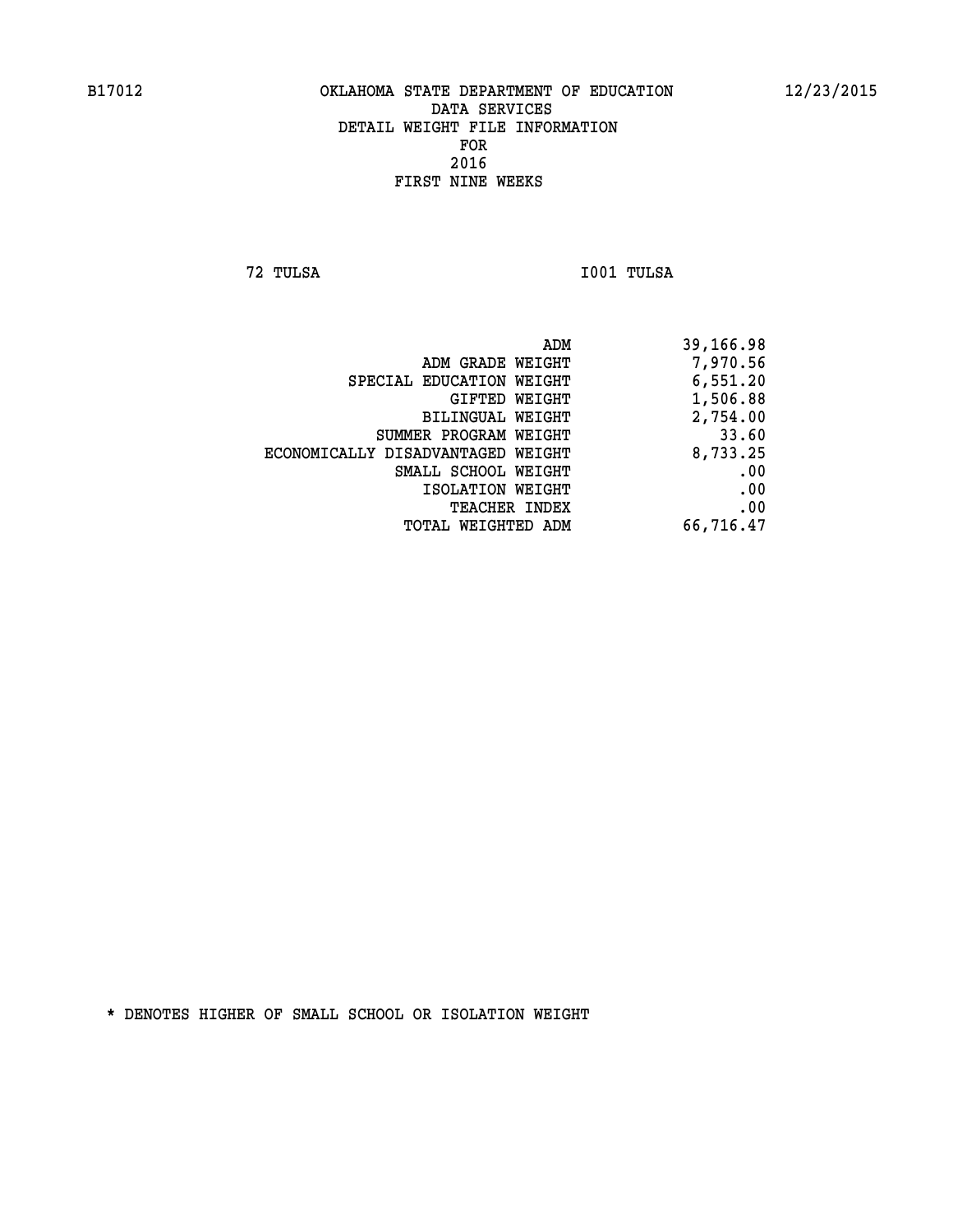**72 TULSA I002 SAND SPRINGS** 

| ADM                               | 5,235.94 |
|-----------------------------------|----------|
| ADM GRADE WEIGHT                  | 1,053.68 |
| SPECIAL EDUCATION WEIGHT          | 895.45   |
| GIFTED WEIGHT                     | 169.66   |
| BILINGUAL WEIGHT                  | 23.75    |
| SUMMER PROGRAM WEIGHT             | 2.40     |
| ECONOMICALLY DISADVANTAGED WEIGHT | 787.00   |
| SMALL SCHOOL WEIGHT               | .00      |
| ISOLATION WEIGHT                  | .00      |
| <b>TEACHER INDEX</b>              | .00      |
| TOTAL WEIGHTED ADM                | 8,167.88 |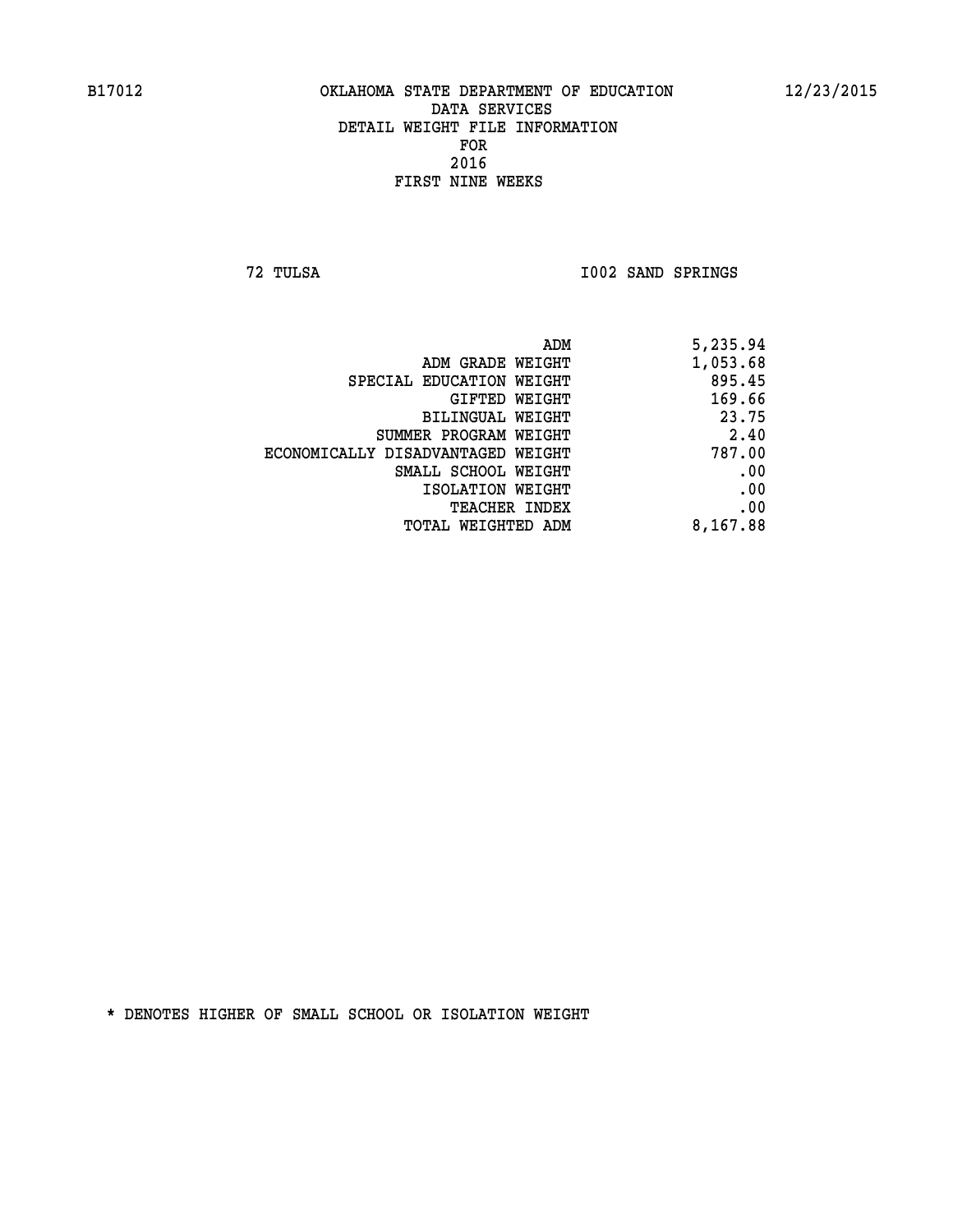**72 TULSA I003 BROKEN ARROW** 

| ADM GRADE WEIGHT<br>SPECIAL EDUCATION WEIGHT<br>GIFTED WEIGHT<br>BILINGUAL WEIGHT | 18,838.28 |
|-----------------------------------------------------------------------------------|-----------|
|                                                                                   | 3,696.74  |
|                                                                                   | 2,707.25  |
|                                                                                   | 1,088.68  |
|                                                                                   | 326.50    |
| SUMMER PROGRAM WEIGHT                                                             | 22.80     |
| ECONOMICALLY DISADVANTAGED WEIGHT                                                 | 2,143.50  |
| SMALL SCHOOL WEIGHT                                                               | .00       |
| ISOLATION WEIGHT                                                                  | .00       |
| <b>TEACHER INDEX</b>                                                              | .00       |
| WEIGHTED ADM<br>TOTAL                                                             | 28,823.75 |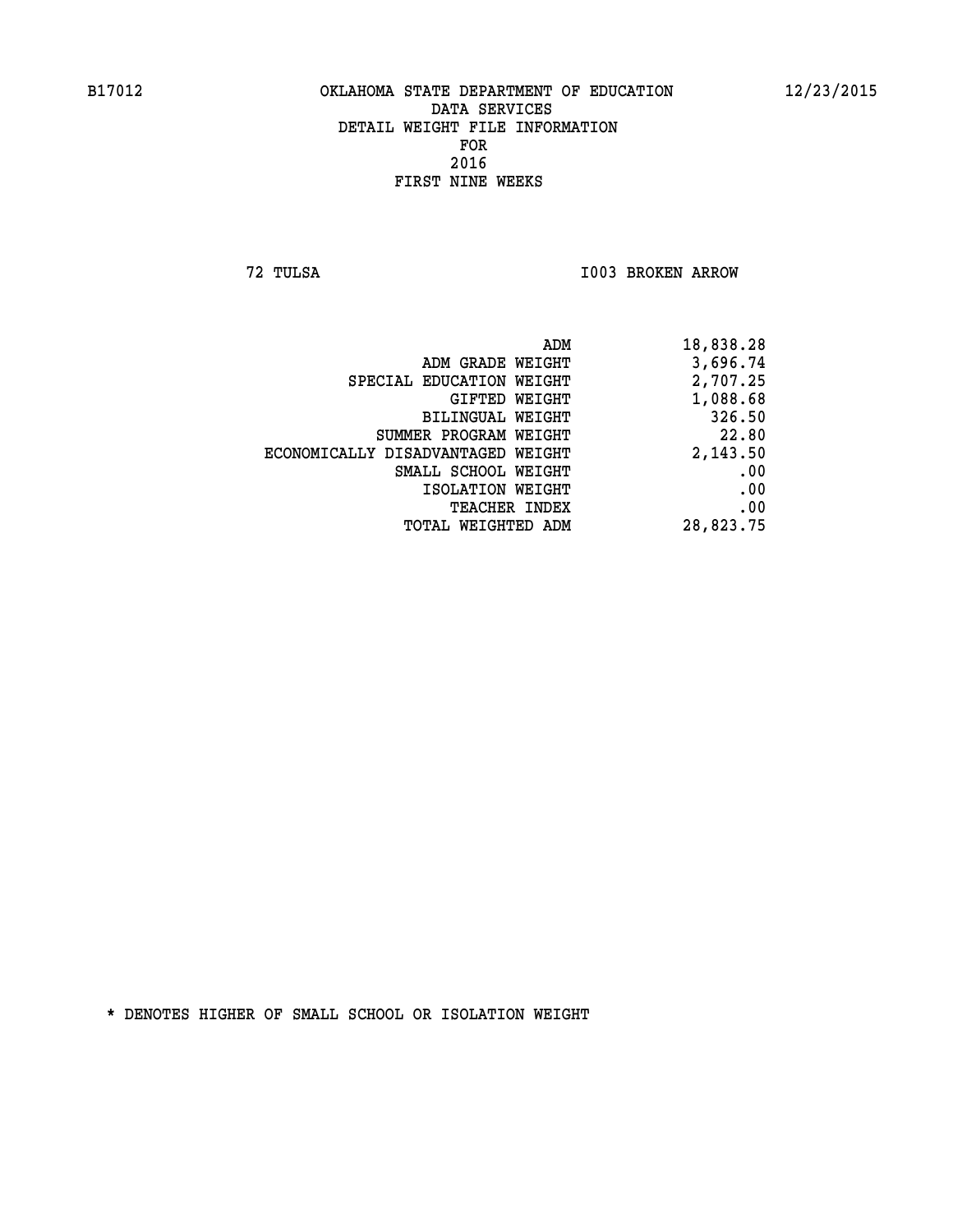**72 TULSA I004 BIXBY** 

| ADM                               | 6,032.80 |
|-----------------------------------|----------|
| ADM GRADE WEIGHT                  | 1,023.90 |
| SPECIAL EDUCATION WEIGHT          | 830.55   |
| GIFTED WEIGHT                     | 462.74   |
| BILINGUAL WEIGHT                  | 66.75    |
| SUMMER PROGRAM WEIGHT             | .00      |
| ECONOMICALLY DISADVANTAGED WEIGHT | 329.25   |
| SMALL SCHOOL WEIGHT               | .00      |
| ISOLATION WEIGHT                  | .00      |
| <b>TEACHER INDEX</b>              | 21.42    |
| TOTAL WEIGHTED ADM                | 8,767.41 |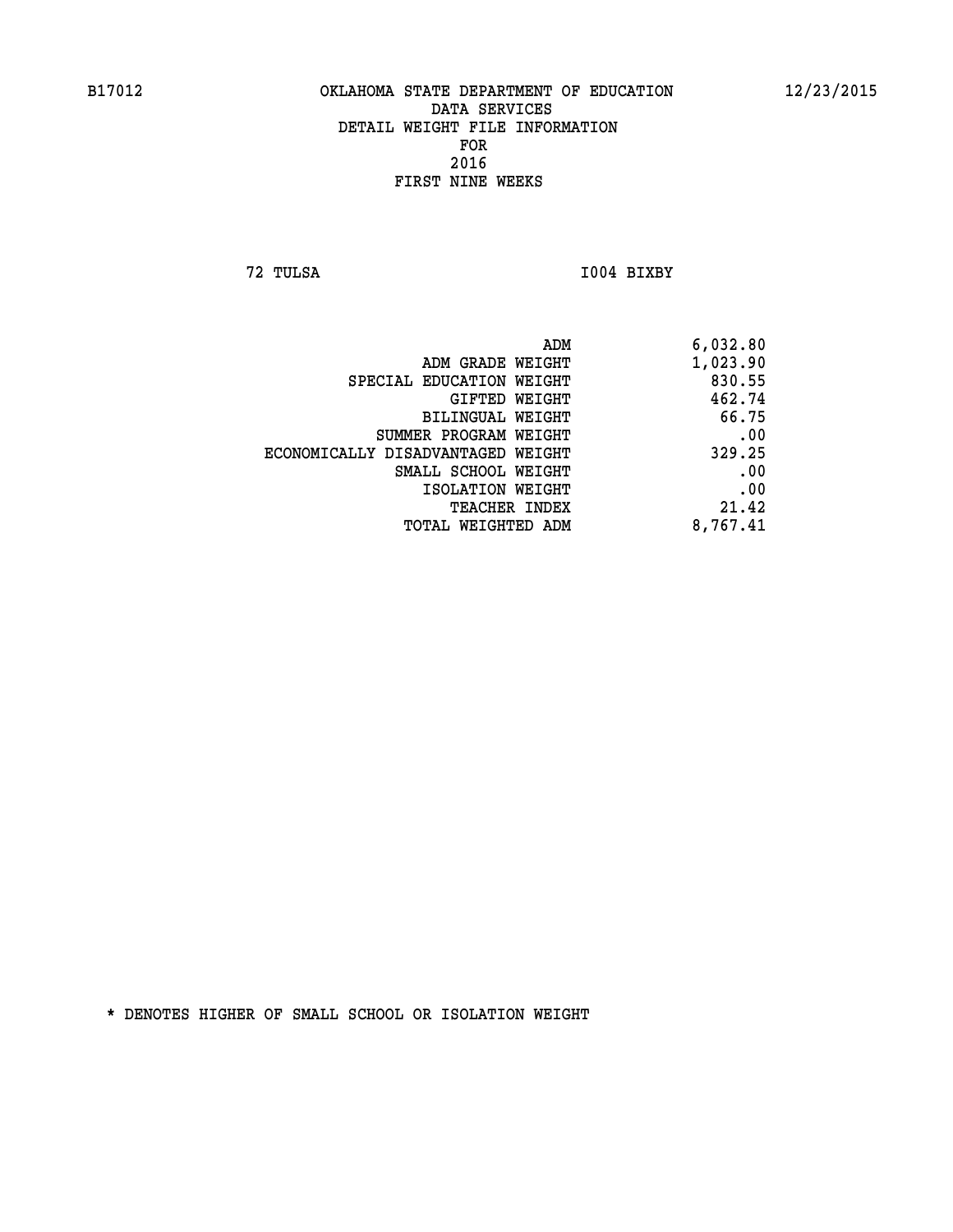**72 TULSA I005 JENKS** 

| 11,603.95 |
|-----------|
| 2,254.87  |
| 1,845.45  |
| 687.82    |
| 450.00    |
| .00       |
| 1,077.25  |
| .00       |
| .00       |
| .00       |
| 17,919.34 |
|           |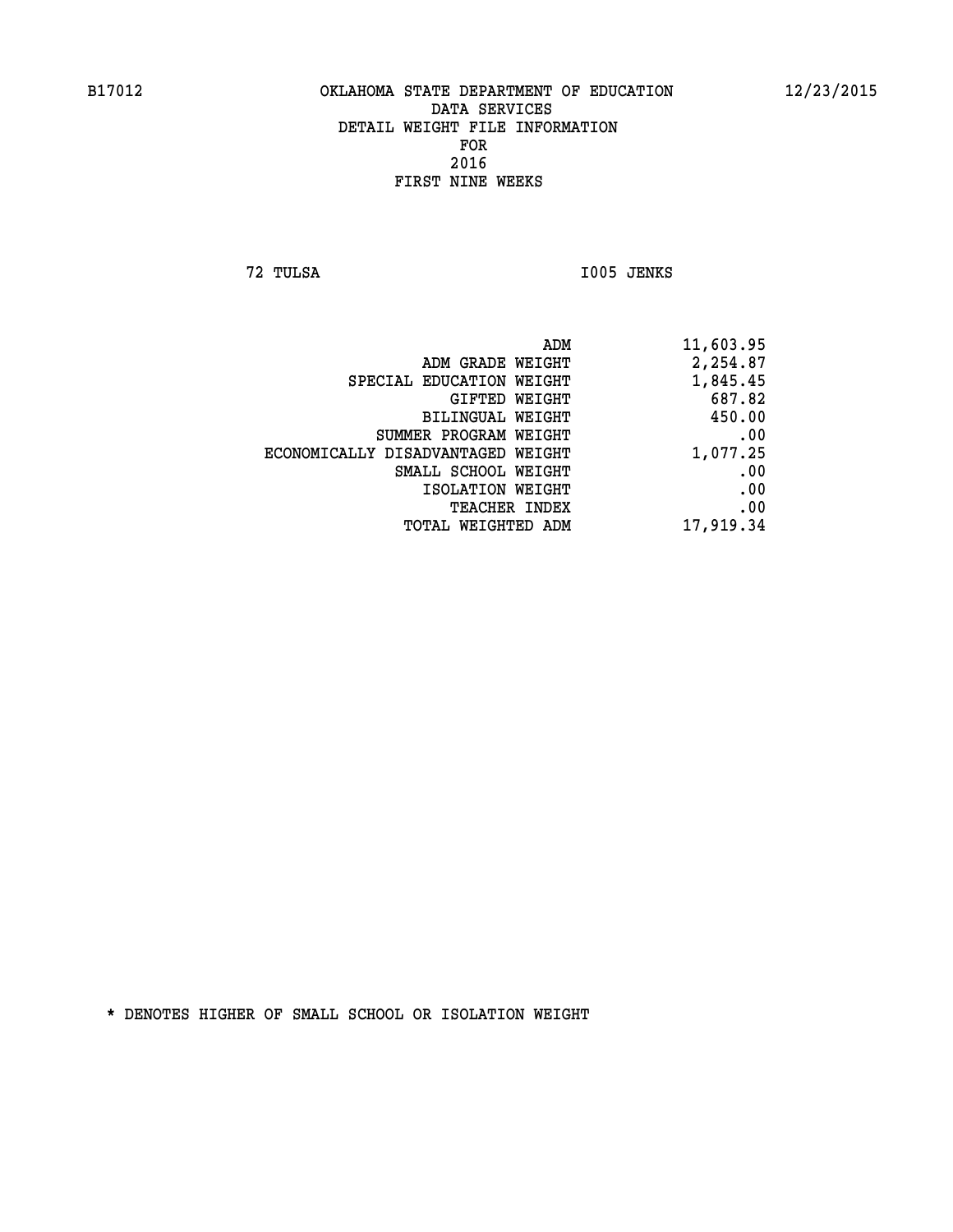**72 TULSA I006 COLLINSVILLE** 

|                                   | 2,699.63<br>ADM |
|-----------------------------------|-----------------|
| ADM GRADE WEIGHT                  | 437.09          |
| SPECIAL EDUCATION WEIGHT          | 354.15          |
| <b>GIFTED WEIGHT</b>              | 95.54           |
| BILINGUAL WEIGHT                  | 26.00           |
| SUMMER PROGRAM WEIGHT             | .00             |
| ECONOMICALLY DISADVANTAGED WEIGHT | 283.75          |
| SMALL SCHOOL WEIGHT               | .00             |
| ISOLATION WEIGHT                  | .00             |
| <b>TEACHER INDEX</b>              | .34             |
| TOTAL WEIGHTED ADM                | 3,896.50        |
|                                   |                 |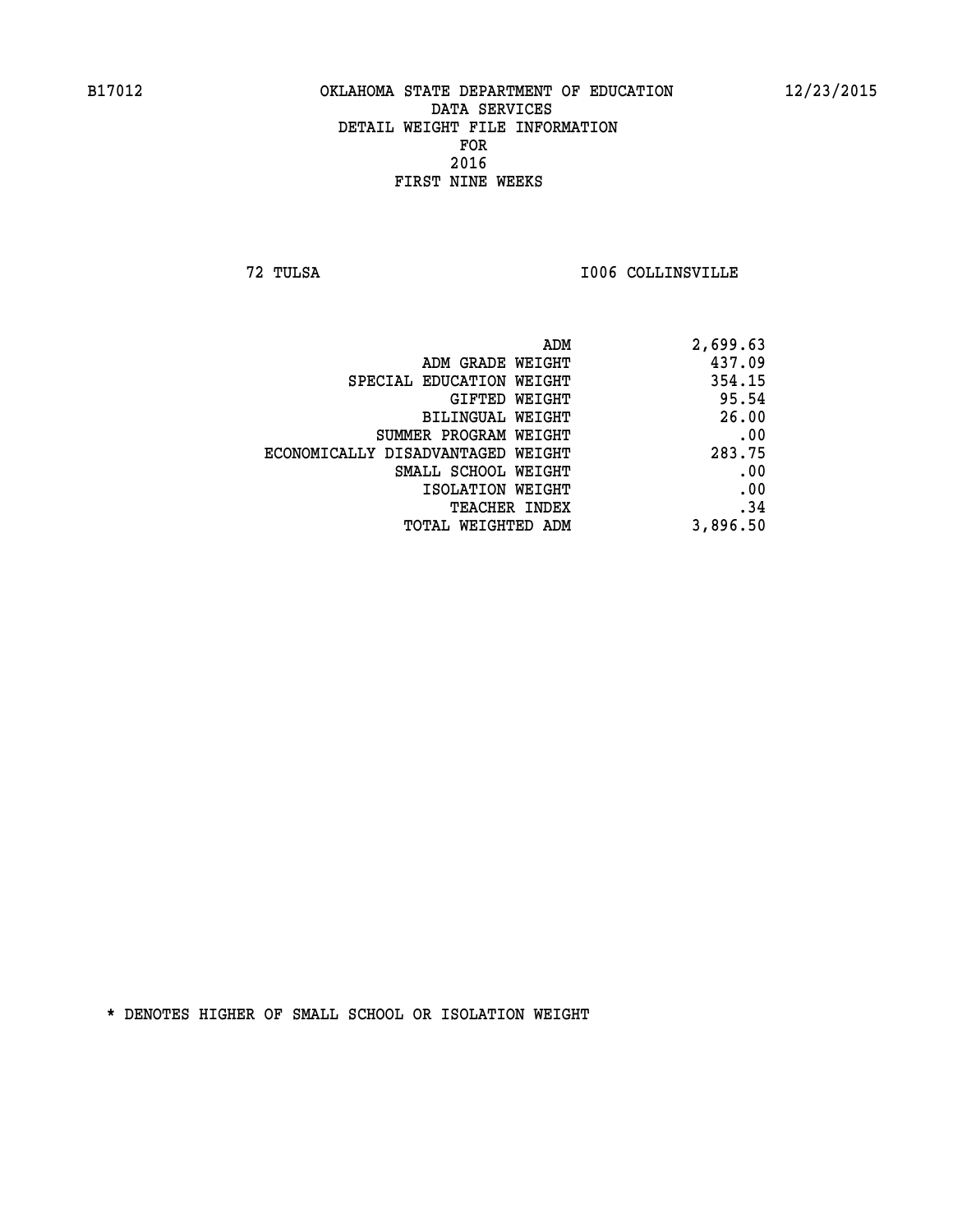**72 TULSA I007 SKIATOOK** 

| 2,541.16 |
|----------|
| 449.07   |
| 351.55   |
| 78.54    |
| 9.00     |
| .00      |
| 323.25   |
| .00      |
| .00      |
| 41.42    |
| 3,793.99 |
|          |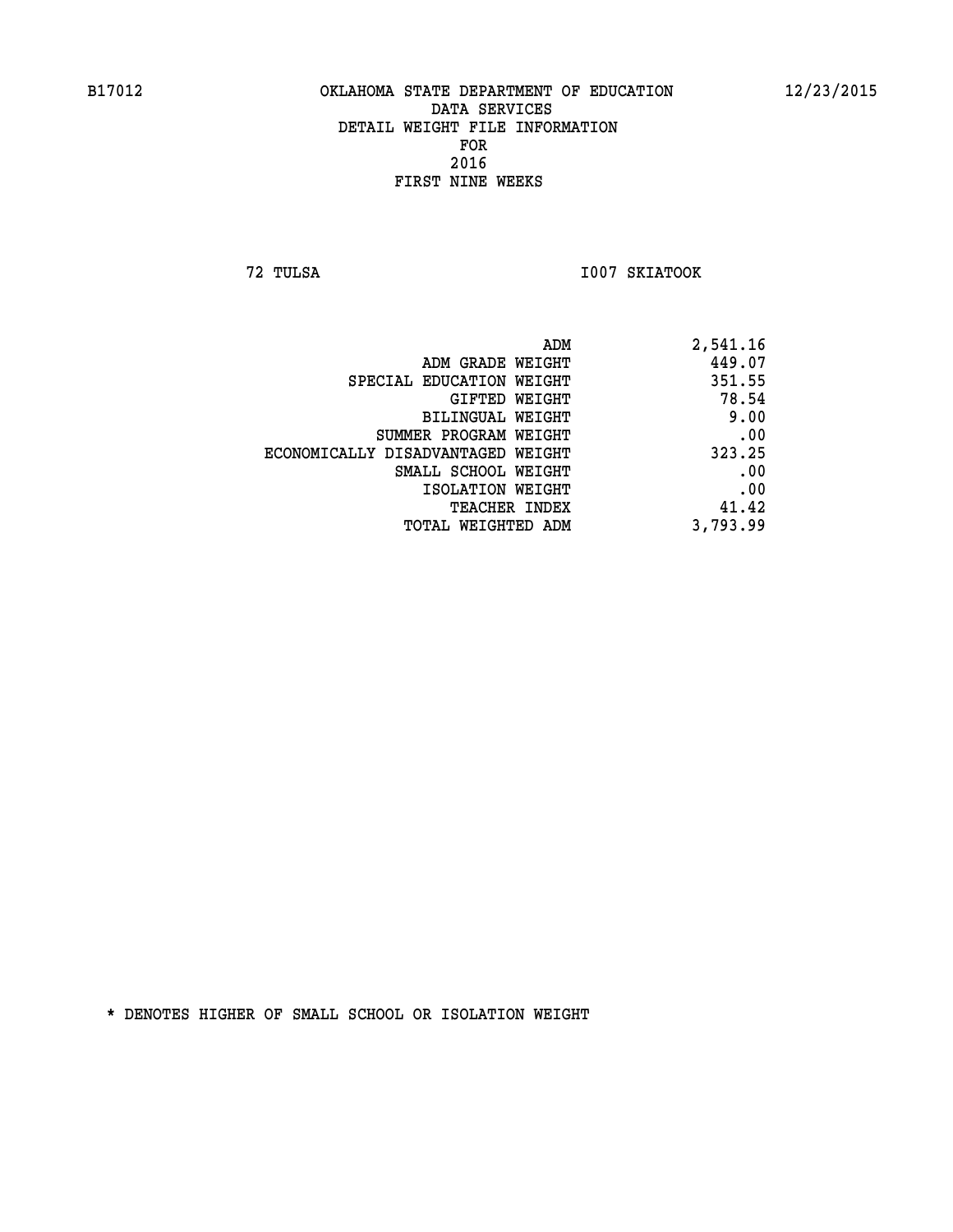**72 TULSA I008 SPERRY** 

| ADM                               | 1,198.09 |
|-----------------------------------|----------|
| ADM GRADE WEIGHT                  | 235.05   |
| SPECIAL EDUCATION WEIGHT          | 182.05   |
| GIFTED WEIGHT                     | 37.74    |
| BILINGUAL WEIGHT                  | 13.25    |
| SUMMER PROGRAM WEIGHT             | .00      |
| ECONOMICALLY DISADVANTAGED WEIGHT | 166.50   |
| SMALL SCHOOL WEIGHT               | .00      |
| ISOLATION WEIGHT                  | .00      |
| <b>TEACHER INDEX</b>              | .80      |
| TOTAL WEIGHTED ADM                | 1,833.48 |
|                                   |          |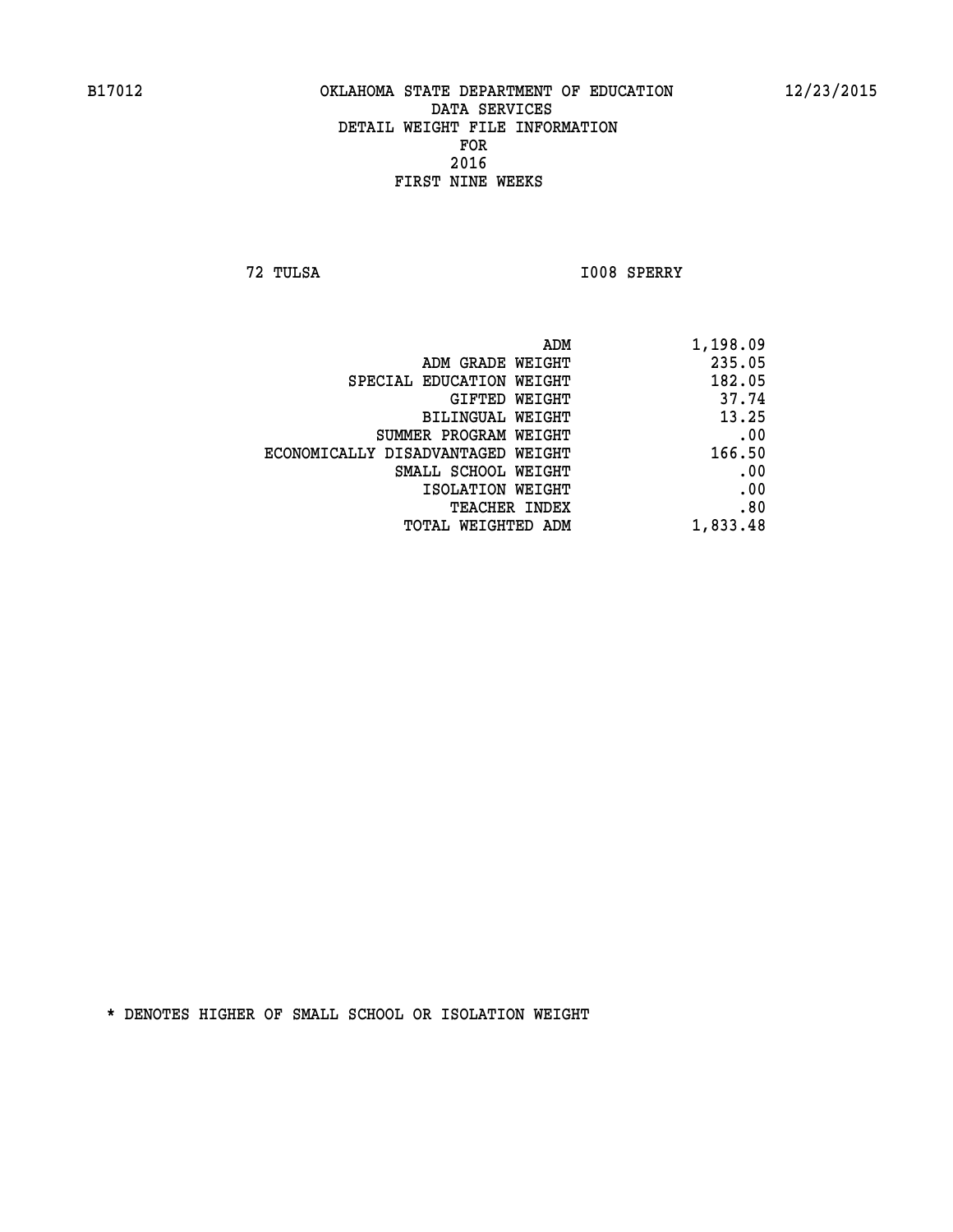**72 TULSA I009 UNION** 

| ADM                               | 15,895.49 |
|-----------------------------------|-----------|
| ADM GRADE WEIGHT                  | 3,086.07  |
| SPECIAL EDUCATION WEIGHT          | 1,747.95  |
| GIFTED WEIGHT                     | 965.60    |
| BILINGUAL WEIGHT                  | 1,150.50  |
| SUMMER PROGRAM WEIGHT             | .00       |
| ECONOMICALLY DISADVANTAGED WEIGHT | 2,654.75  |
| SMALL SCHOOL WEIGHT               | .00       |
| ISOLATION WEIGHT                  | .00       |
| <b>TEACHER INDEX</b>              | .00       |
| WEIGHTED ADM<br>TOTAL             | 25,500.36 |
|                                   |           |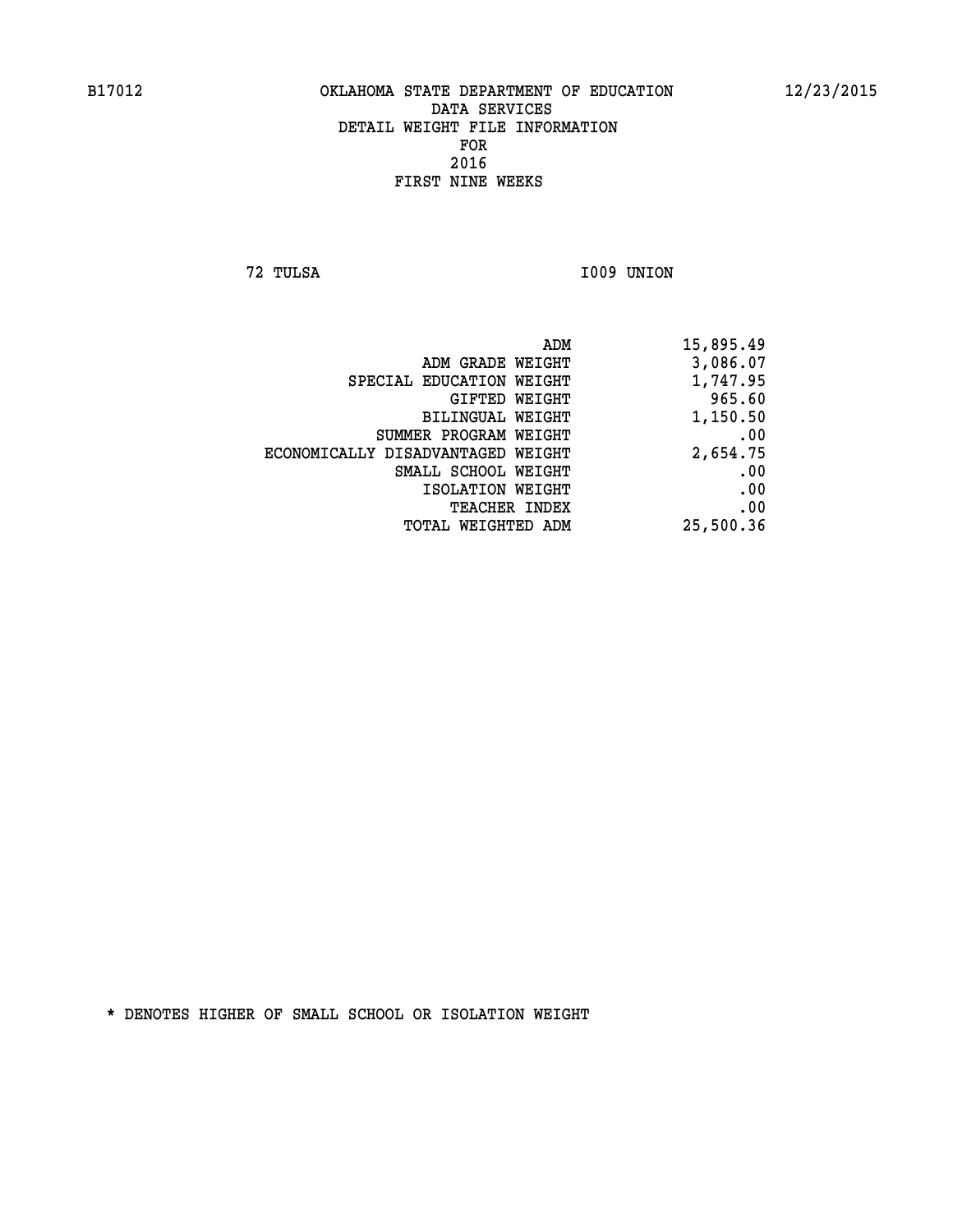**72 TULSA I010 BERRYHILL** 

| ADM                               | 1,257.46 |
|-----------------------------------|----------|
| ADM GRADE WEIGHT                  | 245.93   |
| SPECIAL EDUCATION WEIGHT          | 116.25   |
| GIFTED WEIGHT                     | 47.26    |
| <b>BILINGUAL WEIGHT</b>           | .25      |
| SUMMER PROGRAM WEIGHT             | .00      |
| ECONOMICALLY DISADVANTAGED WEIGHT | 96.50    |
| SMALL SCHOOL WEIGHT               | .00      |
| ISOLATION WEIGHT                  | .00      |
| TEACHER INDEX                     | 20.80    |
| TOTAL WEIGHTED ADM                | 1,784.45 |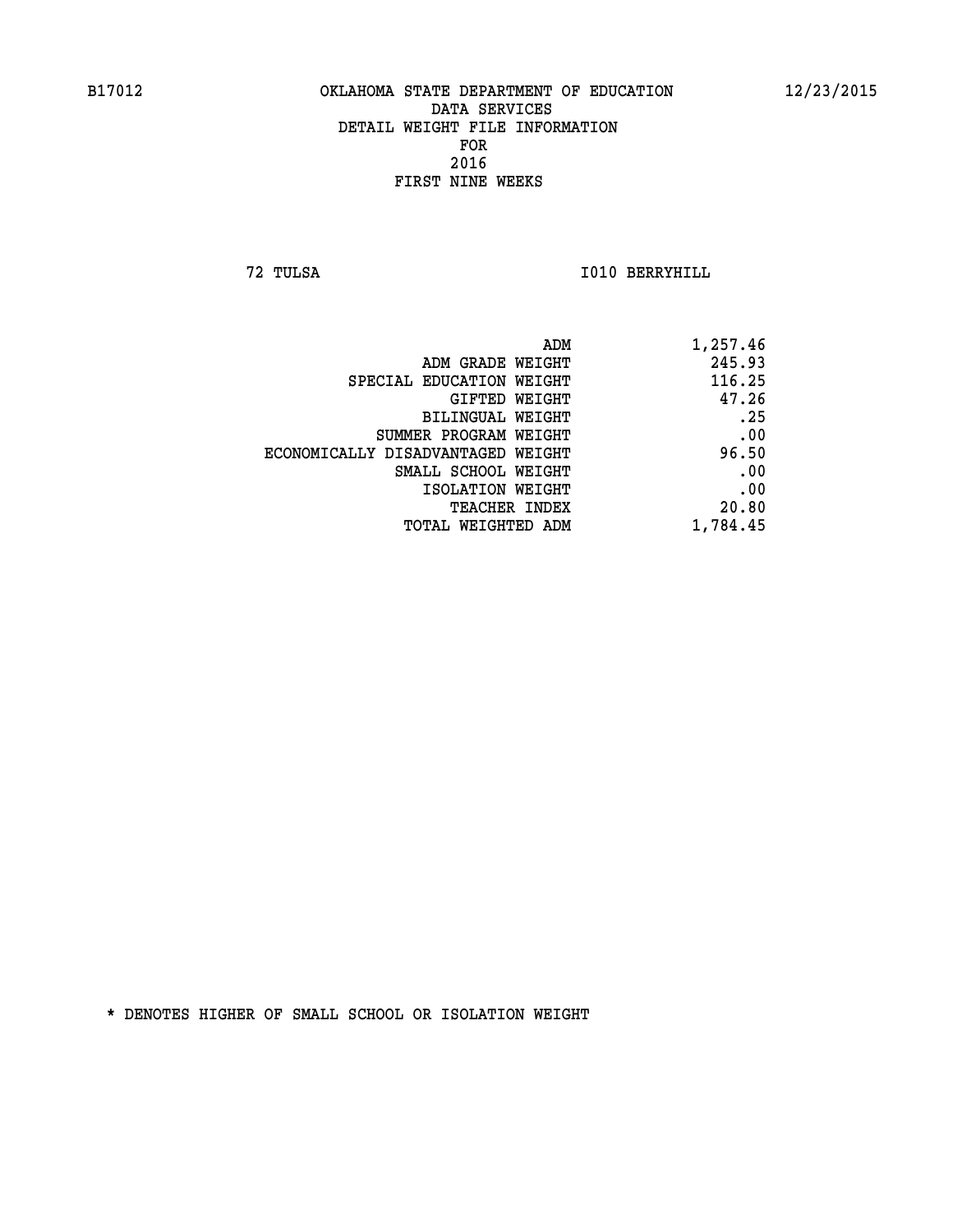**72 TULSA I011 OWASSO** 

| 9,682.41  |
|-----------|
| 1,655.88  |
| 1,267.40  |
| 372.98    |
| 117.50    |
| 2.40      |
| 740.75    |
| .00       |
| .00       |
| 150.99    |
| 13,990.31 |
|           |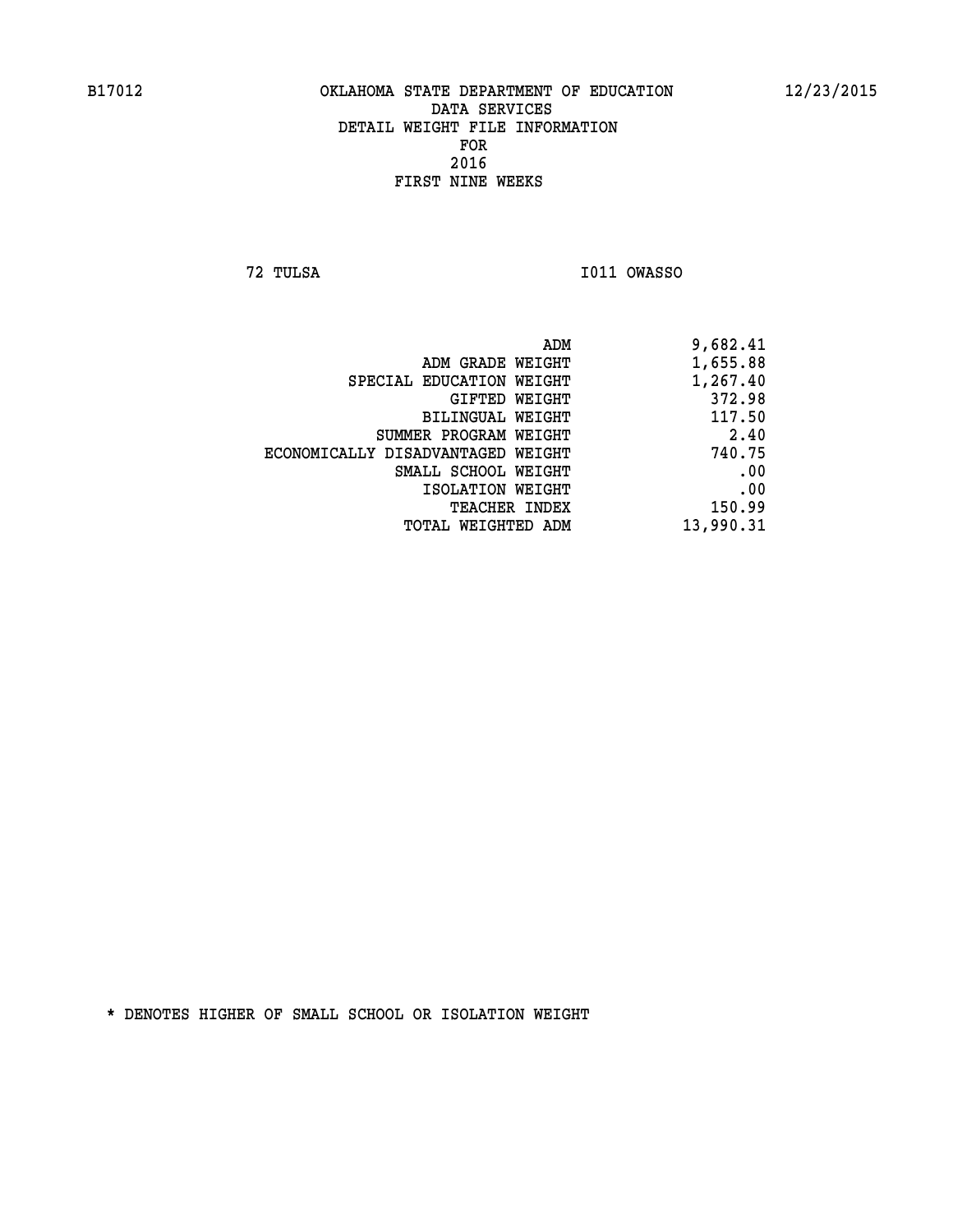**72 TULSA I013 GLENPOOL** 

| ADM                               | 2,685.53 |
|-----------------------------------|----------|
| ADM GRADE WEIGHT                  | 536.67   |
| SPECIAL EDUCATION WEIGHT          | 414.45   |
| GIFTED WEIGHT                     | 78.54    |
| BILINGUAL WEIGHT                  | 39.50    |
| SUMMER PROGRAM WEIGHT             | 3.60     |
| ECONOMICALLY DISADVANTAGED WEIGHT | 369.00   |
| SMALL SCHOOL WEIGHT               | .00      |
| ISOLATION WEIGHT                  | .00      |
| TEACHER INDEX                     | 48.12    |
| TOTAL WEIGHTED ADM                | 4,175.41 |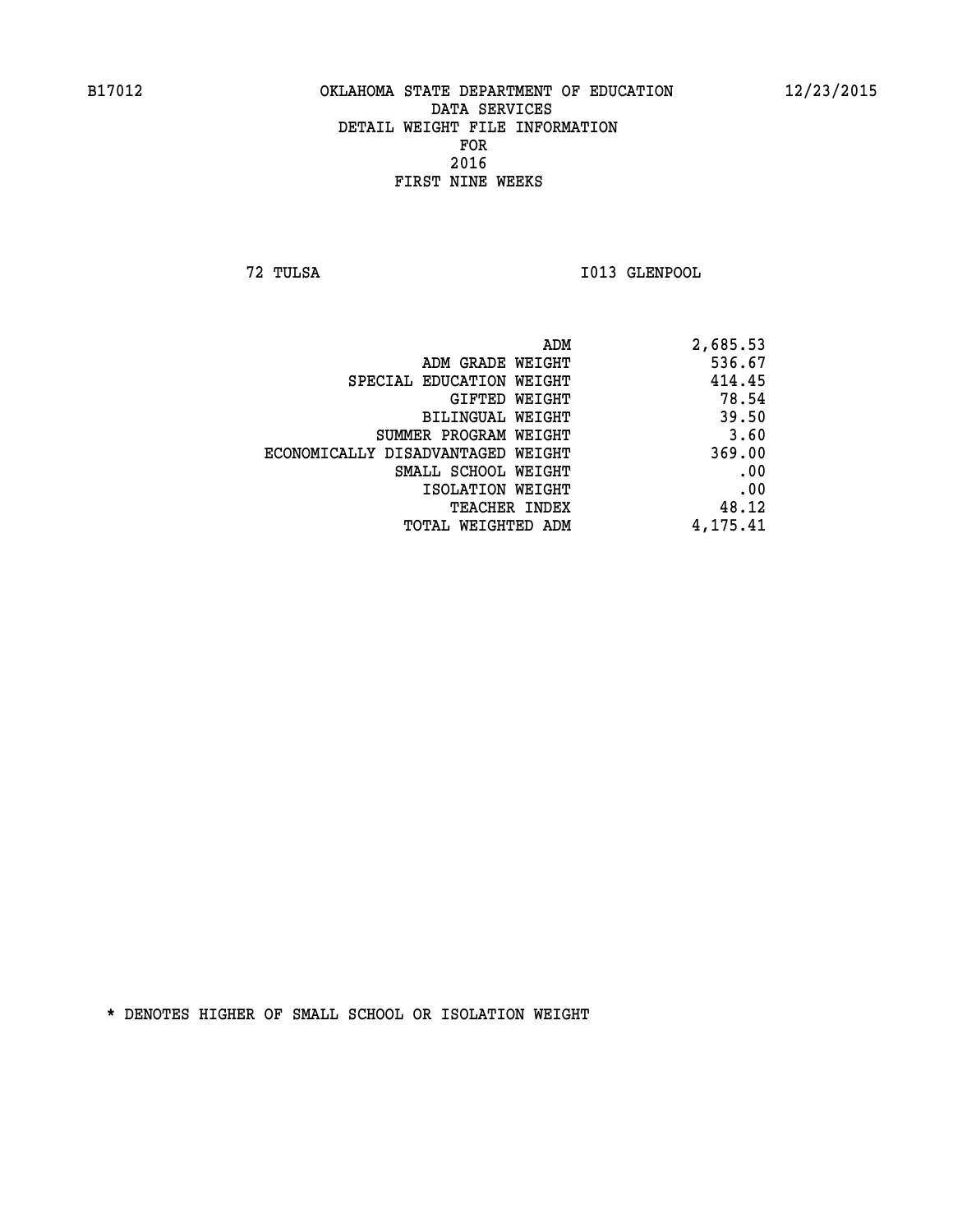**72 TULSA I014 LIBERTY** 

| 104.06<br>ADM GRADE WEIGHT<br>69.20<br>SPECIAL EDUCATION WEIGHT<br>17.34<br>GIFTED WEIGHT<br>9.75<br>BILINGUAL WEIGHT<br>.00<br>SUMMER PROGRAM WEIGHT<br>78.75<br>ECONOMICALLY DISADVANTAGED WEIGHT<br>.00<br>SMALL SCHOOL WEIGHT<br>.00<br>ISOLATION WEIGHT<br>8.63<br>TEACHER INDEX<br>824.16<br>TOTAL WEIGHTED ADM | ADM | 536.43 |
|-----------------------------------------------------------------------------------------------------------------------------------------------------------------------------------------------------------------------------------------------------------------------------------------------------------------------|-----|--------|
|                                                                                                                                                                                                                                                                                                                       |     |        |
|                                                                                                                                                                                                                                                                                                                       |     |        |
|                                                                                                                                                                                                                                                                                                                       |     |        |
|                                                                                                                                                                                                                                                                                                                       |     |        |
|                                                                                                                                                                                                                                                                                                                       |     |        |
|                                                                                                                                                                                                                                                                                                                       |     |        |
|                                                                                                                                                                                                                                                                                                                       |     |        |
|                                                                                                                                                                                                                                                                                                                       |     |        |
|                                                                                                                                                                                                                                                                                                                       |     |        |
|                                                                                                                                                                                                                                                                                                                       |     |        |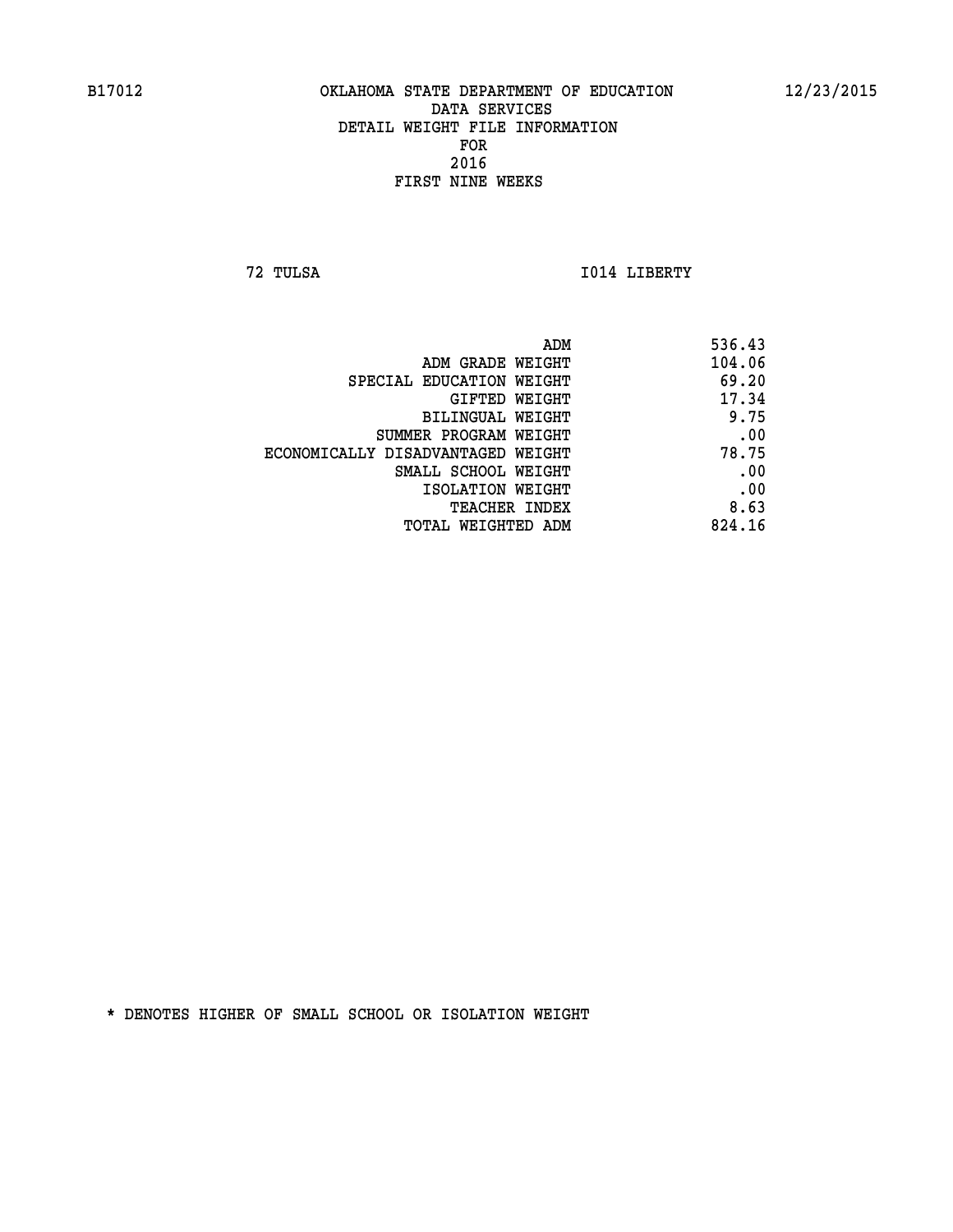**73 WAGONER I001 OKAY** 

| 385.89 |
|--------|
| 74.52  |
| 75.75  |
| 11.90  |
| .00    |
| .00    |
| 70.00  |
| 20.88* |
| .00    |
| 36.01  |
| 674.95 |
|        |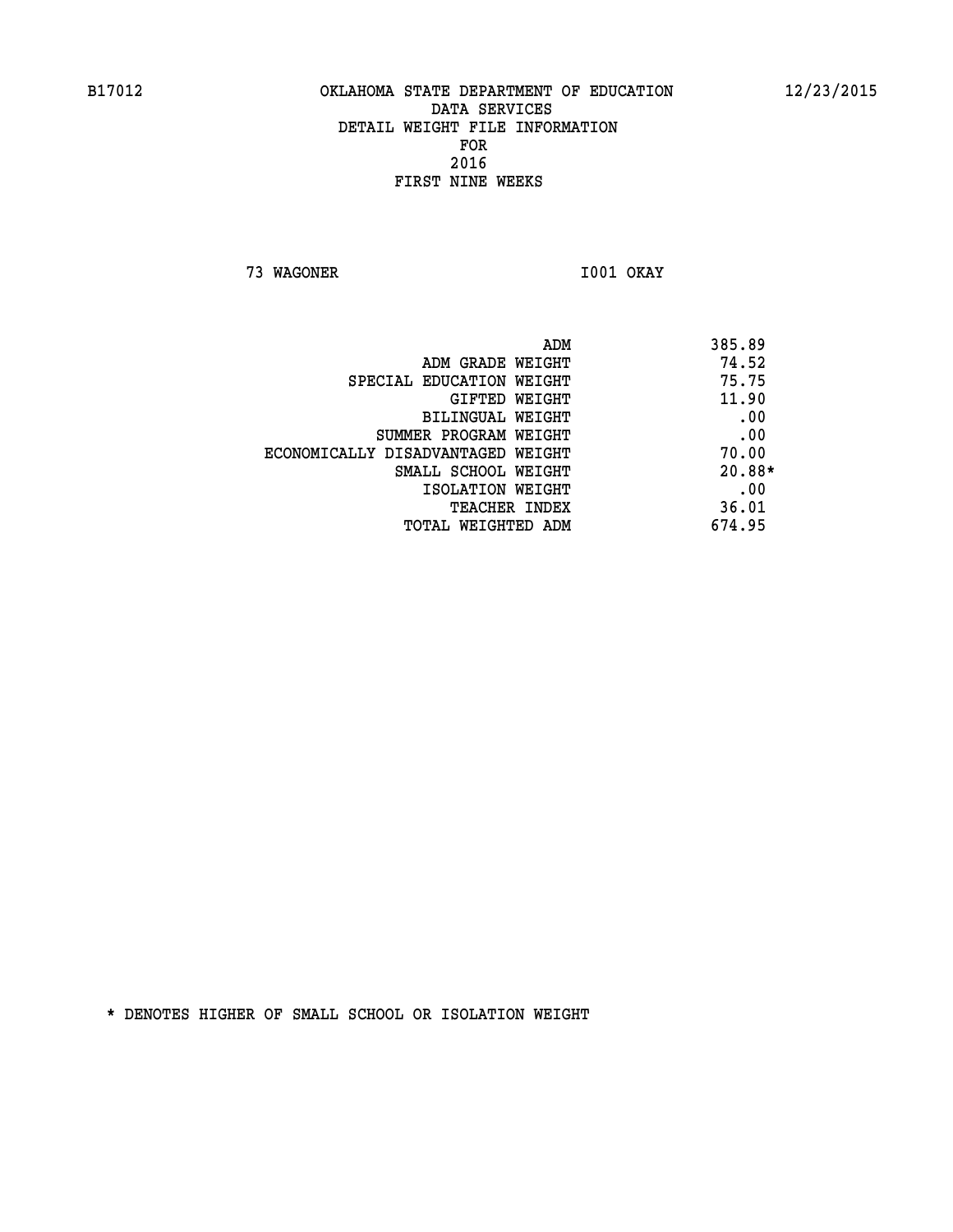**73 WAGONER I017 COWETA** 

| ADM                               | 3,282.85 |
|-----------------------------------|----------|
| ADM GRADE WEIGHT                  | 550.60   |
| SPECIAL EDUCATION WEIGHT          | 559.45   |
| GIFTED WEIGHT                     | 108.12   |
| BILINGUAL WEIGHT                  | 38.75    |
| SUMMER PROGRAM WEIGHT             | .00      |
| ECONOMICALLY DISADVANTAGED WEIGHT | 333.00   |
| SMALL SCHOOL WEIGHT               | .00      |
| ISOLATION WEIGHT                  | .00      |
| <b>TEACHER INDEX</b>              | 56.25    |
| TOTAL WEIGHTED ADM                | 4,929.02 |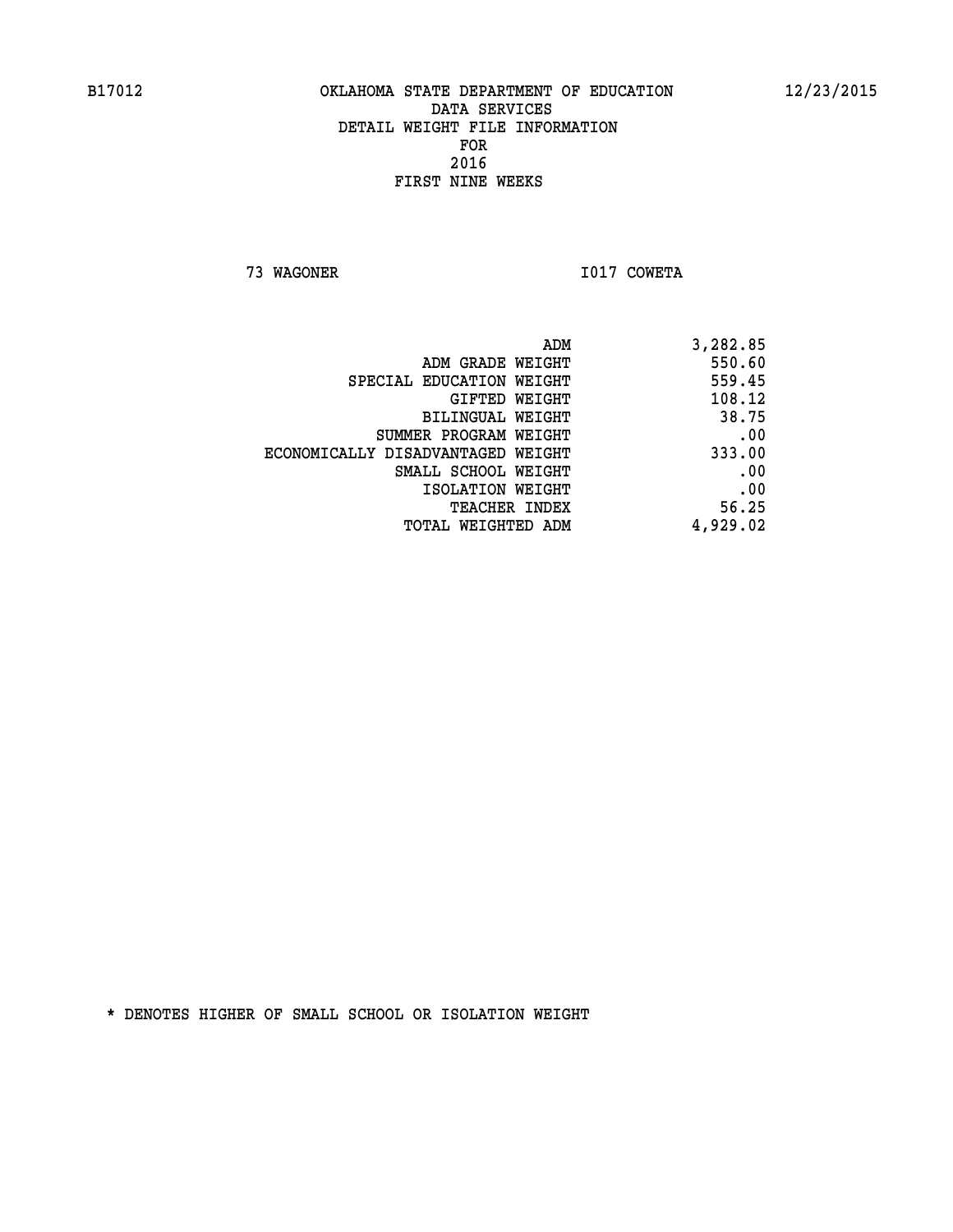**73 WAGONER I019 WAGONER** 

| ADM                               | 2,332.41 |
|-----------------------------------|----------|
| ADM GRADE WEIGHT                  | 464.58   |
| SPECIAL EDUCATION WEIGHT          | 413.55   |
| GIFTED WEIGHT                     | 57.80    |
| <b>BILINGUAL WEIGHT</b>           | 13.00    |
| SUMMER PROGRAM WEIGHT             | .00      |
| ECONOMICALLY DISADVANTAGED WEIGHT | 423.50   |
| SMALL SCHOOL WEIGHT               | .00      |
| ISOLATION WEIGHT                  | .00      |
| TEACHER INDEX                     | .00      |
| TOTAL WEIGHTED ADM                | 3,704.84 |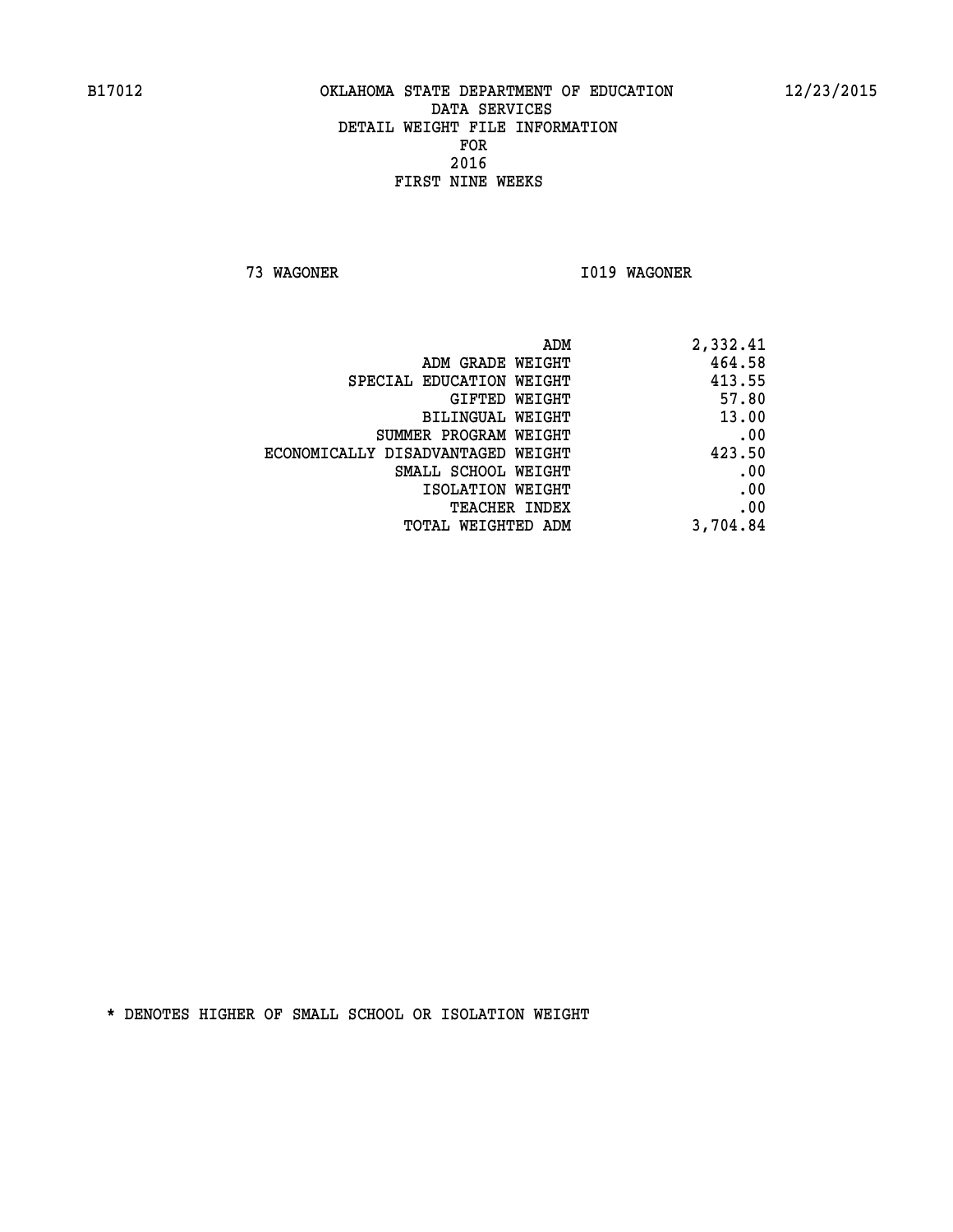**73 WAGONER I365 PORTER CONSOLIDATED** 

| ADM                               | 547.16 |
|-----------------------------------|--------|
| ADM GRADE WEIGHT                  | 106.35 |
| SPECIAL EDUCATION WEIGHT          | 87.70  |
| GIFTED WEIGHT                     | 21.76  |
| BILINGUAL WEIGHT                  | 4.25   |
| SUMMER PROGRAM WEIGHT             | .00    |
| ECONOMICALLY DISADVANTAGED WEIGHT | 88.00  |
| SMALL SCHOOL WEIGHT               | .00    |
| ISOLATION WEIGHT                  | .00    |
| <b>TEACHER INDEX</b>              | 28.10  |
| TOTAL WEIGHTED ADM                | 883.32 |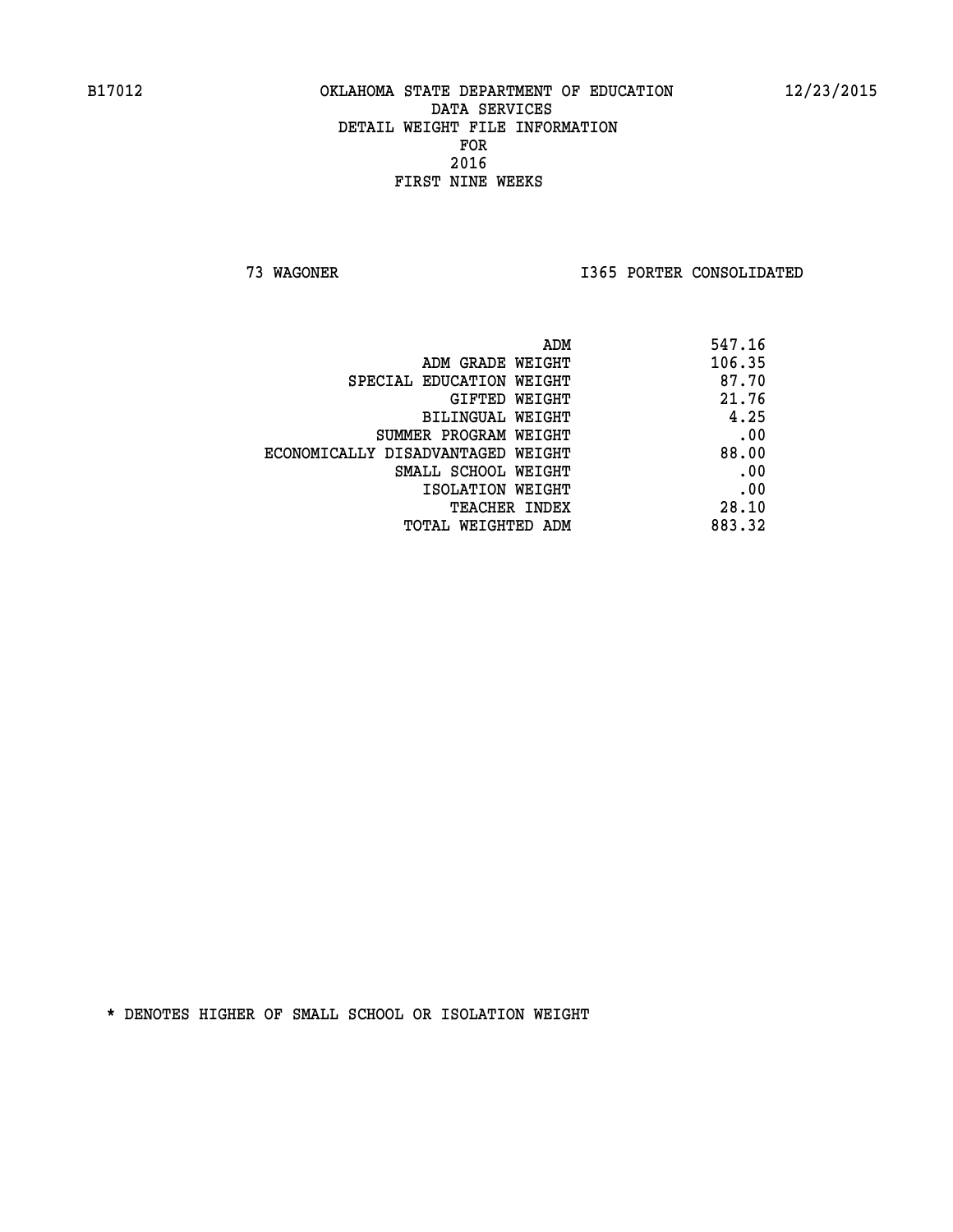**74 WASHINGTON I004 COPAN** 

| ADM                               | 236.70   |
|-----------------------------------|----------|
| ADM GRADE WEIGHT                  | 45.28    |
| SPECIAL EDUCATION WEIGHT          | 33.60    |
| GIFTED WEIGHT                     | 6.80     |
| BILINGUAL WEIGHT                  | .00      |
| SUMMER PROGRAM WEIGHT             | .00      |
| ECONOMICALLY DISADVANTAGED WEIGHT | 37.00    |
| SMALL SCHOOL WEIGHT               | $26.16*$ |
| ISOLATION WEIGHT                  | .00      |
| <b>TEACHER INDEX</b>              | 3.83     |
| TOTAL WEIGHTED ADM                | 389.37   |
|                                   |          |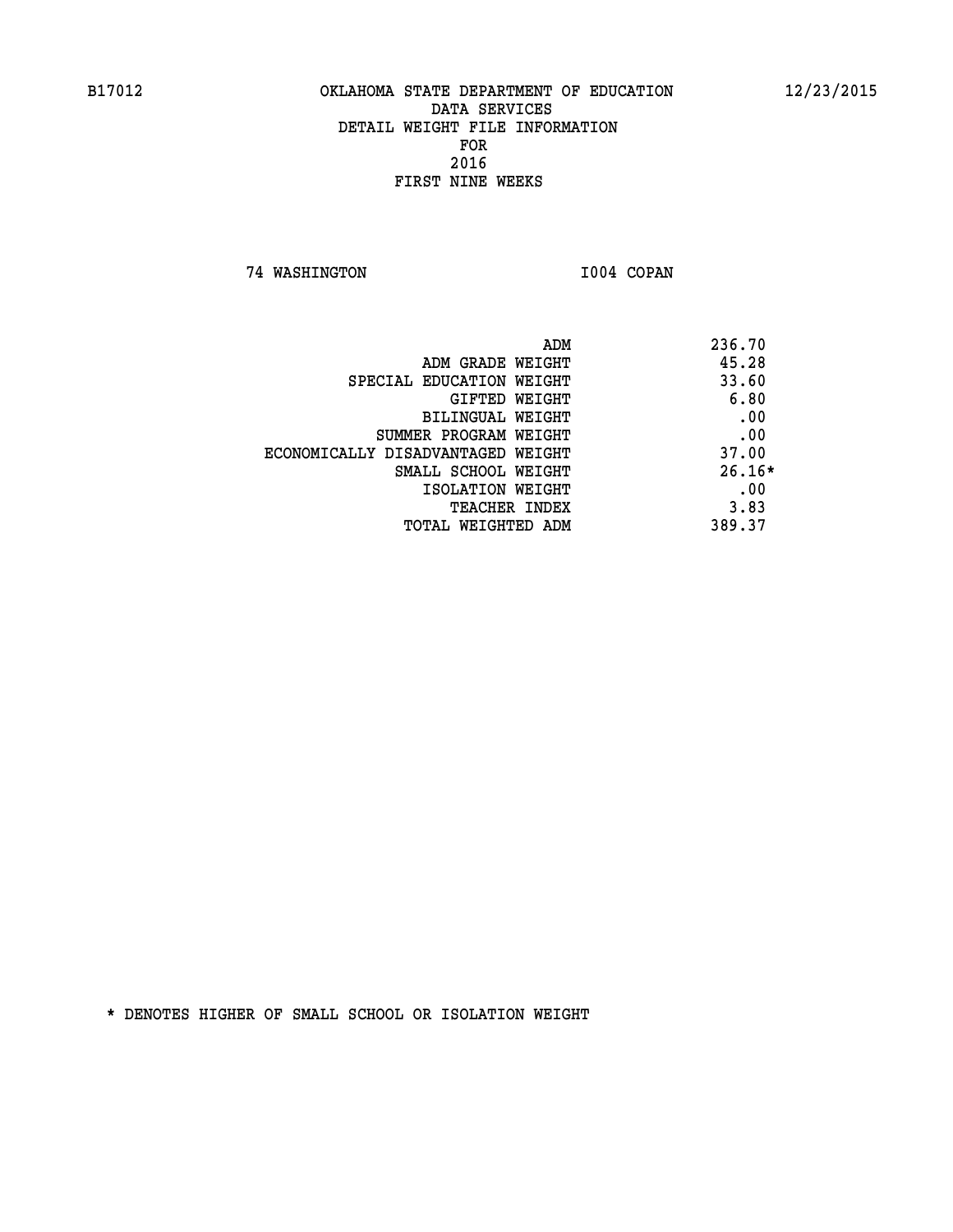**74 WASHINGTON I007 DEWEY** 

| 1,255.98 | ADM                               |
|----------|-----------------------------------|
| 244.46   | ADM GRADE WEIGHT                  |
| 157.50   | SPECIAL EDUCATION WEIGHT          |
| 51.68    | GIFTED WEIGHT                     |
| 5.00     | BILINGUAL WEIGHT                  |
| .00      | SUMMER PROGRAM WEIGHT             |
| 182.50   | ECONOMICALLY DISADVANTAGED WEIGHT |
| .00      | SMALL SCHOOL WEIGHT               |
| .00      | ISOLATION WEIGHT                  |
| .00      | <b>TEACHER INDEX</b>              |
| 1,897.12 | <b>TOTAL WEIGHTED ADM</b>         |
|          |                                   |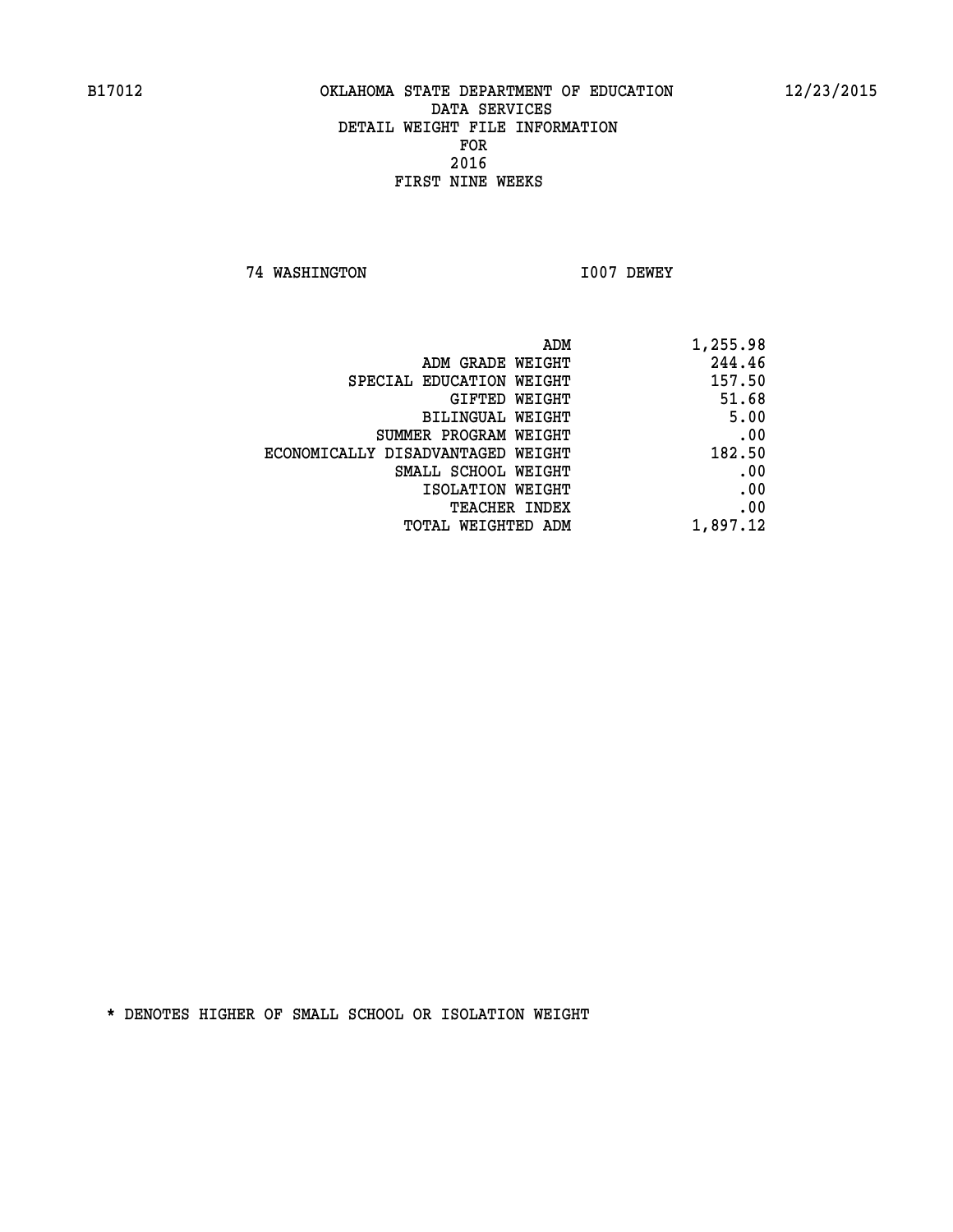**74 WASHINGTON I018 CANEY VALLEY** 

| ADM                               | 793.70   |
|-----------------------------------|----------|
| ADM GRADE WEIGHT                  | 157.19   |
| SPECIAL EDUCATION WEIGHT          | 104.10   |
| GIFTED WEIGHT                     | 25.16    |
| BILINGUAL WEIGHT                  | 6.50     |
| SUMMER PROGRAM WEIGHT             | .00      |
| ECONOMICALLY DISADVANTAGED WEIGHT | 133.25   |
| SMALL SCHOOL WEIGHT               | .00      |
| ISOLATION WEIGHT                  | .00      |
| <b>TEACHER INDEX</b>              | 25.91    |
| TOTAL WEIGHTED ADM                | 1,245.81 |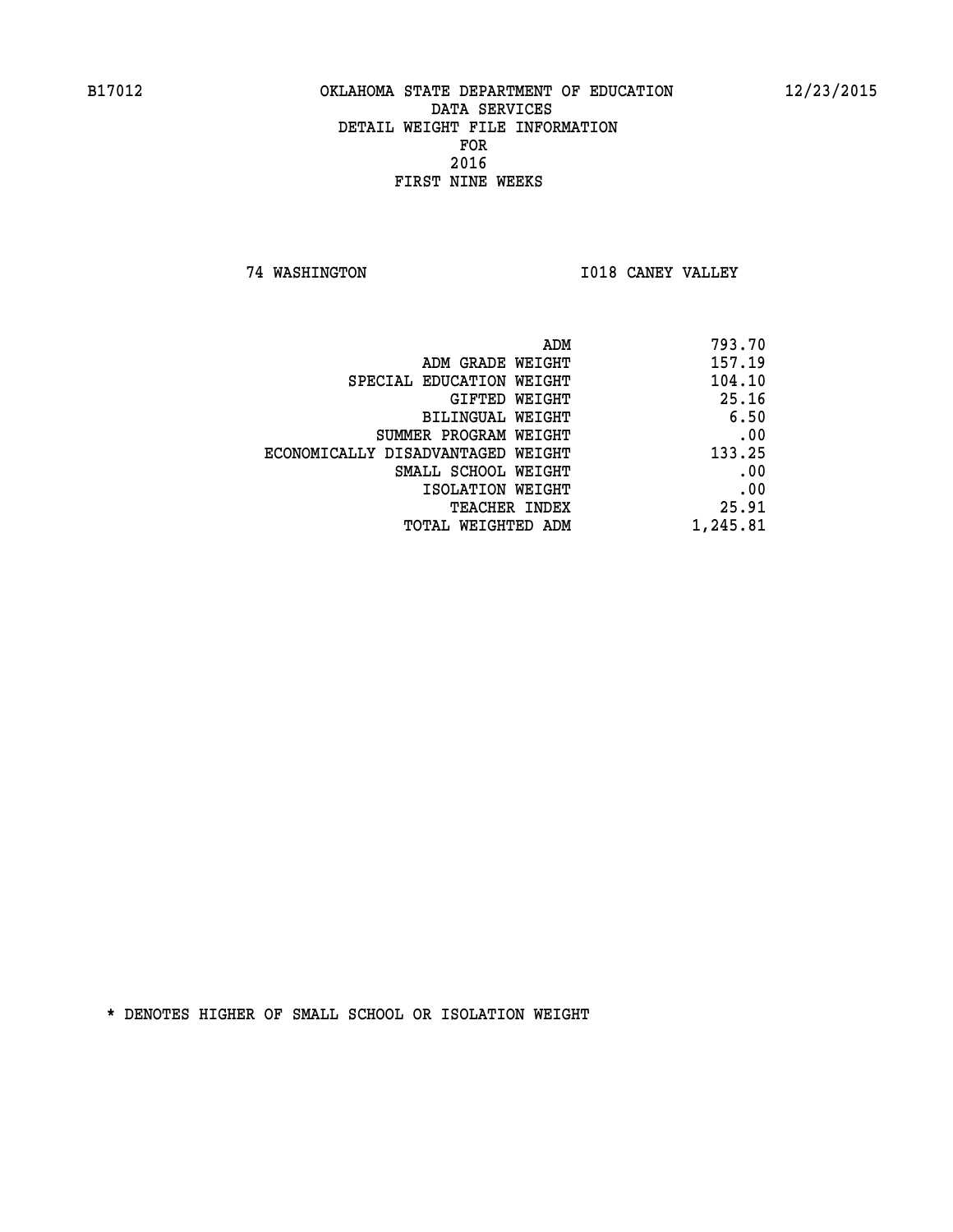**74 WASHINGTON I030 BARTLESVILLE** 

|                                   | 6,162.22<br>ADM |
|-----------------------------------|-----------------|
| ADM GRADE WEIGHT                  | 1,232.35        |
| SPECIAL EDUCATION WEIGHT          | 804.10          |
| <b>GIFTED WEIGHT</b>              | 389.98          |
| BILINGUAL WEIGHT                  | 118.25          |
| SUMMER PROGRAM WEIGHT             | 4.80            |
| ECONOMICALLY DISADVANTAGED WEIGHT | 758.50          |
| SMALL SCHOOL WEIGHT               | .00             |
| ISOLATION WEIGHT                  | .00             |
| <b>TEACHER INDEX</b>              | .00             |
| <b>TOTAL WEIGHTED ADM</b>         | 9,470.20        |
|                                   |                 |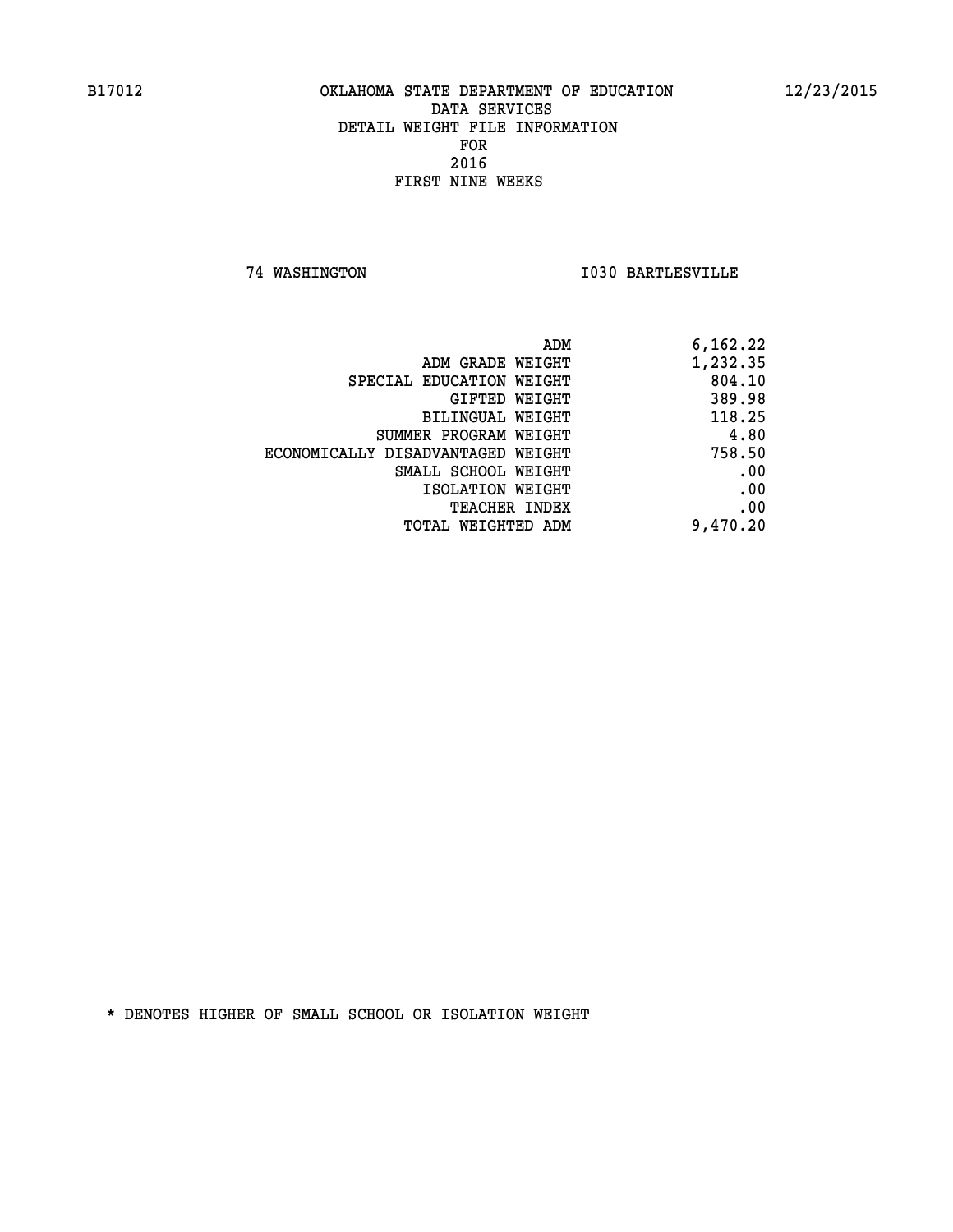**75 WASHITA I001 SENTINEL** 

| ADM                               | 350.28    |
|-----------------------------------|-----------|
| ADM GRADE WEIGHT                  | 57.08     |
| SPECIAL EDUCATION WEIGHT          | 42.10     |
| GIFTED WEIGHT                     | 3.74      |
| BILINGUAL WEIGHT                  | 8.00      |
| SUMMER PROGRAM WEIGHT             | .00       |
| ECONOMICALLY DISADVANTAGED WEIGHT | 61.00     |
| SMALL SCHOOL WEIGHT               | 23.67     |
| ISOLATION WEIGHT                  | $157.63*$ |
| <b>TEACHER INDEX</b>              | 12.32     |
| TOTAL WEIGHTED ADM                | 692.15    |
|                                   |           |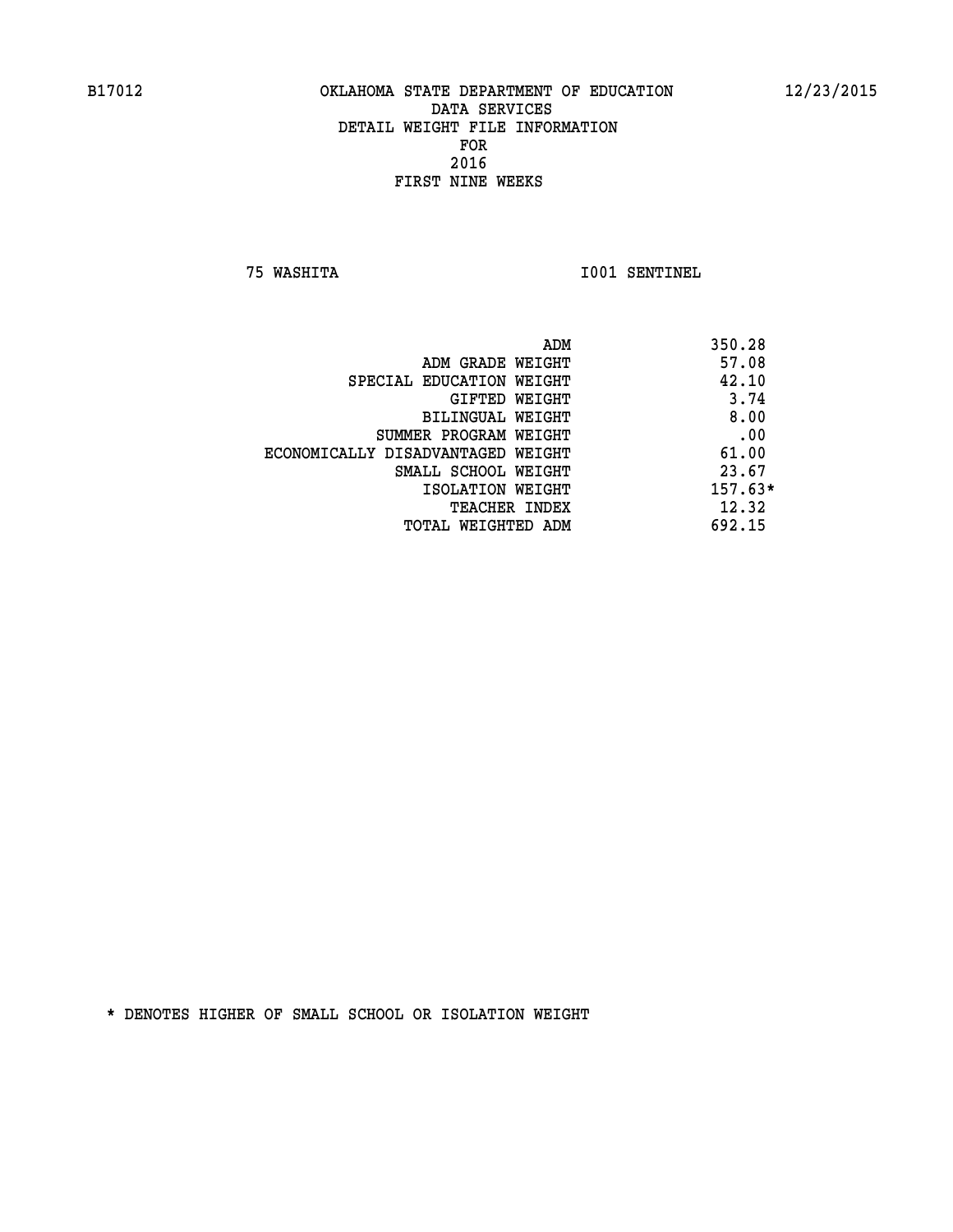**75 WASHITA I010 BURNS FLAT-DILL CITY** 

| ADM                               | 632.50   |
|-----------------------------------|----------|
| ADM GRADE WEIGHT                  | 121.97   |
| SPECIAL EDUCATION WEIGHT          | 95.10    |
| GIFTED WEIGHT                     | 24.82    |
| BILINGUAL WEIGHT                  | 5.50     |
| SUMMER PROGRAM WEIGHT             | .00      |
| ECONOMICALLY DISADVANTAGED WEIGHT | 125.50   |
| SMALL SCHOOL WEIGHT               | .00      |
| ISOLATION WEIGHT                  | .00      |
| <b>TEACHER INDEX</b>              | .00      |
| TOTAL WEIGHTED ADM                | 1,005.39 |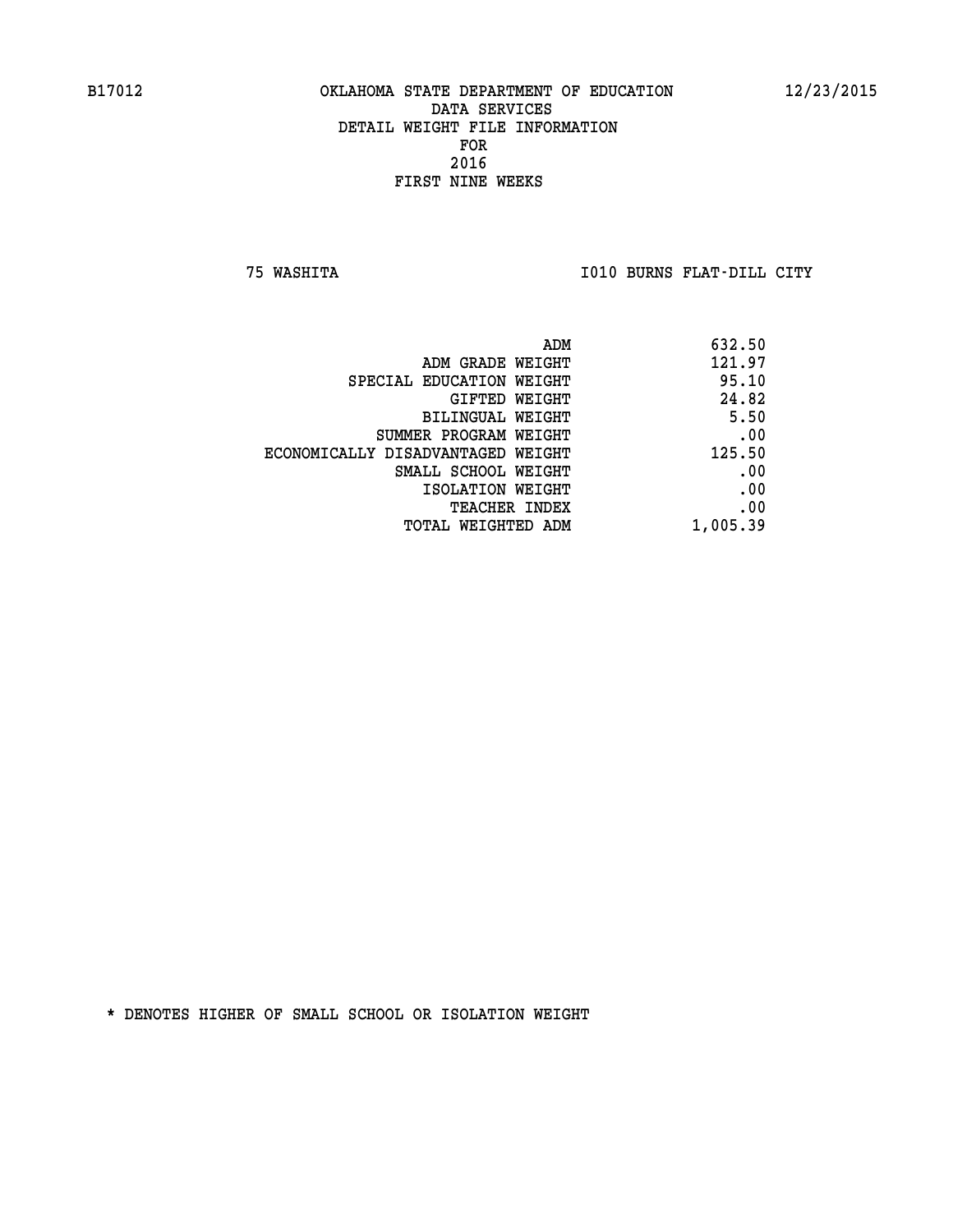**75 WASHITA I011 CANUTE** 

|                                   | 441.81<br>ADM |
|-----------------------------------|---------------|
| ADM GRADE WEIGHT                  | 104.28        |
| SPECIAL EDUCATION WEIGHT          | 44.45         |
| GIFTED WEIGHT                     | 11.90         |
| BILINGUAL WEIGHT                  | 3.25          |
| SUMMER PROGRAM WEIGHT             | .00           |
| ECONOMICALLY DISADVANTAGED WEIGHT | 67.75         |
| SMALL SCHOOL WEIGHT               | 14.56*        |
| ISOLATION WEIGHT                  | .00           |
| <b>TEACHER INDEX</b>              | .00           |
| TOTAL WEIGHTED ADM                | 688.00        |
|                                   |               |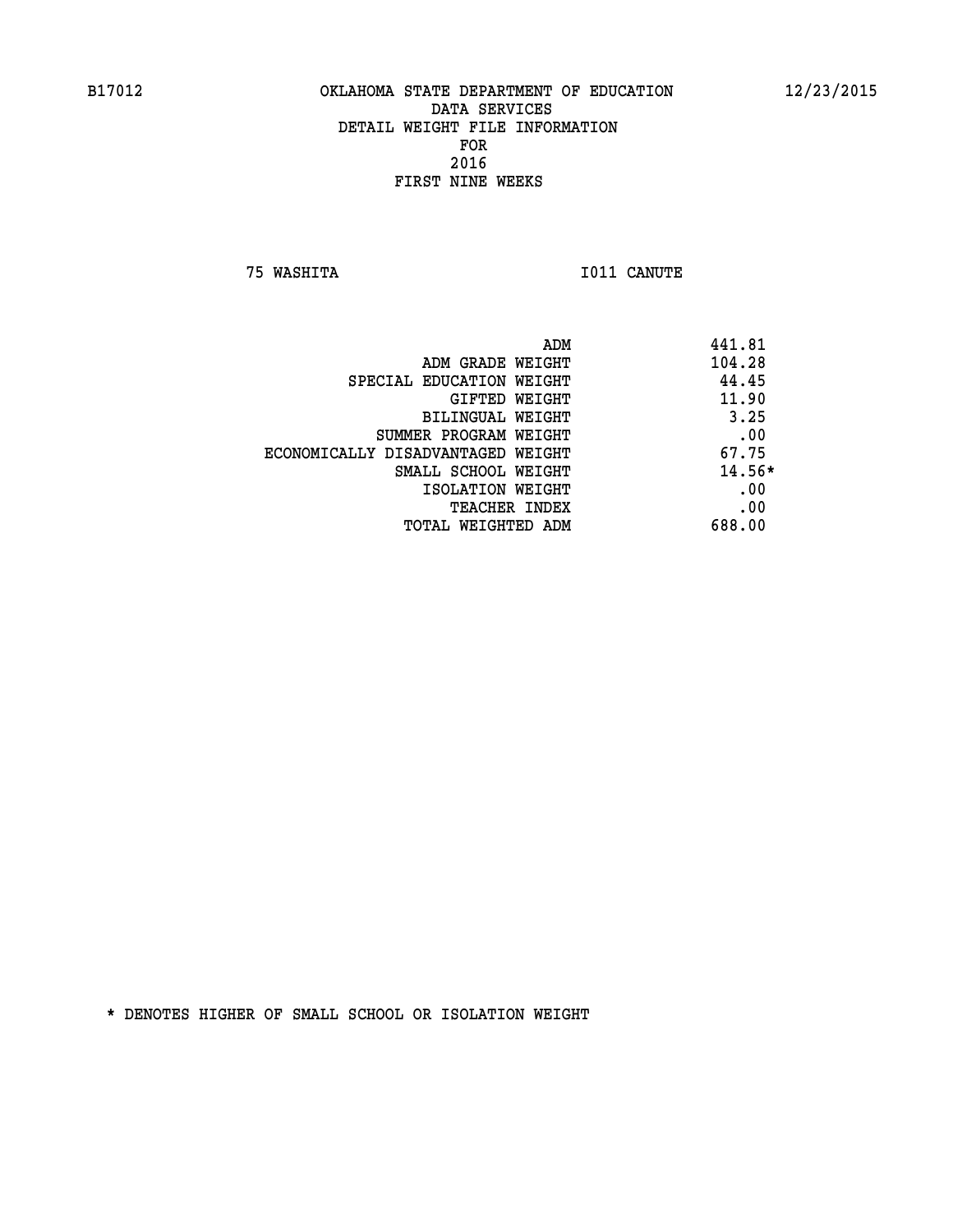**75 WASHITA I078 CORDELL** 

| 747.27<br>ADM |                                   |
|---------------|-----------------------------------|
| 138.79        | ADM GRADE WEIGHT                  |
| 114.90        | SPECIAL EDUCATION WEIGHT          |
| 29.24         | GIFTED WEIGHT                     |
| .00           | BILINGUAL WEIGHT                  |
| .00           | SUMMER PROGRAM WEIGHT             |
| 121.00        | ECONOMICALLY DISADVANTAGED WEIGHT |
| .00           | SMALL SCHOOL WEIGHT               |
| 186.82*       | ISOLATION WEIGHT                  |
| 45.72         | <b>TEACHER INDEX</b>              |
| 1,383.74      | TOTAL WEIGHTED ADM                |
|               |                                   |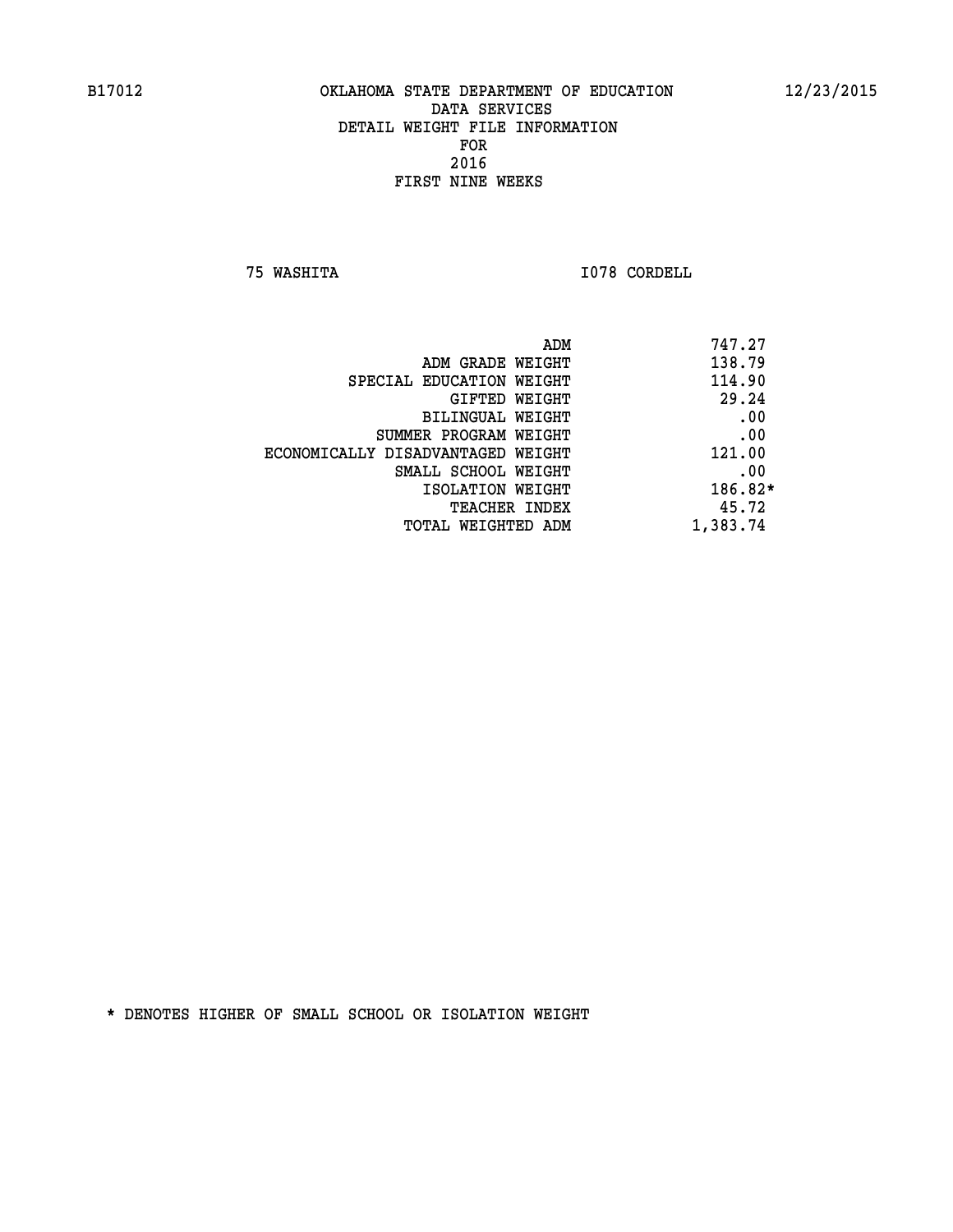**76 WOODS I001 ALVA** 

 **ADM 1,011.03**

| ADM GRADE WEIGHT                  | 167.38   |
|-----------------------------------|----------|
| SPECIAL EDUCATION WEIGHT          | 125.90   |
| GIFTED WEIGHT                     | 33.32    |
| BILINGUAL WEIGHT                  | 12.00    |
| SUMMER PROGRAM WEIGHT             | 1.20     |
| ECONOMICALLY DISADVANTAGED WEIGHT | 129.25   |
| SMALL SCHOOL WEIGHT               | .00      |
| ISOLATION WEIGHT                  | 171.88*  |
| <b>TEACHER INDEX</b>              | 13.86    |
| TOTAL WEIGHTED ADM                | 1,665.82 |
|                                   |          |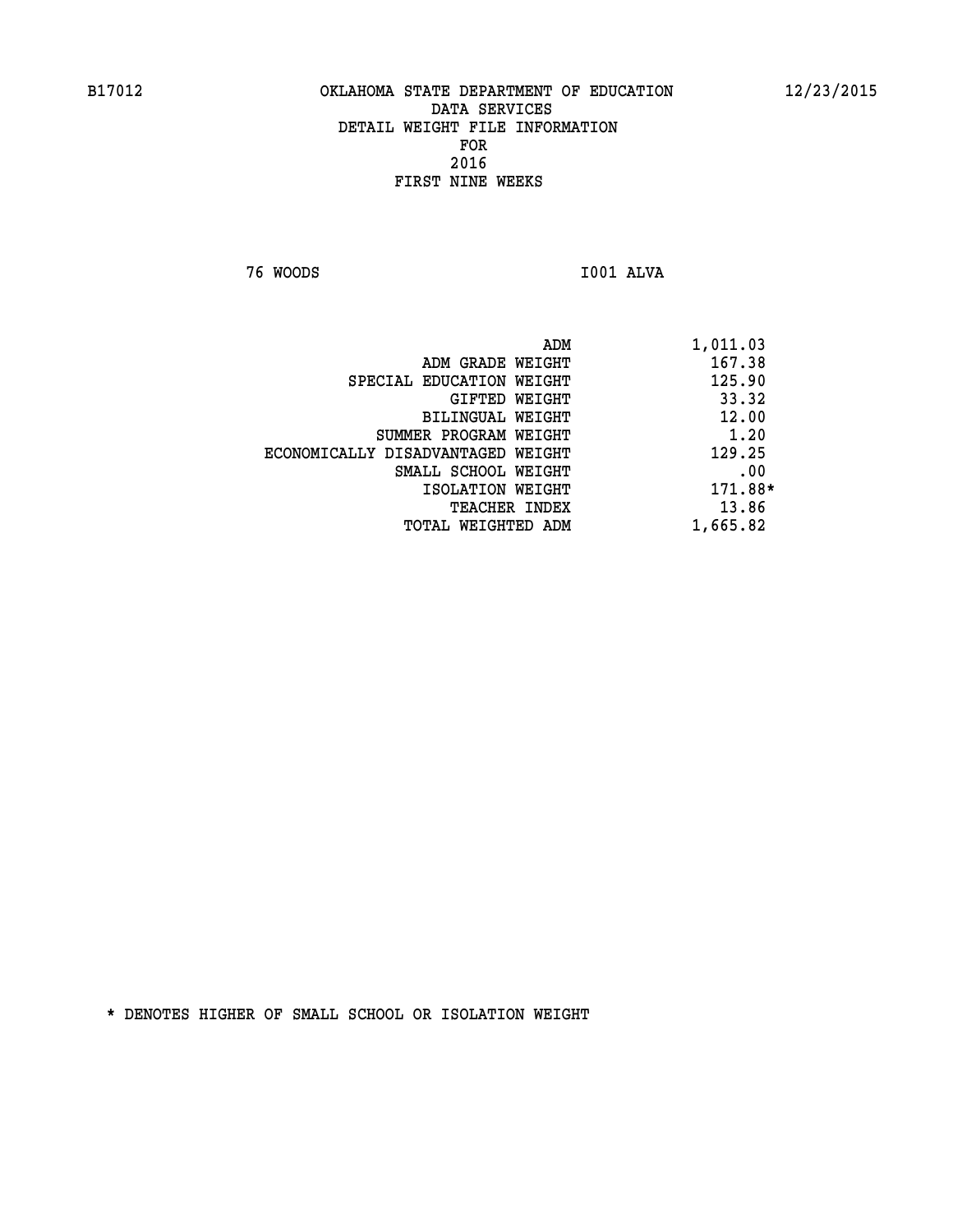**76 WOODS I003 WAYNOKA** 

|                                   | ADM | 260.19    |
|-----------------------------------|-----|-----------|
| ADM GRADE WEIGHT                  |     | 49.46     |
| SPECIAL EDUCATION WEIGHT          |     | 17.40     |
| GIFTED WEIGHT                     |     | 5.10      |
| BILINGUAL WEIGHT                  |     | .75       |
| SUMMER PROGRAM WEIGHT             |     | 1.20      |
| ECONOMICALLY DISADVANTAGED WEIGHT |     | 19.50     |
| SMALL SCHOOL WEIGHT               |     | 26.44     |
| ISOLATION WEIGHT                  |     | $156.11*$ |
| <b>TEACHER INDEX</b>              |     | 11.65     |
| TOTAL WEIGHTED ADM                |     | 521.36    |
|                                   |     |           |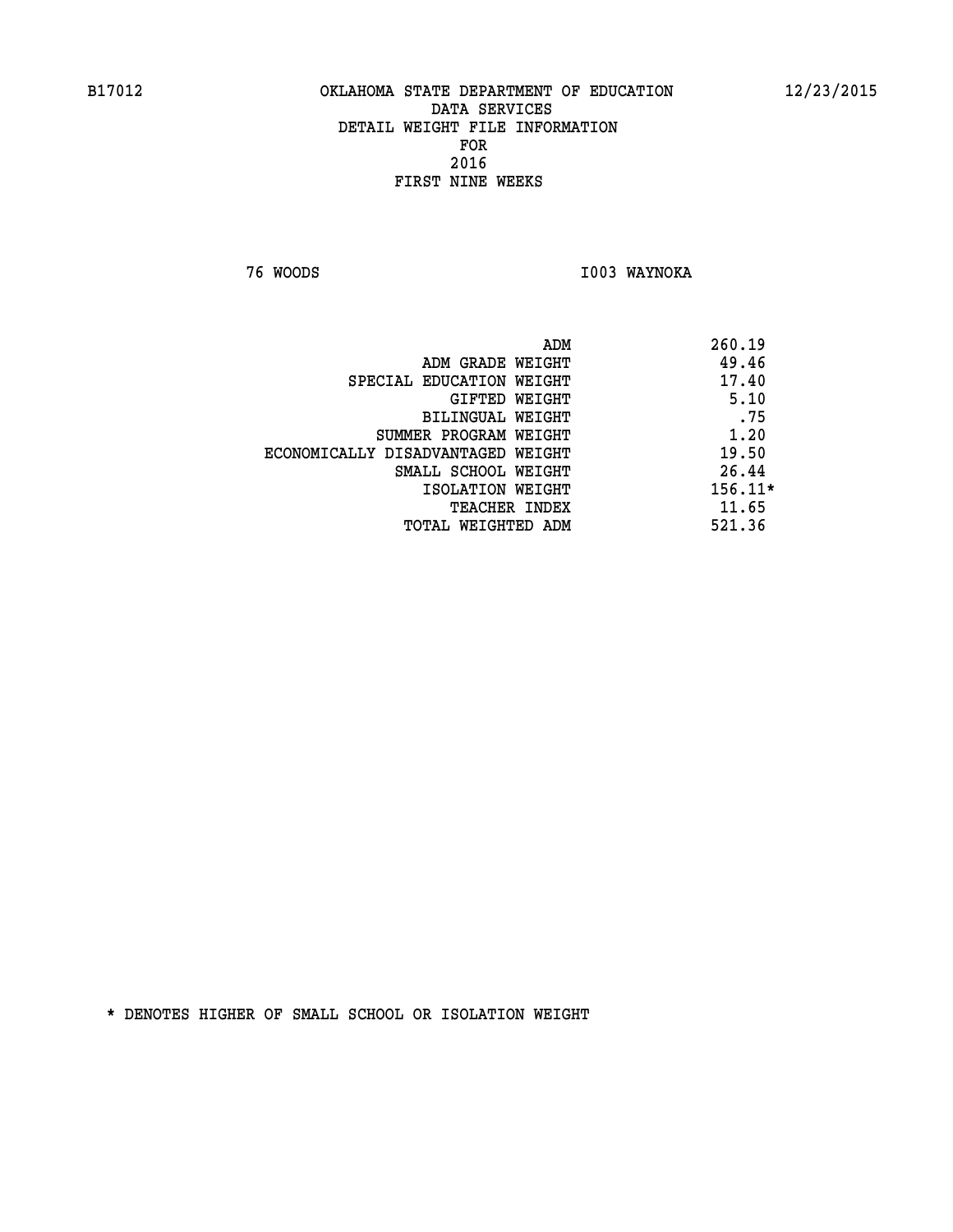**76 WOODS I006 FREEDOM** 

|                                   | 77.26<br>ADM |
|-----------------------------------|--------------|
| ADM GRADE WEIGHT                  | 12.27        |
| SPECIAL EDUCATION WEIGHT          | 4.10         |
| GIFTED WEIGHT                     | 2.04         |
| BILINGUAL WEIGHT                  | 4.25         |
| SUMMER PROGRAM WEIGHT             | .00          |
| ECONOMICALLY DISADVANTAGED WEIGHT | 9.75         |
| SMALL SCHOOL WEIGHT               | 13.20        |
| ISOLATION WEIGHT                  | $91.17*$     |
| TEACHER INDEX                     | .00          |
| TOTAL WEIGHTED ADM                | 200.84       |
|                                   |              |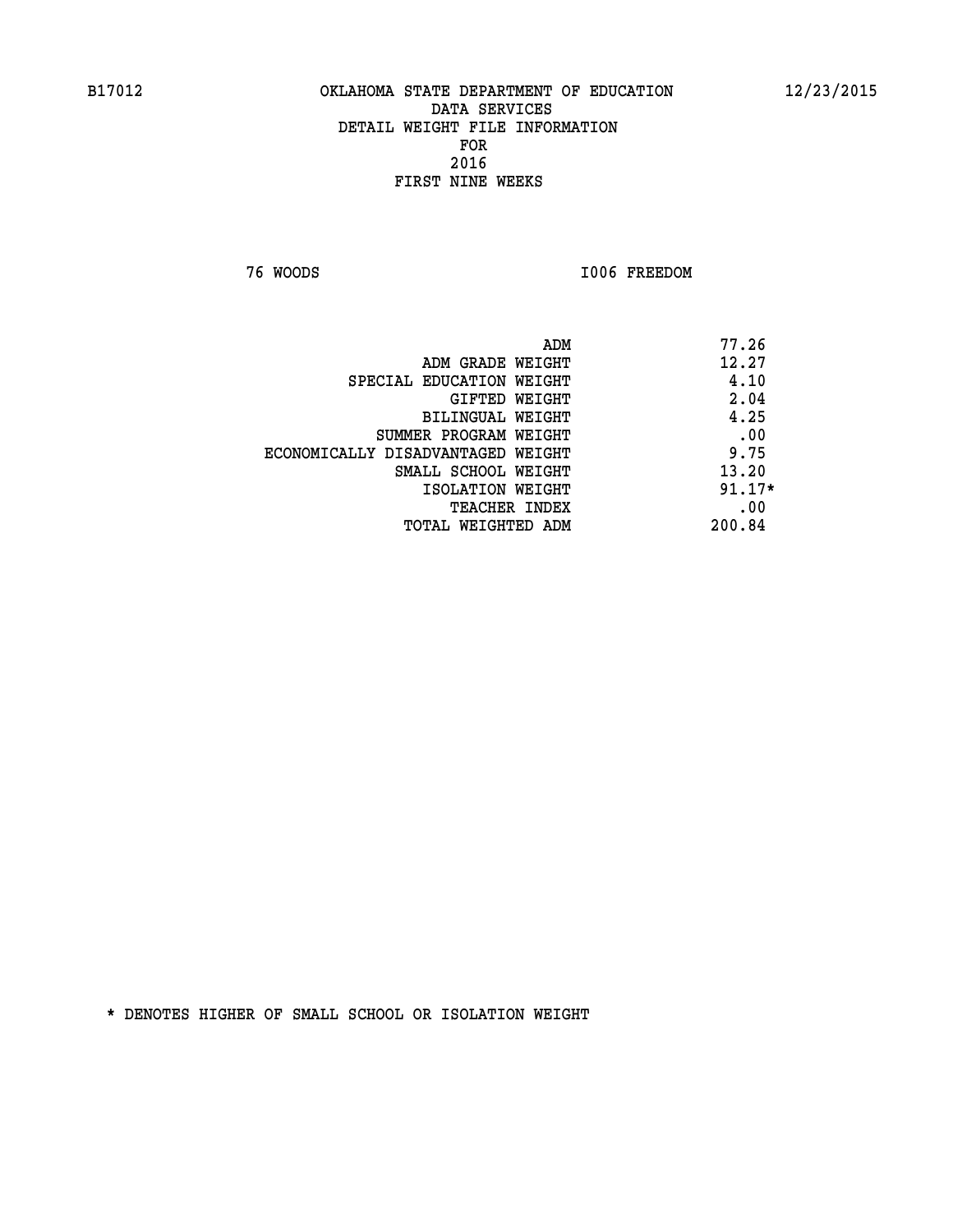**77 WOODWARD I001 WOODWARD** 

| 2,935.25 |
|----------|
| 602.69   |
| 362.90   |
| 100.98   |
| 111.00   |
| .00      |
| 434.00   |
| .00      |
| .00      |
| .00      |
| 4,546.82 |
|          |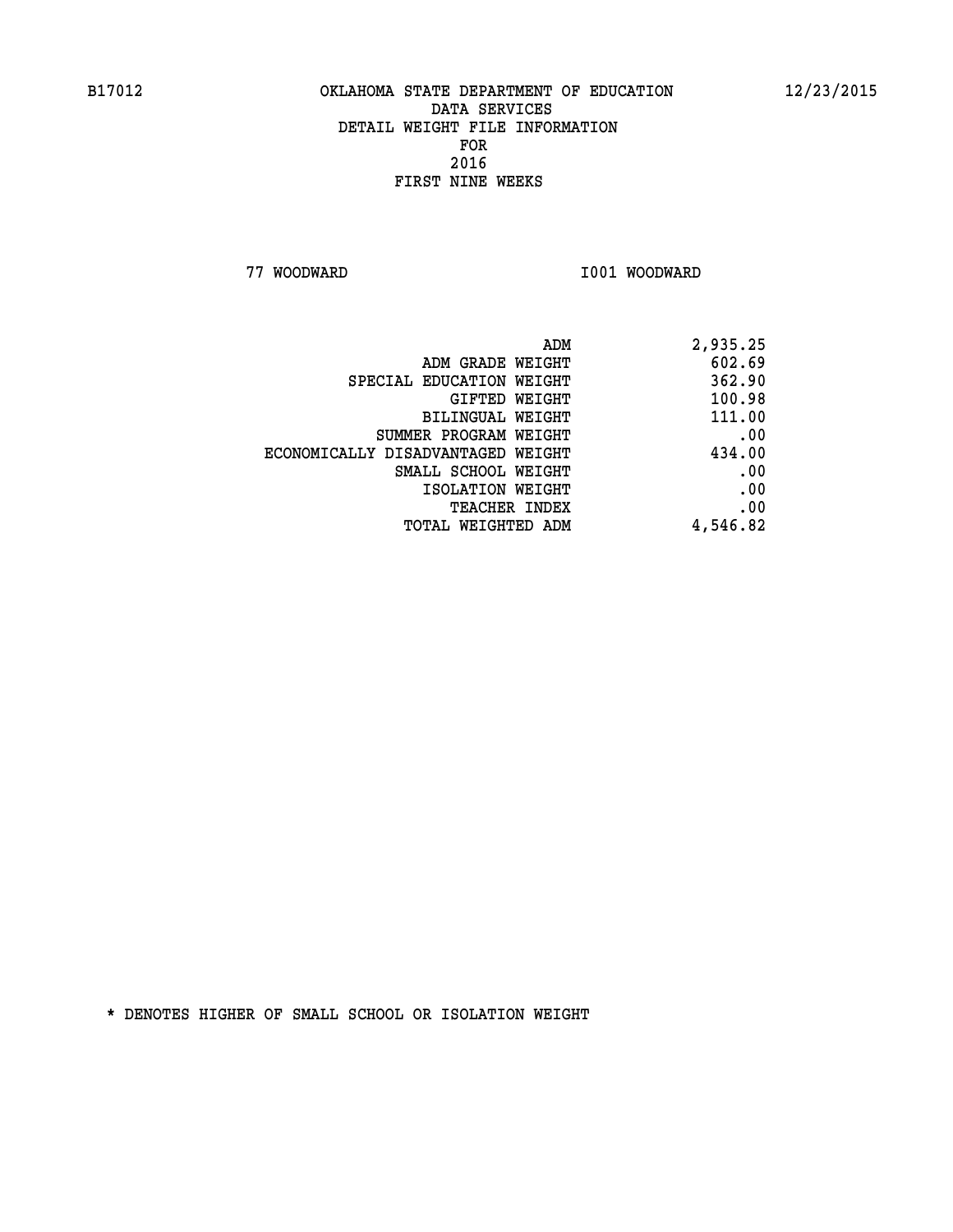**77 WOODWARD I002 MOORELAND** 

| 539.53<br>ADM |                                   |
|---------------|-----------------------------------|
| 105.88        | ADM GRADE WEIGHT                  |
| 75.65         | SPECIAL EDUCATION WEIGHT          |
| 19.72         | GIFTED WEIGHT                     |
| 3.50          | BILINGUAL WEIGHT                  |
| .00           | SUMMER PROGRAM WEIGHT             |
| 74.75         | ECONOMICALLY DISADVANTAGED WEIGHT |
| .00           | SMALL SCHOOL WEIGHT               |
| 188.84*       | ISOLATION WEIGHT                  |
| .00           | <b>TEACHER INDEX</b>              |
| 1,007.87      | TOTAL WEIGHTED ADM                |
|               |                                   |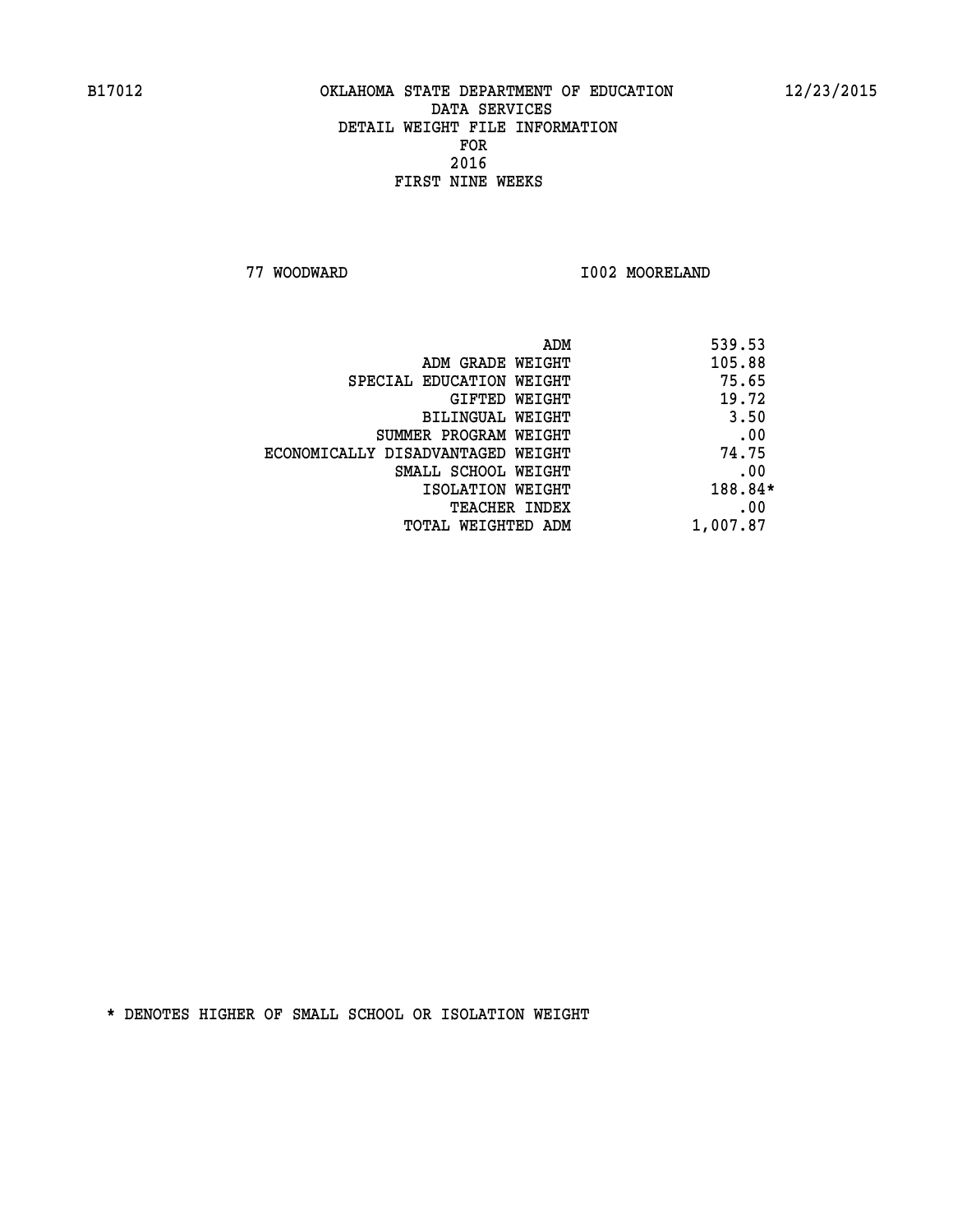**77 WOODWARD I003 SHARON-MUTUAL** 

| 314.44<br>ADM                              |      |
|--------------------------------------------|------|
| 65.62<br>ADM GRADE WEIGHT                  |      |
| 56.85<br>SPECIAL EDUCATION WEIGHT          |      |
| GIFTED WEIGHT                              | 9.18 |
| BILINGUAL WEIGHT                           | 4.00 |
| SUMMER PROGRAM WEIGHT                      | .00  |
| 31.50<br>ECONOMICALLY DISADVANTAGED WEIGHT |      |
| 25.51<br>SMALL SCHOOL WEIGHT               |      |
| $169.80*$<br>ISOLATION WEIGHT              |      |
| <b>TEACHER INDEX</b>                       | .00  |
| 651.39<br>TOTAL WEIGHTED ADM               |      |
|                                            |      |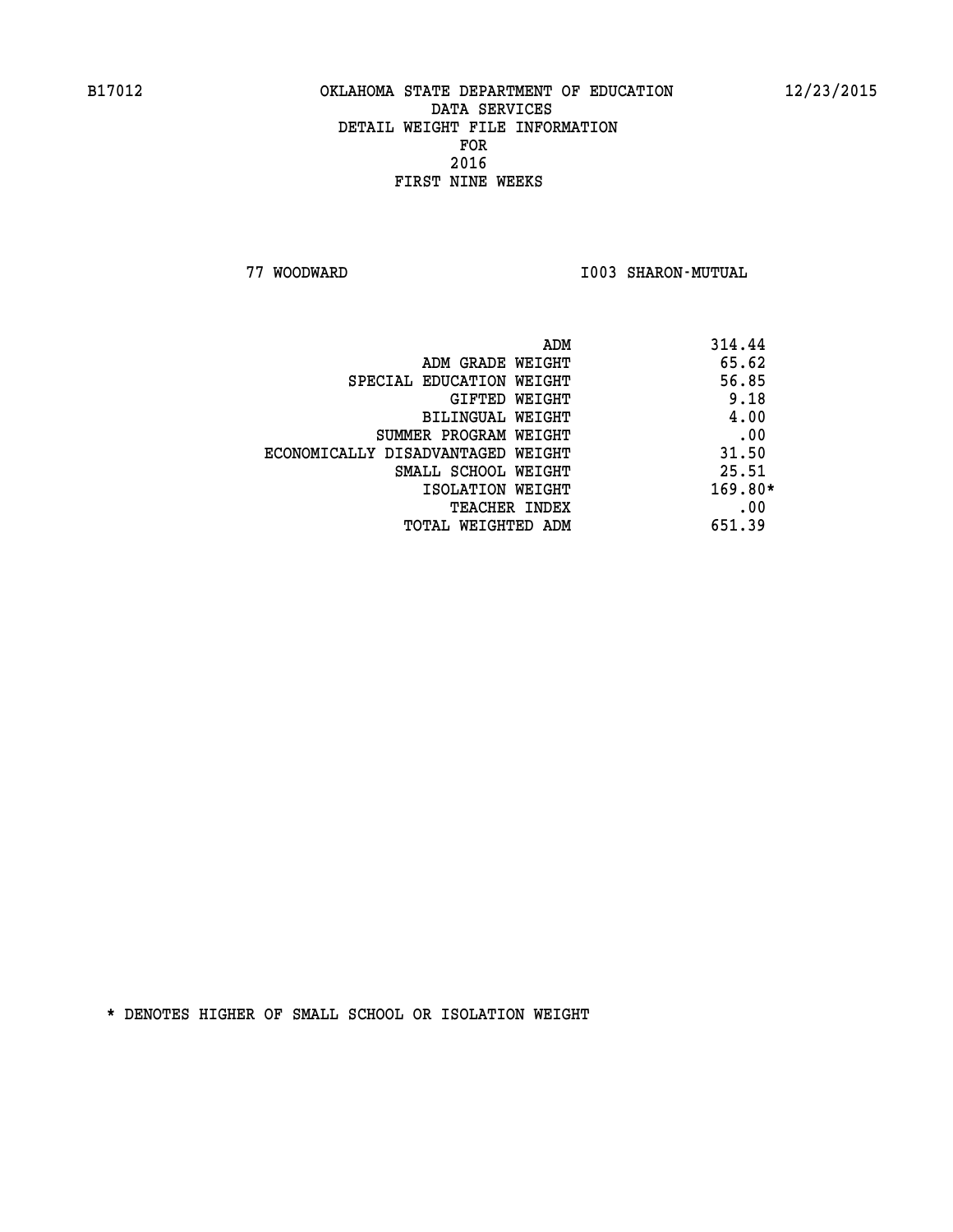**77 WOODWARD I005 FORT SUPPLY** 

|                                   | ADM | 145.87   |
|-----------------------------------|-----|----------|
| ADM GRADE WEIGHT                  |     | 29.06    |
| SPECIAL EDUCATION WEIGHT          |     | 15.85    |
| GIFTED WEIGHT                     |     | 3.06     |
| BILINGUAL WEIGHT                  |     | 1.25     |
| SUMMER PROGRAM WEIGHT             |     | .00      |
| ECONOMICALLY DISADVANTAGED WEIGHT |     | 19.00    |
| SMALL SCHOOL WEIGHT               |     | 21.13    |
| ISOLATION WEIGHT                  |     | $90.98*$ |
| TEACHER INDEX                     |     | 1.11     |
| TOTAL WEIGHTED ADM                |     | 306.18   |
|                                   |     |          |